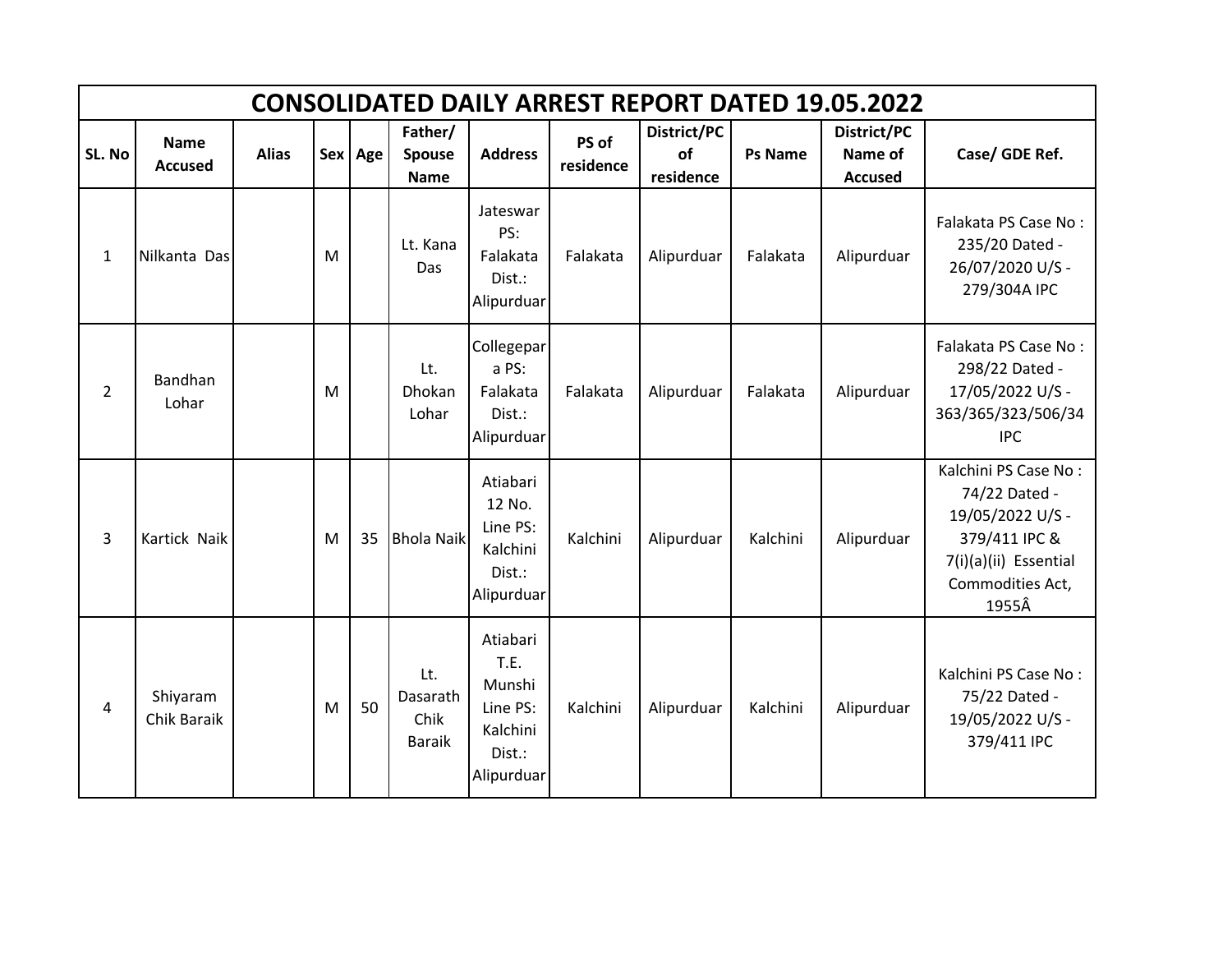| 5 | Rahul Mia |   | 18 | Rafikul<br>Mia       | Barobisha,<br>Dangapar<br>a, Ps-<br>Kumargra<br>Alipurduar<br>PS:<br>Kumargra<br>m Dist.:<br>Alipurduar                      | m, District-Kumargram | Alipurduar                                           | Kumargram         | Alipurduar                                           | Kumargram PS Case No<br>: 144/22 Dated -<br>20/04/2022 U/S -<br>363/365 IPC & 8 The<br>Protection of children<br>from sexual offences<br>Act, 2012 (POCSO) |
|---|-----------|---|----|----------------------|------------------------------------------------------------------------------------------------------------------------------|-----------------------|------------------------------------------------------|-------------------|------------------------------------------------------|------------------------------------------------------------------------------------------------------------------------------------------------------------|
| 6 | Md Raja   | M | 29 | Late Md.<br>Siddique | Railpar<br>Qureshi<br>Mohallah<br>PS:<br>Asansole<br>north<br>Dist.:<br>Asansol<br>Durgapur<br>Police<br>Commissi<br>onerate | Asansole<br>north     | Asansol<br>Durgapur<br>Police<br>Commission<br>erate | Asansole<br>south | Asansol<br>Durgapur<br>Police<br>Commissione<br>rate | Asansole south PS Case<br>No: 215/22 Dated -<br>19/05/2022 U/S -<br>399/402 IPC                                                                            |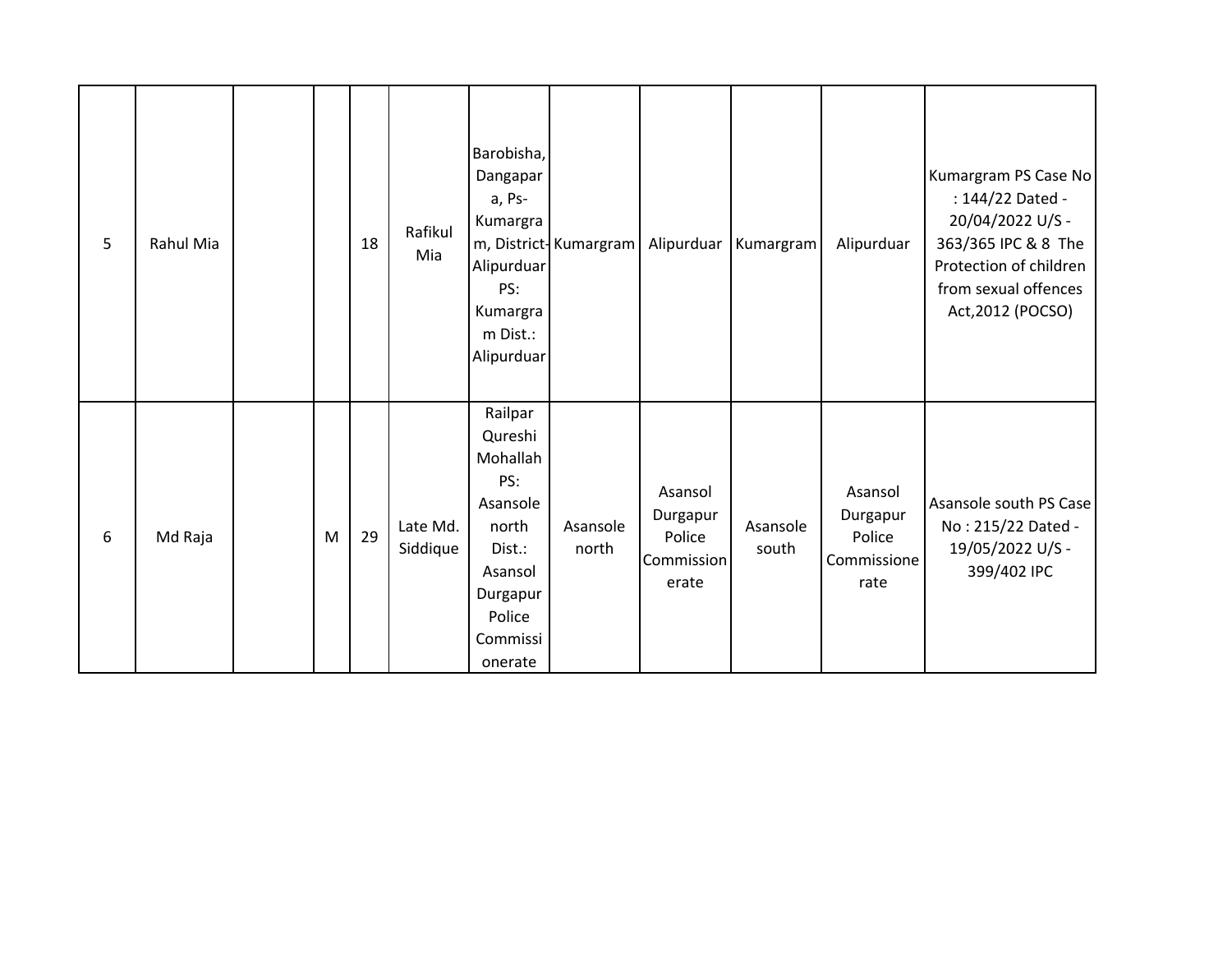| $\overline{7}$ | Md Mister       | M | 18 | Late Lallu<br>Meharan        | Railpar,<br>Qureshi<br>Mohallah<br>PS:<br>Asansole<br>north<br>Dist.:<br>Asansol<br>Durgapur<br>Police<br>Commissi<br>onerate | Asansole<br>north | Asansol<br>Durgapur<br>Police<br>Commission<br>erate | Asansole<br>south | Asansol<br>Durgapur<br>Police<br>Commissione<br>rate | Asansole south PS Case<br>No: 215/22 Dated -<br>19/05/2022 U/S -<br>399/402 IPC |
|----------------|-----------------|---|----|------------------------------|-------------------------------------------------------------------------------------------------------------------------------|-------------------|------------------------------------------------------|-------------------|------------------------------------------------------|---------------------------------------------------------------------------------|
| 8              | Moloy Hazra     | M | 48 | Late Lakhi<br>Kanta<br>Hazra | Purba<br>Bardhama<br>n Bahila<br>Para PS:<br>Burdwan<br>Dist.:<br>Purba<br>Burdwan                                            | <b>Burdwan</b>    | Purba<br>Burdwan                                     | Asansole<br>south | Asansol<br>Durgapur<br>Police<br>Commissione<br>rate | Asansole south PS Case<br>No: 215/22 Dated -<br>19/05/2022 U/S -<br>399/402 IPC |
| 9              | Sourav<br>Ghosh | M | 48 | Late<br>Tapash<br>Ghosh      | <b>Budha</b><br>Aguri Para<br>PS:<br>Asansole<br>south<br>Dist.:<br>Asansol<br>Durgapur<br>Police<br>Commissi<br>onerate      | Asansole<br>south | Asansol<br>Durgapur<br>Police<br>Commission<br>erate | Asansole<br>south | Asansol<br>Durgapur<br>Police<br>Commissione<br>rate | Asansole south PS Case<br>No: 215/22 Dated -<br>19/05/2022 U/S -<br>399/402 IPC |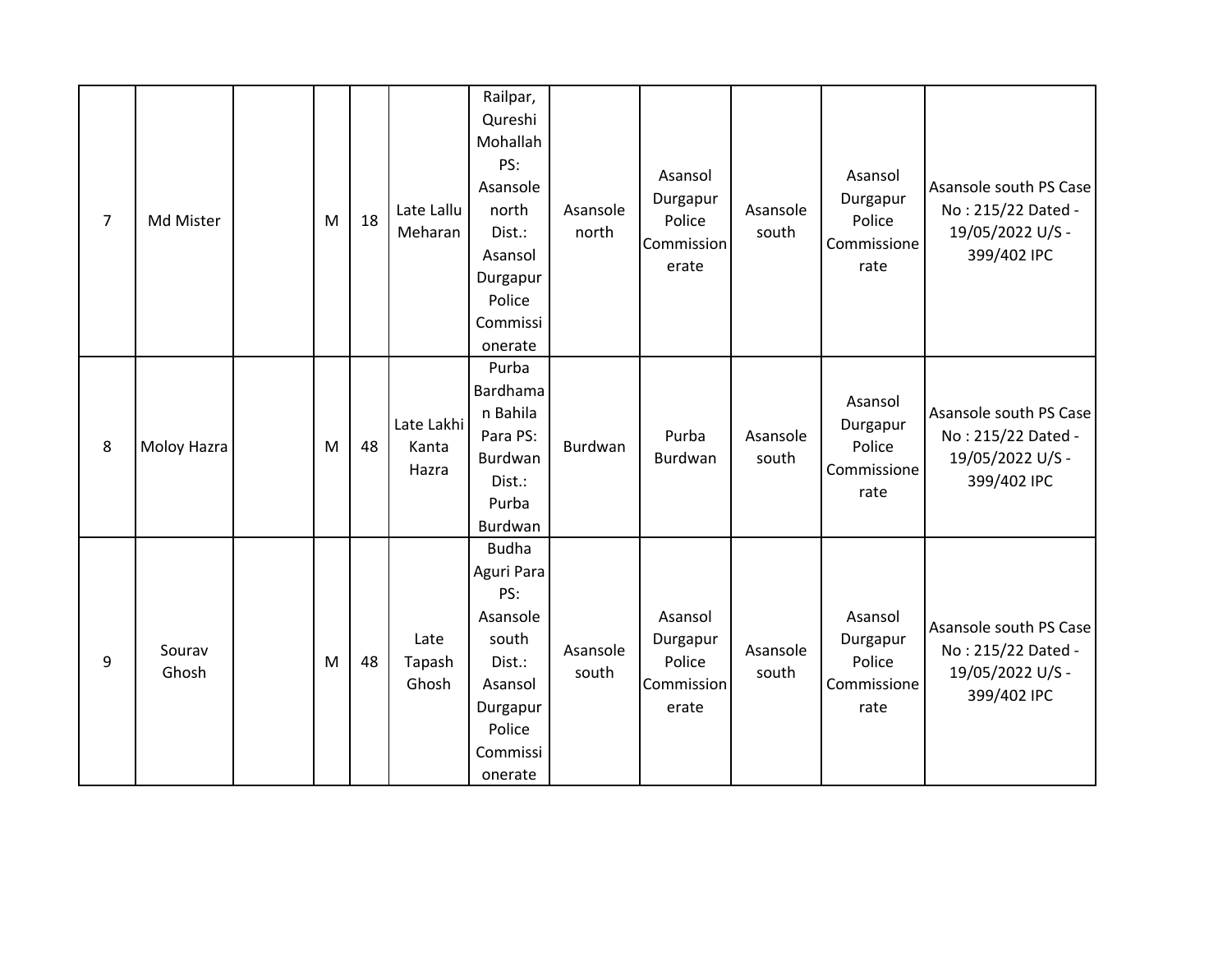| 10 | Sumit Kumar<br>Hazra |   | 39 | Late<br>Purna Ch.<br>Hazra | <b>Budha</b><br>Village<br>near<br>Kalipande<br>y School<br>PS:<br>Asansole<br>south<br>Dist.:<br>Asansol<br>Durgapur<br>Police<br>Commissi<br>onerate          | Asansole<br>south | Asansol<br>Durgapur<br>Police<br>Commission<br>erate | Asansole<br>south | Asansol<br>Durgapur<br>Police<br>Commissione<br>rate | Asansole south PS Case<br>No: 215/22 Dated -<br>19/05/2022 U/S -<br>399/402 IPC |
|----|----------------------|---|----|----------------------------|-----------------------------------------------------------------------------------------------------------------------------------------------------------------|-------------------|------------------------------------------------------|-------------------|------------------------------------------------------|---------------------------------------------------------------------------------|
| 11 | <b>Bharat Roy</b>    | M | 36 | Rameshw<br>ar Roy          | Dildarnag<br>ar Upper<br>Para near<br>Central<br>Public<br>School<br>PS:<br>Asansole<br>south<br>Dist.:<br>Asansol<br>Durgapur<br>Police<br>Commissi<br>onerate | Asansole<br>south | Asansol<br>Durgapur<br>Police<br>Commission<br>erate | Asansole<br>south | Asansol<br>Durgapur<br>Police<br>Commissione<br>rate | Asansole south PS Case<br>No: 215/22 Dated -<br>19/05/2022 U/S -<br>399/402 IPC |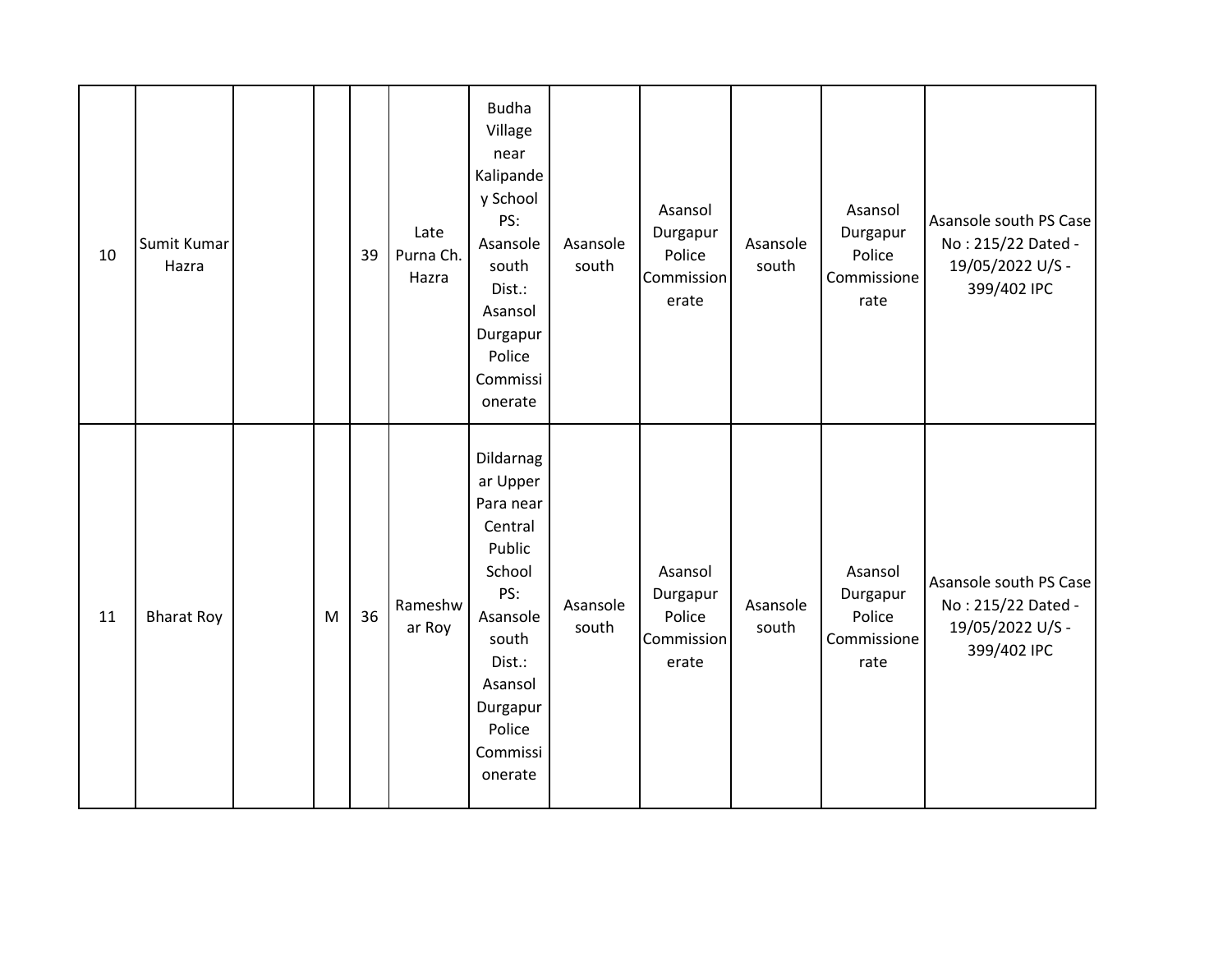| 12 | Gopinath<br>Mondal | M | 32 | Raghupati<br>@ Nirmal<br>Mondal | <b>BAGDIHA</b><br><b>DANGALP</b><br>ARA PS:<br>Jamuria<br>Dist.:<br>Asansol<br>Durgapur<br>Police<br>Commissi<br>onerate | Jamuria | Asansol<br>Durgapur<br>Police<br>Commission<br>erate | Jamuria | Asansol<br>Durgapur<br>Police<br>Commissione<br>rate | Jamuria PS Case No:<br>232/22 Dated -<br>14/05/2022 U/S -<br>302/34 IPC |
|----|--------------------|---|----|---------------------------------|--------------------------------------------------------------------------------------------------------------------------|---------|------------------------------------------------------|---------|------------------------------------------------------|-------------------------------------------------------------------------|
| 13 | Paltu Ghosh        | M | 32 | Paran @<br>Paramesw<br>ar Ghosh | <b>BAGDIHA</b><br><b>DANGALP</b><br>ARA PS:<br>Jamuria<br>Dist.:<br>Asansol<br>Durgapur<br>Police<br>Commissi<br>onerate | Jamuria | Asansol<br>Durgapur<br>Police<br>Commission<br>erate | Jamuria | Asansol<br>Durgapur<br>Police<br>Commissione<br>rate | Jamuria PS Case No:<br>232/22 Dated -<br>14/05/2022 U/S -<br>302/34 IPC |
| 14 | Sanjoy Bag         | M | 26 | Tapan Bag                       | <b>BAGDIHA</b><br><b>DANGALP</b><br>ARA PS:<br>Jamuria<br>Dist.:<br>Asansol<br>Durgapur<br>Police<br>Commissi<br>onerate | Jamuria | Asansol<br>Durgapur<br>Police<br>Commission<br>erate | Jamuria | Asansol<br>Durgapur<br>Police<br>Commissione<br>rate | Jamuria PS Case No:<br>232/22 Dated -<br>14/05/2022 U/S -<br>302/34 IPC |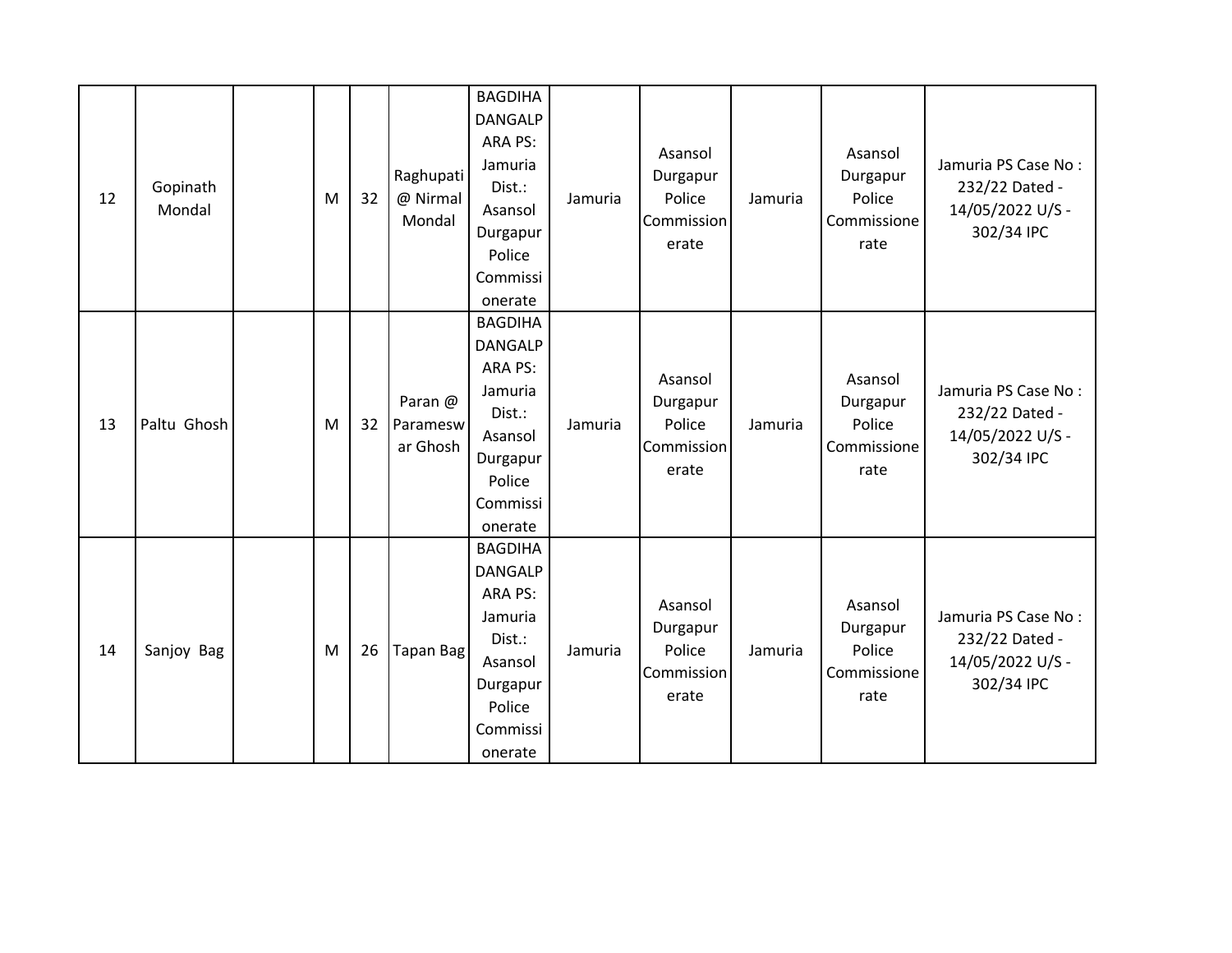| 15 | Sandip Bag          | M | 28 | Nirmal<br>Bag@lt<br>Parimal<br><b>Bag</b> | <b>BAGDIHA</b><br><b>DANGALP</b><br>ARA PS:<br>Jamuria<br>Dist.:<br>Asansol<br>Durgapur<br>Police<br>Commissi<br>onerate | Jamuria    | Asansol<br>Durgapur<br>Police<br>Commission<br>erate | Jamuria        | Asansol<br>Durgapur<br>Police<br>Commissione<br>rate | Jamuria PS Case No:<br>232/22 Dated -<br>14/05/2022 U/S -<br>302/34 IPC                                                                                                           |
|----|---------------------|---|----|-------------------------------------------|--------------------------------------------------------------------------------------------------------------------------|------------|------------------------------------------------------|----------------|------------------------------------------------------|-----------------------------------------------------------------------------------------------------------------------------------------------------------------------------------|
| 16 | Santanu<br>Banerjee | M | 30 | Atul<br>Banerjee                          | Goira PO -<br>Purandarp<br>ur PS:<br>Bankura<br>Dist.:<br>Bankura                                                        | Bankura    | Bankura                                              | <b>Bankura</b> | Bankura                                              | Bankura PS Case No:<br>81/22 Dated -<br>28/02/2022 U/S -<br>379/411/413/414/120<br>B IPC & 21 Mines and<br><b>Minerals (Regulation</b><br>and Development) Act<br>$(1957)\hat{A}$ |
| 17 | Sk Safirul          | M | 22 | Sk Year<br>Mhamma<br>d                    | Kaithanpu<br>r, PS:<br>Dubrajpor<br>e Dist.:<br>Birbhum                                                                  | Dubrajpore | Birbhum                                              | Indus          | Bankura                                              | Indus PS Case No:<br>39/22 Dated -<br>19/05/2022 U/S -<br>379/411 IPC & 21<br><b>Mines and Minerals</b><br>(Regulation and<br>Development) Act<br>$(1957)\hat{A}$                 |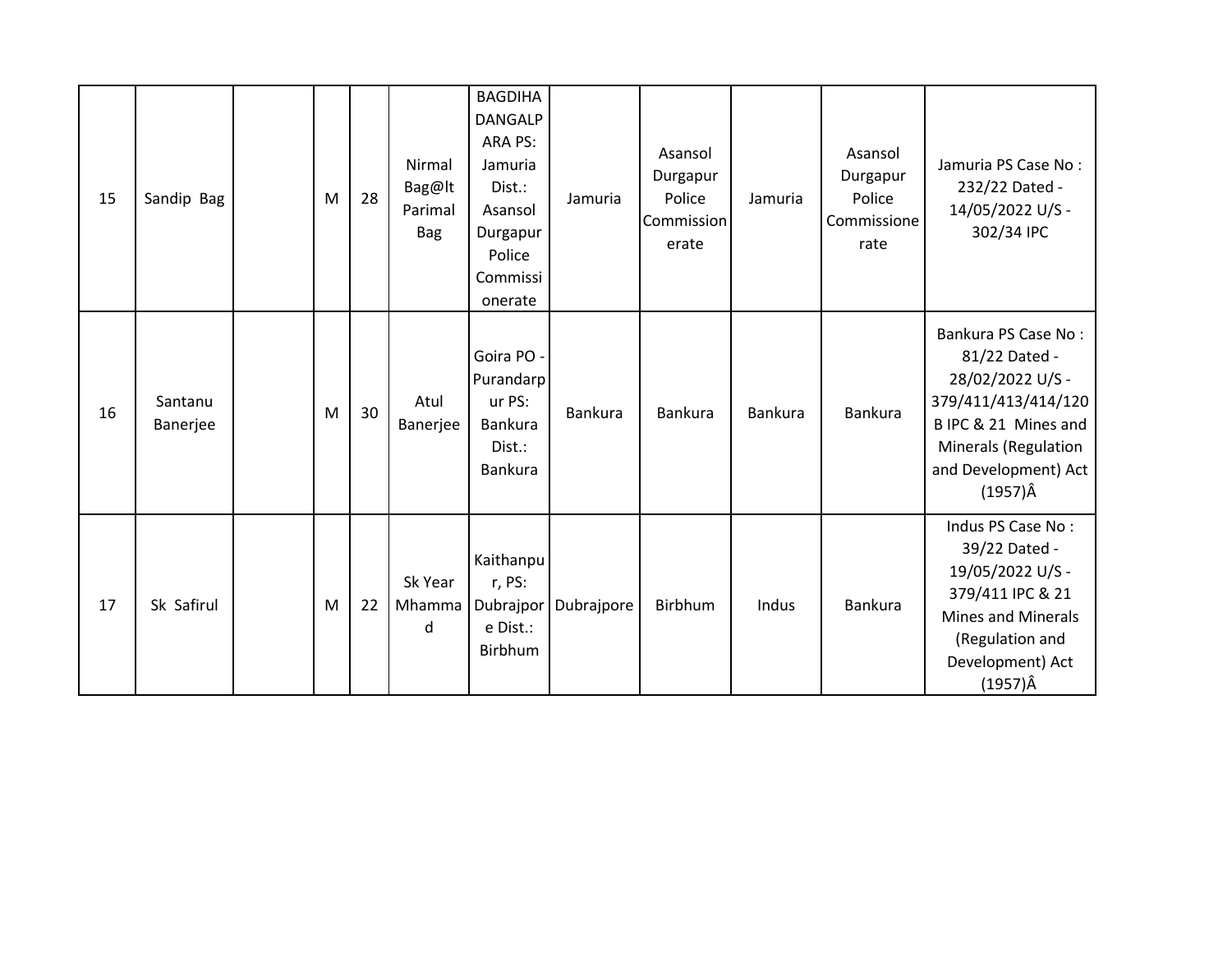| 18 | Debu Sarder      | M | 37 | Lt Ganesh<br>Sarder | Of<br>Sirasinni,<br>Adibaship<br>ara, PS-<br>Amdanga,<br>North 24<br>Parganas<br>PS:<br>Amdanga<br>Dist.:<br>Barasat                              | Amdanga    | Barasat        | Amdanga | Barasat        | Amdanga PS Case No:<br>162/22 Dated -<br>21/04/2022 U/S -<br>341/506/325/326/354<br>/307/34 IPC |
|----|------------------|---|----|---------------------|---------------------------------------------------------------------------------------------------------------------------------------------------|------------|----------------|---------|----------------|-------------------------------------------------------------------------------------------------|
| 19 | Atiar<br>Rahoman | M | 52 | Abdur Rab           | Tangra,<br>Dakshinpa<br>ra, P.O<br>– Talsa,<br>$P.S-$<br>Ashoknag<br>ar, Dist.<br>North 24<br>Parganas<br>PS:<br>Ashoknag<br>ar Dist.:<br>Barasat | Ashoknagar | <b>Barasat</b> | Barasat | <b>Barasat</b> | Barasat PS Case No:<br>253/22 Dated -<br>19/04/2022 U/S -<br>279/338 IPC                        |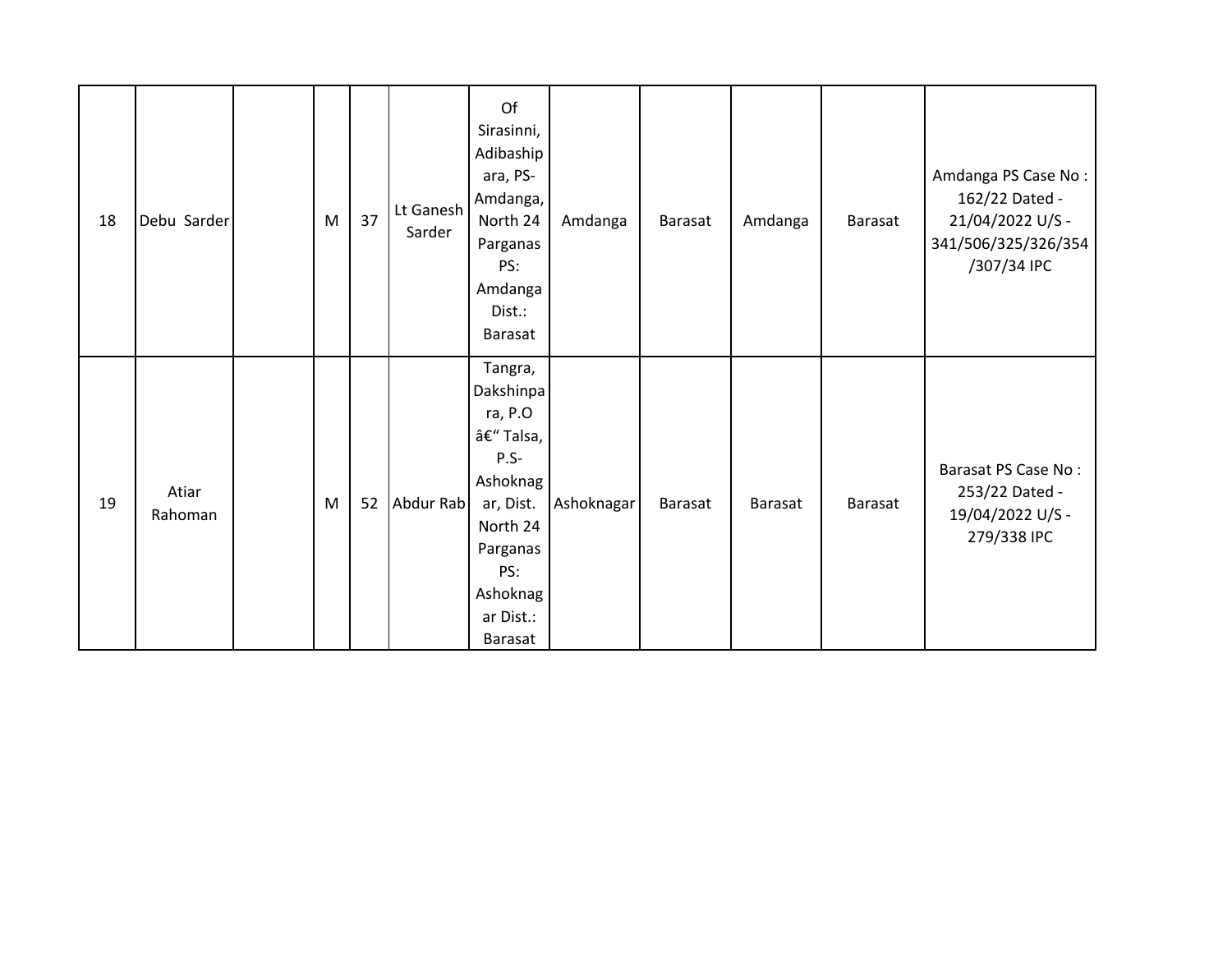| 20 | Kartik<br>Mondal  |        | M | 35 | Lt. Aghor<br>Mondal      | Khudiram<br>Basu<br>Nagar,<br>Tarapadap<br>ally, P.O<br>–<br>Nabapally,<br>PS<br>Barasat,<br>Dist. -<br>North 24<br>Parganas<br>PS:<br>Barasat<br>Dist.:<br>Barasat   | <b>Barasat</b> | Barasat        | Barasat | <b>Barasat</b> | Barasat PS Case No:<br>329/22 Dated -<br>18/05/2022 U/S -<br>354/509 IPC                         |
|----|-------------------|--------|---|----|--------------------------|-----------------------------------------------------------------------------------------------------------------------------------------------------------------------|----------------|----------------|---------|----------------|--------------------------------------------------------------------------------------------------|
| 21 | Sanjib<br>Bhuniya | Panchu | M | 25 | Late<br>Naran<br>Bhuniya | 9 No<br>Suryasenp<br>ally,<br>Nabapally<br>Sastrijee<br>Road, PO<br>–<br>Nabapally,<br>PS –<br>Barasat,<br>North 24<br>Pargnas<br>PS:<br>Barasat<br>Dist.:<br>Barasat | <b>Barasat</b> | <b>Barasat</b> | Barasat | Barasat        | Barasat PS Case No:<br>330/22 Dated -<br>18/05/2022 U/S -<br>448/341/354/509/326<br>/379/427 IPC |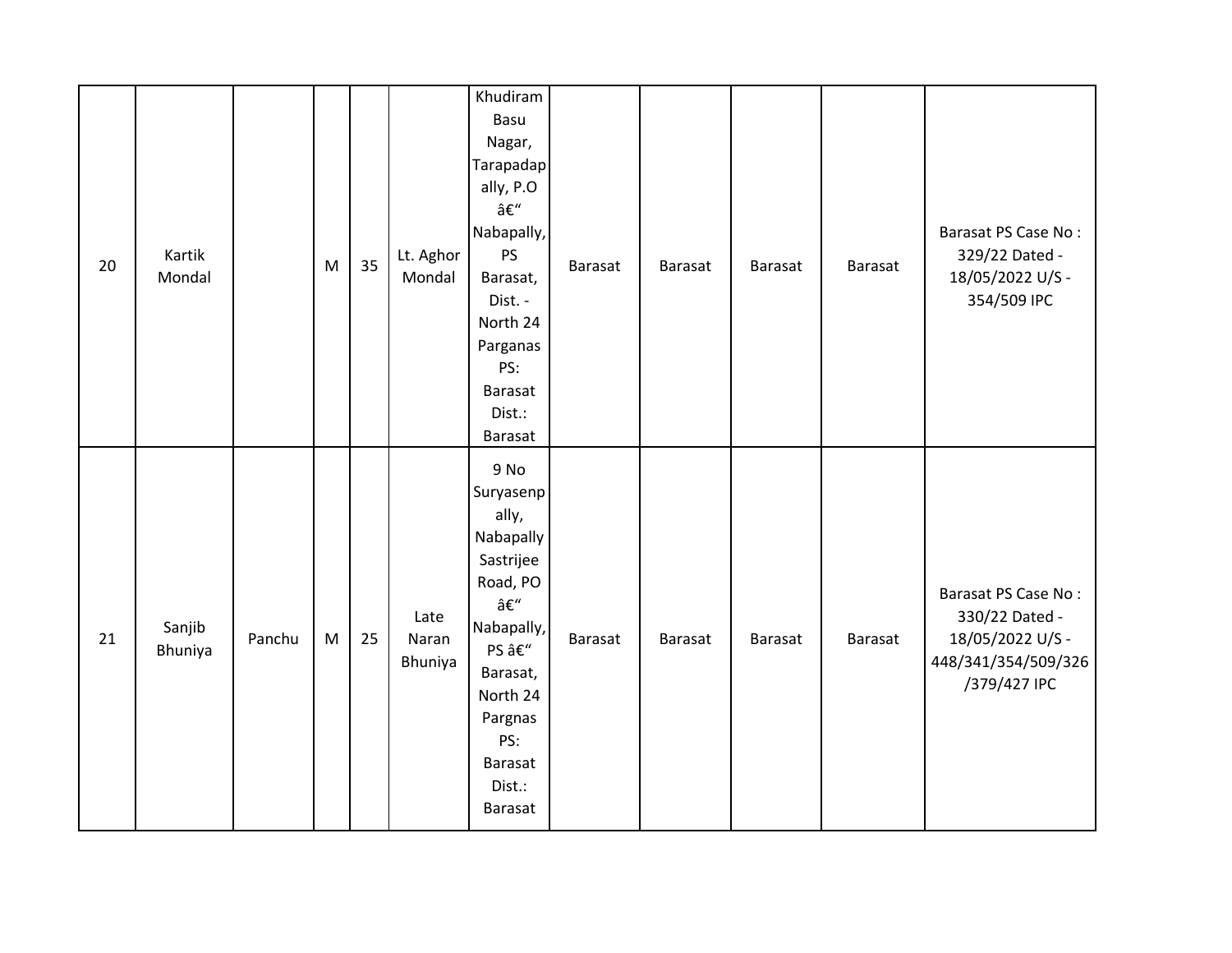| 22 | Moti Laskar       | M | 33 | Late Kauz<br>Ali Laskar | $C/O-$<br>Abdul<br>Momin,<br>Ramkrishn<br>apur,<br>Kazipara 1<br>No<br>Railgate,<br>P.O-<br>Kazipara,<br>$P.S-$<br>Barasat,<br>North 24<br>Pgs PS:<br>Barasat<br>Dist.:<br>Barasat | Barasat | <b>Barasat</b> | Barasat | <b>Barasat</b> | Barasat PS Case No:<br>312/22 Dated -<br>11/05/2022 U/S-363<br><b>IPC</b>    |
|----|-------------------|---|----|-------------------------|------------------------------------------------------------------------------------------------------------------------------------------------------------------------------------|---------|----------------|---------|----------------|------------------------------------------------------------------------------|
| 23 | Saddam<br>Hossain | M | 28 | Lt Khotib<br>Mondal     | Vill+PO+P<br>$S-$<br>Amdanga,<br>North 24<br>Parganas.<br>PS:<br>Amdanga<br>Dist.:<br>Barasat                                                                                      | Amdanga | <b>Barasat</b> | Deganga | Barasat        | Deganga PS Case No:<br>323/22 Dated -<br>09/05/2022 U/S -<br>279/338/427 IPC |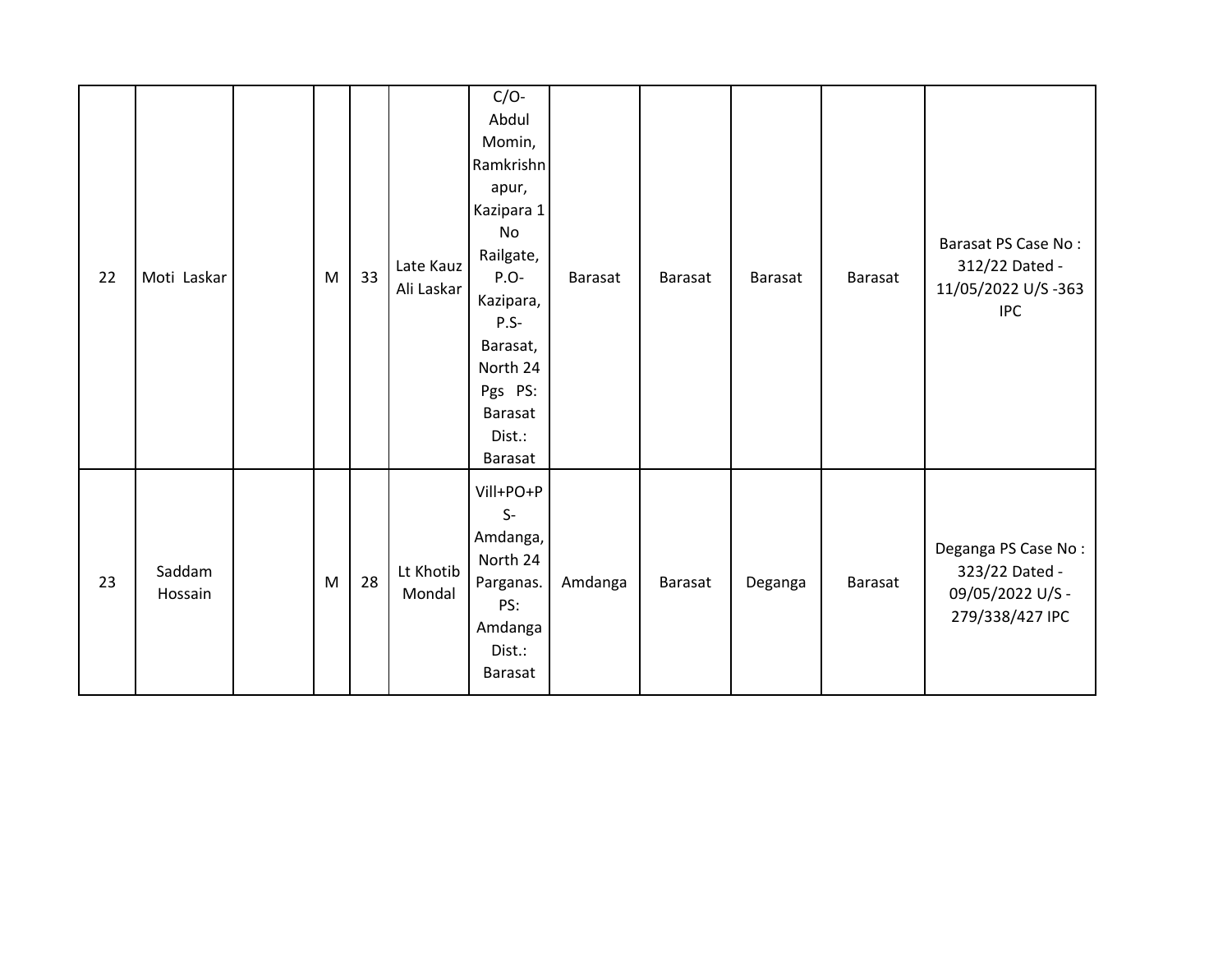| 24 | Dip Biswas       | Deep<br><b>Biswas</b> | M | 13 | Gobinda<br><b>Biswas</b> | Baishali,<br><b>Bamangac</b><br>hi, PS-<br>Duttapuku<br>r, North<br>24<br>Parganas<br>PS:<br>Duttapuku<br>r Dist.:<br><b>Barasat</b>                                         | Duttapukur | Barasat        | Duttapukur | Barasat        | Duttapukur PS Case No<br>: 257/22 Dated -<br>22/03/2022 U/S -304A<br><b>IPC</b>                                                                                             |
|----|------------------|-----------------------|---|----|--------------------------|------------------------------------------------------------------------------------------------------------------------------------------------------------------------------|------------|----------------|------------|----------------|-----------------------------------------------------------------------------------------------------------------------------------------------------------------------------|
| 25 | Sanjay<br>Mondal |                       | M | 42 | Late Suklal<br>Mondal    | 3 No. Rail<br>Colony,<br>Hijalpukur<br>ia, PO-<br><b>Hijalpukur</b><br>ia, PS-<br>Habra,<br>Dist-<br>North <sub>2</sub><br>Parganas<br>PS: Habra<br>Dist.:<br><b>Barasat</b> | Habra      | <b>Barasat</b> | Habra      | <b>Barasat</b> | Habra PS Case No:<br>469/22 Dated -<br>19/05/2022 U/S -<br>447/341/326/307/506<br>/34 IPC & 25<br>$(i)(a)/27/35$ Arms Act,<br>1959 & 3/4 Explosive<br>Substances Act, 1908Â |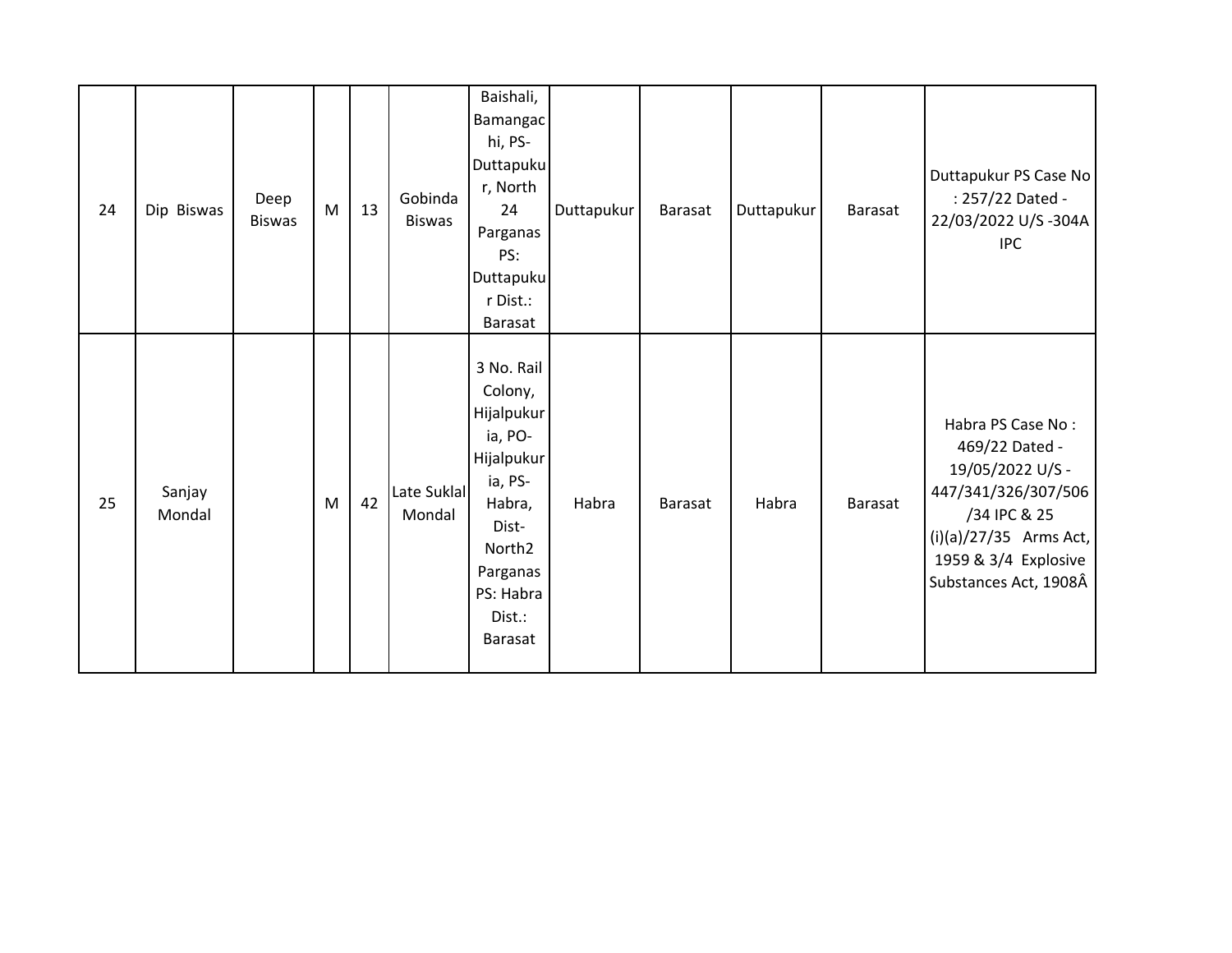| 26 | Santu Saha     | M | 28 | Krishna<br>Kanta<br>Saha | Village-<br>Gohalbati,<br>PO-<br>Srinagar,<br>PS-Habra,<br>Dist-North<br>24<br>Parganas<br>PS: Habra<br>Dist.:<br><b>Barasat</b> | Habra | Barasat | Habra | Barasat | Habra PS Case No:<br>469/22 Dated -<br>19/05/2022 U/S -<br>447/341/326/307/506<br>/34 IPC & 25<br>$(i)(a)/27/35$ Arms Act,<br>1959 & 3/4 Explosive<br>Substances Act, 1908Â |
|----|----------------|---|----|--------------------------|----------------------------------------------------------------------------------------------------------------------------------|-------|---------|-------|---------|-----------------------------------------------------------------------------------------------------------------------------------------------------------------------------|
| 27 | Laxman<br>Saha | M | 34 | Swapan<br>Saha           | Village-<br>Radharani<br>Park,<br>PO+PS-<br>Habra,<br>Dist-North<br>24<br>Parganas<br>PS: Habra<br>Dist.:<br>Barasat             | Habra | Barasat | Habra | Barasat | Habra PS Case No:<br>469/22 Dated -<br>19/05/2022 U/S -<br>447/341/326/307/506<br>/34 IPC & 25<br>$(i)(a)/27/35$ Arms Act,<br>1959 & 3/4 Explosive<br>Substances Act, 1908Â |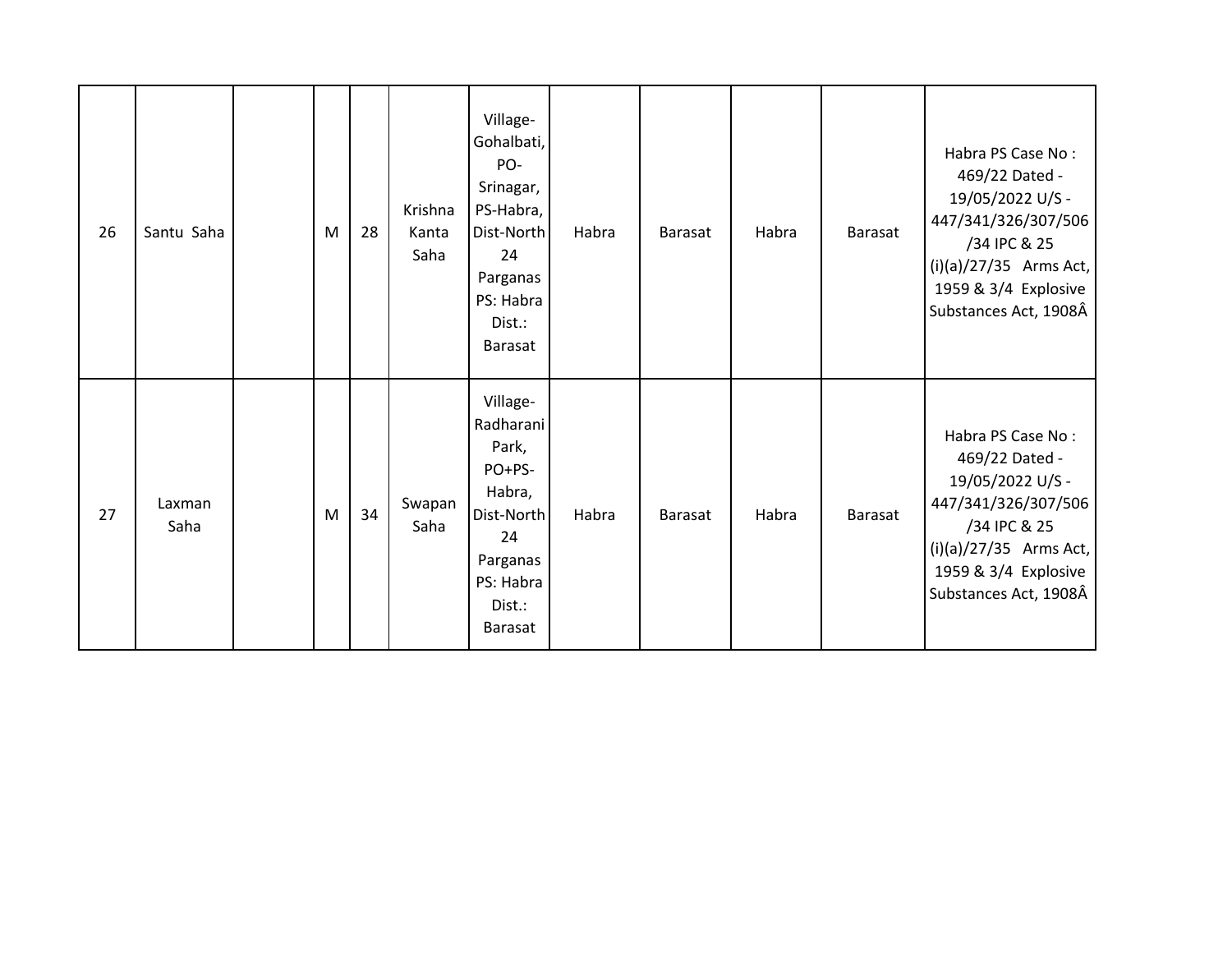| 28 | Kala Sarkar     |      |   | 30 | Late Binod<br>Sarkar          | Village-<br>Maniktala,<br>Kanchanp<br>ally, PO-<br>Maniktala,<br>PS-<br>Ashoknag<br>ar, Dist-<br>North 24<br>Parganas<br>PS: Habra<br>Dist.:<br><b>Barasat</b>   | Habra          | Barasat | Habra | <b>Barasat</b> | Habra PS Case No:<br>469/22 Dated -<br>19/05/2022 U/S -<br>447/341/326/307/506<br>/34 IPC & 25<br>$(i)(a)/27/35$ Arms Act,<br>1959 & 3/4 Explosive<br>Substances Act, 1908Â |
|----|-----------------|------|---|----|-------------------------------|------------------------------------------------------------------------------------------------------------------------------------------------------------------|----------------|---------|-------|----------------|-----------------------------------------------------------------------------------------------------------------------------------------------------------------------------|
| 29 | Debasish<br>Dey | Deba | M |    | Late Sushil<br>Chandra<br>Dey | <b>Bramha</b><br>Samaj<br>near<br>Angela<br>Dey<br>School,<br>PO+PS-<br>Gobardan<br>ga, Dist-<br>North 24<br>Parganas<br>PS:<br>Gobardan<br>ga Dist.:<br>Barasat | Gobardang<br>a | Barasat | Habra | <b>Barasat</b> | Habra PS Case No:<br>469/22 Dated -<br>19/05/2022 U/S -<br>447/341/326/307/506<br>/34 IPC & 25<br>$(i)(a)/27/35$ Arms Act,<br>1959 & 3/4 Explosive<br>Substances Act, 1908Â |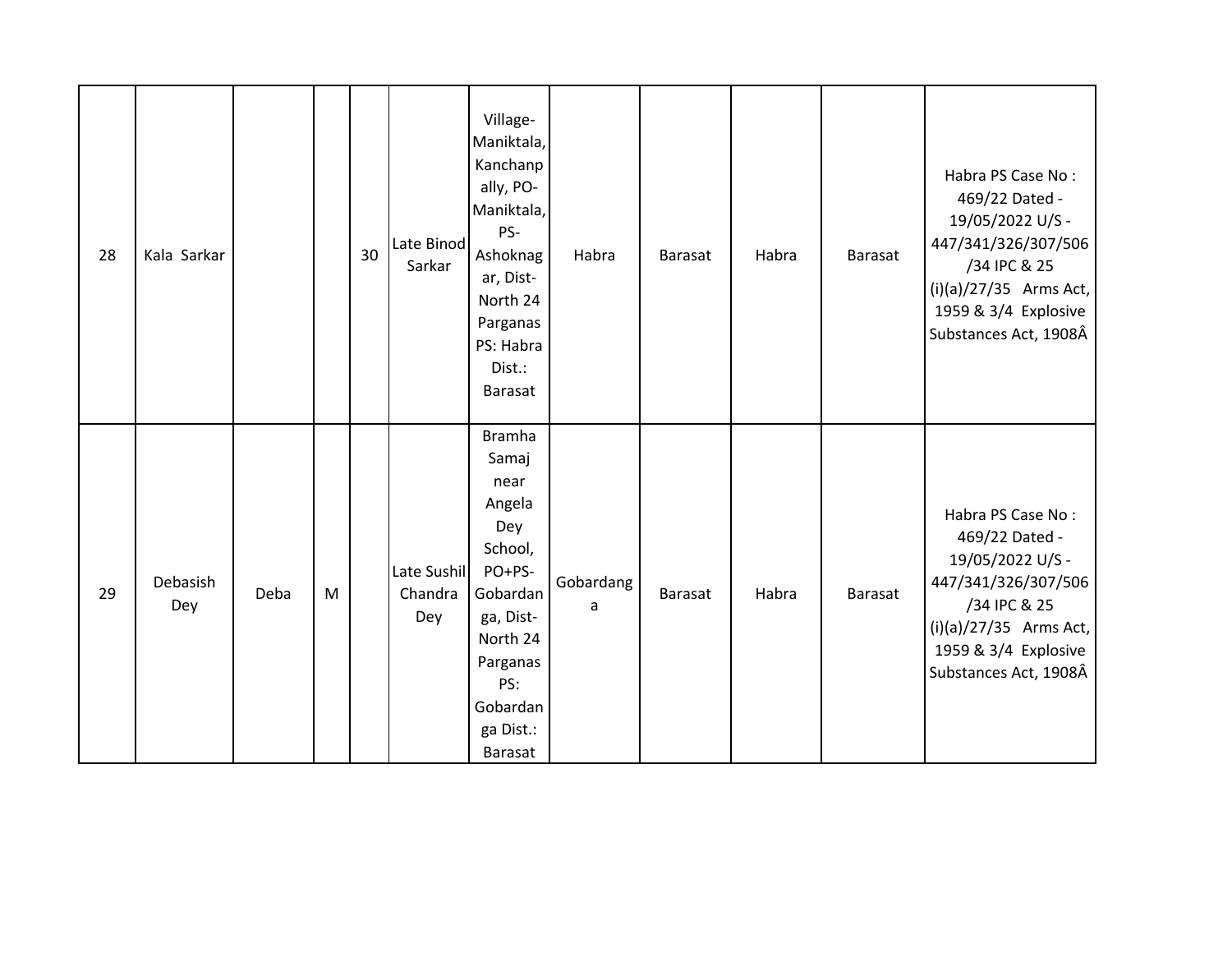| 30 | Rahul Molla Babusona |                  | M            |    | Rajjak | Khirishkha<br>li, PS-<br>Basanti,<br>Dist-<br>South 24<br>Pgs PS:<br>Basanti<br>Dist.:<br>Baruipur<br>Police<br>District            | Basanti | Baruipur<br>Police<br>District | Basanti | Baruipur<br>Police District        | Basanti PS Case No:<br>353/22 Dated -<br>16/05/2022 U/S -<br>363/365 IPC |
|----|----------------------|------------------|--------------|----|--------|-------------------------------------------------------------------------------------------------------------------------------------|---------|--------------------------------|---------|------------------------------------|--------------------------------------------------------------------------|
| 31 | Parimal              | Prasen<br>Mondal | $\mathsf{M}$ | 30 | Pradip | Of<br>Narayanta<br>I, PS-<br>Basanti,<br>Dist-<br>South 24<br>Pgs PS:<br>Basanti<br>Dist.:<br><b>Baruipur</b><br>Police<br>District | Basanti | Baruipur<br>Police<br>District | Basanti | Baruipur<br><b>Police District</b> | Basanti PS Case No:<br>354/22 Dated -<br>16/05/2022 U/S -<br>363/365 IPC |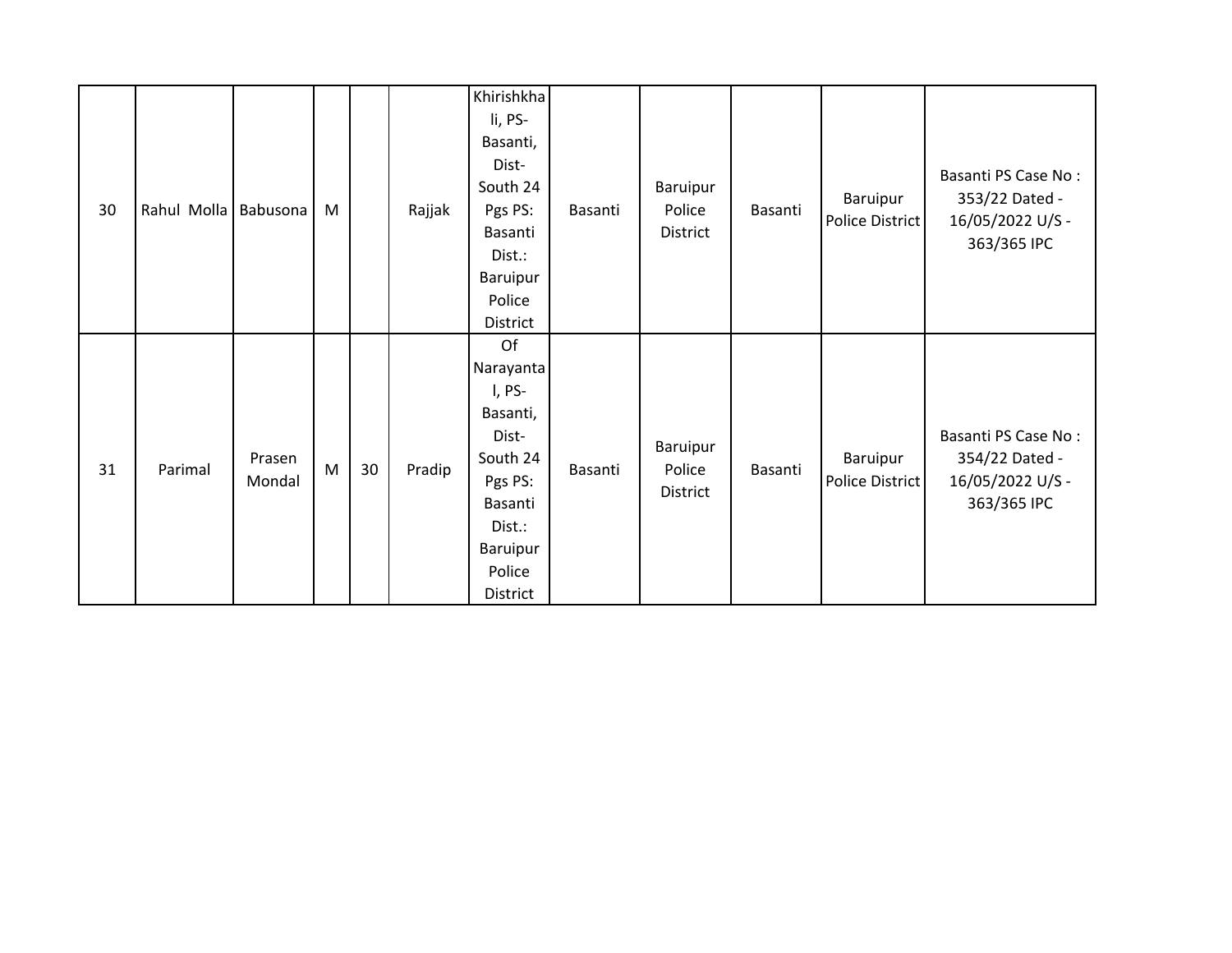| 32 | Rahim Khan    | M | 30 | Lt Mafij<br>Khan | Vill-<br>Damujali,<br>Po:<br>Bhangore,<br>PS-<br>Bhangore,<br>South 24<br>Pgs PS:<br>Bhangar<br>Dist.:<br>Baruipur<br>Police<br>District | Bhangar | Baruipur<br>Police<br>District | Bhangar | Baruipur<br>Police District | Bhangar PS Case No:<br>292/22 Dated -<br>19/05/2022 U/S -<br>498A/306 IPC |
|----|---------------|---|----|------------------|------------------------------------------------------------------------------------------------------------------------------------------|---------|--------------------------------|---------|-----------------------------|---------------------------------------------------------------------------|
| 33 | Ismail Mistri | M | 30 | Ichak<br>Mistri  | Vill-<br>Binerait,<br><b>PS</b><br>Bhangore<br>South 24<br>Pgs. PS:<br>Bhangar<br>Dist.:<br>Baruipur<br>Police<br>District               | Bhangar | Baruipur<br>Police<br>District | Bhangar | Baruipur<br>Police District | Bhangar PS Case No:<br>293/22 Dated -<br>19/05/2022 U/S -<br>380/511 IPC  |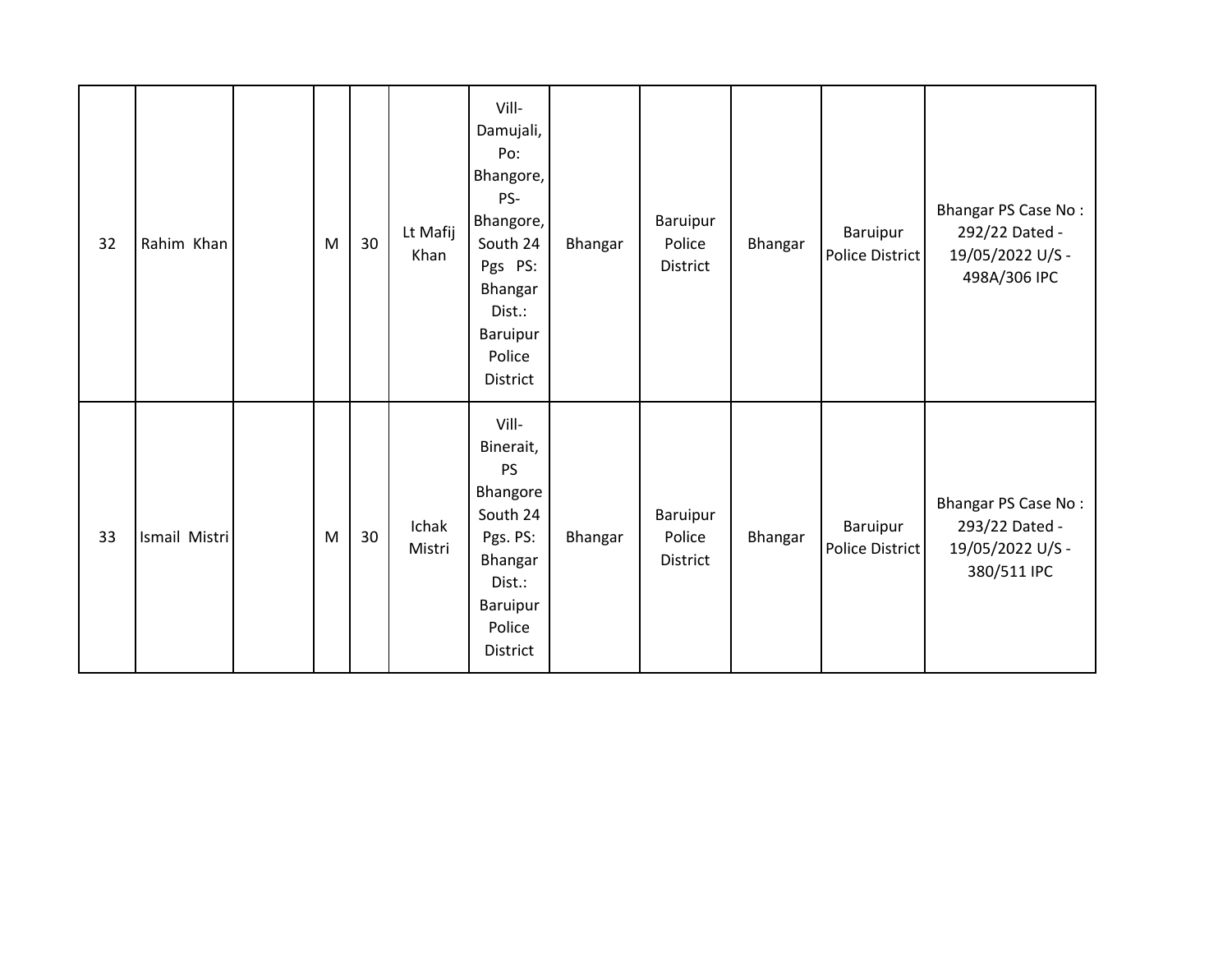| 34 | Prodip<br>Sardar   | M |    | Probhas<br>Sardar    | 06 No<br>Goranbos<br>e, PO<br>Bharat<br>Garh, PS<br>Basanti<br>Dist:-<br>South 24<br>Parganas<br>PS:<br>Canning<br>Dist.:<br><b>Baruipur</b><br>Police<br>District | Canning | Baruipur<br>Police<br>District        | Canning | Baruipur<br><b>Police District</b> | Canning PS Case No:<br>66/20 Dated -<br>30/01/2020 U/S -<br>363/365 IPC                                                                                                                    |
|----|--------------------|---|----|----------------------|--------------------------------------------------------------------------------------------------------------------------------------------------------------------|---------|---------------------------------------|---------|------------------------------------|--------------------------------------------------------------------------------------------------------------------------------------------------------------------------------------------|
| 35 | Biswajit<br>Mondal | M | 27 | Sanatan<br>Mondal    | Bijaynagar<br>PS:<br>Gosaba<br>Dist.:<br>Baruipur<br>Police<br>District                                                                                            | Gosaba  | <b>Baruipur</b><br>Police<br>District | Gosaba  | Baruipur<br><b>Police District</b> | Gosaba PS Case No:<br>40/22 Dated -<br>25/03/2022 U/S -<br>498A/406/307 IPC &<br>3(1)(S) Scheduled<br>Castes and the<br><b>Scheduled Tribes</b><br>(Prevention of<br>Atrocities) Act, 1989 |
| 36 | Sanatan<br>Mondal  | M | 62 | Lt. Paresh<br>Mondal | Birajnagar<br>PS:<br>Gosaba<br>Dist.:<br>Baruipur<br>Police<br>District                                                                                            | Gosaba  | Baruipur<br>Police<br>District        | Gosaba  | Baruipur<br><b>Police District</b> | Gosaba PS Case No:<br>40/22 Dated -<br>25/03/2022 U/S -<br>498A/406/307 IPC &<br>3(1)(S) Scheduled<br>Castes and the<br><b>Scheduled Tribes</b><br>(Prevention of<br>Atrocities) Act, 1989 |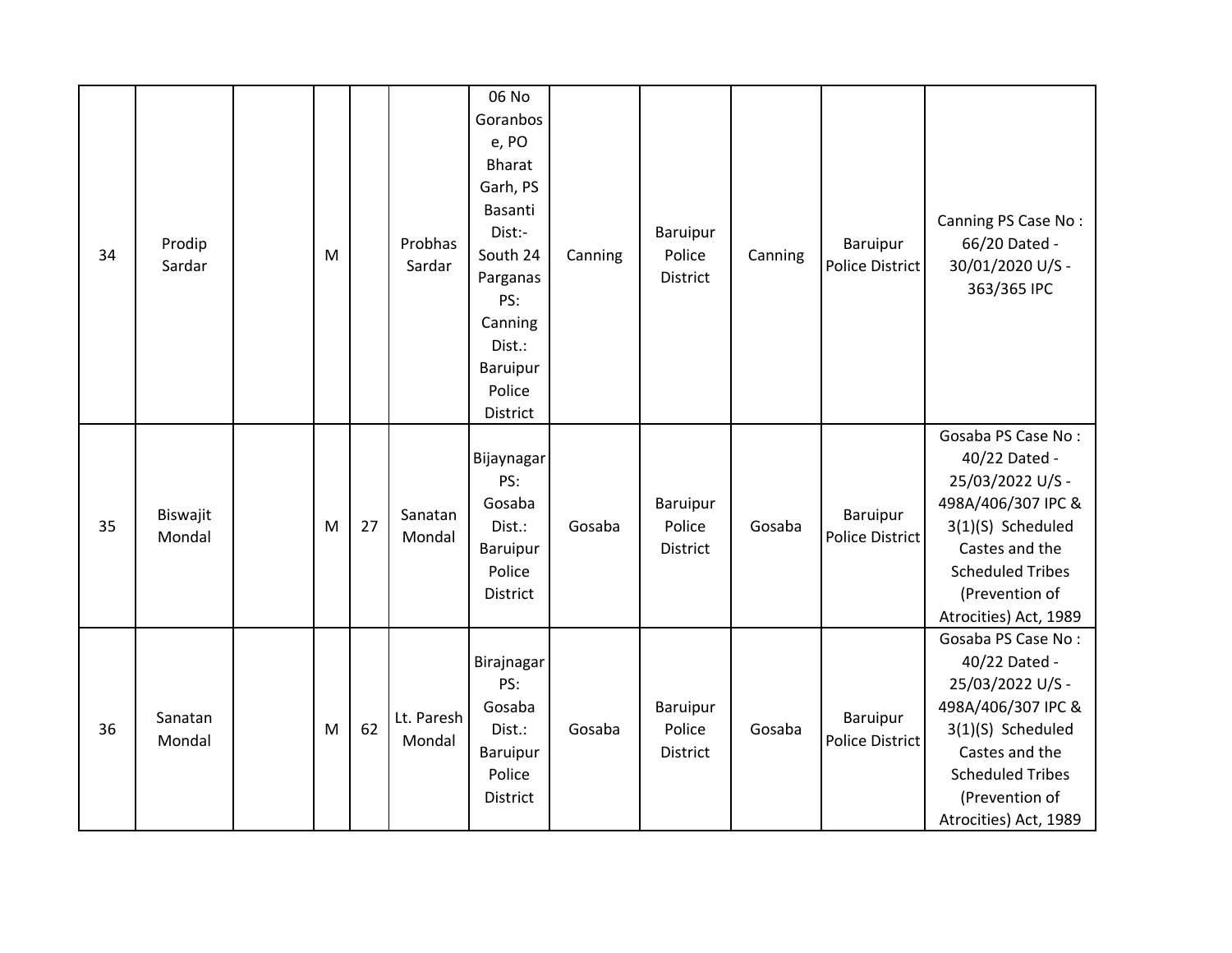| 37 | Shyamali<br>Mondal | F | 45 | Sanatan<br>Mondal         | Birajnagar<br>PS:<br>Gosaba<br>Dist.:<br>Baruipur<br>Police<br><b>District</b> | Gosaba          | Baruipur<br>Police<br><b>District</b> | Gosaba          | Baruipur<br><b>Police District</b> | Gosaba PS Case No:<br>40/22 Dated -<br>25/03/2022 U/S -<br>498A/406/307 IPC &<br>3(1)(S) Scheduled<br>Castes and the<br><b>Scheduled Tribes</b><br>(Prevention of |
|----|--------------------|---|----|---------------------------|--------------------------------------------------------------------------------|-----------------|---------------------------------------|-----------------|------------------------------------|-------------------------------------------------------------------------------------------------------------------------------------------------------------------|
| 38 | Anup<br>Ghoshal    | M |    | S/O<br>Shyamol<br>Ghoshal | PS:<br>Narendra<br>pur Dist.:<br>Baruipur<br>Police<br><b>District</b>         | Narendrapu<br>r | Baruipur<br>Police<br><b>District</b> | Narendrapu<br>r | Baruipur<br>Police District        | Atrocities) Act, 1989<br>Narendrapur PS Case<br>No: 499/22 Dated -<br>18/05/2022 U/S -<br>341/325/506/34 IPC                                                      |
| 39 | Prasanta<br>Patra  | M |    | $S/O$ Lt.<br>Adin Patra   | PS:<br>Narendra<br>pur Dist.:<br>Baruipur<br>Police<br><b>District</b>         | Narendrapu<br>r | Baruipur<br>Police<br><b>District</b> | Narendrapu<br>r | Baruipur<br>Police District        | Narendrapur PS Case<br>No: 495/22 Dated -<br>17/05/2022 U/S -<br>341/323/325 IPC                                                                                  |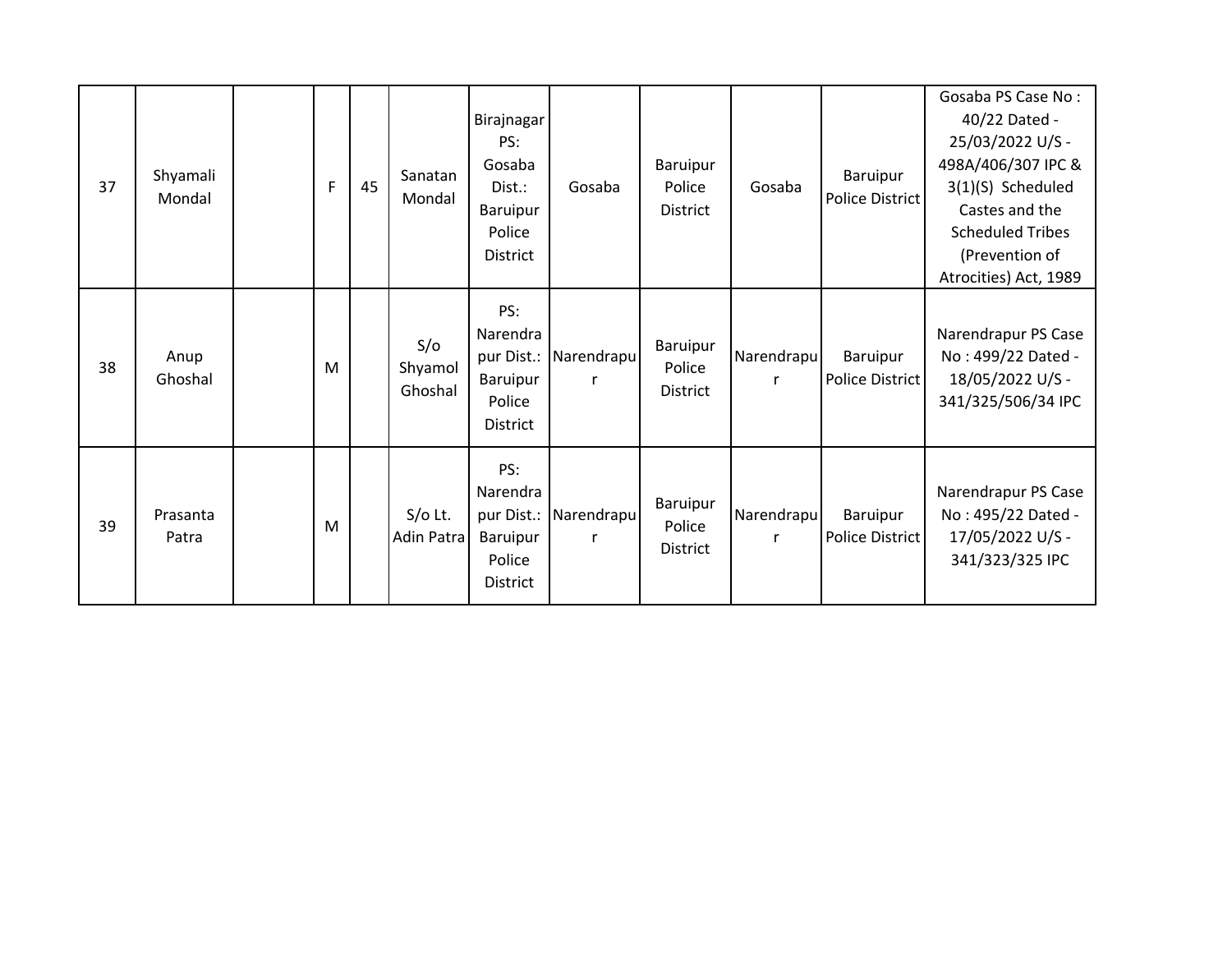| 40 | <b>Barun Singh</b>    | M |    | S/o Ram<br>Singh     | "Garia<br>Dhalua,<br>Nabpally,<br>Taltala, PS-<br>Narendra<br>pur, South<br>24 Pgs"<br>PS:<br>Narendra<br>pur Dist.:<br>Baruipur<br>Police<br>District    | Narendrapu | Baruipur<br>Police<br>District | Narendrapu<br>$\mathsf{r}$ | Baruipur<br>Police District        | Narendrapur PS Case<br>No: 491/22 Dated -<br>16/05/2022 U/S -<br>498A/324/308/34 IPC |
|----|-----------------------|---|----|----------------------|-----------------------------------------------------------------------------------------------------------------------------------------------------------|------------|--------------------------------|----------------------------|------------------------------------|--------------------------------------------------------------------------------------|
| 41 | Abdul Salam<br>Sardar | M | 19 | S/o. Gafur<br>Sardar | at<br>Sreeramp<br>ur,<br>Mallickpur<br>, PS-<br>Baruipur,<br>Dist.<br>South 24<br>Parganas<br>PS:<br>Baruipur<br>Dist.:<br>Baruipur<br>Police<br>District | Baruipur   | Baruipur<br>Police<br>District | Sonarpur                   | Baruipur<br><b>Police District</b> | Sonarpur PS Case No:<br>502/22 Dated -<br>11/05/2022 U/S-380<br><b>IPC</b>           |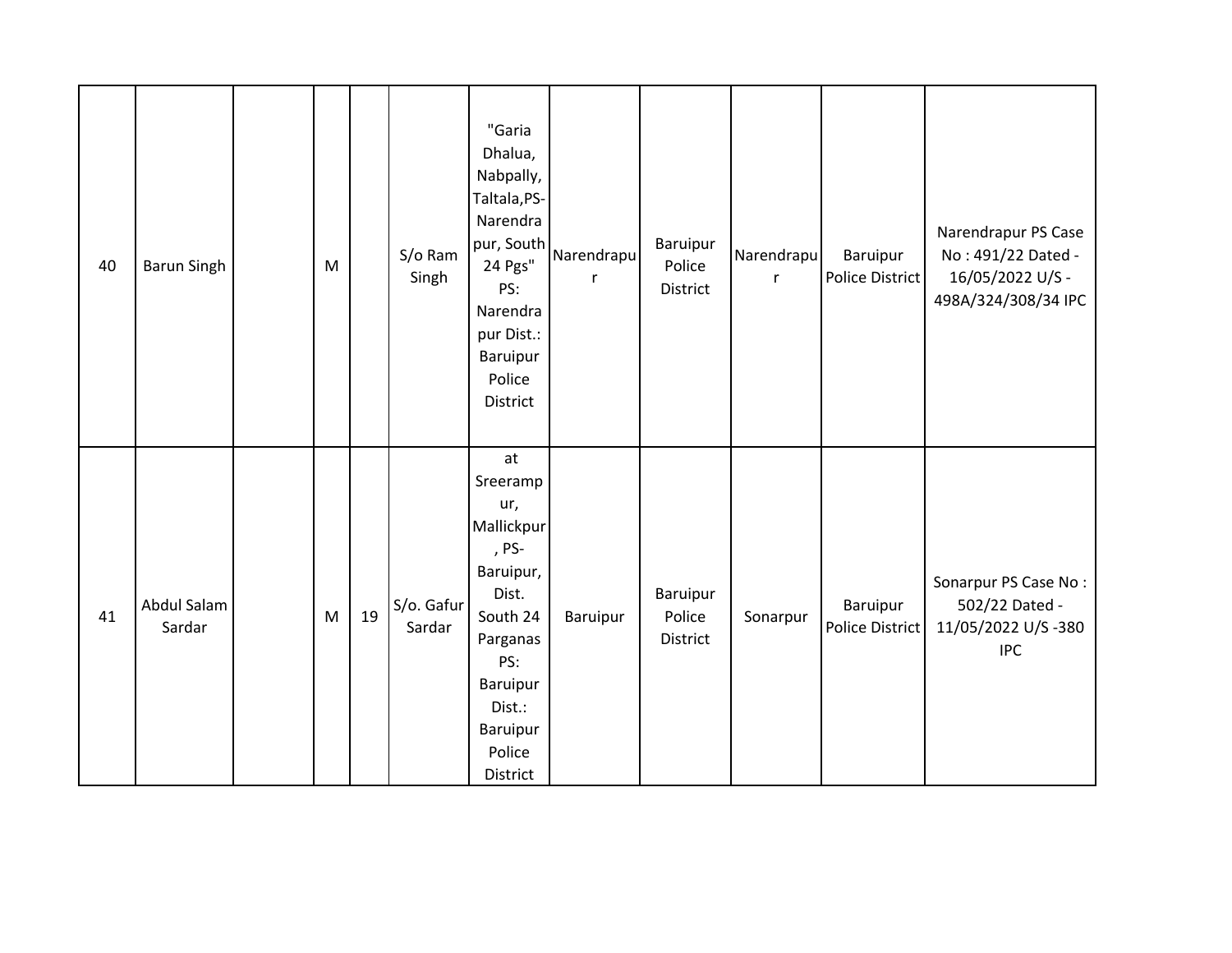| 42 | Jamir Sk           | M | 28 | Lt. Samsu<br>Sk             | Makhaltal<br>a,<br>Ghtiarysar<br>if, PS<br>Jibantala,<br>South 24<br>Pgs. PS:<br>Jibantala<br>Dist.:<br>Baruipur<br>Police<br>District | Jibantala | Baruipur<br>Police<br>District | Sonarpur | Baruipur<br>Police District | Sonarpur PS Case No:<br>502/22 Dated -<br>11/05/2022 U/S-380<br><b>IPC</b> |
|----|--------------------|---|----|-----------------------------|----------------------------------------------------------------------------------------------------------------------------------------|-----------|--------------------------------|----------|-----------------------------|----------------------------------------------------------------------------|
| 43 | Jogindar<br>Paswan | M | 23 | Lt.<br>Bachchalal<br>Paswan | Panchghor<br>a,<br>Subhasgra<br>m, PS<br>Sonarpur,<br>South 24<br>Pgs. PS:<br>Sonarpur<br>Dist.:<br>Baruipur<br>Police<br>District     | Sonarpur  | Baruipur<br>Police<br>District | Sonarpur | Baruipur<br>Police District | Sonarpur PS Case No:<br>502/22 Dated -<br>11/05/2022 U/S-380<br><b>IPC</b> |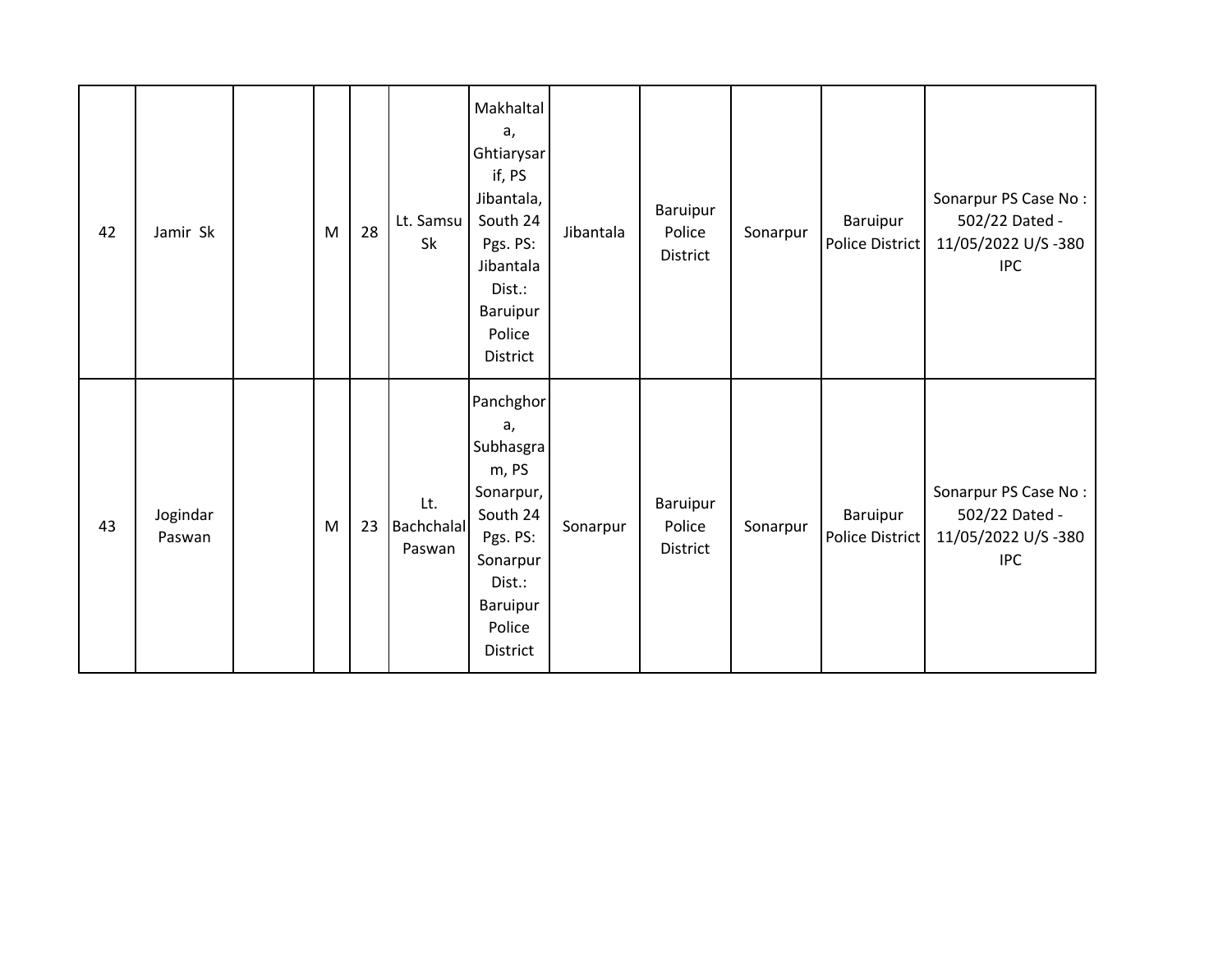| 44 | <b>Bikram</b><br>Sardar | M | 18 | S/O<br>Sribash<br>Sardar | Purba<br>Bayarsing,<br>PS<br>Basanti,<br>South 24<br>Pgs A/P<br>H/O Netai<br>Ghosh, of<br>Baikuntha<br>pur, PS<br>Sonarpur,<br>South 24<br>Pgs PS:<br>Sonarpur<br>Dist.:<br>Baruipur<br>Police<br>District | Sonarpur | Baruipur<br>Police<br>District | Sonarpur | Baruipur<br><b>Police District</b> | Sonarpur PS Case No:<br>537/22 Dated -<br>18/05/2022 U/S -<br>447/323/325/506/34<br><b>IPC</b> |
|----|-------------------------|---|----|--------------------------|------------------------------------------------------------------------------------------------------------------------------------------------------------------------------------------------------------|----------|--------------------------------|----------|------------------------------------|------------------------------------------------------------------------------------------------|
| 45 | Pushpendu<br>Das        | M | 22 | S/o Tapan<br>Das         | Rampur,<br>PO<br>Beniabou,<br><b>PS</b><br>Sonarpur,<br>South 24<br>Pgs PS:<br>Sonarpur<br>Dist.:<br>Baruipur<br>Police<br><b>District</b>                                                                 | Sonarpur | Baruipur<br>Police<br>District | Sonarpur | Baruipur<br>Police District        | Sonarpur PS Case No:<br>539/22 Dated -<br>19/05/2022 U/S -<br>354A/354B/354C/506/<br>509 IPC   |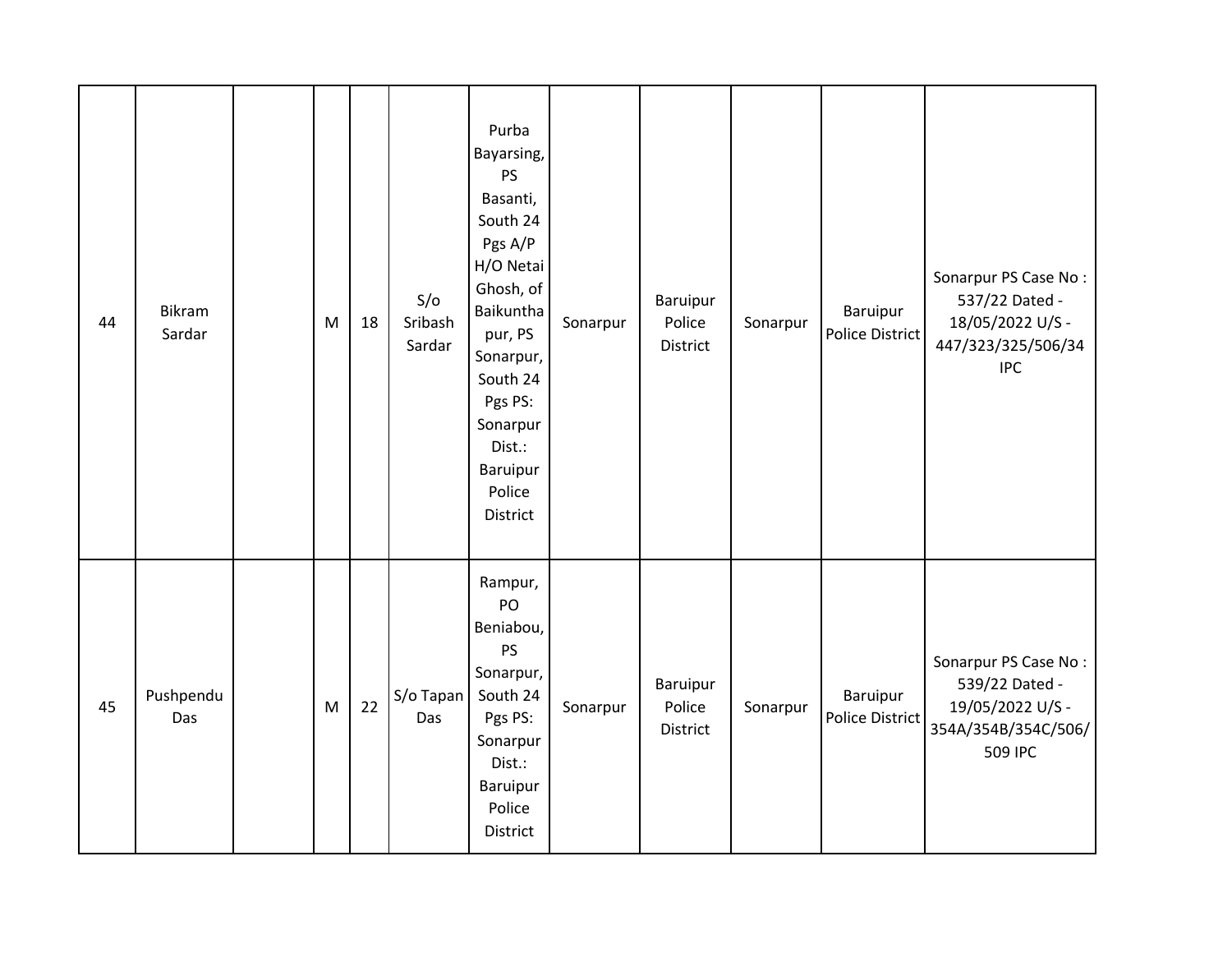| 46 | Najimul<br>Islam | M |    | S/o Rabiul<br>Islam | Jangalpur<br>Majerpara<br>, PS<br>Baduria<br>PS:<br><b>Baduria</b><br>Dist.:<br><b>Basirhat</b> | <b>Baduria</b> | <b>Basirhat</b> | <b>Baduria</b> | <b>Basirhat</b> | Baduria PS Case No:<br>211/22 Dated -<br>15/04/2022 U/S -<br>448/325/308/506/34<br><b>IPC</b>       |
|----|------------------|---|----|---------------------|-------------------------------------------------------------------------------------------------|----------------|-----------------|----------------|-----------------|-----------------------------------------------------------------------------------------------------|
| 47 | Kartick<br>Patra | M | 35 | Abani<br>Patra      | Bishpur,<br>PS-<br>Hasnabad<br>PS:<br>Hasnabad<br>Dist.:<br>Basirhat                            | Hasnabad       | Basirhat        | Hasnabad       | Basirhat        | Hasnabad PS Case No:<br>253/22 Dated -<br>18/05/2022 U/S -<br>447/341/354/307/315<br>/376/34 IPC    |
| 48 | Robiul Islam     | M | 35 | Rafikul<br>Islam    | Kharampu<br>r, PS-<br>Hasnabad<br>PS:<br>Hasnabad<br>Dist.:<br>Basirhat                         | Hasnabad       | <b>Basirhat</b> | Hasnabad       | <b>Basirhat</b> | Hasnabad PS Case No:<br>128/22 Dated -<br>25/03/2022 U/S -<br>399/402 IPC & 25/27<br>Arms Act, 1959 |
| 49 | Bijay Golder     | M | 40 | Lt Haran<br>Golder  | Sangberia<br>PS: MATIA<br>Dist.:<br><b>Basirhat</b>                                             | <b>MATIA</b>   | <b>Basirhat</b> | <b>MATIA</b>   | <b>Basirhat</b> | <b>MATIA PS Case No:</b><br>190/22 Dated -<br>19/05/2022 U/S-46(A)<br>Bengal Excise Act, 1909       |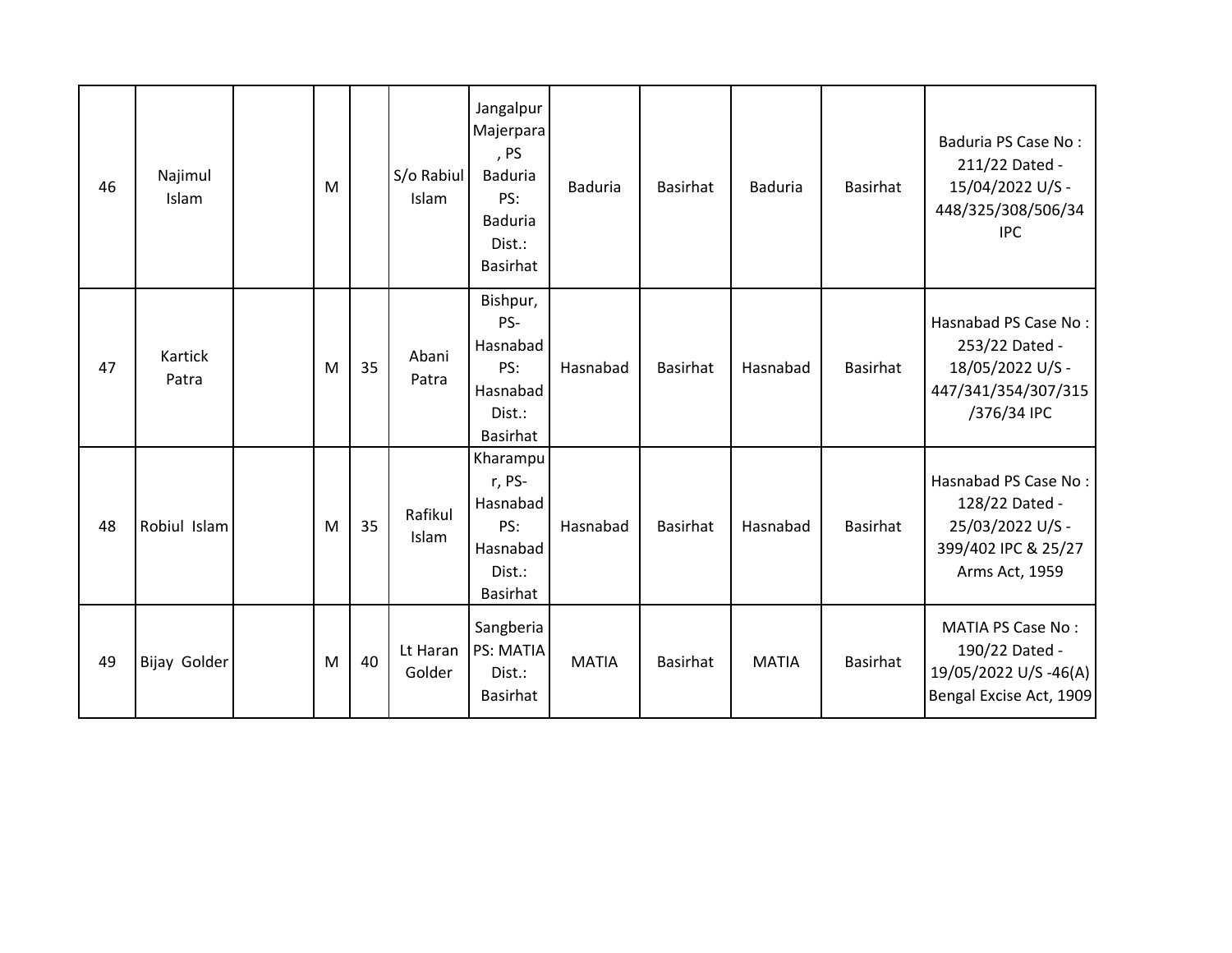| 50 | Ataur Molla              | M            |    | Chayed Ali<br>Molla                 | Vill-<br>Etvhata<br>Pol Para,<br>PO-<br>Mothbari,<br>PS-Nazat,<br>North 24<br>Pgs. PS:<br>Nazat<br>Dist.:<br>Basirhat | Nazat           | <b>Basirhat</b> | Nazat           | Basirhat        | Nazat PS Case No:<br>138/22 Dated -<br>18/05/2022 U/S -<br>498A/302/34 IPC & 4<br>Dowry Prohibition Act,<br>1961Â  |
|----|--------------------------|--------------|----|-------------------------------------|-----------------------------------------------------------------------------------------------------------------------|-----------------|-----------------|-----------------|-----------------|--------------------------------------------------------------------------------------------------------------------|
| 51 | Emdadul<br><b>Biswas</b> | M            | 42 | Soleman<br><b>Biswas</b>            | PS:<br>Swarupna<br>gar Dist.:<br>Basirhat                                                                             | Swarupnag<br>ar | <b>Basirhat</b> | Swarupnag<br>ar | <b>Basirhat</b> | Swarupnagar PS Case<br>No: 507/22 Dated -<br>19/05/2022 U/S -<br>272/273 IPC & 46 A (c)<br>Bengal Excise Act, 1909 |
| 52 | Tumpa<br>Tarafder        | $\mathsf{F}$ | 18 | Sanker<br>Tarafdher                 | PS:<br>Swarupna<br>gar Dist.:<br>Basirhat                                                                             | Swarupnag<br>ar | <b>Basirhat</b> | Swarupnag<br>ar | <b>Basirhat</b> | Swarupnagar PS Case<br>No: 510/22 Dated -<br>19/05/2022 U/S-14<br>Foreigners Act, 1946Â                            |
| 53 | Ajiz Dhali               | M            | 51 | Late Jamid Swarupna<br><b>Dhali</b> | PS:<br>gar Dist.:<br>Basirhat                                                                                         | Swarupnag<br>ar | <b>Basirhat</b> | Swarupnag<br>ar | <b>Basirhat</b> | Swarupnagar PS Case<br>No: 512/22 Dated -<br>19/05/2022 U/S-14<br>Foreigners Act, 1946Â                            |
| 54 | Subhankar<br>Mondal      | M            | 30 | Niranjan<br>Mondal                  | PS:<br>Swarupna<br>gar Dist.:<br>Basirhat                                                                             | Swarupnag<br>ar | <b>Basirhat</b> | Swarupnag<br>ar | <b>Basirhat</b> | Swarupnagar PS Case<br>No: 513/22 Dated -<br>19/05/2022 U/S-14<br>Foreigners Act, 1946Â                            |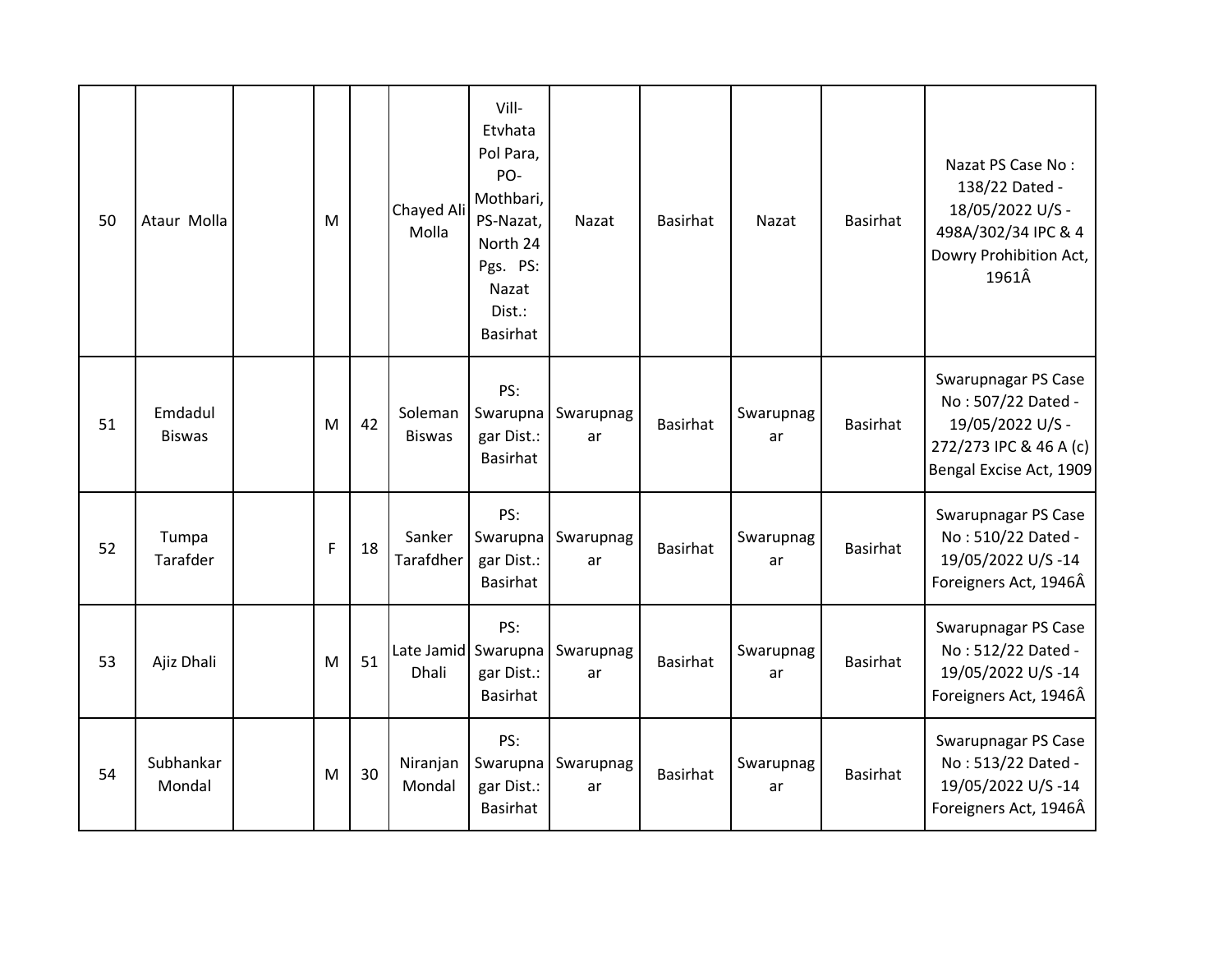| 55 | Sahadeb<br>Sarkar |                 | M | 59 | Late<br>Sribathsa<br>Sarkar | PS:<br>Swarupna<br>gar Dist.:<br>Basirhat                                                                                                                        | Swarupnag<br>ar | Basirhat | Swarupnag<br>ar        | Basirhat | Swarupnagar PS Case<br>No: 513/22 Dated -<br>19/05/2022 U/S-14<br>Foreigners Act, 1946Â                |
|----|-------------------|-----------------|---|----|-----------------------------|------------------------------------------------------------------------------------------------------------------------------------------------------------------|-----------------|----------|------------------------|----------|--------------------------------------------------------------------------------------------------------|
| 56 | Tarikul<br>Mondal | Mantu<br>Mondal | M | 32 | Ambad<br>Mondal             | Vill-<br>Dakbanglo<br>W<br>Majherpar<br>a, PO-<br>Sarapul,<br>PS-<br>Swarupna<br>gar, Dist-<br>North 24<br>Parganas<br>PS:<br>Swarupna<br>gar Dist.:<br>Basirhat | Swarupnag<br>ar | Basirhat | <b>Swarupnag</b><br>ar | Basirhat | Swarupnagar PS Case<br>No: 443/22 Dated -<br>03/05/2022 U/S -<br>399/402 IPC & 25/27<br>Arms Act, 1959 |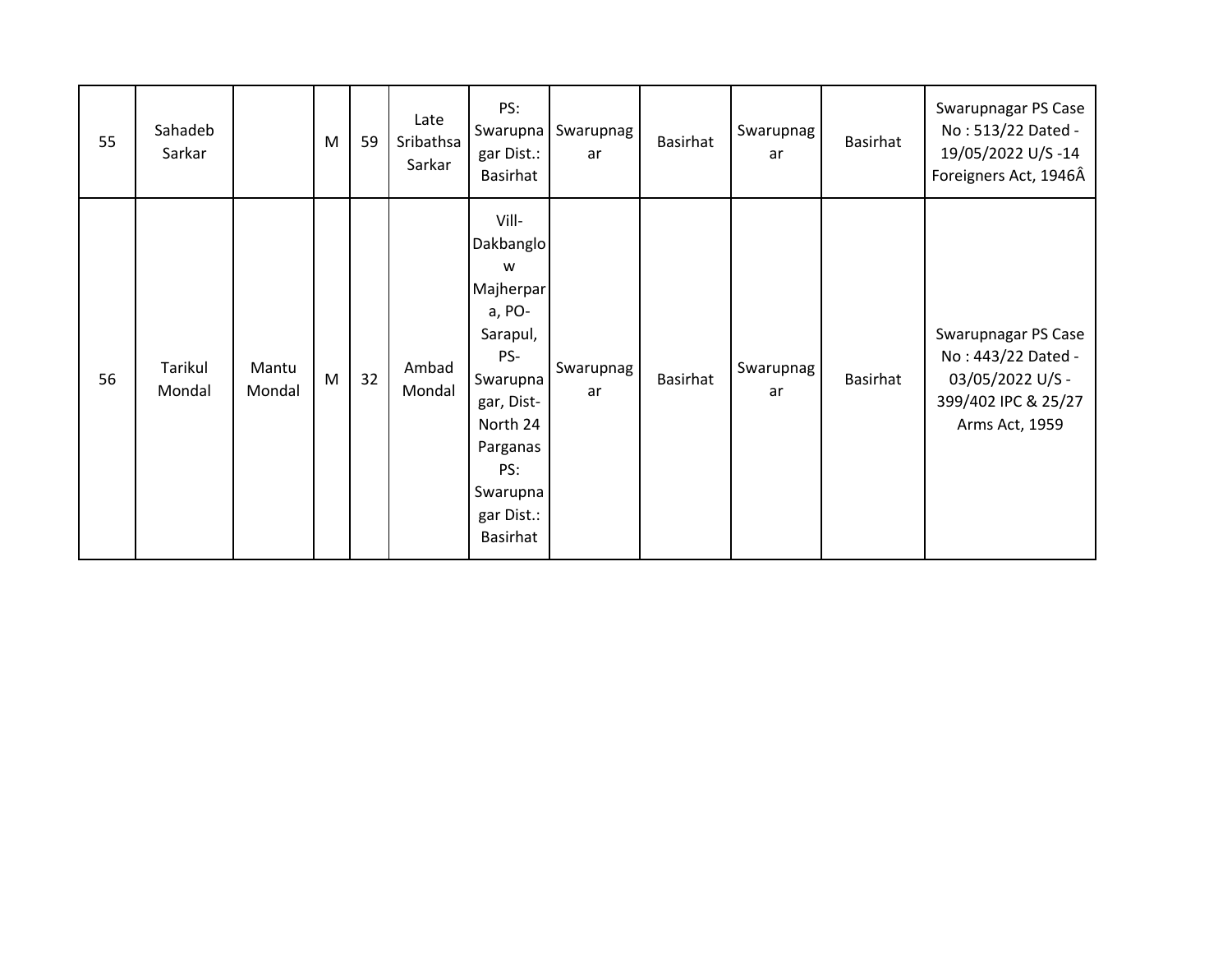| 57 | Rashed<br>Sahaji | M | 19 | Anarul<br>Sahaji | Vill-<br>Hakimpur<br>Uttarpara,<br>PO-<br>Hakimpur,<br>PS-<br>Swarupna<br>gar, Dist-<br>North 24<br>Parganas<br>PS:<br>Swarupna<br>gar Dist.:<br>Basirhat | Swarupnag<br>ar | <b>Basirhat</b> | Swarupnag<br>ar | Basirhat | Swarupnagar PS Case<br>No: 506/22 Dated -<br>18/05/2022 U/S-379<br><b>IPC</b>                |
|----|------------------|---|----|------------------|-----------------------------------------------------------------------------------------------------------------------------------------------------------|-----------------|-----------------|-----------------|----------|----------------------------------------------------------------------------------------------|
| 58 | Sk Ainul         | M |    | Sk. Joynal       | Nahina<br>Mathpara,<br>PS-<br>Bolpur,<br>Dist-<br>Birbhum<br>PS: Bolpur<br>Dist.:<br>Birbhum                                                              | Bolpur          | Birbhum         | Bolpur          | Birbhum  | Bolpur PS Case No:<br>136/22 Dated -<br>14/05/2022 U/S -<br>341/325/326/506/34<br><b>IPC</b> |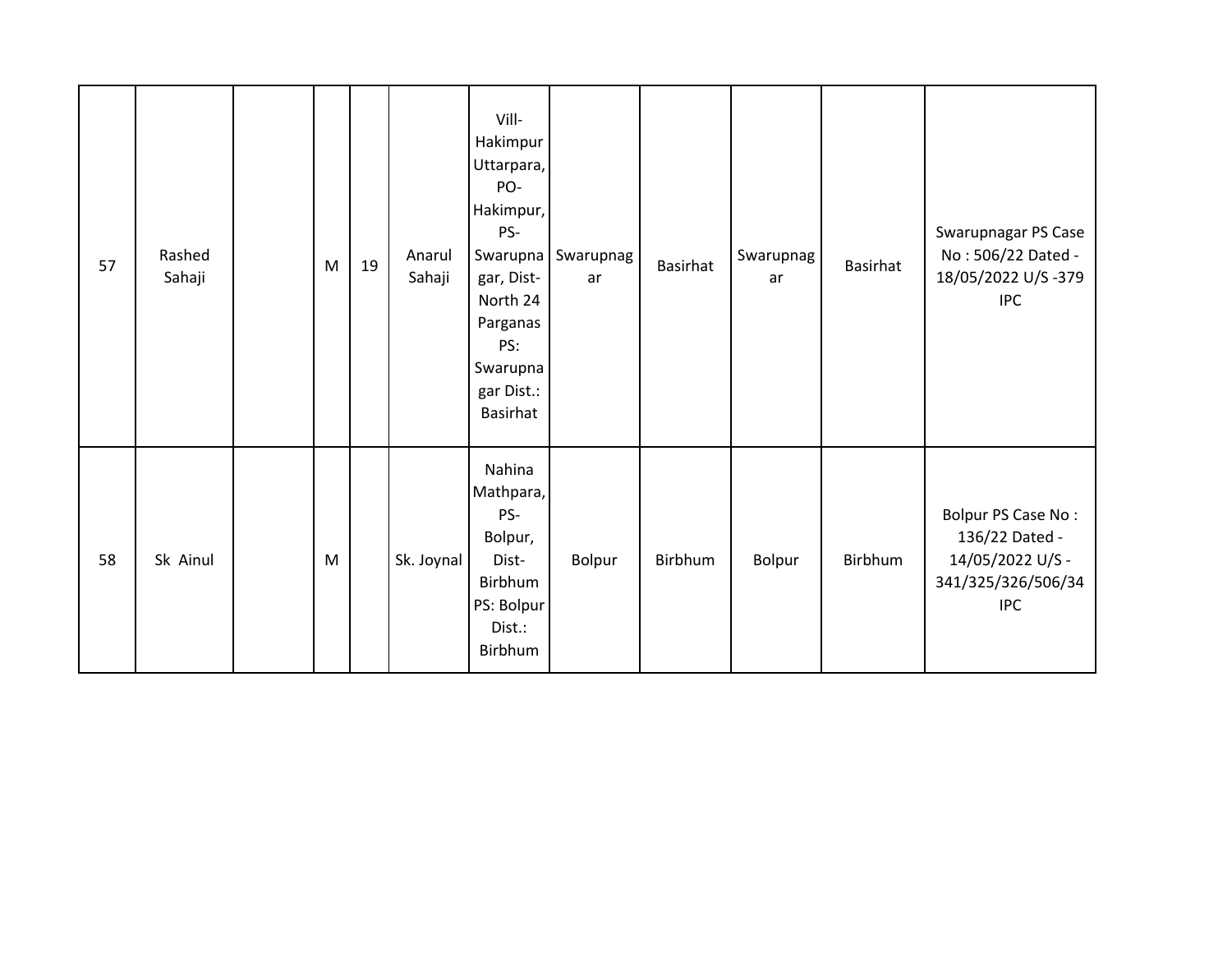| 59 | Sk Joynal        |   |    | Lt. Sk Billal                 | Nahina<br>Mathpara,<br>PS-<br>Bolpur,<br>Dist-<br>Birbhum<br>PS: Bolpur<br>Dist.:<br>Birbhum | <b>Bolpur</b> | Birbhum | <b>Bolpur</b> | Birbhum        | Bolpur PS Case No:<br>136/22 Dated -<br>14/05/2022 U/S -<br>341/325/326/506/34<br><b>IPC</b>                 |
|----|------------------|---|----|-------------------------------|----------------------------------------------------------------------------------------------|---------------|---------|---------------|----------------|--------------------------------------------------------------------------------------------------------------|
| 60 | Krishna<br>Bagdi | M | 23 | Lt<br>Basudeb<br>Bagdi        | Kurmitha<br>PS: Panrui<br>Dist.:<br>Birbhum                                                  | Panrui        | Birbhum | Dubrajpore    | <b>Birbhum</b> | Dubrajpore PS Case No<br>: 103/22 Dated -<br>19/05/2022 U/S -<br>379/411/413/414 IPC                         |
| 61 | Niamat Sk        | M |    | $S/O$ Lt<br>Motiur<br>Rahaman | <b>KASHIARA</b><br>PS:<br>Labhpur<br>Dist.:<br>Birbhum                                       | Labhpur       | Birbhum | Labhpur       | Birbhum        | Labhpur PS Case No:<br>58/22 Dated -<br>13/04/2022 U/S-286<br>IPC & 3/4/5 Explosive<br>Substances Act, 1908Â |
| 62 | Mohabul Sk       | M |    | Arjan Sk                      | <b>KASHIARA</b><br>PS:<br>Labhpur<br>Dist.:<br>Birbhum                                       | Labhpur       | Birbhum | Labhpur       | Birbhum        | Labhpur PS Case No:<br>58/22 Dated -<br>13/04/2022 U/S-286<br>IPC & 3/4/5 Explosive<br>Substances Act, 1908Â |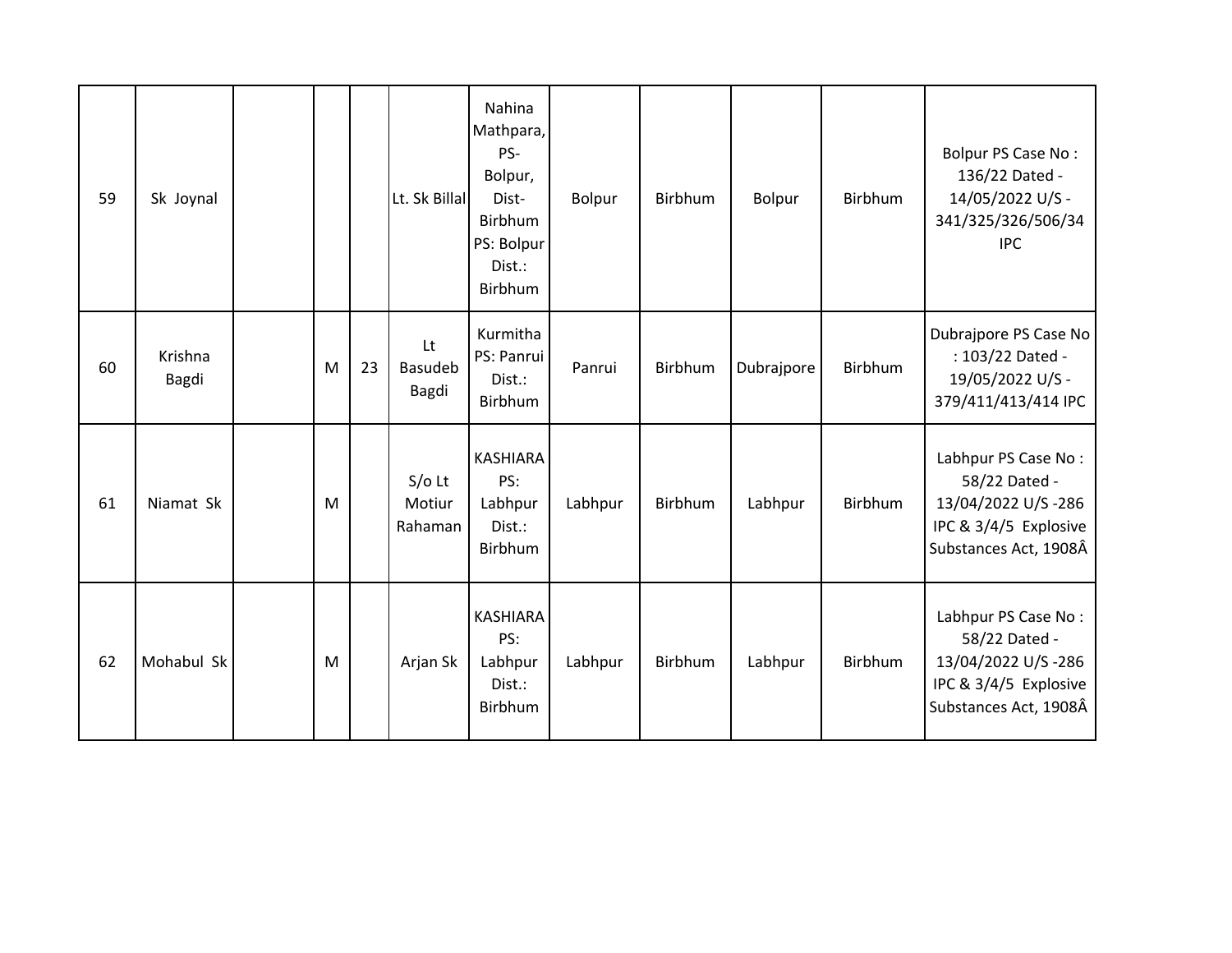| 63 | Kaju Sk   | M | S/O<br>Tajuddin<br>Sk | <b>BHARKAT</b><br>A PS:<br>Mahamm<br>ad bazar<br>Dist.:<br>Birbhum                | Mahamma<br>d bazar | Birbhum | Labhpur            | Birbhum | Labhpur PS Case No:<br>71/22 Dated -<br>01/05/2022 U/S -<br>279/337/338/427 IPC |
|----|-----------|---|-----------------------|-----------------------------------------------------------------------------------|--------------------|---------|--------------------|---------|---------------------------------------------------------------------------------|
| 64 | Jarif Sk  | M | Sabur Sk              | Rowtara<br>Md. Bazar<br>Birbhum<br>PS:<br>Mahamm<br>ad bazar<br>Dist.:<br>Birbhum | Mahamma<br>d bazar | Birbhum | Mahamma<br>d bazar | Birbhum | Mahammad bazar PS<br>Case No: 129/22<br>Dated - 28/04/2022<br>U/S-399/402 IPC   |
| 65 | Tarjen Sk | M | Sirajul Sk            | Rowtara<br>Md. Bazar<br>Birbhum<br>PS:<br>Mahamm<br>ad bazar<br>Dist.:<br>Birbhum | Mahamma<br>d bazar | Birbhum | Mahamma<br>d bazar | Birbhum | Mahammad bazar PS<br>Case No: 129/22<br>Dated - 28/04/2022<br>U/S-399/402 IPC   |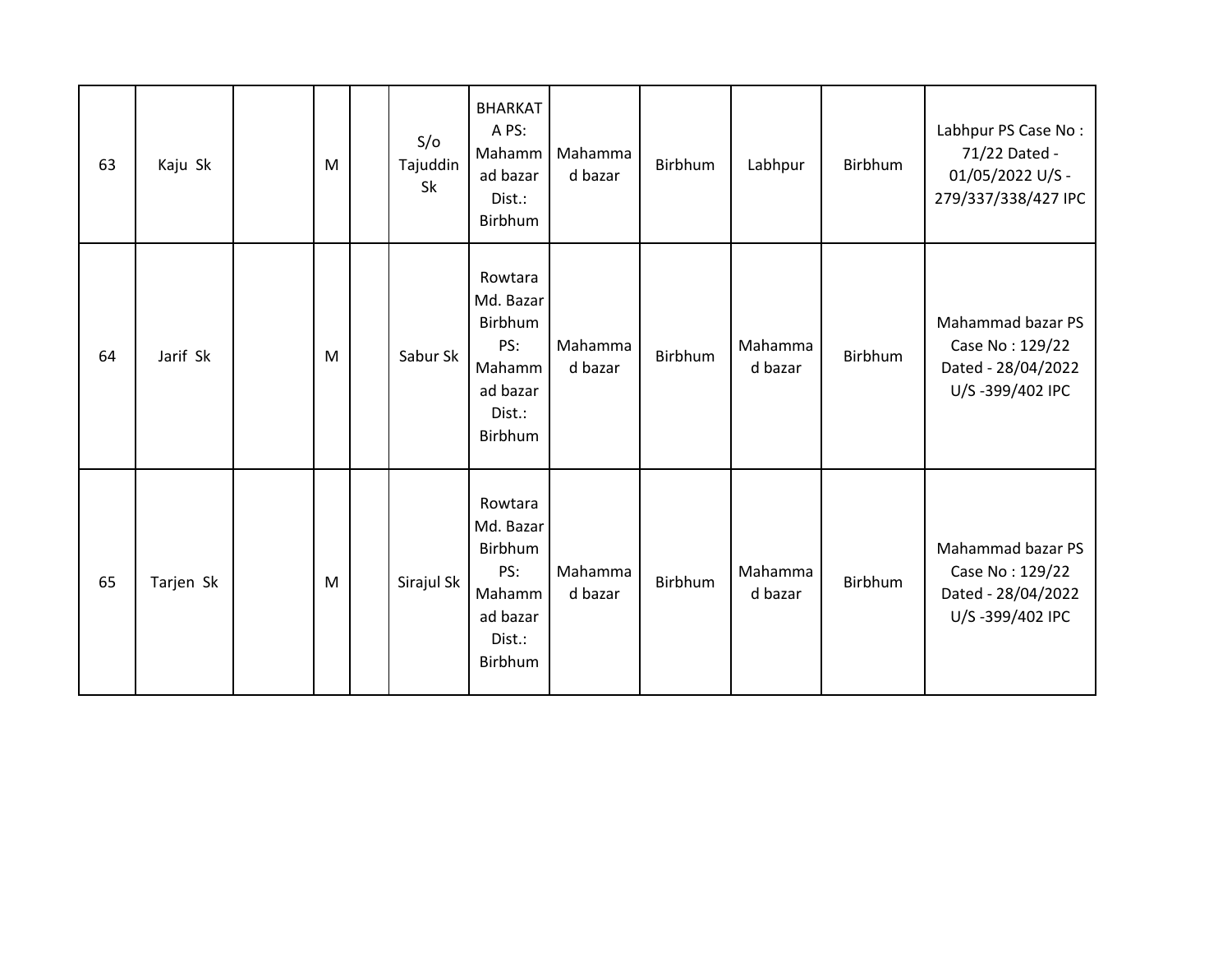| 66 | Asraf Sk          |                 | M |    | Aktar Sk                  | Dighalgra<br>m Md.<br>Bazar<br>Birbhum<br>PS:<br>Mahamm<br>ad bazar<br>Dist.:<br><b>Birbhum</b> | Mahamma<br>d bazar | <b>Birbhum</b> | Mahamma<br>d bazar | <b>Birbhum</b> | Mahammad bazar PS<br>Case No: 152/22<br>Dated - 18/05/2022<br>U/S-379 IPC                  |
|----|-------------------|-----------------|---|----|---------------------------|-------------------------------------------------------------------------------------------------|--------------------|----------------|--------------------|----------------|--------------------------------------------------------------------------------------------|
| 67 | Prabir<br>Mondal  | Narayan         | M | 45 | Lt Madhai<br>Ch<br>Mondal | Ramnagar<br>PS:<br>Murarai<br>Dist.:<br>Birbhum                                                 | Murarai            | Birbhum        | Murarai            | Birbhum        | Murarai PS Case No:<br>93/22 Dated -<br>18/05/2022 U/S -<br>341/325/326 IPC                |
| 68 | Golok<br>Rabidas  |                 | M | 45 | Sridam<br>Rabidas         | Shibramp<br>ur PS:<br>Paikar<br>Dist.:<br>Birbhum                                               | Paikar             | Birbhum        | Paikar             | Birbhum        | Paikar PS Case No:<br>126/22 Dated -<br>17/05/2022 U/S -<br>341/323/325/509/506<br>/34 IPC |
| 69 | Pandob<br>Rabidas |                 | M | 36 | Sridam<br>Rabidas         | Shibramp<br>ur PS:<br>Paikar<br>Dist.:<br>Birbhum                                               | Paikar             | Birbhum        | Paikar             | Birbhum        | Paikar PS Case No:<br>126/22 Dated -<br>17/05/2022 U/S -<br>341/323/325/509/506<br>/34 IPC |
| 70 | Anob<br>Rabidas   | Aban<br>Rabidas | M | 32 | Sridam<br>Rabidas         | Shibramp<br>ur PS:<br>Paikar<br>Dist.:<br>Birbhum                                               | Paikar             | Birbhum        | Paikar             | Birbhum        | Paikar PS Case No:<br>126/22 Dated -<br>17/05/2022 U/S -<br>341/323/325/509/506<br>/34 IPC |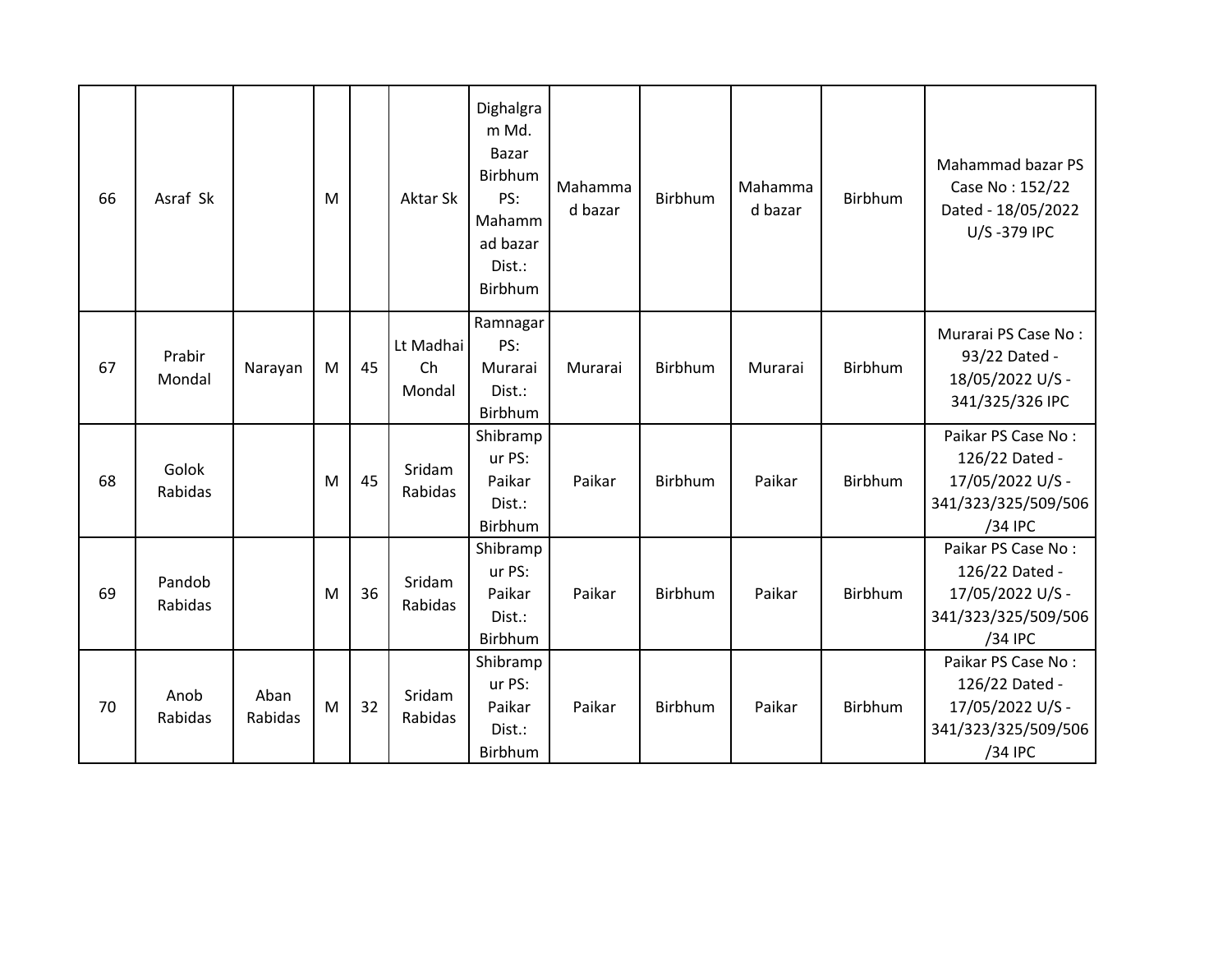| 71 | Kartick<br>Ankur | M | 19 | Lt. Sharat<br>Ankur      | Karidhya<br>Domepara<br>PS: Suri<br>Dist.:<br>Birbhum                                                                                       | Suri     | Birbhum                               | Suri                      | Birbhum                           | Suri PS Case No:<br>246/22 Dated -<br>16/05/2022 U/S -<br>341/323/325/307/34<br><b>IPC</b>                                                                                        |
|----|------------------|---|----|--------------------------|---------------------------------------------------------------------------------------------------------------------------------------------|----------|---------------------------------------|---------------------------|-----------------------------------|-----------------------------------------------------------------------------------------------------------------------------------------------------------------------------------|
| 72 | Sahadeb Pal      | M | 42 | Lt.<br>Laxman<br>Ch. Pal | Sagarpur,<br>PO-<br>Bagdah,<br>P.S–<br>Bagdah,<br>Dist–<br>North 24<br>Parganas<br>PS:<br>Bagdah<br>Dist.:<br>Bongaon<br>Police<br>District | Bagdah   | Bongaon<br>Police<br><b>District</b>  | Bagdah                    | Bongaon<br>Police District        | Bagdah PS Case No:<br>263/22 Dated -<br>09/04/2022 U/S -<br>494/323/34 IPC                                                                                                        |
| 73 | Aloke Roy        |   | 29 | Lt-subal<br>Roy          | PS:<br>Ranaghat<br>Dist.:<br>Ranaghat<br>Police<br>District                                                                                 | Ranaghat | Ranaghat<br>Police<br><b>District</b> | Bongaon<br>Cyber<br>Crime | Bongaon<br><b>Police District</b> | Bongaon Cyber Crime<br>PS Case No: 03/22<br>Dated - 11/05/2022<br>$U/S -$<br>354D/387/506/509 IPC<br>& 66E/67/67A<br>Information<br>Technology Act, 2000<br>(Relevant Provisions) |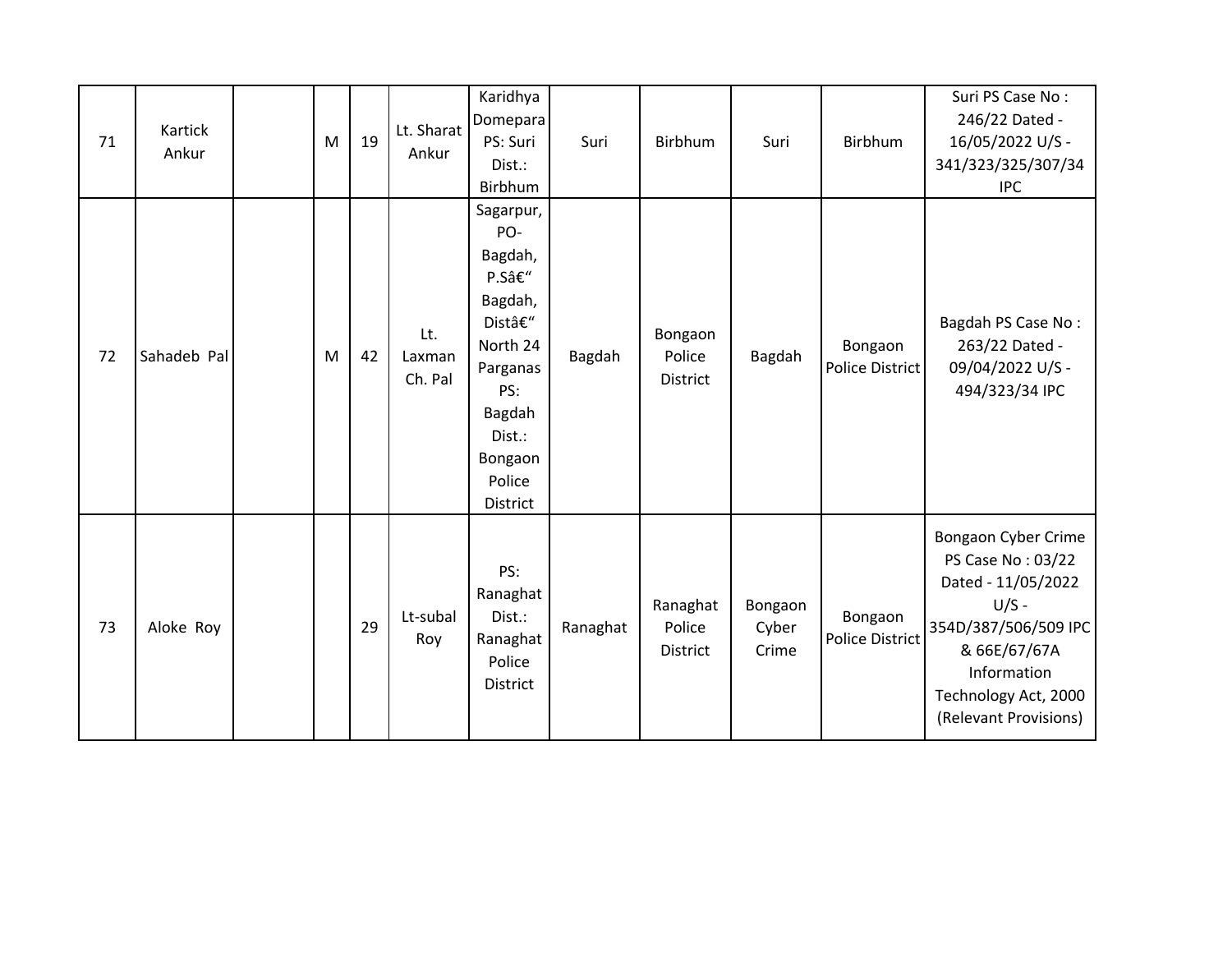| 74 | Arabinda<br>Halder | M | Lt. Suresh<br>Halder | PS:<br>Gaighata<br>Dist.:<br>Bongaon<br>Police<br>District                                                                                                                   | Gaighata | Bongaon<br>Police<br>District | Gaighata | Bongaon<br><b>Police District</b> | Gaighata PS Case No:<br>445/22 Dated -<br>19/05/2022 U/S -<br>482/483/486/420 IPC<br>& 63/65 Copyright<br>Act, 1957 (Relevant<br>Provisions) $\hat{A}$ |
|----|--------------------|---|----------------------|------------------------------------------------------------------------------------------------------------------------------------------------------------------------------|----------|-------------------------------|----------|-----------------------------------|--------------------------------------------------------------------------------------------------------------------------------------------------------|
| 75 | Bapan Barui        | M | Lt. Sushil<br>Barui  | Vill-<br>Karola<br>(Sashanpa<br>ra), PO-<br>Thakurnag<br>ar, PS-<br>Gaighata,<br>Dist-<br>North 24<br>Parganas<br>PS:<br>Gaighata<br>Dist.:<br>Bongaon<br>Police<br>District | Gaighata | Bongaon<br>Police<br>District | Gaighata | Bongaon<br>Police District        | Gaighata PS Case No:<br>133/22 Dated -<br>15/02/2022 U/S -<br>399/402 IPC                                                                              |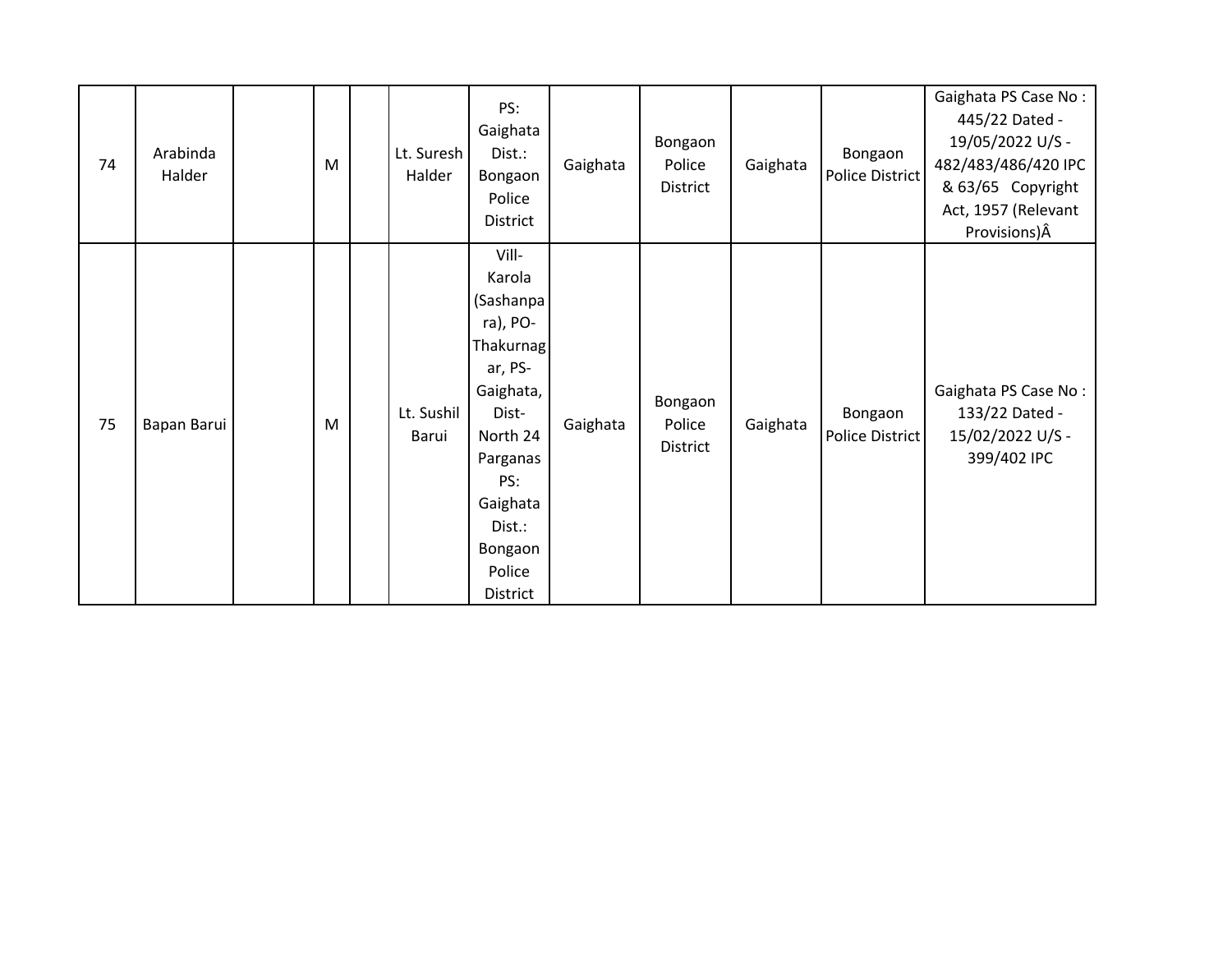| 76 | Anup Bain          | ${\sf M}$ | Baburam<br>Bain  | Vill- Ganti<br>Colony,<br>PO-<br>Thakurnag<br>ar, PS-<br>Gaighata,<br>Dist-<br>North 24<br>Parganas<br>PS:<br>Gaighata<br>Dist.:<br>Bongaon<br>Police<br>District      | Gaighata | Bongaon<br>Police<br><b>District</b> | Gaighata | Bongaon<br>Police District | Gaighata PS Case No:<br>133/22 Dated -<br>15/02/2022 U/S -<br>399/402 IPC |
|----|--------------------|-----------|------------------|------------------------------------------------------------------------------------------------------------------------------------------------------------------------|----------|--------------------------------------|----------|----------------------------|---------------------------------------------------------------------------|
| 77 | Mohitosh<br>Mondal | ${\sf M}$ | Kishor<br>Mondal | Vill- Ganti<br>Colony<br>Para, PO-<br>Thakurnag<br>ar, PS-<br>Gaighata,<br>Dist-<br>North 24<br>Parganas<br>PS:<br>Gaighata<br>Dist.:<br>Bongaon<br>Police<br>District | Gaighata | Bongaon<br>Police<br>District        | Gaighata | Bongaon<br>Police District | Gaighata PS Case No:<br>425/22 Dated -<br>11/05/2022 U/S -<br>399/402 IPC |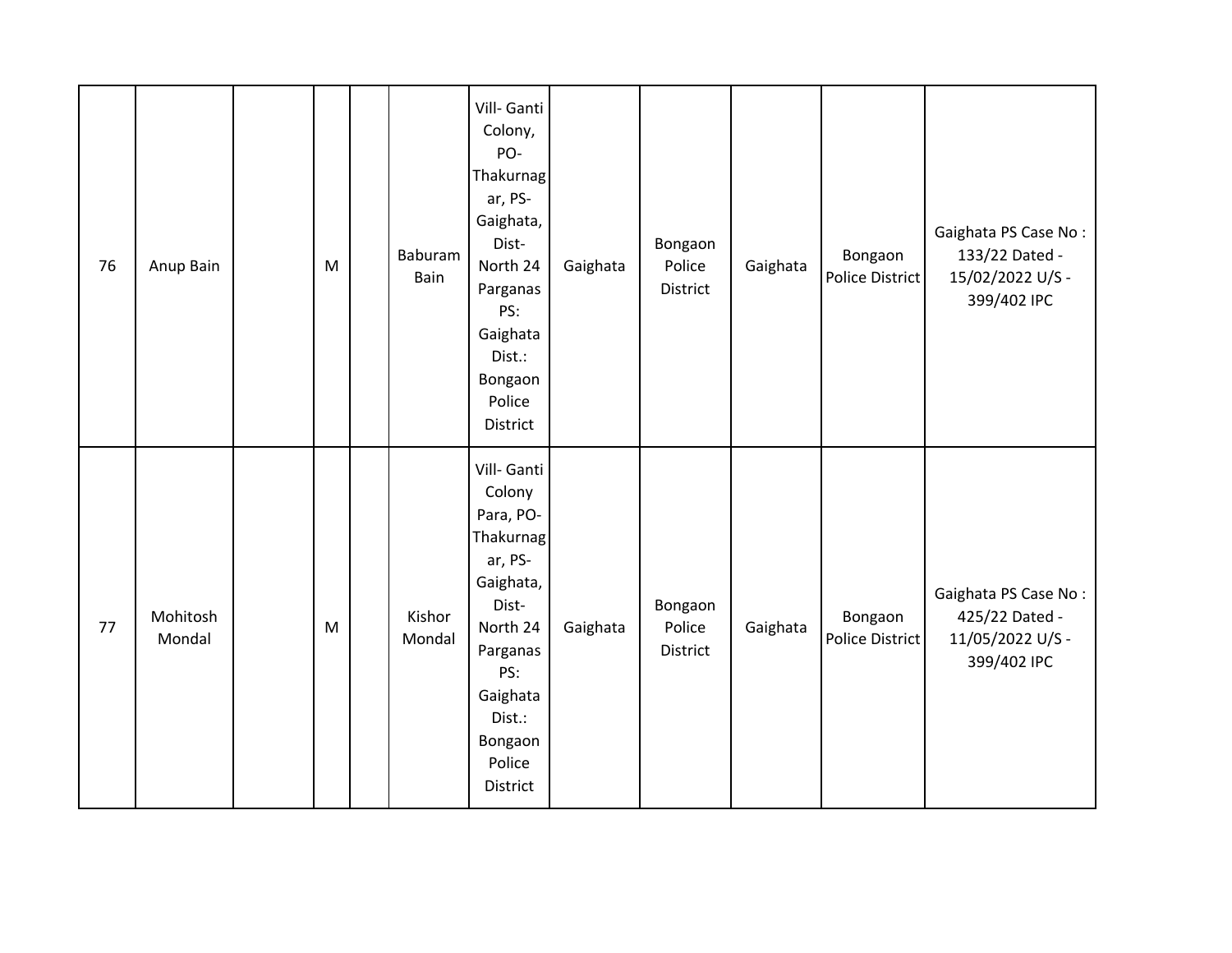| 78 | <b>Tuhin Biswas</b> | M | <b>Bireswar</b><br><b>Biswas</b> | Vill- Ganti<br>Railgate,<br>PO-<br>Thakurnag<br>ar, PS-<br>Gaighata,<br>Dist-<br>North 24<br>Parganas.<br>PS:<br>Gaighata<br>Dist.:<br>Bongaon<br>Police<br>District | Gaighata | Bongaon<br>Police<br>District | Gaighata | Bongaon<br>Police District | Gaighata PS Case No:<br>425/22 Dated -<br>11/05/2022 U/S -<br>399/402 IPC        |
|----|---------------------|---|----------------------------------|----------------------------------------------------------------------------------------------------------------------------------------------------------------------|----------|-------------------------------|----------|----------------------------|----------------------------------------------------------------------------------|
| 79 | Gauranga<br>Das     | M | Prafulla<br>Das                  | Vill-Digha<br>Sukantapa<br>lly, PO-<br>Digha, PS-<br>Gaighata,<br>Dist.<br>North 24<br>Parganas<br>PS:<br>Gaighata<br>Dist.:<br>Bongaon<br>Police<br>District        | Gaighata | Bongaon<br>Police<br>District | Gaighata | Bongaon<br>Police District | Gaighata PS Case No:<br>442/22 Dated -<br>18/05/2022 U/S -<br>448/427/506/34 IPC |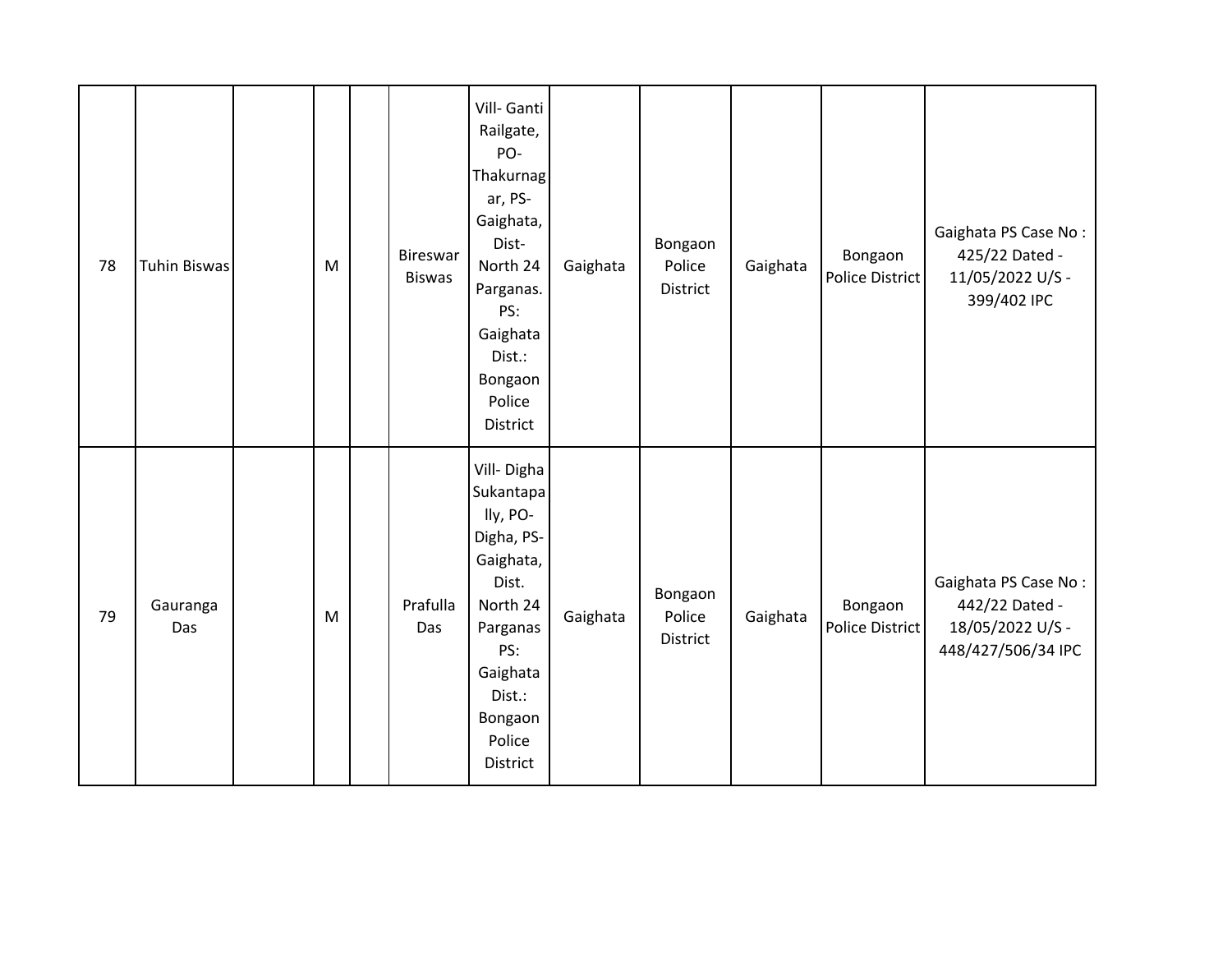| 80 | Chaitanya<br>Das         |       | M | Prafulla<br>Das                      | Vill-Digha<br>Sukantapa<br>lly, PO-<br>Digha, PS-<br>Gaighata,<br>Dist.<br>North 24<br>Parganas<br>PS:<br>Gaighata<br>Dist.:<br>Bongaon<br>Police<br>District | Gaighata  | Bongaon<br>Police<br>District | Gaighata  | Bongaon<br><b>Police District</b> | Gaighata PS Case No:<br>442/22 Dated -<br>18/05/2022 U/S -<br>448/427/506/34 IPC                                                                            |
|----|--------------------------|-------|---|--------------------------------------|---------------------------------------------------------------------------------------------------------------------------------------------------------------|-----------|-------------------------------|-----------|-----------------------------------|-------------------------------------------------------------------------------------------------------------------------------------------------------------|
| 81 | <b>Billal</b><br>Hossain | Bilal | M | Lt Md<br>Alias<br>Hossain            | PS:<br>Petropole<br>Dist.:<br>Bongaon<br>Police<br><b>District</b>                                                                                            | Petropole | Bongaon<br>Police<br>District | Petropole | Bongaon<br><b>Police District</b> | Petropole PS Case No:<br>154/22 Dated -<br>19/05/2022 U/S-14<br>Foreigners Act, 1946Â<br>& 21(c) Narcotic Drugs<br>and Psychotropic<br>Substances Act, 1985 |
| 82 | Esharat<br>Mondal        |       | M | Vasu<br>Mondal @<br>Bacchu<br>Mondal |                                                                                                                                                               |           | <b>Basirhat</b>               | Petropole | Bongaon<br><b>Police District</b> | Petropole PS Case No:<br>156/22 Dated -<br>19/05/2022 U/S-14<br>Foreigners Act, 1946Â                                                                       |
| 83 | Debasish<br>Mondal       |       | M | Amal<br>Mondal                       |                                                                                                                                                               |           | <b>Basirhat</b>               | Petropole | Bongaon<br><b>Police District</b> | Petropole PS Case No:<br>153/22 Dated -<br>18/05/2022 U/S -<br>341/323/325/307/506<br>/34 IPC                                                               |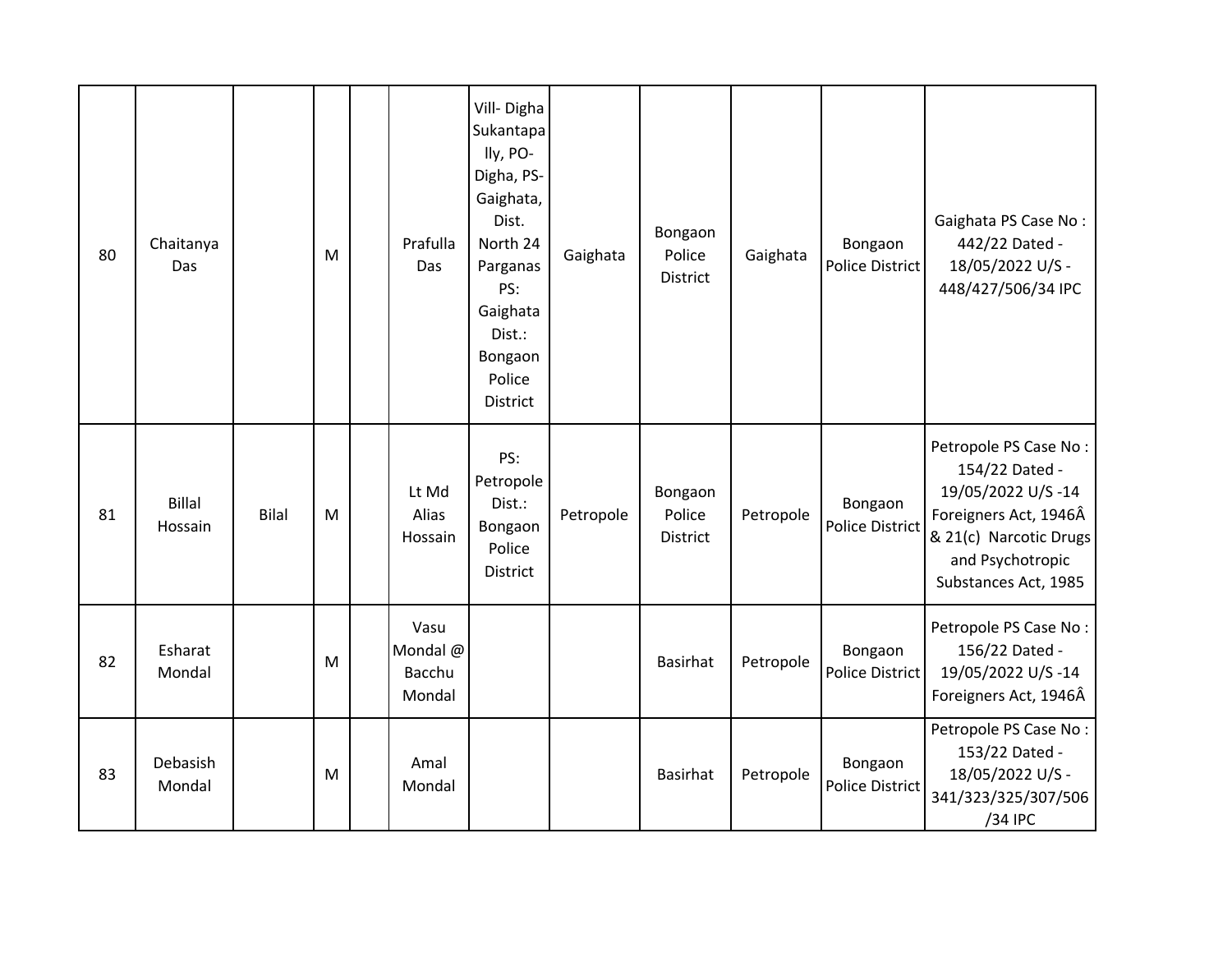| 84 | Goutam<br>Majhi   |        | M | 26 | Tarak<br>Majhi                 | PS:<br>Bhadresw<br>ar Dist.:<br>Chandann<br>agar<br>Police<br>Commissi<br>onerate                                                                                   | Bhadreswar       | Chandanna<br>gar Police<br>Commission<br>erate | Bhadreswar       | r Police<br>Commissione<br>rate                | Chandannaga   Bhadreswar PS Case No<br>: 245/22 Dated -<br>19/05/2022 U/S -<br>448/354/326/34 IPC |
|----|-------------------|--------|---|----|--------------------------------|---------------------------------------------------------------------------------------------------------------------------------------------------------------------|------------------|------------------------------------------------|------------------|------------------------------------------------|---------------------------------------------------------------------------------------------------|
| 85 | Rabi<br>Chowdhury | @ Robi | M | 22 | Suraj<br>Chowdhur<br>y @ Sarat | Gondalpar<br>a, R.N.S.<br>Road, P.S.-<br>Chandann<br>agar, Dist.-<br>Hooghly<br>PS:<br>Chandann<br>agar Dist.:<br>Chandann<br>agar<br>Police<br>Commissi<br>onerate | Chandanna<br>gar | Chandanna<br>gar Police<br>Commission<br>erate | Chandanna<br>gar | Chandannaga<br>r Police<br>Commissione<br>rate | Chandannagar PS Case<br>No: 114/22 Dated -<br>08/05/2022 U/S -<br>399/402 IPC                     |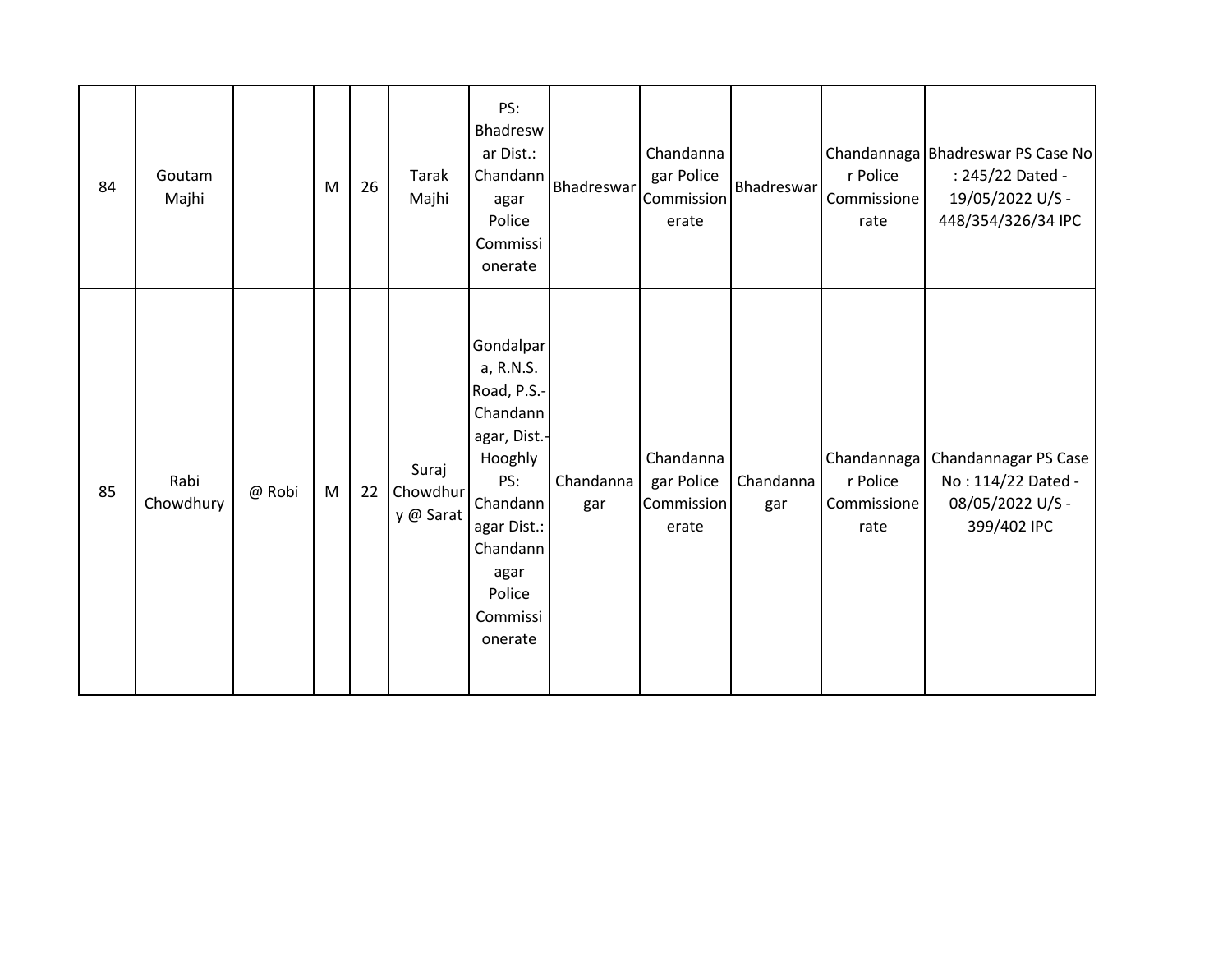| 86 | Jayanta Bag | M | 30 | Jaydeb<br><b>Bag</b> | Debipur,<br>Prantik<br>near<br>Kheyali<br>Sangha,<br>PS CHN<br>$(H)$ PS:<br>Chinsurah<br>Dist.:<br>Chandann<br>agar<br>Police<br>Commissi<br>onerate | Chinsurah | Chandanna<br>gar Police<br>Commission<br>erate | Chinsurah | r Police<br>Commissione<br>rate                | Chinsurah PS Case No:<br>249/22 Dated -<br>Chandannaga   19/05/2022 U/S -21 (c)  <br>Narcotic Drugs and<br>Psychotropic<br><b>Substances (Execution</b><br>of Bond by Convicts for<br>Addicts) Rules, 1985 |
|----|-------------|---|----|----------------------|------------------------------------------------------------------------------------------------------------------------------------------------------|-----------|------------------------------------------------|-----------|------------------------------------------------|------------------------------------------------------------------------------------------------------------------------------------------------------------------------------------------------------------|
| 87 | Sk Sukur    | M | 27 | Lt. Basar<br>Ali     | Mrigala<br>Sahanapar<br>a, PS.-<br>Dankuni,<br>Dist.-<br>Hooghly<br>PS:<br>Dankuni<br>Dist.:<br>Chandann<br>agar<br>Police<br>Commissi<br>onerate    | Dankuni   | Chandanna<br>gar Police<br>Commission<br>erate | Dankuni   | Chandannaga<br>r Police<br>Commissione<br>rate | Dankuni PS Case No:<br>174/22 Dated -<br>18/05/2022 U/S -<br>341/323/354B/307/37<br>9/504/506/34 IPC                                                                                                       |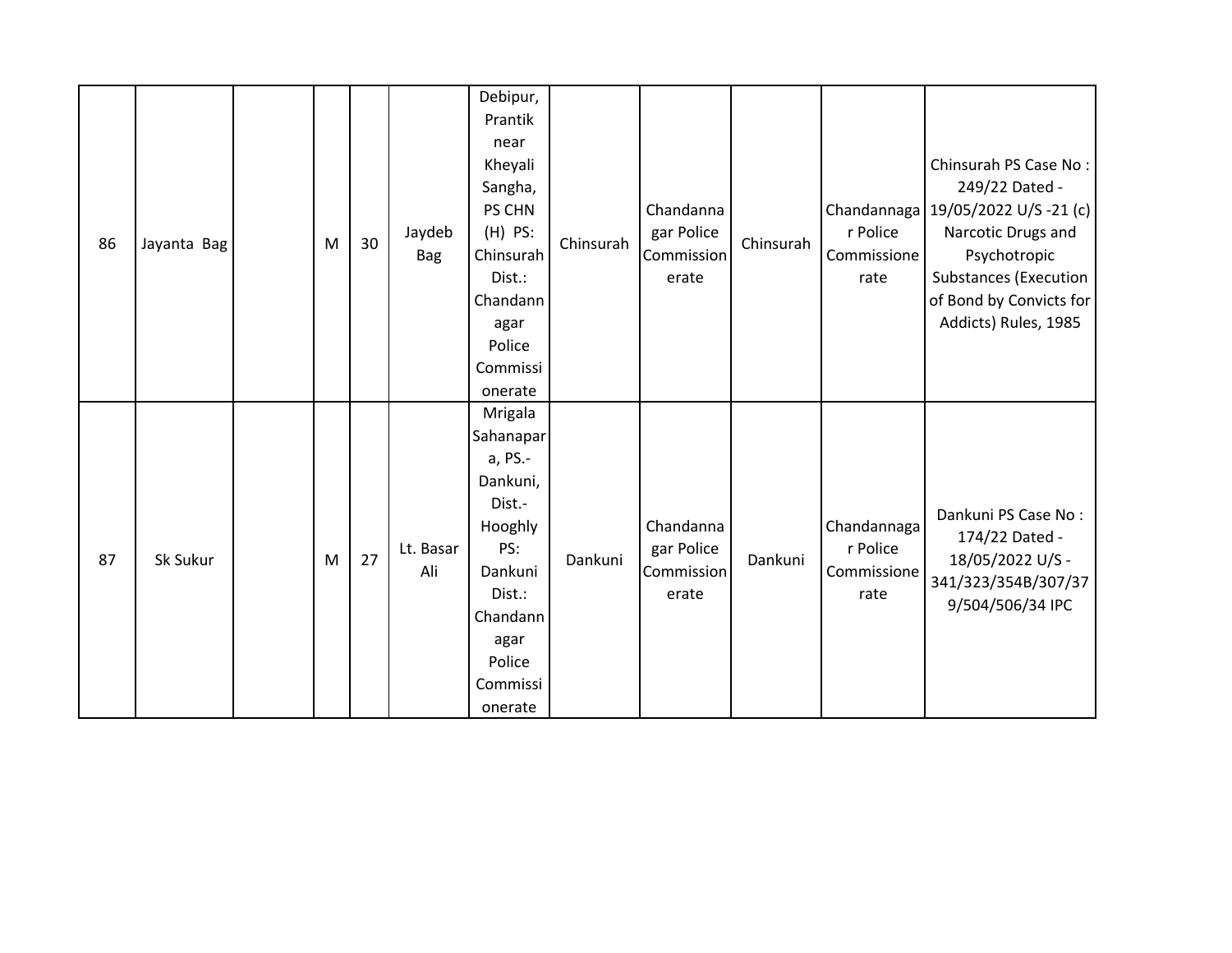| 88 | Sk<br>Kamaluddin | Kamal |   | 33 | Sk.<br>Mansur     | Of<br>Barkandaj<br>para,<br>Mathurdin<br>PS.-<br>Dankuni,<br>Dist.-<br>Hooghly<br>PS:<br>Dankuni<br>Dist.:<br>Chandann<br>agar<br>Police<br>Commissi<br>onerate | Dankuni | Chandanna<br>gar Police<br>Commission<br>erate | Dankuni | Chandannaga<br>r Police<br>Commissione<br>rate | Dankuni PS Case No:<br>174/22 Dated -<br>18/05/2022 U/S -<br>341/323/354B/307/37<br>9/504/506/34 IPC |
|----|------------------|-------|---|----|-------------------|-----------------------------------------------------------------------------------------------------------------------------------------------------------------|---------|------------------------------------------------|---------|------------------------------------------------|------------------------------------------------------------------------------------------------------|
| 89 | Kinu Das         |       | M | 29 | Lt. Ganesh<br>Das | Monmath<br>anagar,<br>PO & PS.-<br>Dankuni,<br>Dist.-<br>Hooghly<br>PS:<br>Dankuni<br>Dist.:<br>Chandann<br>agar<br>Police<br>Commissi<br>onerate               | Dankuni | Chandanna<br>gar Police<br>Commission<br>erate | Dankuni | Chandannaga<br>r Police<br>Commissione<br>rate | Dankuni PS Case No:<br>175/22 Dated -<br>19/05/2022 U/S -<br>341/323/325/354/427<br>/504/506/34 IPC  |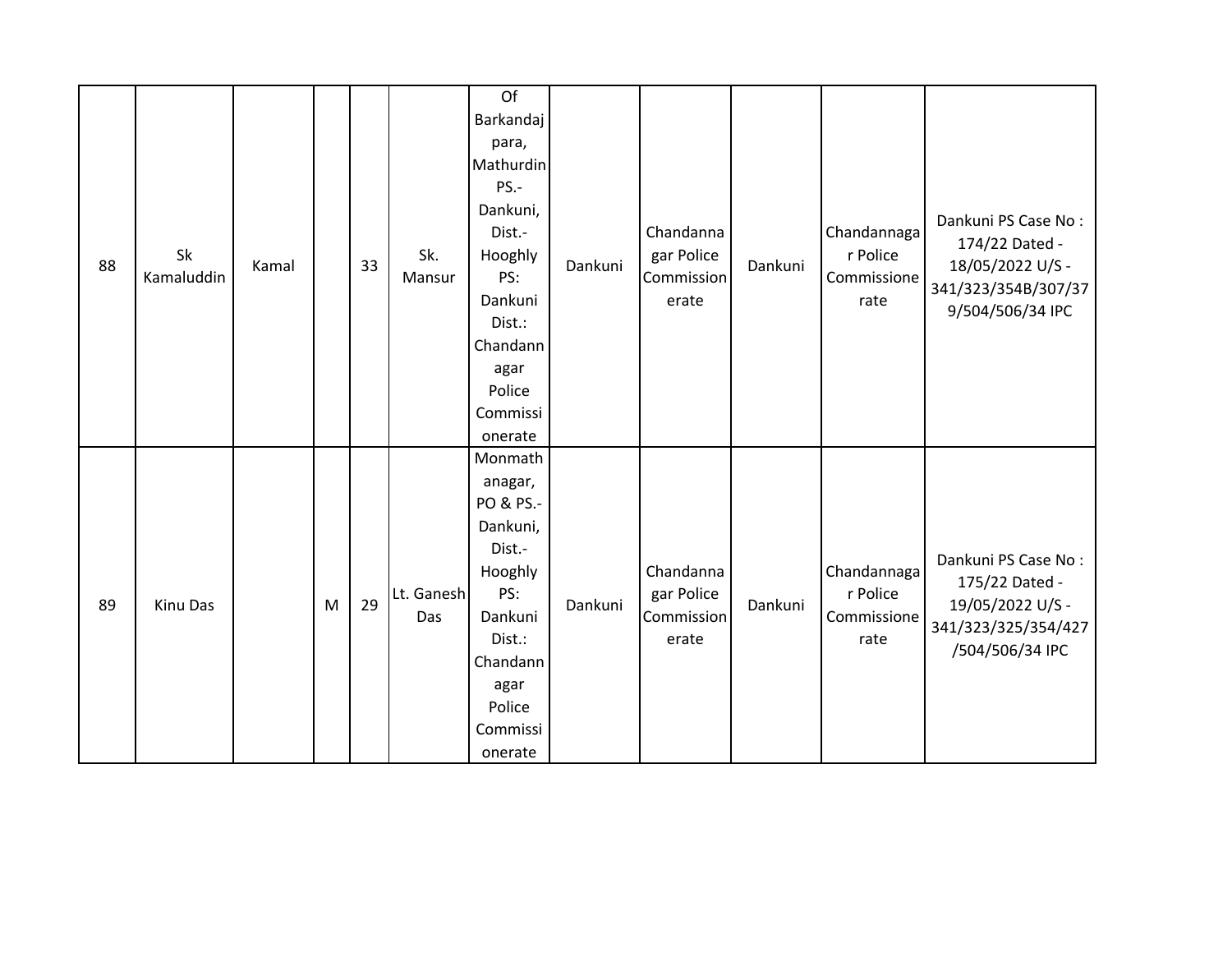| 90 | Somnath<br>Singh       | <b>Buro</b> | M | 24 | Sri Paresh<br>Singh                 | Raypara,<br>PS.-<br>Dankuni,<br>Dist.-<br>Hooghly<br>PS:<br>Dankuni<br>Dist.:<br>Chandann<br>agar<br>Police<br>Commissi<br>onerate                                              | Dankuni | Chandanna<br>gar Police<br>Commission<br>erate | Dankuni | Chandannaga<br>r Police<br>Commissione<br>rate | Dankuni PS Case No:<br>175/22 Dated -<br>19/05/2022 U/S -<br>341/323/325/354/427<br>/504/506/34 IPC |
|----|------------------------|-------------|---|----|-------------------------------------|---------------------------------------------------------------------------------------------------------------------------------------------------------------------------------|---------|------------------------------------------------|---------|------------------------------------------------|-----------------------------------------------------------------------------------------------------|
| 91 | Abhijit<br>Chakrabarty | Basu        | M | 34 | Sri<br>Bholanath<br>Chakrabar<br>ty | Dankuni 8<br>No<br>Railway<br>Gat,<br>Arobindap<br>olly, PS.-<br>Dankuni,<br>Dist.-<br>Hooghly<br>PS:<br>Dankuni<br>Dist.:<br>Chandann<br>agar<br>Police<br>Commissi<br>onerate | Dankuni | Chandanna<br>gar Police<br>Commission<br>erate | Dankuni | Chandannaga<br>r Police<br>Commissione<br>rate | Dankuni PS Case No:<br>175/22 Dated -<br>19/05/2022 U/S -<br>341/323/325/354/427<br>/504/506/34 IPC |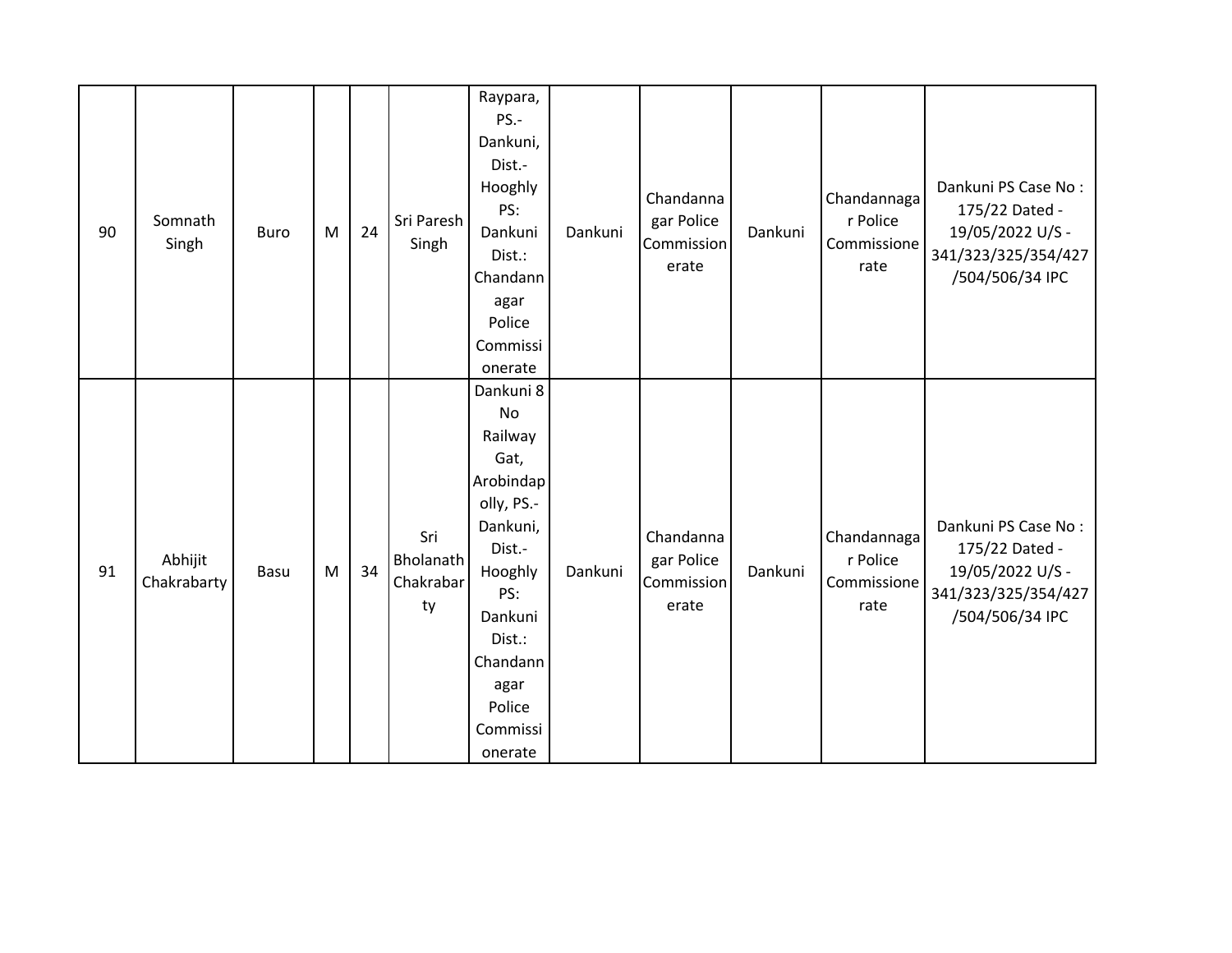| 92 | Sk Suraj            | M | 26 | Sk. Gaffur                   | Gobra<br>Bagpara,<br>PS.-<br>Dankuni,<br>Dist.-<br>Hooghly<br>PS:<br>Dankuni<br>Dist.:<br>Chandann<br>agar<br>Police<br>Commissi<br>onerate | Dankuni | Chandanna<br>gar Police<br>Commission<br>erate | Dankuni | Chandannaga<br>r Police<br>Commissione<br>rate | Dankuni PS Case No:<br>155/22 Dated -<br>04/05/2022 U/S -<br>498A/324/307/354/50<br>4/506/34 IPC |
|----|---------------------|---|----|------------------------------|---------------------------------------------------------------------------------------------------------------------------------------------|---------|------------------------------------------------|---------|------------------------------------------------|--------------------------------------------------------------------------------------------------|
| 93 | Anirban<br>Banerjee | M | 42 | Lt.<br>Bimelandu<br>Banerjee | Kalipur PS<br>Dankuni<br>Dist.<br>Hooghly<br>PS:<br>Dankuni<br>Dist.:<br>Chandann<br>agar<br>Police<br>Commissi<br>onerate                  | Dankuni | Chandanna<br>gar Police<br>Commission<br>erate | Dankuni | Chandannaga<br>r Police<br>Commissione<br>rate | Dankuni PS                                                                                       |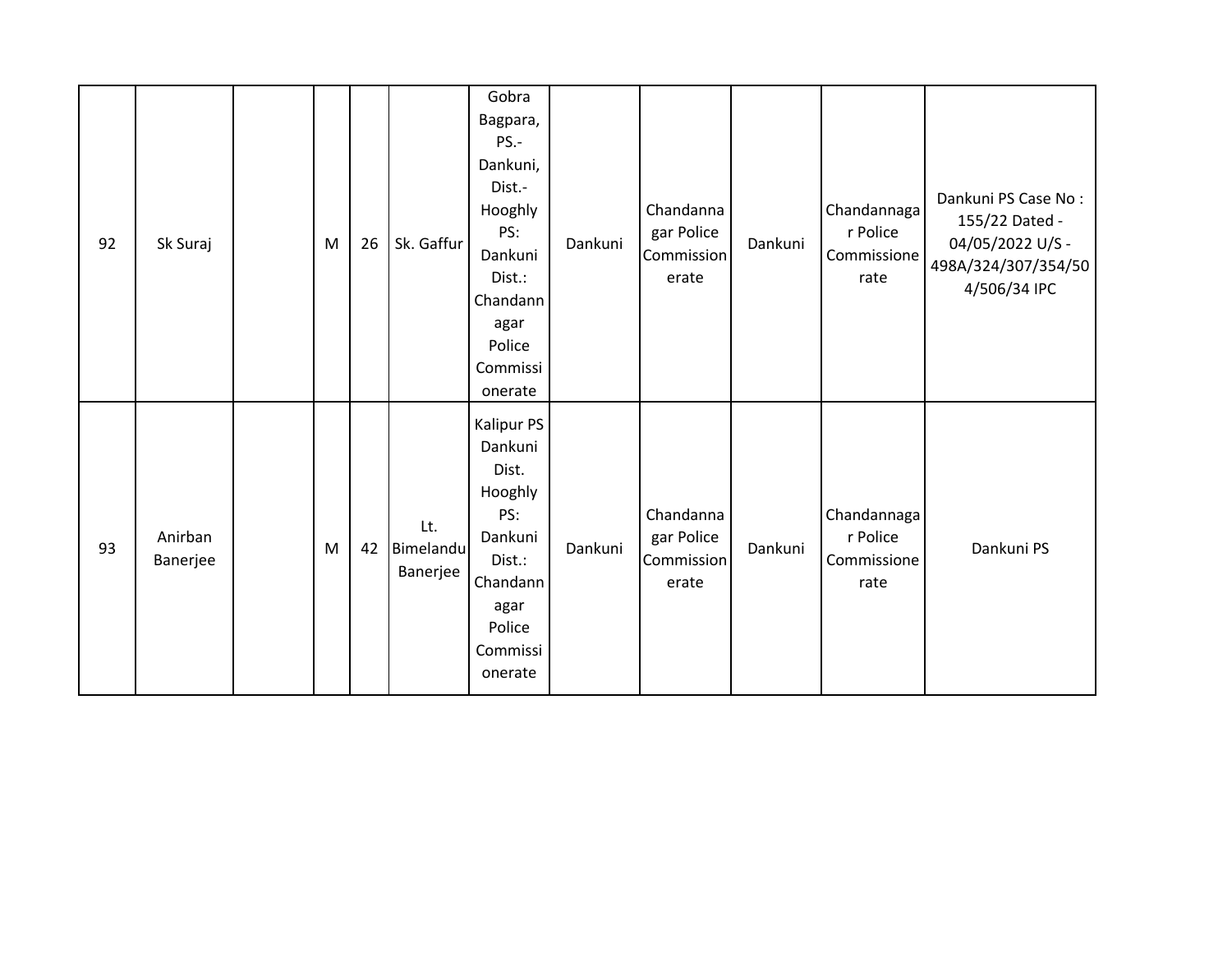| 94 | Bapta<br>Mondal  | ${\sf M}$ | 28 | Sanjay<br>Mondal | Raghunat<br>hpur<br>Bazer<br>Dakshin<br>Para PS<br>Dankuni<br>Dist.<br>Hooghly<br>PS:<br>Dankuni<br>Dist.:<br>Chandann<br>agar<br>Police<br>Commissi<br>onerate | Dankuni | Chandanna<br>gar Police<br>Commission<br>erate | Dankuni | Chandannaga<br>r Police<br>Commissione<br>rate | Dankuni PS |
|----|------------------|-----------|----|------------------|-----------------------------------------------------------------------------------------------------------------------------------------------------------------|---------|------------------------------------------------|---------|------------------------------------------------|------------|
| 95 | Sanjay<br>Mondal | M         | 48 | Nimai<br>Mondal  | Raghunat<br>hpur<br>Bazer<br>Dakshin<br>Para PS<br>Dankuni<br>Dist.<br>Hooghly<br>PS:<br>Dankuni<br>Dist.:<br>Chandann<br>agar<br>Police<br>Commissi<br>onerate | Dankuni | Chandanna<br>gar Police<br>Commission<br>erate | Dankuni | Chandannaga<br>r Police<br>Commissione<br>rate | Dankuni PS |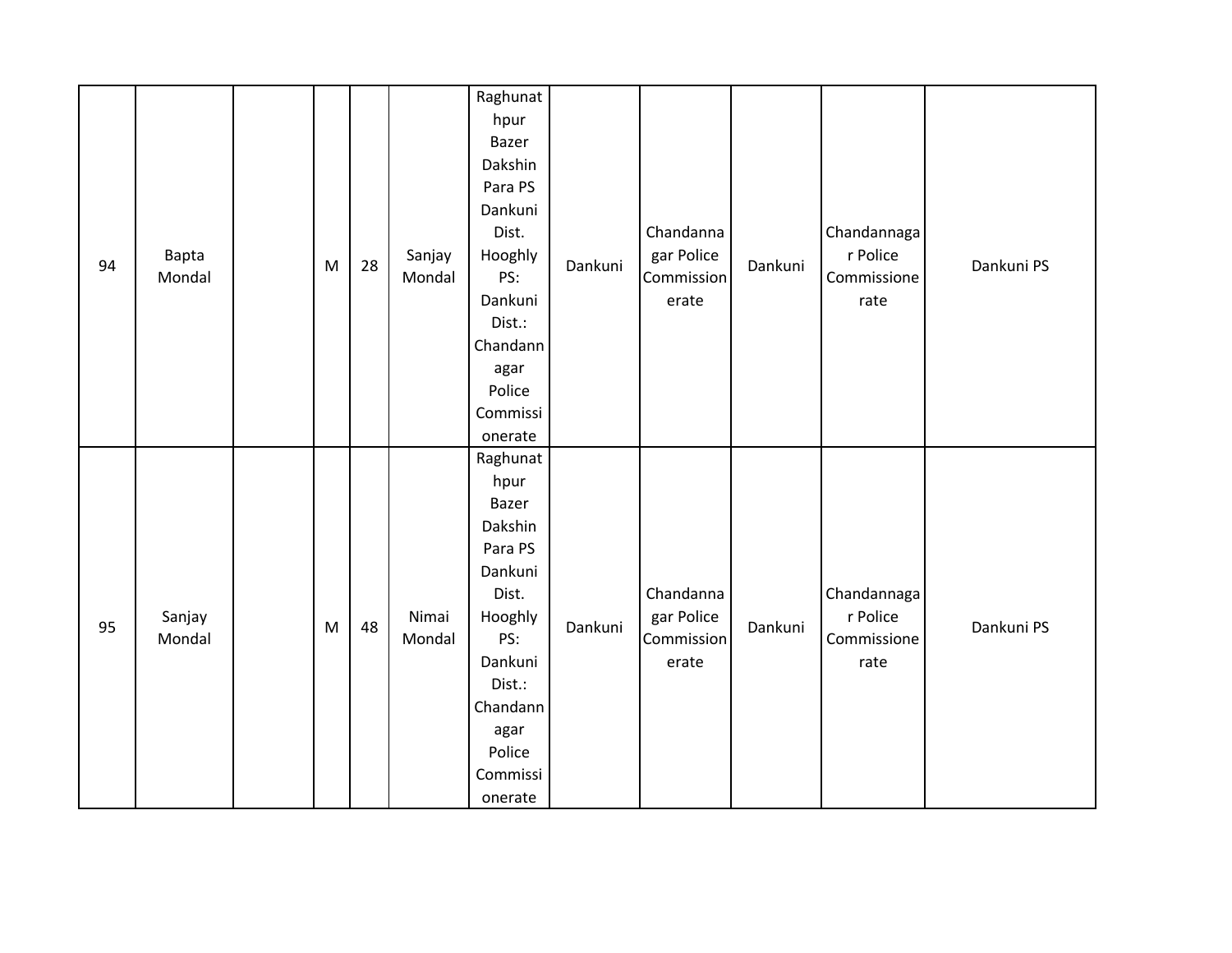| 96 | Sheikh<br>Rahul   | Chintu | M | 27 | Lt. Sk.<br>Pintu          | 45/B/2<br>Chatra<br>Musalman<br>para PO -<br>Sheoraph<br>ully PS-<br>Serampor<br>e, Hooghly<br>PS:<br>Srirampor<br>e Dist.:<br>Chandann<br>agar<br>Police<br>Commissi<br>onerate | Srirampore | Chandanna<br>gar Police<br>Commission<br>erate | Srirampore | Chandannaga<br>r Police<br>Commissione<br>rate | Srirampore PS Case No<br>: 156/22 Dated -<br>18/05/2022 U/S -<br>341/506/323/325/307<br>/379/427/34 IPC |
|----|-------------------|--------|---|----|---------------------------|----------------------------------------------------------------------------------------------------------------------------------------------------------------------------------|------------|------------------------------------------------|------------|------------------------------------------------|---------------------------------------------------------------------------------------------------------|
| 97 | Sibasish<br>Mitra |        |   |    | $S/O$ Lt.<br>Dilip Mitra  | PS:<br>Uttarpara<br>Dist.:<br>Chandann<br>agar<br>Police<br>Commissi<br>onerate                                                                                                  | Uttarpara  | Chandanna<br>gar Police<br>Commission<br>erate | Uttarpara  | Chandannaga<br>r Police<br>Commissione<br>rate | Uttarpara PS Warrant<br>$No = 109/2022$                                                                 |
| 98 | Monaj<br>Naskar   |        |   |    | S/O<br>Lt.binoy<br>Naskar | PS:<br>Uttarpara<br>Dist.:<br>Chandann<br>agar<br>Police<br>Commissi<br>onerate                                                                                                  | Uttarpara  | Chandanna<br>gar Police<br>Commission<br>erate | Uttarpara  | Chandannaga<br>r Police<br>Commissione<br>rate | Uttarpara PS Warrant<br>$No = 110/2022$                                                                 |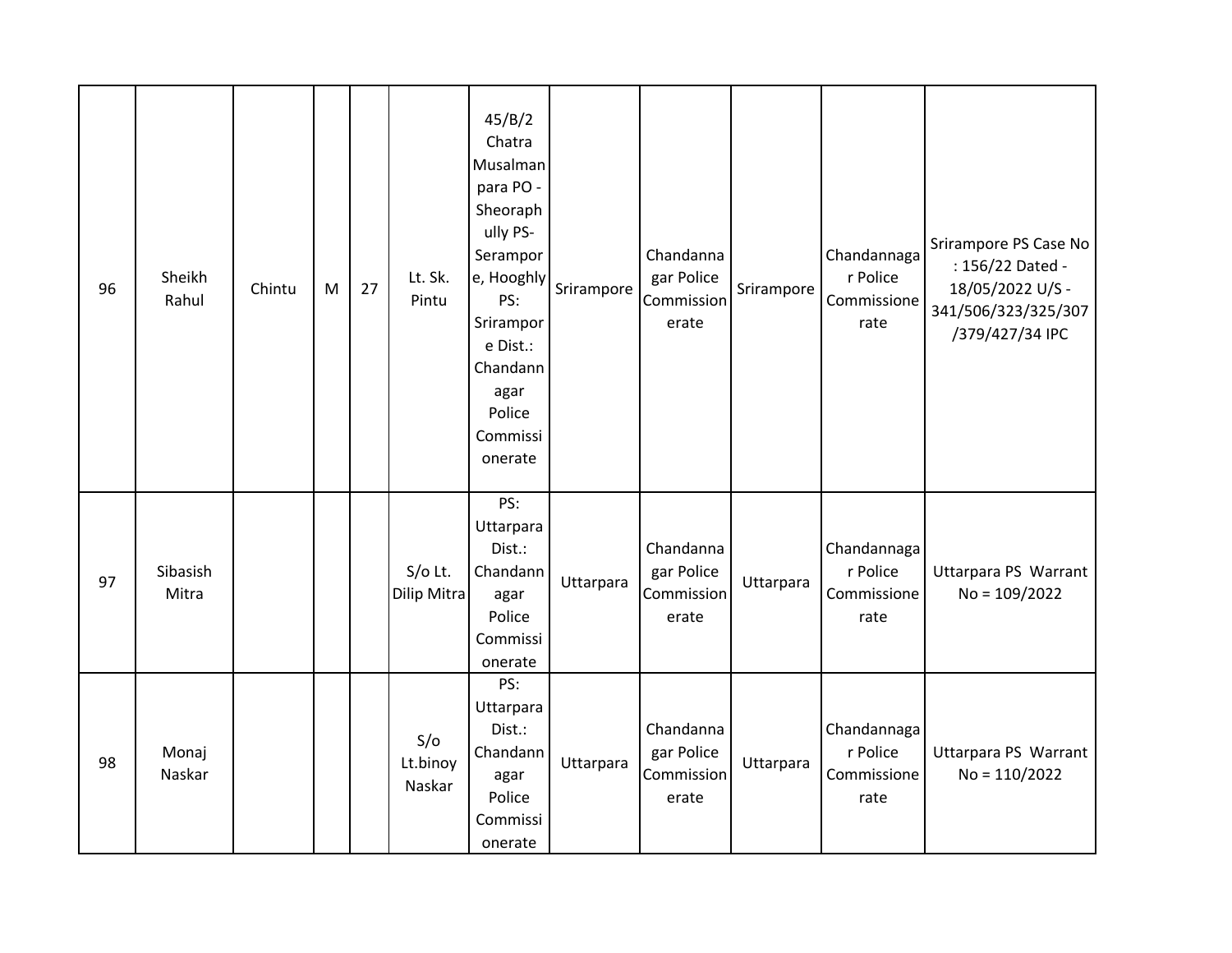| 99  | Anowar Md              | M | 35 | Md Sofiar              | PS:<br>Kuchlibari<br>Dist.:<br>Coochbeh<br>ar                       | Kuchlibari | Coochbehar          | Kuchlibari | Coochbehar          | Kuchlibari PS Case No:<br>63/22 U/S -                                          |
|-----|------------------------|---|----|------------------------|---------------------------------------------------------------------|------------|---------------------|------------|---------------------|--------------------------------------------------------------------------------|
| 100 | Sirajul Miah           | M |    | Lt. Bakkar<br>Miah     | PS:<br>Tufanganj<br>Dist.:<br>Coochbeh<br>ar                        | Tufanganj  | Coochbehar          | Tufanganj  | Coochbehar          | Tufanganj PS Case No:<br>422/22 Dated -<br>19/05/2022 U/S -<br>116/306/308 IPC |
| 101 | Anisur<br>Rahaman      | M |    | Ajijul<br>Hoque        | PS:<br>Tufanganj<br>Dist.:<br>Coochbeh<br>ar                        | Tufanganj  | Coochbehar          | Tufanganj  | Coochbehar          | Tufanganj PS Case No:<br>412/22 Dated -<br>16/05/2022 U/S -<br>379/411 IPC     |
| 102 | Shibcharan<br>Rabi Das | M |    | Lt. Hadiya<br>Rabi Das | PS:<br>Tufanganj<br>Dist.:<br>Coochbeh<br>ar                        | Tufanganj  | Coochbehar          | Tufanganj  | Coochbehar          | Tufanganj PS Case No:<br>412/22 Dated -<br>16/05/2022 U/S -<br>379/411 IPC     |
| 103 | Hossein Ali            | M |    | Abdul<br>Samad         | PS:<br>Tufanganj<br>Dist.:<br>Coochbeh<br>ar                        | Tufanganj  | Coochbehar          | Tufanganj  | Coochbehar          | Tufanganj PS Case No:<br>365/22 Dated -<br>04/05/2022 U/S -<br>363/365 IPC     |
| 104 | Manab<br>Sarkar        | M |    | Jiten<br>Sarkar        | <b>MOHONA</b><br>PS:<br>Kumargan<br>j Dist.:<br>Dakshin<br>Dinajpur | Kumarganj  | Dakshin<br>Dinajpur | Patiram    | Dakshin<br>Dinajpur | Patiram PS Case No:<br>96/22 Dated -<br>19/05/2022 U/S -<br>471/468/406/34 IPC |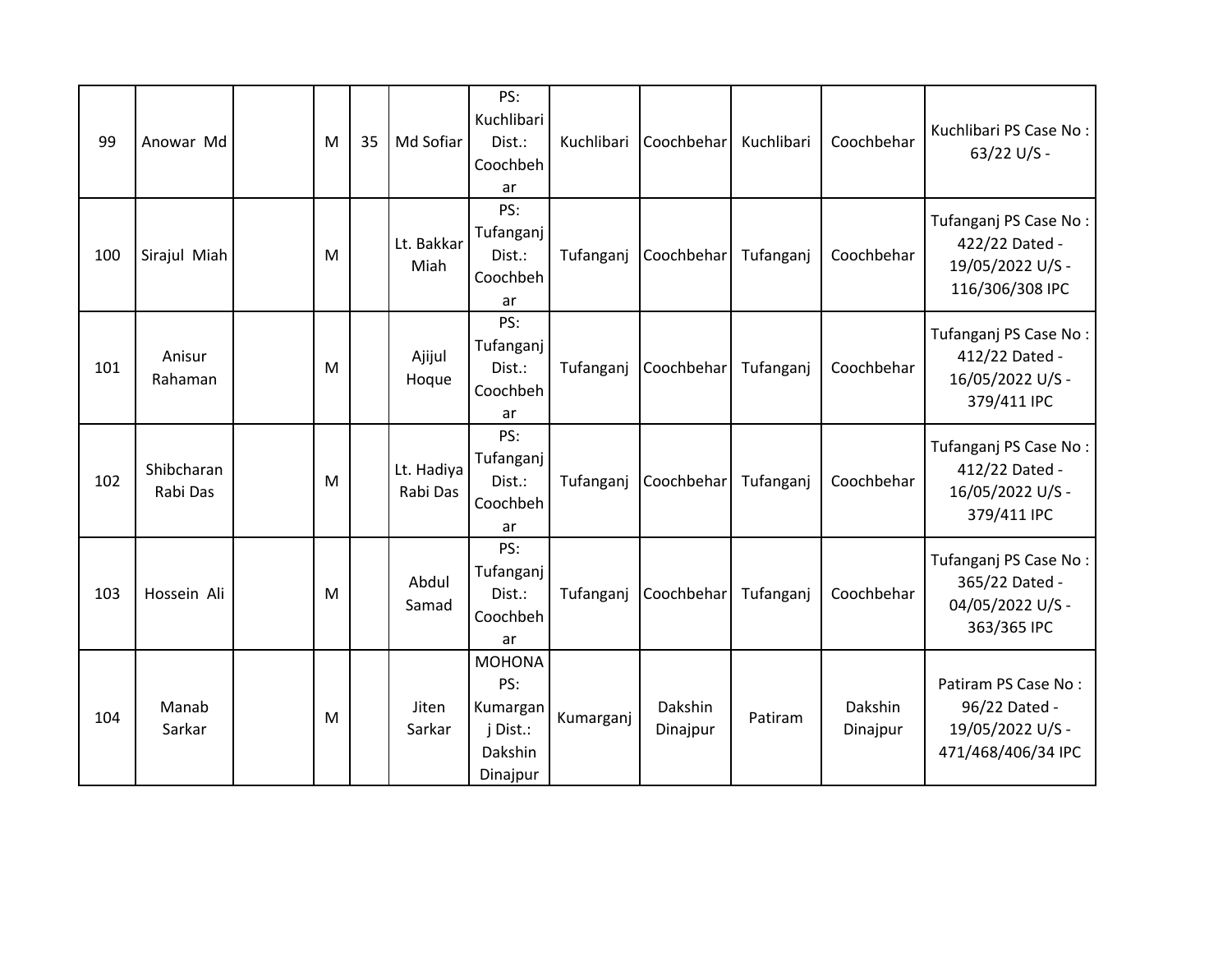| 105 | Sagar<br>Bhowmik    | M | 28 | Subodh<br>Bhowmik | Bharatpur,<br>PO-<br>Bharatpur,<br>PS-<br>Hemtabad<br>, Dist-<br>Uttar<br>Dinajpur<br>PS:<br>Kharibari<br>Dist.:<br>Darjeeling | Kharibari | Darjeeling | Kharibari | Darjeeling | Kharibari PS Case No:<br>118/22 Dated -<br>17/04/2022 U/S -<br>354D/417 IPC & 4/6<br>Indecent<br>Representation of<br>Women (Prohibition)<br>Act, 1986 & 66E/67A<br>Information<br>Technology Act, 2000<br>(Relevant Provisions) |
|-----|---------------------|---|----|-------------------|--------------------------------------------------------------------------------------------------------------------------------|-----------|------------|-----------|------------|----------------------------------------------------------------------------------------------------------------------------------------------------------------------------------------------------------------------------------|
| 106 | Abhishek<br>Pradhan | M | 27 | Ramesh<br>Pradhan | Tharo<br>Gaon<br>Sepoydhu<br>ra TE, PS:<br>Kurseong<br>Dist.:<br>Darjeeling                                                    | Kurseong  | Darjeeling | Kurseong  | Darjeeling | Kurseong PS Case No:<br>47/22 Dated -<br>09/05/2022 U/S -<br>380/511/34 IPC                                                                                                                                                      |
| 107 | Bibek Rai           | M | 28 | Kanchan<br>Rai    | Aath<br><b>Dhure</b><br>Sepoydhu<br>ra T.E PS:<br>Kurseong<br>Dist.:<br>Darjeeling                                             | Kurseong  | Darjeeling | Kurseong  | Darjeeling | Kurseong PS Case No:<br>47/22 Dated -<br>09/05/2022 U/S -<br>380/511/34 IPC                                                                                                                                                      |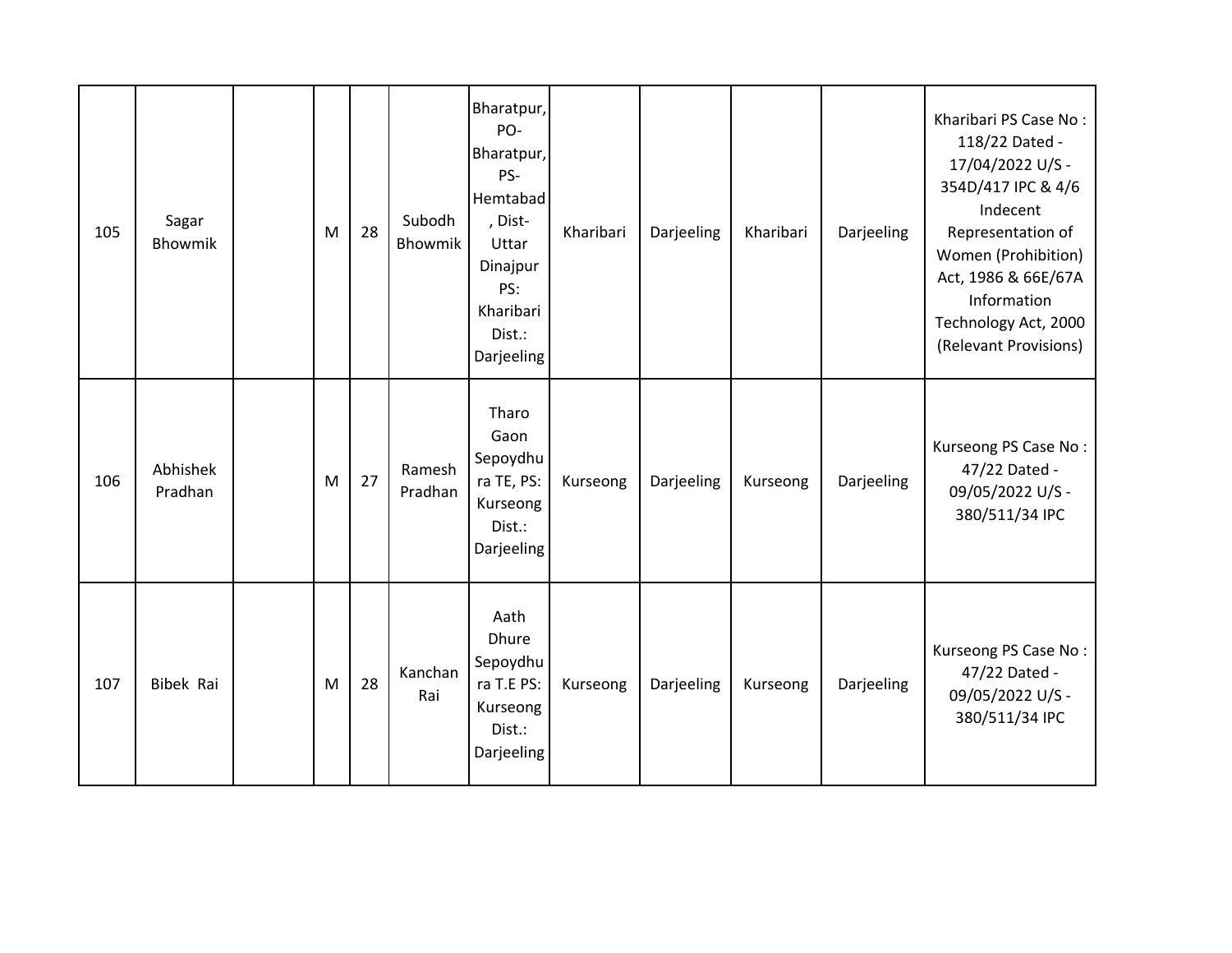| 108 | Md Saibul                | M | 36 | Md.<br>Kolimuddi<br>n       | Kilaram<br>Jote PS:<br>Naxalbari<br>Dist.:<br>Darjeeling                               | Naxalbari      | Darjeeling                                      | Naxalbari      | Darjeeling                                   | Naxalbari PS Case No:<br>128/22 Dated -<br>19/05/2022 U/S -<br>411/414 IPC                                   |
|-----|--------------------------|---|----|-----------------------------|----------------------------------------------------------------------------------------|----------------|-------------------------------------------------|----------------|----------------------------------------------|--------------------------------------------------------------------------------------------------------------|
| 109 | <b>Tapas</b><br>Adhikary | M |    | Shanti<br>Adhikary          | PS:<br><b>Budgebud</b><br>ge Dist.:<br>Diamond<br>Harbour<br>Police<br><b>District</b> | Budgebudg<br>e | Diamond<br>Harbour<br>Police<br><b>District</b> | Budgebudg<br>e | Diamond<br>Harbour<br><b>Police District</b> | <b>Budgebudge PS Case</b><br>No: 139/22 Dated -<br>19/05/2022 U/S -<br>399/402 IPC & 25/27<br>Arms Act, 1959 |
| 110 | Ababil<br>Mallick        |   |    | Lt. Nur<br>Islam<br>Mallick | PS:<br>Budgebud<br>ge Dist.:<br>Diamond<br>Harbour<br>Police<br><b>District</b>        | Budgebudg<br>e | Diamond<br>Harbour<br>Police<br><b>District</b> | Budgebudg<br>e | Diamond<br>Harbour<br><b>Police District</b> | <b>Budgebudge PS Case</b><br>No: 139/22 Dated -<br>19/05/2022 U/S -<br>399/402 IPC & 25/27<br>Arms Act, 1959 |
| 111 | Sk Sajjad                |   |    | Lt Sk<br>Abdul              | PS:<br>Budgebud<br>ge Dist.:<br>Diamond<br>Harbour<br>Police<br><b>District</b>        | Budgebudg<br>e | Diamond<br>Harbour<br>Police<br><b>District</b> | Budgebudg<br>e | Diamond<br>Harbour<br><b>Police District</b> | <b>Budgebudge PS Case</b><br>No: 139/22 Dated -<br>19/05/2022 U/S -<br>399/402 IPC & 25/27<br>Arms Act, 1959 |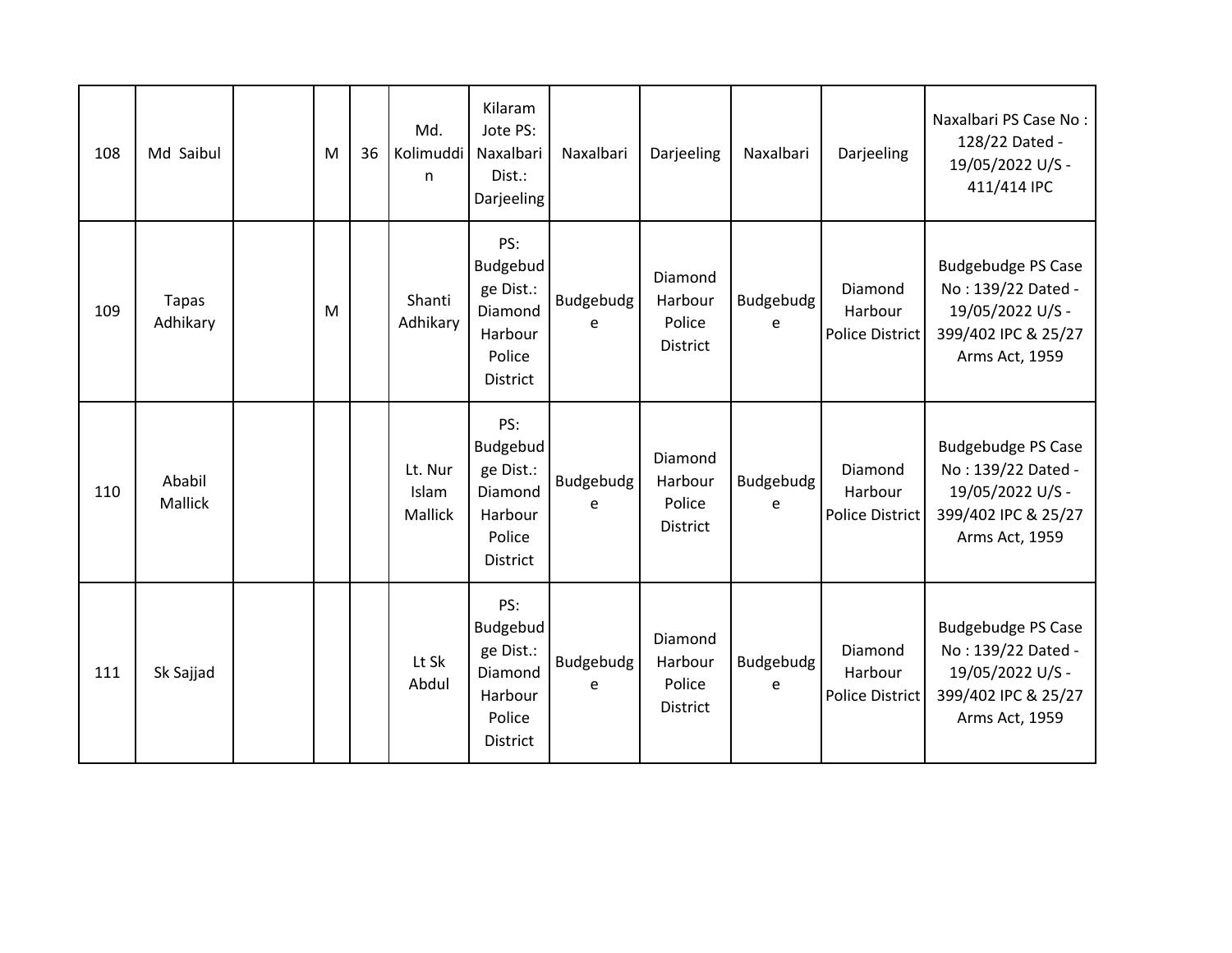| 112 | Prodip<br>Goswami |  | Lt Ranojit<br>Goswami | PS:<br><b>Budgebud</b><br>ge Dist.:<br>Diamond<br>Harbour<br>Police<br><b>District</b> | Budgebudg<br>e | Diamond<br>Harbour<br>Police<br><b>District</b> | Budgebudg<br>e        | Diamond<br>Harbour<br><b>Police District</b> | <b>Budgebudge PS Case</b><br>No: 139/22 Dated -<br>19/05/2022 U/S -<br>399/402 IPC & 25/27<br>Arms Act, 1959 |
|-----|-------------------|--|-----------------------|----------------------------------------------------------------------------------------|----------------|-------------------------------------------------|-----------------------|----------------------------------------------|--------------------------------------------------------------------------------------------------------------|
| 113 | Md<br>Azharuddin  |  | Md<br>Alauddin        | PS:<br><b>Budgebud</b><br>ge Dist.:<br>Diamond<br>Harbour<br>Police<br><b>District</b> | Budgebudg<br>e | Diamond<br>Harbour<br>Police<br><b>District</b> | <b>Budgebudg</b><br>e | Diamond<br>Harbour<br><b>Police District</b> | <b>Budgebudge PS Case</b><br>No: 140/22 Dated -<br>19/05/2022 U/S -<br>379/411/413/414 IPC                   |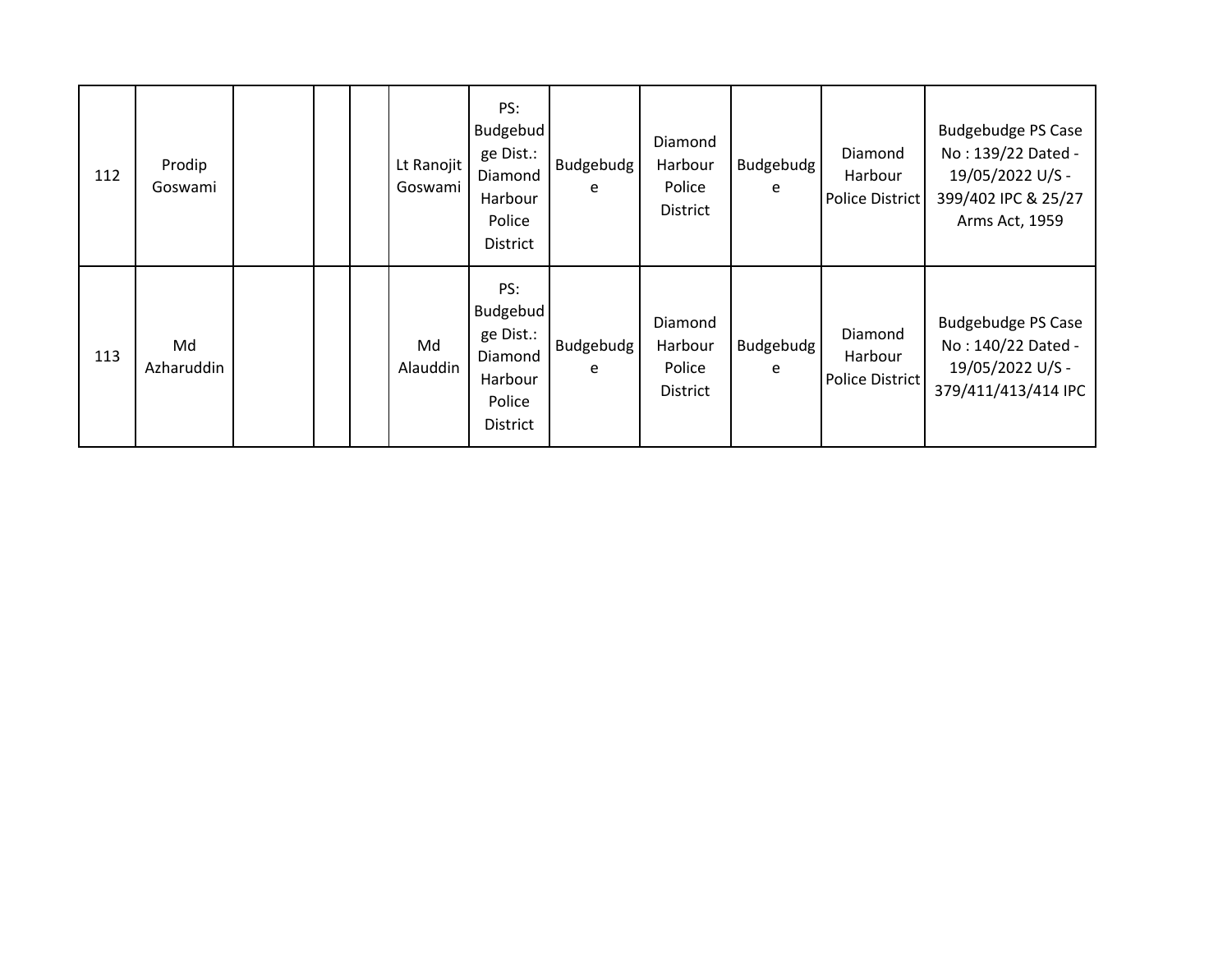| 114 | Sk Manowar<br>Hossain | M |    | Sk. Rejaul    | 92/A M.<br>H. Khan<br>Road,<br>Byanjanhe<br>ria, Ward<br>No. 19, PS-<br><b>Budge</b><br>Budge,<br>Kolkata-<br>700137,<br>Dist-<br>South-24-<br>Parganas<br>PS:<br>Budgebud<br>ge Dist.:<br>Diamond<br>Harbour<br>Police<br>District | Budgebudg<br>e     | Diamond<br>Harbour<br>Police<br><b>District</b> | Budgebudg<br>e     | Diamond<br>Harbour                           | <b>Budgebudge PS Case</b><br>No: 135/22 Dated -<br>15/05/2022 U/S -<br>Police District 341/323/325/354/307<br>/506/34 IPC |
|-----|-----------------------|---|----|---------------|-------------------------------------------------------------------------------------------------------------------------------------------------------------------------------------------------------------------------------------|--------------------|-------------------------------------------------|--------------------|----------------------------------------------|---------------------------------------------------------------------------------------------------------------------------|
| 115 | Mejbaul<br>Paik       | M | 26 | Kalam<br>Paik | PS:<br>Diamond<br>harbour<br>Dist.:<br>Diamond<br>Harbour<br>Police<br>District                                                                                                                                                     | Diamond<br>harbour | Diamond<br>Harbour<br>Police<br>District        | Diamond<br>harbour | Diamond<br>Harbour<br><b>Police District</b> | Diamond harbour PS<br>Case No: 488/22 U/S -                                                                               |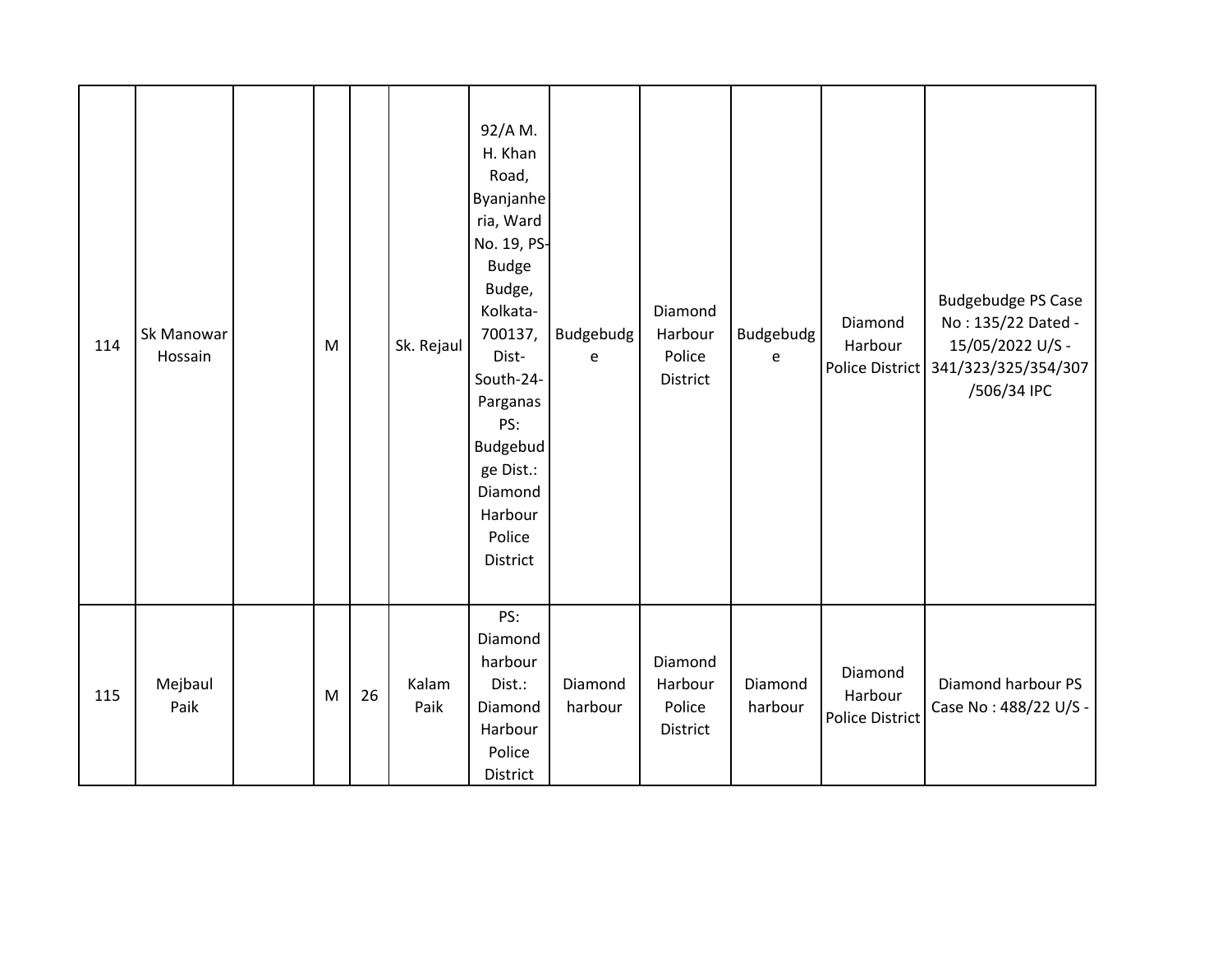| 116 | Tajbaul Paik           | M | 22 | Kalam<br>Paik               | PS:<br>Diamond<br>harbour<br>Dist.:<br>Diamond<br>Harbour<br>Police<br>District                      | Diamond<br>harbour | Diamond<br>Harbour<br>Police<br><b>District</b> | Diamond<br>harbour | Diamond<br>Harbour<br><b>Police District</b> | Diamond harbour PS<br>Case No: 488/22 U/S -                               |
|-----|------------------------|---|----|-----------------------------|------------------------------------------------------------------------------------------------------|--------------------|-------------------------------------------------|--------------------|----------------------------------------------|---------------------------------------------------------------------------|
| 117 | Amir Hossain<br>Laskar | M | 21 | Ismail<br>Laskar            | PASCHIM<br><b>MAMUDP</b><br>UR PS:<br>Mograhat<br>Dist.:<br>Diamond<br>Harbour<br>Police<br>District | Mograhat           | Diamond<br>Harbour<br>Police<br><b>District</b> | Mograhat           | Diamond<br>Harbour<br><b>Police District</b> | Mograhat PS Case No:<br>178/22 Dated -<br>13/05/2022 U/S -<br>399/402 IPC |
| 118 | Latib Ali<br>Laskar    | M | 26 | Late<br>Karam Ali<br>Laskar | Uttar<br>Kusum<br>Halder<br>Hat PS:<br>Usthi<br>Dist.:<br>Diamond<br>Harbour<br>Police<br>District   | Usthi              | Diamond<br>Harbour<br>Police<br>District        | Usthi              | Diamond<br>Harbour<br><b>Police District</b> | Usthi PS Case No:<br>192/22 Dated -<br>29/04/2022 U/S-379<br><b>IPC</b>   |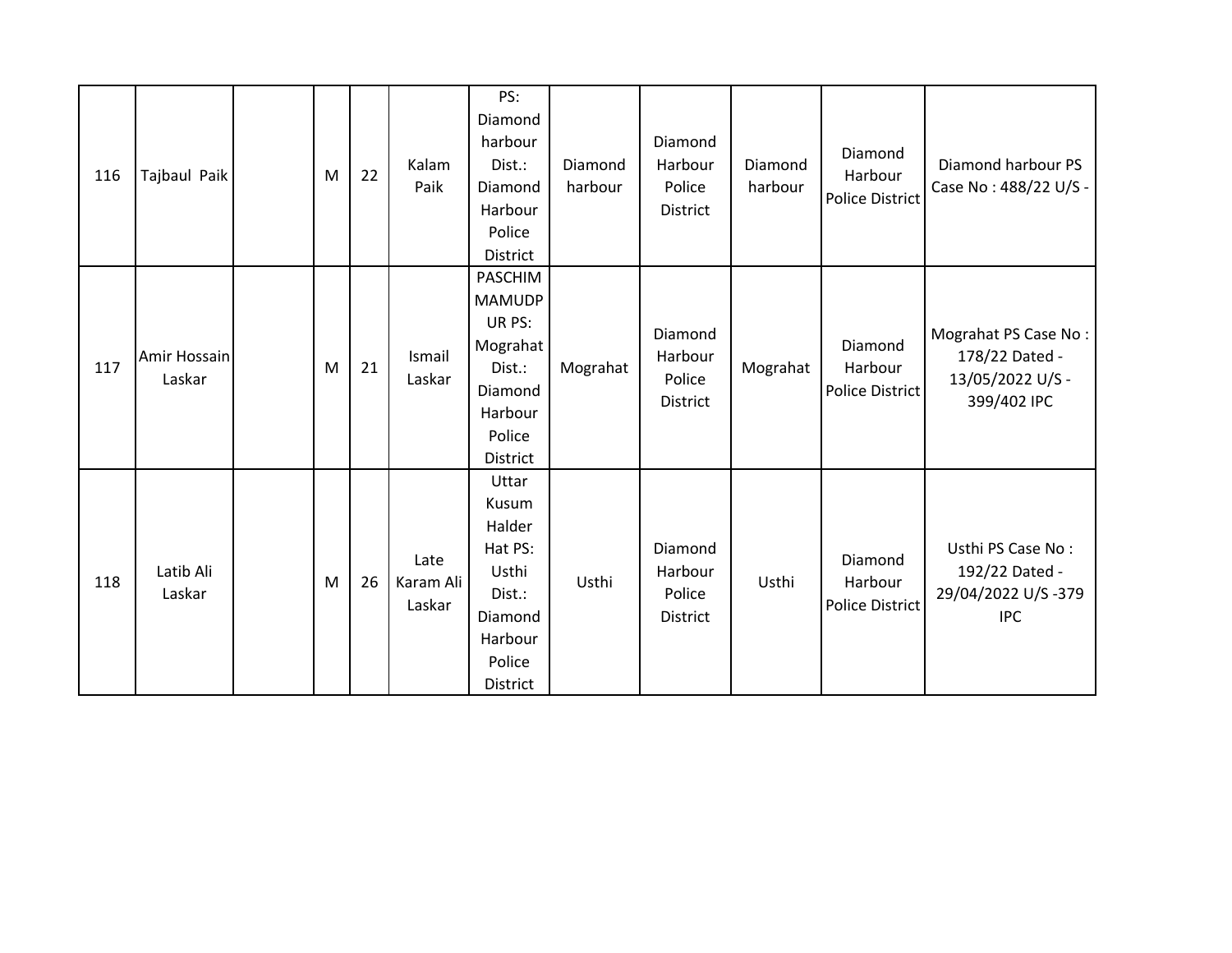| 119 | Babua Sk            | M | 21 | Anarul<br>Laskar            | Vill-<br>Yearpur<br>Mollapara<br>PS: Usthi<br>Dist.:<br>Diamond<br>Harbour<br>Police<br>District                | Usthi    | Diamond<br>Harbour<br>Police<br>District | Usthi    | Diamond<br>Harbour<br><b>Police District</b> | Usthi PS Case No:<br>192/22 Dated -<br>29/04/2022 U/S-379<br><b>IPC</b>                                  |
|-----|---------------------|---|----|-----------------------------|-----------------------------------------------------------------------------------------------------------------|----------|------------------------------------------|----------|----------------------------------------------|----------------------------------------------------------------------------------------------------------|
| 120 | Sk Ajmal<br>Hossain | M | 42 | Sk Nuraj<br>Hossain         | Vill-<br>Andimaho<br>llah PS-<br>Arambagh<br>Dist-<br>Hooghly<br>PS:<br>Arambagh<br>Dist.:<br>Hooghly<br>Rural  | Arambagh | Hooghly<br>Rural                         | Arambagh | <b>Hooghly Rural</b>                         | Arambagh PS                                                                                              |
| 121 | Nitai Nayek         | M | 59 | Lt<br>Panchugo<br>pal Nayek | Vill-<br>Dyamarga<br>cha, PS-<br>Balagarh,<br>Dist-<br>Hooghly<br>PS:<br>Balagarh<br>Dist.:<br>Hooghly<br>Rural | Balagarh | Hooghly<br>Rural                         | Balagarh | <b>Hooghly Rural</b>                         | <b>Balagarh PS Case No:</b><br>167/22 Dated -<br>19/05/2022 U/S -<br>46(A)B.E Bengal Excise<br>Act, 1909 |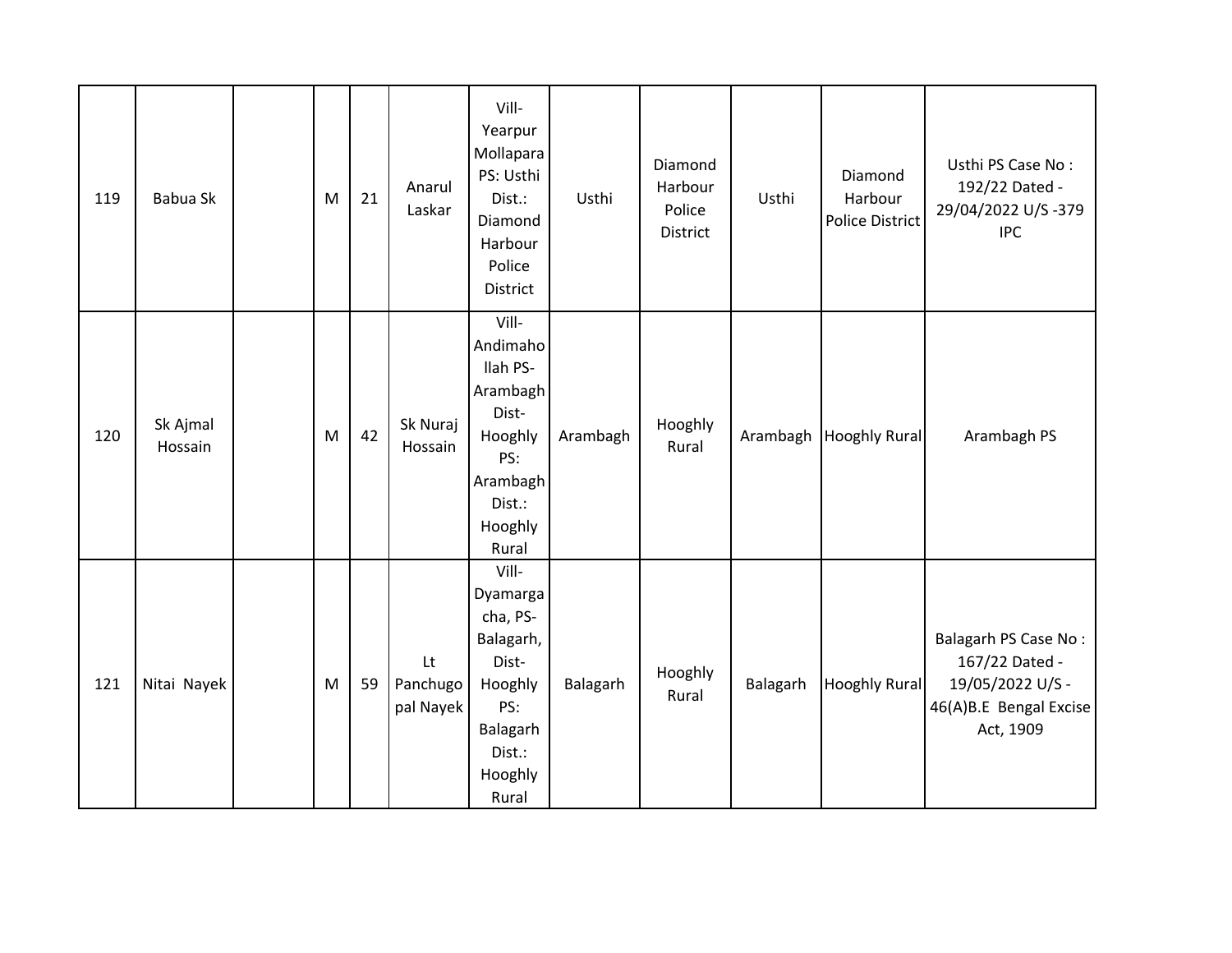| 122 | Kalipada<br>Shee  | M | 31 | Lt. Ajit<br>Shee | Of Vill:<br>Dudhkalm<br>Pakirapara<br>, PS:<br>Chanditala<br>, Hooghly<br>PS:<br>Chanditala<br>Dist.:<br>Hooghly<br>Rural        | Chanditala | Hooghly<br>Rural | Chanditala   Hooghly Rural | Chanditala PS Case No:<br>230/18 Dated -<br>07/06/2018 U/S -<br>341/323/325/326/307<br>/379/504/506/34 IPC<br><b>IPC</b> |
|-----|-------------------|---|----|------------------|----------------------------------------------------------------------------------------------------------------------------------|------------|------------------|----------------------------|--------------------------------------------------------------------------------------------------------------------------|
| 123 | Subhendu<br>Manna | M | 25 | Monoj<br>Manna   | Of Vill:<br>Ramanath<br>pur,<br>Mannapar<br>a, PS:<br>Chanditala<br>, Hooghly<br>PS:<br>Chanditala<br>Dist.:<br>Hooghly<br>Rural | Chanditala | Hooghly<br>Rural | Chanditala Hooghly Rural   | Chanditala PS Case No :<br>201/22 Dated -<br>19/05/2022 U/S -<br>363/365 IPC                                             |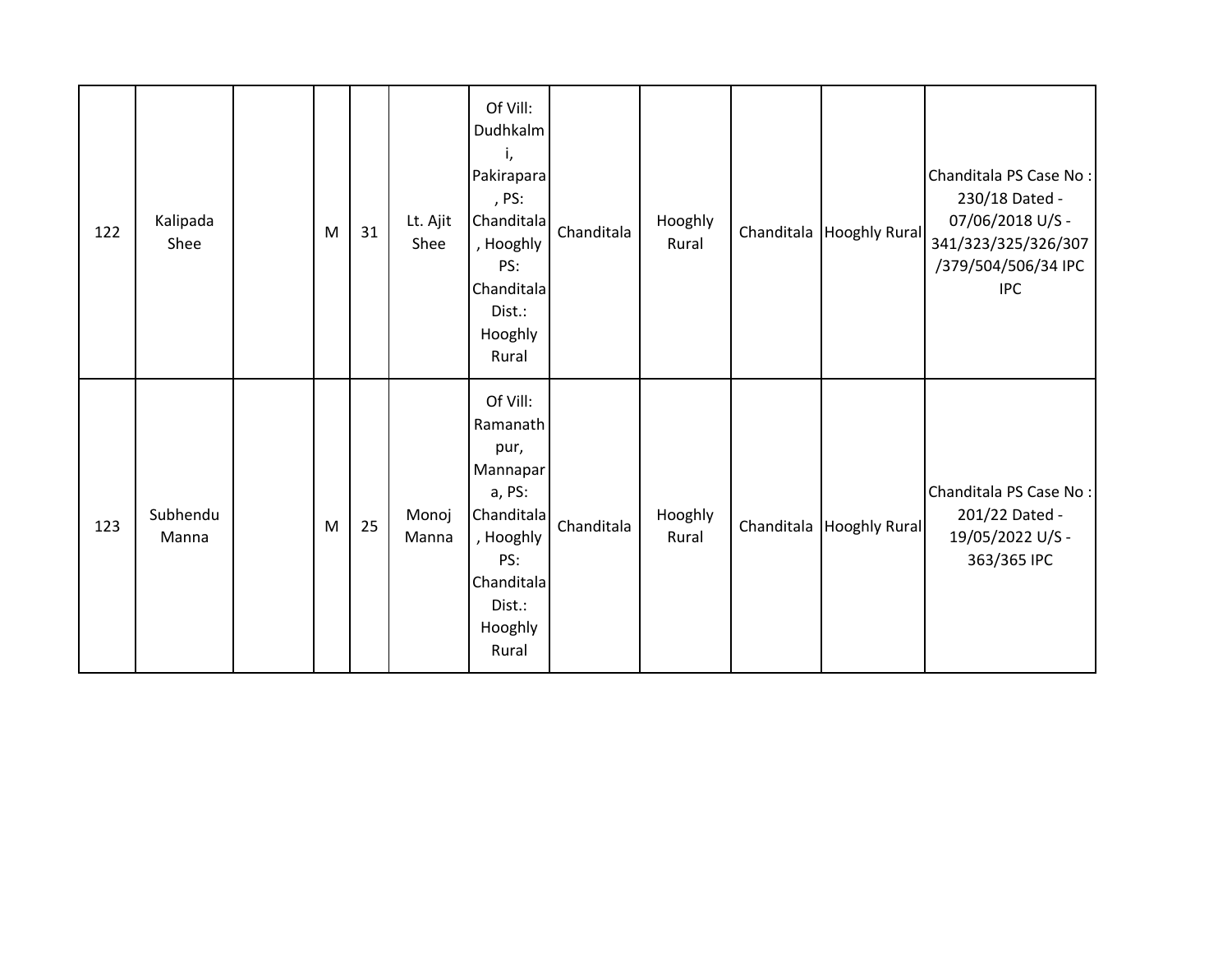| 124 | Kartick<br><b>Bauldas</b> |          | M | 27 | Sri Nepal<br><b>Bauldas</b> | Vill-<br>Jhauband<br>h, P.S-<br>Dadpur,<br>Dist-<br>Hooghly-<br>Dadpur,<br>Dist-<br>Hooghly<br>PS:<br>Dadpur<br>Dist.:<br>Hooghly<br>Rural | Dadpur   | Hooghly<br>Rural | Dadpur   | <b>Hooghly Rural</b> | Dadpur PS                                                                      |
|-----|---------------------------|----------|---|----|-----------------------------|--------------------------------------------------------------------------------------------------------------------------------------------|----------|------------------|----------|----------------------|--------------------------------------------------------------------------------|
| 125 | Prasad Roy                |          | M |    | Ranjan<br>Ray               | Vill-<br>Nabagram<br>, P.S-<br>Dadpur,<br>Dist-<br>Hooghly<br>PS:<br>Dadpur<br>Dist.:<br>Hooghly<br>Rural                                  | Dadpur   | Hooghly<br>Rural | Dadpur   | <b>Hooghly Rural</b> | Dadpur PS Case No:<br>109/22 Dated -<br>18/05/2022 U/S -<br>341/323/354(B) IPC |
| 126 | Palash Roy                | Lalu Roy | M | 24 | Baneswar<br>Roy             | Kachra<br>Chowmat<br>ha PS:<br>Khanakul<br>Dist.:<br>Hooghly<br>Rural                                                                      | Khanakul | Hooghly<br>Rural | Khanakul | <b>Hooghly Rural</b> | Khanakul PS Warrant<br>$No = 428/22$                                           |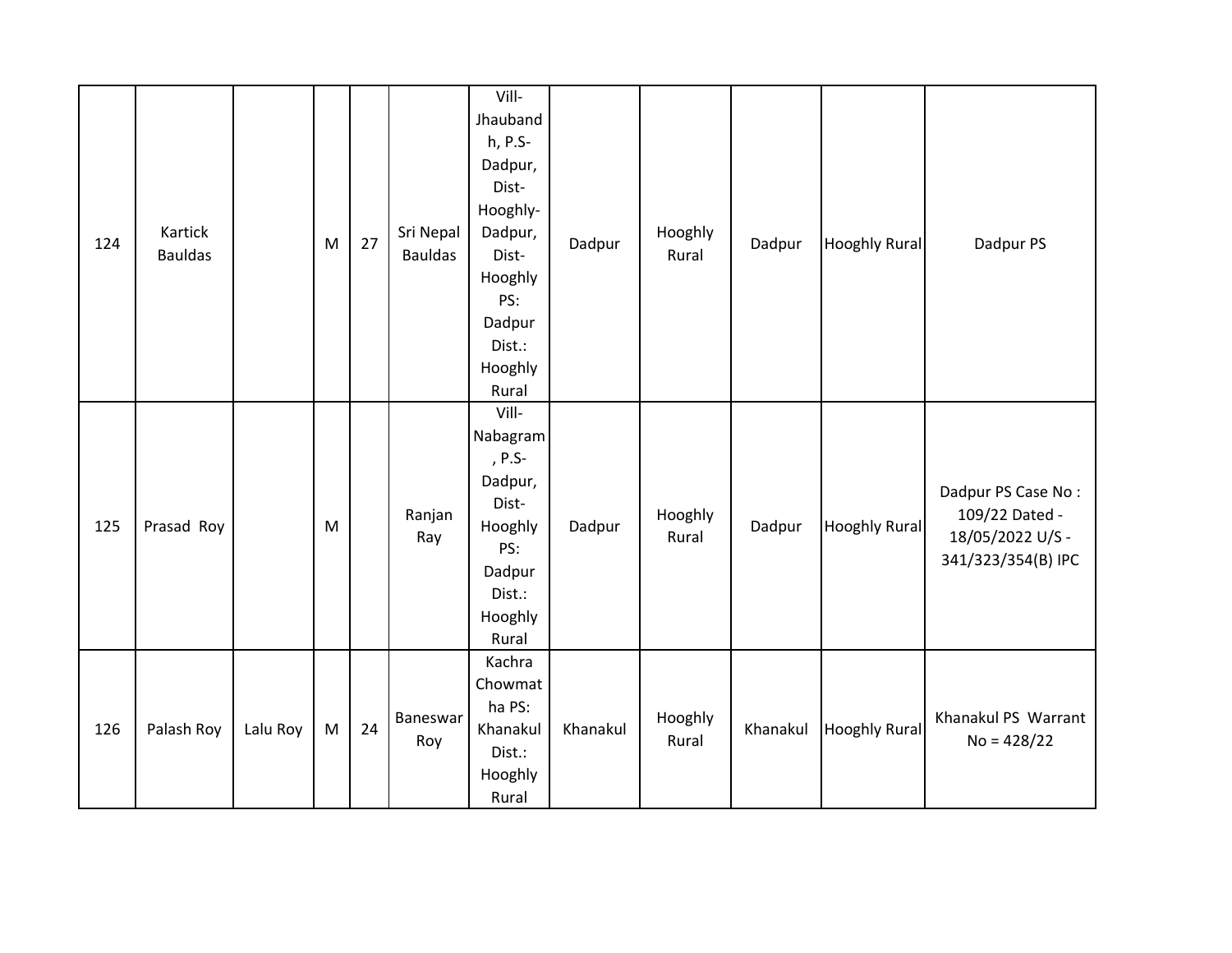| 127 | Kelal<br>Singharoy | M | 62 | Lt.<br>Ghostobih<br>ari<br>Singharoy | Paschim<br>Ghoshpur<br>PS:<br>Khanakul<br>Dist.:<br>Hooghly<br>Rural                                        | Khanakul | Hooghly<br>Rural | Khanakul | <b>Hooghly Rural</b> | Khanakul PS Warrant<br>$No = 429/22$                                                                                                                                    |
|-----|--------------------|---|----|--------------------------------------|-------------------------------------------------------------------------------------------------------------|----------|------------------|----------|----------------------|-------------------------------------------------------------------------------------------------------------------------------------------------------------------------|
| 128 | Susanta<br>Malik   | M | 47 | Lt.<br>Dhirendra<br>Malik            | Ghoshpur<br>PS:<br>Khanakul<br>Dist.:<br>Hooghly<br>Rural                                                   | Khanakul | Hooghly<br>Rural | Khanakul | <b>Hooghly Rural</b> | Khanakul PS Warrant<br>$No = 427/22$                                                                                                                                    |
| 129 | Sk Nasir           | M |    | Sk Naju                              | Simlagarh<br>Mathpara,<br>PS-<br>Pandua,<br>Dist-<br>Hooghly<br>PS:<br>Pandua<br>Dist.:<br>Hooghly<br>Rural | Pandua   | Hooghly<br>Rural | Pandua   | <b>Hooghly Rural</b> | Pandua PS                                                                                                                                                               |
| 130 | Koushik<br>Manna   | M |    | Jagadish<br>Manna                    | Fatepur<br>PS:<br>Pursurah<br>Dist.:<br>Hooghly<br>Rural                                                    | Pursurah | Hooghly<br>Rural | Pursurah |                      | Pursurah PS Case No:<br>74/22 Dated -<br>19/05/2022 U/S -<br>Hooghly Rural 379/411/412/413/414<br>/120B IPC & 7(i)(a)(ii)<br><b>Essential Commodities</b><br>Act, 1955Â |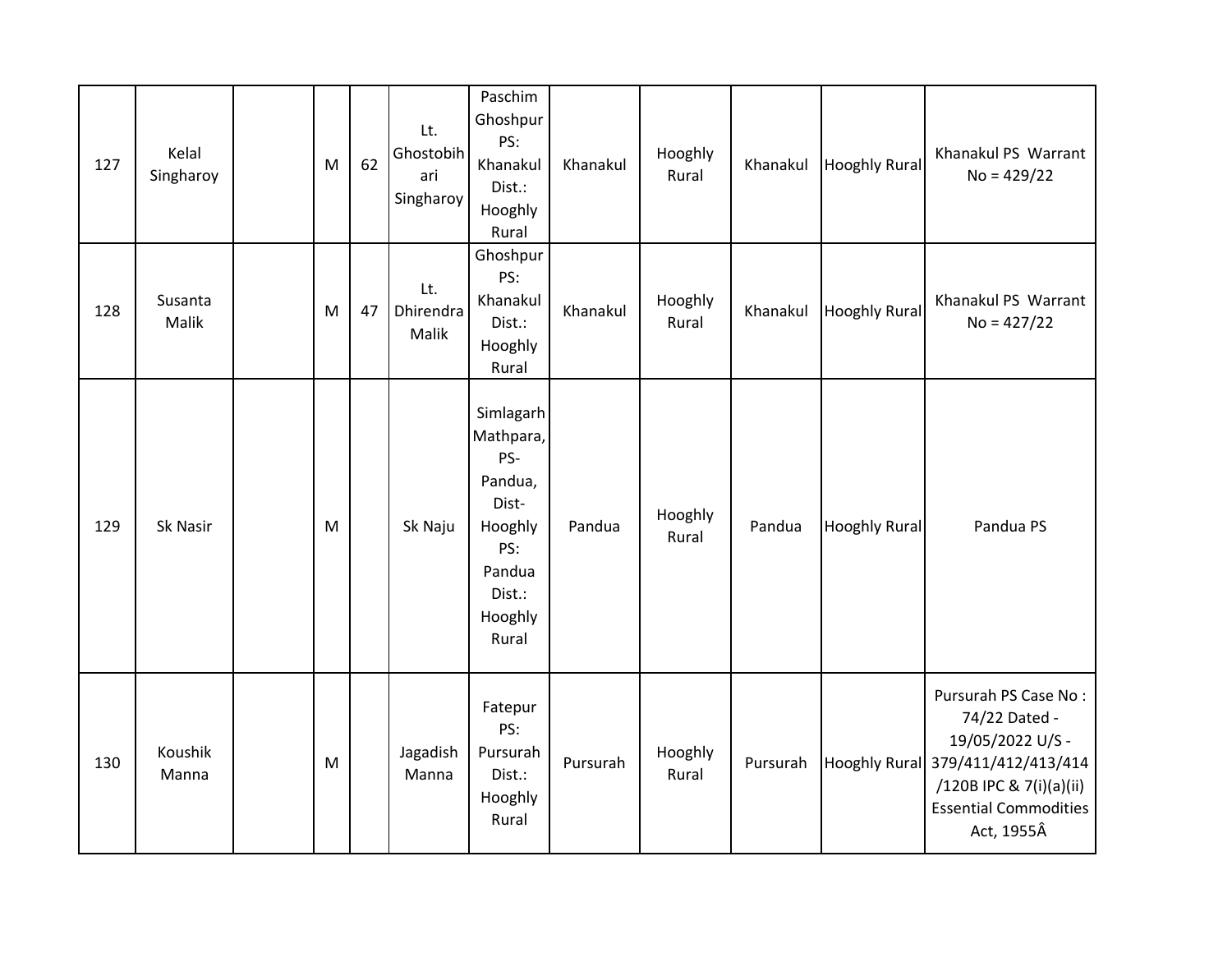| 131 | Buddhadeb<br>Jana | M | 44 | Bibhuti<br>Jana             | Dihibatpur<br>PS:<br>Pursurah<br>Dist.:<br>Hooghly<br>Rural                                                       | Pursurah | Hooghly<br>Rural | Pursurah | <b>Hooghly Rural</b> | Pursurah PS Case No:<br>72/22 Dated -<br>15/05/2022 U/S -<br>279/304A/427 IPC                      |
|-----|-------------------|---|----|-----------------------------|-------------------------------------------------------------------------------------------------------------------|----------|------------------|----------|----------------------|----------------------------------------------------------------------------------------------------|
| 132 | Shambhu<br>Malik  | M | 47 | Rupchand<br>Malik           | Pursurah<br>PS:<br>Pursurah<br>Dist.:<br>Hooghly<br>Rural                                                         | Pursurah | Hooghly<br>Rural | Pursurah | <b>Hooghly Rural</b> | Pursurah PS Case No:<br>72/22 Dated -<br>15/05/2022 U/S -<br>279/304A/427 IPC                      |
| 133 | Laxmikanta<br>Das | M | 36 | Jayanta<br>Das              | Vill+P.O-<br>Paltagarh<br>PS: Singur<br>Dist.:<br>Hooghly<br>Rural                                                | Singur   | Hooghly<br>Rural | Singur   | <b>Hooghly Rural</b> | Singur PS Case No:<br>201/22 Dated -<br>19/05/2022 U/S -<br>46(A)(C) of Bengal<br>Excise Act, 1909 |
| 134 | Samir Santra      | M | 49 | Lt Uma<br>Chandra<br>Santra | Vill-Bora,<br>Babubaga<br>n<br><b>Bisalaxmit</b><br>ala, PO-<br>Bora, PS:<br>Singur<br>Dist.:<br>Hooghly<br>Rural | Singur   | Hooghly<br>Rural | Singur   | <b>Hooghly Rural</b> | Singur PS                                                                                          |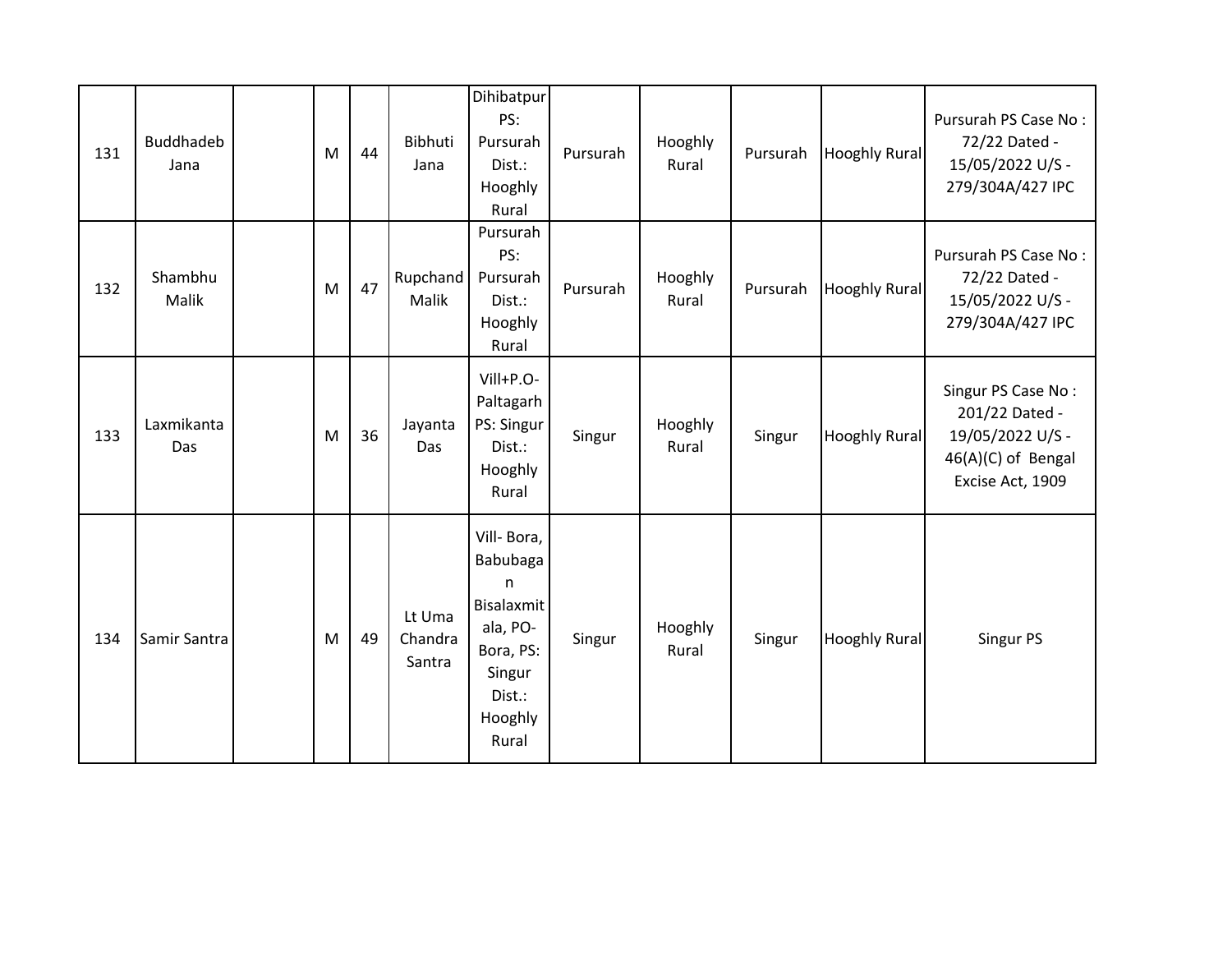| 135 | <b>Bikash Das</b>  |       | M | 20 | Lokmindo<br>r Das            | Pandua<br>Kharaji<br>Para PS:<br>Pandua<br>Dist.:<br>Hooghly<br>Rural          | Pandua             | Hooghly<br>Rural                        |                      | Tarakeswar Hooghly Rural                | Tarakeswar PS Case No<br>: 112/22 Dated -<br>18/05/2022 U/S-379<br><b>IPC</b>   |
|-----|--------------------|-------|---|----|------------------------------|--------------------------------------------------------------------------------|--------------------|-----------------------------------------|----------------------|-----------------------------------------|---------------------------------------------------------------------------------|
| 136 | Tausif<br>Ahamed   |       | M | 30 | Maksud<br>Sk                 | <b>Alipur PS:</b><br>Kaliachak<br>Dist.:<br>Malda                              | Kaliachak          | Malda                                   | Azimganj<br>g.r.p.s. | Howrah<br>G.R.P.                        | Azimganj g.r.p.s. PS<br>Case No: 16/21 Dated<br>10/12/2021 U/S -<br>399/402 IPC |
| 137 | Sujay Singh        |       | M | 14 | Lt Bijay<br>Bahadur<br>Singh | PS: Belur<br>Dist.:<br>Howrah<br>Police<br>Commissi<br>onerate                 | Belur              | Howrah<br>Police<br>Commission<br>erate | Belur                | Howrah<br>Police<br>Commissione<br>rate | Belur PS Case No:<br>118/22 Dated -<br>18/05/2022 U/S-379<br><b>IPC</b>         |
| 138 | Mritunjay<br>Singh |       | M | 48 | Rabindran<br>ath Singh       | PS:<br>Malipanch<br>ghara<br>Dist.:<br>Howrah<br>Police<br>Commissi<br>onerate | Malipanchg<br>hara | Howrah<br>Police<br>Commission<br>erate | Malipanchg<br>hara   | Howrah<br>Police<br>Commissione<br>rate | Malipanchghara PS<br>Warrant No = $103/22$                                      |
| 139 | Raja Sk            | Suraj | M | 23 | Lt. Kader<br>Sk              | PS:<br>Sankrail<br>Dist.:<br>Howrah<br>Police<br>Commissi<br>onerate           | Sankrail           | Howrah<br>Police<br>Commission<br>erate | Sankrail             | Howrah<br>Police<br>Commissione<br>rate | Sankrail PS Case No:<br>541/22 Dated -<br>19/05/2022 U/S -<br>399/402 IPC       |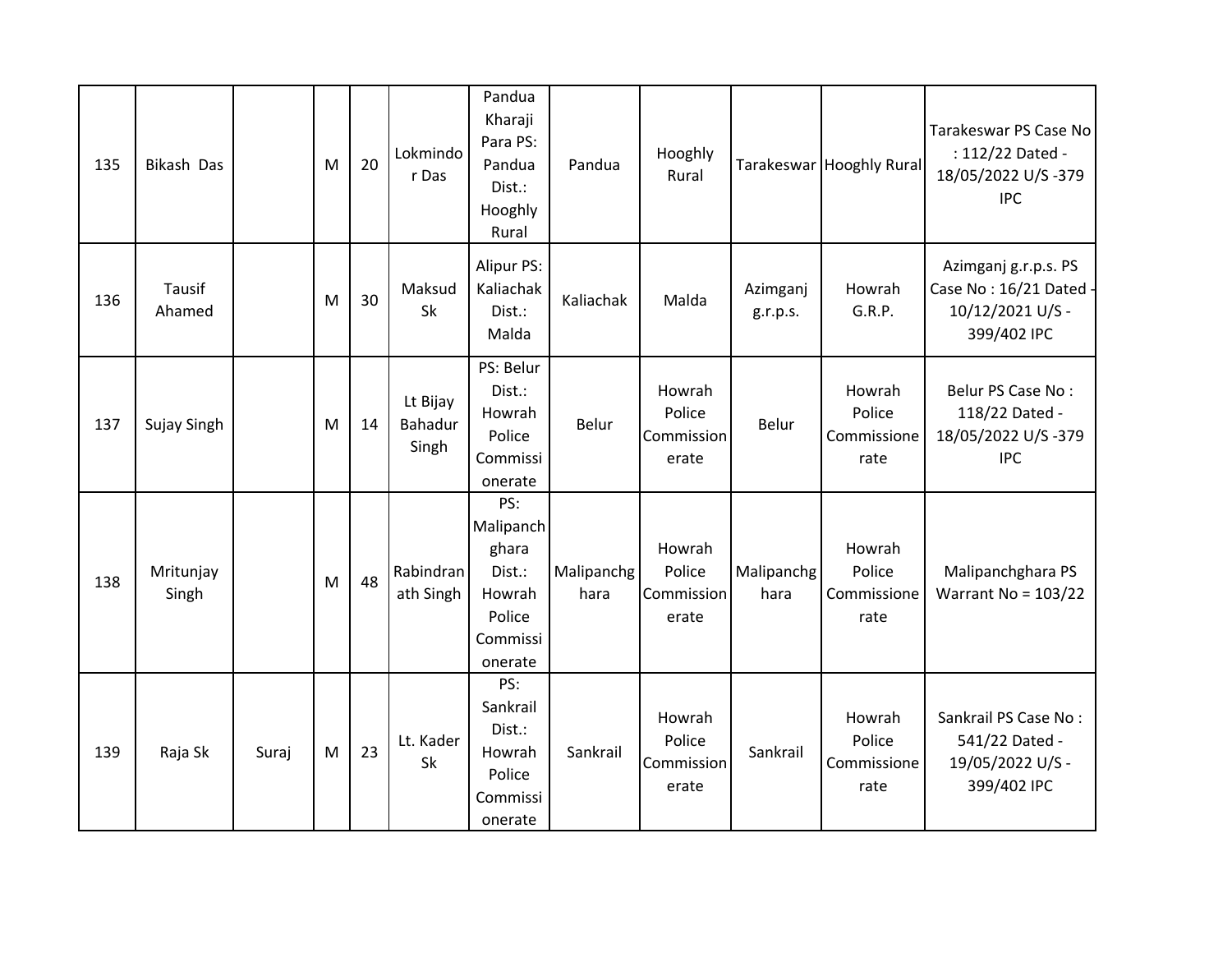| 140 | Sk Motiar  |   | 28 | Sk<br>Kausher         | PS:<br>Sankrail<br>Dist.:<br>Howrah<br>Police<br>Commissi<br>onerate | Sankrail | Howrah<br>Police<br>Commission<br>erate | Sankrail | Howrah<br>Police<br>Commissione<br>rate | Sankrail PS Case No:<br>541/22 Dated -<br>19/05/2022 U/S -<br>399/402 IPC                                                 |
|-----|------------|---|----|-----------------------|----------------------------------------------------------------------|----------|-----------------------------------------|----------|-----------------------------------------|---------------------------------------------------------------------------------------------------------------------------|
| 141 | Sk Milan   |   | 27 | Sk<br>Sahadat         | PS:<br>Uluberia<br>Dist.:<br>Howrah<br>Rural                         | Uluberia | Howrah<br>Rural                         | Sankrail | Howrah<br>Police<br>Commissione<br>rate | Sankrail PS Case No:<br>541/22 Dated -<br>19/05/2022 U/S -<br>399/402 IPC                                                 |
| 142 | Sagir Ali  | M | 27 | Lt.<br>Moharam<br>Ali | PS:<br>Shibpur<br>Dist.:<br>Howrah<br>Police<br>Commissi<br>onerate  | Shibpur  | Howrah<br>Police<br>Commission<br>erate | Shibpur  | Howrah<br>Police<br>Commissione<br>rate | Shibpur PS Case No:<br>152/22 Dated -<br>19/05/2022 U/S -<br>413/414/420/411/379<br>/34 IPC                               |
| 143 | Asif Ali   |   | 24 | Afsar Ali             | PS:<br>Shibpur<br>Dist.:<br>Howrah<br>Police<br>Commissi<br>onerate  | Shibpur  | Howrah<br>Police<br>Commission<br>erate | Shibpur  | Howrah<br>Police<br>Commissione<br>rate | Shibpur PS Case No:<br>152/22 Dated -<br>19/05/2022 U/S -<br>413/414/420/411/379<br>/34 IPC                               |
| 144 | Ravi Kumar | M | 39 | Rajendra<br>Nishad    |                                                                      |          | Basirhat                                | Shibpur  | Howrah<br>Police<br>Commissione<br>rate | Shibpur PS Case No:<br>117/22 Dated -<br>21/04/2022 U/S -<br>498A/406/506/34 IPC<br>& 3/4 Dowry<br>Prohibition Act, 1961Â |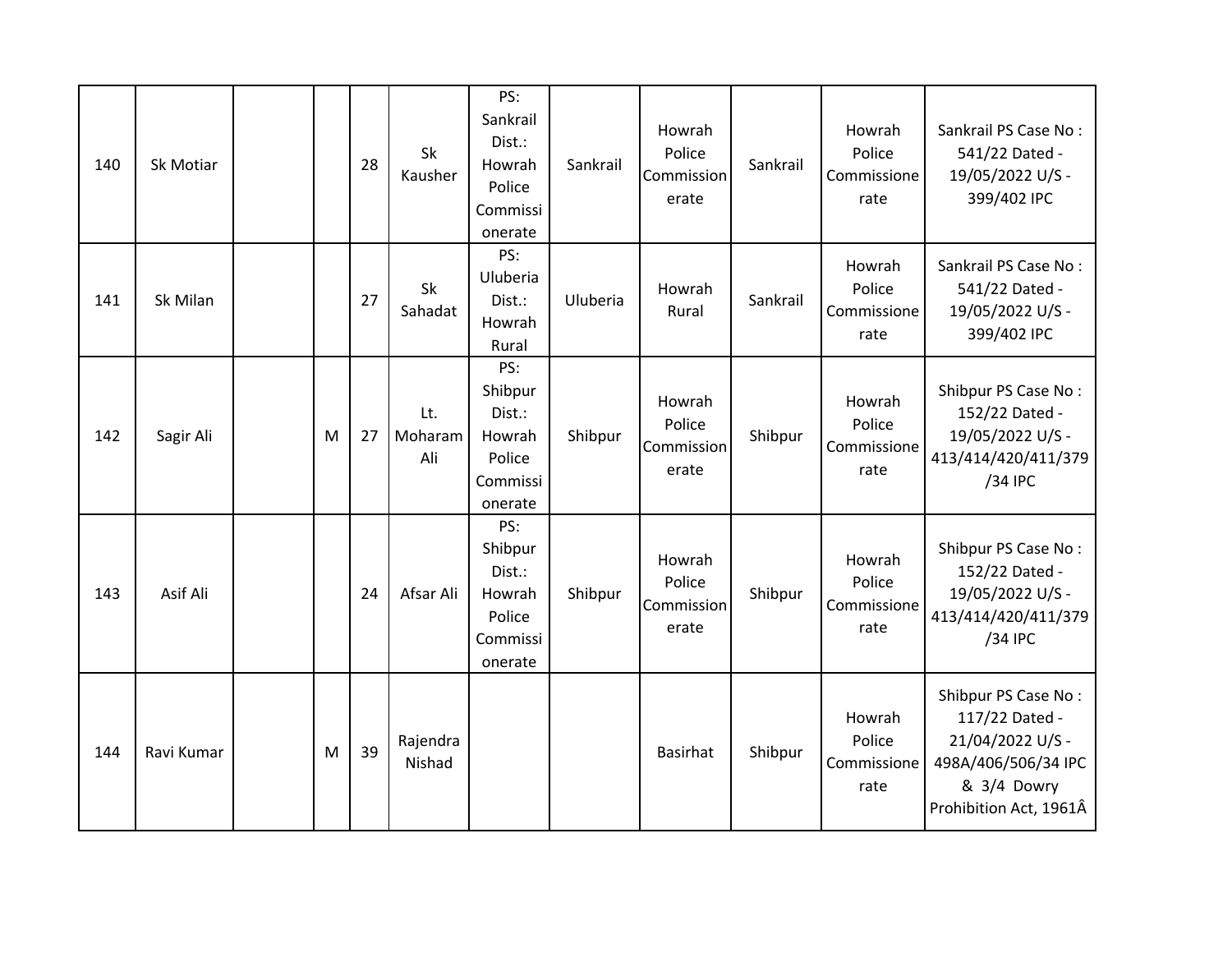| 145 | Prasanta<br>Pora           | M | 32 | Lt.<br>Durgapad<br>a Pora  | Chack<br>Srirampur,<br>PS-Amta,<br>Dist-<br>Howrah<br>PS: Amta<br>Dist.:<br>Howrah<br>Rural                          | Amta   | Howrah<br>Rural | Bagnan |              | Bagnan PS Case No:<br>252/22 Dated -<br>18/05/2022 U/S -354<br>Howrah Rural IPC & 8 The Protection<br>of children from sexual<br>offences Act, 2012<br>(POCSO) |
|-----|----------------------------|---|----|----------------------------|----------------------------------------------------------------------------------------------------------------------|--------|-----------------|--------|--------------|----------------------------------------------------------------------------------------------------------------------------------------------------------------|
| 146 | <b>Babulal</b><br>Pramanik | M | 60 | Lt.<br>Sanatan<br>Pramanik | Khanjadap<br>ur<br>(Parbatipu<br>r), PS-<br>Bagnan,<br>Dist-<br>Howrah<br>PS:<br>Bagnan<br>Dist.:<br>Howrah<br>Rural | Bagnan | Howrah<br>Rural | Bagnan | Howrah Rural | Bagnan PS Case No:<br>209/22 Dated -<br>28/04/2022 U/S -<br>498A/323/325/506/34<br><b>IPC</b>                                                                  |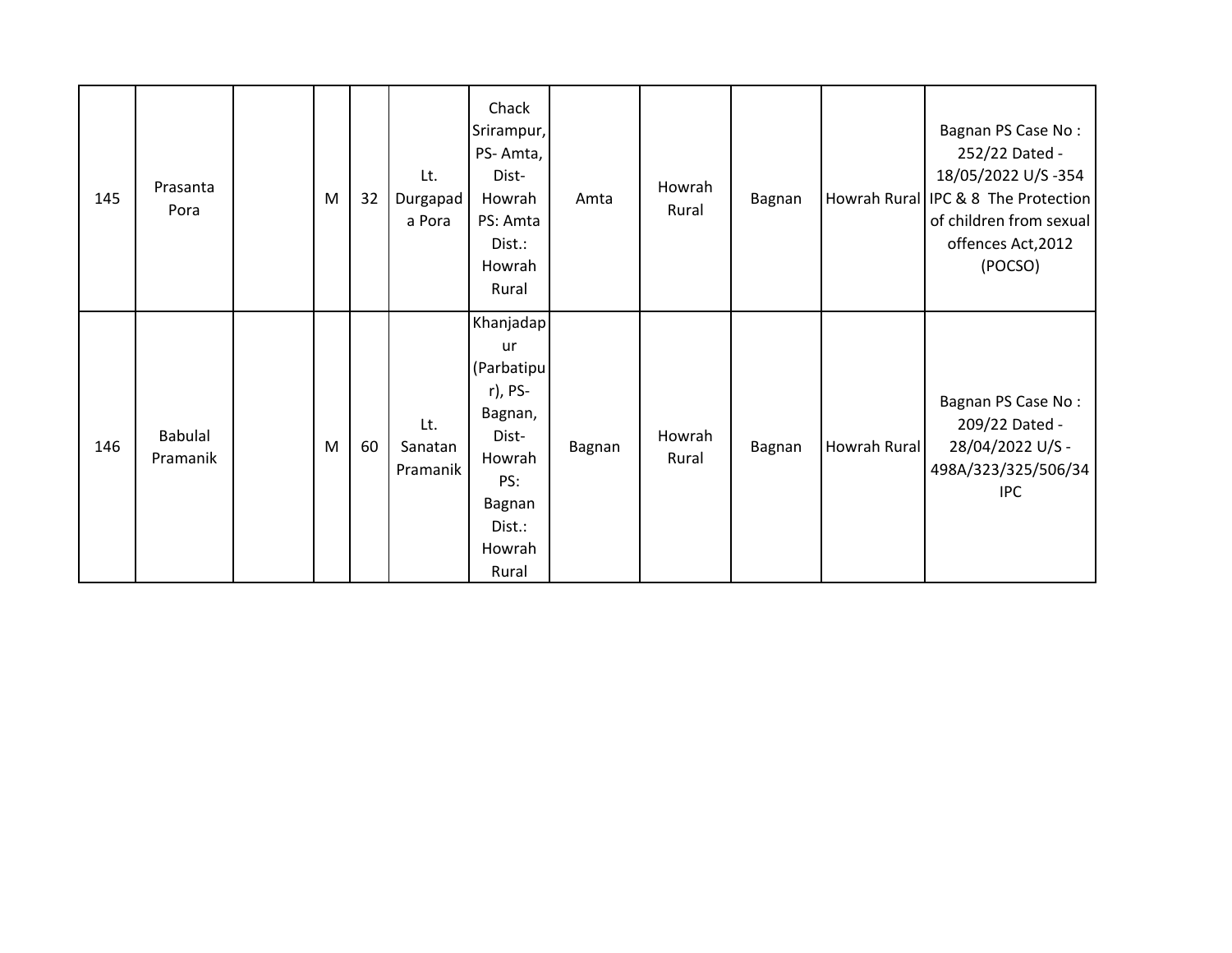| 147 | Swadesh<br>Kar | M | 36 | Shaktipad<br>a Kar    | Haiyatpur,<br>PO-Chak<br>Haiyatpur,<br>PS-<br>Khanakul,<br>Hooghly<br>PS:<br>Shyampur<br>Dist.:<br>Howrah<br>Rural | Shyampur  | Howrah<br>Rural                | Shyampur  | Howrah Rural                | Shyampur PS Case No:<br>48/22 Dated -<br>08/02/2022 U/S-379<br><b>IPC</b>                                  |
|-----|----------------|---|----|-----------------------|--------------------------------------------------------------------------------------------------------------------|-----------|--------------------------------|-----------|-----------------------------|------------------------------------------------------------------------------------------------------------|
| 148 | Selim Sk       | M | 33 | Nowsad<br>Sk          | <b>TENKARAI</b><br><b>PUR</b><br><b>KAHARPA</b><br>RA PS:<br>Islampore<br>Dist.:<br>Murshida<br>bad                | Islampore | Murshidaba<br>d                | Islampore | Murshidabad                 | Islampore PS Case No:<br>214/22 Dated -<br>13/05/2022 U/S -<br>448/323/325/307/354<br>/379/427/506/34/ IPC |
| 149 | Akash Das      | M | 21 | Kamal Das   Islampore | Sukantapa<br>lly, PS-<br>islampur<br>PS:<br>Dist.:<br>Islampur<br>Police<br>District                               | Islampore | Islampur<br>Police<br>District | Islampore | Islampur<br>Police District | Islampore PS Case No:<br>291/22 Dated -<br>22/04/2022 U/S -<br>341/326/307/379/506<br>/34 IPC              |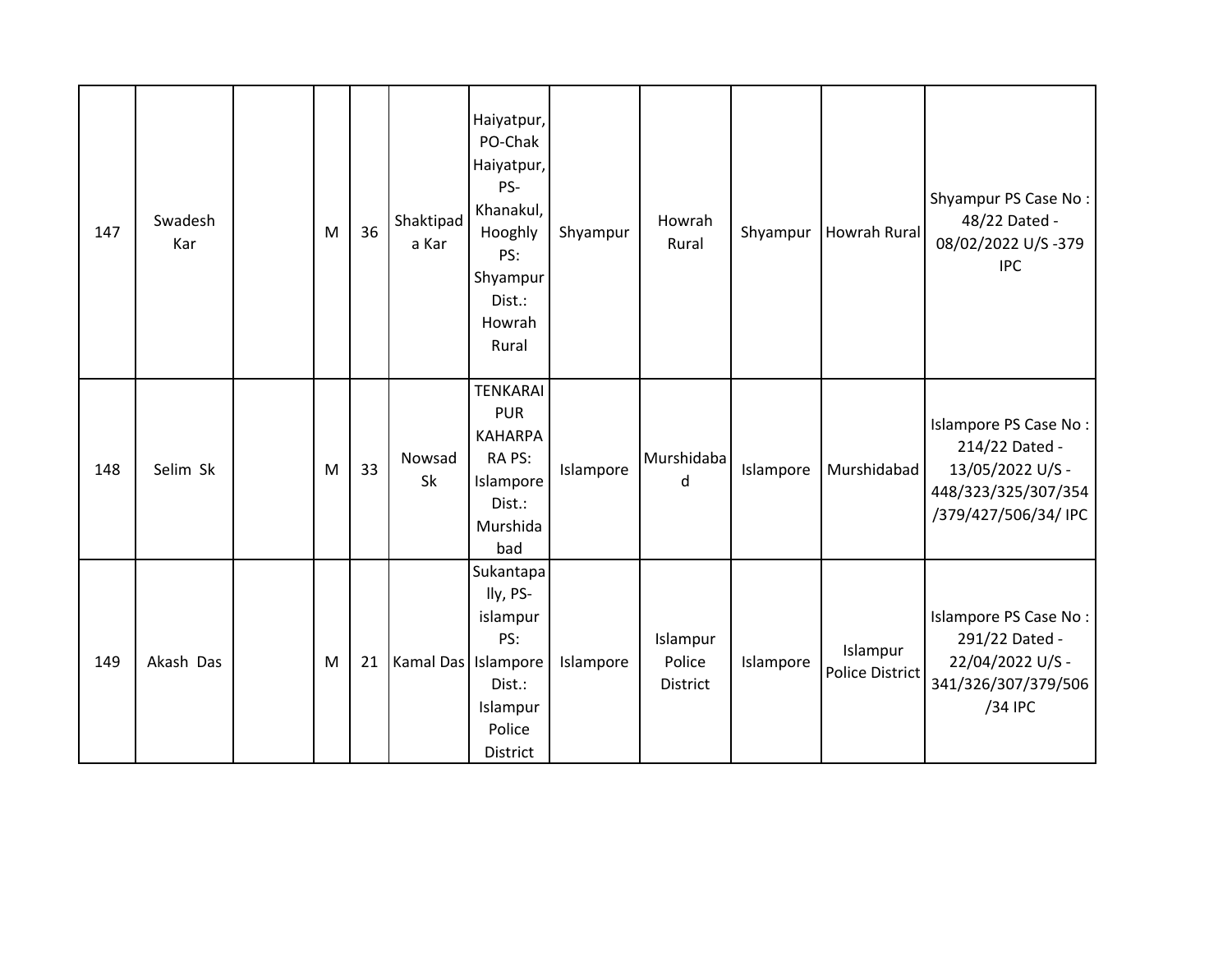| 150 | Habibul<br>Haque | M | 18 | Gul<br>Mohamm<br>ad | Gochigach<br>Molani, PO-<br>Kadhokuw<br>a,PS-<br>Islampur<br>PS:<br>Islampore<br>Dist.:<br>Islampur<br>Police<br>District | Islampore | Islampur<br>Police<br>District | Islampore | Islampur<br>Police District        | Islampore PS Case No:<br>352/22 Dated -<br>17/05/2022 U/S -<br>498A/307 IPC                                         |
|-----|------------------|---|----|---------------------|---------------------------------------------------------------------------------------------------------------------------|-----------|--------------------------------|-----------|------------------------------------|---------------------------------------------------------------------------------------------------------------------|
| 151 | Biswajit Das     | M |    | Gobinda<br>Das      | Santinagar<br>, PS-<br>Islampur<br>PS:<br>Islampore<br>Dist.:<br>Islampur<br>Police<br>District                           | Islampore | Islampur<br>Police<br>District | Islampore | Islampur<br><b>Police District</b> | Islampore PS Warrant<br>$No = 35732$                                                                                |
| 152 | Akirul Islam     | M | 35 | Sajahan Sk          | <b>NASHIPUR</b><br>PS:<br>Islampore<br>Dist.:<br>Murshida<br>bad                                                          | Islampore | Murshidaba<br>d                | Islampore | Murshidabad                        | Islampore PS Case No:<br>217/22 Dated -<br>14/05/2022 U/S -<br>498A/34 IPC & 3/4<br>Dowry Prohibition Act,<br>1961Â |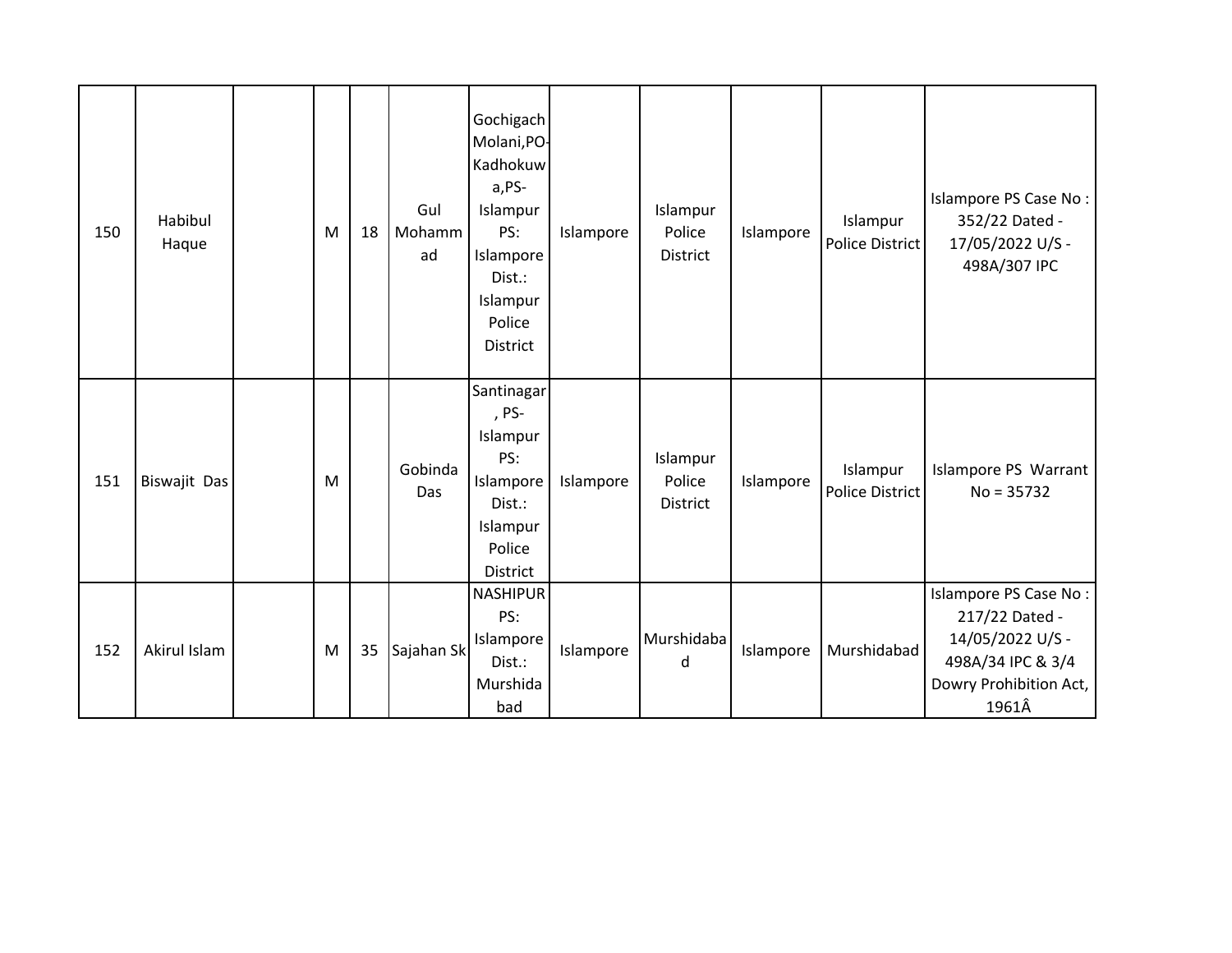| 153 | Saiful Sk  | M | 21 | Kalam Sk                | POMAIPU<br>R PS:<br>Islampore<br>Dist.:<br>Murshida<br>bad                                                                  | Islampore | Murshidaba<br>$\mathsf{d}$     | Islampore | Murshidabad                        | Islampore PS Case No:<br>222/22 Dated -<br>17/05/2022 U/S -<br>498A/325/307/34 IPC<br>& 3/4 Dowry<br>Prohibition Act, 1961Â                          |
|-----|------------|---|----|-------------------------|-----------------------------------------------------------------------------------------------------------------------------|-----------|--------------------------------|-----------|------------------------------------|------------------------------------------------------------------------------------------------------------------------------------------------------|
| 154 | Majarul Sk | M | 20 | Kalam Sk                | POMAIPU<br>R PS:<br>Islampore<br>Dist.:<br>Murshida<br>bad                                                                  | Islampore | Murshidaba<br>d                | Islampore | Murshidabad                        | Islampore PS Case No:<br>222/22 Dated -<br>17/05/2022 U/S -<br>498A/325/307/34 IPC<br>& 3/4 Dowry<br>Prohibition Act, 1961Â                          |
| 155 | Raju Dusad | M |    | Jay<br>Narayan<br>Dusad | Banarhat<br>Cinema<br>Hall Line,<br><b>PS</b><br>Banarhat,<br>Dist<br>Jalpaiguri<br>PS:<br>Banarhat<br>Dist.:<br>Jalpaiguri | Banarhat  | Jalpaiguri                     | Banarhat  | Jalpaiguri                         | <b>Banarhat PS Case No:</b><br>161/22 Dated -<br>19/05/2022 U/S-498A<br><b>IPC</b>                                                                   |
| 156 | Hasan Sk   | M |    | Sahidul<br>Islam        | Mahendra<br>pur PS:<br>Suti Dist.:<br>Jangipur<br>Police<br><b>District</b>                                                 | Suti      | Jangipur<br>Police<br>District | Suti      | Jangipur<br><b>Police District</b> | Suti PS Case No:<br>284/22 Dated -<br>19/05/2022 U/S -<br>417/376 IPC & 4 The<br>Protection of children<br>from sexual offences<br>Act, 2012 (POCSO) |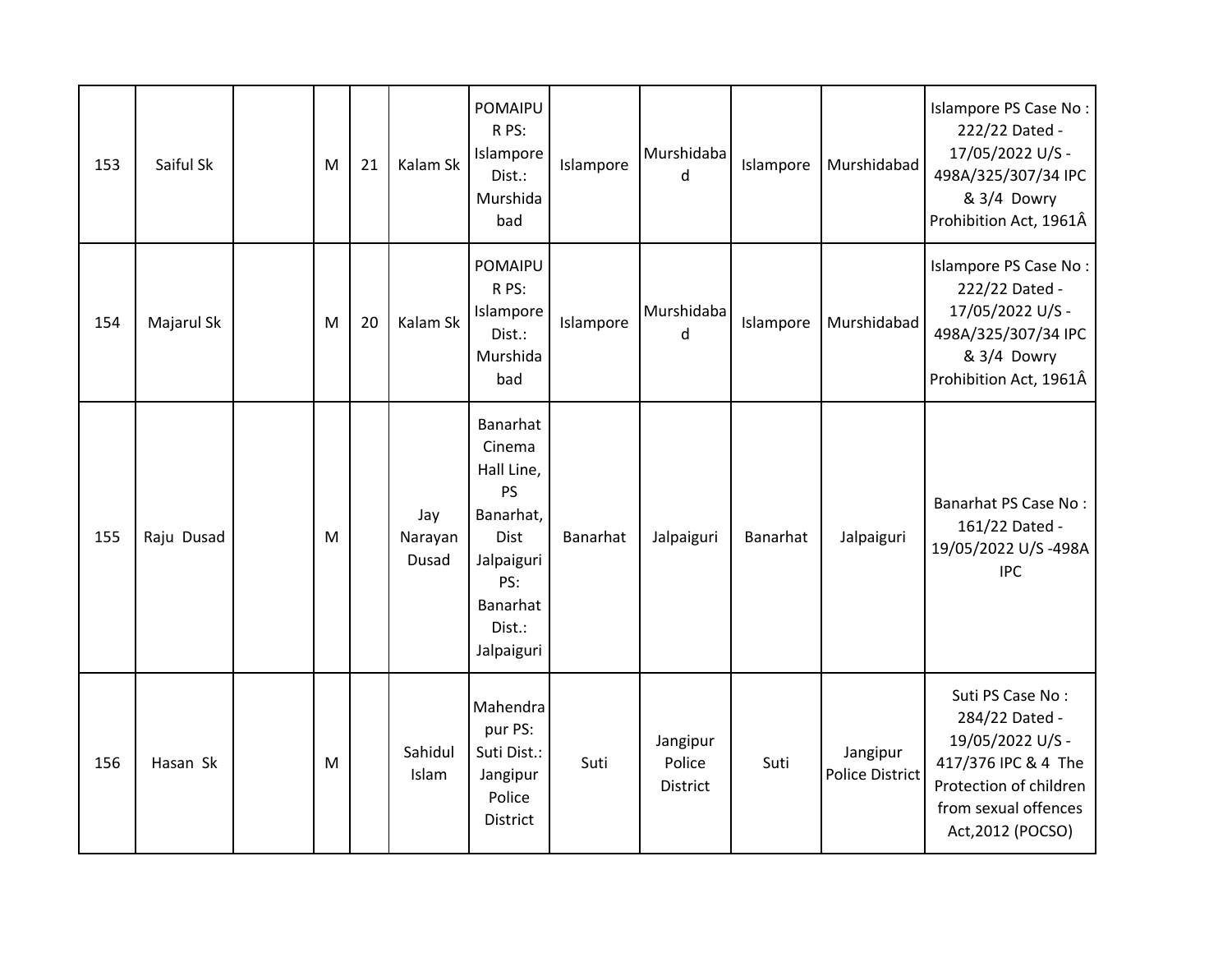| 157 | Basir Sk  |       | M |    | Sowrab Sk       | Chhabgha<br>ti PS: Suti<br>Dist.:<br>Jangipur<br>Police<br>District  | Suti     | Jangipur<br>Police<br><b>District</b>   | Suti     | Jangipur<br><b>Police District</b>      | Suti PS Case No:<br>282/22 Dated -<br>18/05/2022 U/S -<br>498A/323/307/34 IPC<br>& 3/4 Dowry<br>Prohibition Act, 1961Â |
|-----|-----------|-------|---|----|-----------------|----------------------------------------------------------------------|----------|-----------------------------------------|----------|-----------------------------------------|------------------------------------------------------------------------------------------------------------------------|
| 158 | Raja Sk   | Suraj | M | 23 | Lt. Kader<br>Sk | PS:<br>Sankrail<br>Dist.:<br>Howrah<br>Police<br>Commissi<br>onerate | Sankrail | Howrah<br>Police<br>Commission<br>erate | Sankrail | Howrah<br>Police<br>Commissione<br>rate | Sankrail PS Case No:<br>541/22 Dated -<br>19/05/2022 U/S -<br>399/402 IPC                                              |
| 159 | Sk Motiar |       |   | 28 | Sk<br>Kausher   | PS:<br>Sankrail<br>Dist.:<br>Howrah<br>Police<br>Commissi<br>onerate | Sankrail | Howrah<br>Police<br>Commission<br>erate | Sankrail | Howrah<br>Police<br>Commissione<br>rate | Sankrail PS Case No:<br>541/22 Dated -<br>19/05/2022 U/S -<br>399/402 IPC                                              |
| 160 | Sk Milan  |       |   | 27 | Sk<br>Sahadat   | PS:<br>Uluberia<br>Dist.:<br>Howrah<br>Rural                         | Uluberia | Howrah<br>Rural                         | Sankrail | Howrah<br>Police<br>Commissione<br>rate | Sankrail PS Case No:<br>541/22 Dated -<br>19/05/2022 U/S -<br>399/402 IPC                                              |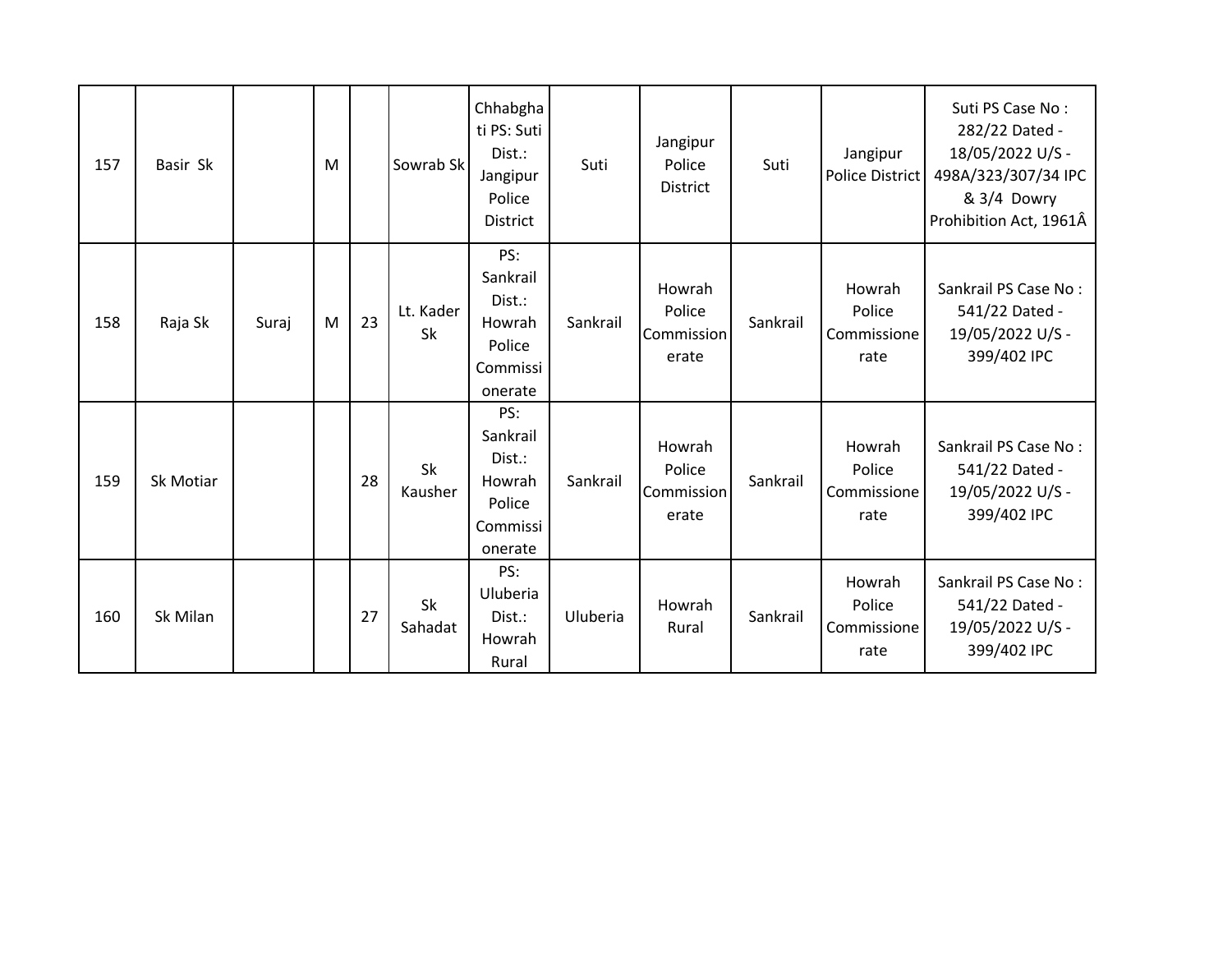| 161 | Mithun<br><b>Biswas</b> |        | M           | 37 | Ram<br><b>Biswas</b> | Dahorpot<br>a Kutir,<br>Mathpara,<br>PO-<br>Baneswar<br>pur, PS-<br>Baghda,<br>Dist-<br>North 24<br>P.G.S, Pin-<br>743270<br>PS:<br>Bhimpur<br>Dist.:<br>Krishnana<br>gar Police<br>District | Bhimpur    | Krishnanaga<br>r Police<br>District | Bhimpur    | Krishnanagar<br>Police District | Bhimpur PS Case No:<br>169/22 Dated -<br>07/05/2022 U/S -<br>498A/448/323/326/37<br>9/34 IPC |
|-----|-------------------------|--------|-------------|----|----------------------|----------------------------------------------------------------------------------------------------------------------------------------------------------------------------------------------|------------|-------------------------------------|------------|---------------------------------|----------------------------------------------------------------------------------------------|
| 162 | Pramila<br>Pramanik     | Mondal | $\mathsf F$ | 25 | Chitta<br>Pramanik   | Baliashish<br>a<br>Chayghori<br>a PS:<br>Hogalberi<br>a Dist.:<br>Krishnana<br>gar Police<br>District                                                                                        | Hogalberia | Krishnanaga<br>r Police<br>District | Hogalberia | Krishnanagar<br>Police District | Hogalberia PS Case No<br>: 169/22 Dated -<br>18/05/2022 U/S -<br>447/325/307 IPC             |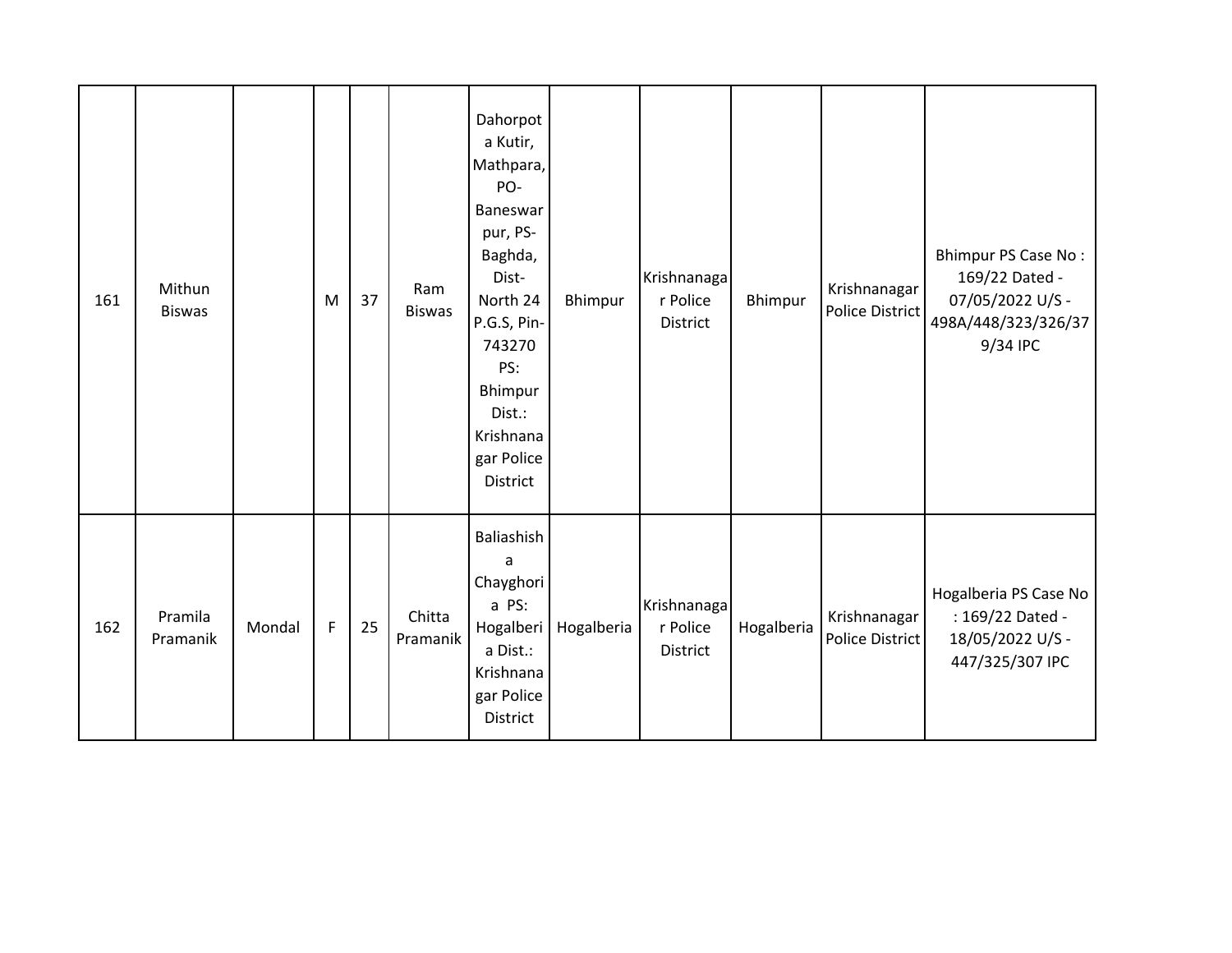| 163 | Saiful<br>Mondal   | M | 42 | Lt Panchu<br>Mondal   | Bagchi<br>Jamsherp<br>ur<br>Chakpara<br>PS:<br>Hogalberi<br>a Dist.:<br>Krishnana<br>gar Police<br><b>District</b>       | Hogalberia | Krishnanaga<br>r Police<br>District        | Hogalberia | Krishnanagar<br><b>Police District</b> | Hogalberia PS Case No<br>: 53/22 Dated -<br>15/02/2022 U/S -<br>341/326/34 IPC                                                                               |
|-----|--------------------|---|----|-----------------------|--------------------------------------------------------------------------------------------------------------------------|------------|--------------------------------------------|------------|----------------------------------------|--------------------------------------------------------------------------------------------------------------------------------------------------------------|
| 164 | Mojibar<br>Rahaman | M | 30 | Lt.<br>Ainuddin<br>Sk | Janakinag<br>ar<br>Madhyam<br>para PS:<br>Kaligunj<br>Dist.:<br>Krishnana<br>gar Police<br><b>District</b>               | Kaligunj   | Krishnanaga<br>r Police<br><b>District</b> | Kaligunj   | Krishnanagar<br><b>Police District</b> | Kaligunj PS Case No:<br>310/22 Dated -<br>19/05/2022 U/S -<br>379/411 IPC &<br>7(I)(a)(ii) Essential<br>Commodities Act,<br>1955Â                            |
| 165 | Tanmoy Das         | M | 42 | Lt. Tarak<br>Das      | Madhya<br>Gopalpur,<br>PS<br>Karimpur,<br>Nadia PS:<br>Karimpore<br>Dist.:<br>Krishnana<br>gar Police<br><b>District</b> | Karimpore  | Krishnanaga<br>r Police<br><b>District</b> | Karimpore  | Krishnanagar<br><b>Police District</b> | Karimpore PS Case No:<br>111/22 Dated -<br>17/05/2022 U/S -<br>153(A)/295(A)/505(2)<br>IPC & 67 Information<br>Technology Act, 2000<br>(Relevant Provisions) |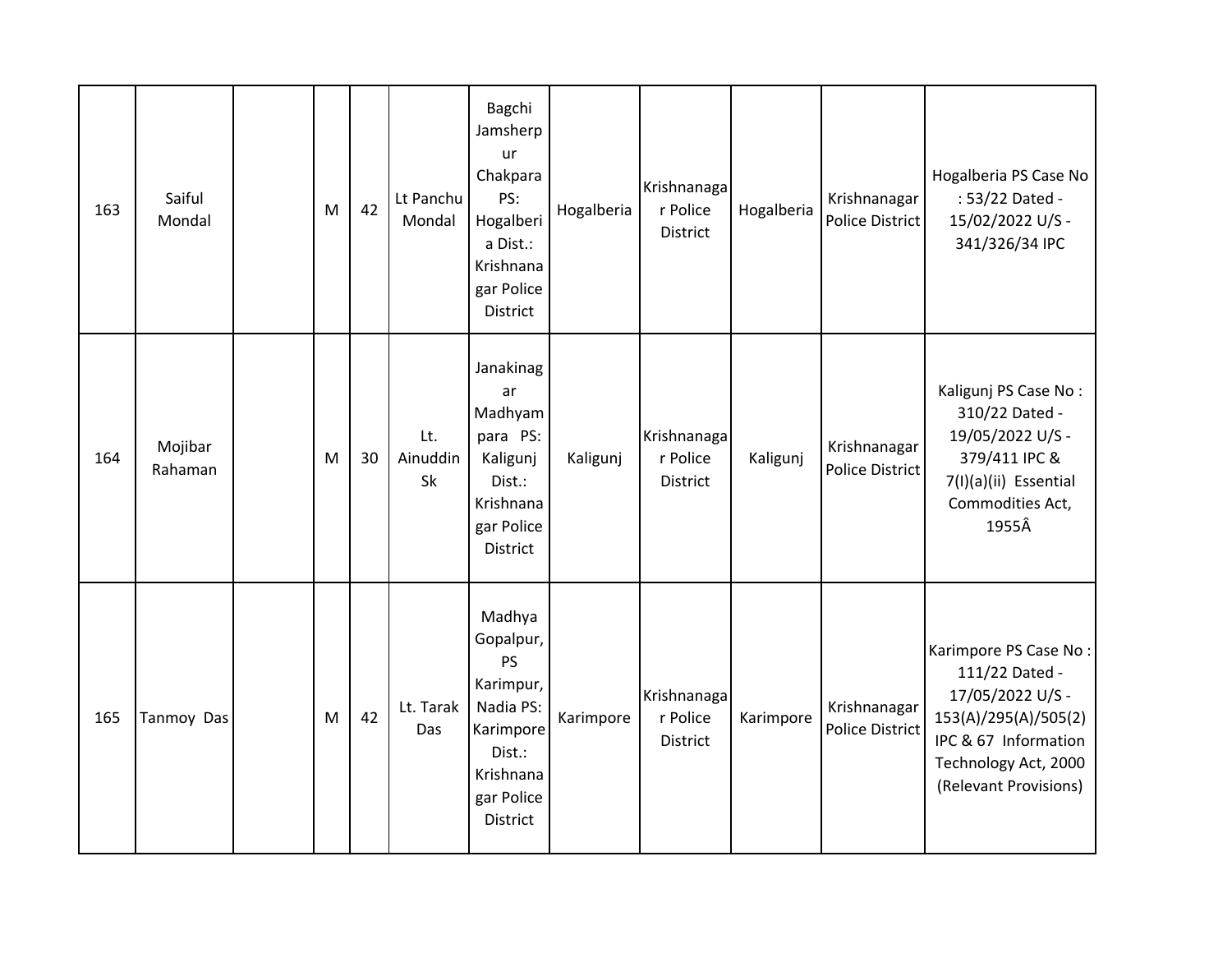| 166 | Babu Biswas      | Charal | M |    | Monohor<br><b>Biswas</b> | Banpur<br>Fulbari<br>Para PS:<br>Krishnaga<br>nj Dist.:<br>Krishnana<br>gar Police<br>District                      | Krishnaganj      | Krishnanaga<br>r Police<br><b>District</b> | Krishnaganj      | Krishnanagar<br><b>Police District</b> | Krishnaganj PS                                                                                          |
|-----|------------------|--------|---|----|--------------------------|---------------------------------------------------------------------------------------------------------------------|------------------|--------------------------------------------|------------------|----------------------------------------|---------------------------------------------------------------------------------------------------------|
| 167 | Partha<br>Halder |        | M | 27 | Prodip<br>Halder         | Java<br>Halderpar<br>$a, P.$ O<br>Mahatpur<br>PS:<br>Krishnana<br>gar Dist.:<br>Krishnana<br>gar Police<br>District | Krishnanag<br>ar | Krishnanaga<br>r Police<br>District        | Krishnanag<br>ar | Krishnanagar<br><b>Police District</b> | Krishnanagar PS Case<br>No: 492/22 Dated -<br>19/05/2022 U/S -<br>325/308 IPC                           |
| 168 | Kamal<br>Mondal  |        | M | 38 | Lt Sushil<br>Mondal      | Ghurni<br>Dighirpara<br>P.O<br>Ghurni PS:<br>Krishnana<br>gar Dist.:<br>Krishnana<br>gar Police<br>District         | Krishnanag<br>ar | Krishnanaga<br>r Police<br>District        | Krishnanag<br>ar | Krishnanagar<br><b>Police District</b> | Krishnanagar PS Case<br>No: 326/22 Dated -<br>02/04/2022 U/S -<br>399/402 IPC & 25/27<br>Arms Act, 1959 |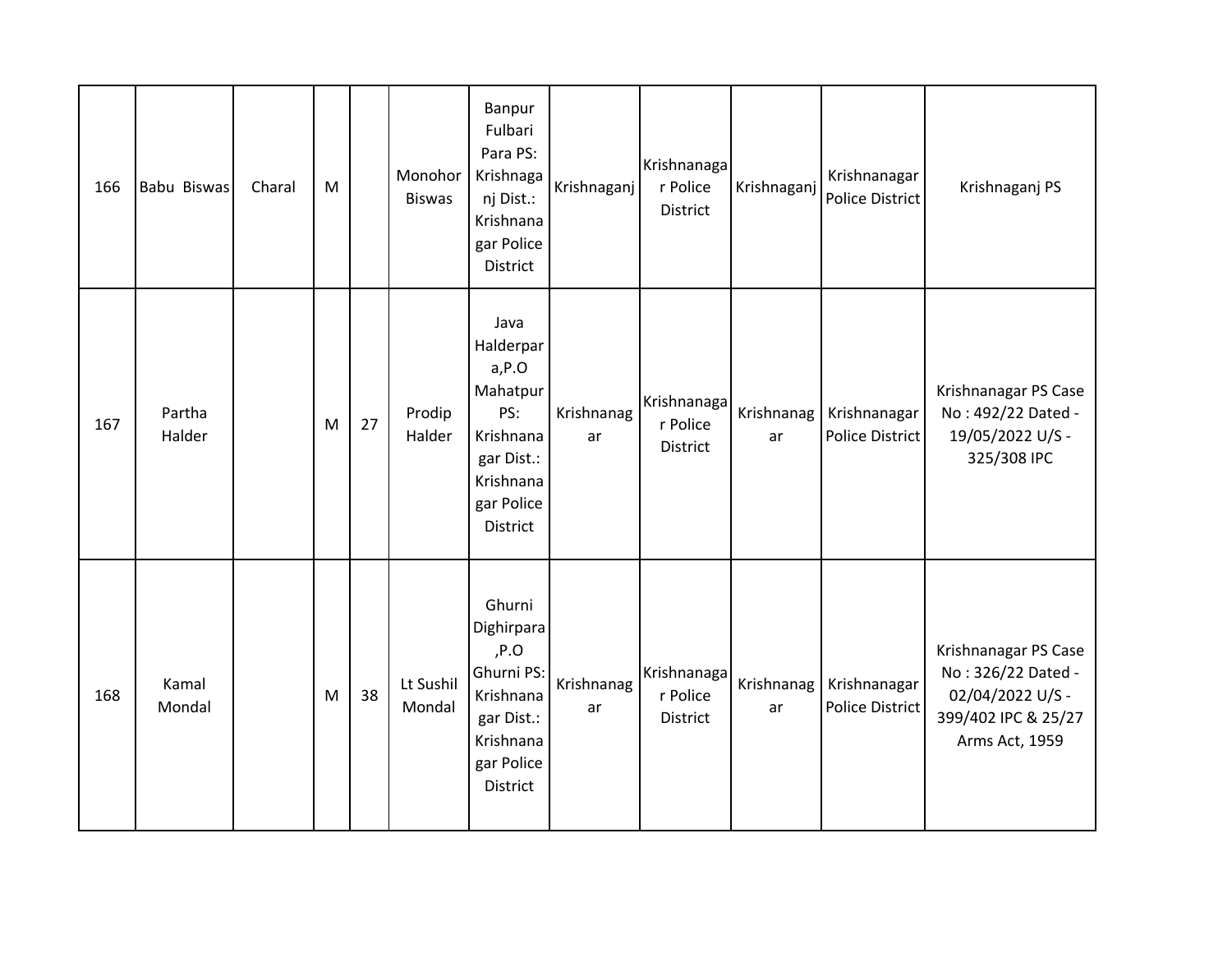| 169 | <b>Bikash</b><br>Mondal | M |    | <b>Bidubhusa</b><br>n Mondal | PS:<br>Murutia<br>Dist.:<br>Krishnana<br>gar Police<br><b>District</b>                         | Murutia         | Krishnanaga<br>r Police<br>District        | Murutia         | Krishnanagar<br>Police District        | Murutia PS Case No:<br>107/22 Dated -<br>19/05/2022 U/S -<br>448/325/326/427/506<br>/379/34/ IPC                              |
|-----|-------------------------|---|----|------------------------------|------------------------------------------------------------------------------------------------|-----------------|--------------------------------------------|-----------------|----------------------------------------|-------------------------------------------------------------------------------------------------------------------------------|
| 170 | Ikbal Sk                | M | 21 | Lt.<br>Manulla<br>Sk         | Patikabari<br>PS:<br>Nakashipa<br>ra Dist.:<br>Krishnana<br>gar Police<br>District             | Nakashipar<br>a | Krishnanaga<br>r Police<br>District        | Nakashipar<br>a | Krishnanagar<br><b>Police District</b> | Nakashipara PS Case<br>No: 378/22 Dated -<br>19/05/2022 U/S -<br>498A/306/34 IPC                                              |
| 171 | Inchand Sk              | M |    | Asan Sk                      | Patpukur<br>Purba<br>Para PS:<br>Nakashipa<br>ra Dist.:<br>Krishnana<br>gar Police<br>District | Nakashipar<br>a | Krishnanaga<br>r Police<br>District        | Nakashipar<br>a | Krishnanagar<br><b>Police District</b> | Nakashipara PS Case<br>No: 357/22 Dated -<br>12/05/2022 U/S -<br>498A/325/326/34 IPC<br>& 3/4 Dowry<br>Prohibition Act, 1961Â |
| 172 | Yakub<br>Mondal         | M | 57 | Lt Hajarat<br>Mondal         | Goas<br>Dakshinpa<br>ra PS:<br>Tehatta<br>Dist.:<br>Krishnana<br>gar Police<br>District        | Tehatta         | Krishnanaga<br>r Police<br><b>District</b> | Tehatta         | Krishnanagar<br>Police District        | Tehatta PS Case No:<br>216/22 Dated -<br>24/03/2022 U/S -<br>465/466/467/471/472<br><b>IPC</b>                                |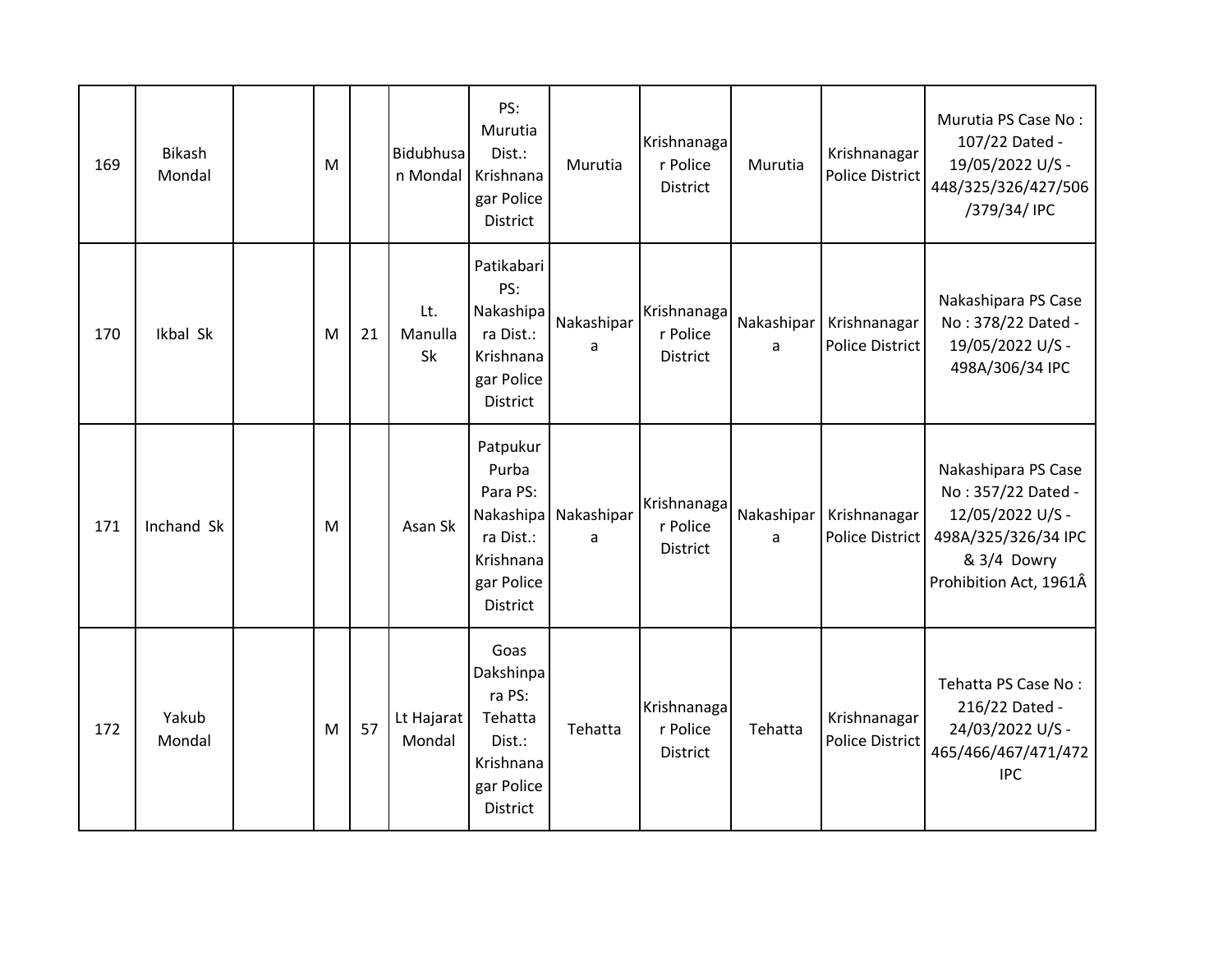| 173 | Obaidur<br>Rahaman |       | M |    | Najrul<br>Islam    | Madaritol<br>a PS:<br>Baishnabn<br>agar Dist.:<br>Malda     | Baishnabna<br>gar           | Malda                      | Baishnabna<br>gar | Malda | Baishnabnagar PS Case<br>No: 417/22 Dated -<br>19/05/2022 U/S -<br>411/413/414/34 IPC                     |
|-----|--------------------|-------|---|----|--------------------|-------------------------------------------------------------|-----------------------------|----------------------------|-------------------|-------|-----------------------------------------------------------------------------------------------------------|
| 174 | Anjar Ali          |       |   |    | Lt. Ainal<br>Haque | Jarlahi PS:<br>agar Dist.:<br>Malda                         | Baishnabn Baishnabna<br>gar | Malda                      | Baishnabna<br>gar | Malda | Baishnabnagar PS Case<br>No: 417/22 Dated -<br>19/05/2022 U/S -<br>411/413/414/34 IPC                     |
| 175 | Rasidul<br>Islam   |       | M |    | Rahul<br>Amin      | Laskarpur<br>PS:<br>Domkal<br>Dist.:<br>Murshida<br>bad     | Domkal                      | Murshidaba Baishnabna<br>d | gar               | Malda | Baishnabnagar PS Case<br>No: 414/22 Dated -<br>18/05/2022 U/S -<br>419/420/465/468/471<br><b>IPC</b>      |
| 176 | Mosaral Ali        | Pintu | M | 28 | Abdul<br>Latif     | Mahari<br>Doulatpur<br>PS:<br>Bamangol<br>a Dist.:<br>Malda | Bamangola                   | Malda                      | Bamangola         | Malda | Bamangola PS Case No<br>: 116/22 Dated -<br>23/04/2022 U/S -<br>448/325/354/379/307<br>/34 IPC            |
| 177 | Saheb Ali          |       | M | 24 | Mustak Ali         | <b>Bakipur</b><br>PS:<br>Chanchal<br>Dist.:<br>Malda        | Chanchal                    | Malda                      | Chanchal          | Malda | Chanchal PS Case No:<br>252/22 Dated -<br>16/03/2022 U/S-3/4<br><b>Explosive Substances</b><br>Act, 1908Â |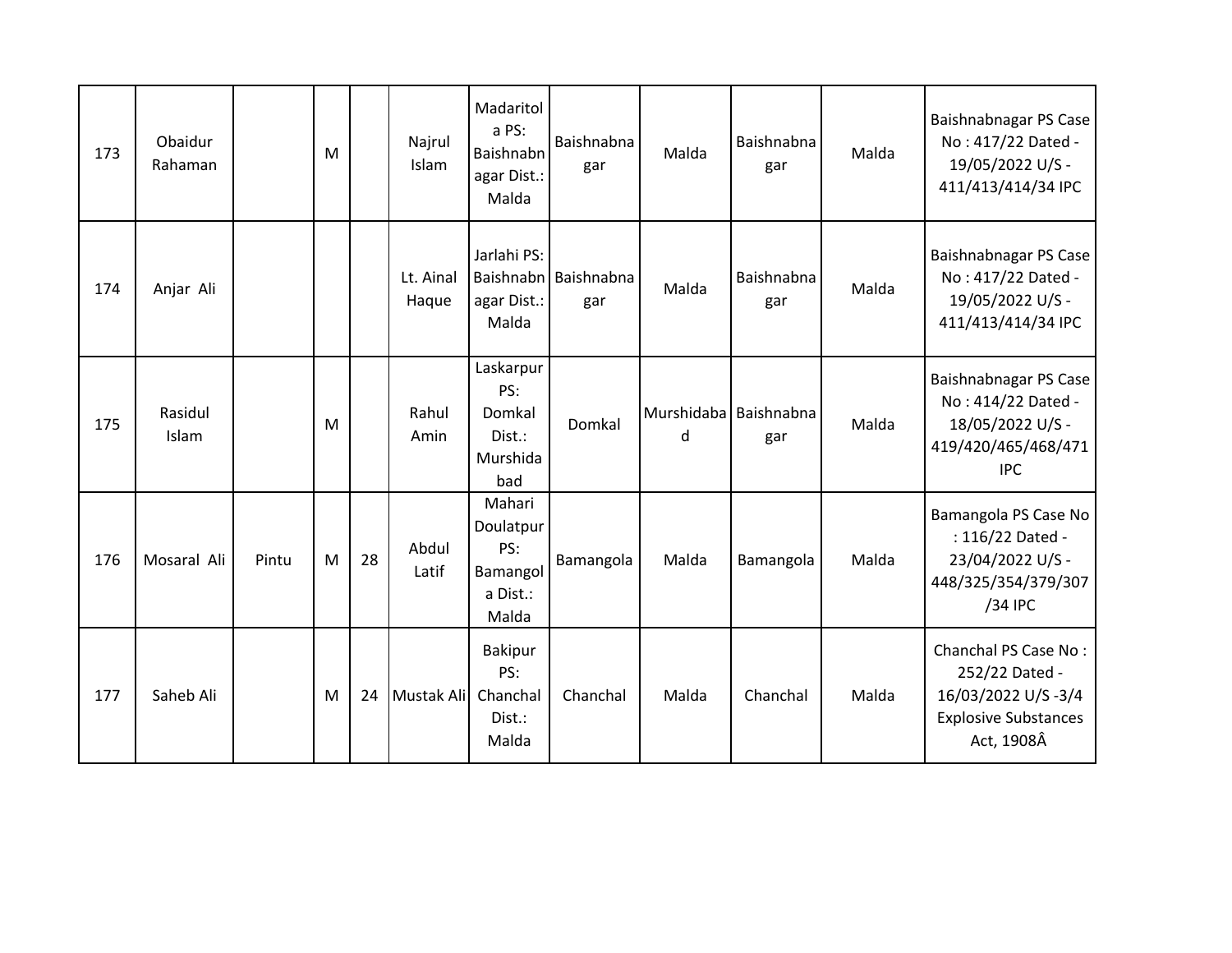| 178 | Ahidul Saikh      | M | 25 | Majibur<br>Seikh           | Mahadipu<br>r PS:<br>English<br>bazar<br>Dist.:<br>Malda                                 | English<br>bazar | Malda | English<br>bazar | Malda | English bazar PS Case<br>No: 777/22 Dated -<br>19/05/2022 U/S -.<br>27(A) Drugs and<br>Cosmetics Act, 1940Â<br>& 21(C)/29 Narcotic<br>Drugs and Psychotropic<br>Substances Act, 1985 |
|-----|-------------------|---|----|----------------------------|------------------------------------------------------------------------------------------|------------------|-------|------------------|-------|--------------------------------------------------------------------------------------------------------------------------------------------------------------------------------------|
| 179 | Santosh<br>Mandal | M | 42 | Debendra<br>nath<br>Mandal | Chhoto<br>Mohanpar<br>a, PO.<br><b>Amrity PS:</b><br>English<br>bazar<br>Dist.:<br>Malda | English<br>bazar | Malda | English<br>bazar | Malda | English bazar PS Case<br>No: 693/20 Dated -<br>18/08/2020 U/S -<br>341/323/376/511/109<br>/379 IPC                                                                                   |
| 180 | Majed<br>Momin    | M | 42 | Daud<br>Momin              | PS: Gajole<br>Dist.:<br>Malda                                                            | Gajole           | Malda | Gajole           | Malda | Gajole PS Case No:<br>364/22 Dated -<br>19/05/2022 U/S-10 of<br>The Protection of<br>children from sexual<br>offences Act, 2012<br>(POCSO)                                           |
| 181 | Dasmot<br>Hembram | M | 23 | Lt. Sarkar<br>Hembram      | PS: Gajole<br>Dist.:<br>Malda                                                            | Gajole           | Malda | Gajole           | Malda | Gajole PS Case No:<br>363/22 Dated -<br>19/05/2022 U/S -04 of<br>The Protection of<br>children from sexual<br>offences Act, 2012<br>(POCSO)                                          |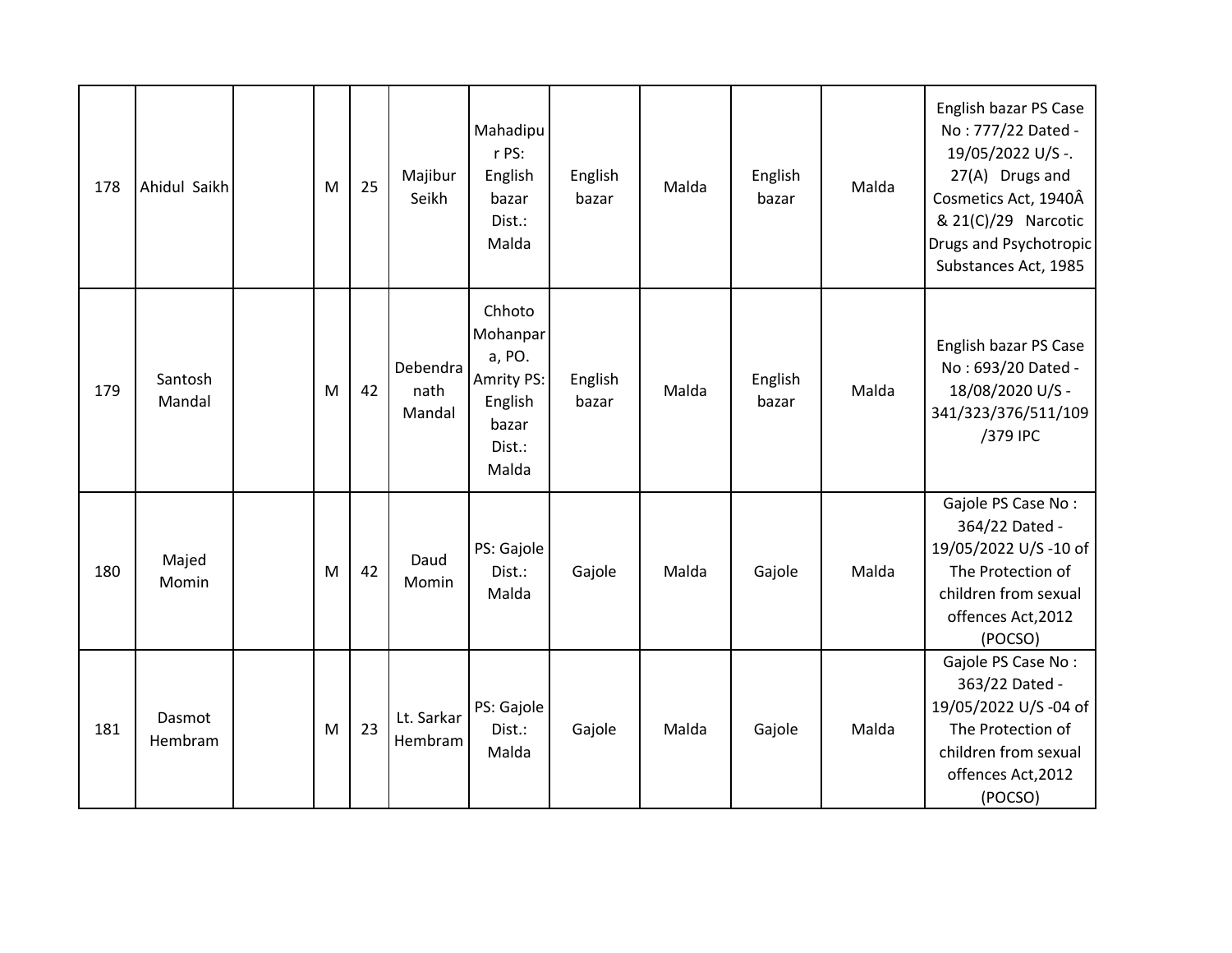| 182 | <b>Aliul Sk</b>    |   | Lt. Sadru<br>Sk         | Jalalpur<br>Jhabritola,<br>PO-<br>Jalalpur,<br>PS.<br>Kaliachak,<br>Malda PS:<br>Kaliachak<br>Dist.:<br>Malda | Kaliachak | Malda | Kaliachak | Malda | Kaliachak PS Case No:<br>527/22 Dated -<br>19/05/2022 U/S -<br>21B/29 Narcotic Drugs<br>and Psychotropic<br>Substances Act, 1985 |
|-----|--------------------|---|-------------------------|---------------------------------------------------------------------------------------------------------------|-----------|-------|-----------|-------|----------------------------------------------------------------------------------------------------------------------------------|
| 183 | Aktarul<br>Momin   |   | Indadul<br>Momin        | Sersahi<br>,PO-<br>Sersahi, PS-<br>Kaliachak,<br>Dist-<br>Malda PS:<br>Kaliachak<br>Dist.:<br>Malda           | Kaliachak | Malda | Kaliachak | Malda | Kaliachak PS Case No:<br>527/22 Dated -<br>19/05/2022 U/S -<br>21B/29 Narcotic Drugs<br>and Psychotropic<br>Substances Act, 1985 |
| 184 | <b>Asok Mandal</b> | M | Lt<br>Chhakku<br>Mandal | Khublaltol<br>a PS:<br>Kaliachak<br>Dist.:<br>Malda                                                           | Kaliachak | Malda | Kaliachak | Malda | Kaliachak PS Case No:<br>522/22 Dated -<br>18/05/2022 U/S -<br>498(a)/323/325/494/3<br>08/34 IPC                                 |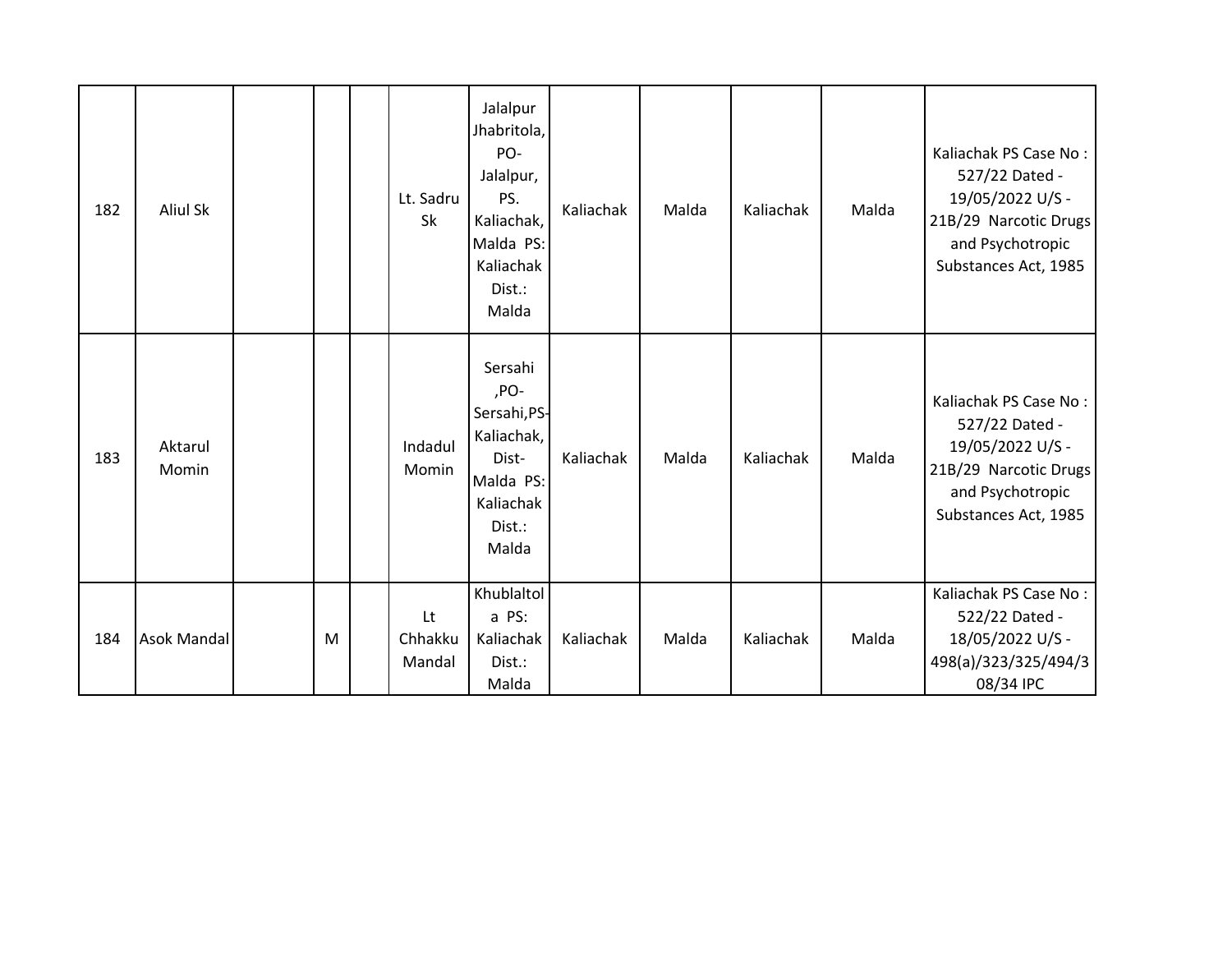| 185 | Suvendu<br>Haldar | M | 28 | Amal<br>Haldar   | Jiaganj<br>Guljarbag<br>Lebu<br>Bagan PS:<br>Jiaganj<br>Dist.:<br>Murshida<br>bad | Jiaganj | Murshidaba Bhagawang<br>d   | ola | Murshidabad | Bhagawangola PS Case<br>No: 360/22 Dated -<br>19/05/2022 U/S-3/4<br>The West Bengal<br><b>Gambling and Prize</b><br>Competitions Act, 1957 |
|-----|-------------------|---|----|------------------|-----------------------------------------------------------------------------------|---------|-----------------------------|-----|-------------|--------------------------------------------------------------------------------------------------------------------------------------------|
| 186 | Masum Sk          |   | 50 | Late<br>Hamid Sk | Chauanipa<br>ra PS:<br>Jiaganj<br>Dist.:<br>Murshida<br>bad                       | Jiaganj | Murshidaba   Bhagawang<br>d | ola | Murshidabad | Bhagawangola PS Case<br>No: 360/22 Dated -<br>19/05/2022 U/S-3/4<br>The West Bengal<br>Gambling and Prize<br>Competitions Act, 1957        |
| 187 | Rajesh<br>Singha  |   | 46 | Panchu<br>Singha | Jiaganj<br>Bhalladan<br>ga PS:<br>Jiaganj<br>Dist.:<br>Murshida<br>bad            | Jiaganj | Murshidaba   Bhagawang<br>d | ola | Murshidabad | Bhagawangola PS Case<br>No: 360/22 Dated -<br>19/05/2022 U/S-3/4<br>The West Bengal<br><b>Gambling and Prize</b><br>Competitions Act, 1957 |
| 188 | Bachha Sk         |   | 38 | Usuf Sk          | Jiaganj<br>Enatulibag<br>PS: Jiaganj<br>Dist.:<br>Murshida<br>bad                 | Jiaganj | Murshidaba Bhagawang<br>d   | ola | Murshidabad | Bhagawangola PS Case<br>No: 360/22 Dated -<br>19/05/2022 U/S-3/4<br>The West Bengal<br>Gambling and Prize<br>Competitions Act, 1957        |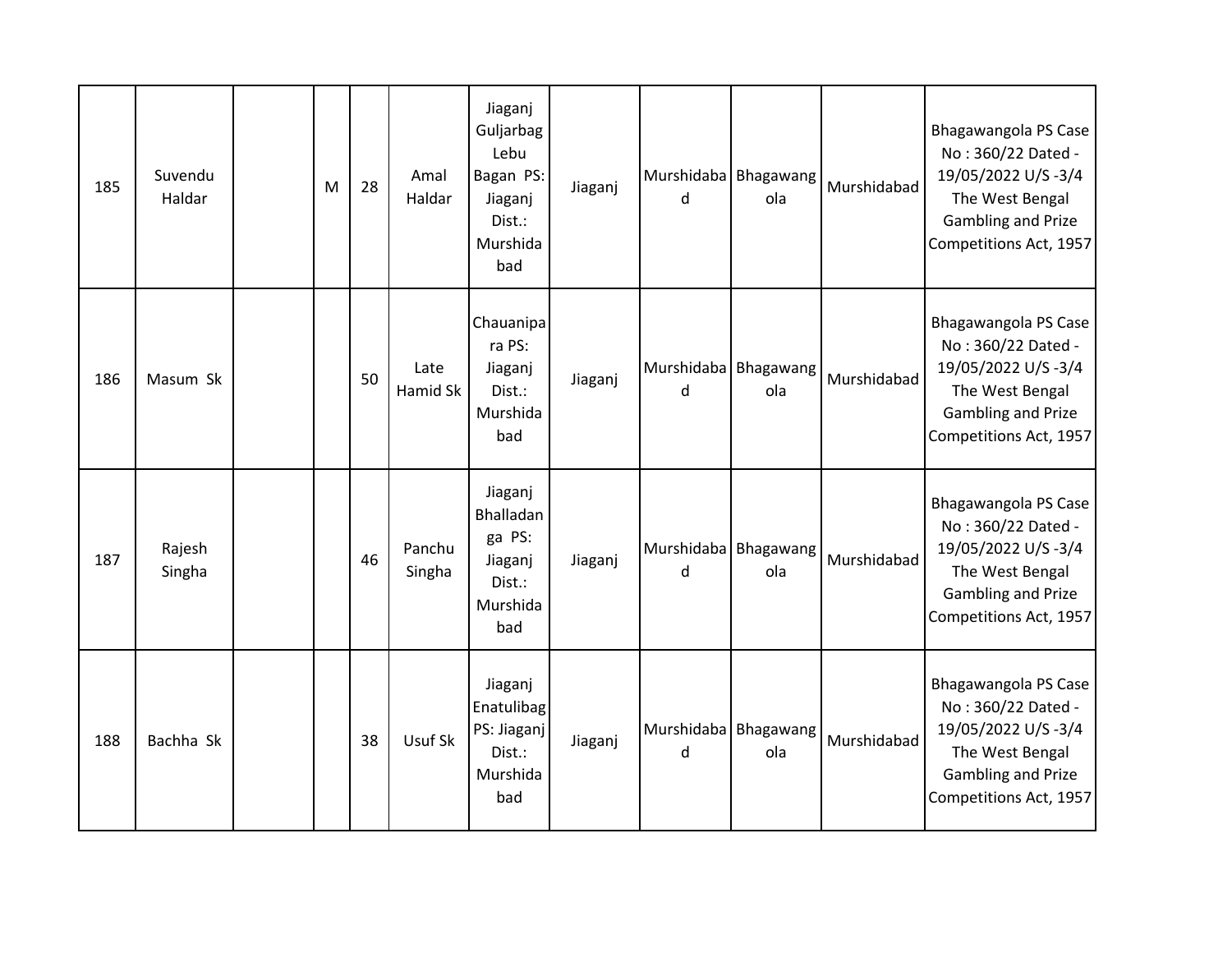| 189 | Md Dulal<br>Amin |  | 47 | Late Abdul<br>Khayer  | Shyampur<br>Natunpara<br>PS:<br>Bhagawan<br>gola Dist.:<br>Murshida<br>bad | ola      | Bhagawang Murshidaba Bhagawang<br>d | ola | Murshidabad | Bhagawangola PS Case<br>No: 360/22 Dated -<br>19/05/2022 U/S-3/4<br>The West Bengal<br><b>Gambling and Prize</b><br>Competitions Act, 1957 |
|-----|------------------|--|----|-----------------------|----------------------------------------------------------------------------|----------|-------------------------------------|-----|-------------|--------------------------------------------------------------------------------------------------------------------------------------------|
| 190 | Golam Rasul      |  | 34 | Sofiuddin<br>Sk       | Bhandara<br>PS:<br>Ranitala<br>Dist.:<br>Murshida<br>bad                   | Ranitala | Murshidaba Bhagawang<br>d           | ola | Murshidabad | Bhagawangola PS Case<br>No: 360/22 Dated -<br>19/05/2022 U/S-3/4<br>The West Bengal<br><b>Gambling and Prize</b><br>Competitions Act, 1957 |
| 191 | Arijul Sk        |  | 48 | Late<br>Yeanush<br>Sk | Bhandara<br>PS:<br>Ranitala<br>Dist.:<br>Murshida<br>bad                   | Ranitala | Murshidaba Bhagawang<br>d           | ola | Murshidabad | Bhagawangola PS Case<br>No: 360/22 Dated -<br>19/05/2022 U/S-3/4<br>The West Bengal<br><b>Gambling and Prize</b><br>Competitions Act, 1957 |
| 192 | Indadul<br>Hoque |  | 32 | Late Jakim<br>Sk      | <b>Bhandara</b><br>PS:<br>Ranitala<br>Dist.:<br>Murshida<br>bad            | Ranitala | Murshidaba Bhagawang<br>d           | ola | Murshidabad | Bhagawangola PS Case<br>No: 360/22 Dated -<br>19/05/2022 U/S-3/4<br>The West Bengal<br><b>Gambling and Prize</b><br>Competitions Act, 1957 |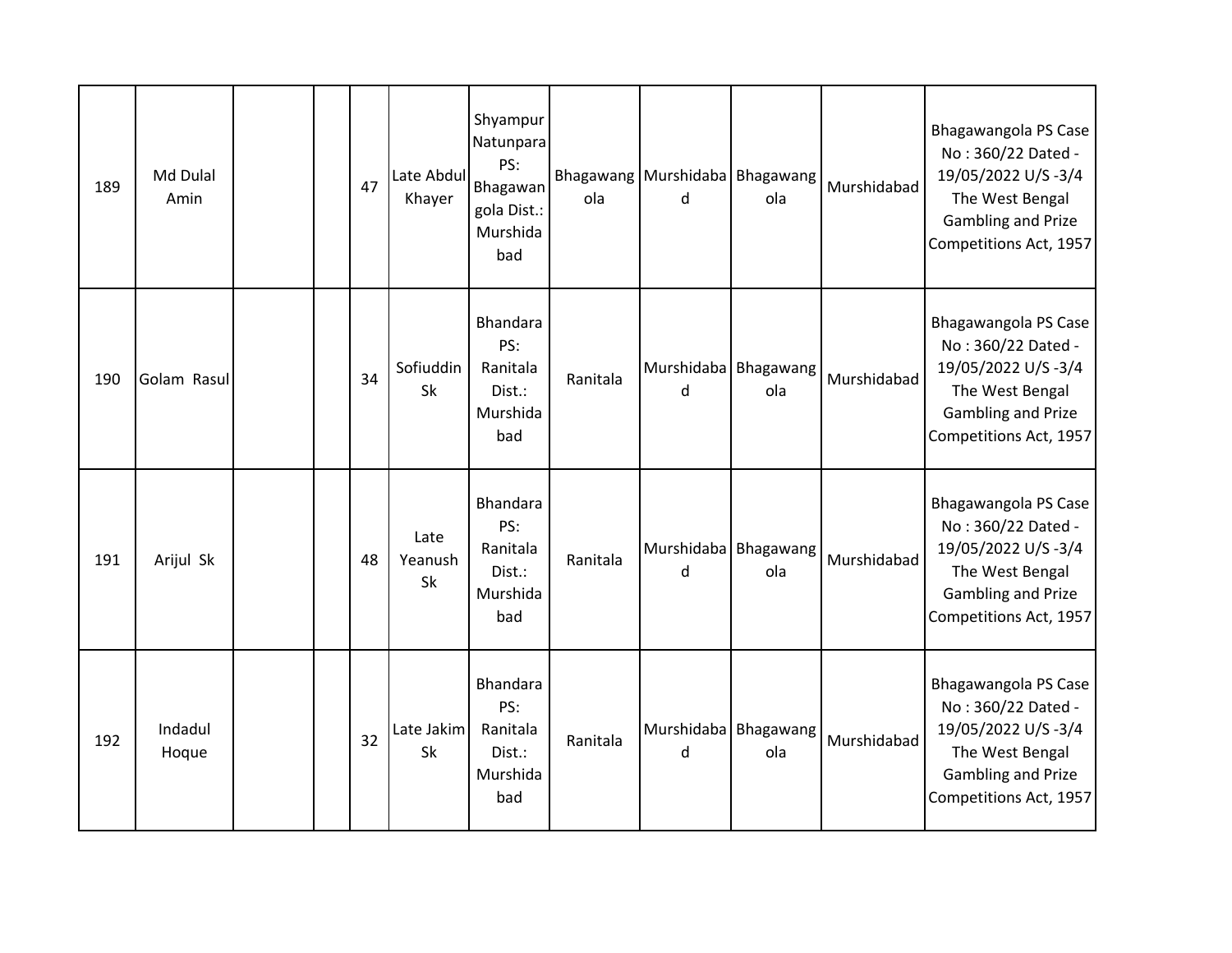| 193 | <b>Bulet Sk</b>   |   | 18 | Abdul<br>Rashid | Palasbati<br>PS:<br>gola Dist.:<br>Murshida<br>bad           | ola    | Bhagawan Bhagawang   Murshidaba   Bhagawang<br>d   | ola    | Murshidabad | Bhagawangola PS Case<br>No: 360/22 Dated -<br>19/05/2022 U/S-3/4<br>The West Bengal<br><b>Gambling and Prize</b><br>Competitions Act, 1957 |
|-----|-------------------|---|----|-----------------|--------------------------------------------------------------|--------|----------------------------------------------------|--------|-------------|--------------------------------------------------------------------------------------------------------------------------------------------|
| 194 | Hossain Ali       |   | 50 | Jakim Sk        | Palasbati<br>PS:<br>gola Dist.:<br>Murshida<br>bad           | ola    | Bhagawan   Bhagawang   Murshidaba   Bhagawang<br>d | ola    | Murshidabad | Bhagawangola PS Case<br>No: 360/22 Dated -<br>19/05/2022 U/S-3/4<br>The West Bengal<br><b>Gambling and Prize</b><br>Competitions Act, 1957 |
| 195 | Md Olidul<br>Alom | M | 36 | Md. Ajed<br>Sk  | Ajmatpur<br>PS:<br>gola Dist.:<br>Murshida<br>bad            | ola    | Bhagawan   Bhagawang   Murshidaba   Bhagawang<br>d | ola    | Murshidabad | Bhagawangola PS Case<br>No: 350/22 Dated -<br>17/05/2022 U/S -<br>279/304A IPC                                                             |
| 196 | Arsadul Sk        | M | 25 | Nowsad<br>Sk    | Radhakant<br>apur PS:<br>Domkal<br>Dist.:<br>Murshida<br>bad | Domkal | Murshidaba<br>d                                    | Domkal | Murshidabad | Domkal PS Case No:<br>294/22 Dated -<br>13/05/2022 U/S -<br>399/402 IPC                                                                    |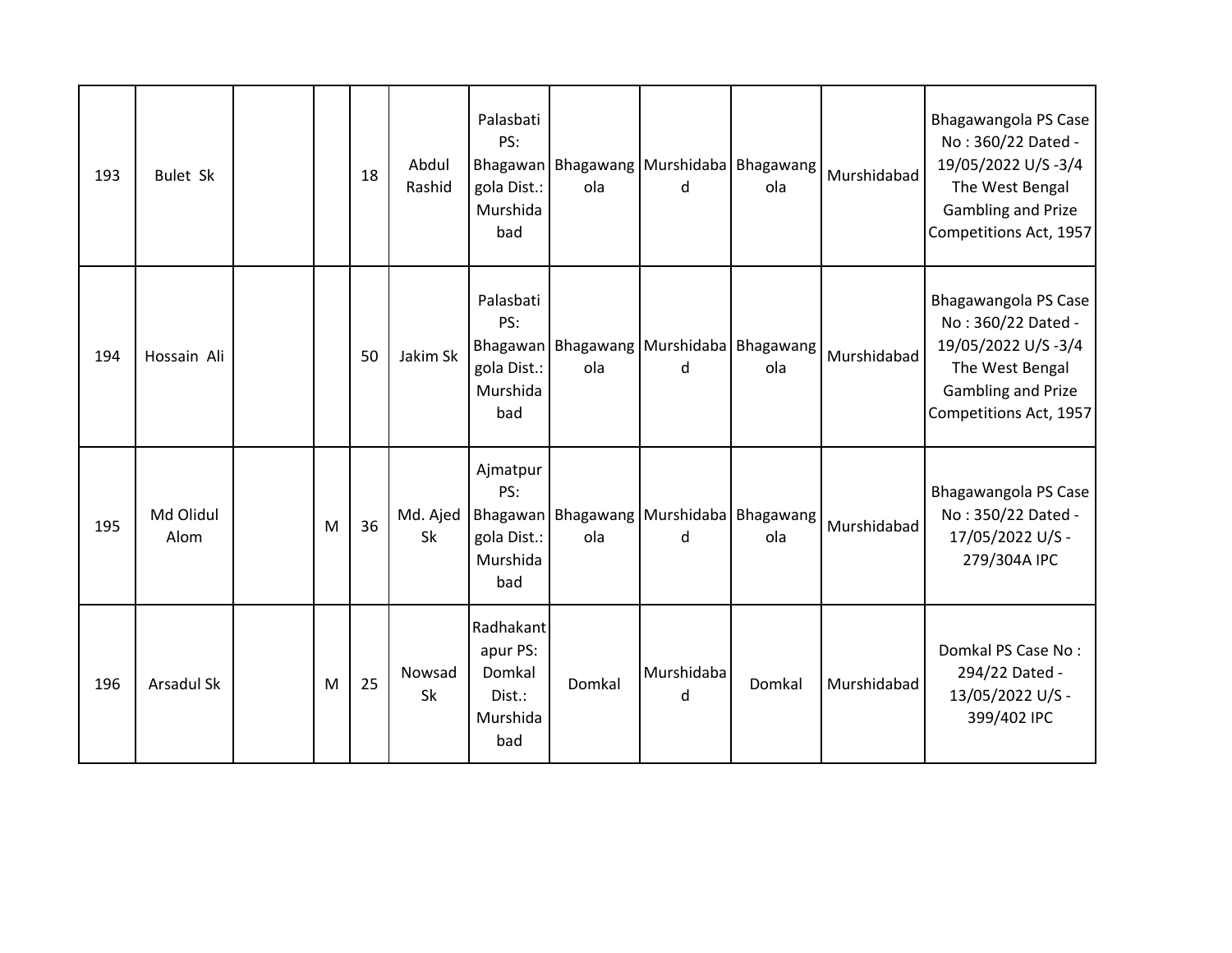| 197 | Mirkashim<br>Sk            | M | 26 | Nur Islam<br>@ Haidar | Horidoba<br>(Jitpur<br>Natunpara<br>) PS:<br>Domkal<br>Dist.:<br>Murshida<br>bad                    | Domkal      | Murshidaba<br>d                | Domkal    | Murshidabad                        | Domkal PS Case No:<br>294/22 Dated -<br>13/05/2022 U/S -<br>399/402 IPC                                           |
|-----|----------------------------|---|----|-----------------------|-----------------------------------------------------------------------------------------------------|-------------|--------------------------------|-----------|------------------------------------|-------------------------------------------------------------------------------------------------------------------|
| 198 | Jiyaur<br>Rahaman<br>Seikh | M |    | Mojamme<br>I Seikh    | Dakshin<br>Hariharpa<br>ra PS:<br>Hariharpa<br>ra Dist.:<br>Murshida<br>bad                         | Hariharpara | Murshidaba<br>d                |           | Hariharpara Murshidabad            | Hariharpara PS Case No<br>: 190/22 Dated -<br>07/05/2022 U/S -<br>399/402 IPC &<br>25(i)(a)(ii) Arms Act,<br>1959 |
| 199 | Selim Sk                   | M | 33 | Nowsad<br>Sk          | <b>TENKARAI</b><br><b>PUR</b><br><b>KAHARPA</b><br>RA PS:<br>Islampore<br>Dist.:<br>Murshida<br>bad | Islampore   | Murshidaba<br>d                | Islampore | Murshidabad                        | Islampore PS Case No:<br>214/22 Dated -<br>13/05/2022 U/S -<br>448/323/325/307/354<br>/379/427/506/34/ IPC        |
| 200 | Akash Das                  | M | 21 | Kamal Das   Islampore | Sukantapa<br>lly, PS-<br>islampur<br>PS:<br>Dist.:<br>Islampur<br>Police<br>District                | Islampore   | Islampur<br>Police<br>District | Islampore | Islampur<br><b>Police District</b> | Islampore PS Case No:<br>291/22 Dated -<br>22/04/2022 U/S -<br>341/326/307/379/506<br>/34 IPC                     |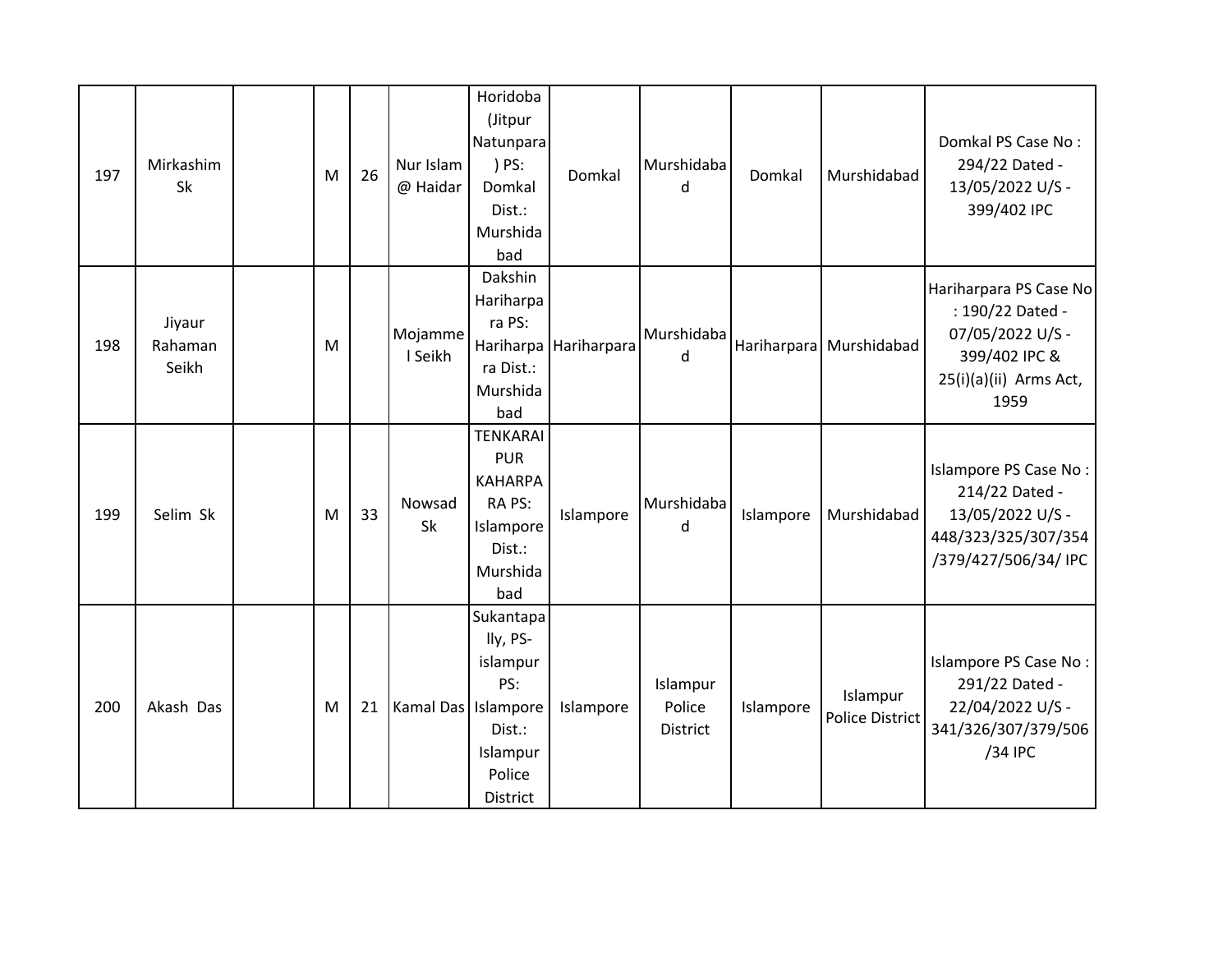| 201 | Habibul<br>Haque | M | 18 | Gul<br>Mohamm<br>ad | Gochigach<br>Molani, PO-<br>Kadhokuw<br>a,PS-<br>Islampur<br>PS:<br>Islampore<br>Dist.:<br>Islampur<br>Police<br>District | Islampore | Islampur<br>Police<br>District | Islampore | Islampur<br>Police District        | Islampore PS Case No:<br>352/22 Dated -<br>17/05/2022 U/S -<br>498A/307 IPC                                         |
|-----|------------------|---|----|---------------------|---------------------------------------------------------------------------------------------------------------------------|-----------|--------------------------------|-----------|------------------------------------|---------------------------------------------------------------------------------------------------------------------|
| 202 | Biswajit Das     | M |    | Gobinda<br>Das      | Santinagar<br>, PS-<br>Islampur<br>PS:<br>Islampore<br>Dist.:<br>Islampur<br>Police<br>District                           | Islampore | Islampur<br>Police<br>District | Islampore | Islampur<br><b>Police District</b> | Islampore PS Warrant<br>$No = 35732$                                                                                |
| 203 | Akirul Islam     | M | 35 | Sajahan Sk          | <b>NASHIPUR</b><br>PS:<br>Islampore<br>Dist.:<br>Murshida<br>bad                                                          | Islampore | Murshidaba<br>d                | Islampore | Murshidabad                        | Islampore PS Case No:<br>217/22 Dated -<br>14/05/2022 U/S -<br>498A/34 IPC & 3/4<br>Dowry Prohibition Act,<br>1961Â |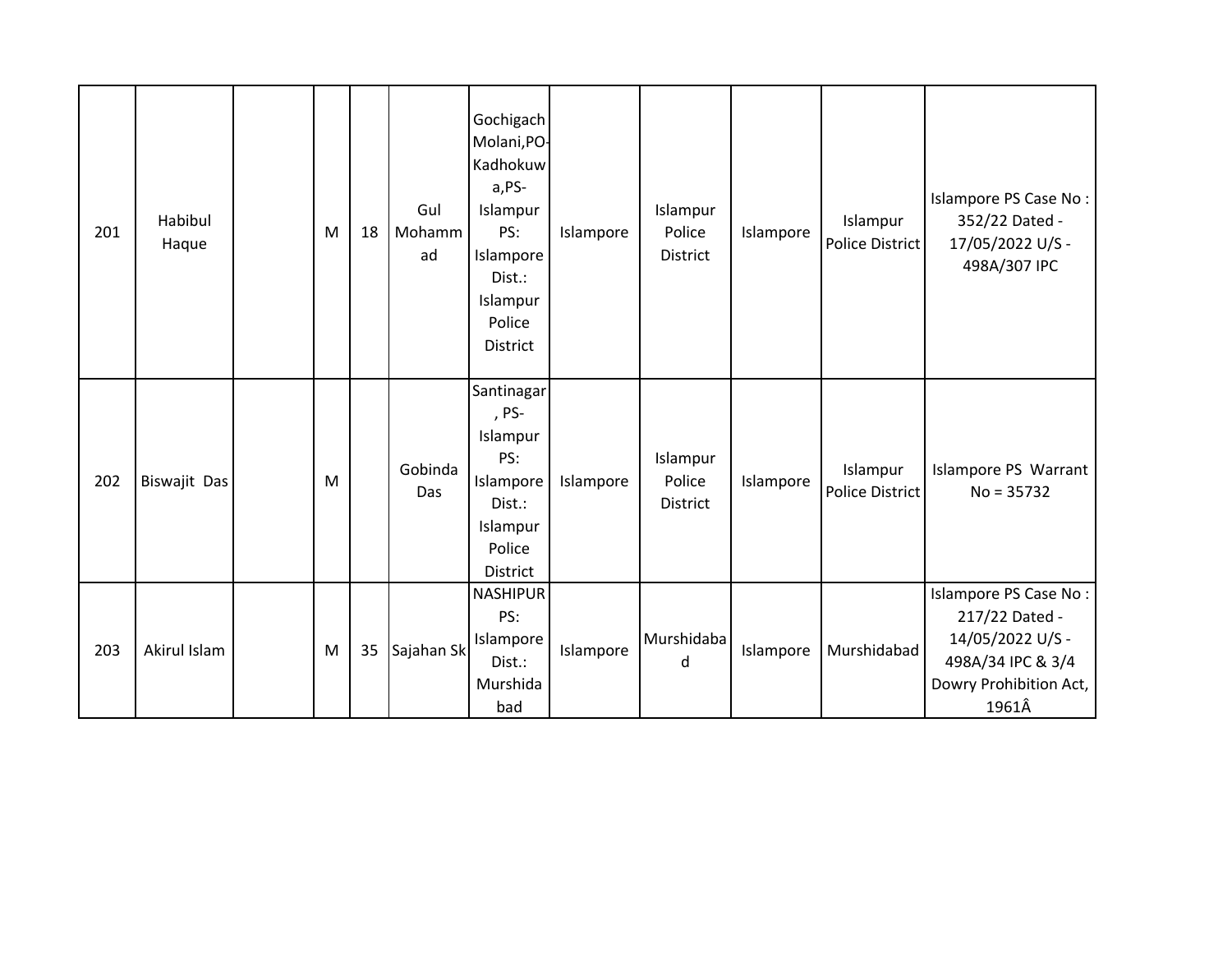| 204 | Saiful Sk         |         | M | 21 | Kalam Sk             | <b>POMAIPU</b><br>R PS:<br>Islampore<br>Dist.:<br>Murshida<br>bad       | Islampore | Murshidaba<br>d | Islampore | Murshidabad | Islampore PS Case No:<br>222/22 Dated -<br>17/05/2022 U/S -<br>498A/325/307/34 IPC<br>& 3/4 Dowry<br>Prohibition Act, 1961Â |
|-----|-------------------|---------|---|----|----------------------|-------------------------------------------------------------------------|-----------|-----------------|-----------|-------------|-----------------------------------------------------------------------------------------------------------------------------|
| 205 | Majarul Sk        |         | M | 20 | Kalam Sk             | <b>POMAIPU</b><br>R PS:<br>Islampore<br>Dist.:<br>Murshida<br>bad       | Islampore | Murshidaba<br>d | Islampore | Murshidabad | Islampore PS Case No:<br>222/22 Dated -<br>17/05/2022 U/S -<br>498A/325/307/34 IPC<br>& 3/4 Dowry<br>Prohibition Act, 1961Â |
| 206 | Susanta<br>Haldar | Subrata | M | 63 | Lt. Sudhir<br>Haldar | Hoglardiar<br>PS: Jalangi<br>Dist.:<br>Murshida<br>bad                  | Jalangi   | Murshidaba<br>d | Jalangi   | Murshidabad | Jalangi PS Case No:<br>169/22 Dated -<br>18/05/2022 U/S -<br>341/326/307/34 IPC                                             |
| 207 | Debjani<br>Haldar | Krishna | F | 45 | Susanta<br>Haldar    | Hoglardiar<br>PS: Jalangi<br>Dist.:<br>Murshida<br>bad                  | Jalangi   | Murshidaba<br>d | Jalangi   | Murshidabad | Jalangi PS Case No:<br>169/22 Dated -<br>18/05/2022 U/S -<br>341/326/307/34 IPC                                             |
| 208 | Paresh<br>Hazra   |         | M | 30 | Sukhen<br>Hazra      | <b>Balia</b><br>Mirpara<br>PS:<br>Khargram<br>Dist.:<br>Murshida<br>bad | Khargram  | Murshidaba<br>d | Khargram  | Murshidabad | Khargram PS Case No:<br>171/22 Dated -<br>01/05/2022 U/S -<br>448/325/308/34 IPC                                            |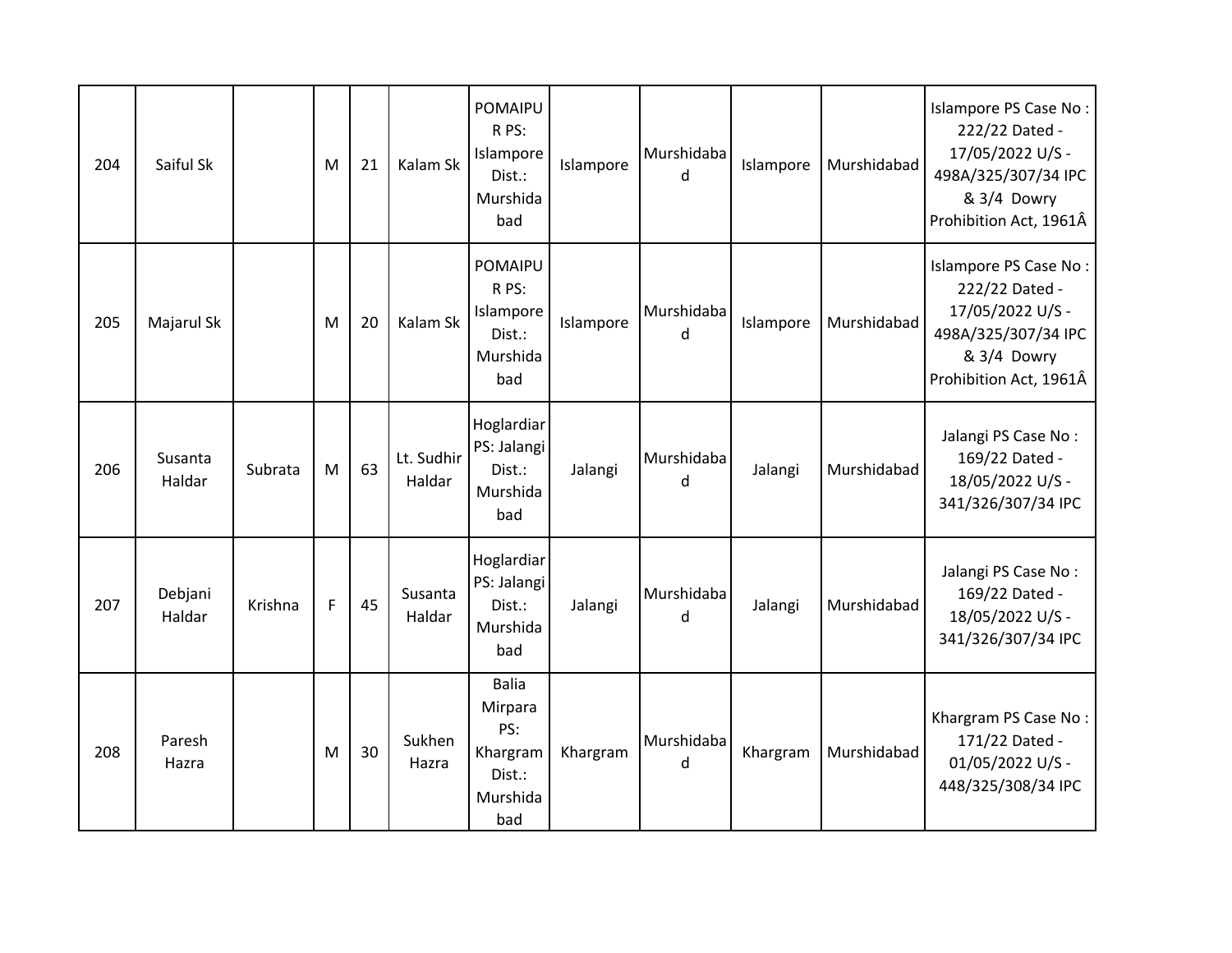| 209 | Ismail<br>Hoque         |       | M | 43 | Lt<br>Hemajudd<br>in Sk     | Kaharpara<br>PS: Lalgola<br>Dist.:<br>Murshida<br>bad                             | Lalgola  | Murshidaba<br>d | Lalgola  | Murshidabad | Lalgola PS Case No:<br>149/22 Dated -<br>08/05/2022 U/S -<br>399/402 IPC                                                                |
|-----|-------------------------|-------|---|----|-----------------------------|-----------------------------------------------------------------------------------|----------|-----------------|----------|-------------|-----------------------------------------------------------------------------------------------------------------------------------------|
| 210 | Nur Islam Sk            |       | M | 20 | Malek Sk                    | Karandi<br>PS:<br>Nabagram<br>Dist.:<br>Murshida<br>bad                           | Nabagram | Murshidaba<br>d | Nabagram | Murshidabad | Nabagram PS Case No:<br>123/22 Dated -<br>12/04/2022 U/S -<br>399/402 IPC                                                               |
| 211 | Hasanujjama<br>n Mondal | Hasan | M | 37 | Lt. Abdul<br>Ohab<br>Mondal | <b>Bhola PS:</b><br>Nawda<br>Dist.:<br>Murshida<br>bad                            | Nawda    | Murshidaba<br>d | Nawda    | Murshidabad | Nawda PS Case No:<br>118/22 Dated -<br>19/05/2022 U/S -<br>21(c)/22(c)/29<br>Narcotic Drugs and<br>Psychotropic<br>Substances Act, 1985 |
| 212 | Samidul<br>Saikh        | Raju  |   | 25 | Elam<br>Saikh               | Amtala (<br>Astha<br>Hospital<br>Goli ) PS:<br>Nawda<br>Dist.:<br>Murshida<br>bad | Nawda    | Murshidaba<br>d | Nawda    | Murshidabad | Nawda PS Case No:<br>118/22 Dated -<br>19/05/2022 U/S -<br>21(c)/22(c)/29<br>Narcotic Drugs and<br>Psychotropic<br>Substances Act, 1985 |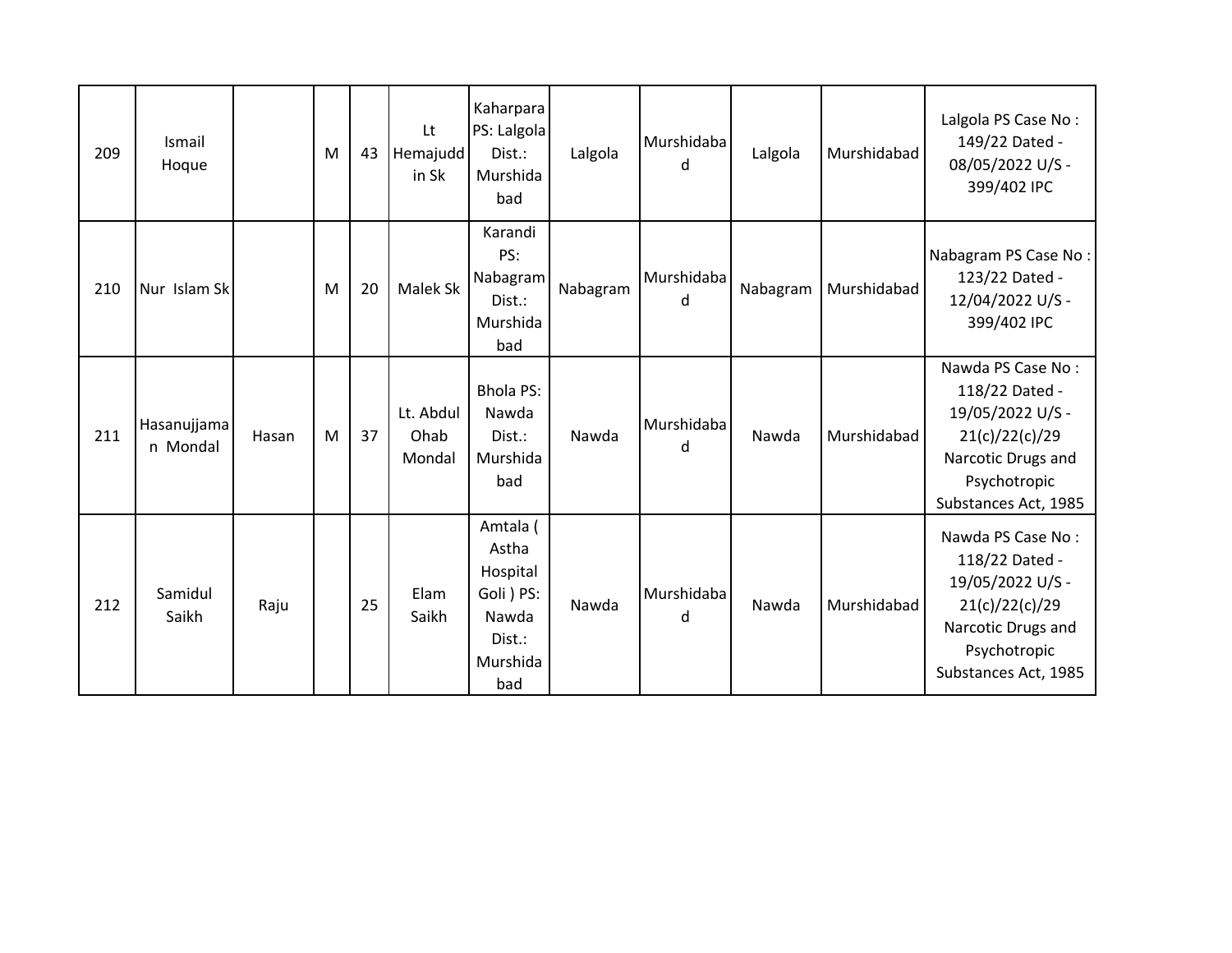| 213 | Mirajul Sk   |           | M | 42 | Anaruddin<br>Sk                         | Rejinagar<br>Paschimp<br>ara<br>(Mathpara<br>) PS:<br>Rejinagar<br>Dist.:<br>Murshida<br>bad | Rejinagar | Murshidaba<br>d | Rejinagar | Murshidabad | Rejinagar PS Case No:<br>103/22 Dated -<br>17/05/2022 U/S -<br>326/506 IPC |
|-----|--------------|-----------|---|----|-----------------------------------------|----------------------------------------------------------------------------------------------|-----------|-----------------|-----------|-------------|----------------------------------------------------------------------------|
| 214 | Kapil Singha |           | M | 55 | Lt. Ram<br>Piyar<br>Singha              | Manganpa<br>ra PS:<br>Rejinagar<br>Dist.:<br>Murshida<br>bad                                 | Rejinagar | Murshidaba<br>d | Rejinagar | Murshidabad | Rejinagar PS Case No:<br>108/22 Dated -<br>19/05/2022 U/S -<br>324/325 IPC |
| 215 | Swapan Sk    | Serful Sk | M |    | Jerai Sk @<br>Jermaham<br>mad Sk@<br>Je | Kazipara<br>PS:<br>Saktipur<br>Dist.:<br>Murshida<br>bad                                     | Saktipur  | Murshidaba<br>d | Saktipur  | Murshidabad | Saktipur PS Case No:<br>60/22 Dated -<br>19/05/2022 U/S-379<br><b>IPC</b>  |
| 216 | Mohijul Sk   | Maidul Sk |   |    | Swapan Sk<br>@ Serful<br>Sk             | Kazipara<br>PS:<br>Saktipur<br>Dist.:<br>Murshida<br>bad                                     | Saktipur  | Murshidaba<br>d | Saktipur  | Murshidabad | Saktipur PS Case No:<br>60/22 Dated -<br>19/05/2022 U/S-379<br><b>IPC</b>  |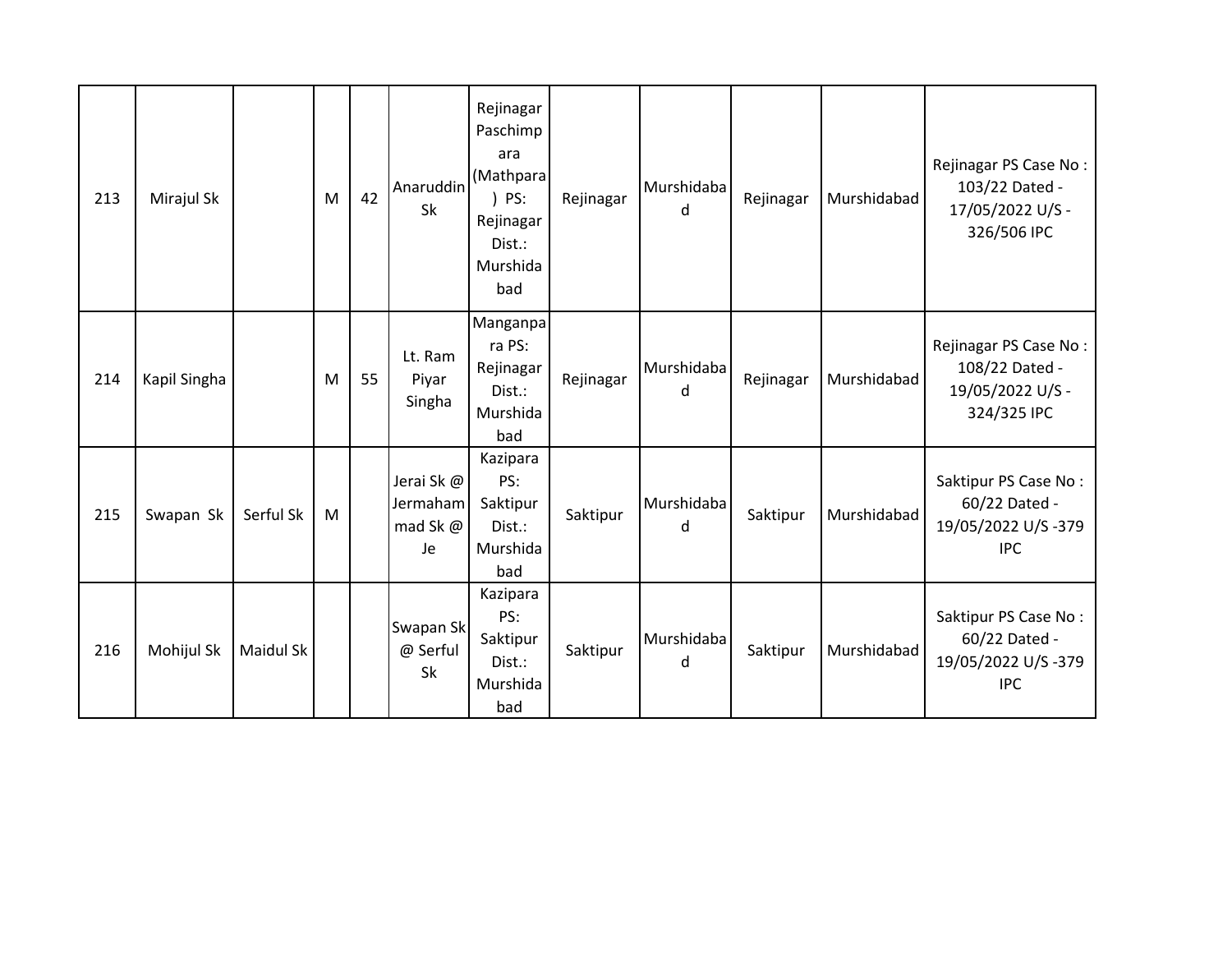| 217 | Habibur Sk          |   |    | Year Ali Sk           | Mahamm<br>adpur PS:<br>Saktipur<br>Dist.:<br>Murshida<br>bad        | Saktipur | Murshidaba<br>d      | Saktipur | Murshidabad          | Saktipur PS Case No:<br>61/22 Dated -<br>19/05/2022 U/S -<br>448/376/511 IPC                     |
|-----|---------------------|---|----|-----------------------|---------------------------------------------------------------------|----------|----------------------|----------|----------------------|--------------------------------------------------------------------------------------------------|
| 218 | Rajaram<br>Acherjee | M | 34 | Lt. Bijoy<br>Acherjee | Solpatta<br>PS:<br>Dantan<br>Dist.:<br>Paschim<br>Mednipor<br>e     | Dantan   | Paschim<br>Mednipore | Dantan   | Paschim<br>Mednipore | Dantan PS Case No:<br>184/22 Dated -<br>16/05/2022 U/S -<br>363/365/34 IPC                       |
| 219 | Sridhar<br>Mandi    | M | 30 | Labung<br>Mandi       | Basudebp<br>ur PS:<br>Keshpur<br>Dist.:<br>Paschim<br>Mednipor<br>e | Keshpur  | Paschim<br>Mednipore | Keshpur  | Paschim<br>Mednipore | Keshpur PS Case No:<br>104/22 Dated -<br>19/05/2022 U/S -<br>46(a)(c) Bengal Excise<br>Act, 1909 |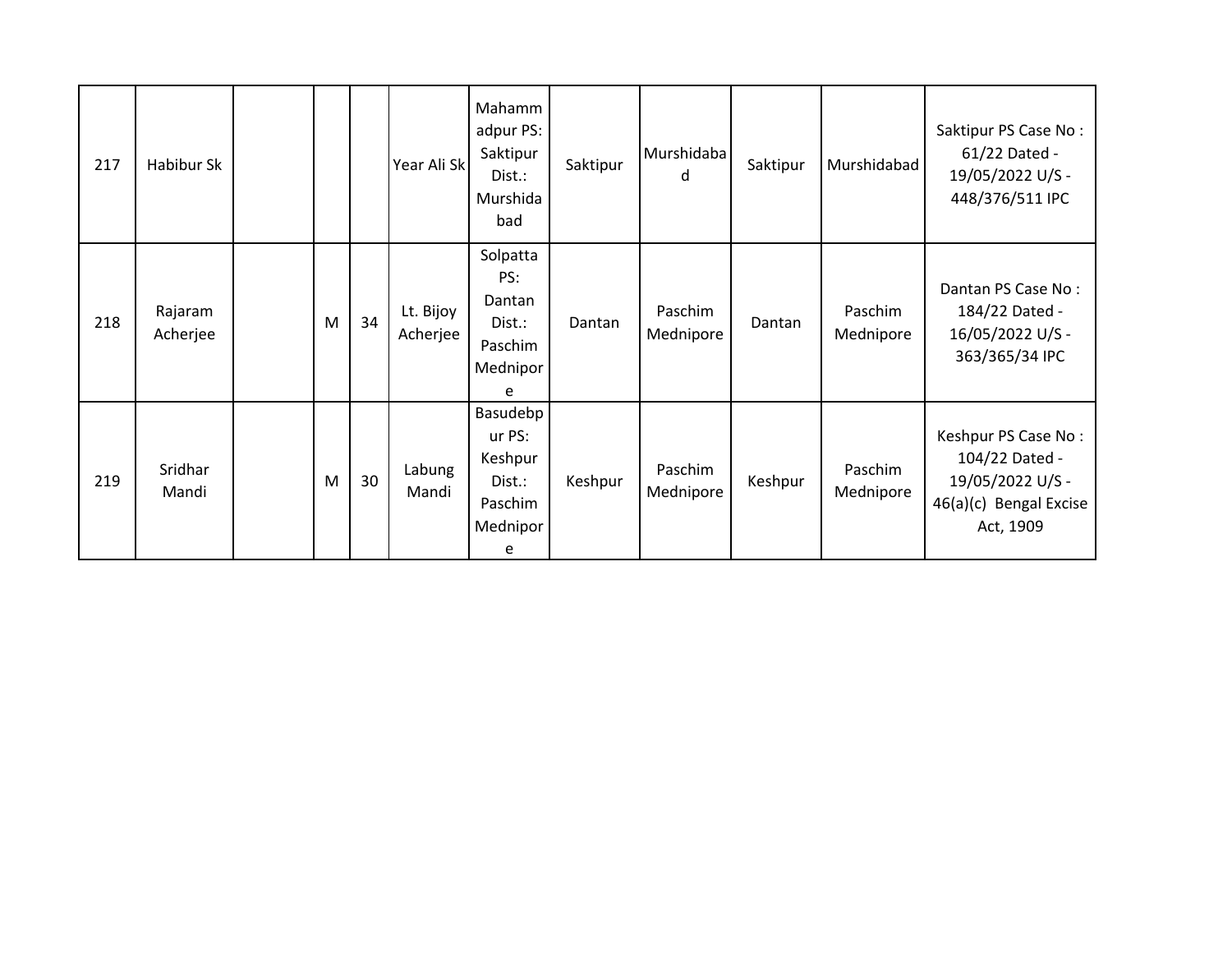| 220 | M Divya    | F | 27 | Lt.<br>Venkatesh       | Raliway<br>Qtr. No-<br>$L.K-16$ ,<br>Unit-2,<br>Jain<br>Nagar,<br>ati PS:<br>Kharagpor<br>e town<br>Dist.:<br>Paschim<br>Mednipor<br>e | Mathurak   Kharagpore<br>town | Paschim<br>Mednipore | Kharagpore<br>town | Paschim<br>Mednipore | Kharagpore town PS<br>Case No: 274/22<br>Dated - 19/05/2022<br>U/S-302/120B IPC                       |
|-----|------------|---|----|------------------------|----------------------------------------------------------------------------------------------------------------------------------------|-------------------------------|----------------------|--------------------|----------------------|-------------------------------------------------------------------------------------------------------|
| 221 | Joyram Roy | M |    | Late<br>Kailash<br>Roy | PS:<br>Kharagpur<br>local Dist.:<br>Paschim<br>Mednipor<br>e                                                                           | Kharagpur<br>local            | Paschim<br>Mednipore | Kharagpur<br>local | Paschim<br>Mednipore | Kharagpur local PS<br>Case No: 379/22<br>Dated - 15/05/2022<br>U/S-279/304A IPC                       |
| 222 | Raja Das   | M | 20 | <b>Babu Das</b>        | Dharma<br>Cannelpar<br>h, PS-<br>Kotwali<br>PS:<br>Midnapor<br>e Dist.:<br>Paschim<br>Mednipor<br>e                                    | Midnapore                     | Paschim<br>Mednipore | Midnapore          | Paschim<br>Mednipore | Midnapore PS Case No<br>: 315/22 Dated -<br>13/05/2022 U/S -<br>399/402 IPC & 25/27<br>Arms Act, 1959 |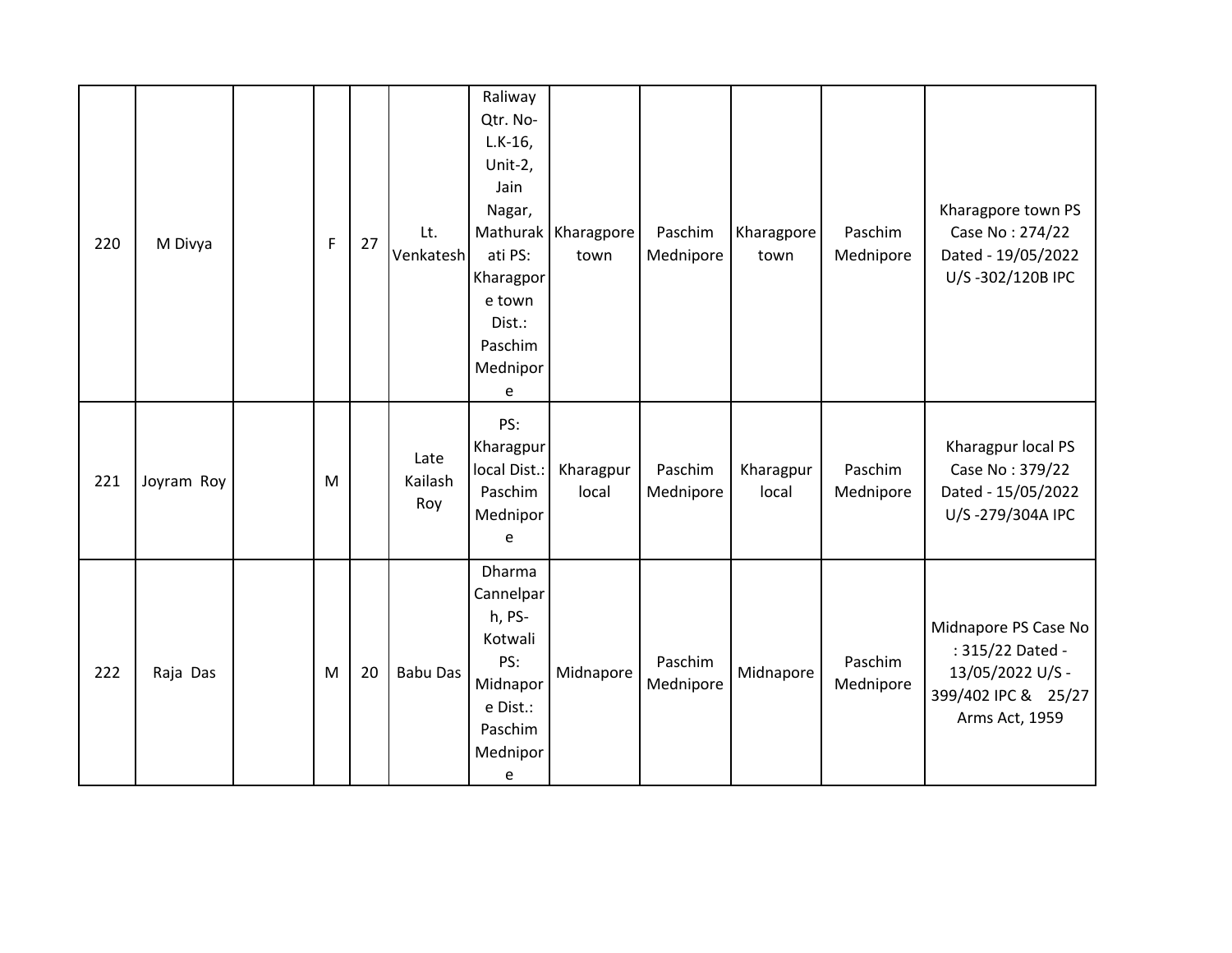| 223 | Matilal<br>Dandapath |       | M | 26 | Ashok<br>Dandapat<br>h     | Darra, PS<br>Pingla PS:<br>Pingla<br>Dist.:<br>Paschim<br>Mednipor<br>e            | Pingla | Paschim<br>Mednipore | Pingla | Paschim<br>Mednipore | Pingla PS Case No:<br>157/22 Dated -<br>19/05/2022 U/S -<br>341/325/308/354B/50<br>9/506/34 IPC        |
|-----|----------------------|-------|---|----|----------------------------|------------------------------------------------------------------------------------|--------|----------------------|--------|----------------------|--------------------------------------------------------------------------------------------------------|
| 224 | Nitai Pal            |       | M | 38 | Lt<br>Surendran<br>ath Pal | Vill-<br>Barpuri,<br>PS Pingla<br>PS: Pingla<br>Dist.:<br>Paschim<br>Mednipor<br>e | Pingla | Paschim<br>Mednipore | Pingla | Paschim<br>Mednipore | Pingla PS Case No:<br>157/22 Dated -<br>19/05/2022 U/S -<br>341/325/308/354B/50<br>9/506/34 IPC        |
| 225 | Sk Jakir<br>Hossain  | Tagor | M |    | Lt Liyakat<br>Sk           | Ghagra<br>PS: Galsi<br>Dist.:<br>Purba<br>Burdwan                                  | Galsi  | Purba<br>Burdwan     | Galsi  | Purba<br>Burdwan     | Galsi PS Case No:<br>300/22 Dated -<br>19/05/2022 U/S -<br>399/402 IPC &<br>25/27/35 Arms Act,<br>1959 |
| 226 | Rahamat<br>Mondal    |       |   |    | Abdul<br>Sattar<br>Mondal  | Ghagra<br>PS: Galsi<br>Dist.:<br>Purba<br><b>Burdwan</b>                           | Galsi  | Purba<br>Burdwan     | Galsi  | Purba<br>Burdwan     | Galsi PS Case No:<br>300/22 Dated -<br>19/05/2022 U/S -<br>399/402 IPC &<br>25/27/35 Arms Act,<br>1959 |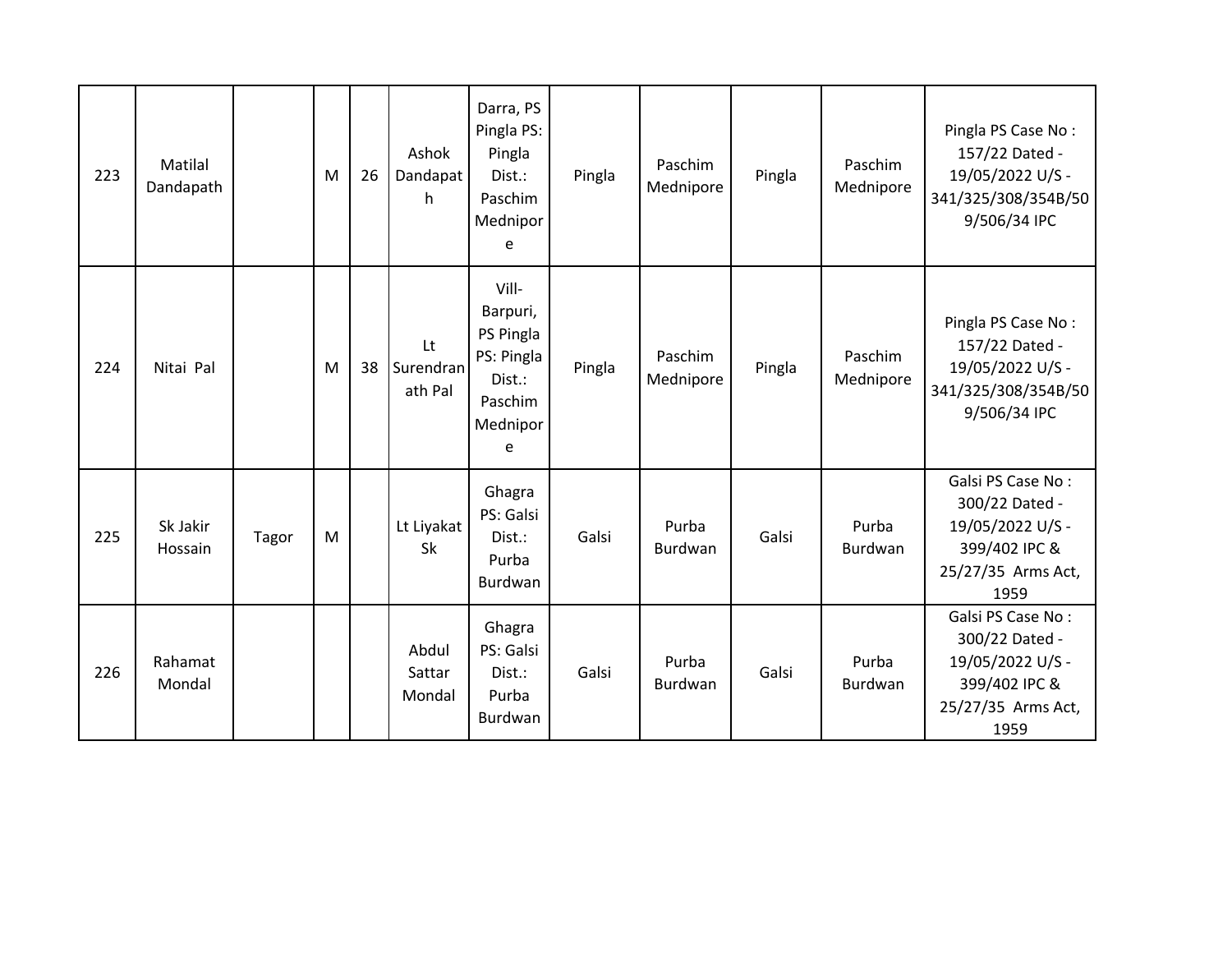| 227 | Sk Simanta           |   |    | Sk<br>Mosiyotull<br>a     | Ghagra<br>PS: Galsi<br>Dist.:<br>Purba<br>Burdwan          | Galsi    | Purba<br>Burdwan   | Galsi             | Purba<br>Burdwan   | Galsi PS Case No:<br>300/22 Dated -<br>19/05/2022 U/S -<br>399/402 IPC &<br>25/27/35 Arms Act,<br>1959                                                 |
|-----|----------------------|---|----|---------------------------|------------------------------------------------------------|----------|--------------------|-------------------|--------------------|--------------------------------------------------------------------------------------------------------------------------------------------------------|
| 228 | Sudarshan<br>Garai   |   |    | Lt<br>Panchana<br>n Garai | Ghagra<br>PS: Galsi<br>Dist.:<br>Purba<br>Burdwan          | Galsi    | Purba<br>Burdwan   | Galsi             | Purba<br>Burdwan   | Galsi PS Case No:<br>300/22 Dated -<br>19/05/2022 U/S -<br>399/402 IPC &<br>25/27/35 Arms Act,<br>1959                                                 |
| 229 | Saiful<br>Khalifa    |   |    | Asraf<br>Khalifa          | Betalbon<br>PS: Galsi<br>Dist.:<br>Purba<br>Burdwan        | Galsi    | Purba<br>Burdwan   | Galsi             | Purba<br>Burdwan   | Galsi PS Case No:<br>300/22 Dated -<br>19/05/2022 U/S -<br>399/402 IPC &<br>25/27/35 Arms Act,<br>1959                                                 |
| 230 | Gopal Das            | M | 41 | Jhareswar<br>Das          | Ghatua<br>PS: Contai<br>Dist.:<br>Purba<br>Mednipor<br>e   | Contai   | Purba<br>Mednipore | Junput<br>coastal | Purba<br>Mednipore | Junput coastal PS Case<br>No: 36/22 Dated -<br>19/05/2022 U/S -<br>188/379/411/413/414<br>IPC & 4D The West<br><b>Bengal Land Reforms</b><br>Act, 1955 |
| 231 | Manjur Alam<br>Nayek | M | 21 | Abbar<br>Nayek            | Siddha PS:<br>Panskura<br>Dist.:<br>Purba<br>Mednipor<br>e | Panskura | Purba<br>Mednipore | Kolaghat          | Purba<br>Mednipore | Kolaghat PS Case No:<br>257/22 Dated -<br>19/05/2022 U/S -<br>399/402 IPC                                                                              |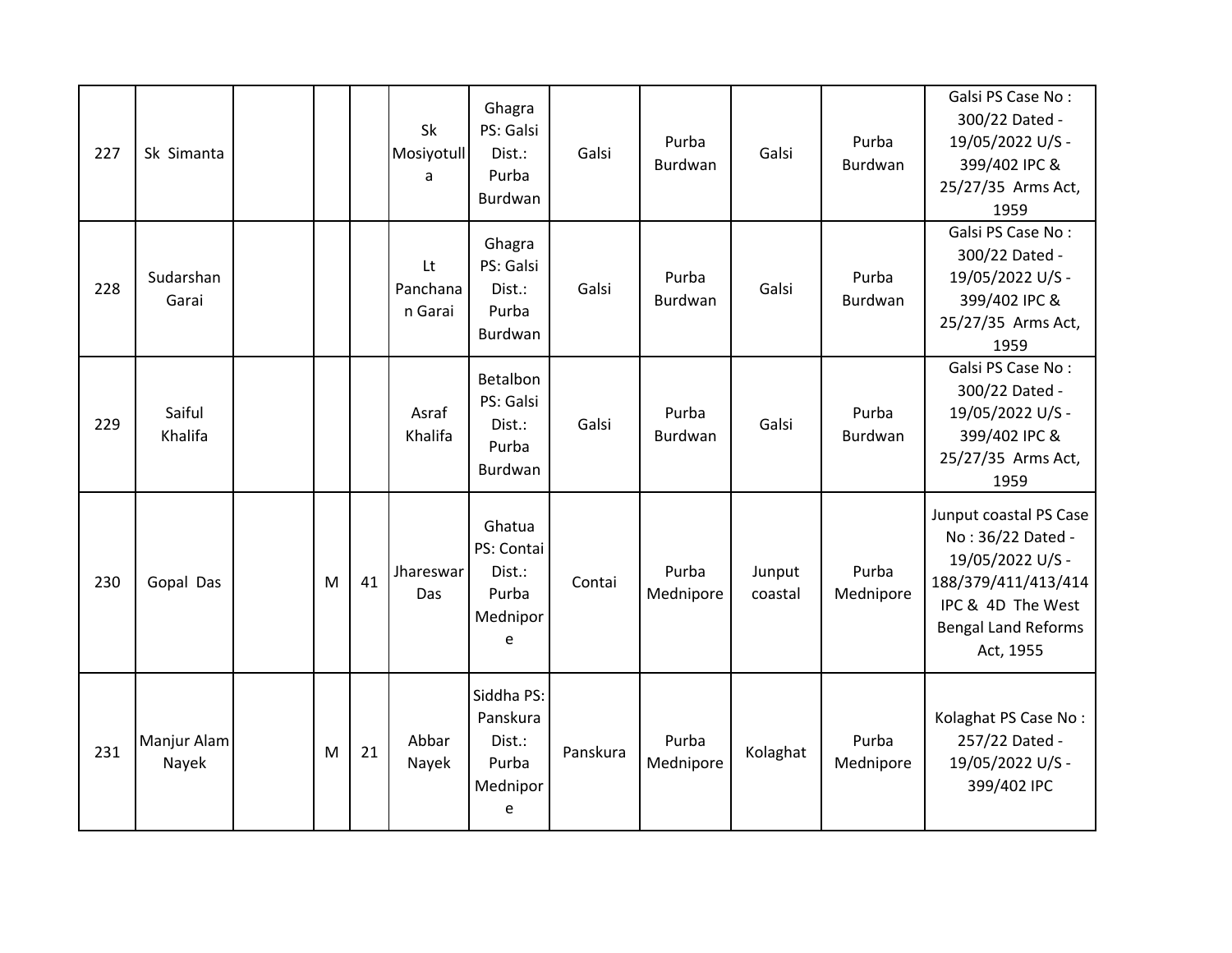| 232 | Sk Ramjan        |   | 31 | Sk. Azid                | Siddha PS:<br>Panskura<br>Dist.:<br>Purba<br>Mednipor<br>e     | Panskura | Purba<br>Mednipore | Kolaghat | Purba<br>Mednipore | Kolaghat PS Case No:<br>257/22 Dated -<br>19/05/2022 U/S -<br>399/402 IPC |
|-----|------------------|---|----|-------------------------|----------------------------------------------------------------|----------|--------------------|----------|--------------------|---------------------------------------------------------------------------|
| 233 | Akash<br>Samanta | M | 23 | Dilip<br>Samanta        | Siddha PS:<br>Panskura<br>Dist.:<br>Purba<br>Mednipor<br>e     | Panskura | Purba<br>Mednipore | Kolaghat | Purba<br>Mednipore | Kolaghat PS Case No:<br>257/22 Dated -<br>19/05/2022 U/S -<br>399/402 IPC |
| 234 | Uttam Bera       |   | 37 | Mukunda<br>Bera         | Siddha PS:<br>Kolaghat<br>Dist.:<br>Purba<br>Mednipor<br>e     | Kolaghat | Purba<br>Mednipore | Kolaghat | Purba<br>Mednipore | Kolaghat PS Case No:<br>257/22 Dated -<br>19/05/2022 U/S -<br>399/402 IPC |
| 235 | Tanmay Bag       | M | 35 | Bholanath<br><b>Bag</b> | Bhogpur<br>PS:<br>Kolaghat<br>Dist.:<br>Purba<br>Mednipor<br>e | Kolaghat | Purba<br>Mednipore | Kolaghat | Purba<br>Mednipore | Kolaghat PS Warrant<br>$No = 290-22$                                      |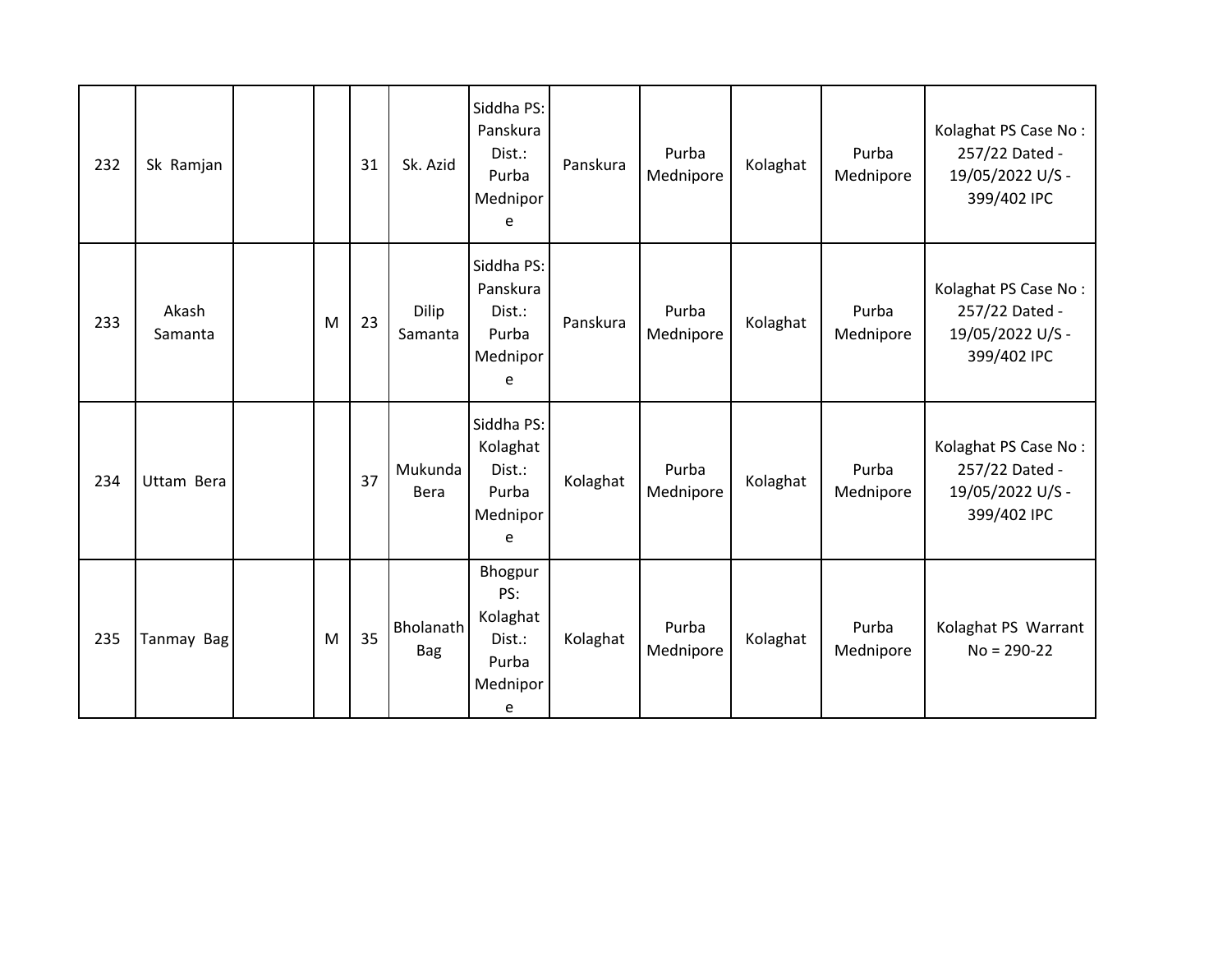| 236 | Ram Nayak            | <b>BOTU</b>  | M | Lt. Ranjit | <b>BISWANA</b><br><b>THPUR PS:</b><br>Pataspur<br>Dist.:<br>Purba<br>Mednipor<br>e | Pataspur        | Purba<br>Mednipore | Pataspur | Purba<br>Mednipore | Pataspur PS Case No:<br>291/22 Dated -<br>19/05/2022 U/S -<br>399/402 IPC & 25/27<br>Arms Act, 1959 |
|-----|----------------------|--------------|---|------------|------------------------------------------------------------------------------------|-----------------|--------------------|----------|--------------------|-----------------------------------------------------------------------------------------------------|
| 237 | Ajoy Nayak           | <b>LADEN</b> |   | Sanatan    | <b>BISWANA</b><br><b>THPUR PS:</b><br>Pataspur<br>Dist.:<br>Purba<br>Mednipor<br>e | Pataspur        | Purba<br>Mednipore | Pataspur | Purba<br>Mednipore | Pataspur PS Case No:<br>291/22 Dated -<br>19/05/2022 U/S -<br>399/402 IPC & 25/27<br>Arms Act, 1959 |
| 238 | Ashim<br>Mayak       | <b>RAJU</b>  |   | Krishna    | <b>SANYA PS:</b><br>Pataspur<br>Dist.:<br>Purba<br>Mednipor<br>e                   | Pataspur        | Purba<br>Mednipore | Pataspur | Purba<br>Mednipore | Pataspur PS Case No:<br>291/22 Dated -<br>19/05/2022 U/S -<br>399/402 IPC & 25/27<br>Arms Act, 1959 |
| 239 | Dinanath<br>Jaysawal |              | M | Lt. Madan  | <b>MAILA</b><br>DIPO PS:<br>Garden<br>reach<br>Dist.:<br>Kolkata                   | Garden<br>reach | Kolkata            | Pataspur | Purba<br>Mednipore | Pataspur PS Case No:<br>286/22 Dated -<br>19/05/2022 U/S -392<br><b>IPC</b>                         |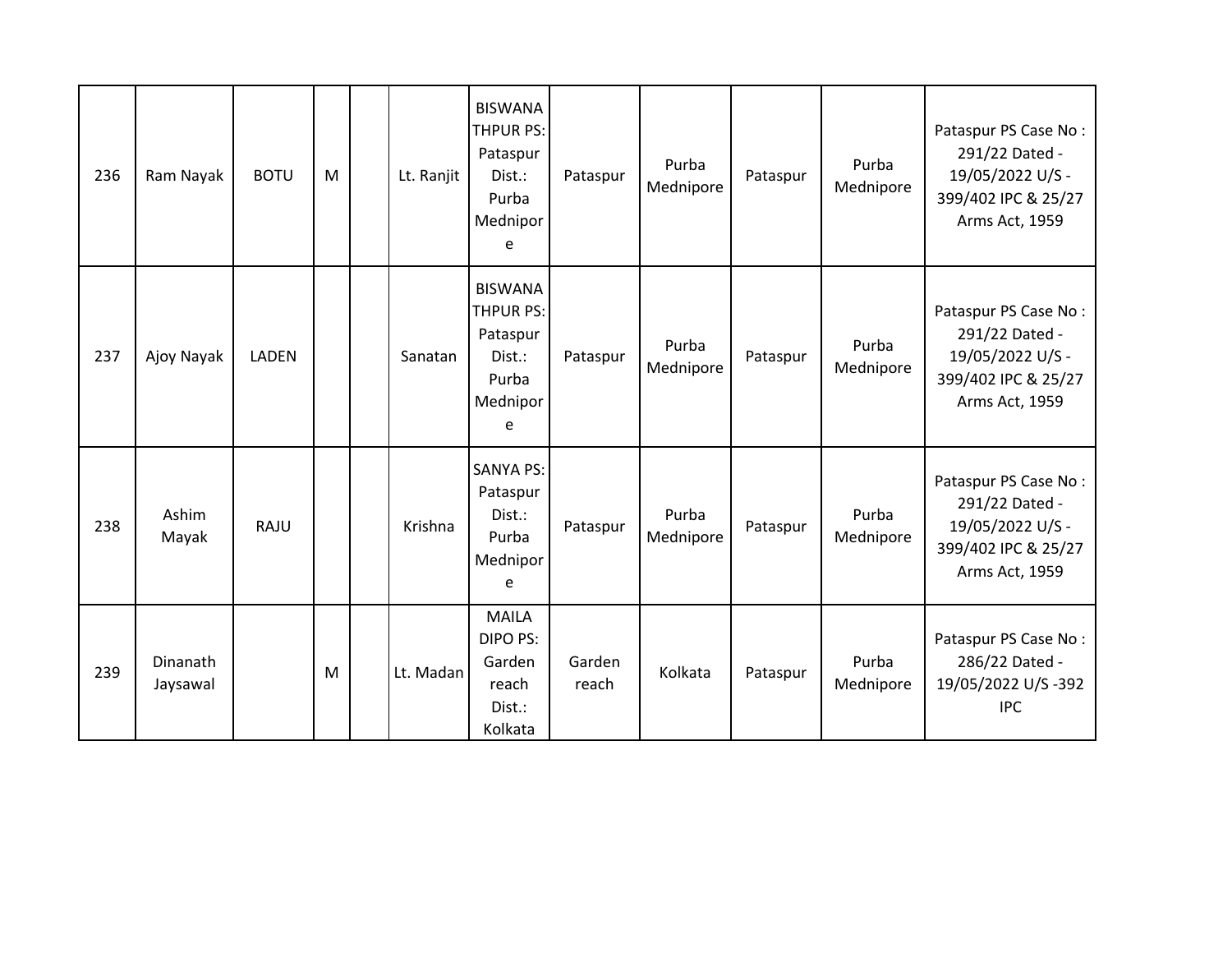| 240 | Md Nijam               | AZAD | M |    | Md Golam                                 | PAHARPU<br>R ROAD<br>PS:<br>Garden<br>reach<br>Dist.:<br>Kolkata   | Garden<br>reach | Kolkata                               | Pataspur          | Purba<br>Mednipore                | Pataspur PS Case No:<br>286/22 Dated -<br>19/05/2022 U/S -392<br>IPC.                            |
|-----|------------------------|------|---|----|------------------------------------------|--------------------------------------------------------------------|-----------------|---------------------------------------|-------------------|-----------------------------------|--------------------------------------------------------------------------------------------------|
| 241 | Kobiraj<br>Sardar      |      | M | 27 | Mangal<br>Sardar                         | Rampur<br>PS: Tamna<br>Dist.:<br>Purulia                           | Tamna           | Purulia                               | Tamna             | Purulia                           | Tamna PS Case No:<br>74/22 Dated -<br>19/05/2022 U/S -<br>452/354B/307506 IPC                    |
| 242 | Samsudda<br>Houge      |      |   |    | Abdur<br>Sarkar                          | PS:<br>Kaliaganj<br>Dist.:<br>Raiganj<br>Police<br><b>District</b> | Kaliaganj       | Raiganj<br>Police<br><b>District</b>  | Kaliaganj         | Raiganj Police<br><b>District</b> | Kaliaganj PS Case No:<br>240/22 Dated -<br>17/05/2022 U/S -<br>493/376/120B/307/34<br><b>IPC</b> |
| 243 | Shibu<br><b>Biswas</b> |      | M | 45 | $S/O$ Lt.<br>Jogesh Ch.<br><b>Biswas</b> | PS:<br>Ranaghat<br>Dist.:<br>Ranaghat<br>Police<br><b>District</b> | Ranaghat        | Ranaghat<br>Police<br><b>District</b> | Ranaghat<br>women | Ranaghat<br>Police District       | Ranaghat women PS<br>Case No: 30/22 Dated -<br>18/03/2022 U/S -<br>448/323/307/34 IPC            |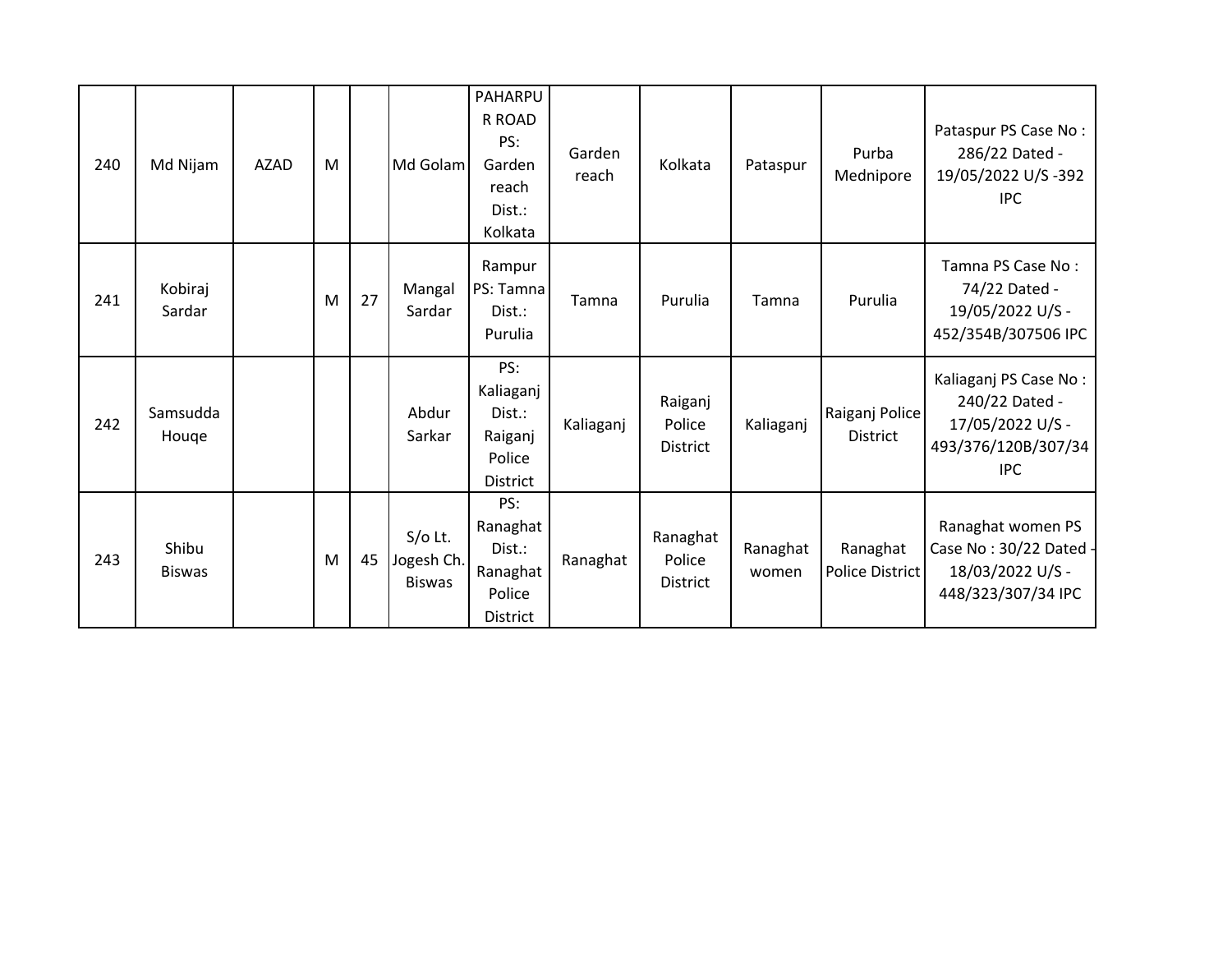| 244 | Sanju Ali             | M         | 34 | Yakub Ali                     | Titagarh,<br>Orang<br>Para, A.K<br>Azad Road<br>PS:<br>Titagarh<br>Dist.:<br>Barrackpo<br>re Police<br>Commissi<br>onerate                                                                                    | Titagarh | Barrackpore<br>Police<br>Commission<br>erate | Dumdum<br>g.r.p.s. | Sealdah<br>G.R.P.                      | Dumdum g.r.p.s. PS<br>Case No: 12/22 Dated -<br>26/04/2022 U/S-379<br><b>IPC</b> |
|-----|-----------------------|-----------|----|-------------------------------|---------------------------------------------------------------------------------------------------------------------------------------------------------------------------------------------------------------|----------|----------------------------------------------|--------------------|----------------------------------------|----------------------------------------------------------------------------------|
| 245 | Shyamal<br>Kanti Bose | ${\sf M}$ |    | Lt.<br>Sachindra<br>Nath Bose | $C/O-$<br>CHANDAN<br><b>ROY BABU</b><br><b>PARA</b><br><b>BIDYAPIT</b><br>H SARANI,<br>W/NO-<br>27, NEAR<br>RADHARA<br><b>NI STORE</b><br>PS: Siliguri<br>Dist.:<br>Siliguri<br>Police<br>Commissi<br>onerate | Siliguri | Siliguri<br>Police<br>Commission<br>erate    | Siliguri           | Siliguri Police<br>Commissione<br>rate | Siliguri PS Case No:<br>731/21 Dated -<br>04/07/2021 U/S -<br>406/420 IPC        |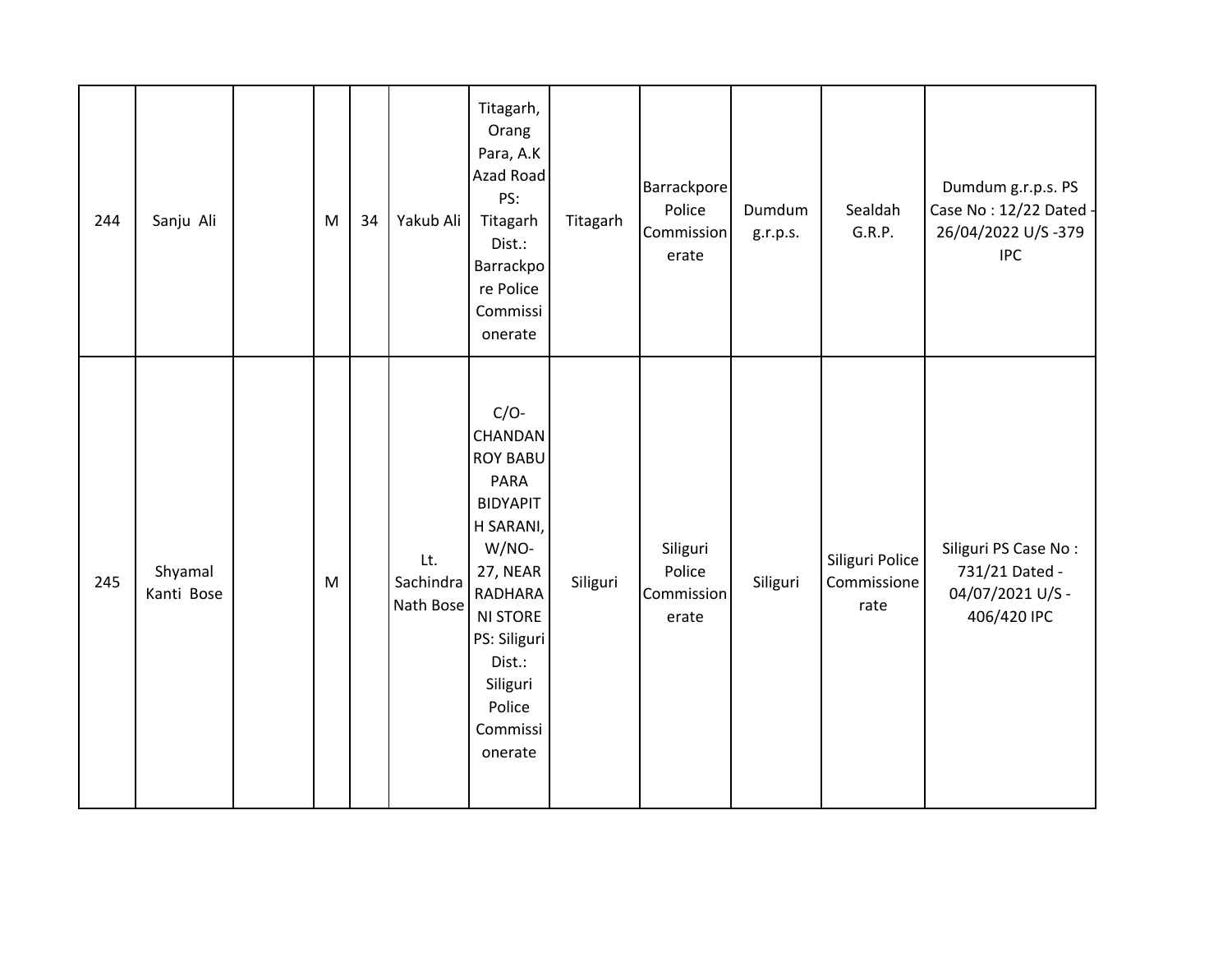| 246 | Nitai Mistri |          | M | 32 | Lt. Subal<br>Mistri                                | Vill.-<br>Purnachan<br>drapur,<br>P.S.<br>Dholahat,<br>Dist. -<br>South 24-<br>Parganas.<br>PS:<br>Dholahat<br>Dist.:<br>Sundarba<br>n Police<br>District | Dholahat                    | Sundarban<br>Police<br>District | Dholahat                    | Sundarban<br>Police District        | Dholahat PS Case No:<br>119/22 Dated -<br>25/03/2022 U/S -<br>399/402 IPC            |
|-----|--------------|----------|---|----|----------------------------------------------------|-----------------------------------------------------------------------------------------------------------------------------------------------------------|-----------------------------|---------------------------------|-----------------------------|-------------------------------------|--------------------------------------------------------------------------------------|
| 247 | Ranjan Das   | Dalapati | M | 22 | Dilip Das<br>$^\text{\textregistered}$<br>Dalapati | 08 No.<br>Kalinagar<br>Paschim<br>Gangadha<br>rpur PS:<br>Harwood<br>point<br>coastal<br>Dist.:<br>Sundarba<br>n Police<br>District                       | Harwood<br>point<br>coastal | Sundarban<br>Police<br>District | Harwood<br>point<br>coastal | Sundarban<br><b>Police District</b> | Harwood point coastal<br>PS Case No: 163/22<br>Dated - 07/05/2022<br>U/S-363/365 IPC |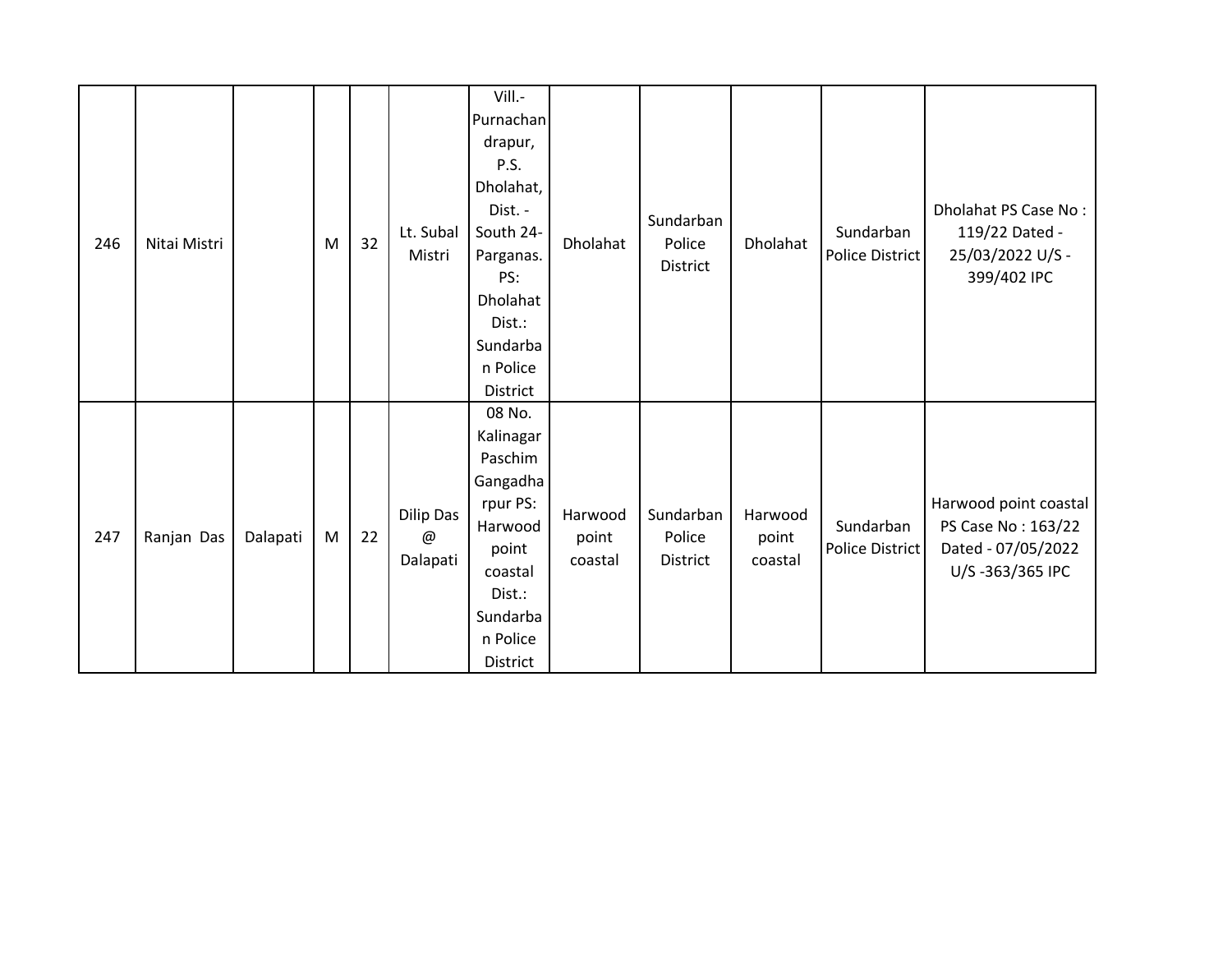| 248 | Satyaranjan<br>Bhattachary<br>a | M | 36 | Monoranj<br>an<br>Bhattacha<br>rya | Vill-<br>Birendra<br>market<br>PS:<br>Kakdwip<br>Dist.:<br>Sundarba<br>n Police<br><b>District</b> | Kakdwip | Sundarban<br>Police<br>District | Kakdwip | Sundarban<br><b>Police District</b> | Kakdwip PS Case No:<br>140/22 Dated -<br>19/05/2022 U/S-3/4<br>The West Bengal<br>Gambling and Prize<br>Competitions Act, 1957 |
|-----|---------------------------------|---|----|------------------------------------|----------------------------------------------------------------------------------------------------|---------|---------------------------------|---------|-------------------------------------|--------------------------------------------------------------------------------------------------------------------------------|
| 249 | Samir Dalui                     | M | 24 | Bablu<br>Dalui                     | Rathtala<br>PS:<br>Kakdwip<br>Dist.:<br>Sundarba<br>n Police<br>District                           | Kakdwip | Sundarban<br>Police<br>District | Kakdwip | Sundarban<br><b>Police District</b> | Kakdwip PS Case No:<br>140/22 Dated -<br>19/05/2022 U/S-3/4<br>The West Bengal<br>Gambling and Prize<br>Competitions Act, 1957 |
| 250 | Chaton<br>Halder                |   | 38 | Lt. Rabi<br>Halder                 | Nayapara<br>PS:<br>Kakdwip<br>Dist.:<br>Sundarba<br>n Police<br><b>District</b>                    | Kakdwip | Sundarban<br>Police<br>District | Kakdwip | Sundarban<br><b>Police District</b> | Kakdwip PS Case No:<br>140/22 Dated -<br>19/05/2022 U/S-3/4<br>The West Bengal<br>Gambling and Prize<br>Competitions Act, 1957 |
| 251 | Kartick<br>Ghorui               | M | 36 | Lt. Pachu<br>Ghorui                | Nayapara<br>PS:<br>Kakdwip<br>Dist.:<br>Sundarba<br>n Police<br><b>District</b>                    | Kakdwip | Sundarban<br>Police<br>District | Kakdwip | Sundarban<br><b>Police District</b> | Kakdwip PS Case No:<br>140/22 Dated -<br>19/05/2022 U/S-3/4<br>The West Bengal<br>Gambling and Prize<br>Competitions Act, 1957 |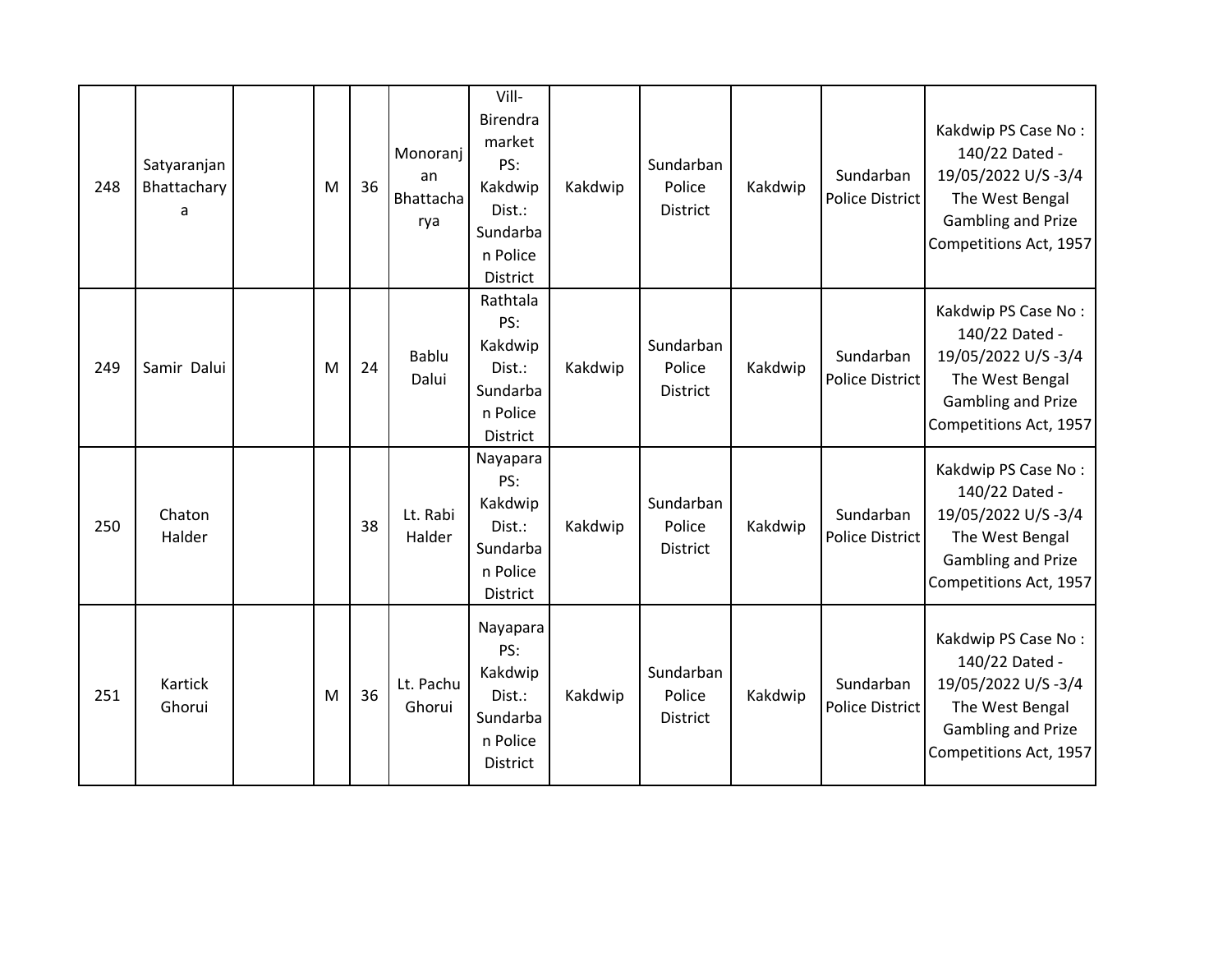| 252 | <b>Bimal Das</b> |   | 48 | Kalachad<br>Das     | Vill.-<br>Akhaynag<br>ar PS:<br>Harwood<br>point<br>coastal<br>Dist.:<br>Sundarba<br>n Police<br>District | Harwood<br>point<br>coastal | Sundarban<br>Police<br><b>District</b> | Kakdwip                    | Sundarban<br>Police District | Kakdwip PS Case No:<br>140/22 Dated -<br>19/05/2022 U/S-3/4<br>The West Bengal<br><b>Gambling and Prize</b><br>Competitions Act, 1957 |
|-----|------------------|---|----|---------------------|-----------------------------------------------------------------------------------------------------------|-----------------------------|----------------------------------------|----------------------------|------------------------------|---------------------------------------------------------------------------------------------------------------------------------------|
| 253 | Mamud Ali<br>Sk  | M |    | Jamsed Ali<br>Sk.   | Vill-<br>Karbala<br>Colony,<br>PS:<br>Mandirbaz<br>ar Dist.:<br>Sundarba<br>n Police<br><b>District</b>   | Mandirbaza                  | Sundarban<br>Police<br><b>District</b> | Mandirbaza<br>r            | Sundarban<br>Police District | Mandirbazar PS Case<br>No: 165/22 Dated -<br>19/05/2022 U/S-3/4<br>The West Bengal<br>Gambling and Prize<br>Competitions Act, 1957    |
| 254 | Khokon<br>Halder | M | 54 | Late Ajit<br>Halder | Vill-<br>Muldia<br>Kalitala,<br>PS:<br>Mandirbaz<br>ar Dist.:<br>Sundarba<br>n Police<br>District         | Mandirbaza<br>r             | Sundarban<br>Police<br><b>District</b> | Mandirbaza<br>$\mathsf{r}$ | Sundarban<br>Police District | Mandirbazar PS Case<br>No: 165/22 Dated -<br>19/05/2022 U/S-3/4<br>The West Bengal<br>Gambling and Prize<br>Competitions Act, 1957    |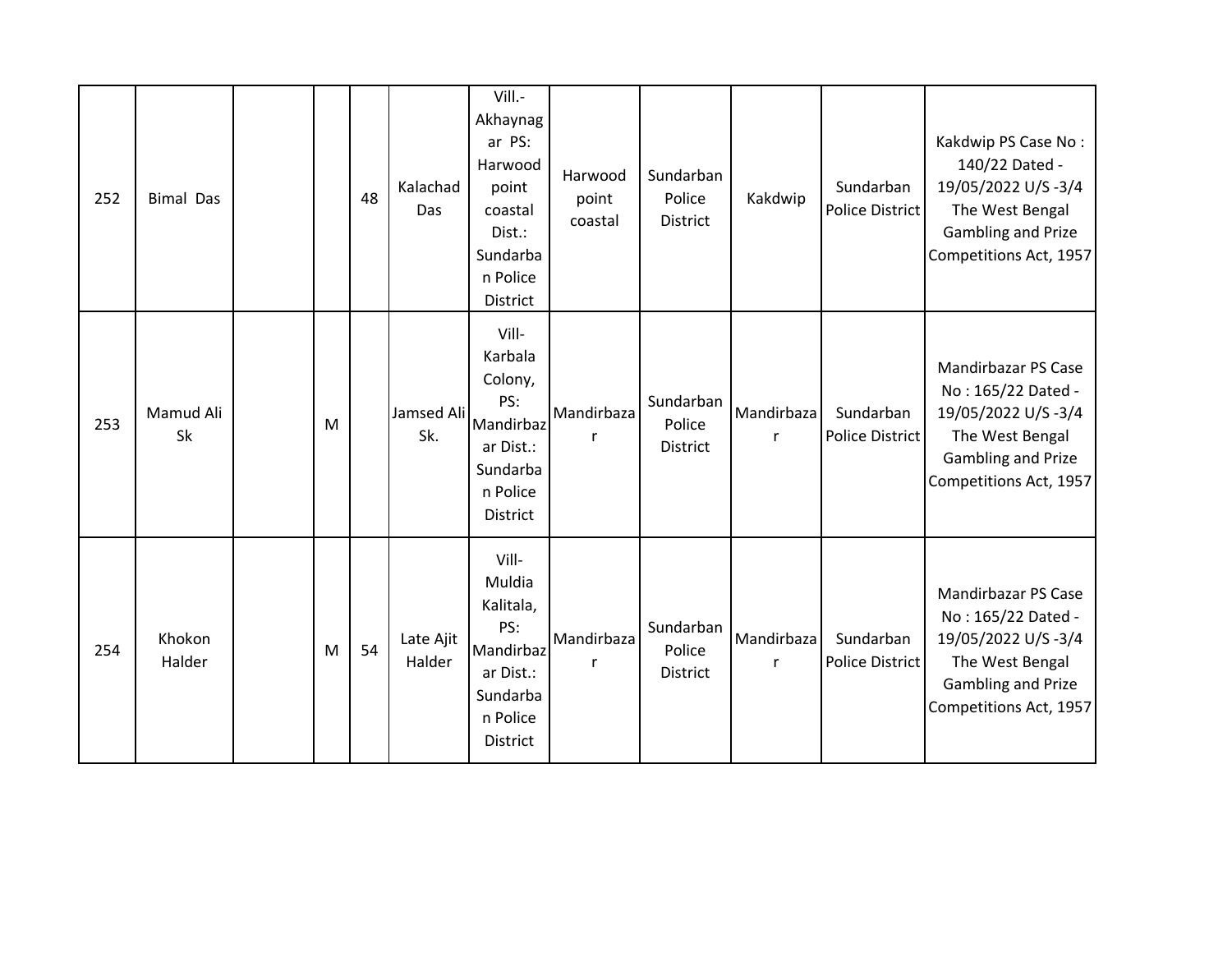| 255 | Sambhu<br>Halder |       | M | 23 | Mahadeb<br>Halder    | Vill-<br>Ankhraber<br>ia PS:<br>ar Dist.:<br>Sundarba<br>n Police<br>District | Mandirbaz Mandirbaza<br>r | Sundarban<br>Police<br><b>District</b> | Mandirbaza<br>$\mathsf{r}$ | Sundarban<br>Police District | Mandirbazar PS Case<br>No: 165/22 Dated -<br>19/05/2022 U/S-3/4<br>The West Bengal<br>Gambling and Prize<br>Competitions Act, 1957 |
|-----|------------------|-------|---|----|----------------------|-------------------------------------------------------------------------------|---------------------------|----------------------------------------|----------------------------|------------------------------|------------------------------------------------------------------------------------------------------------------------------------|
| 256 | Chiranjit Sha    |       |   |    | Lt<br>Chandan<br>Sha | <b>GOLPARK</b>                                                                |                           | <b>Basirhat</b>                        | Alipurduar                 | Alipurduar                   | Alipurduar PS GDE No.<br>826                                                                                                       |
| 257 | Mangal<br>Barman |       |   |    | Subal<br>Barman      | <b>GHAGRA</b>                                                                 |                           | <b>Basirhat</b>                        | Alipurduar                 | Alipurduar                   | Alipurduar PS GDE No.<br>830                                                                                                       |
| 258 | Subir<br>Debnath |       |   |    | Gourav<br>Debnath    | <b>HOSPITAL</b><br><b>CHOWPAT</b><br><b>HY</b>                                |                           | <b>Basirhat</b>                        | Alipurduar                 | Alipurduar                   | Alipurduar PS Outpost<br>Alipurduar Jn TOP GDE<br>No. 327                                                                          |
| 259 | Angan Singh      |       |   |    | Lt Gounna<br>Singh   | <b>TALTALA</b><br>COLONY                                                      |                           | Basirhat                               | Alipurduar                 | Alipurduar                   | Alipurduar PS Outpost<br>Alipurduar Jn TOP GDE<br>No. 327                                                                          |
| 260 | Md Kalu          | Lambu | M | 27 | Fechu<br>Miya        | Khudiram<br>Pally PS:<br><b>Birpara</b><br>Dist.:<br>Alipurduar               | Birpara                   | Alipurduar                             | <b>Birpara</b>             | Alipurduar                   | Birpara PS GDE No.<br>742                                                                                                          |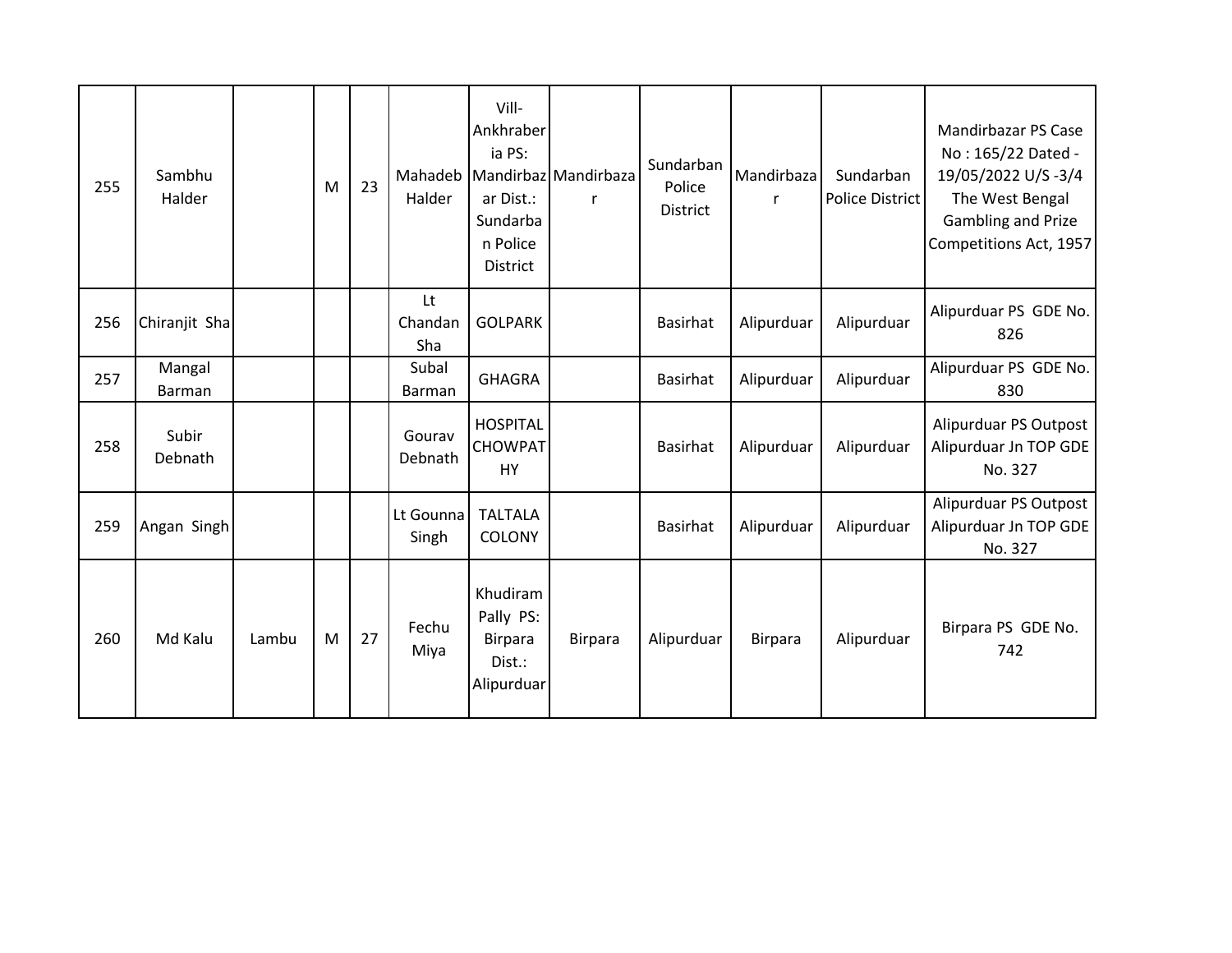| 261 | Roshan<br>Suresh | M | 24 | $S/O-$<br>Sunadan<br>Suran   | Birpara<br>Chowpaty<br>1 no Beta<br>Line PS:<br><b>Birpara</b><br>Dist.:<br>Alipurduar | <b>Birpara</b> | Alipurduar | Birpara        | Alipurduar | Birpara PS GDE No.<br>742 |
|-----|------------------|---|----|------------------------------|----------------------------------------------------------------------------------------|----------------|------------|----------------|------------|---------------------------|
| 262 | Ashok Kharia     | M | 23 | $S/O-$<br>Sobhash<br>Khariya | Birpara<br>Chowpaty<br>1 no Beta<br>Line PS:<br><b>Birpara</b><br>Dist.:<br>Alipurduar | <b>Birpara</b> | Alipurduar | Birpara        | Alipurduar | Birpara PS GDE No.<br>742 |
| 263 | Suraj<br>Induwar | M | 24 | Savlo<br>Indwar              | Birpara<br>Chowaty 1<br>no Bata<br>line PS:<br><b>Birpara</b><br>Dist.:<br>Alipurduar  | <b>Birpara</b> | Alipurduar | <b>Birpara</b> | Alipurduar | Birpara PS GDE No.<br>742 |
| 264 | Pallab Ghosh     | M | 27 | Shibu<br>Ghosh               | Daragaon<br>PS:<br>Jaigaon<br>Dist.:<br>Alipurduar                                     | Jaigaon        | Alipurduar | Jaigaon        | Alipurduar | Jaigaon PS GDE No.<br>754 |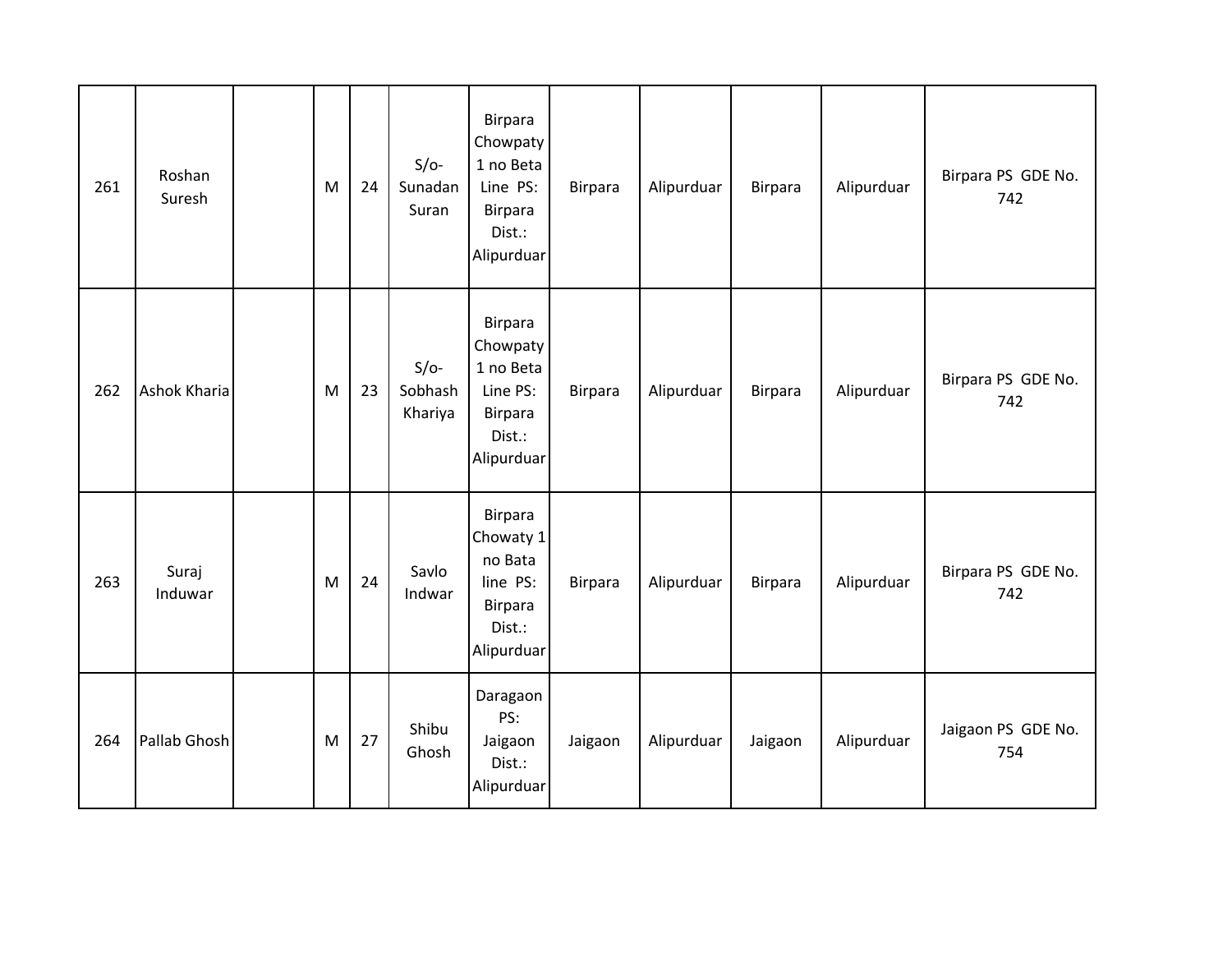| 265 | <b>Binoy Gupta</b> | M | 31 | Nandji<br>Gupta        | Subhash<br>Pally PS:<br>Jaigaon<br>Dist.:<br>Alipurduar                              | Jaigaon  | Alipurduar | Jaigaon  | Alipurduar | Jaigaon PS GDE No.<br>754                         |
|-----|--------------------|---|----|------------------------|--------------------------------------------------------------------------------------|----------|------------|----------|------------|---------------------------------------------------|
| 266 | Akhilesh<br>Oraon  | M | 22 | Victor<br>Oraon        | Chota<br>Charwa<br>line,<br>Bharnobar<br>i TG PS:<br>Jaigaon<br>Dist.:<br>Alipurduar | Jaigaon  | Alipurduar | Jaigaon  | Alipurduar | Jaigaon PS Outpost<br>Hashimara OP GDE No.<br>950 |
| 267 | Noor Alam<br>Shekh | M | 22 | Aminoor<br>Shekh       | Hamiltong<br>anj, Netaji<br>Pally PS:<br>Kalchini<br>Dist.:<br>Alipurduar            | Kalchini | Alipurduar | Kalchini | Alipurduar | Kalchini PS GDE No.<br>635                        |
| 268 | Kartick<br>Goho    | M | 29 | Lt.<br>Samsung<br>Goho | Hamiltong<br>anj,<br>Sarojitpall<br>y PS:<br>Kalchini<br>Dist.:<br>Alipurduar        | Kalchini | Alipurduar | Kalchini | Alipurduar | Kalchini PS GDE No.<br>635                        |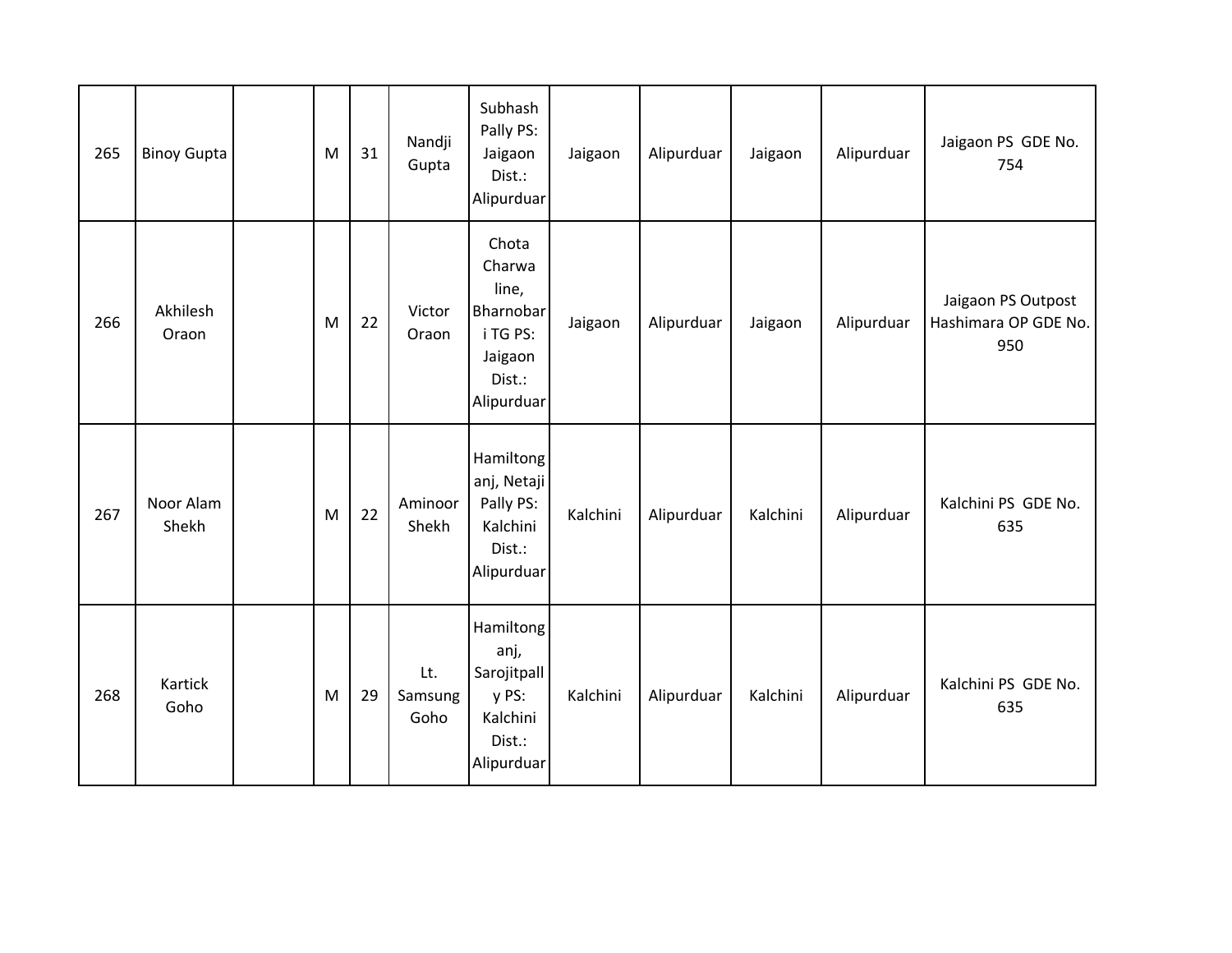| 269 | Suraj Mahali         | M |    | Pashuram<br>Mahali         | Mechpara<br>Bhudu<br>Line PS:<br>Kalchini<br>Dist.:<br>Alipurduar                                   | Kalchini  | Alipurduar | Kalchini  | Alipurduar | Kalchini PS GDE No.<br>635  |
|-----|----------------------|---|----|----------------------------|-----------------------------------------------------------------------------------------------------|-----------|------------|-----------|------------|-----------------------------|
| 270 | Puran<br>Basumata    | M | 25 | Subash<br>Basumata         | Nimti<br>Domohoni<br>PS:<br>Kalchini<br>Dist.:<br>Alipurduar                                        | Kalchini  | Alipurduar | Kalchini  | Alipurduar | Kalchini PS GDE No.<br>635  |
| 271 | Sanjay<br>Singha Roy |   | 52 | Lt Shaiti<br>Ranjan<br>Roy | Pukhariga<br>ram<br>(Durgarba<br>ri)PS KMG<br>Dist APD<br>PS:<br>Kumargra<br>m Dist.:<br>Alipurduar | Kumargram | Alipurduar | Kumargram | Alipurduar | Kumargram PS GDE<br>No. 626 |
| 272 | Biltu<br>Shutradhar  | M | 27 | Bishu<br>Sutradhar         | Kumargra<br>mduar PS<br><b>KMG Dist</b><br>APD PS:<br>Kumargra<br>m Dist.:<br>Alipurduar            | Kumargram | Alipurduar | Kumargram | Alipurduar | Kumargram PS GDE<br>No. 626 |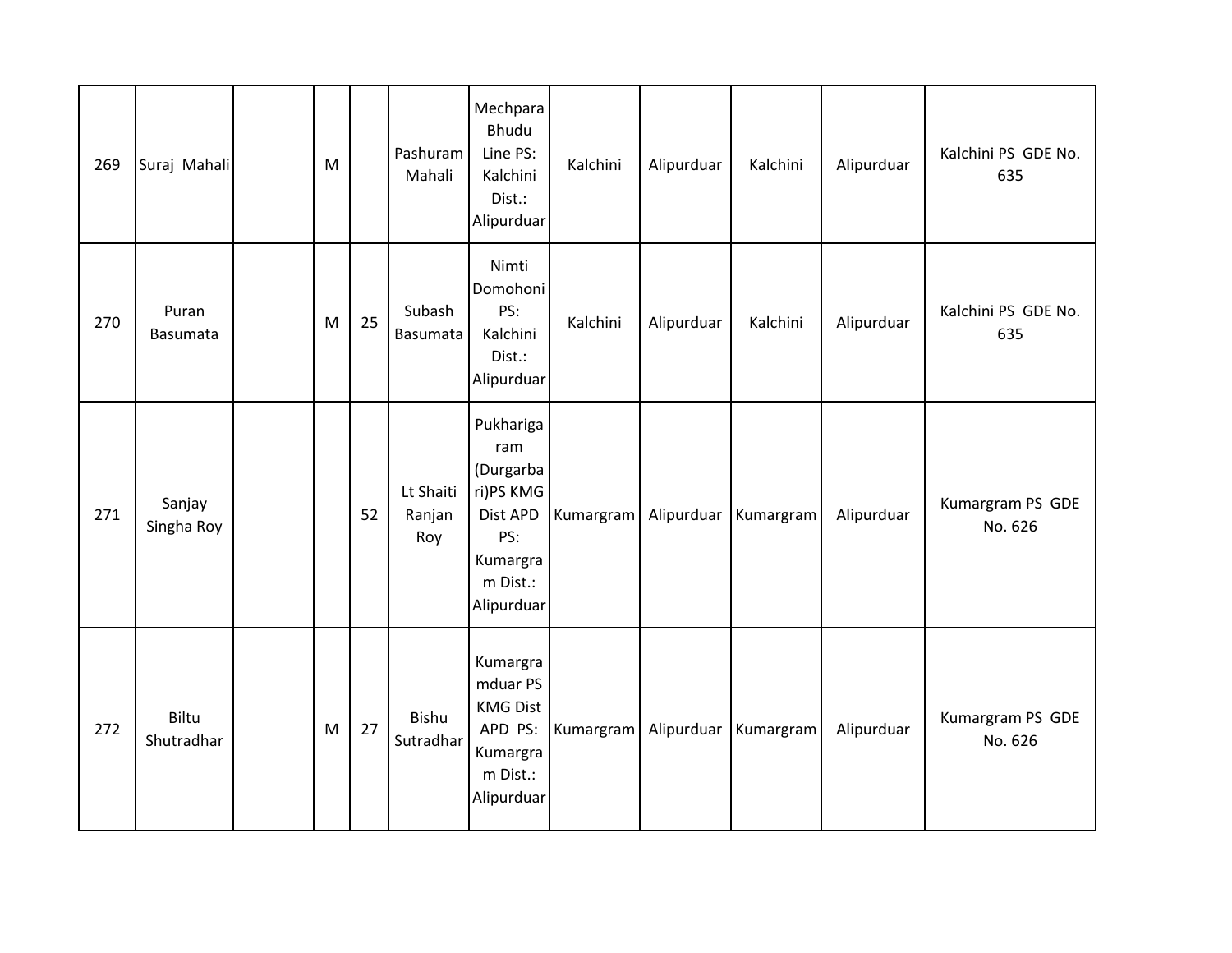| 273 | Sambhu Das               | M         | 19 | Langhesw<br>ar Das     | Uttar<br>Haldibari<br>PS KMG<br>Dist APD<br>PS:<br>Kumargra<br>m Dist.:<br>Alipurduar                          | Kumargram             |            | Alipurduar Kumargram | Alipurduar | Kumargram PS GDE<br>No. 626                           |
|-----|--------------------------|-----------|----|------------------------|----------------------------------------------------------------------------------------------------------------|-----------------------|------------|----------------------|------------|-------------------------------------------------------|
| 274 | Debdas Das               | M         | 26 | Ukil Das               | Purba<br>Khalisama<br>ri, PS<br>Samuktala<br>, Dist<br>Alipurduar<br>PS:<br>Kumargra<br>m Dist.:<br>Alipurduar | Kumargram             | Alipurduar | Kumargram            | Alipurduar | Kumargram PS Outpost<br>Kamakhaguri OP GDE<br>No. 604 |
| 275 | Shib<br>Shanakar<br>Saha | ${\sf M}$ | 45 | Ram<br>Narayan<br>Saha | Alipurduar<br>Chowpath<br>i, PS+Dist<br>PS:<br>Alipurduar<br>Dist.:<br>Alipurduar                              | Alipurduar Alipurduar |            | Alipurduar Kumargram | Alipurduar | Kumargram PS Outpost<br>Kamakhaguri OP GDE<br>No. 604 |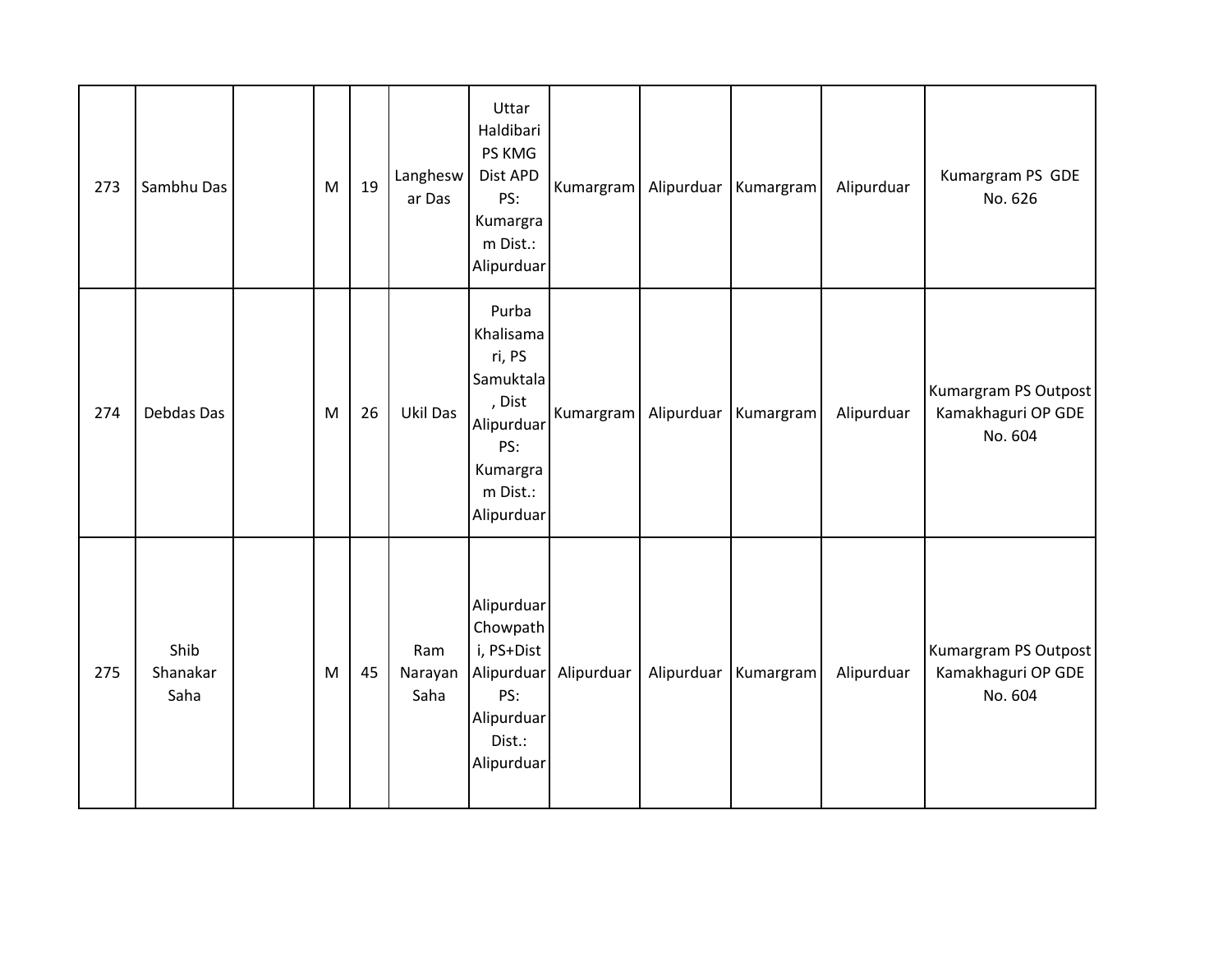| 276 | Rafique<br>Hossain        | M | 28 | Afzal<br>Hossain        | Dakshin<br>Parokata<br><b>PS</b><br>Samuktala<br>, Dist<br>Alipurduar<br>PS:<br>Samuktala<br>Dist.:<br>Alipurduar | Samuktala |            | Alipurduar Kumargram | Alipurduar | Kumargram PS Outpost<br>Kamakhaguri OP GDE<br>No. 604 |
|-----|---------------------------|---|----|-------------------------|-------------------------------------------------------------------------------------------------------------------|-----------|------------|----------------------|------------|-------------------------------------------------------|
| 277 | Md. Saidul<br>Islam       | M | 34 | Md.<br>Jaymuddi<br>n    | Dakshin<br>Parokata,<br>PS<br>Samuktala<br>, Dist<br>Alipurduar<br>, PS:<br>Samuktala<br>Dist.:<br>Alipurduar     | Samuktala | Alipurduar | Kumargram            | Alipurduar | Kumargram PS Outpost<br>Kamakhaguri OP GDE<br>No. 604 |
| 278 | <b>Dipak</b><br>Narjinary | M | 28 | Lt. Keshab<br>Narjinary | Hindupara<br>, PS<br>Kumargra<br>m Dist<br>Aliupurdu<br>ar, PS:<br>Kumargra<br>m Dist.:<br>Alipurduar             | Kumargram | Alipurduar | Kumargram            | Alipurduar | Kumargram PS Outpost<br>Kamakhaguri OP GDE<br>No. 604 |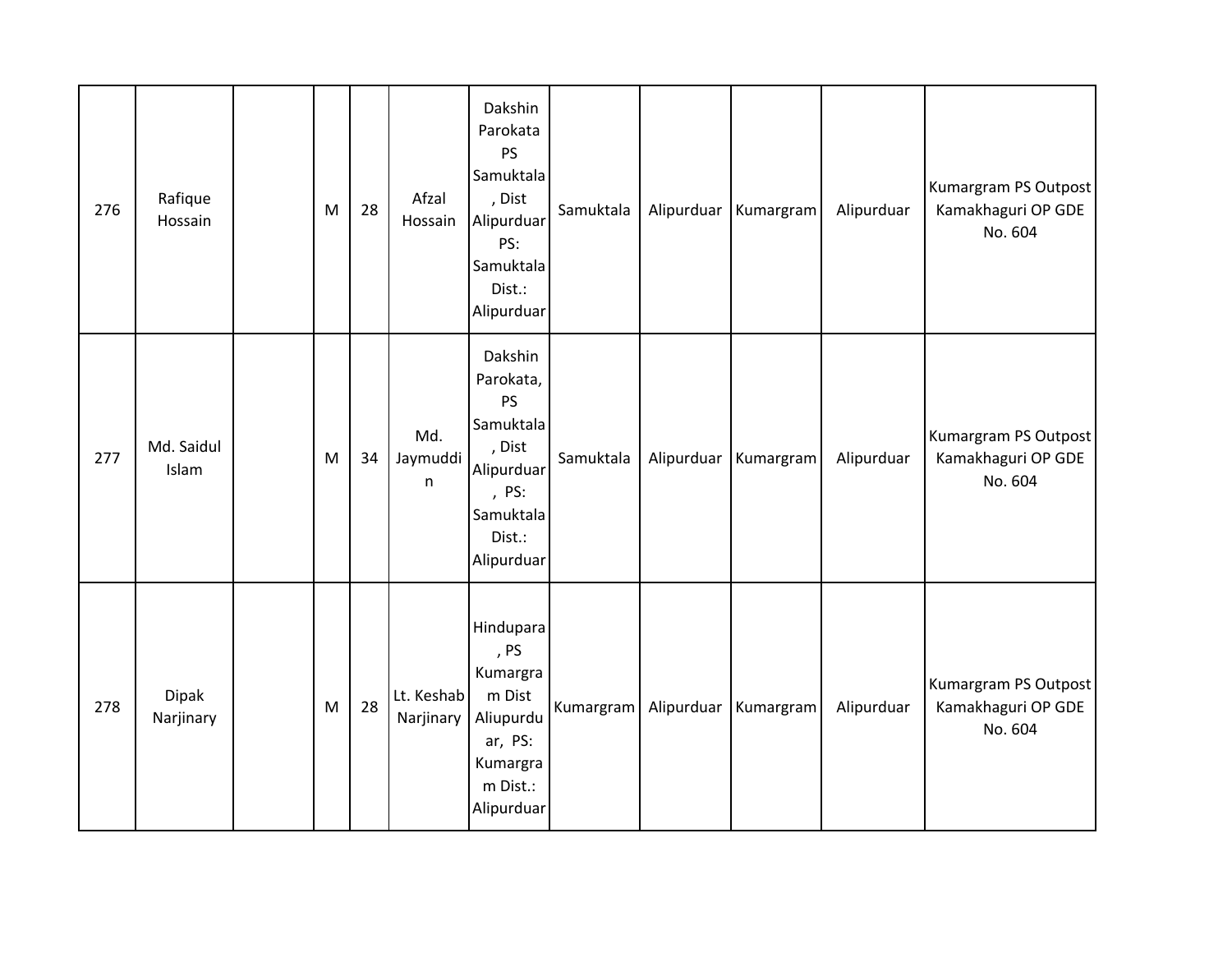| 279 | Probin<br>Pradhan   | M | 32 | Ram<br>Prasand<br>Paradhan | Khargibari<br>, PS<br>Boxirhat,<br>Dist<br>Coochbiha<br>r PS:<br>Baxsirhat<br>Dist.:<br>Coochbeh<br>ar               | Baxsirhat      |            | Coochbehar Kumargram | Alipurduar | Kumargram PS Outpost<br>Kamakhaguri OP GDE<br>No. 604 |
|-----|---------------------|---|----|----------------------------|----------------------------------------------------------------------------------------------------------------------|----------------|------------|----------------------|------------|-------------------------------------------------------|
| 280 | Lalgi Ali           | M | 52 | Lt. Abdul<br>Gofar Ali     | Coochjbih<br>ar<br>Sahebganj<br>Road, PS<br>kotwali,<br>Dist Cooch<br>PS: Cooch<br>behar<br>Dist.:<br>Coochbeh<br>ar | Cooch<br>behar |            | Coochbehar Kumargram | Alipurduar | Kumargram PS Outpost<br>Kamakhaguri OP GDE<br>No. 604 |
| 281 | Subhadip<br>Bhowmik | M | 21 | Sukumar<br>Bhowmik         | Tatpara,<br>PS<br>Samuktala<br>, Dist<br>Alipurduar<br>PS:<br>Samuktala<br>Dist.:<br>Alipurduar                      | Samuktala      | Alipurduar | Kumargram            | Alipurduar | Kumargram PS Outpost<br>Kamakhaguri OP GDE<br>No. 604 |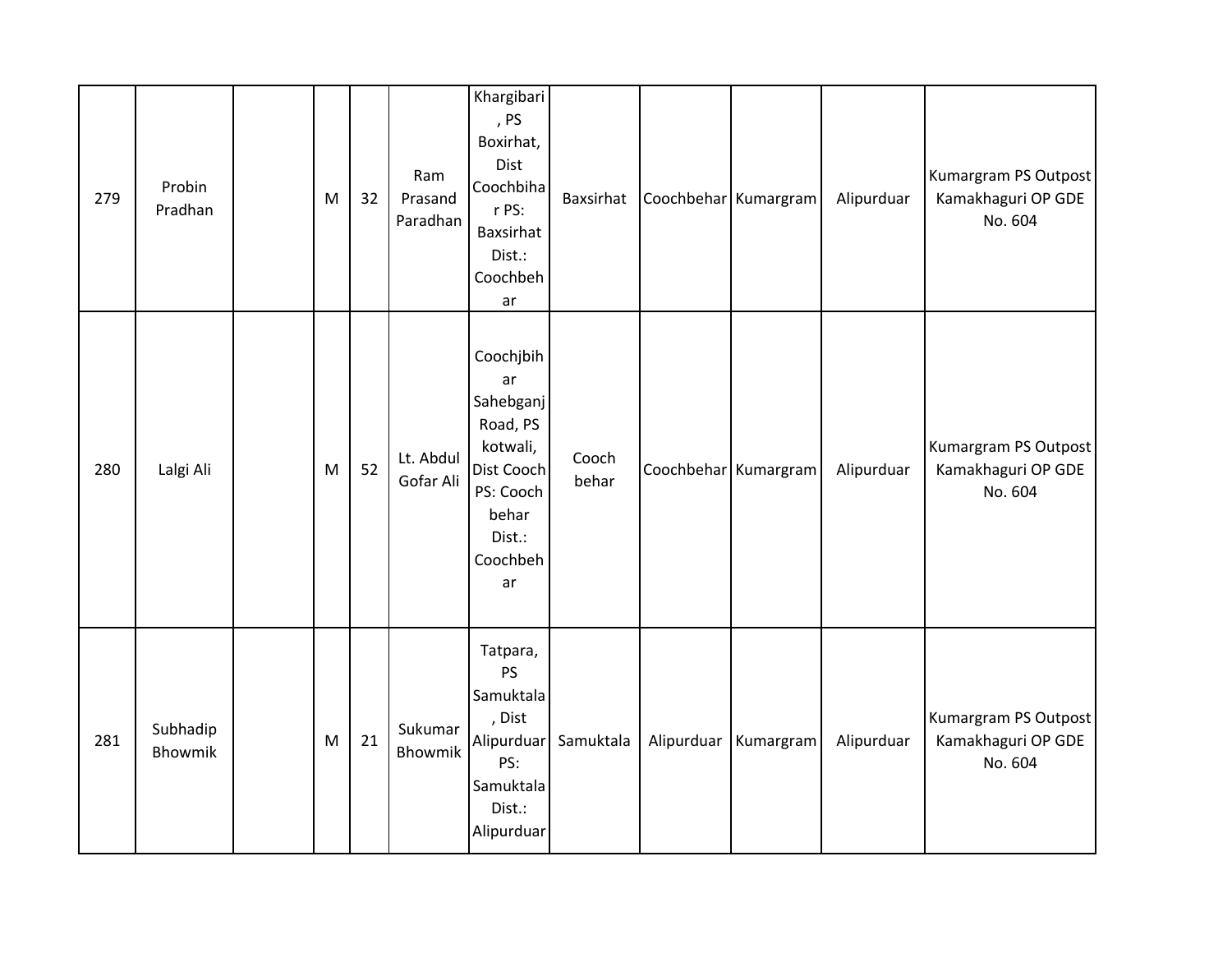| 282 | Ajam Ali Sk.      | M | 26 | Md.<br>Jungsar Ali Gossaigao<br>Sk | 1 No.<br>Hasrabari<br>$P.S -$<br>n Dist-<br>Kokrajhar<br>(As                                                            |           | Basirhat | Kumargram            | Alipurduar | Kumargram PS Outpost<br>Barobisha OP GDE No.<br>724 |
|-----|-------------------|---|----|------------------------------------|-------------------------------------------------------------------------------------------------------------------------|-----------|----------|----------------------|------------|-----------------------------------------------------|
| 283 | Saddam<br>Hossain | M | 20 | Abdul<br>Khalok<br>Miya            | 2 No.<br>Sapkata<br>$P.S-$<br>Gossaigao<br>n Dist-<br>Kokrajhar<br>(Ass                                                 |           | Basirhat | Kumargram            | Alipurduar | Kumargram PS Outpost<br>Barobisha OP GDE No.<br>724 |
| 284 | Pallab Saha       | M | 26 | Bhanu<br>Dey Saha                  | Mahishku<br>chi,<br>Ghonapar<br>a P.S-<br>Boxirhat<br>Dist-<br>Coochbeh<br>PS:<br>Baxsirhat<br>Dist.:<br>Coochbeh<br>ar | Baxsirhat |          | Coochbehar Kumargram | Alipurduar | Kumargram PS Outpost<br>Barobisha OP GDE No.<br>724 |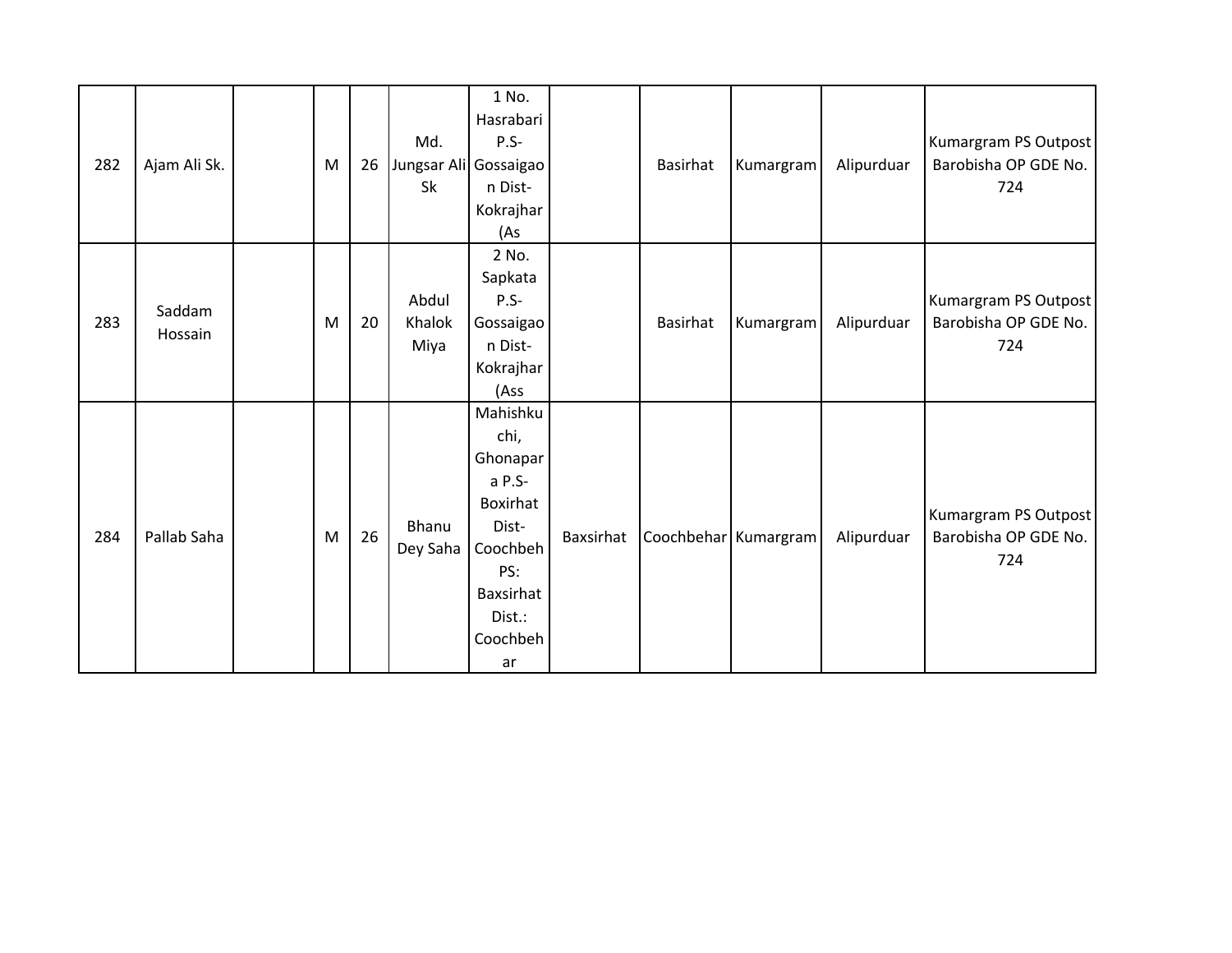| 285 | Serajul<br>Haque  | M         | 32 | Jhunabali                      | Kashidang<br>a P.S-<br>Tufanganj<br>Dist-<br>Coochbeh<br>ar PS:<br>Tufanganj<br>Dist.:<br>Coochbeh<br>ar | Tufanganj            | Coochbehar Kumargram |                      | Alipurduar | Kumargram PS Outpost<br>Barobisha OP GDE No.<br>724 |
|-----|-------------------|-----------|----|--------------------------------|----------------------------------------------------------------------------------------------------------|----------------------|----------------------|----------------------|------------|-----------------------------------------------------|
| 286 | <b>Bipin Das</b>  | M         | 36 | Das                            | Haraputa<br>$P.S-$<br>Bishambar Golakganj<br>Dist-<br>Dhubri<br>(Assam)                                  |                      | Basirhat             | Kumargram            | Alipurduar | Kumargram PS Outpost<br>Barobisha OP GDE No.<br>724 |
| 287 | Pradip<br>Debnath | ${\sf M}$ | 39 | Lt Bhupati<br>Mohan<br>Debnath | Purba<br>Chakchaka<br>PO-<br>Barobisha<br>$P.S-$<br>m Dist-<br>PS:<br>Kumargra<br>m Dist.:<br>Alipurduar | Kumargra   Kumargram |                      | Alipurduar Kumargram | Alipurduar | Kumargram PS GDE<br>No. 695                         |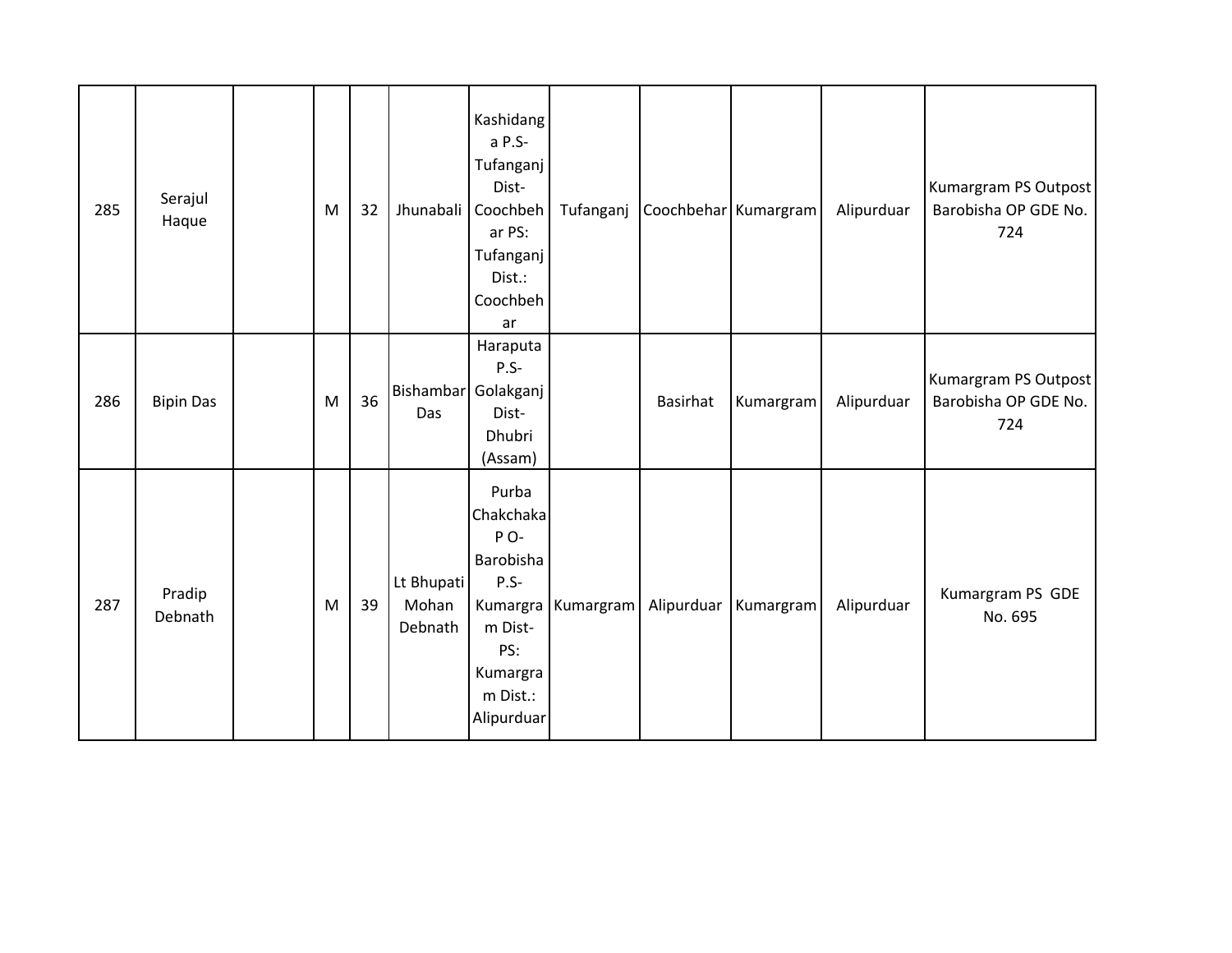| 288 | . Uttam<br><b>Biswas</b>              | M | 33 | <b>Biswas</b>       | Dakshin<br>Pakriguri,<br>Namapara<br>$P.S-$<br>Satyanath Kumargra<br>m Dist-Ali<br>PS:<br>Kumargra<br>m Dist.:<br>Alipurduar | Kumargram |            | Alipurduar   Kumargram | Alipurduar | Kumargram PS Outpost<br>Barobisha OP GDE No.<br>693 |
|-----|---------------------------------------|---|----|---------------------|------------------------------------------------------------------------------------------------------------------------------|-----------|------------|------------------------|------------|-----------------------------------------------------|
| 289 | Smt.<br>Purnima<br><b>Barman Saha</b> | F | 26 | Ranjit<br>Saha      | Dakshin<br>Rampur<br>P.O-<br>Rampur<br>$P.S-$<br>Boxirhat<br>Dist-<br>Coochb<br>PS:<br>Baxsirhat<br>Dist.:<br>Coochbeh<br>ar | Baxsirhat |            | Coochbehar Kumargram   | Alipurduar | Kumargram PS Outpost<br>Barobisha OP GDE No.<br>693 |
| 290 | Bhabesh<br><b>Barman</b>              | M | 50 | Lt. Safar<br>Barman | Shivnath<br>Pur PS:<br>Falakata<br>Dist.:<br>Alipurduar                                                                      | Falakata  | Alipurduar | Madarihat              | Alipurduar | Madarihat PS GDE No.<br>615                         |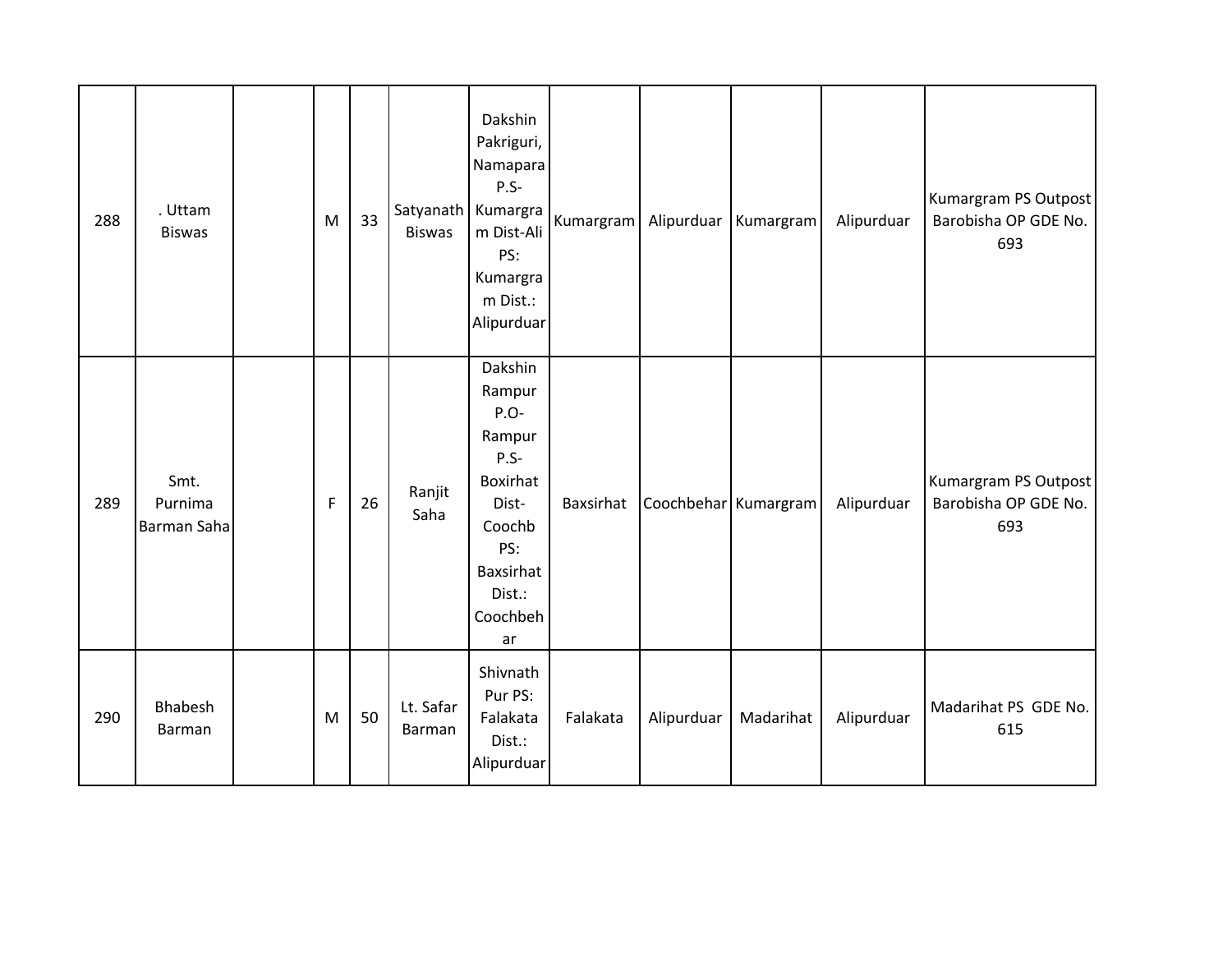| 291 | Subhajit<br>Gope | M | 28 | Laxhan<br>Gope           | Madari<br>road PS:<br>Falakata<br>Dist.:<br>Alipurduar                                                 | Falakata | Alipurduar                                           | Madarihat | Alipurduar                                           | Madarihat PS GDE No.<br>615 |
|-----|------------------|---|----|--------------------------|--------------------------------------------------------------------------------------------------------|----------|------------------------------------------------------|-----------|------------------------------------------------------|-----------------------------|
| 292 | Santosh<br>Oraon | M | 25 | Sukru<br>Oraon           | Purba<br>satali<br><b>Busty PS:</b><br>Kalchini<br>Dist.:<br>Alipurduar                                | Kalchini | Alipurduar                                           | Madarihat | Alipurduar                                           | Madarihat PS GDE No.<br>615 |
| 293 | Pintu Paul       |   |    | Jamini<br>Kanta Paul     | Bhalukson<br>da PS:<br>Andal<br>Dist.:<br>Asansol<br>Durgapur<br>Police<br>Commissi<br>onerate         | Andal    | Asansol<br>Durgapur<br>Police<br>Commission<br>erate | Andal     | Asansol<br>Durgapur<br>Police<br>Commissione<br>rate | Andal PS GDE No.<br>1190    |
| 294 | Rajesh<br>Sharma |   |    | Lt.<br>Bahadur<br>Sharma | South<br>Bazar<br>Andal PS:<br>Andal<br>Dist.:<br>Asansol<br>Durgapur<br>Police<br>Commissi<br>onerate | Andal    | Asansol<br>Durgapur<br>Police<br>Commission<br>erate | Andal     | Asansol<br>Durgapur<br>Police<br>Commissione<br>rate | Andal PS GDE No.<br>1190    |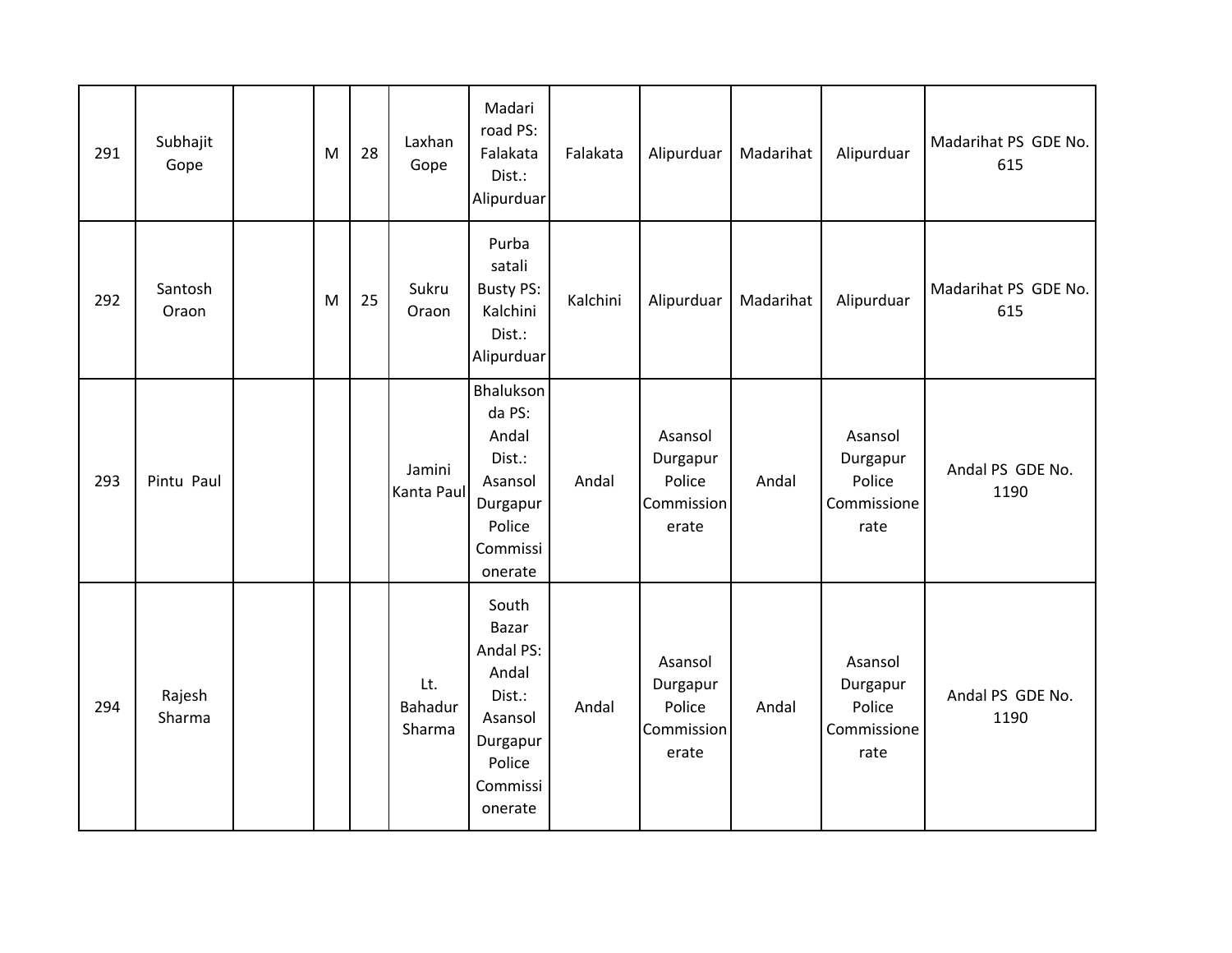| 295 | Sailen Bauri    |  | Lt. Sudhir<br>Bauri   | Kajora<br>Gram PS:<br>Andal<br>Dist.:<br>Asansol<br>Durgapur<br>Police<br>Commissi<br>onerate   | Andal    | Asansol<br>Durgapur<br>Police<br>Commission<br>erate | Andal | Asansol<br>Durgapur<br>Police<br>Commissione<br>rate | Andal PS GDE No.<br>1190 |
|-----|-----------------|--|-----------------------|-------------------------------------------------------------------------------------------------|----------|------------------------------------------------------|-------|------------------------------------------------------|--------------------------|
| 296 | Pintu Shil      |  | Lt. Jiten<br>Shil     | Gopalmat<br>h PS:<br>Durgapur<br>Dist.:<br>Asansol<br>Durgapur<br>Police<br>Commissi<br>onerate | Durgapur | Asansol<br>Durgapur<br>Police<br>Commission<br>erate | Andal | Asansol<br>Durgapur<br>Police<br>Commissione<br>rate | Andal PS GDE No.<br>1190 |
| 297 | Rakesh<br>Bauri |  | Bindu<br><b>Bauri</b> | Bhalukson<br>da PS:<br>Andal<br>Dist.:<br>Asansol<br>Durgapur<br>Police<br>Commissi<br>onerate  | Andal    | Asansol<br>Durgapur<br>Police<br>Commission<br>erate | Andal | Asansol<br>Durgapur<br>Police<br>Commissione<br>rate | Andal PS GDE No.<br>1190 |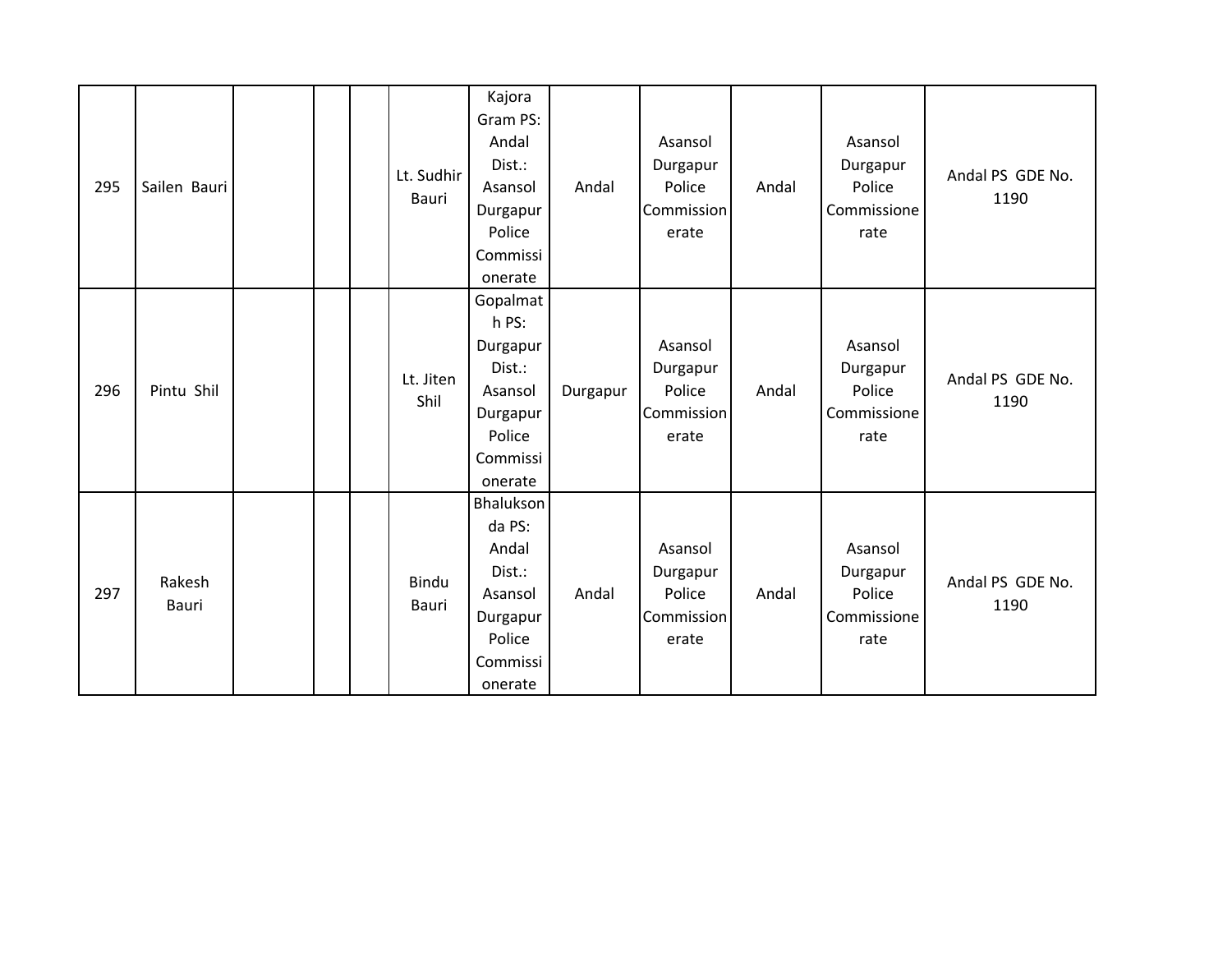| 298 | Nayan Bauri  |  | Lt. Babul<br>Bauri    | Tamla PS:<br>Andal<br>Dist.:<br>Asansol<br>Durgapur<br>Police<br>Commissi<br>onerate | Andal | Asansol<br>Durgapur<br>Police<br><b>Commission</b><br>erate | Andal | Asansol<br>Durgapur<br>Police<br>Commissione<br>rate | Andal PS GDE No.<br>1188 |
|-----|--------------|--|-----------------------|--------------------------------------------------------------------------------------|-------|-------------------------------------------------------------|-------|------------------------------------------------------|--------------------------|
| 299 | Rohit Bauri  |  | Gosai<br><b>Bauri</b> | Tamla PS:<br>Andal<br>Dist.:<br>Asansol<br>Durgapur<br>Police<br>Commissi<br>onerate | Andal | Asansol<br>Durgapur<br>Police<br>Commission<br>erate        | Andal | Asansol<br>Durgapur<br>Police<br>Commissione<br>rate | Andal PS GDE No.<br>1188 |
| 300 | Tushar Bauri |  | Narayan<br>Bauri      | Tamla PS:<br>Andal<br>Dist.:<br>Asansol<br>Durgapur<br>Police<br>Commissi<br>onerate | Andal | Asansol<br>Durgapur<br>Police<br>Commission<br>erate        | Andal | Asansol<br>Durgapur<br>Police<br>Commissione<br>rate | Andal PS GDE No.<br>1188 |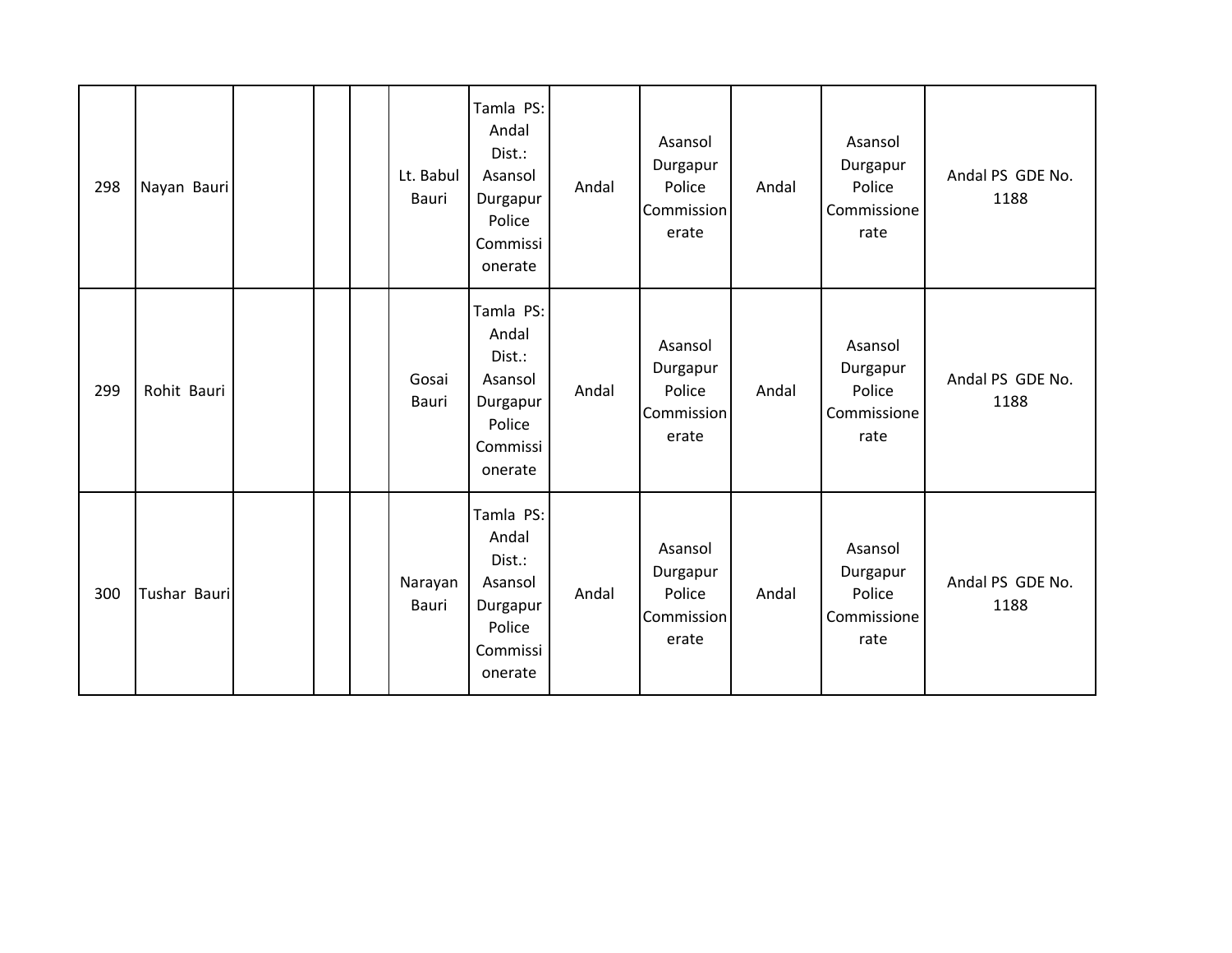| 301 | Tapan Bauri        |  | Nabin<br>Bauri         | Tamla PS:<br>Andal<br>Dist.:<br>Asansol<br>Durgapur<br>Police<br>Commissi<br>onerate          | Andal | Asansol<br>Durgapur<br>Police<br>Commission<br>erate | Andal | Asansol<br>Durgapur<br>Police<br>Commissione<br>rate | Andal PS GDE No.<br>1188 |
|-----|--------------------|--|------------------------|-----------------------------------------------------------------------------------------------|-------|------------------------------------------------------|-------|------------------------------------------------------|--------------------------|
| 302 | Roshan<br>Alam     |  | Nashar<br>Alam         | Dhupchuri<br>a PS:<br>Andal<br>Dist.:<br>Asansol<br>Durgapur<br>Police<br>Commissi<br>onerate | Andal | Asansol<br>Durgapur<br>Police<br>Commission<br>erate | Andal | Asansol<br>Durgapur<br>Police<br>Commissione<br>rate | Andal PS GDE No.<br>1188 |
| 303 | Sukdeb<br>Badyakar |  | Lt. Kinkar<br>Badyakar | Gopalmat<br>h PS:<br>Andal<br>Dist.:<br>Asansol<br>Durgapur<br>Police<br>Commissi<br>onerate  | Andal | Asansol<br>Durgapur<br>Police<br>Commission<br>erate | Andal | Asansol<br>Durgapur<br>Police<br>Commissione<br>rate | Andal PS GDE No.<br>1188 |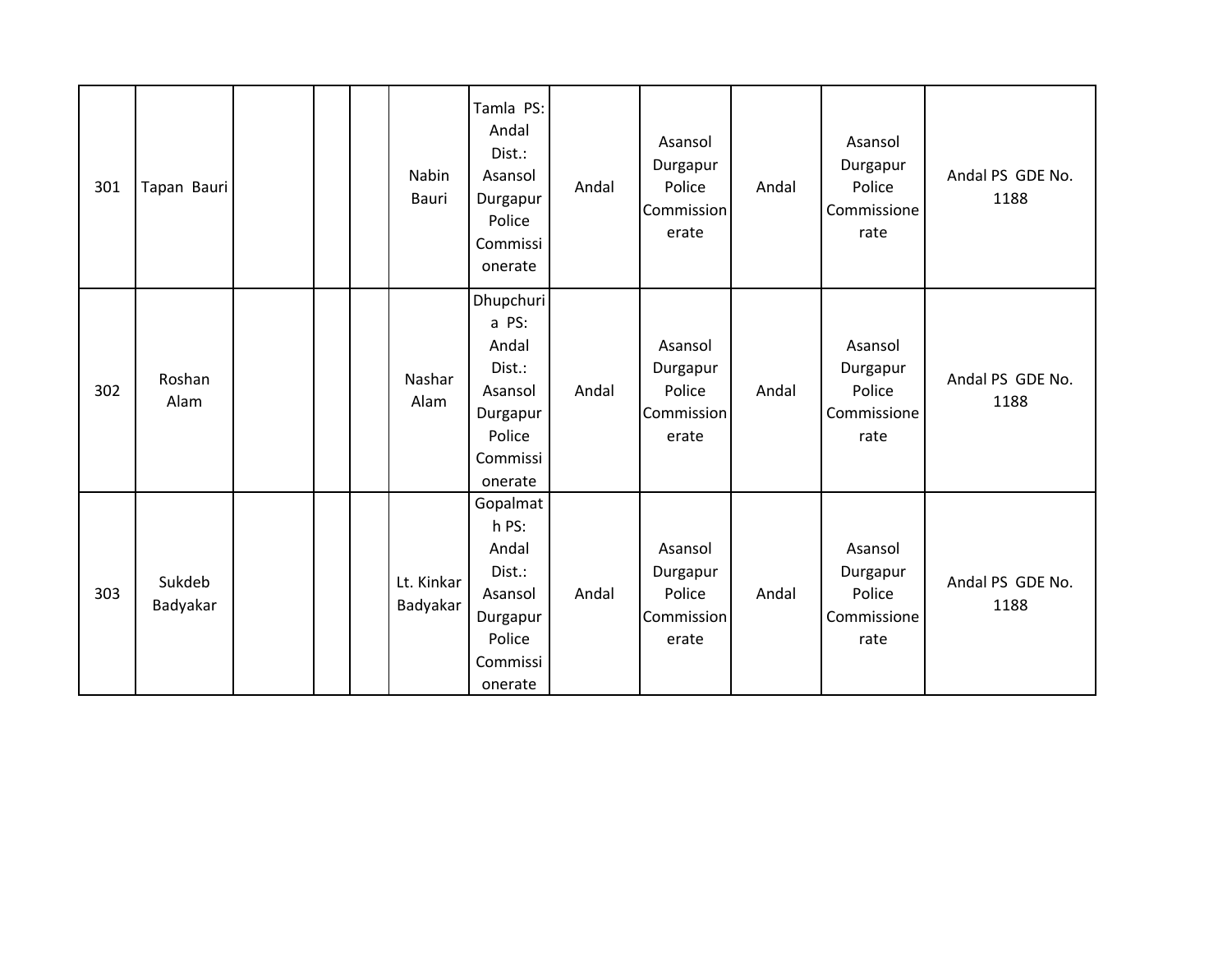| 304 | Ganesh<br>Muchi |  | Nimai<br>Muchi           | Kajora<br>More PS:<br>Andal<br>Dist.:<br>Asansol<br>Durgapur<br>Police<br>Commissi<br>onerate     | Andal | Asansol<br>Durgapur<br>Police<br>Commission<br>erate | Andal | Asansol<br>Durgapur<br>Police<br>Commissione<br>rate | Andal PS GDE No.<br>1187 |
|-----|-----------------|--|--------------------------|---------------------------------------------------------------------------------------------------|-------|------------------------------------------------------|-------|------------------------------------------------------|--------------------------|
| 305 | Kanai Ruidas    |  | Lt. Sujit<br>Ruidas      | Ismile,<br>Asansol<br>PS: Andal<br>Dist.:<br>Asansol<br>Durgapur<br>Police<br>Commissi<br>onerate | Andal | Asansol<br>Durgapur<br>Police<br>Commission<br>erate | Andal | Asansol<br>Durgapur<br>Police<br>Commissione<br>rate | Andal PS GDE No.<br>1187 |
| 306 | Badal<br>Ruidas |  | Krishna<br><b>Ruidas</b> | Ismile,<br>Asansol<br>PS: Andal<br>Dist.:<br>Asansol<br>Durgapur<br>Police<br>Commissi<br>onerate | Andal | Asansol<br>Durgapur<br>Police<br>Commission<br>erate | Andal | Asansol<br>Durgapur<br>Police<br>Commissione<br>rate | Andal PS GDE No.<br>1187 |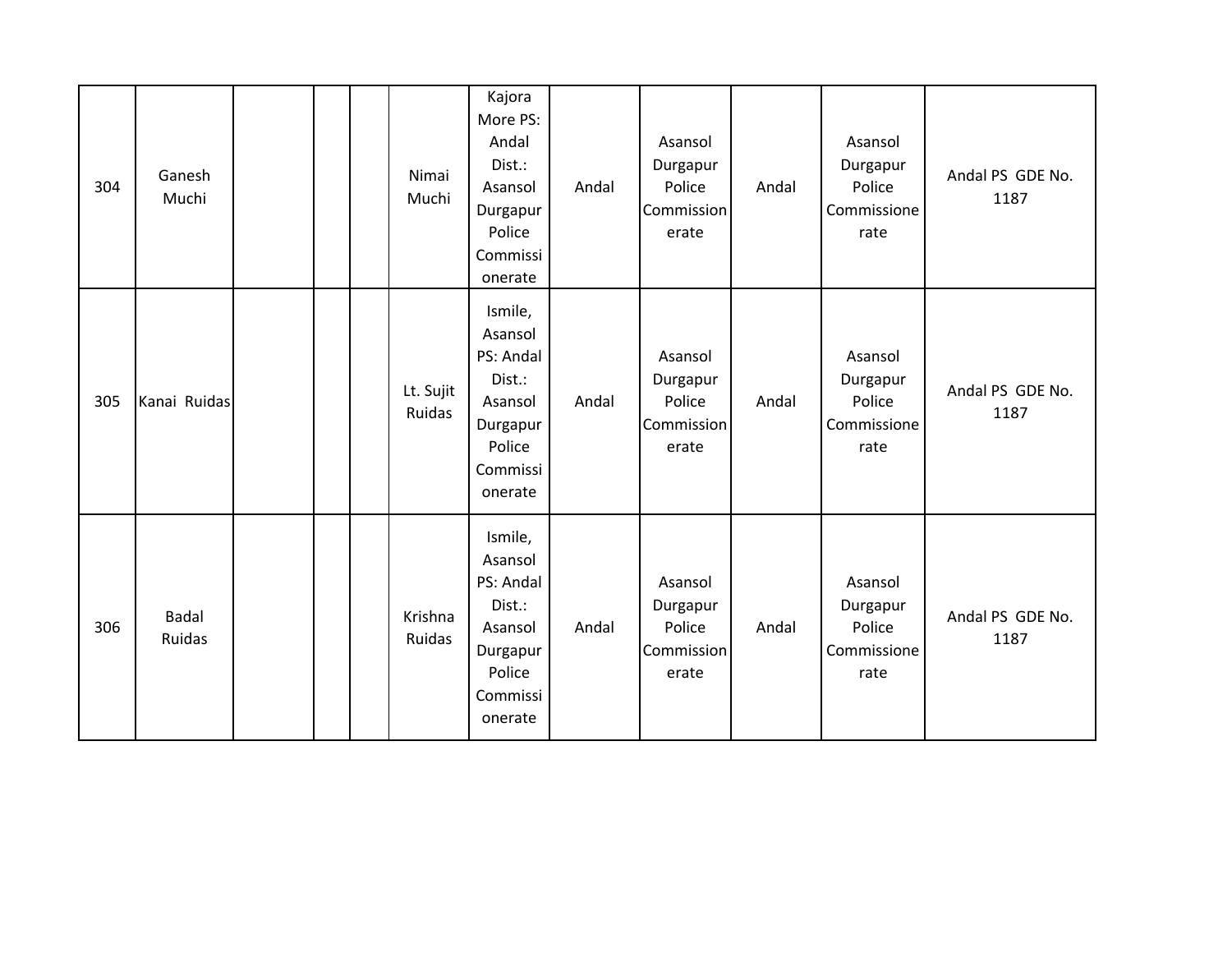| 307 | Debnandan<br>Shaw |  | Gobardha<br>n Shaw        | 13 No<br>Dangal<br>Andal PS:<br>Andal<br>Dist.:<br>Asansol<br>Durgapur<br>Police<br>Commissi<br>onerate | Andal | Asansol<br>Durgapur<br>Police<br>Commission<br>erate | Andal | Asansol<br>Durgapur<br>Police<br>Commissione<br>rate | Andal PS GDE No.<br>1187                       |
|-----|-------------------|--|---------------------------|---------------------------------------------------------------------------------------------------------|-------|------------------------------------------------------|-------|------------------------------------------------------|------------------------------------------------|
| 308 | Prem Mandi        |  | Sangi<br>Mandi            | Chatadang<br>a PS:<br>Andal<br>Dist.:<br>Asansol<br>Durgapur<br>Police<br>Commissi<br>onerate           | Andal | Asansol<br>Durgapur<br>Police<br>Commission<br>erate | Andal | Asansol<br>Durgapur<br>Police<br>Commissione<br>rate | Andal PS Outpost<br>Monbahal OP GDE No.<br>719 |
| 309 | Dilip Ruidas      |  | Lt.<br>Haradhan<br>Ruidas | Bahula<br>New Qtr.<br>PS: Andal<br>Dist.:<br>Asansol<br>Durgapur<br>Police<br>Commissi<br>onerate       | Andal | Asansol<br>Durgapur<br>Police<br>Commission<br>erate | Andal | Asansol<br>Durgapur<br>Police<br>Commissione<br>rate | Andal PS Outpost<br>Monbahal OP GDE No.<br>719 |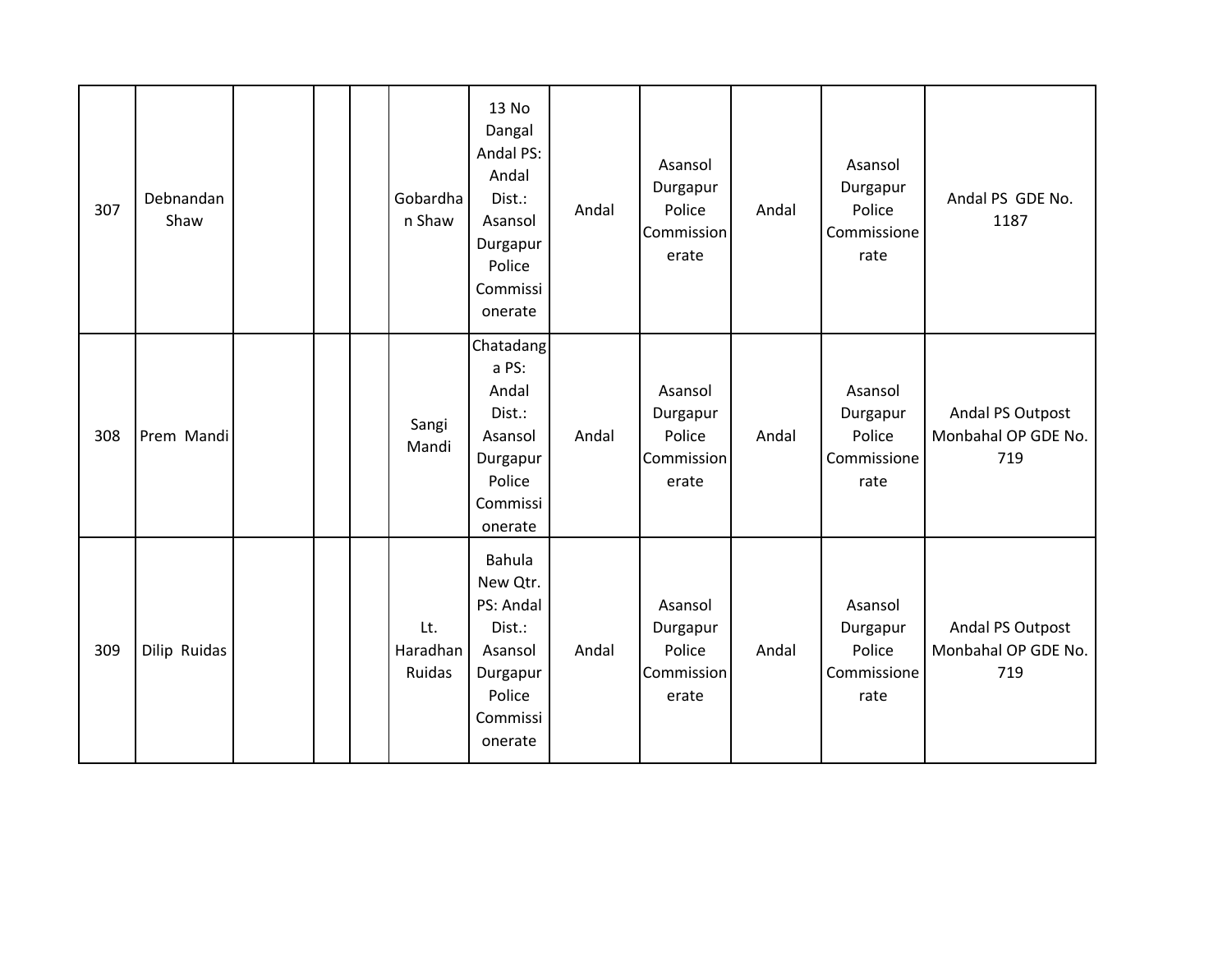| 310 | Kundan Kr<br><b>Burman</b> | M | 40 | Satyanara<br>yan<br><b>Burman</b> | Sripur PS:<br>Jamuria<br>Dist.:<br>Asansol<br>Durgapur<br>Police<br>Commissi<br>onerate | Jamuria | Asansol<br>Durgapur<br>Police<br>Commission<br>erate        | Asansole<br>south | Asansol<br>Durgapur<br>Police<br>Commissione<br>rate | Asansole south PS<br><b>Outpost South PP GDE</b><br>No. 686 |
|-----|----------------------------|---|----|-----------------------------------|-----------------------------------------------------------------------------------------|---------|-------------------------------------------------------------|-------------------|------------------------------------------------------|-------------------------------------------------------------|
| 311 | Hemant<br>Kumar            | M | 32 | Sunil Maji                        | Sripur PS:<br>Jamuria<br>Dist.:<br>Asansol<br>Durgapur<br>Police<br>Commissi<br>onerate | Jamuria | Asansol<br>Durgapur<br>Police<br>Commission<br>erate        | Asansole<br>south | Asansol<br>Durgapur<br>Police<br>Commissione<br>rate | Asansole south PS<br><b>Outpost South PP GDE</b><br>No. 686 |
| 312 | Rinku<br>Burnawal          | M | 32 | Lt Motilal<br>Burnwal             | Sripur PS:<br>Jamuria<br>Dist.:<br>Asansol<br>Durgapur<br>Police<br>Commissi<br>onerate | Jamuria | Asansol<br>Durgapur<br>Police<br><b>Commission</b><br>erate | Asansole<br>south | Asansol<br>Durgapur<br>Police<br>Commissione<br>rate | Asansole south PS<br><b>Outpost South PP GDE</b><br>No. 686 |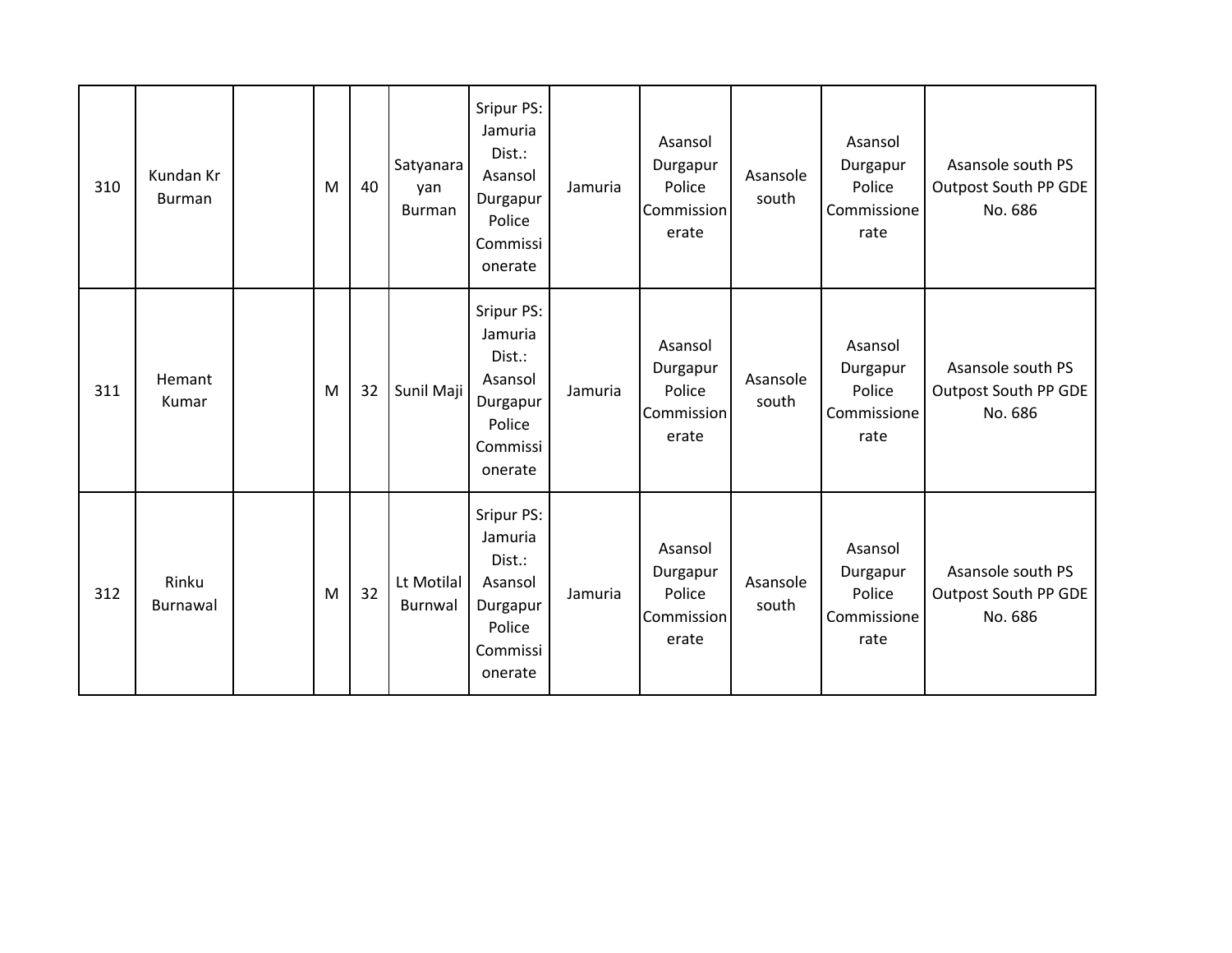| 313 | Md Sazid<br>Khan   | SK | M | 24 | Mushikim<br>Sk     | R. K.<br>Mission<br><b>Bye Lane</b><br>PS:<br>Asansole<br>south<br>Dist.:<br>Asansol<br>Durgapur<br>Police<br>Commissi<br>onerate | Asansole<br>south | Asansol<br>Durgapur<br>Police<br>Commission<br>erate | Asansole<br>south | Asansol<br>Durgapur<br>Police<br>Commissione<br>rate | Asansole south PS GDE<br>No. 1165 |
|-----|--------------------|----|---|----|--------------------|-----------------------------------------------------------------------------------------------------------------------------------|-------------------|------------------------------------------------------|-------------------|------------------------------------------------------|-----------------------------------|
| 314 | Irfan Khan         |    | M | 18 | Lt. Mustaq<br>Khan | Dildar<br>nagar PS:<br>Asansole<br>south<br>Dist.:<br>Asansol<br>Durgapur<br>Police<br>Commissi<br>onerate                        | Asansole<br>south | Asansol<br>Durgapur<br>Police<br>Commission<br>erate | Asansole<br>south | Asansol<br>Durgapur<br>Police<br>Commissione<br>rate | Asansole south PS GDE<br>No. 1165 |
| 315 | <b>Bhola Kumar</b> |    | M | 18 | Nandu<br>Sharma    | <b>Budha</b><br>Chaman<br>Talaw PS:<br>Asansole<br>south<br>Dist.:<br>Asansol<br>Durgapur<br>Police<br>Commissi<br>onerate        | Asansole<br>south | Asansol<br>Durgapur<br>Police<br>Commission<br>erate | Asansole<br>south | Asansol<br>Durgapur<br>Police<br>Commissione<br>rate | Asansole south PS GDE<br>No. 1165 |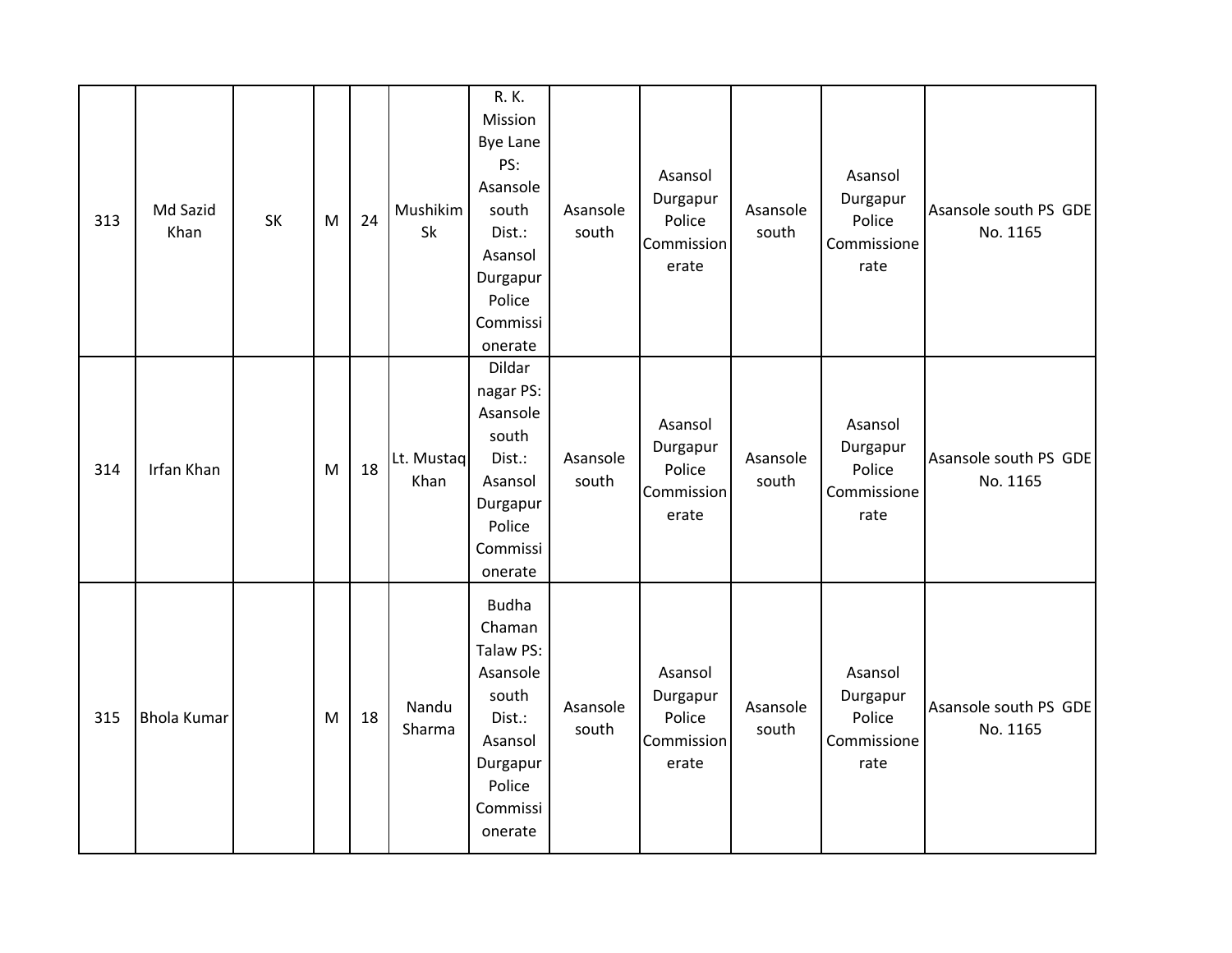| 316 | Santosh<br>Gupta | M | 27 | Abodh<br>Gupta                | Ushagram<br>Durga<br>Mandir<br>PS:<br>Asansole<br>south<br>Dist.:<br>Asansol<br>Durgapur<br>Police<br>Commissi<br>onerate | Asansole<br>south | Asansol<br>Durgapur<br>Police<br>Commission<br>erate | Asansole<br>south | Asansol<br>Durgapur<br>Police<br>Commissione<br>rate | Asansole south PS GDE<br>No. 1165 |
|-----|------------------|---|----|-------------------------------|---------------------------------------------------------------------------------------------------------------------------|-------------------|------------------------------------------------------|-------------------|------------------------------------------------------|-----------------------------------|
| 317 | Prinu Kumar      | M | 28 | Mukesh<br>Singh               | Ranchi                                                                                                                    |                   | Basirhat                                             | Asansole<br>south | Asansol<br>Durgapur<br>Police<br>Commissione<br>rate | Asansole south PS GDE<br>No. 1211 |
| 318 | Sonu Kumar       | M | 23 | Lt. Prabhu<br>Ram             | Ranchi                                                                                                                    |                   | Basirhat                                             | Asansole<br>south | Asansol<br>Durgapur<br>Police<br>Commissione<br>rate | Asansole south PS GDE<br>No. 1211 |
| 319 | Rahul Kumar      | M | 24 | <b>Bharat</b><br>Nath<br>Shaw | Ranchi                                                                                                                    |                   | Basirhat                                             | Asansole<br>south | Asansol<br>Durgapur<br>Police<br>Commissione<br>rate | Asansole south PS GDE<br>No. 1211 |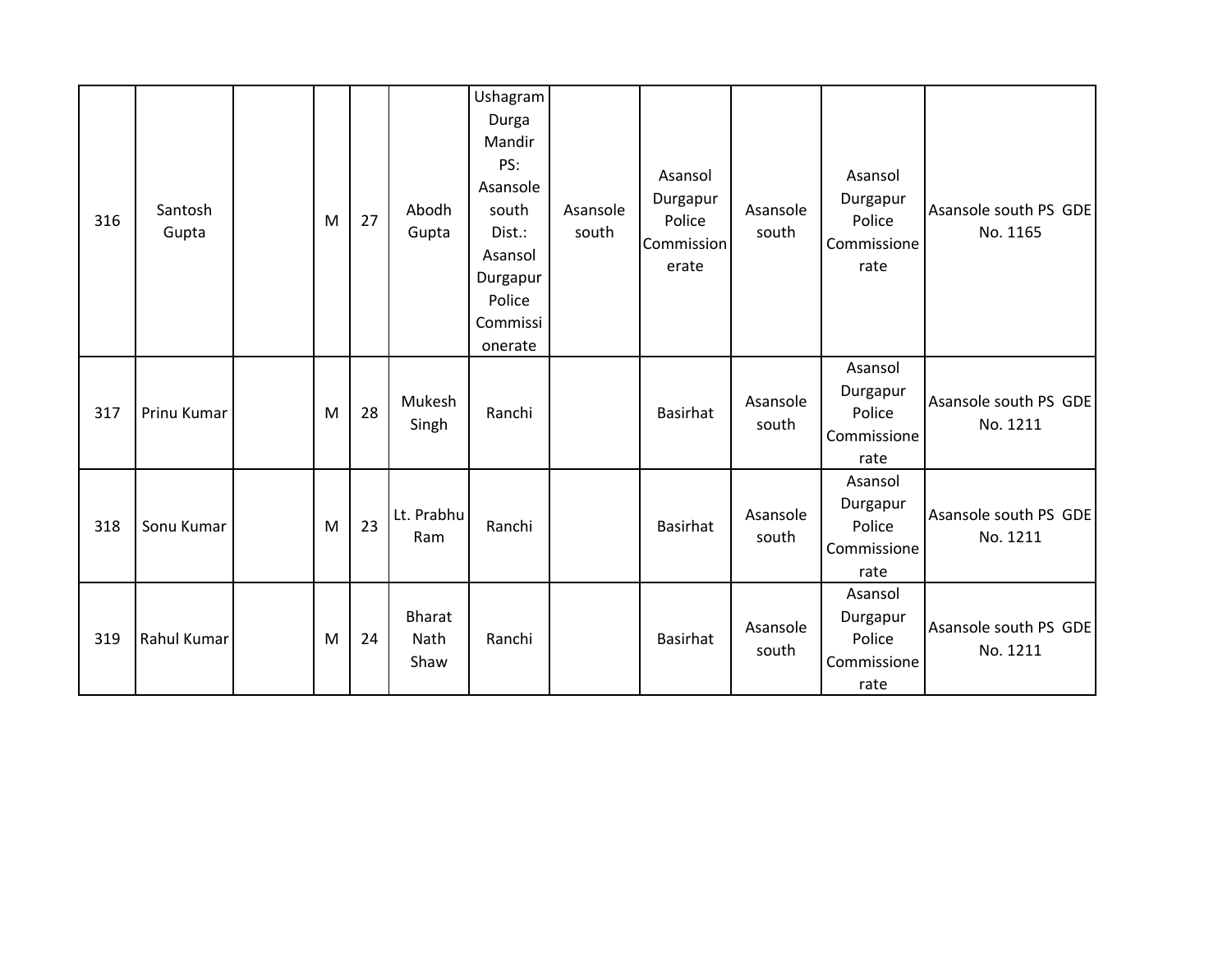| 320 | Nitin Kumar          | M | 22 | Lt. Puran<br>Balmiki      | Ismile<br>Prem<br>Nagar PS:<br>Hirapur<br>Dist.:<br>Asansol<br>Durgapur<br>Police<br>Commissi<br>onerate                   | Hirapur           | Asansol<br>Durgapur<br>Police<br>Commission<br>erate | Asansole<br>south | Asansol<br>Durgapur<br>Police<br>Commissione<br>rate | Asansole south PS GDE<br>No. 1219 |
|-----|----------------------|---|----|---------------------------|----------------------------------------------------------------------------------------------------------------------------|-------------------|------------------------------------------------------|-------------------|------------------------------------------------------|-----------------------------------|
| 321 | Sonu Kumar<br>Thakur | M | 26 | Suresh<br>Thakur          | <b>Budha</b><br>Chaman<br>Talaw PS:<br>Asansole<br>south<br>Dist.:<br>Asansol<br>Durgapur<br>Police<br>Commissi<br>onerate | Asansole<br>south | Asansol<br>Durgapur<br>Police<br>Commission<br>erate | Asansole<br>south | Asansol<br>Durgapur<br>Police<br>Commissione<br>rate | Asansole south PS GDE<br>No. 1231 |
| 322 | Suraj Bauri          | M |    | Bhagarith<br><b>Bauri</b> | PS:<br>Barabani<br>Dist.:<br>Asansol<br>Durgapur<br>Police<br>Commissi<br>onerate                                          | Barabani          | Asansol<br>Durgapur<br>Police<br>Commission<br>erate | Barabani          | Asansol<br>Durgapur<br>Police<br>Commissione<br>rate | Barabani PS GDE No.<br>1113       |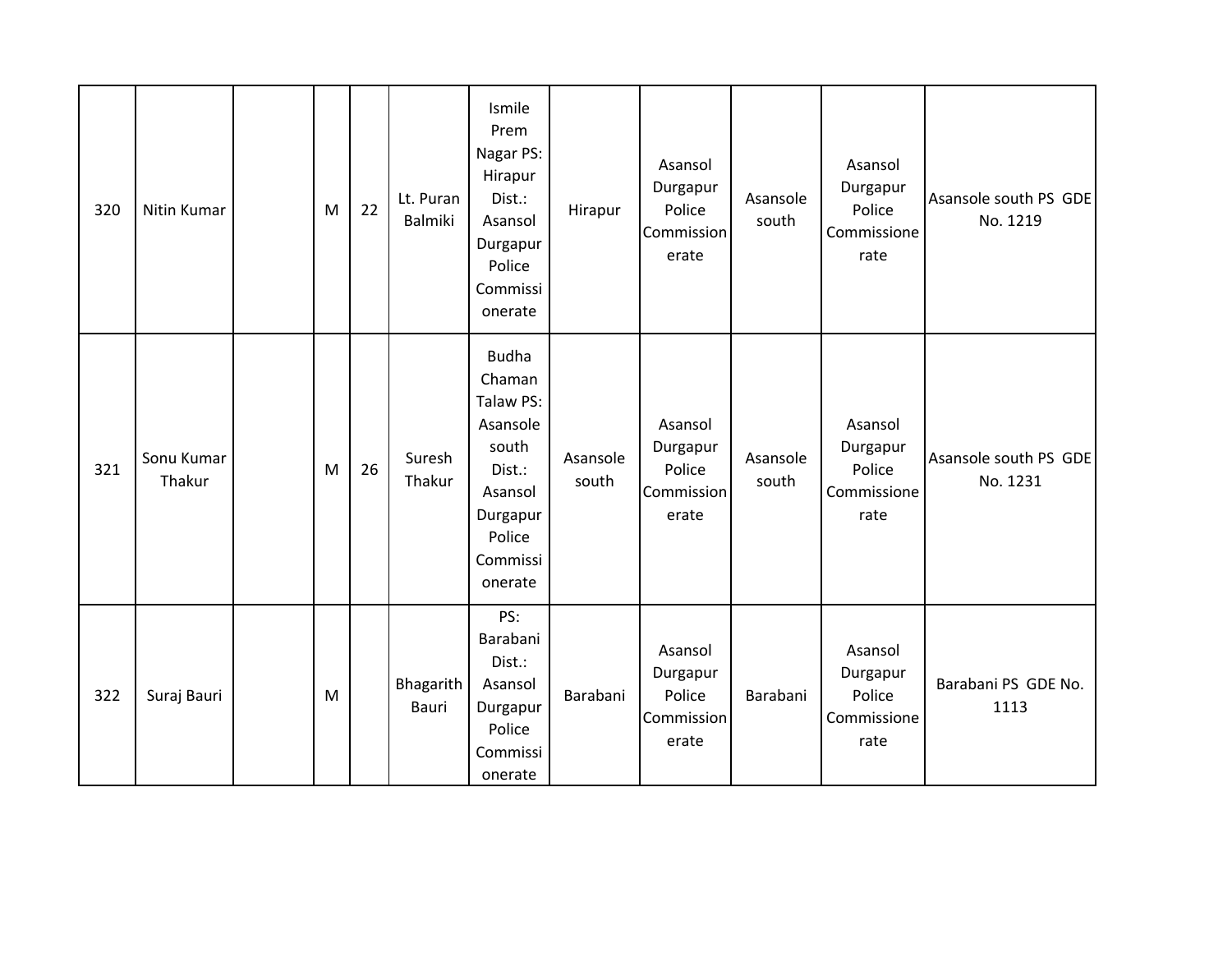| 323 | Sumit Nandi  | M |    | Sambhu<br>Nandi         | PS:<br>Barabani<br>Dist.:<br>Asansol<br>Durgapur<br>Police<br>Commissi<br>onerate              | Barabani | Asansol<br>Durgapur<br>Police<br>Commission<br>erate | Barabani | Asansol<br>Durgapur<br>Police<br>Commissione<br>rate | Barabani PS GDE No.<br>1113 |
|-----|--------------|---|----|-------------------------|------------------------------------------------------------------------------------------------|----------|------------------------------------------------------|----------|------------------------------------------------------|-----------------------------|
| 324 | Sanatan Das  | M | 45 | Kanai Das               | Gourbazar<br>PS:<br>Faridpur<br>Dist.:<br>Asansol<br>Durgapur<br>Police<br>Commissi<br>onerate | Faridpur | Asansol<br>Durgapur<br>Police<br>Commission<br>erate | Faridpur | Asansol<br>Durgapur<br>Police<br>Commissione<br>rate | Faridpur PS GDE No.<br>776  |
| 325 | Biswajit Roy | M | 48 | Lt<br>Narayan<br>Ch Roy | Bansia PS:<br>Faridpur<br>Dist.:<br>Asansol<br>Durgapur<br>Police<br>Commissi<br>onerate       | Faridpur | Asansol<br>Durgapur<br>Police<br>Commission<br>erate | Faridpur | Asansol<br>Durgapur<br>Police<br>Commissione<br>rate | Faridpur PS GDE No.<br>777  |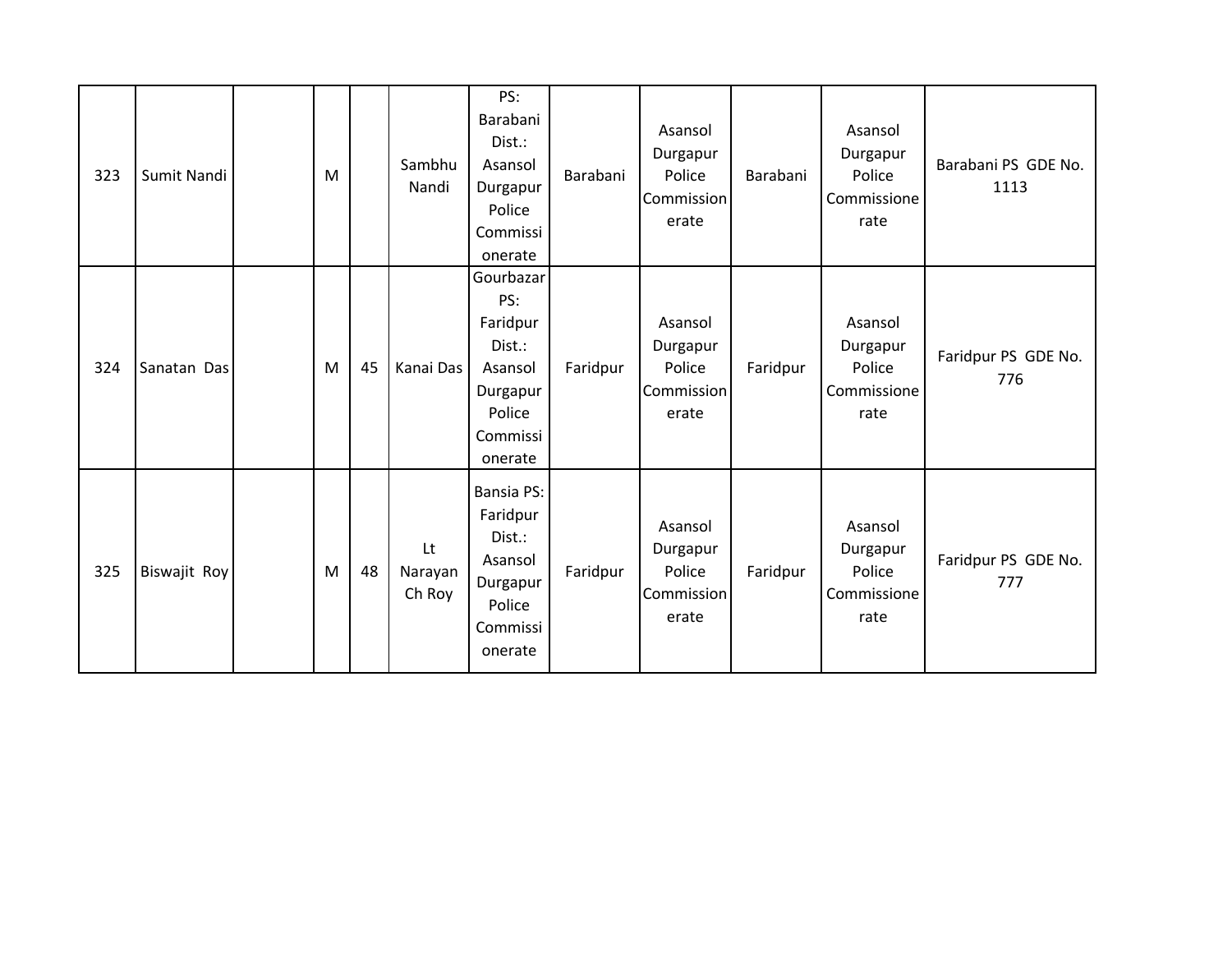| 326 | Bashideb<br>Sen       | M | 49 | Lt Harihar<br>Sen  | Bansia PS:<br>Faridpur<br>Dist.:<br>Asansol<br>Durgapur<br>Police<br>Commissi<br>onerate        | Faridpur | Asansol<br>Durgapur<br>Police<br>Commission<br>erate | Faridpur | Asansol<br>Durgapur<br>Police<br>Commissione<br>rate | Faridpur PS GDE No.<br>777 |
|-----|-----------------------|---|----|--------------------|-------------------------------------------------------------------------------------------------|----------|------------------------------------------------------|----------|------------------------------------------------------|----------------------------|
| 327 | Dina Bandhu<br>Mondal | M | 26 | Amit<br>Mondal     | Borgoria<br>PS:<br>Faridpur<br>Dist.:<br>Asansol<br>Durgapur<br>Police<br>Commissi<br>onerate   | Faridpur | Asansol<br>Durgapur<br>Police<br>Commission<br>erate | Faridpur | Asansol<br>Durgapur<br>Police<br>Commissione<br>rate | Faridpur PS GDE No.<br>777 |
| 328 | Prakash<br>Mondal     | M | 39 | Lt Kanuy<br>Mondal | <b>Bansia PS:</b><br>Faridpur<br>Dist.:<br>Asansol<br>Durgapur<br>Police<br>Commissi<br>onerate | Faridpur | Asansol<br>Durgapur<br>Police<br>Commission<br>erate | Faridpur | Asansol<br>Durgapur<br>Police<br>Commissione<br>rate | Faridpur PS GDE No.<br>782 |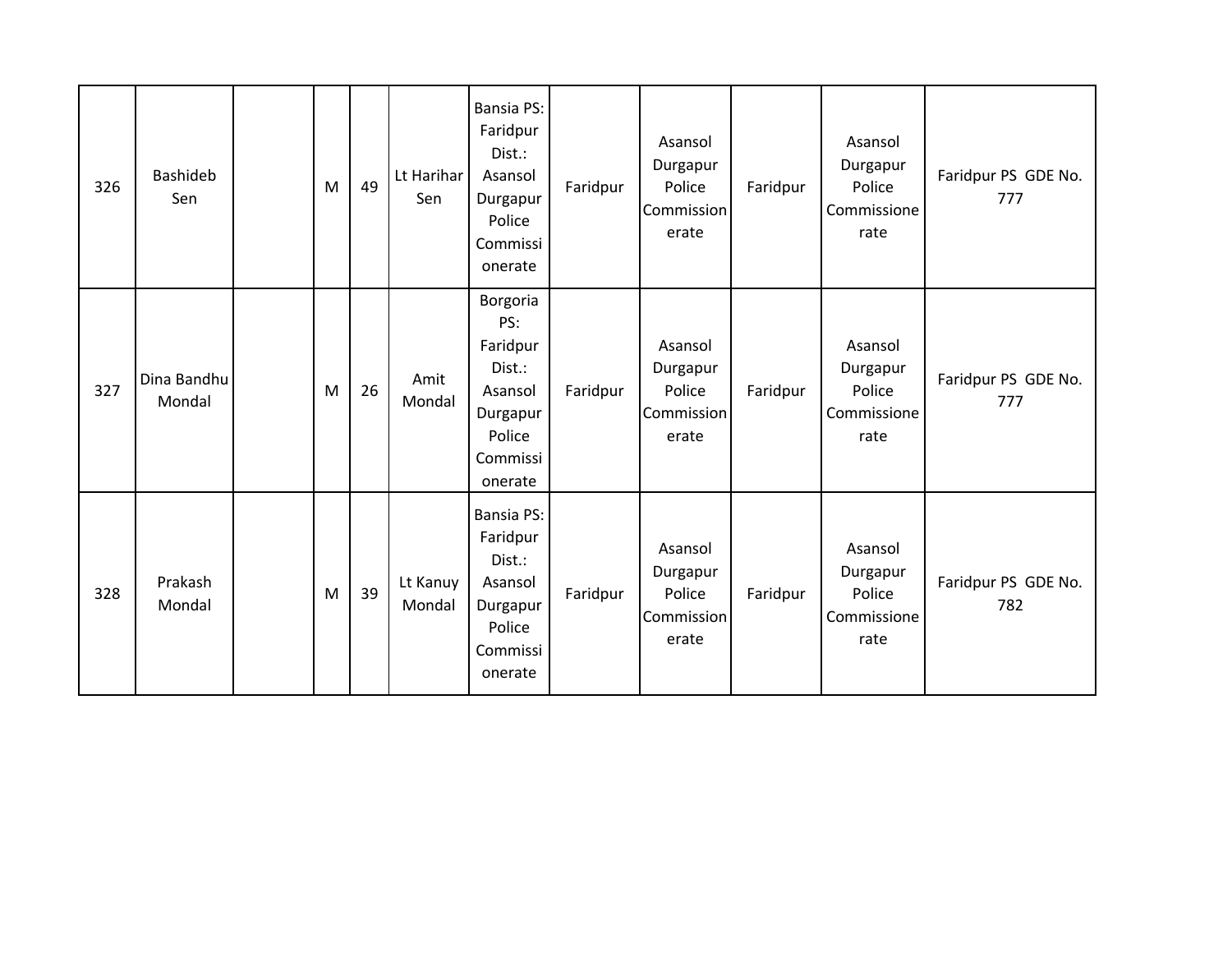| 329 | Dina Bandhu<br>Roy | M | 61 | Lt Ram<br>Pada Roy | Bansia PS:<br>Faridpur<br>Dist.:<br>Asansol<br>Durgapur<br>Police<br>Commissi<br>onerate                            | Faridpur | Asansol<br>Durgapur<br>Police<br>Commission<br>erate | Faridpur | Asansol<br>Durgapur<br>Police<br>Commissione<br>rate | Faridpur PS GDE No.<br>782 |
|-----|--------------------|---|----|--------------------|---------------------------------------------------------------------------------------------------------------------|----------|------------------------------------------------------|----------|------------------------------------------------------|----------------------------|
| 330 | Chedulal<br>Hela   | M | 51 | Kalu Hela          | Narsinghb<br>andh Nag<br>Mandir<br>PS:<br>Hirapur<br>Dist.:<br>Asansol<br>Durgapur<br>Police<br>Commissi<br>onerate | Hirapur  | Asansol<br>Durgapur<br>Police<br>Commission<br>erate | Hirapur  | Asansol<br>Durgapur<br>Police<br>Commissione<br>rate | Hirapur PS GDE No.<br>1267 |
| 331 | Anil Singh         | M | 38 | Mahon<br>Singh     | Wagon<br>Colony<br>Santa<br>Dangal PS:<br>Hirapur<br>Dist.:<br>Asansol<br>Durgapur<br>Police<br>Commissi<br>onerate | Hirapur  | Asansol<br>Durgapur<br>Police<br>Commission<br>erate | Hirapur  | Asansol<br>Durgapur<br>Police<br>Commissione<br>rate | Hirapur PS GDE No.<br>1288 |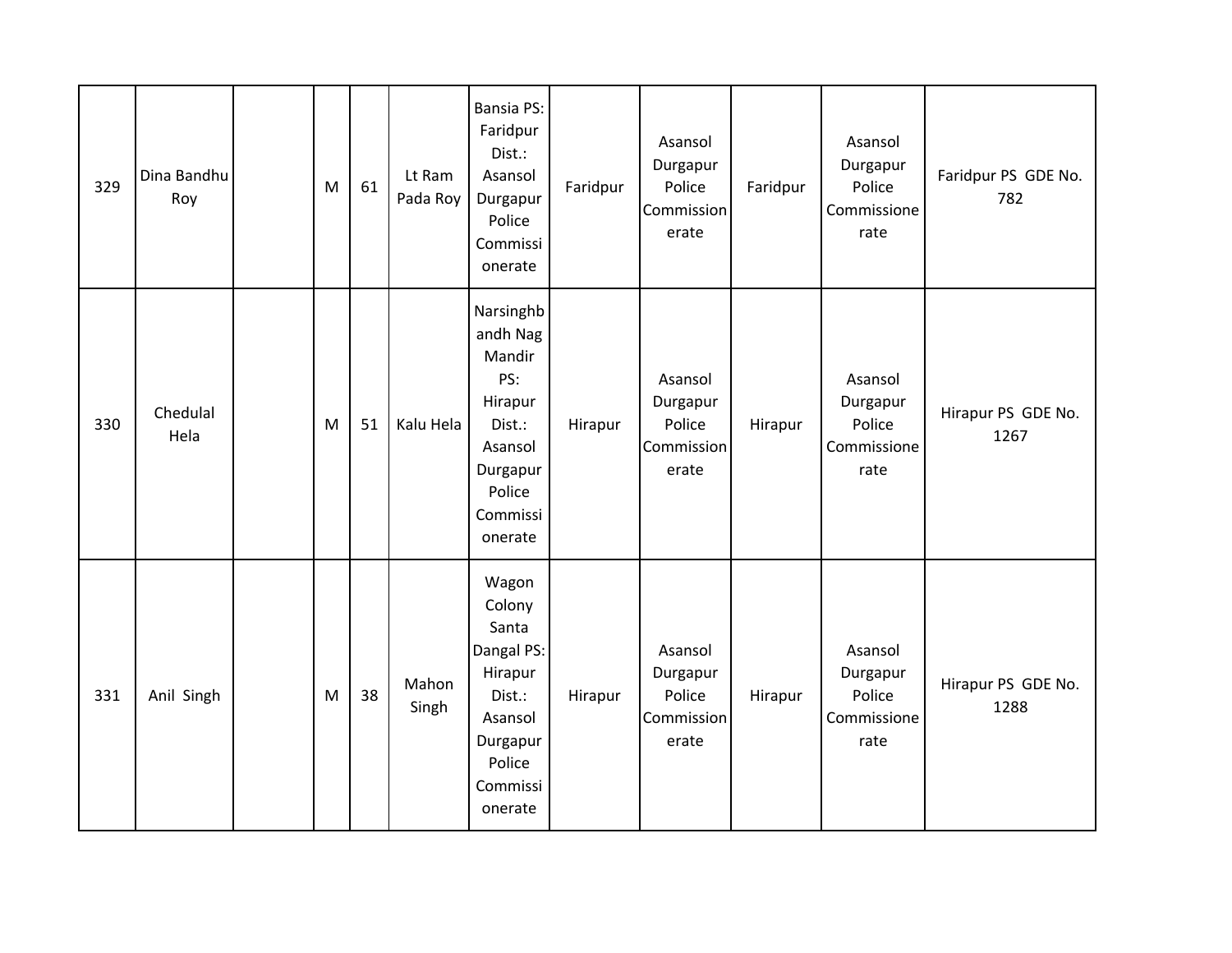| 332 | Shyam Lalan<br>Prasad | M | 42 | Duarka<br>Prasad | Wagon<br>Colony<br>Santa<br>Dangal PS:<br>Hirapur<br>Dist.:<br>Asansol<br>Durgapur<br>Police<br>Commissi<br>onerate       | Hirapur | Asansol<br>Durgapur<br>Police<br>Commission<br>erate | Hirapur | Asansol<br>Durgapur<br>Police<br>Commissione<br>rate | Hirapur PS GDE No.<br>1288 |
|-----|-----------------------|---|----|------------------|---------------------------------------------------------------------------------------------------------------------------|---------|------------------------------------------------------|---------|------------------------------------------------------|----------------------------|
| 333 | Pappu Rout            | M | 35 | Shiv<br>Prasad   | Rangapara<br>AB type<br>qtr No-<br>26/12 PS:<br>Hirapur<br>Dist.:<br>Asansol<br>Durgapur<br>Police<br>Commissi<br>onerate | Hirapur | Asansol<br>Durgapur<br>Police<br>Commission<br>erate | Hirapur | Asansol<br>Durgapur<br>Police<br>Commissione<br>rate | Hirapur PS GDE No.<br>1288 |
| 334 | Sukumar<br>Mitra      | M | 32 | Swapan<br>Mitra  | Chinakuri<br>PS: Kulti<br>Dist.:<br>Asansol<br>Durgapur<br>Police<br>Commissi<br>onerate                                  | Kulti   | Asansol<br>Durgapur<br>Police<br>Commission<br>erate | Hirapur | Asansol<br>Durgapur<br>Police<br>Commissione<br>rate | Hirapur PS GDE No.<br>1288 |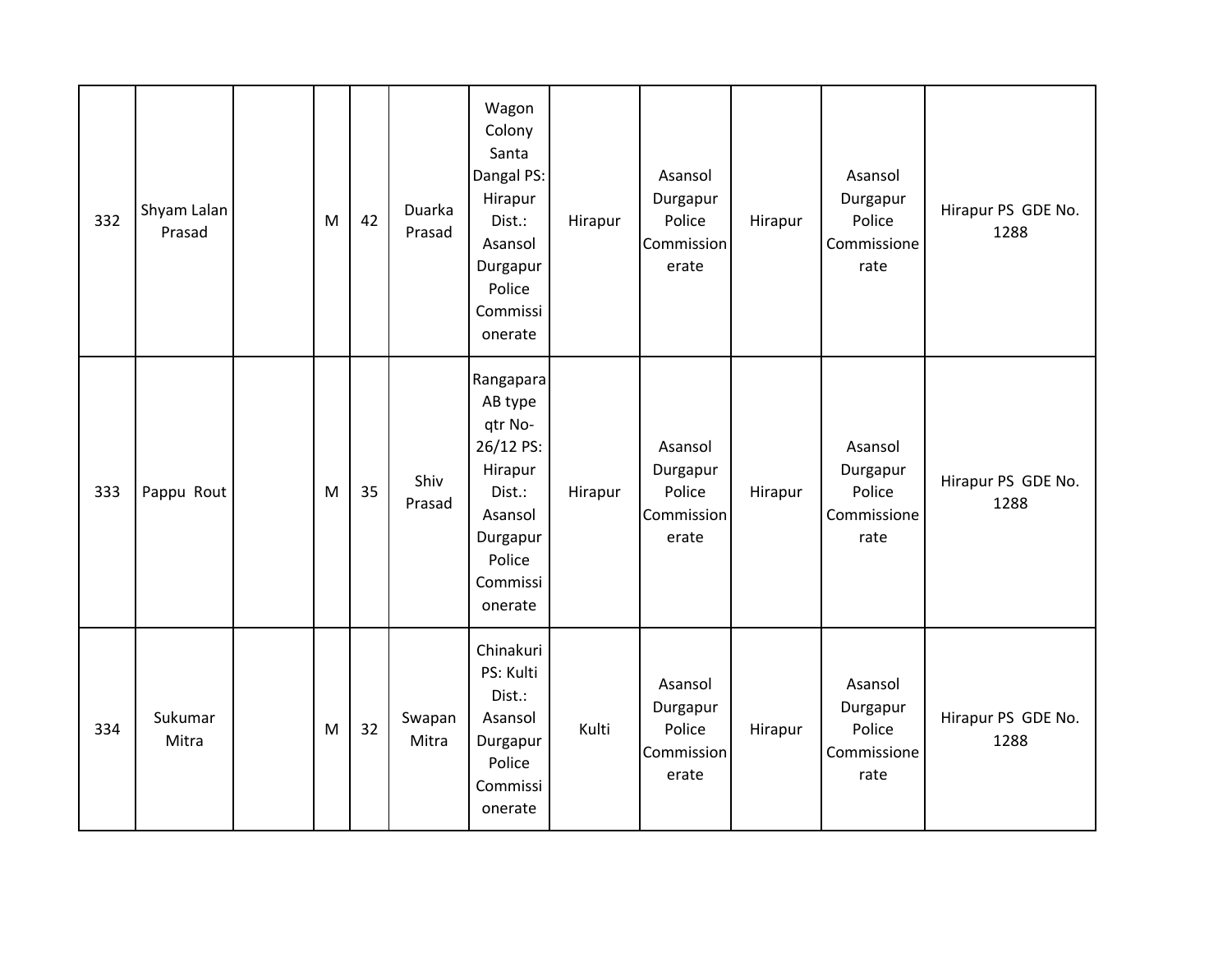| 335 | Chandan<br>Das   | M | 27 | <b>Sunil Das</b> | Hirapur<br>Dakhin<br>Para PS:<br>Hirapur<br>Dist.:<br>Asansol<br>Durgapur<br>Police<br>Commissi<br>onerate   | Hirapur | Asansol<br>Durgapur<br>Police<br>Commission<br>erate | Hirapur | Asansol<br>Durgapur<br>Police<br>Commissione<br>rate | Hirapur PS GDE No.<br>1300 |
|-----|------------------|---|----|------------------|--------------------------------------------------------------------------------------------------------------|---------|------------------------------------------------------|---------|------------------------------------------------------|----------------------------|
| 336 | Kishan Bauri     | M | 26 | Shibu<br>Bauri   | Hirapur<br>Badyakar<br>Para PS:<br>Hirapur<br>Dist.:<br>Asansol<br>Durgapur<br>Police<br>Commissi<br>onerate | Hirapur | Asansol<br>Durgapur<br>Police<br>Commission<br>erate | Hirapur | Asansol<br>Durgapur<br>Police<br>Commissione<br>rate | Hirapur PS GDE No.<br>1300 |
| 337 | Sikandar<br>Khan | M | 45 | Md Ayub<br>Khan  | Rahamat<br>Nagar PS:<br>Hirapur<br>Dist.:<br>Asansol<br>Durgapur<br>Police<br>Commissi<br>onerate            | Hirapur | Asansol<br>Durgapur<br>Police<br>Commission<br>erate | Hirapur | Asansol<br>Durgapur<br>Police<br>Commissione<br>rate | Hirapur PS GDE No.<br>1300 |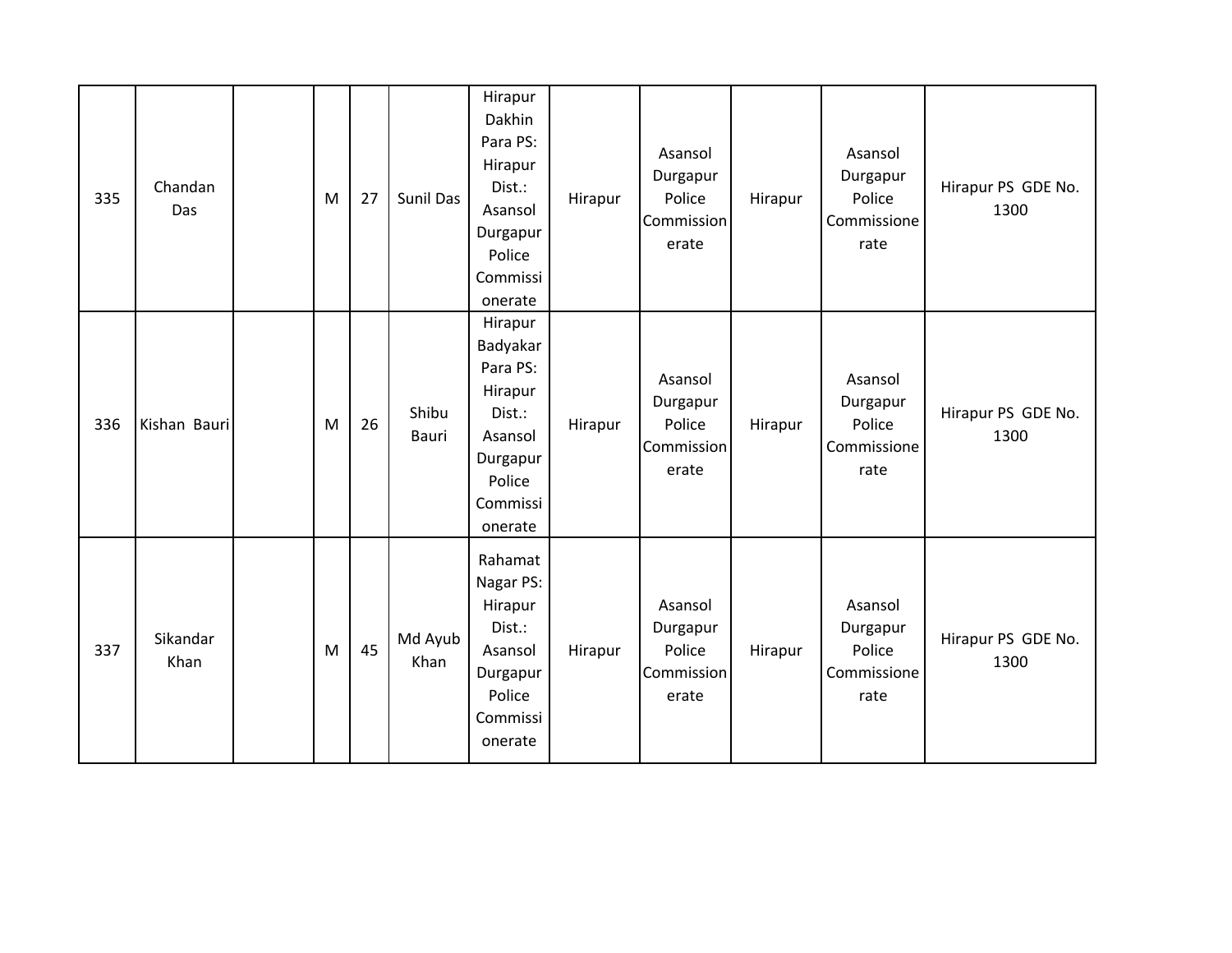| 338 | Ranjit Singh       | M | 38 | Raj Kumar<br>Singh          | Burnpur<br>Gurudwar<br>a road Qtr<br>No-MS-<br>15/4 PS:<br>Hirapur<br>Dist.:<br>Asansol<br>Durgapur<br>Police<br>Commissi<br>onerate | Hirapur | Asansol<br>Durgapur<br>Police<br>Commission<br>erate | Hirapur | Asansol<br>Durgapur<br>Police<br>Commissione<br>rate | Hirapur PS GDE No.<br>1300 |
|-----|--------------------|---|----|-----------------------------|--------------------------------------------------------------------------------------------------------------------------------------|---------|------------------------------------------------------|---------|------------------------------------------------------|----------------------------|
| 339 | Avijit<br>Banerjee | M | 27 | Late<br>Prabhat<br>Banerjee | Upper<br>road Qtr<br>No-KS-<br>37/4 PS:<br>Hirapur<br>Dist.:<br>Asansol<br>Durgapur<br>Police<br>Commissi<br>onerate                 | Hirapur | Asansol<br>Durgapur<br>Police<br>Commission<br>erate | Hirapur | Asansol<br>Durgapur<br>Police<br>Commissione<br>rate | Hirapur PS GDE No.<br>1300 |
| 340 | Ram Samaj<br>Ram   | M | 60 | Late<br>Bahadur<br>Ram      | KS-13/6<br>Burnpur<br>PS:<br>Hirapur<br>Dist.:<br>Asansol<br>Durgapur<br>Police<br>Commissi<br>onerate                               | Hirapur | Asansol<br>Durgapur<br>Police<br>Commission<br>erate | Hirapur | Asansol<br>Durgapur<br>Police<br>Commissione<br>rate | Hirapur PS GDE No.<br>1300 |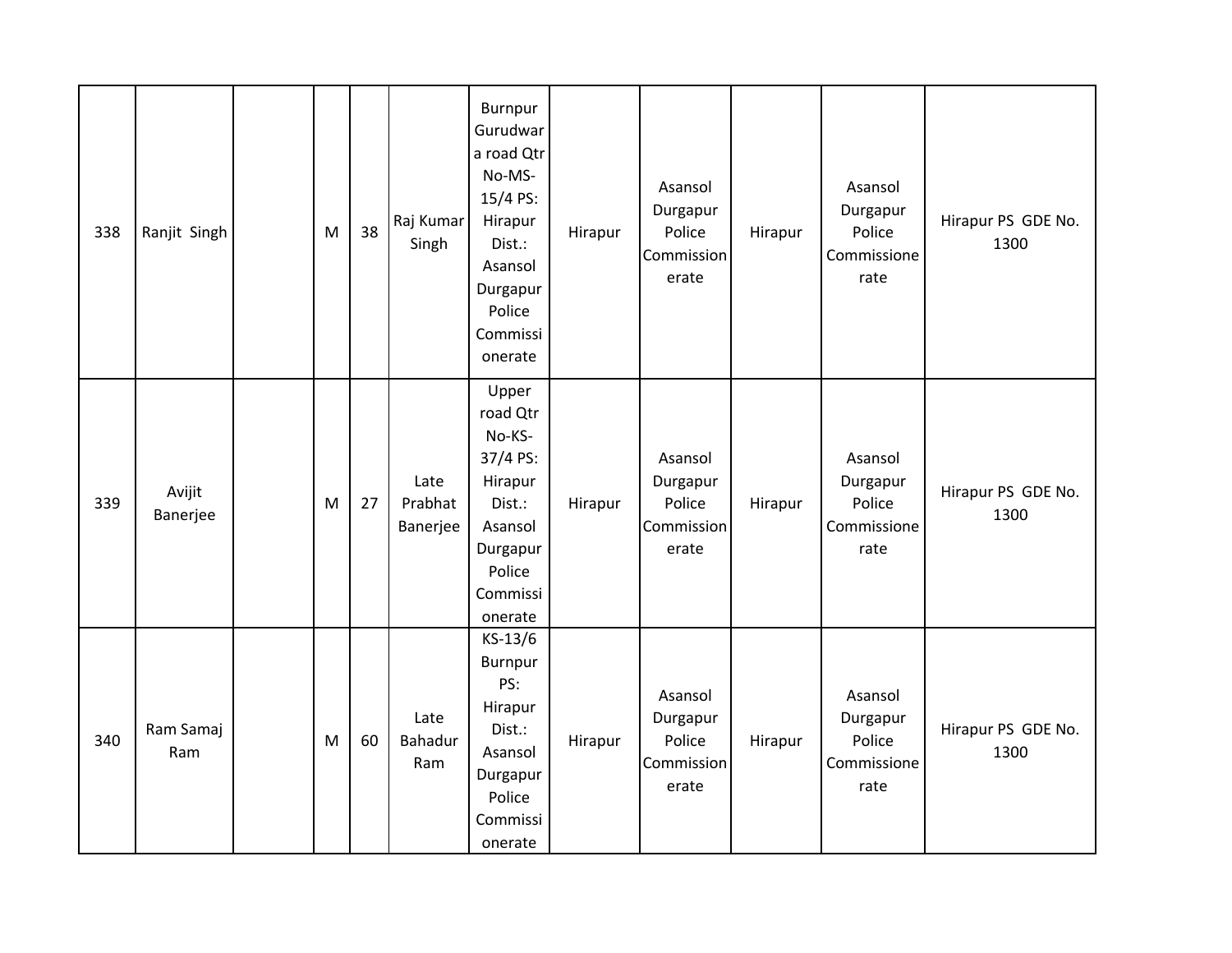| 341 | Md Imran        | M | 38 | Late<br>Kamruddi<br>n Khan | Alam<br>Nagar PS:<br>Hirapur<br>Dist.:<br>Asansol<br>Durgapur<br>Police<br>Commissi<br>onerate                        | Hirapur | Asansol<br>Durgapur<br>Police<br>Commission<br>erate | Hirapur | Asansol<br>Durgapur<br>Police<br>Commissione<br>rate | Hirapur PS GDE No.<br>1289 |
|-----|-----------------|---|----|----------------------------|-----------------------------------------------------------------------------------------------------------------------|---------|------------------------------------------------------|---------|------------------------------------------------------|----------------------------|
| 342 | Md Gulab        | M | 30 | Md Salim                   | Rahamatn<br>agar<br>Mazar PS:<br>Hirapur<br>Dist.:<br>Asansol<br>Durgapur<br>Police<br>Commissi<br>onerate            | Hirapur | Asansol<br>Durgapur<br>Police<br>Commission<br>erate | Hirapur | Asansol<br>Durgapur<br>Police<br>Commissione<br>rate | Hirapur PS GDE No.<br>1289 |
| 343 | Jitendra<br>Ram | M | 28 | Ashok<br>Ram               | Narsinghb<br>andh<br>Mallick<br>Para PS:<br>Hirapur<br>Dist.:<br>Asansol<br>Durgapur<br>Police<br>Commissi<br>onerate | Hirapur | Asansol<br>Durgapur<br>Police<br>Commission<br>erate | Hirapur | Asansol<br>Durgapur<br>Police<br>Commissione<br>rate | Hirapur PS GDE No.<br>1289 |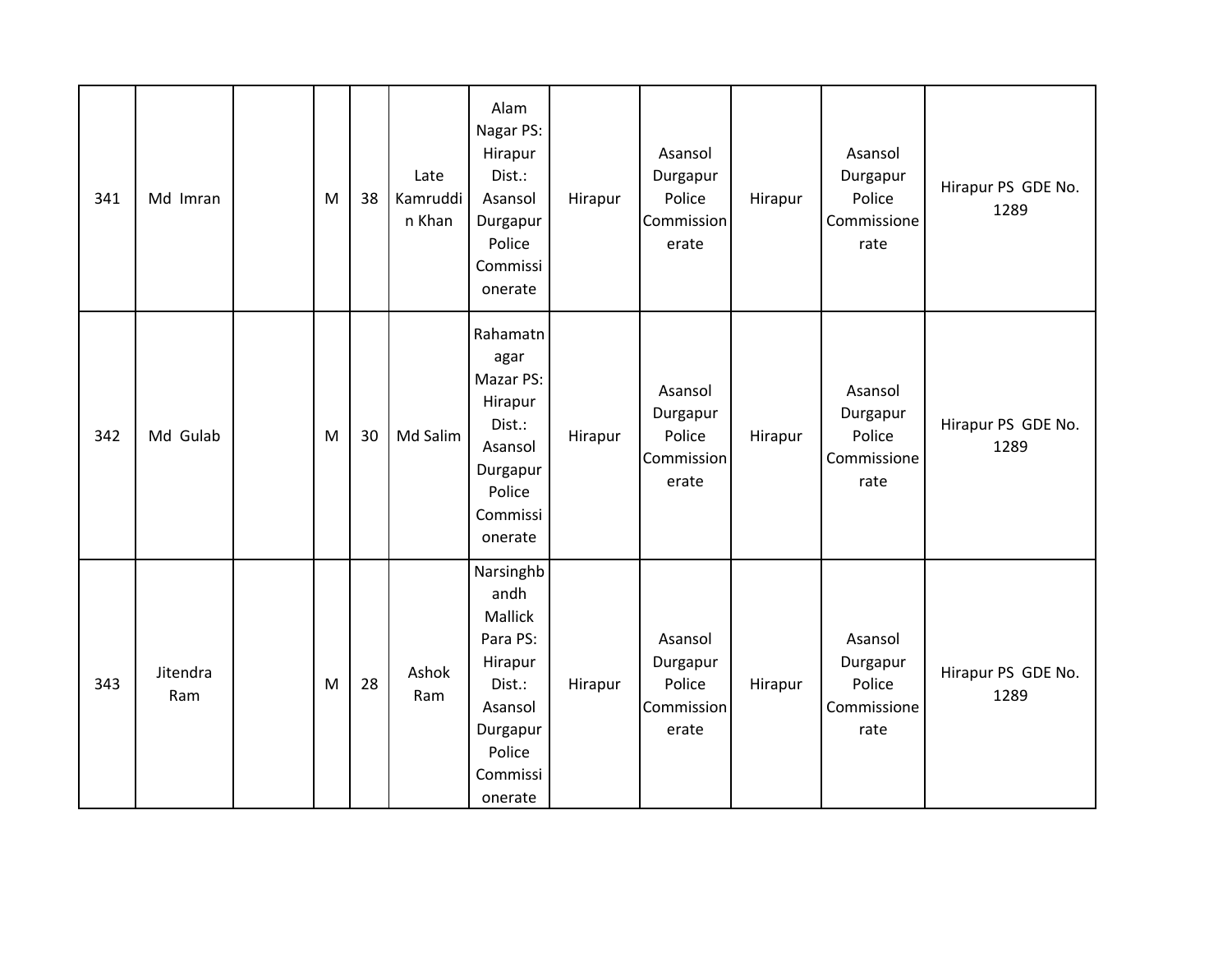| 344 | Surendar<br>Shaw | M | 32 | Late<br>Mohan<br>Shaw | Narsinghb<br>andh<br>Mallick<br>Para PS:<br>Hirapur<br>Dist.:<br>Asansol<br>Durgapur<br>Police<br>Commissi<br>onerate | Hirapur | Asansol<br>Durgapur<br>Police<br>Commission<br>erate | Hirapur | Asansol<br>Durgapur<br>Police<br>Commissione<br>rate | Hirapur PS GDE No.<br>1289 |
|-----|------------------|---|----|-----------------------|-----------------------------------------------------------------------------------------------------------------------|---------|------------------------------------------------------|---------|------------------------------------------------------|----------------------------|
| 345 | Pappu Shaw       | M | 28 | Krishna<br>Shaw       | Dhurupda<br>ngal PS:<br>Hirapur<br>Dist.:<br>Asansol<br>Durgapur<br>Police<br>Commissi<br>onerate                     | Hirapur | Asansol<br>Durgapur<br>Police<br>Commission<br>erate | Hirapur | Asansol<br>Durgapur<br>Police<br>Commissione<br>rate | Hirapur PS GDE No.<br>1291 |
| 346 | Sanjay Shaw      | M | 45 | Rajesh<br>Shaw        | Sastrinaga<br>r PS:<br>Hirapur<br>Dist.:<br>Asansol<br>Durgapur<br>Police<br>Commissi<br>onerate                      | Hirapur | Asansol<br>Durgapur<br>Police<br>Commission<br>erate | Hirapur | Asansol<br>Durgapur<br>Police<br>Commissione<br>rate | Hirapur PS GDE No.<br>1291 |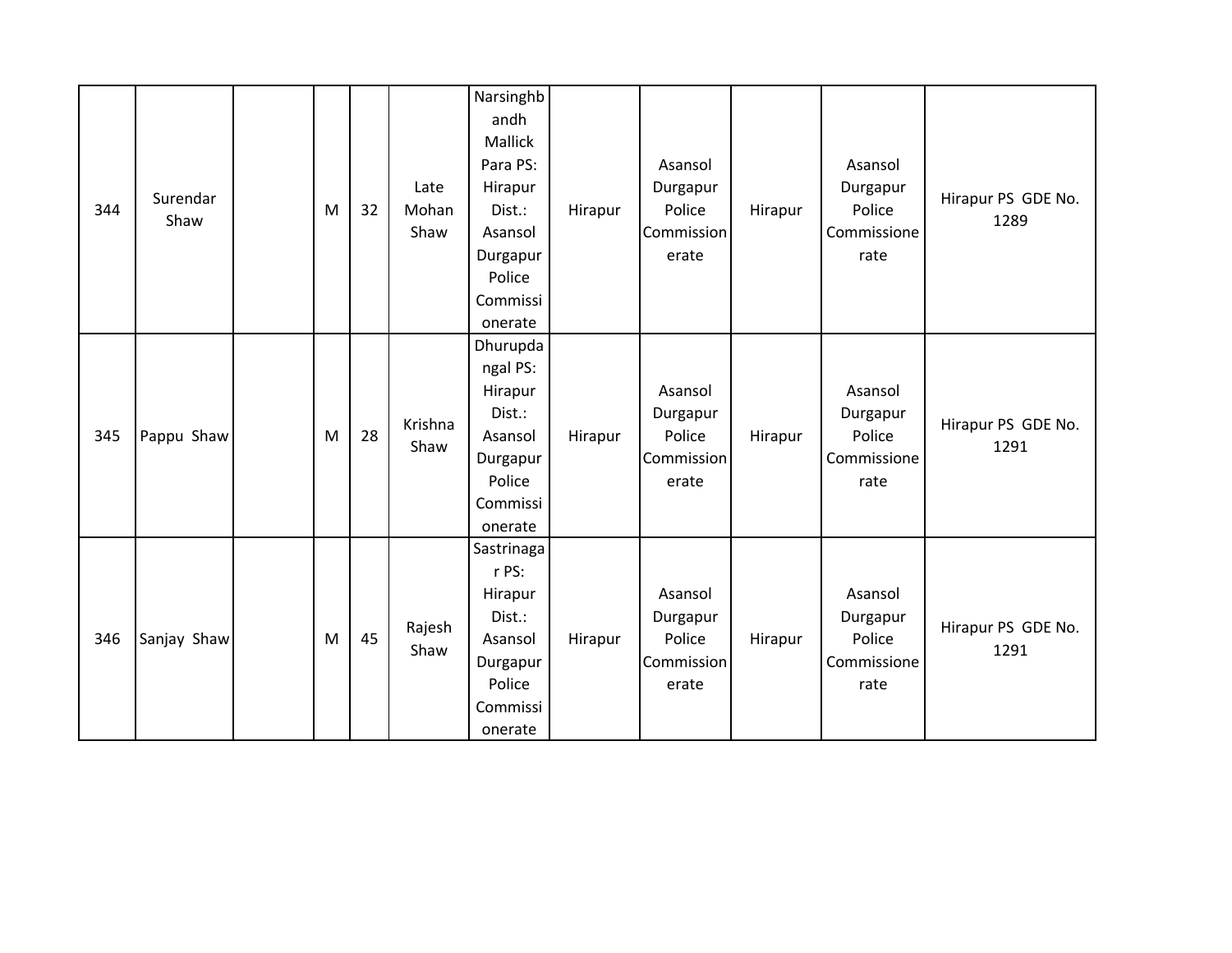| 347 | Ravi Hela   | M | 35 | Late Ram<br>Ashre<br>Hela | Narsinghb<br>andh Nag<br>Mandir<br>PS:<br>Hirapur<br>Dist.:<br>Asansol<br>Durgapur<br>Police<br>Commissi<br>onerate | Hirapur | Asansol<br>Durgapur<br>Police<br>Commission<br>erate        | Hirapur | Asansol<br>Durgapur<br>Police<br>Commissione<br>rate | Hirapur PS GDE No.<br>1291 |
|-----|-------------|---|----|---------------------------|---------------------------------------------------------------------------------------------------------------------|---------|-------------------------------------------------------------|---------|------------------------------------------------------|----------------------------|
| 348 | Golu Kumar  | M | 18 | Late<br>Kailash<br>Verma  | Narsinghb<br>andh near<br>Kalali PS:<br>Hirapur<br>Dist.:<br>Asansol<br>Durgapur<br>Police<br>Commissi<br>onerate   | Hirapur | Asansol<br>Durgapur<br>Police<br>Commission<br>erate        | Hirapur | Asansol<br>Durgapur<br>Police<br>Commissione<br>rate | Hirapur PS GDE No.<br>1291 |
| 349 | Rajesh Shaw | M | 30 | Nandalal<br>Shaw          | Purnia<br>Talaw PS:<br>Hirapur<br>Dist.:<br>Asansol<br>Durgapur<br>Police<br>Commissi<br>onerate                    | Hirapur | Asansol<br>Durgapur<br>Police<br><b>Commission</b><br>erate | Hirapur | Asansol<br>Durgapur<br>Police<br>Commissione<br>rate | Hirapur PS GDE No.<br>1291 |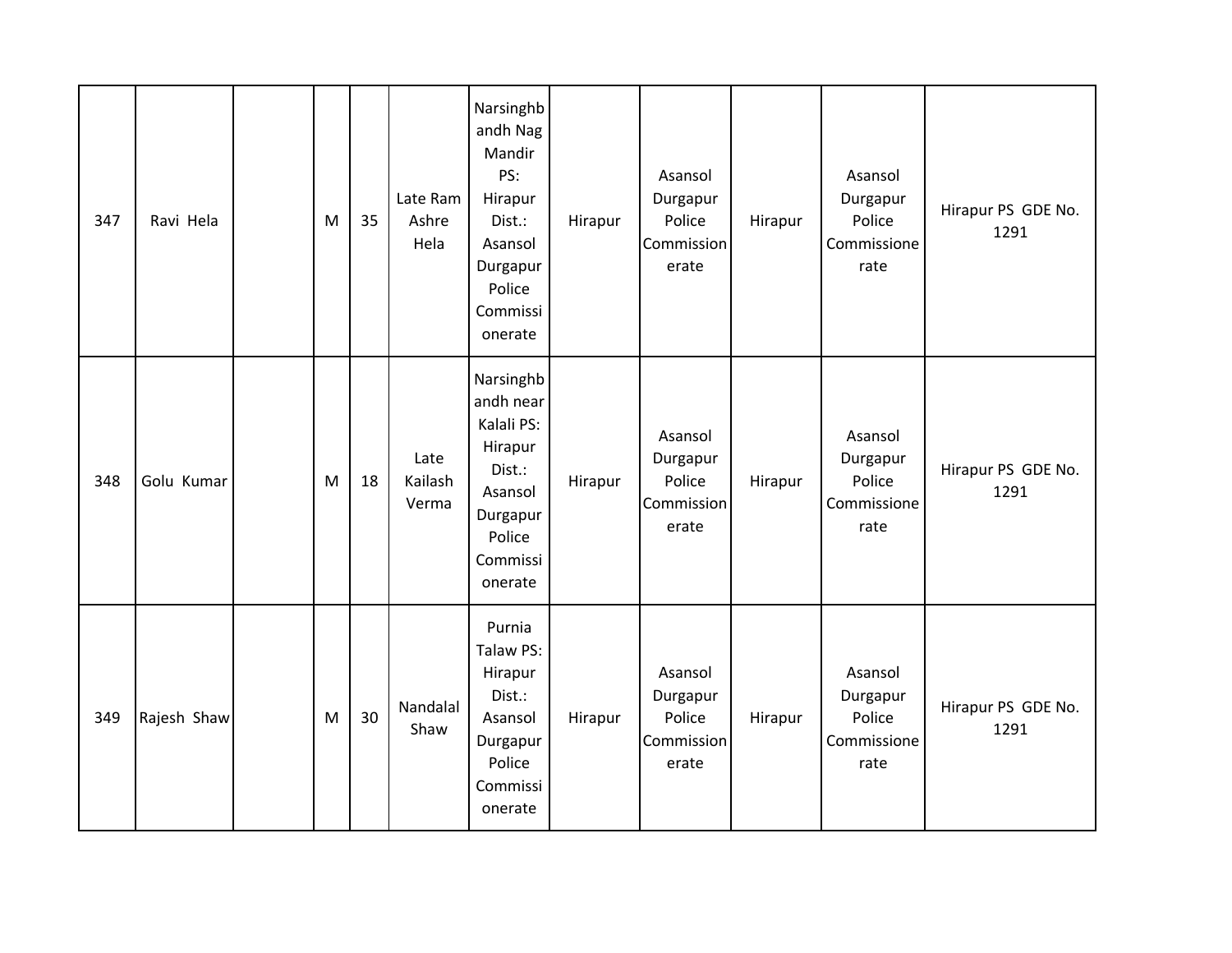| 350 | Jayanta<br><b>Bouri</b>  | M | 23 | Lt Kisan<br><b>Bouri</b>      | <b>BHANORA</b><br><b>BARABANI</b>              | <b>Basirhat</b> | Jamuria | Asansol<br>Durgapur<br>Police<br>Commissione<br>rate | Jamuria PS Outpost<br>Sripur OP GDE No. 583      |
|-----|--------------------------|---|----|-------------------------------|------------------------------------------------|-----------------|---------|------------------------------------------------------|--------------------------------------------------|
| 351 | Abhijit Bouri            | M |    | Purusota<br>m Pur             | HIRAPUR,<br>PS-<br><b>JAMURIA</b>              | <b>Basirhat</b> | Jamuria | Asansol<br>Durgapur<br>Police<br>Commissione<br>rate | Jamuria PS Outpost<br>Sripur OP GDE No. 583      |
| 352 | Rahul Bouri              | M | 20 | Pradip<br><b>Bouri</b>        | <b>HIRAPUR</b><br><b>GOWALAP</b><br><b>ARA</b> | <b>Basirhat</b> | Jamuria | Asansol<br>Durgapur<br>Police<br>Commissione<br>rate | Jamuria PS Outpost<br>Sripur OP GDE No. 583      |
| 353 | <b>Debasish</b><br>Bouri | M | 19 | Lt<br>Shyamal<br><b>Bouri</b> | <b>HIRAPUR</b><br><b>GOWALAP</b><br>ARA        | <b>Basirhat</b> | Jamuria | Asansol<br>Durgapur<br>Police<br>Commissione<br>rate | Jamuria PS Outpost<br>Sripur OP GDE No. 583      |
| 354 | Md Azad                  | M | 19 | Md Siaj                       | <b>NINGHA</b><br><b>NICHU</b><br><b>CENTRE</b> | <b>Basirhat</b> | Jamuria | Asansol<br>Durgapur<br>Police<br>Commissione<br>rate | Jamuria PS Outpost<br>Sripur OP GDE No. 583      |
| 355 | Chandan<br>Gorai         | M |    | Ram Dulal<br>Gorai            | <b>MADHUD</b><br>ANGA                          | <b>Basirhat</b> | Jamuria | Asansol<br>Durgapur<br>Police<br>Commissione<br>rate | Jamuria PS Outpost<br>Churulia OP GDE No.<br>686 |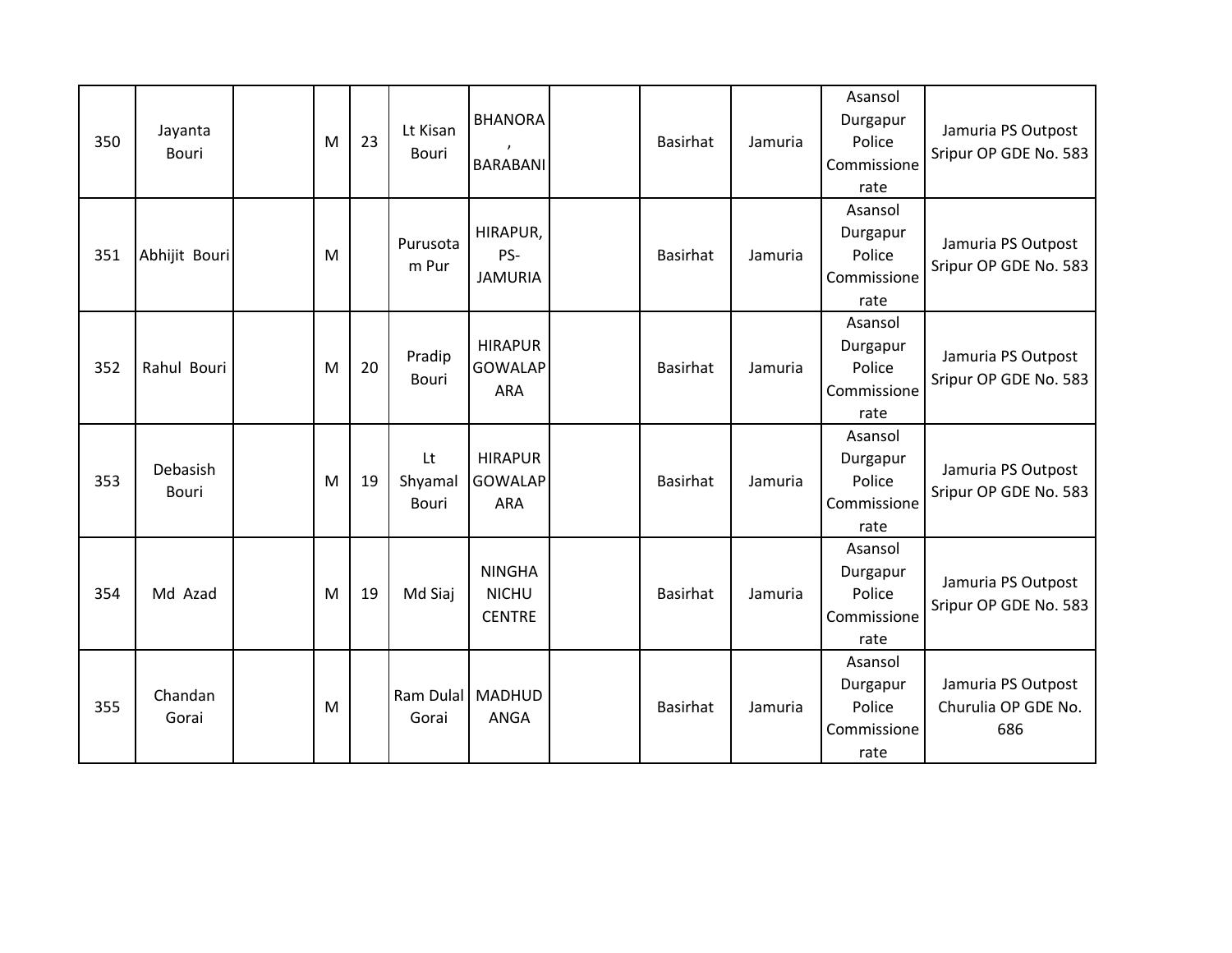| 356 | Madhab<br><b>Bouri</b> | M | 33 | Charan<br><b>Bouri</b>      | MADHUD<br>ANGA                                                                                               |        | <b>Basirhat</b>                                      | Jamuria | Asansol<br>Durgapur<br>Police<br>Commissione<br>rate | Jamuria PS Outpost<br>Churulia OP GDE No.<br>686 |
|-----|------------------------|---|----|-----------------------------|--------------------------------------------------------------------------------------------------------------|--------|------------------------------------------------------|---------|------------------------------------------------------|--------------------------------------------------|
| 357 | Bijay Gorai            |   |    | Krishna<br>Balaram<br>Gorai | Wohia,<br>Jhalda,<br>Purulia<br>PS: Kanksa<br>Dist.:<br>Asansol<br>Durgapur<br>Police<br>Commissi<br>onerate | Kanksa | Asansol<br>Durgapur<br>Police<br>Commission<br>erate | Kanksa  | Asansol<br>Durgapur<br>Police<br>Commissione<br>rate | Kanksa PS GDE No.<br>1079                        |
| 358 | <b>Tarak Roy</b>       |   |    | Shibu Roy                   | Kanksa 2<br>no. Colony<br>PS: Kanksa<br>Dist.:<br>Asansol<br>Durgapur<br>Police<br>Commissi<br>onerate       | Kanksa | Asansol<br>Durgapur<br>Police<br>Commission<br>erate | Kanksa  | Asansol<br>Durgapur<br>Police<br>Commissione<br>rate | Kanksa PS GDE No.<br>1079                        |
| 359 | Haru Sekh              |   |    | Piru Sekh                   | Patnil PS:<br>Nanoor<br>Dist.:<br>Birbhum                                                                    | Nanoor | Birbhum                                              | Kanksa  | Asansol<br>Durgapur<br>Police<br>Commissione<br>rate | Kanksa PS GDE No.<br>1079                        |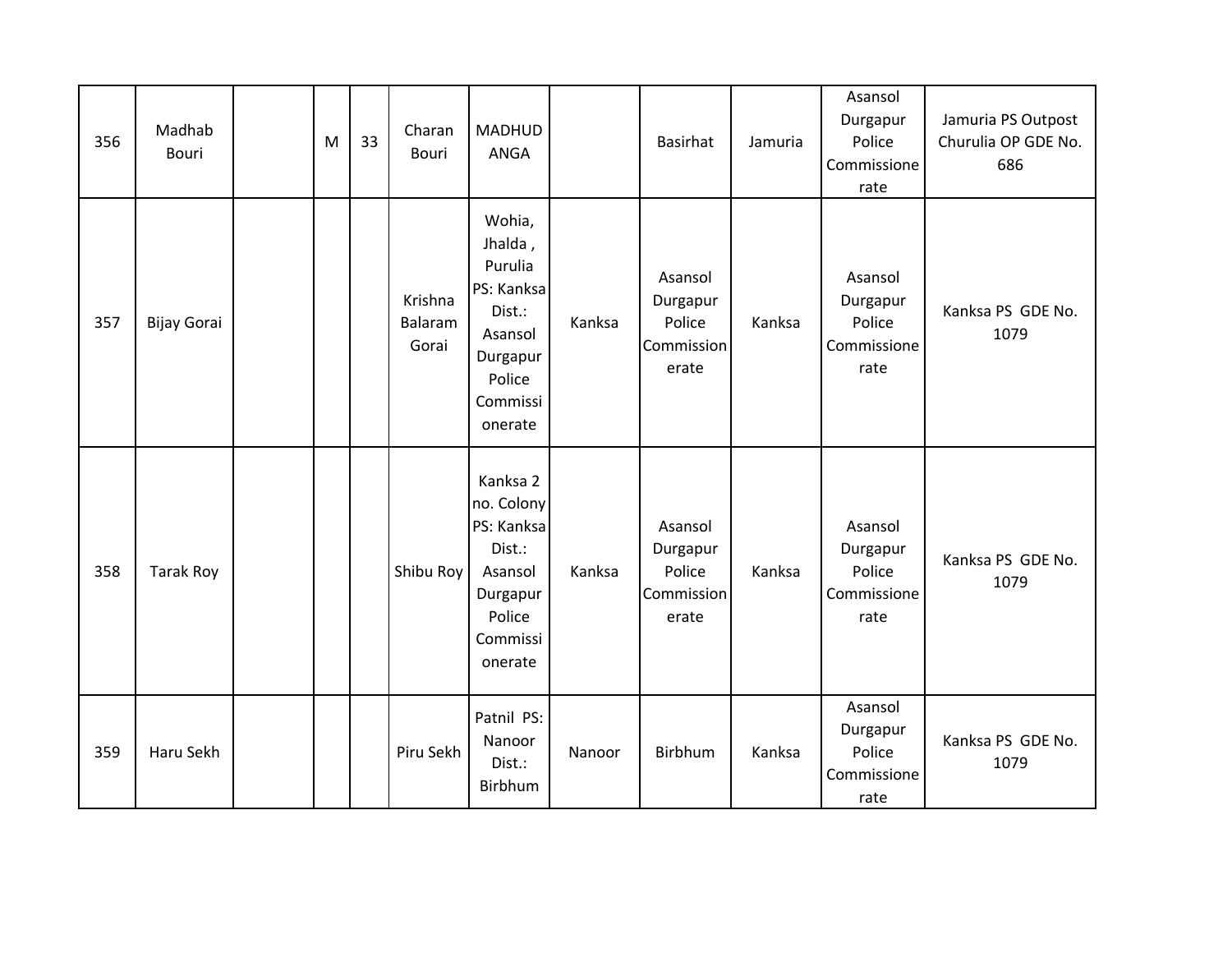| 360 | Kajal Laha           |  | Naran<br>Chandra<br>Laha | Panagarh<br><b>Bazar PS:</b><br>Kanksa<br>Dist.:<br>Asansol<br>Durgapur<br>Police<br>Commissi<br>onerate  | Kanksa | Asansol<br>Durgapur<br>Police<br>Commission<br>erate | Kanksa | Asansol<br>Durgapur<br>Police<br>Commissione<br>rate | Kanksa PS GDE No.<br>1079 |
|-----|----------------------|--|--------------------------|-----------------------------------------------------------------------------------------------------------|--------|------------------------------------------------------|--------|------------------------------------------------------|---------------------------|
| 361 | Sk Jiyarul           |  | Sk.<br>Rahamat           | Panagarh<br>Machbaza<br>r PS:<br>Kanksa<br>Dist.:<br>Asansol<br>Durgapur<br>Police<br>Commissi<br>onerate | Kanksa | Asansol<br>Durgapur<br>Police<br>Commission<br>erate | Kanksa | Asansol<br>Durgapur<br>Police<br>Commissione<br>rate | Kanksa PS GDE No.<br>1079 |
| 362 | Somnath<br>Khetrapal |  | Lt Kunal<br>Khetrapal    | Panagarh<br>Machbaza<br>r PS:<br>Kanksa<br>Dist.:<br>Asansol<br>Durgapur<br>Police<br>Commissi<br>onerate | Kanksa | Asansol<br>Durgapur<br>Police<br>Commission<br>erate | Kanksa | Asansol<br>Durgapur<br>Police<br>Commissione<br>rate | Kanksa PS GDE No.<br>1079 |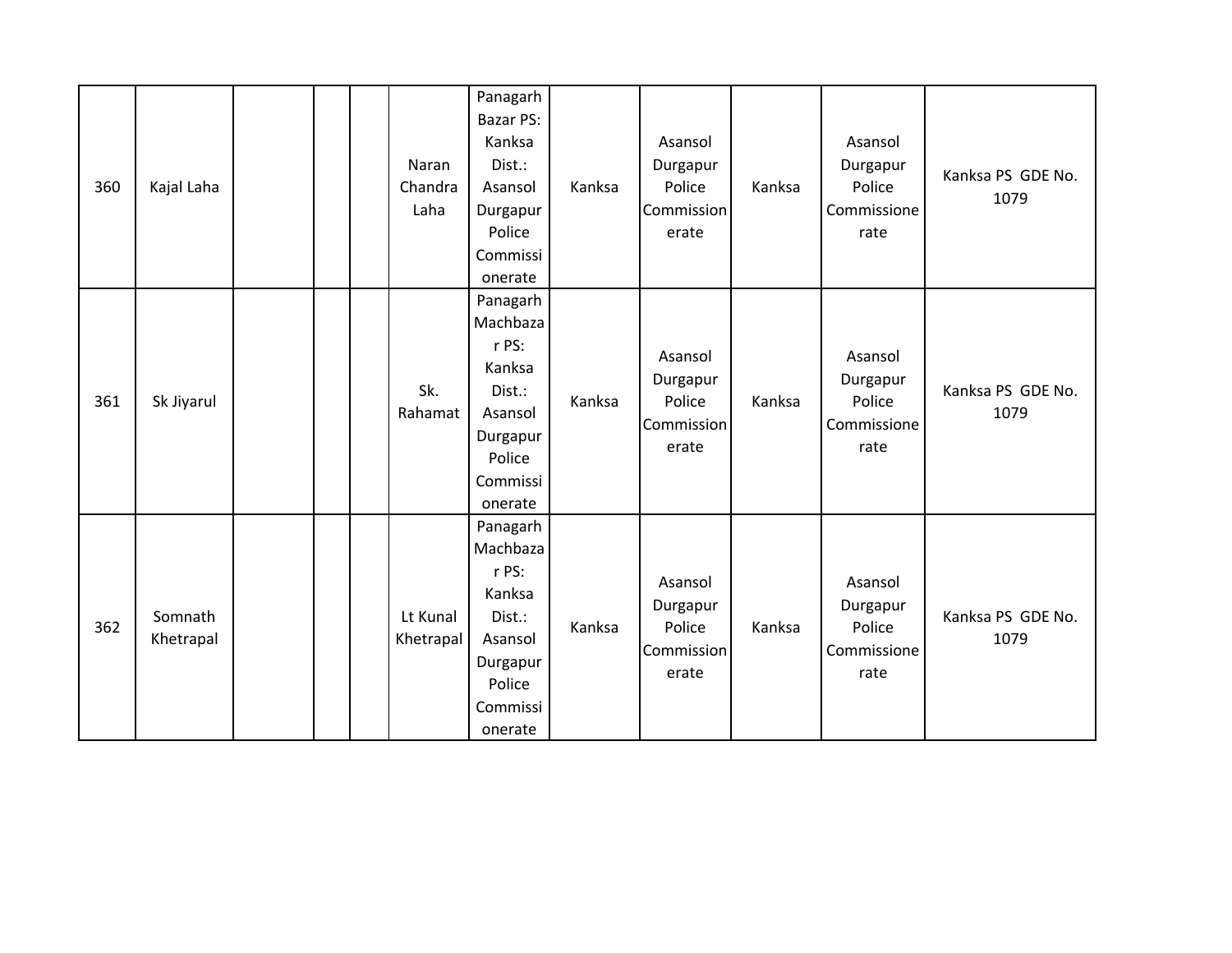| 363 | Nitish Singha  |  | Chhatish<br>Singha | Barobakul<br>, Jhalda,<br>Purulia<br>PS: Kanksa<br>Dist.:<br>Asansol<br>Durgapur<br>Police<br>Commissi<br>onerate | Kanksa     | Asansol<br>Durgapur<br>Police<br>Commission<br>erate | Kanksa | Asansol<br>Durgapur<br>Police<br>Commissione<br>rate | Kanksa PS GDE No.<br>1081 |
|-----|----------------|--|--------------------|-------------------------------------------------------------------------------------------------------------------|------------|------------------------------------------------------|--------|------------------------------------------------------|---------------------------|
| 364 | Bapi Hazra     |  | Pasupati<br>Hazra  | Sulkunipar<br>PS: Kanksa<br>Dist.:<br>Asansol<br>Durgapur<br>Police<br>Commissi<br>onerate                        | Kanksa     | Asansol<br>Durgapur<br>Police<br>Commission<br>erate | Kanksa | Asansol<br>Durgapur<br>Police<br>Commissione<br>rate | Kanksa PS GDE No.<br>1081 |
| 365 | Sanarul Sekh   |  | Ashis Sekh         | Katora<br>PS: Mejhia<br>Dist.:<br>Bankura                                                                         | Mejhia     | Bankura                                              | Kanksa | Asansol<br>Durgapur<br>Police<br>Commissione<br>rate | Kanksa PS GDE No.<br>1081 |
| 366 | Nurman<br>Miya |  | Lt Samid<br>Miya   | Illambazar<br>PS:<br>Illambazar<br>Dist.:<br>Birbhum                                                              | Illambazar | Birbhum                                              | Kanksa | Asansol<br>Durgapur<br>Police<br>Commissione<br>rate | Kanksa PS GDE No.<br>478  |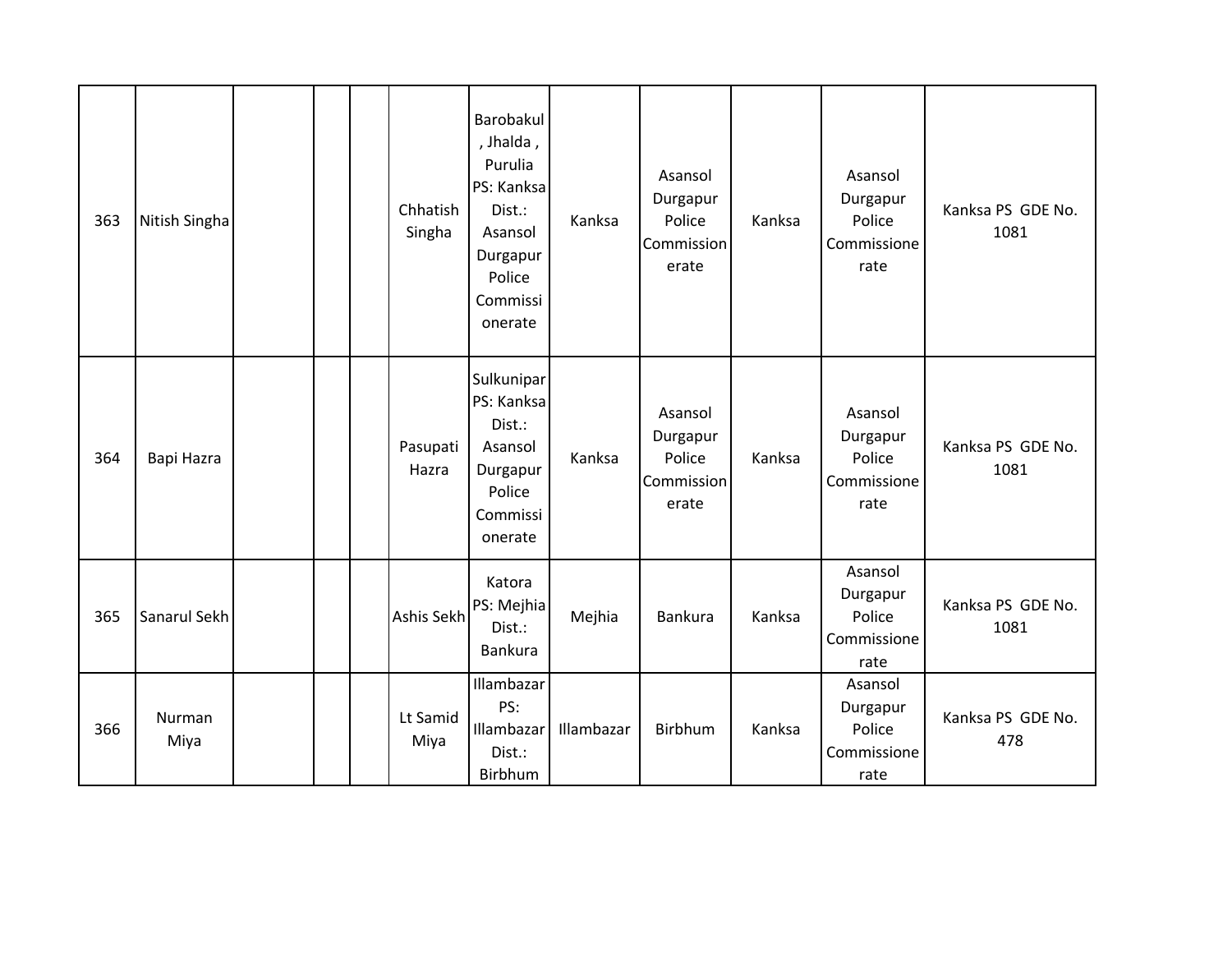| 367 | Deepak<br>Kumar<br>Gupta | M | Shaligram<br>Gupta    | Loco<br>Bidaighar<br>PS: Kulti<br>Dist.:<br>Asansol<br>Durgapur<br>Police<br>Commissi<br>onerate | Kulti | Asansol<br>Durgapur<br>Police<br>Commission<br>erate | Kulti | Asansol<br>Durgapur<br>Police<br>Commissione<br>rate | Kulti PS Outpost<br>Neiamotpur OP GDE<br>No. 1015 |
|-----|--------------------------|---|-----------------------|--------------------------------------------------------------------------------------------------|-------|------------------------------------------------------|-------|------------------------------------------------------|---------------------------------------------------|
| 368 | Kamlesh<br>Yadav         | M | Prem<br>Shaw<br>Yadav | Ghantigali<br>PS: Kulti<br>Dist.:<br>Asansol<br>Durgapur<br>Police<br>Commissi<br>onerate        | Kulti | Asansol<br>Durgapur<br>Police<br>Commission<br>erate | Kulti | Asansol<br>Durgapur<br>Police<br>Commissione<br>rate | Kulti PS Outpost<br>Neiamotpur OP GDE<br>No. 1015 |
| 369 | Tapasi Das               | M | Lt Tapan<br>Das       | Taipur PS:<br>Kulti Dist.:<br>Asansol<br>Durgapur<br>Police<br>Commissi<br>onerate               | Kulti | Asansol<br>Durgapur<br>Police<br>Commission<br>erate | Kulti | Asansol<br>Durgapur<br>Police<br>Commissione<br>rate | Kulti PS Outpost<br>Neiamotpur OP GDE<br>No. 1015 |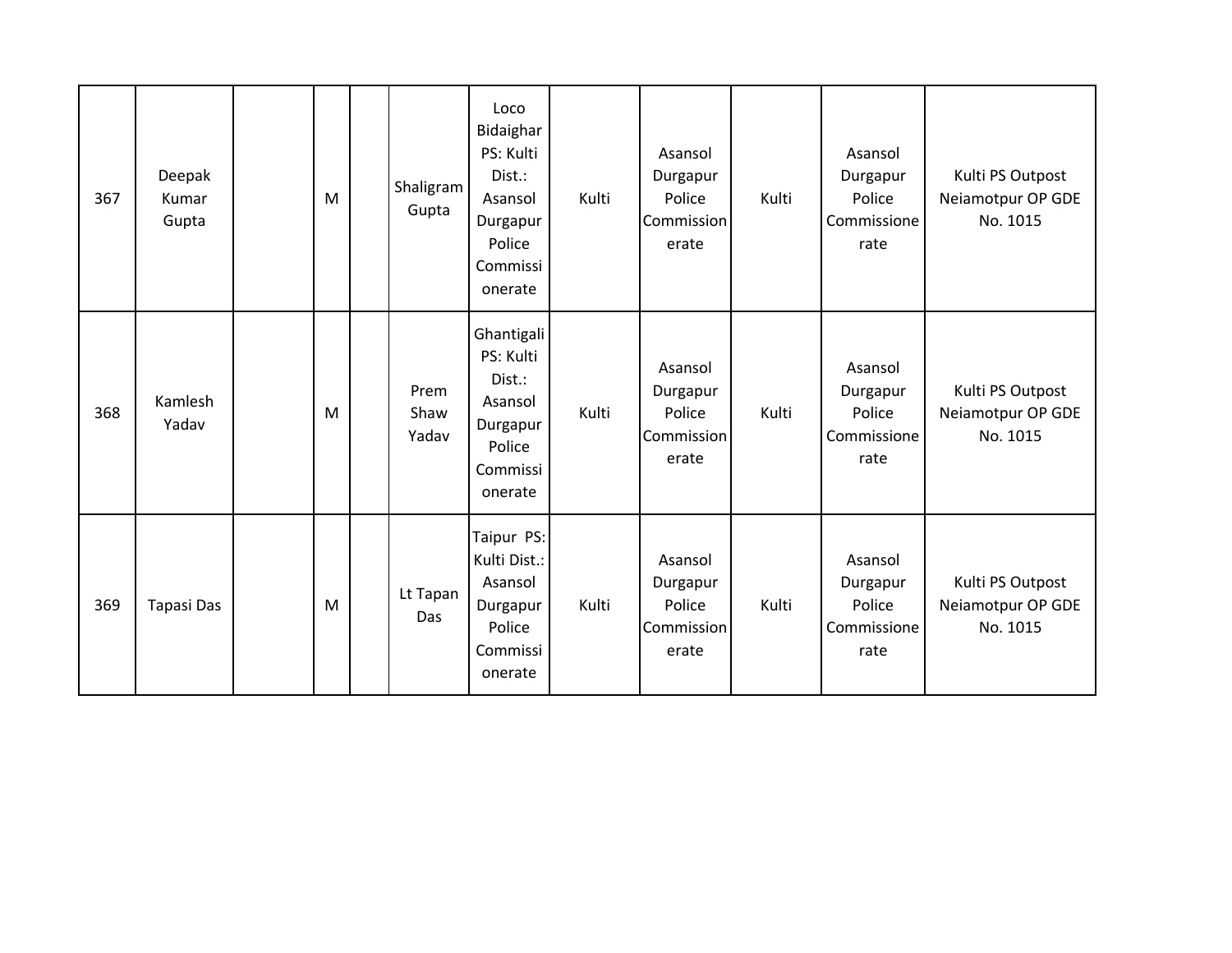| 370 | Mohit<br>Kumar               | M         | Raja<br>Kumar   | Sitarampu<br>r Upper<br>Bazar PS:<br>Kulti Dist.:<br>Asansol<br>Durgapur<br>Police<br>Commissi<br>onerate | Kulti | Asansol<br>Durgapur<br>Police<br>Commission<br>erate | Kulti | Asansol<br>Durgapur<br>Police<br>Commissione<br>rate | Kulti PS Outpost<br>Neiamotpur OP GDE<br>No. 1015 |
|-----|------------------------------|-----------|-----------------|-----------------------------------------------------------------------------------------------------------|-------|------------------------------------------------------|-------|------------------------------------------------------|---------------------------------------------------|
| 371 | <b>Bittu Kumar</b><br>Mondal | M         | Bablu<br>Mondal | Barakar<br>Shanti<br>Nagar PS:<br>Kulti Dist.:<br>Asansol<br>Durgapur<br>Police<br>Commissi<br>onerate    | Kulti | Asansol<br>Durgapur<br>Police<br>Commission<br>erate | Kulti | Asansol<br>Durgapur<br>Police<br>Commissione<br>rate | Kulti PS Outpost<br>Neiamotpur OP GDE<br>No. 1015 |
| 372 | Sonu Singh                   | ${\sf M}$ | Ranjit<br>Singh | Barakar<br>Shanti<br>Nagar PS:<br>Kulti Dist.:<br>Asansol<br>Durgapur<br>Police<br>Commissi<br>onerate    | Kulti | Asansol<br>Durgapur<br>Police<br>Commission<br>erate | Kulti | Asansol<br>Durgapur<br>Police<br>Commissione<br>rate | Kulti PS GDE No. 1094                             |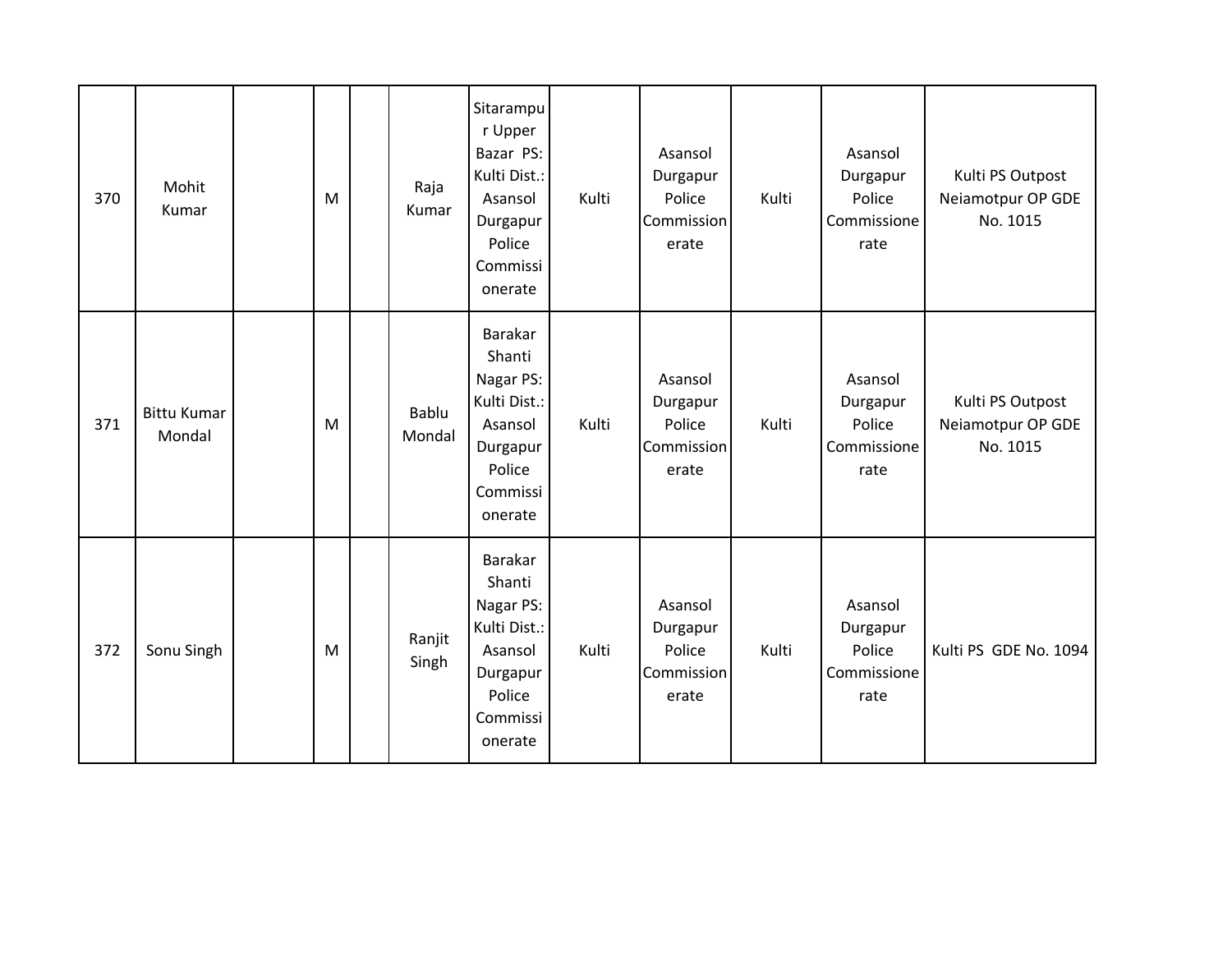| 373 | Achinta<br>Majhi       | M | Karan<br>Majhi     | Lalbazar<br>PS: Kulti<br>Dist.:<br>Asansol<br>Durgapur<br>Police<br>Commissi<br>onerate                | Kulti | Asansol<br>Durgapur<br>Police<br>Commission<br>erate | Kulti    | Asansol<br>Durgapur<br>Police<br>Commissione<br>rate | Kulti PS GDE No. 1120                                 |
|-----|------------------------|---|--------------------|--------------------------------------------------------------------------------------------------------|-------|------------------------------------------------------|----------|------------------------------------------------------|-------------------------------------------------------|
| 374 | Sachin<br>Rawani       | M | Bidya<br>Rawani    | Kendwa<br><b>Bazar PS:</b><br>Kulti Dist.:<br>Asansol<br>Durgapur<br>Police<br>Commissi<br>onerate     | Kulti | Asansol<br>Durgapur<br>Police<br>Commission<br>erate | Kulti    | Asansol<br>Durgapur<br>Police<br>Commissione<br>rate | Kulti PS GDE No. 1125                                 |
| 375 | <b>Bhim</b><br>Rabidas | M | Mahabir<br>Rabidas | Nepali<br>Para, LC<br>More PS:<br>Kulti Dist.:<br>Asansol<br>Durgapur<br>Police<br>Commissi<br>onerate | Kulti | Asansol<br>Durgapur<br>Police<br>Commission<br>erate | Kulti    | Asansol<br>Durgapur<br>Police<br>Commissione<br>rate | Kulti PS GDE No. 1119                                 |
| 376 | Abid Sk                | M | Lt Puchan<br>Sk    |                                                                                                        |       | <b>Basirhat</b>                                      | Raniganj | Asansol<br>Durgapur<br>Police<br>Commissione<br>rate | Raniganj PS Outpost<br>Panjabi More OP GDE<br>No. 580 |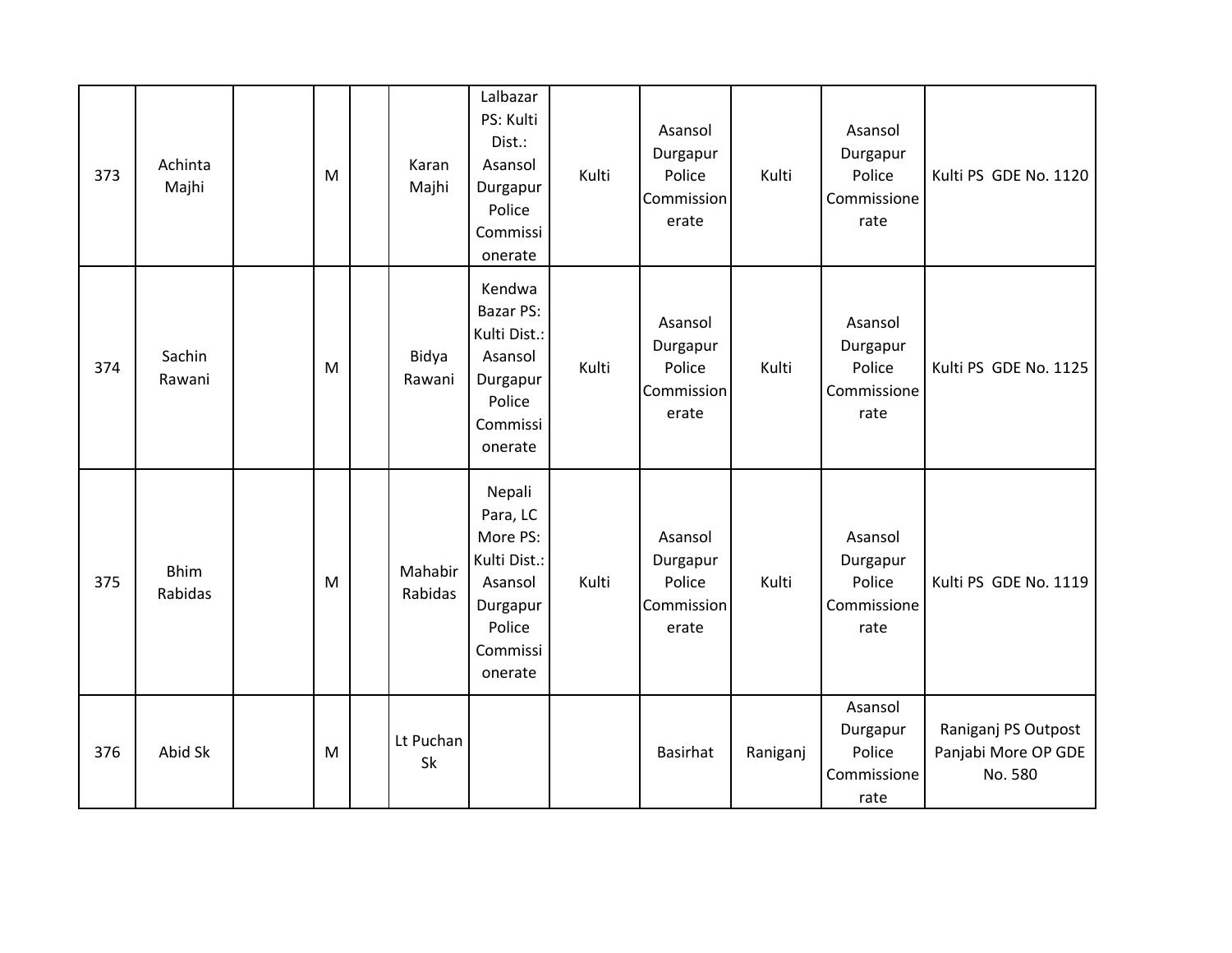| 377 | Dipak Rajak                         | M |    | Jagdish<br>Rajak             |                                                                                                    |          | <b>Basirhat</b>                                      | Raniganj | Asansol<br>Durgapur<br>Police<br>Commissione<br>rate | Raniganj PS Outpost<br>Panjabi More OP GDE<br>No. 580         |
|-----|-------------------------------------|---|----|------------------------------|----------------------------------------------------------------------------------------------------|----------|------------------------------------------------------|----------|------------------------------------------------------|---------------------------------------------------------------|
| 378 | Krishna<br>Kanta<br><b>Bhandari</b> | M | 23 | Manoranj<br>an<br>Bhandari   | Kusumkan<br>ali PS:<br>Salanpur<br>Dist.:<br>Asansol<br>Durgapur<br>Police<br>Commissi<br>onerate  | Salanpur | Asansol<br>Durgapur<br>Police<br>Commission<br>erate | Salanpur | Asansol<br>Durgapur<br>Police<br>Commissione<br>rate | Salanpur PS Outpost<br>Rupnarayanpur OP<br><b>GDE No. 848</b> |
| 379 | Milan Bouri                         | M | 19 | Bahadur<br>Bouri             | Achra PS:<br>Salanpur<br>Dist.:<br>Asansol<br>Durgapur<br>Police<br>Commissi<br>onerate            | Salanpur | Asansol<br>Durgapur<br>Police<br>Commission<br>erate | Salanpur | Asansol<br>Durgapur<br>Police<br>Commissione<br>rate | Salanpur PS Outpost<br>Rupnarayanpur OP<br><b>GDE No. 848</b> |
| 380 | Arijit<br>Chakraborty               | M | 19 | Lt. Tapan<br>Chakrabor<br>ty | Kalyangra<br>m-5 PS:<br>Salanpur<br>Dist.:<br>Asansol<br>Durgapur<br>Police<br>Commissi<br>onerate | Salanpur | Asansol<br>Durgapur<br>Police<br>Commission<br>erate | Salanpur | Asansol<br>Durgapur<br>Police<br>Commissione<br>rate | Salanpur PS Outpost<br>Rupnarayanpur OP<br><b>GDE No. 848</b> |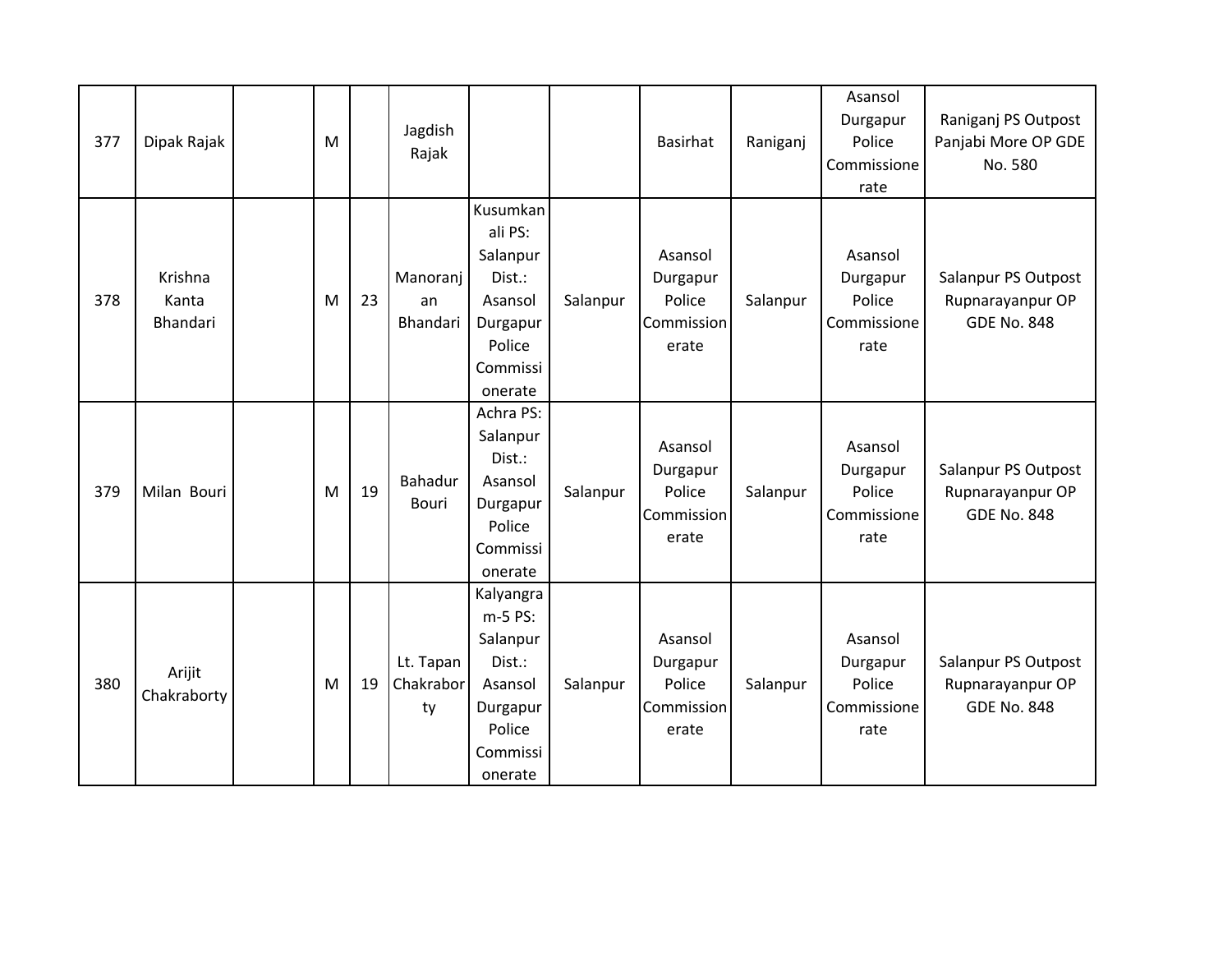| 381 | Mantu<br>Kumar | M | 31 | Upendra<br>Rabidas       | Belao, PS-<br>Barbegha,<br>Dist-<br>Jamtara<br>PS:<br>Salanpur<br>Dist.:<br>Asansol<br>Durgapur<br>Police<br>Commissi<br>onerate  | Salanpur | Asansol<br>Durgapur<br>Police<br>Commission<br>erate | Salanpur | Asansol<br>Durgapur<br>Police<br>Commissione<br>rate | Salanpur PS Outpost<br>Kalyaneswari OP GDE<br>No. 486 |
|-----|----------------|---|----|--------------------------|-----------------------------------------------------------------------------------------------------------------------------------|----------|------------------------------------------------------|----------|------------------------------------------------------|-------------------------------------------------------|
| 382 | Karan<br>Kumar | M | 38 | Lt.<br>Yajandra<br>Singh | Belao, PS-<br>Barbegha,<br>Dist-<br>Sekhpura<br>PS:<br>Salanpur<br>Dist.:<br>Asansol<br>Durgapur<br>Police<br>Commissi<br>onerate | Salanpur | Asansol<br>Durgapur<br>Police<br>Commission<br>erate | Salanpur | Asansol<br>Durgapur<br>Police<br>Commissione<br>rate | Salanpur PS Outpost<br>Kalyaneswari OP GDE<br>No. 486 |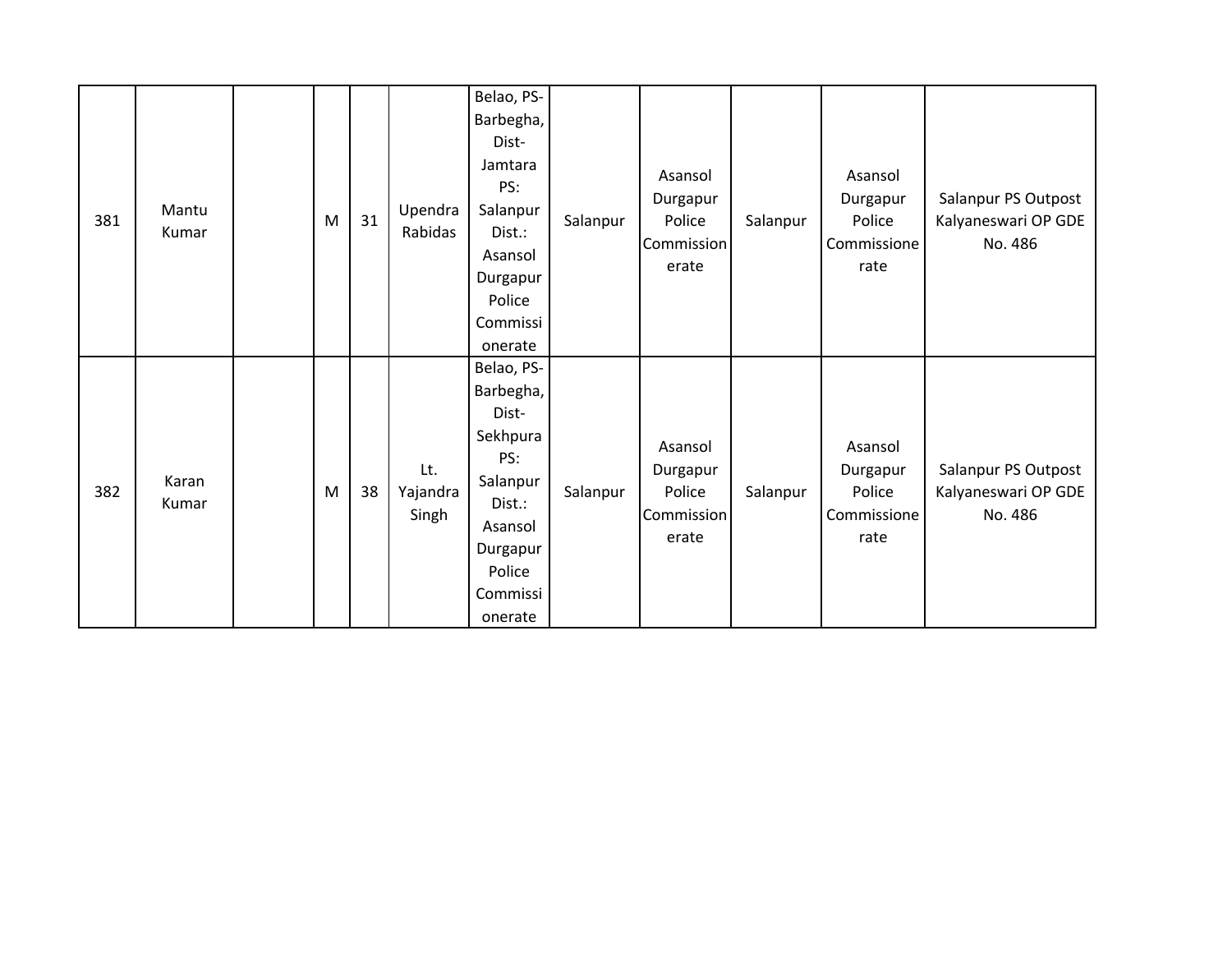| 383 | Anil Singh | M | 55 | Lt. Gajo<br>Singh           | Maldah,<br>PS-<br>Barbighar<br>ut, Dist-<br>Sekhpura<br>PS:<br>Salanpur<br>Dist.:<br>Asansol<br>Durgapur<br>Police<br>Commissi<br>onerate | Salanpur | Asansol<br>Durgapur<br>Police<br>Commission<br>erate | Salanpur | Asansol<br>Durgapur<br>Police<br>Commissione<br>rate | Salanpur PS Outpost<br>Kalyaneswari OP GDE<br>No. 486 |
|-----|------------|---|----|-----------------------------|-------------------------------------------------------------------------------------------------------------------------------------------|----------|------------------------------------------------------|----------|------------------------------------------------------|-------------------------------------------------------|
| 384 | Neel Kanak | M | 34 | Surendra<br>Kumar<br>Mishra | Mihijam,<br>PS-<br>Mihijam,<br>Dist-<br>Jamtara<br>PS:<br>Salanpur<br>Dist.:<br>Asansol<br>Durgapur<br>Police<br>Commissi<br>onerate      | Salanpur | Asansol<br>Durgapur<br>Police<br>Commission<br>erate | Salanpur | Asansol<br>Durgapur<br>Police<br>Commissione<br>rate | Salanpur PS Outpost<br>Kalyaneswari OP GDE<br>No. 486 |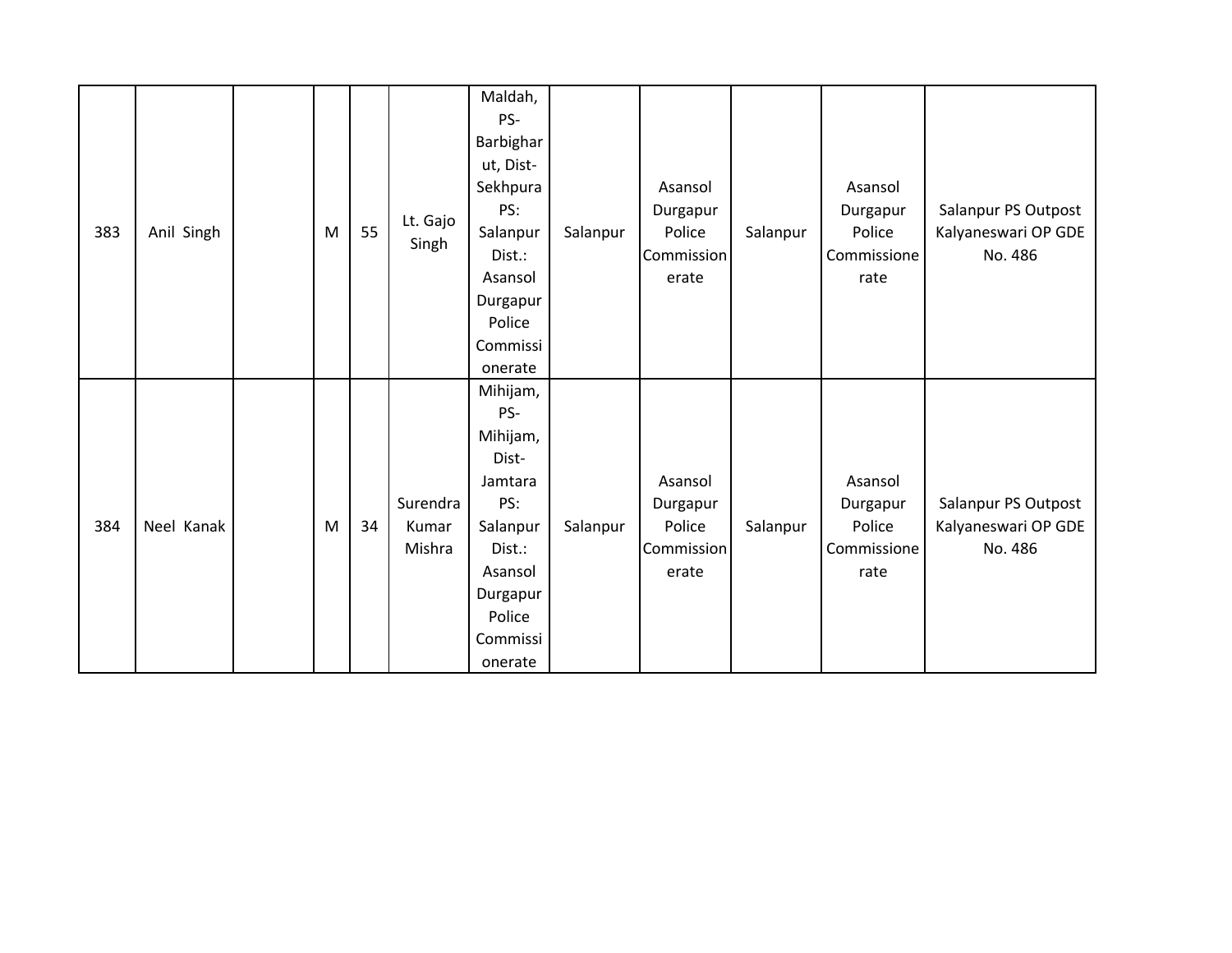| 385 | Nitish<br>Kumar | M | 31 | Chattelal<br>Singh             | Belao, PS-<br>Barbigha,<br>Dist-<br>Sekhpura<br>PS:<br>Salanpur<br>Dist.:<br>Asansol<br>Durgapur<br>Police<br>Commissi<br>onerate | Salanpur  | Asansol<br>Durgapur<br>Police<br>Commission<br>erate | Salanpur  | Asansol<br>Durgapur<br>Police<br>Commissione<br>rate | Salanpur PS Outpost<br>Kalyaneswari OP GDE<br>No. 486 |
|-----|-----------------|---|----|--------------------------------|-----------------------------------------------------------------------------------------------------------------------------------|-----------|------------------------------------------------------|-----------|------------------------------------------------------|-------------------------------------------------------|
| 386 | Sunil Bauri     | M | 40 | Lt. Tulsi<br>Bauri             | Bisthama<br>PS:<br>Barjora<br>Dist.:<br><b>Bankura</b>                                                                            | Barjora   | Bankura                                              | Barjora   | Bankura                                              | Barjora PS GDE No.<br>1100                            |
| 387 | Sanjoy Bouri    | M | 32 | <b>Bhairab</b><br><b>Bouri</b> | Malleswar<br>, Kadakuli<br>PS:<br>Bishnupur<br>Dist.:<br>Bankura                                                                  | Bishnupur | Bankura                                              | Bishnupur | Bankura                                              | Bishnupur PS GDE No.<br>930                           |
| 388 | Arun Ch<br>Khan | M | 42 | Bhadranat<br>h Khan            | <b>BAIDYANA</b><br>THPUR PS:<br>Khatra<br>Dist.:<br>Bankura                                                                       | Khatra    | <b>Bankura</b>                                       | Hirbandh  | Bankura                                              | Hirbandh PS GDE No.<br>873                            |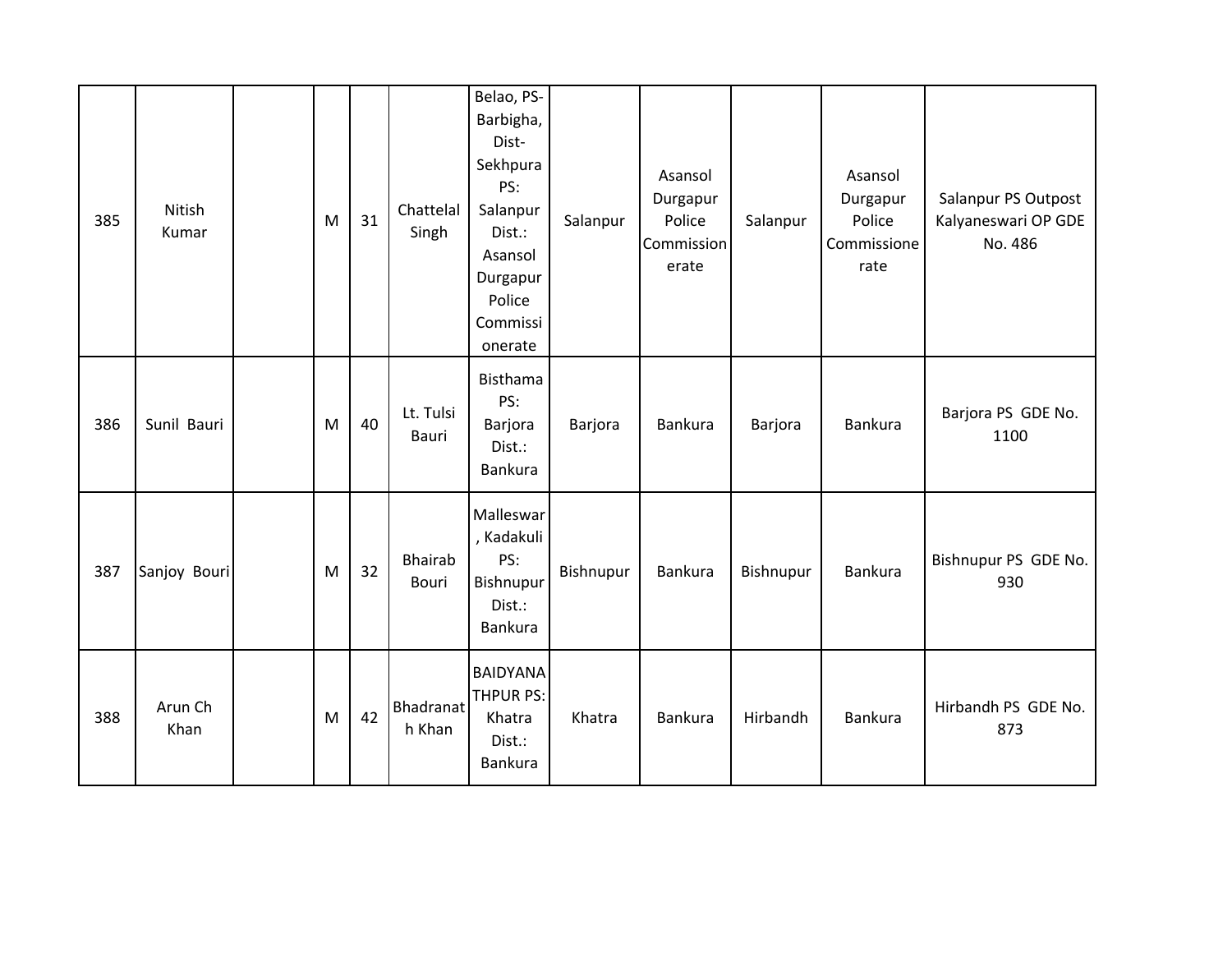| 389 | Rajesh<br>Mahato   | M | 20 | Atul<br>Mahato                  | Narayanp<br>ur PS:<br>Joypur<br>Dist.:<br>Purulia         | Joypur | Purulia | Joypur | Purulia | Joypur PS GDE No. 947 |
|-----|--------------------|---|----|---------------------------------|-----------------------------------------------------------|--------|---------|--------|---------|-----------------------|
| 390 | Jilani Ansary      | M | 20 | Usman<br>Ansary                 | Narayanp<br>ur PS:<br>Joypur<br>Dist.:<br>Purulia         | Joypur | Purulia | Joypur | Purulia | Joypur PS GDE No. 947 |
| 391 | Sk Irfan           | M | 22 | Sk<br>Kutubuddi PS: Joypur<br>n | Dumurdih<br><b>Rail Gate</b><br>Dist.:<br>Purulia         | Joypur | Purulia | Joypur | Purulia | Joypur PS GDE No. 947 |
| 392 | Jitu Gope          | M | 52 | Lt. Bhuban<br>Gope              | Bartard<br>More PS:<br>Joypur<br>Dist.:<br>Purulia        | Joypur | Purulia | Joypur | Purulia | Joypur PS GDE No. 955 |
| 393 | Biswajit<br>Mahato | M | 20 | Subal<br>Mahato                 | Bartard<br>More PS:<br>Joypur<br>Dist.:<br>Purulia        | Joypur | Purulia | Joypur | Purulia | Joypur PS GDE No. 955 |
| 394 | Mukesh<br>Kalindi  | M | 28 | Lt. Gagan<br>Kalindi            | Pundag<br><b>Bazar PS:</b><br>Joypur<br>Dist.:<br>Purulia | Joypur | Purulia | Joypur | Purulia | Joypur PS GDE No. 559 |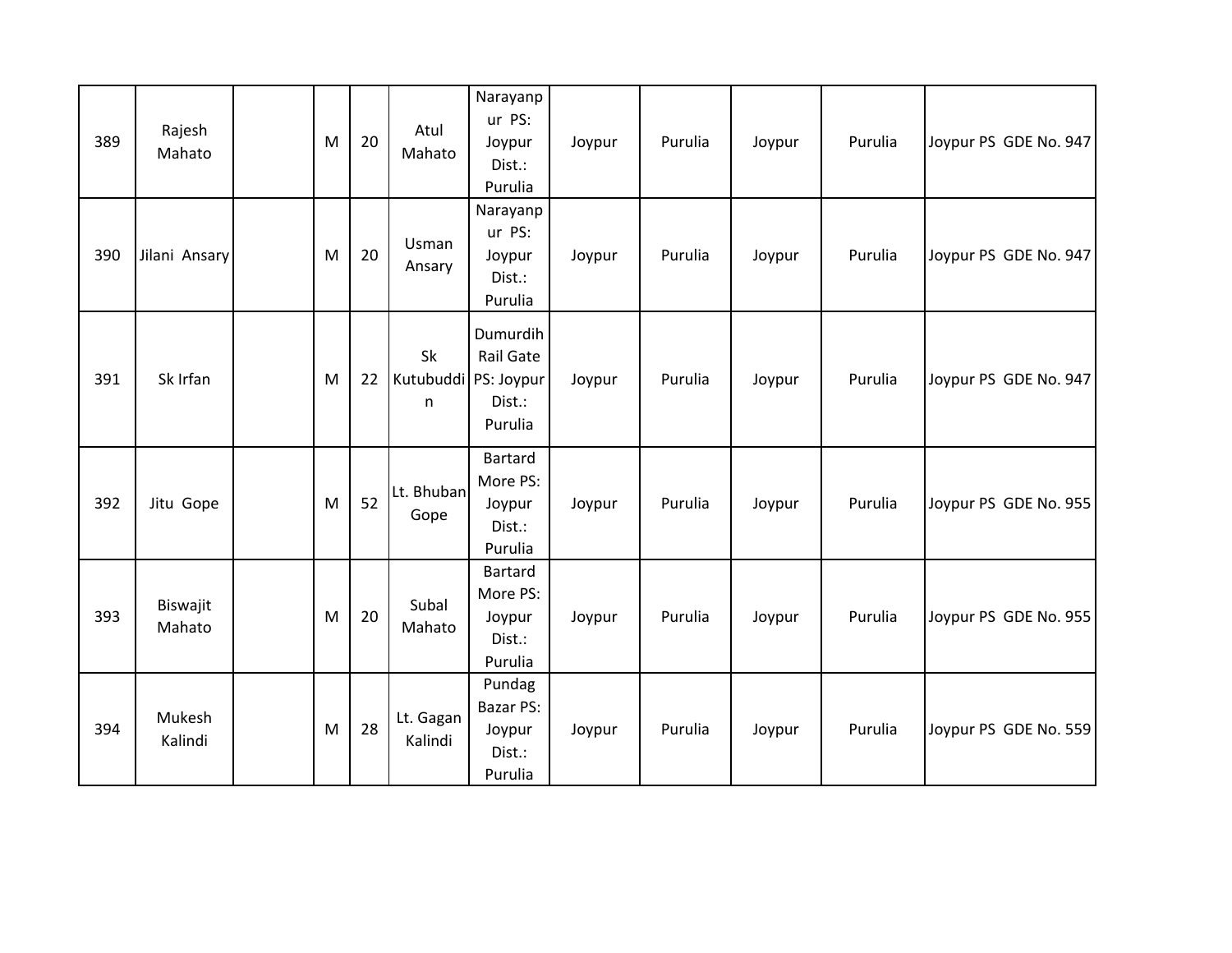| 395 | Amar<br>Mandal     | ${\sf M}$ | 48 | Lt. Sripati<br>Mandal | Baragram<br>More PS:<br>Joypur<br>Dist.:<br>Purulia                                                                              | Joypur            | Purulia              | Joypur   | Purulia        | Joypur PS GDE No. 962      |
|-----|--------------------|-----------|----|-----------------------|----------------------------------------------------------------------------------------------------------------------------------|-------------------|----------------------|----------|----------------|----------------------------|
| 396 | Bappa Patar        | M         | 19 | Mahadeb<br>Patar      | <b>KALIPATH</b><br>AR PS:<br>Gangajalg<br>hati Dist.:<br>Bankura                                                                 | Gangajalgh<br>ati | Bankura              | Mejhia   | <b>Bankura</b> | Mejhia PS GDE No.<br>903   |
| 397 | Subhendu<br>Mandal | M         | 30 | Jhantu<br>Mandal      | Patmouli<br>PS: Raipur<br>Dist.:<br>Bankura                                                                                      | Raipur            | Bankura              | Raipur   | Bankura        | Raipur PS GDE No. 764      |
| 398 | Ranajit Rana       | M         | 29 | Kalipada<br>Rana      | Vill-<br>Amlasuli,<br>$P.S-$<br>Goaltore,<br>Dist-<br>Paschim<br>Mednip<br>PS:<br>Goaltore<br>Dist.:<br>Paschim<br>Mednipor<br>e | Goaltore          | Paschim<br>Mednipore | Simlapal | Bankura        | Simlapal PS GDE No.<br>983 |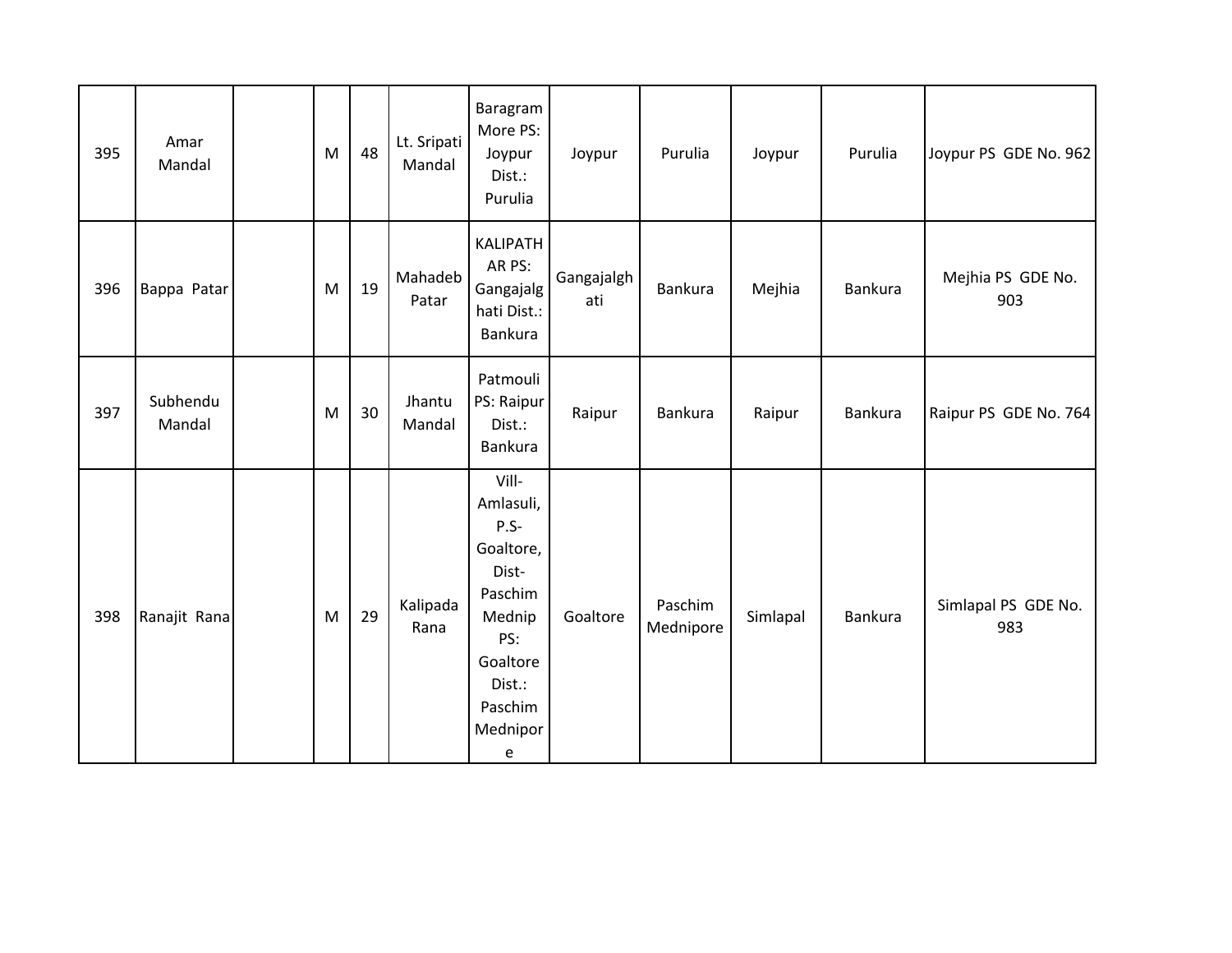| 399 | Sabur Ali<br>Mondal | M | 60 | Yeakub<br>Mondal | Beraberia,<br>PS<br>Amdanga,<br>North 24<br>Pgs PS:<br>Amdanga<br>Dist.:<br>Barasat        | Amdanga | Barasat | Amdanga | Barasat        | Amdanga PS GDE No.<br>945 |
|-----|---------------------|---|----|------------------|--------------------------------------------------------------------------------------------|---------|---------|---------|----------------|---------------------------|
| 400 | Sukur Ali           | M | 21 | Nur<br>Hossain   | Beraberia,<br>PS<br>Amdanga,<br>North 24<br>Pgs PS:<br>Amdanga<br>Dist.:<br>Barasat        | Amdanga | Barasat | Amdanga | Barasat        | Amdanga PS GDE No.<br>945 |
| 401 | Jahangir Ali        | M | 30 | Babur Ali        | Beraberia,<br><b>PS</b><br>Amdanga,<br>North 24<br>Pgs PS:<br>Amdanga<br>Dist.:<br>Barasat | Amdanga | Barasat | Amdanga | <b>Barasat</b> | Amdanga PS GDE No.<br>945 |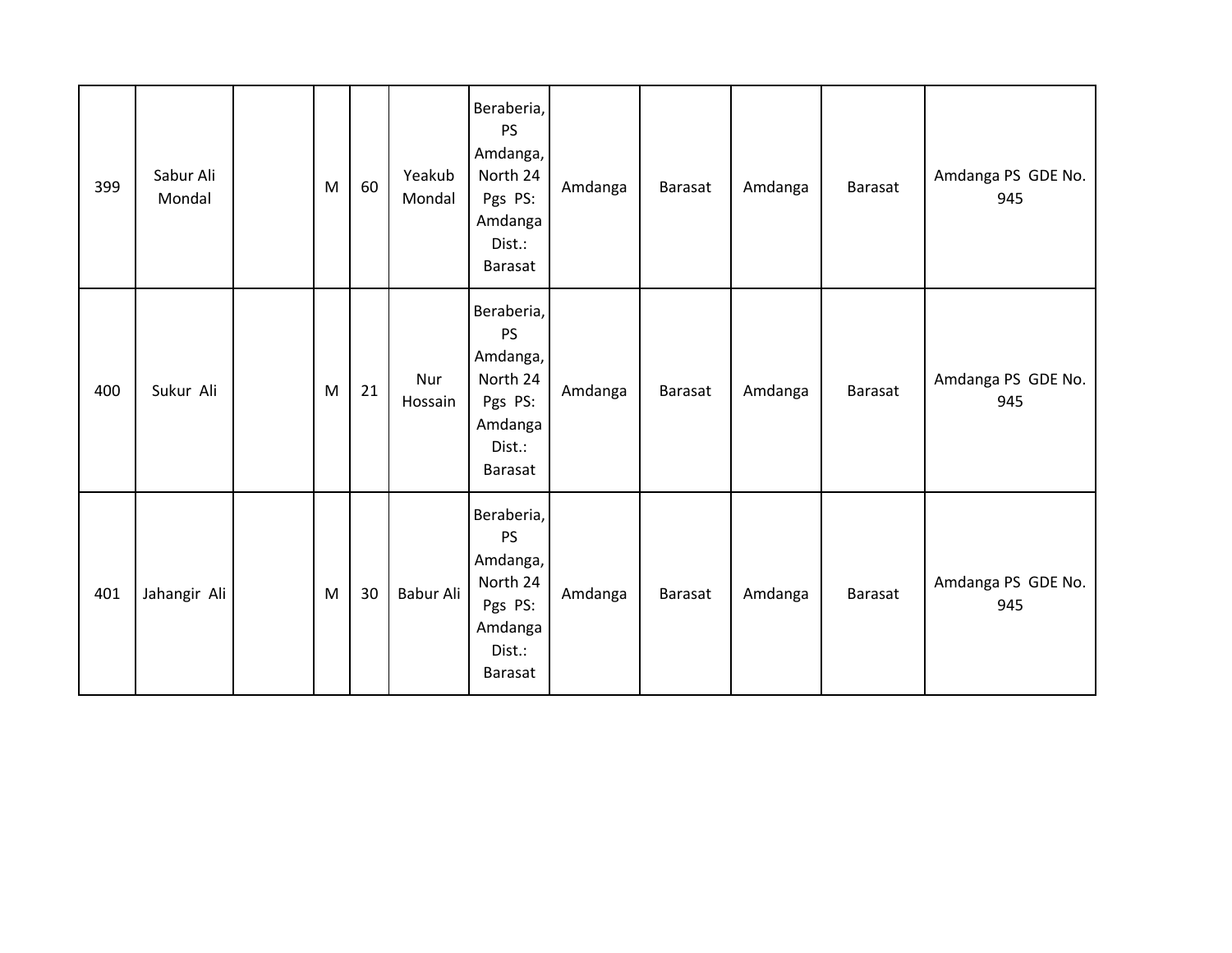| 402 | Rafikul<br>Mondal | ${\sf M}$ | 21 | Saiful<br>Mondal        | Khurigachi<br>, PS<br>Amdanga,<br>North 24<br>Pgs PS:<br>Amdanga<br>Dist.:<br>Barasat | Amdanga        | <b>Barasat</b> | Amdanga | Barasat        | Amdanga PS GDE No.<br>945  |
|-----|-------------------|-----------|----|-------------------------|---------------------------------------------------------------------------------------|----------------|----------------|---------|----------------|----------------------------|
| 403 | Nasiruddin<br>Ali | M         | 30 | Abdul<br>Ohab<br>Mondal | Beraberia,<br>PS<br>Amdanga,<br>North 24<br>Pgs PS:<br>Amdanga<br>Dist.:<br>Barasat   | Amdanga        | <b>Barasat</b> | Amdanga | Barasat        | Amdanga PS GDE No.<br>945  |
| 404 | Najibul<br>Molla  | ${\sf M}$ | 32 | Ohab<br>Molla           | Beraberia,<br>PS<br>Amdanga,<br>North 24<br>Pgs PS:<br>Amdanga<br>Dist.:<br>Barasat   | Amdanga        | <b>Barasat</b> | Amdanga | Barasat        | Amdanga PS GDE No.<br>945  |
| 405 | Ashok Kar         | M         | 36 | Shyamal<br>Kar          | Kazipara<br>PS:<br>Barasat<br>Dist.:<br>Barasat                                       | <b>Barasat</b> | <b>Barasat</b> | Barasat | <b>Barasat</b> | Barasat PS GDE No.<br>1292 |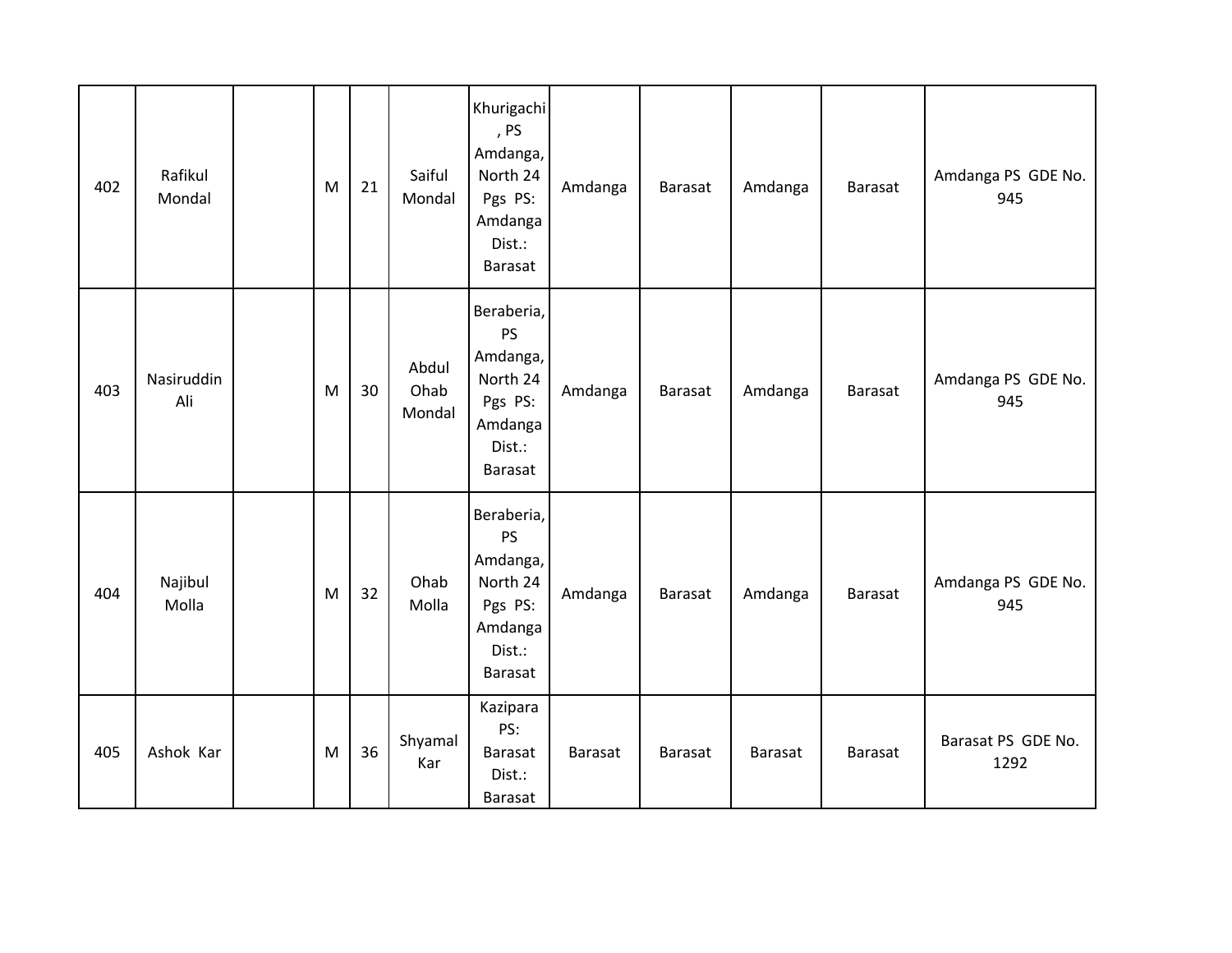| 406 | Madhusudan<br>Dutta | M | 50 | Sankar<br>Dutta      | Vivekanan<br>dapally<br>PS:<br><b>Barasat</b><br>Dist.:<br>Barasat                                         | <b>Barasat</b> | Barasat        | Barasat        | <b>Barasat</b> | Barasat PS GDE No.<br>1292 |
|-----|---------------------|---|----|----------------------|------------------------------------------------------------------------------------------------------------|----------------|----------------|----------------|----------------|----------------------------|
| 407 | Ajay Kar            | M | 25 | Bhuben<br>Kar        | 11 no.<br>Railgate<br>PS:<br><b>Barasat</b><br>Dist.:<br>Barasat                                           | Barasat        | <b>Barasat</b> | <b>Barasat</b> | <b>Barasat</b> | Barasat PS GDE No.<br>1292 |
| 408 | Suman<br>Sarkar     | M | 34 | Binoy<br>Sarkar      | Hridaypur<br>PS:<br>Barasat<br>Dist.:<br>Barasat                                                           | <b>Barasat</b> | Barasat        | Barasat        | <b>Barasat</b> | Barasat PS GDE No.<br>1294 |
| 409 | Nitya<br>Banerjee   | M | 45 | Rajendra<br>Banerjee | Niveditap<br>ally,<br>Noapara,<br>$P.S-$<br>Barasat,<br>dist-<br>North PS:<br>Barasat<br>Dist.:<br>Barasat | <b>Barasat</b> | Barasat        | Barasat        | <b>Barasat</b> | Barasat PS GDE No.<br>1294 |
| 410 | Subhankar<br>Das    | M | 29 | <b>Ashok Das</b>     | Nabapally<br>PS:<br><b>Barasat</b><br>Dist.:<br>Barasat                                                    | <b>Barasat</b> | Barasat        | <b>Barasat</b> | <b>Barasat</b> | Barasat PS GDE No.<br>1294 |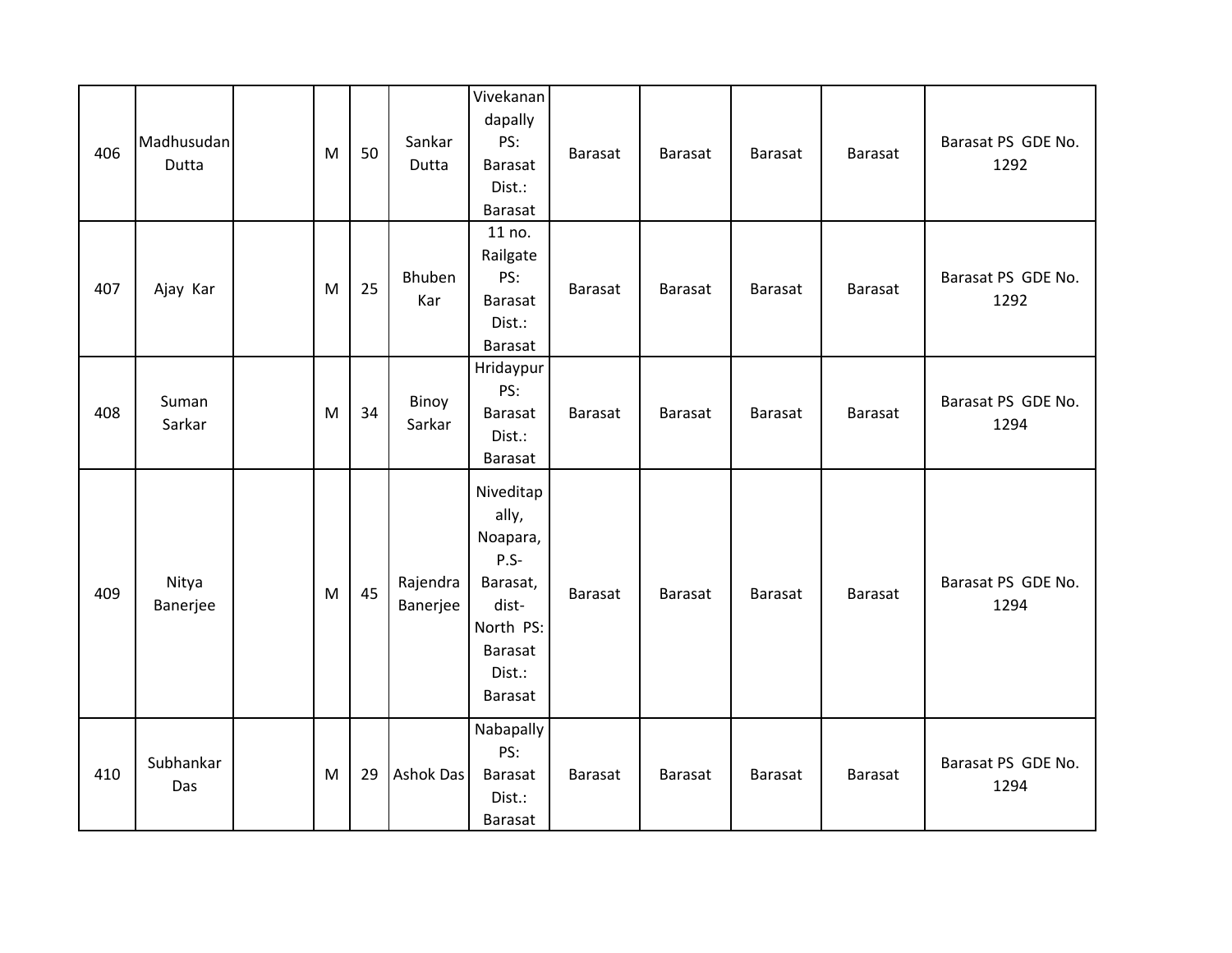| 411 | Laltu Halder      | M | 38 | Jiban<br>Halder           | Tricon<br>park PS:<br><b>Barasat</b><br>Dist.:<br><b>Barasat</b> | <b>Barasat</b> | <b>Barasat</b> | <b>Barasat</b> | <b>Barasat</b> | Barasat PS GDE No.<br>1296 |
|-----|-------------------|---|----|---------------------------|------------------------------------------------------------------|----------------|----------------|----------------|----------------|----------------------------|
| 412 | Ratan<br>Halder   | M | 46 | Sankar<br>Halder          | Rathtala<br>PS:<br>Barasat<br>Dist.:<br>Barasat                  | <b>Barasat</b> | <b>Barasat</b> | <b>Barasat</b> | <b>Barasat</b> | Barasat PS GDE No.<br>1296 |
| 413 | Paresh Das        | M | 28 | Santosh<br>Das            | Niramisha<br>PS:<br>Deganga<br>Dist.:<br>Barasat                 | Deganga        | <b>Barasat</b> | Deganga        | Barasat        | Deganga PS GDE No.<br>1845 |
| 414 | Ratikanta<br>Das  | M | 46 | Krishnapa<br>da Das       | Niramisha<br>PS:<br>Deganga<br>Dist.:<br>Barasat                 | Deganga        | <b>Barasat</b> | Deganga        | Barasat        | Deganga PS GDE No.<br>1845 |
| 415 | Aamon Das         | M | 32 | <b>Bisthupad</b><br>a Das | Niramisha<br>PS:<br>Deganga<br>Dist.:<br>Barasat                 | Deganga        | <b>Barasat</b> | Deganga        | <b>Barasat</b> | Deganga PS GDE No.<br>1845 |
| 416 | Biswamitra<br>Das | M |    | Arun Das                  | Niramisha<br>PS:<br>Deganga<br>Dist.:<br><b>Barasat</b>          | Deganga        | <b>Barasat</b> | Deganga        | <b>Barasat</b> | Deganga PS GDE No.<br>1845 |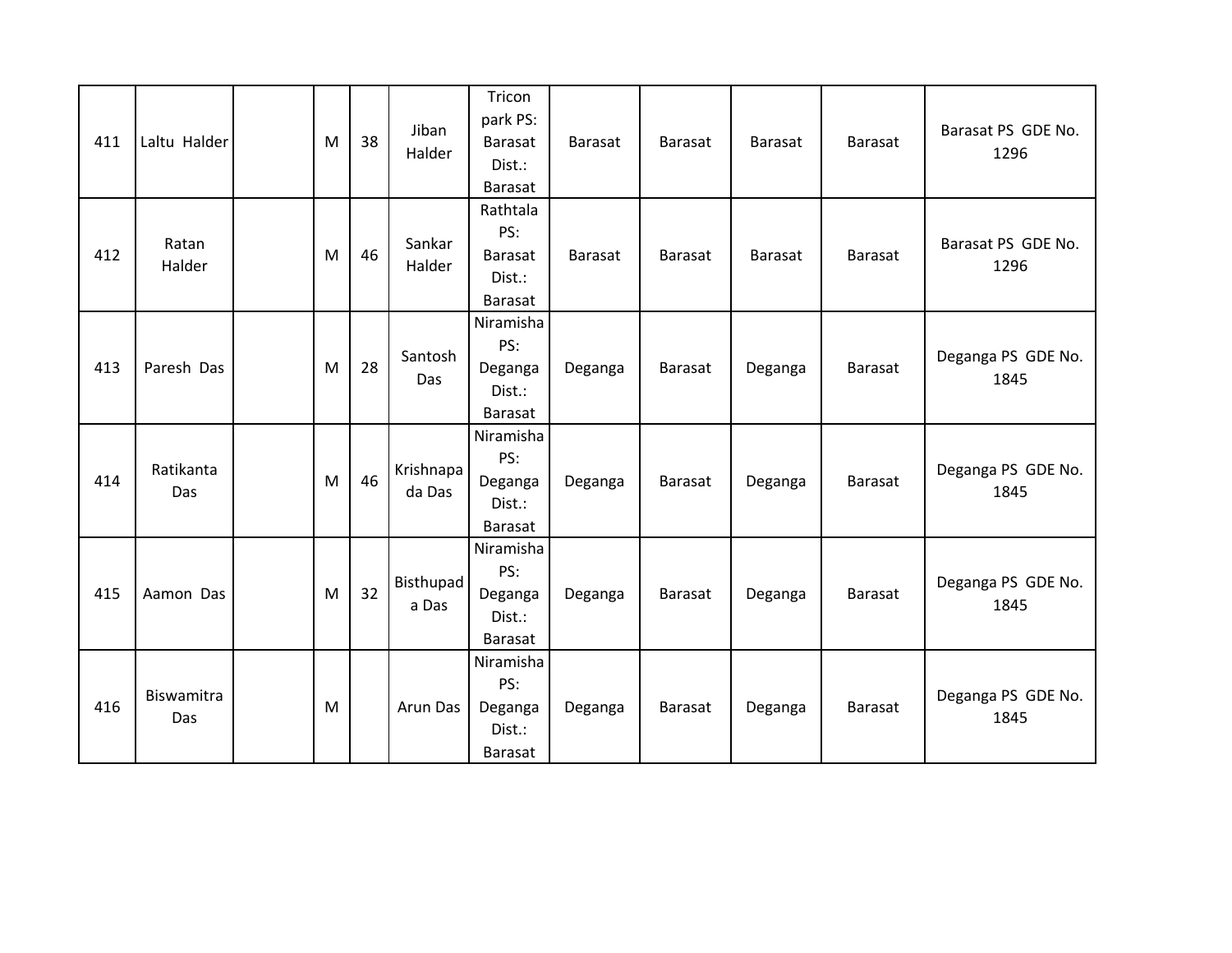| 417 | Kutubuddin              | M |    | Saifat Ali                      | Jibanpur<br>PS:<br>Deganga<br>Dist.:<br><b>Barasat</b>                               | Deganga    | <b>Barasat</b>  | Deganga        | <b>Barasat</b> | Deganga PS GDE No.<br>1845    |
|-----|-------------------------|---|----|---------------------------------|--------------------------------------------------------------------------------------|------------|-----------------|----------------|----------------|-------------------------------|
| 418 | Ariandam<br><b>Bose</b> | M | 40 | Late<br>Birendra<br>Nath Bose   | Nebadhui<br>Bazer,<br>Yaba<br>Gasthi<br>Club PS:<br>Duttapuku<br>r Dist.:<br>Barasat | Duttapukur | <b>Barasat</b>  | Duttapukur     | <b>Barasat</b> | Duttapukur PS GDE<br>No. 1234 |
| 419 | Mohon<br>Ghosh          | M | 51 | Late<br>Gobinda<br>Ghosh        | Joypul<br>Tridebi<br>Para PS:<br>Duttapuku<br>r Dist.:<br>Barasat                    | Duttapukur | Barasat         | Duttapukur     | Barasat        | Duttapukur PS GDE<br>No. 1249 |
| 420 | <b>Gopal Biswas</b>     | M | 45 | Late<br>Sadhan<br><b>Biswas</b> | Joypul<br>Tribedi<br>Para PS:<br>Duttapuku<br>r Dist.:<br>Barasat                    | Duttapukur | <b>Barasat</b>  | Duttapukur     | <b>Barasat</b> | Duttapukur PS GDE<br>No. 1249 |
| 421 | Gopal<br>Karmakar       | M |    | Tarak<br>Karmakar               |                                                                                      |            | <b>Basirhat</b> | Gobardang<br>a | Barasat        | Gobardanga PS GDE<br>No. 649  |
| 422 | Sukhandu<br>Saha        | M |    | Alif Das                        |                                                                                      |            | <b>Basirhat</b> | Gobardang<br>a | Barasat        | Gobardanga PS GDE<br>No. 649  |
| 423 | Subha Saha              | M |    | Arun Saha                       |                                                                                      |            | <b>Basirhat</b> | Gobardang<br>a | <b>Barasat</b> | Gobardanga PS GDE<br>No. 649  |
| 424 | Gopal Das               | M |    | Anil Ads                        |                                                                                      |            | <b>Basirhat</b> | Gobardang<br>a | <b>Barasat</b> | Gobardanga PS GDE<br>No. 649  |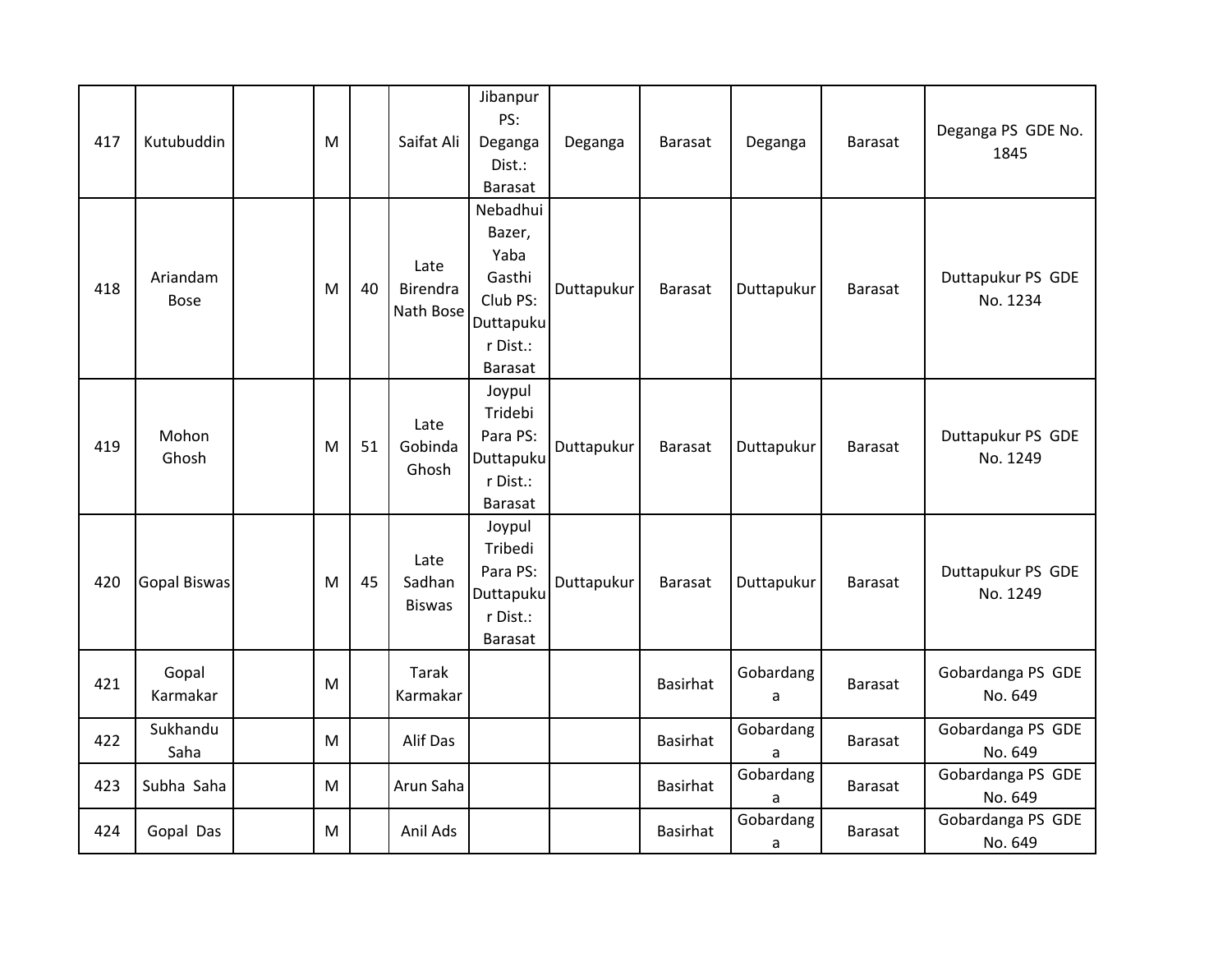| 425 | Ujjwal<br>Karmakar     | M |    | Mahi<br>Karmakar           |                                                            |       | Basirhat       | Gobardang<br>a | <b>Barasat</b> | Gobardanga PS GDE<br>No. 649 |
|-----|------------------------|---|----|----------------------------|------------------------------------------------------------|-------|----------------|----------------|----------------|------------------------------|
| 426 | Prosenjit<br>Naskar    | M |    | Hemanta<br>Naskar          |                                                            |       | Basirhat       | Gobardang<br>a | Barasat        | Gobardanga PS GDE<br>No. 649 |
| 427 | Gouranga<br>Das        | M |    | Parul<br>Karmakar          |                                                            |       | Basirhat       | Gobardang<br>a | Barasat        | Gobardanga PS GDE<br>No. 649 |
| 428 | Atanu Dey              | M |    | Ratan Dey                  |                                                            |       | Basirhat       | Gobardang<br>a | <b>Barasat</b> | Gobardanga PS GDE<br>No. 649 |
| 429 | Dipali<br>Mondal       | F |    | Sanatan<br>Mondal          |                                                            |       | Basirhat       | Gobardang<br>a | <b>Barasat</b> | Gobardanga PS GDE<br>No. 679 |
| 430 | Smriti<br>Halder       | F |    | Amit<br>Halder             |                                                            |       | Basirhat       | Gobardang<br>a | <b>Barasat</b> | Gobardanga PS GDE<br>No. 679 |
| 431 | Bhuban<br>Ghosh        | M | 39 | Lt. Radha<br>Pada<br>Ghosh | Ichapur,<br>Prithiba<br>PS: Habra<br>Dist.:<br>Barasat     | Habra | <b>Barasat</b> | Habra          | <b>Barasat</b> | Habra PS GDE No.<br>1503     |
| 432 | Rakib<br>Mondal        | M | 19 | Lt. Sirajul<br>Molla       | Ranihati,<br>Parpatna<br>PS: Habra<br>Dist.:<br>Barasat    | Habra | Barasat        | Habra          | <b>Barasat</b> | Habra PS GDE No.<br>1462     |
| 433 | Akash<br><b>Biswas</b> | M | 30 | Somiron<br><b>Biswas</b>   | Banipur<br>Chowmat<br>ha PS:<br>Habra<br>Dist.:<br>Barasat | Habra | Barasat        | Habra          | <b>Barasat</b> | Habra PS GDE No.<br>1504     |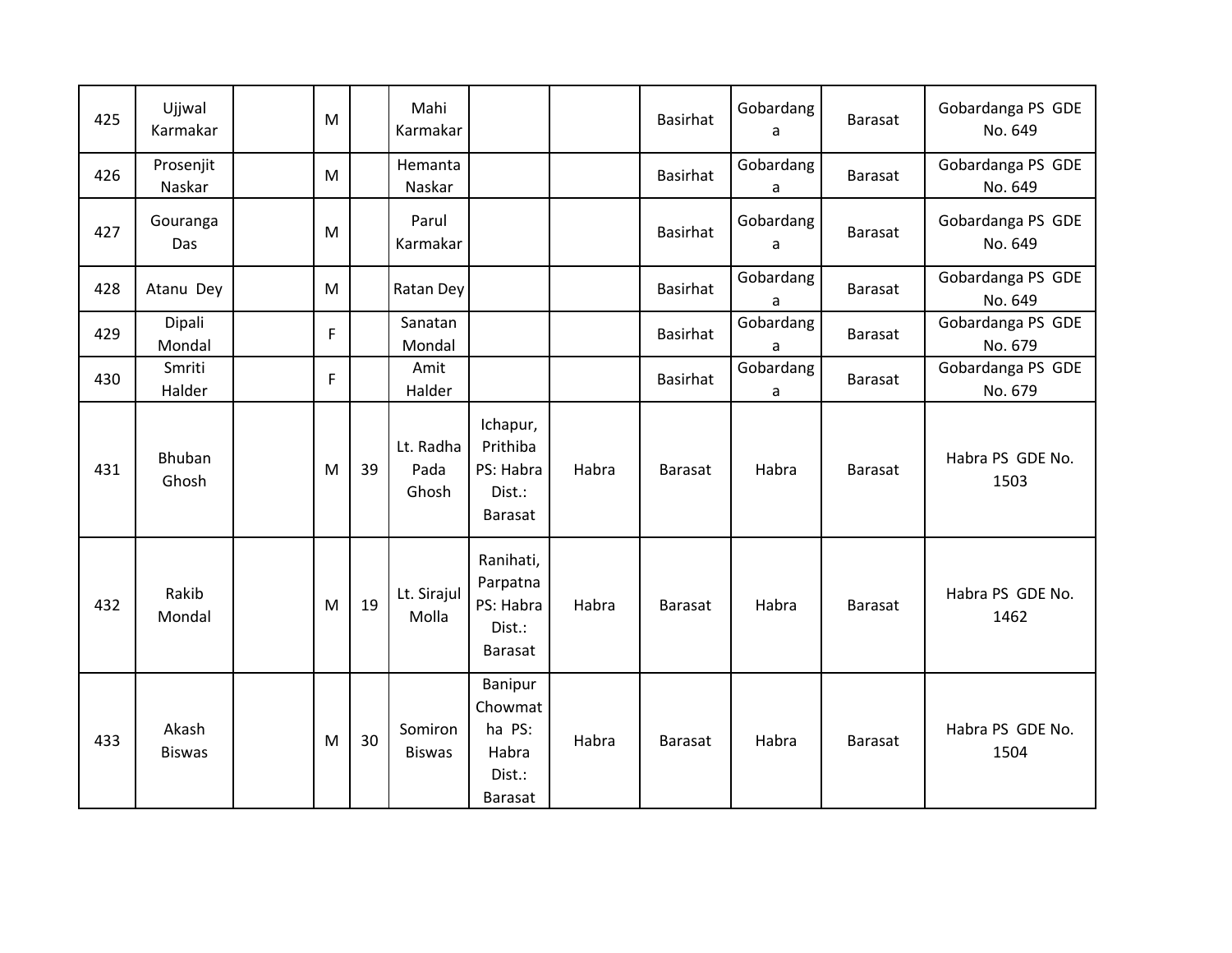| 434 | Koushik Das         | M | 32 | Ranjit<br>Kumar<br>Das          | Atulia<br>Jessure<br>PS: Habra<br>Dist.:<br>Barasat                   | Habra      | Barasat         | Habra           | <b>Barasat</b> | Habra PS GDE No.<br>1504              |
|-----|---------------------|---|----|---------------------------------|-----------------------------------------------------------------------|------------|-----------------|-----------------|----------------|---------------------------------------|
| 435 | Sumon<br>Kundu      | M | 29 | Arun<br>Kundu                   | Haripur,<br>Ashoknag<br>ar PS:<br>Ashoknag<br>ar Dist.:<br>Barasat    | Ashoknagar | Barasat         | Habra           | <b>Barasat</b> | Habra PS GDE No.<br>1504              |
| 436 | Rajib Saha          | M | 25 | Ashis Saha                      | Banipur<br>PS: Habra<br>Dist.:<br>Barasat                             | Habra      | <b>Barasat</b>  | Habra           | <b>Barasat</b> | Habra PS GDE No.<br>1504              |
| 437 | Soumen<br>Rudra     | M | 40 | Lt<br>Sanendra<br>Nath<br>Rudra | Vivekanan<br>da Nagar,<br>tentultala,<br><b>PS</b><br>Madhyam<br>gram |            | <b>Basirhat</b> | Madhyamg<br>ram | <b>Barasat</b> | Madhyamgram PS<br><b>GDE No. 1470</b> |
| 438 | Mostaque<br>Ali     | M |    | Md Ali                          | Digberia,<br>Tentultala<br>, PS<br>Madhyam<br>gram                    |            | <b>Basirhat</b> | Madhyamg<br>ram | <b>Barasat</b> | Madhyamgram PS<br><b>GDE No. 1470</b> |
| 439 | Abhijit<br>Karmakar | M |    | Lt Samir<br>Karmakar            | Sreenagar<br>1 no, PS<br>Madhyam<br>gram                              |            | Basirhat        | Madhyamg<br>ram | <b>Barasat</b> | Madhyamgram PS<br><b>GDE No. 1470</b> |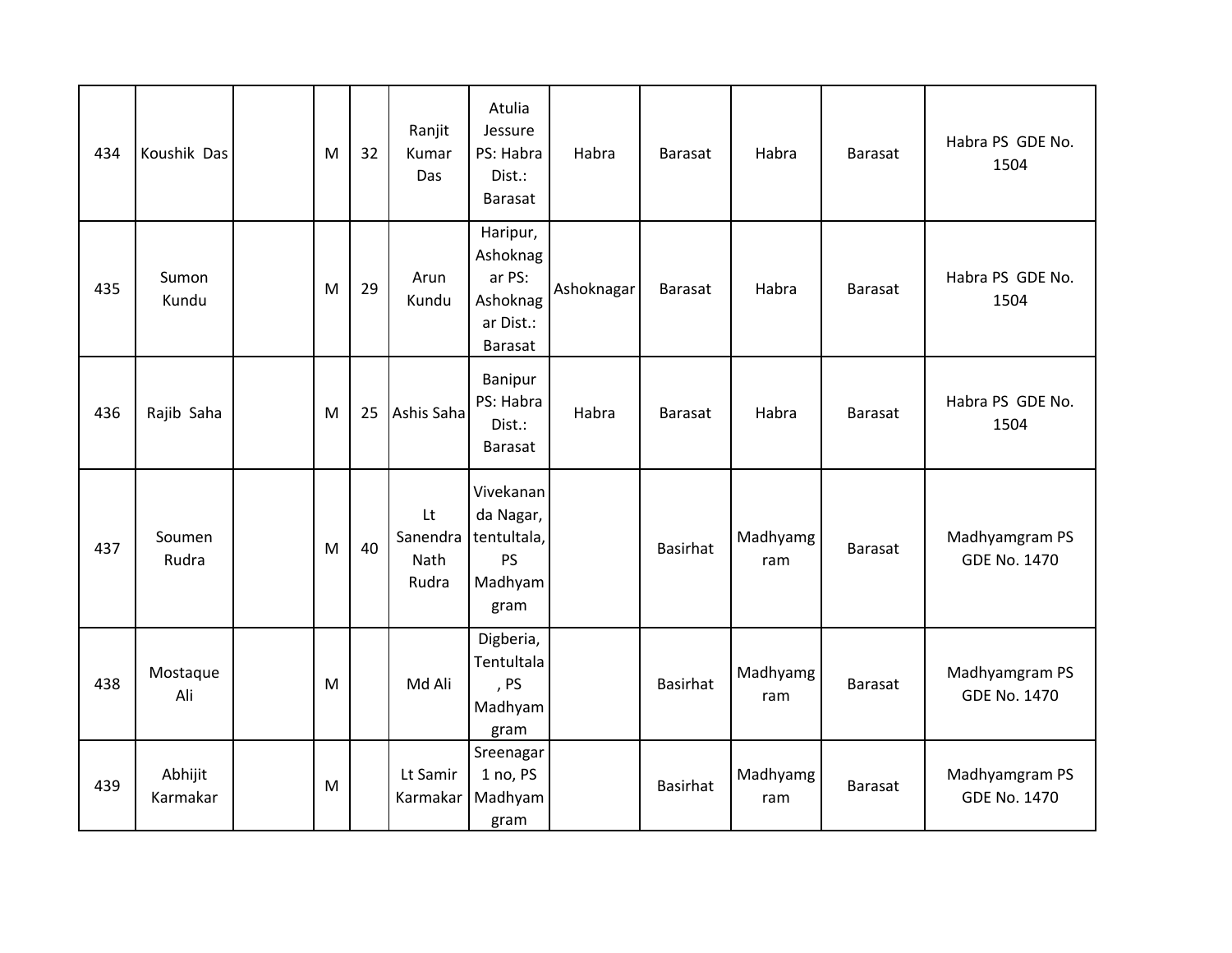| 440 | Laxman<br>Sardar     | M |    | Lt. Sailen<br>Sardar     | Birpur,<br>Sardarpar<br>a, PS<br>Madhyam<br>gram                                                     |       | Basirhat        | Madhyamg<br>ram | <b>Barasat</b> | Madhyamgram PS<br><b>GDE No. 1470</b> |
|-----|----------------------|---|----|--------------------------|------------------------------------------------------------------------------------------------------|-------|-----------------|-----------------|----------------|---------------------------------------|
| 441 | Subhas<br>Chatterjee |   | 52 | Late Ashit<br>Chatterjee | 1 NO<br>SREENAG<br>AR, PO+PS<br><b>MADHYA</b><br><b>MGRAM</b>                                        |       | Basirhat        | Madhyamg<br>ram | <b>Barasat</b> | Madhyamgram PS<br><b>GDE No. 1470</b> |
| 442 | Alok Saha            |   |    | Ram Saha                 | <b>KASHIM</b><br>BAZAG, PS<br><b>BAHARMP</b><br><b>UR</b>                                            |       | Basirhat        | Madhyamg<br>ram | <b>Barasat</b> | Madhyamgram PS<br><b>GDE No. 1470</b> |
| 443 | Raju Saha            |   |    | Hari Saha                | $\mathbf{1}$<br>SRINAGAR<br>, NEAR<br>APANJAN<br>CLUB,<br>PO+PS<br><b>MADHYA</b><br><b>MGRAM</b>     |       | <b>Basirhat</b> | Madhyamg<br>ram | <b>Barasat</b> | Madhyamgram PS<br><b>GDE No. 1470</b> |
| 444 | Babai<br>Chakraborty |   |    | <b>Bishnu</b><br>ty      | 3 NO<br>SRINAGAR<br><b>NEAR</b><br>Chakrabor SHIBTALA,<br><b>PS</b><br><b>MADHYA</b><br><b>MGRAM</b> |       | Basirhat        | Madhyamg<br>ram | <b>Barasat</b> | Madhyamgram PS<br><b>GDE No. 1470</b> |
| 445 | Moshinuddin          |   |    | Nur<br>Mohamm<br>ed      | PS: Sasan<br>Dist.:<br>Barasat                                                                       | Sasan | <b>Barasat</b>  | Sasan           | <b>Barasat</b> | Sasan PS GDE No. 801                  |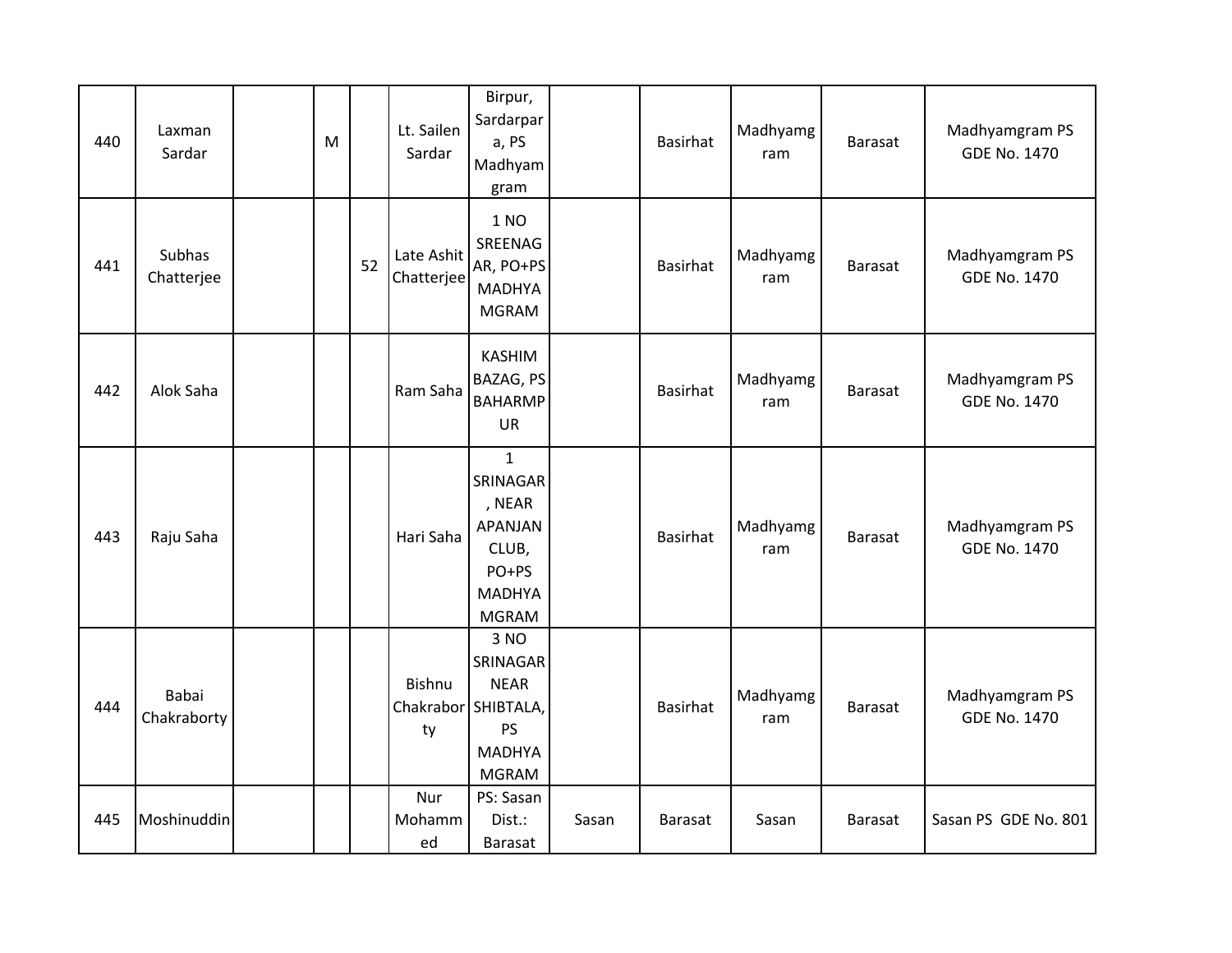| 446 | Mahabur<br>Rahaman  |   |    | Lt Moslem<br>Moral     | PS: Sasan<br>Dist.:<br>Barasat                                                                          | Sasan   | Barasat                                      | Sasan   | <b>Barasat</b>                               | Sasan PS GDE No. 801       |
|-----|---------------------|---|----|------------------------|---------------------------------------------------------------------------------------------------------|---------|----------------------------------------------|---------|----------------------------------------------|----------------------------|
| 447 | Jamal Uddin         |   |    | Samad Ali              | PS: Sasan<br>Dist.:<br>Barasat                                                                          | Sasan   | <b>Barasat</b>                               | Sasan   | <b>Barasat</b>                               | Sasan PS GDE No. 815       |
| 448 | Sakir<br>Hosssain   |   |    | Samad Ali              | PS: Sasan<br>Dist.:<br>Barasat                                                                          | Sasan   | Barasat                                      | Sasan   | <b>Barasat</b>                               | Sasan PS GDE No. 815       |
| 449 | <b>Binod Sarkar</b> | M | 33 | Lt Ratan<br>Lal Sarkar | Ichapur 20<br>no rail<br>gate PS:<br>Noapara<br>Dist.:<br>Barrackpo<br>re Police<br>Commissi<br>onerate | Noapara | Barrackpore<br>Police<br>Commission<br>erate | Noapara | Barrackpore<br>Police<br>Commissione<br>rate | Noapara PS GDE No.<br>1065 |
| 450 | Santosh<br>Hela     | M | 40 | Lt Makhan<br>Hela      | Ichapur 20<br>no rail<br>gate PS:<br>Noapara<br>Dist.:<br>Barrackpo<br>re Police<br>Commissi<br>onerate | Noapara | Barrackpore<br>Police<br>Commission<br>erate | Noapara | Barrackpore<br>Police<br>Commissione<br>rate | Noapara PS GDE No.<br>1065 |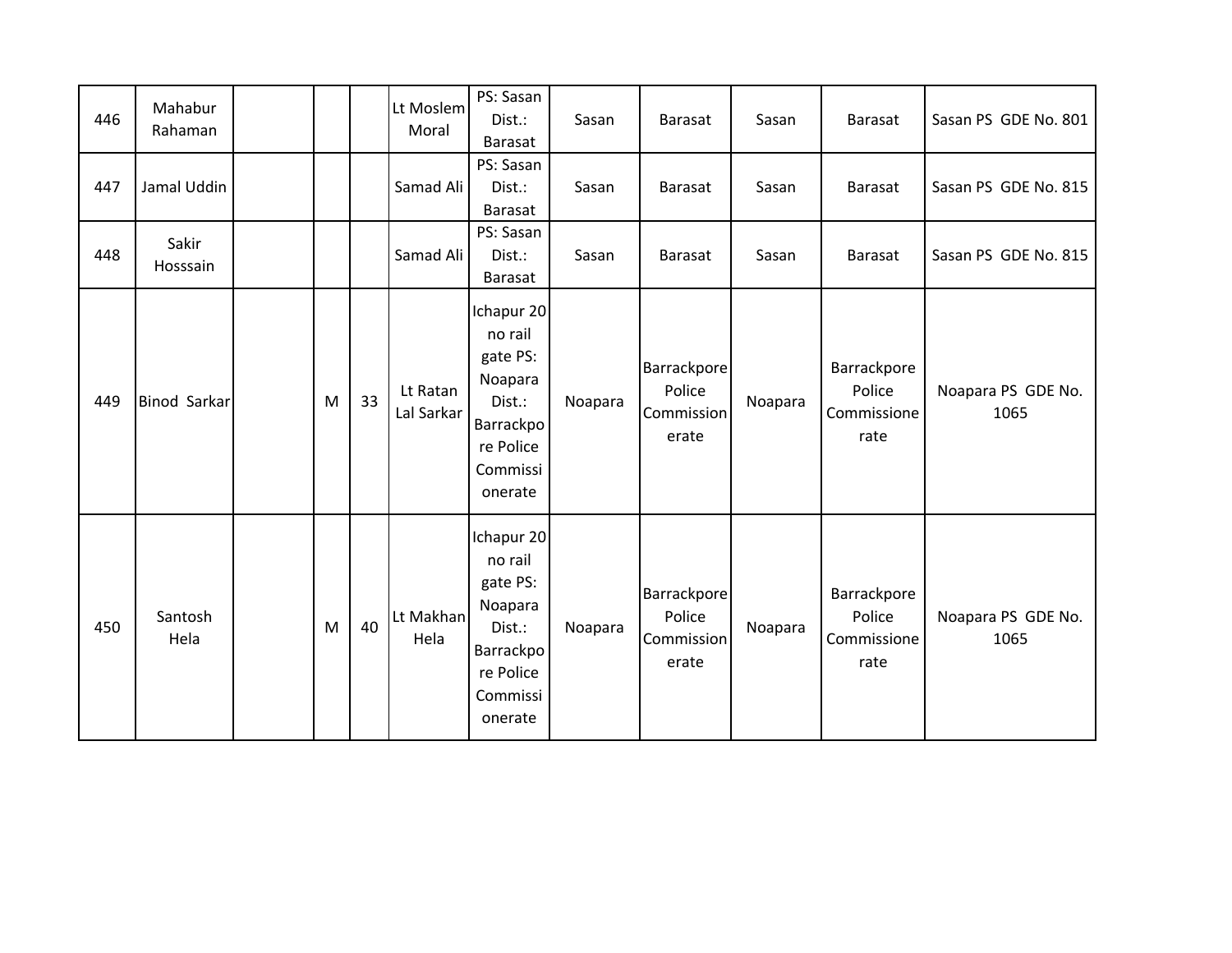| 451 | Bhiswadeb<br>Halder (58)    |  | S/o Lt Anl<br>Krishna<br>Halder | PS:<br>Bakultala<br>Dist.:<br>Baruipur<br>Police<br>District               | <b>Bakultala</b> | Baruipur<br>Police<br><b>District</b> | <b>Bakultala</b> | Baruipur<br>Police District               | Bakultala PS GDE No.<br>797 |
|-----|-----------------------------|--|---------------------------------|----------------------------------------------------------------------------|------------------|---------------------------------------|------------------|-------------------------------------------|-----------------------------|
| 452 | Sourav<br>Sardar (34)       |  | S/O<br>Prajanan<br>Sardar       | PS:<br><b>Bakultala</b><br>Dist.:<br><b>Baruipur</b><br>Police<br>District | <b>Bakultala</b> | Baruipur<br>Police<br><b>District</b> | <b>Bakultala</b> | Baruipur<br><b>Police District</b>        | Bakultala PS GDE No.<br>797 |
| 453 | Chandan<br>Pramanik<br>(29) |  | S/o Palan<br>Pramanik           | PS:<br><b>Bakultala</b><br>Dist.:<br>Baruipur<br>Police<br>District        | <b>Bakultala</b> | Baruipur<br>Police<br>District        | <b>Bakultala</b> | Baruipur<br>Police District               | Bakultala PS GDE No.<br>797 |
| 454 | Anar Hossain<br>Sk (18)     |  | S/orosana<br>li Sk              | PS:<br><b>Bakultala</b><br>Dist.:<br>Baruipur<br>Police<br>District        | <b>Bakultala</b> | Baruipur<br>Police<br>District        | <b>Bakultala</b> | <b>Baruipur</b><br><b>Police District</b> | Bakultala PS GDE No.<br>797 |
| 455 | Abbas Molla<br>(18)         |  | S/O<br>Abutaher<br>Molla        | PS:<br><b>Bakultala</b><br>Dist.:<br><b>Baruipur</b><br>Police<br>District | <b>Bakultala</b> | Baruipur<br>Police<br><b>District</b> | <b>Bakultala</b> | Baruipur<br><b>Police District</b>        | Bakultala PS GDE No.<br>797 |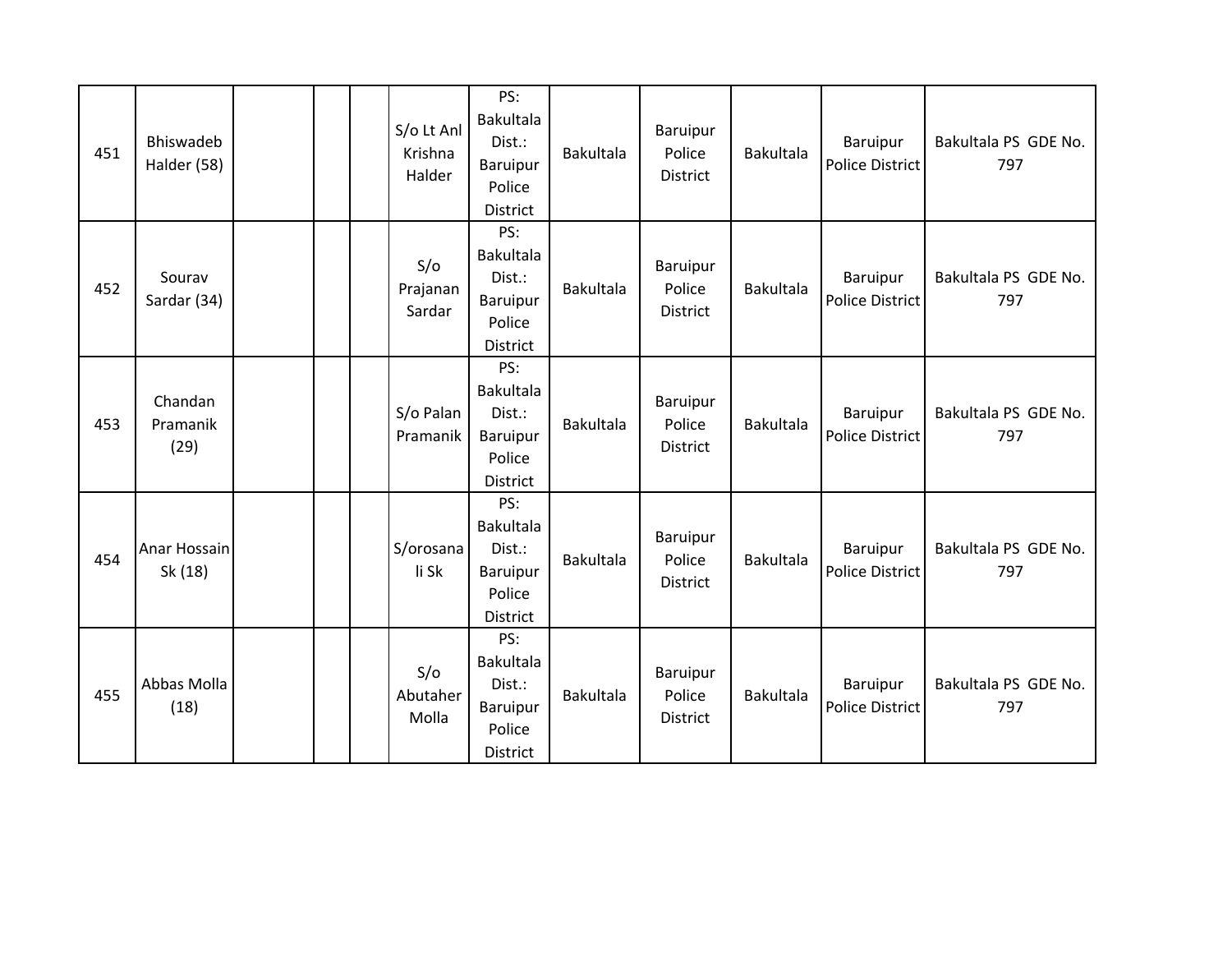| 456 | Habibur<br>Rahaman Sk<br>(19) |  |    | S/o Nur<br>Mohamm<br>ad Sk     | PS:<br>Bakultala<br>Dist.:<br>Baruipur<br>Police<br>District                                                      | Bakultala        | Baruipur<br>Police<br>District        | <b>Bakultala</b> | Baruipur<br><b>Police District</b> | Bakultala PS GDE No.<br>797 |
|-----|-------------------------------|--|----|--------------------------------|-------------------------------------------------------------------------------------------------------------------|------------------|---------------------------------------|------------------|------------------------------------|-----------------------------|
| 457 | Krinkar<br>Halder (50)        |  |    | $S/O$ Lt<br>Proyduit<br>Halder | PS:<br><b>Bakultala</b><br>Dist.:<br>Baruipur<br>Police<br>District                                               | <b>Bakultala</b> | Baruipur<br>Police<br>District        | <b>Bakultala</b> | Baruipur<br>Police District        | Bakultala PS GDE No.<br>797 |
| 458 | Dipankar<br>Halder (48)       |  |    | $S/O$ Lt<br>Proyduit<br>Halder | PS:<br>Bakultala<br>Dist.:<br>Baruipur<br>Police<br>District                                                      | Bakultala        | <b>Baruipur</b><br>Police<br>District | Bakultala        | Baruipur<br><b>Police District</b> | Bakultala PS GDE No.<br>797 |
| 459 | Musiar<br>Rahaman<br>Molla    |  | 23 | S/O<br>Safiulla<br>Molla       | Vill-Vileya<br>PS.Cannin<br>g Dist-<br>South 24<br>Pgs PS:<br>Canning<br>Dist.:<br>Baruipur<br>Police<br>District | Canning          | <b>Baruipur</b><br>Police<br>District | Baruipur         | Baruipur<br>Police District        | Baruipur PS GDE No.<br>2549 |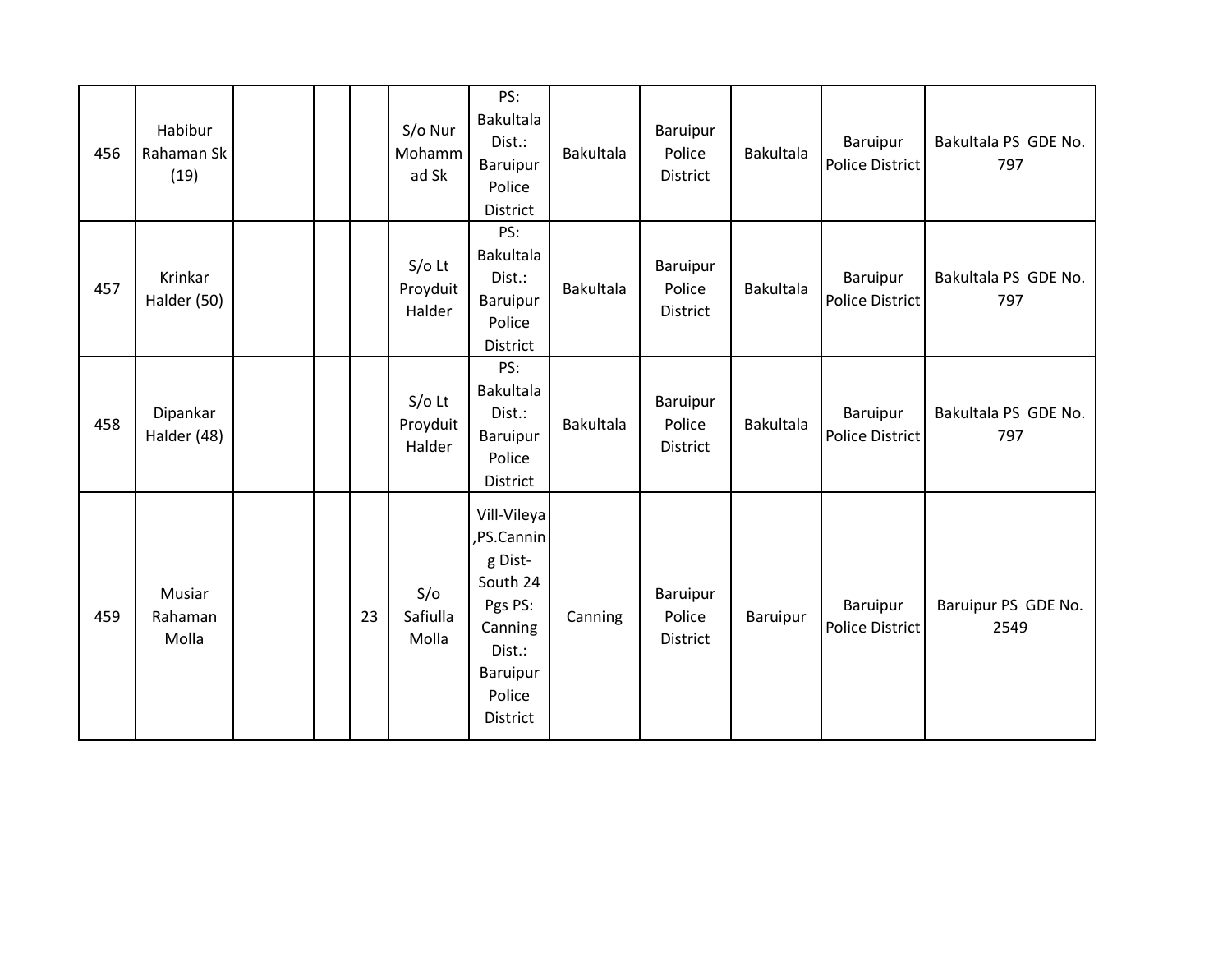| 460 | Erajul Molla                 |  | 25 | S/o Asraf<br>Molla             | Vill-Vileya<br>,PS.Cannin<br>g Dist-<br>South 24<br>Pgs PS:<br>Canning<br>Dist.:<br>Baruipur<br>Police<br>District   | Canning | Baruipur<br>Police<br>District | Baruipur | Baruipur<br>Police District        | Baruipur PS GDE No.<br>2549 |
|-----|------------------------------|--|----|--------------------------------|----------------------------------------------------------------------------------------------------------------------|---------|--------------------------------|----------|------------------------------------|-----------------------------|
| 461 | Tariful<br>Rahaman<br>Sardar |  | 22 | S/o Jakir<br>Hossain<br>Sardar | Sitakundu<br>PS-<br>Baruipur,<br>Dist-<br>South 24<br>Pgs PS:<br>Canning<br>Dist.:<br>Baruipur<br>Police<br>District | Canning | Baruipur<br>Police<br>District | Baruipur | Baruipur<br>Police District        | Baruipur PS GDE No.<br>2549 |
| 462 | Ajibar Sk                    |  | 26 | S/o Unjed<br>Ali Sk            | Vill-Vileya<br>,PS.Cannin<br>g Dist-<br>South 24<br>Pgs PS:<br>Canning<br>Dist.:<br>Baruipur<br>Police<br>District   | Canning | Baruipur<br>Police<br>District | Baruipur | Baruipur<br><b>Police District</b> | Baruipur PS GDE No.<br>2549 |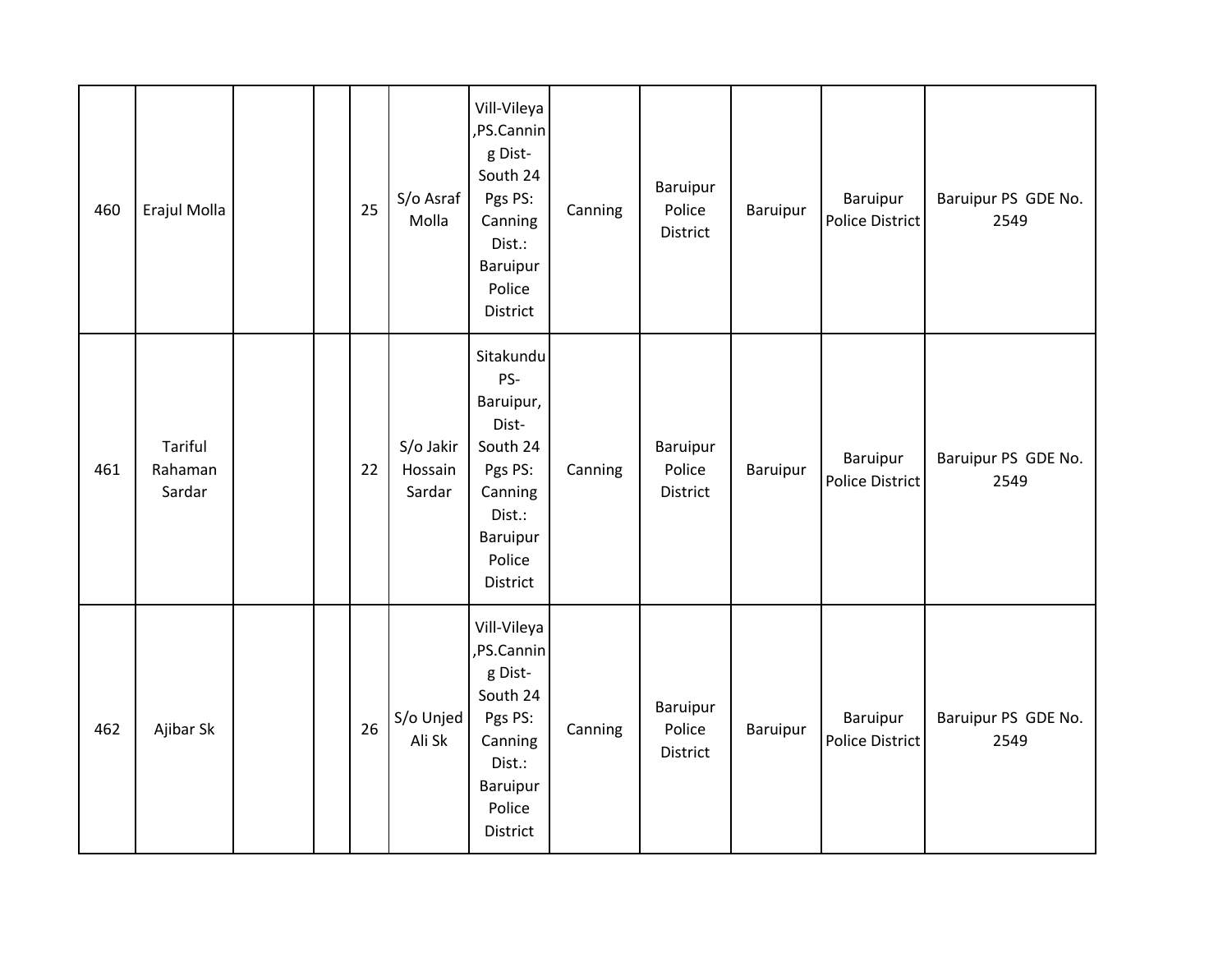| 463 | Alam Sardar        |  | 27 | S/o Kasim<br>Sardar      | Sitakundu<br>PS-<br>Baruipur,<br>Dist-<br>South 24<br>Pgs PS:<br>Canning<br>Dist.:<br>Baruipur<br>Police<br>District            | Canning  | Baruipur<br>Police<br>District | Baruipur | Baruipur<br>Police District | Baruipur PS GDE No.<br>2549 |
|-----|--------------------|--|----|--------------------------|---------------------------------------------------------------------------------------------------------------------------------|----------|--------------------------------|----------|-----------------------------|-----------------------------|
| 464 | Babusona<br>Sardar |  | 32 | S/O<br>Gobinda<br>Sardar | Alipur<br>Suryapur,<br>PS-<br>Baruipur,<br>Dist-<br>South 24<br>Pgs PS:<br>Baruipur<br>Dist.:<br>Baruipur<br>Police<br>District | Baruipur | Baruipur<br>Police<br>District | Baruipur | Baruipur<br>Police District | Baruipur PS GDE No.<br>2738 |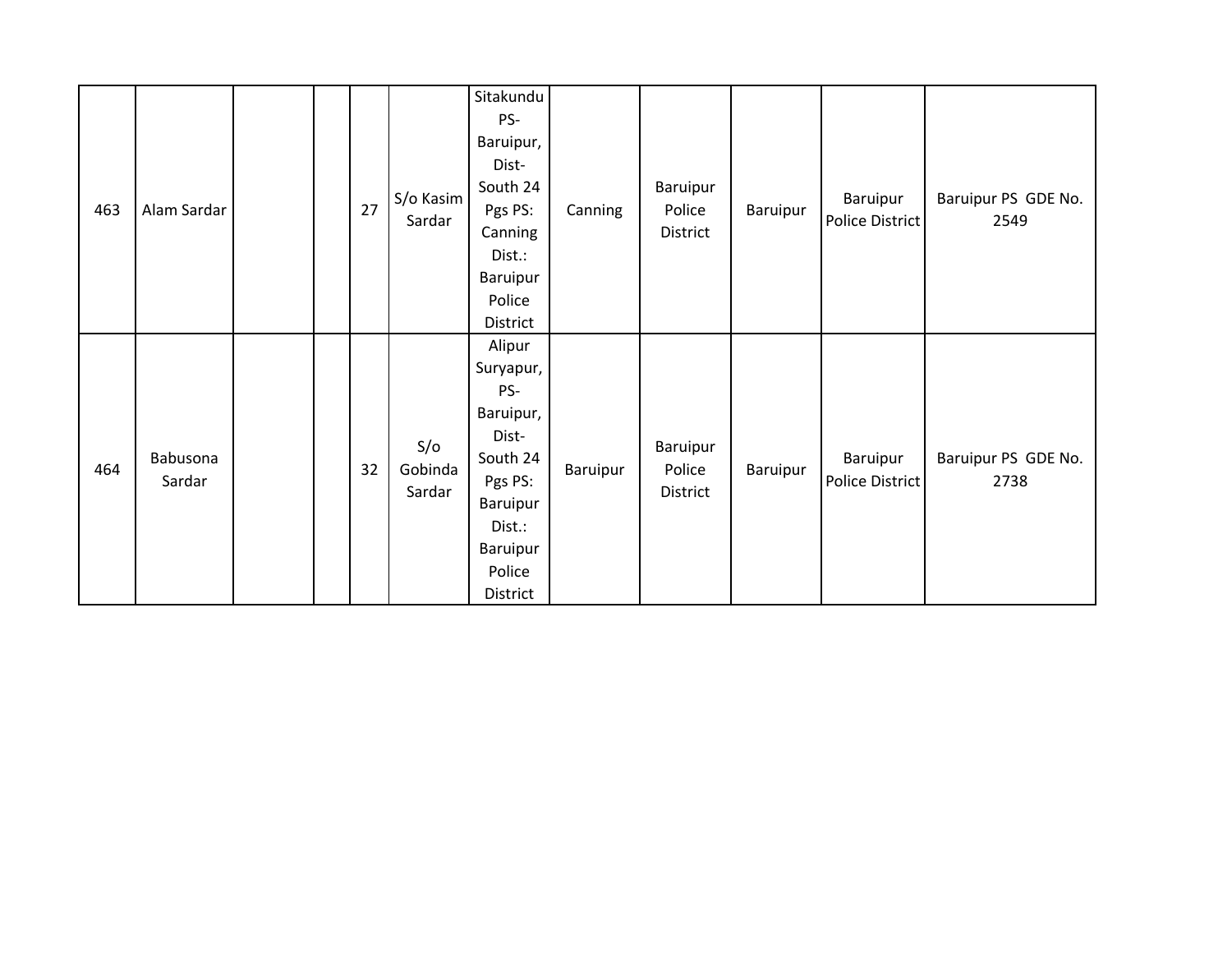| 465 | Modhu<br>Mondal |  | 59 | S/O<br>Nilkanta<br>Mondal               | Alipur<br>Suryapur,<br>PS-<br>Baruipur,<br>Dist-<br>South 24<br>Pgs PS:<br>Baruipur<br>Dist.:<br>Baruipur<br>Police<br>District | Baruipur | Baruipur<br>Police<br>District | Baruipur | Baruipur<br>Police District | Baruipur PS GDE No.<br>2738 |
|-----|-----------------|--|----|-----------------------------------------|---------------------------------------------------------------------------------------------------------------------------------|----------|--------------------------------|----------|-----------------------------|-----------------------------|
| 466 | Balai Sardar    |  | 62 | S/o Late<br>Mukhha<br>Chandra<br>Sardar | Alipur<br>Suryapur,<br>PS-<br>Baruipur,<br>Dist-<br>South 24<br>Pgs PS:<br>Baruipur<br>Dist.:<br>Baruipur<br>Police<br>District | Baruipur | Baruipur<br>Police<br>District | Baruipur | Baruipur<br>Police District | Baruipur PS GDE No.<br>2738 |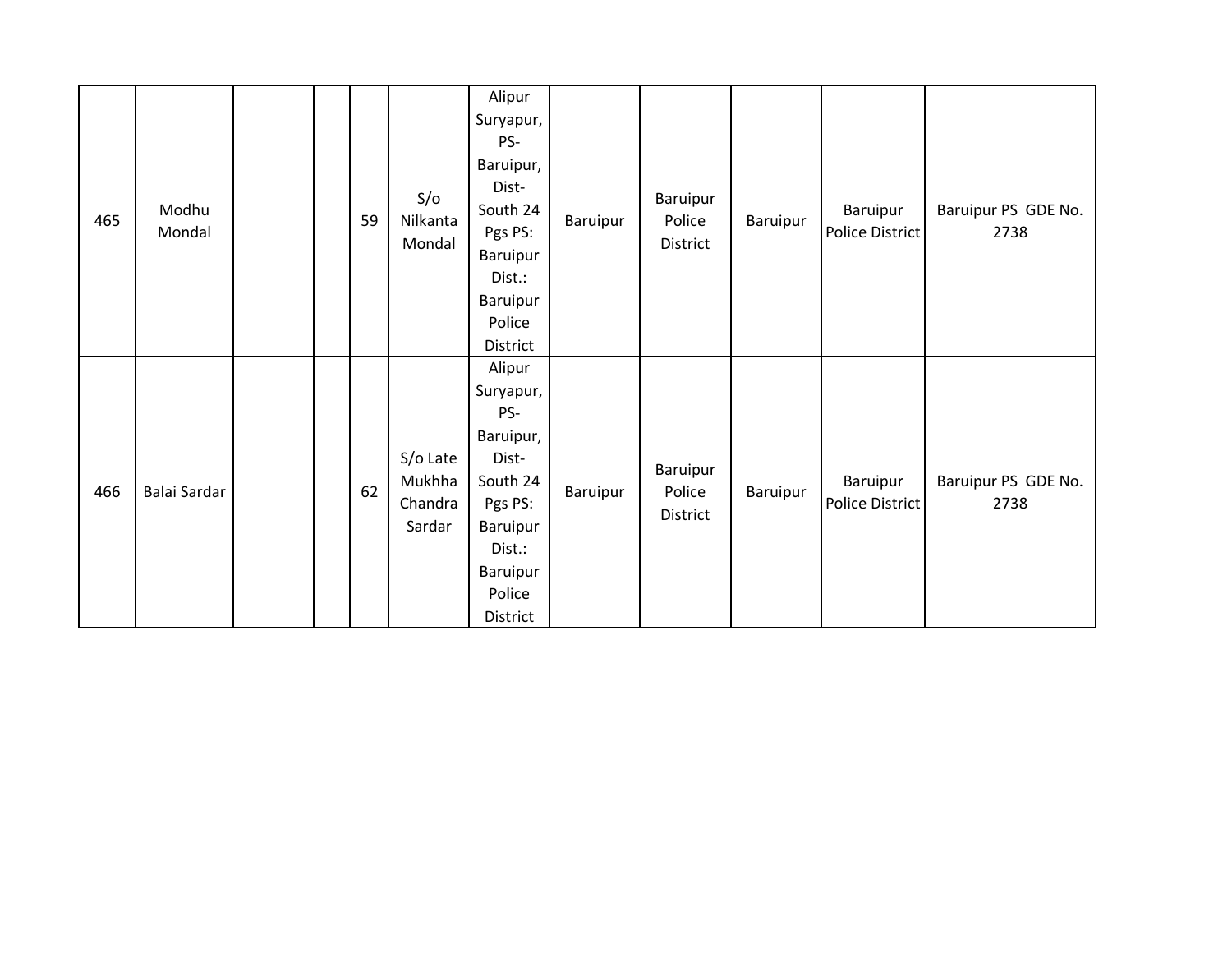| 467 | Joynal Sk   |  | 38 | S/O<br>Soleman<br>Sk   | Suryapur<br>Hat, PS-<br>Baruipur,<br>Dist-<br>South 24<br>Pgs PS:<br>Baruipur<br>Dist.:<br>Baruipur<br>Police<br>District | Baruipur | Baruipur<br>Police<br>District | Baruipur | Baruipur<br>Police District | Baruipur PS GDE No.<br>2738 |
|-----|-------------|--|----|------------------------|---------------------------------------------------------------------------------------------------------------------------|----------|--------------------------------|----------|-----------------------------|-----------------------------|
| 468 | Prabir Paul |  | 38 | S/O<br>Rampada<br>Paul | Suryapur<br>Hat, PS-<br>Baruipur,<br>Dist-<br>South 24<br>Pgs PS:<br>Baruipur<br>Dist.:<br>Baruipur<br>Police<br>District | Baruipur | Baruipur<br>Police<br>District | Baruipur | Baruipur<br>Police District | Baruipur PS GDE No.<br>2738 |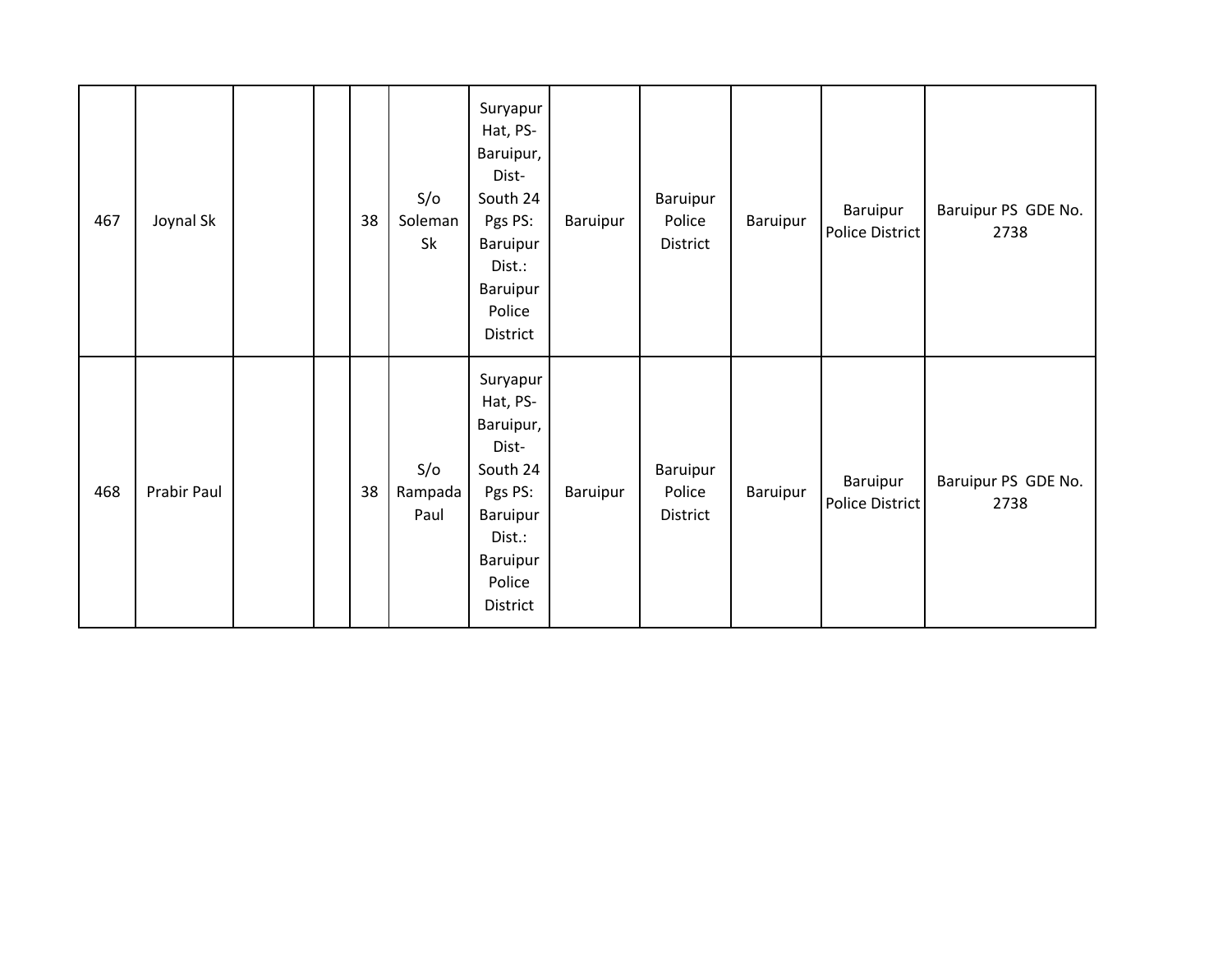| 469 | Kalidas<br>Haldar |  | 36 | S/o Dulal<br>Halder      | Jibon<br>Mondal<br>Hat, PS<br>Joynagar,<br>Dist-<br>South 24<br>Pgs PS:<br>Baruipur<br>Dist.:<br>Baruipur<br>Police                         | Baruipur | Baruipur<br>Police<br>District | Baruipur | Baruipur<br>Police District | Baruipur PS GDE No.<br>2641 |
|-----|-------------------|--|----|--------------------------|---------------------------------------------------------------------------------------------------------------------------------------------|----------|--------------------------------|----------|-----------------------------|-----------------------------|
| 470 | Gobinda<br>Halder |  | 35 | Radha<br>Kanta<br>Halder | District<br>Jibon<br>Mondal<br>Hat, PS<br>Joynagar,<br>Dist-<br>South 24<br>Pgs PS:<br>Baruipur<br>Dist.:<br>Baruipur<br>Police<br>District | Baruipur | Baruipur<br>Police<br>District | Baruipur | Baruipur<br>Police District | Baruipur PS GDE No.<br>2641 |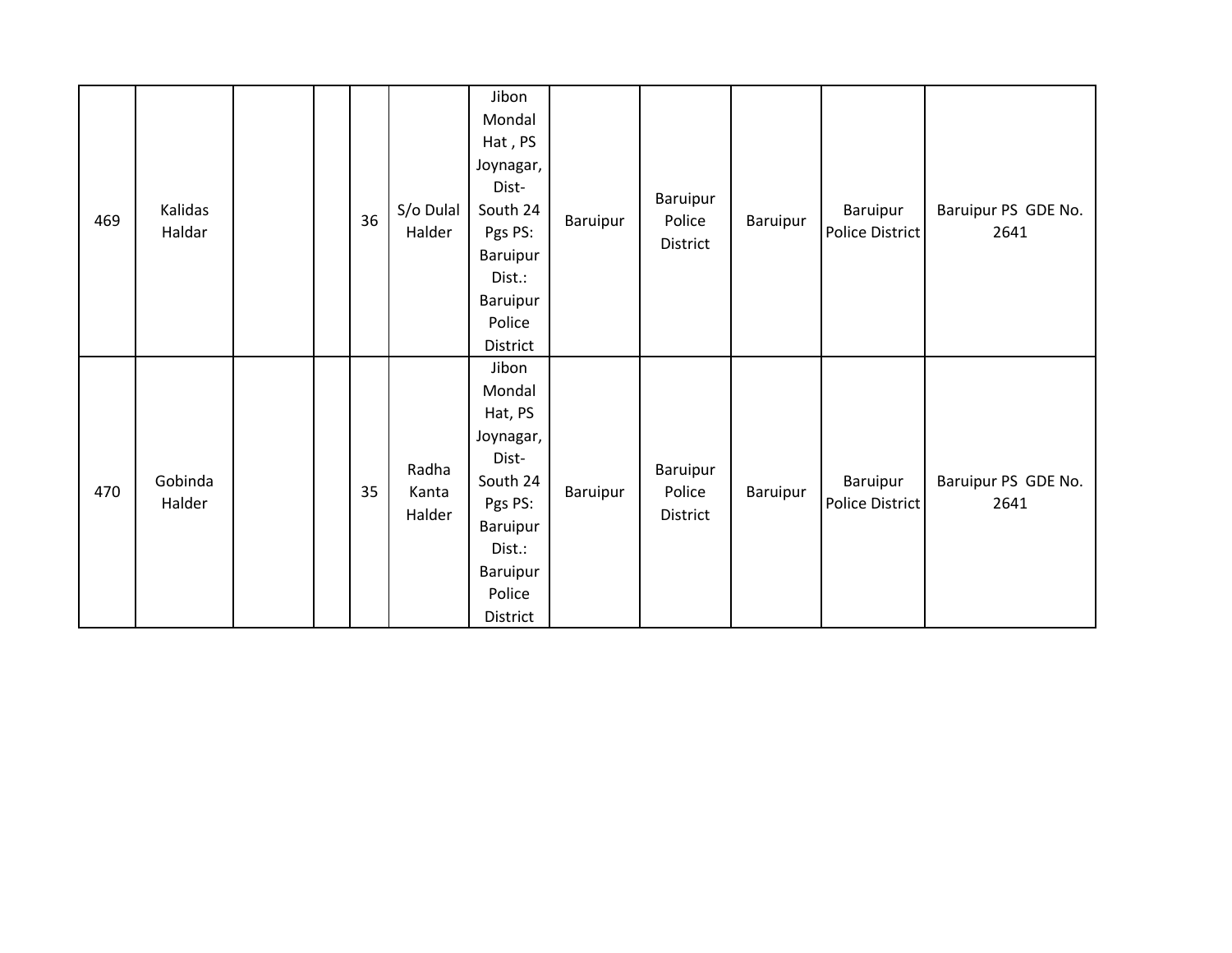| 471 | Mokbul<br>Gharami |   | 26 | Eman Ali<br>Gharami | <b>Beniadang</b><br>a, PS-<br>Joynagar,<br>Dist-<br>South 24<br>Pgs PS:<br>Baruipur<br>Dist.:<br>Baruipur<br>Police            | Baruipur | Baruipur<br>Police<br>District | Baruipur | Baruipur<br>Police District | Baruipur PS GDE No.<br>2641 |
|-----|-------------------|---|----|---------------------|--------------------------------------------------------------------------------------------------------------------------------|----------|--------------------------------|----------|-----------------------------|-----------------------------|
|     |                   |   |    |                     | District                                                                                                                       |          |                                |          |                             |                             |
| 472 | Narayan<br>Sardar | M |    | Khokan<br>Sardar    | D.<br>Ramchand<br>rakhali,<br>PS:<br>Basanti,<br>District:<br>Barui PS:<br>Basanti<br>Dist.:<br>Baruipur<br>Police<br>District | Basanti  | Baruipur<br>Police<br>District | Basanti  | Baruipur<br>Police District | Basanti PS GDE No.<br>895   |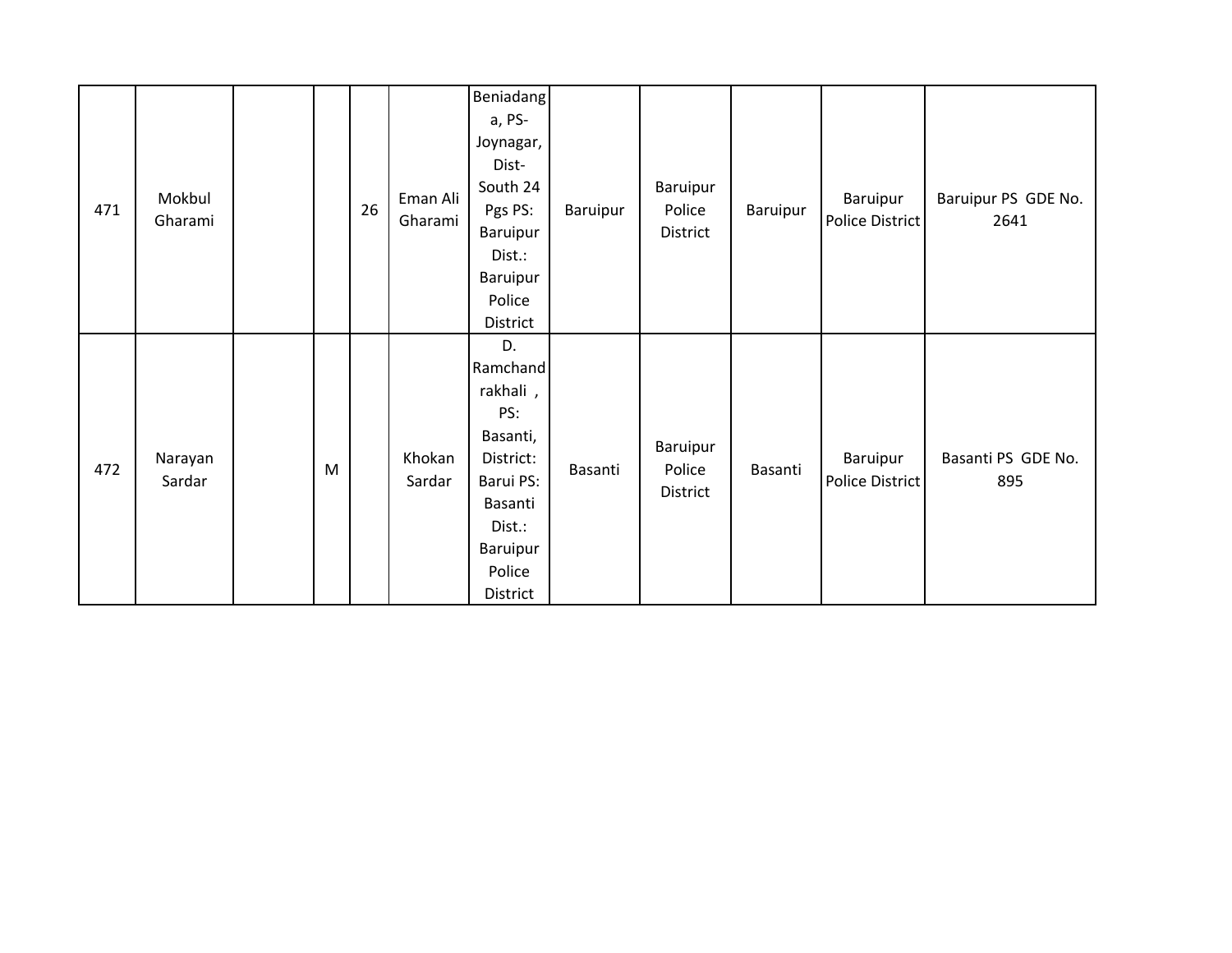| 473 | Diman<br>Naskar      | M |    | Sanat<br>Naskar            | D.<br>Ramchand<br>rakhali,<br>PS:<br>Basanti,<br>District:<br>Barui PS:<br>Basanti<br>Dist.:<br>Baruipur<br>Police<br>District | Basanti | Baruipur<br>Police<br>District        | Basanti | Baruipur<br><b>Police District</b>        | Basanti PS GDE No.<br>895  |
|-----|----------------------|---|----|----------------------------|--------------------------------------------------------------------------------------------------------------------------------|---------|---------------------------------------|---------|-------------------------------------------|----------------------------|
| 474 | Debasih<br>Pradhan   | M |    | Sachin<br>Pradhan          | D.<br>Ramchand<br>rakhali,<br>PS:<br>Basanti,<br>District:<br>Barui PS:<br>Basanti<br>Dist.:<br>Baruipur<br>Police<br>District | Basanti | Baruipur<br>Police<br><b>District</b> | Basanti | Baruipur<br><b>Police District</b>        | Basanti PS GDE No.<br>895  |
| 475 | Rejaul<br>Sardar     | M | 25 | Gaffar<br>Sardar           | Loujan                                                                                                                         |         | <b>Basirhat</b>                       | Bhangar | Baruipur<br><b>Police District</b>        | Bhangar PS GDE No.<br>1042 |
| 476 | Nasiruddin<br>Sardar | M | 23 | <b>Kased Ali</b><br>Sardar | Gotra                                                                                                                          |         | Basirhat                              | Bhangar | <b>Baruipur</b><br><b>Police District</b> | Bhangar PS GDE No.<br>1032 |
| 477 | Rahim<br>Mondal      | M | 21 | Rasid<br>Mondal            | Gotra                                                                                                                          |         | Basirhat                              | Bhangar | <b>Baruipur</b><br><b>Police District</b> | Bhangar PS GDE No.<br>1032 |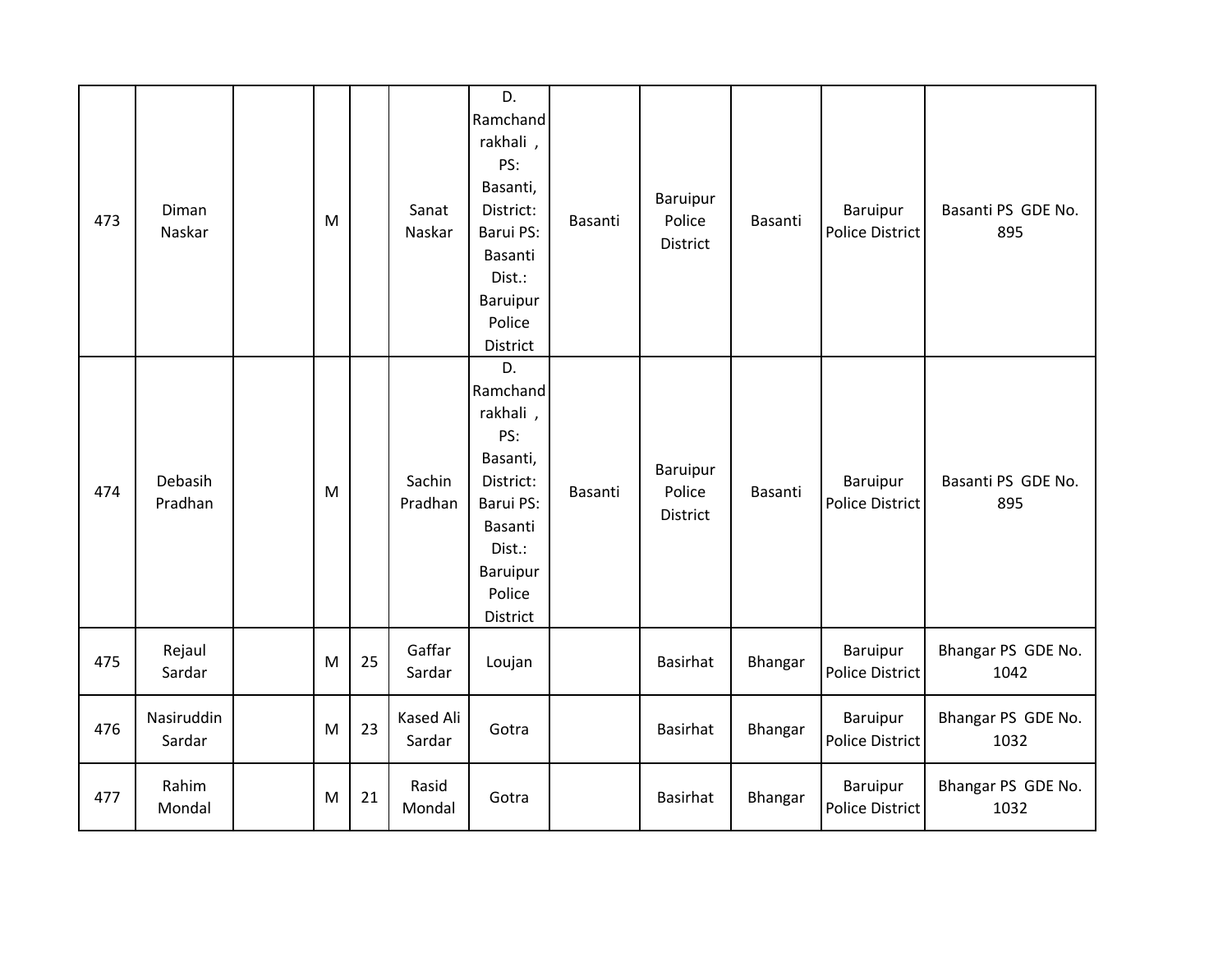| 478 | Rayhan<br>Sardar     | M | 21 | Montu<br>Sardar     | Narayanp<br>ur  | Basirhat        | Bhangar | Baruipur<br><b>Police District</b>        | Bhangar PS GDE No.<br>1032 |
|-----|----------------------|---|----|---------------------|-----------------|-----------------|---------|-------------------------------------------|----------------------------|
| 479 | Sairul Gazi          | M | 23 | Roshid<br>Gazi      | Narayanp<br>ur  | Basirhat        | Bhangar | <b>Baruipur</b><br><b>Police District</b> | Bhangar PS GDE No.<br>1032 |
| 480 | Saddam Ali<br>Molla  | M | 20 | Rashid Ali<br>Molla | Fulbari         | Basirhat        | Bhangar | Baruipur<br><b>Police District</b>        | Bhangar PS GDE No.<br>1094 |
| 481 | Hafijul<br>Sanpui    | M | 21 | Allauddin<br>Sanpui | Saturi          | <b>Basirhat</b> | Bhangar | Baruipur<br><b>Police District</b>        | Bhangar PS GDE No.<br>1094 |
| 482 | Karibul<br>Molla     | M | 19 | Kalam<br>Molla      | Narayanp<br>ur  | Basirhat        | Bhangar | <b>Baruipur</b><br><b>Police District</b> | Bhangar PS GDE No.<br>1094 |
| 483 | Tohit Molla          | M | 30 | Tanbir<br>Molla     | Chandihat       | Basirhat        | Bhangar | <b>Baruipur</b><br><b>Police District</b> | Bhangar PS GDE No.<br>1094 |
| 484 | Raju Molla           | M | 22 | Najrul<br>Molla     | Chandihat       | Basirhat        | Bhangar | <b>Baruipur</b><br><b>Police District</b> | Bhangar PS GDE No.<br>1094 |
| 485 | Ajaharuddin<br>Dhali | M | 23 | Akbar<br>Dhali      | Ghatakpu<br>kur | Basirhat        | Bhangar | Baruipur<br><b>Police District</b>        | Bhangar PS GDE No.<br>1108 |
| 486 | Afif Hossain         | M | 22 | Rahim<br>Molla      | Barali          | Basirhat        | Bhangar | Baruipur<br><b>Police District</b>        | Bhangar PS GDE No.<br>1108 |
| 487 | Sainur Ali<br>Molla  | M | 21 | Elias<br>Molla      | Ghatakpu<br>kur | Basirhat        | Bhangar | <b>Baruipur</b><br><b>Police District</b> | Bhangar PS GDE No.<br>1108 |
| 488 | Sk Arif              | M | 22 | Sk Sahajat          | Barali          | Basirhat        | Bhangar | <b>Baruipur</b><br>Police District        | Bhangar PS GDE No.<br>1108 |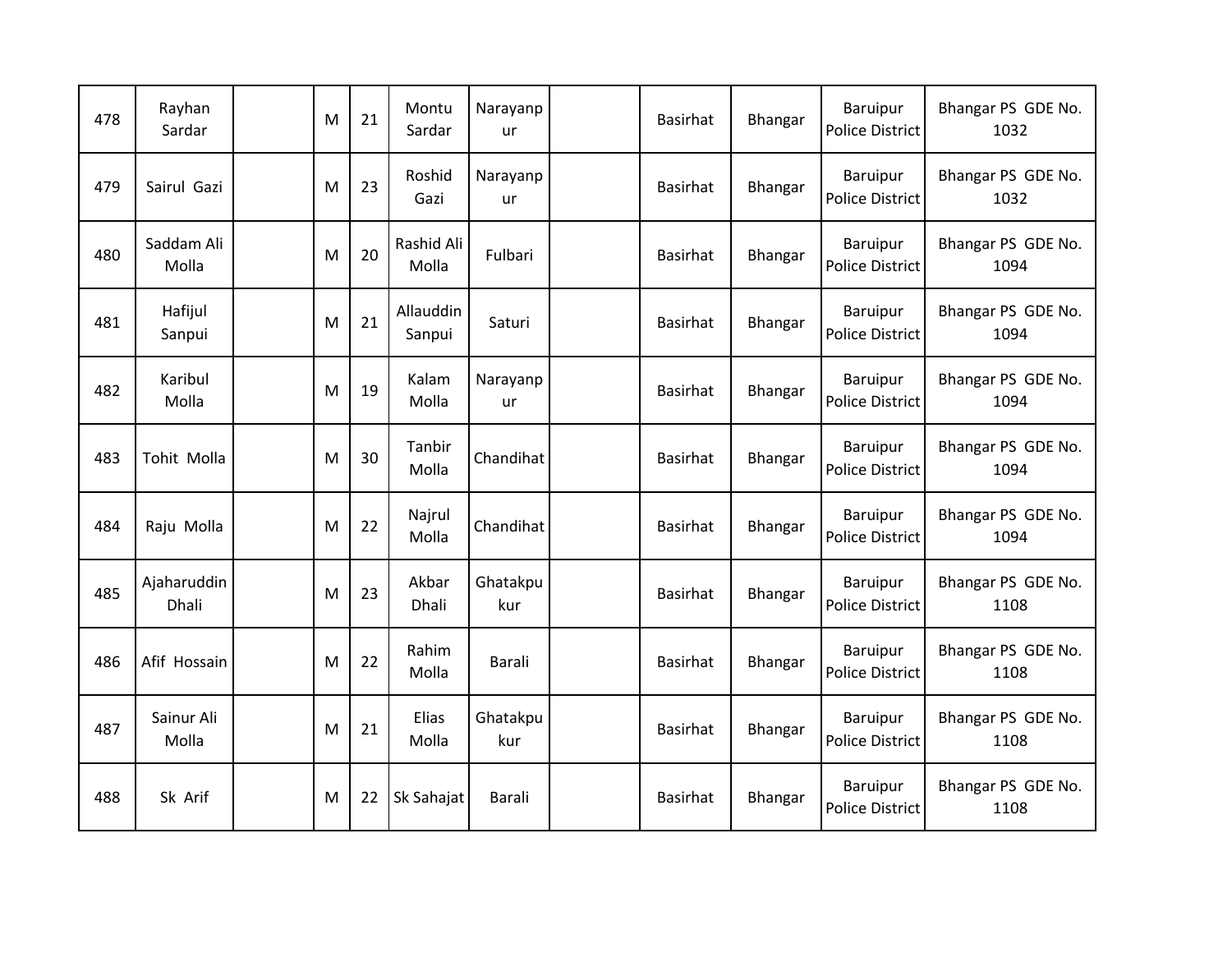| 489 | Abdul<br>Kayum<br>Baidya | M | 24 | Kutubuddi<br>n Baidya | Nalpukur                                                                                                 |         | Basirhat                       | Bhangar | Baruipur<br><b>Police District</b> | Bhangar PS GDE No.<br>1143 |
|-----|--------------------------|---|----|-----------------------|----------------------------------------------------------------------------------------------------------|---------|--------------------------------|---------|------------------------------------|----------------------------|
| 490 | Sahajan<br>Molla         | M | 40 | Sabod<br>Molla        | Padmapuk<br>ur<br>Malancha                                                                               |         | Basirhat                       | Bhangar | Baruipur<br><b>Police District</b> | Bhangar PS GDE No.<br>1043 |
| 491 | Mujibor<br>Molla         | M | 38 | Samsar<br>Molla       | Padmapuk<br>ur                                                                                           |         | Basirhat                       | Bhangar | Baruipur<br><b>Police District</b> | Bhangar PS GDE No.<br>1043 |
| 492 | Sujoy Sardar             | M | 22 | Dipu<br>Sardar        | Kultali,<br>Bahirsona<br><b>PS Canninf</b><br>PS:<br>Canning<br>Dist.:<br>Baruipur<br>Police<br>District | Canning | Baruipur<br>Police<br>District | Canning | Baruipur<br><b>Police District</b> | Canning PS GDE No.<br>988  |
| 493 | Izaz Ahamad<br>Gazi      | M | 19 | Hossein<br>Gazi       | Bottala,<br>PS<br>Baruipur<br>PS:<br>Canning<br>Dist.:<br>Baruipur<br>Police<br>District                 | Canning | Baruipur<br>Police<br>District | Canning | Baruipur<br><b>Police District</b> | Canning PS GDE No.<br>993  |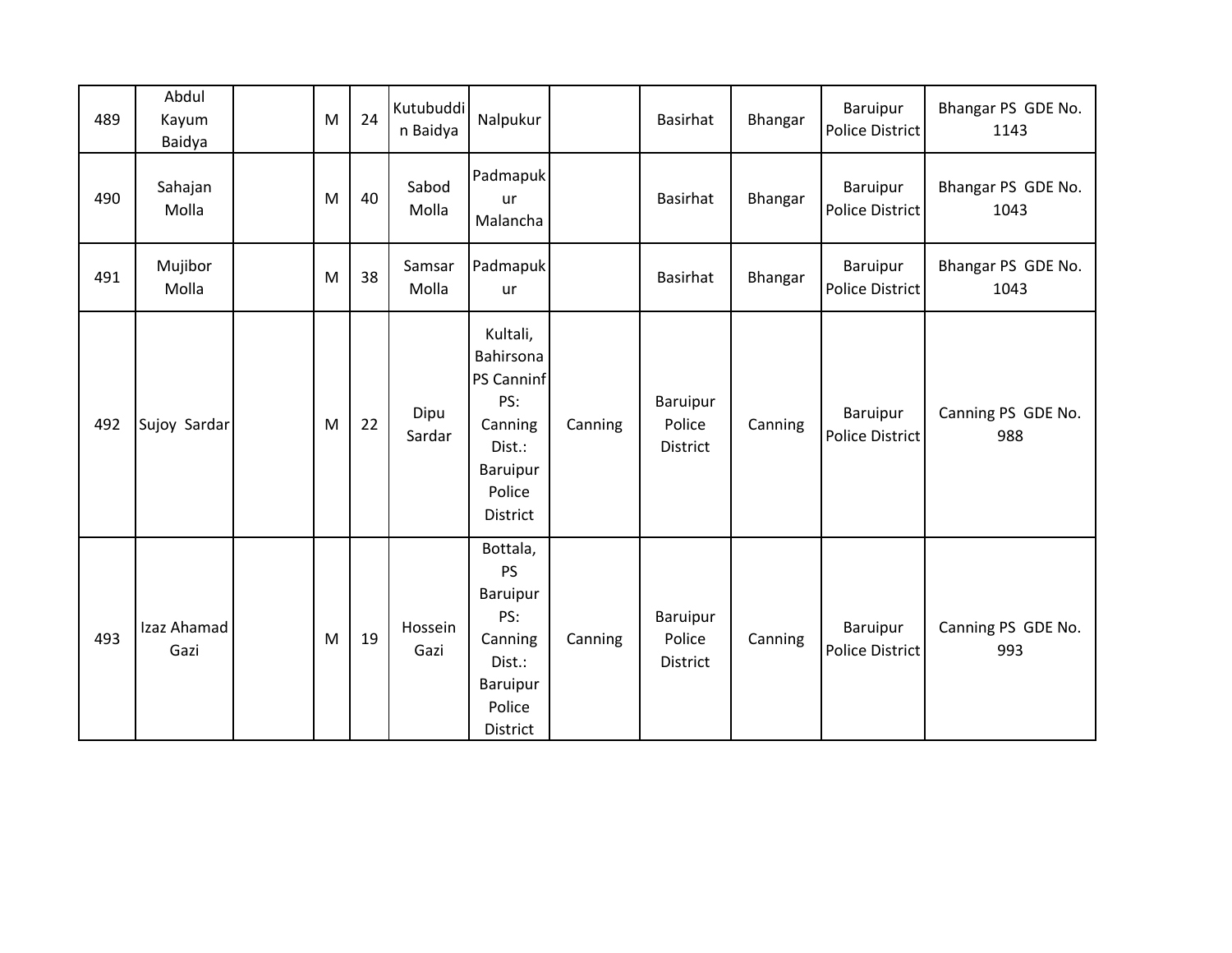| 494 | Lutfar Ali<br>Gazi       | M | 31 | Iyad Ali<br>Gazi | Taldi Pole,<br>PS<br>Canning<br>PS:<br>Canning<br>Dist.:<br>Baruipur<br>Police<br>District                           | Canning   | <b>Baruipur</b><br>Police<br><b>District</b> | Canning   | <b>Baruipur</b><br><b>Police District</b> | Canning PS GDE No.<br>993   |
|-----|--------------------------|---|----|------------------|----------------------------------------------------------------------------------------------------------------------|-----------|----------------------------------------------|-----------|-------------------------------------------|-----------------------------|
| 495 | Sabir Molla              |   | 22 | Jamal<br>Molla   | Polerhat<br>PS:<br>Kashipore<br>Dist.:<br>Baruipur<br>Police<br>District                                             | Kashipore | Baruipur<br>Police<br>District               | Kashipore | <b>Baruipur</b><br>Police District        | Kashipore PS GDE No.<br>895 |
| 496 | Hasanur<br>Molla         |   | 18 | Jakir<br>Molla   | Jhalgachi<br>PS:<br>Kashipore<br>Dist.:<br><b>Baruipur</b><br>Police<br>District                                     | Kashipore | Baruipur<br>Police<br>District               | Kashipore | Baruipur<br><b>Police District</b>        | Kashipore PS GDE No.<br>895 |
| 497 | <b>Dibakar</b><br>Mandal | M |    | Nemai<br>Mondal  | Gopalganj,<br>PS Kultali,<br>South 24<br>Parganas,<br>PS: Kultali<br>Dist.:<br>Baruipur<br>Police<br><b>District</b> | Kultali   | <b>Baruipur</b><br>Police<br><b>District</b> | Kultali   | Baruipur<br><b>Police District</b>        | Kultali PS GDE No. 920      |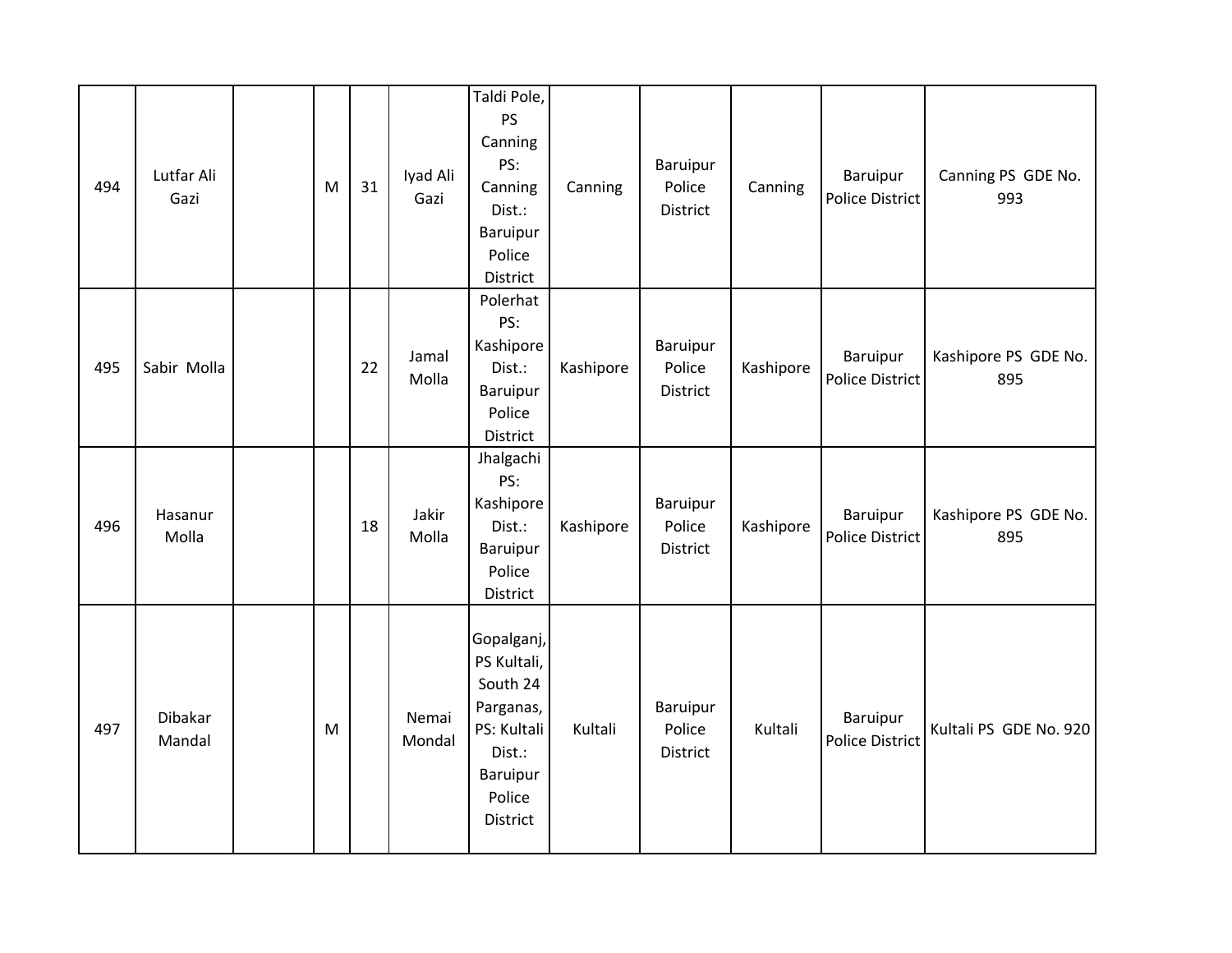| 498 | Biswajit<br>Halder   | M |    | S/O<br>Sukesh<br>Halder         |                                                                                                         |                      | Basirhat                              | Narendrapu<br>r            | Baruipur<br><b>Police District</b> | Narendrapur PS GDE<br>No. 1853                  |
|-----|----------------------|---|----|---------------------------------|---------------------------------------------------------------------------------------------------------|----------------------|---------------------------------------|----------------------------|------------------------------------|-------------------------------------------------|
| 499 | <b>Sudip Nayek</b>   | M |    | S/O<br><b>Bhagirat</b><br>Nayek |                                                                                                         |                      | <b>Basirhat</b>                       | Narendrapu<br>$\mathsf{r}$ | Baruipur<br><b>Police District</b> | Narendrapur PS GDE<br>No. 1853                  |
| 500 | Rash Mohan<br>Mondal | M | 46 | Lt Hari<br>Mondal               | 08 No<br>Parashmo<br>ni PS:<br>Sundarba<br>n coastal<br>Dist.:<br>Baruipur<br>Police<br><b>District</b> | Sundarban<br>coastal | Baruipur<br>Police<br><b>District</b> | Sundarban<br>coastal       | Baruipur<br><b>Police District</b> | Sundarban coastal PS<br><b>GDE No. 568</b>      |
| 501 | Jakir Molla          | M | 38 | Arman<br>Molla                  | Kulti PS:<br>Haroa<br>Dist.:<br><b>Basirhat</b>                                                         | Haroa                | <b>Basirhat</b>                       | Haroa                      | Basirhat                           | Haroa PS Outpost<br>Louwgachi OP GDE No.<br>331 |
| 502 | Rejaul Molla         | M | 24 | Rajjak<br>Molla                 | Akandabe<br>ria PS:<br>Haroa<br>Dist.:<br>Basirhat                                                      | Haroa                | <b>Basirhat</b>                       | Haroa                      | Basirhat                           | Haroa PS Outpost<br>Louwgachi OP GDE No.<br>972 |
| 503 | Mekayel<br>Molla     | M | 22 | Kalam<br>Molla                  | Akandabe<br>ria PS:<br>Haroa<br>Dist.:<br>Basirhat                                                      | Haroa                | <b>Basirhat</b>                       | Haroa                      | Basirhat                           | Haroa PS Outpost<br>Louwgachi OP GDE No.<br>972 |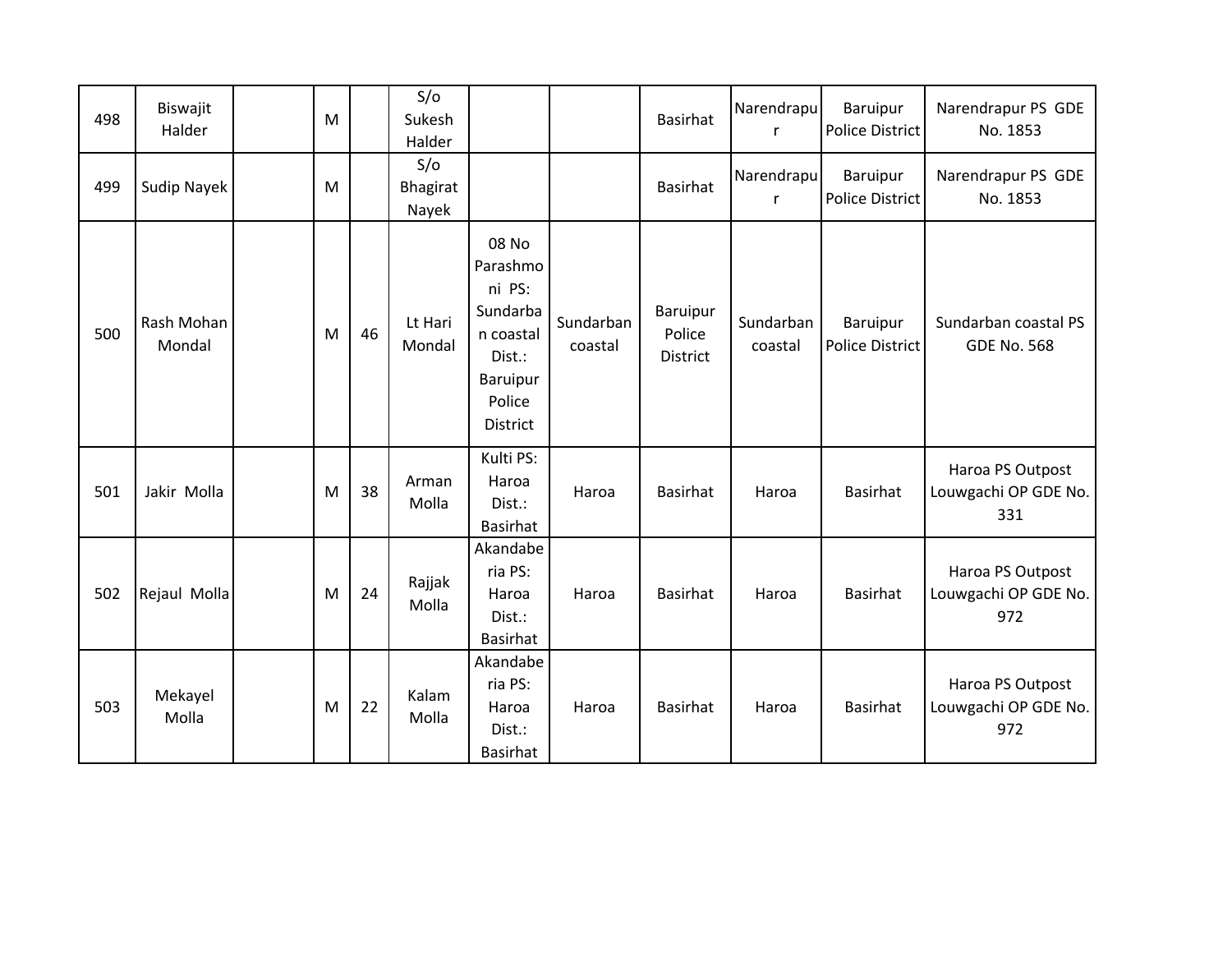| 504 | Kritibash<br>Mahato | M | 36 | Sailen<br>Mahato | Piyara PS:<br>Haroa<br>Dist.:<br>Basirhat         | Haroa | <b>Basirhat</b> | Haroa | Basirhat        | Haroa PS Outpost<br>Louwgachi OP GDE No.<br>972 |
|-----|---------------------|---|----|------------------|---------------------------------------------------|-------|-----------------|-------|-----------------|-------------------------------------------------|
| 505 | Subrata<br>Munda    | M | 30 | Supada<br>Munda  | Piyara PS:<br>Haroa<br>Dist.:<br><b>Basirhat</b>  | Haroa | Basirhat        | Haroa | Basirhat        | Haroa PS Outpost<br>Louwgachi OP GDE No.<br>972 |
| 506 | Babla Molla         | M | 31 | Nazibar<br>Molla | Latarbaga<br>n PS:<br>Haroa<br>Dist.:<br>Basirhat | Haroa | <b>Basirhat</b> | Haroa | <b>Basirhat</b> | Haroa PS Outpost<br>Louwgachi OP GDE No.<br>972 |
| 507 | Ajgar Ali           | M | 30 | Jamat Ali        | Latarbaga<br>n PS:<br>Haroa<br>Dist.:<br>Basirhat | Haroa | <b>Basirhat</b> | Haroa | Basirhat        | Haroa PS GDE No. 972                            |
| 508 | Rahul<br>Haldar     | M | 19 | Swapan<br>Haldar | Charabari<br>PS: Haroa<br>Dist.:<br>Basirhat      | Haroa | Basirhat        | Haroa | Basirhat        | Haroa PS GDE No. 972                            |
| 509 | Golam<br>Hossain    | M | 22 | Jamat Ali        | Latarbaga<br>n PS:<br>Haroa<br>Dist.:<br>Basirhat | Haroa | <b>Basirhat</b> | Haroa | Basirhat        | Haroa PS GDE No. 972                            |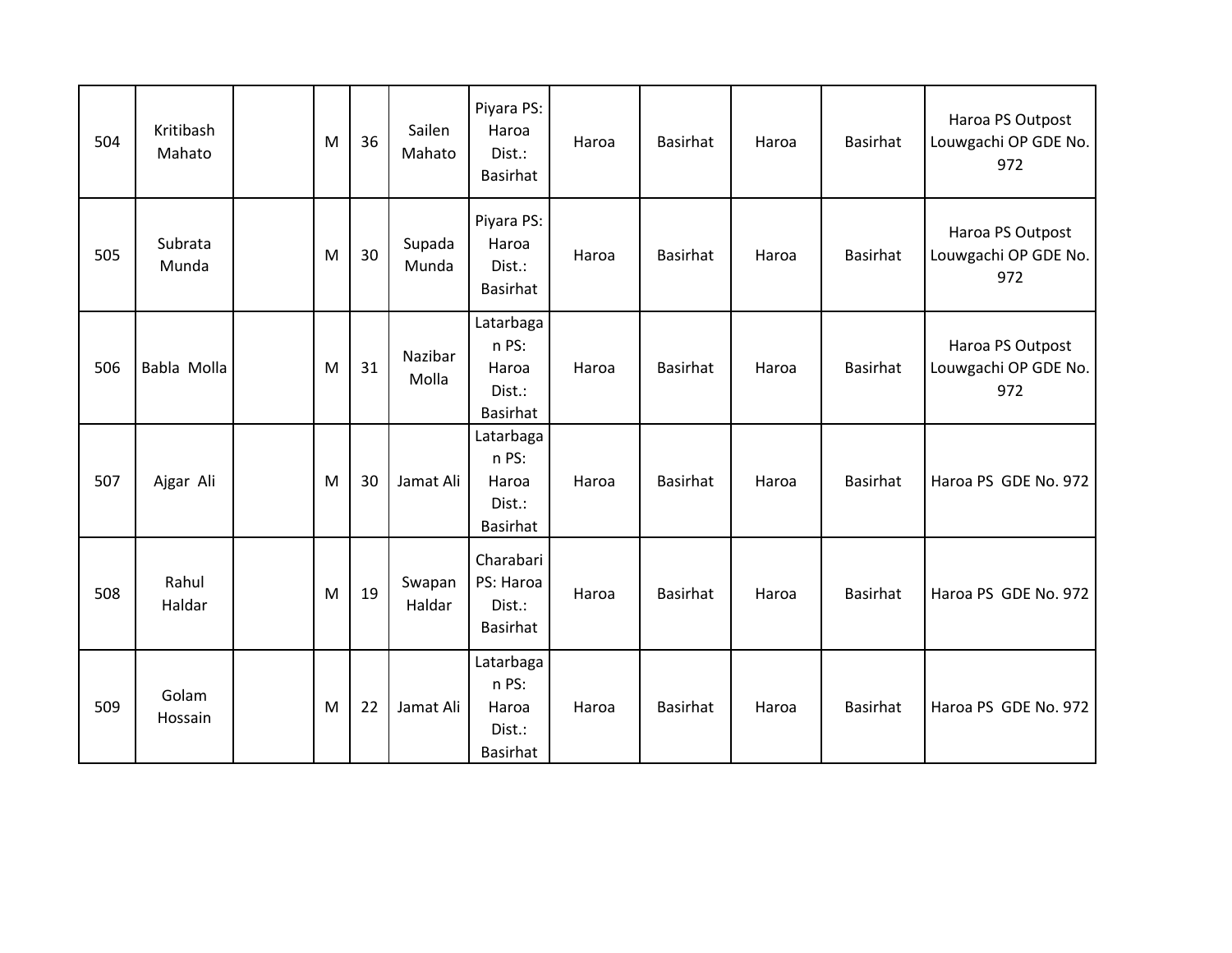| 510 | Aparna<br><b>Biswas</b> | M            | 30 | Sanjay<br><b>Biswas</b> | Kurulgach<br>a PS:<br>Deganga<br>Dist.:<br>Barasat                                     | Deganga  | <b>Barasat</b>  | Haroa    | Basirhat        | Haroa PS GDE No. 975        |
|-----|-------------------------|--------------|----|-------------------------|----------------------------------------------------------------------------------------|----------|-----------------|----------|-----------------|-----------------------------|
| 511 | Arati Parui             | $\mathsf{F}$ | 55 | Subhas<br>Parui         | Purba<br>Kalikapur<br>PS: Haroa<br>Dist.:<br>Basirhat                                  | Haroa    | <b>Basirhat</b> | Haroa    | Basirhat        | Haroa PS GDE No. 975        |
| 512 | Avijit Das              | M            | 18 | Shib Nath<br>Das        | Taki<br>Kundupar<br>a, PS-<br>Hasnabad<br>PS:<br>Hasnabad<br>Dist.:<br><b>Basirhat</b> | Hasnabad | <b>Basirhat</b> | Hasnabad | <b>Basirhat</b> | Hasnabad PS GDE No.<br>1131 |
| 513 | Subhojit Das            | M            | 18 | Shib Nath<br>Das        | Taki<br>Kundupar<br>a, PS-<br>Hasnabad<br>PS:<br>Hasnabad<br>Dist.:<br><b>Basirhat</b> | Hasnabad | <b>Basirhat</b> | Hasnabad | <b>Basirhat</b> | Hasnabad PS GDE No.<br>1131 |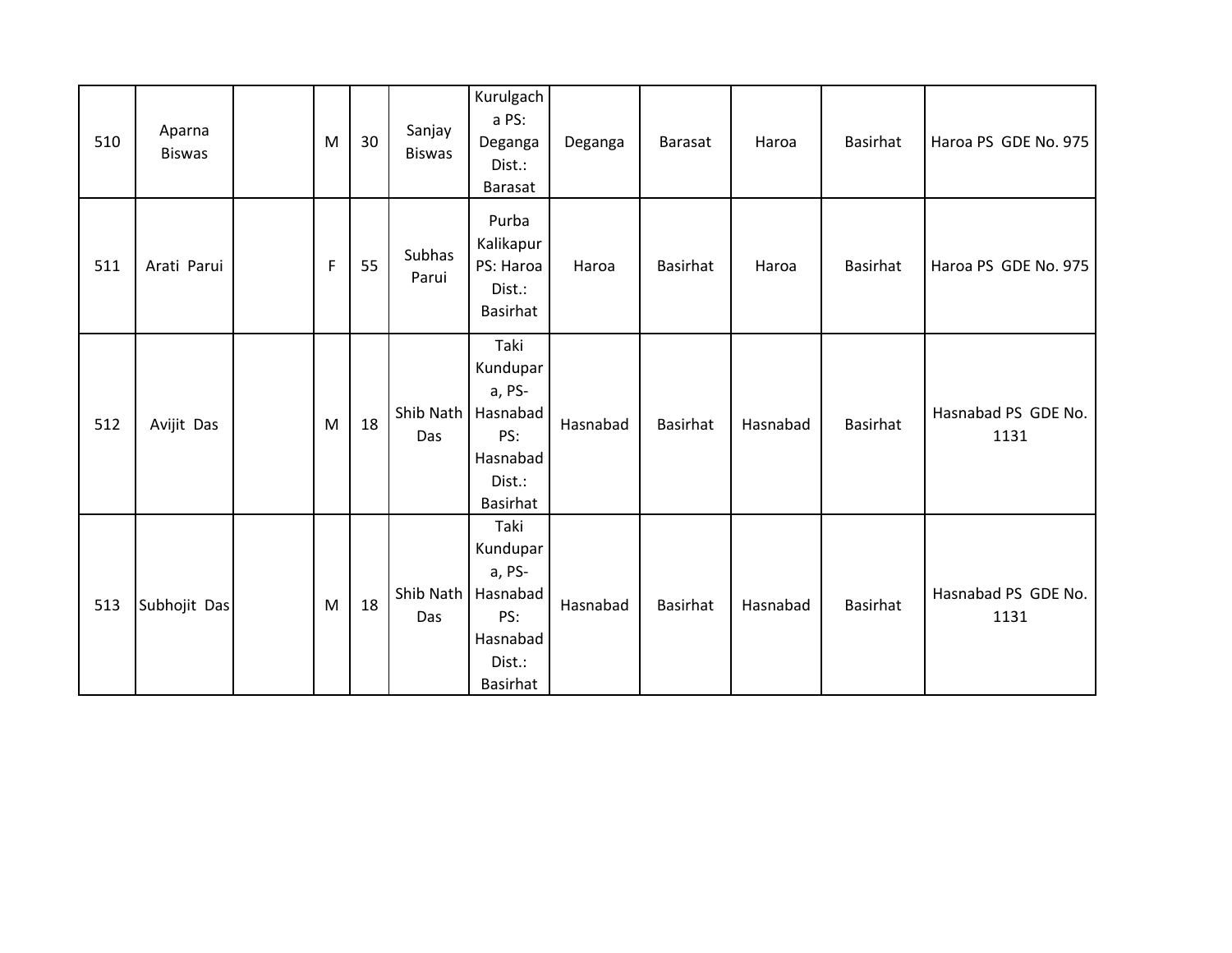| 514 | Rahul<br>Majumdar | M | 19 | Shyamal<br>Majumdar      | Taki<br>Kundupar<br>a, PS-<br>Hasnabad<br>PS:<br>Hasnabad<br>Dist.:<br><b>Basirhat</b> | Hasnabad | Basirhat        | Hasnabad | <b>Basirhat</b> | Hasnabad PS GDE No.<br>1131 |
|-----|-------------------|---|----|--------------------------|----------------------------------------------------------------------------------------|----------|-----------------|----------|-----------------|-----------------------------|
| 515 | Sudarshan<br>Das  | M | 21 | Late<br>Biswapati<br>Das | Taki<br>Uttarati<br>Para, PS-<br>Hasnabad<br>PS:<br>Hasnabad<br>Dist.:<br>Basirhat     | Hasnabad | <b>Basirhat</b> | Hasnabad | <b>Basirhat</b> | Hasnabad PS GDE No.<br>1131 |
| 516 | Nasir Gazi        | M | 21 | Tarikul<br>Gazi          | Taki<br>Kundupar<br>a, PS-<br>Hasnabad<br>PS:<br>Hasnabad<br>Dist.:<br><b>Basirhat</b> | Hasnabad | Basirhat        | Hasnabad | <b>Basirhat</b> | Hasnabad PS GDE No.<br>1131 |
| 517 | Manab<br>Dutta    | M | 18 | Mukul<br>Dutta           | Taki<br>Kundupar<br>a, PS-<br>Hasnabad<br>PS:<br>Hasnabad<br>Dist.:<br>Basirhat        | Hasnabad | Basirhat        | Hasnabad | <b>Basirhat</b> | Hasnabad PS GDE No.<br>1131 |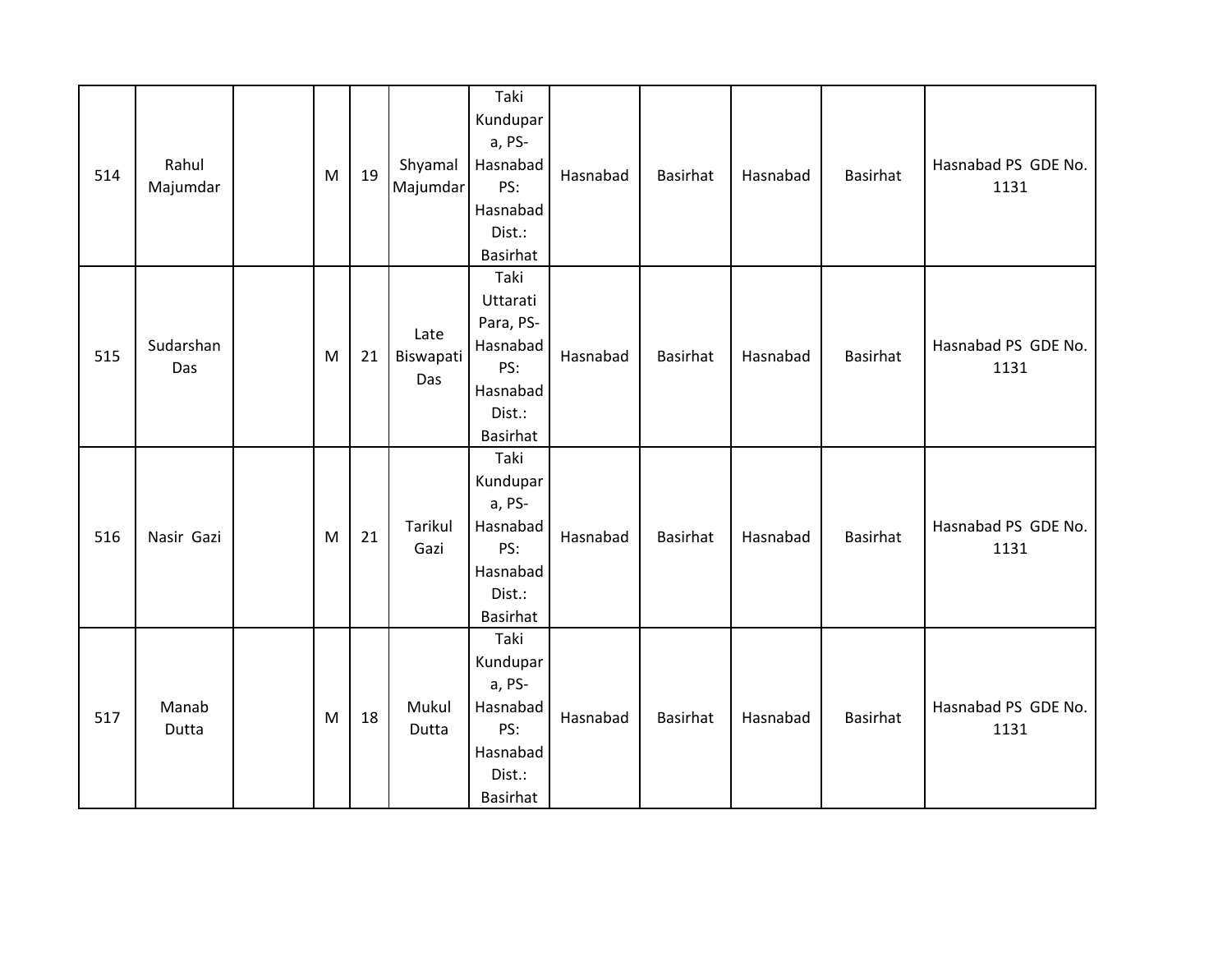| 518 | Krishanu<br>Chakraborty | M | 22 | Kashinath<br>Chakrabor<br>ty | Taki<br>Kundupar<br>a, PS-<br>Hasnabad<br>PS:<br>Hasnabad<br>Dist.:<br><b>Basirhat</b>     | Hasnabad   | <b>Basirhat</b> | Hasnabad     | <b>Basirhat</b> | Hasnabad PS GDE No.<br>1131  |
|-----|-------------------------|---|----|------------------------------|--------------------------------------------------------------------------------------------|------------|-----------------|--------------|-----------------|------------------------------|
| 519 | Ashik<br>Mondal         | M | 21 | Golam<br>Mosto<br>Mondal     | Sankchura<br>Bazar, PS-<br><b>Basirhat</b><br>PS:<br>Hasnabad<br>Dist.:<br><b>Basirhat</b> | Hasnabad   | <b>Basirhat</b> | Hasnabad     | <b>Basirhat</b> | Hasnabad PS GDE No.<br>1144  |
| 520 | Alamgir Gazi            | M | 19 | Mother<br>Gazi               | Kodalia,<br>PS-<br><b>Basirhat</b><br>PS:<br>Hasnabad<br>Dist.:<br>Basirhat                | Hasnabad   | <b>Basirhat</b> | Hasnabad     | <b>Basirhat</b> | Hasnabad PS GDE No.<br>1144  |
| 521 | Puspendu<br>Mistry      | M | 36 | Gopal<br>Mistry              | Malekang<br>humti PS:<br>Hingalganj<br>Dist.:<br><b>Basirhat</b>                           | Hingalganj | Basirhat        | Hingalganj   | <b>Basirhat</b> | Hingalganj PS GDE No.<br>690 |
| 522 | Haran Sana              | M | 30 | <b>Abdul Aziz</b><br>Mondal  | Matia                                                                                      |            | <b>Basirhat</b> | <b>MATIA</b> | <b>Basirhat</b> | MATIA PS GDE No.<br>1044     |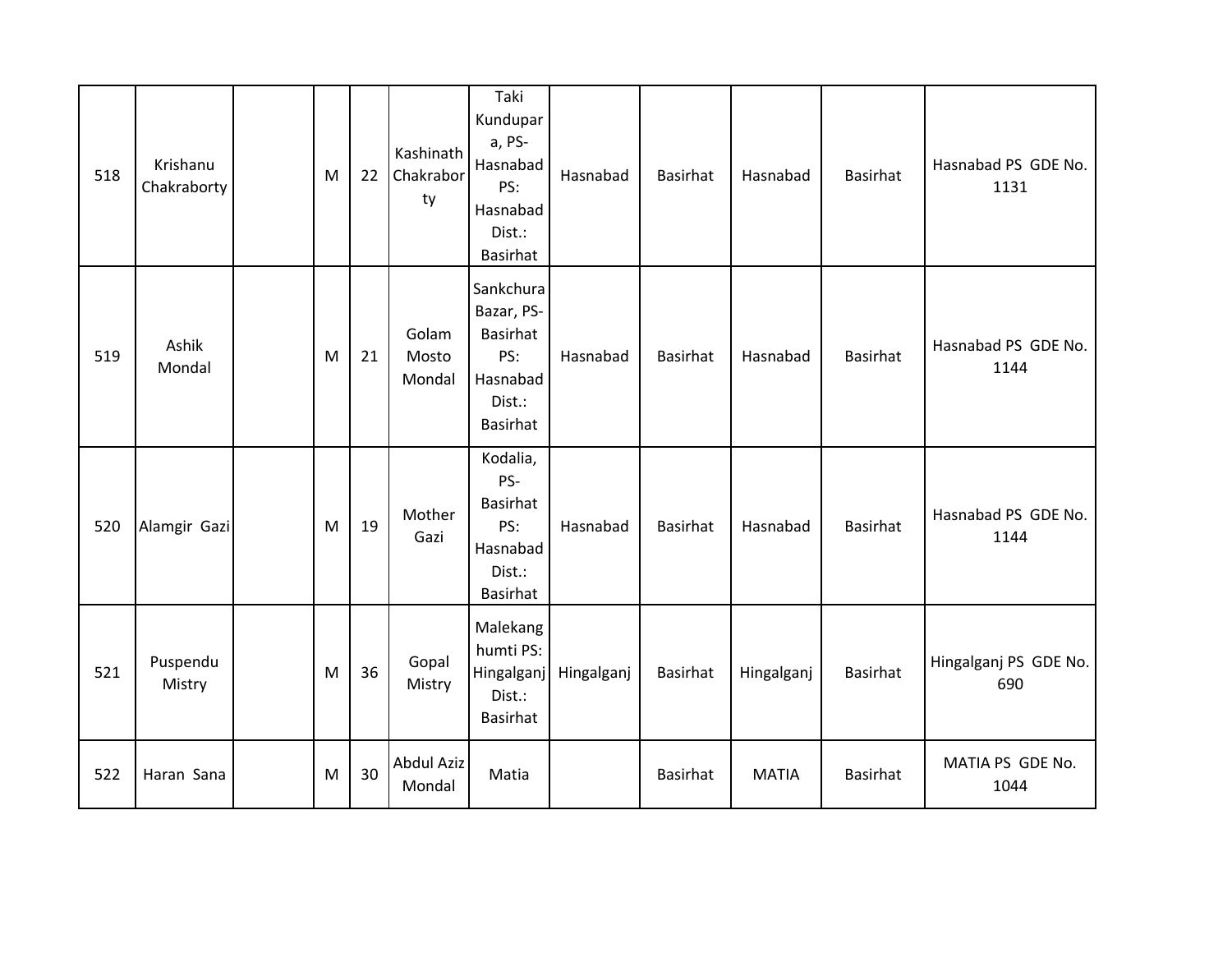| 523 | Saminur<br>Sana       | M | 30 | <b>Abdul Aziz</b><br>Mondal     | <b>PS: MATIA</b><br>Dist.:<br><b>Basirhat</b> | <b>MATIA</b>              | <b>Basirhat</b> | <b>MATIA</b>     | <b>Basirhat</b> | MATIA PS GDE No.<br>1044       |
|-----|-----------------------|---|----|---------------------------------|-----------------------------------------------|---------------------------|-----------------|------------------|-----------------|--------------------------------|
| 524 | Matinur<br>Fakir      | M |    | Rabiul<br>Fakir                 | PS: MATIA<br>Dist.:<br><b>Basirhat</b>        | <b>MATIA</b>              | <b>Basirhat</b> | <b>MATIA</b>     | <b>Basirhat</b> | MATIA PS GDE No.<br>1044       |
| 525 | Aminul Islam<br>Fakir | M |    | Rabiul<br>Fakir                 | PS: MATIA<br>Dist.:<br><b>Basirhat</b>        | <b>MATIA</b>              | <b>Basirhat</b> | <b>MATIA</b>     | <b>Basirhat</b> | MATIA PS GDE No.<br>1044       |
| 526 | Rizanur<br>Fakir      | M |    | Rabiul<br>Fakir                 | PS: MATIA<br>Dist.:<br><b>Basirhat</b>        | <b>MATIA</b>              | <b>Basirhat</b> | <b>MATIA</b>     | <b>Basirhat</b> | MATIA PS GDE No.<br>1044       |
| 527 | Moslima<br>Khatun     | M |    | Rabiul<br>Fakir                 | PS: MATIA<br>Dist.:<br>Basirhat               | <b>MATIA</b>              | <b>Basirhat</b> | <b>MATIA</b>     | <b>Basirhat</b> | MATIA PS GDE No.<br>1044       |
| 528 | Anup<br>Mahato        | M |    | $S/O-$ Lt.<br>Sannasi<br>Mahato |                                               |                           | <b>Basirhat</b> | Minakhan         | <b>Basirhat</b> | Minakhan PS GDE No.<br>896     |
| 529 | Iyasin Molla          | M |    | $S/O-$<br>lyakub<br>Molla       |                                               |                           | Basirhat        | Minakhan         | <b>Basirhat</b> | Minakhan PS GDE No.<br>896     |
| 530 | Babai Roy             | M | 25 | Khagen<br>Roy                   | PS:<br>hali Dist.:<br>Basirhat                | Sandeshk Sandeshkha<br>li | <b>Basirhat</b> | Sandeshkha<br>li | <b>Basirhat</b> | Sandeshkhali PS GDE<br>No. 777 |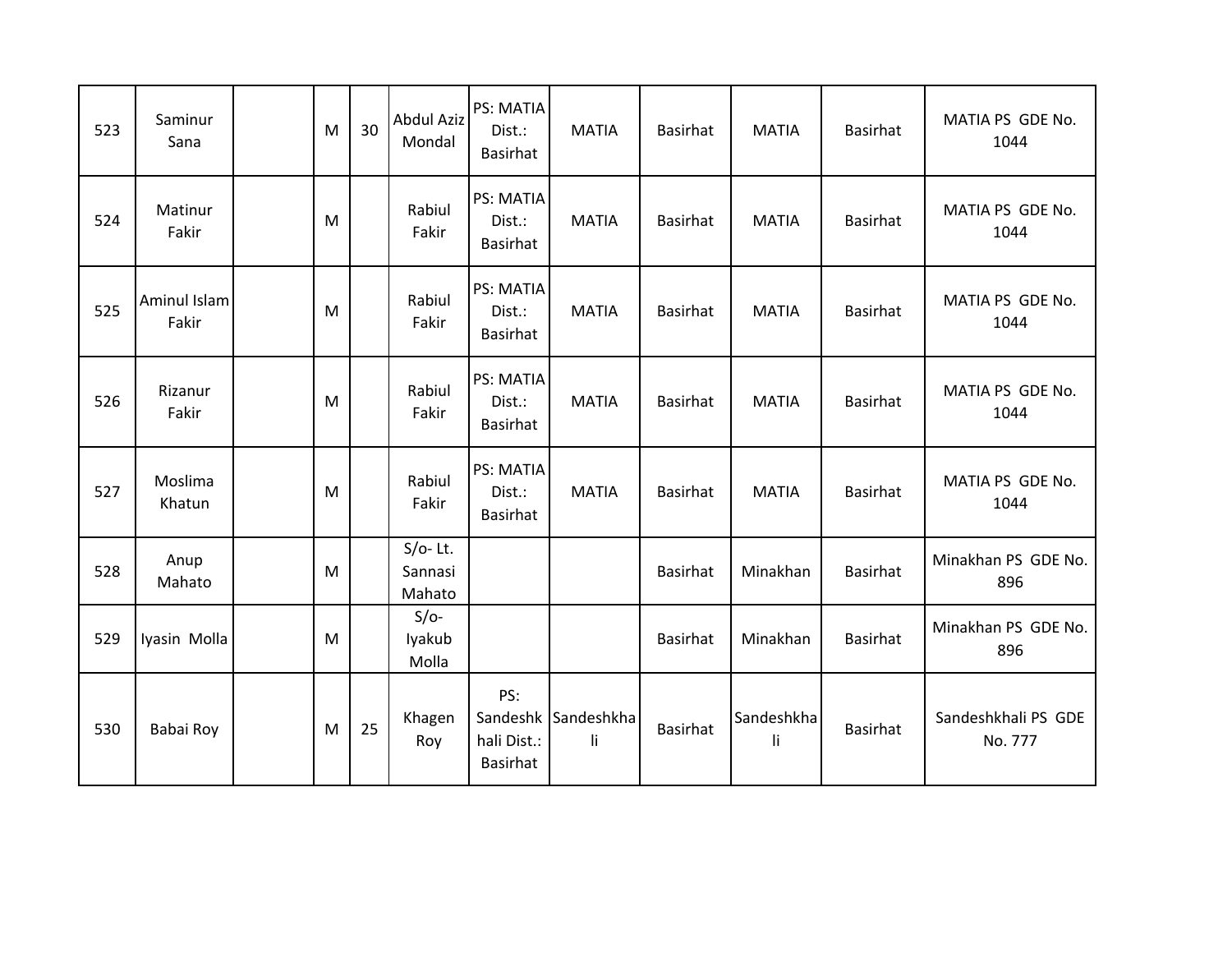| 531 | Ramesh<br>Khalua              | M | 23 | Mantu<br>Khalua             | PS:<br>hali Dist.:<br>Basirhat                                                                        | Sandeshk Sandeshkha<br>li. | <b>Basirhat</b> | Sandeshkha<br>li       | Basirhat                                     | Sandeshkhali PS GDE<br>No. 777                |
|-----|-------------------------------|---|----|-----------------------------|-------------------------------------------------------------------------------------------------------|----------------------------|-----------------|------------------------|----------------------------------------------|-----------------------------------------------|
| 532 | Bipranil<br>Bhattacherjy<br>a | M | 34 | Biman<br>Bhattache<br>rjya  | 28 E K.M<br>Naskar<br>Road, PS-<br>Regent<br>Park, Kol-<br>40 PS:<br>Regent<br>park Dist.:<br>Kolkata | Regent park                | Kolkata         | Electronics<br>complex | Bidhannagar<br>Police<br>Commissione<br>rate | Electronics complex PS<br><b>GDE No. 1026</b> |
| 533 | Anil Poddar                   | M | 54 | S/O<br>Balram<br>Poddar     | Purba<br>Saradapall<br>y, PS<br>Narayanp<br>ur, Kol-<br>132                                           |                            | <b>Basirhat</b> | Nscbi<br>airport       | Bidhannagar<br>Police<br>Commissione<br>rate | Nscbi airport PS GDE<br>No. 632               |
| 534 | Rijaul Islam                  | M | 26 | S/O<br>Liaquat Ali Narayanp | Uttar<br>Narayanp<br>ur, PS<br>ur, Kol-<br>136                                                        |                            | Basirhat        | Nscbi<br>airport       | Bidhannagar<br>Police<br>Commissione<br>rate | Nscbi airport PS GDE<br>No. 632               |
| 535 | Gourav<br>Sarkar              | M | 26 | S/O<br>Khokan<br>Sarkar     | 1 No<br>Airport<br>Gate, PO<br>Italgacha,<br>PS Dum<br>Dum, Kol-<br>$\overline{2}$                    |                            | Basirhat        | Nscbi<br>airport       | Bidhannagar<br>Police<br>Commissione<br>rate | Nscbi airport PS GDE<br>No. 636               |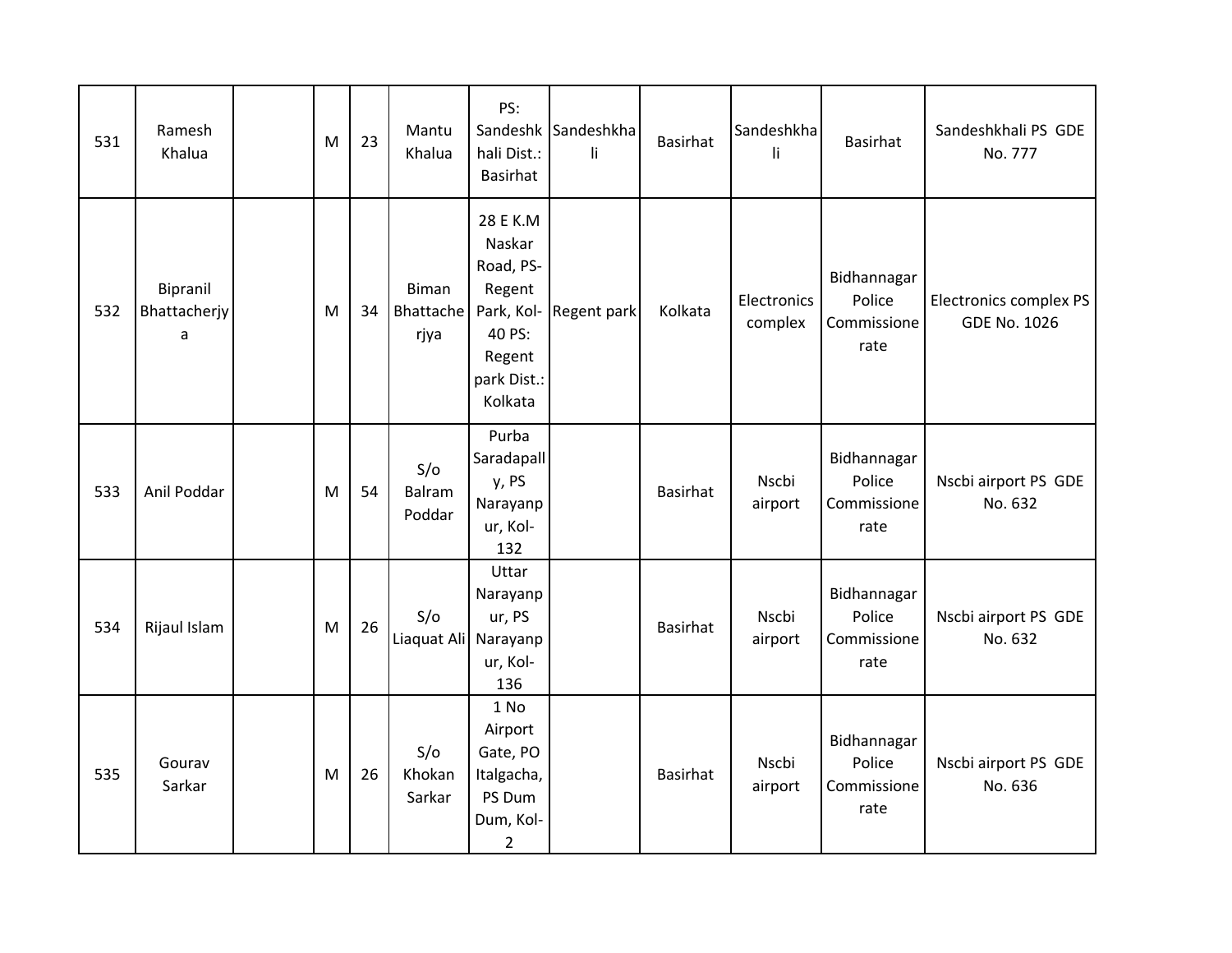| 536 | Mohid Alam          | M | 27 | S/o Shah<br>Alam                  | Beraberi,<br><b>PS</b><br>Narayanp<br>ur, Kol-<br>136                |                     | <b>Basirhat</b> | Nscbi<br>airport | Bidhannagar<br>Police<br>Commissione<br>rate | Nscbi airport PS GDE<br>No. 636 |
|-----|---------------------|---|----|-----------------------------------|----------------------------------------------------------------------|---------------------|-----------------|------------------|----------------------------------------------|---------------------------------|
| 537 | Karan Shaw          | M | 32 | S/O<br>Rajendra<br>Prasad<br>Shaw | 4 No<br>Khalsha<br>Pally, PO<br>Birati, PS<br>Dum<br>Dum, Kol-<br>81 |                     | <b>Basirhat</b> | Nscbi<br>airport | Bidhannagar<br>Police<br>Commissione<br>rate | Nscbi airport PS GDE<br>No. 636 |
| 538 | Rabiul Ali          | M | 40 | S/o Abdul<br>Rahim Ali            | Dannagar,<br>Po<br>Ganganag<br>ar, PS<br>Narayanp<br>ur, Kol-<br>132 |                     | <b>Basirhat</b> | Nscbi<br>airport | Bidhannagar<br>Police<br>Commissione<br>rate | Nscbi airport PS GDE<br>No. 636 |
| 539 | Raja Hazra          |   |    | <b>Dipak</b><br>Hazra             | Kashimbaz<br>ar                                                      |                     | <b>Basirhat</b> | Bolpur           | Birbhum                                      | Bolpur PS GDE No.<br>1224       |
| 540 | Avijit Das          |   |    | Buddhade<br>b Das                 | Nichupatt<br>y                                                       |                     | <b>Basirhat</b> | Bolpur           | Birbhum                                      | Bolpur PS GDE No.<br>1224       |
| 541 | Sk Kurban           | M | 35 | Lt Sk<br>Swapan                   | Matiala<br>PS:<br>Khoyrasol<br>e Dist.:<br>Birbhum                   | Khoyrasole          | Birbhum         | Khoyrasole       | Birbhum                                      | Khoyrasole PS GDE No.<br>697    |
| 542 | Sundar<br>Gopal Das | M |    | <b>Binay Ch</b><br>Das            | Kumirtara<br>PS:<br>ar Dist.:<br>Birbhum                             | Mayuresh Mayureshar | Birbhum         | Mayureshar       | Birbhum                                      | Mayureshar PS GDE<br>No. 915    |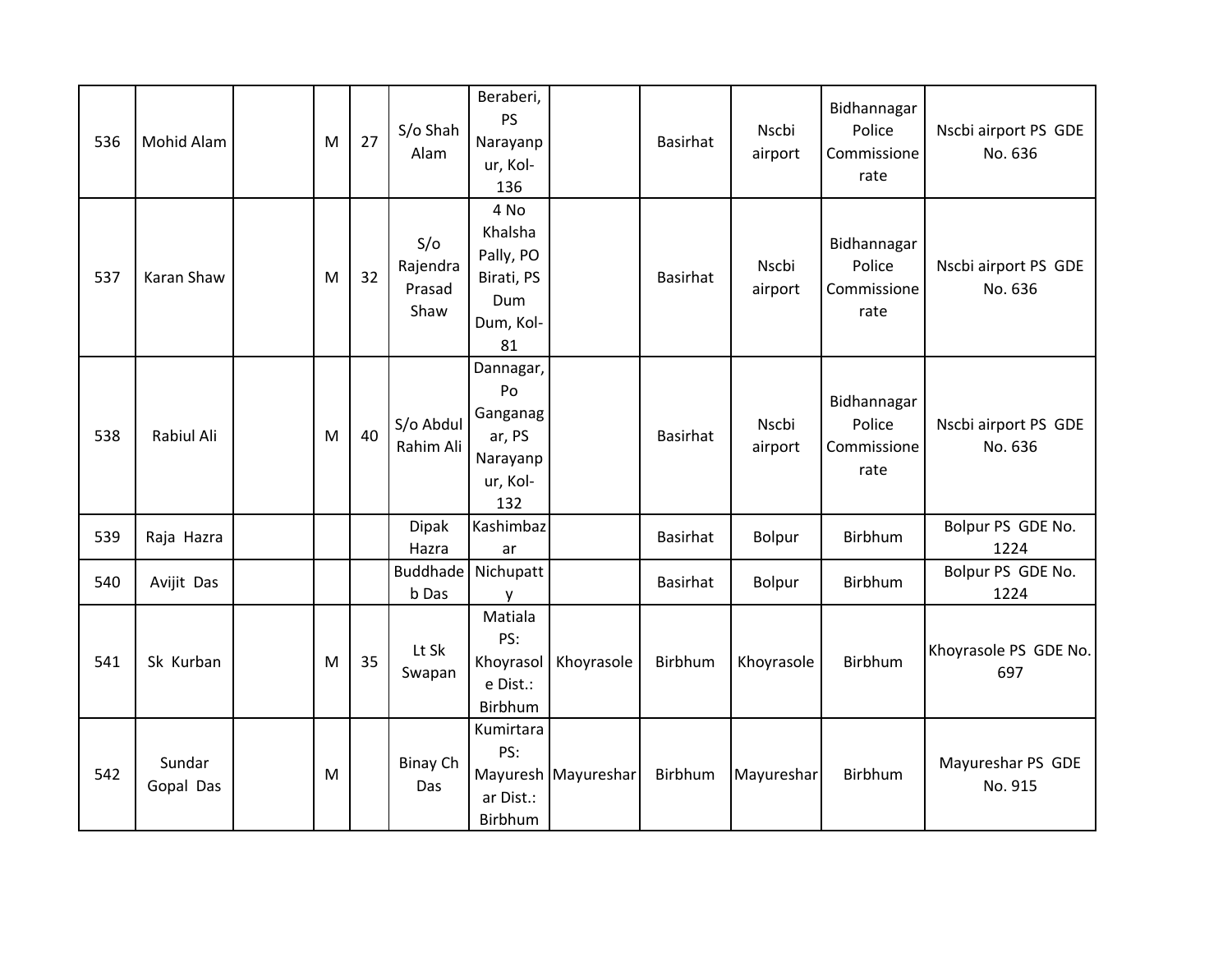| 543 | <b>Binay Das</b>      | M | 56 |                   | Kumirtara<br>PS:<br>ar Dist.:<br>Birbhum                  | Satish Das   Mayuresh   Mayureshar | Birbhum  | Mayureshar | Birbhum | Mayureshar PS GDE<br>No. 915 |
|-----|-----------------------|---|----|-------------------|-----------------------------------------------------------|------------------------------------|----------|------------|---------|------------------------------|
| 544 | Ajejul Sk             | M | 45 | Lt Ibrahim<br>Sk  | Palsa PS:<br>Murarai<br>Dist.:<br>Birbhum                 | Murarai                            | Birbhum  | Murarai    | Birbhum | Murarai PS GDE No.<br>927    |
| 545 | Sufu Sk               | M | 32 | Nokire Sk         | Murarai<br>PS:<br>Murarai<br>Dist.:<br>Birbhum            | Murarai                            | Birbhum  | Murarai    | Birbhum | Murarai PS GDE No.<br>927    |
| 546 | Nur<br>Mohammad<br>Sk | M | 33 | Lt. Somir<br>Sk   | Paikar PS:<br>Paikar<br>Dist.:<br>Birbhum                 | Paikar                             | Birbhum  | Paikar     | Birbhum | Paikar PS GDE No. 852        |
| 547 | Chandan<br>Singh      | M | 35 | Mahendar<br>Singh | Ganipur,<br>Hinsha,<br>Nalanda<br>(Bihar) PS:<br>Hasnabad | Hasnabad                           | Basirhat | Paikar     | Birbhum | Paikar PS GDE No. 812        |
| 548 | Sk Salam              | M | 20 | Sk Monir          | Shrirampu<br>r PS:<br>Panrui<br>Dist.:<br>Birbhum         | Panrui                             | Birbhum  | Sainthia   | Birbhum | Sainthia PS GDE No.<br>986   |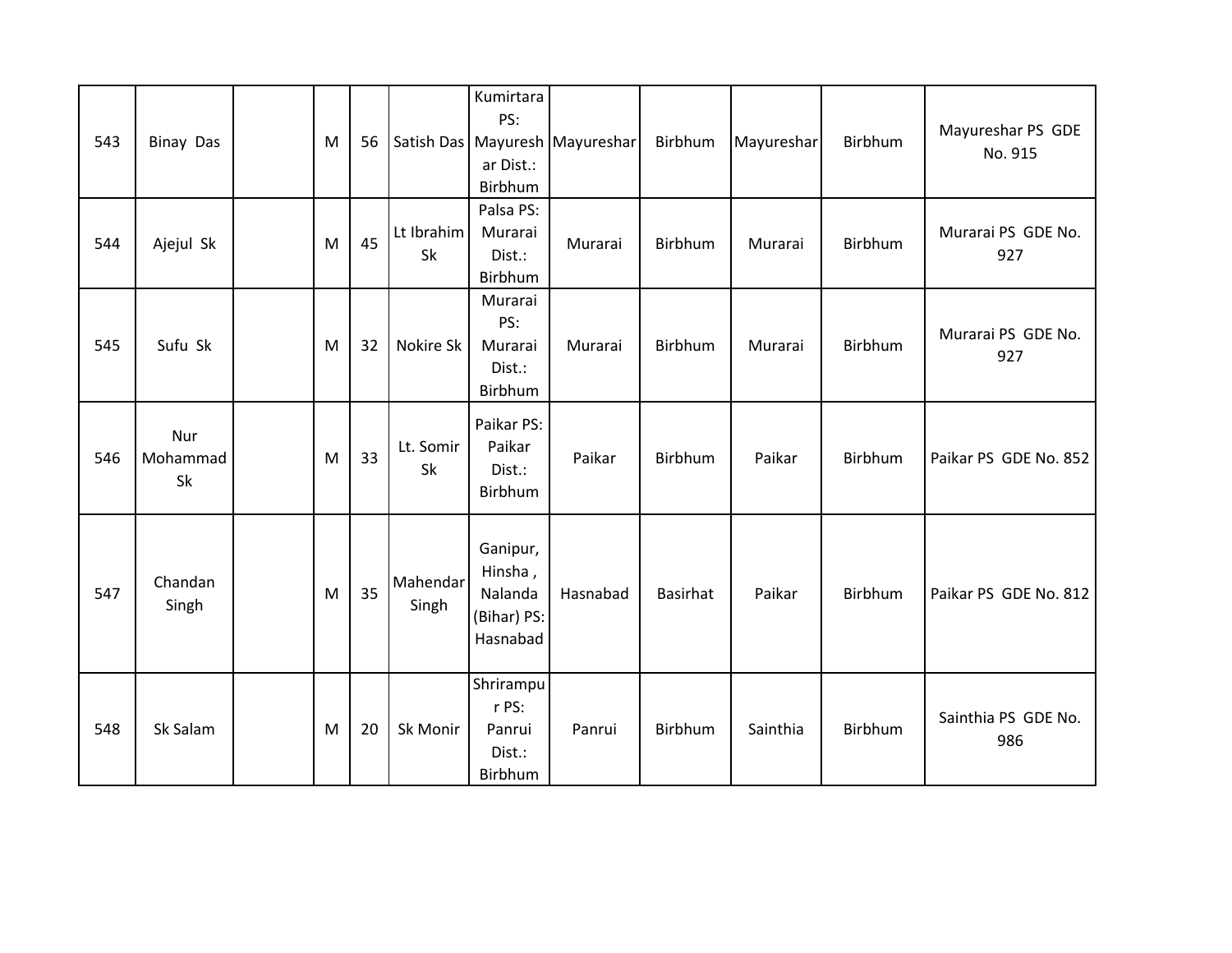| 549 | Abhijit Bagdi           | M | 18 | Jadab<br>Bagdi            | Shrirampu<br>r PS:<br>Panrui<br>Dist.:<br>Birbhum | Panrui   | Birbhum | Sainthia | Birbhum | Sainthia PS GDE No.<br>986 |
|-----|-------------------------|---|----|---------------------------|---------------------------------------------------|----------|---------|----------|---------|----------------------------|
| 550 | <b>Sk</b><br>Basiruddin | M | 24 | Sk<br>Saribuddin          | Shrirampu<br>r PS:<br>Panrui<br>Dist.:<br>Birbhum | Panrui   | Birbhum | Sainthia | Birbhum | Sainthia PS GDE No.<br>986 |
| 551 | Bishnu<br>Charan Bagdi  | M | 20 | Narayan<br>Bagdi          | Shrirampu<br>r PS:<br>Panrui<br>Dist.:<br>Birbhum | Panrui   | Birbhum | Sainthia | Birbhum | Sainthia PS GDE No.<br>986 |
| 552 | Sanjoy<br>Mahara        | M | 22 | Uttam<br>Mahara           | Shrirampu<br>r PS:<br>Panrui<br>Dist.:<br>Birbhum | Panrui   | Birbhum | Sainthia | Birbhum | Sainthia PS GDE No.<br>986 |
| 553 | Sk Md<br>Nizamuddin     | M | 28 | Sk Md<br>Allarakha        | Baharapur<br>PS:<br>Sainthia<br>Dist.:<br>Birbhum | Sainthia | Birbhum | Sainthia | Birbhum | Sainthia PS GDE No.<br>989 |
| 554 | Sk Mukbul<br>Hossan     | M | 43 | Lt. Abdul<br><b>Barik</b> | Baharapur<br>PS:<br>Sainthia<br>Dist.:<br>Birbhum | Sainthia | Birbhum | Sainthia | Birbhum | Sainthia PS GDE No.<br>989 |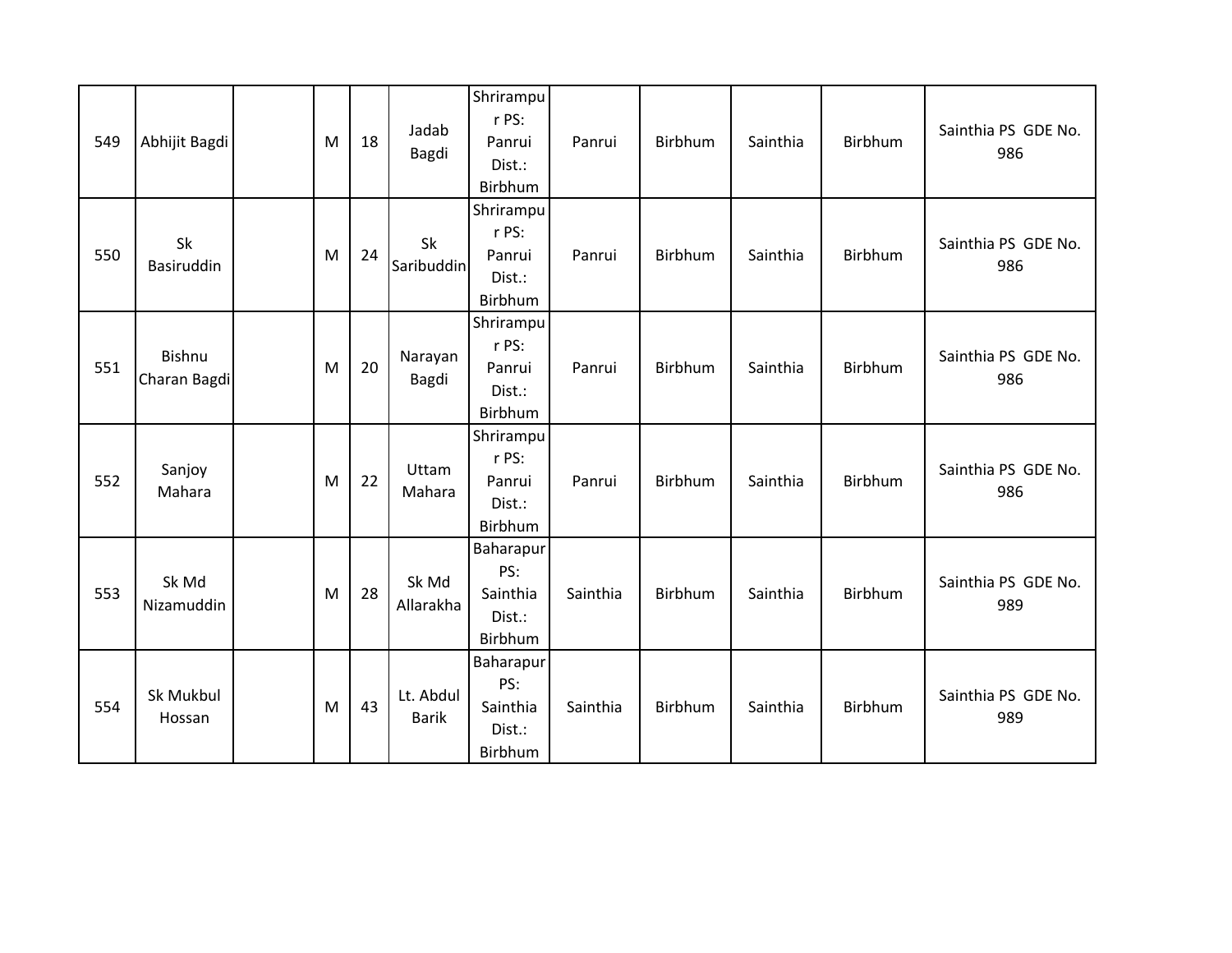| 555 | Sk Bapi               | M | 19 | Sk Makbul<br>Hossain        | <b>Baharapur</b><br>PS:<br>Sainthia<br>Dist.:<br>Birbhum | Sainthia | Birbhum | Sainthia | Birbhum | Sainthia PS GDE No.<br>989 |
|-----|-----------------------|---|----|-----------------------------|----------------------------------------------------------|----------|---------|----------|---------|----------------------------|
| 556 | Sk Amir Ali           | M | 60 | Lt. Sk<br><b>Jiyaruddin</b> | Baharapur<br>PS:<br>Sainthia<br>Dist.:<br>Birbhum        | Sainthia | Birbhum | Sainthia | Birbhum | Sainthia PS GDE No.<br>989 |
| 557 | Sk Ajmal<br>Hossain   | M | 23 | Sk Tagar<br>Ali             | Baharapur<br>PS:<br>Sainthia<br>Dist.:<br>Birbhum        | Sainthia | Birbhum | Sainthia | Birbhum | Sainthia PS GDE No.<br>989 |
| 558 | Sk Safieur<br>Rahaman | M | 26 | Sk<br>Taghdar<br>Ali        | Baharapur<br>PS:<br>Sainthia<br>Dist.:<br>Birbhum        | Sainthia | Birbhum | Sainthia | Birbhum | Sainthia PS GDE No.<br>989 |
| 559 | Sk Babu               | M | 28 | Lt. Sk<br>Yusuf             | Harpalsa<br>PS:<br>Sainthia<br>Dist.:<br>Birbhum         | Sainthia | Birbhum | Sainthia | Birbhum | Sainthia PS GDE No.<br>993 |
| 560 | Sk Rabiul             | M | 22 | Sk Mansur<br>Ali            | Harpalsa<br>PS:<br>Sainthia<br>Dist.:<br>Birbhum         | Sainthia | Birbhum | Sainthia | Birbhum | Sainthia PS GDE No.<br>993 |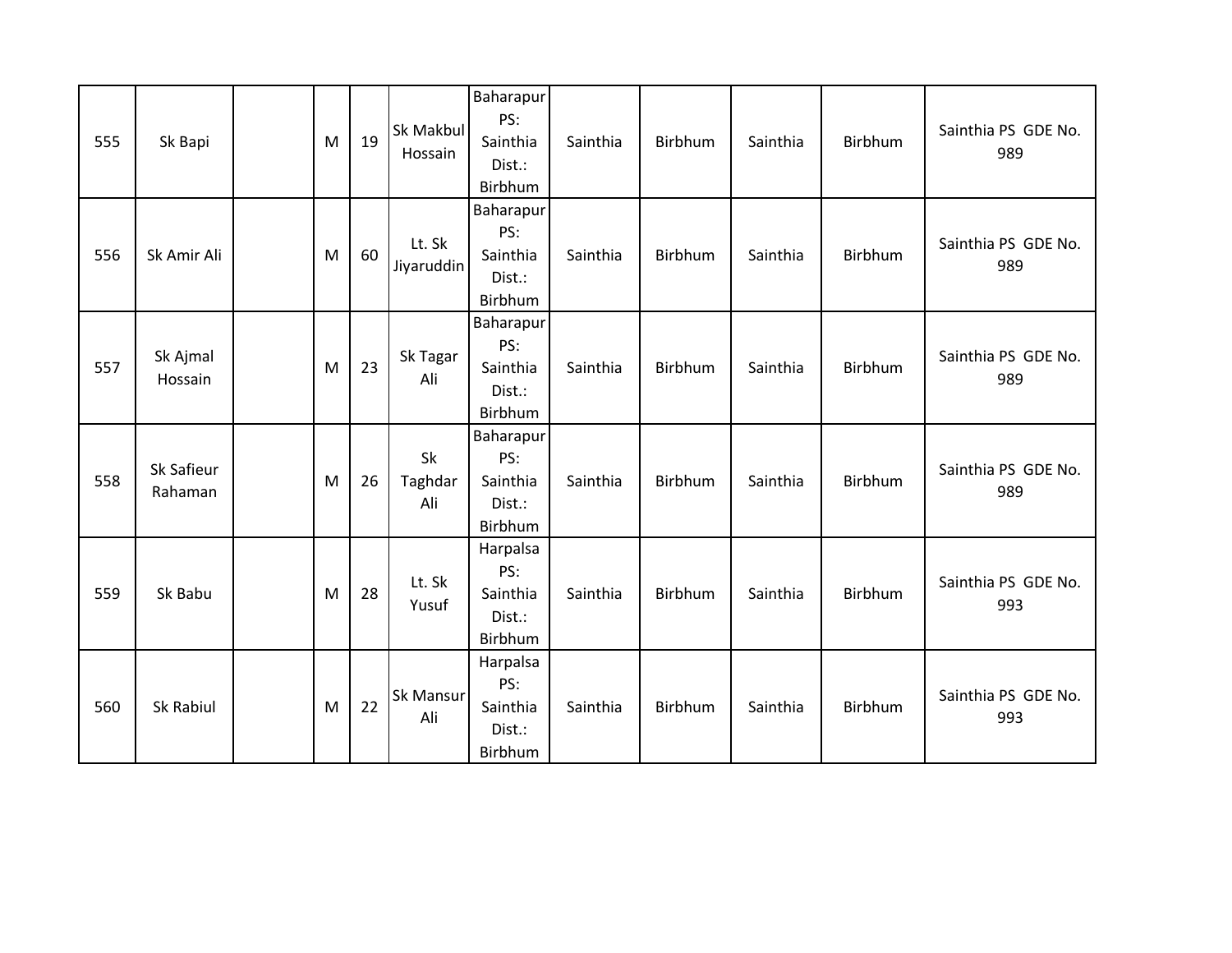| 561 | Sk Rouson<br>Ali | M | 51 | Lt. Sk<br>Alijan | Harpalsa<br>PS:<br>Sainthia<br>Dist.:<br>Birbhum               | Sainthia           | Birbhum | Sainthia | Birbhum | Sainthia PS GDE No.<br>993 |
|-----|------------------|---|----|------------------|----------------------------------------------------------------|--------------------|---------|----------|---------|----------------------------|
| 562 | Md<br>Nazimuddin | M | 22 | Sk Nasir         | Harpalsa<br>PS:<br>Sainthia<br>Dist.:<br>Birbhum               | Sainthia           | Birbhum | Sainthia | Birbhum | Sainthia PS GDE No.<br>993 |
| 563 | Mohan<br>Ghosh   | M |    | Sital<br>Ghosh   | Kurkuri<br>PS:<br>Mahamm<br>ad bazar<br>Dist.:<br>Birbhum      | Mahamma<br>d bazar | Birbhum | Suri     | Birbhum | Suri PS GDE No. 1407       |
| 564 | Sasthi Bagdi     | M |    | Madan<br>Bagdi   | Purandrap<br>ur PS:<br>Mahamm<br>ad bazar<br>Dist.:<br>Birbhum | Mahamma<br>d bazar | Birbhum | Suri     | Birbhum | Suri PS GDE No. 1407       |
| 565 | Uttam Das        | M |    | Goutam<br>Das    | Borabaga<br>n PS:<br>Mahamm<br>ad bazar<br>Dist.:<br>Birbhum   | Mahamma<br>d bazar | Birbhum | Suri     | Birbhum | Suri PS GDE No. 1407       |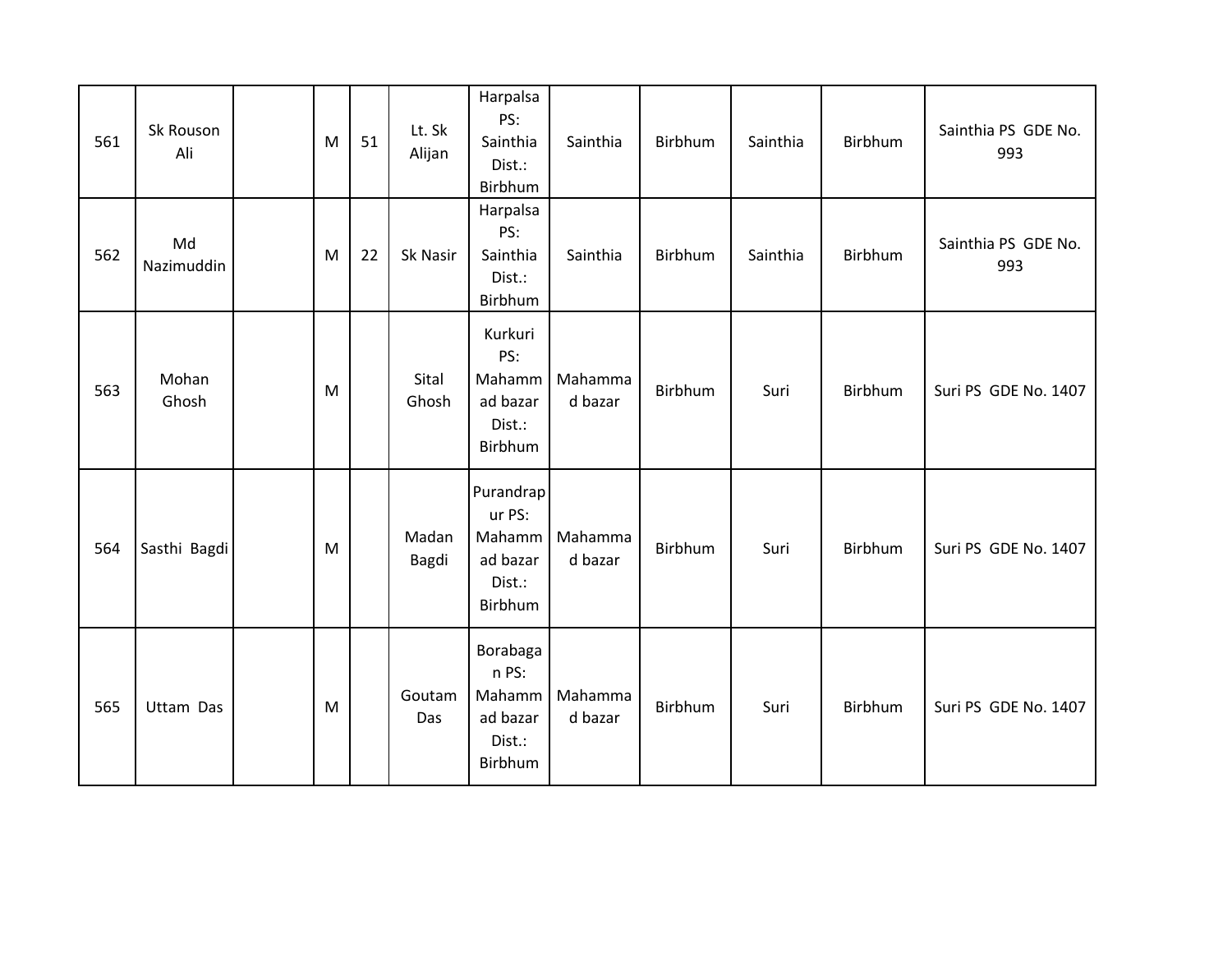| 566 | Nilendu<br>Moni  |   |    | Harijon<br>Moni          | POPara<br>Sahapur<br>PS:<br>Tarapith<br>Dist.:<br>Birbhum | Tarapith | Birbhum  | Tarapith   | <b>Birbhum</b>                                 | Tarapith PS GDE No.<br>699          |
|-----|------------------|---|----|--------------------------|-----------------------------------------------------------|----------|----------|------------|------------------------------------------------|-------------------------------------|
| 567 | Pradut Moni      |   |    | Alakundu<br>Mani         | Popara<br>Sahapur<br>PS:<br>Tarapith<br>Dist.:<br>Birbhum | Tarapith | Birbhum  | Tarapith   | Birbhum                                        | Tarapith PS GDE No.<br>699          |
| 568 | Md Salim         | M | 36 | Md Nasim                 |                                                           |          | Basirhat | Bhadreswar | Chandannaga<br>r Police<br>Commissione<br>rate | <b>Bhadreswar PS GDE</b><br>No. 500 |
| 569 | Kartick Dey      | M | 28 | Lt Guru<br>Charan<br>Dey |                                                           |          | Basirhat | Bhadreswar | Chandannaga<br>r Police<br>Commissione<br>rate | <b>Bhadreswar PS GDE</b><br>No. 496 |
| 570 | Bubai Ghosh      | M | 28 | Sukumar<br>Ghosh         |                                                           |          | Basirhat | Bhadreswar | Chandannaga<br>r Police<br>Commissione<br>rate | <b>Bhadreswar PS GDE</b><br>No. 325 |
| 571 | Md Aul<br>Hassan | M | 40 | Lt Md Jalil              |                                                           |          | Basirhat | Bhadreswar | Chandannaga<br>r Police<br>Commissione<br>rate | <b>Bhadreswar PS GDE</b><br>No. 325 |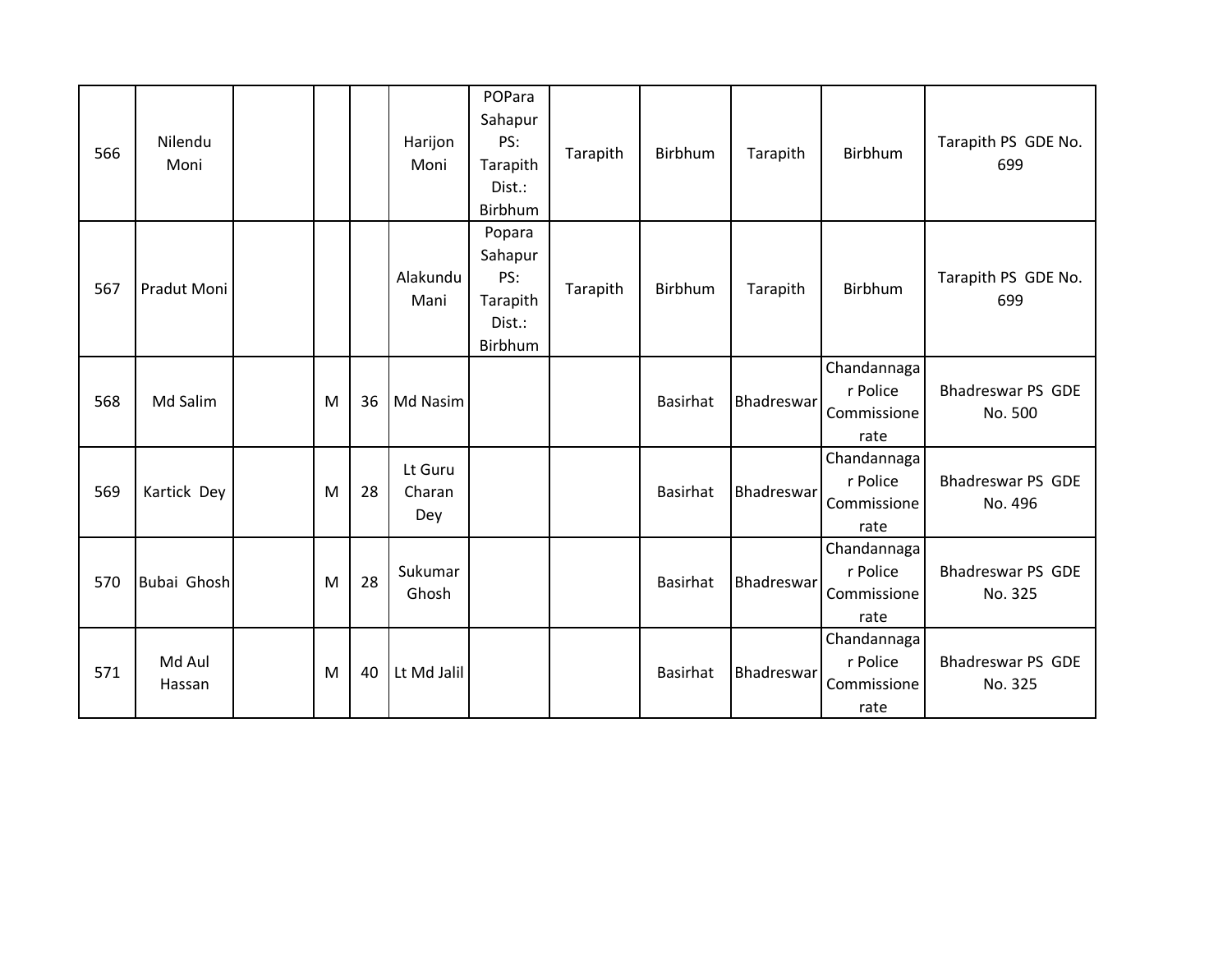| 572 | Bikash Roy       | M | 21 | Chandika<br>Roy           | Singibaga<br>n, P.S-<br>Chinsurah,<br>Hooghly<br>PS:<br>Chinsurah<br>Dist.:<br>Chandann<br>agar<br>Police<br>Commissi<br>onerate                  | Chinsurah | Chandanna<br>gar Police<br><b>Commission</b><br>erate | Chandanna<br>gar | Chandannaga<br>r Police<br>Commissione<br>rate | Chandannagar PS GDE<br>No. 865 |
|-----|------------------|---|----|---------------------------|---------------------------------------------------------------------------------------------------------------------------------------------------|-----------|-------------------------------------------------------|------------------|------------------------------------------------|--------------------------------|
| 573 | Surojit<br>Ghosh | M | 25 | <b>Biswanath</b><br>Ghosh | Halderbag<br>an<br>Palpara,<br>$P.S-$<br>Chinsurah,<br>Hooghly<br>PS:<br>Chinsurah<br>Dist.:<br>Chandann<br>agar<br>Police<br>Commissi<br>onerate | Chinsurah | Chandanna<br>gar Police<br>Commission<br>erate        | Chandanna<br>gar | Chandannaga<br>r Police<br>Commissione<br>rate | Chandannagar PS GDE<br>No. 865 |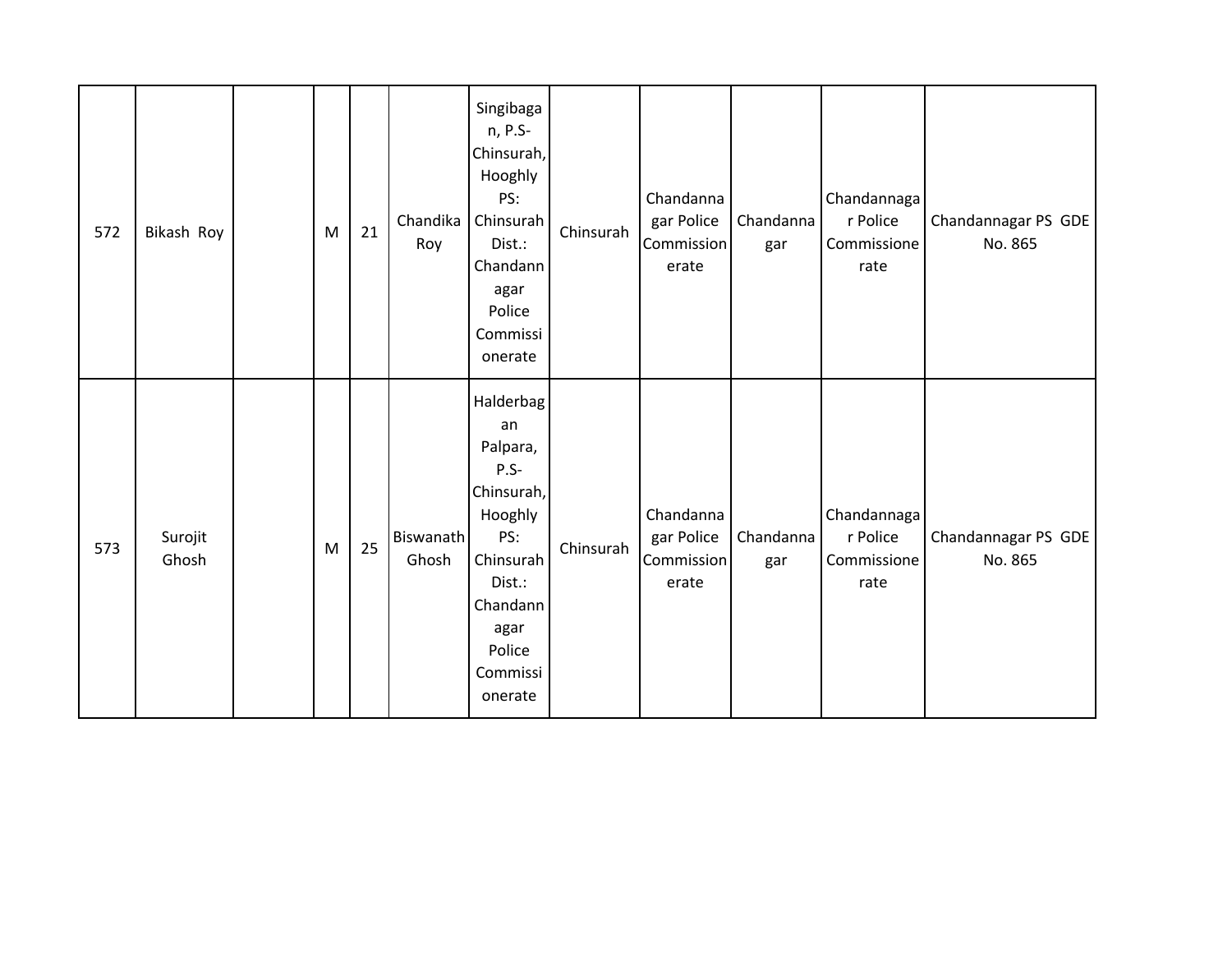| 574 | Nisha Dutta      | F            | 18 | Biswajit<br>Dutta | Bandel<br>Church,<br>$P.S-$<br>Chinsurah,<br>Hooghly<br>PS:<br>Chinsurah<br>Dist.:<br>Chandann<br>agar<br>Police<br>Commissi<br>onerate | Chinsurah | Chandanna<br>gar Police<br>Commission<br>erate | Chandanna<br>gar | Chandannaga<br>r Police<br>Commissione<br>rate | Chandannagar PS GDE<br>No. 941 |
|-----|------------------|--------------|----|-------------------|-----------------------------------------------------------------------------------------------------------------------------------------|-----------|------------------------------------------------|------------------|------------------------------------------------|--------------------------------|
| 575 | Bipasa D<br>Utta | $\mathsf{F}$ | 19 | Biswajit<br>Dutta | Bandel<br>Church,<br>$P.S-$<br>Chinsurah,<br>Hooghly<br>PS:<br>Chinsurah<br>Dist.:<br>Chandann<br>agar<br>Police<br>Commissi<br>onerate | Chinsurah | Chandanna<br>gar Police<br>Commission<br>erate | Chandanna<br>gar | Chandannaga<br>r Police<br>Commissione<br>rate | Chandannagar PS GDE<br>No. 941 |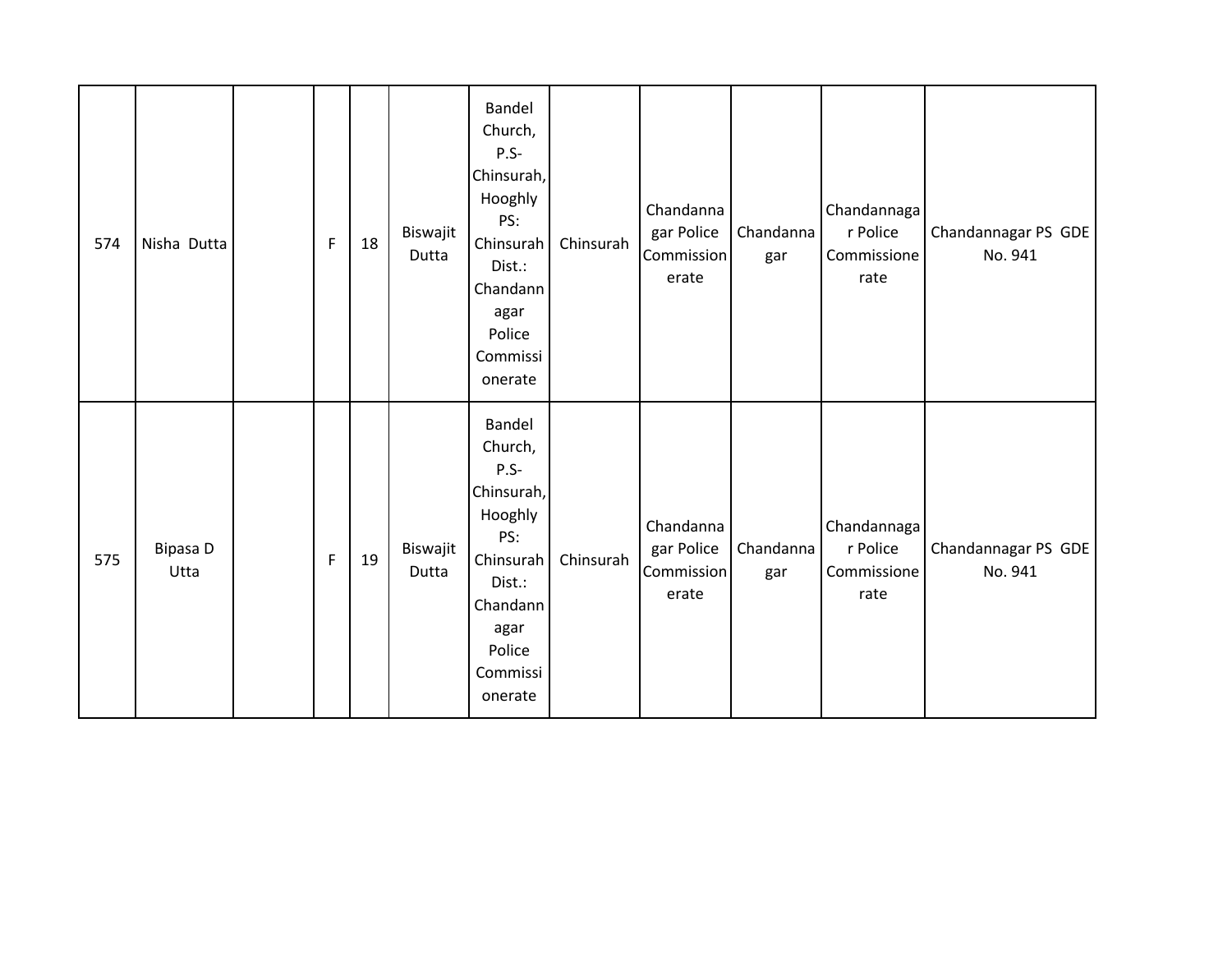| 576 | Tanmoy Dey       | M         | 29 | Gobinda<br>Dey   | Hatkhola,<br>Benepara,<br>$P.S-$<br>Chandann<br>agar,<br>Hooghly<br>PS:<br>Chandann<br>agar Dist.:<br>Chandann<br>agar<br>Police<br>Commissi<br>onerate | Chandanna<br>gar | Chandanna<br>gar Police<br>Commission<br>erate | Chandanna<br>gar | Chandannaga<br>r Police<br>Commissione<br>rate | Chandannagar PS GDE<br>No. 955 |
|-----|------------------|-----------|----|------------------|---------------------------------------------------------------------------------------------------------------------------------------------------------|------------------|------------------------------------------------|------------------|------------------------------------------------|--------------------------------|
| 577 | Abhishek<br>Nath | ${\sf M}$ | 24 | Lt. Asim<br>Nath | Tematha<br>Jugipara,<br>$P.S-$<br>Chandann<br>agar,<br>Hooghly<br>PS:<br>Chandann<br>agar Dist.:<br>Chandann<br>agar<br>Police<br>Commissi<br>onerate   | Chandanna<br>gar | Chandanna<br>gar Police<br>Commission<br>erate | Chandanna<br>gar | Chandannaga<br>r Police<br>Commissione<br>rate | Chandannagar PS GDE<br>No. 955 |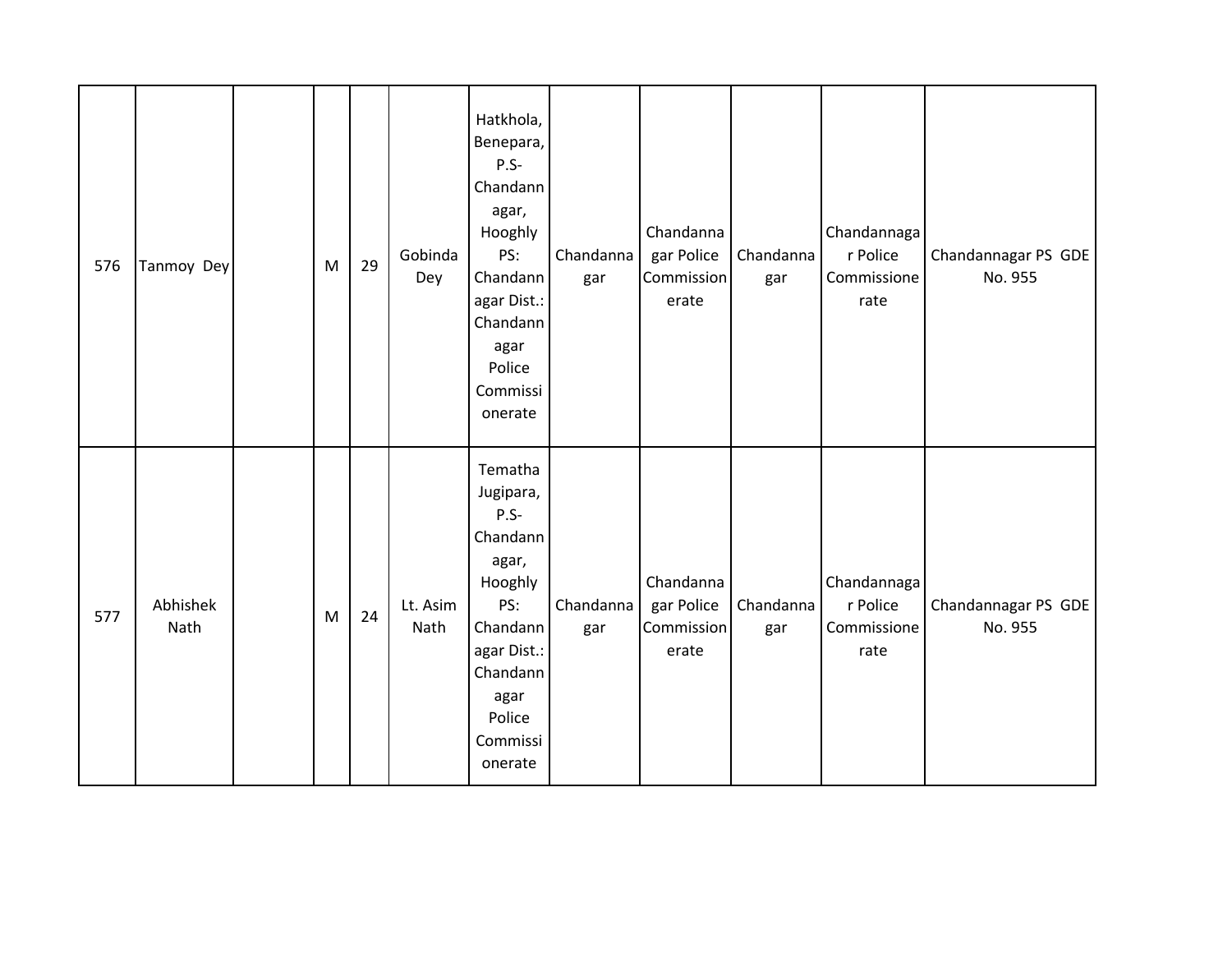| 578 | Prithwish<br><b>Biswas</b> | M | 19 | Subrata<br><b>Biswas</b>                  | <b>Balir</b><br>More,<br>Kalitala,<br>P.S-<br>Chinsurah,<br>Hooghly<br>PS:<br>Chinsurah<br>Dist.:<br>Chandann<br>agar<br>Police<br>Commissi<br>onerate | Chinsurah | Chandanna<br>gar Police<br>Commission<br>erate | Chandanna<br>gar | Chandannaga<br>r Police<br>Commissione<br>rate | Chandannagar PS GDE<br>No. 955 |
|-----|----------------------------|---|----|-------------------------------------------|--------------------------------------------------------------------------------------------------------------------------------------------------------|-----------|------------------------------------------------|------------------|------------------------------------------------|--------------------------------|
| 579 | Jeet<br>Chakraborty        | M | 31 | Lt.<br>Chitaranja<br>n<br>Chakrabor<br>ty | Chamund<br>atala PS<br>Dankuni<br>Hooghly                                                                                                              |           | <b>Basirhat</b>                                | Dankuni          | Chandannaga<br>r Police<br>Commissione<br>rate | Dankuni PS GDE No.<br>1406     |
| 580 | Rahul<br>Mallick           | M | 21 | Sahan<br>Mallick                          | Kharial<br>Muslimpa<br>ra PS<br>Dankuni<br>Hooghly                                                                                                     |           | <b>Basirhat</b>                                | Dankuni          | Chandannaga<br>r Police<br>Commissione<br>rate | Dankuni PS GDE No.<br>1429     |
| 581 | Raju<br>Adhikary           | M | 30 | Lt.<br>Sukumar<br>Adhikary                | Stationpall<br>y PS<br>Dankuni<br>Hooghly                                                                                                              |           | <b>Basirhat</b>                                | Dankuni          | Chandannaga<br>r Police<br>Commissione<br>rate | Dankuni PS GDE No.<br>1429     |
| 582 | Sovan Dolui                | M | 22 | Basudev<br>Dolui                          | Stationpall<br>y PS<br>Dankuni<br>Hooghly                                                                                                              |           | <b>Basirhat</b>                                | Dankuni          | Chandannaga<br>r Police<br>Commissione<br>rate | Dankuni PS GDE No.<br>1429     |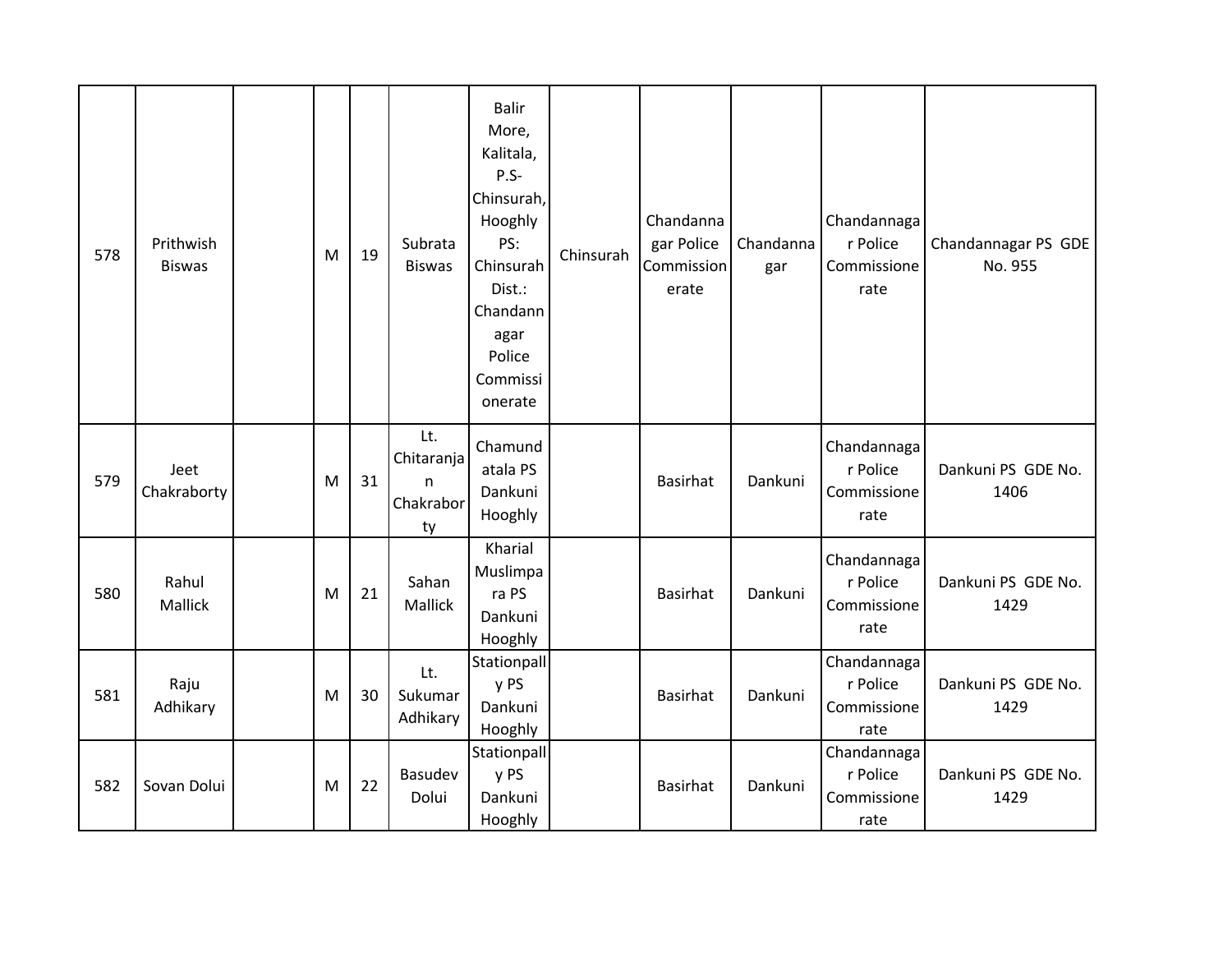| 583 | Majubur<br>Rahaman       | M | 32 | Lt. Afjal<br>Uddin<br>Sarkar | Stationpall<br>y PS<br>Dankuni<br>Hooghly                       | Basirhat        | Dankuni | Chandannaga<br>r Police<br>Commissione<br>rate | Dankuni PS GDE No.<br>1429 |
|-----|--------------------------|---|----|------------------------------|-----------------------------------------------------------------|-----------------|---------|------------------------------------------------|----------------------------|
| 584 | Md<br>Salauddin          | M | 45 | Jiyarul<br>Rahaman           | Stationpall<br>y PS<br>Dankuni<br>Hooghly                       | Basirhat        | Dankuni | Chandannaga<br>r Police<br>Commissione<br>rate | Dankuni PS GDE No.<br>1429 |
| 585 | Sk. Sabir                | M | 30 | Sk. Najir                    | Stationpall<br>y PS<br>Dankuni<br>Hooghly                       | Basirhat        | Dankuni | Chandannaga<br>r Police<br>Commissione<br>rate | Dankuni PS GDE No.<br>1429 |
| 586 | <b>Giyas Mallick</b>     | M | 30 | Gulam<br>Mallick             | Stationpall<br>y PS<br>Dankuni<br>Hooghly                       | Basirhat        | Dankuni | Chandannaga<br>r Police<br>Commissione<br>rate | Dankuni PS GDE No.<br>1429 |
| 587 | Bharat Bhai J<br>Rabari  | M | 34 | ai                           | Dabhad,<br>Jeshangbh PS Kherala<br>Mahisann<br>a Gujrat         | Basirhat        | Dankuni | Chandannaga<br>r Police<br>Commissione<br>rate | Dankuni PS GDE No.<br>1386 |
| 588 | Prakashji J.<br>Metadiya | M | 45 | Jesunji                      | Thakorvas<br>, PS<br>Vadgom<br>Memadpu<br>r,<br>Banaskant<br>ha | <b>Basirhat</b> | Dankuni | Chandannaga<br>r Police<br>Commissione<br>rate | Dankuni PS GDE No.<br>1386 |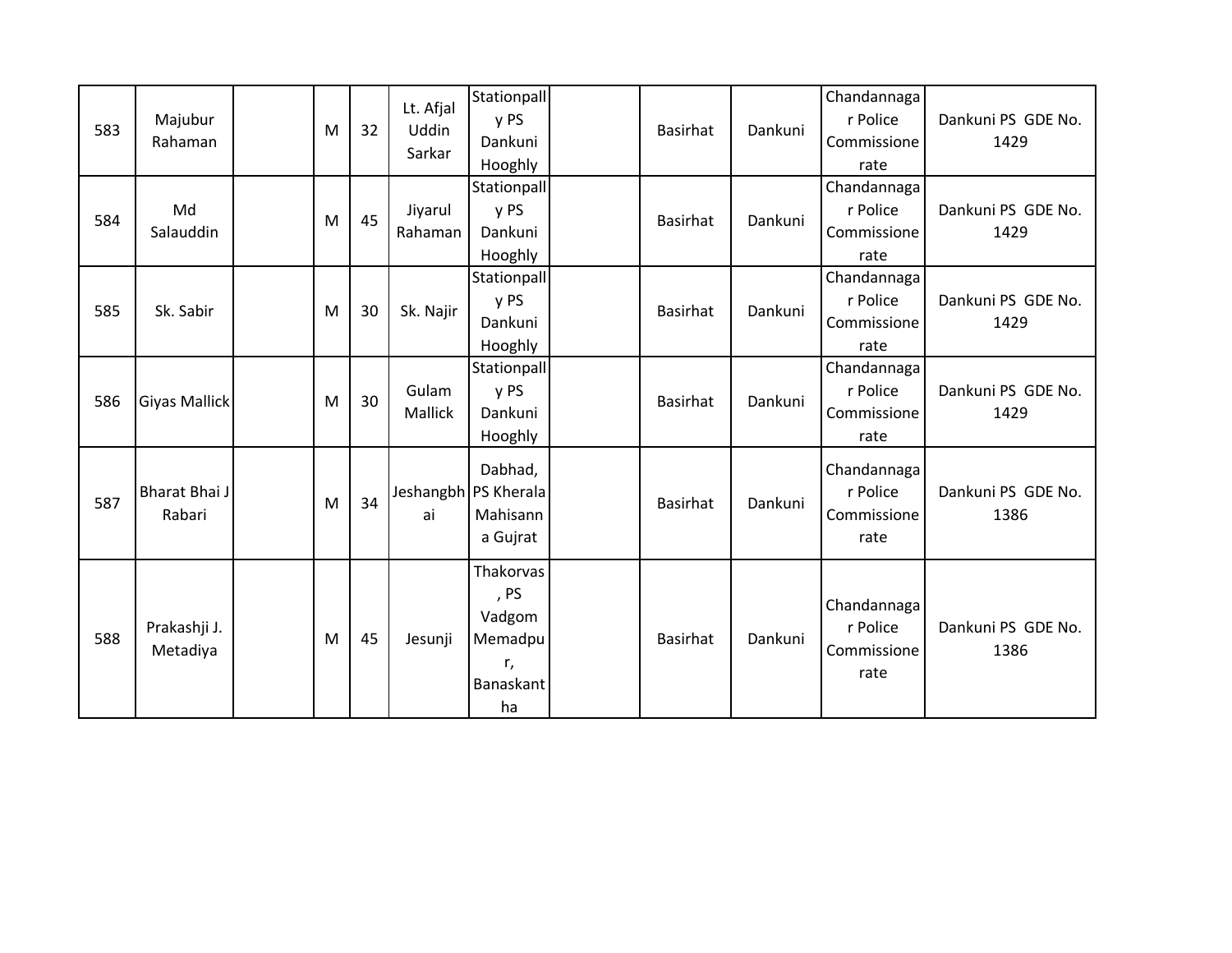| 589 | Rahul Kahar | M | 22 | Ganesh<br>Kahar | Quarter<br>No-107,<br>Hestings<br>Line, P.S-<br>Rishra,<br>Dist-Ho<br>PS: Rishra<br>Dist.:<br>Chandann<br>agar<br>Police<br>Commissi<br>onerate | Rishra | Chandanna<br>gar Police<br>Commission<br>erate | Rishra | Chandannaga<br>r Police<br>Commissione<br>rate | Rishra PS GDE No. 969 |
|-----|-------------|---|----|-----------------|-------------------------------------------------------------------------------------------------------------------------------------------------|--------|------------------------------------------------|--------|------------------------------------------------|-----------------------|
| 590 | Karan Das   | M | 22 | Mulchand<br>Das | 7/8 P.C<br>Mukherje<br>e Lane,<br>P.S-Rishra,<br>Dist-<br>Hooghly.<br>PS: Rishra<br>Dist.:<br>Chandann<br>agar<br>Police<br>Commissi<br>onerate | Rishra | Chandanna<br>gar Police<br>Commission<br>erate | Rishra | Chandannaga<br>r Police<br>Commissione<br>rate | Rishra PS GDE No. 969 |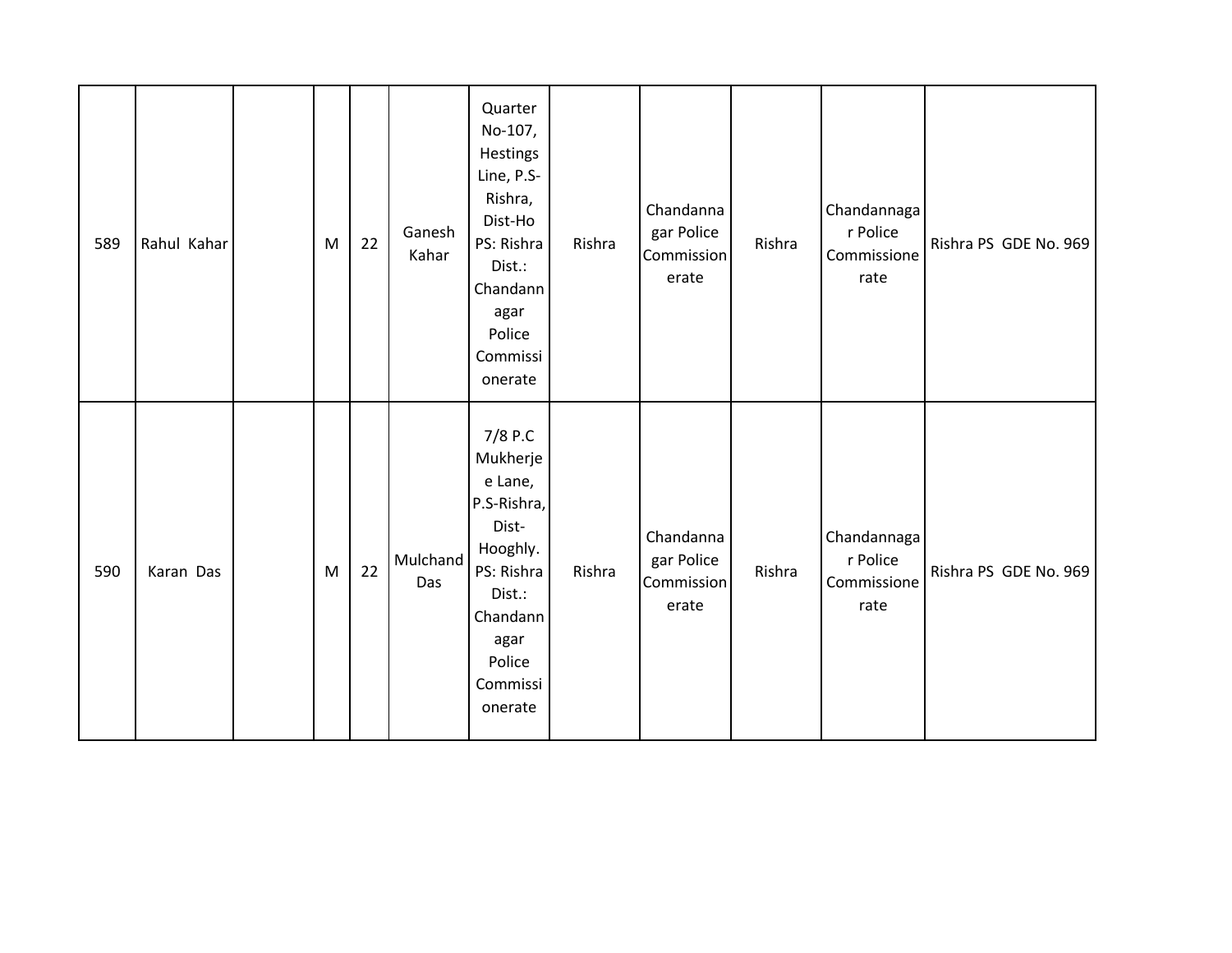| 591 | Tapan Saha                   | M | 46 | Ramendra<br>Kr Saha                | 3 No<br>Natungra<br>m, P.S-<br>Rishra,<br>Dist-<br>Hooghly.<br>PS: Rishra<br>Dist.:<br>Chandann<br>agar<br>Police<br>Commissi<br>onerate | Rishra     | Chandanna<br>gar Police<br>Commission<br>erate | Rishra              | Chandannaga<br>r Police<br>Commissione<br>rate | Rishra PS GDE No. 969                     |
|-----|------------------------------|---|----|------------------------------------|------------------------------------------------------------------------------------------------------------------------------------------|------------|------------------------------------------------|---------------------|------------------------------------------------|-------------------------------------------|
| 592 | <b>Bivek Kumar</b><br>Sharma | M | 29 | <b>Birendra</b><br>Kumar<br>Sharma | PS:<br>Srirampor<br>e Dist.:<br>Chandann<br>agar<br>Police<br>Commissi<br>onerate                                                        | Srirampore | Chandanna<br>gar Police<br>Commission<br>erate | Shrirampur<br>women | Chandannaga<br>r Police<br>Commissione<br>rate | Shrirampur women PS<br><b>GDE No. 242</b> |
| 593 | Rama Singh                   | F | 29 | Ram<br>Bilash<br>Singh             | PS:<br>Srirampor<br>e Dist.:<br>Chandann<br>agar<br>Police<br>Commissi<br>onerate                                                        | Srirampore | Chandanna<br>gar Police<br>Commission<br>erate | Shrirampur<br>women | Chandannaga<br>r Police<br>Commissione<br>rate | Shrirampur women PS<br><b>GDE No. 242</b> |
| 594 | Sk Saddam<br>Hossain         | M | 23 | Aaramin<br>Hossain Sk              |                                                                                                                                          |            | <b>Basirhat</b>                                | Shrirampur<br>women | Chandannaga<br>r Police<br>Commissione<br>rate | Shrirampur women PS<br><b>GDE No. 242</b> |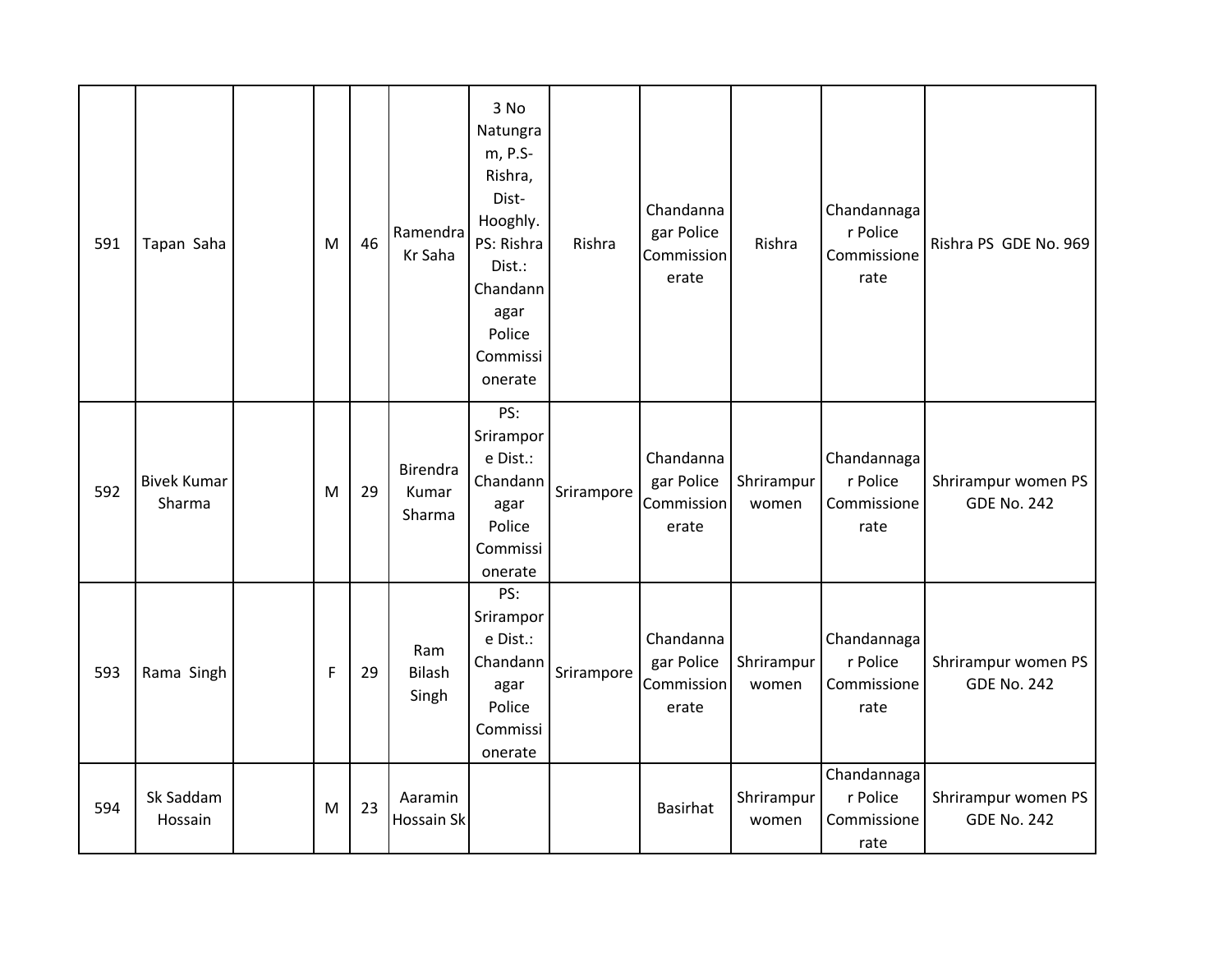| 595 | Nepa<br>Bhowmick    | $\mathsf{F}$ | 22 | Krishna<br><b>Bhowmick</b> |                                                                                                                                  |            | Basirhat                                       | Shrirampur<br>women | Chandannaga<br>r Police<br>Commissione<br>rate | Shrirampur women PS<br><b>GDE No. 242</b> |
|-----|---------------------|--------------|----|----------------------------|----------------------------------------------------------------------------------------------------------------------------------|------------|------------------------------------------------|---------------------|------------------------------------------------|-------------------------------------------|
| 596 | Uttara<br>Mukherjee | F            | 48 | Amit Kr<br>Mukherje<br>e   | PS:<br>Srirampor<br>e Dist.:<br>Chandann<br>agar<br>Police<br>Commissi<br>onerate                                                | Srirampore | Chandanna<br>gar Police<br>Commission<br>erate | Shrirampur<br>women | Chandannaga<br>r Police<br>Commissione<br>rate | Shrirampur women PS<br><b>GDE No. 242</b> |
| 597 | Premnath<br>Rajbhar | M            | 40 | Lt.<br>Bechulal<br>Rajbhar | Ghoramar<br>a PS-<br>Serampor<br>e, Hooghly<br>PS:<br>Srirampor<br>e Dist.:<br>Chandann<br>agar<br>Police<br>Commissi<br>onerate | Srirampore | Chandanna<br>gar Police<br>Commission<br>erate | Srirampore          | Chandannaga<br>r Police<br>Commissione<br>rate | Srirampore PS GDE<br>No. 1352             |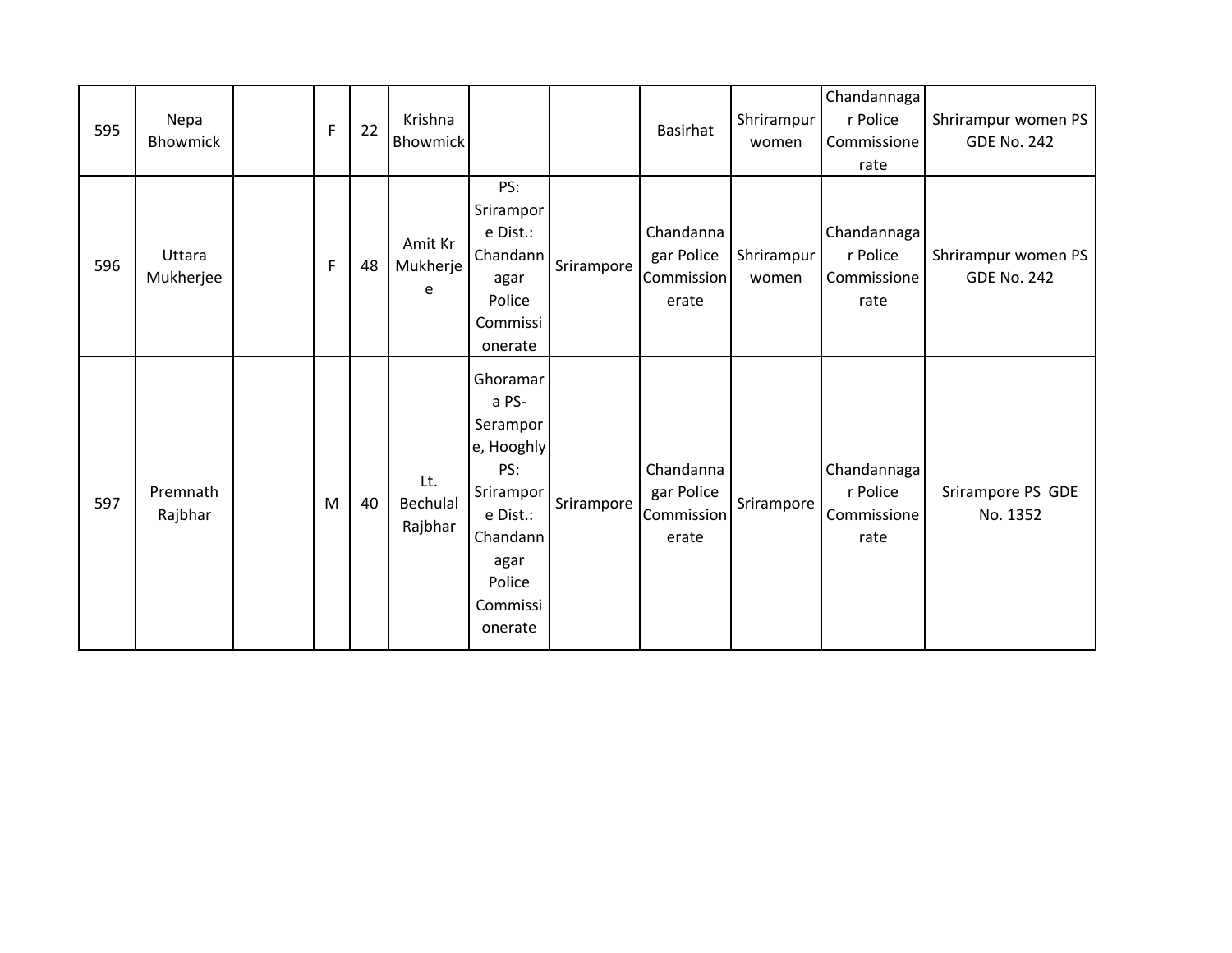| 598 | Ratan Singh     | M | 38 | Lt.<br>Sitaram<br>Singh | Ghoramar<br>a PS-<br>Serampor<br>e, Hooghly<br>PS:<br>Srirampor<br>e Dist.:<br>Chandann<br>agar<br>Police<br>Commissi<br>onerate               | Srirampore I | Chandanna<br>gar Police<br>Commission<br>erate | Srirampore | Chandannaga<br>r Police<br>Commissione<br>rate | Srirampore PS GDE<br>No. 1352 |
|-----|-----------------|---|----|-------------------------|------------------------------------------------------------------------------------------------------------------------------------------------|--------------|------------------------------------------------|------------|------------------------------------------------|-------------------------------|
| 599 | Mukul<br>Sarkar | M | 30 | Manindra<br>Sarkar      | Dakhain<br>Rajyadhar<br>pur PS-<br>Serampor<br>e, Hooghly<br>PS:<br>Srirampor<br>e Dist.:<br>Chandann<br>agar<br>Police<br>Commissi<br>onerate | Srirampore   | Chandanna<br>gar Police<br>Commission<br>erate | Srirampore | Chandannaga<br>r Police<br>Commissione<br>rate | Srirampore PS GDE<br>No. 1352 |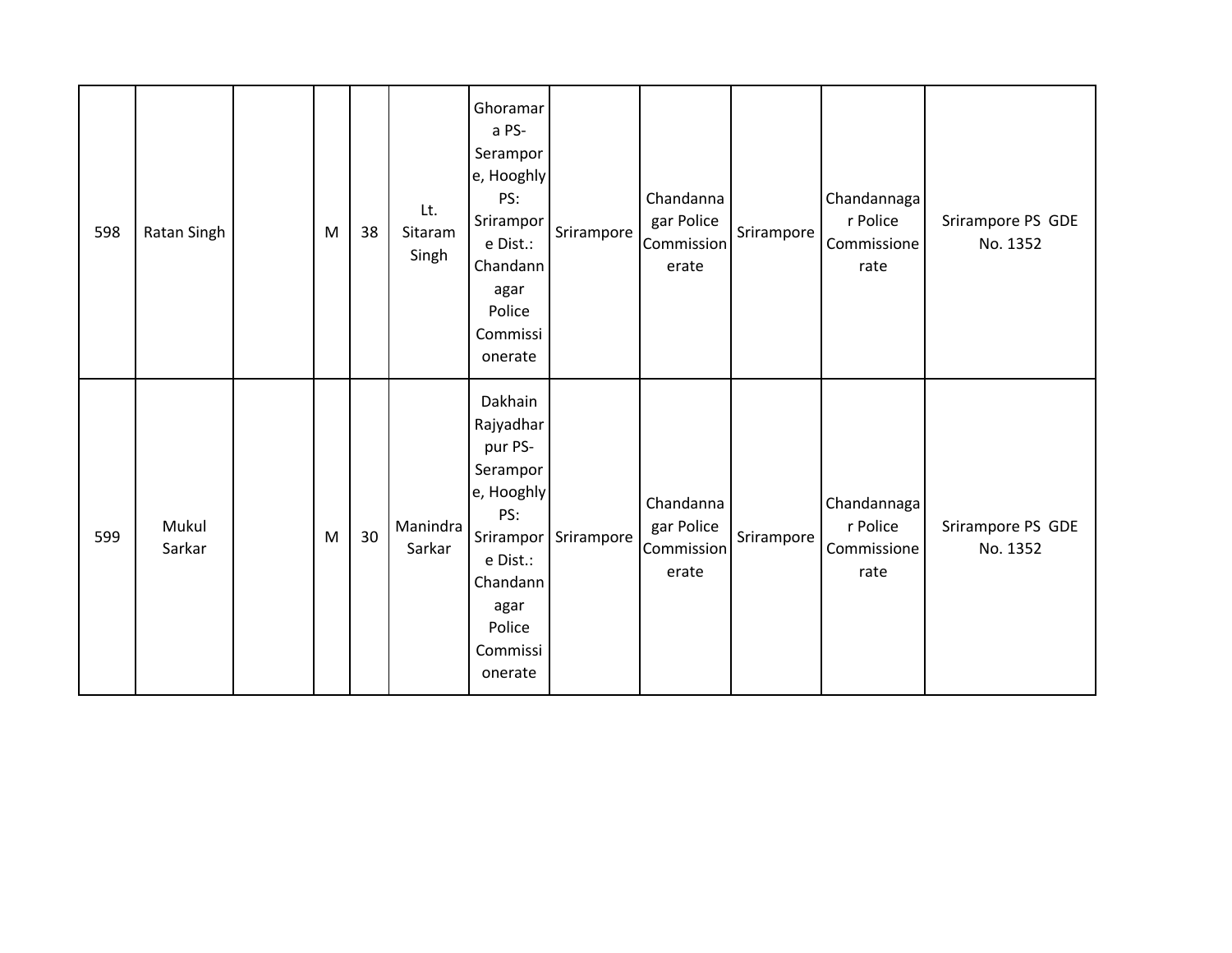| 600 | Nanda<br>Majumder | M | 58 | Lt.<br>Swapan<br>Majumder      | Bivekanan<br>da Sarani,<br>Nabagram<br>PS-<br>Serampor<br>e, Hoogh<br>PS:<br>Srirampor<br>e Dist.:<br>Chandann<br>agar<br>Police<br>Commissi<br>onerate | Srirampore | Chandanna<br>gar Police<br>Commission<br>erate | Srirampore | Chandannaga<br>r Police<br>Commissione<br>rate | Srirampore PS GDE<br>No. 1352 |
|-----|-------------------|---|----|--------------------------------|---------------------------------------------------------------------------------------------------------------------------------------------------------|------------|------------------------------------------------|------------|------------------------------------------------|-------------------------------|
| 601 | Ishan Prasad      | M | 30 | Lt. Radhe<br>Krishna<br>Prasad | 45 Lal<br>Kothi PS-<br>Rishra,<br>Hooghly<br>PS:<br>Srirampor<br>e Dist.:<br>Chandann<br>agar<br>Police<br>Commissi<br>onerate                          | Srirampore | Chandanna<br>gar Police<br>Commission<br>erate | Srirampore | Chandannaga<br>r Police<br>Commissione<br>rate | Srirampore PS GDE<br>No. 1352 |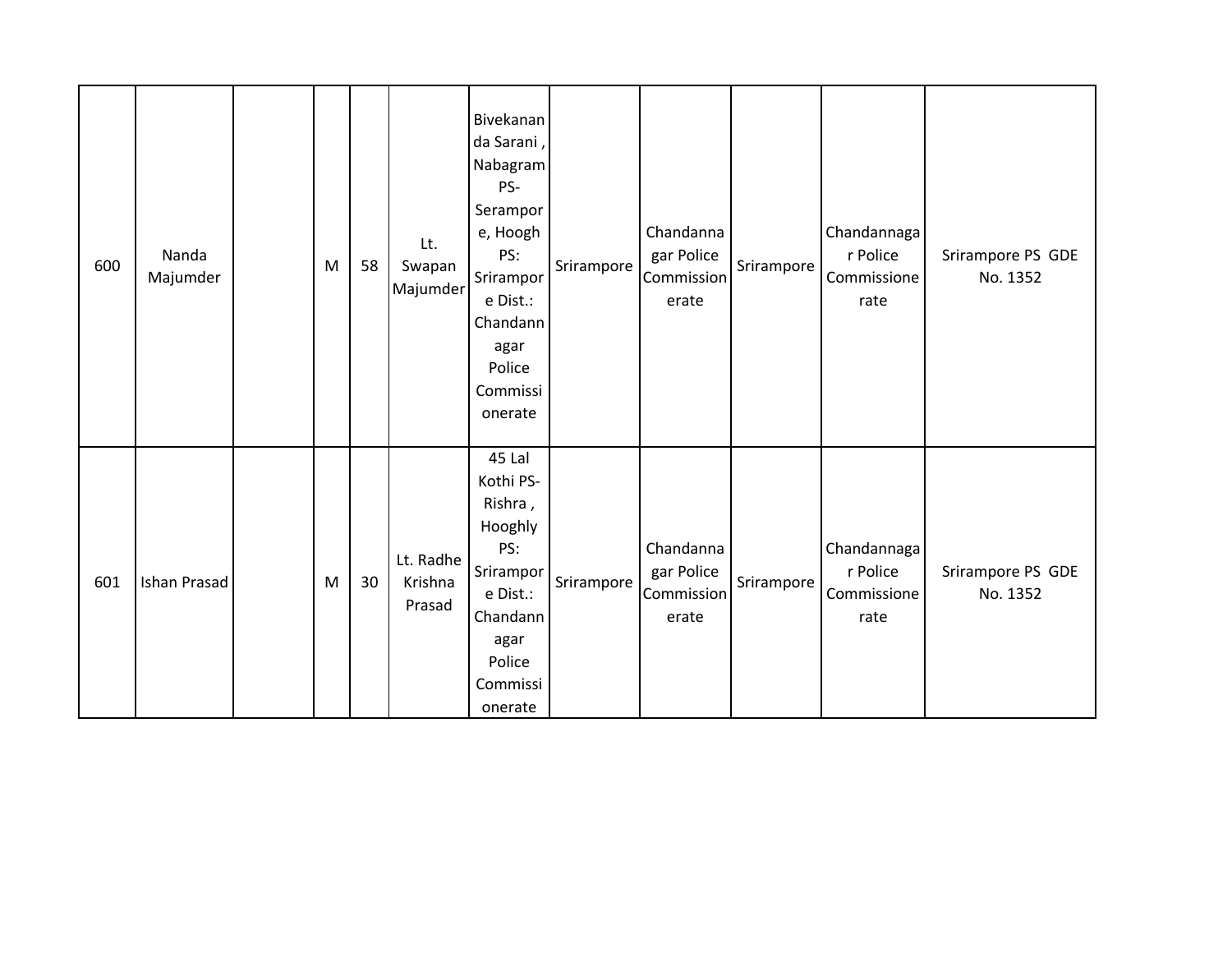| 602 | Bapi Koley         | M | 50 | Lalu Koley      | 45 Lal<br>Kothi PS-<br>Rishra,<br>Hooghly<br>PS:<br>Srirampor<br>e Dist.:<br>Chandann<br>agar<br>Police<br>Commissi<br>onerate | Srirampore               | Chandanna<br>gar Police<br>Commission<br>erate | Srirampore          | Chandannaga<br>r Police<br>Commissione<br>rate | Srirampore PS GDE<br>No. 1352             |
|-----|--------------------|---|----|-----------------|--------------------------------------------------------------------------------------------------------------------------------|--------------------------|------------------------------------------------|---------------------|------------------------------------------------|-------------------------------------------|
| 603 | <b>Bipul Modak</b> | M |    | Ramlal<br>Modak | Dhangdhi<br>ngguri PS:<br>Pundibari<br>Dist.:<br>Coochbeh<br>ar                                                                | Pundibari                | Coochbehar                                     | Coochbehar<br>women | Coochbehar                                     | Coochbehar women PS<br><b>GDE No. 418</b> |
| 604 | Shambhu<br>Das     | M | 27 | Ganesh<br>Das   | Of Ward<br>No-09 PS:<br>nga Dist.:<br>Coochbeh<br>ar                                                                           | Mathabha Mathabhan<br>ga | Coochbehar                                     | Mathabhan<br>ga     | Coochbehar                                     | Mathabhanga PS GDE<br>No. 967             |
| 605 | Binoy<br>Barman    | M |    | Nishi<br>Barman | PS:<br>Tufanganj<br>Dist.:<br>Coochbeh<br>ar                                                                                   | Tufanganj                | Coochbehar                                     | Tufanganj           | Coochbehar                                     | Tufanganj PS GDE No.<br>1142              |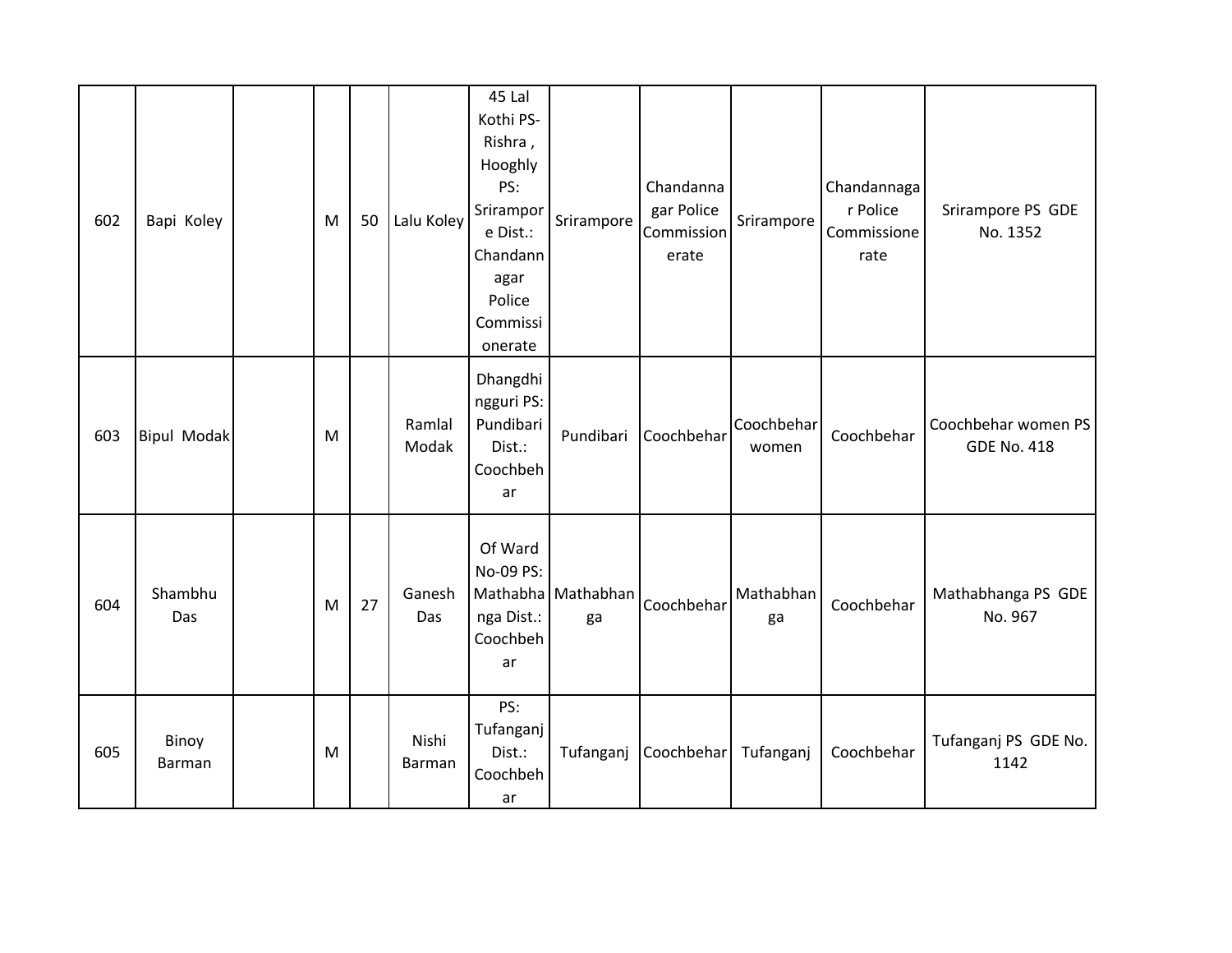| 606 | Sarat Sarkar      | M |    | <b>Bimal</b><br>Sarkar     | PS:<br>Tufanganj<br>Dist.:<br>Coochbeh<br>ar                 | Tufanganj | Coochbehar          | Tufanganj  | Coochbehar          | Tufanganj PS GDE No.<br>1142 |
|-----|-------------------|---|----|----------------------------|--------------------------------------------------------------|-----------|---------------------|------------|---------------------|------------------------------|
| 607 | Khaminur<br>Miah  | M |    | Lt.<br>Saibuddin<br>Miah   | PS:<br>Tufanganj l<br>Dist.:<br>Coochbeh<br>ar               | Tufanganj | Coochbehar          | Tufanganj  | Coochbehar          | Tufanganj PS GDE No.<br>1142 |
| 608 | Saidul Miah       | M |    | Jalil Miah                 | PS:<br>Tufanganj<br>Dist.:<br>Coochbeh<br>ar                 | Tufanganj | Coochbehar          | Tufanganj  | Coochbehar          | Tufanganj PS GDE No.<br>1142 |
| 609 | Aburuddin<br>Miah | M |    | Lt. Bakkar<br>Miah         | PS:<br>Tufanganj<br>Dist.:<br>Coochbeh<br>ar                 | Tufanganj | Coochbehar          | Tufanganj  | Coochbehar          | Tufanganj PS GDE No.<br>1142 |
| 610 | Bapi Biswas       | M | 32 | Lt. Modan<br><b>Biswas</b> | PS:<br>Balurghat<br>Dist.:<br>Dakshin<br>Dinajpur            | Balurghat | Dakshin<br>Dinajpur | Harirampur | Dakshin<br>Dinajpur | Harirampur PS GDE<br>No. 805 |
| 611 | Sajal Malo        | M | 18 | Lt. Subash<br>Malo         | Ramkrishn<br>apur PS:<br>Hilli Dist.:<br>Dakshin<br>Dinajpur | Hilli     | Dakshin<br>Dinajpur | Hilli      | Dakshin<br>Dinajpur | Hilli PS GDE No. 788         |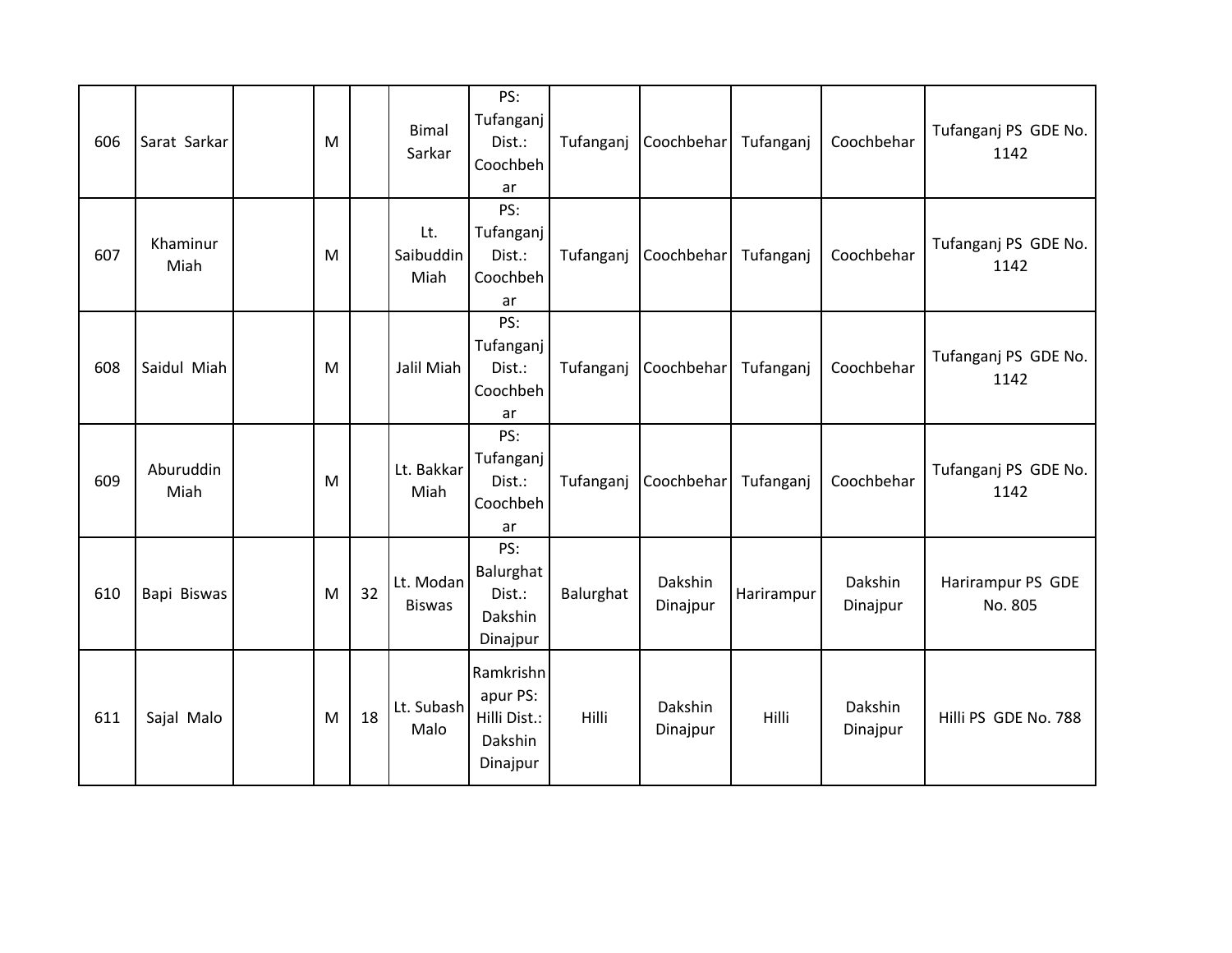| 612 | <b>Utpal Natto</b>               | M | 32 | Uttam<br>Natto                                 | Purba<br>Rainagar<br>PS: Hilli<br>Dist.:<br>Dakshin<br>Dinajpur                                                                               | Hilli            | Dakshin<br>Dinajpur | Hilli            | Dakshin<br>Dinajpur | Hilli PS GDE No. 788            |
|-----|----------------------------------|---|----|------------------------------------------------|-----------------------------------------------------------------------------------------------------------------------------------------------|------------------|---------------------|------------------|---------------------|---------------------------------|
| 613 | Mingu<br>Dorjee<br><b>Bhutia</b> | M | 37 | S/o Dawa<br><b>Bhutia</b>                      | <b>UPPER</b><br><b>BAGHHITT</b><br><b>I SUKHIA</b><br><b>POKHRI</b><br>DARJEELIN<br>G PS:<br>Sukhia<br>pokhri<br>Dist.:<br>Darjeeling         | Sukhia<br>pokhri | Darjeeling          | Sukhia<br>pokhri | Darjeeling          | Sukhia pokhri PS GDE<br>No. 594 |
| 614 | Nadar<br><b>Bhutia</b>           | M | 50 | S/o Late<br>Thiken<br>Syangbo<br><b>Bhutia</b> | <b>4TH MILE</b><br><b>TIFFIN</b><br>DARA P.O<br><b>RANGBHA</b><br><b>NG</b><br>DARJEELIN<br>G PS:<br>Sukhia<br>pokhri<br>Dist.:<br>Darjeeling | Sukhia<br>pokhri | Darjeeling          | Sukhia<br>pokhri | Darjeeling          | Sukhia pokhri PS GDE<br>No. 594 |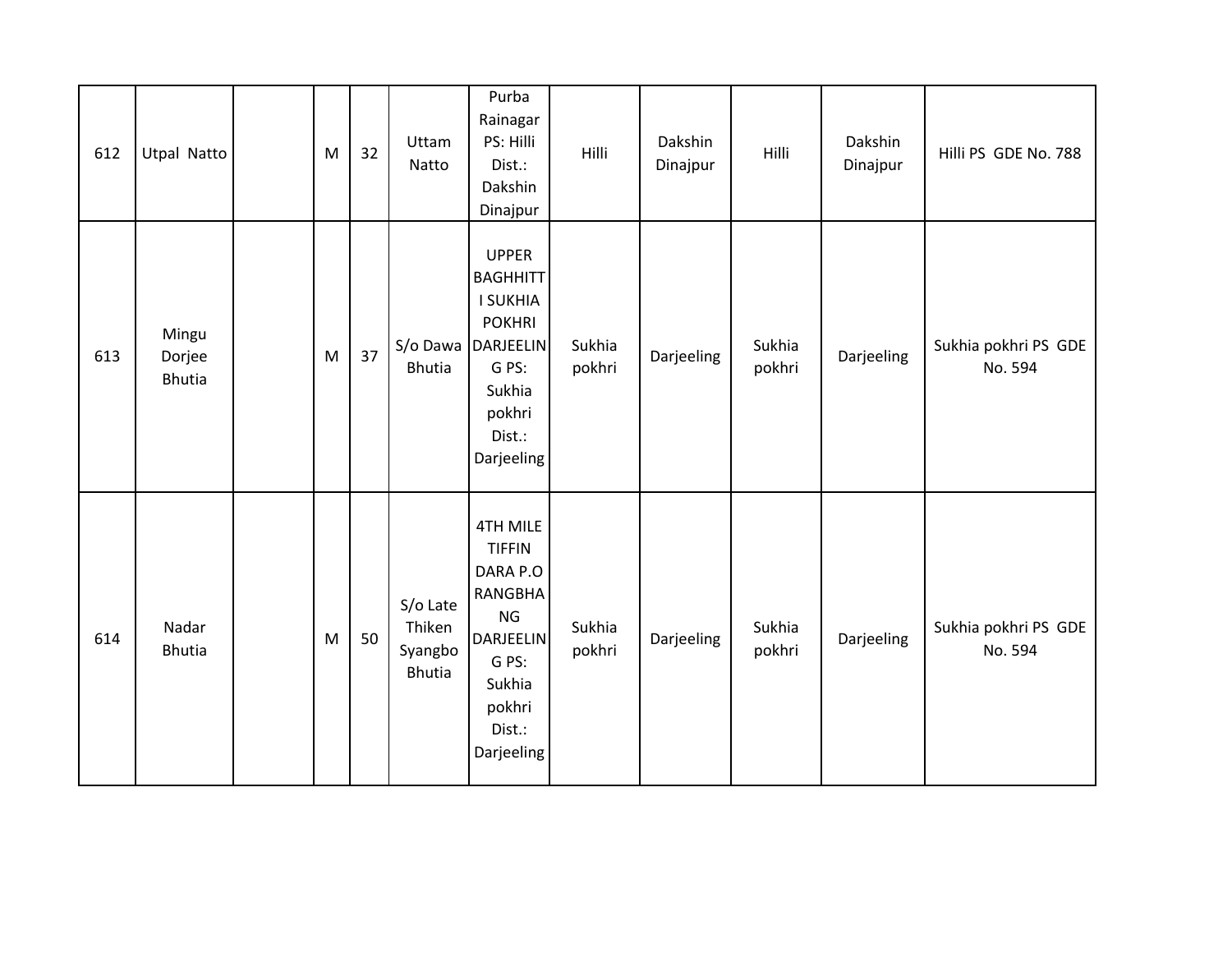| 615 | Nima Rinzing<br>Sherpa | M | 27 | Dawa<br>Sherpa            | P.B<br><b>GURUNG</b><br><b>ROAD</b><br>DARJEELIN<br>G PS:<br>Darjeeling<br>Dist.:<br>Darjeeling | Darjeeling         | Darjeeling                               | Sukhia<br>pokhri   | Darjeeling                                   | Sukhia pokhri PS GDE<br>No. 598           |
|-----|------------------------|---|----|---------------------------|-------------------------------------------------------------------------------------------------|--------------------|------------------------------------------|--------------------|----------------------------------------------|-------------------------------------------|
| 616 | Sanjoy Bouri           | M | 32 | <b>Bhairab</b><br>Bouri   | Malleswar<br>, Kadakuli<br>PS:<br>Bishnupur<br>Dist.:<br>Bankura                                | Bishnupur          | Bankura                                  | Bishnupur          | Bankura                                      | Bishnupur PS GDE No.<br>930               |
| 617 | Susanta<br>Barman      | M | 43 | Lt.<br>Debendra<br>Barman | PS:<br>Diamond<br>harbour<br>Dist.:<br>Diamond<br>Harbour<br>Police<br>District                 | Diamond<br>harbour | Diamond<br>Harbour<br>Police<br>District | Diamond<br>harbour | Diamond<br>Harbour<br><b>Police District</b> | Diamond harbour PS<br><b>GDE No. 1409</b> |
| 618 | Ratan<br>Mondal        | M | 47 | Lt. Pradip<br>Mondal      | PS:<br>Diamond<br>harbour<br>Dist.:<br>Diamond<br>Harbour<br>Police<br>District                 | Diamond<br>harbour | Diamond<br>Harbour<br>Police<br>District | Diamond<br>harbour | Diamond<br>Harbour<br>Police District        | Diamond harbour PS<br><b>GDE No. 1909</b> |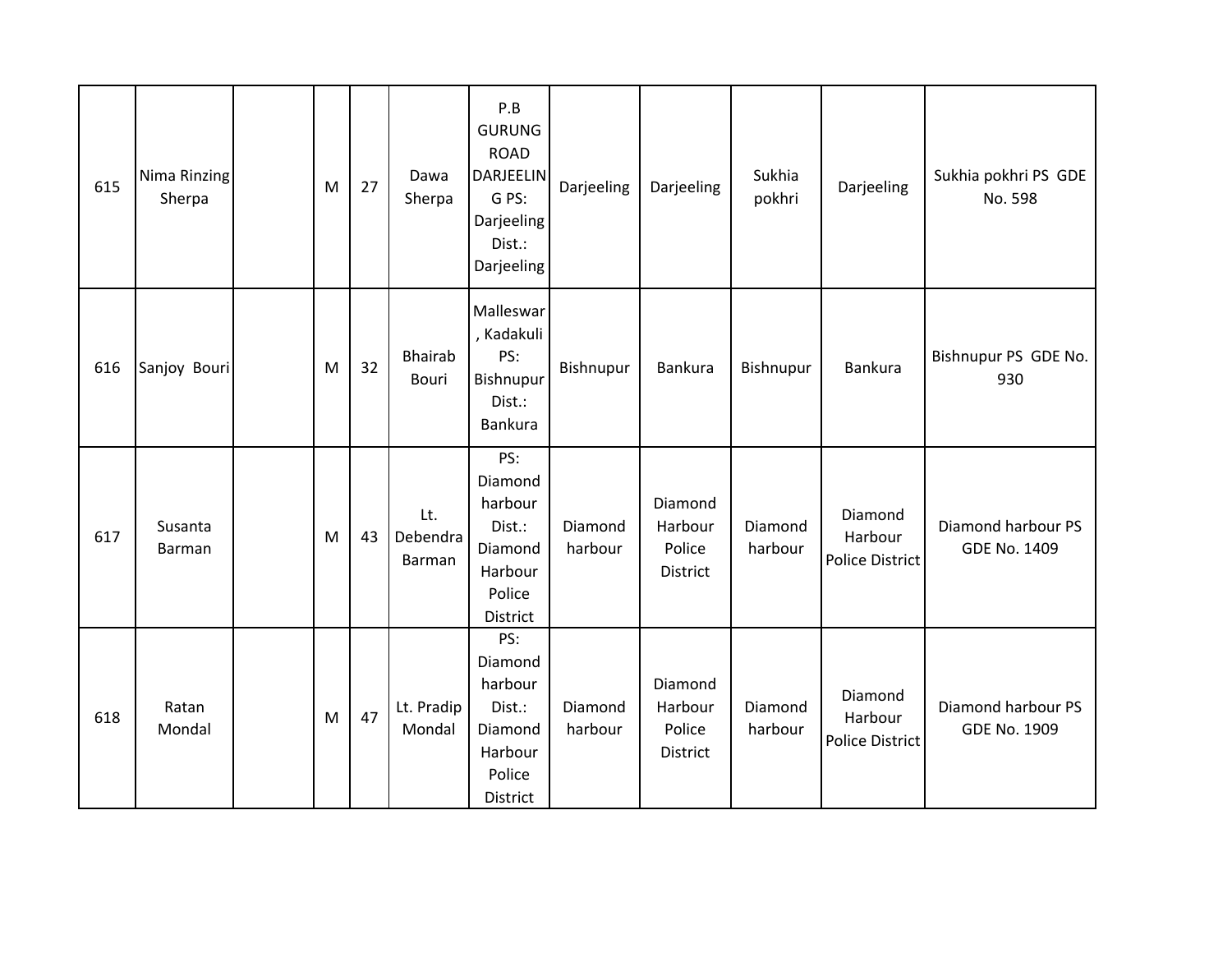| 619 | Sankar<br>Karmakar | M | 27 | Sambhu<br>Karmaka  | PS:<br>Diamond<br>harbour<br>Dist.:<br>Diamond<br>Harbour<br>Police<br>District | Diamond<br>harbour | Diamond<br>Harbour<br>Police<br>District | Diamond<br>harbour | Diamond<br>Harbour<br><b>Police District</b> | Diamond harbour PS<br><b>GDE No. 1909</b> |
|-----|--------------------|---|----|--------------------|---------------------------------------------------------------------------------|--------------------|------------------------------------------|--------------------|----------------------------------------------|-------------------------------------------|
| 620 | Ramjan<br>Mondal   | M | 30 | Yead Ali<br>Mondal | PS:<br>Diamond<br>harbour<br>Dist.:<br>Diamond<br>Harbour<br>Police<br>District | Diamond<br>harbour | Diamond<br>Harbour<br>Police<br>District | Diamond<br>harbour | Diamond<br>Harbour<br><b>Police District</b> | Diamond harbour PS<br><b>GDE No. 1909</b> |
| 621 | Raju Halder        | M | 28 | Suman<br>Halder    | PS:<br>Diamond<br>harbour<br>Dist.:<br>Diamond<br>Harbour<br>Police<br>District | Diamond<br>harbour | Diamond<br>Harbour<br>Police<br>District | Diamond<br>harbour | Diamond<br>Harbour<br><b>Police District</b> | Diamond harbour PS<br><b>GDE No. 1909</b> |
| 622 | Avijit Naskar      | M | 27 | Pankaj<br>Naskar   | PS:<br>Diamond<br>harbour<br>Dist.:<br>Diamond<br>Harbour<br>Police<br>District | Diamond<br>harbour | Diamond<br>Harbour<br>Police<br>District | Diamond<br>harbour | Diamond<br>Harbour<br><b>Police District</b> | Diamond harbour PS<br><b>GDE No. 1909</b> |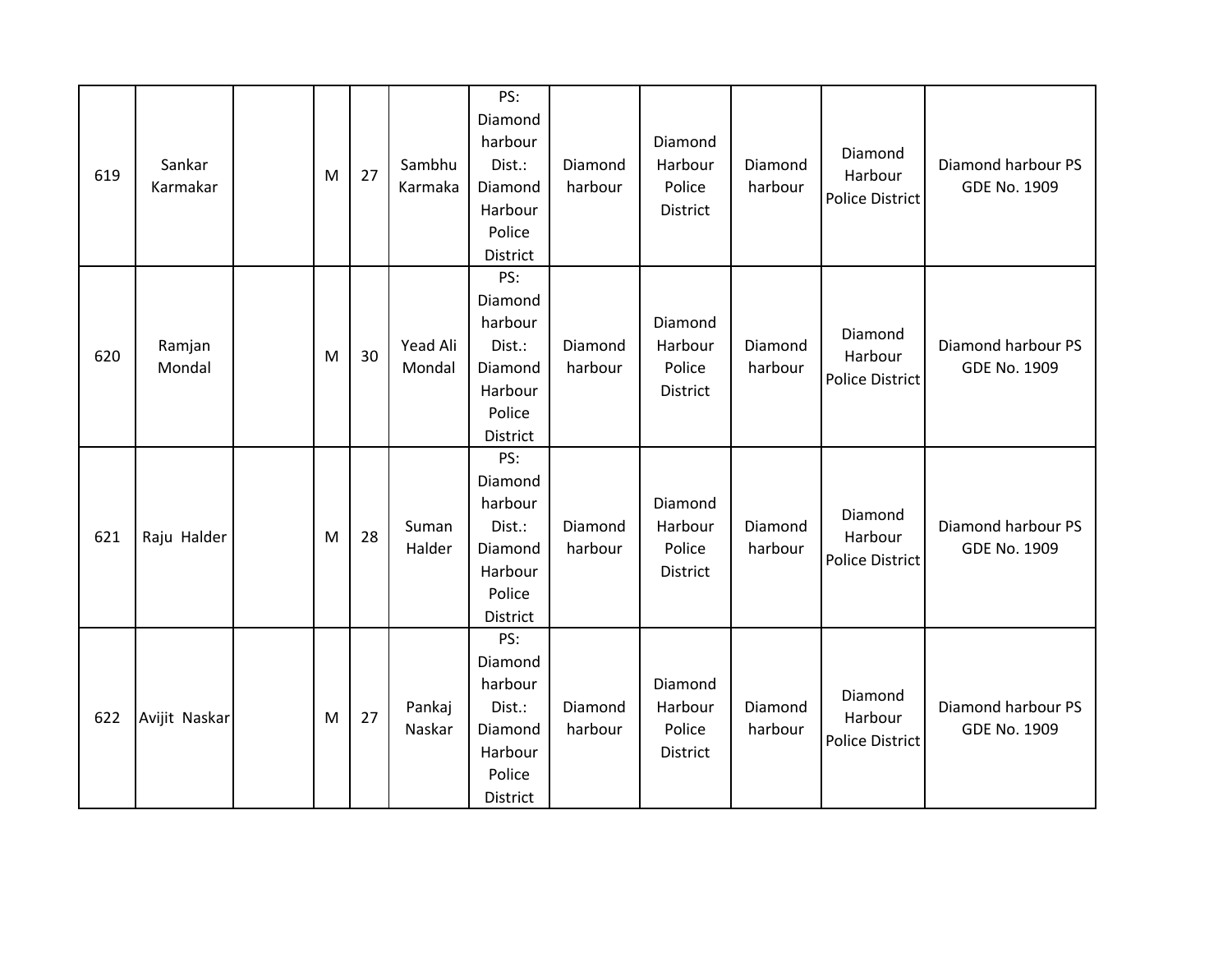| 623 | Gouranga<br>Naskar         | M | 30 | Sukdeb<br>Naskar           | PS:<br>Diamond<br>harbour<br>Dist.:<br>Diamond<br>Harbour<br>Police<br>District | Diamond<br>harbour | Diamond<br>Harbour<br>Police<br>District | Diamond<br>harbour | Diamond<br>Harbour<br><b>Police District</b> | Diamond harbour PS<br><b>GDE No. 1909</b> |
|-----|----------------------------|---|----|----------------------------|---------------------------------------------------------------------------------|--------------------|------------------------------------------|--------------------|----------------------------------------------|-------------------------------------------|
| 624 | Biswanath<br><b>Biswas</b> | M | 34 | Lt. Bipen<br><b>Biswas</b> | PS:<br>Diamond<br>harbour<br>Dist.:<br>Diamond<br>Harbour<br>Police<br>District | Diamond<br>harbour | Diamond<br>Harbour<br>Police<br>District | Diamond<br>harbour | Diamond<br>Harbour<br><b>Police District</b> | Diamond harbour PS<br><b>GDE No. 1909</b> |
| 625 | <b>Babu Naskar</b>         | M |    | S/O<br>Sanghu<br>Naskar    | 113 No<br>Lock Gate                                                             |                    | <b>Basirhat</b>                          | Maheshtala         | Diamond<br>Harbour<br><b>Police District</b> | Maheshtala PS GDE<br>No. 1205             |
| 626 | Md Sajid                   | M | 34 | S/o Lt Md<br><b>Barik</b>  | Santoshpu<br>r Bazar<br>Para                                                    |                    | <b>Basirhat</b>                          | Maheshtala         | Diamond<br>Harbour<br><b>Police District</b> | Maheshtala PS GDE<br>No. 1205             |
| 627 | <b>Amrit Malik</b>         | M | 30 | S/o Lt Anil<br>Malik       | Banerjee<br>Para                                                                |                    | Basirhat                                 | Maheshtala         | Diamond<br>Harbour<br><b>Police District</b> | Maheshtala PS GDE<br>No. 1292             |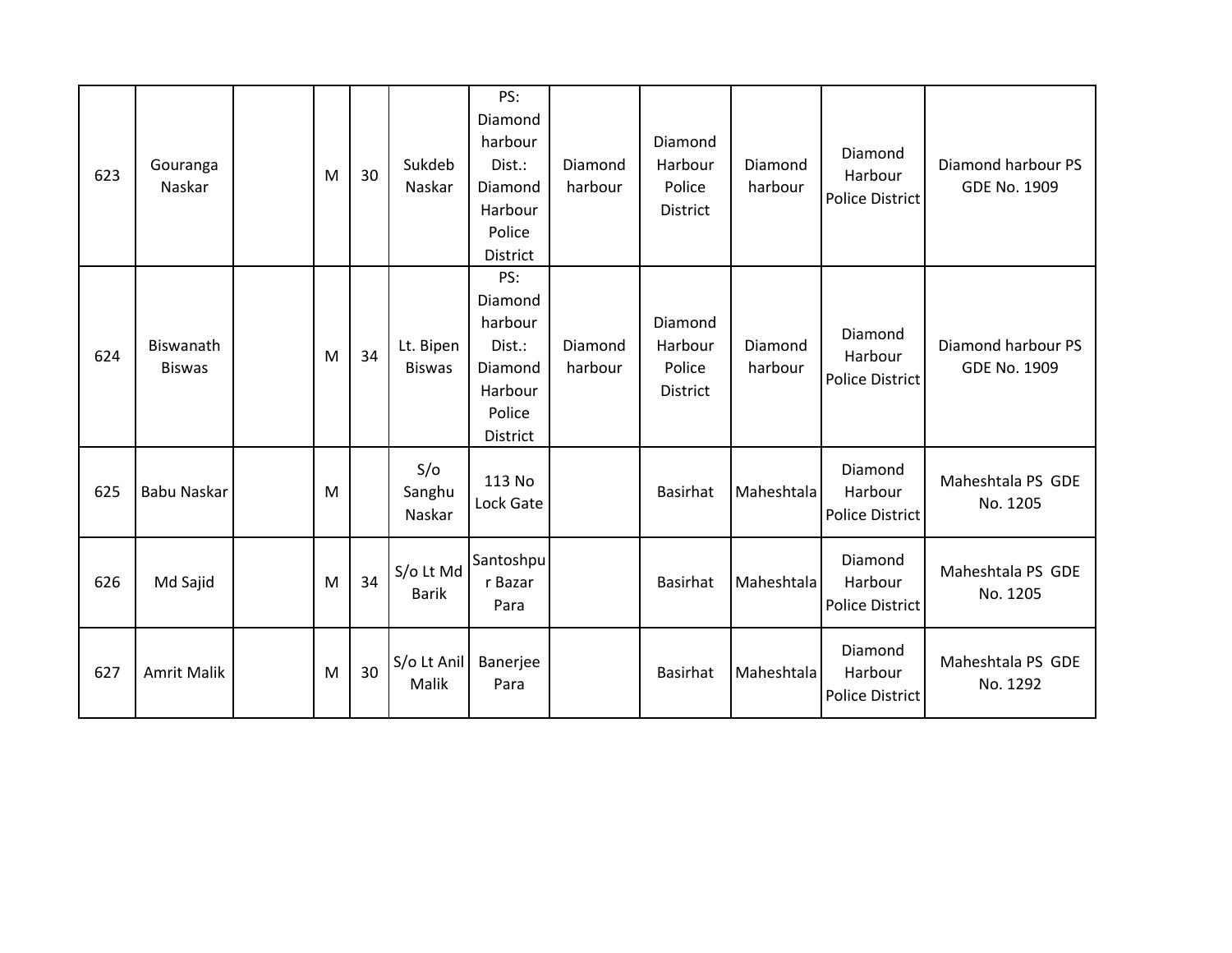| 628 | Jakir Molla        | M | 29 | Lt. Rasid<br>Molla | ARJUNPU<br>R PS:<br>Mograhat<br>Dist.:<br>Diamond<br>Harbour<br>Police<br>District                | Mograhat  | Diamond<br>Harbour<br>Police<br><b>District</b> | Mograhat  | Diamond<br>Harbour<br>Police District        | Mograhat PS GDE No.<br>1536 |
|-----|--------------------|---|----|--------------------|---------------------------------------------------------------------------------------------------|-----------|-------------------------------------------------|-----------|----------------------------------------------|-----------------------------|
| 629 | Ali Laskar         | M | 30 | Ichha<br>Laskar    | <b>BANKIPUR</b><br>PS:<br>Mograhat<br>Dist.:<br>Diamond<br>Harbour<br>Police<br>District          | Mograhat  | Diamond<br>Harbour<br>Police<br><b>District</b> | Mograhat  | Diamond<br>Harbour<br><b>Police District</b> | Mograhat PS GDE No.<br>1536 |
| 630 | Prosenjit<br>Kayal | M | 21 | Sanat<br>Kayal     | СННОТО<br><b>SHIBPUR</b><br>PS:<br>Mograhat<br>Dist.:<br>Diamond<br>Harbour<br>Police<br>District | Mograhat  | Diamond<br>Harbour<br>Police<br><b>District</b> | Mograhat  | Diamond<br>Harbour<br>Police District        | Mograhat PS GDE No.<br>1502 |
| 631 | Sk Borhan          | M | 31 | Lt. Sk<br>Sajahan  | PS:<br>Nodakhali<br>Dist.:<br>Diamond<br>Harbour<br>Police<br>District                            | Nodakhali | Diamond<br>Harbour<br>Police<br>District        | Nodakhali | Diamond<br>Harbour<br><b>Police District</b> | Nodakhali PS GDE No.<br>350 |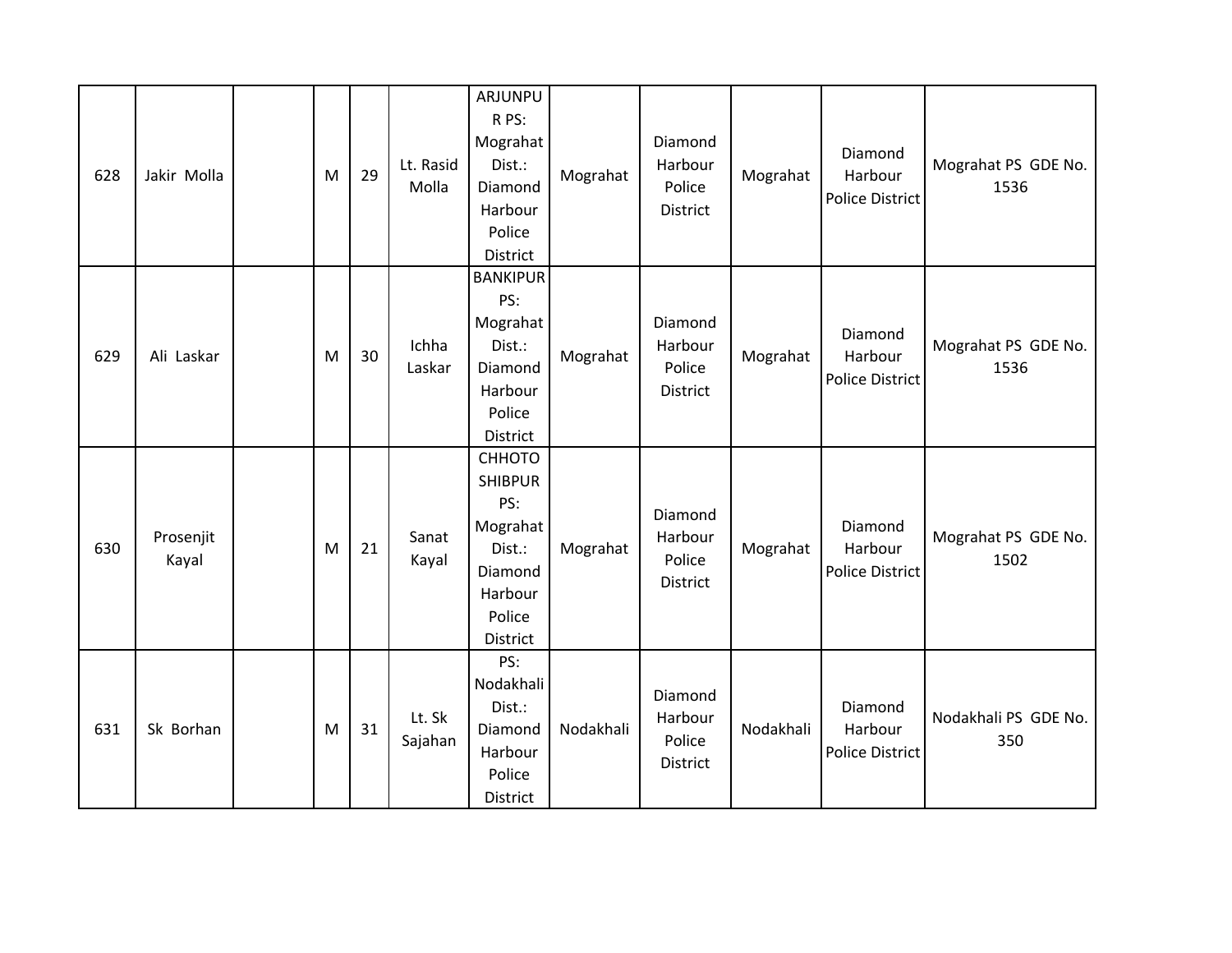| 632 | Sk Mujibor        | M | 42 | Lt. Sahid<br>Ali     | PS:<br>Nodakhali<br>Dist.:<br>Diamond<br>Harbour<br>Police<br>District | Nodakhali | Diamond<br>Harbour<br>Police<br>District | Nodakhali | Diamond<br>Harbour<br><b>Police District</b> | Nodakhali PS GDE No.<br>350 |
|-----|-------------------|---|----|----------------------|------------------------------------------------------------------------|-----------|------------------------------------------|-----------|----------------------------------------------|-----------------------------|
| 633 | Sk Sakir          | M | 32 | Sk Sahar<br>Ali      | PS:<br>Nodakhali<br>Dist.:<br>Diamond<br>Harbour<br>Police<br>District | Nodakhali | Diamond<br>Harbour<br>Police<br>District | Nodakhali | Diamond<br>Harbour<br><b>Police District</b> | Nodakhali PS GDE No.<br>350 |
| 634 | Sk Eliyash        | M | 45 | Lt. Sk<br>Nofel      | PS:<br>Nodakhali<br>Dist.:<br>Diamond<br>Harbour<br>Police<br>District | Nodakhali | Diamond<br>Harbour<br>Police<br>District | Nodakhali | Diamond<br>Harbour<br><b>Police District</b> | Nodakhali PS GDE No.<br>350 |
| 635 | Firdoush<br>Molla | M | 37 | Samadully<br>a Molla | PS:<br>Nodakhali<br>Dist.:<br>Diamond<br>Harbour<br>Police<br>District | Nodakhali | Diamond<br>Harbour<br>Police<br>District | Nodakhali | Diamond<br>Harbour<br><b>Police District</b> | Nodakhali PS GDE No.<br>352 |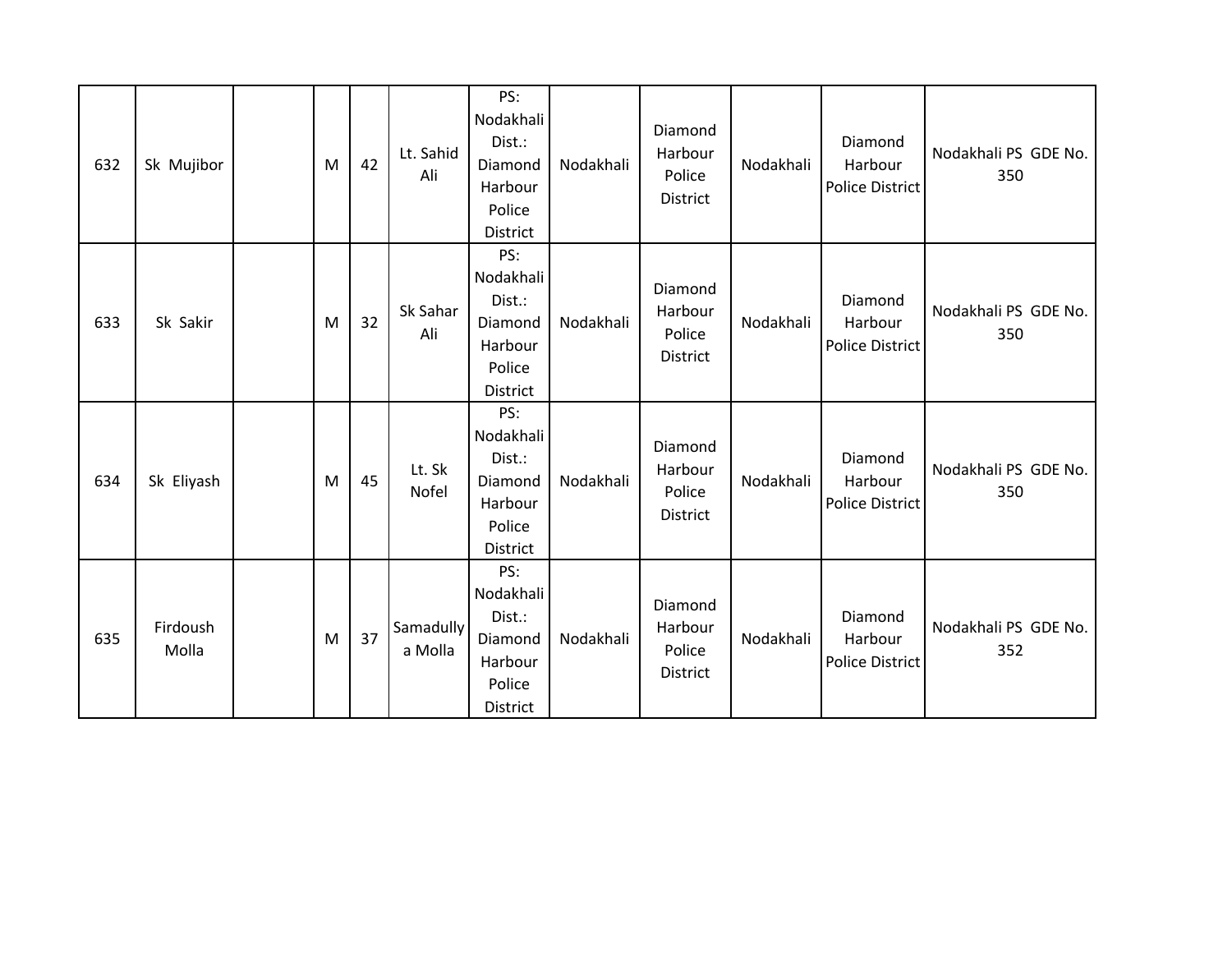| 636 | Sk Alamgir      | M           | 26 | <b>Sk Anowar</b><br>Ali | PS:<br>Nodakhali<br>Dist.:<br>Diamond<br>Harbour<br>Police<br>District | Nodakhali | Diamond<br>Harbour<br>Police<br>District | Nodakhali | Diamond<br>Harbour<br><b>Police District</b> | Nodakhali PS GDE No.<br>1229 |
|-----|-----------------|-------------|----|-------------------------|------------------------------------------------------------------------|-----------|------------------------------------------|-----------|----------------------------------------------|------------------------------|
| 637 | Tasmina Bibi    | F           | 42 | <b>Sk Anowar</b><br>Ali | PS:<br>Nodakhali<br>Dist.:<br>Diamond<br>Harbour<br>Police<br>District | Nodakhali | Diamond<br>Harbour<br>Police<br>District | Nodakhali | Diamond<br>Harbour<br>Police District        | Nodakhali PS GDE No.<br>1229 |
| 638 | Sahida Bibi     | F           | 35 | Kamal Sk                | PS:<br>Nodakhali<br>Dist.:<br>Diamond<br>Harbour<br>Police<br>District | Nodakhali | Diamond<br>Harbour<br>Police<br>District | Nodakhali | Diamond<br>Harbour<br><b>Police District</b> | Nodakhali PS GDE No.<br>1229 |
| 639 | Jhantu<br>Manna | $\mathsf F$ | 24 | Niranjan<br>Manna       | PS:<br>Nodakhali<br>Dist.:<br>Diamond<br>Harbour<br>Police<br>District | Nodakhali | Diamond<br>Harbour<br>Police<br>District | Nodakhali | Diamond<br>Harbour<br><b>Police District</b> | Nodakhali PS GDE No.<br>1171 |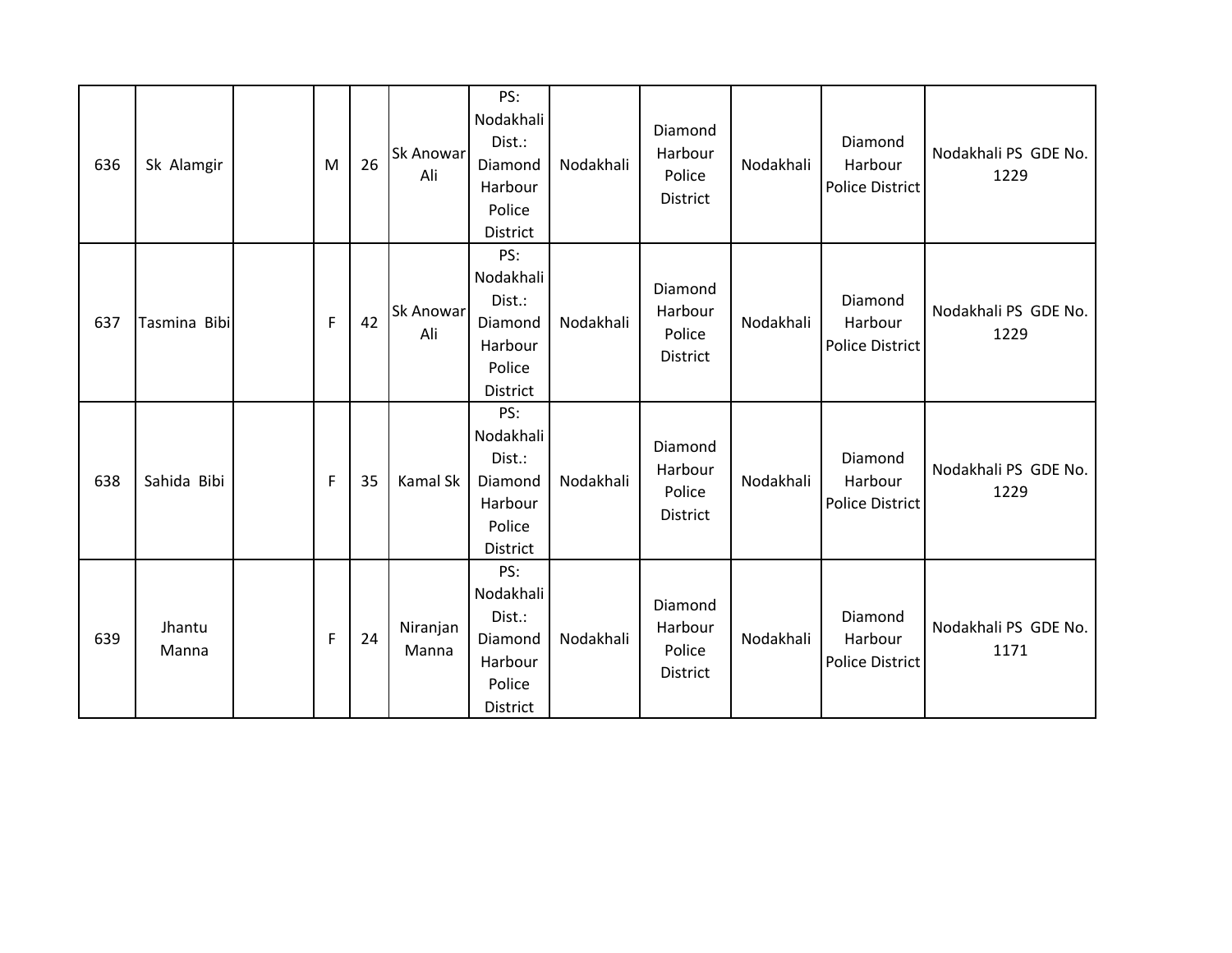| 640 | Soumen<br>Manna  | M | 36 | $S/O-It.$<br>Swadwsh<br>Ghanta | Jagatballa<br>vpur,<br>Mayapur<br>PS: Pujali<br>Dist.:<br>Diamond<br>Harbour<br>Police<br>District | Pujali     | Diamond<br>Harbour<br>Police<br>District | Pujali            | Diamond<br>Harbour<br>Police District        | Pujali PS GDE No. 626           |
|-----|------------------|---|----|--------------------------------|----------------------------------------------------------------------------------------------------|------------|------------------------------------------|-------------------|----------------------------------------------|---------------------------------|
| 641 | Sanjay<br>Mondal | M | 24 | <b>Bhulo</b><br>Mondal         | Akra<br>Karmakar<br>Para PS:<br>Maheshtal<br>a Dist.:<br>Diamond<br>Harbour<br>Police<br>District  | Maheshtala | Diamond<br>Harbour<br>Police<br>District | Rabindrana<br>gar | Diamond<br>Harbour<br><b>Police District</b> | Rabindranagar PS GDE<br>No. 962 |
| 642 | Nurul Sk         | M | 36 | Sirajul Sk                     | Choklokna<br>th PS:<br>Ramnagar<br>Dist.:<br>Diamond<br>Harbour<br>Police<br>District              | Ramnagar   | Diamond<br>Harbour<br>Police<br>District | Ramnagar          | Diamond<br>Harbour<br><b>Police District</b> | Ramnagar PS GDE No.<br>817      |
| 643 | Tarun Dalui      | M | 35 | Lt.<br>Janmenjo<br>y Dalui     | Raichak<br>PS:<br>Ramnagar<br>Dist.:<br>Diamond<br>Harbour<br>Police<br>District                   | Ramnagar   | Diamond<br>Harbour<br>Police<br>District | Ramnagar          | Diamond<br>Harbour<br><b>Police District</b> | Ramnagar PS GDE No.<br>817      |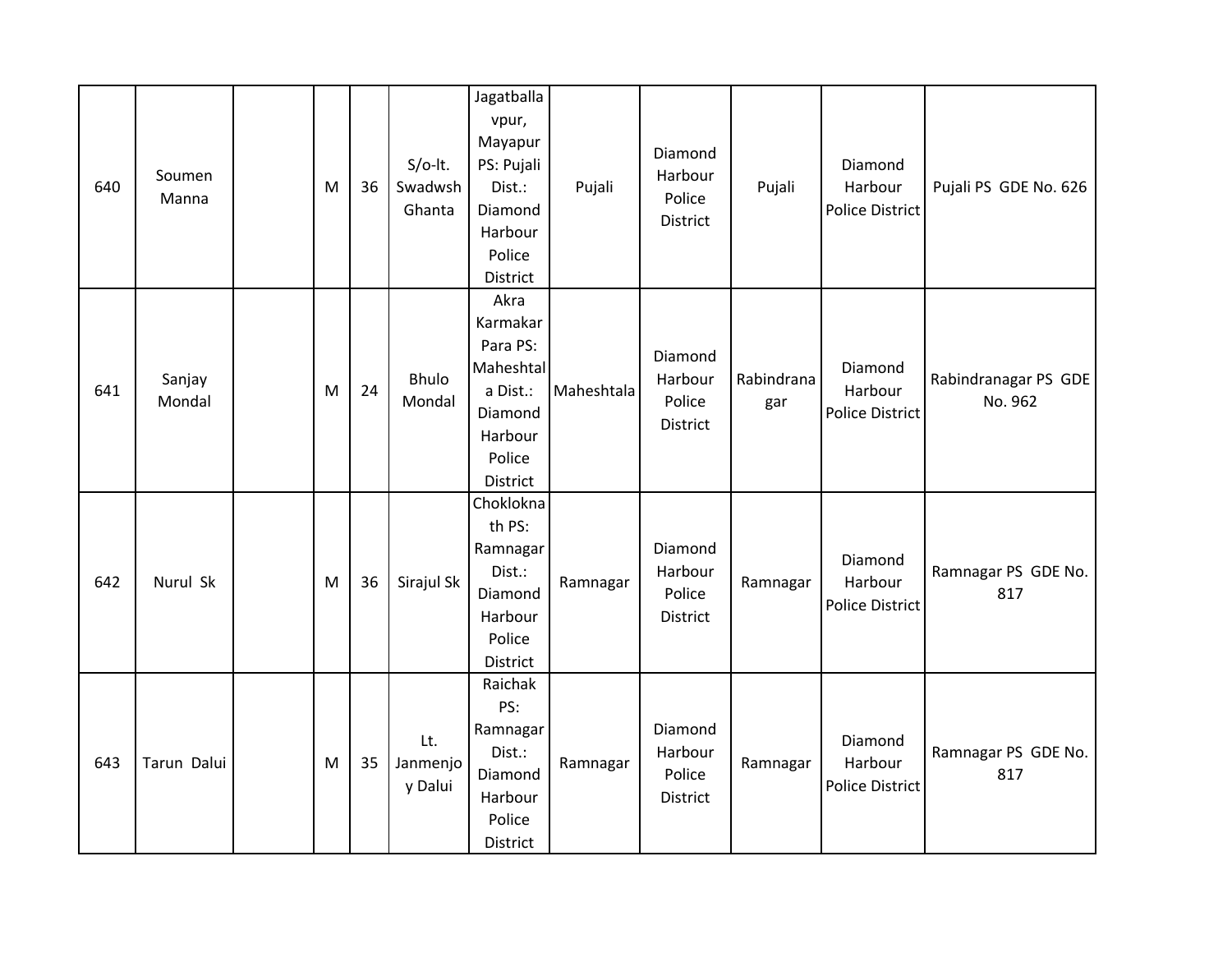| 644 | Ramesh<br>Sardar  | M | 19 | Ashish<br>Sardar       | Mukunda<br>pur PS:<br>Ramnagar<br>Dist.:<br>Diamond<br>Harbour<br>Police<br>District                          | Ramnagar       | Diamond<br>Harbour<br>Police<br>District | Ramnagar | Diamond<br>Harbour<br><b>Police District</b> | Ramnagar PS GDE No.<br>817  |
|-----|-------------------|---|----|------------------------|---------------------------------------------------------------------------------------------------------------|----------------|------------------------------------------|----------|----------------------------------------------|-----------------------------|
| 645 | Aziz Al Hasan     | M | 36 | Bashar<br>Gayen        | Vill-<br>Sangramp<br>ur<br>Gayenpar<br>a PS: Usthi<br>Dist.:<br>Diamond<br>Harbour<br>Police<br>District      | Usthi          | Diamond<br>Harbour<br>Police<br>District | Usthi    | Diamond<br>Harbour<br>Police District        | Usthi PS GDE No. 1024       |
| 646 | Suman<br>Ghosh    | M | 18 | Samar<br>Ghosh         | Vill-<br>Borodighr<br>ui PS-<br>Pursurah<br>Dist-<br>Hooghly<br>PS:<br><b>Baduria</b><br>Dist.:<br>Alipurduar | <b>Baduria</b> | Alipurduar                               | Arambagh | <b>Hooghly Rural</b>                         | Arambagh PS GDE No.<br>1349 |
| 647 | Ratan<br>Majumder | M | 27 | Lt. Paresh<br>Majumder | Jirat, PS-<br>Balagarh,<br>DIst-<br>Hooghly                                                                   |                | Basirhat                                 | Balagarh | <b>Hooghly Rural</b>                         | Balagarh PS GDE No.<br>1063 |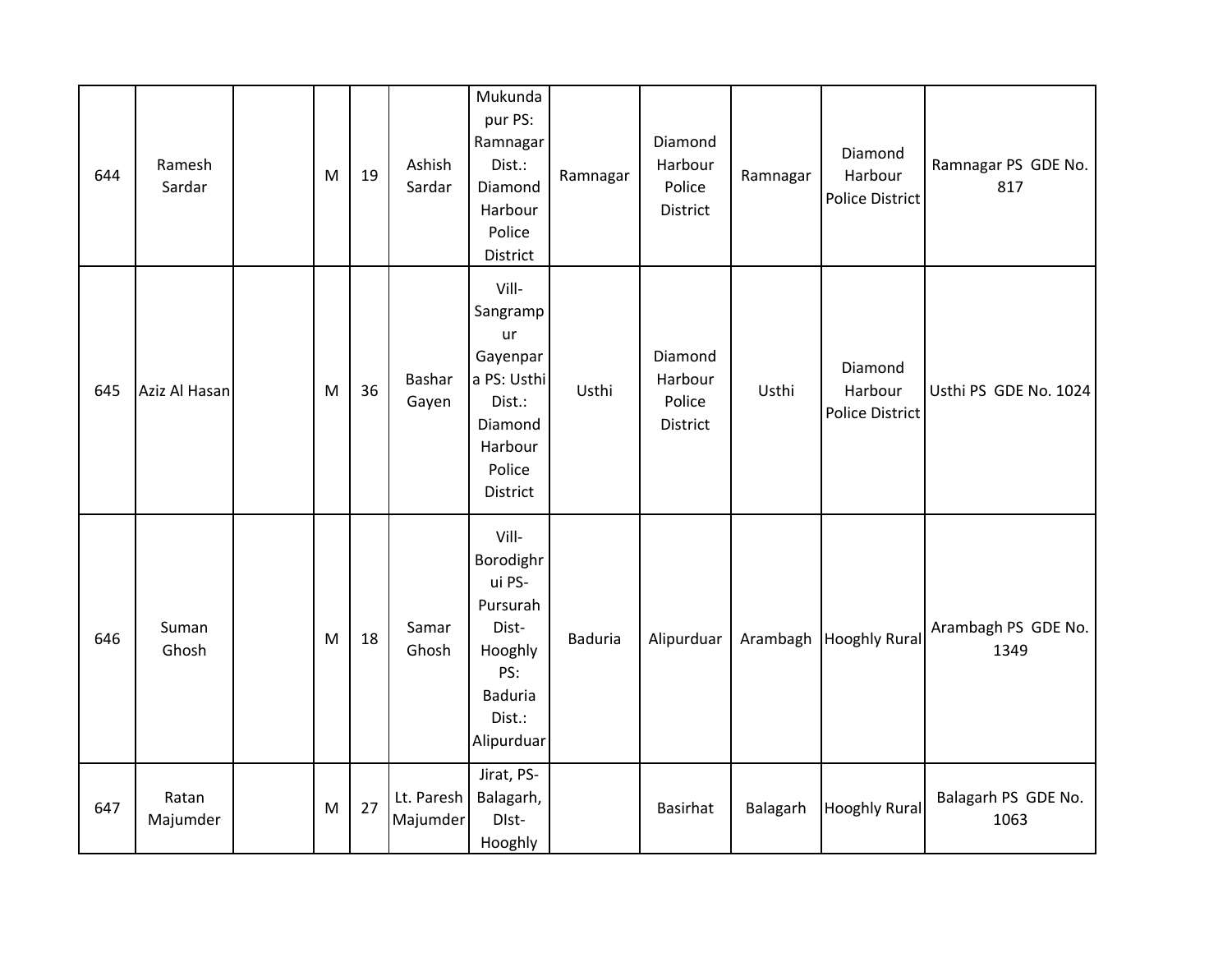| 648 | Samor Das               | M |    | Sudhir Das                 | Jirat, PS-<br>Balagarh,<br>DIst-<br>Hooghly                    | Basirhat        | Balagarh | <b>Hooghly Rural</b> | Balagarh PS GDE No.<br>1063        |
|-----|-------------------------|---|----|----------------------------|----------------------------------------------------------------|-----------------|----------|----------------------|------------------------------------|
| 649 | Suman<br>Nayek          | M | 21 | Lt.<br>Srikanta<br>Nayek   | Korola, PS-<br>Balagarh,<br>Dist-<br>Hooghly                   | Basirhat        | Balagarh | <b>Hooghly Rural</b> | Balagarh PS GDE No.<br>1063        |
| 650 | Ranjit<br><b>Bodhak</b> | M | 45 | Kesto<br><b>Bodhak</b>     | Punui, PS-<br>Balagarh,<br>Dist-<br>Hooghly                    | Basirhat        | Balagarh | <b>Hooghly Rural</b> | Balagarh PS GDE No.<br>1063        |
| 651 | Rittik<br><b>Bodhak</b> | M | 20 | Ranjit<br><b>Bodhak</b>    | Punui, PS-<br>Balagarh,<br>Dist-<br>Hooghly                    | Basirhat        | Balagarh | <b>Hooghly Rural</b> | Balagarh PS GDE No.<br>1063        |
| 652 | Asgar Ali<br>Khan       | M |    | Lt.<br>Subaruddi<br>n Khan | Vill-<br>Narayanp<br>ur P.S-<br>Thanarpar<br>a, Dist-<br>Nadia | <b>Basirhat</b> | Gurap    |                      | Hooghly Rural Gurap PS GDE No. 999 |
| 653 | Hasibul Khan            | M |    | Lt. Jamin<br>Khan          | vill-<br>Narayanp<br>ur P.S-<br>Thanarpar<br>a, Dist-<br>Nadia | <b>Basirhat</b> | Gurap    |                      | Hooghly Rural Gurap PS GDE No. 989 |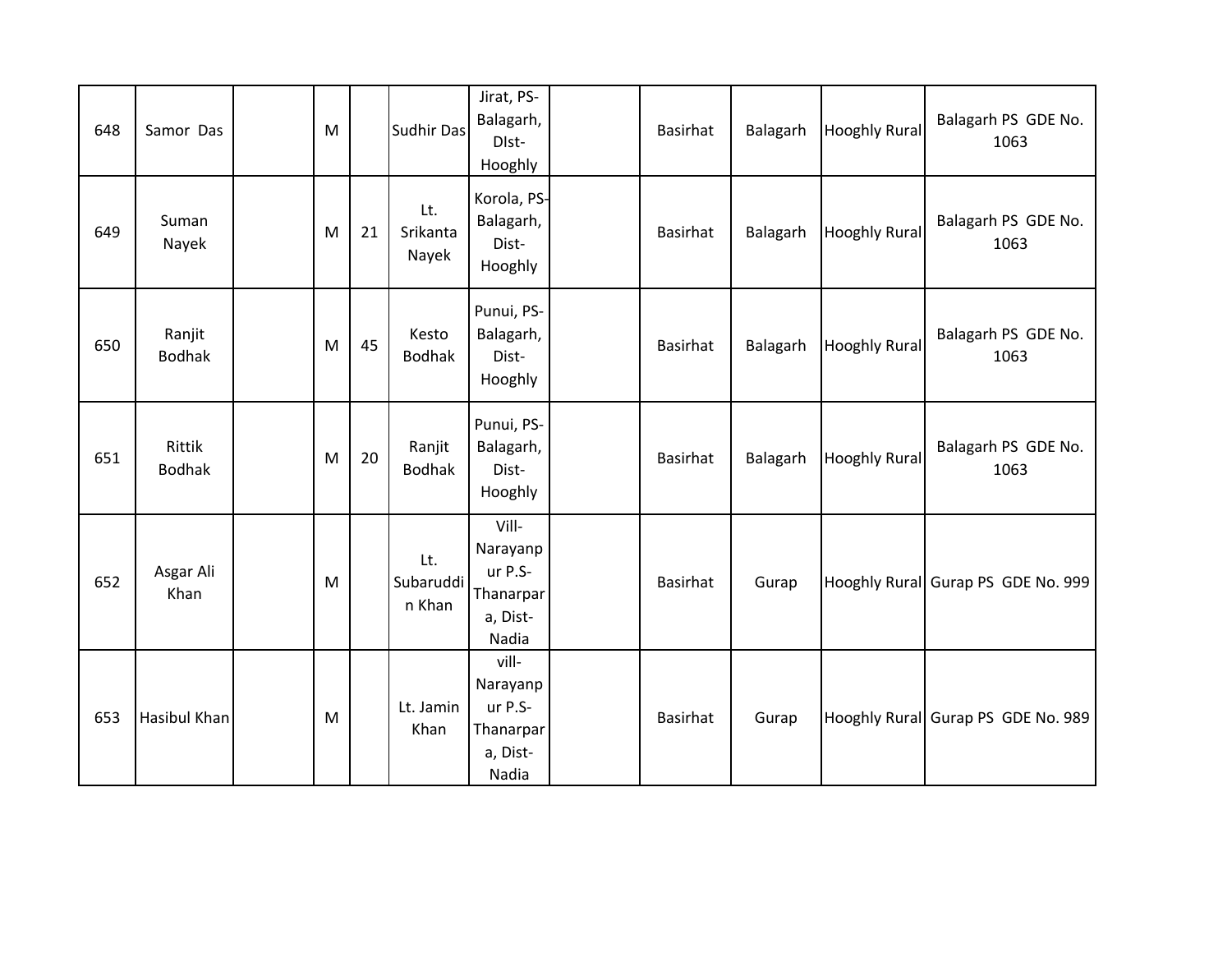| 654 | Sk. Arfan  | M | 40 | Sk.<br>Ebrahim     | Naksha<br>Islampara,<br>P.S-<br>Mogra,<br>Dist-<br>Hooghly<br>PS: Mogra<br>Dist.:<br>Hooghly<br>Rural       | Mogra | Hooghly<br>Rural | Mogra | Hooghly Rural Mogra PS GDE No. 955 |
|-----|------------|---|----|--------------------|-------------------------------------------------------------------------------------------------------------|-------|------------------|-------|------------------------------------|
| 655 | Goutam Das | M | 37 | Modhusu<br>dan Das | Bansberia<br>Khudiram<br>Pally, P.S-<br>Mogra,<br>Dist-<br>Hoogh PS:<br>Mogra<br>Dist.:<br>Hooghly<br>Rural | Mogra | Hooghly<br>Rural | Mogra | Hooghly Rural Mogra PS GDE No. 375 |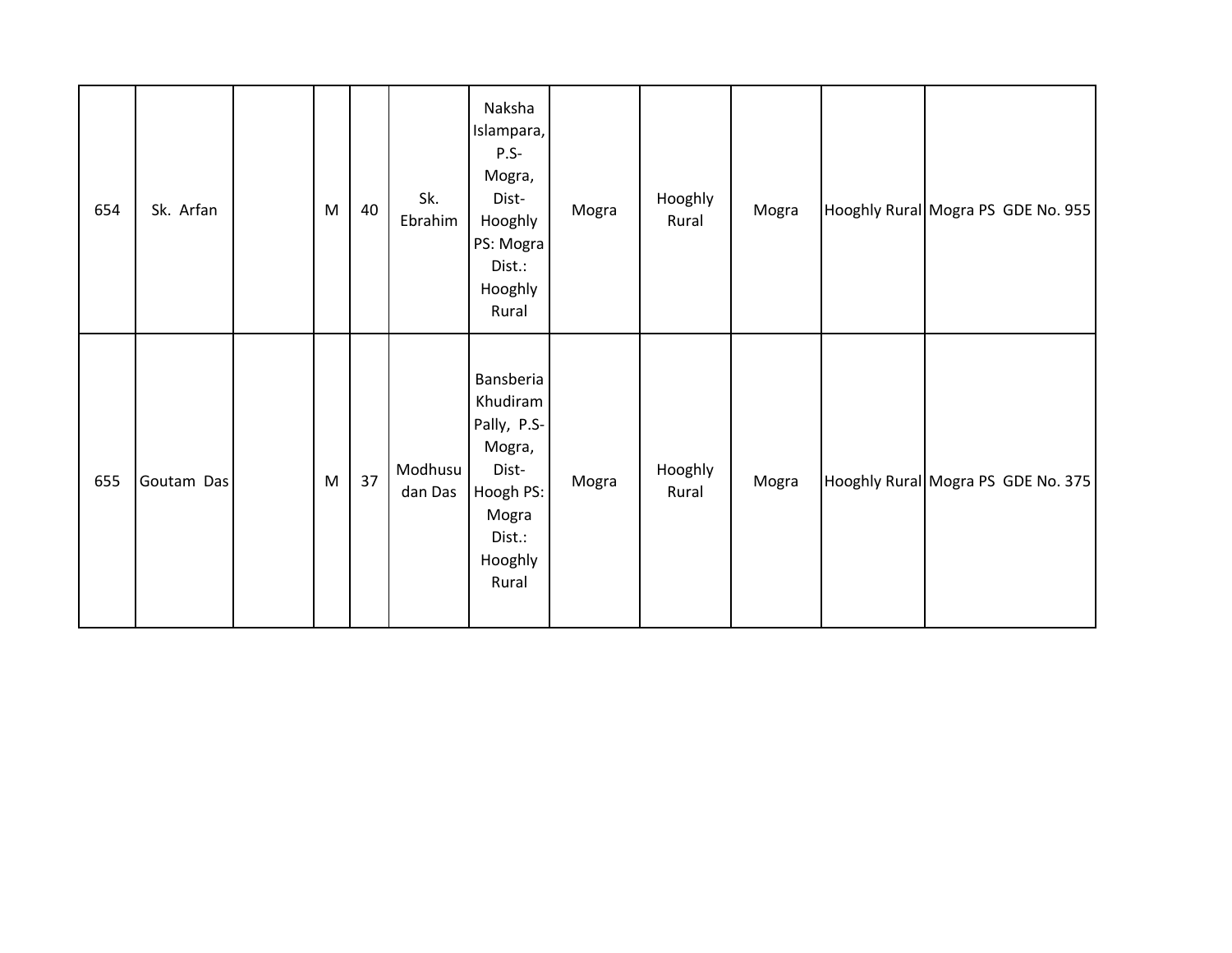| 656 | Sarup Dutta           | M | 32 | Lt.<br>Narayan<br>Chandra<br>Dutta | Bansberia<br>Khudiram<br>Pally, P.S-<br>Mogra,<br>Dist-Hoog<br>PS: Mogra<br>Dist.:<br>Hooghly<br>Rural | Mogra  | Hooghly<br>Rural | Mogra  |                      | Hooghly Rural Mogra PS GDE No. 375 |
|-----|-----------------------|---|----|------------------------------------|--------------------------------------------------------------------------------------------------------|--------|------------------|--------|----------------------|------------------------------------|
| 657 | Kasem Ali             | M | 51 | Lt.<br>Allarakha<br>Mondal         | Haral, PS-<br>Pandua,<br>Dist-<br>Hooghly<br>PS:<br>Pandua<br>Dist.:<br>Hooghly<br>Rural               | Pandua | Hooghly<br>Rural | Pandua | <b>Hooghly Rural</b> | Pandua PS GDE No.<br>1180          |
| 658 | Dharbendra<br>Mallick | M | 25 | Lt.<br>Ghorilal<br>Mallick         | Showrapul<br>i, PS-<br>Shrirampu<br>r, Dist.<br>Hooghly<br>PS:<br>Pandua<br>Dist.:<br>Hooghly<br>Rural | Pandua | Hooghly<br>Rural | Pandua | <b>Hooghly Rural</b> | Pandua PS GDE No.<br>1244          |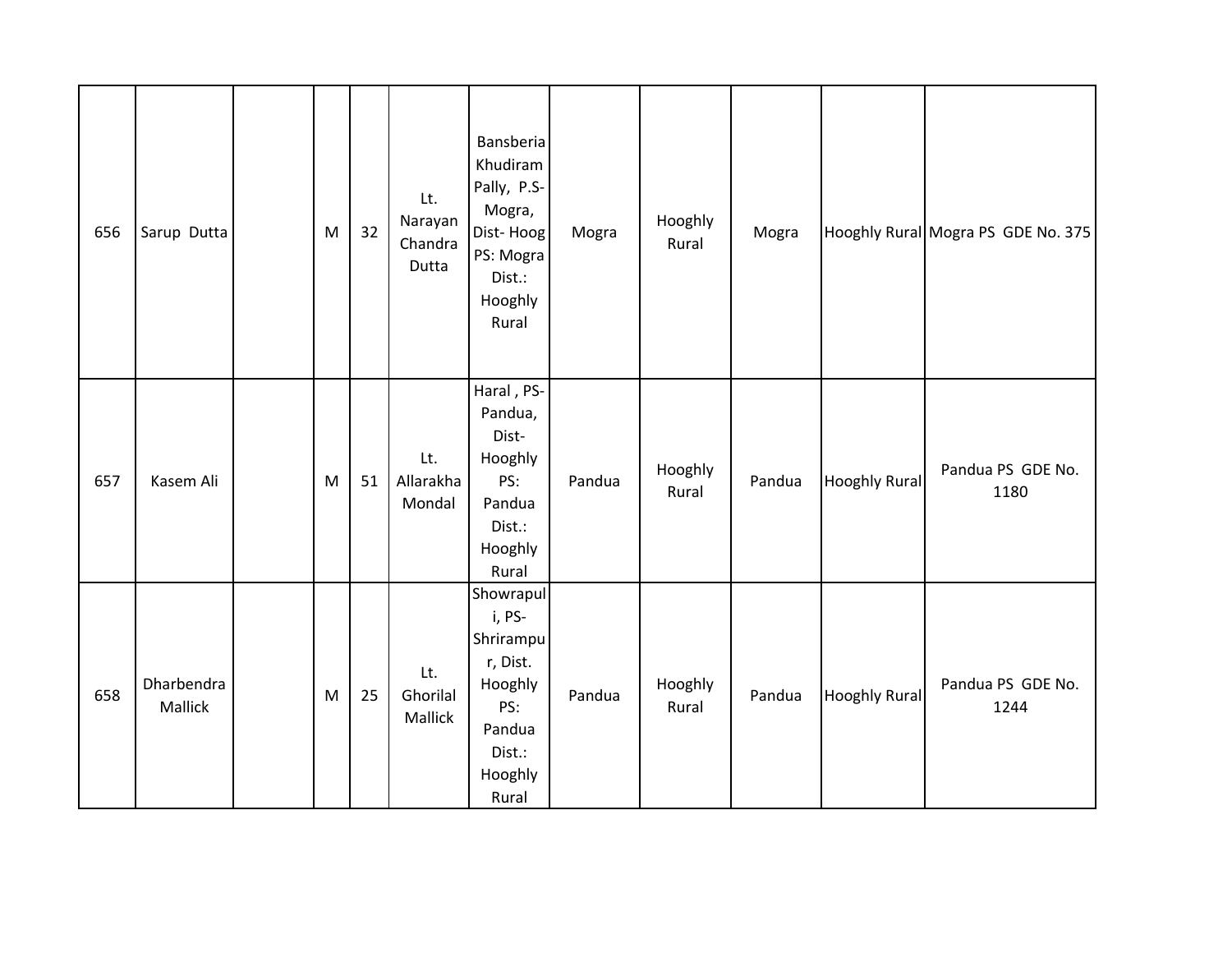| 659 | Arabinda<br>Ghosh | M | 41 | Lt. Fakir<br>Ch. Ghosh | $Vill + P.S$<br>– Polba<br>PS: Polba<br>Dist.:<br>Hooghly<br>Rural     | Polba      | Hooghly<br>Rural | Polba  |                          | Hooghly Rural Polba PS GDE No. 876  |
|-----|-------------------|---|----|------------------------|------------------------------------------------------------------------|------------|------------------|--------|--------------------------|-------------------------------------|
| 660 | Koushik<br>Ghosh  | M | 45 | Lt. Fakir<br>Ch. Ghosh | $Vill + P.S$<br>– Polba<br>PS: Polba<br>Dist.:<br>Hooghly<br>Rural     | Polba      | Hooghly<br>Rural | Polba  |                          | Hooghly Rural Polba PS GDE No. 876  |
| 661 | Sanjoy Das        | M |    | Lt Sibu<br>Das         | $VIII -$<br>Kamalapu<br>r PS:<br>Singur<br>Dist.:<br>Hooghly<br>Rural  | Singur     | Hooghly<br>Rural | Singur |                          | Hooghly Rural Singur PS GDE No. 359 |
| 662 | Rabin Kayal       | M |    | Lt Sujan<br>Kayal      | Vill-<br>Thakurani<br>chak PS:<br>Singur<br>Dist.:<br>Hooghly<br>Rural | Singur     | Hooghly<br>Rural | Singur |                          | Hooghly Rural Singur PS GDE No. 359 |
| 663 | Rishab<br>Koley   | M | 26 | Swaraj<br>Koley        | PS:<br>Tarakeswa<br>r Dist.:<br>Hooghly<br>Rural                       | Tarakeswar | Hooghly<br>Rural |        | Tarakeswar Hooghly Rural | Tarakeswar PS GDE<br>No. 1343       |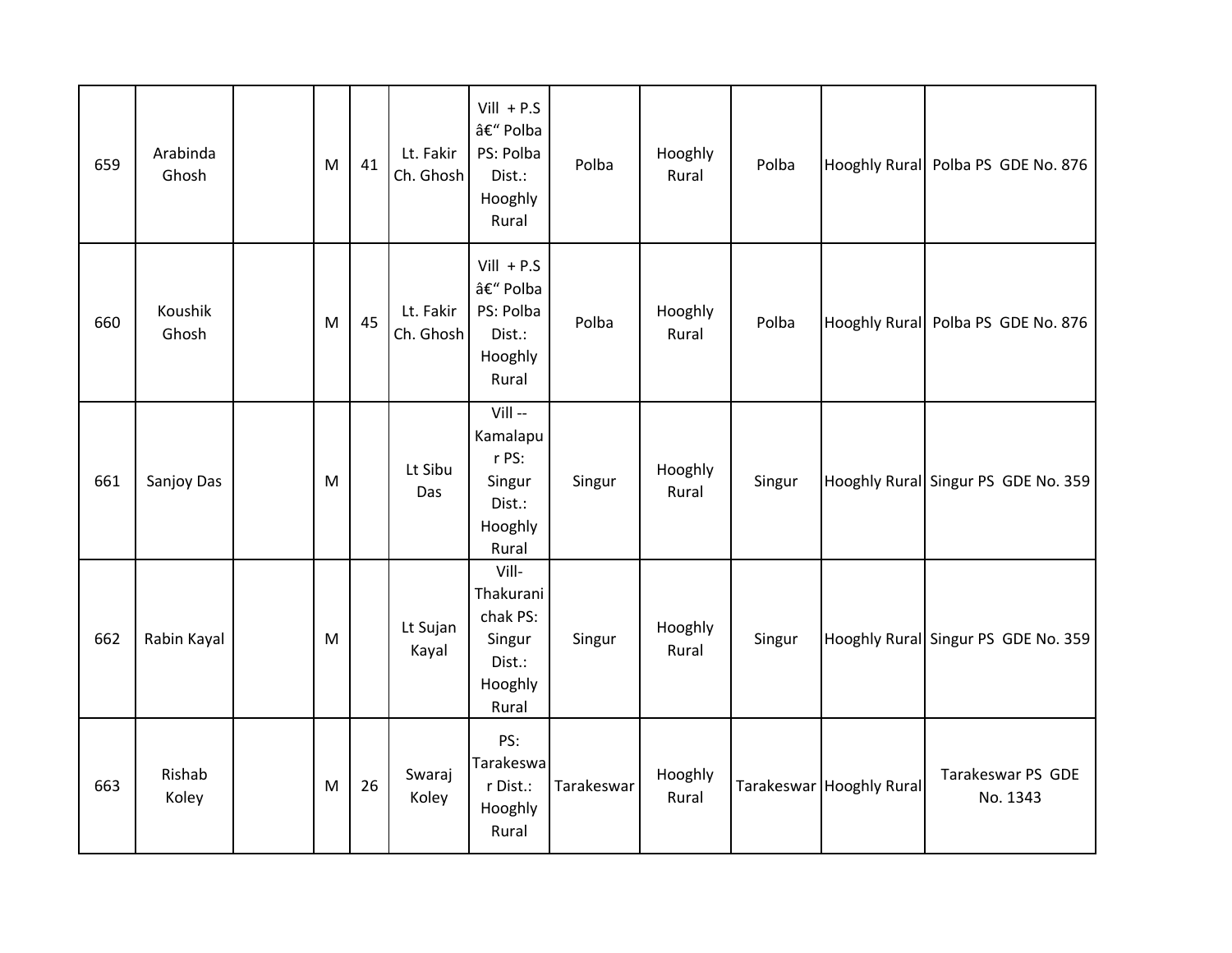| 664 | Sudip Das        | Kuchu | M | 25 | <b>Balai Das</b>                 | Bhanjipur<br>PS:<br>Tarakeswa<br>r Dist.:<br>Hooghly<br>Rural | Tarakeswar | Hooghly<br>Rural |                      | Tarakeswar Hooghly Rural | Tarakeswar PS GDE<br>No. 1343              |
|-----|------------------|-------|---|----|----------------------------------|---------------------------------------------------------------|------------|------------------|----------------------|--------------------------|--------------------------------------------|
| 665 | Sankalpo<br>Jana |       | M | 20 | Soumen<br>Jana                   | PS:<br>Tarakeswa<br>r Dist.:<br>Hooghly<br>Rural              | Tarakeswar | Hooghly<br>Rural |                      | Tarakeswar Hooghly Rural | Tarakeswar PS GDE<br>No. 1343              |
| 666 | Rahul Singh      |       | M | 19 | Pappu<br>Singh                   | Kargram<br>Bhagatsin<br>gh More<br>Patna<br><b>Bihar</b>      |            | <b>Basirhat</b>  | Asansole<br>g.r.p.s. | Howrah<br>G.R.P.         | Asansole g.r.p.s. PS<br><b>GDE No. 802</b> |
| 667 | Sachin<br>Kumar  |       | M | 38 | Sudarshan<br>Prasad<br>Chowrasia | Chandmar<br>Madhupur<br>Madhupur<br>Deoghar<br><b>JHK</b>     |            | <b>Basirhat</b>  | Asansole<br>g.r.p.s. | Howrah<br>G.R.P.         | Asansole g.r.p.s. PS<br><b>GDE No. 802</b> |
| 668 | Shankar Pasi     |       | M | 40 | Lt. Madan<br>Pasi                | Charka<br>Pathar<br>Sanho<br>Jamui<br><b>Bihar</b>            |            | <b>Basirhat</b>  | Asansole<br>g.r.p.s. | Howrah<br>G.R.P.         | Asansole g.r.p.s. PS<br><b>GDE No. 819</b> |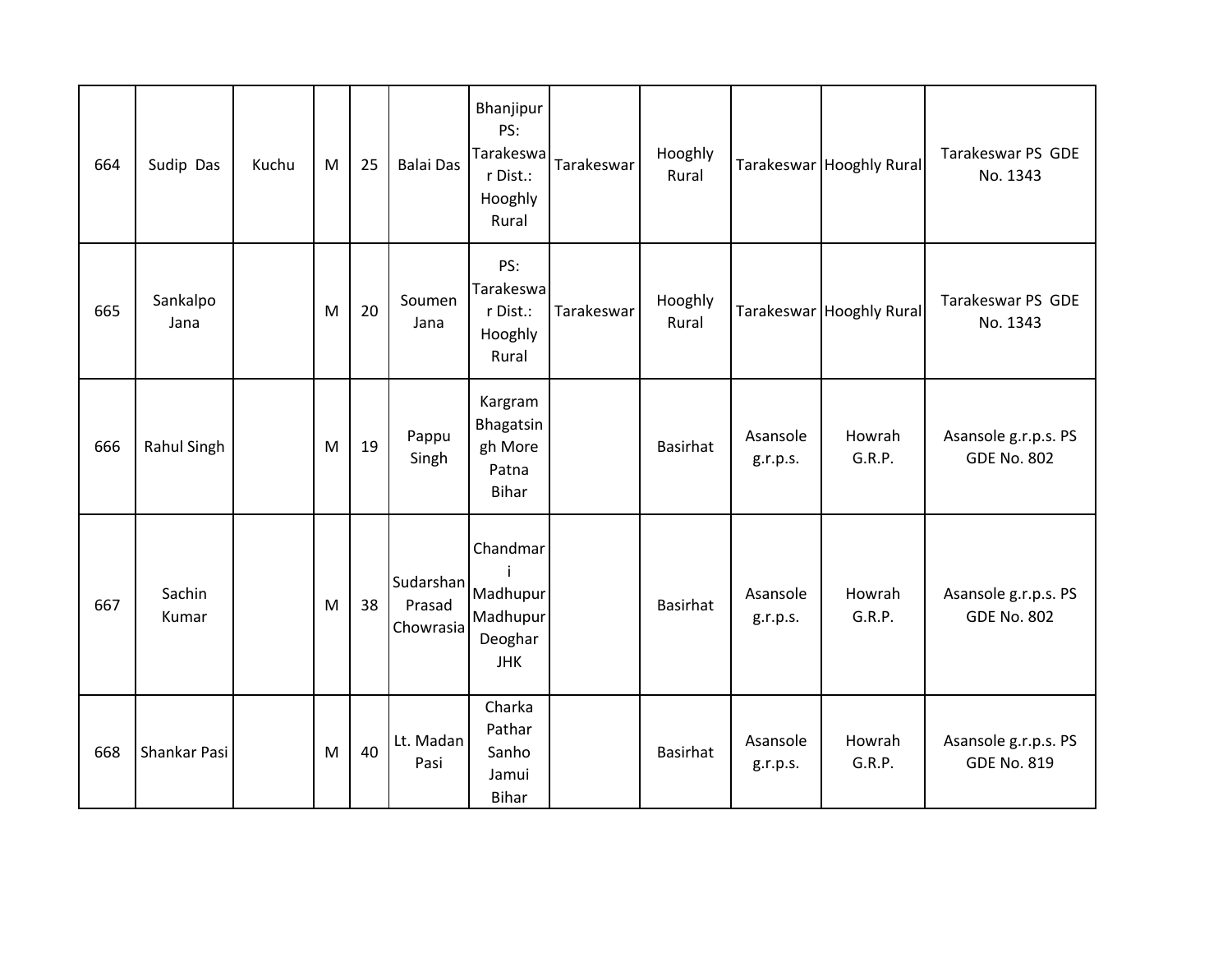| 669 | Chhatu<br>Mahato | M | 22 | Lucho<br>Mahato                 | Simanagar<br>Kasim<br>Bazar<br>Munger<br><b>Bihar</b>           | Basirhat        | Asansole<br>g.r.p.s. | Howrah<br>G.R.P. | Asansole g.r.p.s. PS<br><b>GDE No. 819</b> |
|-----|------------------|---|----|---------------------------------|-----------------------------------------------------------------|-----------------|----------------------|------------------|--------------------------------------------|
| 670 | Radhey Des       | M | 52 | Lt. Arjun<br>Das                | Pratappur<br>Chakai<br>Jamui<br><b>Bihar</b>                    | Basirhat        | Asansole<br>g.r.p.s. | Howrah<br>G.R.P. | Asansole g.r.p.s. PS<br><b>GDE No. 819</b> |
| 671 | Ranbir Yadav     | M | 25 | <b>Binod</b><br>Prasad<br>Yadav | Raghunat<br>hpur<br>Haweli<br>Khargpur<br>Munger<br>Bihar       | Basirhat        | Asansole<br>g.r.p.s. | Howrah<br>G.R.P. | Asansole g.r.p.s. PS<br><b>GDE No. 819</b> |
| 672 | Anupam Jha       | M | 32 | Raghuben<br>dra Jha             | Bhagalpur<br>Tilka<br>Manjhi<br>Bhagalpur<br>Bhagalpur<br>Bihar | <b>Basirhat</b> | Asansole<br>g.r.p.s. | Howrah<br>G.R.P. | Asansole g.r.p.s. PS<br><b>GDE No. 819</b> |
| 673 | Abhinash Jha     | M | 28 | Subhas<br>Jha                   | Enhlish<br>More<br>Banka<br>Banka<br>Banka<br><b>Bihar</b>      | <b>Basirhat</b> | Asansole<br>g.r.p.s. | Howrah<br>G.R.P. | Asansole g.r.p.s. PS<br><b>GDE No. 819</b> |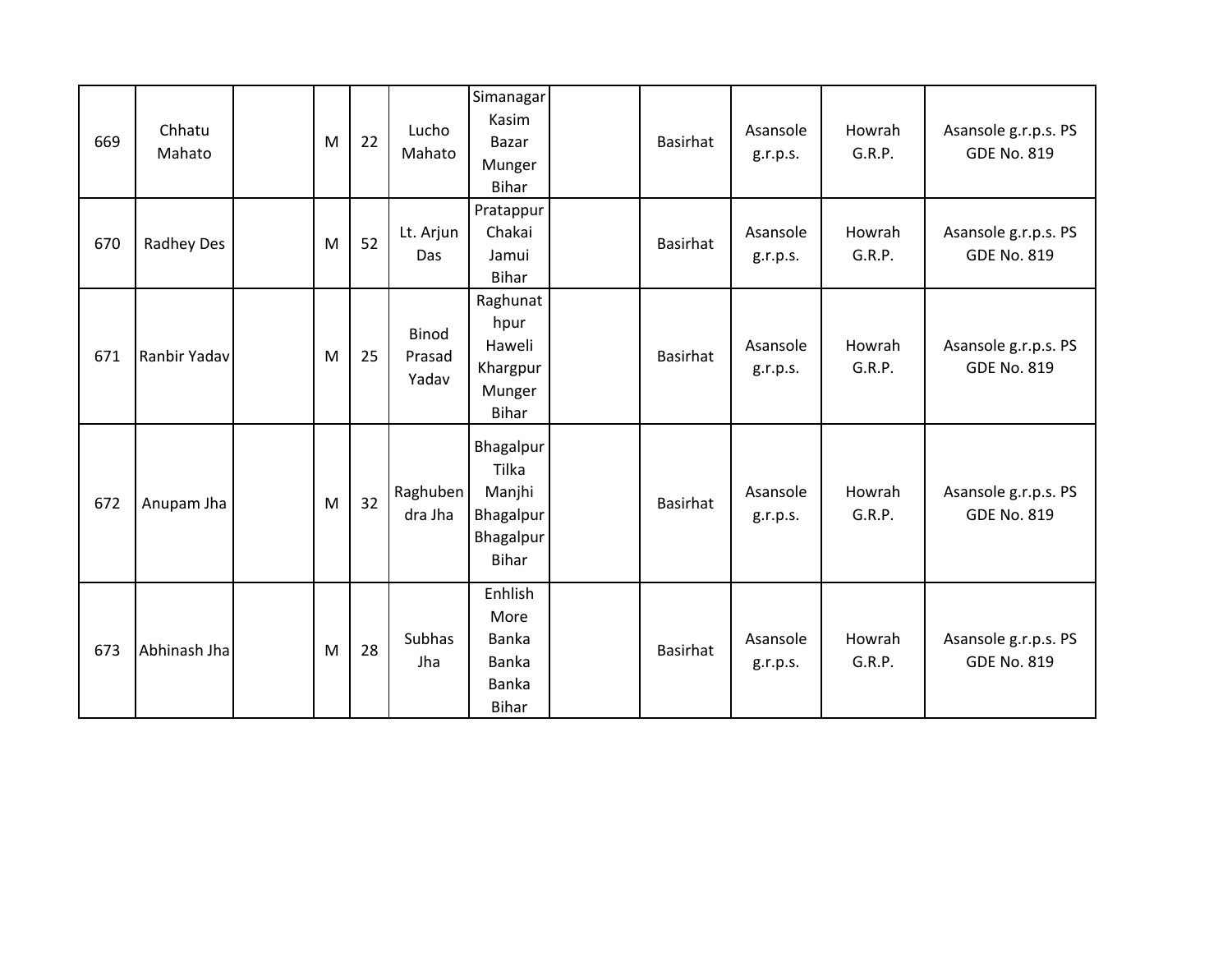| 674 | Ratnesh<br>Kumar   | M | 35 | Ramsagar<br>Singh         | Bhagalpur<br>Tilka<br>Manjhi<br>Bhagalpur<br>Bhagalpur<br><b>Bihar</b> | <b>Basirhat</b> | Asansole<br>g.r.p.s. | Howrah<br>G.R.P. | Asansole g.r.p.s. PS<br><b>GDE No. 819</b> |
|-----|--------------------|---|----|---------------------------|------------------------------------------------------------------------|-----------------|----------------------|------------------|--------------------------------------------|
| 675 | <b>Bijay Kumar</b> | M | 20 | Kailash<br>Yadav          | Haripal<br>Katoriya<br>Banka<br>Bihar                                  | <b>Basirhat</b> | Asansole<br>g.r.p.s. | Howrah<br>G.R.P. | Asansole g.r.p.s. PS<br><b>GDE No. 819</b> |
| 676 | Pramodh<br>Kumar   | M | 18 | Guddu<br>Yadav            | Haripal<br>Katoriya<br><b>Banka</b><br><b>Bihar</b>                    | <b>Basirhat</b> | Asansole<br>g.r.p.s. | Howrah<br>G.R.P. | Asansole g.r.p.s. PS<br><b>GDE No. 819</b> |
| 677 | Surendra<br>Pandit | M | 38 | Lt.<br>Fuleswar<br>Pandit | Kushunah<br>a Taljhari<br>Dumka<br><b>JHK</b>                          | Basirhat        | Asansole<br>g.r.p.s. | Howrah<br>G.R.P. | Asansole g.r.p.s. PS<br><b>GDE No. 819</b> |
| 678 | Mahish<br>Kumar    | M | 29 | Sri<br>Randhir<br>Ram     | Dubratari<br>Jamui<br>Jamui<br>Bihar                                   | <b>Basirhat</b> | Asansole<br>g.r.p.s. | Howrah<br>G.R.P. | Asansole g.r.p.s. PS<br><b>GDE No. 819</b> |
| 679 | Mithilesh<br>Kumar | M | 18 | Rohit<br>Yadav            | Dhamna<br>Jhajha<br>Jamui<br>Bihar                                     | <b>Basirhat</b> | Asansole<br>g.r.p.s. | Howrah<br>G.R.P. | Asansole g.r.p.s. PS<br><b>GDE No. 819</b> |
| 680 | Chanchal<br>Kumar  | M | 18 | Bhusan<br>Yadav           | Bagdansa<br>Jhajha<br>Jamui<br><b>Bihar</b>                            | Basirhat        | Asansole<br>g.r.p.s. | Howrah<br>G.R.P. | Asansole g.r.p.s. PS<br><b>GDE No. 819</b> |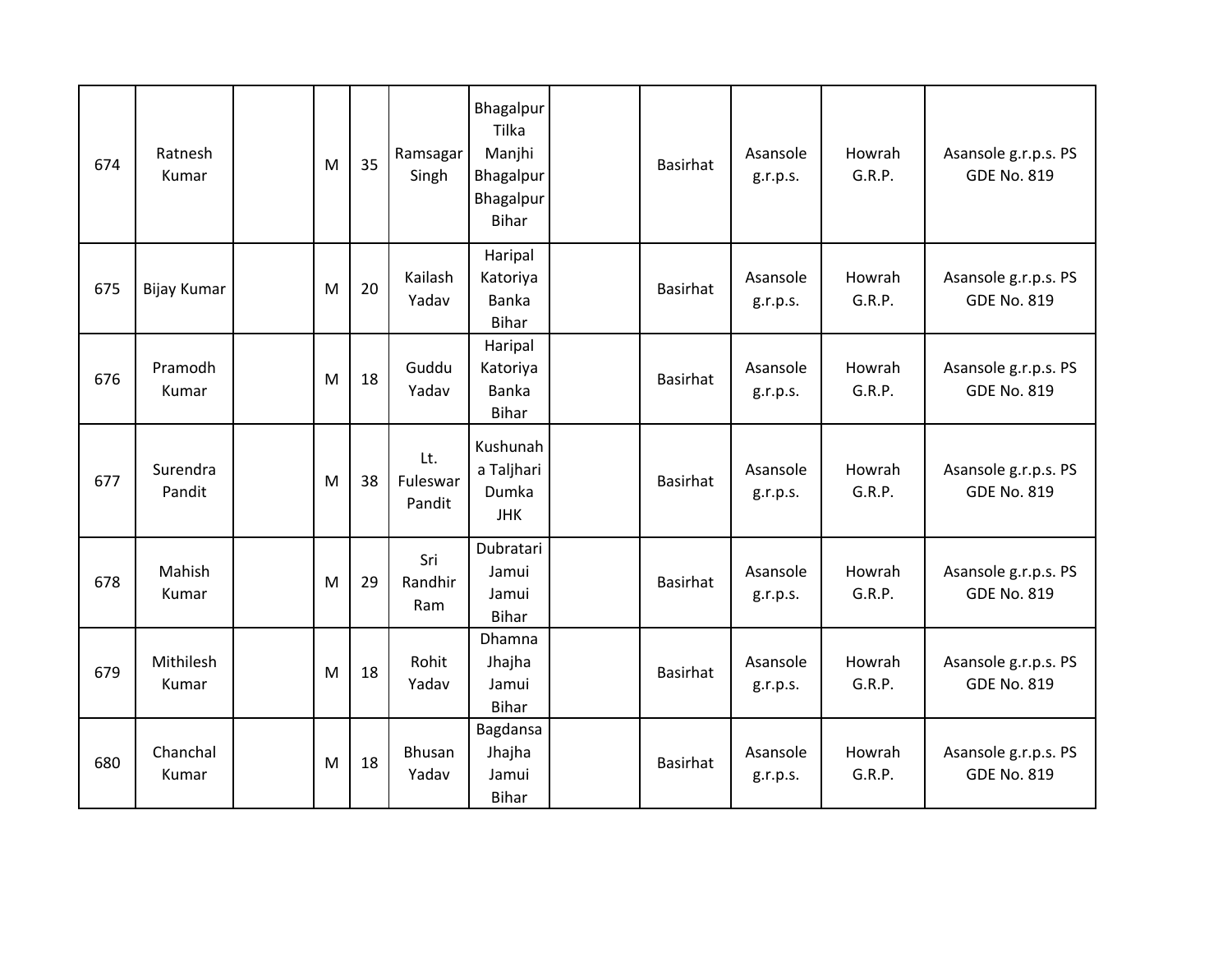| 681 | Sunil Kumar              | M | 18 | Mahendra<br>Yadav       | Karahara<br>Jhajha<br>Jamui<br>Bihar               | Basirhat        | Asansole<br>g.r.p.s. | Howrah<br>G.R.P. | Asansole g.r.p.s. PS<br><b>GDE No. 819</b> |
|-----|--------------------------|---|----|-------------------------|----------------------------------------------------|-----------------|----------------------|------------------|--------------------------------------------|
| 682 | Rohit Kumar<br>Yadav     | M | 19 | Kalo<br>Yadav           | Kushmaha<br>Taljhari<br>Dumka<br><b>JHK</b>        | Basirhat        | Asansole<br>g.r.p.s. | Howrah<br>G.R.P. | Asansole g.r.p.s. PS<br><b>GDE No. 819</b> |
| 683 | Ram<br>Chandra<br>Sharma | M | 40 | Dasarath<br>Sharma      | Panagarh<br>Kanksha<br>Paschim<br>Bardhama<br>n WB | Basirhat        | Asansole<br>g.r.p.s. | Howrah<br>G.R.P. | Asansole g.r.p.s. PS<br><b>GDE No. 819</b> |
| 684 | Kishan<br>Sharma         | M | 27 | Rameshw<br>ar Sharma    | Panagarh<br>Kanksha<br>Paschim<br>Bardhama<br>n WB | <b>Basirhat</b> | Asansole<br>g.r.p.s. | Howrah<br>G.R.P. | Asansole g.r.p.s. PS<br><b>GDE No. 819</b> |
| 685 | Guddu<br>Sharma          | M | 25 | <b>Bharat</b><br>Sharma | Simultalla<br>Simultalla<br>Jamui<br><b>Bihar</b>  | Basirhat        | Asansole<br>g.r.p.s. | Howrah<br>G.R.P. | Asansole g.r.p.s. PS<br><b>GDE No. 819</b> |
| 686 | Sanjoy Yadav             | M | 25 | <b>Bhim</b><br>Yadav    | Kushmala<br>Taljhari<br>Dumka<br><b>JHK</b>        | Basirhat        | Asansole<br>g.r.p.s. | Howrah<br>G.R.P. | Asansole g.r.p.s. PS<br><b>GDE No. 819</b> |
| 687 | Chattu<br>Yadav          | M | 20 | Jageswar<br>Yadav       | Kushmala<br>Taljhari<br>Dumka<br><b>JHK</b>        | Basirhat        | Asansole<br>g.r.p.s. | Howrah<br>G.R.P. | Asansole g.r.p.s. PS<br><b>GDE No. 819</b> |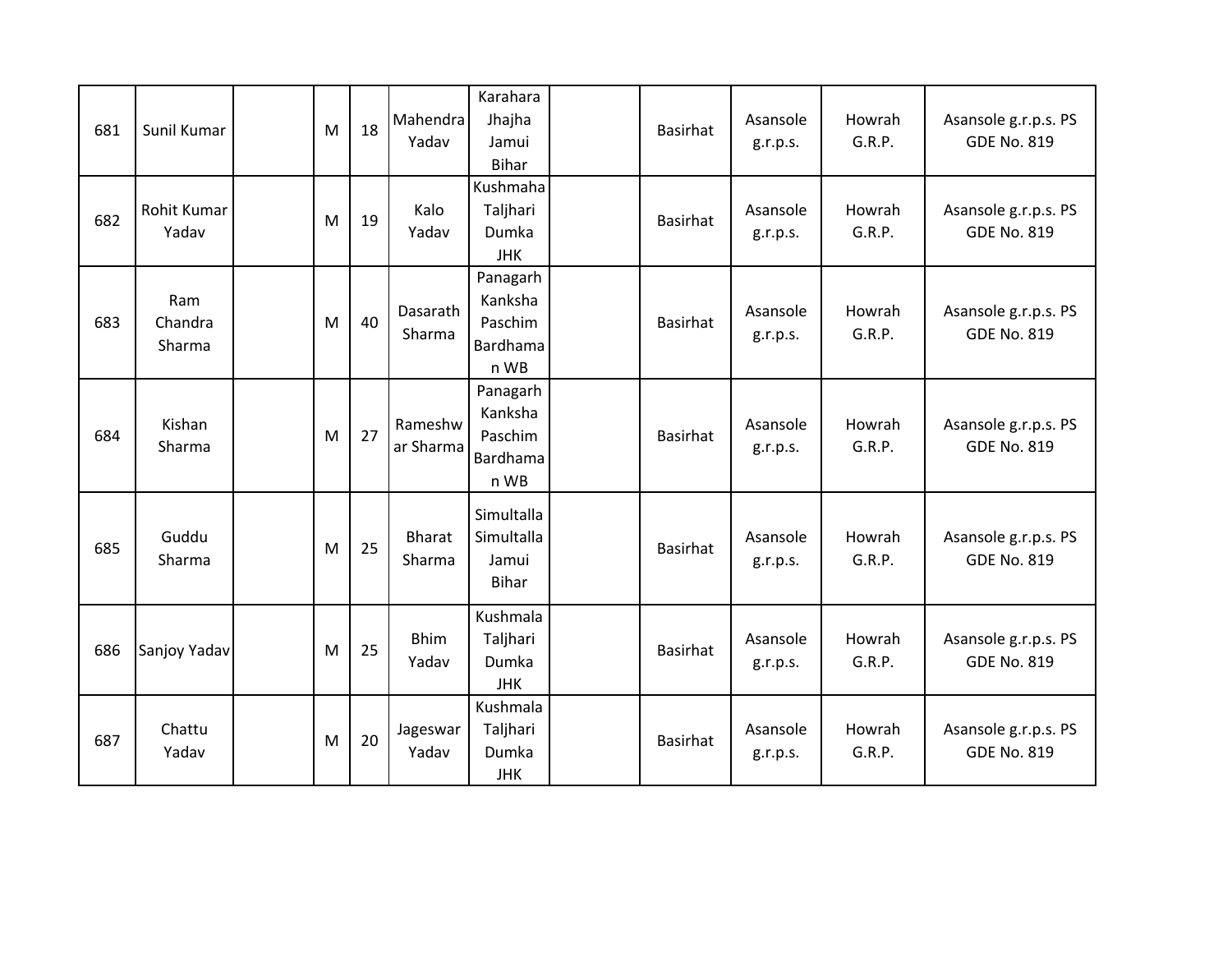| 688 | Rahul<br>Mahato   | M | 20 | Manoj<br>Mahato           | Parbaldih<br>Sonrai<br>Thari<br>Deoghar<br><b>JHK</b>  | Basirhat        | Asansole<br>g.r.p.s. | Howrah<br>G.R.P. | Asansole g.r.p.s. PS<br><b>GDE No. 819</b> |
|-----|-------------------|---|----|---------------------------|--------------------------------------------------------|-----------------|----------------------|------------------|--------------------------------------------|
| 689 | Balaram<br>Ram    | M | 18 | Sri<br>Ganghadh<br>ar Ram | Dinari<br>Khaira<br>Jamui<br><b>Bihar</b>              | Basirhat        | Asansole<br>g.r.p.s. | Howrah<br>G.R.P. | Asansole g.r.p.s. PS<br><b>GDE No. 819</b> |
| 690 | Chhatu<br>Kumar   | M | 18 | Raju<br>Yadav             | Kotapur<br>Lakshisara<br>Lakshisara<br>i Bihar         | Basirhat        | Asansole<br>g.r.p.s. | Howrah<br>G.R.P. | Asansole g.r.p.s. PS<br><b>GDE No. 819</b> |
| 691 | Fuleswar<br>Majhi | M | 30 | <b>Bishnudev</b><br>Majhi | Raghunat<br>hpur<br>Sikamdara<br>Jamui<br><b>Bihar</b> | Basirhat        | Asansole<br>g.r.p.s. | Howrah<br>G.R.P. | Asansole g.r.p.s. PS<br><b>GDE No. 819</b> |
| 692 | Bijay Yadav       | M | 35 | Lt. Arun<br>Yadav         | Barmaniya<br>Lachhmip<br>ur Jamui<br><b>Bihar</b>      | Basirhat        | Asansole<br>g.r.p.s. | Howrah<br>G.R.P. | Asansole g.r.p.s. PS<br><b>GDE No. 819</b> |
| 693 | Sanjay Das        | M | 40 | Raghu Das                 | Dangalpur<br>Dumka<br>Dumka<br>Dumka<br><b>JHK</b>     | <b>Basirhat</b> | Asansole<br>g.r.p.s. | Howrah<br>G.R.P. | Asansole g.r.p.s. PS<br><b>GDE No. 819</b> |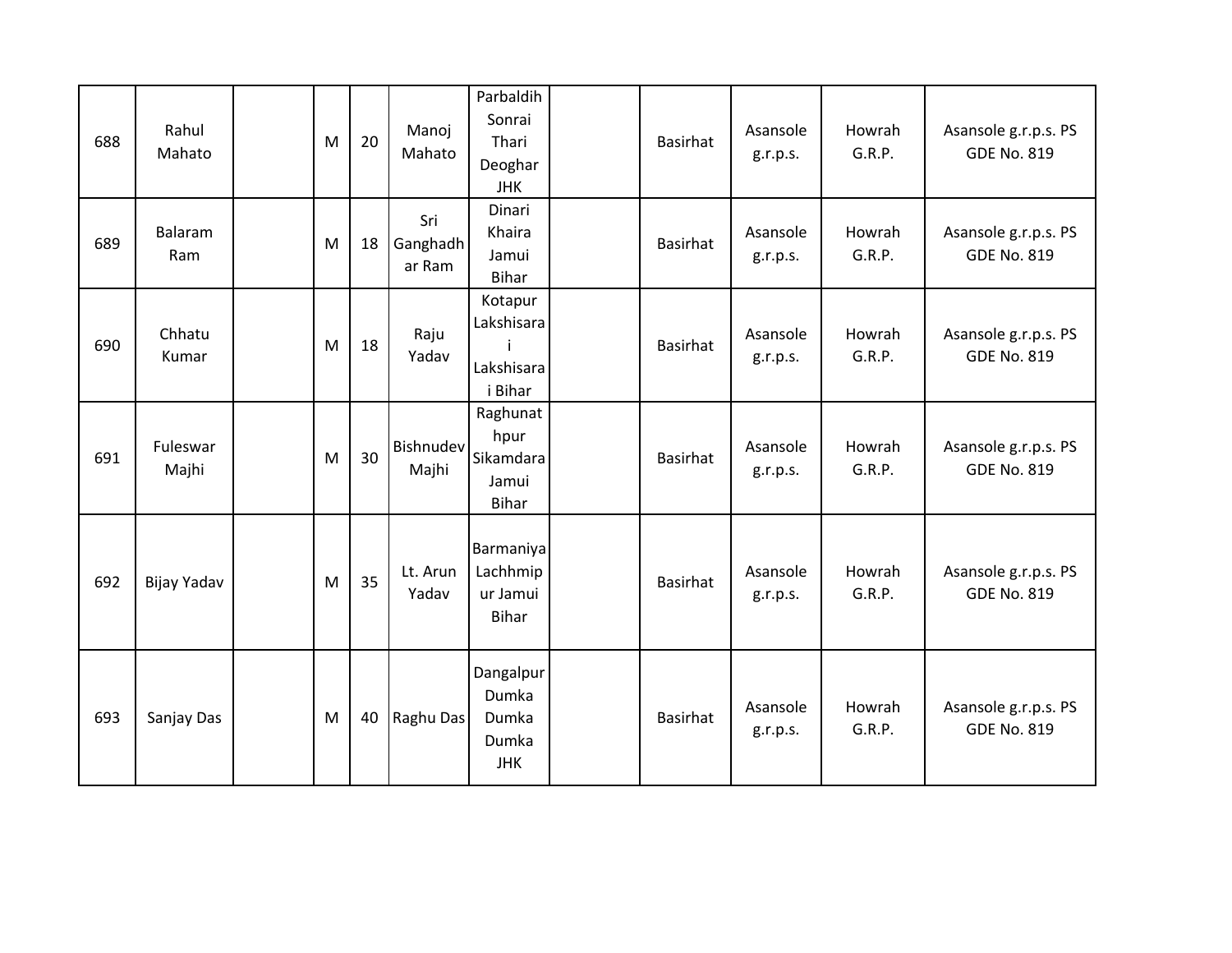| 694 | Ankit Kumar                | M | 21 | Ranjit<br>Chowdhur<br>y  | Dharamat<br>ala Belur<br>Howrah         | <b>Basirhat</b> | Belur<br>g.r.p.s. | Howrah<br>G.R.P. | Belur g.r.p.s. PS GDE<br>No. 718 |
|-----|----------------------------|---|----|--------------------------|-----------------------------------------|-----------------|-------------------|------------------|----------------------------------|
| 695 | Subha<br>Chatterjee        | M | 24 | Samar<br>Chatterjee      | Ghoshpar<br>a<br>Nischinda              | <b>Basirhat</b> | Belur<br>g.r.p.s. | Howrah<br>G.R.P. | Belur g.r.p.s. PS GDE<br>No. 718 |
| 696 | Iftakhan<br>Alam           | M | 32 | Noor<br>Alam             | Baranagar<br><b>Baranagar</b><br>Kol-35 | <b>Basirhat</b> | Belur<br>g.r.p.s. | Howrah<br>G.R.P. | Belur g.r.p.s. PS GDE<br>No. 718 |
| 697 | Raja Dey                   | M | 32 | Dipak Dey                | <b>Bally Bally</b><br>Howrah            | <b>Basirhat</b> | Belur<br>g.r.p.s. | Howrah<br>G.R.P. | Belur g.r.p.s. PS GDE<br>No. 718 |
| 698 | Ashwini<br>Kumar           | M | 26 | Rajesh<br>Kumar          | Anandana<br>gar<br>Nischinda<br>Howrah  | Basirhat        | Belur<br>g.r.p.s. | Howrah<br>G.R.P. | Belur g.r.p.s. PS GDE<br>No. 718 |
| 699 | Fasimul<br>Hauue<br>Ansary | M | 33 | Mahir<br>Alam            | Kankinara<br>Jagaddal<br>24 PGS (N)     | <b>Basirhat</b> | Belur<br>g.r.p.s. | Howrah<br>G.R.P. | Belur g.r.p.s. PS GDE<br>No. 718 |
| 700 | Bikash<br>Sharma           | M | 23 | S <sub>N</sub><br>Sharma | Paschim<br>Park<br>Nischinda<br>Howrah  | Basirhat        | Belur<br>g.r.p.s. | Howrah<br>G.R.P. | Belur g.r.p.s. PS GDE<br>No. 718 |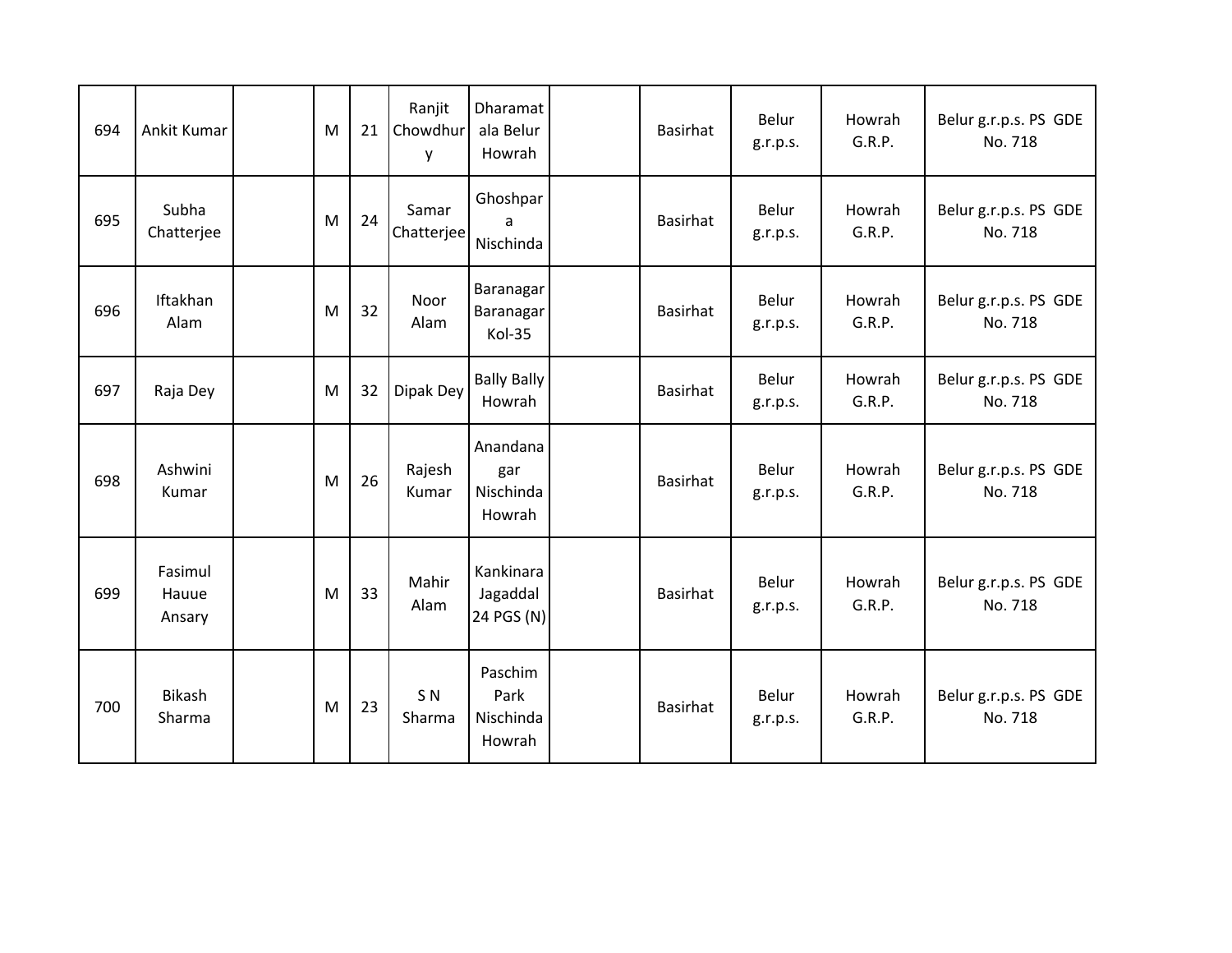| 701 | Saraj Dey         | M | 41 | Sunil Dey            | Paschim<br>Paara<br>Nischinda<br>Howrah     | Basirhat        | Belur<br>g.r.p.s.        | Howrah<br>G.R.P. | Belur g.r.p.s. PS GDE<br>No. 718 |
|-----|-------------------|---|----|----------------------|---------------------------------------------|-----------------|--------------------------|------------------|----------------------------------|
| 702 | Gopal<br>Mohali   | M | 40 | Lt Sonatan<br>Mohali | Rishra<br>Rishra<br>Hooghly                 | Basirhat        | Belur<br>g.r.p.s.        | Howrah<br>G.R.P. | Belur g.r.p.s. PS GDE<br>No. 718 |
| 703 | Dhiraj Soni       | M | 28 | Lt Harish<br>Ch Soni | Nayapara<br>Town<br>Sambalpu<br>r Odisha    | <b>Basirhat</b> | <b>Belur</b><br>g.r.p.s. | Howrah<br>G.R.P. | Belur g.r.p.s. PS GDE<br>No. 718 |
| 704 | Aritra<br>Dwibedi | M | 24 | Somnath<br>Dwibedi   | Belmuri<br>Dhaniyakh<br>ali<br>Hooghly      | Basirhat        | Belur<br>g.r.p.s.        | Howrah<br>G.R.P. | Belur g.r.p.s. PS GDE<br>No. 728 |
| 705 | Sk Ibrahim        | M | 22 | Sk Sahajan           | Katwa<br>Katwa<br>Purba<br>Burdwan          | Basirhat        | Belur<br>g.r.p.s.        | Howrah<br>G.R.P. | Belur g.r.p.s. PS GDE<br>No. 728 |
| 706 | Chandra<br>Mulai  | M | 31 |                      | MP Ghora<br>Ajit Mulai   MP Ghora<br>Howrah | Basirhat        | Belur<br>g.r.p.s.        | Howrah<br>G.R.P. | Belur g.r.p.s. PS GDE<br>No. 728 |
| 707 | Sanjib Ghosh      | M | 42 | Kanai Lal<br>Ghosh   | Andul<br>Sankrail<br>Howrah                 | Basirhat        | Belur<br>g.r.p.s.        | Howrah<br>G.R.P. | Belur g.r.p.s. PS GDE<br>No. 728 |
| 708 | Dipankar Das      | M | 25 | Ganesh<br>Das        | Serampor<br>e<br>Serampor<br>e Hooghly      | <b>Basirhat</b> | Belur<br>g.r.p.s.        | Howrah<br>G.R.P. | Belur g.r.p.s. PS GDE<br>No. 728 |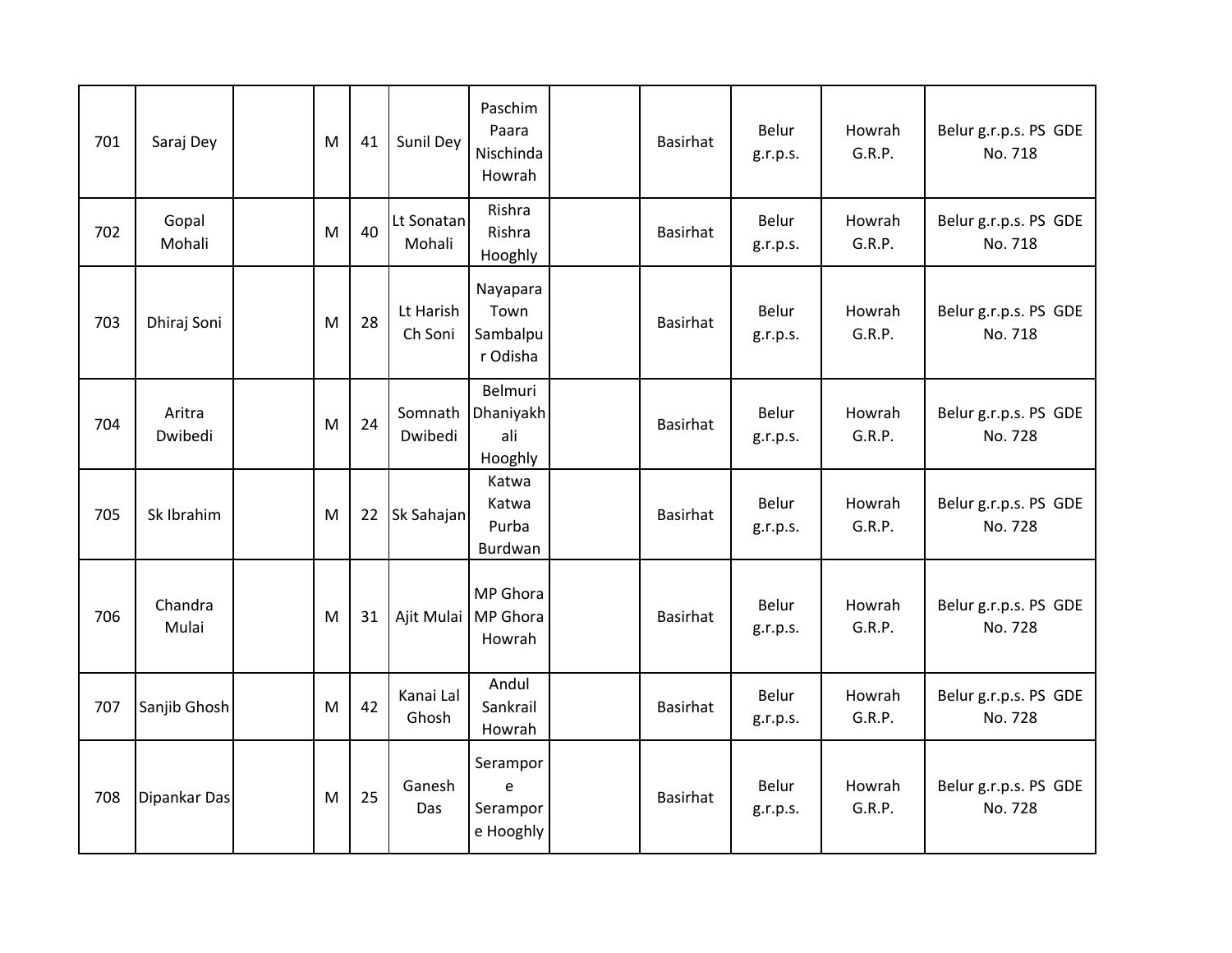| 709 | Moni Lal<br>Gupta   | M | 32 | Lt Sabalal<br>Gupta        | Housing<br>Nischinda<br>Howrah            | Basirhat        | Belur<br>g.r.p.s. | Howrah<br>G.R.P. | Belur g.r.p.s. PS GDE<br>No. 728 |
|-----|---------------------|---|----|----------------------------|-------------------------------------------|-----------------|-------------------|------------------|----------------------------------|
| 710 | Shyamal<br>Mondal   | M | 43 | Lt A<br>Mondal             | Chandmar<br>Nischinda<br>Howrah           | Basirhat        | Belur<br>g.r.p.s. | Howrah<br>G.R.P. | Belur g.r.p.s. PS GDE<br>No. 728 |
| 711 | <b>Bikram Singh</b> | M | 25 | Gablu<br>Singh             | Tribeni<br>Mogra<br>Hooghly               | <b>Basirhat</b> | Belur<br>g.r.p.s. | Howrah<br>G.R.P. | Belur g.r.p.s. PS GDE<br>No. 728 |
| 712 | Udarak<br>Sengupta  | M | 22 | Nabindra<br>Sengupta       | Bidhannag<br>ar<br>Bidhannag<br>ar Kol-64 | Basirhat        | Belur<br>g.r.p.s. | Howrah<br>G.R.P. | Belur g.r.p.s. PS GDE<br>No. 732 |
| 713 | <b>Bipin Mishra</b> | M | 43 | Somnath<br>Mishra          | Liluah<br>Liluah<br>Howrah                | <b>Basirhat</b> | Belur<br>g.r.p.s. | Howrah<br>G.R.P. | Belur g.r.p.s. PS GDE<br>No. 732 |
| 714 | Kisar Kr<br>Singh   | M | 45 | Lt Shib<br>Sankar<br>Singh | <b>Bally Bally</b><br>Howrah              | Basirhat        | Belur<br>g.r.p.s. | Howrah<br>G.R.P. | Belur g.r.p.s. PS GDE<br>No. 732 |
| 715 | Goutam<br>Ghosh     | M | 50 | Lt B N<br>Ghosh            | Serampor<br>e<br>Serampor<br>e Hooghly    | Basirhat        | Belur<br>g.r.p.s. | Howrah<br>G.R.P. | Belur g.r.p.s. PS GDE<br>No. 732 |
| 716 | Tonmay<br>Mondal    | M | 20 | <b>Bistu</b><br>Mondal     | Mogra<br>Mogra<br>Hooghly                 | <b>Basirhat</b> | Belur<br>g.r.p.s. | Howrah<br>G.R.P. | Belur g.r.p.s. PS GDE<br>No. 732 |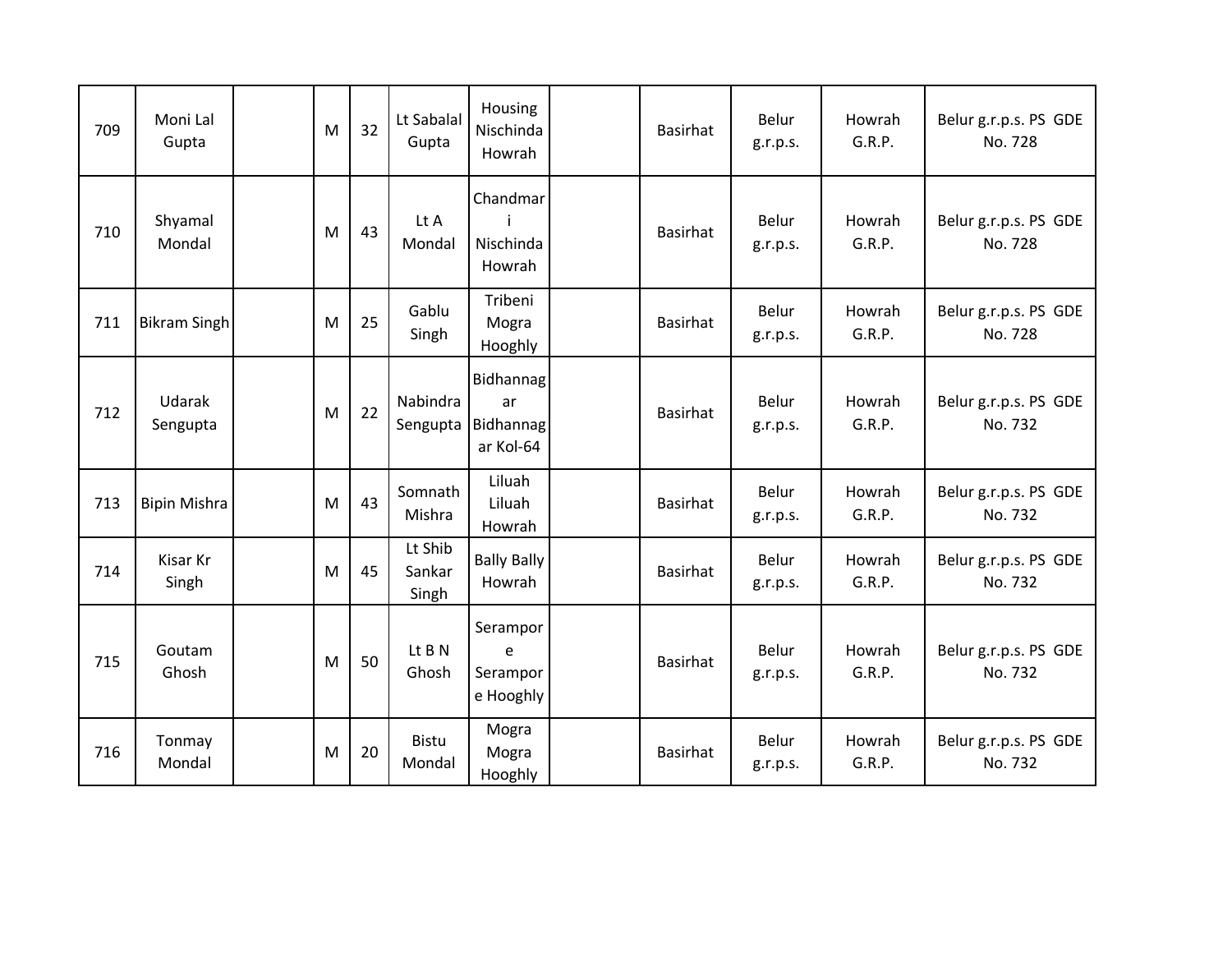| 717 | Akash Roy                    | M | 19 |                            | Chanditala<br>Amar Roy Chanditala<br>Hooghly                          |                  | Basirhat         | Belur<br>g.r.p.s.          | Howrah<br>G.R.P. | Belur g.r.p.s. PS GDE<br>No. 732              |
|-----|------------------------------|---|----|----------------------------|-----------------------------------------------------------------------|------------------|------------------|----------------------------|------------------|-----------------------------------------------|
| 718 | Rahul Singh                  | M | 25 | Suresh<br>Singh            | Girishpark<br>Girishpark<br>Kol-64                                    |                  | <b>Basirhat</b>  | Belur<br>g.r.p.s.          | Howrah<br>G.R.P. | Belur g.r.p.s. PS GDE<br>No. 732              |
| 719 | Souradip<br>Bhattachary<br>a | M | 22 | Somnath<br>rya             | Janai<br>Bhattacha Chanditala<br>Hooghly                              |                  | Basirhat         | Belur<br>g.r.p.s.          | Howrah<br>G.R.P. | Belur g.r.p.s. PS GDE<br>No. 732              |
| 720 | Narayan<br>Mallick           | M | 22 | Lt Sital<br>Mallick        | Chandmar<br>Nischinda<br>Howrah                                       |                  | <b>Basirhat</b>  | Belur<br>g.r.p.s.          | Howrah<br>G.R.P. | Belur g.r.p.s. PS GDE<br>No. 732              |
| 721 | Rahisuddin<br>Sk             | M | 18 | Shyamsul<br>Sk             | Rajgram<br>PS:<br>Murarai<br>Dist.:<br>Birbhum                        | Murarai          | Birbhum          | Kamar<br>kundu<br>g.r.p.s. | Howrah<br>G.R.P. | Kamar kundu g.r.p.s. PS<br><b>GDE No. 698</b> |
| 722 | Ajoy<br>Bhattacharia         | M | 19 | Pintu<br>Bhattacha<br>riya | Hetgobind<br>a PS:<br><b>SAKTIGAR</b><br>H Dist.:<br>Purba<br>Burdwan | <b>SAKTIGARH</b> | Purba<br>Burdwan | Kamar<br>kundu<br>g.r.p.s. | Howrah<br>G.R.P. | Kamar kundu g.r.p.s. PS<br><b>GDE No. 698</b> |
| 723 | Suman Konai                  | M | 22 | Madhu<br>Konai             | Rajapara<br>PS:<br><b>SAKTIGAR</b><br>H                               | SAKTIGARH        | <b>Basirhat</b>  | Kamar<br>kundu<br>g.r.p.s. | Howrah<br>G.R.P. | Kamar kundu g.r.p.s. PS<br><b>GDE No. 698</b> |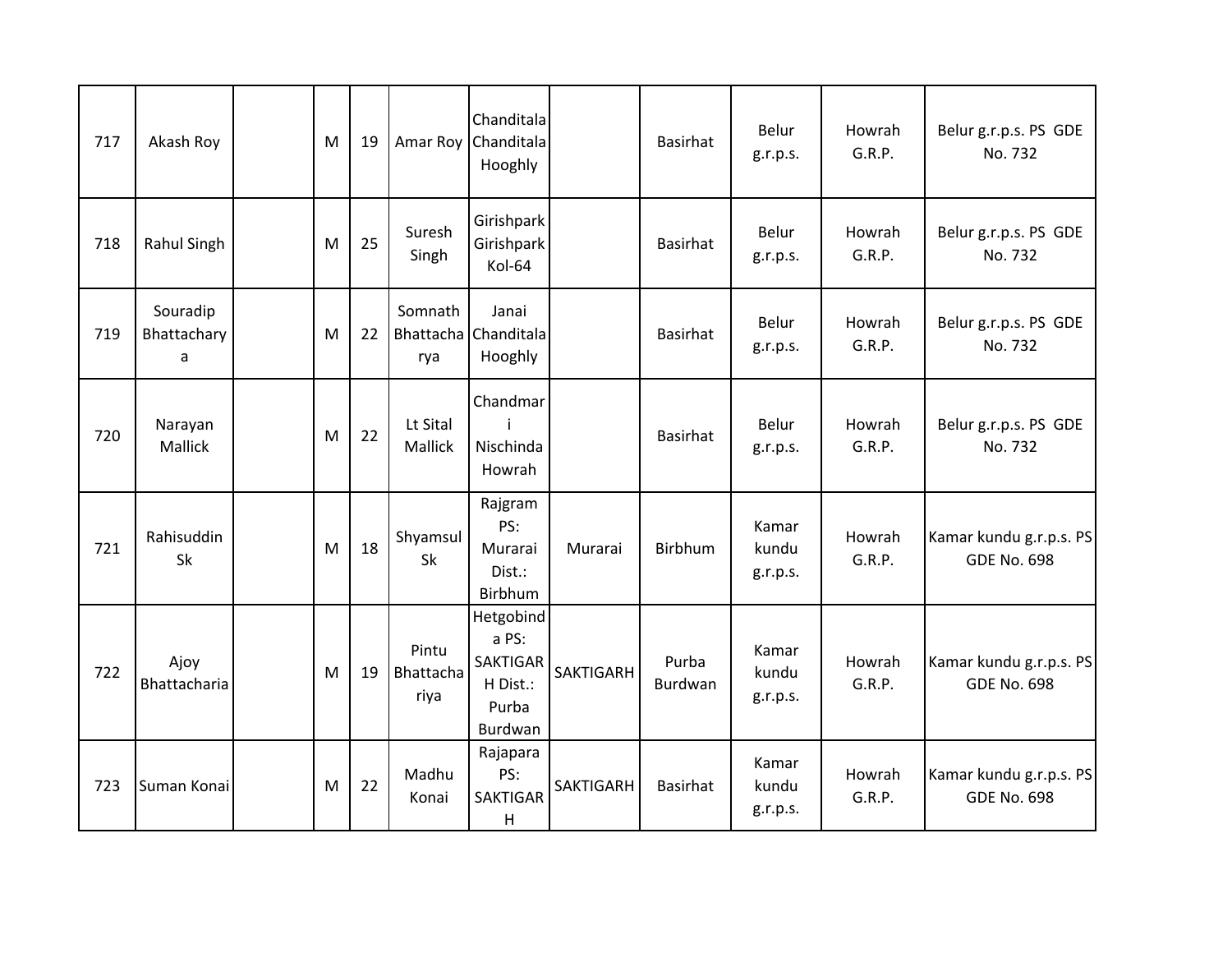| 724 | Situ Konai            | M | 20 | Dinu<br>Konai                 | Rajapara<br>PS:<br>SAKTIGAR<br>H                                                                          | SAKTIGARH   | Basirhat                                       | Kamar<br>kundu<br>g.r.p.s. | Howrah<br>G.R.P. | Kamar kundu g.r.p.s. PS<br><b>GDE No. 698</b> |
|-----|-----------------------|---|----|-------------------------------|-----------------------------------------------------------------------------------------------------------|-------------|------------------------------------------------|----------------------------|------------------|-----------------------------------------------|
| 725 | Saddam Sk             | M | 28 | Abdul Sk                      | Amaipur<br>PS:<br>Nalhati<br>Dist.:<br>Birbhum                                                            | Nalhati     | Birbhum                                        | Kamar<br>kundu<br>g.r.p.s. | Howrah<br>G.R.P. | Kamar kundu g.r.p.s. PS<br><b>GDE No. 698</b> |
| 726 | Sunil<br>Samaddar     | M | 54 | Lt. Dinesh<br>Ch.<br>Samadder | Doctor<br>Bagan<br>Lane PS:<br>Srirampor<br>e Dist.:<br>Chandann<br>agar<br>Police<br>Commissi<br>onerate | Srirampore  | Chandanna<br>gar Police<br>Commission<br>erate | Kamar<br>kundu<br>g.r.p.s. | Howrah<br>G.R.P. | Kamar kundu g.r.p.s. PS<br><b>GDE No. 698</b> |
| 727 | Sk. Humayun<br>Badsha | M | 42 | Ejad Box                      | Kalikapur<br>PS:<br><b>Dhaniakha</b><br>li Dist.:<br>Hooghly<br>Rural                                     | Dhaniakhali | Hooghly<br>Rural                               | Kamar<br>kundu<br>g.r.p.s. | Howrah<br>G.R.P. | Kamar kundu g.r.p.s. PS<br><b>GDE No. 698</b> |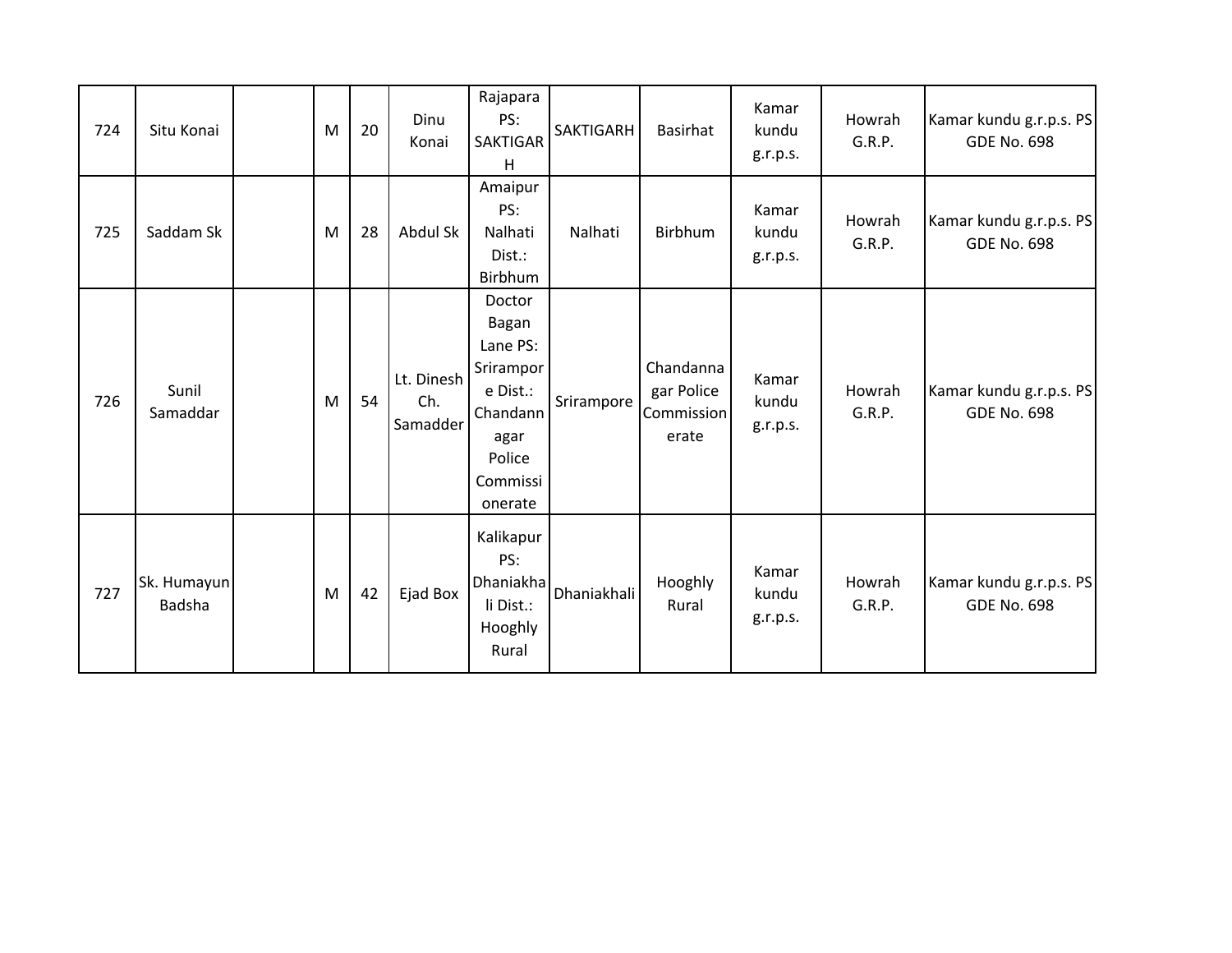| 728 | Rajesh Singh     | M | 48 | Monowar<br>Singh      | <b>Bhumirkh</b><br>al PS:<br>Bhadresw<br>ar Dist.:<br>Chandann<br>agar<br>Police<br>Commissi<br>onerate | Bhadreswar | Chandanna<br>gar Police<br>Commission<br>erate | Kamar<br>kundu<br>g.r.p.s. | Howrah<br>G.R.P. | Kamar kundu g.r.p.s. PS<br><b>GDE No. 698</b> |
|-----|------------------|---|----|-----------------------|---------------------------------------------------------------------------------------------------------|------------|------------------------------------------------|----------------------------|------------------|-----------------------------------------------|
| 729 | Swapan<br>Santra | M | 35 | Kartick<br>Santra     | Begampur<br>PS:<br>Chanditala<br>Dist.:<br>Hooghly<br>Rural                                             | Chanditala | Hooghly<br>Rural                               | Kamar<br>kundu<br>g.r.p.s. | Howrah<br>G.R.P. | Kamar kundu g.r.p.s. PS<br><b>GDE No. 708</b> |
| 730 | Sahadeb Bag      | M | 57 | Subal Bag             | Barsara<br>PS:<br>Dadpur<br>Dist.:<br>Hooghly<br>Rural                                                  | Dadpur     | Hooghly<br>Rural                               | Kamar<br>kundu<br>g.r.p.s. | Howrah<br>G.R.P. | Kamar kundu g.r.p.s. PS<br><b>GDE No. 708</b> |
| 731 | Raju Shaw        | M | 40 | Shyam<br>Babu<br>Shaw | Tinbazar<br>PS: Rishra<br>Dist.:<br>Chandann<br>agar<br>Police<br>Commissi<br>onerate                   | Rishra     | Chandanna<br>gar Police<br>Commission<br>erate | Kamar<br>kundu<br>g.r.p.s. | Howrah<br>G.R.P. | Kamar kundu g.r.p.s. PS<br><b>GDE No. 708</b> |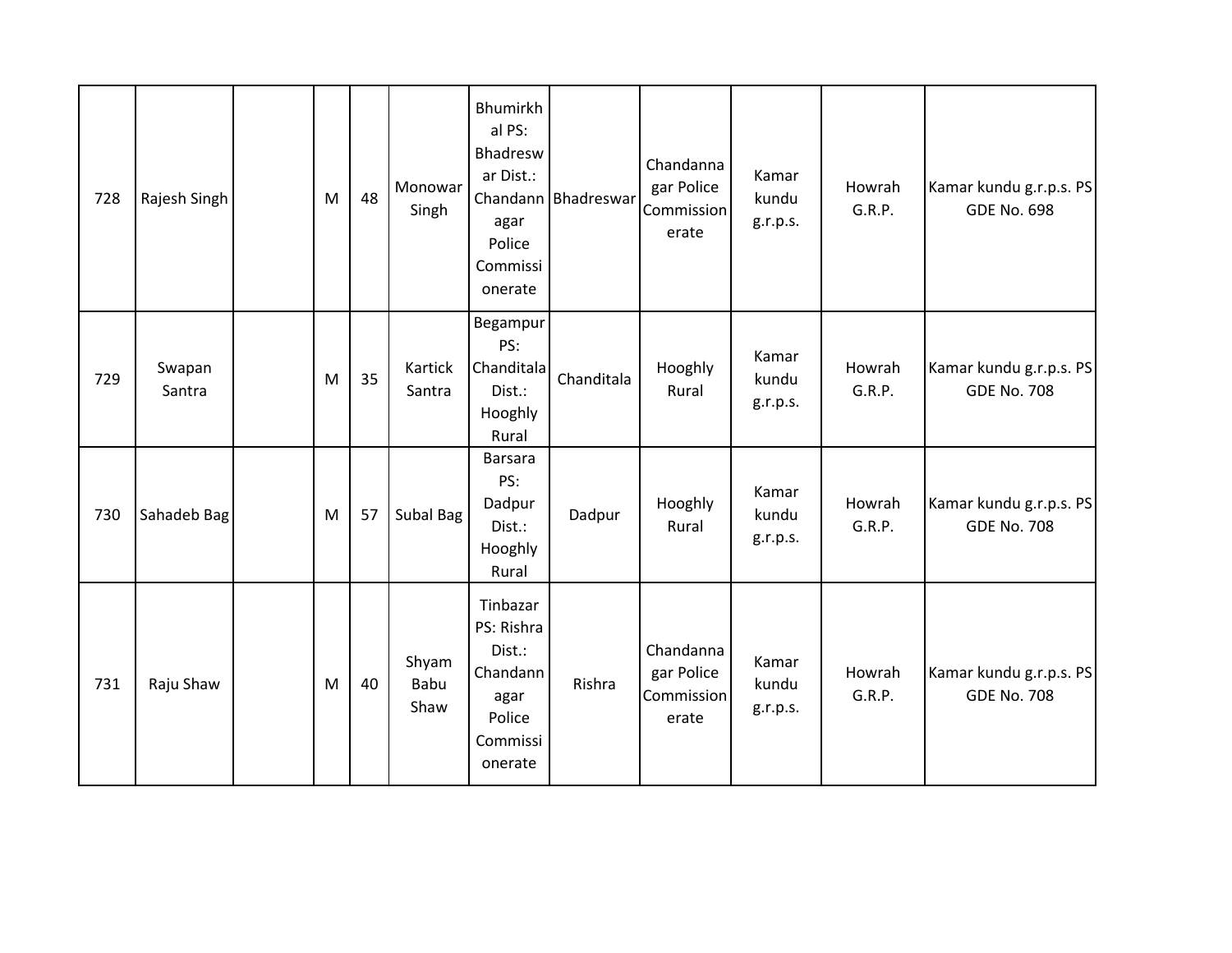| 732 | Sk. Golam<br>Nabi  | M | 40 | Sk<br>Jamaluddi<br>n         | Kotshimul<br>PS:<br>Madhabdi<br>hi Dist.:<br>Purba<br>Burdwan | Madhabdihi  | Purba<br>Burdwan | Kamar<br>kundu<br>g.r.p.s. | Howrah<br>G.R.P. | Kamar kundu g.r.p.s. PS<br><b>GDE No. 708</b> |
|-----|--------------------|---|----|------------------------------|---------------------------------------------------------------|-------------|------------------|----------------------------|------------------|-----------------------------------------------|
| 733 | Jata Mete          | M | 45 | Kali Mete                    | Kirnahar<br>PS:<br>Kirnahar<br>Dist.:<br>Birbhum              | Kirnahar    | Birbhum          | Kamar<br>kundu<br>g.r.p.s. | Howrah<br>G.R.P. | Kamar kundu g.r.p.s. PS<br><b>GDE No. 708</b> |
| 734 | Gouranga<br>Rana   | M | 58 | Lt. Subal<br>Rana            | Arambag<br>PS:<br>Arambagh<br>Dist.:<br>Hooghly<br>Rural      | Arambagh    | Hooghly<br>Rural | Kamar<br>kundu<br>g.r.p.s. | Howrah<br>G.R.P. | Kamar kundu g.r.p.s. PS<br><b>GDE No. 708</b> |
| 735 | Sankar Bose        | M | 58 | Lt.<br>Hirendran<br>ath Bose | <b>Boso PS:</b><br>Dhaniakha<br>li Dist.:<br>Hooghly<br>Rural | Dhaniakhali | Hooghly<br>Rural | Kamar<br>kundu<br>g.r.p.s. | Howrah<br>G.R.P. | Kamar kundu g.r.p.s. PS<br><b>GDE No. 708</b> |
| 736 | Manash<br>Adhikary | M | 40 | Manik<br>Adhikary            | Mirjapur<br>PS:<br>Tarakeswa<br>r Dist.:<br>Hooghly<br>Rural  | Tarakeswar  | Hooghly<br>Rural | Kamar<br>kundu<br>g.r.p.s. | Howrah<br>G.R.P. | Kamar kundu g.r.p.s. PS<br><b>GDE No. 708</b> |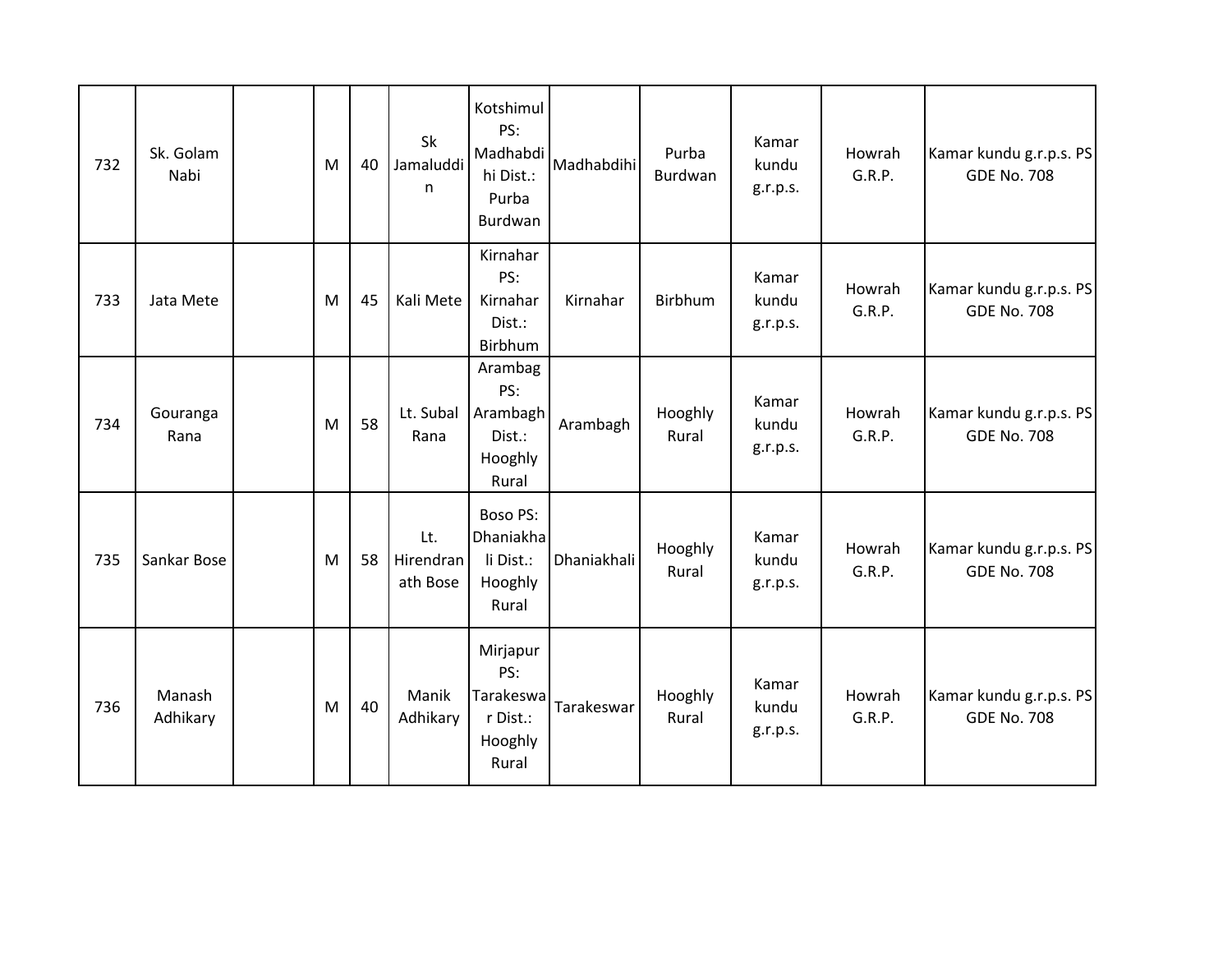| 737 | Nirmal Kr.<br>Mondal | M | 41 | Santosh<br>Mondal                 | Ghoshpar<br>a PS:<br>Srirampor<br>e Dist.:<br>Chandann<br>agar<br>Police<br>Commissi<br>onerate | Srirampore  | Chandanna<br>gar Police<br>Commission<br>erate | Kamar<br>kundu<br>g.r.p.s. | Howrah<br>G.R.P. | Kamar kundu g.r.p.s. PS<br><b>GDE No. 708</b> |
|-----|----------------------|---|----|-----------------------------------|-------------------------------------------------------------------------------------------------|-------------|------------------------------------------------|----------------------------|------------------|-----------------------------------------------|
| 738 | Sk. Jakir<br>Hossain | M | 43 | Sk Ansar<br>Ali                   | <b>Alipur PS:</b><br>Dadpur<br>Dist.:<br>Hooghly<br>Rural                                       | Dadpur      | Hooghly<br>Rural                               | Kamar<br>kundu<br>g.r.p.s. | Howrah<br>G.R.P. | Kamar kundu g.r.p.s. PS<br><b>GDE No. 708</b> |
| 739 | Nayan<br>Rajayar     | M | 27 | Joydeb<br>Rajayar                 | PS:<br>Purbasthal<br>i Dist.:<br>Purba<br>Burdwan                                               | Purbasthali | Purba<br>Burdwan                               | Katwa<br>g.r.p.s.          | Howrah<br>G.R.P. | Katwa g.r.p.s. PS GDE<br>No. 968              |
| 740 | Md. Sanju            | M | 31 | Nur Alam                          | PS: Salar<br>Dist.:<br>Murshida<br>bad                                                          | Salar       | Murshidaba<br>d                                | Katwa<br>g.r.p.s.          | Howrah<br>G.R.P. | Katwa g.r.p.s. PS GDE<br>No. 968              |
| 741 | Jayanta<br>Mukherjee | M | 51 | Lt.<br>Saktipada<br>Mukherje<br>e | PS:<br>Labhpur<br>Dist.:<br>Birbhum                                                             | Labhpur     | Birbhum                                        | Katwa<br>g.r.p.s.          | Howrah<br>G.R.P. | Katwa g.r.p.s. PS GDE<br>No. 968              |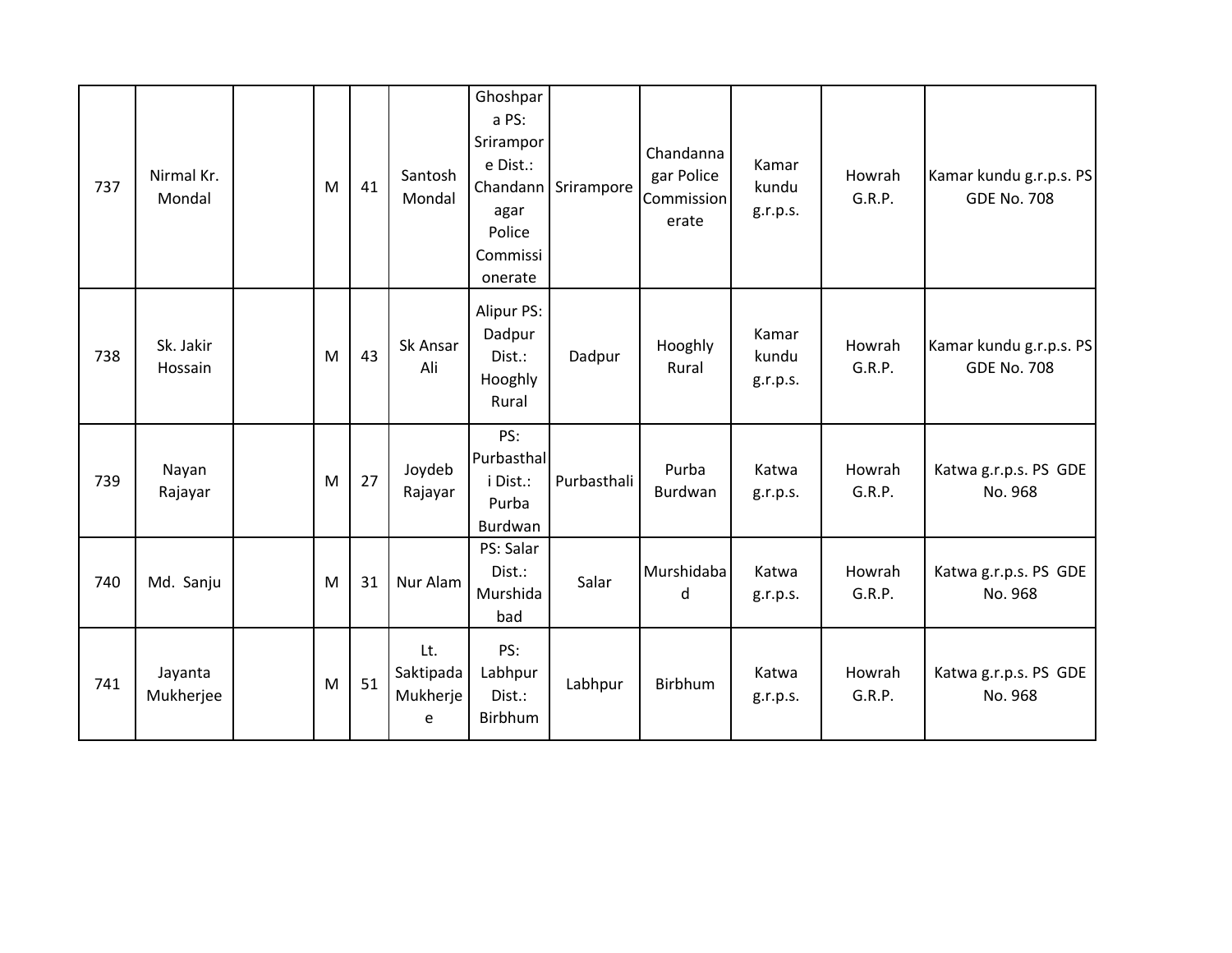| 742 | Puskar<br>Goswami          | M | 45 | Lt. Sanjoy<br>Goswami   | PS:<br>Shantipur<br>Dist.:<br>Ranaghat<br>Police<br>District | Shantipur   | Ranaghat<br>Police<br>District        | Katwa<br>g.r.p.s. | Howrah<br>G.R.P. | Katwa g.r.p.s. PS GDE<br>No. 968 |
|-----|----------------------------|---|----|-------------------------|--------------------------------------------------------------|-------------|---------------------------------------|-------------------|------------------|----------------------------------|
| 743 | Sampad Das                 | M | 19 | Keshob<br>Das           | PS:<br>Purbasthal<br>i Dist.:<br>Purba<br>Burdwan            | Purbasthali | Purba<br>Burdwan                      | Katwa<br>g.r.p.s. | Howrah<br>G.R.P. | Katwa g.r.p.s. PS GDE<br>No. 968 |
| 744 | Swastik<br>Chatterjee      | M | 29 | Dipti<br>Chatterjee     | PS:<br>Ketugram<br>Dist.:<br>Purba<br>Burdwan                | Ketugram    | Purba<br>Burdwan                      | Katwa<br>g.r.p.s. | Howrah<br>G.R.P. | Katwa g.r.p.s. PS GDE<br>No. 968 |
| 745 | Prasenjit<br><b>Bhagat</b> | M | 36 | Ramesh<br>Ch.<br>Bhagat | PS:<br>Purbasthal<br>i Dist.:<br>Purba<br>Burdwan            | Purbasthali | Purba<br>Burdwan                      | Katwa<br>g.r.p.s. | Howrah<br>G.R.P. | Katwa g.r.p.s. PS GDE<br>No. 968 |
| 746 | Surajit Das                | M | 22 | Tapan Das               | PS: Suti<br>Dist.:<br>Jangipur<br>Police<br>District         | Suti        | Jangipur<br>Police<br><b>District</b> | Katwa<br>g.r.p.s. | Howrah<br>G.R.P. | Katwa g.r.p.s. PS GDE<br>No. 968 |
| 747 | Mehedi<br>Hasan            | M | 25 | Ajijul Sk               | PS: Suti<br>Dist.:<br>Jangipur<br>Police<br>District         | Suti        | Jangipur<br>Police<br>District        | Katwa<br>g.r.p.s. | Howrah<br>G.R.P. | Katwa g.r.p.s. PS GDE<br>No. 968 |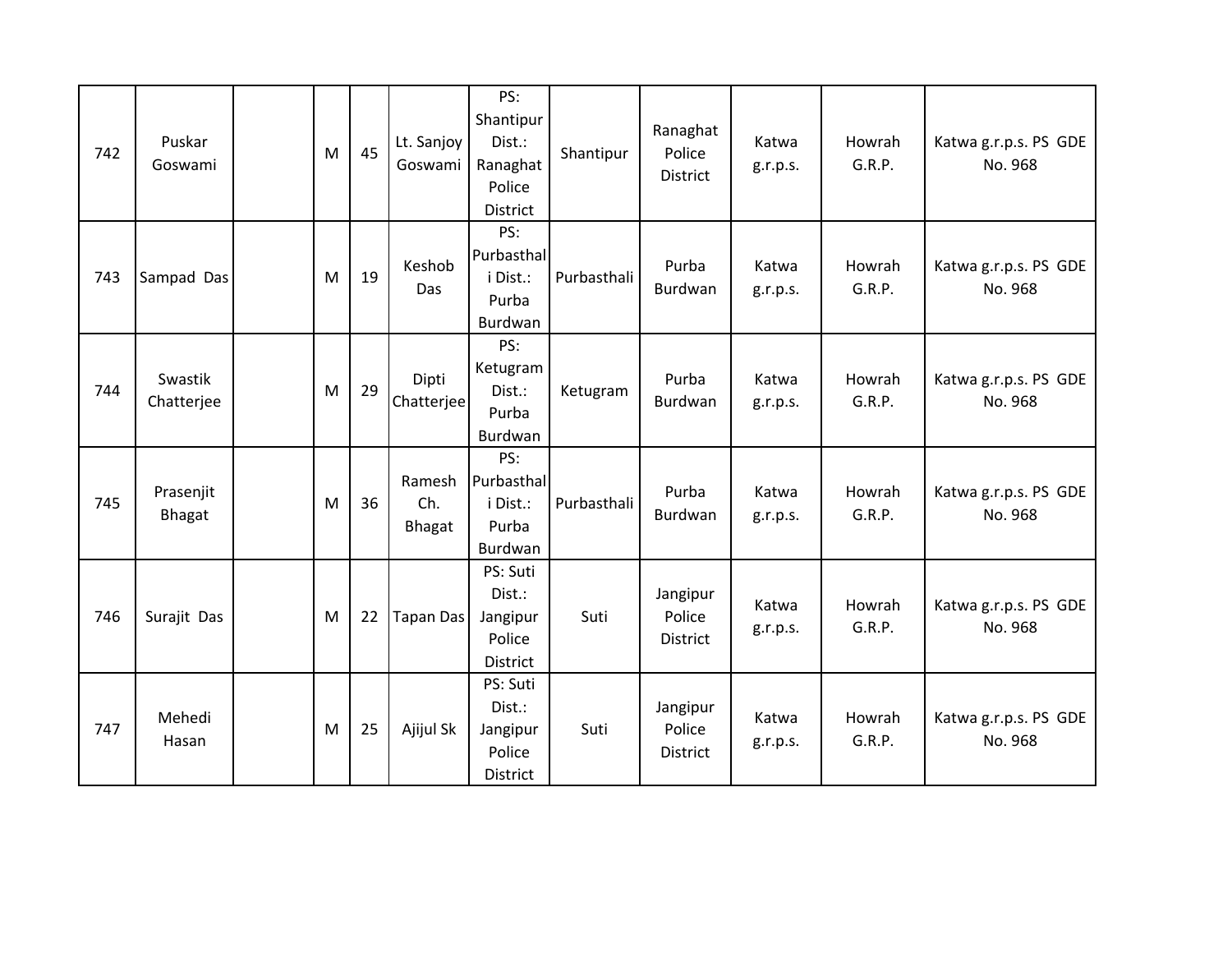| 748 | Selim Sk             | M |    | Nazrul Sk                | PS: Suti<br>Dist.:<br>Jangipur<br>Police<br><b>District</b> | Suti  | Jangipur<br>Police<br>District | Katwa<br>g.r.p.s.    | Howrah<br>G.R.P. | Katwa g.r.p.s. PS GDE<br>No. 968                                         |
|-----|----------------------|---|----|--------------------------|-------------------------------------------------------------|-------|--------------------------------|----------------------|------------------|--------------------------------------------------------------------------|
| 749 | Ishan Sk             | M | 21 | Nuru Sk                  | PS: Salar<br>Dist.:<br>Murshida<br>bad                      | Salar | Murshidaba<br>d                | Katwa<br>g.r.p.s.    | Howrah<br>G.R.P. | Katwa g.r.p.s. PS GDE<br>No. 968                                         |
| 750 | Kartik Ch.<br>Halder | M | 48 | Badan<br>Halder          | PS: Nawda<br>Dist.:<br>Murshida<br>bad                      | Nawda | Murshidaba<br>d                | Katwa<br>g.r.p.s.    | Howrah<br>G.R.P. | Katwa g.r.p.s. PS GDE<br>No. 968                                         |
| 751 | Masadul Sk           | M | 24 | Kader Sk                 | PS: Kandi<br>Dist.:<br>Murshida<br>bad                      | Kandi | Murshidaba<br>d                | Katwa<br>g.r.p.s.    | Howrah<br>G.R.P. | Katwa g.r.p.s. PS GDE<br>No. 968                                         |
| 752 | Sofikul Sk           | M | 24 | Asmar Ali<br>Sk          | PS: Salar<br>Dist.:<br>Murshida<br>bad                      | Salar | Murshidaba<br>d                | Katwa<br>g.r.p.s.    | Howrah<br>G.R.P. | Katwa g.r.p.s. PS GDE<br>No. 968                                         |
| 753 | Asgar Ali            | M | 35 | Rejau Sk                 |                                                             |       | <b>Basirhat</b>                | Sainthia<br>g.r.p.s. | Howrah<br>G.R.P. | Sainthia g.r.p.s. PS<br><b>Outpost Bolpur GRPP</b><br><b>GDE No. 522</b> |
| 754 | Susanta<br>Mukherjee | M | 50 | Sukumar<br>Mukherje<br>e |                                                             |       | <b>Basirhat</b>                | Sainthia<br>g.r.p.s. | Howrah<br>G.R.P. | Sainthia g.r.p.s. PS<br><b>Outpost Bolpur GRPP</b><br><b>GDE No. 522</b> |
| 755 | Pradip Kr<br>Das     | M | 26 | Dhakulia<br>Das          |                                                             |       | Basirhat                       | Sainthia<br>g.r.p.s. | Howrah<br>G.R.P. | Sainthia g.r.p.s. PS<br><b>Outpost Bolpur GRPP</b><br><b>GDE No. 522</b> |
| 756 | Dilip Sharma         | M | 34 | Ram Das<br>Sharma        |                                                             |       | Basirhat                       | Sainthia<br>g.r.p.s. | Howrah<br>G.R.P. | Sainthia g.r.p.s. PS<br><b>Outpost Bolpur GRPP</b><br><b>GDE No. 522</b> |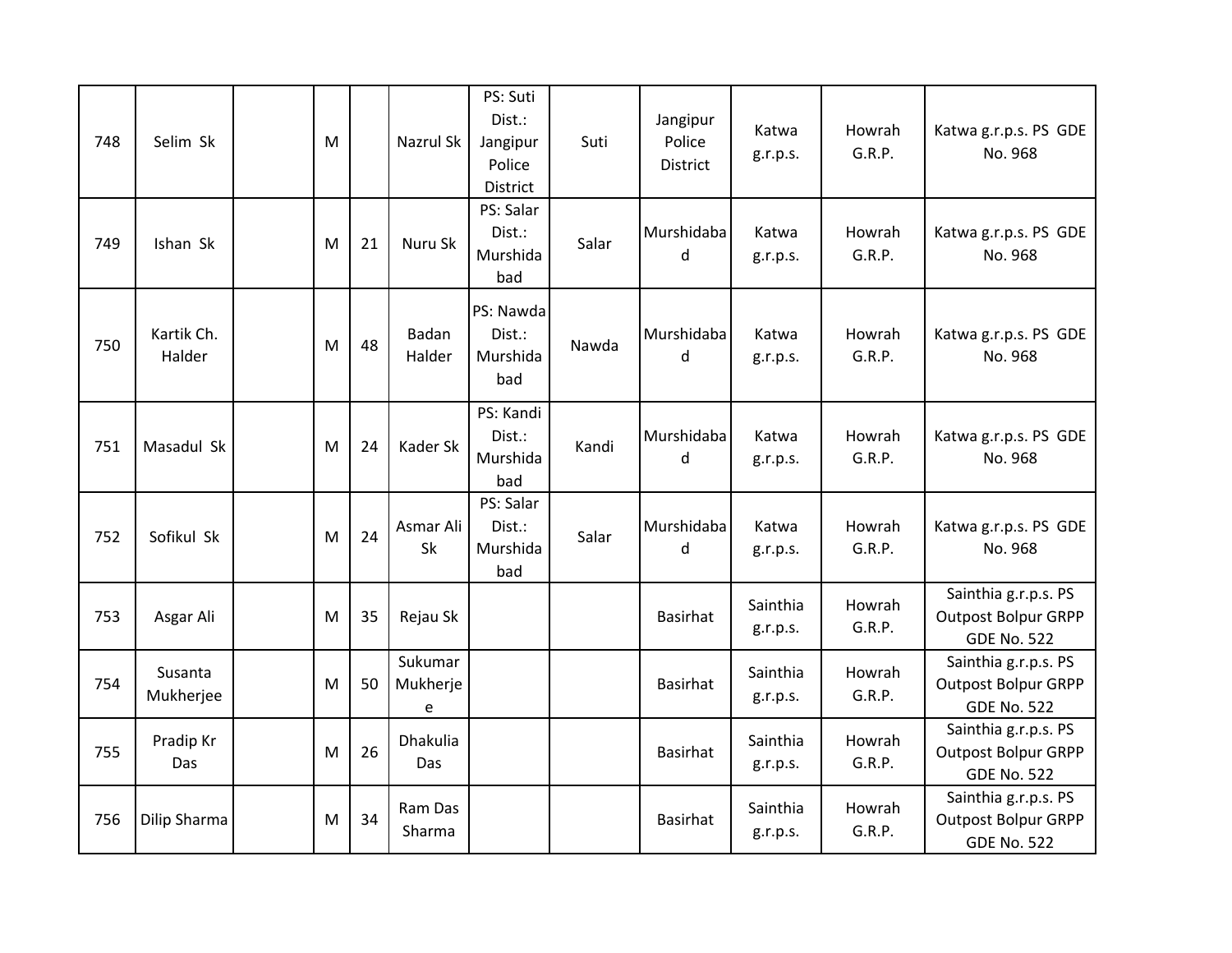| 757 | Sanjit<br>Mondal        | M | 35 | Shyam<br>Mondal                   |                                        |         | <b>Basirhat</b> | Sainthia<br>g.r.p.s. | Howrah<br>G.R.P. | Sainthia g.r.p.s. PS<br><b>Outpost Bolpur GRPP</b><br><b>GDE No. 522</b> |
|-----|-------------------------|---|----|-----------------------------------|----------------------------------------|---------|-----------------|----------------------|------------------|--------------------------------------------------------------------------|
| 758 | Rabi Sharma             | M | 35 | Sattayen<br>Sharma                |                                        |         | <b>Basirhat</b> | Sainthia<br>g.r.p.s. | Howrah<br>G.R.P. | Sainthia g.r.p.s. PS<br><b>Outpost Bolpur GRPP</b><br><b>GDE No. 522</b> |
| 759 | Asraful Sk              | M | 32 | Jonal Sk                          |                                        |         | <b>Basirhat</b> | Sainthia<br>g.r.p.s. | Howrah<br>G.R.P. | Sainthia g.r.p.s. PS<br><b>GDE No. 665</b>                               |
| 760 | Damoy Das               | M | 54 | Nabadip<br>Das                    |                                        |         | <b>Basirhat</b> | Sainthia<br>g.r.p.s. | Howrah<br>G.R.P. | Sainthia g.r.p.s. PS<br><b>GDE No. 665</b>                               |
| 761 | Dhut Kr.<br>Mondal      | M | 22 | Anil<br>Mondal                    |                                        |         | <b>Basirhat</b> | Sainthia<br>g.r.p.s. | Howrah<br>G.R.P. | Sainthia g.r.p.s. PS<br><b>GDE No. 665</b>                               |
| 762 | Umanath<br>Mondal       | M | 39 | Darika<br>Mondal                  |                                        |         | Basirhat        | Sainthia<br>g.r.p.s. | Howrah<br>G.R.P. | Sainthia g.r.p.s. PS<br><b>GDE No. 665</b>                               |
| 763 | Dibendu Das             | M | 19 | Pintu Das                         |                                        |         | Basirhat        | Sainthia<br>g.r.p.s. | Howrah<br>G.R.P. | Sainthia g.r.p.s. PS<br><b>GDE No. 665</b>                               |
| 764 | Niradh Let              | M | 40 | Avilas Let                        |                                        |         | <b>Basirhat</b> | Sainthia<br>g.r.p.s. | Howrah<br>G.R.P. | Sainthia g.r.p.s. PS<br><b>GDE No. 665</b>                               |
| 765 | Dibendu<br>Chatterjee   | M | 50 | Dhanendr<br>a Mohan<br>Chatterjee | PS:<br>Baduria<br>Dist.:<br>Alipurduar | Baduria | Alipurduar      | Sainthia<br>g.r.p.s. | Howrah<br>G.R.P. | Sainthia g.r.p.s. PS<br><b>Outpost Bolpur GRPP</b><br><b>GDE No. 525</b> |
| 766 | <b>Rohit Nag</b>        | M | 29 | Lt<br>shyamal<br>Nag              |                                        |         | <b>Basirhat</b> | Sainthia<br>g.r.p.s. | Howrah<br>G.R.P. | Sainthia g.r.p.s. PS<br><b>Outpost Bolpur GRPP</b><br><b>GDE No. 525</b> |
| 767 | Nikhil Roy<br>Chowdhury | M | 50 | Lt-pranab<br>Roy<br>Chowdhur<br>у |                                        |         | <b>Basirhat</b> | Sainthia<br>g.r.p.s. | Howrah<br>G.R.P. | Sainthia g.r.p.s. PS<br><b>Outpost Bolpur GRPP</b><br><b>GDE No. 525</b> |
| 768 | Bibekananda<br>Sur      | M | 40 | Jotirmoy<br>Sur                   |                                        |         | <b>Basirhat</b> | Sainthia<br>g.r.p.s. | Howrah<br>G.R.P. | Sainthia g.r.p.s. PS<br><b>Outpost Bolpur GRPP</b><br><b>GDE No. 525</b> |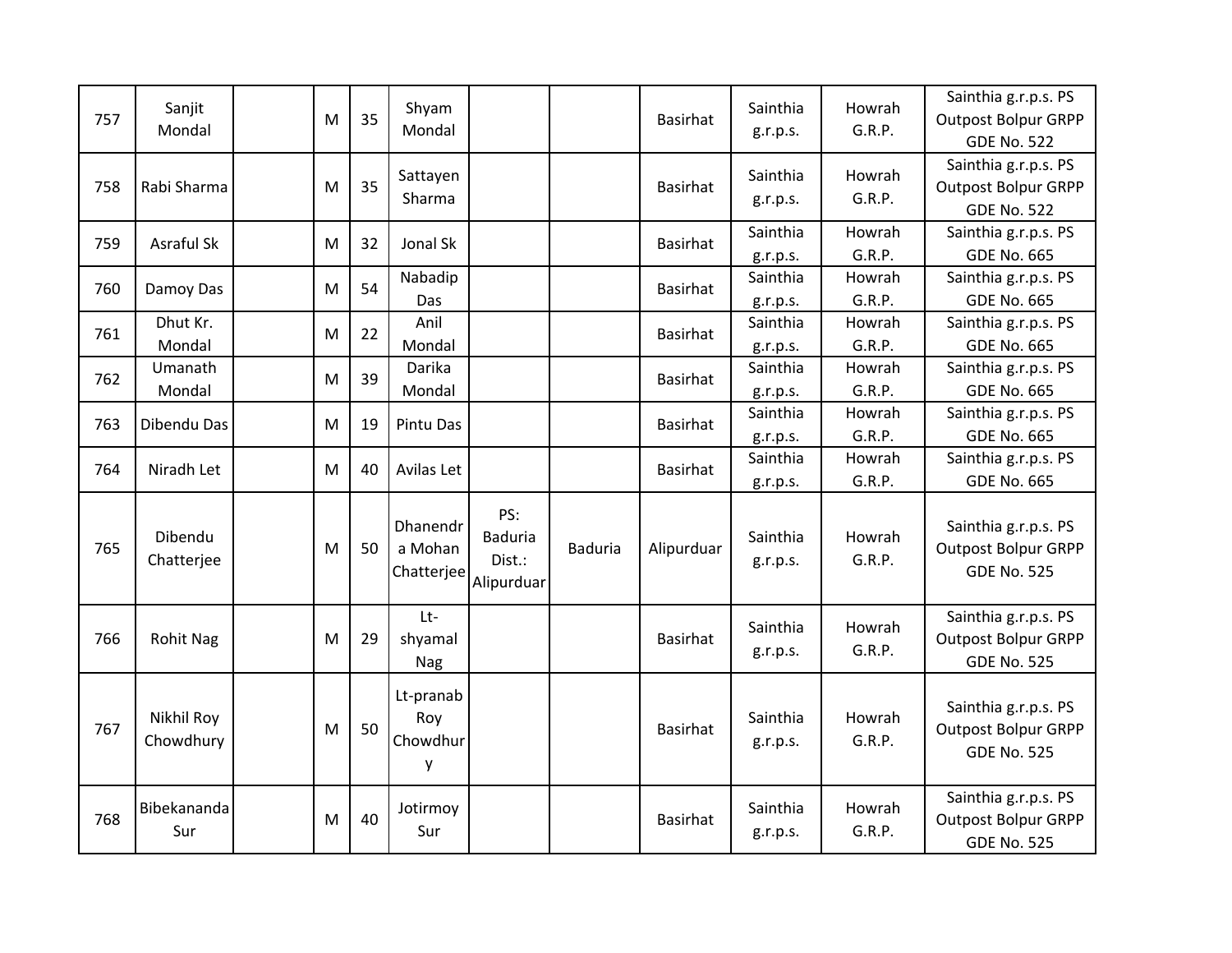| 769 | Jitendra Kr.<br>Shaw      | M | 33 | Satyanara<br>yan Shaw               | Adisaptagr<br>am Mogra<br>Hooghly          | <b>Basirhat</b> | Sheoraphuli<br>g.r.p.s. | Howrah<br>G.R.P. | Sheoraphuli g.r.p.s. PS<br><b>GDE No. 694</b> |
|-----|---------------------------|---|----|-------------------------------------|--------------------------------------------|-----------------|-------------------------|------------------|-----------------------------------------------|
| 770 | Rambabu<br>Gupta          | M | 46 | Lt. Joylal<br>Gupta                 | Champda<br>ni<br>Bhadresw<br>ar<br>Hooghly | <b>Basirhat</b> | Sheoraphuli<br>g.r.p.s. | Howrah<br>G.R.P. | Sheoraphuli g.r.p.s. PS<br><b>GDE No. 694</b> |
| 771 | Sombhunath<br>Chakraborty | M | 54 | Foni<br>Bhusan<br>Chakrabor<br>ty   | Konnagar<br>Uttarpara<br>Hooghly           | <b>Basirhat</b> | Sheoraphuli<br>g.r.p.s. | Howrah<br>G.R.P. | Sheoraphuli g.r.p.s. PS<br><b>GDE No. 694</b> |
| 772 | Mahadeb<br>Halder         | M | 27 | Gopal<br>Halder                     | Bandel<br>Chinsurah<br>Hooghly             | <b>Basirhat</b> | Sheoraphuli<br>g.r.p.s. | Howrah<br>G.R.P. | Sheoraphuli g.r.p.s. PS<br><b>GDE No. 694</b> |
| 773 | Md. Alamgir               | M | 45 | Abul<br>Hassain                     | Khurigachi<br>Bhadresw<br>ar<br>Hooghly    | <b>Basirhat</b> | Sheoraphuli<br>g.r.p.s. | Howrah<br>G.R.P. | Sheoraphuli g.r.p.s. PS<br><b>GDE No. 694</b> |
| 774 | Alammad<br>Dafadar        | M | 30 | Abdul<br>Dafadar                    | Sutragarh<br>Santipur<br>Nadia             | <b>Basirhat</b> | Sheoraphuli<br>g.r.p.s. | Howrah<br>G.R.P. | Sheoraphuli g.r.p.s. PS<br><b>GDE No. 694</b> |
| 775 | <b>Babul</b><br>Majumder  | M | 56 | <b>Harendran</b><br>ath<br>Majumder | Memari<br>Memari<br>Purba<br>Burdwan       | <b>Basirhat</b> | Sheoraphuli<br>g.r.p.s. | Howrah<br>G.R.P. | Sheoraphuli g.r.p.s. PS<br><b>GDE No. 694</b> |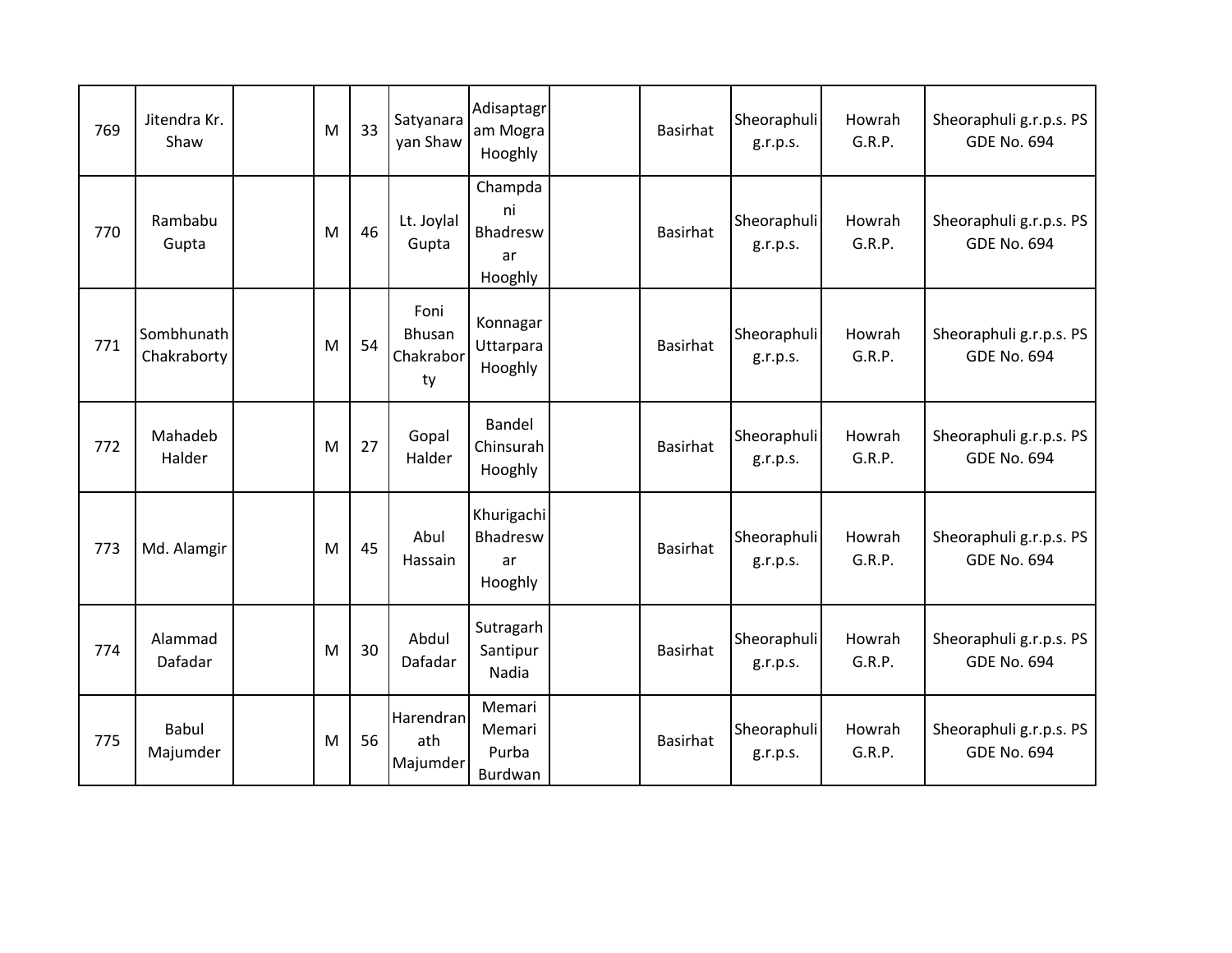| 776 | Joy Prokash<br>Kairi | M | 52 | Lt.<br>Ramdev<br>Kairi       | Patuapara<br>Serampor<br>e Hooghly               | Basirhat        | Sheoraphuli<br>g.r.p.s. | Howrah<br>G.R.P. | Sheoraphuli g.r.p.s. PS<br><b>GDE No. 694</b> |
|-----|----------------------|---|----|------------------------------|--------------------------------------------------|-----------------|-------------------------|------------------|-----------------------------------------------|
| 777 | Arup Pal             | M | 52 | Lt.<br>Biswanath<br>Pal      | Karak<br><b>Beria</b><br>Joypur<br>Bankura       | <b>Basirhat</b> | Sheoraphuli<br>g.r.p.s. | Howrah<br>G.R.P. | Sheoraphuli g.r.p.s. PS<br><b>GDE No. 694</b> |
| 778 | Sk. Ariful           | M | 20 |                              | Siyakhala<br>Sk. Sariful Chanditala<br>Hooghly   | <b>Basirhat</b> | Sheoraphuli<br>g.r.p.s. | Howrah<br>G.R.P. | Sheoraphuli g.r.p.s. PS<br><b>GDE No. 694</b> |
| 779 | <b>Tapan Koley</b>   | M | 51 | Lt. Badal<br>Ch. Koley       | Noapara<br>Tarakeswa<br>r Hooghly                | <b>Basirhat</b> | Sheoraphuli<br>g.r.p.s. | Howrah<br>G.R.P. | Sheoraphuli g.r.p.s. PS<br><b>GDE No. 694</b> |
| 780 | Raju Sankar<br>Das   | M | 42 | Badal Ch.<br>Das             | Padma<br>Pukur<br>More<br>Tarakeswa<br>r Hooghly | <b>Basirhat</b> | Sheoraphuli<br>g.r.p.s. | Howrah<br>G.R.P. | Sheoraphuli g.r.p.s. PS<br><b>GDE No. 694</b> |
| 781 | Suraj Bauri          | M | 22 | <b>Budam</b><br><b>Bauri</b> | Bhadaldan<br>ga Onda<br>Bankura                  | <b>Basirhat</b> | Sheoraphuli<br>g.r.p.s. | Howrah<br>G.R.P. | Sheoraphuli g.r.p.s. PS<br><b>GDE No. 694</b> |
| 782 | <b>Basu Bauri</b>    | M | 28 | <b>Bharat</b><br>Bauri       | Gopalnaga<br>r Singur<br>Hooghly                 | <b>Basirhat</b> | Sheoraphuli<br>g.r.p.s. | Howrah<br>G.R.P. | Sheoraphuli g.r.p.s. PS<br><b>GDE No. 694</b> |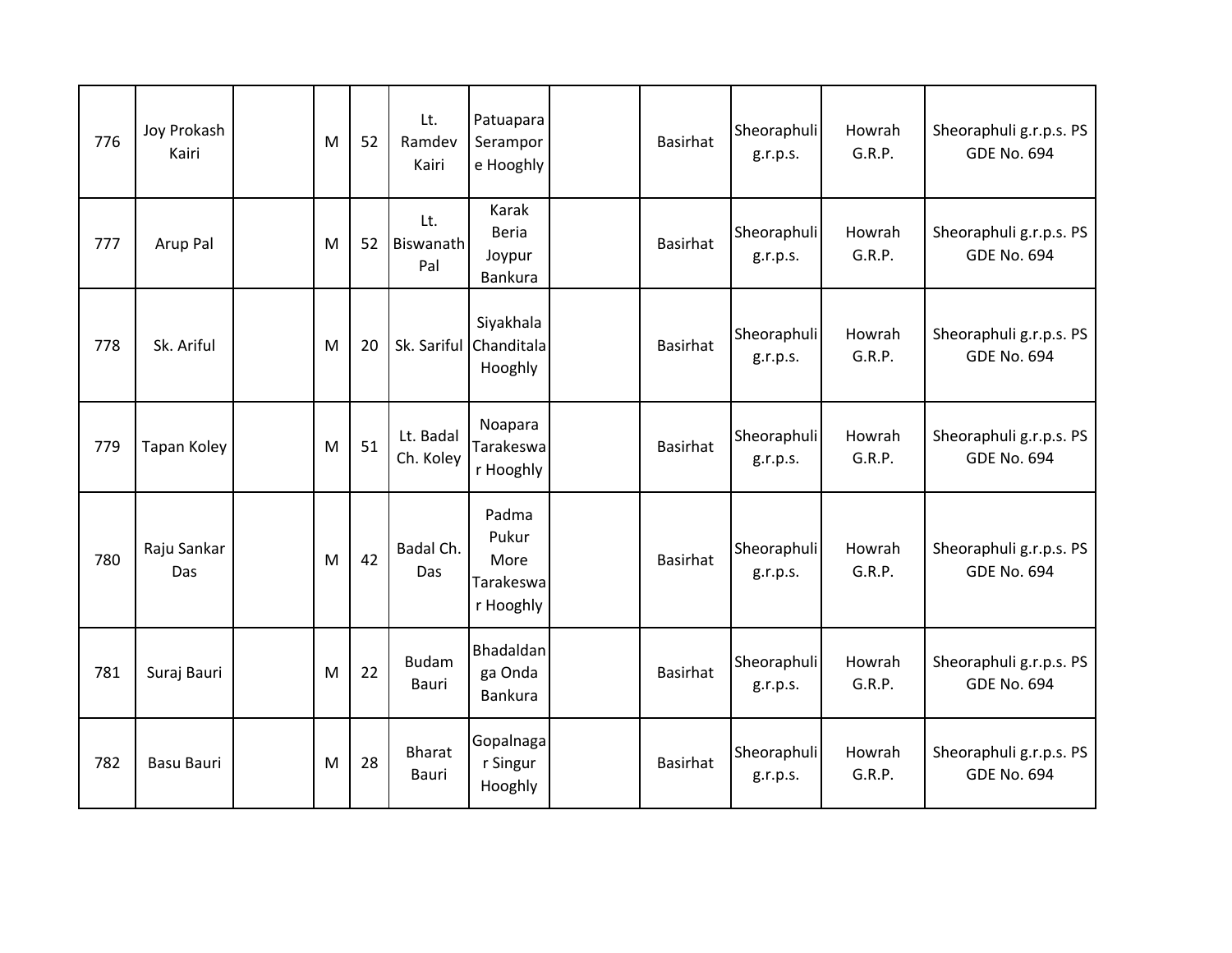| 783 | Ashis Sarkar              | M | 45 | Joydeb<br>Sarkar          | <b>Balibela</b><br>Arambag<br>Hooghly          | <b>Basirhat</b> | Sheoraphuli<br>g.r.p.s. | Howrah<br>G.R.P. | Sheoraphuli g.r.p.s. PS<br><b>GDE No. 702</b> |
|-----|---------------------------|---|----|---------------------------|------------------------------------------------|-----------------|-------------------------|------------------|-----------------------------------------------|
| 784 | Poritosh<br><b>Biswas</b> | M | 37 | Haripada<br><b>Biswas</b> | <b>Bilpara</b><br>Kaksha<br>Burdwan<br>Paschim | <b>Basirhat</b> | Sheoraphuli<br>g.r.p.s. | Howrah<br>G.R.P. | Sheoraphuli g.r.p.s. PS<br><b>GDE No. 702</b> |
| 785 | Samir<br>Chatterjee       | M | 37 | Lt. Ronjit<br>e           | Taldanga<br>Chattterje Chiinsurah<br>Hooghly   | <b>Basirhat</b> | Sheoraphuli<br>g.r.p.s. | Howrah<br>G.R.P. | Sheoraphuli g.r.p.s. PS<br><b>GDE No. 702</b> |
| 786 | Shib Sankar<br>Ghosh      | M | 34 | Narayan<br>Ghosh          | Kamar<br>Pukur<br>Goghat<br>Hooghly            | Basirhat        | Sheoraphuli<br>g.r.p.s. | Howrah<br>G.R.P. | Sheoraphuli g.r.p.s. PS<br><b>GDE No. 702</b> |
| 787 | Shib Prosad<br>Halder     | M | 38 | Sudhir Ch.<br>Halder      | Chandpur<br>Kultoli<br>South 24<br>Pgs         | <b>Basirhat</b> | Sheoraphuli<br>g.r.p.s. | Howrah<br>G.R.P. | Sheoraphuli g.r.p.s. PS<br><b>GDE No. 702</b> |
| 788 | Raju Sardar               | M | 30 | Nironjan<br>Sardar        | Kultoli<br>Kultoli<br>South 24<br>Pgs          | <b>Basirhat</b> | Sheoraphuli<br>g.r.p.s. | Howrah<br>G.R.P. | Sheoraphuli g.r.p.s. PS<br><b>GDE No. 702</b> |
| 789 | <b>Uttam Bauri</b>        | M | 35 | Kalosona<br>Bauri         | Saragram<br>Aushgram<br>Purba<br>Burdwan       | <b>Basirhat</b> | Sheoraphuli<br>g.r.p.s. | Howrah<br>G.R.P. | Sheoraphuli g.r.p.s. PS<br><b>GDE No. 702</b> |
| 790 | Dinesh Singh              | M | 50 | Bateswar<br>Singh         | Surekalna<br>Jamalpur<br>Purba<br>Burdwan      | <b>Basirhat</b> | Sheoraphuli<br>g.r.p.s. | Howrah<br>G.R.P. | Sheoraphuli g.r.p.s. PS<br><b>GDE No. 702</b> |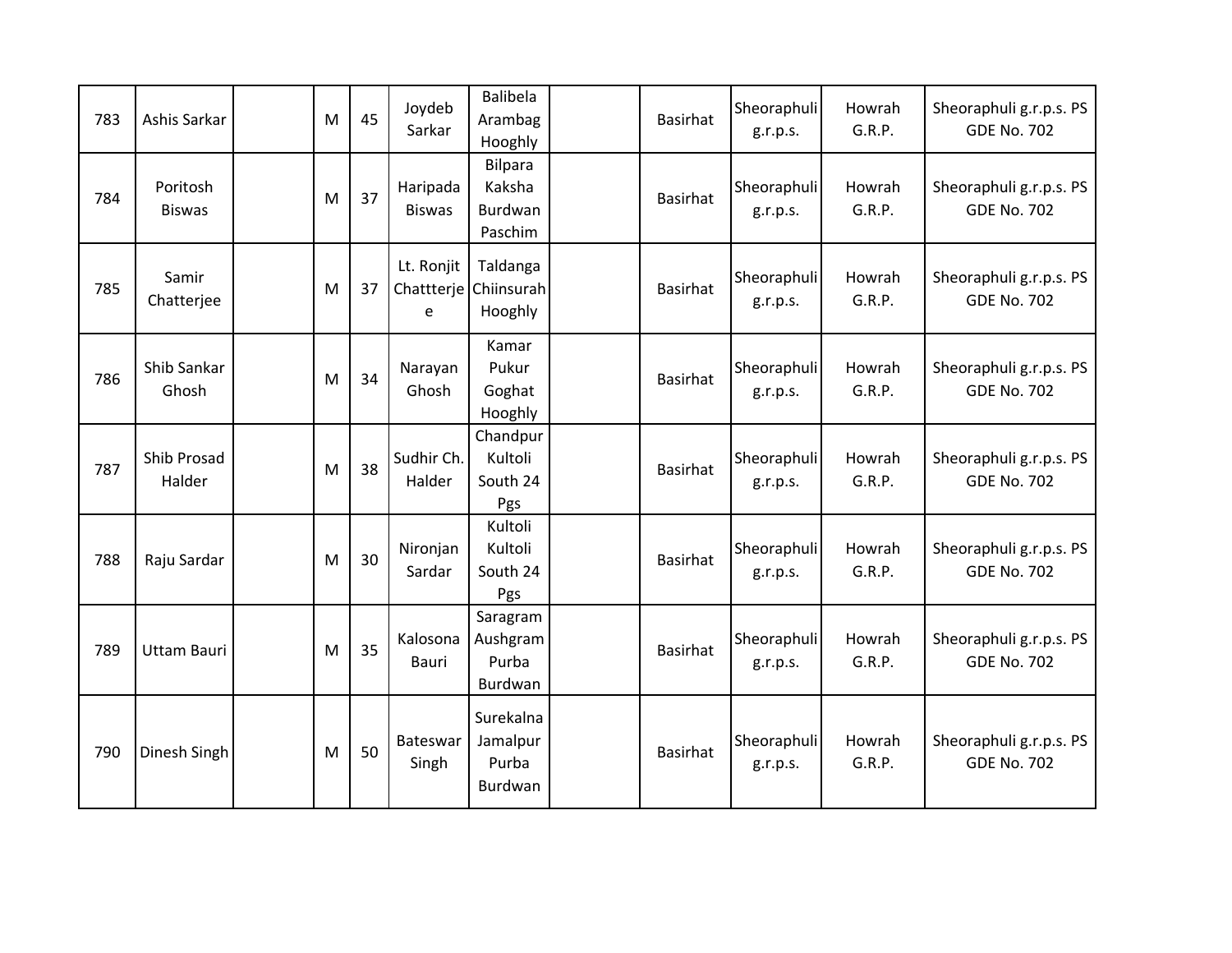| 791 | Naru Gopal<br>Ruidas      | M | 42 | Satish<br><b>Ruidas</b>     | Noapara<br>Singur<br>Hooghly                    | <b>Basirhat</b> | Sheoraphuli<br>g.r.p.s. | Howrah<br>G.R.P. | Sheoraphuli g.r.p.s. PS<br><b>GDE No. 702</b> |
|-----|---------------------------|---|----|-----------------------------|-------------------------------------------------|-----------------|-------------------------|------------------|-----------------------------------------------|
| 792 | Biswanath<br><b>Bauri</b> | M | 26 | Ram Ch.<br>Bauri            | Sukantana<br>gar<br>Chinsurah<br>Hooghly        | <b>Basirhat</b> | Sheoraphuli<br>g.r.p.s. | Howrah<br>G.R.P. | Sheoraphuli g.r.p.s. PS<br><b>GDE No. 702</b> |
| 793 | Nichi Kanta<br>Surul      | M | 55 | Lt. Ratan<br>Ch. Surul      | Bajinan<br>Dadpur<br>Hooghly                    | <b>Basirhat</b> | Sheoraphuli<br>g.r.p.s. | Howrah<br>G.R.P. | Sheoraphuli g.r.p.s. PS<br><b>GDE No. 702</b> |
| 794 | Subrata<br>Sarkar         | M | 24 | Ashok<br>Sarkar             | Chandann<br>agar<br>Chandann<br>agar<br>Hooghly | <b>Basirhat</b> | Sheoraphuli<br>g.r.p.s. | Howrah<br>G.R.P. | Sheoraphuli g.r.p.s. PS<br><b>GDE No. 702</b> |
| 795 | Papai Orang               | M | 18 | Lakhan<br>Orang             | Panchgac<br>hia<br>Tarakeswa<br>r Hooghly       | <b>Basirhat</b> | Sheoraphuli<br>g.r.p.s. | Howrah<br>G.R.P. | Sheoraphuli g.r.p.s. PS<br><b>GDE No. 702</b> |
| 796 | Sujit<br>Chakraborty      | M | 55 | Kalipada<br>Chakrabor<br>ty | Kaikala<br>Haripal<br>Hooghly                   | <b>Basirhat</b> | Sheoraphuli<br>g.r.p.s. | Howrah<br>G.R.P. | Sheoraphuli g.r.p.s. PS<br><b>GDE No. 702</b> |
| 797 | Samyadeep<br>Majumder     | M | 23 | Sajal<br>Majumder           | Panduah<br>Panduah<br>Hooghly                   | <b>Basirhat</b> | Sheoraphuli<br>g.r.p.s. | Howrah<br>G.R.P. | Sheoraphuli g.r.p.s. PS<br><b>GDE No. 705</b> |
| 798 | Sk. Mahidul<br>Hassain    | M | 30 | Sk.<br>Mokarrem<br>Hassain  | Batanal<br>Arambag<br>Hooghly                   | <b>Basirhat</b> | Sheoraphuli<br>g.r.p.s. | Howrah<br>G.R.P. | Sheoraphuli g.r.p.s. PS<br><b>GDE No. 705</b> |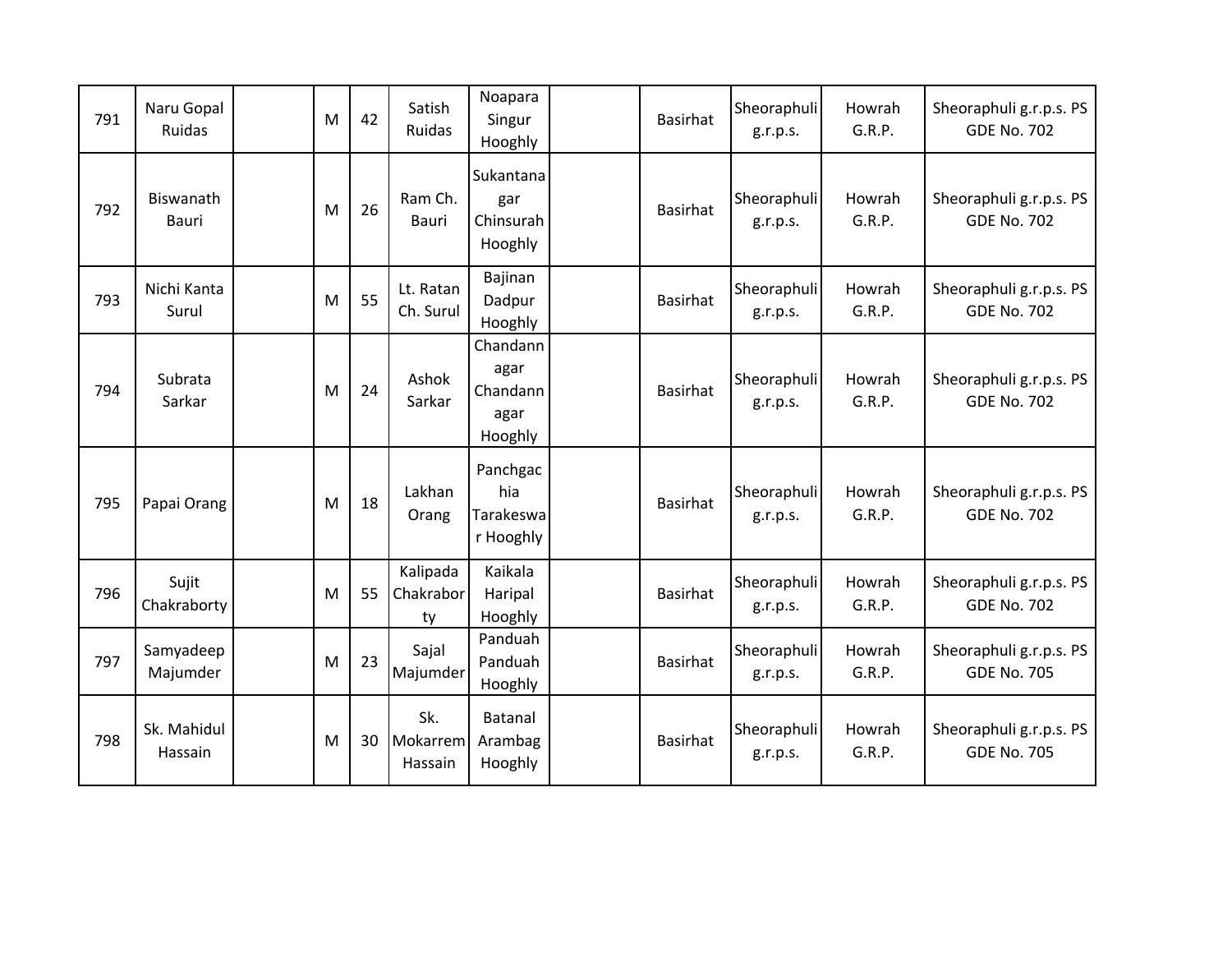| 799 | Sandip Koley     | M | 24 | Sushil<br>Koley          | Rajballabb<br>ati Haripal<br>Hooghly                        | Basirhat        | Sheoraphuli<br>g.r.p.s. | Howrah<br>G.R.P. | Sheoraphuli g.r.p.s. PS<br><b>GDE No. 705</b> |
|-----|------------------|---|----|--------------------------|-------------------------------------------------------------|-----------------|-------------------------|------------------|-----------------------------------------------|
| 800 | Md. Saddam       | M | 28 | Md. Sahid                | Bhadresw<br>ar<br>Bhadresw<br>ar<br>Hooghly                 | Basirhat        | Sheoraphuli<br>g.r.p.s. | Howrah<br>G.R.P. | Sheoraphuli g.r.p.s. PS<br><b>GDE No. 705</b> |
| 801 | Abhijit Das      | M | 45 | Lt.<br>Das               | Guria<br>Ramanath Tarakeswa<br>r Hooghly                    | <b>Basirhat</b> | Sheoraphuli<br>g.r.p.s. | Howrah<br>G.R.P. | Sheoraphuli g.r.p.s. PS<br><b>GDE No. 705</b> |
| 802 | Souvik<br>Nayek  | M | 21 | Sidhartha<br>Nayek       | Ramjibon<br>pur<br>Chandrak<br>ona<br>Midnapor<br>e Paschim | <b>Basirhat</b> | Sheoraphuli<br>g.r.p.s. | Howrah<br>G.R.P. | Sheoraphuli g.r.p.s. PS<br><b>GDE No. 705</b> |
| 803 | Sabuj Maity      | M | 20 | Gobinda<br>Maity         | Moyna<br>Moyna<br>Midinipor<br>e Purba                      | Basirhat        | Sheoraphuli<br>g.r.p.s. | Howrah<br>G.R.P. | Sheoraphuli g.r.p.s. PS<br><b>GDE No. 705</b> |
| 804 | Bonshi<br>Santra | M | 50 | Shiboram<br>Santra       | Arambag<br>Arambag<br>Hooghly                               | Basirhat        | Sheoraphuli<br>g.r.p.s. | Howrah<br>G.R.P. | Sheoraphuli g.r.p.s. PS<br><b>GDE No. 705</b> |
| 805 | Sk.<br>Naimuddin | M | 33 | Sk. Abu<br><b>Bakkar</b> | Gopal<br>Prosad<br>Haripal<br>Hooghly                       | <b>Basirhat</b> | Sheoraphuli<br>g.r.p.s. | Howrah<br>G.R.P. | Sheoraphuli g.r.p.s. PS<br><b>GDE No. 705</b> |
| 806 | Sahadeb Das      | M | 51 | Lt. Ajit Kr.<br>Das      | Patuli<br>Balagarh<br>Hooghly                               | Basirhat        | Sheoraphuli<br>g.r.p.s. | Howrah<br>G.R.P. | Sheoraphuli g.r.p.s. PS<br><b>GDE No. 705</b> |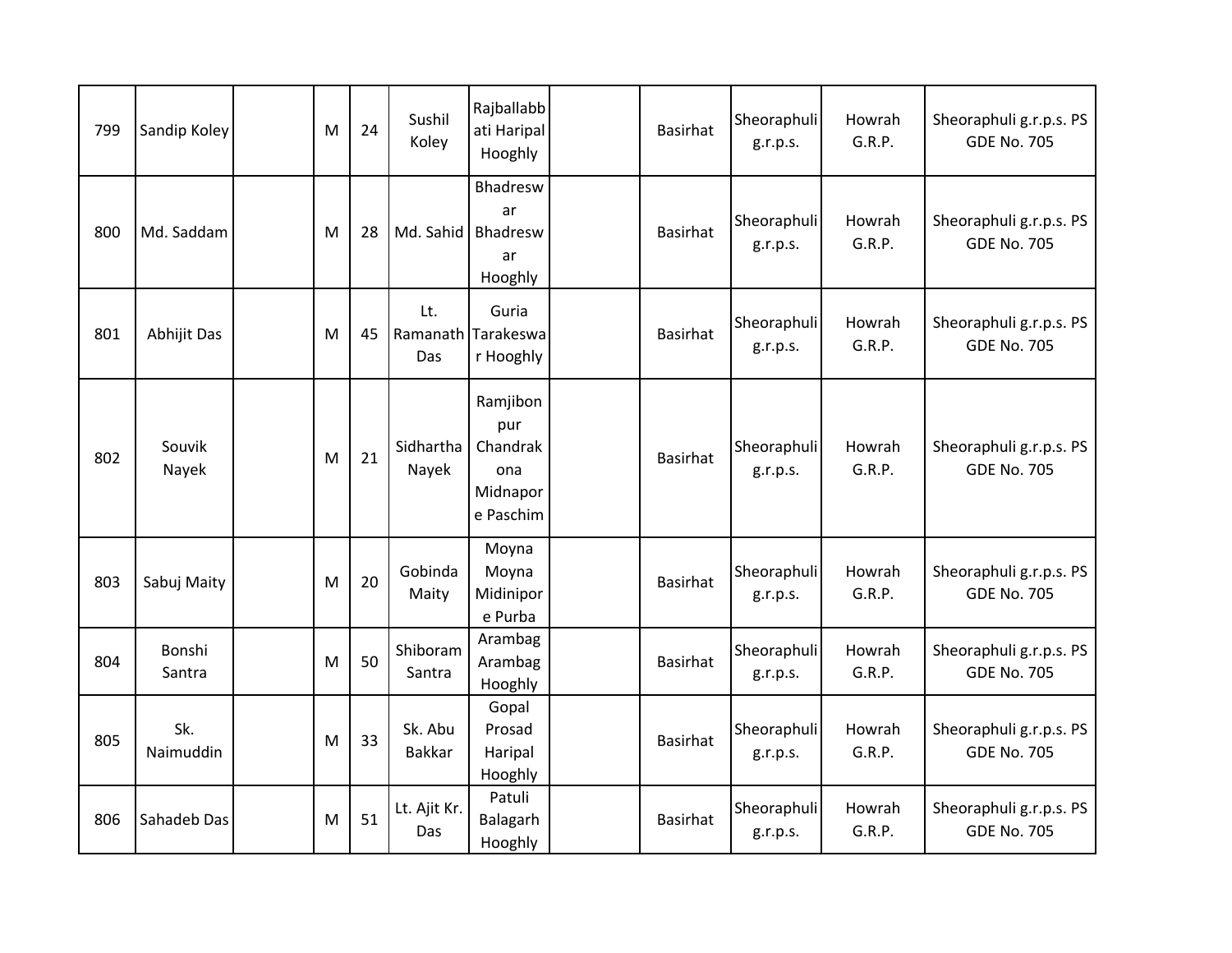| 807 | Dipak Das                  | M | 26 | Baijnath<br>Das             | Angus<br>Bhadresw<br>ar<br>Hooghly                   | Basirhat        | Sheoraphuli<br>g.r.p.s. | Howrah<br>G.R.P. | Sheoraphuli g.r.p.s. PS<br><b>GDE No. 705</b>                       |
|-----|----------------------------|---|----|-----------------------------|------------------------------------------------------|-----------------|-------------------------|------------------|---------------------------------------------------------------------|
| 808 | Suman Pal                  | M | 18 | Subash<br>Ch. Pal           | Balaramb<br>ati Singur<br>Hooghly                    | <b>Basirhat</b> | Sheoraphuli<br>g.r.p.s. | Howrah<br>G.R.P. | Sheoraphuli g.r.p.s. PS<br><b>GDE No. 705</b>                       |
| 809 | Sayanton<br>Sankar Saha    | M | 19 | Ratan Kr.<br>Saha           | 1/2/H/4<br>K.G Bose<br>Sarani<br>Beleghata<br>Kol-85 | <b>Basirhat</b> | Sheoraphuli<br>g.r.p.s. | Howrah<br>G.R.P. | Sheoraphuli g.r.p.s. PS<br><b>GDE No. 705</b>                       |
| 810 | Naba Kumar<br>Sadhu        | M | 32 | Lt. Tapan<br>Kumar<br>Sadhu | Kumarpar<br>a Panduah<br>Hooghly                     | <b>Basirhat</b> | Sheoraphuli<br>g.r.p.s. | Howrah<br>G.R.P. | Sheoraphuli g.r.p.s. PS<br><b>GDE No. 705</b>                       |
| 811 | Haradhan<br>Shee           | M | 50 | <b>Bistu Shee</b>           | Singur<br>Singur<br>Hooghly                          | Basirhat        | Sheoraphuli<br>g.r.p.s. | Howrah<br>G.R.P. | Sheoraphuli g.r.p.s. PS<br>Outpost Chandannagar<br>GRPP GDE No. 376 |
| 812 | <b>Basudeb</b><br>Karmakar | M | 40 | Nimai Kr.<br>Karmakar       | Baichipara<br>Singur<br>Hooghly                      | <b>Basirhat</b> | Sheoraphuli<br>g.r.p.s. | Howrah<br>G.R.P. | Sheoraphuli g.r.p.s. PS<br>Outpost Chandannagar<br>GRPP GDE No. 376 |
| 813 | <b>Basudeb Das</b>         | M | 52 | Lt.<br>Kalipada<br>Das      | Debipur<br>Chinsurah<br>Hooghly                      | Basirhat        | Sheoraphuli<br>g.r.p.s. | Howrah<br>G.R.P. | Sheoraphuli g.r.p.s. PS<br>Outpost Chandannagar<br>GRPP GDE No. 376 |
| 814 | Zaid Qurishi               | M | 26 | Abdul<br>Kalam              | Jagadal<br>jagadal 24<br>Pgs(N)                      | Basirhat        | Sheoraphuli<br>g.r.p.s. | Howrah<br>G.R.P. | Sheoraphuli g.r.p.s. PS<br>Outpost Chandannagar<br>GRPP GDE No. 376 |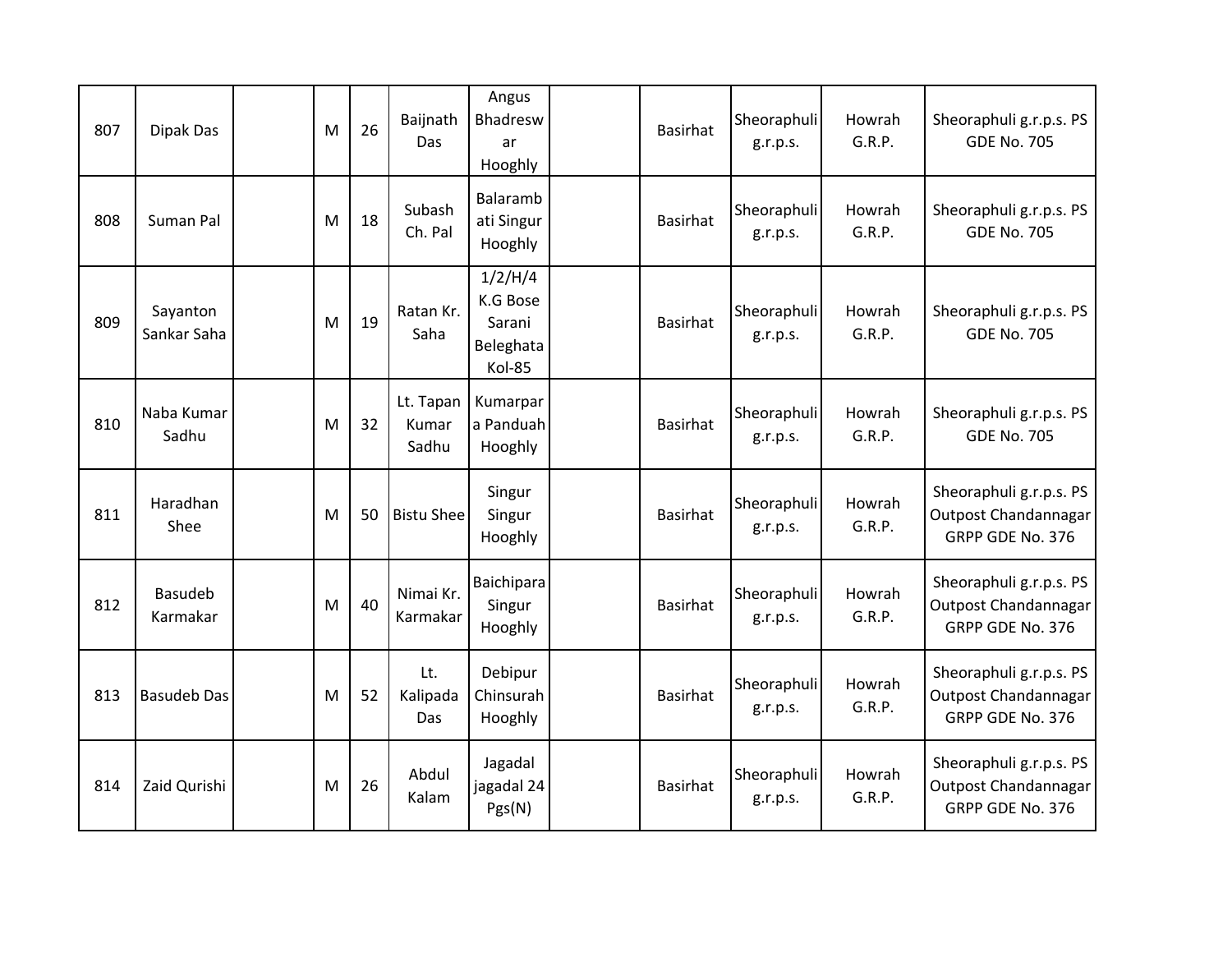| 815 | Goutam<br>Manna    | M | 40 | Shib Ram<br>Manna       | <b>Bally</b><br>Durgapur<br>Nischinda<br>Howrah | Basirhat        | Sheoraphuli<br>g.r.p.s. | Howrah<br>G.R.P. | Sheoraphuli g.r.p.s. PS<br>Outpost Chandannagar<br>GRPP GDE No. 376 |
|-----|--------------------|---|----|-------------------------|-------------------------------------------------|-----------------|-------------------------|------------------|---------------------------------------------------------------------|
| 816 | Prabir<br>Baghal   | M | 42 | Bidyut<br>Baghal        | Ganjbazar<br>Chandann<br>agar<br>Hooghly        | <b>Basirhat</b> | Sheoraphuli<br>g.r.p.s. | Howrah<br>G.R.P. | Sheoraphuli g.r.p.s. PS<br>Outpost Chandannagar<br>GRPP GDE No. 376 |
| 817 | Partika Ram        | M | 53 | Lt. Ashok<br>Ram        | Bejra<br>Bhadresw<br>ar<br>Hooghly              | Basirhat        | Sheoraphuli<br>g.r.p.s. | Howrah<br>G.R.P. | Sheoraphuli g.r.p.s. PS<br>Outpost Chandannagar<br>GRPP GDE No. 376 |
| 818 | Rajib Shaw         | M | 18 | Raj Kr.<br>Shaw         | Jagadal<br>jagadal 24<br>Pgs(N)                 | <b>Basirhat</b> | Sheoraphuli<br>g.r.p.s. | Howrah<br>G.R.P. | Sheoraphuli g.r.p.s. PS<br>Outpost Chandannagar<br>GRPP GDE No. 376 |
| 819 | Md. Feroz          | M | 38 |                         | M.G Road<br>Md. Smile Jorasakho<br>Kol-7        | <b>Basirhat</b> | Sheoraphuli<br>g.r.p.s. | Howrah<br>G.R.P. | Sheoraphuli g.r.p.s. PS<br>Outpost Chandannagar<br>GRPP GDE No. 376 |
| 820 | Biswanath<br>Ghosh | M | 31 | Tara<br>Sankar<br>Ghosh | Tarakeswa<br>r<br>Tarakeswa<br>r Hooghly        | <b>Basirhat</b> | Sheoraphuli<br>g.r.p.s. | Howrah<br>G.R.P. | Sheoraphuli g.r.p.s. PS<br>Outpost Chandannagar<br>GRPP GDE No. 376 |
| 821 | Subir Kumar        | M | 40 | Biswanath<br>Singh      | Uttarpara<br>Uttarpara<br>Hooghly               | <b>Basirhat</b> | Sheoraphuli<br>g.r.p.s. | Howrah<br>G.R.P. | Sheoraphuli g.r.p.s. PS<br>Outpost Chandannagar<br>GRPP GDE No. 376 |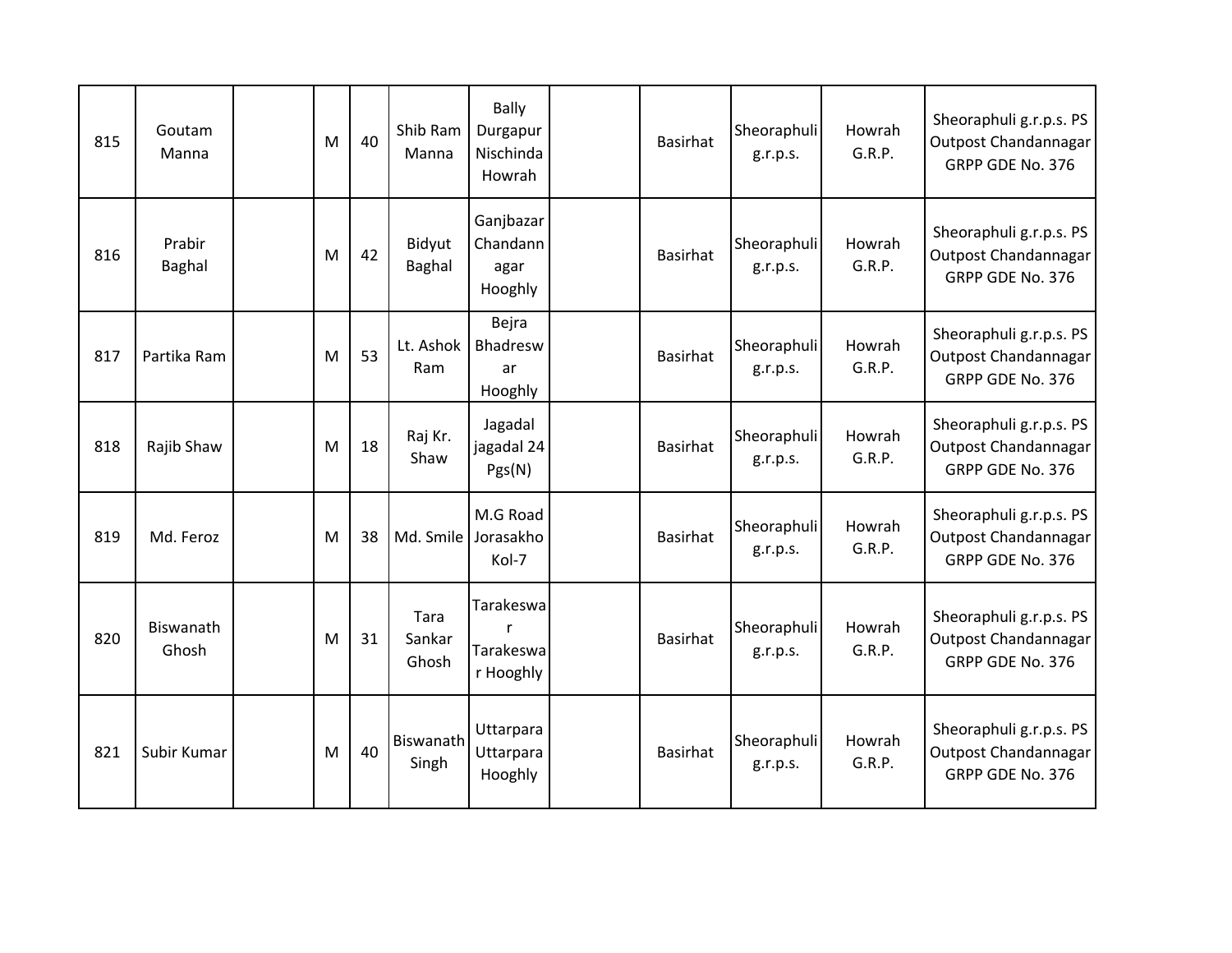| 822 | Samsuddin<br>Molla | M | 53 | Kusubuddi<br>n Molla       | Bagberi<br>Tarakeswa<br>r Hooghly                                                       |                | <b>Basirhat</b> | Sheoraphuli<br>g.r.p.s. | Howrah<br>G.R.P. | Sheoraphuli g.r.p.s. PS<br>Outpost Chandannagar<br>GRPP GDE No. 376 |
|-----|--------------------|---|----|----------------------------|-----------------------------------------------------------------------------------------|----------------|-----------------|-------------------------|------------------|---------------------------------------------------------------------|
| 823 | Deep Sarkar        | M | 28 | Bijon<br>Sarkar            | Bhadresw<br>ar<br>Bhadresw<br>ar<br>Hooghly                                             |                | <b>Basirhat</b> | Sheoraphuli<br>g.r.p.s. | Howrah<br>G.R.P. | Sheoraphuli g.r.p.s. PS<br>Outpost Chandannagar<br>GRPP GDE No. 376 |
| 824 | <b>Rahul Das</b>   | M | 26 | Biswwana<br>th Das         | Kutulsahi<br>Barasat 24<br>Pgs (N)                                                      |                | <b>Basirhat</b> | Sheoraphuli<br>g.r.p.s. | Howrah<br>G.R.P. | Sheoraphuli g.r.p.s. PS<br>Outpost Chandannagar<br>GRPP GDE No. 376 |
| 825 | Sanjay Nath        | M | 39 | Lt. Radhe<br>Shyam<br>Nath | Konnagar<br>Uttarpara<br>Hooghly                                                        |                | <b>Basirhat</b> | Sheoraphuli<br>g.r.p.s. | Howrah<br>G.R.P. | Sheoraphuli g.r.p.s. PS<br>Outpost Chandannagar<br>GRPP GDE No. 381 |
| 826 | Vicky Singh        | M | 35 | Tribir<br>Singh            | Serampor<br>e<br>Serampor<br>e Hooghly<br>PS:<br><b>Baduria</b><br>Dist.:<br>Alipurduar | <b>Baduria</b> | Alipurduar      | Sheoraphuli<br>g.r.p.s. | Howrah<br>G.R.P. | Sheoraphuli g.r.p.s. PS<br><b>GDE No. 381</b>                       |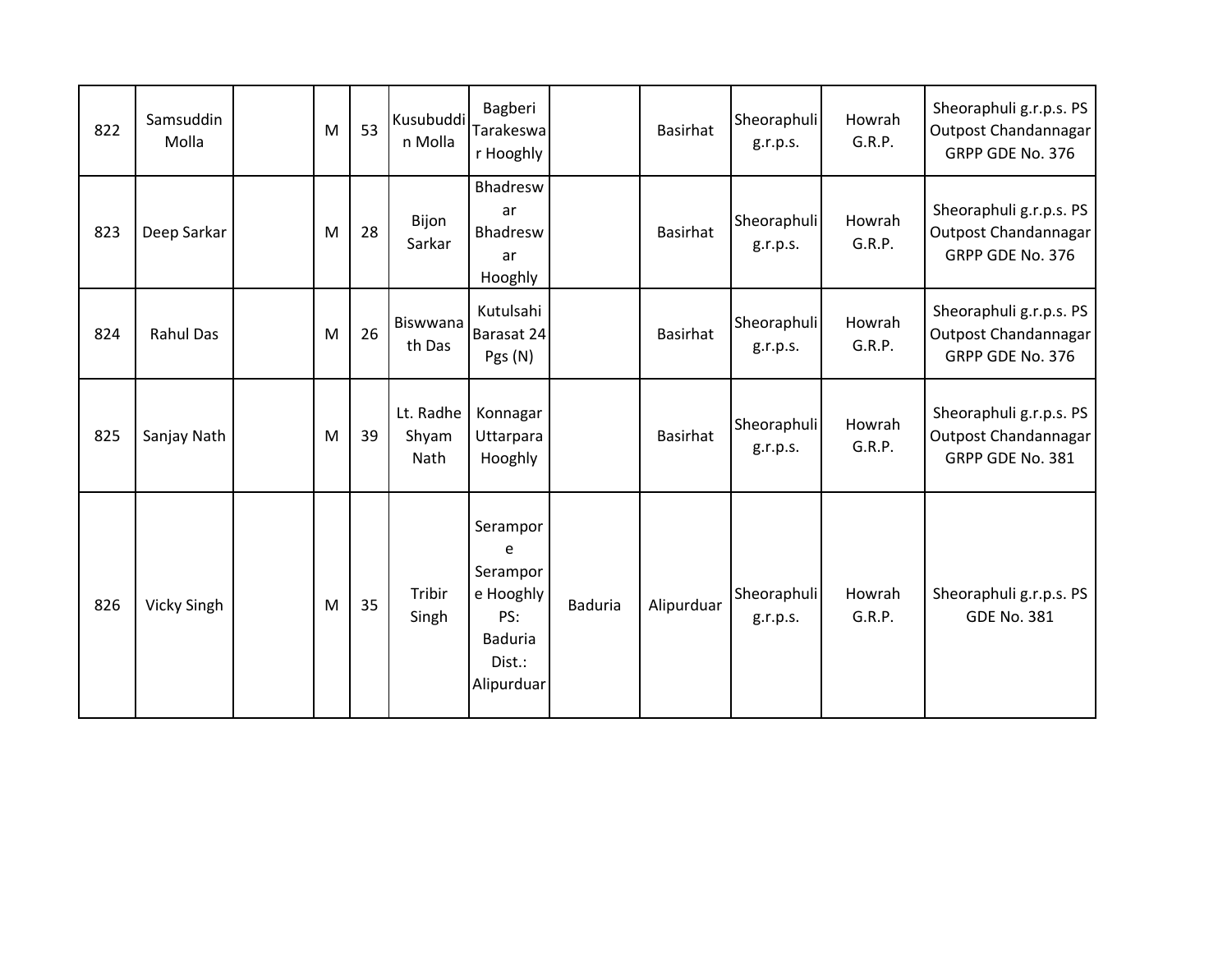| 827 | Debnath<br>Yadav   | M | 52 | Chandres<br>war Yadav | Serampor<br>e<br>Serampor<br>e Hooghly<br>PS:<br><b>Baduria</b><br>Dist.:<br>Alipurduar | Baduria | Alipurduar      | Sheoraphuli<br>g.r.p.s. | Howrah<br>G.R.P. | Sheoraphuli g.r.p.s. PS<br><b>GDE No. 381</b>                       |
|-----|--------------------|---|----|-----------------------|-----------------------------------------------------------------------------------------|---------|-----------------|-------------------------|------------------|---------------------------------------------------------------------|
| 828 | Ganesh Hait        | M | 52 | Mahadeb<br>Hait       | Ranabath<br>Tarakeswa<br>r Hooghly                                                      |         | <b>Basirhat</b> | Sheoraphuli<br>g.r.p.s. | Howrah<br>G.R.P. | Sheoraphuli g.r.p.s. PS<br>Outpost Chandannagar<br>GRPP GDE No. 381 |
| 829 | Sk. Anwar Ali      | M | 35 | Sk. Osman<br>Gani     | Piyasara<br>Tarakeswa<br>$\mathsf{r}$<br>Murshida<br>bad                                |         | <b>Basirhat</b> | Sheoraphuli<br>g.r.p.s. | Howrah<br>G.R.P. | Sheoraphuli g.r.p.s. PS<br>Outpost Chandannagar<br>GRPP GDE No. 381 |
| 830 | Altafur<br>Rahaman | M | 35 | Abdul<br>Rahaman      | Kabil Pur<br>Sagardighi<br>Murshida<br>bad                                              |         | <b>Basirhat</b> | Sheoraphuli<br>g.r.p.s. | Howrah<br>G.R.P. | Sheoraphuli g.r.p.s. PS<br>Outpost Chandannagar<br>GRPP GDE No. 381 |
| 831 | Barun<br>Karmakar  | M | 40 | Nemai<br>Karmakar     | Jogopara<br>jagadal 24<br>Pgs(N)                                                        |         | <b>Basirhat</b> | Sheoraphuli<br>g.r.p.s. | Howrah<br>G.R.P. | Sheoraphuli g.r.p.s. PS<br>Outpost Chandannagar<br>GRPP GDE No. 381 |
| 832 | Ganesh<br>Yadav    | M | 20 | Mahadeb<br>Yadav      | Sarghati<br>Amgha<br>Gaya<br><b>Bihar</b>                                               |         | Basirhat        | Sheoraphuli<br>g.r.p.s. | Howrah<br>G.R.P. | Sheoraphuli g.r.p.s. PS<br>Outpost Chandannagar<br>GRPP GDE No. 381 |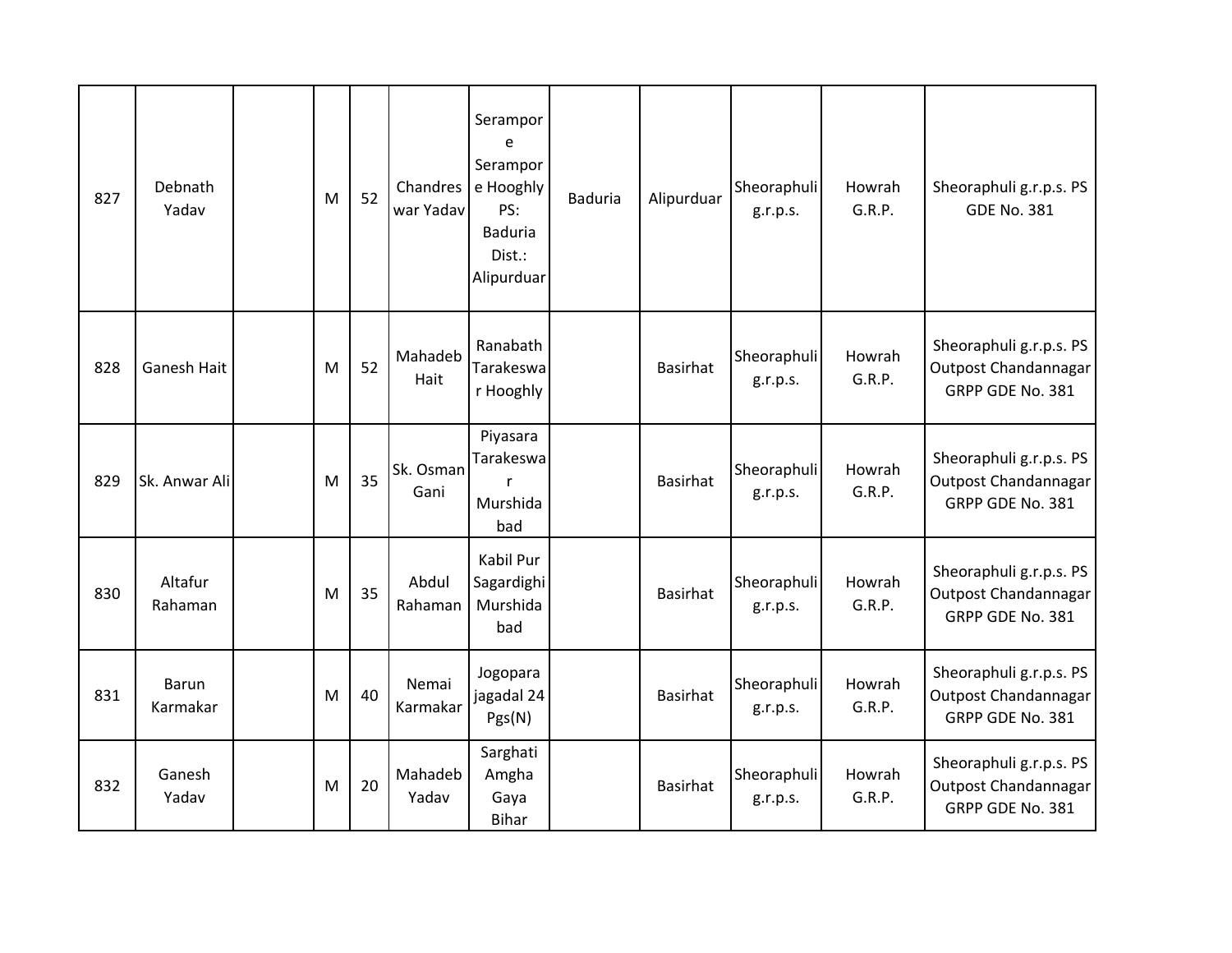| 833 | Santosh<br>Kumar    | M | 20 | Bishnu<br>Yadav           | Sarghati<br>Amgha<br>Gaya<br><b>Bihar</b>             | Basirhat        | Sheoraphuli<br>g.r.p.s. | Howrah<br>G.R.P. | Sheoraphuli g.r.p.s. PS<br>Outpost Chandannagar<br>GRPP GDE No. 381 |
|-----|---------------------|---|----|---------------------------|-------------------------------------------------------|-----------------|-------------------------|------------------|---------------------------------------------------------------------|
| 834 | Arnab<br>Chatterjee | M | 42 | Anil Kr.<br>Chatterjee    | Katwa<br>Collage<br>Para<br>Katwa<br>Purba<br>Burdwan | <b>Basirhat</b> | Sheoraphuli<br>g.r.p.s. | Howrah<br>G.R.P. | Sheoraphuli g.r.p.s. PS<br>Outpost Chandannagar<br>GRPP GDE No. 384 |
| 835 | Rajesh Chel         | M | 28 | Hirulal<br>Chel           | Baikhanda<br>pur<br>Pursurah<br>Hooghly               | <b>Basirhat</b> | Sheoraphuli<br>g.r.p.s. | Howrah<br>G.R.P. | Sheoraphuli g.r.p.s. PS<br>Outpost Chandannagar<br>GRPP GDE No. 384 |
| 836 | Rajesh<br>Ghosh     | M | 42 | Lt. Ram<br>Ghosh          | Uttarpara<br>Uttarpara<br>Hooghly                     | <b>Basirhat</b> | Sheoraphuli<br>g.r.p.s. | Howrah<br>G.R.P. | Sheoraphuli g.r.p.s. PS<br>Outpost Chandannagar<br>GRPP GDE No. 384 |
| 837 | Kaushik<br>Agarwal  | M | 19 | <b>Binod</b><br>Agarwal   | Jagadal<br>jagadal 24<br>Pgs (N)                      | <b>Basirhat</b> | Sheoraphuli<br>g.r.p.s. | Howrah<br>G.R.P. | Sheoraphuli g.r.p.s. PS<br>Outpost Chandannagar<br>GRPP GDE No. 384 |
| 838 | <b>Tapan Giri</b>   | M | 45 | Sudandhu<br>Giri          | Dharpara<br>Chandann<br>agar<br>Hooghly               | <b>Basirhat</b> | Sheoraphuli<br>g.r.p.s. | Howrah<br>G.R.P. | Sheoraphuli g.r.p.s. PS<br>Outpost Chandannagar<br>GRPP GDE No. 384 |
| 839 | Arnab Roy           | M | 38 | Lt.<br>Krishnend<br>u Roy | Serampor<br>e<br>Serampor<br>e Hooghly                | <b>Basirhat</b> | Sheoraphuli<br>g.r.p.s. | Howrah<br>G.R.P. | Sheoraphuli g.r.p.s. PS<br>Outpost Chandannagar<br>GRPP GDE No. 384 |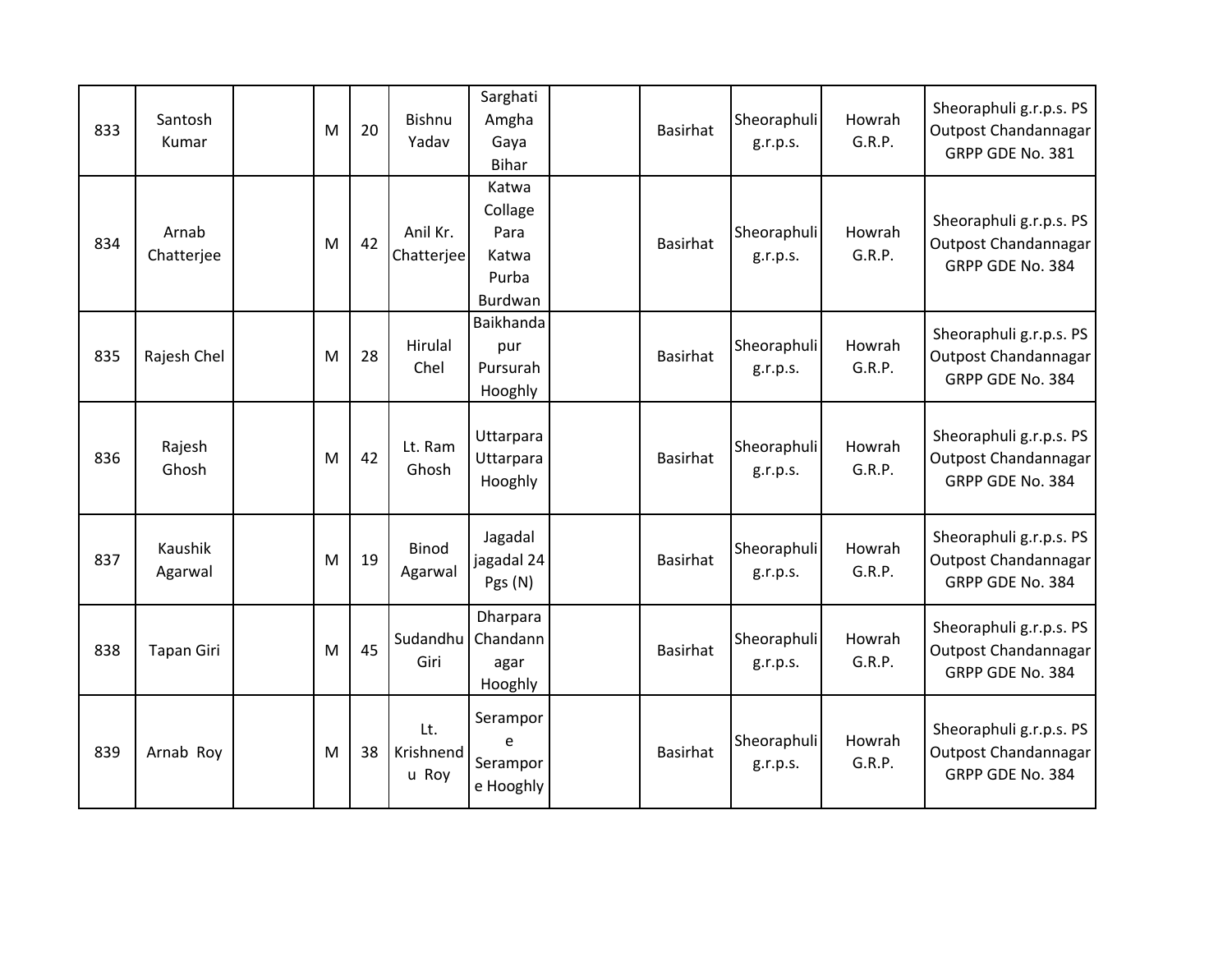| 840 | <b>Rahul Rabi</b><br>Das | M | 29 | Kartick<br>Rabi Das      | Mankund<br>$\mathbf{u}$<br>Neogibaga<br>$\mathsf{n}$<br>Chandann<br>agar<br>Hooghly |         | <b>Basirhat</b> | Sheoraphuli<br>g.r.p.s. | Howrah<br>G.R.P. | Sheoraphuli g.r.p.s. PS<br>Outpost Chandannagar<br>GRPP GDE No. 384 |
|-----|--------------------------|---|----|--------------------------|-------------------------------------------------------------------------------------|---------|-----------------|-------------------------|------------------|---------------------------------------------------------------------|
| 841 | Kashim<br>Ansari         | M | 28 | Najam<br>Ansari          | Of<br>Gagoria<br>PS-Dumka<br>Dist-<br>Dumka                                         |         | <b>Basirhat</b> | Suri g.r.p.s.           | Howrah<br>G.R.P. | Suri g.r.p.s. PS GDE No.<br>644                                     |
| 842 | Amir Ansari              | M | 29 | Hamid<br>Ansari          | Of<br>Gagoria<br>PS-Dumka<br>Dist-<br>Dumka                                         |         | <b>Basirhat</b> | Suri g.r.p.s.           | Howrah<br>G.R.P. | Suri g.r.p.s. PS GDE No.<br>644                                     |
| 843 | Sukumar<br>Mondal        | M | 23 | Monoranj<br>an<br>Mondal | Labhpur<br>PS:<br>Labhpur<br>Dist.:<br>Birbhum                                      | Labhpur | Birbhum         | Suri g.r.p.s.           | Howrah<br>G.R.P. | Suri g.r.p.s. PS GDE No.<br>644                                     |
| 844 | Subrata<br>Hazra         | M | 29 | Goutam<br>Hazra          | Labhpur<br>PS:<br>Labhpur<br>Dist.:<br>Birbhum                                      | Labhpur | Birbhum         | Suri g.r.p.s.           | Howrah<br>G.R.P. | Suri g.r.p.s. PS GDE No.<br>644                                     |
| 845 | Rakesh Mal               | M | 22 | Ramesh<br>Mal            | Labhpur<br>PS:<br>Labhpur<br>Dist.:<br>Birbhum                                      | Labhpur | Birbhum         | Suri g.r.p.s.           | Howrah<br>G.R.P. | Suri g.r.p.s. PS GDE No.<br>644                                     |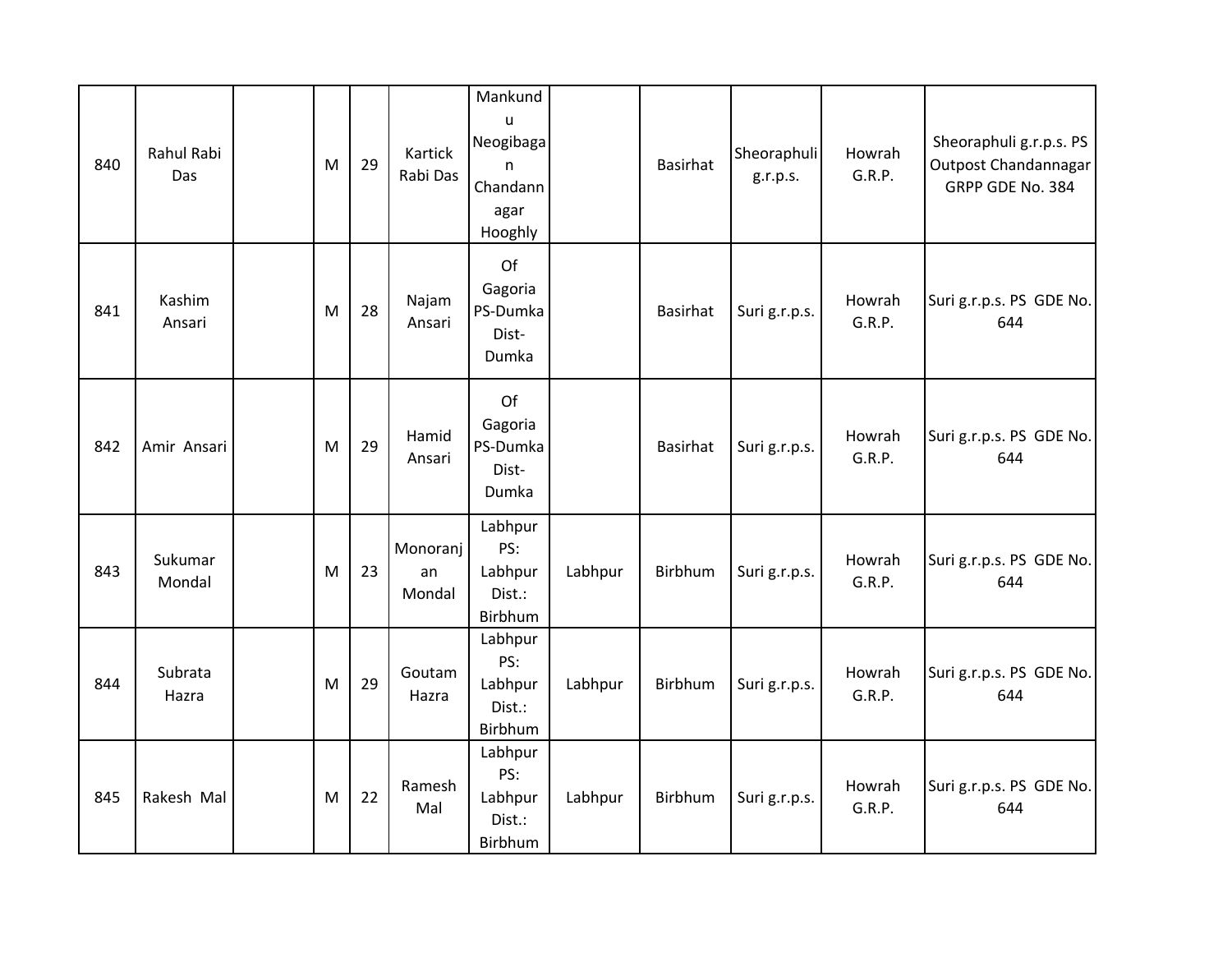| 846 | Mirulal<br>Murmu     | M | 32 | Nunuram<br>Murmu      | Labhpur<br>PS:<br>Labhpur<br>Dist.:<br>Birbhum   | Labhpur  | Birbhum | Suri g.r.p.s. | Howrah<br>G.R.P. | Suri g.r.p.s. PS GDE No.<br>644 |
|-----|----------------------|---|----|-----------------------|--------------------------------------------------|----------|---------|---------------|------------------|---------------------------------|
| 847 | Gouranga<br>Adhikary | M | 24 | Kabir Kr.<br>Adhikary | Sainthia<br>PS:<br>Sainthia<br>Dist.:<br>Birbhum | Sainthia | Birbhum | Suri g.r.p.s. | Howrah<br>G.R.P. | Suri g.r.p.s. PS GDE No.<br>644 |
| 848 | Nirmal<br>Hazra      | M | 34 | Jaladhar<br>Hazra     | Sainthia<br>PS:<br>Sainthia<br>Dist.:<br>Birbhum | Sainthia | Birbhum | Suri g.r.p.s. | Howrah<br>G.R.P. | Suri g.r.p.s. PS GDE No.<br>644 |
| 849 | Debasis<br>Rana      | M | 22 | Jogodish<br>Rana      | Sainthia<br>PS:<br>Sainthia<br>Dist.:<br>Birbhum | Sainthia | Birbhum | Suri g.r.p.s. | Howrah<br>G.R.P. | Suri g.r.p.s. PS GDE No.<br>644 |
| 850 | Sital Das            | M | 28 | <b>Pulin Das</b>      | Sainthia<br>PS:<br>Sainthia<br>Dist.:<br>Birbhum | Sainthia | Birbhum | Suri g.r.p.s. | Howrah<br>G.R.P. | Suri g.r.p.s. PS GDE No.<br>644 |
| 851 | Pranab Dom           | M | 37 | Sukumar<br>Dom        | Sainthia<br>PS:<br>Sainthia<br>Dist.:<br>Birbhum | Sainthia | Birbhum | Suri g.r.p.s. | Howrah<br>G.R.P. | Suri g.r.p.s. PS GDE No.<br>644 |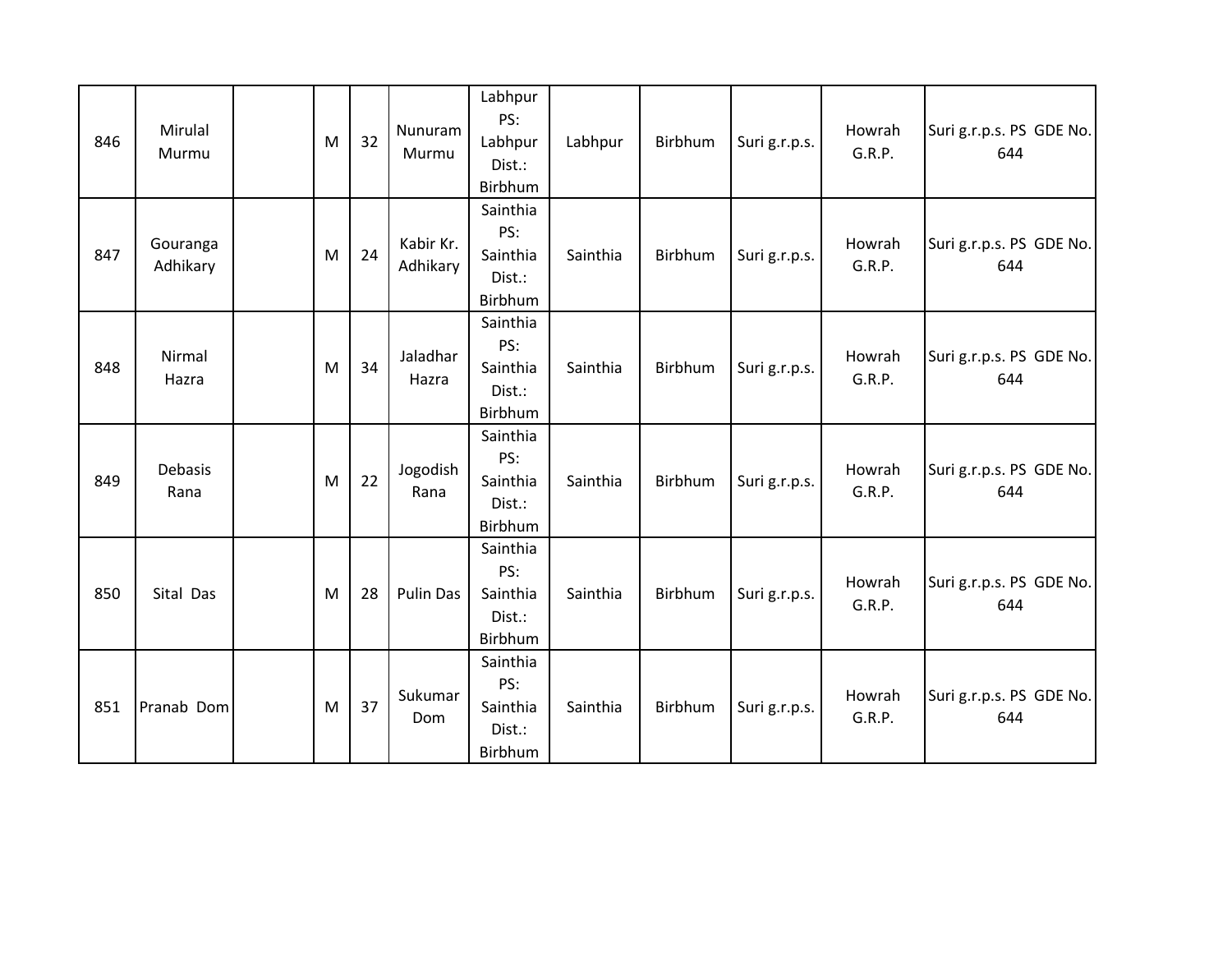| 852 | Mithun<br>Dalui  | M | 22 | Anath<br>Dalui  | Sainthia<br>PS:<br>Sainthia<br>Dist.:<br>Birbhum                    | Sainthia | Birbhum         | Suri g.r.p.s. | Howrah<br>G.R.P.                        | Suri g.r.p.s. PS GDE No.<br>644 |
|-----|------------------|---|----|-----------------|---------------------------------------------------------------------|----------|-----------------|---------------|-----------------------------------------|---------------------------------|
| 853 | Priyesh<br>Kumar | M | 18 | Umesh<br>Thakur | Sainthia<br>PS:<br>Sainthia<br>Dist.:<br>Birbhum                    | Sainthia | Birbhum         | Suri g.r.p.s. | Howrah<br>G.R.P.                        | Suri g.r.p.s. PS GDE No.<br>644 |
| 854 | Dipak Mishra     | M | 21 | Dilip<br>Mishra | 9 No Seth<br>Bagan<br>Lane<br>Girish<br>Park<br>Kolkata -<br>06     |          | <b>Basirhat</b> | Bally         | Howrah<br>Police<br>Commissione<br>rate | Bally PS GDE No. 1072           |
| 855 | Raj Singh        | M | 22 | Ranjit<br>Singh | 13/5 Shib<br>Thakur<br>Lane<br>Posta<br>Kolkata -<br>07             |          | Basirhat        | Bally         | Howrah<br>Police<br>Commissione<br>rate | Bally PS GDE No. 1072           |
| 856 | Rahul Majhi      | M | 21 | Joydeb<br>Majhi | 196<br>Jamunalal<br>Bajaj<br>Street<br>Borobazar<br>Kolkata -<br>07 |          | Basirhat        | Bally         | Howrah<br>Police<br>Commissione<br>rate | Bally PS GDE No. 1072           |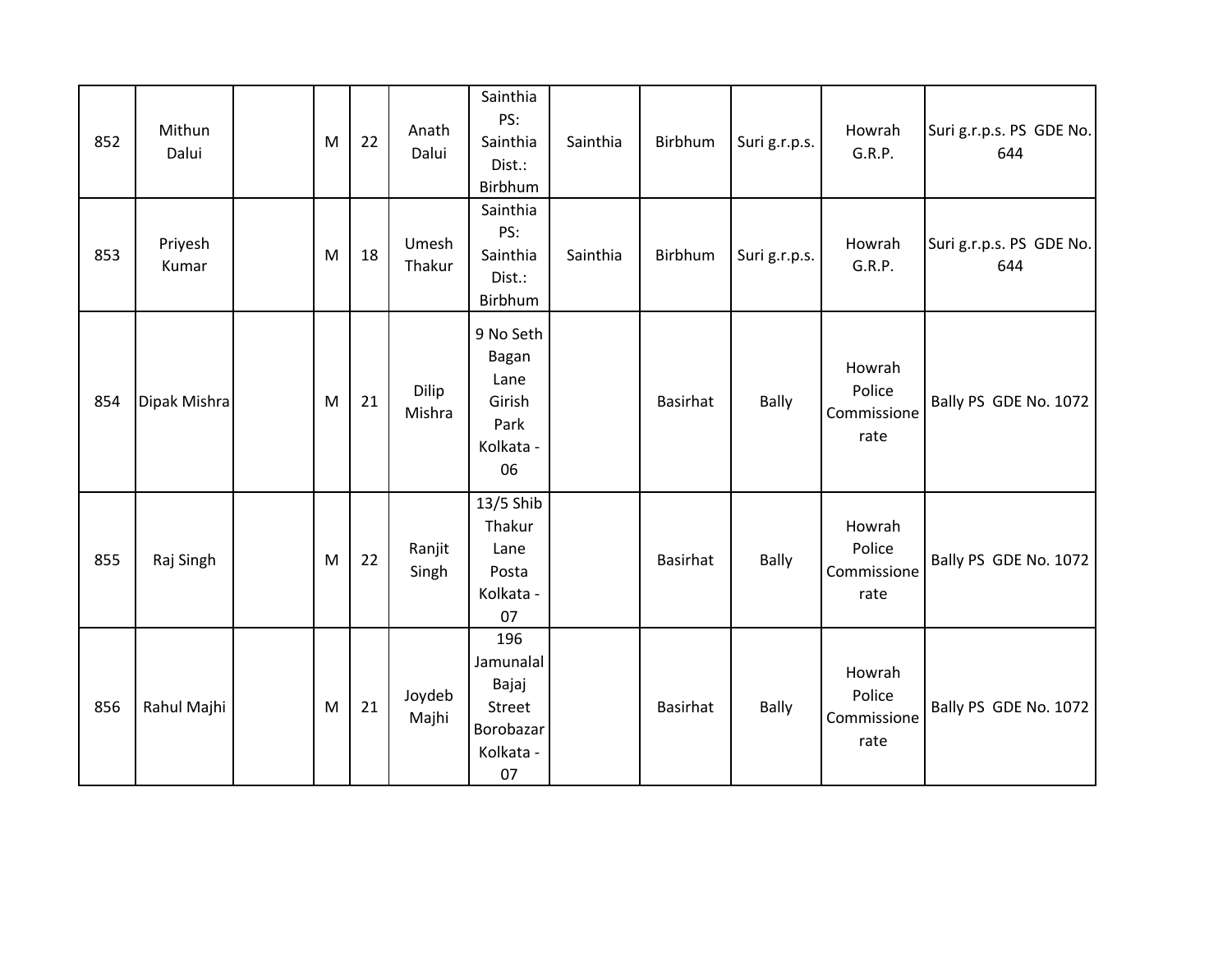| 857 | <b>Binoy Shaw</b>       | M | 53 | Late<br>Madan<br>Mohan<br>Shaw | 17/43<br>Satish<br>Chakrabor<br>ty Lane<br>Bally<br>Howrah                | Basirhat        | Bally        | Howrah<br>Police<br>Commissione<br>rate | Bally PS GDE No. 1075 |
|-----|-------------------------|---|----|--------------------------------|---------------------------------------------------------------------------|-----------------|--------------|-----------------------------------------|-----------------------|
| 858 | Chiranjit<br>Nandi      | M | 31 | Chanchal<br>Nandi              | Vill.<br>Mirjapur,<br>Bakipur,<br>PO: Singur<br>Singur<br>Hooghly         | <b>Basirhat</b> | <b>Bally</b> | Howrah<br>Police<br>Commissione<br>rate | Bally PS GDE No. 1071 |
| 859 | Monoj Singh             | M | 30 | Lt. Deb<br>Singh               | Beadon<br>Street<br>Girish<br>Park<br>Kolkata -<br>06                     | Basirhat        | <b>Bally</b> | Howrah<br>Police<br>Commissione<br>rate | Bally PS GDE No. 1071 |
| 860 | Vishal<br><b>Bhuiya</b> | M | 18 | Suraj<br>Bhuiya                | 01 No.<br>Keder<br>Nath<br>Mukherje<br>e Lane<br>Bally<br>Howrah          | <b>Basirhat</b> | Bally        | Howrah<br>Police<br>Commissione<br>rate | Bally PS GDE No. 1076 |
| 861 | Rohan Ram               | M | 18 | Suresh<br>Ram                  | <b>Bally</b><br>Ghosh<br>Para<br>Labanna<br>Mensan<br>Nischinda<br>Howrah | <b>Basirhat</b> | Bally        | Howrah<br>Police<br>Commissione<br>rate | Bally PS GDE No. 1076 |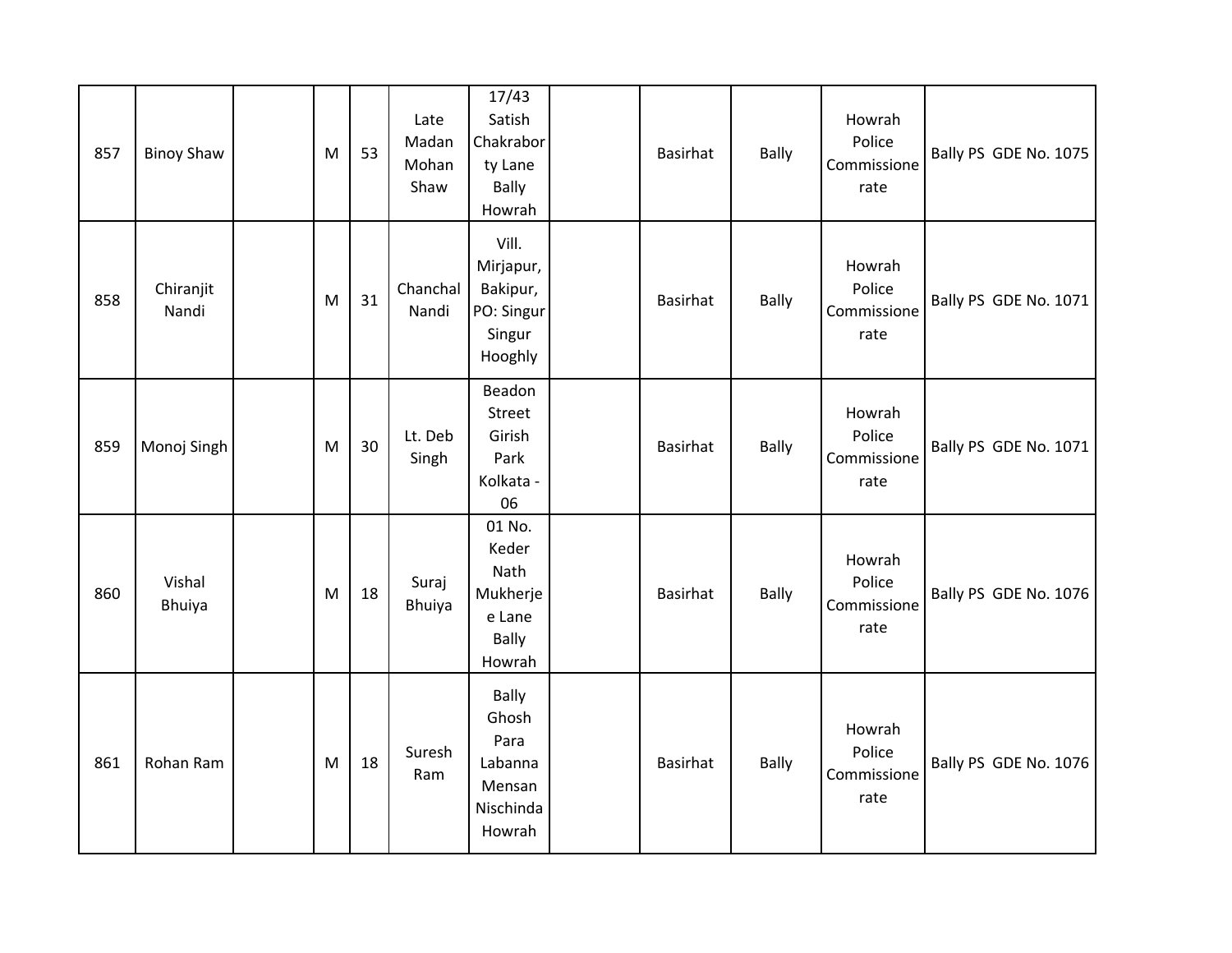| 862 | Piyush<br>Mandal           | M | 18 | <b>Dipak</b><br>Mandal              | 37/24<br>Dewangaz<br>i Road<br>Bally<br>Howrah                  |               | <b>Basirhat</b>                         | Bally  | Howrah<br>Police<br>Commissione<br>rate | Bally PS GDE No. 1076 |
|-----|----------------------------|---|----|-------------------------------------|-----------------------------------------------------------------|---------------|-----------------------------------------|--------|-----------------------------------------|-----------------------|
| 863 | Raja Chanda                | M | 30 | Nemai<br>Chanda                     | 18, G.T<br>Road Bally<br>Howrah                                 |               | <b>Basirhat</b>                         | Bally  | Howrah<br>Police<br>Commissione<br>rate | Bally PS GDE No. 1103 |
| 864 | Pradip<br>Kumar<br>Mahanty | M | 51 | Lt.<br>Trailokya<br>Nath<br>Mahanty | 148, G.T<br><b>Road Bally</b><br>Howrah                         |               | Basirhat                                | Bally  | Howrah<br>Police<br>Commissione<br>rate | Bally PS GDE No. 1103 |
| 865 | Partha<br>Mukherjee        | M | 58 | Lt.<br>Sukumar<br>Mukherje<br>e     | 49/1/C<br>Santiram<br>Rasta<br><b>Bally</b><br>Howrah           |               | <b>Basirhat</b>                         | Bally  | Howrah<br>Police<br>Commissione<br>rate | Bally PS GDE No. 1122 |
| 866 | Satinath<br>Chatterjee     | M | 40 | Lt. Samar<br>Chatterjee             | South<br>Santi<br>Nagar<br>Nischinda<br>Howrah                  |               | Basirhat                                | Bally  | Howrah<br>Police<br>Commissione<br>rate | Bally PS GDE No. 1122 |
| 867 | Ganesh Das                 | M | 43 | Lt.<br>Mayalal<br>Das               | PS: Bantra<br>Dist.:<br>Howrah<br>Police<br>Commissi<br>onerate | <b>Bantra</b> | Howrah<br>Police<br>Commission<br>erate | Bantra | Howrah<br>Police<br>Commissione<br>rate | Bantra PS GDE No. 993 |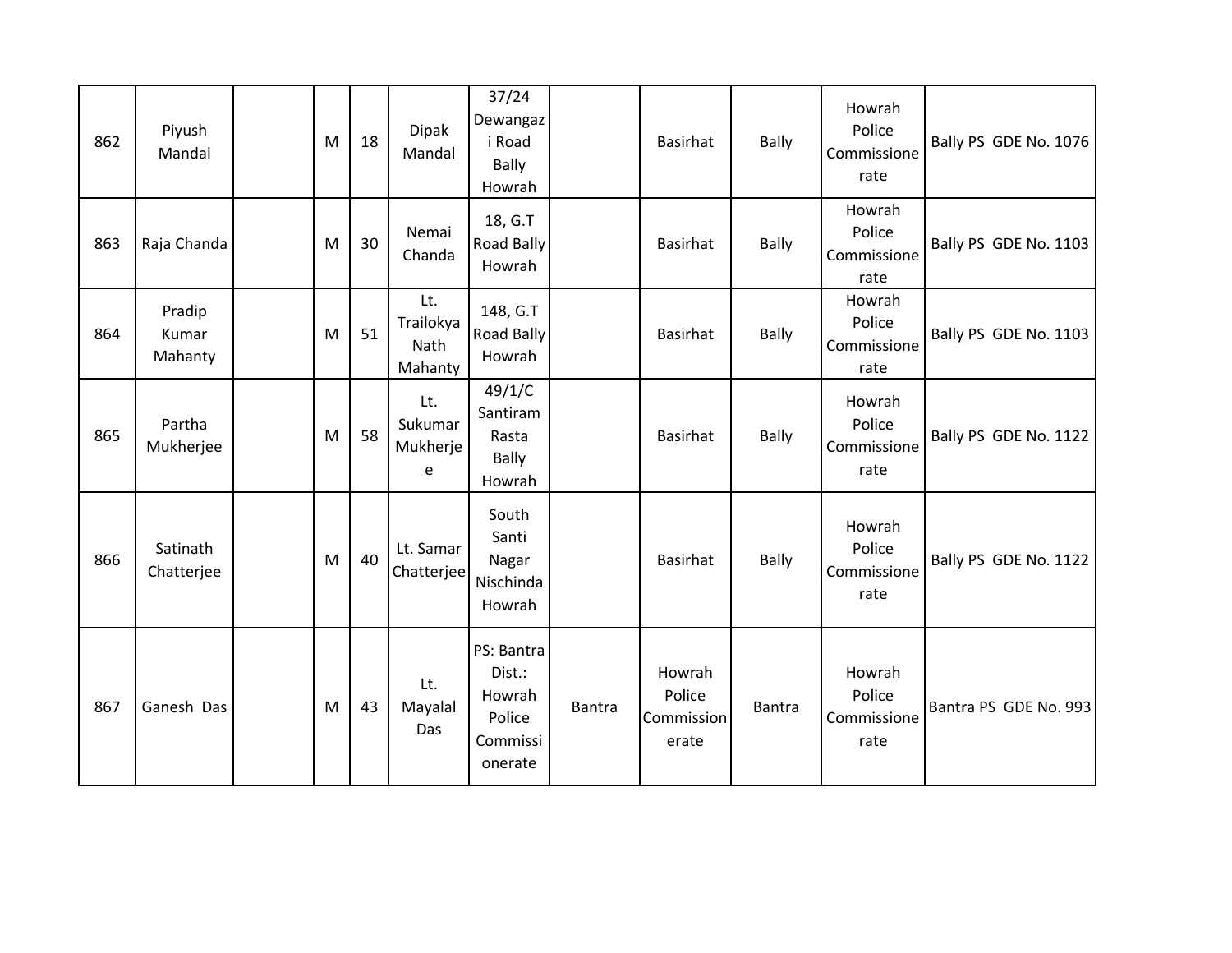| 868 | Md Meraj        | M | 22 | Md.<br>Sabjeed          | PS:<br>Domjur<br>Dist.:<br>Howrah<br>Police<br>Commissi<br>onerate                                                       | Domjur | Howrah<br>Police<br>Commission<br>erate | Dasnagar | Howrah<br>Police<br>Commissione<br>rate | Dasnagar PS GDE No.<br>943  |
|-----|-----------------|---|----|-------------------------|--------------------------------------------------------------------------------------------------------------------------|--------|-----------------------------------------|----------|-----------------------------------------|-----------------------------|
| 869 | Sunni.<br>Singh |   |    | Lt<br>Surendra<br>Singh | $24-A$<br>Road,<br>Belgachiya<br>PS: Liluah<br>Dist.:<br>Howrah<br>Police<br>Commissi<br>onerate                         | Liluah | Howrah<br>Police<br>Commission<br>erate | Golabari | Howrah<br>Police<br>Commissione<br>rate | Golabari PS GDE No.<br>1449 |
| 870 | Subho Das       |   |    | Lt Robin<br>Das         | 31,<br>Srimani<br>Bagan<br>Lane<br>Golabari<br>Howrah<br>PS: Liluah<br>Dist.:<br>Howrah<br>Police<br>Commissi<br>onerate | Liluah | Howrah<br>Police<br>Commission<br>erate | Golabari | Howrah<br>Police<br>Commissione<br>rate | Golabari PS GDE No.<br>1457 |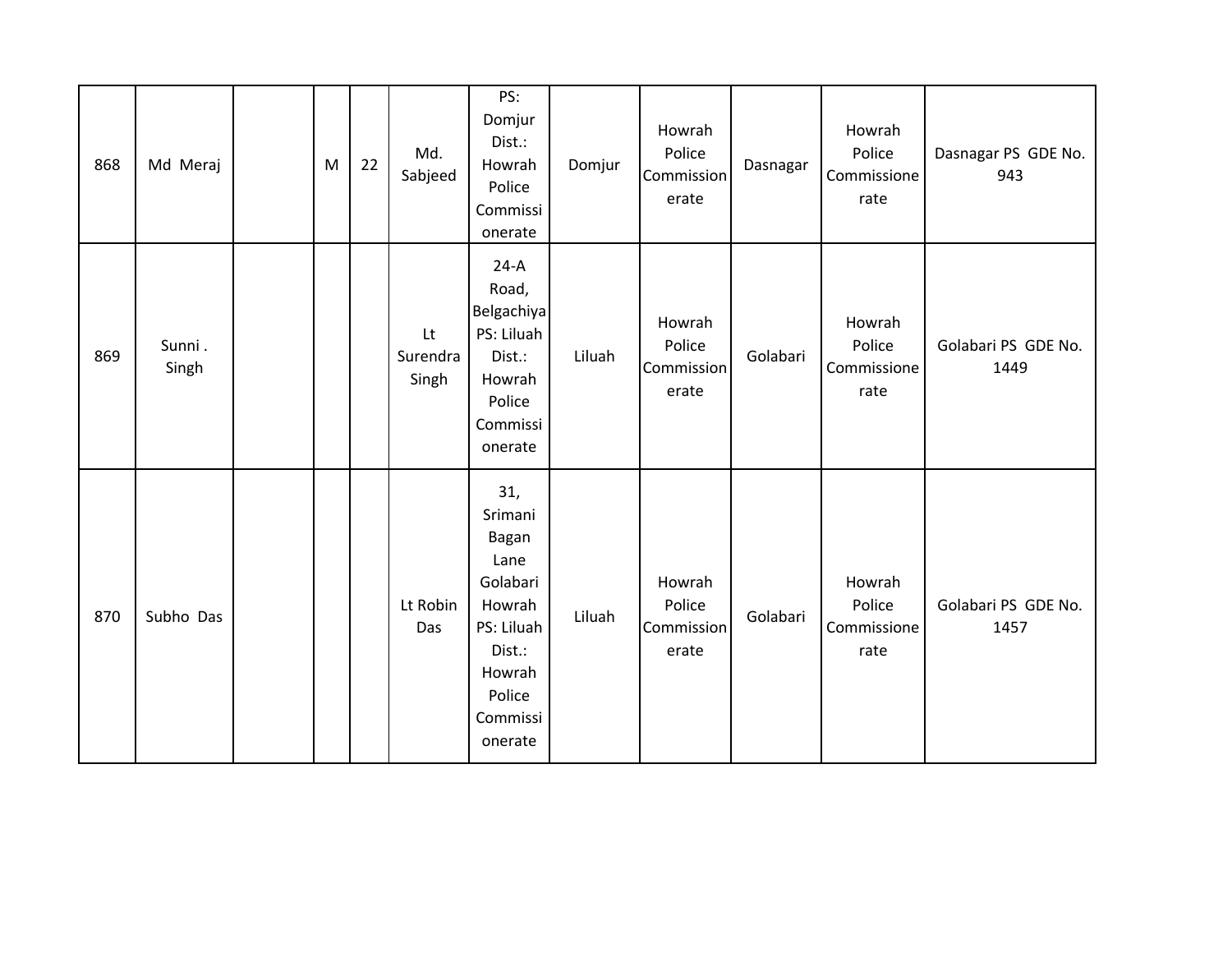| 871 | Sanjib Kr<br>Shah  | M | Ganesh<br>Shah           | 108,<br><b>Belilious</b><br>Road<br>Howrah<br>Howra PS:<br>Liluah<br>Dist.:<br>Howrah<br>Police<br>Commissi<br>onerate | Liluah | Howrah<br>Police<br>Commission<br>erate | Golabari | Howrah<br>Police<br>Commissione<br>rate | Golabari PS GDE No.<br>1509 |
|-----|--------------------|---|--------------------------|------------------------------------------------------------------------------------------------------------------------|--------|-----------------------------------------|----------|-----------------------------------------|-----------------------------|
| 872 | Prasant<br>Kumar   | M | Gulab<br>Chand<br>Bhagat | Dankuni<br>Tinchitra<br>Dankuni<br>Hooghly<br>PS: Liluah<br>Dist.:<br>Howrah<br>Police<br>Commissi<br>onerate          | Liluah | Howrah<br>Police<br>Commission<br>erate | Golabari | Howrah<br>Police<br>Commissione<br>rate | Golabari PS GDE No.<br>1509 |
| 873 | Nikhilesh<br>Patel | M | Lt<br>Birendra<br>Patel  | 4,<br>Jagmohan<br>manik<br>Lane<br>Posta<br>Kolkata<br>PS: Posta<br>Dist.:<br>Kolkata                                  | Posta  | Kolkata                                 | Golabari | Howrah<br>Police<br>Commissione<br>rate | Golabari PS GDE No.<br>1509 |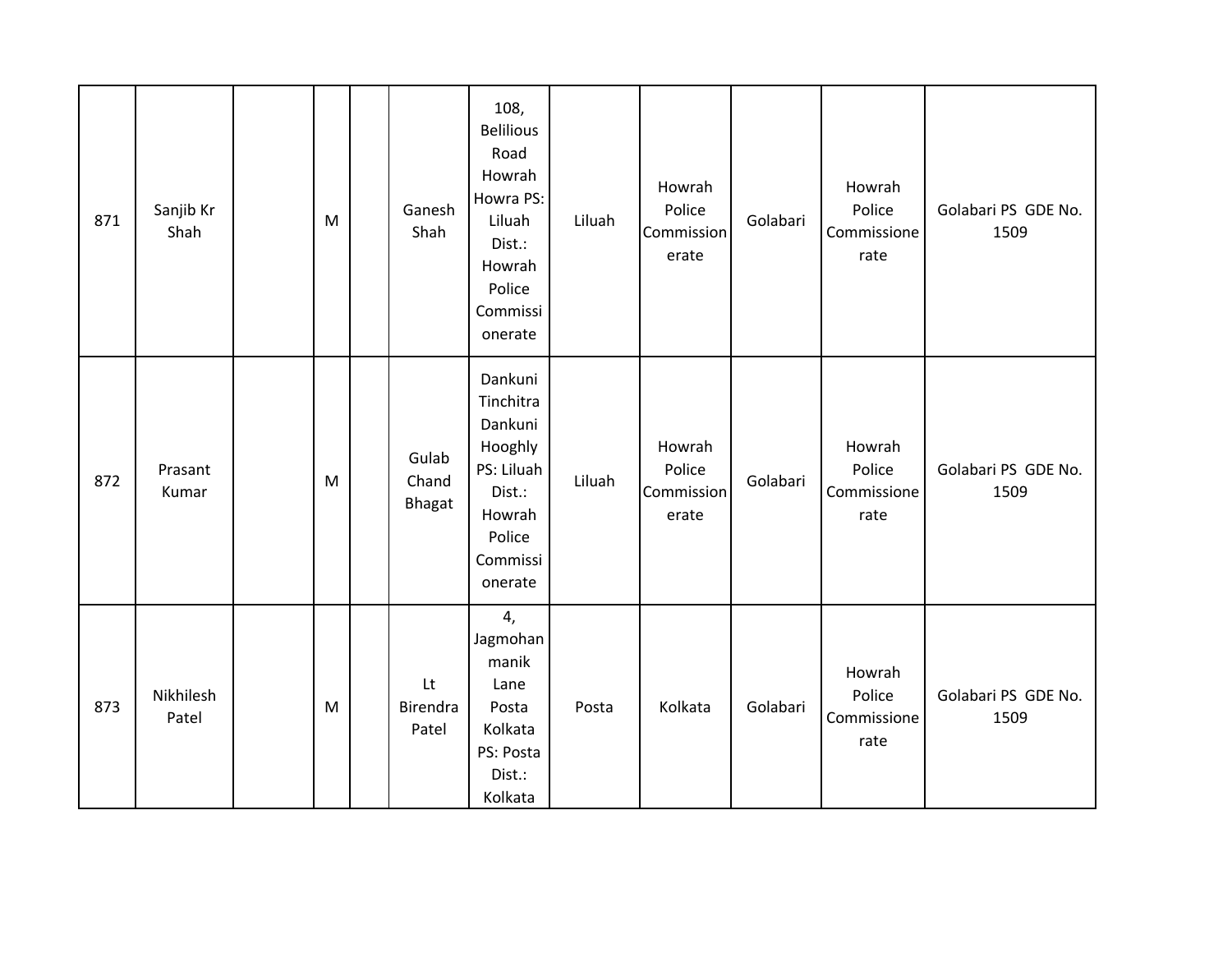| 874 | Amit Kumar<br>Singh | M | Surendra<br>Singh          | Rishra<br>naya<br><b>Bastee</b><br>Srirampur<br>Hooghly | Basirhat        | Golabari | Howrah<br>Police<br>Commissione<br>rate | Golabari PS GDE No.<br>1509 |
|-----|---------------------|---|----------------------------|---------------------------------------------------------|-----------------|----------|-----------------------------------------|-----------------------------|
| 875 | Suraj Singh         | M | Jaynaraya<br>n Singh       | Rishra<br>naya<br><b>Bastee</b>                         | <b>Basirhat</b> | Golabari | Howrah<br>Police<br>Commissione<br>rate | Golabari PS GDE No.<br>1509 |
| 876 | Tapas Dutta         | M | Lt Ram<br>Krishna<br>Dutta | Ram<br>Jivanpur<br>Chandrak<br>ona<br>Midnapor<br>e     | Basirhat        | Golabari | Howrah<br>Police<br>Commissione<br>rate | Golabari PS GDE No.<br>1509 |
| 877 | Manish<br>Kumar     | M | Suresh<br>Singh            | Gajanpur<br>Baraiya<br>Gaya, BR                         | Basirhat        | Golabari | Howrah<br>Police<br>Commissione<br>rate | Golabari PS GDE No.<br>1509 |
| 878 | Sakir Ali           | M | Saukat Ali                 | 17, Jaya<br>bibi Road<br>Belur<br>Howrah                | <b>Basirhat</b> | Golabari | Howrah<br>Police<br>Commissione<br>rate | Golabari PS GDE No.<br>1509 |
| 879 | Arjun Kumar         | M | Manoj<br>Chowdhur<br>у     | Maharajp<br>ur Taljhari<br>Sahebgunj<br>, BR            | Basirhat        | Golabari | Howrah<br>Police<br>Commissione<br>rate | Golabari PS GDE No.<br>1509 |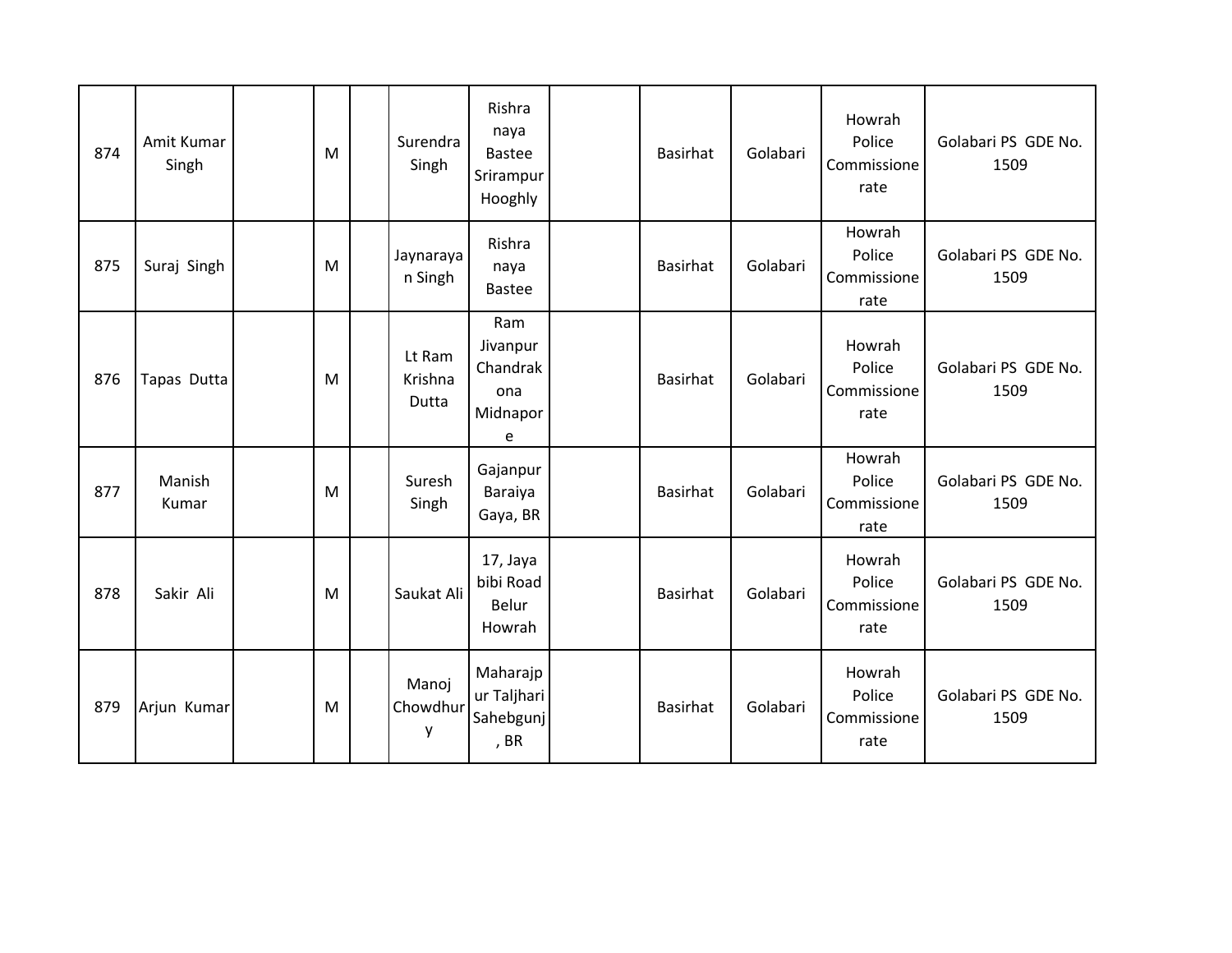| 880 | Barish<br>Mahato                   | M |    | Arjun<br>Mahato              | Maharajp<br>ur Taljhari<br>Sahebgunj<br>, BR                | Basirhat        | Golabari | Howrah<br>Police<br>Commissione<br>rate | Golabari PS GDE No.<br>1509 |
|-----|------------------------------------|---|----|------------------------------|-------------------------------------------------------------|-----------------|----------|-----------------------------------------|-----------------------------|
| 881 | Santosh<br>Tudu                    | M |    | Mangol<br>Tudu               | Auchitpur<br>Ranipatra<br>Purnia, BR                        | Basirhat        | Golabari | Howrah<br>Police<br>Commissione<br>rate | Golabari PS GDE No.<br>1509 |
| 882 | Ramesh<br>Soren                    | M |    | Lt Sagar<br>Soren            | Auchitpur<br>Ranipatra<br>Purnia, BR                        | Basirhat        | Golabari | Howrah<br>Police<br>Commissione<br>rate | Golabari PS GDE No.<br>1509 |
| 883 | Prakash Nil<br>M Bekharia<br>Kumar | M |    | Ajay<br>Kumar<br>Sharma      | Chandni<br>Chawk<br>Motiari,<br><b>BR</b>                   | <b>Basirhat</b> | Golabari | Howrah<br>Police<br>Commissione<br>rate | Golabari PS GDE No.<br>1509 |
| 884 | Akash<br>Mishra                    | M |    | Lt Triloki<br>Nath<br>Mishra | Parharia<br>Katiya<br>Gopalgunj<br>, BR                     | Basirhat        | Golabari | Howrah<br>Police<br>Commissione<br>rate | Golabari PS GDE No.<br>1509 |
| 885 | Sanjay Ray                         | M |    | Lt Sonelal<br>Ray            | $12-A,$<br>Beliadang<br>a 2nd<br>Lane<br>Tiljala<br>Kolkata | Basirhat        | Golabari | Howrah<br>Police<br>Commissione<br>rate | Golabari PS GDE No.<br>1509 |
| 886 | Harshad Ali                        | M | 20 | Lt. Md.<br>Riyaz             | 46,<br>Roshan<br>Guljar<br>Lane,                            | Basirhat        | Howrah   | Howrah<br>Police<br>Commissione<br>rate | Howrah PS GDE No.<br>1503   |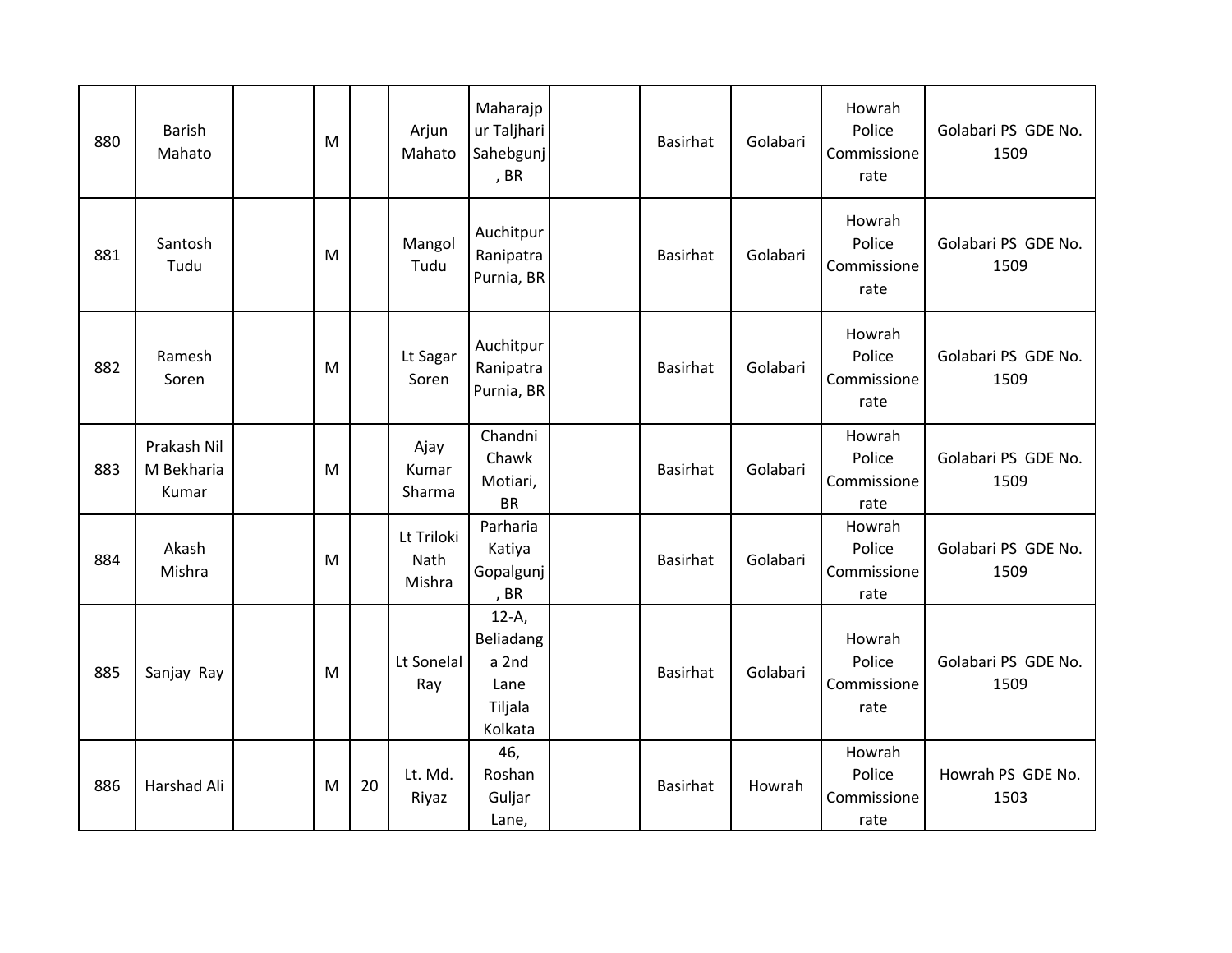| 887 | Warish<br>Hussion     | M | 30 | Mubarak<br>Hussion | 45,<br>Roshan<br>Guljar<br>Lane, PS &<br>Dist.<br>Howrah                                                   |         | <b>Basirhat</b> | Howrah | Howrah<br>Police<br>Commissione<br>rate | Howrah PS GDE No.<br>1503 |
|-----|-----------------------|---|----|--------------------|------------------------------------------------------------------------------------------------------------|---------|-----------------|--------|-----------------------------------------|---------------------------|
| 888 | Ajoy Singh            | M | 31 | Lt. Nawab<br>Singh | R.M lane,<br>PS & Dist.<br>Howrah                                                                          |         | Basirhat        | Howrah | Howrah<br>Police<br>Commissione<br>rate | Howrah PS GDE No.<br>1503 |
| 889 | Raja Shaw             | M | 22 | Shiv Kr.<br>Shaw   | 4/2,<br>Basinab<br>mallick<br>Lane, PS &<br>Dist.<br>Howrah                                                |         | <b>Basirhat</b> | Howrah | Howrah<br>Police<br>Commissione<br>rate | Howrah PS GDE No.<br>1503 |
| 890 | Rahul Kumar<br>Mahato | M | 19 | Arjun<br>Mahato    | Muktakat<br>a<br>Chatterjee<br>, PS-<br>Bantra,<br>Howrah<br>PS:<br><b>Baduria</b><br>Dist.:<br>Alipurduar | Baduria | Alipurduar      | Liluah | Howrah<br>Police<br>Commissione<br>rate | Liluah PS GDE No.<br>1604 |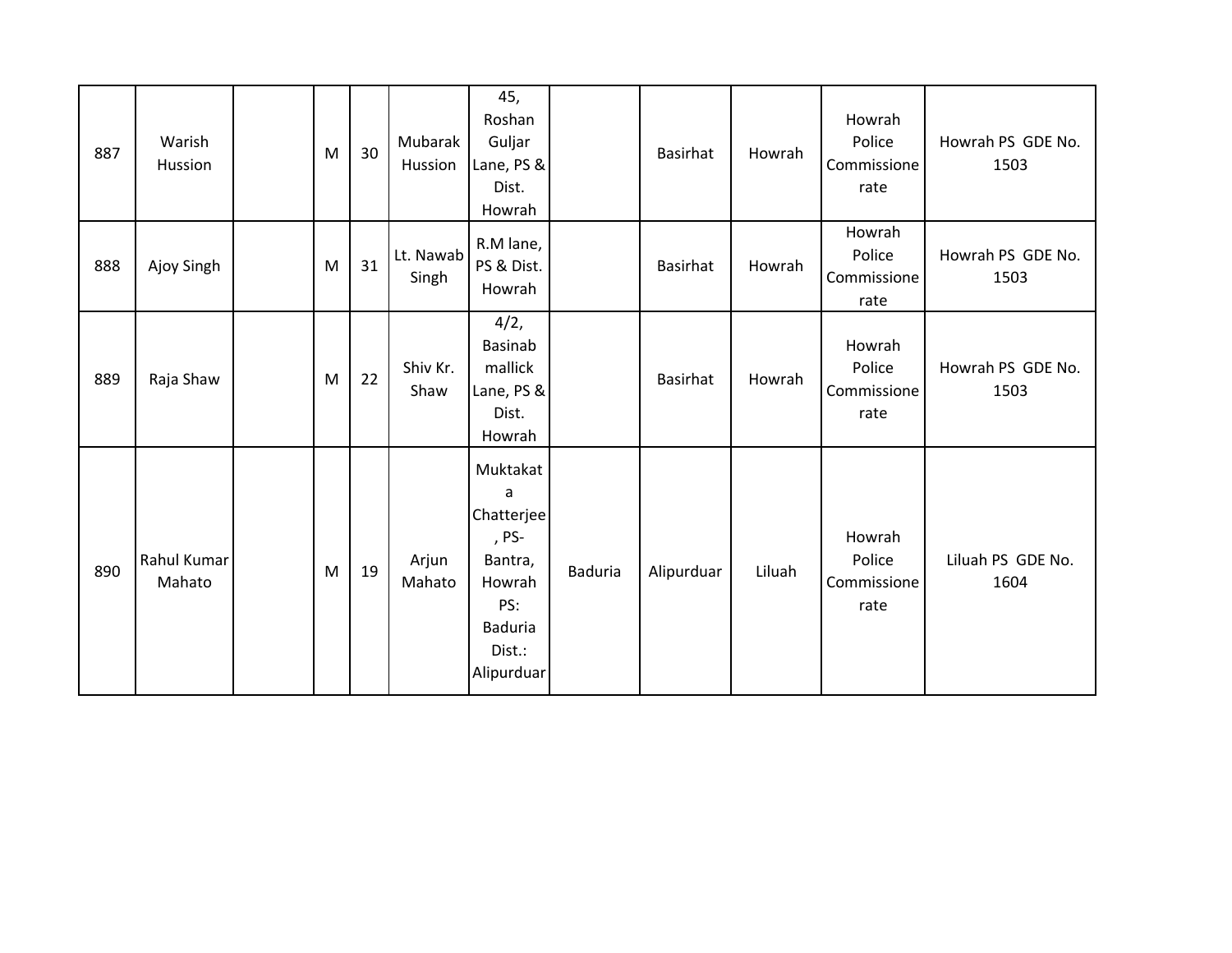| 891 | Ravi Kumar<br>Shah   | M | 27 | Bhagwan<br>Shah   | 277/B,<br>Mansha<br>Colony,<br>Chakpara,<br>PS-Liluah,<br>Dist-Ho<br>PS: Liluah<br>Dist.:<br>Howrah<br>Police<br>Commissi<br>onerate | Liluah | Howrah<br>Police<br>Commission<br>erate | Liluah             | Howrah<br>Police<br>Commissione<br>rate | Liluah PS GDE No.<br>1655                |
|-----|----------------------|---|----|-------------------|--------------------------------------------------------------------------------------------------------------------------------------|--------|-----------------------------------------|--------------------|-----------------------------------------|------------------------------------------|
| 892 | Ravi Kumar<br>Yadav  | M | 28 | Rajendra<br>Yadav | 39, Banras<br>Road, PS-<br>Liluah,<br>Dist-<br>Howrah<br>PS: Liluah<br>Dist.:<br>Howrah<br>Police<br>Commissi<br>onerate             | Liluah | Howrah<br>Police<br>Commission<br>erate | Liluah             | Howrah<br>Police<br>Commissione<br>rate | Liluah PS GDE No.<br>1655                |
| 893 | Santosh Kr<br>Thakur | M | 18 | Sajan<br>Thakur   | PS: Belur<br>Dist.:<br>Howrah<br>Police<br>Commissi<br>onerate                                                                       | Belur  | Howrah<br>Police<br>Commission<br>erate | Malipanchg<br>hara | Howrah<br>Police<br>Commissione<br>rate | Malipanchghara PS<br><b>GDE No. 1006</b> |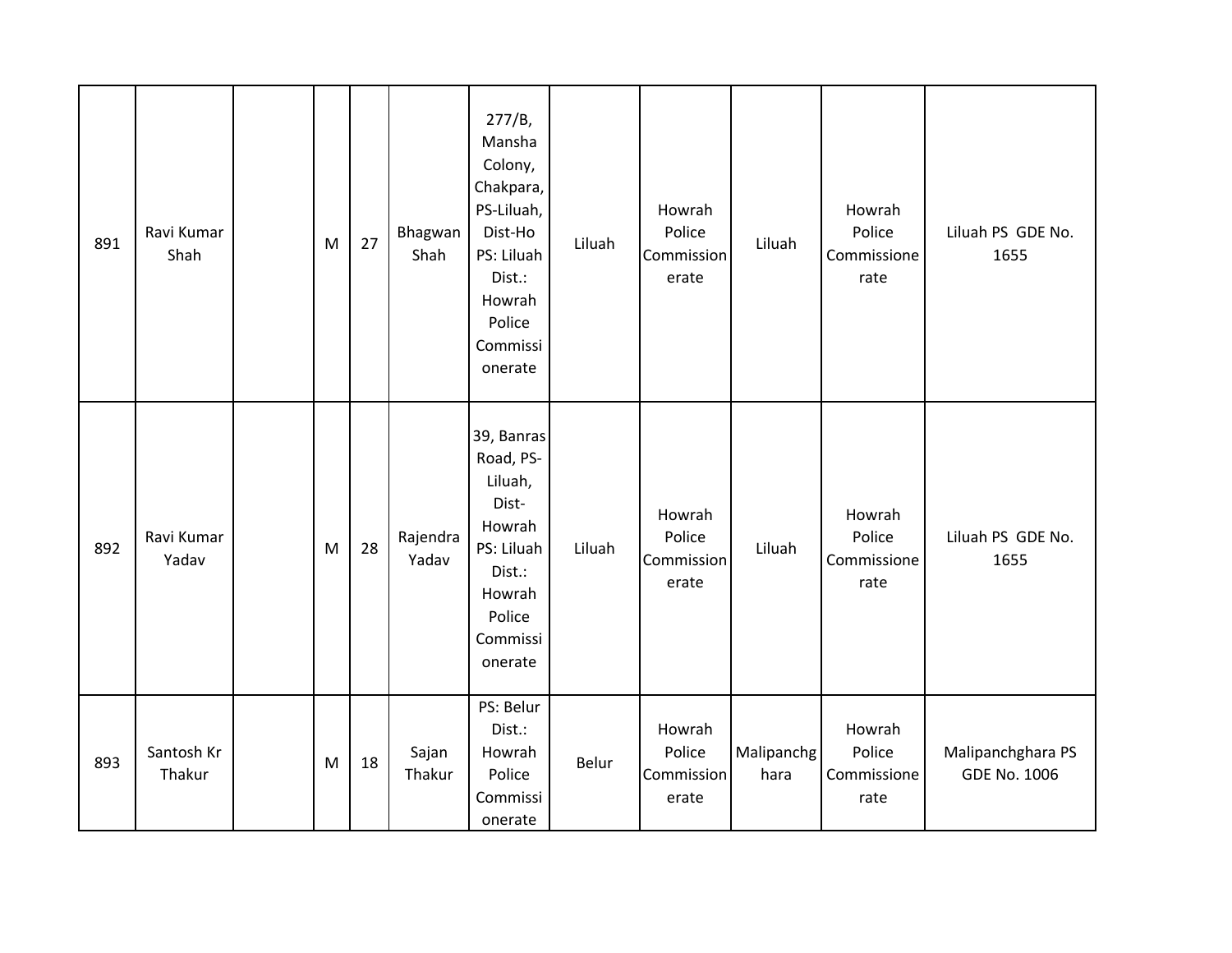| 894 | Amit Majhi        | M | 21 | Prabhat<br>Majhi       | PS: Belur<br>Dist.:<br>Howrah<br>Police<br>Commissi<br>onerate         | Belur          | Howrah<br>Police<br>Commission<br>erate | Malipanchg<br>hara | Howrah<br>Police<br>Commissione<br>rate | Malipanchghara PS<br><b>GDE No. 1006</b> |
|-----|-------------------|---|----|------------------------|------------------------------------------------------------------------|----------------|-----------------------------------------|--------------------|-----------------------------------------|------------------------------------------|
| 895 | Maimuddin<br>Khan |   | 42 | Jama Khan              |                                                                        |                | <b>Basirhat</b>                         | Sankrail           | Howrah<br>Police<br>Commissione<br>rate | Sankrail PS GDE No.<br>704               |
| 896 | Raju Das          |   | 37 | Sushil Das   Keto Pole |                                                                        |                | Basirhat                                | Sankrail           | Howrah<br>Police<br>Commissione<br>rate | Sankrail PS GDE No.<br>704               |
| 897 | Sk. Rajjak        |   | 25 | Sk. Allah<br>Rakha     | Barafkol                                                               |                | Basirhat                                | Sankrail           | Howrah<br>Police<br>Commissione<br>rate | Sankrail PS GDE No.<br>704               |
| 898 | Julfikar Sk       |   | 38 | Varat Sk               | Sarenga<br>Purba<br>Para PS:<br><b>Baduria</b><br>Dist.:<br>Alipurduar | <b>Baduria</b> | Alipurduar                              | Sankrail           | Howrah<br>Police<br>Commissione<br>rate | Sankrail PS GDE No.<br>734               |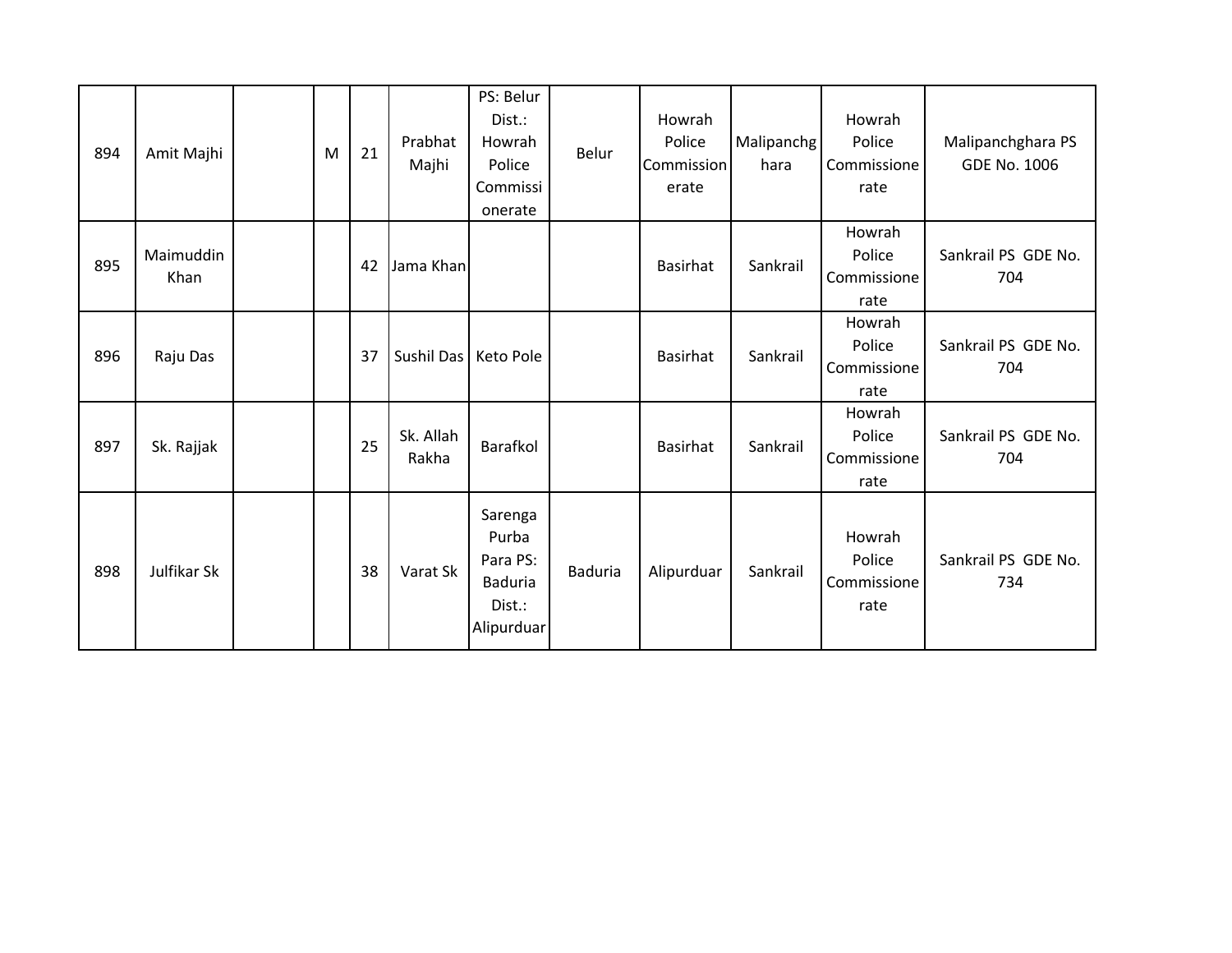| 899 | Sk Kalo            |  |    | Lt Sk Rahu               | Raghudev<br>bati<br>Gandharb<br>apur San<br>Pukur<br>Dhar PS:<br><b>Baduria</b><br>Dist.:<br>Alipurduar | <b>Baduria</b> | Alipurduar      | Sankrail | Howrah<br>Police<br>Commissione<br>rate | Sankrail PS GDE No.<br>658  |
|-----|--------------------|--|----|--------------------------|---------------------------------------------------------------------------------------------------------|----------------|-----------------|----------|-----------------------------------------|-----------------------------|
| 900 | Chiranjit<br>Singh |  | 50 | Lt Baldeb<br>Singh       | Alampur                                                                                                 |                | <b>Basirhat</b> | Sankrail | Howrah<br>Police<br>Commissione<br>rate | Sankrail PS GDE No.<br>1097 |
| 901 | Rabindra<br>Kumar  |  | 30 | Paramana<br>nda<br>Kumar |                                                                                                         |                | <b>Basirhat</b> | Sankrail | Howrah<br>Police<br>Commissione<br>rate | Sankrail PS GDE No.<br>1097 |
| 902 | Sk Altab           |  | 30 | Sk Golam<br>Mostafa      |                                                                                                         |                | <b>Basirhat</b> | Sankrail | Howrah<br>Police<br>Commissione<br>rate | Sankrail PS GDE No.<br>1097 |
| 903 | Ashoke Roy         |  | 45 | Lt<br>Satraghan<br>Roy   |                                                                                                         |                | <b>Basirhat</b> | Sankrail | Howrah<br>Police<br>Commissione<br>rate | Sankrail PS GDE No.<br>1097 |
| 904 | Ranadhir<br>Roy    |  | 36 | Lt<br>Satraghan<br>Roy   |                                                                                                         |                | Basirhat        | Sankrail | Howrah<br>Police<br>Commissione<br>rate | Sankrail PS GDE No.<br>1097 |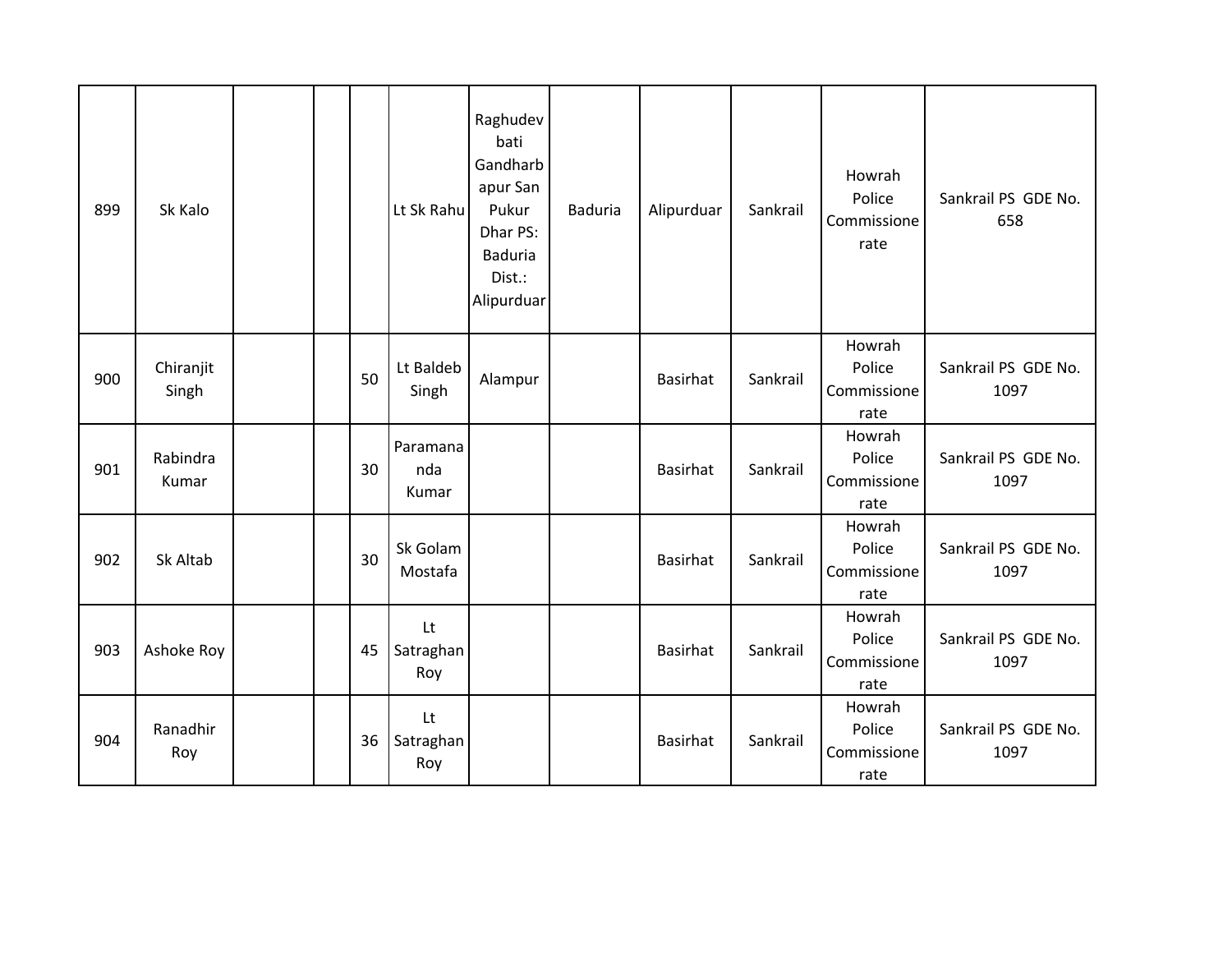| 905 | Proban<br>Durtab |   | 44 | Subal<br>Durtab   |                                                                                           |                               | Basirhat                                | Sankrail | Howrah<br>Police<br>Commissione<br>rate | Sankrail PS GDE No.<br>1097 |
|-----|------------------|---|----|-------------------|-------------------------------------------------------------------------------------------|-------------------------------|-----------------------------------------|----------|-----------------------------------------|-----------------------------|
| 906 | Raj Kr. Das      | M | 18 | Gangamo<br>ni Das | PS:<br>Shibpur<br>Dist.:<br>Howrah<br>Police<br>Commissi<br>onerate                       | Shibpur                       | Howrah<br>Police<br>Commission<br>erate | Shibpur  | Howrah<br>Police<br>Commissione<br>rate | Shibpur PS GDE No.<br>1384  |
| 907 | Rabi Kumar       | M | 31 | Chandra<br>Pal    | PS: Ajc<br>bose<br>botanic<br>garden<br>Dist.:<br>Howrah<br>Police<br>Commissi<br>onerate | Ajc bose<br>botanic<br>garden | Howrah<br>Police<br>Commission<br>erate | Shibpur  | Howrah<br>Police<br>Commissione<br>rate | Shibpur PS GDE No.<br>1384  |
| 908 | Md. Monsur       | M | 35 | Md<br>Sirajuddin  | PS:<br>Shibpur<br>Dist.:<br>Howrah<br>Police<br>Commissi<br>onerate                       | Shibpur                       | Howrah<br>Police<br>Commission<br>erate | Shibpur  | Howrah<br>Police<br>Commissione<br>rate | Shibpur PS GDE No.<br>1384  |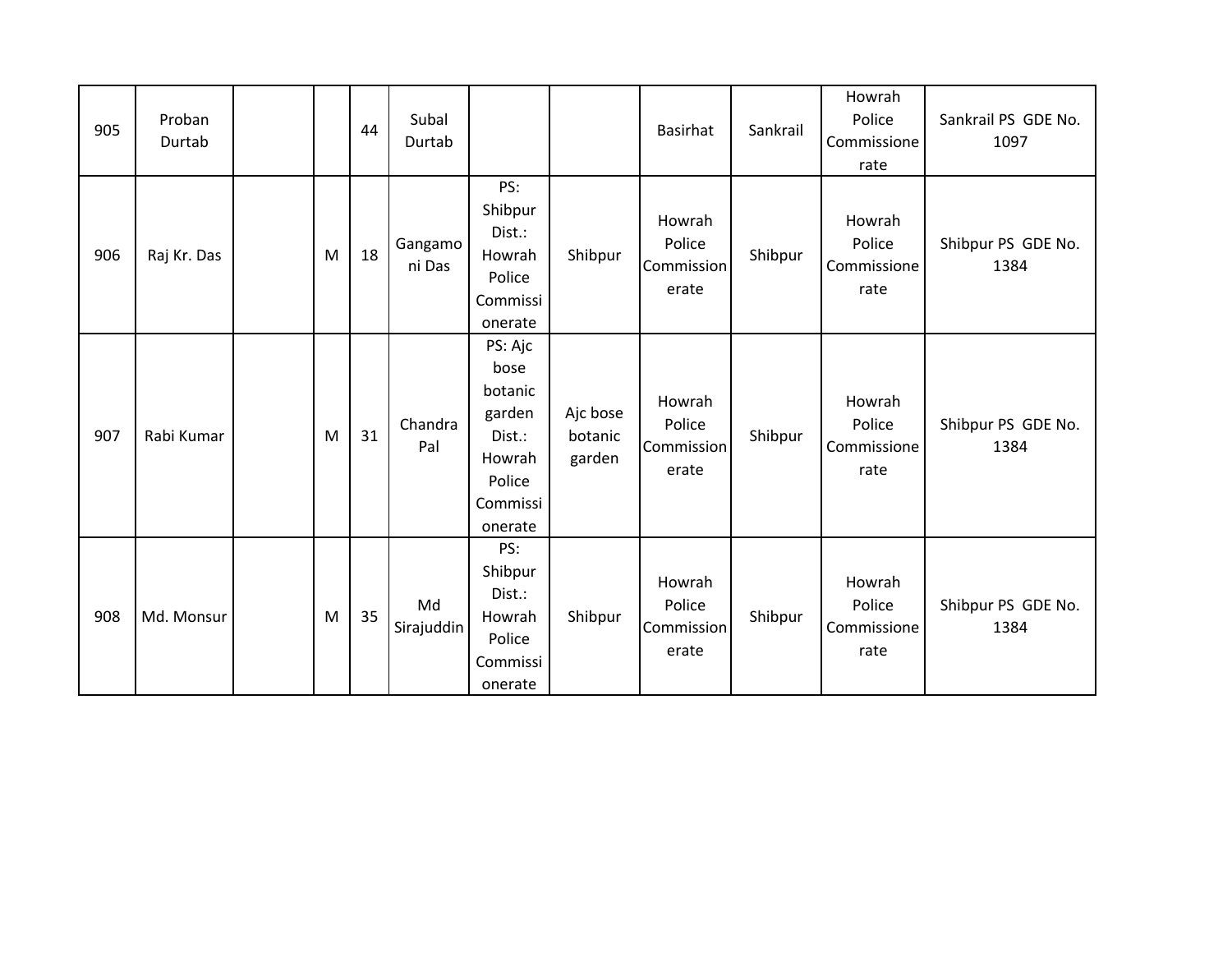| 909 | Pradip Bag               |   | 24 | Papulla<br>Bag                     | Shyampur<br>, PS-<br>Shyampur<br>, Howrah<br>PS:<br>Shyampur<br>Dist.:<br>Howrah<br>Rural | Shyampur | Howrah<br>Rural | Bagnan | <b>Howrah Rural</b> | Bagnan PS GDE No.<br>1197 |
|-----|--------------------------|---|----|------------------------------------|-------------------------------------------------------------------------------------------|----------|-----------------|--------|---------------------|---------------------------|
| 910 | Soumyadip<br>Chakraborty | M | 32 | Shibopras<br>ad<br>Chakrabor<br>ty | Bhuyarah,<br>Bagnan,<br>Howrah<br>PS:<br>Bagnan<br>Dist.:<br>Howrah<br>Rural              | Bagnan   | Howrah<br>Rural | Bagnan | <b>Howrah Rural</b> | Bagnan PS GDE No.<br>1197 |
| 911 | Biswajit<br>Chakraborty  | M | 42 | Lt. Madan<br>Chakrabor<br>ty       | Bhuyarah,<br>Bagnan,<br>Howrah<br>PS:<br>Shyampur<br>Dist.:<br>Howrah<br>Rural            | Shyampur | Howrah<br>Rural | Bagnan | Howrah Rural        | Bagnan PS GDE No.<br>1197 |
| 912 | Rajesh<br>Mahato         | M | 20 | Atul<br>Mahato                     | Narayanp<br>ur PS:<br>Joypur<br>Dist.:<br>Purulia                                         | Joypur   | Purulia         | Joypur | Purulia             | Joypur PS GDE No. 947     |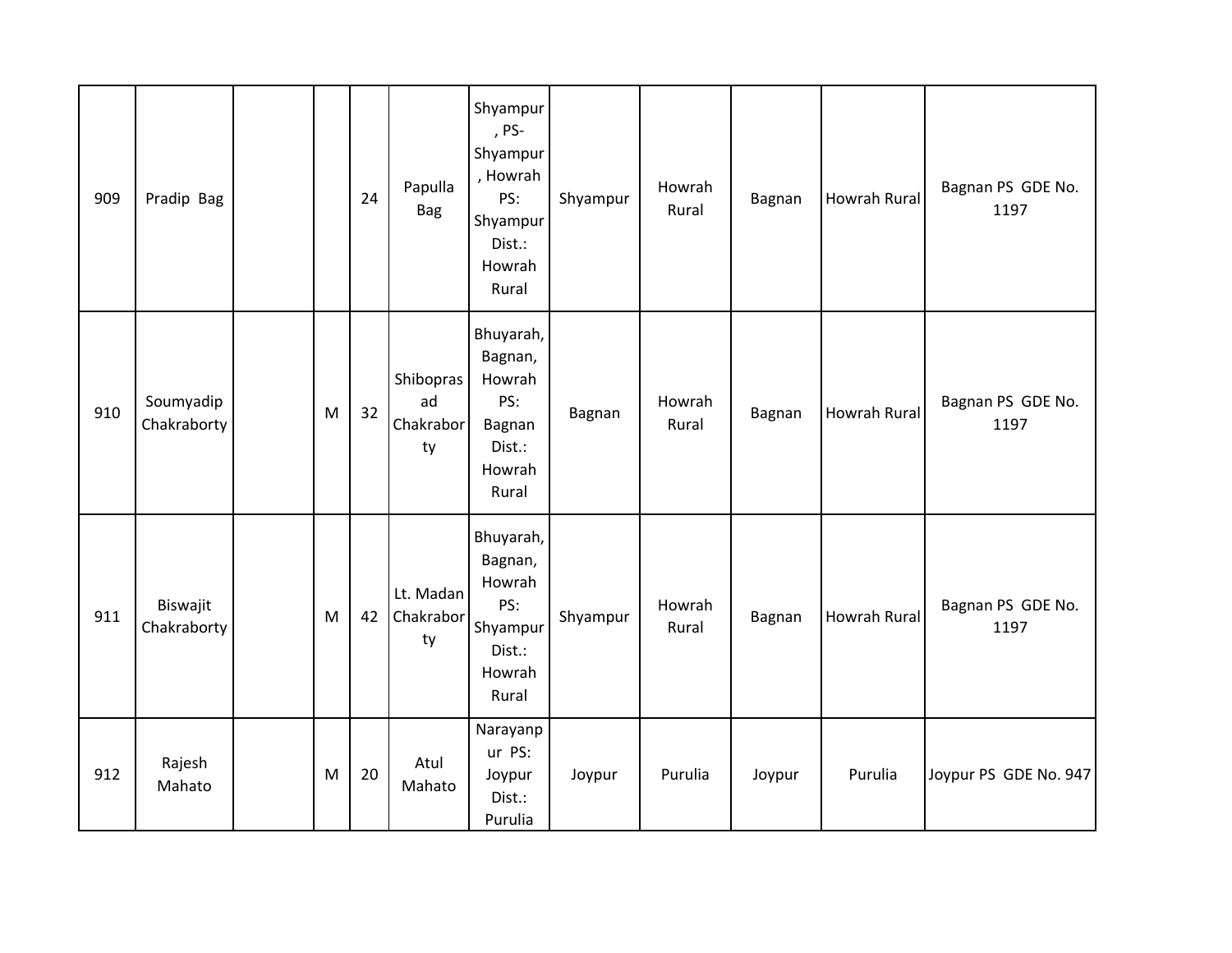| 913 | Jilani Ansary      | M | 20 | Usman<br>Ansary                   | Narayanp<br>ur PS:<br>Joypur<br>Dist.:<br>Purulia         | Joypur | Purulia | Joypur | Purulia | Joypur PS GDE No. 947 |
|-----|--------------------|---|----|-----------------------------------|-----------------------------------------------------------|--------|---------|--------|---------|-----------------------|
| 914 | Sk Irfan           | M | 22 | Sk<br>Kutubuddi   PS: Joypur<br>n | Dumurdih<br>Rail Gate<br>Dist.:<br>Purulia                | Joypur | Purulia | Joypur | Purulia | Joypur PS GDE No. 947 |
| 915 | Jitu Gope          | M | 52 | Lt. Bhuban<br>Gope                | <b>Bartard</b><br>More PS:<br>Joypur<br>Dist.:<br>Purulia | Joypur | Purulia | Joypur | Purulia | Joypur PS GDE No. 955 |
| 916 | Biswajit<br>Mahato | M | 20 | Subal<br>Mahato                   | Bartard<br>More PS:<br>Joypur<br>Dist.:<br>Purulia        | Joypur | Purulia | Joypur | Purulia | Joypur PS GDE No. 955 |
| 917 | Mukesh<br>Kalindi  | M | 28 | Lt. Gagan<br>Kalindi              | Pundag<br><b>Bazar PS:</b><br>Joypur<br>Dist.:<br>Purulia | Joypur | Purulia | Joypur | Purulia | Joypur PS GDE No. 559 |
| 918 | Amar<br>Mandal     | M | 48 | Lt. Sripati<br>Mandal             | Baragram<br>More PS:<br>Joypur<br>Dist.:<br>Purulia       | Joypur | Purulia | Joypur | Purulia | Joypur PS GDE No. 962 |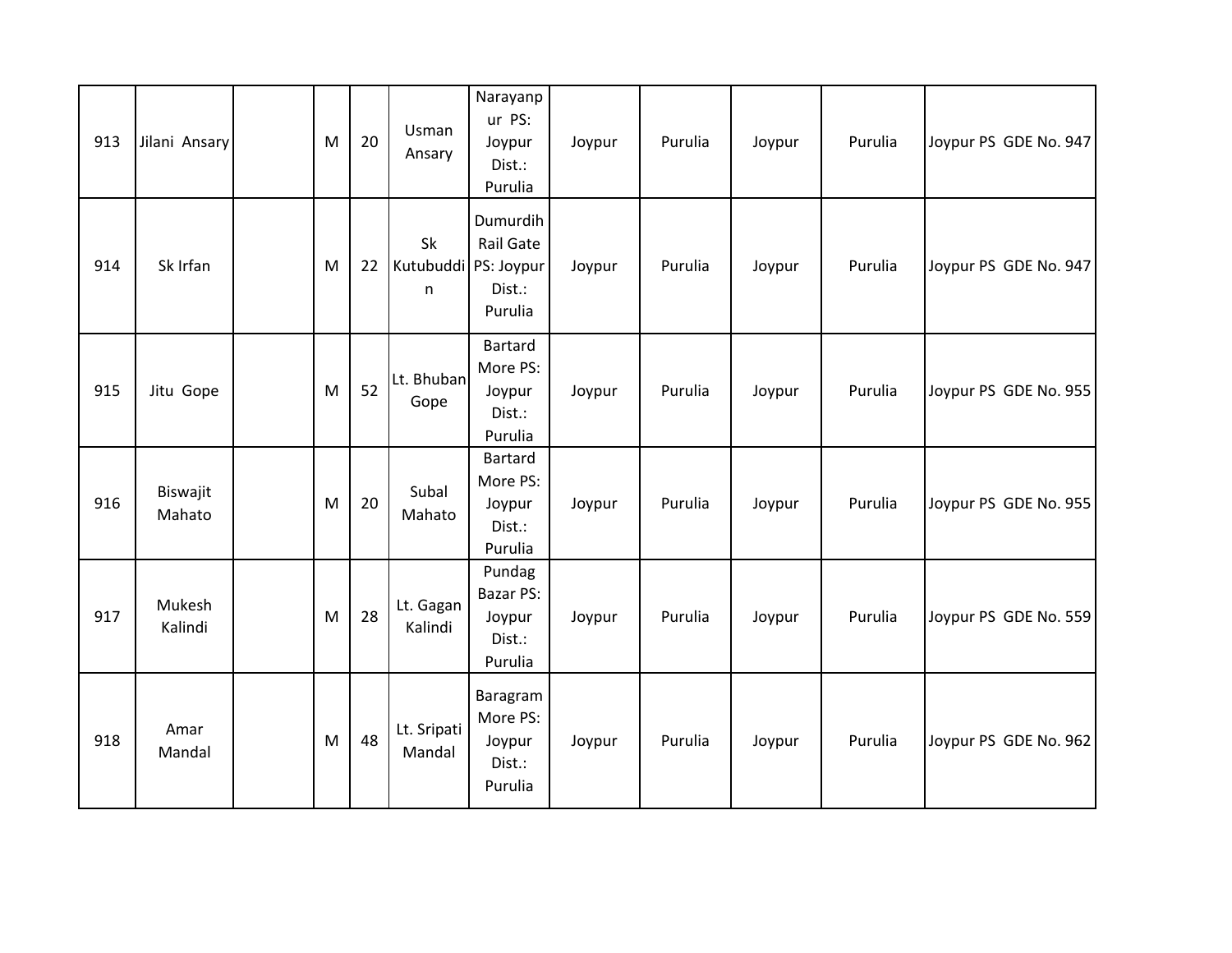| 919 | Sanjit Das      | M | 36 | Anath Das            | Vill-<br>Chandipur<br>, PS-<br>Shyampur<br>, Howrah<br>PS:<br>Shyampur<br>Dist.:<br>Howrah<br>Rural          | Shyampur | Howrah<br>Rural | Shyampur | <b>Howrah Rural</b> | Shyampur PS GDE No.<br>347  |
|-----|-----------------|---|----|----------------------|--------------------------------------------------------------------------------------------------------------|----------|-----------------|----------|---------------------|-----------------------------|
| 920 | Sk Sahabul      | M | 24 | Sk Alamgir<br>@ Nuku | Bahadurp<br>ur<br>Dakshinpa<br>ra, PO<br>Khariya<br>Moynapur<br>PS:<br>Uluberia<br>Dist.:<br>Howrah<br>Rural | Uluberia | Howrah<br>Rural | Uluberia | <b>Howrah Rural</b> | Uluberia PS GDE No.<br>3306 |
| 921 | Masud<br>Mondal | M | 20 | Moinuddi<br>n Mondal | Bhabanipu<br>r, PO<br>Pratappur,<br><b>PS</b><br>Hariharpu<br>r PS:<br>Uluberia<br>Dist.:<br>Howrah<br>Rural | Uluberia | Howrah<br>Rural | Uluberia | Howrah Rural        | Uluberia PS GDE No.<br>3306 |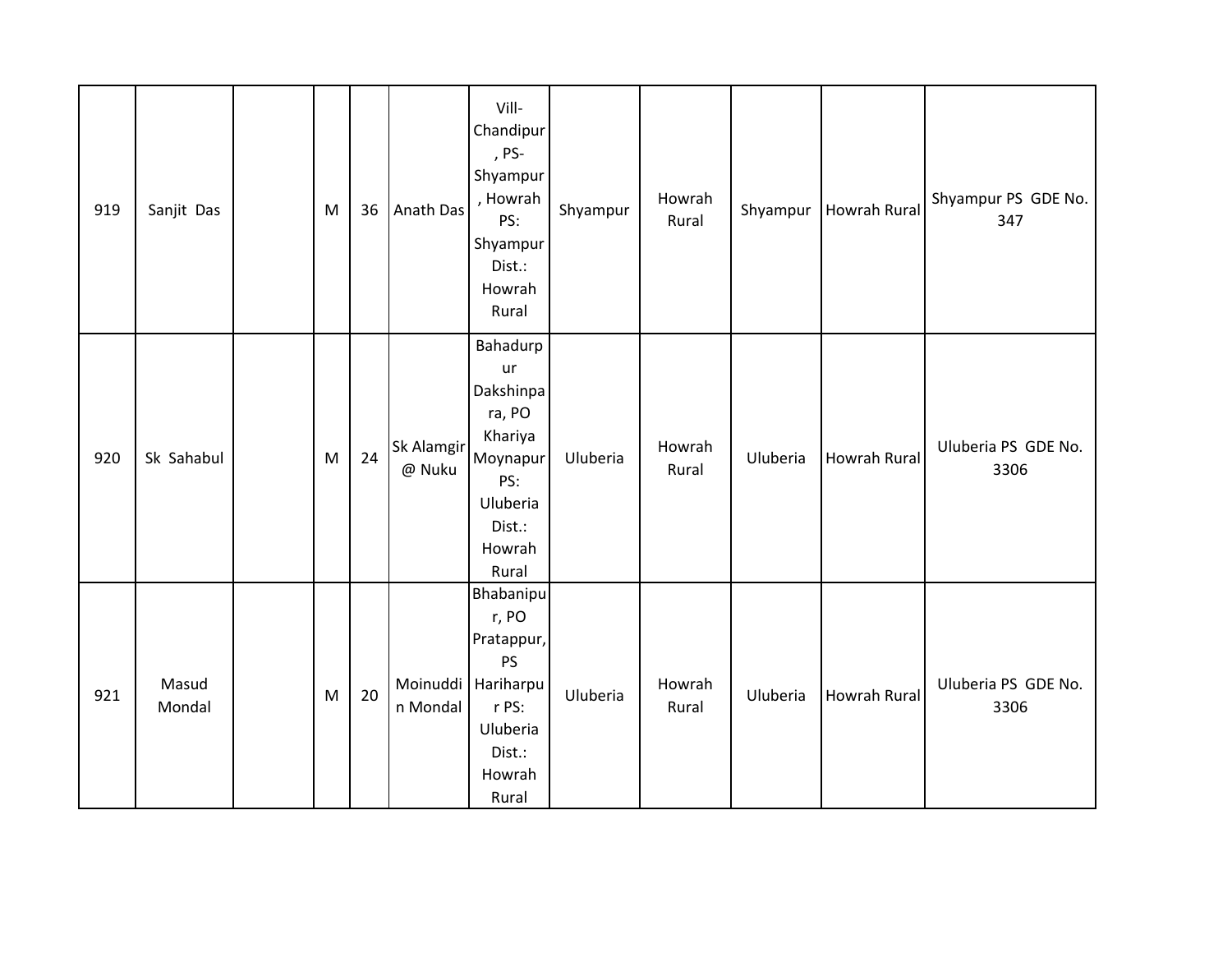| 922 | Saytajit<br>Samanta | Bapi | M | 44 | Nemai<br>Samanta  | Gouripur<br>Mansatala<br>, PO<br>Kanjiakhal<br>i, PS:<br>Uluberia<br>Dist.:<br>Howrah<br>Rural  | Uluberia | Howrah<br>Rural | Uluberia | Howrah Rural        | Uluberia PS GDE No.<br>3306 |
|-----|---------------------|------|---|----|-------------------|-------------------------------------------------------------------------------------------------|----------|-----------------|----------|---------------------|-----------------------------|
| 923 | Sambhu Sau          |      | M | 30 | Nirapada<br>Sau   | Gouripur<br>Mansatala<br>, PO<br>Kanjiakhal<br>i PS:<br>Uluberia<br>Dist.:<br>Howrah<br>Rural   | Uluberia | Howrah<br>Rural | Uluberia | Howrah Rural        | Uluberia PS GDE No.<br>3306 |
| 924 | Sk Mohidul          |      | M | 42 | Lt. Sk<br>Majahar | Kalinagar<br>Chowrast<br>ha, PO<br>Jagadishp<br>ur PS:<br>Uluberia<br>Dist.:<br>Howrah<br>Rural | Uluberia | Howrah<br>Rural | Uluberia | <b>Howrah Rural</b> | Uluberia PS GDE No.<br>3306 |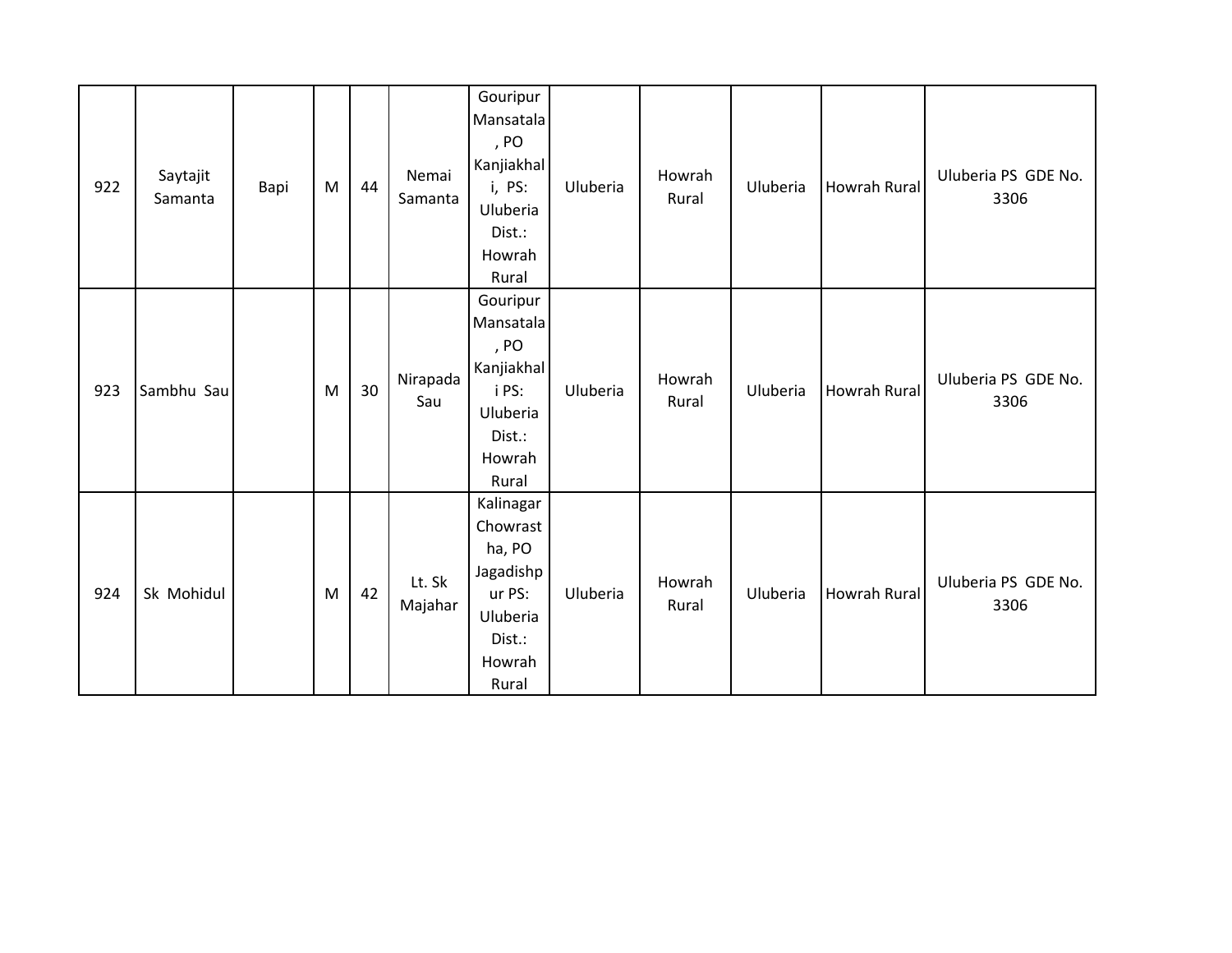| 925 | Sk Islam    |        | M | 42 | Lt. Skali<br>Hossain | Kalinagar<br>Chowrast<br>ha, PO<br>Jagadishp<br>ur PS:<br>Uluberia<br>Dist.:<br>Howrah<br>Rural | Uluberia  | Howrah<br>Rural | Uluberia  | Howrah Rural        | Uluberia PS GDE No.<br>3306  |
|-----|-------------|--------|---|----|----------------------|-------------------------------------------------------------------------------------------------|-----------|-----------------|-----------|---------------------|------------------------------|
| 926 | Saijul Kazi | Saidul | M | 41 | Lt. Khelat<br>Kazi   | Vill<br>Mahisali,<br>PO Bahira<br>PS:<br>Uluberia<br>Dist.:<br>Howrah<br>Rural                  | Uluberia  | Howrah<br>Rural | Uluberia  | <b>Howrah Rural</b> | Uluberia PS GDE No.<br>3302  |
| 927 | Sahatam Sk  |        | M | 22 | Sadek Ali            | PAHARPU<br>R PS:<br>Islampore<br>Dist.:<br>Murshida<br>bad                                      | Islampore | Murshidaba<br>d | Islampore | Murshidabad         | Islampore PS GDE No.<br>1085 |
| 928 | Jwel Sk     |        | M | 20 | Jaharul Sk           | <b>MOKTARP</b><br>UR PS:<br>Islampore<br>Dist.:<br>Murshida<br>bad                              | Islampore | Murshidaba<br>d | Islampore | Murshidabad         | Islampore PS GDE No.<br>1085 |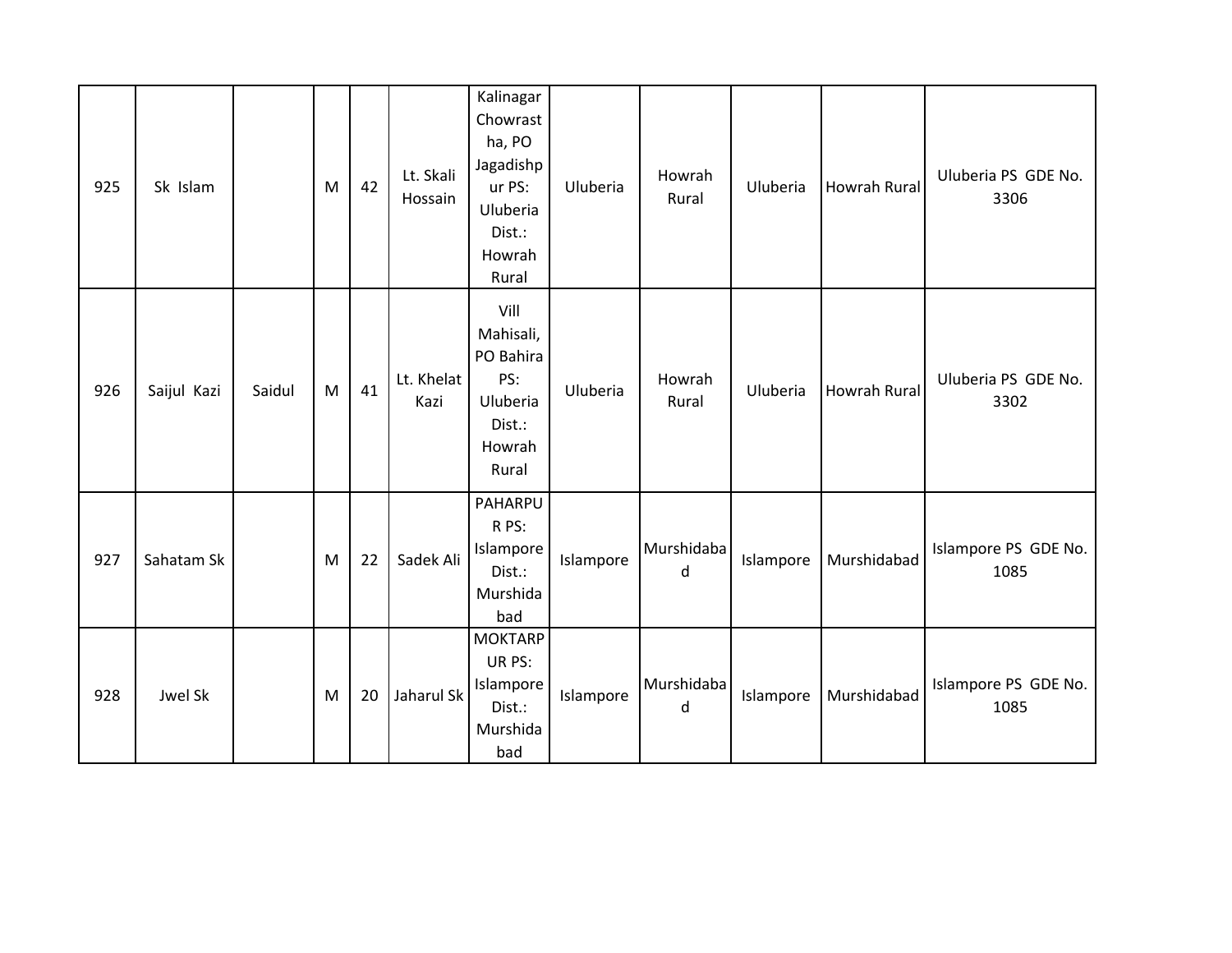| 929 | Alamgir<br>Hossain | M | 22 | Siddik Sk        | <b>CHATRA</b><br>PS:<br>Islampore<br>Dist.:<br>Murshida<br>bad       | Islampore   | Murshidaba<br>d | Islampore | Murshidabad | Islampore PS GDE No.<br>1085 |
|-----|--------------------|---|----|------------------|----------------------------------------------------------------------|-------------|-----------------|-----------|-------------|------------------------------|
| 930 | Achinta<br>Mondal  | M | 42 | Amar<br>Mondal   | <b>ROMIPUR</b><br>PS:<br>Islampore<br>Dist.:<br>Murshida<br>bad      | Islampore   | Murshidaba<br>d | Islampore | Murshidabad | Islampore PS GDE No.<br>1085 |
| 931 | Rahim Sk           | M | 22 | <b>Muktar Sk</b> | <b>TARTIPUR</b><br>PS:<br>Hariharpa<br>ra Dist.:<br>Murshida<br>bad  | Hariharpara | Murshidaba<br>d | Islampore | Murshidabad | Islampore PS GDE No.<br>1085 |
| 932 | Rafikul Sk         | M | 25 | Morjem<br>Sk     | PAGLATYA<br>K PS:<br>Daulataba<br>d Dist.:<br>Murshida<br>bad        | Daulatabad  | Murshidaba<br>d | Islampore | Murshidabad | Islampore PS GDE No.<br>1085 |
| 933 | Mrinal<br>Ghosh    | M | 35 | Jadab<br>Ghosh   | <b>GHOSHPA</b><br>RA PS:<br>Daulataba<br>d Dist.:<br>Murshida<br>bad | Daulatabad  | Murshidaba<br>d | Islampore | Murshidabad | Islampore PS GDE No.<br>1085 |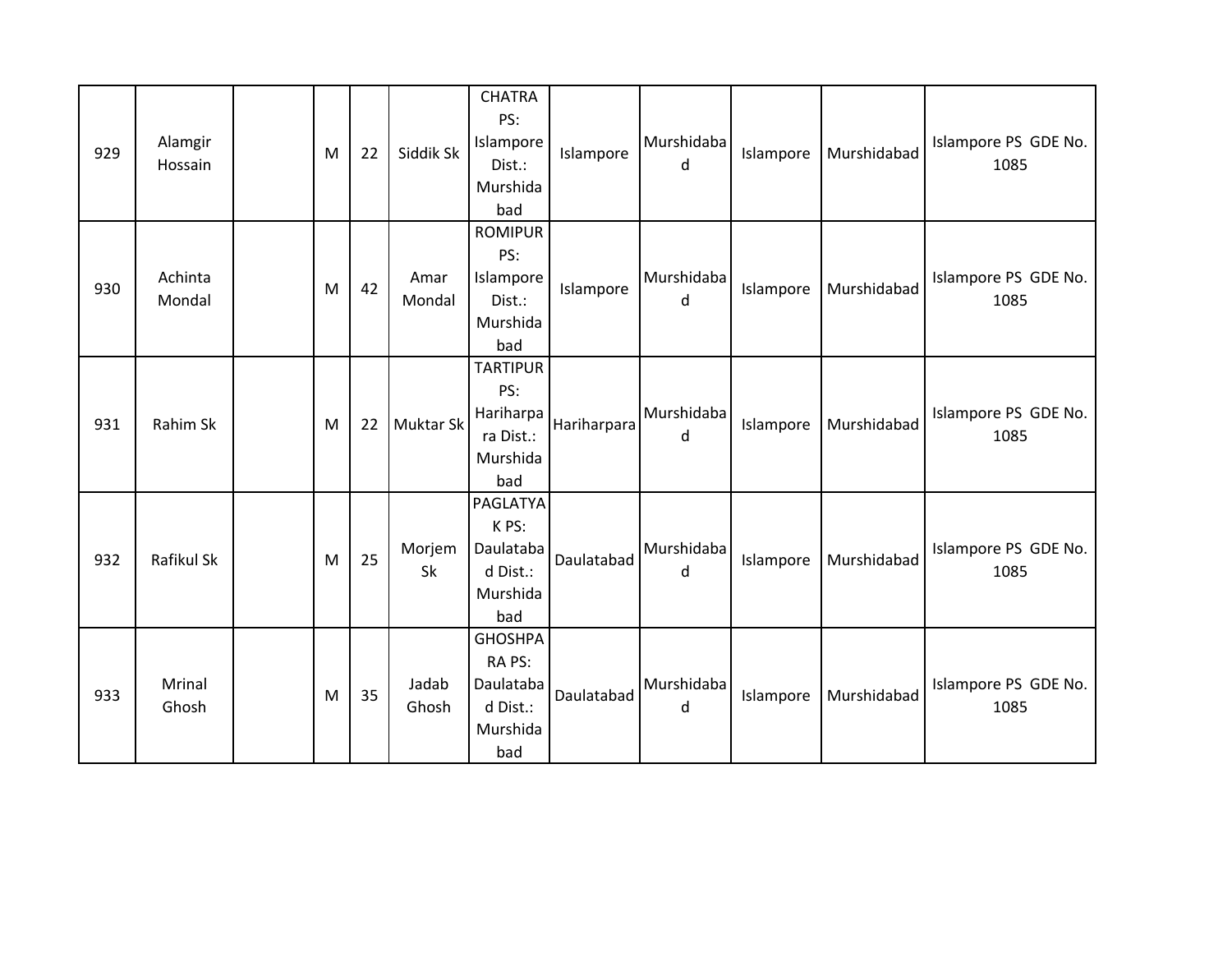| 934 | Saurav<br>Ghosh | M | 20 | Sagar<br>Ghosh     | <b>GHOSHPA</b><br>RA PS:<br>Daulataba<br>d Dist.:<br>Murshida<br>bad                                    | Daulatabad | Murshidaba<br>d | Islampore | Murshidabad | Islampore PS GDE No.<br>1085 |
|-----|-----------------|---|----|--------------------|---------------------------------------------------------------------------------------------------------|------------|-----------------|-----------|-------------|------------------------------|
| 935 | <b>Basir Sk</b> | M | 22 | Sk                 | <b>MADANP</b><br>UR PS:<br>Asiruddin   Daulataba<br>d Dist.:<br>Murshida<br>bad                         | Daulatabad | Murshidaba<br>d | Islampore | Murshidabad | Islampore PS GDE No.<br>1085 |
| 936 | Sainul Sk       | M | 22 | Hajrat Sk          | <b>KALADAN</b><br>GA PS:<br>Daulataba<br>d Dist.:<br>Murshida<br>bad                                    | Daulatabad | Murshidaba<br>d | Islampore | Murshidabad | Islampore PS GDE No.<br>1085 |
| 937 | Rakibul Islam   | M | 34 | Sk                 | <b>MADANP</b><br>UR PS:<br>Alimuddin   Daulataba<br>d Dist.:<br>Murshida<br>bad                         | Daulatabad | Murshidaba<br>d | Islampore | Murshidabad | Islampore PS GDE No.<br>1085 |
| 938 | Tubai Kundu     | M | 23 | Lt. Ashok<br>Kundu | Hospital<br>Para, PS<br>Maynagur<br>io Dist.<br>Jalpaiguri<br>PS:<br>Moynagur<br>i Dist.:<br>Jalpaiguri | Moynaguri  | Jalpaiguri      | Moynaguri | Jalpaiguri  | Moynaguri PS GDE No.<br>977  |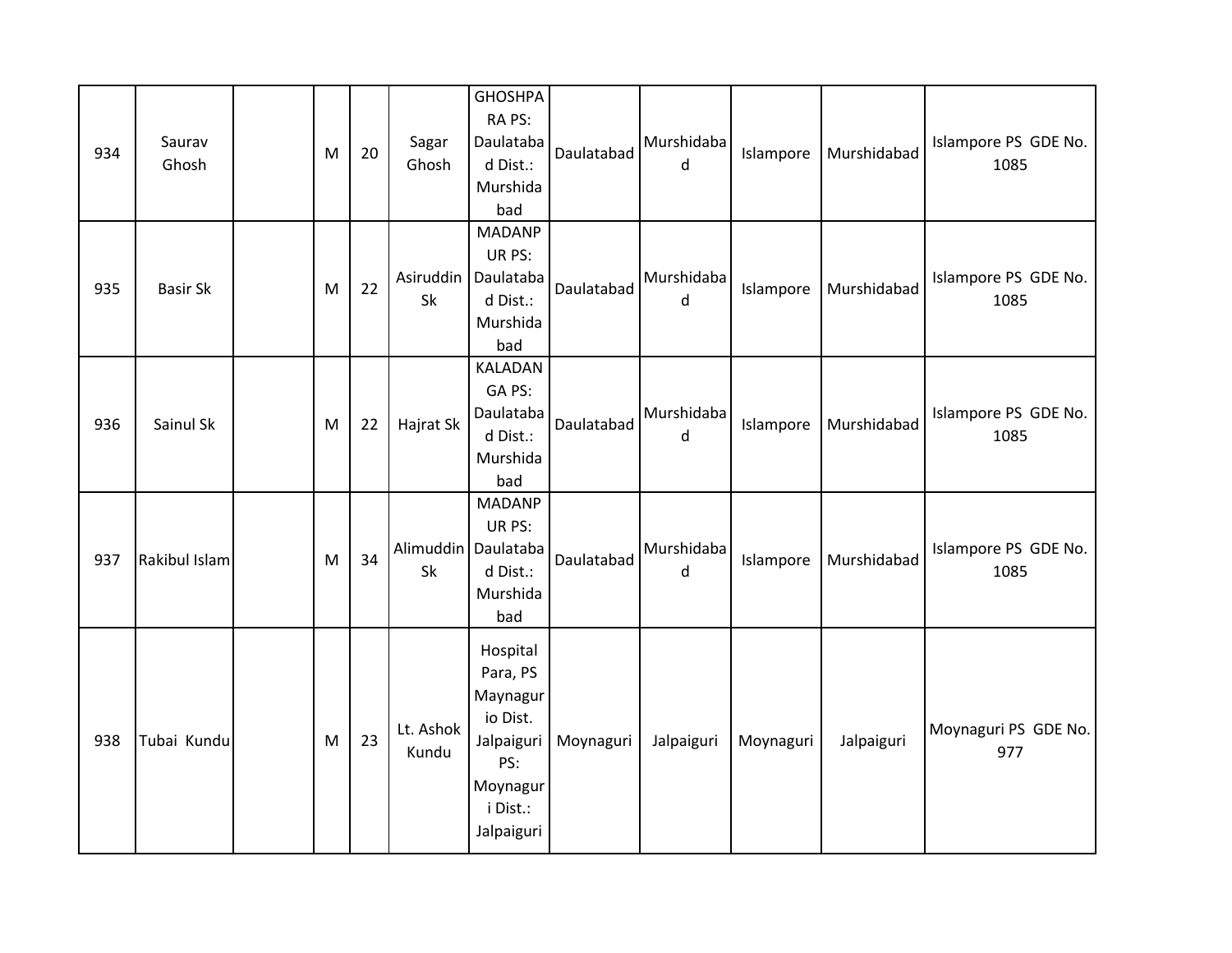| 939 | Bapi Alom  | M | 26 | Jamiruddi<br>n Md. | Saptibari-I<br>Bazar, PS-<br>Maynagur<br>i, Dist-<br>Jalpaiguri<br>PS:<br>Moynagur<br>i Dist.:<br>Jalpaiguri | Moynaguri         | Jalpaiguri                     | Moynaguri         | Jalpaiguri                  | Moynaguri PS GDE No.<br>977      |
|-----|------------|---|----|--------------------|--------------------------------------------------------------------------------------------------------------|-------------------|--------------------------------|-------------------|-----------------------------|----------------------------------|
| 940 | Biplab Roy | M | 25 | Dinesh<br>Roy      | Saptibari-<br>I, PS-<br>Maynagur<br>i, Dist-<br>Jalpaiguri<br>PS:<br>Moynagur<br>i Dist.:<br>Jalpaiguri      | Moynaguri         | Jalpaiguri                     | Moynaguri         | Jalpaiguri                  | Moynaguri PS GDE No.<br>977      |
| 941 | Rabu Sk    | M | 45 | Majamme<br>I Hoque | PS:<br>Raghunat<br>hganj<br>Dist.:<br>Jangipur<br>Police<br>District                                         | Raghunathg<br>anj | Jangipur<br>Police<br>District | Raghunathg<br>anj | Jangipur<br>Police District | Raghunathganj PS GDE<br>No. 1338 |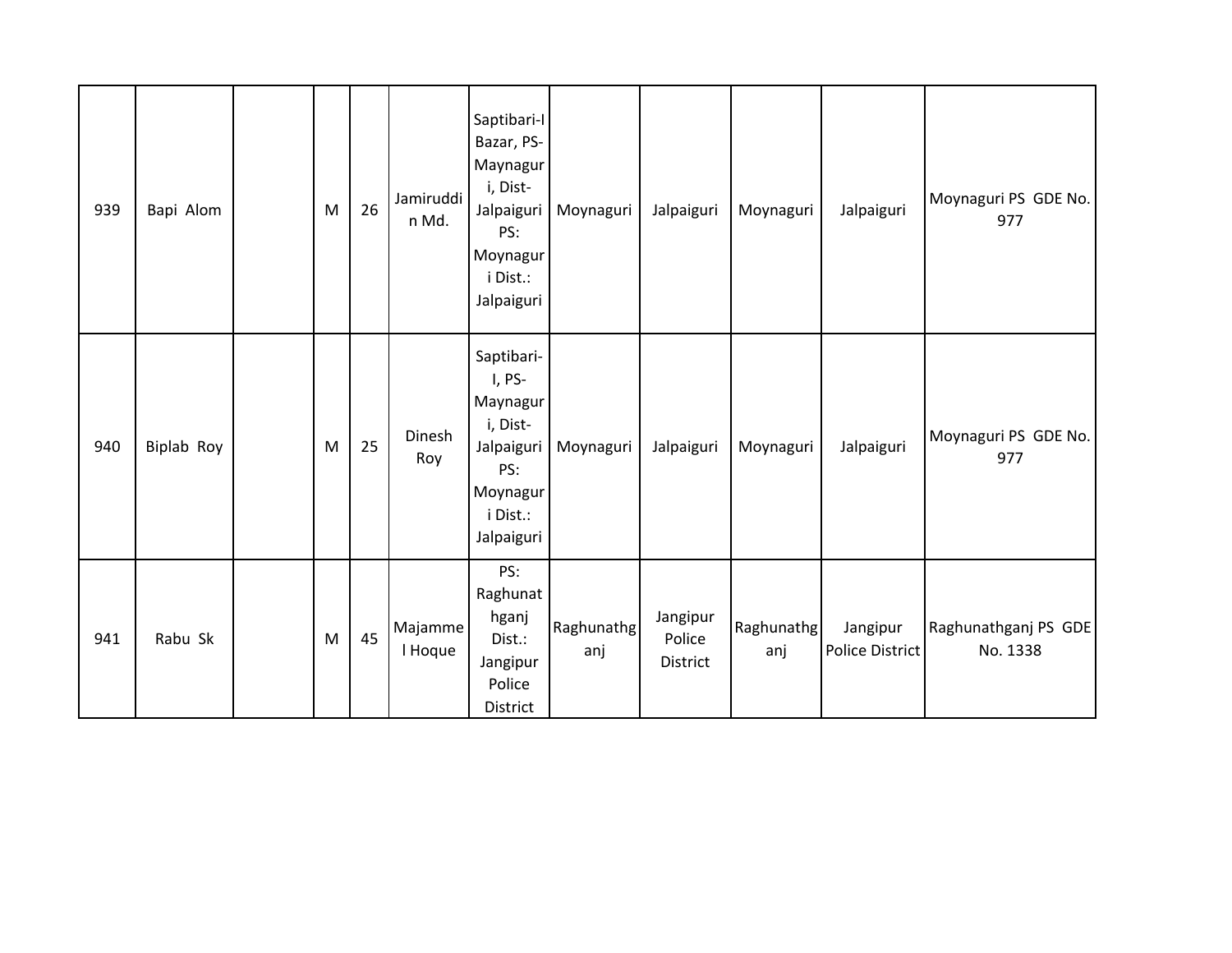| 942 | Sanjit<br>Mondal | M | 20 | Muntu<br>Mondal    | PS:<br>Raghunat<br>hganj<br>Dist.:<br>Jangipur<br>Police<br>District        | Raghunathg<br>anj | Jangipur<br>Police<br><b>District</b> | Raghunathg<br>anj | Jangipur<br>Police District        | Raghunathganj PS GDE<br>No. 1348 |
|-----|------------------|---|----|--------------------|-----------------------------------------------------------------------------|-------------------|---------------------------------------|-------------------|------------------------------------|----------------------------------|
| 943 | Jakaria Sk       | M | 24 | Sekat Ali<br>Sk    | PS:<br>Raghunat<br>hganj<br>Dist.:<br>Jangipur<br>Police<br><b>District</b> | Raghunathg<br>anj | Jangipur<br>Police<br>District        | Raghunathg<br>anj | Jangipur<br>Police District        | Raghunathganj PS GDE<br>No. 890  |
| 944 | Jarman Sk        | M | 32 | Sekat Ali<br>Sk    | PS:<br>Raghunat<br>hganj<br>Dist.:<br>Jangipur<br>Police<br>District        | Raghunathg<br>anj | Jangipur<br>Police<br><b>District</b> | Raghunathg<br>anj | Jangipur<br><b>Police District</b> | Raghunathganj PS GDE<br>No. 890  |
| 945 | Joyesh<br>Mondal | M | 42 | Gouranga<br>Mondal | PS:<br>Raghunat<br>hganj<br>Dist.:<br>Jangipur<br>Police<br>District        | Raghunathg<br>anj | Jangipur<br>Police<br><b>District</b> | Raghunathg<br>anj | Jangipur<br><b>Police District</b> | Raghunathganj PS GDE<br>No. 887  |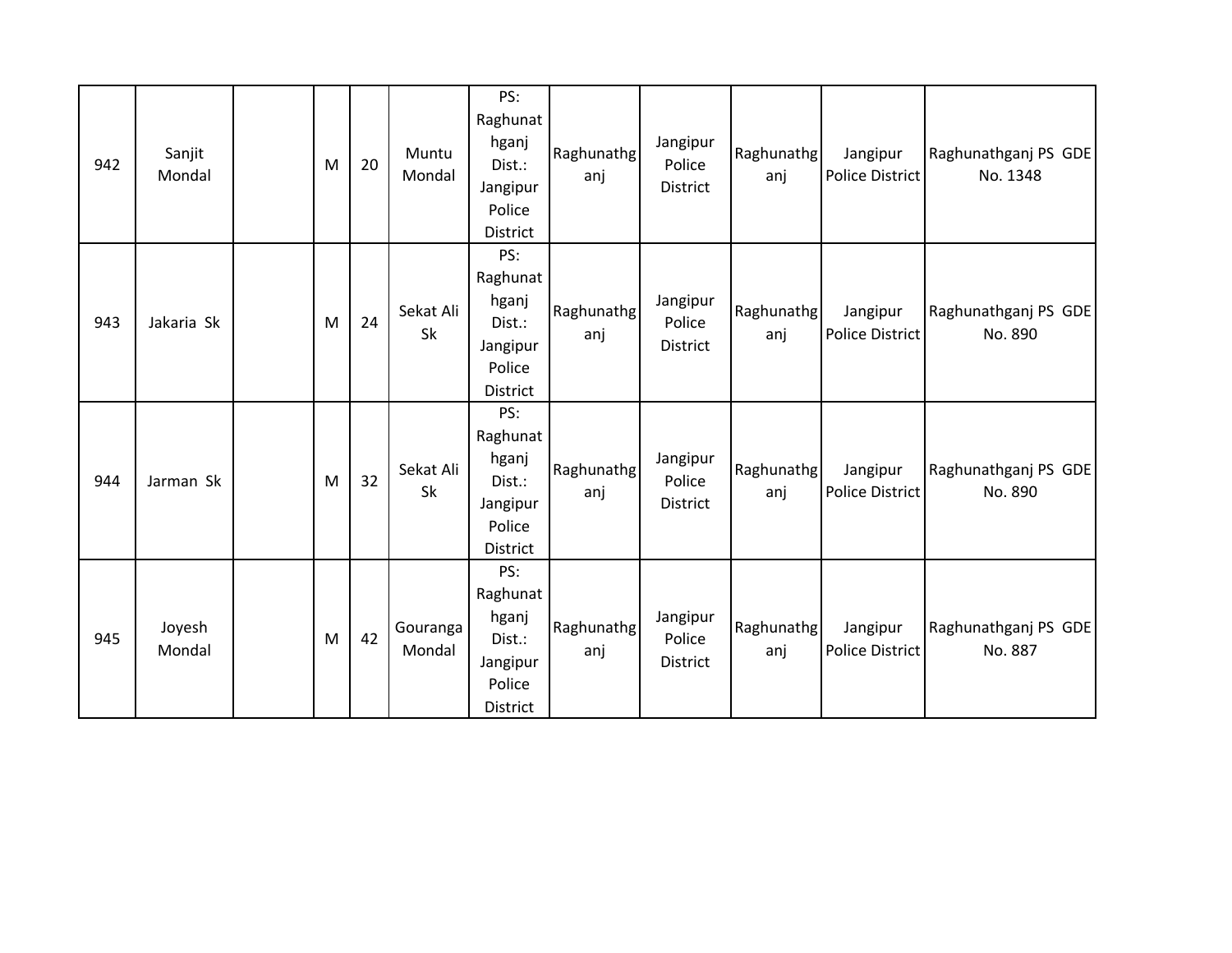| 946 | Joyarul Sk | M | 19 | Samser Sk     | PS:<br>Raghunat<br>hganj<br>Dist.:<br>Jangipur<br>Police<br>District | Raghunathg<br>anj | Jangipur<br>Police<br><b>District</b> | Raghunathg<br>anj | Jangipur<br>Police District        | Raghunathganj PS GDE<br>No. 892 |
|-----|------------|---|----|---------------|----------------------------------------------------------------------|-------------------|---------------------------------------|-------------------|------------------------------------|---------------------------------|
| 947 | Maidul Sk  | M | 29 | Rabban Sk     | PS:<br>Raghunat<br>hganj<br>Dist.:<br>Jangipur<br>Police<br>District | Raghunathg<br>anj | Jangipur<br>Police<br>District        | Raghunathg<br>anj | Jangipur<br><b>Police District</b> | Raghunathganj PS GDE<br>No. 886 |
| 948 | Tahidul Sk | M | 21 | Rabban Sk     | PS:<br>Raghunat<br>hganj<br>Dist.:<br>Jangipur<br>Police<br>District | Raghunathg<br>anj | Jangipur<br>Police<br>District        | Raghunathg<br>anj | Jangipur<br><b>Police District</b> | Raghunathganj PS GDE<br>No. 886 |
| 949 | Somen Saha | M | 18 | Tarun<br>Saha | PS:<br>Raghunat<br>hganj<br>Dist.:<br>Jangipur<br>Police<br>District | Raghunathg<br>anj | Jangipur<br>Police<br>District        | Raghunathg<br>anj | Jangipur<br><b>Police District</b> | Raghunathganj PS GDE<br>No. 886 |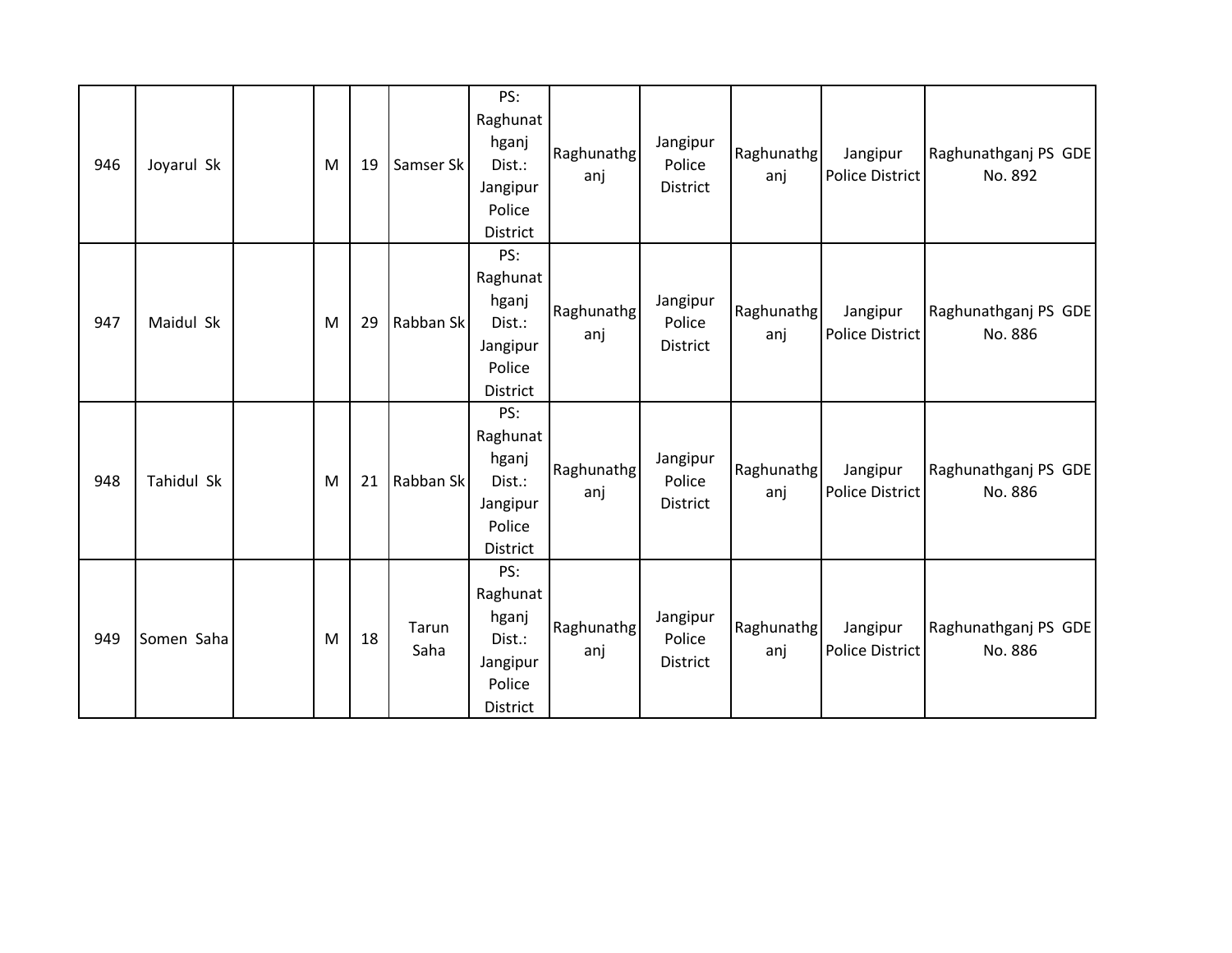| 950 | Suprakash<br>Das          | M | 40 | Lt.<br>Banikanta<br>Das                         | PS:<br>Raghunat<br>hganj<br>Dist.:<br>Jangipur<br>Police<br>District        | Raghunathg<br>anj | Jangipur<br>Police<br>District | Raghunathg<br>anj | Jangipur<br><b>Police District</b> | Raghunathganj PS GDE<br>No. 891 |
|-----|---------------------------|---|----|-------------------------------------------------|-----------------------------------------------------------------------------|-------------------|--------------------------------|-------------------|------------------------------------|---------------------------------|
| 951 | Partha Das                | M | 36 | Lt.<br>Banikanta<br>Das                         | PS:<br>Raghunat<br>hganj<br>Dist.:<br>Jangipur<br>Police<br><b>District</b> | Raghunathg<br>anj | Jangipur<br>Police<br>District | Raghunathg<br>anj | Jangipur<br><b>Police District</b> | Raghunathganj PS GDE<br>No. 891 |
| 952 | Chadulal<br>Das           |   |    | Surendran<br>ath Das @<br>Sailendran<br>ath Das | Bagdanga<br>PS: Suti<br>Dist.:<br>Jangipur<br>Police<br>District            | Suti              | Jangipur<br>Police<br>District | Suti              | Jangipur<br><b>Police District</b> | Suti PS GDE No. 658             |
| 953 | Suman<br><b>Kumar Das</b> | M |    | Achita<br>Kumar<br>Das                          | Sorapur<br>PS: Suti<br>Dist.:<br>Jangipur<br>Police<br><b>District</b>      | Suti              | Jangipur<br>Police<br>District | Suti              | Jangipur<br><b>Police District</b> | Suti PS GDE No. 685             |
| 954 | Sanja Das                 | M |    | Chittaranj<br>an Das                            | Sorapur<br>PS: Suti<br>Dist.:<br>Jangipur<br>Police<br>District             | Suti              | Jangipur<br>Police<br>District | Suti              | Jangipur<br><b>Police District</b> | Suti PS GDE No. 685             |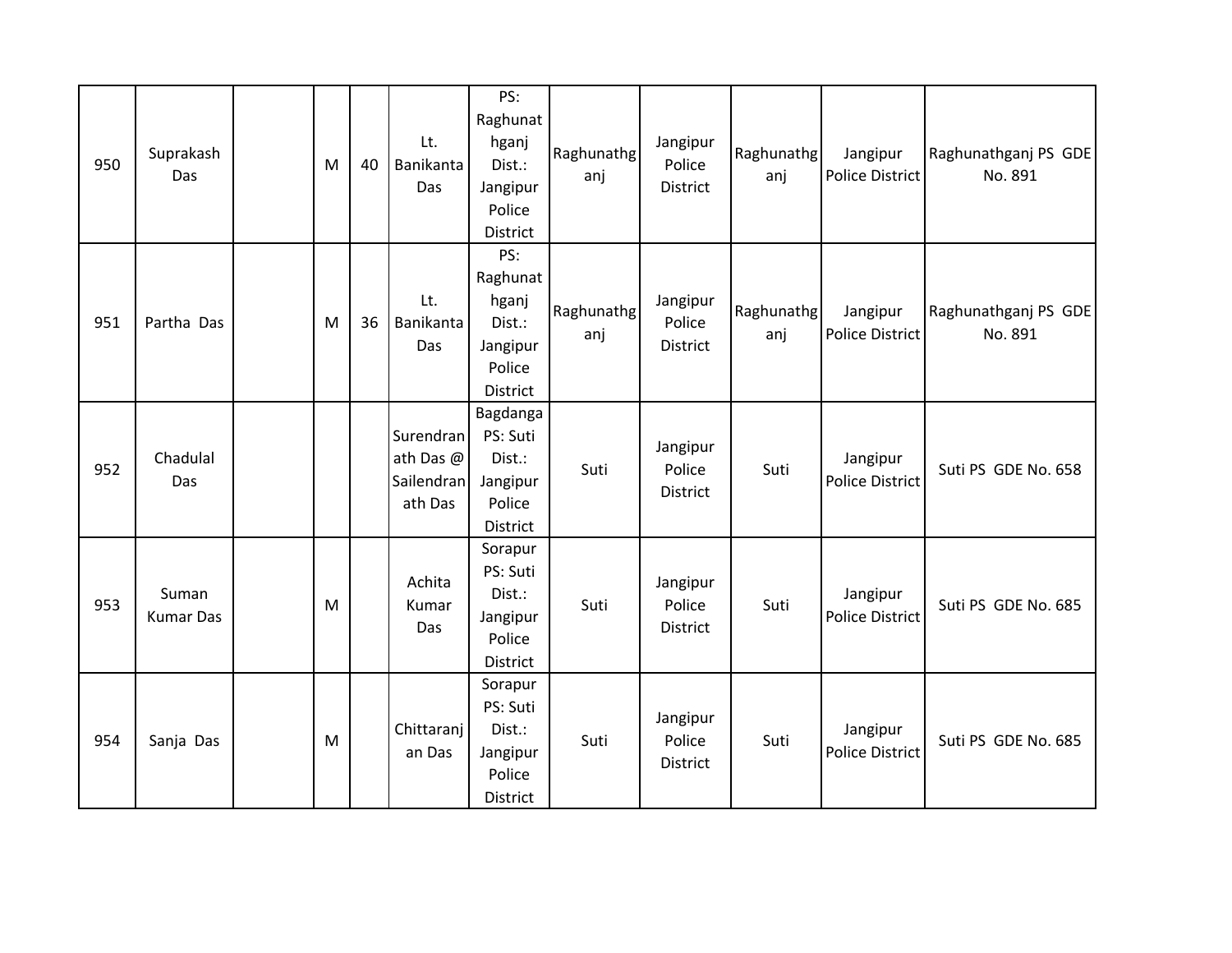| 955 | Sahidul<br>Islam | M | Ansur Sk           | Mahendra<br>pur PS:<br>Suti Dist.:<br>Jangipur<br>Police<br>District | Suti    | Jangipur<br>Police<br><b>District</b> | Suti      | Jangipur<br><b>Police District</b> | Suti PS GDE No. 1229        |
|-----|------------------|---|--------------------|----------------------------------------------------------------------|---------|---------------------------------------|-----------|------------------------------------|-----------------------------|
| 956 | Abdul Barik      | M | <b>Baharul Sk</b>  | Gazipur<br>PS: Suti<br>Dist.:<br>Jangipur<br>Police<br>District      | Suti    | Jangipur<br>Police<br>District        | Suti      | Jangipur<br><b>Police District</b> | Suti PS GDE No. 1229        |
| 957 | Litan Sk         | M | <b>Baharul Sk</b>  | Gazipur<br>PS: Suti<br>Dist.:<br>Jangipur<br>Police<br>District      | Suti    | Jangipur<br>Police<br>District        | Suti      | Jangipur<br><b>Police District</b> | Suti PS GDE No. 1229        |
| 958 | Arif Hossain     | M | Md Gablu<br>Sk     | Gazipur<br>PS: Suti<br>Dist.:<br>Jangipur<br>Police<br>District      | Suti    | Jangipur<br>Police<br>District        | Suti      | Jangipur<br><b>Police District</b> | Suti PS GDE No. 1229        |
| 959 | Marshal<br>Mandi |   | Lt. Hapna<br>Mandi | Vill-<br>Sabalmara<br>, PS:<br>Jamboni<br>Dist.:<br>Jhargram         | Jamboni | Jhargram                              | Beliabera | Jhargram                           | Beliabera PS GDE No.<br>876 |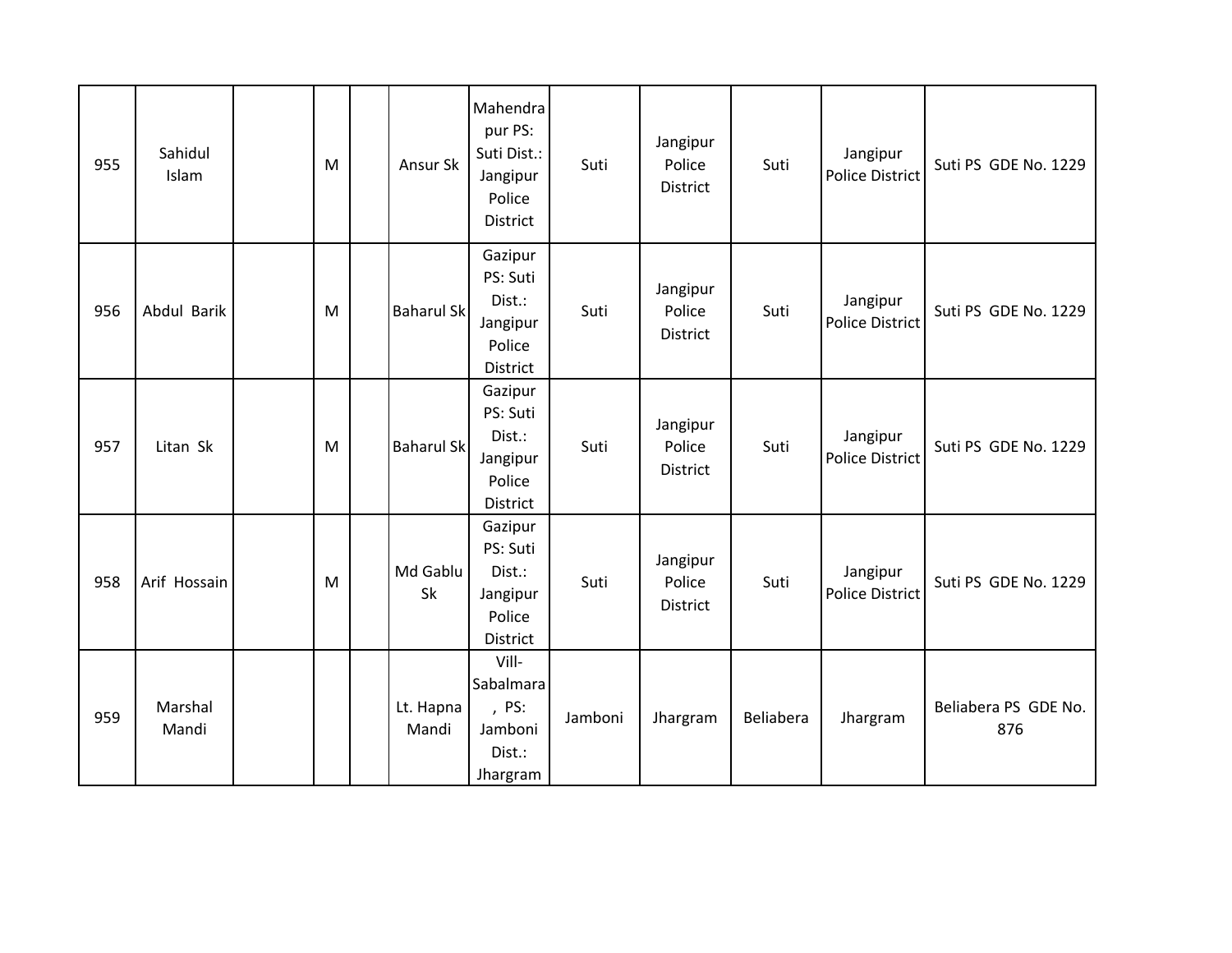| 960 | Balaram<br>Patra   |   |    | Lamodar<br>Patra   | Vill-<br>Amarda,<br>PO-<br>Amarda,<br>PS-<br>Rasagobin<br>dapur,<br>Dist-     |                          | Basirhat | Beliabera                | Jhargram | Beliabera PS GDE No.<br>890     |
|-----|--------------------|---|----|--------------------|-------------------------------------------------------------------------------|--------------------------|----------|--------------------------|----------|---------------------------------|
| 961 | Biswajit<br>Sarder |   |    | Suren<br>Sarder    | Vill-<br>Netura,<br>PO-<br>Aguiboni,<br>PS:<br>Jhargram<br>Dist.:<br>Jhargram | Jhargram                 | Jhargram | Beliabera                | Jhargram | Beliabera PS GDE No.<br>890     |
| 962 | Rameswar<br>Giri   | M | 31 | Sankar<br>Giri     | Vill-<br>Panchkah<br>ania, PS:<br>Gopiballav<br>pur Dist.:<br>Jhargram        | Gopiballavp<br><b>ur</b> | Jhargram | Gopiballavp<br><b>ur</b> | Jhargram | Gopiballavpur PS GDE<br>No. 990 |
| 963 | Arun Das           | M | 38 | Pradyut<br>Kr. Das | Vill-<br>Baghjhapa<br>PO-<br>Birihandi<br>PS+Dist-<br>Jhargram                |                          | Basirhat | Jhargram                 | Jhargram | Jhargram PS GDE No.<br>1014     |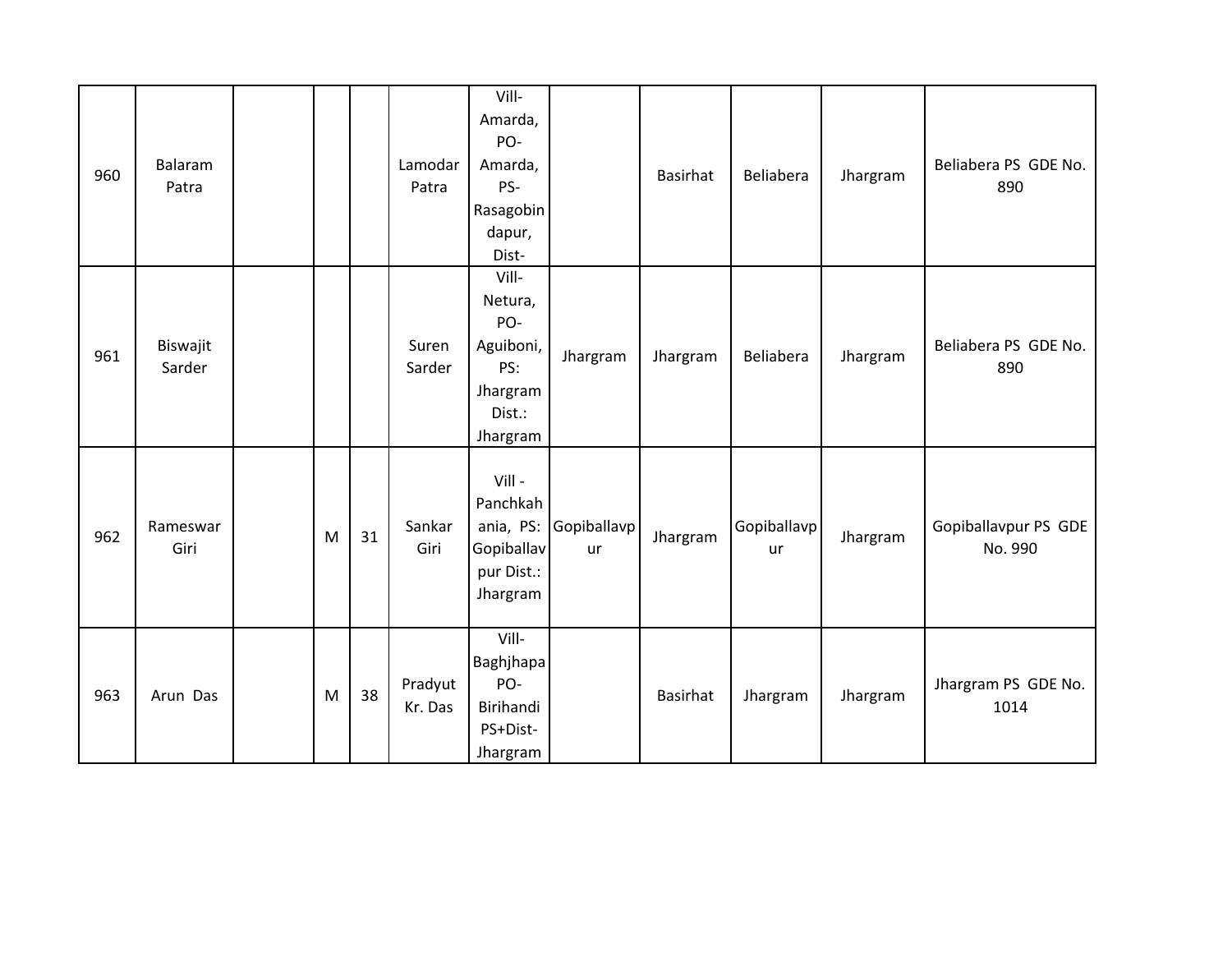| 964 | Manaj Pal        | M | 27 | Aman Pal                     | Vill-<br>Dubrajpur<br>PO-<br>Andharia<br>PS-Binpur<br>Dist-Jhar | Basirhat        | Jhargram | Jhargram | Jhargram PS GDE No.<br>1021 |
|-----|------------------|---|----|------------------------------|-----------------------------------------------------------------|-----------------|----------|----------|-----------------------------|
| 965 | Kiriti Pal       | M | 65 | Bibhutibh<br>usan Pal        | Vill-<br>Dubrajpur<br>PO-<br>Andharia<br>PS-Binpur<br>Dist-Jhar | <b>Basirhat</b> | Jhargram | Jhargram | Jhargram PS GDE No.<br>1021 |
| 966 | Tapan<br>Ghosh   | M | 46 | <b>Bankshidh</b><br>ar Ghosh | Vill-<br>Dubrajpur<br>PO-<br>Andharia<br>PS-Binpur<br>Dist-Jhar | <b>Basirhat</b> | Jhargram | Jhargram | Jhargram PS GDE No.<br>1021 |
| 967 | Palash<br>Mandal | M | 35 | Shankar<br>Mandal            | Vill+PO-<br>Andharia<br>PS-Binpur<br>Dist-<br>Jhargram          | <b>Basirhat</b> | Jhargram | Jhargram | Jhargram PS GDE No.<br>1021 |
| 968 | Pankaj<br>Mandal | M | 45 | Rabati<br>Mandal             | Vill-<br>Dubrajpur<br>PO-<br>Andharia<br>PS-Binpur<br>Dist-Jhar | <b>Basirhat</b> | Jhargram | Jhargram | Jhargram PS GDE No.<br>1021 |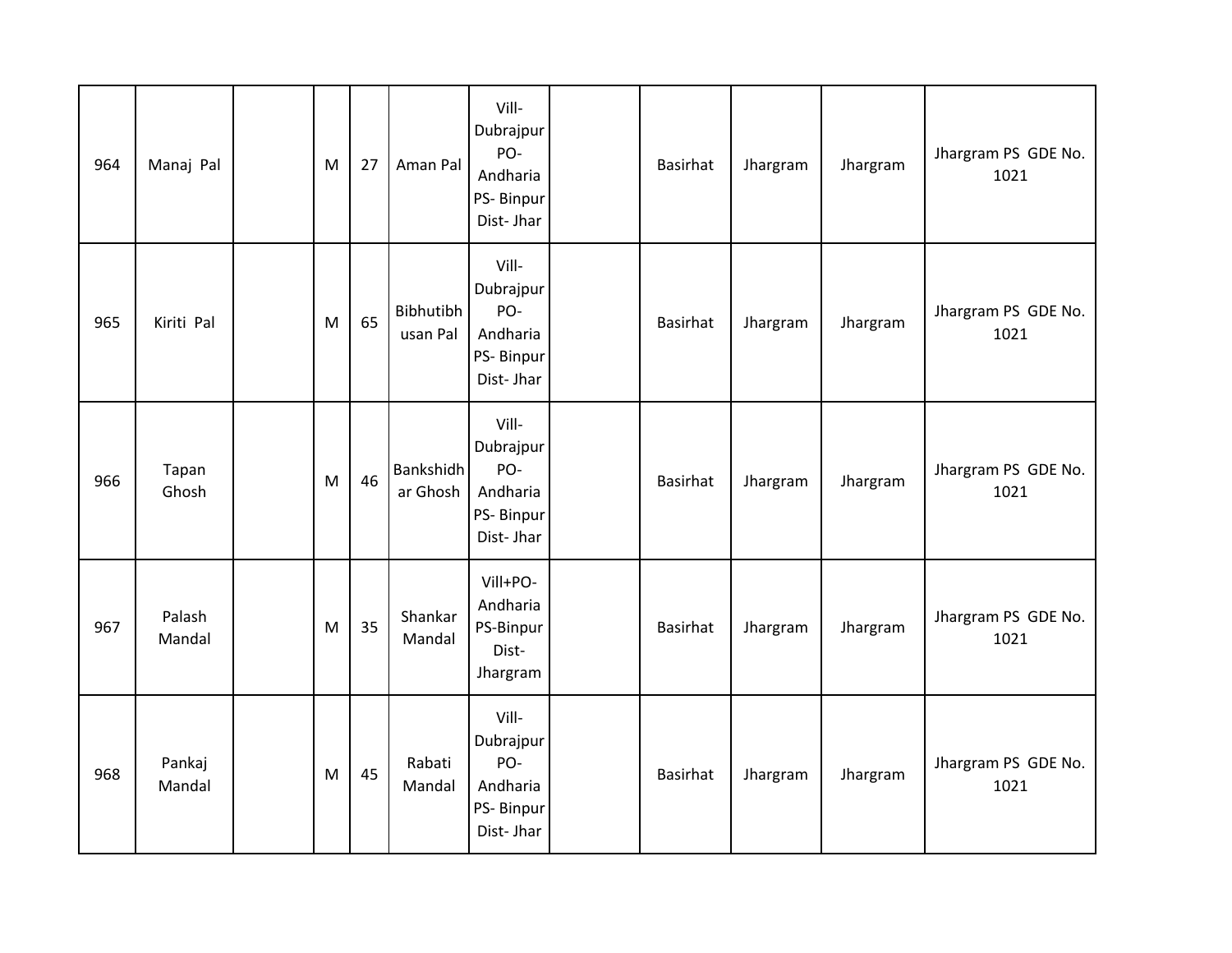| 969 | Bablu<br>Mahata   | M | 62 | Lt. Anukul<br>Mahata | Vill-<br>Banktal,<br>PO-<br>Khalseuli,<br>PS-<br>Jhragpur,<br>Dist-Pasc                               |         | <b>Basirhat</b> | Jhargram | Jhargram                                | Jhargram PS Outpost<br>Manickpara Beat<br>House GDE No. 794 |
|-----|-------------------|---|----|----------------------|-------------------------------------------------------------------------------------------------------|---------|-----------------|----------|-----------------------------------------|-------------------------------------------------------------|
| 970 | Totam<br>Mahat    | M | 22 | Ajit<br>Mahata       | Vill-Uttar<br>Gohomi,<br>PS-<br>Lalgarh,<br>Dist-<br>Jhargram<br>PS:<br>Lalgarh<br>Dist.:<br>Jhargram | Lalgarh | Jhargram        | Lalgarh  | Jhargram                                | Lalgarh PS GDE No.<br>806                                   |
| 971 | Uttam<br>Mahata   | M | 23 | Sujit<br>Mahata      | Vill-Tarki,<br>PS-<br>Lalgarh,<br>Dist-<br>jhargram<br>PS:<br>Lalgarh<br>Dist.:<br>Jhargram           | Lalgarh | Jhargram        | Lalgarh  | Jhargram                                | Lalgarh PS GDE No.<br>806                                   |
| 972 | Maimuddin<br>Khan |   | 42 | Jama Khan            |                                                                                                       |         | Basirhat        | Sankrail | Howrah<br>Police<br>Commissione<br>rate | Sankrail PS GDE No.<br>704                                  |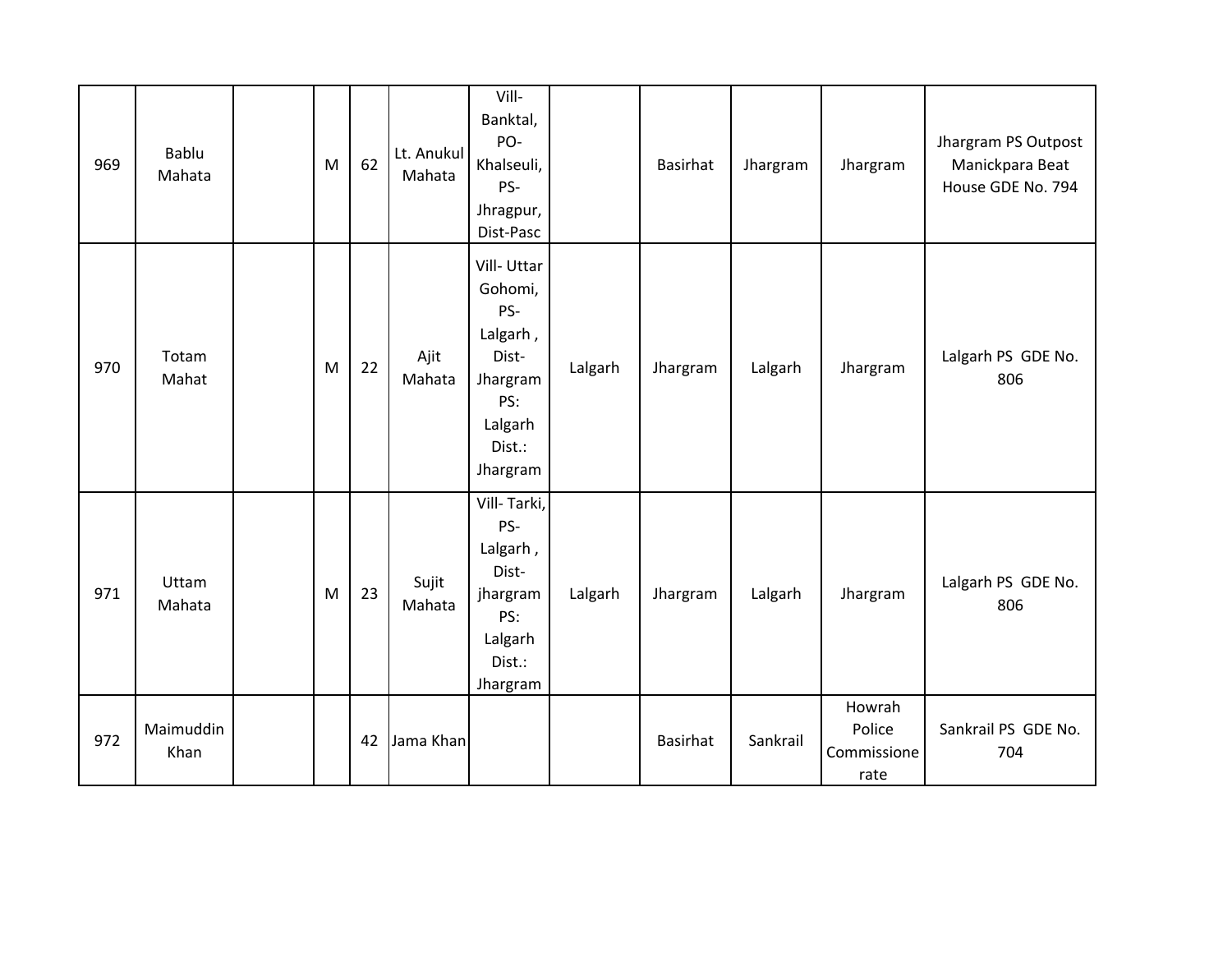| 973 | Raju Das           |  | 37 | Sushil Das   Keto Pole   |                                                                                                         |                | Basirhat   | Sankrail | Howrah<br>Police<br>Commissione<br>rate | Sankrail PS GDE No.<br>704  |
|-----|--------------------|--|----|--------------------------|---------------------------------------------------------------------------------------------------------|----------------|------------|----------|-----------------------------------------|-----------------------------|
| 974 | Sk. Rajjak         |  | 25 | Sk. Allah<br>Rakha       | Barafkol                                                                                                |                | Basirhat   | Sankrail | Howrah<br>Police<br>Commissione<br>rate | Sankrail PS GDE No.<br>704  |
| 975 | Julfikar Sk        |  | 38 | Varat Sk                 | Sarenga<br>Purba<br>Para PS:<br><b>Baduria</b><br>Dist.:<br>Alipurduar                                  | <b>Baduria</b> | Alipurduar | Sankrail | Howrah<br>Police<br>Commissione<br>rate | Sankrail PS GDE No.<br>734  |
| 976 | Sk Kalo            |  |    | Lt Sk Rahu               | Raghudev<br>bati<br>Gandharb<br>apur San<br>Pukur<br>Dhar PS:<br><b>Baduria</b><br>Dist.:<br>Alipurduar | <b>Baduria</b> | Alipurduar | Sankrail | Howrah<br>Police<br>Commissione<br>rate | Sankrail PS GDE No.<br>658  |
| 977 | Chiranjit<br>Singh |  | 50 | Lt Baldeb<br>Singh       | Alampur                                                                                                 |                | Basirhat   | Sankrail | Howrah<br>Police<br>Commissione<br>rate | Sankrail PS GDE No.<br>1097 |
| 978 | Rabindra<br>Kumar  |  | 30 | Paramana<br>nda<br>Kumar |                                                                                                         |                | Basirhat   | Sankrail | Howrah<br>Police<br>Commissione<br>rate | Sankrail PS GDE No.<br>1097 |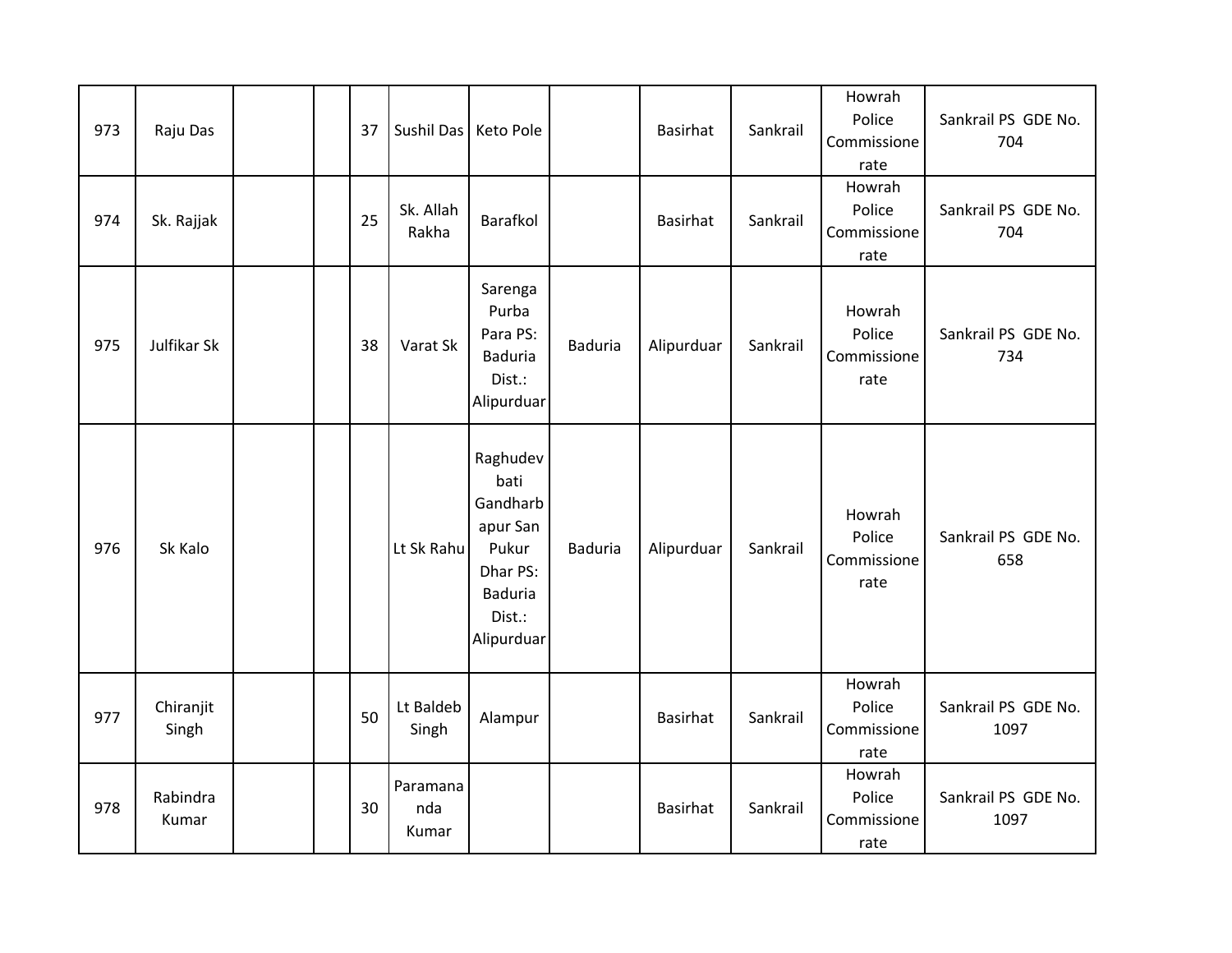| 979 | Sk Altab         |   | 30 | Sk Golam<br>Mostafa    |                                                                                                             |         | Basirhat                                | Sankrail          | Howrah<br>Police<br>Commissione<br>rate | Sankrail PS GDE No.<br>1097      |
|-----|------------------|---|----|------------------------|-------------------------------------------------------------------------------------------------------------|---------|-----------------------------------------|-------------------|-----------------------------------------|----------------------------------|
| 980 | Ashoke Roy       |   | 45 | Lt<br>Satraghan<br>Roy |                                                                                                             |         | <b>Basirhat</b>                         | Sankrail          | Howrah<br>Police<br>Commissione<br>rate | Sankrail PS GDE No.<br>1097      |
| 981 | Ranadhir<br>Roy  |   | 36 | Lt<br>Satraghan<br>Roy |                                                                                                             |         | Basirhat                                | Sankrail          | Howrah<br>Police<br>Commissione<br>rate | Sankrail PS GDE No.<br>1097      |
| 982 | Proban<br>Durtab |   | 44 | Subal<br>Durtab        |                                                                                                             |         | <b>Basirhat</b>                         | Sankrail          | Howrah<br>Police<br>Commissione<br>rate | Sankrail PS GDE No.<br>1097      |
| 983 | Saheb Kolay      | M | 30 | Sanjoy<br>Kolay        | Of 27/1/5<br>Nabanarit<br>ala 1/lane<br>PS:<br>Shibpur<br>Dist.:<br>Howrah<br>Police<br>Commissi<br>onerate | Shibpur | Howrah<br>Police<br>Commission<br>erate | Digha<br>g.r.p.s. | Kharagpur<br>G.R.P.                     | Digha g.r.p.s. PS GDE<br>No. 507 |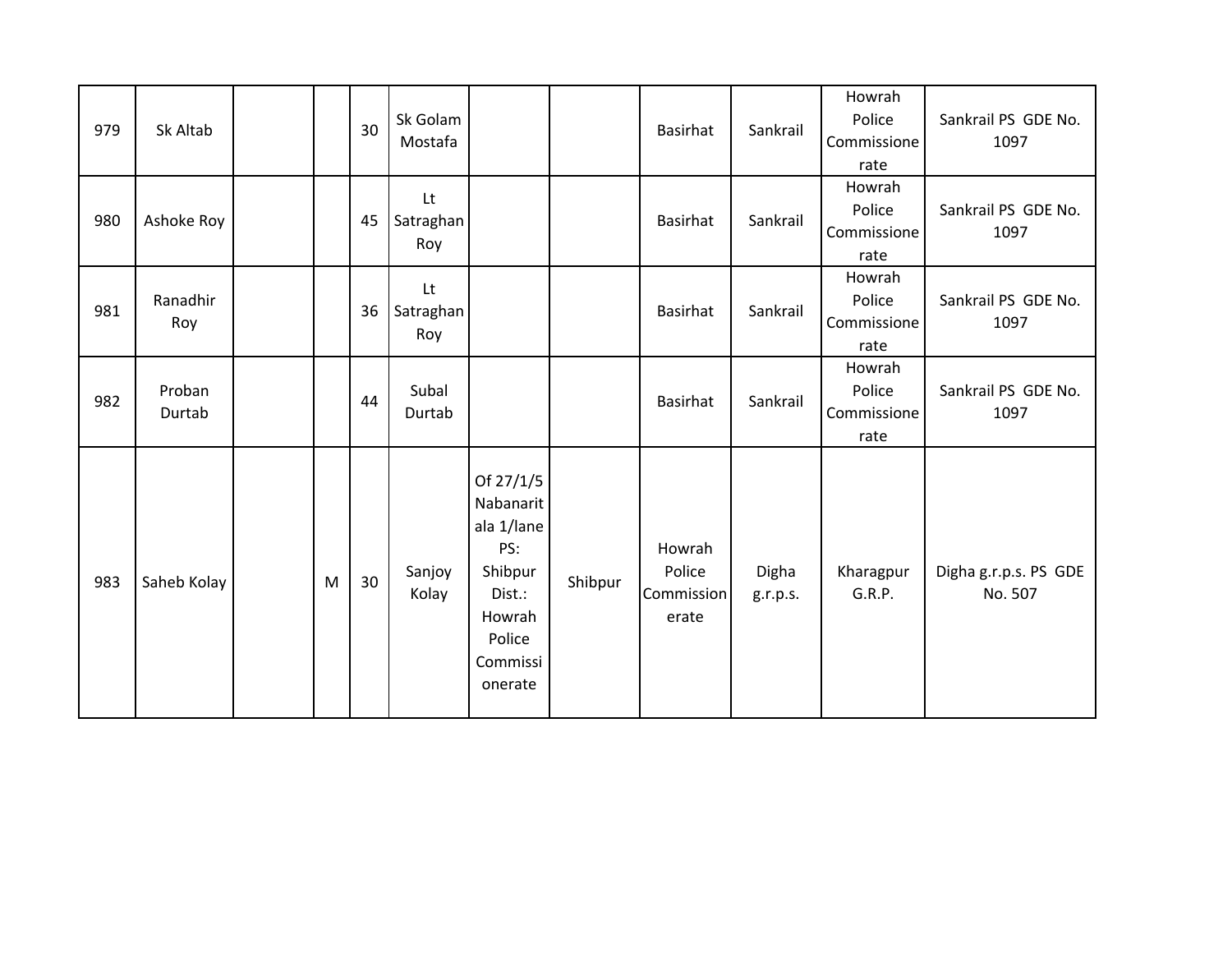| 984 | Muktar Sk       | M | 31 | Kalu Sk               | <b>Barida</b><br>Bazar PS:<br>Egra Dist.:<br>Purba<br>Mednipor<br>e | Egra    | Purba<br>Mednipore   | Kharagpur<br>g.r.p.s. | Kharagpur<br>G.R.P. | Kharagpur g.r.p.s. PS<br><b>GDE No. 862</b> |
|-----|-----------------|---|----|-----------------------|---------------------------------------------------------------------|---------|----------------------|-----------------------|---------------------|---------------------------------------------|
| 985 | Rajib Ranjan    | M | 39 | Raghunan<br>dan Yadav | Chakdia<br>PS:<br>Bankura<br>Dist.:<br>Bankura                      | Bankura | <b>Bankura</b>       | Kharagpur<br>g.r.p.s. | Kharagpur<br>G.R.P. | Kharagpur g.r.p.s. PS<br><b>GDE No. 862</b> |
| 986 | Rakesh<br>Kumar | M | 25 | Rajeswar<br>Das       | Arbal PS:<br>Bankura<br>Dist.:<br><b>Bankura</b>                    | Bankura | <b>Bankura</b>       | Kharagpur<br>g.r.p.s. | Kharagpur<br>G.R.P. | Kharagpur g.r.p.s. PS<br><b>GDE No. 862</b> |
| 987 | Mahesh<br>Kumar | M | 25 | Arabinda<br>Paswan    | Kundra<br>PS:<br>Bankura<br>Dist.:<br>Bankura                       | Bankura | <b>Bankura</b>       | Kharagpur<br>g.r.p.s. | Kharagpur<br>G.R.P. | Kharagpur g.r.p.s. PS<br><b>GDE No. 862</b> |
| 988 | Nitai Baskey    | M | 26 | Ratan<br>Baskey       | Mirpur PS:<br>Debra<br>Dist.:<br>Paschim<br>Mednipor<br>e           | Debra   | Paschim<br>Mednipore | Kharagpur<br>g.r.p.s. | Kharagpur<br>G.R.P. | Kharagpur g.r.p.s. PS<br><b>GDE No. 464</b> |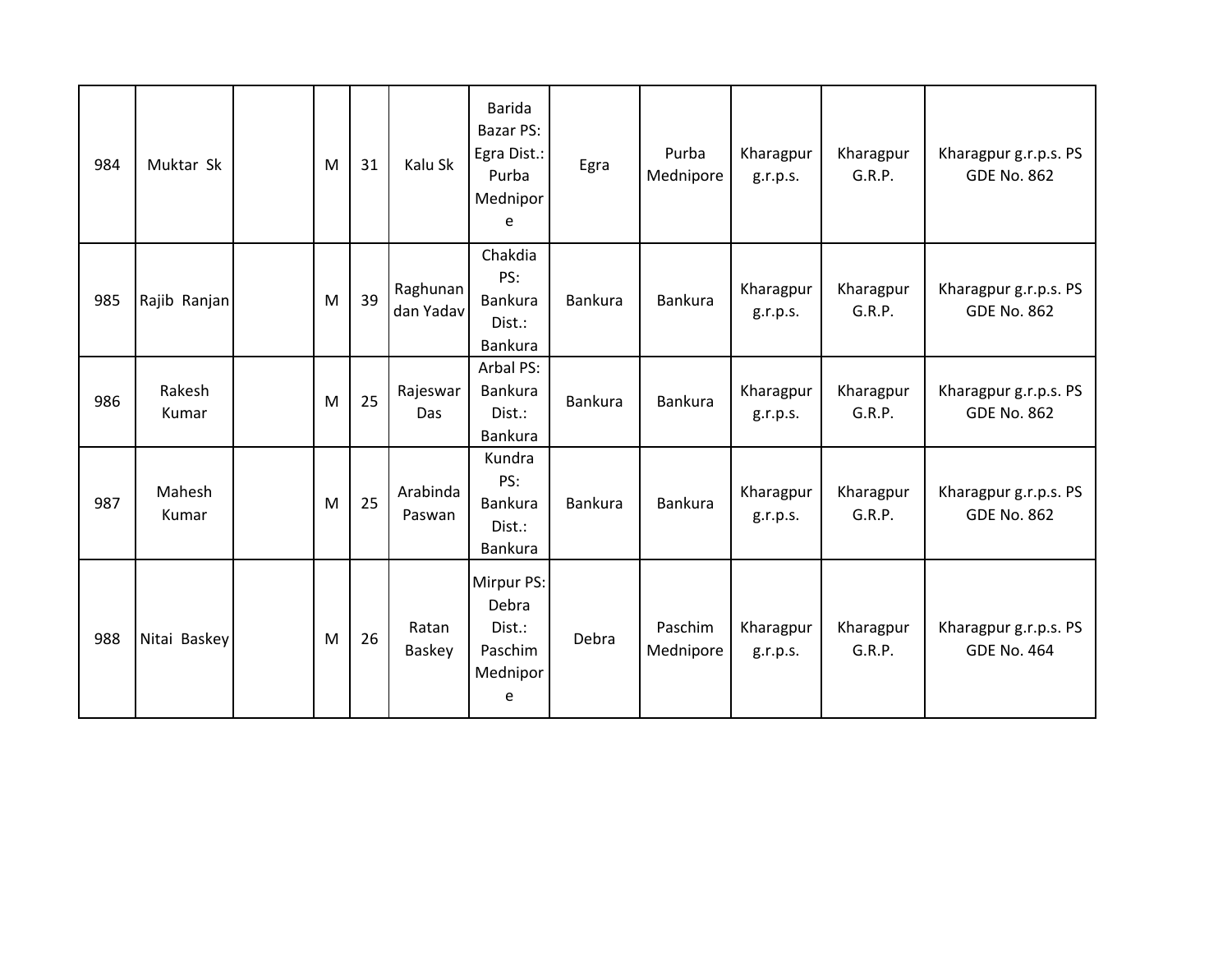| 989 | Bapi Hansda        | M           | 22 | Netai<br>Hansda          | Mirpur PS:<br>Debra<br>Dist.:<br>Paschim<br>Mednipor<br>e                                                     | Debra              | Paschim<br>Mednipore                | Kharagpur<br>g.r.p.s. | Kharagpur<br>G.R.P.                    | Kharagpur g.r.p.s. PS<br><b>Outpost Medinipur</b><br>Road GRPP GDE No.<br>464 |
|-----|--------------------|-------------|----|--------------------------|---------------------------------------------------------------------------------------------------------------|--------------------|-------------------------------------|-----------------------|----------------------------------------|-------------------------------------------------------------------------------|
| 990 | Rupayan Pal        | M           | 22 | S/O<br>Pranballav<br>Pal | PS:<br>Kharagpur<br>local Dist.:<br>Paschim<br>Mednipor<br>e                                                  | Kharagpur<br>local | Paschim<br>Mednipore                | Panskura<br>g.r.p.s.  | Kharagpur<br>G.R.P.                    | Panskura g.r.p.s. PS<br><b>GDE No. 623</b>                                    |
| 991 | Bidyut<br>Majunder | M           | 22 | Late Dipak<br>Majunder   | <b>Dhubulia</b><br>$2/21$ No<br>Group PS:<br>Dhubulia<br>Dist.:<br>Krishnana<br>gar Police<br><b>District</b> | Dhubulia           | Krishnanaga<br>r Police<br>District | Dhubulia              | Krishnanagar<br><b>Police District</b> | Dhubulia PS GDE No.<br>1029                                                   |
| 992 | Shilpi Sardar      | $\mathsf F$ | 35 | Kinaram<br>Sardar        | Blepukur<br>PS:<br>Dhubulia<br>Dist.:<br>Krishnana<br>gar Police<br><b>District</b>                           | Dhubulia           | Krishnanaga<br>r Police<br>District | Dhubulia              | Krishnanagar<br><b>Police District</b> | Dhubulia PS GDE No.<br>1029                                                   |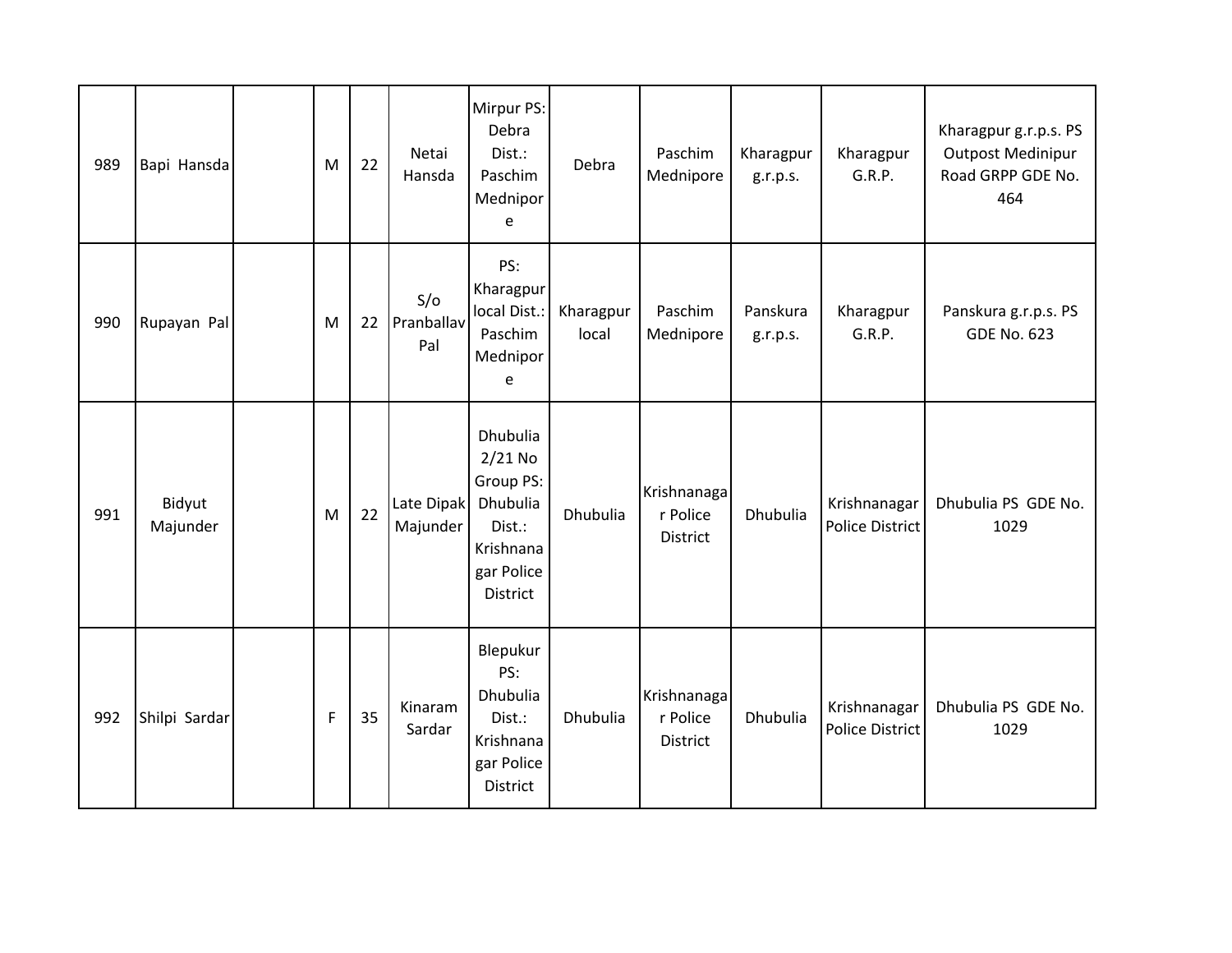| 993 | <b>Fatik Ghosh</b> | M | Lt Subash<br>Ghosh | Nathpur<br>PS:<br>Krishnaga<br>nj Dist.:<br>Krishnana<br>gar Police<br>District | Krishnaganj | Krishnanaga<br>r Police<br><b>District</b> | Krishnaganj | Krishnanagar<br><b>Police District</b> | Krishnaganj PS GDE<br>No. 747 |
|-----|--------------------|---|--------------------|---------------------------------------------------------------------------------|-------------|--------------------------------------------|-------------|----------------------------------------|-------------------------------|
| 994 | Jogesh<br>Ghosh    | M | Arabinda<br>Ghosh  | PS:<br>Krishnaga<br>nj Dist.:<br>Krishnana<br>gar Police<br>District            | Krishnaganj | Krishnanaga<br>r Police<br><b>District</b> | Krishnaganj | Krishnanagar<br><b>Police District</b> | Krishnaganj PS GDE<br>No. 747 |
| 995 | Shubankar<br>Ghosh | M | Rahit<br>Ghosh     | PS:<br>Krishnaga<br>nj Dist.:<br>Krishnana<br>gar Police<br>District            | Krishnaganj | Krishnanaga<br>r Police<br><b>District</b> | Krishnaganj | Krishnanagar<br><b>Police District</b> | Krishnaganj PS GDE<br>No. 747 |
| 996 | Tapash<br>Goswami  | M | Tapan<br>Goswami   | Oladebital<br>a, PS<br>Nabadwip<br>, Nadia                                      |             | <b>Basirhat</b>                            | Nabadwip    | Krishnanagar<br><b>Police District</b> | Nabadwip PS GDE No.<br>1570   |
| 997 | Julan<br>Mondal    | M | Sakti<br>Mondal    | Sringhi, PS<br>Katwa,<br>Purba<br>Burwan                                        |             | Basirhat                                   | Nabadwip    | Krishnanagar<br><b>Police District</b> | Nabadwip PS GDE No.<br>1570   |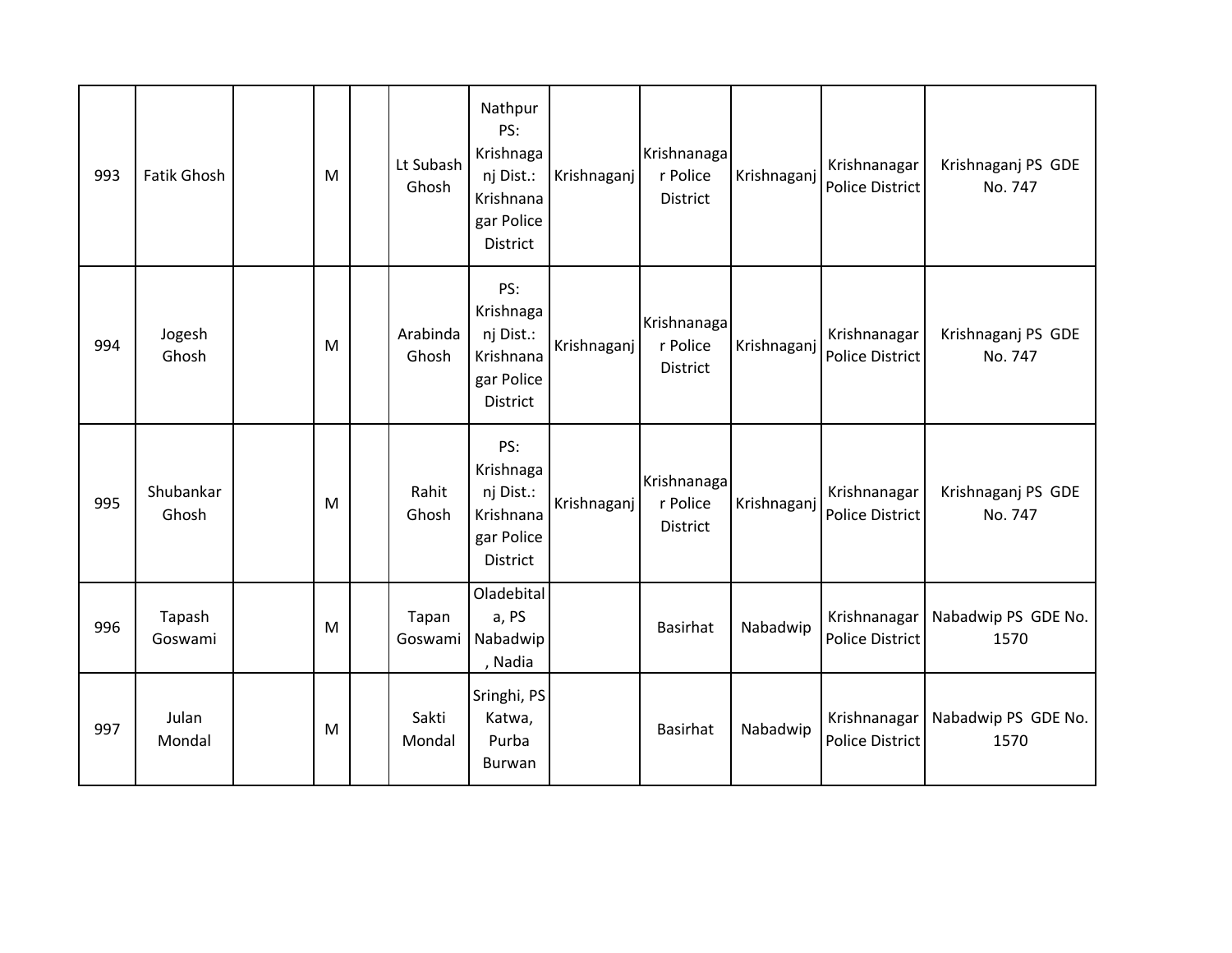| 998  | Santu Das         | M |    | Dinendra<br>Kr. Das | Belgachi<br><b>PS</b><br>Purbasthal<br>i, Purba<br>Burdwan                                  |                 | Basirhat                                   | Nabadwip        | Krishnanagar<br><b>Police District</b> | Nabadwip PS GDE No.<br>1570    |
|------|-------------------|---|----|---------------------|---------------------------------------------------------------------------------------------|-----------------|--------------------------------------------|-----------------|----------------------------------------|--------------------------------|
| 999  | Basudeb<br>Sardar | M | 22 | Lt. Ajit<br>Sardar  | Gachha<br>Baganpara<br>PS:<br>Nakashipa<br>ra Dist.:<br>Krishnana<br>gar Police<br>District | Nakashipar<br>a | Krishnanaga<br>r Police<br>District        | Nakashipar<br>a | Krishnanagar<br><b>Police District</b> | Nakashipara PS GDE<br>No. 1291 |
| 1000 | Khorsed Sk        | M |    | Kalam Sk            | Bagunda<br>PS:<br>Nakashipa<br>ra Dist.:<br>Krishnana<br>gar Police<br>District             | Nakashipar<br>a | Krishnanaga<br>r Police<br><b>District</b> | Nakashipar<br>a | Krishnanagar<br><b>Police District</b> | Nakashipara PS GDE<br>No. 1295 |
| 1001 | Sujon Sk          | M | 21 | Lt. Nirmal<br>Ghosh | Enginepur<br>PS:<br>Nakashipa<br>ra Dist.:<br>Krishnana<br>gar Police<br>District           | Nakashipar<br>a | Krishnanaga<br>r Police<br>District        | Nakashipar<br>a | Krishnanagar<br><b>Police District</b> | Nakashipara PS GDE<br>No. 1295 |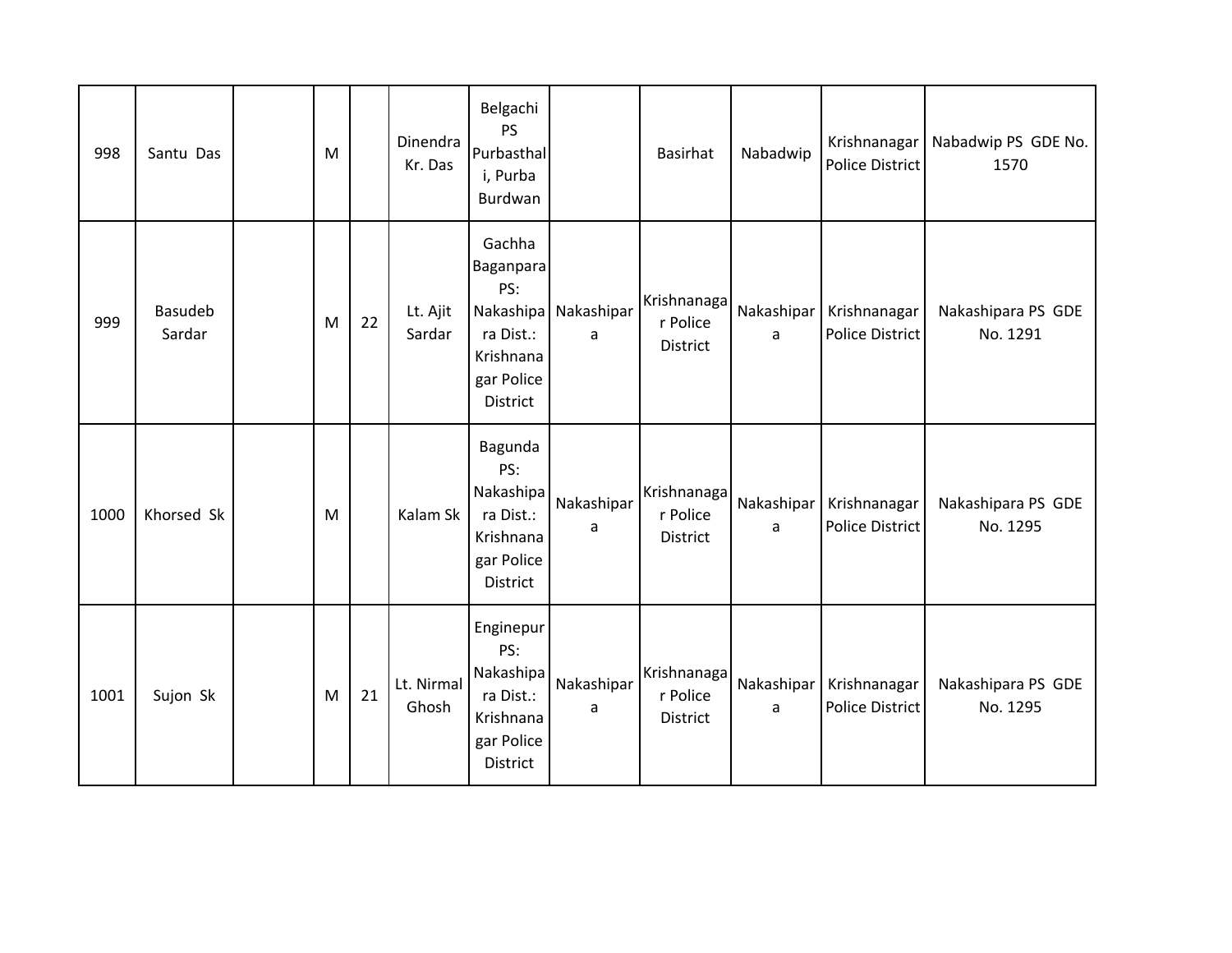| 1002 | Ranjit<br><b>Biswas</b> | M |    | Basudeb<br><b>Biswas</b> | Taibichara<br>PS:<br>Nakashipa<br>ra Dist.:<br>Krishnana<br>gar Police<br>District | Nakashipar<br>a | Krishnanaga<br>r Police<br><b>District</b> | Nakashipar<br>a | Krishnanagar<br><b>Police District</b> | Nakashipara PS GDE<br>No. 1295 |
|------|-------------------------|---|----|--------------------------|------------------------------------------------------------------------------------|-----------------|--------------------------------------------|-----------------|----------------------------------------|--------------------------------|
| 1003 | <b>Bikash</b><br>Mistri | M |    | Bidhan<br>Mistri         | PS:<br>Thanapara<br>Dist.:<br>Krishnana<br>gar Police<br>District                  | Thanapara       | Krishnanaga<br>r Police<br>District        | Thanapara       | Krishnanagar<br><b>Police District</b> | Thanapara PS GDE No.<br>644    |
| 1004 | Jogendra<br>Sarkar      | M | 27 | Tapan<br>Sarkar          | Beldanga<br>PS:<br>Bamangol<br>a Dist.:<br>Malda                                   | Bamangola       | Malda                                      | Bamangola       | Malda                                  | Bamangola PS GDE No.<br>618    |
| 1005 | Vivekanda<br>Shil       | M | 24 |                          | Malipara<br>PS:<br>Milon Shil   Bamangol<br>a Dist.:<br>Malda                      | Bamangola       | Malda                                      | Bamangola       | Malda                                  | Bamangola PS GDE No.<br>618    |
| 1006 | Rasamoy<br>Mandal       | M | 24 | Sudamoy<br>Mandal        | Barinda<br>PS:<br>Bamangol<br>a Dist.:<br>Malda                                    | Bamangola       | Malda                                      | Bamangola       | Malda                                  | Bamangola PS GDE No.<br>618    |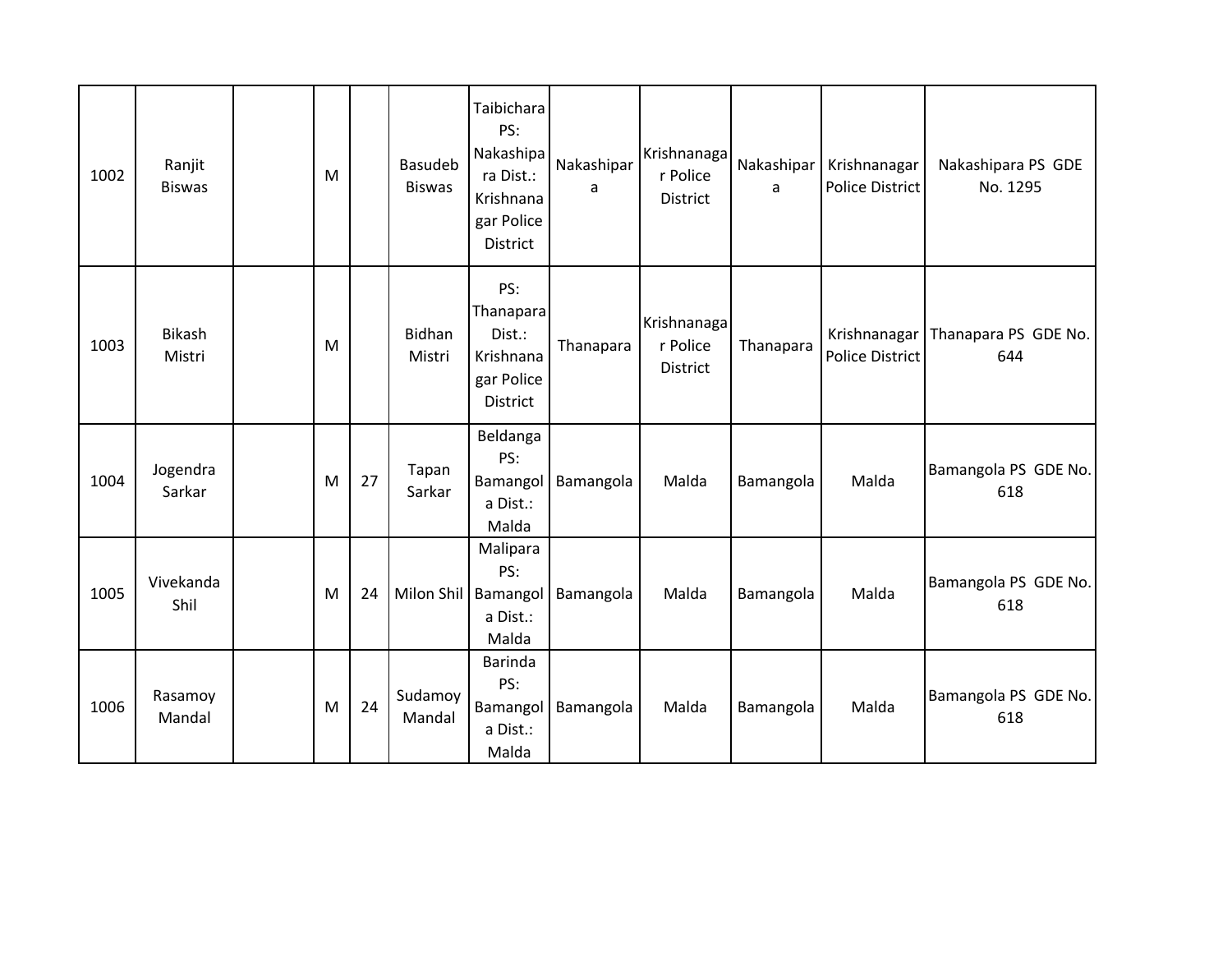| 1007 | Nayan<br>Mandal          |               | M | 32 | Tapan<br>Mandal         | Bhogitola<br>PS: Bhutni<br>Dist.:<br>Malda                 | Bhutni   | Malda | Bhutni   | Malda | Bhutni PS GDE No. 471       |
|------|--------------------------|---------------|---|----|-------------------------|------------------------------------------------------------|----------|-------|----------|-------|-----------------------------|
| 1008 | Mithun<br>Mandal         |               | M | 41 | Arjun<br>Mandal         | Bhogitola<br>PS: Bhutni<br>Dist.:<br>Malda                 | Bhutni   | Malda | Bhutni   | Malda | Bhutni PS GDE No. 471       |
| 1009 | Chhabi<br>Mandal         |               | M | 35 | Paran<br>Mandal         | Bhimtola<br>PS: Bhutni<br>Dist.:<br>Malda                  | Bhutni   | Malda | Bhutni   | Malda | Bhutni PS GDE No. 471       |
| 1010 | Raja Das                 |               | M | 22 | Lt. Bhadu<br>Das        | Chanchal<br>amlapara<br>PS:<br>Chanchal<br>Dist.:<br>Malda | Chanchal | Malda | Chanchal | Malda | Chanchal PS GDE No.<br>1111 |
| 1011 | Suranjan<br><b>Basak</b> | Pran<br>basak | M | 27 | Subhash<br><b>Basak</b> | Chanchal<br>amlapara<br>PS:<br>Chanchal<br>Dist.:<br>Malda | Chanchal | Malda | Chanchal | Malda | Chanchal PS GDE No.<br>1111 |
| 1012 | Ashiruddin               |               | M | 48 | Lt.<br>Kafiluddin       | <b>Bakipur</b><br>PS:<br>Chanchal<br>Dist.:<br>Malda       | Chanchal | Malda | Chanchal | Malda | Chanchal PS GDE No.<br>1136 |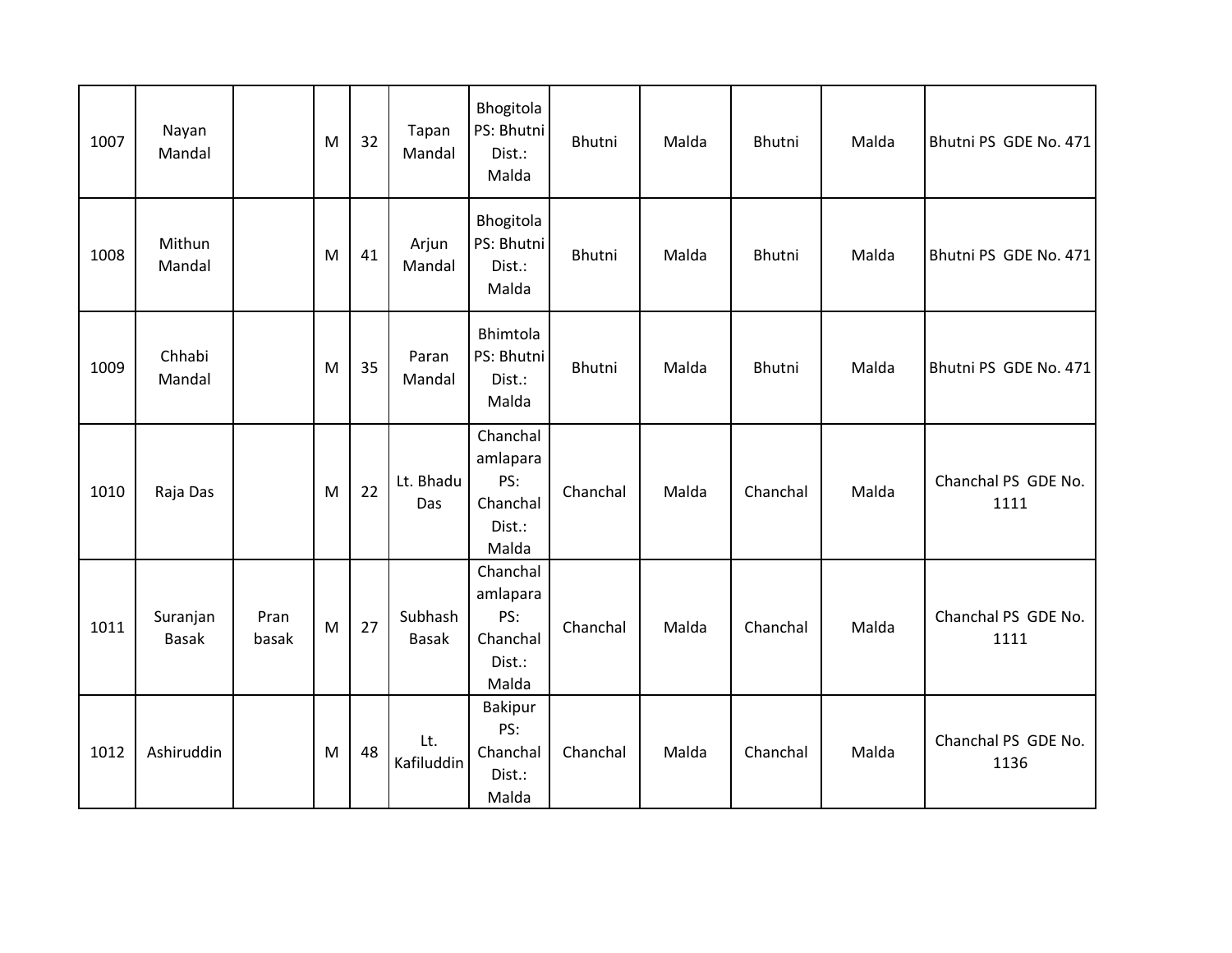| 1013 | Jarip Ali        | M | 37 | Lt. Tufanu<br>Sk  | Bakipur<br>PS:<br>Chanchal<br>Dist.:<br>Malda               | Chanchal         | Malda | Chanchal         | Malda | Chanchal PS GDE No.<br>1136     |
|------|------------------|---|----|-------------------|-------------------------------------------------------------|------------------|-------|------------------|-------|---------------------------------|
| 1014 | Sadananda<br>Das | M | 39 | Gonopati<br>Das   | <b>Bakipur</b><br>PS:<br>Chanchal<br>Dist.:<br>Malda        | Chanchal         | Malda | Chanchal         | Malda | Chanchal PS GDE No.<br>1136     |
| 1015 | Samsul<br>Hoque  | M | 27 | Saidur<br>Rahaman | Chandigac<br>hi PS:<br>Chanchal<br>Dist.:<br>Malda          | Chanchal         | Malda | Chanchal         | Malda | Chanchal PS GDE No.<br>1136     |
| 1016 | Najir Hossain    | M | 28 | Fajerul<br>Hoque  | Dumokola<br>PS:<br>Chanchal<br>Dist.:<br>Malda              | Chanchal         | Malda | Chanchal         | Malda | Chanchal PS GDE No.<br>1128     |
| 1017 | Abhijit Besra    | M | 21 | Lt Ajit<br>Besra  | Netaji<br>Colony PS:<br>English<br>bazar<br>Dist.:<br>Malda | English<br>bazar | Malda | English<br>bazar | Malda | English bazar PS GDE<br>No. 211 |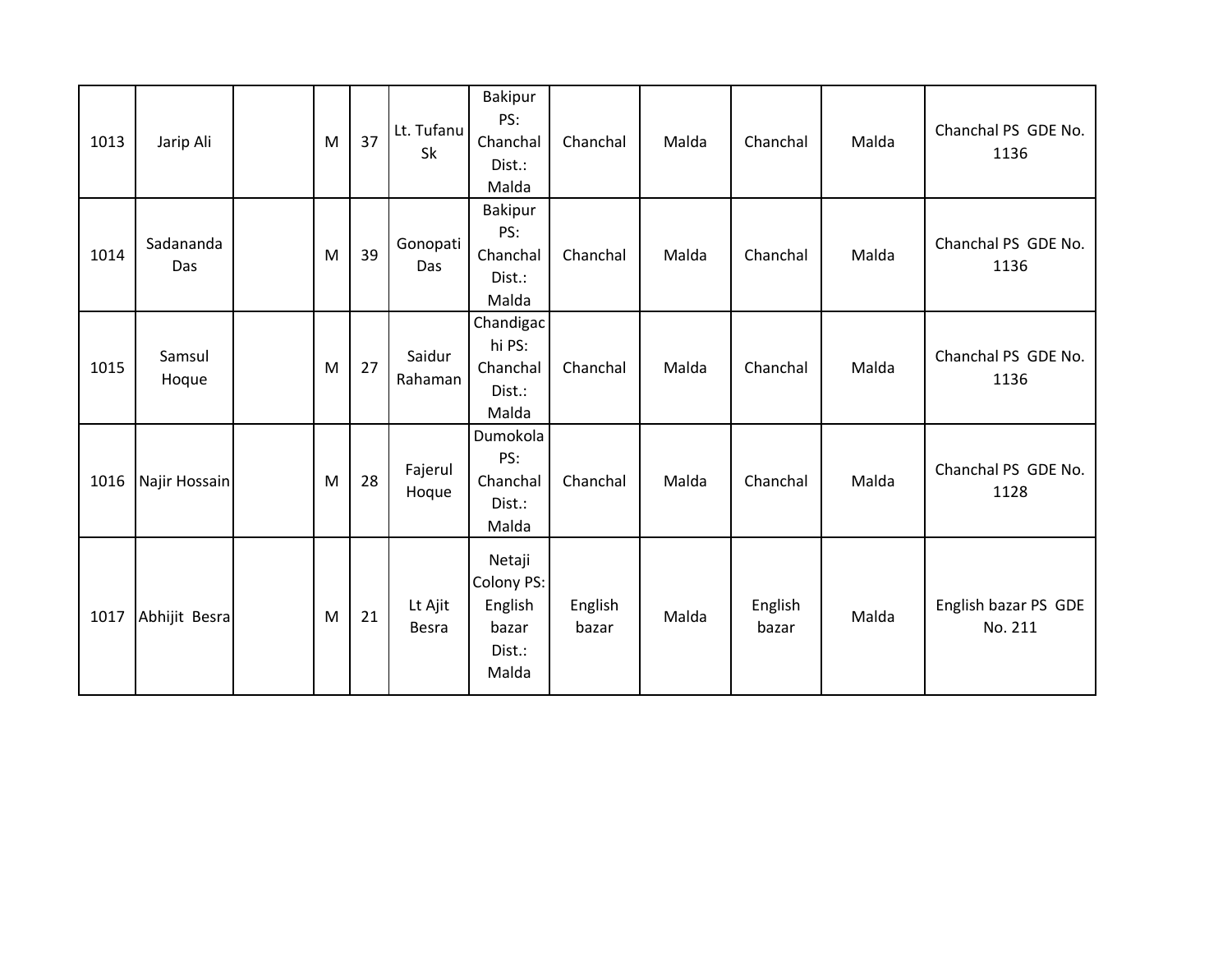| 1018 | Akash<br>Mandal     | M | 25 | <b>Dipak</b><br>Mandal     | <b>Bish Ghar</b><br>Colony PS:<br>English<br>bazar<br>Dist.:<br>Malda | English<br>bazar | Malda | English<br>bazar | Malda | English bazar PS GDE<br>No. 211 |
|------|---------------------|---|----|----------------------------|-----------------------------------------------------------------------|------------------|-------|------------------|-------|---------------------------------|
| 1019 | Dip Bhaskar         | M | 35 | Debasish<br><b>Bhaskar</b> | Telipukur<br>PS: English<br>bazar<br>Dist.:<br>Malda                  | English<br>bazar | Malda | English<br>bazar | Malda | English bazar PS GDE<br>No. 211 |
| 1020 | Uday<br>Mukhiya     | M | 32 | Arjun<br>Mukhiya           | Telipukur<br>PS: English<br>bazar<br>Dist.:<br>Malda                  | English<br>bazar | Malda | English<br>bazar | Malda | English bazar PS GDE<br>No. 211 |
| 1021 | Chiranjit<br>Mandal | M | 36 | Pravat<br>Mandal           | 8 mile PS:<br>Oldmalda<br>Dist.:<br>Malda                             | Oldmalda         | Malda | English<br>bazar | Malda | English bazar PS GDE<br>No. 211 |
| 1022 | Chiranjit<br>Das    | M |    | Rajkumar<br>Das            | Netaji<br>Colony PS:<br>English<br>bazar<br>Dist.:<br>Malda           | English<br>bazar | Malda | English<br>bazar | Malda | English bazar PS GDE<br>No. 211 |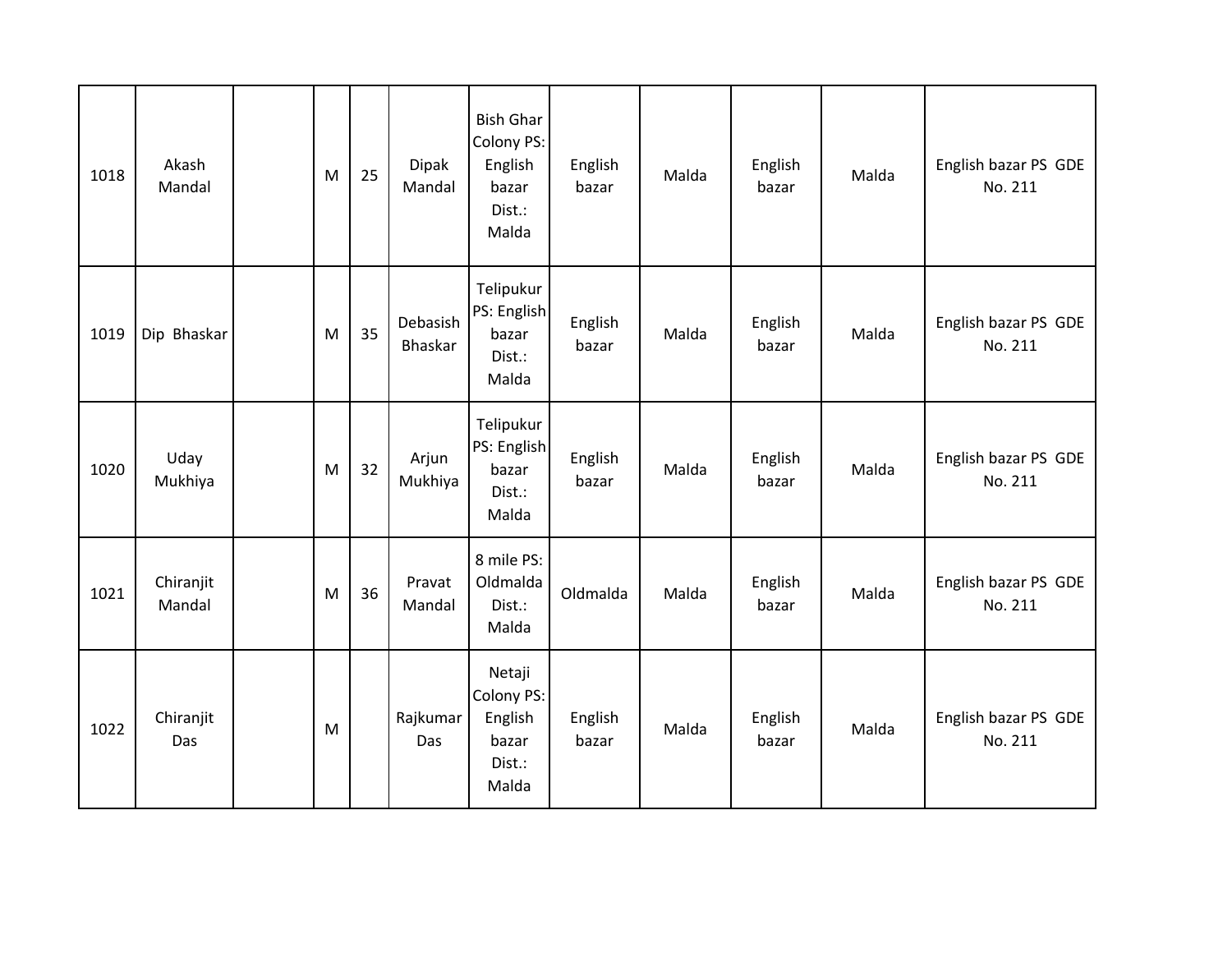| 1023 | Dhiren Saha       | M | 35 | Lt Gopal<br>Saha     | Telipukur<br>PS: English<br>bazar<br>Dist.:<br>Malda               | English<br>bazar | Malda    | English<br>bazar | Malda | English bazar PS GDE<br>No. 224 |
|------|-------------------|---|----|----------------------|--------------------------------------------------------------------|------------------|----------|------------------|-------|---------------------------------|
| 1024 | Ratan Roy         | M | 34 | Bablu Roy            | <b>Buraburita</b><br>la PS:<br>English<br>bazar<br>Dist.:<br>Malda | English<br>bazar | Malda    | English<br>bazar | Malda | English bazar PS GDE<br>No. 224 |
| 1025 | Sonaton<br>Mandal | M | 30 | Rabi<br>Mandal       | Gohalnagr<br>a PS<br>Gazole<br><b>District</b><br>Malda            |                  | Basirhat | Gajole           | Malda | Gajole PS GDE No.<br>1248       |
| 1026 | Rabin Roy         | M | 23 | Surandra<br>Nath Roy | Kadubari<br>PS Gazole<br><b>District</b><br>Malda                  |                  | Basirhat | Gajole           | Malda | Gajole PS GDE No.<br>1248       |
| 1027 | Ananda Paul       | M | 30 | Nonigopal<br>Paul    | Muchia<br>baruipara<br>PS:<br>Oldmalda<br>Dist.:<br>Malda          | Oldmalda         | Malda    | Habibpur         | Malda | Habibpur PS GDE No.<br>735      |
| 1028 | Amit Roy          | M | 37 | Dharani<br>Roy       | <b>Bulbulcha</b><br>ndi PS:<br>Habibpur<br>Dist.:<br>Malda         | Habibpur         | Malda    | Habibpur         | Malda | Habibpur PS GDE No.<br>735      |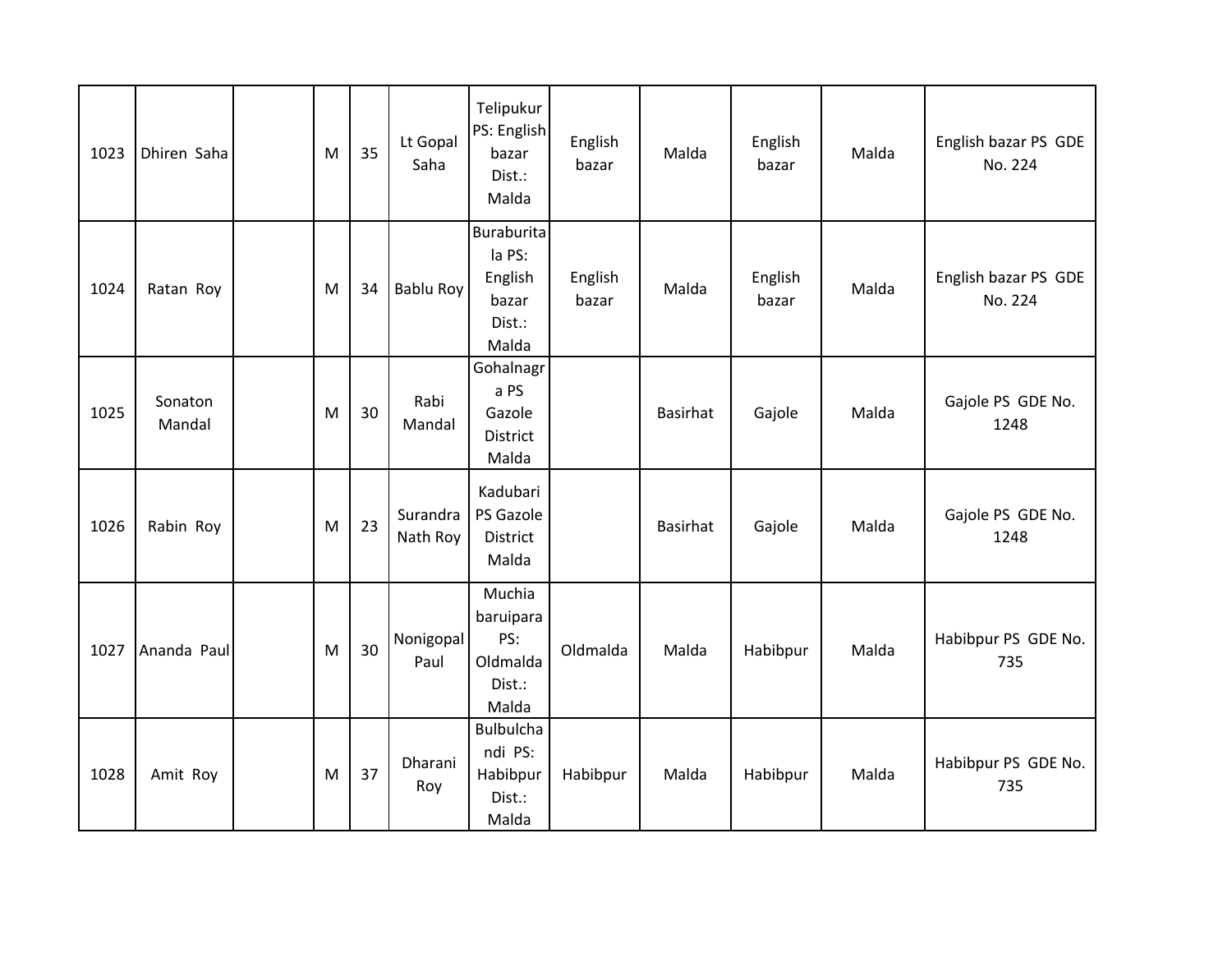| 1029 | Sushil<br>Barman   | M | 30 | Jadudhan<br>Barman | Sankail<br>PS:<br>Habibpur<br>Dist.:<br>Malda                        | Habibpur             | Malda | Habibpur             | Malda | Habibpur PS GDE No.<br>735                 |
|------|--------------------|---|----|--------------------|----------------------------------------------------------------------|----------------------|-------|----------------------|-------|--------------------------------------------|
| 1030 | Rajkumar<br>Mandal | M |    | Fundi<br>Mandal    | Kushalpur<br>PS:<br>Harishcha<br>ndrapur<br>Dist.:<br>Malda          | Harishchan<br>drapur | Malda | Harishchan<br>drapur | Malda | Harishchandrapur PS<br><b>GDE No. 1032</b> |
| 1031 | Chotu<br>Mandal    | M |    | Fundi<br>Mandal    | Kushalpur<br>PS:<br>Harishcha<br>ndrapur<br>Dist.:<br>Malda          | Harishchan<br>drapur | Malda | Harishchan<br>drapur | Malda | Harishchandrapur PS<br><b>GDE No. 1032</b> |
| 1032 | Abdul<br>Hakim     | M |    | Lt<br>Amiruddin    | Katlamari<br>PS:<br>Harishcha<br>ndrapur<br>Dist.:<br>Malda          | Harishchan<br>drapur | Malda | Harishchan<br>drapur | Malda | Harishchandrapur PS<br><b>GDE No. 1032</b> |
| 1033 | Basiruddin         | M |    | Setab Ali          | Dakshin<br>Talshur<br>PS:<br>Harishcha<br>ndrapur<br>Dist.:<br>Malda | Harishchan<br>drapur | Malda | Harishchan<br>drapur | Malda | Harishchandrapur PS<br><b>GDE No. 1032</b> |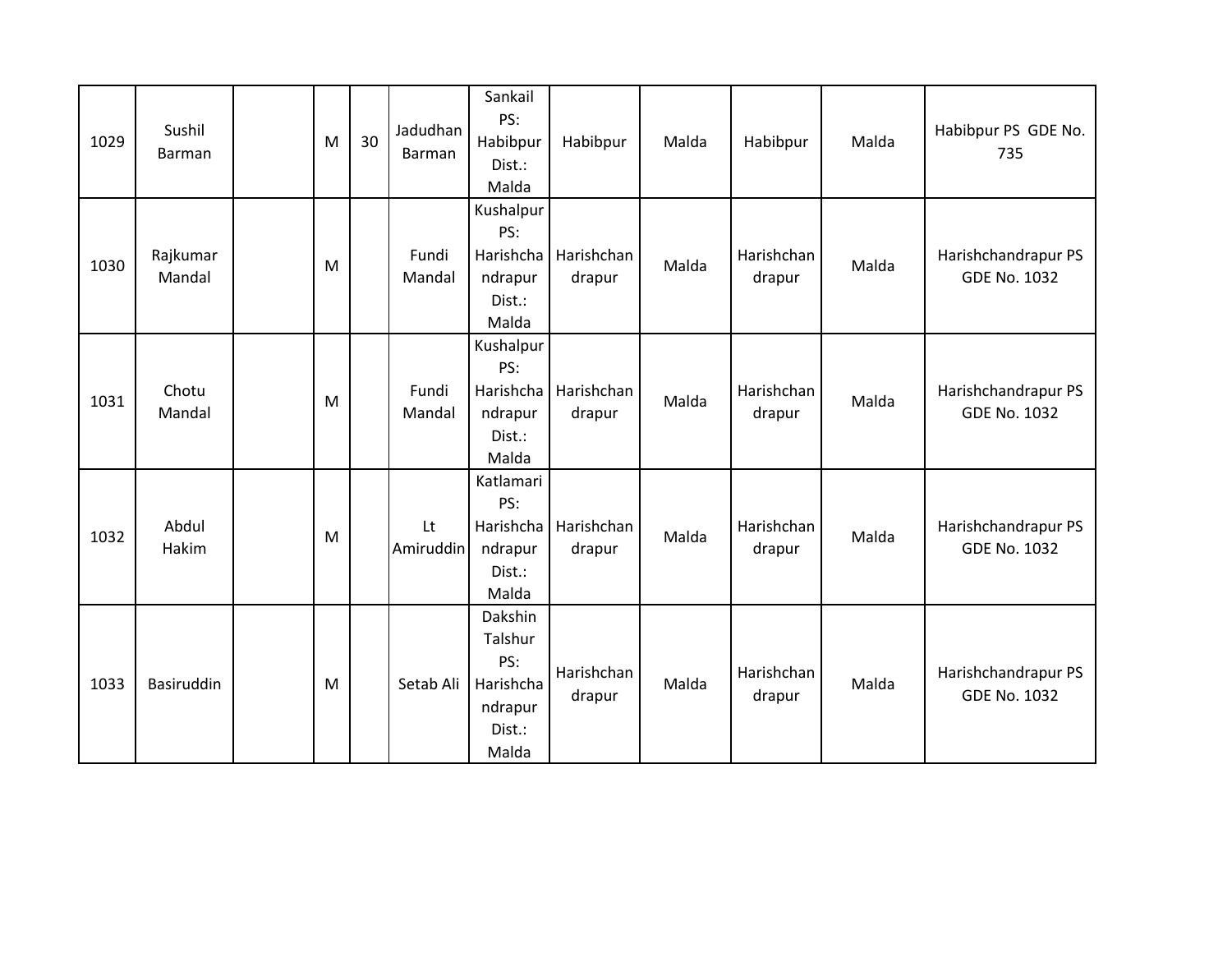| 1034 | Dinesh<br>Mandal   | M | 41 | Gallu<br>Mandal          | Kamalpur<br>PS:<br>Manickch<br>ak Dist.:<br>Malda                          | Manickchak | Malda | Manickchak | Malda | Manickchak PS GDE<br>No. 988 |
|------|--------------------|---|----|--------------------------|----------------------------------------------------------------------------|------------|-------|------------|-------|------------------------------|
| 1035 | Rohol Amin         | M | 30 | Ansur<br>Rahaman         | Sekhpura<br>PS:<br>Manickch<br>ak Dist.:<br>Malda                          | Manickchak | Malda | Manickchak | Malda | Manickchak PS GDE<br>No. 988 |
| 1036 | <b>Bimal Das</b>   | M | 45 | Lt<br>Monoranj<br>an Das | Kanchanja<br>nghapally,<br>Old Malda<br>PS:<br>Oldmalda<br>Dist.:<br>Malda | Oldmalda   | Malda | Oldmalda   | Malda | Oldmalda PS GDE No.<br>827   |
| 1037 | Rajkumar<br>Mandal | M | 35 | Lt Sudhir<br>Mandal      | Kanchanja<br>nghapally,<br>Old Malda<br>PS:<br>Oldmalda<br>Dist.:<br>Malda | Oldmalda   | Malda | Oldmalda   | Malda | Oldmalda PS GDE No.<br>827   |
| 1038 | Pintu<br>Mandal    | M | 24 | Rampraka<br>sh Mandal    | Kanchanja<br>nghapally,<br>Old Malda<br>PS:<br>Oldmalda<br>Dist.:<br>Malda | Oldmalda   | Malda | Oldmalda   | Malda | Oldmalda PS GDE No.<br>827   |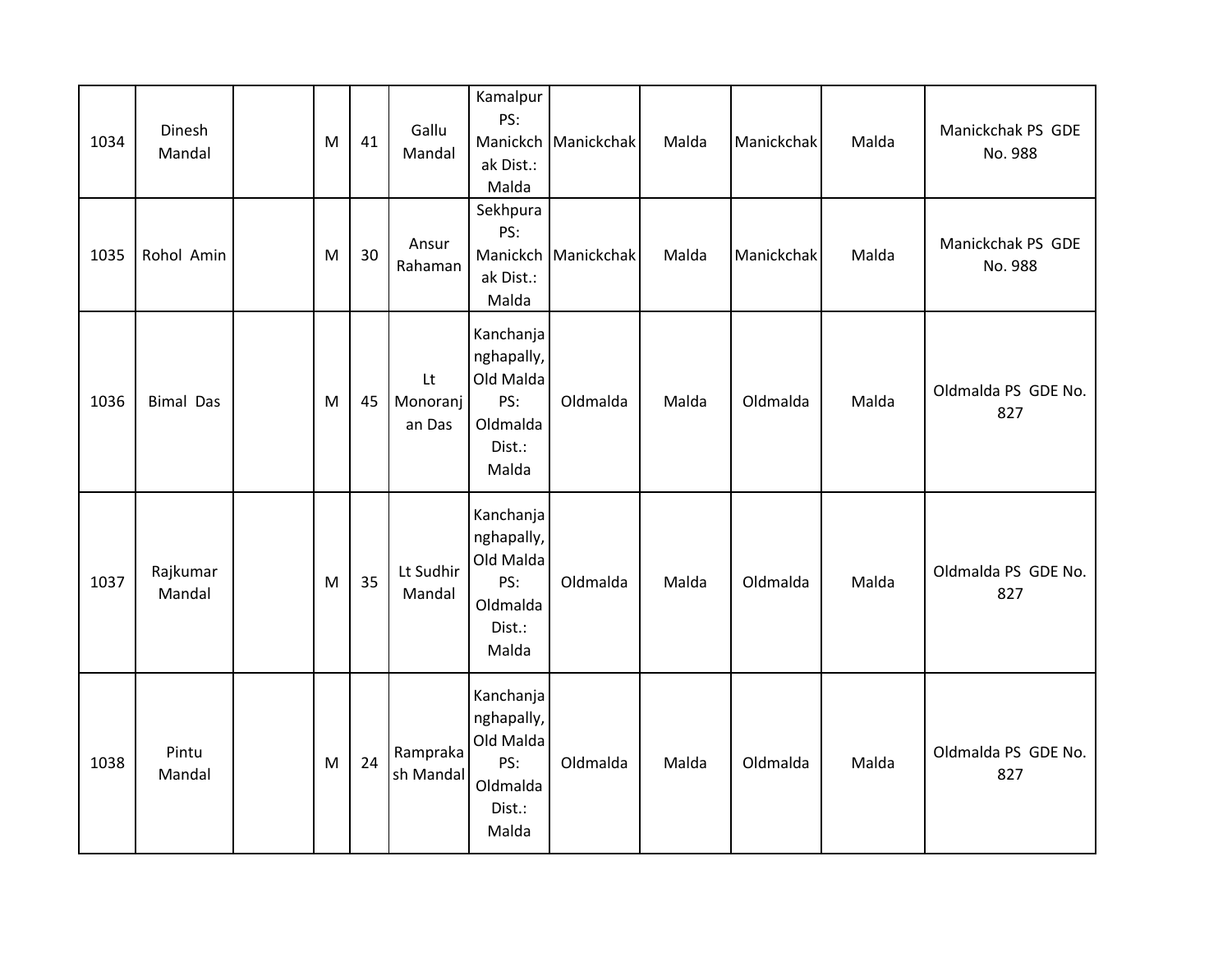| 1039 | Mafijul Sk       | M | 40 | Rejaul Sk                | Maheshpu<br>r<br>Chandpar<br>a PS:<br>Beldanga<br>Dist.:<br>Murshida<br>bad            | Beldanga | Murshidaba<br>d | Beldanga | Murshidabad | Beldanga PS GDE No.<br>1072 |
|------|------------------|---|----|--------------------------|----------------------------------------------------------------------------------------|----------|-----------------|----------|-------------|-----------------------------|
| 1040 | Saheb Sk         | M | 34 | Lt.<br>Munarudd<br>in Sk | Maheshpu<br>$\mathsf{r}$<br>Chandpar<br>a PS:<br>Beldanga<br>Dist.:<br>Murshida<br>bad | Beldanga | Murshidaba<br>d | Beldanga | Murshidabad | Beldanga PS GDE No.<br>1072 |
| 1041 | Nuruj Ali        | M | 51 | Lt. Ayub<br>Sk           | Jhunka<br>Maheshpu<br>r PS:<br>Beldanga<br>Dist.:<br>Murshida<br>bad                   | Beldanga | Murshidaba<br>d | Beldanga | Murshidabad | Beldanga PS GDE No.<br>1072 |
| 1042 | Md Ibrahim<br>Sk | M | 42 | Sultan Sk                | Pulinda<br>Natunpara<br>PS:<br>Beldanga<br>Dist.:<br>Murshida<br>bad                   | Beldanga | Murshidaba<br>d | Beldanga | Murshidabad | Beldanga PS GDE No.<br>1072 |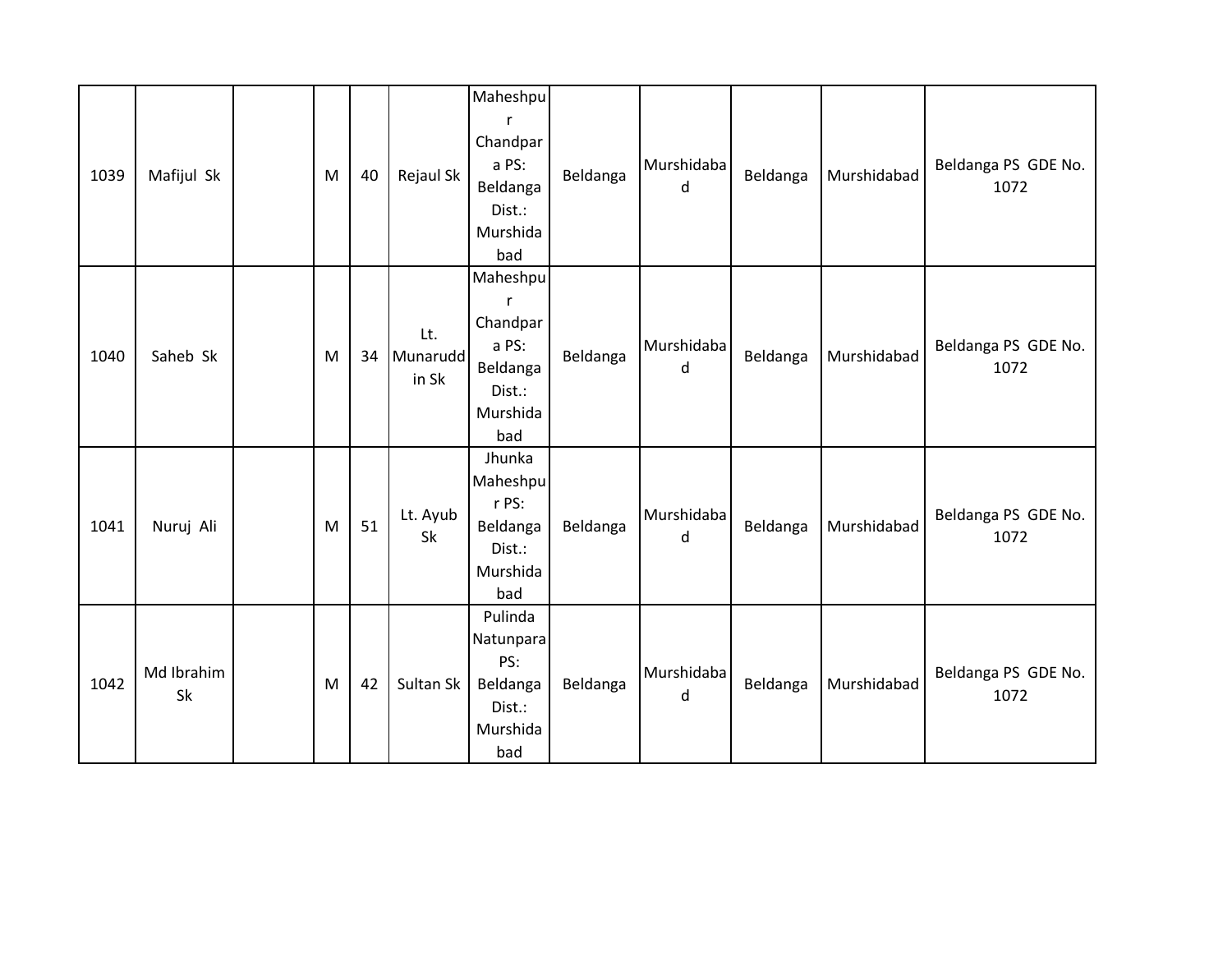| 1043 | Md Safikul<br>Rahaman    | M | 42 | Sherful<br>Haque         | Pulinda<br>Natunpar<br>PS:<br>Beldanga<br>Dist.:<br>Murshida<br>bad | Beldanga | Murshidaba<br>$\mathsf{d}$ | Beldanga       | Murshidabad | Beldanga PS GDE No.<br>1072   |
|------|--------------------------|---|----|--------------------------|---------------------------------------------------------------------|----------|----------------------------|----------------|-------------|-------------------------------|
| 1044 | Ajoy Das                 | M | 30 | Subhas<br>Das            | Radhiknag<br>ar                                                     |          | <b>Basirhat</b>            | Berhampor<br>e | Murshidabad | Berhampore PS GDE<br>No. 1599 |
| 1045 | Kaliash<br>Mondal        | M |    | Dinu<br>Bondhu<br>Mondal | <b>Do</b>                                                           |          | Basirhat                   | Berhampor<br>e | Murshidabad | Berhampore PS GDE<br>No. 1599 |
| 1046 | Abhijit<br>Karmakar      | M |    | Adhir<br>Karmakar        | Radhikana<br>gar, P.O-<br>Cossimbaz<br>ar                           |          | <b>Basirhat</b>            | Berhampor<br>е | Murshidabad | Berhampore PS GDE<br>No. 1599 |
| 1047 | Samir Das                | M |    | Lt. Sunil<br>Das         | Madhupur                                                            |          | <b>Basirhat</b>            | Berhampor<br>е | Murshidabad | Berhampore PS GDE<br>No. 1599 |
| 1048 | Sujoy Sardar             | M |    | Susil<br>Sardar          | 3, Banjetia                                                         |          | <b>Basirhat</b>            | Berhampor<br>е | Murshidabad | Berhampore PS GDE<br>No. 1599 |
| 1049 | Ramen<br><b>Bhakat</b>   | M |    | Joydeb<br><b>Bhakat</b>  | Karbala<br>Road                                                     |          | <b>Basirhat</b>            | Berhampor<br>e | Murshidabad | Berhampore PS GDE<br>No. 1599 |
| 1050 | Raja Paul                | M |    | <b>Akhil Paul</b>        | 3 No.<br>Banjetia                                                   |          | <b>Basirhat</b>            | Berhampor<br>е | Murshidabad | Berhampore PS GDE<br>No. 1599 |
| 1051 | Krishna Roy              | M |    | Chandi<br>Roy            | Do                                                                  |          | <b>Basirhat</b>            | Berhampor<br>e | Murshidabad | Berhampore PS GDE<br>No. 1599 |
| 1052 | Debabrata<br>Chakraborty | M |    | Debendra<br>ty           | 1 No.<br>Chakrabor Monidran<br>agar                                 |          | <b>Basirhat</b>            | Berhampor<br>e | Murshidabad | Berhampore PS GDE<br>No. 1599 |
| 1053 | Tapan<br>Ghosh           | M |    | Lt.<br>Samapada<br>Ghosh | Saidabad<br>Khudiram<br>Pathagar                                    |          | <b>Basirhat</b>            | Berhampor<br>е | Murshidabad | Berhampore PS GDE<br>No. 1599 |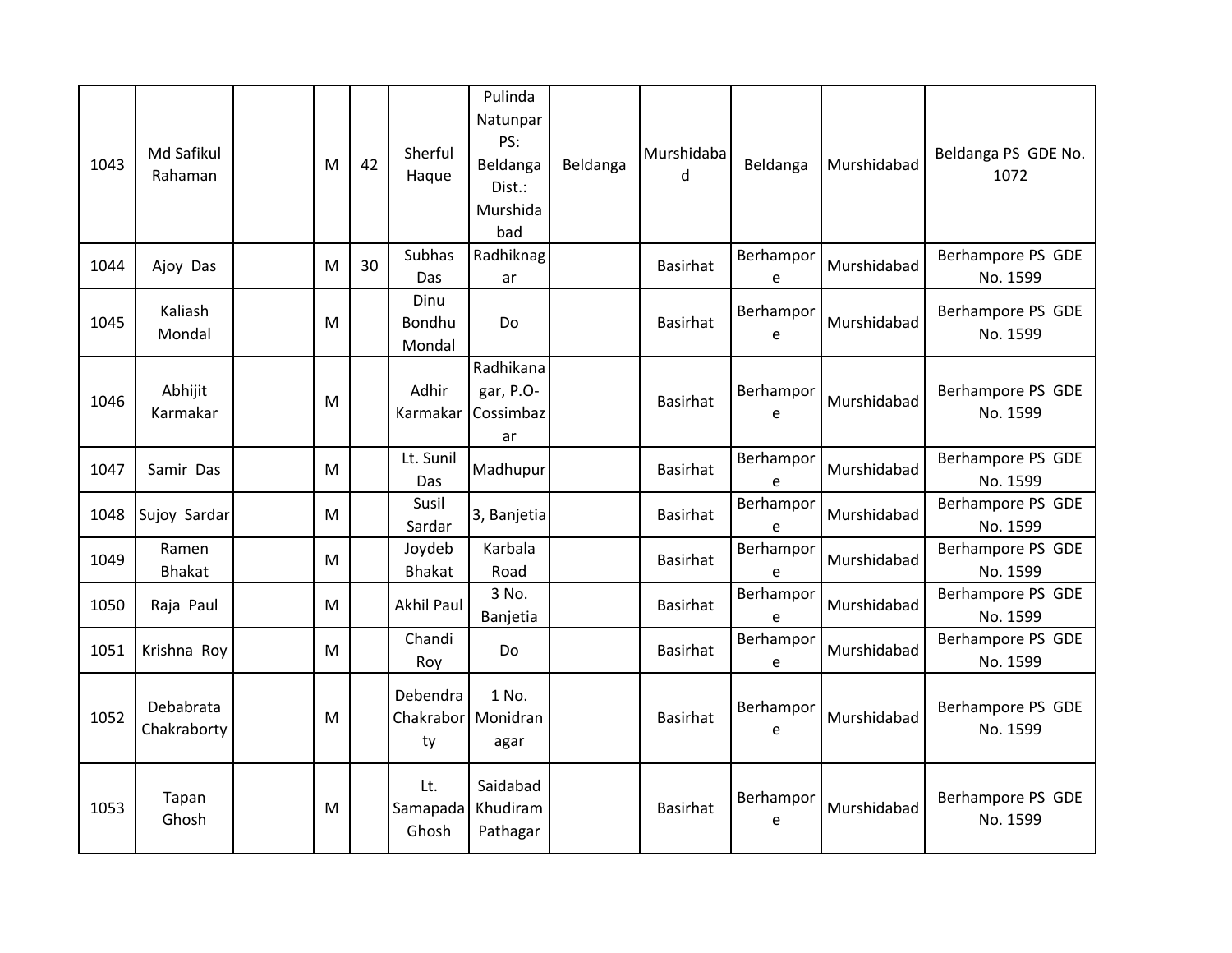| 1054 | Krishnendu<br>Halder | M |    | Halder              | Suchenter Palashipar<br>a                                       |               | <b>Basirhat</b>                                    | Berhampor<br>e | Murshidabad | Berhampore PS GDE<br>No. 1599   |
|------|----------------------|---|----|---------------------|-----------------------------------------------------------------|---------------|----------------------------------------------------|----------------|-------------|---------------------------------|
| 1055 | Dinesh Das           | M |    | Hementa<br>Das      | Skpara PS:<br>Raninagar<br>Dist.:<br>Murshida<br>bad            | Raninagar     | Murshidaba   Berhampor<br>d                        | $\mathsf e$    | Murshidabad | Berhampore PS GDE<br>No. 1599   |
| 1056 | Babai<br>Mondal      | M |    | Naran<br>Mondal     | Cossimbaz<br>ar PS:<br>Berhampo<br>re Dist.:<br>Murshida<br>bad | e             | Berhampor Murshidaba Berhampor<br>d                | e              | Murshidabad | Berhampore PS GDE<br>No. 1599   |
| 1057 | Sablu<br>Mahaldar    | M | 37 | Majibur<br>Mahaldar | Rambagh<br>PS:<br>gola Dist.:<br>Murshida<br>bad                | ola           | Bhagawan   Bhagawang   Murshidaba   Bhagawang<br>d | ola            | Murshidabad | Bhagawangola PS GDE<br>No. 1091 |
| 1058 | Tahomina<br>Khatun   | M | 25 | Mofijul Sk          | Belgram<br>PS:<br><b>Burwan</b><br>Dist.:<br>Murshida<br>bad    | <b>Burwan</b> | Murshidaba<br>d                                    | Burwan         | Murshidabad | Burwan PS GDE No.<br>1020       |
| 1059 | Parvin Bibi          | M |    | Kebir Sk            | Sundarpur<br>PS:<br>Burwan<br>Dist.:<br>Murshida<br>bad         | Burwan        | Murshidaba<br>d                                    | Burwan         | Murshidabad | Burwan PS GDE No.<br>1020       |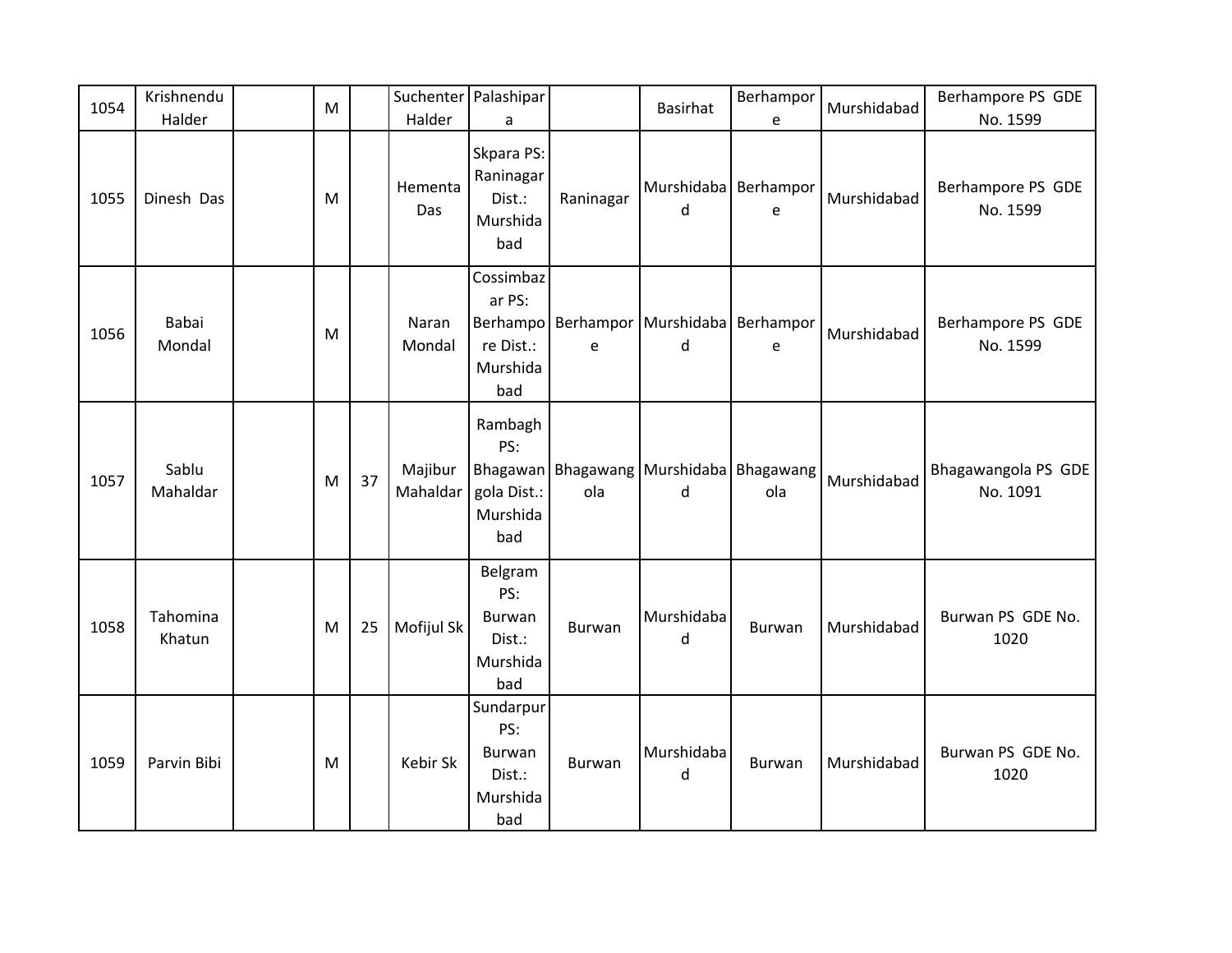| 1060 | <b>Bijoy Bhalla</b> | M | Gangadha<br>r Bhalla       | Sundarpur<br>PS:<br>Burwan<br>Dist.:<br>Murshida<br>bad      | Burwan | Murshidaba<br>d | Burwan | Murshidabad | Burwan PS GDE No.<br>1032 |
|------|---------------------|---|----------------------------|--------------------------------------------------------------|--------|-----------------|--------|-------------|---------------------------|
| 1061 | <b>Ismail Sk</b>    | M | Murshed<br>Sk              | Ekghoria<br>PS:<br>Burwan<br>Dist.:<br>Murshida<br>bad       | Burwan | Murshidaba<br>d | Burwan | Murshidabad | Burwan PS GDE No.<br>1032 |
| 1062 | Makhan Sk           | M | Lt. Mator<br>Skmasadd<br>a | Masadda<br>PS:<br><b>Burwan</b><br>Dist.:<br>Murshida<br>bad | Burwan | Murshidaba<br>d | Burwan | Murshidabad | Burwan PS GDE No.<br>1032 |
| 1063 | Milon Sk            | M | Golam<br>Murtuja<br>Sk     | Masadda<br>PS:<br>Burwan<br>Dist.:<br>Murshida<br>bad        | Burwan | Murshidaba<br>d | Burwan | Murshidabad | Burwan PS GDE No.<br>1032 |
| 1064 | Shambhu<br>Ghosh    | M | Atul<br>Ghosh              | Masadda<br>PS:<br>Burwan<br>Dist.:<br>Murshida<br>bad        | Burwan | Murshidaba<br>d | Burwan | Murshidabad | Burwan PS GDE No.<br>1031 |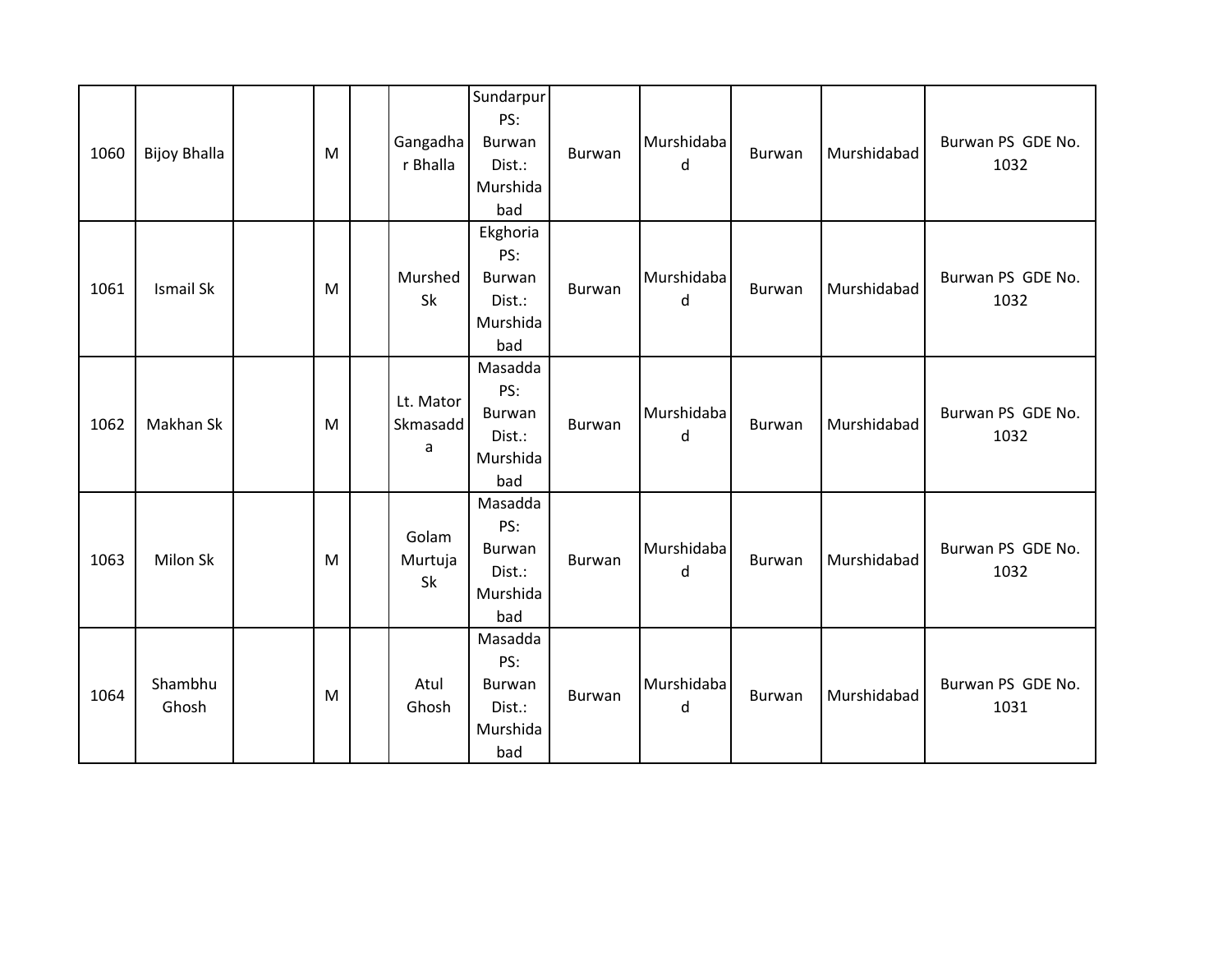| 1065 | Rakesh Bagdi             |       | M |    | Bablu<br>Bagdi    | Masadda<br>PS:<br>Burwan<br>Dist.:<br>Murshida<br>bad                 | Burwan     | Murshidaba<br>d | Burwan | Murshidabad            | Burwan PS GDE No.<br>1031    |
|------|--------------------------|-------|---|----|-------------------|-----------------------------------------------------------------------|------------|-----------------|--------|------------------------|------------------------------|
| 1066 | Ali<br>Mohammad<br>Sk    | Gajlu | M | 25 | Abul Sk           | Chhaighari<br>Pirtala PS:<br>Daulataba<br>d Dist.:<br>Murshida<br>bad | Daulatabad | Murshidaba<br>d |        | Daulatabad Murshidabad | Daulatabad PS GDE<br>No. 800 |
| 1067 | <b>Abdul Mokil</b><br>Sk |       | M | 25 | Arajulla Sk       | PS:<br>Domkal<br>Dist.:<br>Murshida<br>bad                            | Domkal     | Murshidaba<br>d | Domkal | Murshidabad            | Domkal PS GDE No.<br>1216    |
| 1068 | Rahidul<br>Islam         |       | M | 25 | Tohidul<br>Islam  | PS:<br>Domkal<br>Dist.:<br>Murshida<br>bad                            | Domkal     | Murshidaba<br>d | Domkal | Murshidabad            | Domkal PS GDE No.<br>1216    |
| 1069 | Sahadul Sk               |       | M | 29 | Johur Sk          | PS:<br>Domkal<br>Dist.:<br>Murshida<br>bad                            | Domkal     | Murshidaba<br>d | Domkal | Murshidabad            | Domkal PS GDE No.<br>1216    |
| 1070 | Ahadul Islam             |       | M | 29 | Naijuddin<br>Sekh | PS:<br>Domkal<br>Dist.:<br>Murshida<br>bad                            | Domkal     | Murshidaba<br>d | Domkal | Murshidabad            | Domkal PS GDE No.<br>1216    |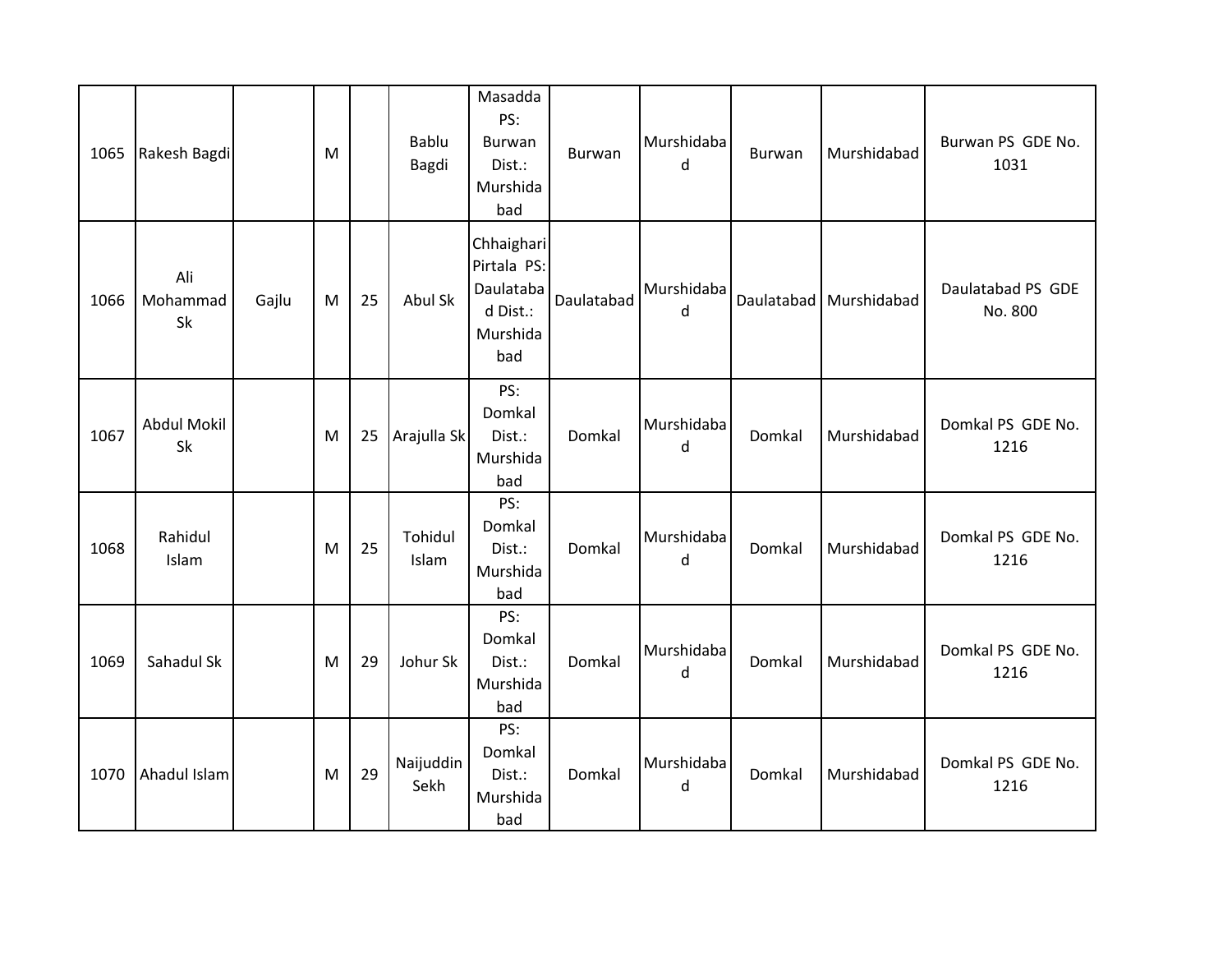| 1071 | Mukul Sk                 | M | 33 | Kajem<br>Sekh       | PS:<br>Domkal<br>Dist.:<br>Murshida<br>bad | Domkal | Murshidaba<br>d | Domkal | Murshidabad | Domkal PS GDE No.<br>1216 |
|------|--------------------------|---|----|---------------------|--------------------------------------------|--------|-----------------|--------|-------------|---------------------------|
| 1072 | Ainul<br>Mondal          | M | 24 | Sadek<br>Mondal     | PS:<br>Domkal<br>Dist.:<br>Murshida<br>bad | Domkal | Murshidaba<br>d | Domkal | Murshidabad | Domkal PS GDE No.<br>1209 |
| 1073 | Mehebub<br><b>Biswas</b> | M | 29 | Mojamme<br>I Biswas | PS:<br>Domkal<br>Dist.:<br>Murshida<br>bad | Domkal | Murshidaba<br>d | Domkal | Murshidabad | Domkal PS GDE No.<br>1209 |
| 1074 | Mahabul Sk               | M | 25 | Saidul Sk           | PS:<br>Domkal<br>Dist.:<br>Murshida<br>bad | Domkal | Murshidaba<br>d | Domkal | Murshidabad | Domkal PS GDE No.<br>1221 |
| 1075 | Rajib<br>Mondal          | M | 18 | Jahir<br>Mondal     | PS:<br>Domkal<br>Dist.:<br>Murshida<br>bad | Domkal | Murshidaba<br>d | Domkal | Murshidabad | Domkal PS GDE No.<br>1229 |
| 1076 | Chotan<br>Pramanik       | M | 27 | Narash<br>Pramanik  | PS:<br>Domkal<br>Dist.:<br>Murshida<br>bad | Domkal | Murshidaba<br>d | Domkal | Murshidabad | Domkal PS GDE No.<br>1229 |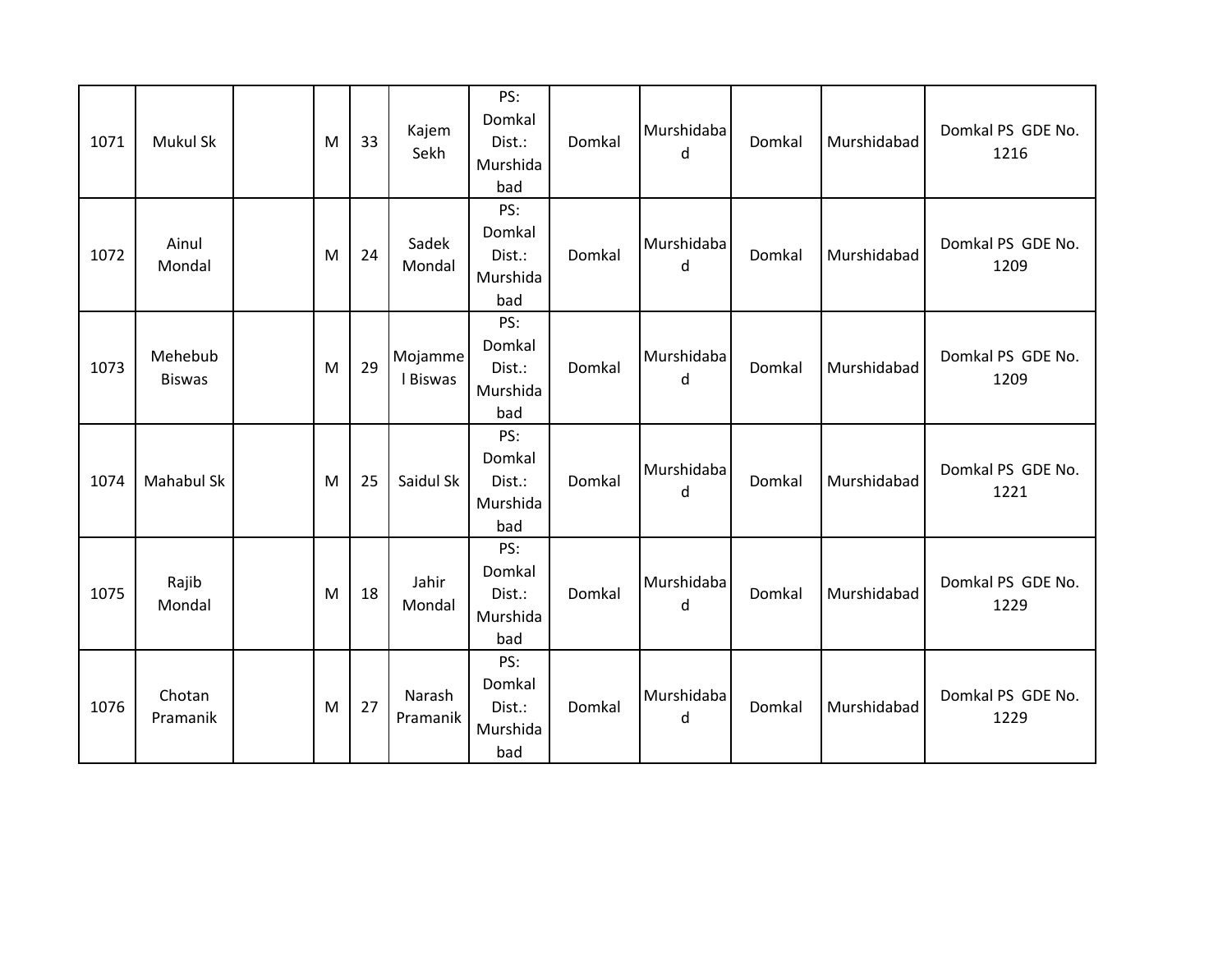| 1077 | Ujjal Sk          | M | 25 | Nabiruddi<br>n Sk  | PS:<br>Domkal<br>Dist.:<br>Murshida<br>bad | Domkal | Murshidaba<br>d | Domkal | Murshidabad | Domkal PS GDE No.<br>1229 |
|------|-------------------|---|----|--------------------|--------------------------------------------|--------|-----------------|--------|-------------|---------------------------|
| 1078 | Bacchu<br>Mondal  | M | 24 | Alahamdu<br>Mondal | PS:<br>Domkal<br>Dist.:<br>Murshida<br>bad | Domkal | Murshidaba<br>d | Domkal | Murshidabad | Domkal PS GDE No.<br>1229 |
| 1079 | Munsur<br>Rahaman | M | 18 | Rentu Sk           | PS:<br>Domkal<br>Dist.:<br>Murshida<br>bad | Domkal | Murshidaba<br>d | Domkal | Murshidabad | Domkal PS GDE No.<br>1229 |
| 1080 | Sipon Sk          | M | 18 | <b>Atikul Sk</b>   | PS:<br>Domkal<br>Dist.:<br>Murshida<br>bad | Domkal | Murshidaba<br>d | Domkal | Murshidabad | Domkal PS GDE No.<br>1229 |
| 1081 | Riyaj Sk          | M | 18 | Jahangir<br>Sk     | PS:<br>Domkal<br>Dist.:<br>Murshida<br>bad | Domkal | Murshidaba<br>d | Domkal | Murshidabad | Domkal PS GDE No.<br>1229 |
| 1082 | Maidul Sk         | M | 18 | Sentu<br>Mondal    | PS:<br>Domkal<br>Dist.:<br>Murshida<br>bad | Domkal | Murshidaba<br>d | Domkal | Murshidabad | Domkal PS GDE No.<br>1229 |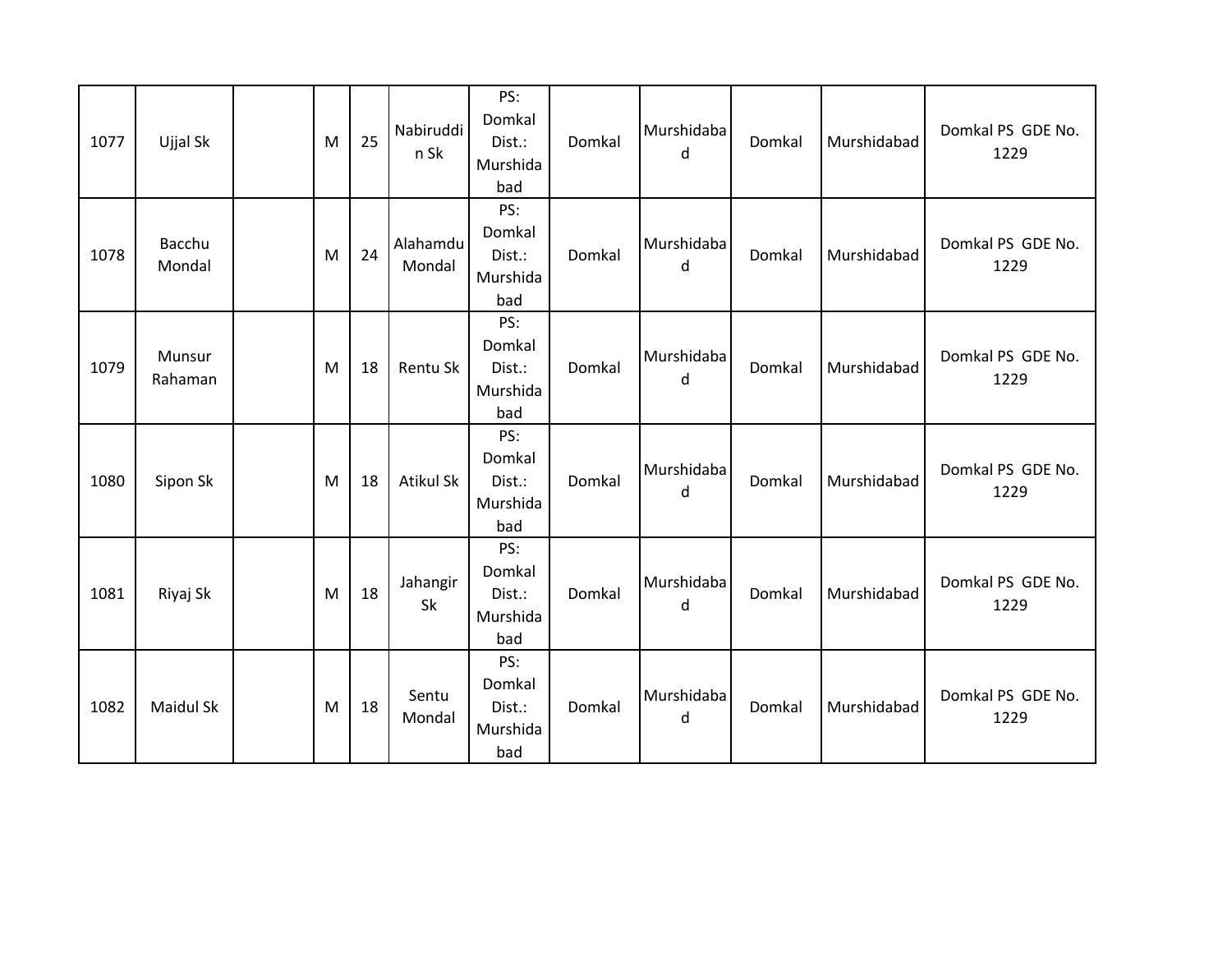| 1083 | Tokbir Miya        | M |    | Lt. Kadir<br>Miya | Pratappur<br>PS:<br>Hariharpa<br>ra Dist.:<br>Murshida<br>bad      | Hariharpara | Murshidaba<br>d |           | Hariharpara Murshidabad | Hariharpara PS GDE<br>No. 988 |
|------|--------------------|---|----|-------------------|--------------------------------------------------------------------|-------------|-----------------|-----------|-------------------------|-------------------------------|
| 1084 | Ismail Miya        | M |    | Saiful<br>Miya    | Pratappur<br>PS:<br>Hariharpa<br>ra Dist.:<br>Murshida<br>bad      | Hariharpara | Murshidaba<br>d |           | Hariharpara Murshidabad | Hariharpara PS GDE<br>No. 988 |
| 1085 | Sahatam Sk         | M | 22 | Sadek Ali         | PAHARPU<br>R PS:<br>Islampore<br>Dist.:<br>Murshida<br>bad         | Islampore   | Murshidaba<br>d | Islampore | Murshidabad             | Islampore PS GDE No.<br>1085  |
| 1086 | Jwel Sk            | M | 20 | Jaharul Sk        | <b>MOKTARP</b><br>UR PS:<br>Islampore<br>Dist.:<br>Murshida<br>bad | Islampore   | Murshidaba<br>d | Islampore | Murshidabad             | Islampore PS GDE No.<br>1085  |
| 1087 | Alamgir<br>Hossain | M | 22 | Siddik Sk         | <b>CHATRA</b><br>PS:<br>Islampore<br>Dist.:<br>Murshida<br>bad     | Islampore   | Murshidaba<br>d | Islampore | Murshidabad             | Islampore PS GDE No.<br>1085  |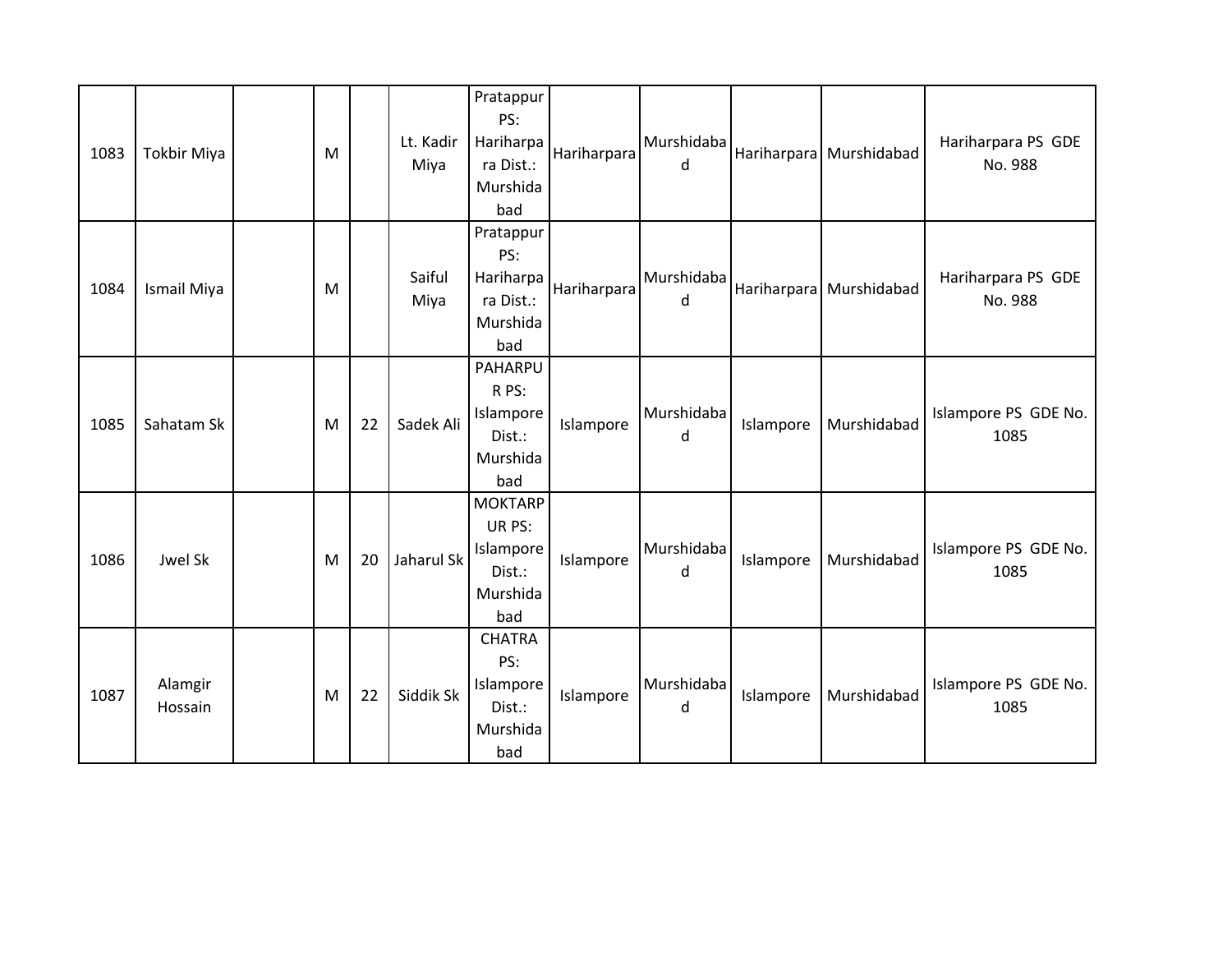| 1088 | Achinta<br>Mondal | M | 42 | Amar<br>Mondal | <b>ROMIPUR</b><br>PS:<br>Islampore<br>Dist.:<br>Murshida<br>bad      | Islampore   | Murshidaba<br>d | Islampore | Murshidabad | Islampore PS GDE No.<br>1085 |
|------|-------------------|---|----|----------------|----------------------------------------------------------------------|-------------|-----------------|-----------|-------------|------------------------------|
| 1089 | Rahim Sk          | M | 22 | Muktar Sk      | <b>TARTIPUR</b><br>PS:<br>Hariharpa<br>ra Dist.:<br>Murshida<br>bad  | Hariharpara | Murshidaba<br>d | Islampore | Murshidabad | Islampore PS GDE No.<br>1085 |
| 1090 | Rafikul Sk        | M | 25 | Morjem<br>Sk   | PAGLATYA<br>K PS:<br>Daulataba<br>d Dist.:<br>Murshida<br>bad        | Daulatabad  | Murshidaba<br>d | Islampore | Murshidabad | Islampore PS GDE No.<br>1085 |
| 1091 | Mrinal<br>Ghosh   | M | 35 | Jadab<br>Ghosh | <b>GHOSHPA</b><br>RA PS:<br>Daulataba<br>d Dist.:<br>Murshida<br>bad | Daulatabad  | Murshidaba<br>d | Islampore | Murshidabad | Islampore PS GDE No.<br>1085 |
| 1092 | Saurav<br>Ghosh   | M | 20 | Sagar<br>Ghosh | <b>GHOSHPA</b><br>RA PS:<br>Daulataba<br>d Dist.:<br>Murshida<br>bad | Daulatabad  | Murshidaba<br>d | Islampore | Murshidabad | Islampore PS GDE No.<br>1085 |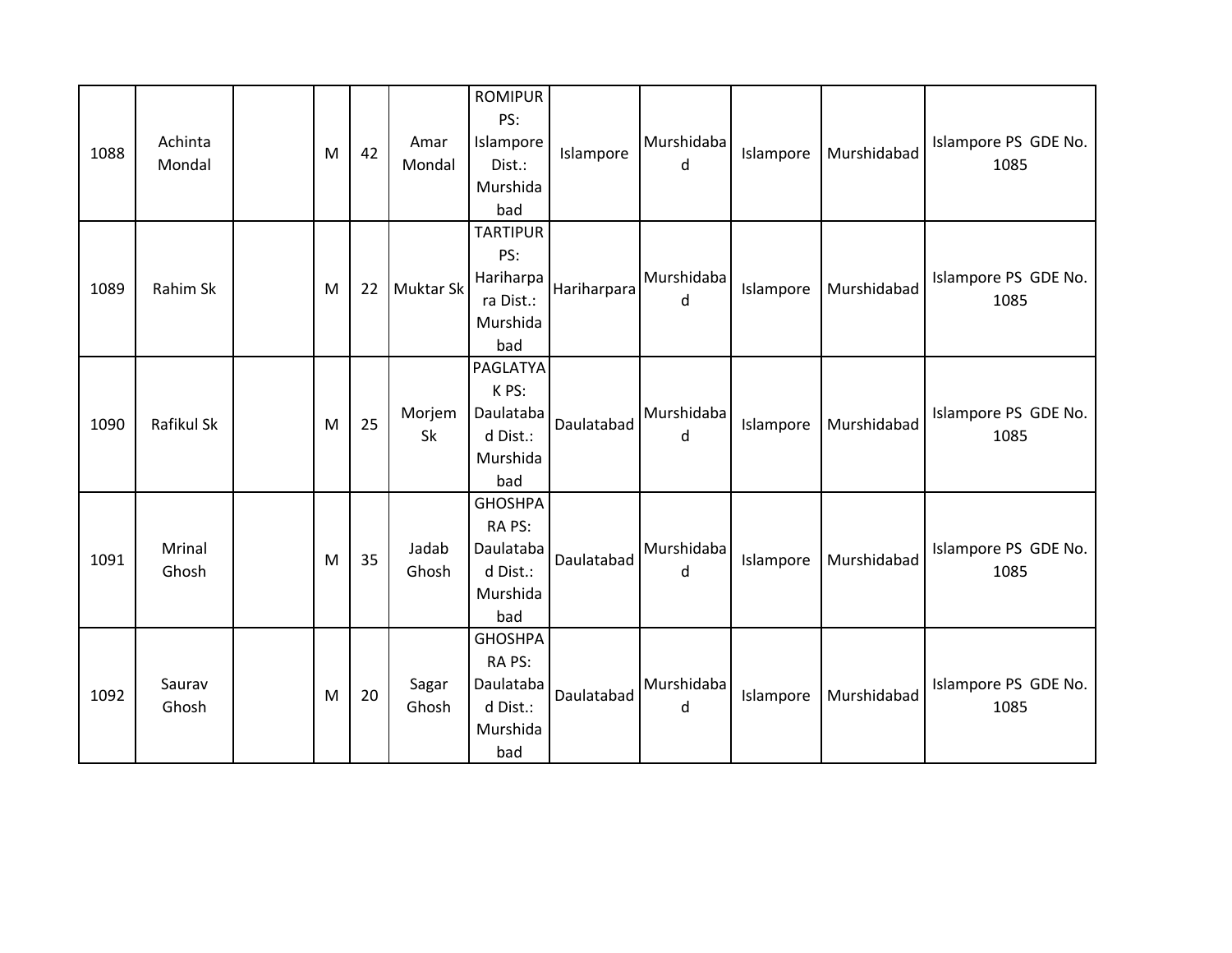| 1093 | <b>Basir Sk</b>                 | M | 22 | Sk                          | <b>MADANP</b><br>UR PS:<br>Asiruddin   Daulataba<br>d Dist.:<br>Murshida<br>bad | Daulatabad | Murshidaba<br>d | Islampore | Murshidabad | Islampore PS GDE No.<br>1085       |
|------|---------------------------------|---|----|-----------------------------|---------------------------------------------------------------------------------|------------|-----------------|-----------|-------------|------------------------------------|
| 1094 | Sainul Sk                       | M | 22 | Hajrat Sk                   | KALADAN<br>GA PS:<br>Daulataba<br>d Dist.:<br>Murshida<br>bad                   | Daulatabad | Murshidaba<br>d | Islampore | Murshidabad | Islampore PS GDE No.<br>1085       |
| 1095 | Rakibul Islam                   | M | 34 | Alimuddin   Daulataba<br>Sk | <b>MADANP</b><br>UR PS:<br>d Dist.:<br>Murshida<br>bad                          | Daulatabad | Murshidaba<br>d | Islampore | Murshidabad | Islampore PS GDE No.<br>1085       |
| 1096 | Rajesh<br>Mondal                | M | 25 | Chabu<br>Rahaman            | 25 PS:<br>Jalangi<br>Dist.:<br>Murshida<br>bad                                  | Jalangi    | Murshidaba<br>d | Jalangi   |             | Murshidabad Jalangi PS GDE No. 753 |
| 1097 | <b>Bakibul</b><br><b>Biswas</b> | M | 21 | Malekul<br><b>Biswas</b>    | Raipara<br>PS: Jalangi<br>Dist.:<br>Murshida<br>bad                             | Jalangi    | Murshidaba<br>d | Jalangi   |             | Murshidabad Jalangi PS GDE No. 753 |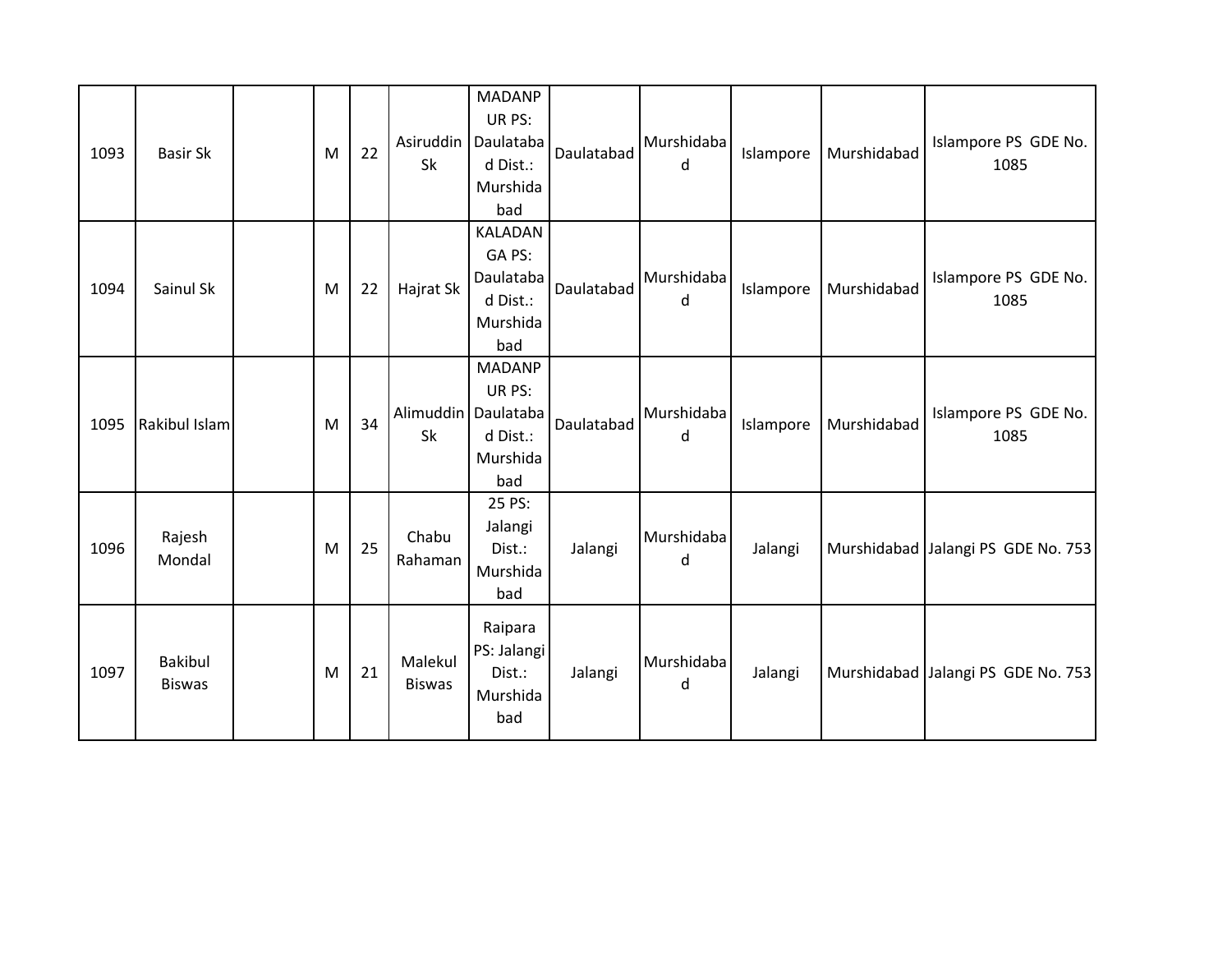| 1098 | Rahul<br>Pramanik | M | 19 | Tarun<br>Paramanik   | Jatiadaha<br>PS: Jalangi<br>Dist.:<br>Murshida<br>bad      | Jalangi | Murshidaba<br>d                    | Jalangi | Murshidabad Jalangi PS GDE No. 753 |
|------|-------------------|---|----|----------------------|------------------------------------------------------------|---------|------------------------------------|---------|------------------------------------|
| 1099 | Ekram Molla       | M | 32 | Najimuddi<br>n Molla | Taltali PS:<br>Jalangi<br>Dist.:<br>Murshida<br>bad        | Jalangi | Murshidaba<br>d                    | Jalangi | Murshidabad Jalangi PS GDE No. 771 |
| 1100 | Mirajul<br>Mondal | M | 31 | Saidul<br>Mondal     | Taltali PS:<br>Jalangi<br>Dist.:<br>Murshida<br>bad        | Jalangi | Murshidaba<br>d                    | Jalangi | Murshidabad Jalangi PS GDE No. 771 |
| 1101 | Sahin Sk          | M | 30 | Nujrul<br>Islam      | Biswaspar<br>a PS:<br>Jalangi<br>Dist.:<br>Murshida<br>bad | Jalangi | Murshidaba<br>d                    | Jalangi | Murshidabad Jalangi PS GDE No. 771 |
| 1102 | Bakubul Sk        | M |    | Ehesan Sk            | Kuthiramp<br>ur PS:<br>gola Dist.:<br>Murshida<br>bad      | ola     | Bhagawan Bhagawang Murshidaba<br>d | Jiaganj | Murshidabad Jiaganj PS GDE No. 701 |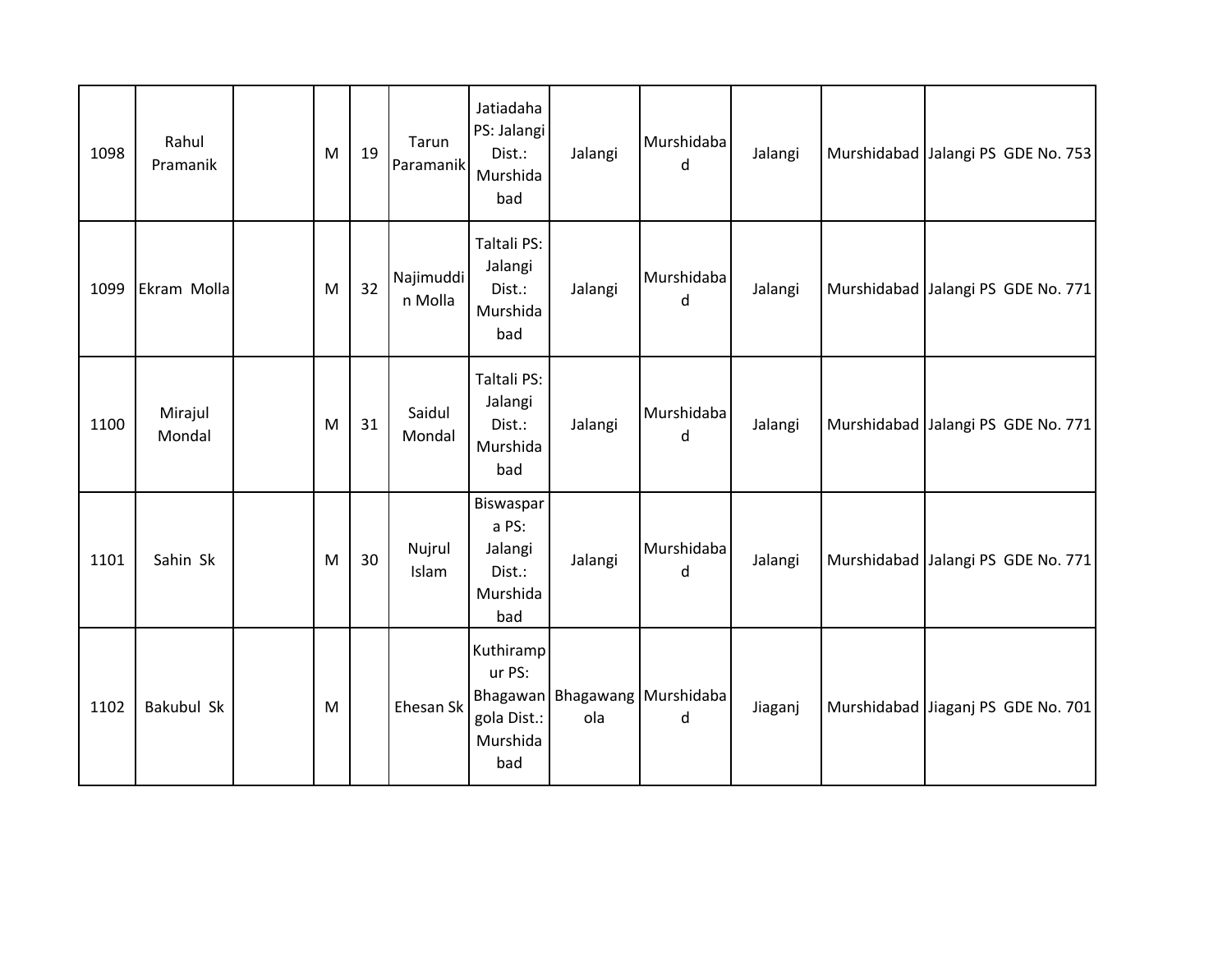| 1103 | Dulal Khan         | M |    | Umar<br>Khan    | Kuthiramp<br>ur PS:<br>gola Dist.:<br>Murshida<br>bad        | ola      | Bhagawan Bhagawang Murshidaba<br>d | Jiaganj  |             | Murshidabad Jiaganj PS GDE No. 701 |
|------|--------------------|---|----|-----------------|--------------------------------------------------------------|----------|------------------------------------|----------|-------------|------------------------------------|
| 1104 | Siraj Sk           | M |    | Lt. Hanif<br>Sk | Morichap<br>ara PS:<br>Jiaganj<br>Dist.:<br>Murshida<br>bad  | Jiaganj  | Murshidaba<br>d                    | Jiaganj  |             | Murshidabad Jiaganj PS GDE No. 690 |
| 1105 | Abdul<br>Mannan Sk | M | 59 | Lt. Rahed<br>Sk | Margram<br>PS:<br>Khargram<br>Dist.:<br>Murshida<br>bad      | Khargram | Murshidaba<br>d                    | Khargram | Murshidabad | Khargram PS GDE No.<br>1291        |
| 1106 | Nuriman<br>Momin   | M | 28 | Jantab<br>Momin | Nagar PS:<br>Khargram<br>Dist.:<br>Murshida<br>bad           | Khargram | Murshidaba<br>d                    | Khargram | Murshidabad | Khargram PS GDE No.<br>1291        |
| 1107 | Sairul Alam        | M | 19 | Anarul Sk       | Mahamm<br>adpur PS:<br>Khargram<br>Dist.:<br>Murshida<br>bad | Khargram | Murshidaba<br>d                    | Khargram | Murshidabad | Khargram PS GDE No.<br>1302        |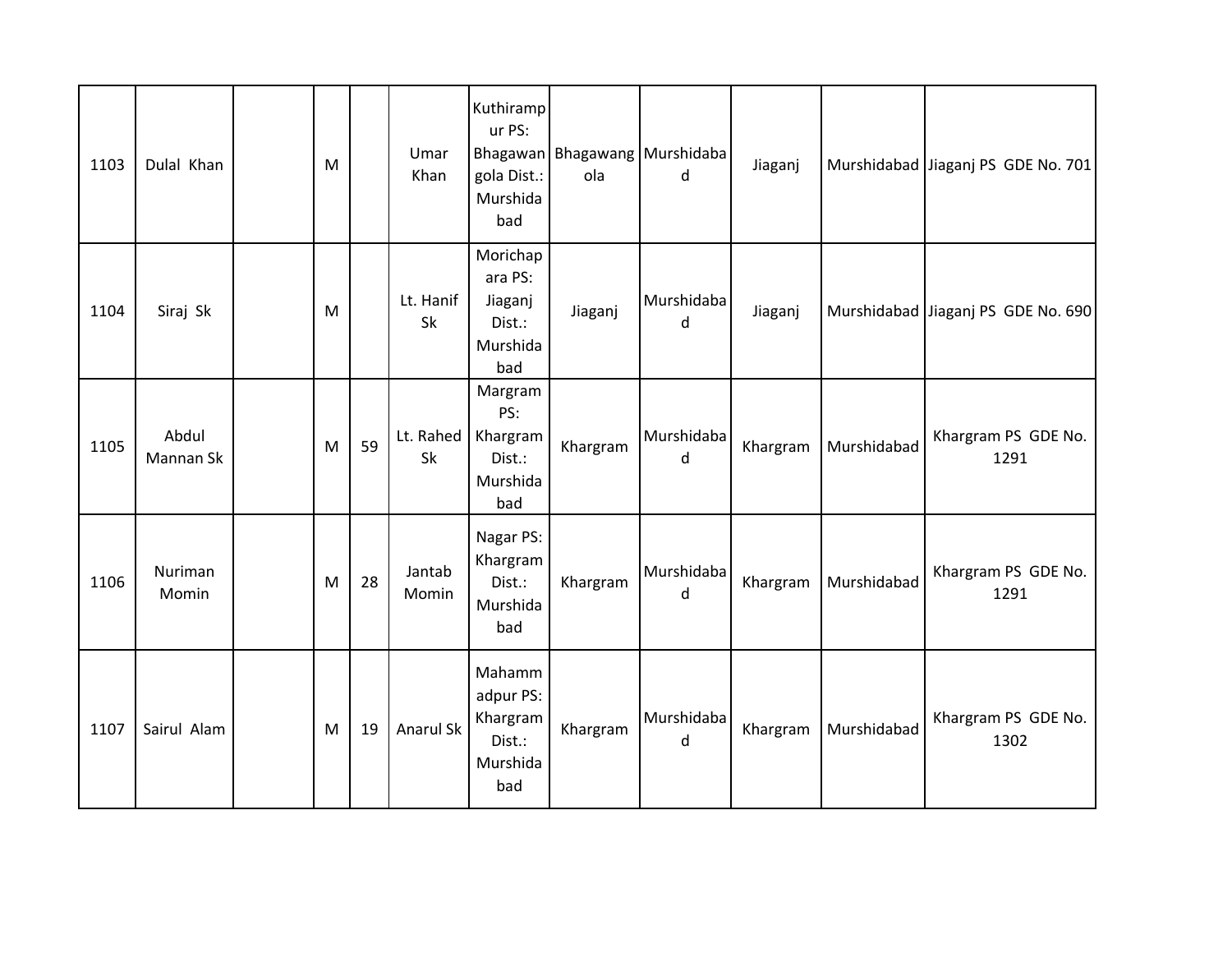| 1108 | Tabarak Sk       | M | 19 | Abujar Ali       | Mahamm<br>adpur PS:<br>Khargram<br>Dist.:<br>Murshida<br>bad   | Khargram | Murshidaba<br>d | Khargram | Murshidabad | Khargram PS GDE No.<br>1302 |
|------|------------------|---|----|------------------|----------------------------------------------------------------|----------|-----------------|----------|-------------|-----------------------------|
| 1109 | Mahi Sk          | M | 18 | Lal Chand<br>Sk  | Mahamm<br>adpur PS:<br>Khargram<br>Dist.:<br>Murshida<br>bad   | Khargram | Murshidaba<br>d | Khargram | Murshidabad | Khargram PS GDE No.<br>1302 |
| 1110 | Lilufa<br>Khatun | M | 22 | Riyadul<br>Hoque | Fatepur<br>Abupara<br>PS: Lalgola<br>Dist.:<br>Murshida<br>bad | Lalgola  | Murshidaba<br>d | Lalgola  | Murshidabad | Lalgola PS GDE No.<br>1054  |
| 1111 | Mehebub<br>Hoque | M | 27 | Bablu Sk         | Kaharpara<br>PS: Lalgola<br>Dist.:<br>Murshida<br>bad          | Lalgola  | Murshidaba<br>d | Lalgola  | Murshidabad | Lalgola PS GDE No.<br>1095  |
| 1112 | Hazikul<br>Islam | M | 36 | Nowsad<br>Sk     | Kaharpara<br>PS: Lalgola<br>Dist.:<br>Murshida<br>bad          | Lalgola  | Murshidaba<br>d | Lalgola  | Murshidabad | Lalgola PS GDE No.<br>1095  |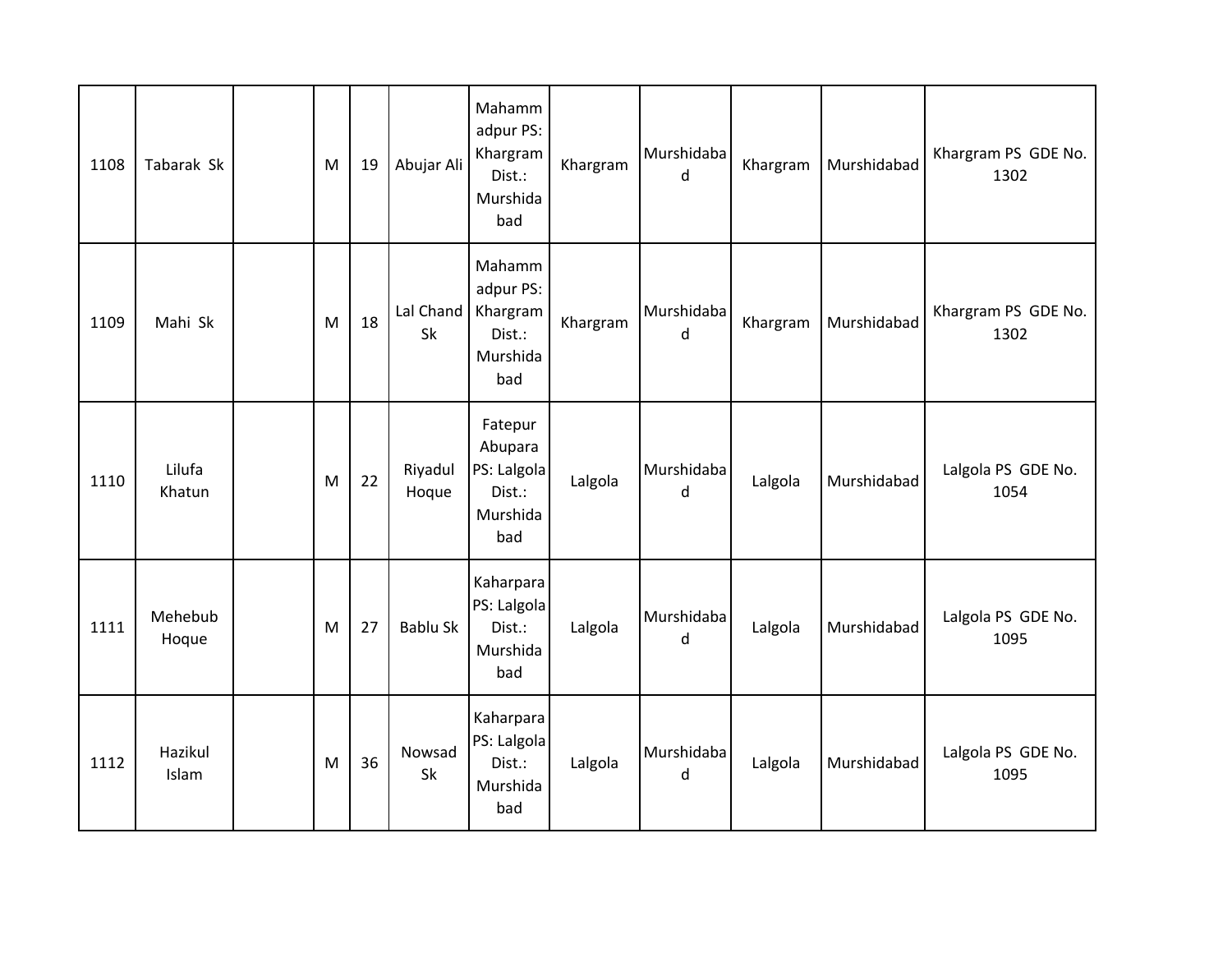| 1113 | Anuwar Ali                 | M | 39 | Abul<br>Kalam      | Kaharpara<br>PS: Lalgola<br>Dist.:<br>Murshida<br>bad      | Lalgola | Murshidaba<br>d | Lalgola | Murshidabad | Lalgola PS GDE No.<br>1095 |
|------|----------------------------|---|----|--------------------|------------------------------------------------------------|---------|-----------------|---------|-------------|----------------------------|
| 1114 | Nasiruddin<br>Sk           | M | 53 | Lt Abdul<br>Jabbar | Kaharpara<br>PS: Lalgola<br>Dist.:<br>Murshida<br>bad      | Lalgola | Murshidaba<br>d | Lalgola | Murshidabad | Lalgola PS GDE No.<br>1095 |
| 1115 | Monirul<br>Rahaman         | M | 32 | Badsha Sk          | Kaharpara<br>PS: Lalgola<br>Dist.:<br>Murshida<br>bad      | Lalgola | Murshidaba<br>d | Lalgola | Murshidabad | Lalgola PS GDE No.<br>1095 |
| 1116 | Jiarul Hoque               | M | 28 | Taslim Ali         | Chataidub<br>i PS:<br>Lalgola<br>Dist.:<br>Murshida<br>bad | Lalgola | Murshidaba<br>d | Lalgola | Murshidabad | Lalgola PS GDE No.<br>1097 |
| 1117 | Pranab<br><b>Kumar Das</b> | M | 28 | Probhat<br>Ch. Das | Rajaramp<br>ur PS:<br>Lalgola<br>Dist.:<br>Murshida<br>bad | Lalgola | Murshidaba<br>d | Lalgola | Murshidabad | Lalgola PS GDE No.<br>1097 |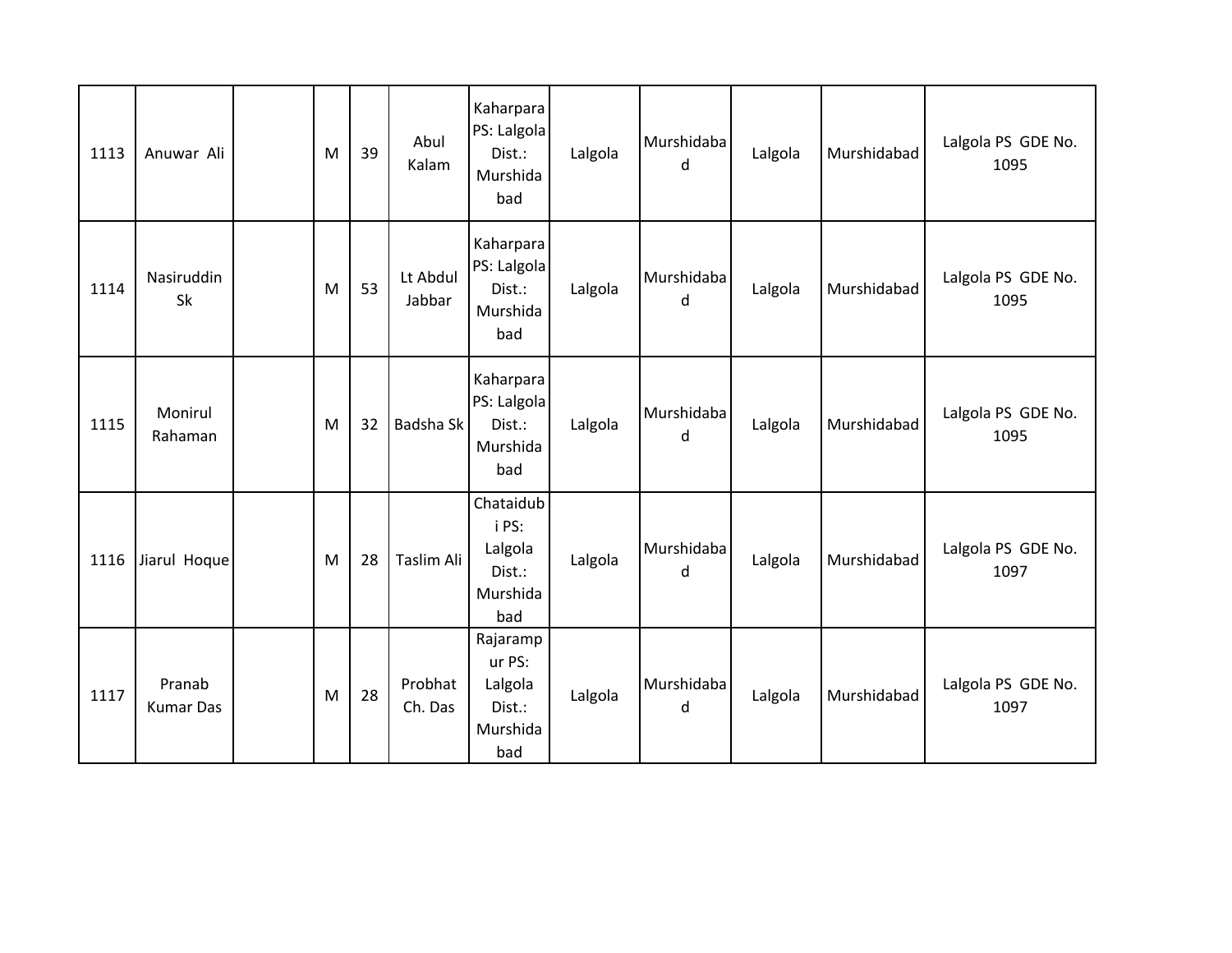| 1118 | Rakhu<br>Ghosh   | M | 45 | Biswanath<br>Ghosh | Paikpara<br>PS: Lalgola<br>Dist.:<br>Murshida<br>bad        | Lalgola | Murshidaba<br>d | Lalgola | Murshidabad | Lalgola PS GDE No.<br>1097 |
|------|------------------|---|----|--------------------|-------------------------------------------------------------|---------|-----------------|---------|-------------|----------------------------|
| 1119 | Rohit Sk         | M | 18 | Raisuddin          | Moya<br>Fatepur<br>PS: Lalgola<br>Dist.:<br>Murshida<br>bad | Lalgola | Murshidaba<br>d | Lalgola | Murshidabad | Lalgola PS GDE No.<br>1097 |
| 1120 | Ekbar Ali        | M | 29 | Sajiruddin         | Srirampur<br>PS: Lalgola<br>Dist.:<br>Murshida<br>bad       | Lalgola | Murshidaba<br>d | Lalgola | Murshidabad | Lalgola PS GDE No.<br>1097 |
| 1121 | Santosh<br>Ghosh | M | 30 | Paran<br>Ghosh     | Paharpur<br>PS: Lalgola<br>Dist.:<br>Murshida<br>bad        | Lalgola | Murshidaba<br>d | Lalgola | Murshidabad | Lalgola PS GDE No.<br>1097 |
| 1122 | Arun Ghosh       | M | 30 | Nepal<br>Ghosh     | Shikarpur<br>PS: Lalgola<br>Dist.:<br>Murshida<br>bad       | Lalgola | Murshidaba<br>d | Lalgola | Murshidabad | Lalgola PS GDE No.<br>1097 |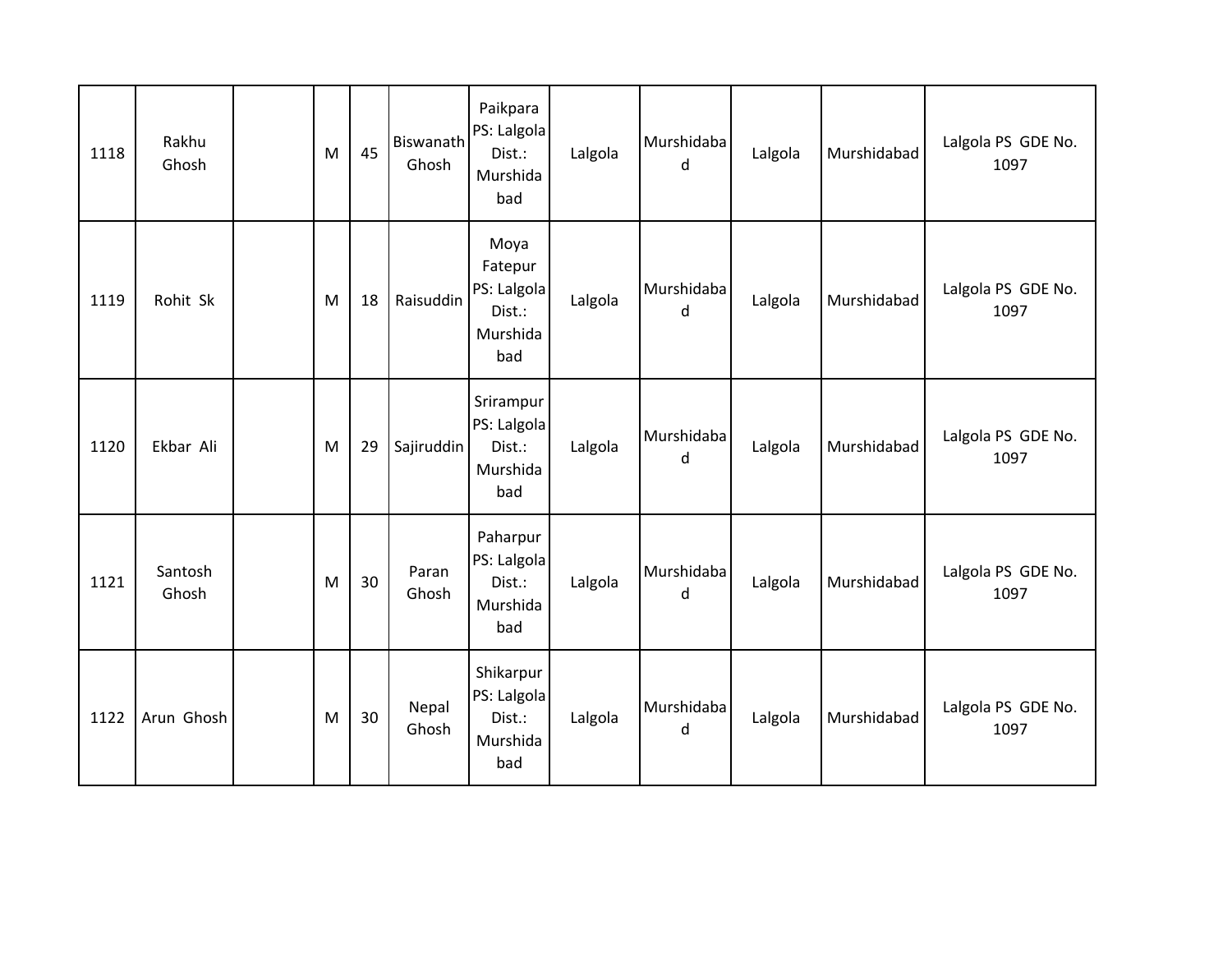| 1123 | Tarak<br>Haldar     | M | 25 | Nikhil<br>Haldar    | Golapnaga<br>r PS:<br>Lalgola<br>Dist.:<br>Murshida<br>bad | Lalgola  | Murshidaba<br>d | Lalgola  | Murshidabad | Lalgola PS GDE No.<br>1097 |
|------|---------------------|---|----|---------------------|------------------------------------------------------------|----------|-----------------|----------|-------------|----------------------------|
| 1124 | Swapan<br>Haldar    | M | 30 | Nikhil<br>Haldar    | Golapnaga<br>r PS:<br>Lalgola<br>Dist.:<br>Murshida<br>bad | Lalgola  | Murshidaba<br>d | Lalgola  | Murshidabad | Lalgola PS GDE No.<br>1097 |
| 1125 | Samsaddin<br>Sk     | M | 55 | Lt. Saifara<br>Sk   | Ikrol PS:<br>Nabagram<br>Dist.:<br>Murshida<br>bad         | Nabagram | Murshidaba<br>d | Nabagram | Murshidabad | Nabagram PS GDE No.<br>900 |
| 1126 | Srimanta<br>Mondal  | M | 27 | Sarath<br>Mondal    | Chanak<br>PS:<br>Nabagram<br>Dist.:<br>Murshida<br>bad     | Nabagram | Murshidaba<br>d | Nabagram | Murshidabad | Nabagram PS GDE No.<br>909 |
| 1127 | Nakul<br>Prodhan    | M | 45 | Lt. Moni<br>Prodhan | Suki PS:<br>Nabagram<br>Dist.:<br>Murshida<br>bad          | Nabagram | Murshidaba<br>d | Nabagram | Murshidabad | Nabagram PS GDE No.<br>911 |
| 1128 | Jagannath<br>Mondal | M | 48 | Rampada<br>Mondal   | Suki PS:<br>Nabagram<br>Dist.:<br>Murshida<br>bad          | Nabagram | Murshidaba<br>d | Nabagram | Murshidabad | Nabagram PS GDE No.<br>911 |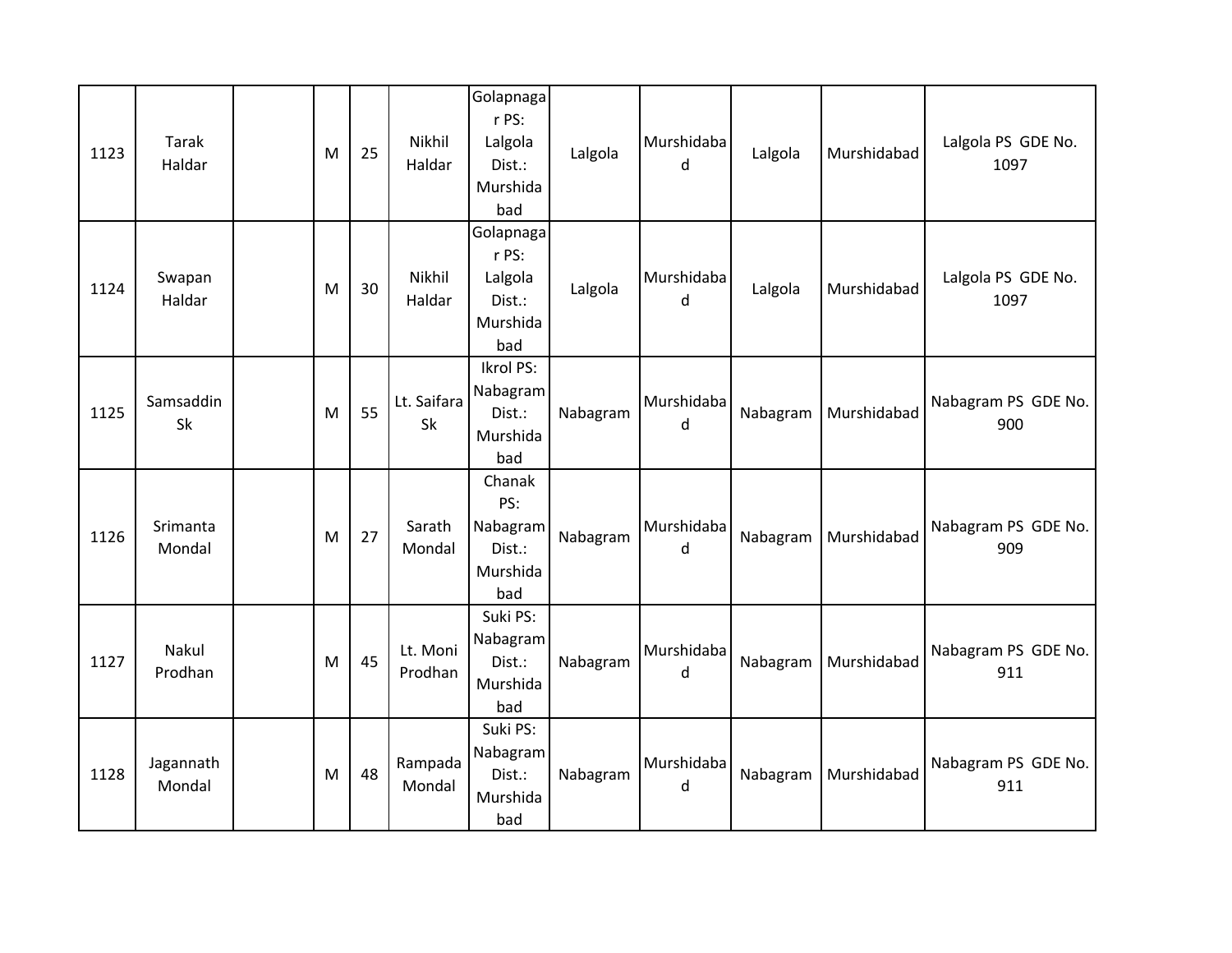| 1129 | Sahabuddin<br>Sk     | M | 18 | Kader Sk          | Alinagar<br>PS: Nawda<br>Dist.:<br>Murshida<br>bad                                | Nawda     | Murshidaba<br>d | Nawda     | Murshidabad | Nawda PS GDE No.<br>847     |
|------|----------------------|---|----|-------------------|-----------------------------------------------------------------------------------|-----------|-----------------|-----------|-------------|-----------------------------|
| 1130 | Hasibul Sk           | M | 18 | Inoddin Sk        | Trimohini<br>Majhpara<br>PS: Nawda<br>Dist.:<br>Murshida<br>bad                   | Nawda     | Murshidaba<br>d | Nawda     | Murshidabad | Nawda PS GDE No.<br>847     |
| 1131 | Alamin Sk            | M | 18 | Mirazaddi<br>n Sk | Alinagar<br>PS: Nawda<br>Dist.:<br>Murshida<br>bad                                | Nawda     | Murshidaba<br>d | Nawda     | Murshidabad | Nawda PS GDE No.<br>824     |
| 1132 | Naba Kumar<br>Mondal | M | 35 | Sripada<br>Mondal | <b>Uttar Char</b><br>Majherdia<br>r PS:<br>Raninagar<br>Dist.:<br>Murshida<br>bad | Raninagar | Murshidaba<br>d | Raninagar | Murshidabad | Raninagar PS GDE No.<br>778 |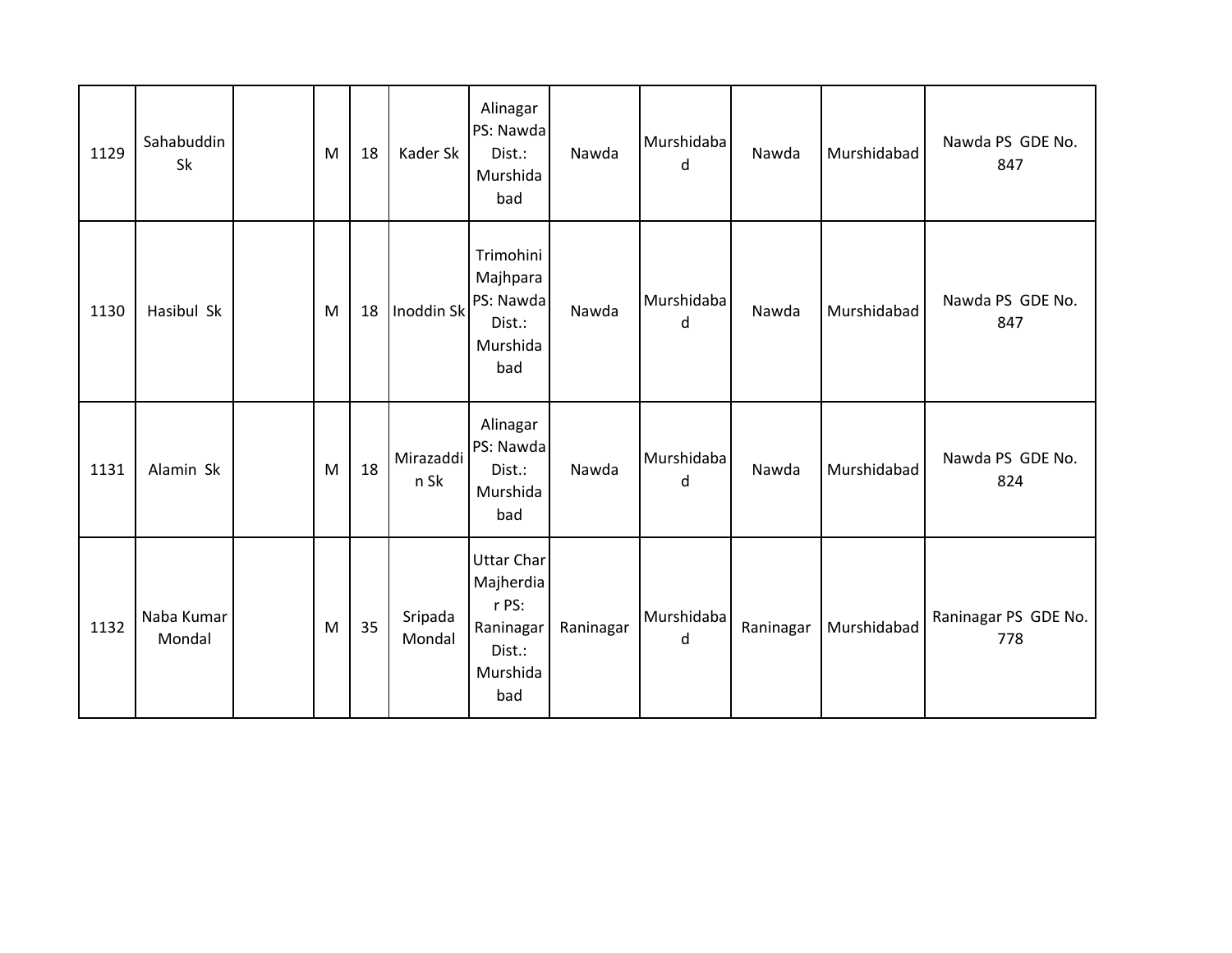| 1133 | Swapan<br>Mondal | M | 25 | Sudhir<br>Mondal      | Uttar Char<br>Majherdia<br>r PS:<br>Raninagar<br>Dist.:<br>Murshida<br>bad | Raninagar | Murshidaba<br>$\mathsf{d}$ | Raninagar | Murshidabad | Raninagar PS GDE No.<br>778 |
|------|------------------|---|----|-----------------------|----------------------------------------------------------------------------|-----------|----------------------------|-----------|-------------|-----------------------------|
| 1134 | Saptam<br>Mondal | M | 35 | Lt. Biren<br>Mondal   | Uttar Char<br>Majherdia<br>r PS:<br>Raninagar<br>Dist.:<br>Murshida<br>bad | Raninagar | Murshidaba<br>d            | Raninagar | Murshidabad | Raninagar PS GDE No.<br>778 |
| 1135 | Ajijul Sk        | M | 39 | Lt.<br>Majuddin<br>Sk | Bardhanp<br>ur PS:<br>Raninagar<br>Dist.:<br>Murshida<br>bad               | Raninagar | Murshidaba<br>$\mathsf{d}$ | Raninagar | Murshidabad | Raninagar PS GDE No.<br>778 |
| 1136 | Bani Israil      | M | 32 | Lt. Abdul<br>Mannan   | Kharibona<br>PS:<br>Ranitala<br>Dist.:<br>Murshida<br>bad                  | Ranitala  | Murshidaba<br>d            | Ranitala  | Murshidabad | Ranitala PS GDE No.<br>844  |
| 1137 | Piyarul Sk       | M | 32 | Anarul Sk             | Nandanpu<br>r PS:<br>Ranitala<br>Dist.:<br>Murshida<br>bad                 | Ranitala  | Murshidaba<br>d            | Ranitala  | Murshidabad | Ranitala PS GDE No.<br>876  |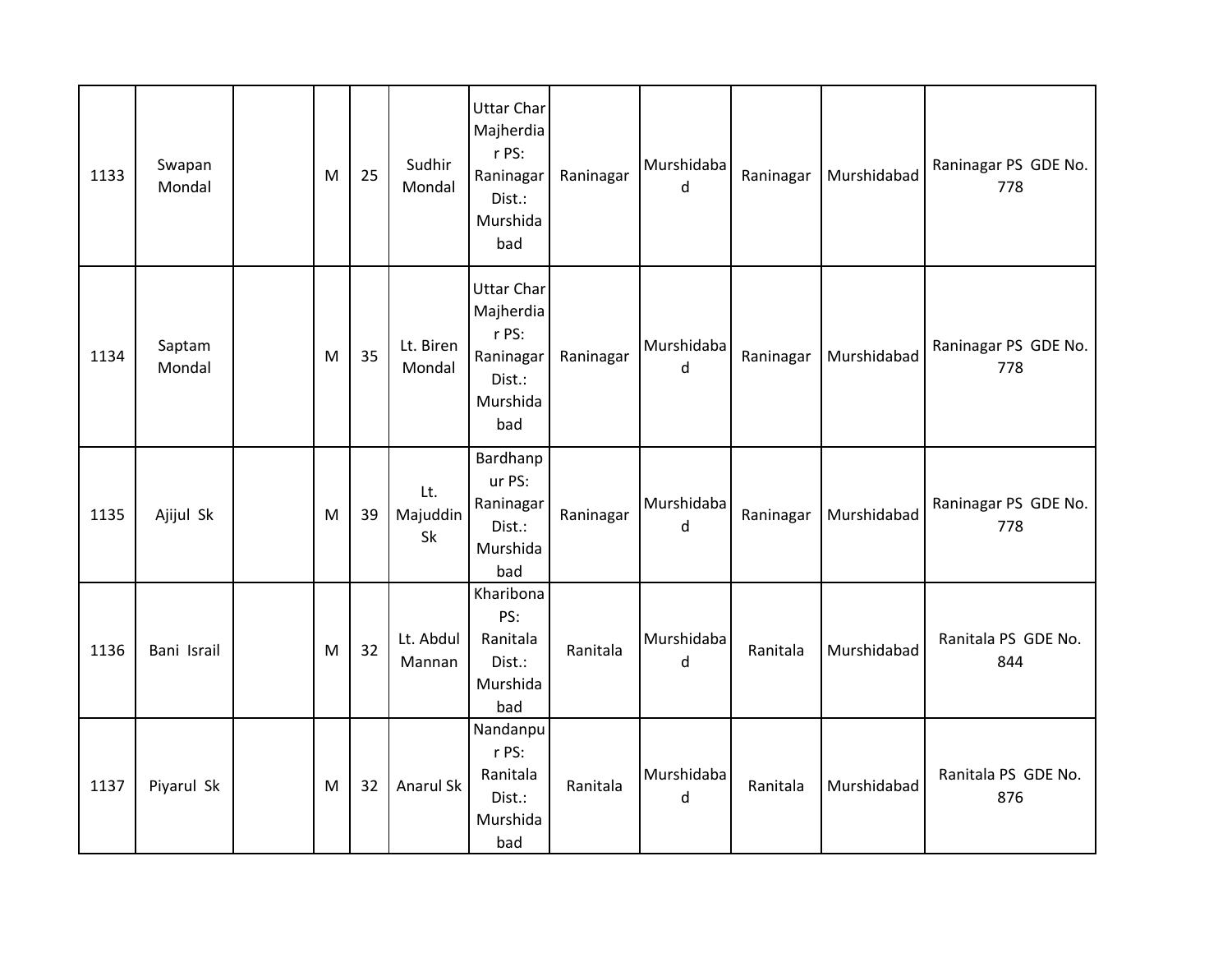| 1138 | Saidul Islam      | M | 44 | <b>Aulad Sk</b>          | Andulberi<br>a PS:<br>Rejinagar<br>Dist.:<br>Murshida<br>bad | Rejinagar | Murshidaba<br>d | Rejinagar | Murshidabad | Rejinagar PS GDE No.<br>849 |
|------|-------------------|---|----|--------------------------|--------------------------------------------------------------|-----------|-----------------|-----------|-------------|-----------------------------|
| 1139 | <b>Hasibul Sk</b> | M | 26 | <b>Enamul Sk</b>         | Takipur<br>PS:<br>Rejinagar<br>Dist.:<br>Murshida<br>bad     | Rejinagar | Murshidaba<br>d | Rejinagar | Murshidabad | Rejinagar PS GDE No.<br>849 |
| 1140 | Samiran<br>Ghosh  | M | 29 | Joydeb<br>Ghosh          | Gopalpur<br>PS:<br>Rejinagar<br>Dist.:<br>Murshida<br>bad    | Rejinagar | Murshidaba<br>d | Rejinagar | Murshidabad | Rejinagar PS GDE No.<br>849 |
| 1141 | Bamdeb<br>Ghosh   | M |    | Ananda<br>Mohan<br>Ghosh | Ramnahar<br>PS:<br>Saktipur<br>Dist.:<br>Murshida<br>bad     | Saktipur  | Murshidaba<br>d | Saktipur  | Murshidabad | Saktipur PS GDE No.<br>759  |
| 1142 | Samrat<br>Ghosh   | M |    | Uttam<br>Ghosh           | PS:<br>Saktipur<br>Dist.:<br>Murshida<br>bad                 | Saktipur  | Murshidaba<br>d | Saktipur  | Murshidabad | Saktipur PS GDE No.<br>759  |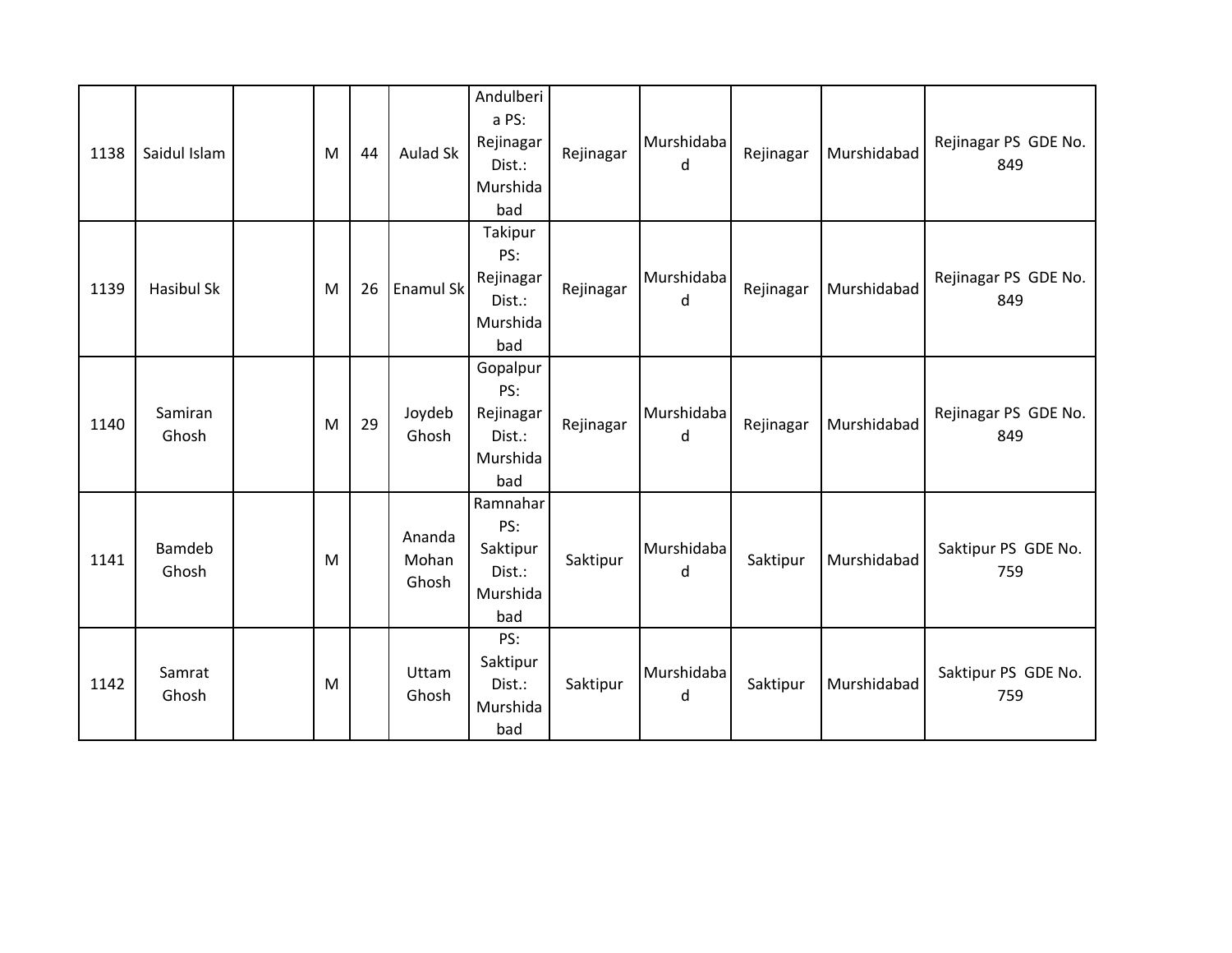| 1143 | Bikram Roy        | M | 25 | Dapan<br>Roy             | Rupahata<br>PS:<br>Bansihari<br>Dist.:<br>Dakshin<br>Dinajpur                        | Bansihari | Dakshin<br>Dinajpur  | Salar     | Murshidabad          | Salar PS GDE No. 890        |
|------|-------------------|---|----|--------------------------|--------------------------------------------------------------------------------------|-----------|----------------------|-----------|----------------------|-----------------------------|
| 1144 | Bipansad<br>Majhi | M | 45 | Anil Majhi               | Kagram<br>PS: Salar<br>Dist.:<br>Murshida<br>bad                                     | Salar     | Murshidaba<br>d      | Salar     | Murshidabad          | Salar PS GDE No. 890        |
| 1145 | Lalmohan<br>Dolai | M |    | Lt<br>Surendra<br>Dolai  | <b>GOBINDA</b><br><b>PUR PS:</b><br>Anandapu<br>r Dist.:<br>Paschim<br>Mednipor<br>e | Anandapur | Paschim<br>Mednipore | Anandapur | Paschim<br>Mednipore | Anandapur PS GDE No.<br>760 |
| 1146 | Santi Dolai       | M |    | Bhalo<br>Dolai           | <b>GOBINDA</b><br><b>PUR PS:</b><br>Anandapu<br>r Dist.:<br>Paschim<br>Mednipor<br>e | Anandapur | Paschim<br>Mednipore | Anandapur | Paschim<br>Mednipore | Anandapur PS GDE No.<br>760 |
| 1147 | Ganendra<br>Dolai | M |    | Lt.<br>Volanath<br>Dolai | <b>GOBINDA</b><br>PUR PS:<br>Anandapu<br>r Dist.:<br>Paschim<br>Mednipor<br>e        | Anandapur | Paschim<br>Mednipore | Anandapur | Paschim<br>Mednipore | Anandapur PS GDE No.<br>760 |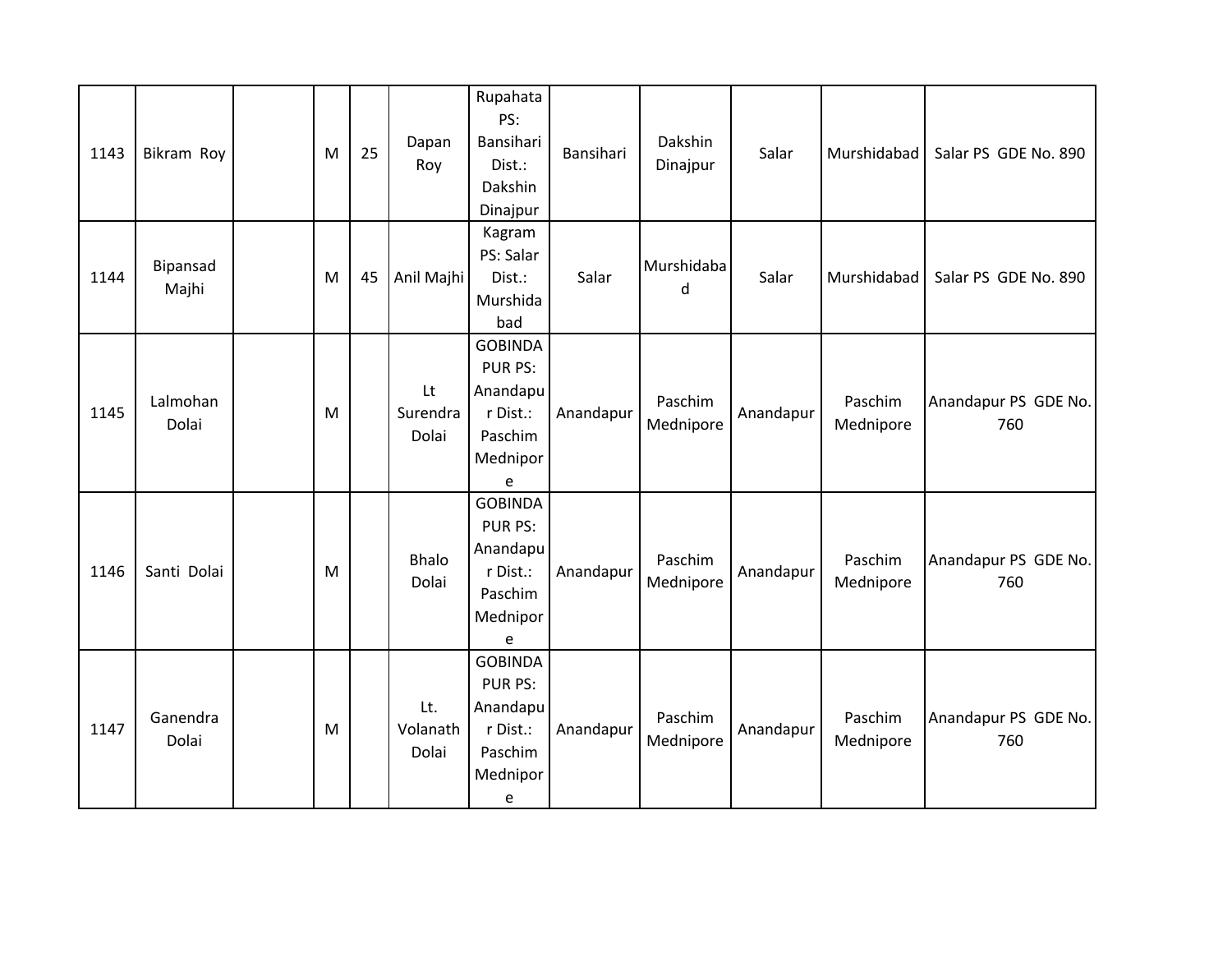| 1148 | Biswanath<br>Sarkar | M | 22 | Arup                     | Rajbandh<br>PS:<br>Garbeta<br>Dist.:<br>Paschim<br>Mednipor<br>e          | Garbeta         | Paschim<br>Mednipore | Chandrakon<br>a            | Paschim<br>Mednipore | Chandrakona PS GDE<br>No. 1017 |
|------|---------------------|---|----|--------------------------|---------------------------------------------------------------------------|-----------------|----------------------|----------------------------|----------------------|--------------------------------|
| 1149 | Aktar Ali<br>Khan   | M | 33 | Aktar Ali<br>Khan        | Chatragan<br>ja PS:<br>Chandrak<br>ona Dist.:<br>Paschim<br>Mednipor<br>e | Chandrakon<br>a | Paschim<br>Mednipore | Chandrakon<br>a            | Paschim<br>Mednipore | Chandrakona PS GDE<br>No. 1017 |
| 1150 | Sardam<br>Pathan    | M | 24 | Ataul<br>Pathan          | Chatragan<br>ja PS:<br>Chandrak<br>ona Dist.:<br>Paschim<br>Mednipor<br>e | Chandrakon<br>a | Paschim<br>Mednipore | Chandrakon<br>a            | Paschim<br>Mednipore | Chandrakona PS GDE<br>No. 1017 |
| 1151 | Kochi Mallick       | M | 58 | <b>Bankim</b><br>Mallick | Khirkibaza<br>r PS:<br>Chandrak<br>ona Dist.:<br>Paschim<br>Mednipor<br>e | Chandrakon<br>a | Paschim<br>Mednipore | Chandrakon<br>$\mathsf{a}$ | Paschim<br>Mednipore | Chandrakona PS GDE<br>No. 1024 |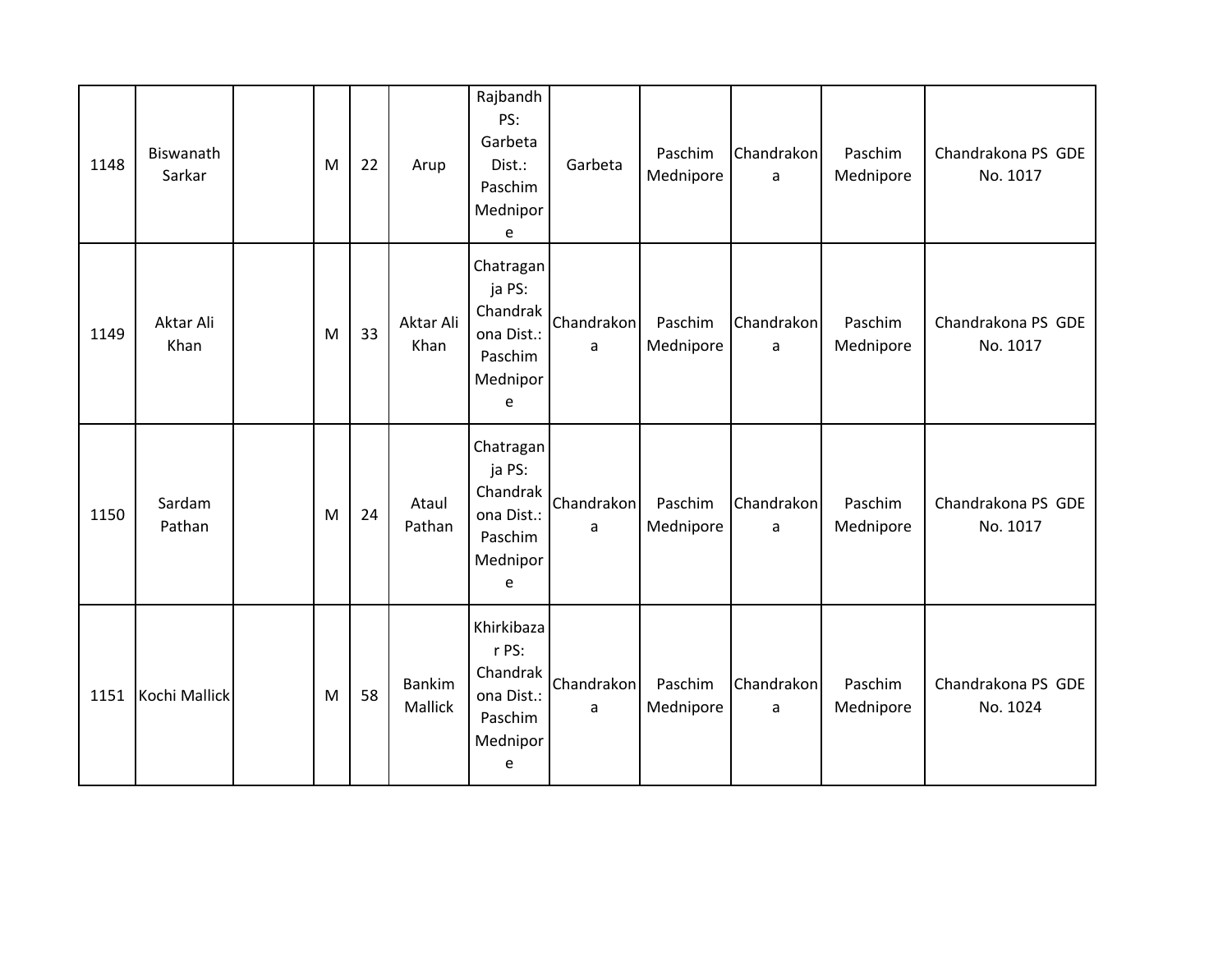| 1152 | Biswanath<br>Sing   | M | 35 | Sanatan<br>Singh | Ajodhya<br>PS:<br>Chandrak<br>ona Dist.:<br>Paschim<br>Mednipor<br>e   | Chandrakon<br>a            | Paschim<br>Mednipore | Chandrakon<br>a | Paschim<br>Mednipore | Chandrakona PS GDE<br>No. 1024 |
|------|---------------------|---|----|------------------|------------------------------------------------------------------------|----------------------------|----------------------|-----------------|----------------------|--------------------------------|
| 1153 | Achintya<br>Mondal  | M | 26 | Uttam<br>Mondal  | Jhankra<br>PS:<br>Chandrak<br>ona Dist.:<br>Paschim<br>Mednipor<br>e   | Chandrakon<br>a            | Paschim<br>Mednipore | Chandrakon<br>a | Paschim<br>Mednipore | Chandrakona PS GDE<br>No. 1024 |
| 1154 | <b>Tapas Pandit</b> | M |    | Bachu            | Banka PS:<br>Chandrak<br>Paschim<br>Mednipor<br>e                      | ona Dist.: Chandrakon<br>a | Paschim<br>Mednipore | Chandrakon<br>a | Paschim<br>Mednipore | Chandrakona PS GDE<br>No. 503  |
| 1155 | Ramu Das            | M |    | Lt Rabi<br>Das   | Nirvaypur<br>PS:<br>Chandrak<br>ona Dist.:<br>Paschim<br>Mednipor<br>e | Chandrakon<br>a            | Paschim<br>Mednipore | Chandrakon<br>a | Paschim<br>Mednipore | Chandrakona PS GDE<br>No. 503  |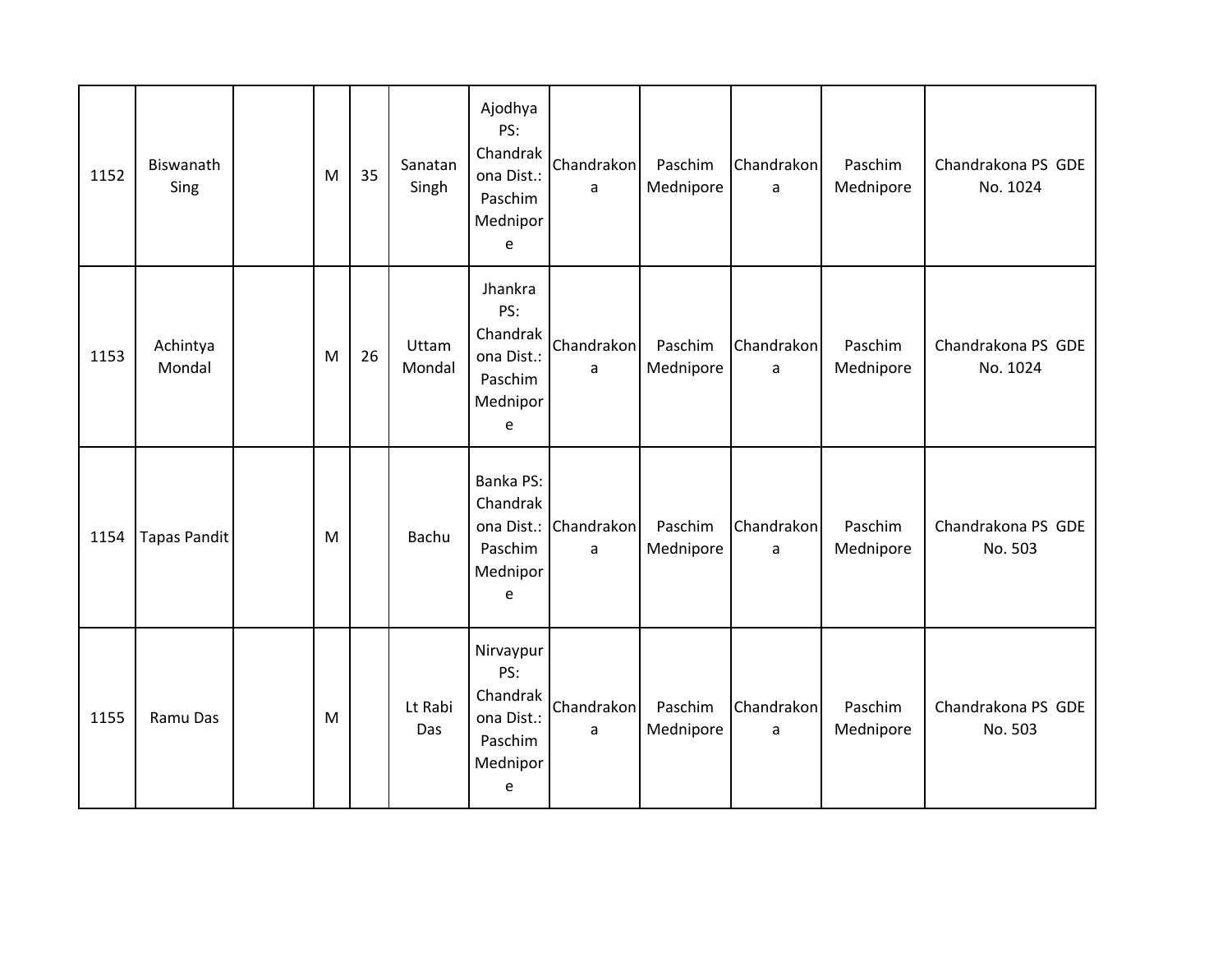| 1156 | Suvendu<br>Paul,    | M | 23 | Purnendu<br>Paul,  | Banka PS:<br>Chandrak<br>ona Dist.:<br>Paschim<br>Mednipor<br>e     | Chandrakon<br>a | Paschim<br>Mednipore | Chandrakon<br>a | Paschim<br>Mednipore | Chandrakona PS GDE<br>No. 503                            |
|------|---------------------|---|----|--------------------|---------------------------------------------------------------------|-----------------|----------------------|-----------------|----------------------|----------------------------------------------------------|
| 1157 | Sandip Doloi        | M | 24 | Gopal<br>Doloi     | Solonga<br>PS:<br>Keshpur<br>Dist.:<br>Paschim<br>Mednipor<br>e     | Keshpur         | Paschim<br>Mednipore | Chandrakon<br>a | Paschim<br>Mednipore | Chandrakona PS<br>Outpost Ramjibanpur<br>TOP GDE No. 662 |
| 1158 | Ram Charan<br>Panda | M | 34 | Kashinath<br>Panda | PS:<br>Keshpur<br>Dist.:<br>Paschim<br>Mednipor<br>e                | Keshpur         | Paschim<br>Mednipore | Chandrakon<br>a | Paschim<br>Mednipore | Chandrakona PS<br>Outpost Ramjibanpur<br>TOP GDE No. 664 |
| 1159 | Pallab Das<br>(30)  |   |    | S/o Ram<br>Das     | OF<br>AJURIYA,<br>PS –<br>DASPUR,<br>DIST. –<br>PASCHIM<br>MEDINIPU |                 | <b>Basirhat</b>      | Daspur          | Paschim<br>Mednipore | Daspur PS GDE No.<br>1090                                |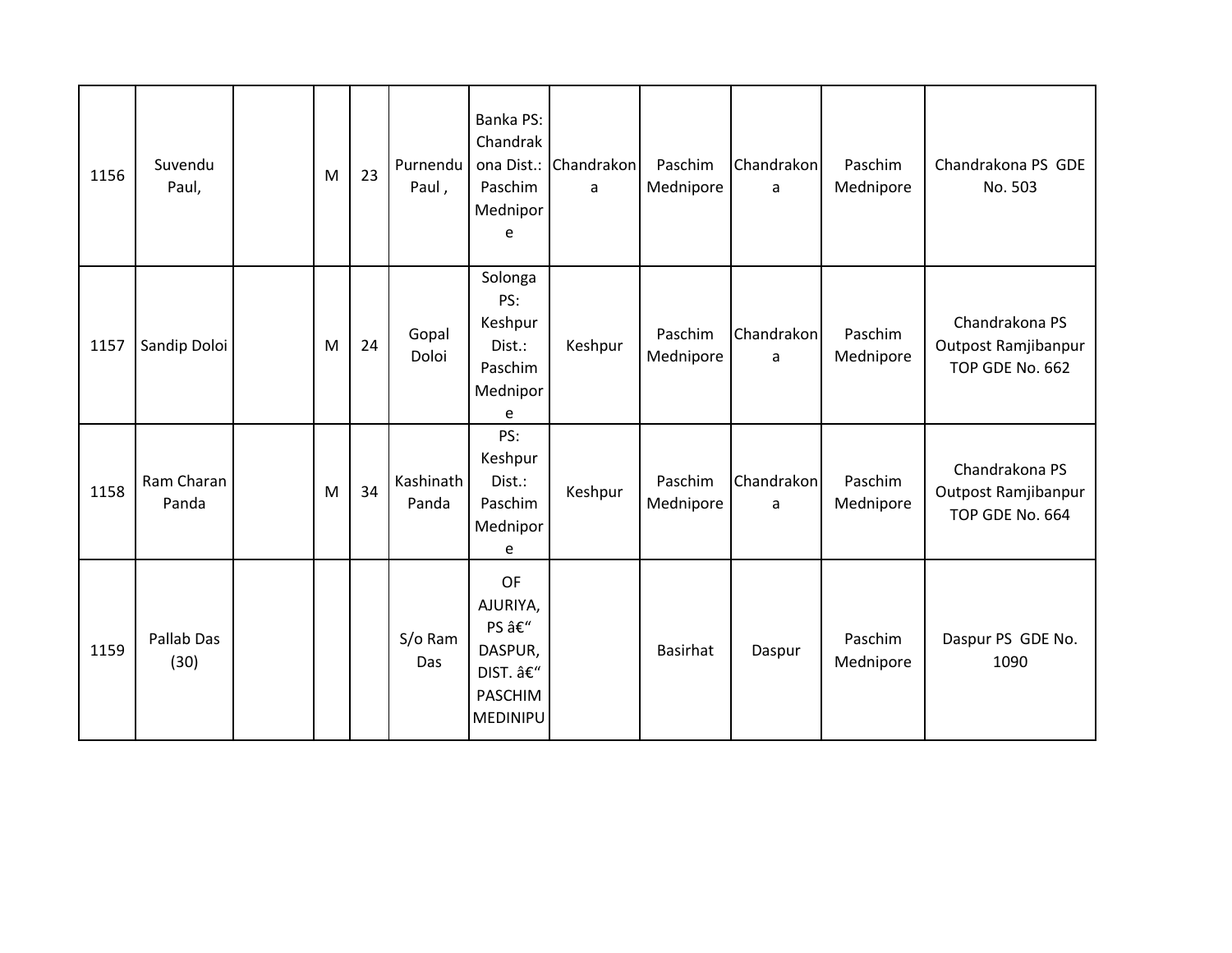| 1160 | Ajay Bag (23)       |  | S/O<br>Swarup<br><b>Bag</b> | OF<br><b>NABINSIM</b><br>LA, PS –<br>DASPUR,<br>DIST. –<br>PASCHIM<br><b>MEDINI</b> | <b>Basirhat</b> | Daspur | Paschim<br>Mednipore | Daspur PS GDE No.<br>1090 |
|------|---------------------|--|-----------------------------|-------------------------------------------------------------------------------------|-----------------|--------|----------------------|---------------------------|
| 1161 | Raju Pal (30)       |  | S/o Bikash<br>Pal           | OF<br>AJURIYA,<br>PS –<br>DASPUR,<br>DIST. –<br>PASCHIM<br><b>MEDINIPU</b>          | <b>Basirhat</b> | Daspur | Paschim<br>Mednipore | Daspur PS GDE No.<br>1090 |
| 1162 | Tarun<br>Modak (32) |  | S/o Tapan<br>Modak          | OF<br>AJURIYA,<br>PS –<br>DASPUR,<br>DIST. –<br>PASCHIM<br>MEDINIPU<br>${\sf R}$    | Basirhat        | Daspur | Paschim<br>Mednipore | Daspur PS GDE No.<br>1090 |
| 1163 | Ajit Jana (51)      |  | S/o Bishnu<br>Pada Jana     | OF<br><b>SINGHACH</b><br>AK, PS –<br>DASPUR,<br>DIST. –<br>PASCHIM<br><b>MEDINI</b> | <b>Basirhat</b> | Daspur | Paschim<br>Mednipore | Daspur PS GDE No.<br>1090 |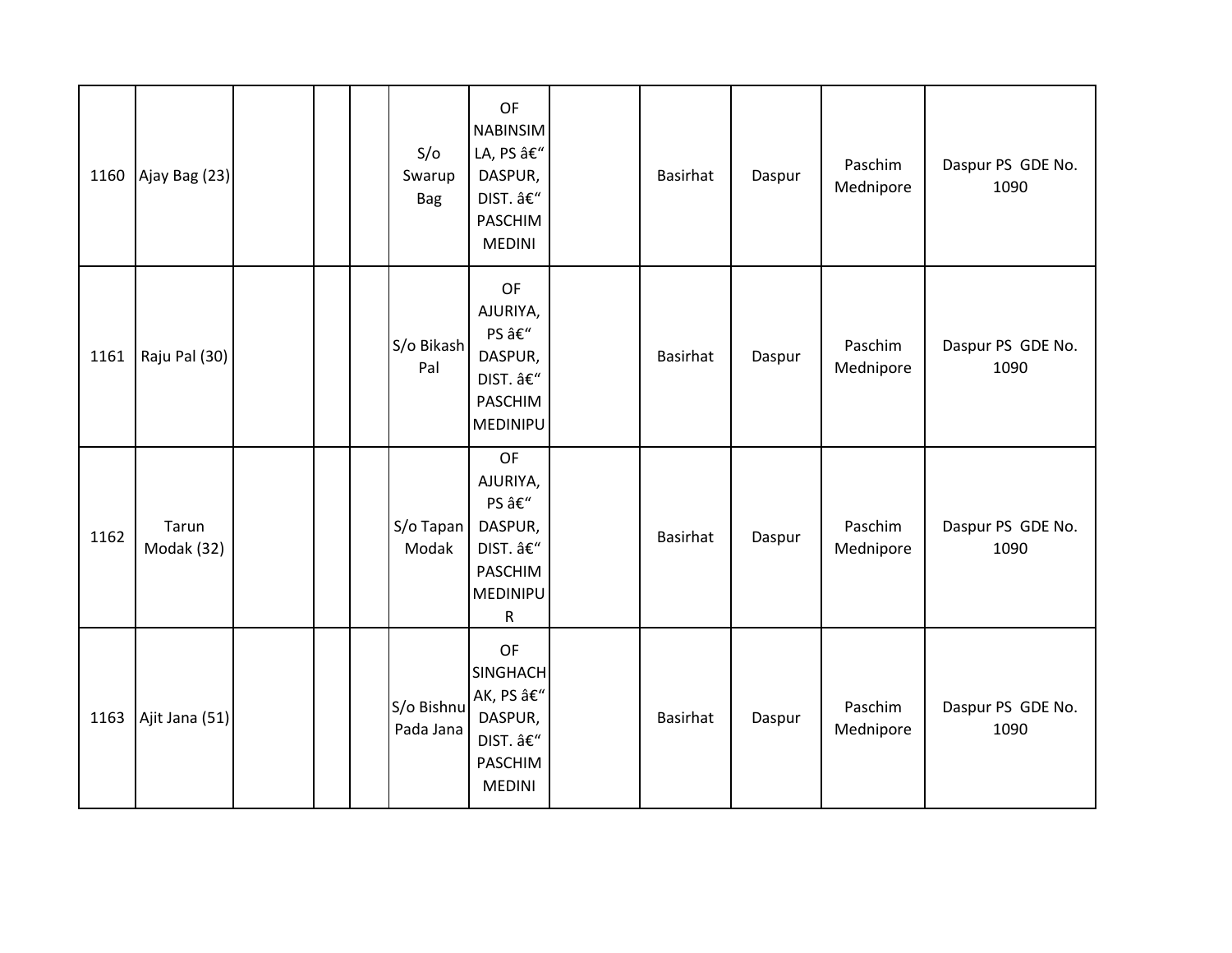| 1164 | Sk Sonu Ali        |   |    | Lt Sk<br>Ismile | Vill-<br>Birsingpur<br>, PO-<br>Golgram,<br>PS-Debra,<br>Dist-Pasch<br>PS: Debra<br>Dist.:<br>Paschim<br>Mednipor<br>e | Debra | Paschim<br>Mednipore | Debra   | Paschim<br>Mednipore | Debra PS GDE No.<br>1094   |
|------|--------------------|---|----|-----------------|------------------------------------------------------------------------------------------------------------------------|-------|----------------------|---------|----------------------|----------------------------|
| 1165 | Souman<br>Ghosh    | M | 33 | Shyamal         | Pathartor<br>a, PS GBT                                                                                                 |       | Basirhat             | Garbeta | Paschim<br>Mednipore | Garbeta PS GDE No.<br>135  |
| 1166 | Prasenjit<br>Ghosh | M | 31 | Manas           | Murakata,<br><b>PS</b><br>Anandapu<br>$\mathsf{r}$                                                                     |       | <b>Basirhat</b>      | Garbeta | Paschim<br>Mednipore | Garbeta PS GDE No.<br>1035 |
| 1167 | Anup Bag           | M |    | Ranjit          | Bebua, PS<br>anandapu<br>$\mathsf{r}$                                                                                  |       | <b>Basirhat</b>      | Garbeta | Paschim<br>Mednipore | Garbeta PS GDE No.<br>1035 |
| 1168 | Raju Hansda        | M |    | Ganesh          | Dharnadih<br>a, PS GBT                                                                                                 |       | Basirhat             | Garbeta | Paschim<br>Mednipore | Garbeta PS GDE No.<br>1035 |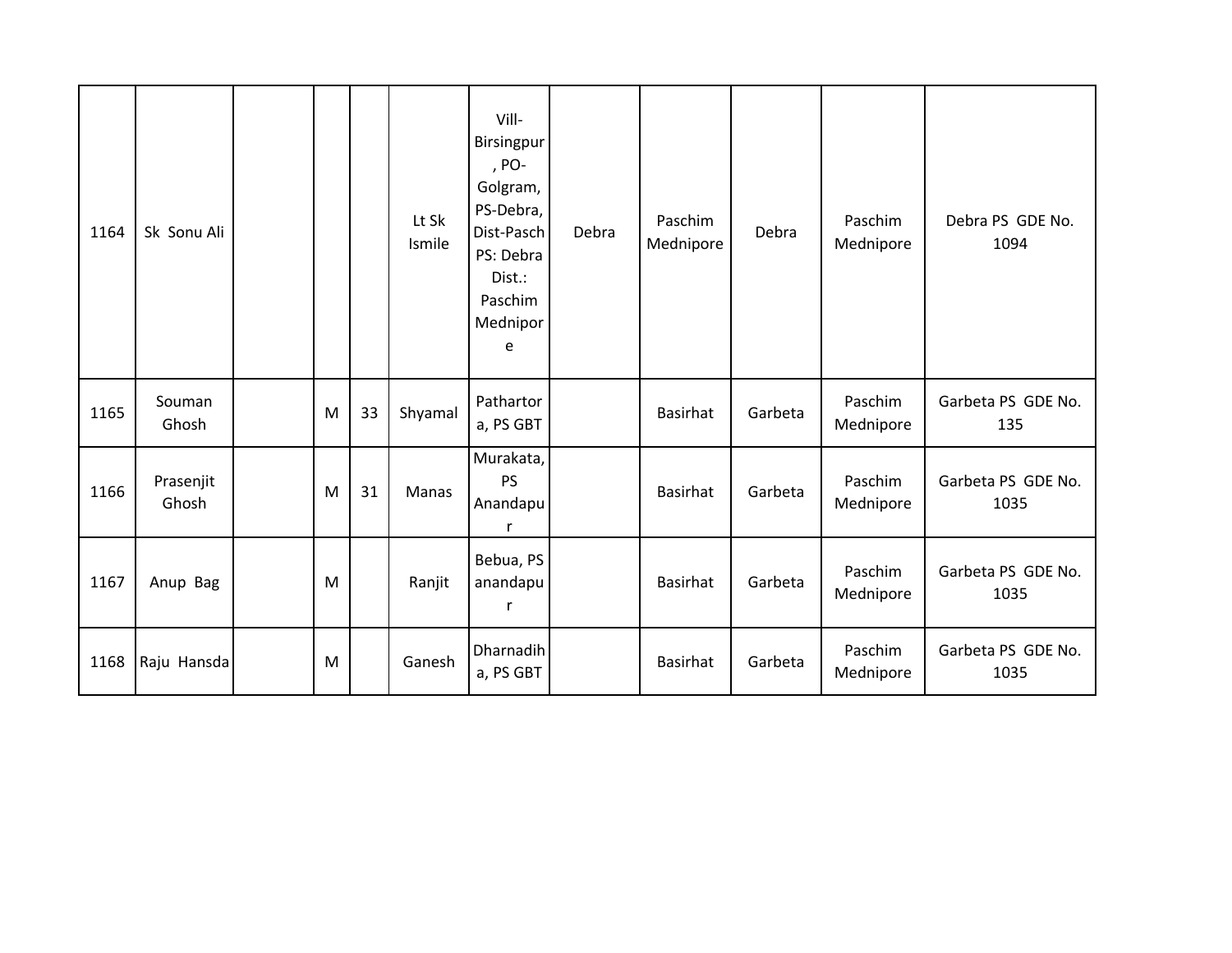| 1169 | Tapan Pore         | M | 30 | Lt.<br>Bluenath<br>Pore | Vill. Sripur<br>PS: Ghatal<br>Dist.:<br>Paschim<br>Mednipor<br>e         | Ghatal | Paschim<br>Mednipore | Ghatal | Paschim<br>Mednipore | Ghatal PS GDE No.<br>1097 |
|------|--------------------|---|----|-------------------------|--------------------------------------------------------------------------|--------|----------------------|--------|----------------------|---------------------------|
| 1170 | Sannayashi<br>Mula | M | 57 | Lt. Madan<br>Mula       | Vill.Harisin<br>gpur PS:<br>Ghatal<br>Dist.:<br>Paschim<br>Mednipor<br>e | Ghatal | Paschim<br>Mednipore | Ghatal | Paschim<br>Mednipore | Ghatal PS GDE No.<br>1097 |
| 1171 | Kush<br>Madrajee   | M | 36 | Lt. Bharat<br>Madrajee  | Vill.<br>Kushpata<br>PS: Ghatal<br>Dist.:<br>Paschim<br>Mednipor<br>e    | Ghatal | Paschim<br>Mednipore | Ghatal | Paschim<br>Mednipore | Ghatal PS GDE No.<br>1097 |
| 1172 | Tapas Bag          | M | 25 | Subhankar<br>Bag        | Vill.<br>Bangral<br>PS: Ghatal<br>Dist.:<br>Paschim<br>Mednipor<br>e     | Ghatal | Paschim<br>Mednipore | Ghatal | Paschim<br>Mednipore | Ghatal PS GDE No.<br>1095 |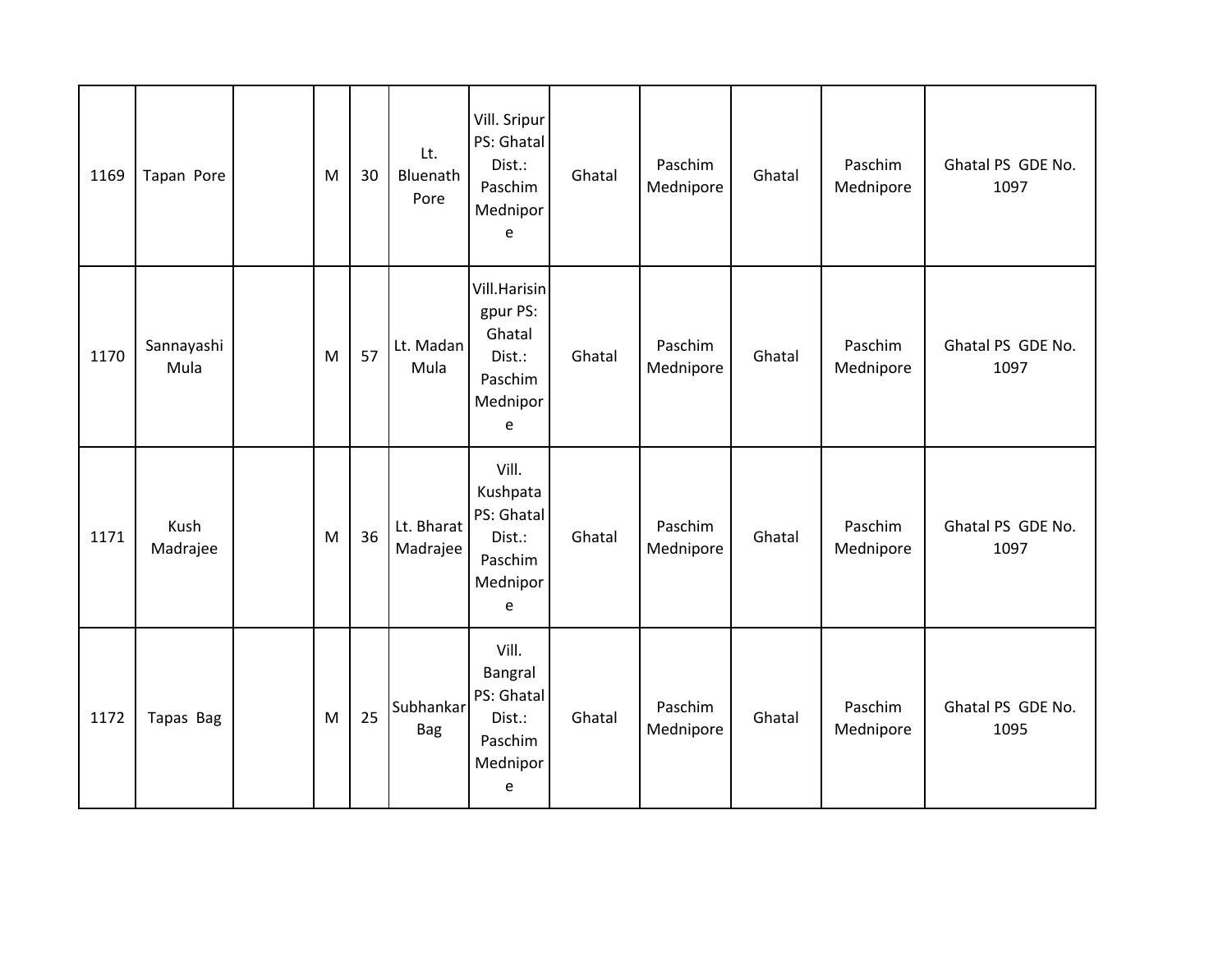| 1173 | Nemai Adak        | M | 35 | Goutam<br>Adak       | Vill.<br>Harisingha<br>pur PS:<br>Ghatal<br>Dist.:<br>Paschim<br>Mednipor<br>e    | Ghatal   | Paschim<br>Mednipore | Ghatal   | Paschim<br>Mednipore | Ghatal PS GDE No.<br>1054  |
|------|-------------------|---|----|----------------------|-----------------------------------------------------------------------------------|----------|----------------------|----------|----------------------|----------------------------|
| 1174 | Raju Pal          | M | 34 | Sukumar<br>Pal       | Vill.<br>Chowli<br>Singhapur<br>PS: Ghatal<br>Dist.:<br>Paschim<br>Mednipor<br>e  | Ghatal   | Paschim<br>Mednipore | Ghatal   | Paschim<br>Mednipore | Ghatal PS GDE No.<br>1054  |
| 1175 | Sanjoy<br>Santara | M |    | Lt. Netai<br>Santra  | Vill.<br>Argora PS:<br>Ghatal<br>Dist.:<br>Paschim<br>Mednipor<br>e               | Ghatal   | Paschim<br>Mednipore | Ghatal   | Paschim<br>Mednipore | Ghatal PS GDE No.<br>1054  |
| 1176 | Shantinath<br>Roy | M | 52 | Surendran<br>ath Roy | $Vill + Po-$<br>Pingboni<br>PS:<br>Goaltore<br>Dist.:<br>Paschim<br>Mednipor<br>e | Goaltore | Paschim<br>Mednipore | Goaltore | Paschim<br>Mednipore | Goaltore PS GDE No.<br>973 |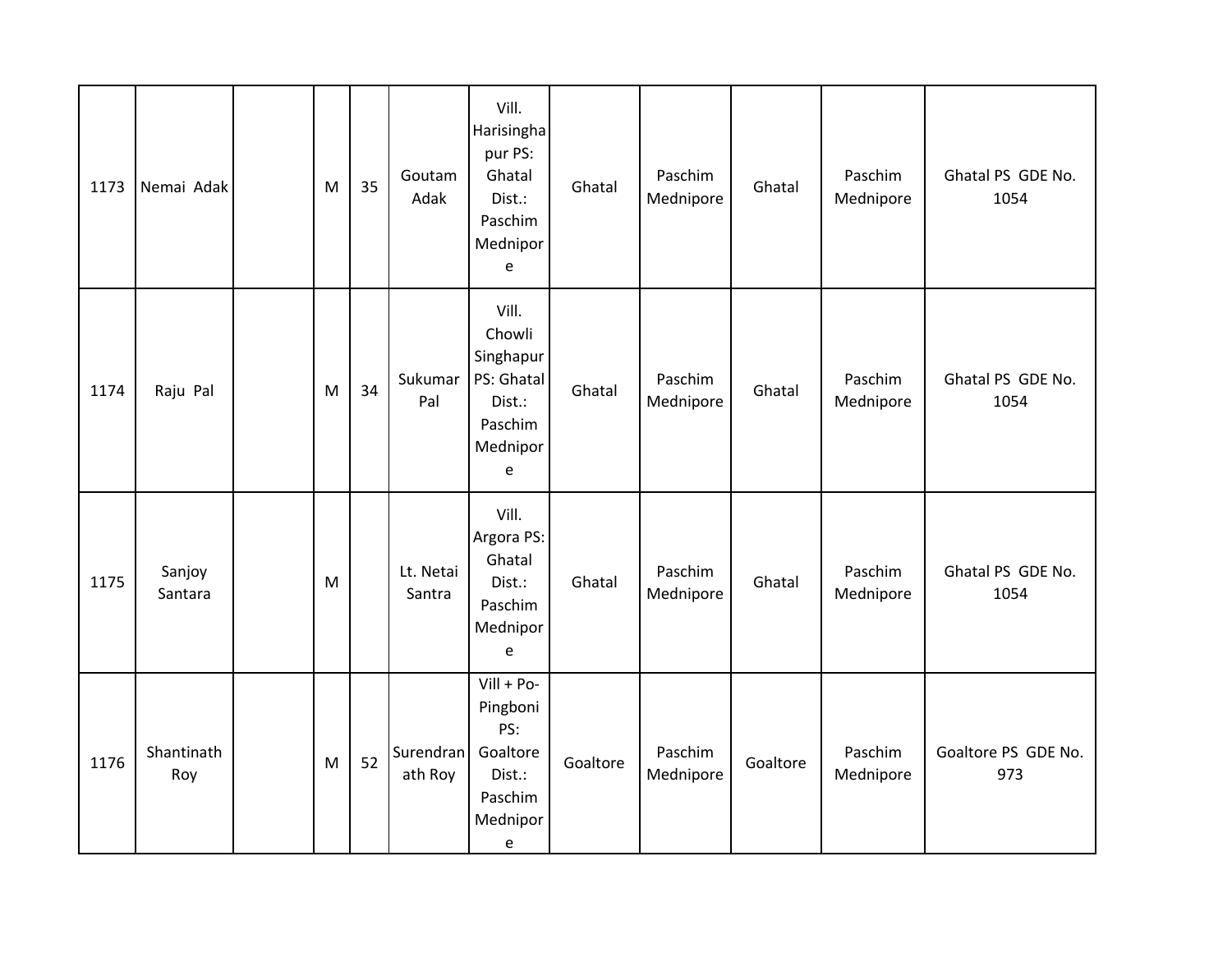| 1177 | Lab Das          | M |    | Lt. Tapan<br>Das       | $Vill + Po-$<br>Pingboni<br>PS:<br>Goaltore<br>Dist.:<br>Paschim<br>Mednipor<br>e | Goaltore   | Paschim<br>Mednipore | Goaltore   | Paschim<br>Mednipore | Goaltore PS GDE No.<br>973   |
|------|------------------|---|----|------------------------|-----------------------------------------------------------------------------------|------------|----------------------|------------|----------------------|------------------------------|
| 1178 | Swapan<br>Mandol | M | 19 | Shankar<br>Mandol      | Lodhasai<br>PS:<br>Gurguripal<br>Dist.:<br>Paschim<br>Mednipor<br>e               | Gurguripal | Paschim<br>Mednipore | Gurguripal | Paschim<br>Mednipore | Gurguripal PS GDE No.<br>807 |
| 1179 | Susanta Sing     |   | 22 | Purna Sing             | Hariragpu<br>r PS:<br>Daspur<br>Dist.:<br>Paschim<br>Mednipor<br>e                | Daspur     | Paschim<br>Mednipore | Keshpur    | Paschim<br>Mednipore | Keshpur PS GDE No.<br>1012   |
| 1180 | Rahim Sing       | M | 19 | Khagendr<br>anath Sing | Hariragpu<br>r PS:<br>Daspur<br>Dist.:<br>Paschim<br>Mednipor<br>e                | Daspur     | Paschim<br>Mednipore | Keshpur    | Paschim<br>Mednipore | Keshpur PS GDE No.<br>1012   |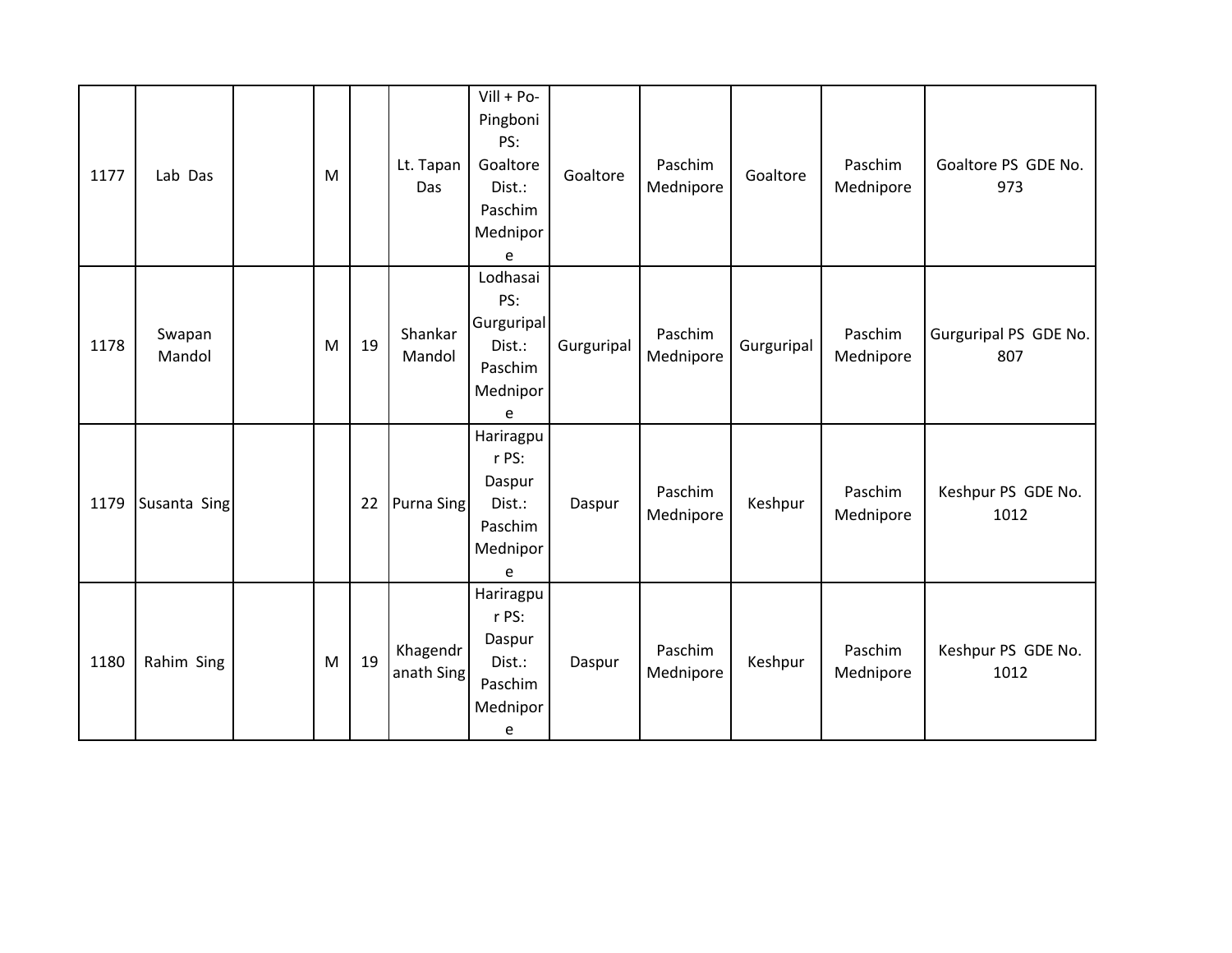| 1181 | Amit Ahirwal               | M | 36 | Lt. Anant<br>Ahirwal | Malancha<br>near Post<br>Oiffice PS:<br>Kharagpor<br>e town<br>Dist.:<br>Paschim<br>Mednipor<br>e | Kharagpore<br>town | Paschim<br>Mednipore | Kharagpore<br>town | Paschim<br>Mednipore | Kharagpore town PS<br><b>GDE No. 1288</b> |
|------|----------------------------|---|----|----------------------|---------------------------------------------------------------------------------------------------|--------------------|----------------------|--------------------|----------------------|-------------------------------------------|
| 1182 | A. Sagar                   | M | 30 | A. Appa<br>Rao       | Nimpura<br>PS:<br>Kharagpor<br>e town<br>Dist.:<br>Paschim<br>Mednipor<br>e                       | Kharagpore<br>town | Paschim<br>Mednipore | Kharagpore<br>town | Paschim<br>Mednipore | Kharagpore town PS<br><b>GDE No. 1288</b> |
| 1183 | <b>Bipin Kumar</b><br>Sahu | M | 36 | Lt. Aswini<br>Sahu   | Kharida<br>PS:<br>Kharagpor<br>e town<br>Dist.:<br>Paschim<br>Mednipor<br>e                       | Kharagpore<br>town | Paschim<br>Mednipore | Kharagpore<br>town | Paschim<br>Mednipore | Kharagpore town PS<br><b>GDE No. 1288</b> |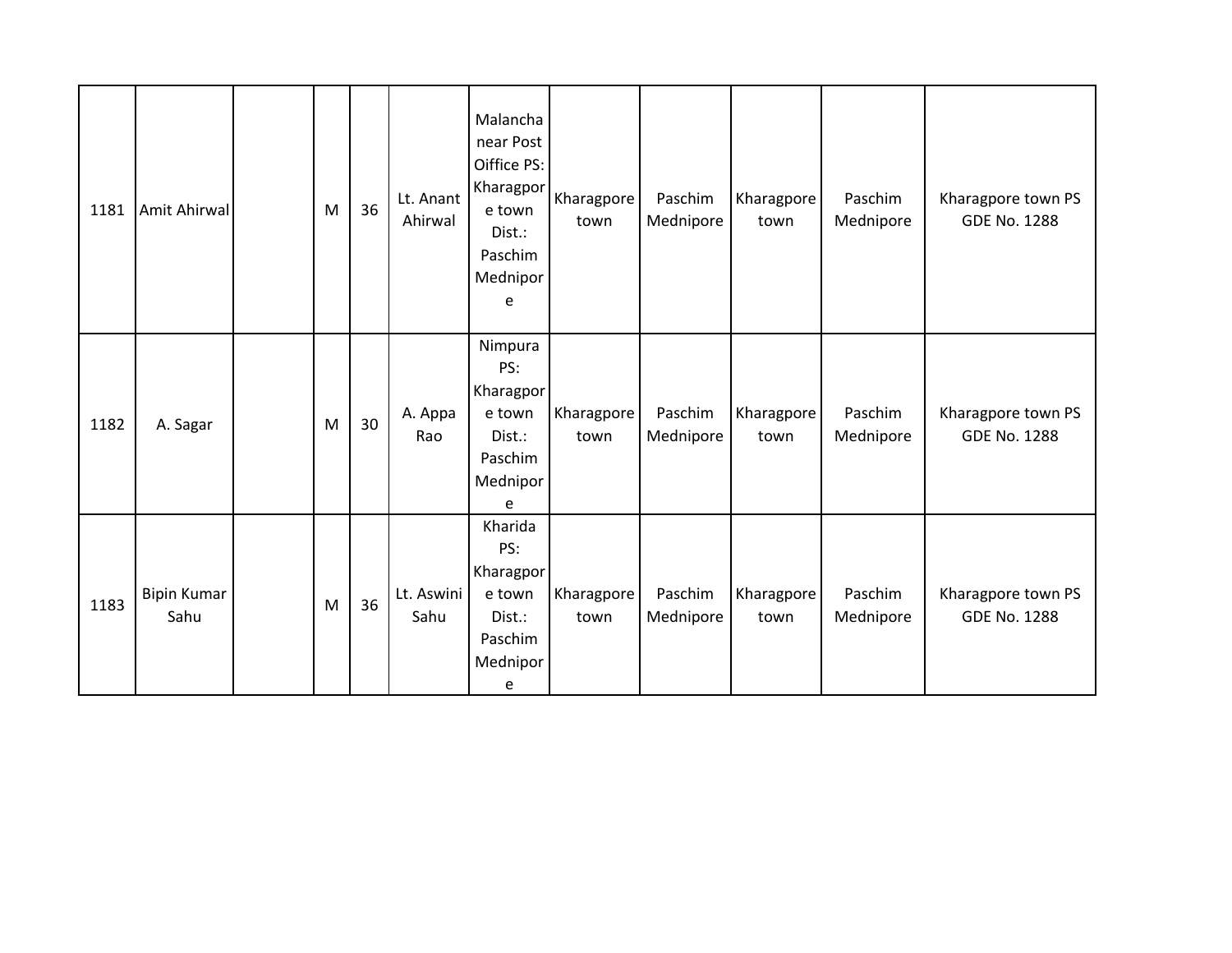| 1184 | <b>Bharat</b><br>Behera | M | 33 | Surendra<br>Behera               | Gakulpur<br>PS:<br>Kharagpur<br>local Dist.:<br>Paschim<br>Mednipor<br>e                           | Kharagpur<br>local | Paschim<br>Mednipore | Kharagpore<br>town | Paschim<br>Mednipore | Kharagpore town PS<br><b>GDE No. 1288</b> |
|------|-------------------------|---|----|----------------------------------|----------------------------------------------------------------------------------------------------|--------------------|----------------------|--------------------|----------------------|-------------------------------------------|
| 1185 | <b>Bishal Tripati</b>   | M |    | <b>Bisran</b><br>Mani<br>Tropati | Gokulpur<br>PS:<br>Kharagpur<br>local Dist.:<br>Paschim<br>Mednipor<br>e                           | Kharagpur<br>local | Paschim<br>Mednipore | Kharagpore<br>town | Paschim<br>Mednipore | Kharagpore town PS<br><b>GDE No. 1288</b> |
| 1186 | Sk. Anish               | M | 37 | Abdul<br>Salam                   | <b>Balu Basti</b><br>Rahaman<br>Nagar PS:<br>Kharagpur<br>local Dist.:<br>Paschim<br>Mednipor<br>e | Kharagpur<br>local | Paschim<br>Mednipore | Kharagpore<br>town | Paschim<br>Mednipore | Kharagpore town PS<br><b>GDE No. 1288</b> |
| 1187 | Sk Danis                | M |    | Lt. Sk<br>Makbul                 | PS:<br>Kharagpur<br>local Dist.:<br>Paschim<br>Mednipor<br>e                                       | Kharagpur<br>local | Paschim<br>Mednipore | Kharagpur<br>local | Paschim<br>Mednipore | Kharagpur local PS<br><b>GDE No. 1071</b> |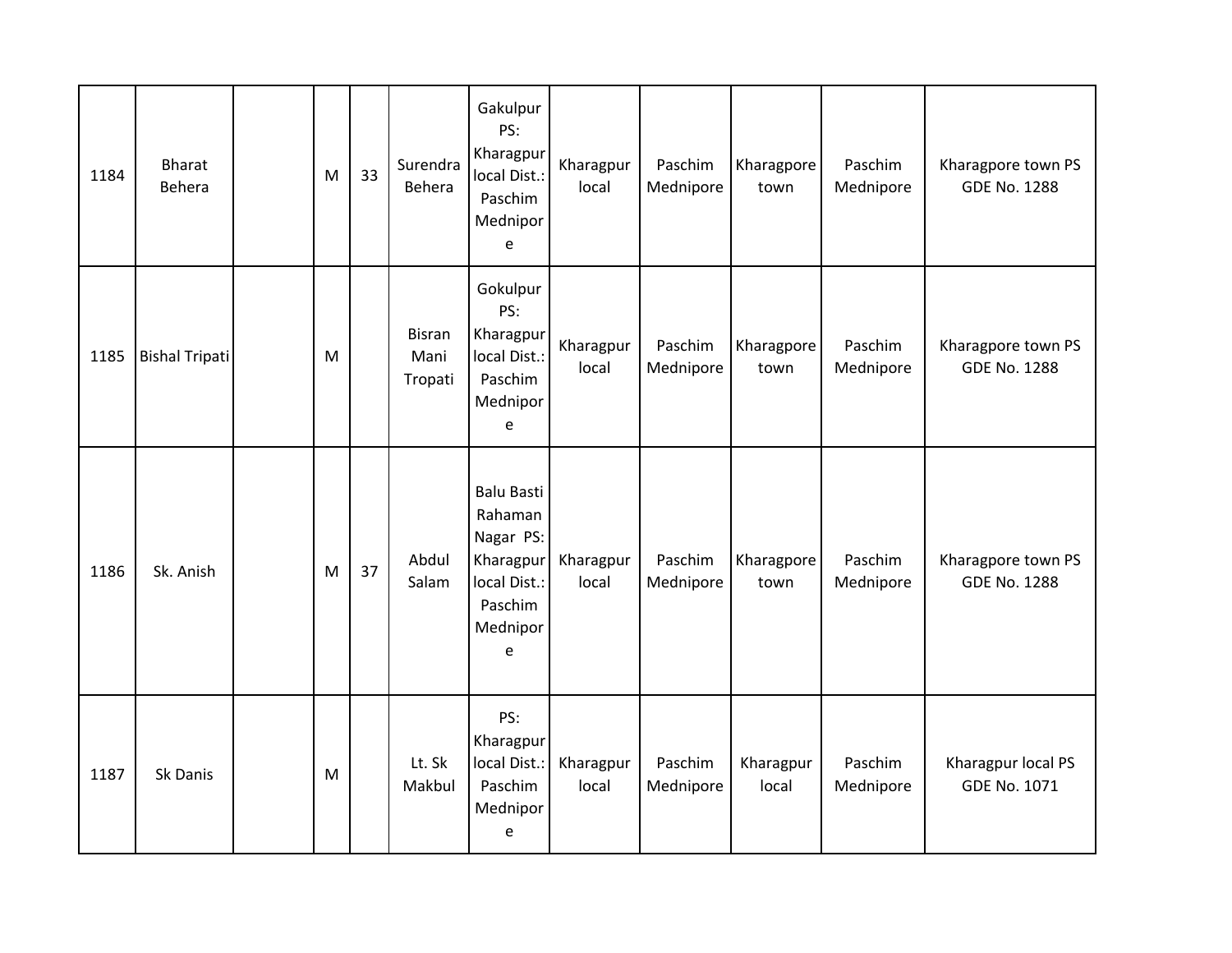| 1188 | Biswanath<br><b>Bhunia</b> | M | <b>Badal</b><br><b>Bhunia</b> | PS:<br>Kharagpur<br>local Dist.:<br>Paschim<br>Mednipor<br>e | Kharagpur<br>local | Paschim<br>Mednipore | Kharagpur<br>local | Paschim<br>Mednipore | Kharagpur local PS<br><b>GDE No. 1071</b> |
|------|----------------------------|---|-------------------------------|--------------------------------------------------------------|--------------------|----------------------|--------------------|----------------------|-------------------------------------------|
| 1189 | Bijoy Bhunia               | M | <b>Badal</b><br><b>Bhunia</b> | PS:<br>Kharagpur<br>local Dist.:<br>Paschim<br>Mednipor<br>e | Kharagpur<br>local | Paschim<br>Mednipore | Kharagpur<br>local | Paschim<br>Mednipore | Kharagpur local PS<br><b>GDE No. 1071</b> |
| 1190 | Pintu Sonar                | M | Babu<br>Sonar                 | PS:<br>Kharagpur<br>local Dist.:<br>Paschim<br>Mednipor<br>e | Kharagpur<br>local | Paschim<br>Mednipore | Kharagpur<br>local | Paschim<br>Mednipore | Kharagpur local PS<br><b>GDE No. 1060</b> |
| 1191 | Sibu<br>Malakar            | M | Lt.<br>Rabindran<br>ath       | PS:<br>Kharagpur<br>local Dist.:<br>Paschim<br>Mednipor<br>e | Kharagpur<br>local | Paschim<br>Mednipore | Kharagpur<br>local | Paschim<br>Mednipore | Kharagpur local PS<br><b>GDE No. 1060</b> |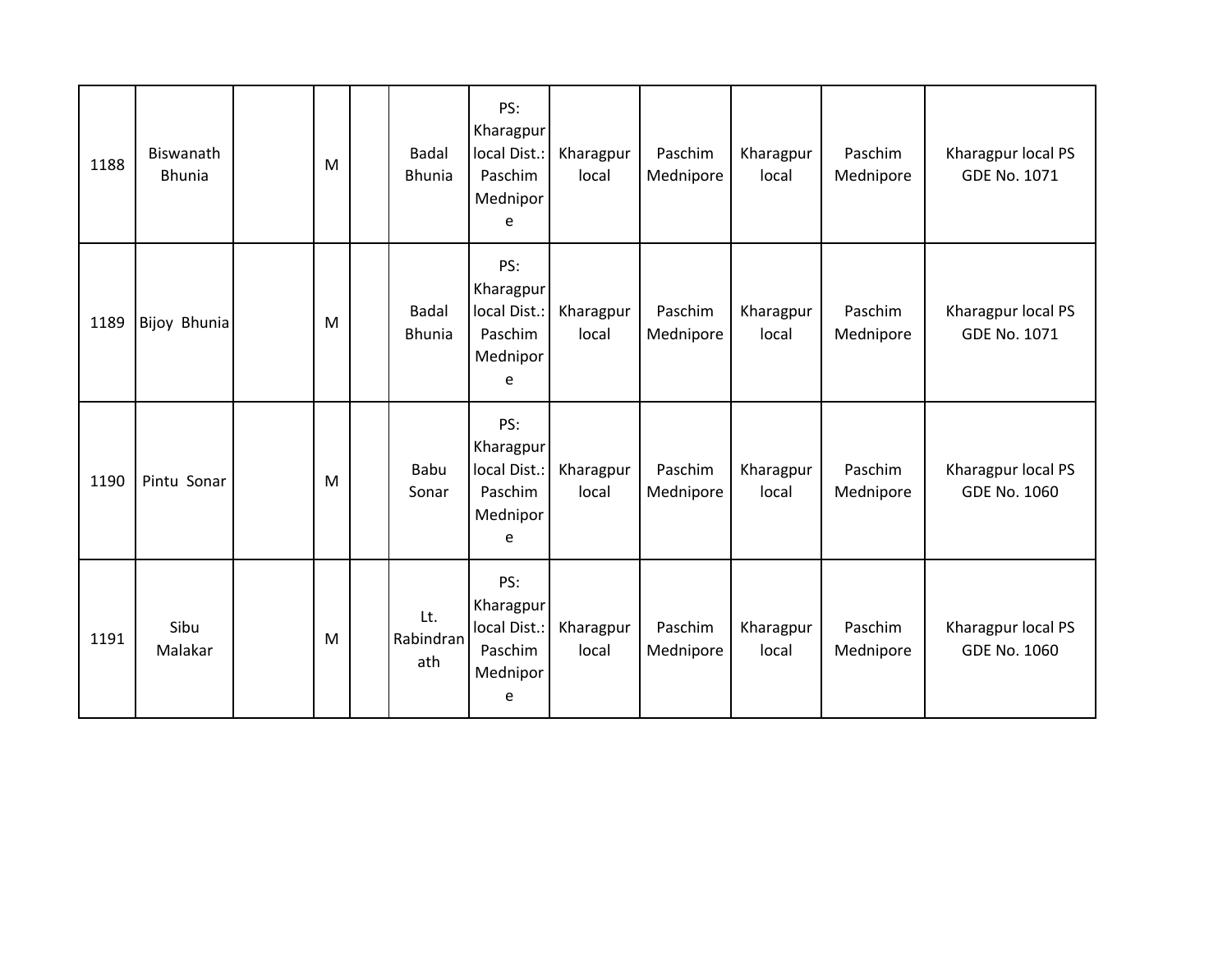| 1192 | Tapamoy<br>Mondal  | M | 25 | Goutam<br>Mondal    | $()$ of<br>Mirjabaza<br>r,<br>Goalapara<br>, PS-<br>Kotwali<br>PS:<br>Midnapor<br>e Dist.:<br>Paschim<br>Mednipor<br>e         | Midnapore | Paschim<br>Mednipore | Midnapore | Paschim<br>Mednipore | Midnapore PS GDE No.<br>1363 |
|------|--------------------|---|----|---------------------|--------------------------------------------------------------------------------------------------------------------------------|-----------|----------------------|-----------|----------------------|------------------------------|
| 1193 | Avik Roy           | M | 27 | Chandan<br>Roy      | Saratpally,<br>PS-<br>Kotwali<br>PS:<br>Midnapor<br>e Dist.:<br>Paschim<br>Mednipor<br>e                                       | Midnapore | Paschim<br>Mednipore | Midnapore | Paschim<br>Mednipore | Midnapore PS GDE No.<br>1363 |
| 1194 | Sk Ripu<br>Hossain | M | 30 | Sk Asraf<br>Hossain | Momin<br>Mahalla,<br>PS-<br>Kotwali<br>PS:<br>Midnapor<br>e Dist.:<br>Paschim<br>Mednipor<br>$\mathsf{e}% _{t}\left( t\right)$ | Midnapore | Paschim<br>Mednipore | Midnapore | Paschim<br>Mednipore | Midnapore PS GDE No.<br>1363 |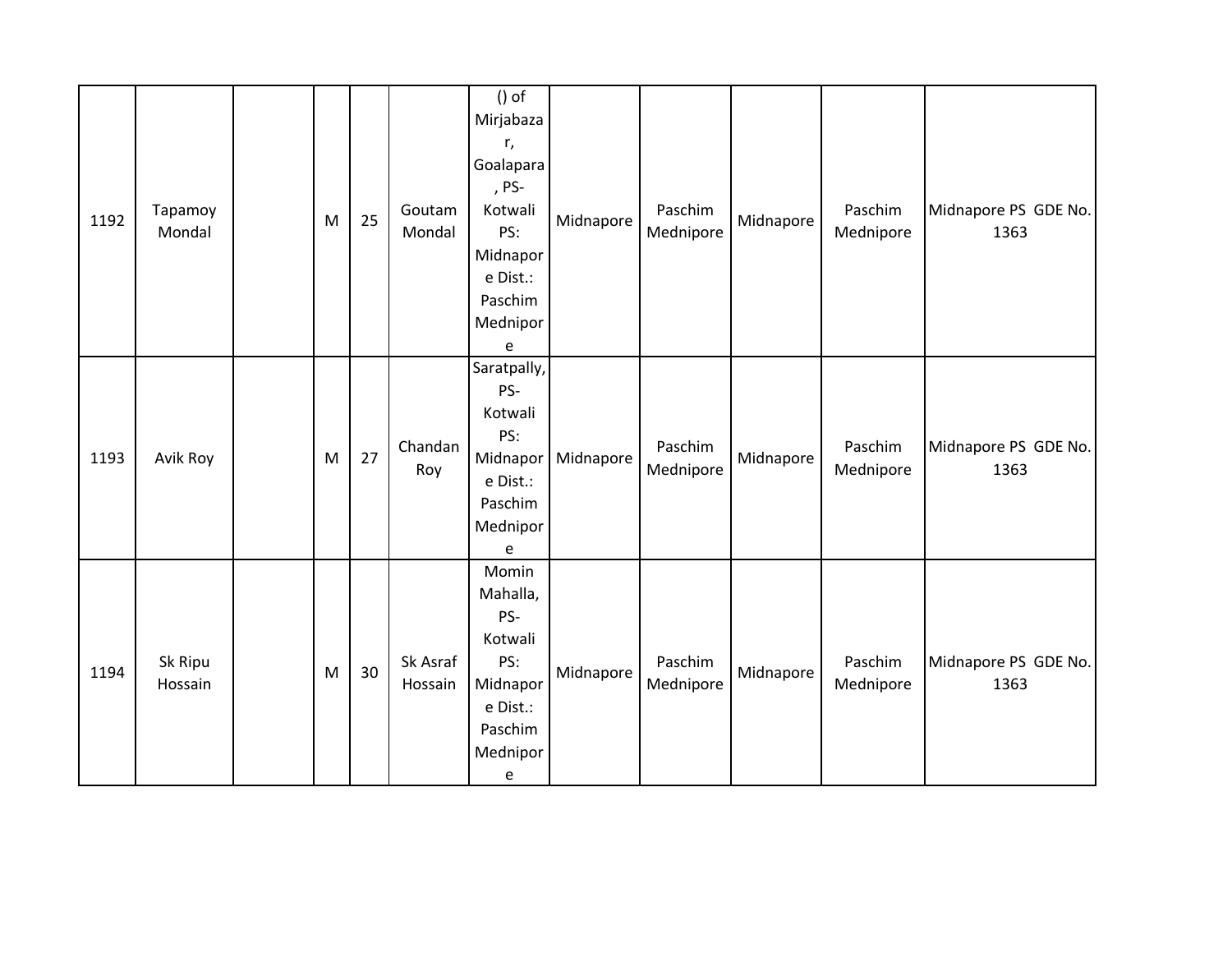| 1195 | Sk Munna          | M | 44 | Lt Sk<br><b>Dilsad</b>                                         | Momin<br>Mahalla,<br>PS-<br>Kotwali<br>PS:<br>Midnapor<br>e Dist.:<br>Paschim<br>Mednipor<br>e | Midnapore | Paschim<br>Mednipore | Midnapore | Paschim<br>Mednipore | Midnapore PS GDE No.<br>1363 |
|------|-------------------|---|----|----------------------------------------------------------------|------------------------------------------------------------------------------------------------|-----------|----------------------|-----------|----------------------|------------------------------|
| 1196 | Shibu<br>Debnath  | M |    | Tapan<br>Debnath                                               | PS: Egra<br>Dist.:<br>Purba<br>Mednipor<br>e                                                   | Egra      | Purba<br>Mednipore   | Mohanpur  | Paschim<br>Mednipore | Mohanpur PS GDE No.<br>807   |
| 1197 | <b>Tarun Das</b>  | M |    | Manatosh<br>Das                                                | PS:<br>Mohanpur<br>Dist.:<br>Paschim<br>Mednipor<br>e                                          | Mohanpur  | Paschim<br>Mednipore | Mohanpur  | Paschim<br>Mednipore | Mohanpur PS GDE No.<br>807   |
| 1198 | Manirul<br>Mandal | M | 29 | Lt.<br>Janmaha<br>mmad<br>Mandal Of<br>Vill-<br>kharkusm<br>a, | Kharkusm<br>a, PS:<br>Garbeta<br>Dist.:<br>Paschim<br>Mednipor<br>e                            | Garbeta   | Paschim<br>Mednipore | Salbani   | Paschim<br>Mednipore | Salbani PS GDE No.<br>916    |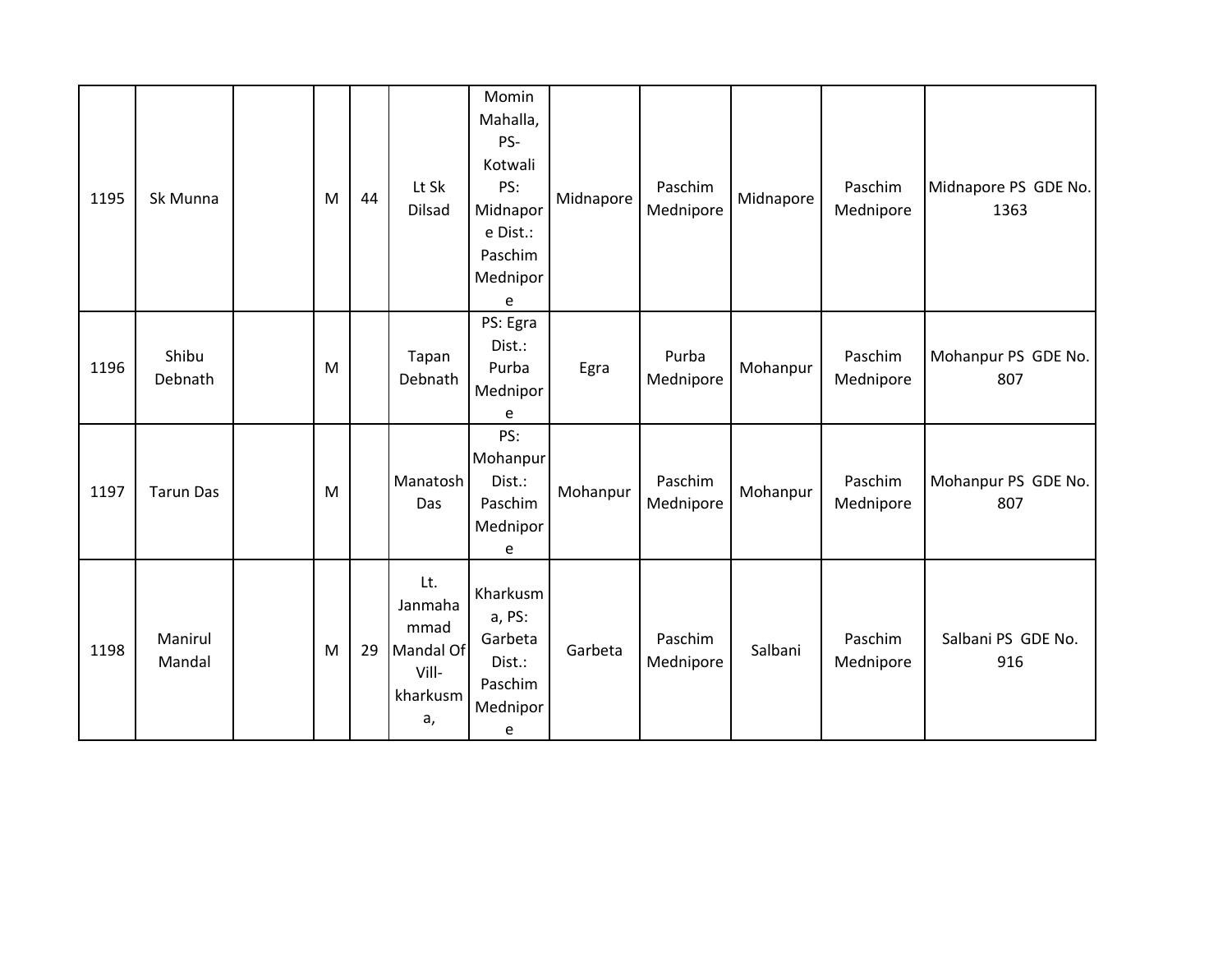| 1199 | Dipak Pania     | M | 35 | Dipak<br>Pania<br>(35yrs)<br>$S/O-$<br>anshuman<br>Pania Of<br>Vill-kha | Kharikmat<br>hani, PS:<br>Salbani<br>Dist.:<br>Paschim<br>Mednipor<br>e                                                      | Salbani | Paschim<br>Mednipore | Salbani | Paschim<br>Mednipore | Salbani PS GDE No.<br>916                        |
|------|-----------------|---|----|-------------------------------------------------------------------------|------------------------------------------------------------------------------------------------------------------------------|---------|----------------------|---------|----------------------|--------------------------------------------------|
| 1200 | Uttam<br>Mahata | M | 41 | Dhiren<br>Mahata                                                        | Patharnal<br>a PS:<br>Salbani<br>Dist.:<br>Paschim<br>Mednipor<br>$\mathsf{e}% _{t}\left( t\right)$                          | Salbani | Paschim<br>Mednipore | Salbani | Paschim<br>Mednipore | Salbani PS Outpost<br>Birakata PP GDE No.<br>599 |
| 1201 | Samir<br>Mahata | M | 23 | Sitaram<br>Mahata                                                       | Samir<br>Mahata<br>(23Yrs)<br>$S/O-$<br>Sitaram<br>Mahata of<br>Vill-Be PS:<br>Salbani<br>Dist.:<br>Paschim<br>Mednipor<br>e | Salbani | Paschim<br>Mednipore | Salbani | Paschim<br>Mednipore | Salbani PS Outpost<br>Birakata PP GDE No.<br>599 |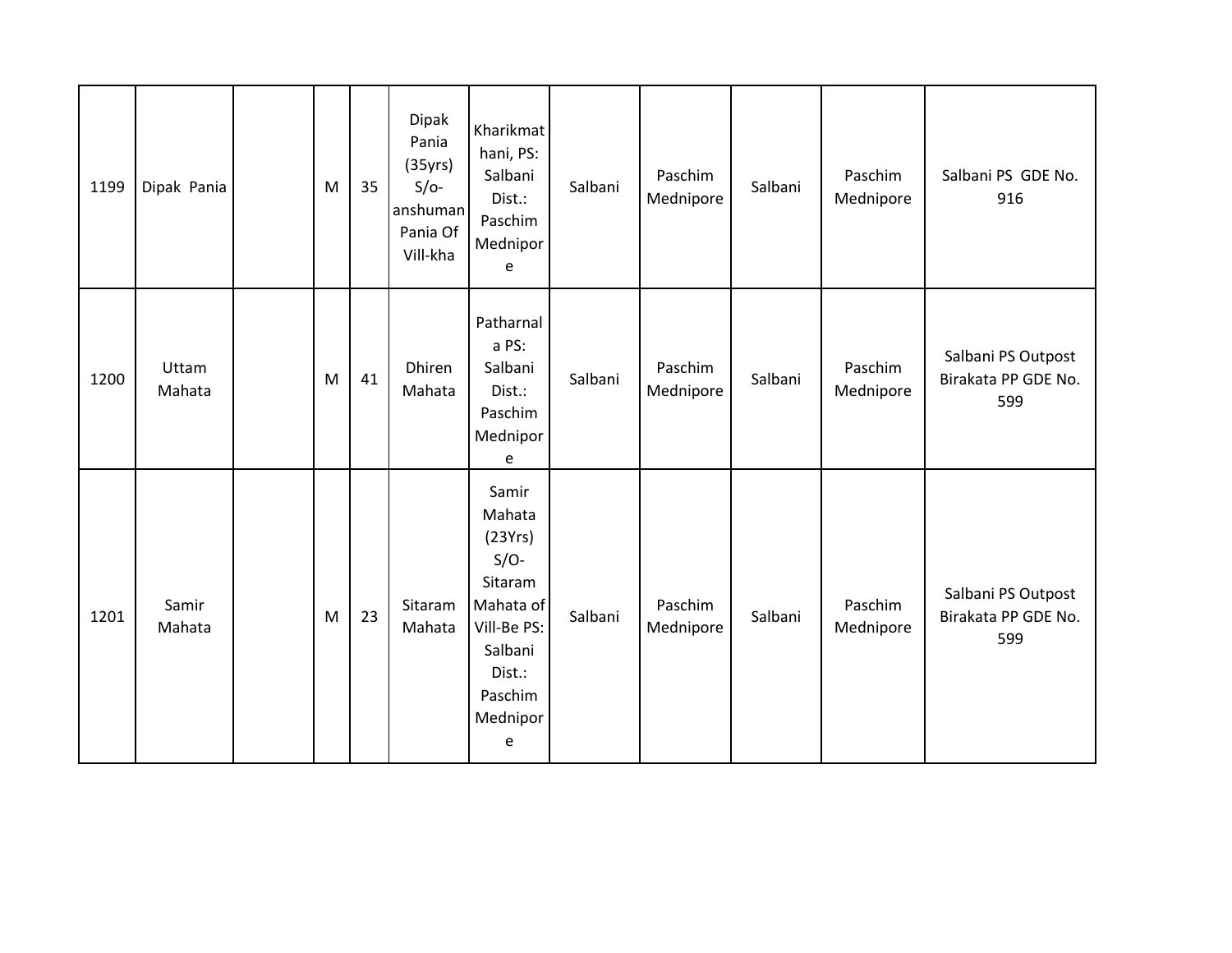| 1202 | Tapan Das          | M |    | ath Das            | Gopaldasb<br>arh, PS<br>Bhagwanp<br>ur, Dist<br>Purba<br>PS:<br>Bhagawan<br>pur Dist.:<br>Purba<br>Mednipor<br>e | Rabindran Medinipur Bhagawanp<br>ur | Purba<br>Mednipore | Bhagawanp<br>ur | Purba<br>Mednipore | Bhagawanpur PS GDE<br>No. 857 |
|------|--------------------|---|----|--------------------|------------------------------------------------------------------------------------------------------------------|-------------------------------------|--------------------|-----------------|--------------------|-------------------------------|
| 1203 | Mamoni<br>Pramanik | F |    | Joydeb<br>Pramanik | Anandapu<br>r PS:<br>Moyna<br>Dist.:<br>Purba<br>Mednipor<br>e                                                   | Moyna                               | Purba<br>Mednipore | Bhagawanp<br>ur | Purba<br>Mednipore | Bhagawanpur PS GDE<br>No. 857 |
| 1204 | Atanu Bera         | M | 19 | #NAME?             | Nayapara,<br>PS-<br>Marishda,<br>Dist.-<br>Purba<br>Medinipur                                                    |                                     | Basirhat           | Contai          | Purba<br>Mednipore | Contai PS GDE No.<br>1295     |
| 1205 | Abir Patra         | M | 19 | Anupam<br>Patra    | Nankara<br>Gopinathp<br>ur, PS-<br>Junput<br>Coastal,<br>Dist.- Pu                                               |                                     | Basirhat           | Contai          | Purba<br>Mednipore | Contai PS GDE No.<br>1295     |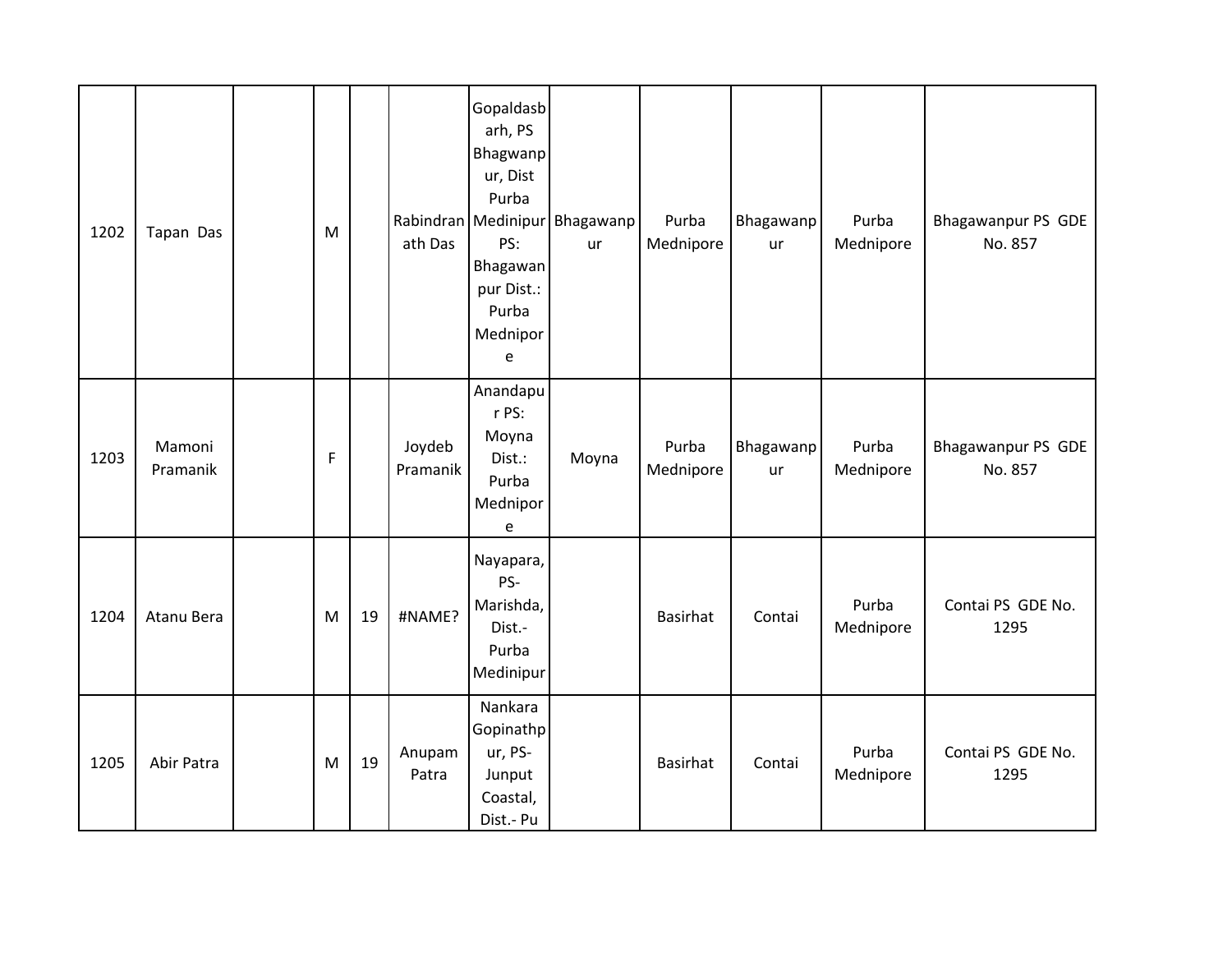| 1206 | Pritam<br>Sahoo         | M | 19 | Gouranga<br>Sahoo           | Krishnach<br>ak, PS-<br>Contai,<br>Dist.-<br>Purba<br>Medinipur | Basirhat        | Contai                     | Purba<br>Mednipore | Contai PS GDE No.<br>1295              |
|------|-------------------------|---|----|-----------------------------|-----------------------------------------------------------------|-----------------|----------------------------|--------------------|----------------------------------------|
| 1207 | <b>Biplab</b><br>Mandal | M | 19 | Bikash<br>Mandal            | Ajodhyap<br>ur, PS-<br>Contai,<br>Dist.-<br>Purba<br>Medinipur  | Basirhat        | Contai                     | Purba<br>Mednipore | Contai PS GDE No.<br>1295              |
| 1208 | Prasanjit<br>Ghosh      | M | 36 | Madan<br>Ghosh              | Muragach<br>ha, PS<br>Chakda,<br>Dist-<br>Nadia                 | <b>Basirhat</b> | Digha                      | Purba<br>Mednipore | Digha PS GDE No. 640                   |
| 1209 | Sambhu<br>Biswash       | M | 48 | Prabash<br>Biswash          | Uttarlalpu<br>r, PS<br>Chakda,<br>Dist-<br>Nadia.               | Basirhat        | Digha                      | Purba<br>Mednipore | Digha PS GDE No. 640                   |
| 1210 | Apurba Das              | M | 39 | Lt. Nikhil<br>Ranjan<br>Das | Vill-<br>Krishnagar<br>, PS-<br>Kotowali,<br>Dist-<br>Nadia     | <b>Basirhat</b> | Digha<br>mohana<br>coastal | Purba<br>Mednipore | Digha mohana coastal<br>PS GDE No. 604 |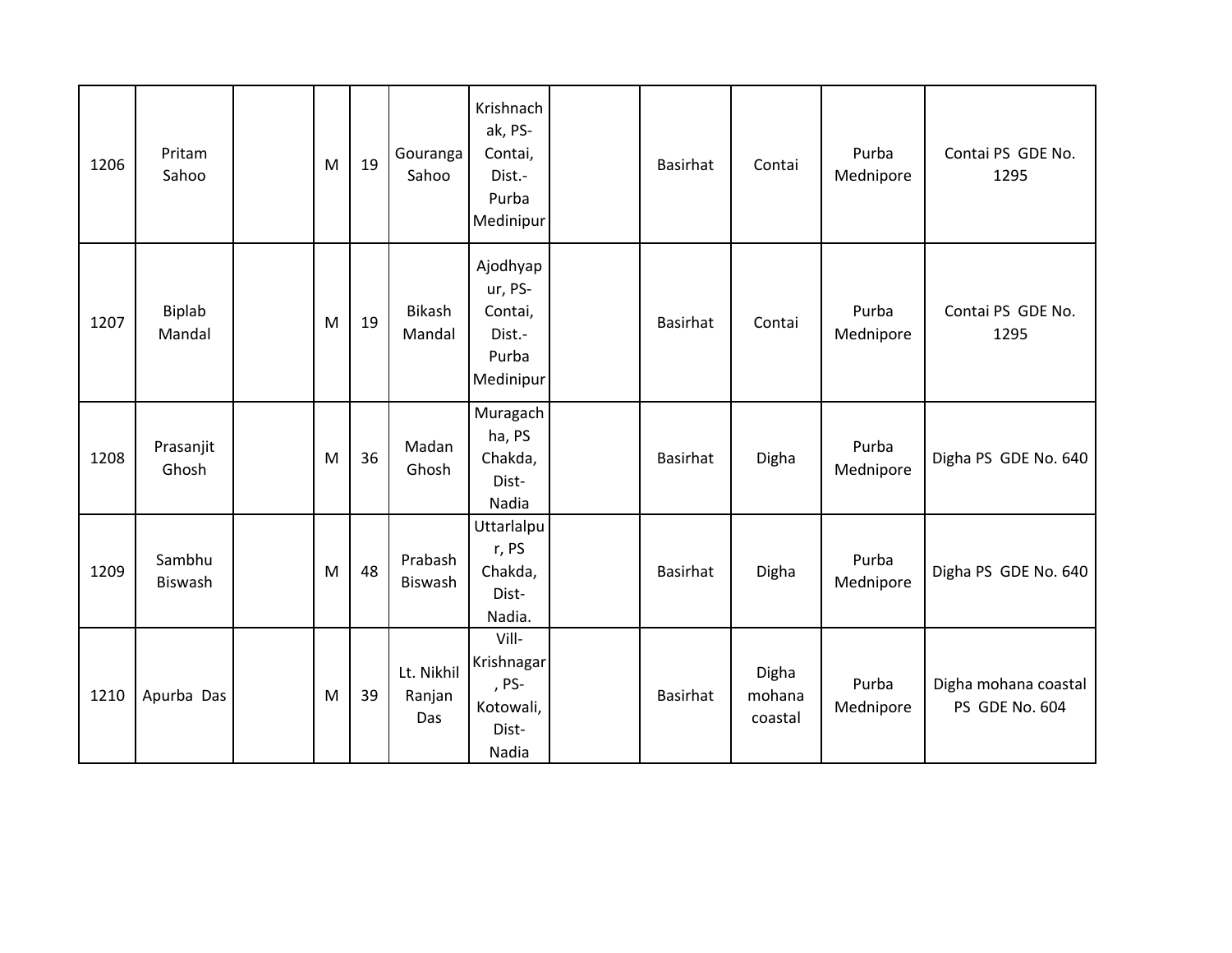| 1211 | Sanjay Das         | M | 39 | <b>Bijay Das</b> | 40/A Bara<br>Bagan<br>Lane, PS-<br>Srirampur,<br>Dist-<br>Hooghly |           | Basirhat           | Digha<br>mohana<br>coastal | Purba<br>Mednipore | Digha mohana coastal<br>PS GDE No. 604 |
|------|--------------------|---|----|------------------|-------------------------------------------------------------------|-----------|--------------------|----------------------------|--------------------|----------------------------------------|
| 1212 | Arunava Pal        | M | 40 | Mridul Pal       | Vill-<br>Gobra, P.S-<br>Ramnagar<br>,Dist-<br>Purba<br>Medinipur  |           | Basirhat           | Digha<br>mohana<br>coastal | Purba<br>Mednipore | Digha mohana coastal<br>PS GDE No. 604 |
| 1213 | Chandan<br>Roy     | M | 41 | Nanadan<br>Roy   | Vill-<br>Gobra, P.S-<br>Ramnagar<br>,Dist-<br>Purba<br>Medinipur  |           | <b>Basirhat</b>    | Digha<br>mohana<br>coastal | Purba<br>Mednipore | Digha mohana coastal<br>PS GDE No. 604 |
| 1214 | <b>Badal Nayek</b> | M | 32 | Amulya<br>Nayek  | Alichak<br>PS:<br>Durgachak<br>Dist.:<br>Purba<br>Mednipor<br>e   | Durgachak | Purba<br>Mednipore | Durgachak                  | Purba<br>Mednipore | Durgachak PS GDE No.<br>688            |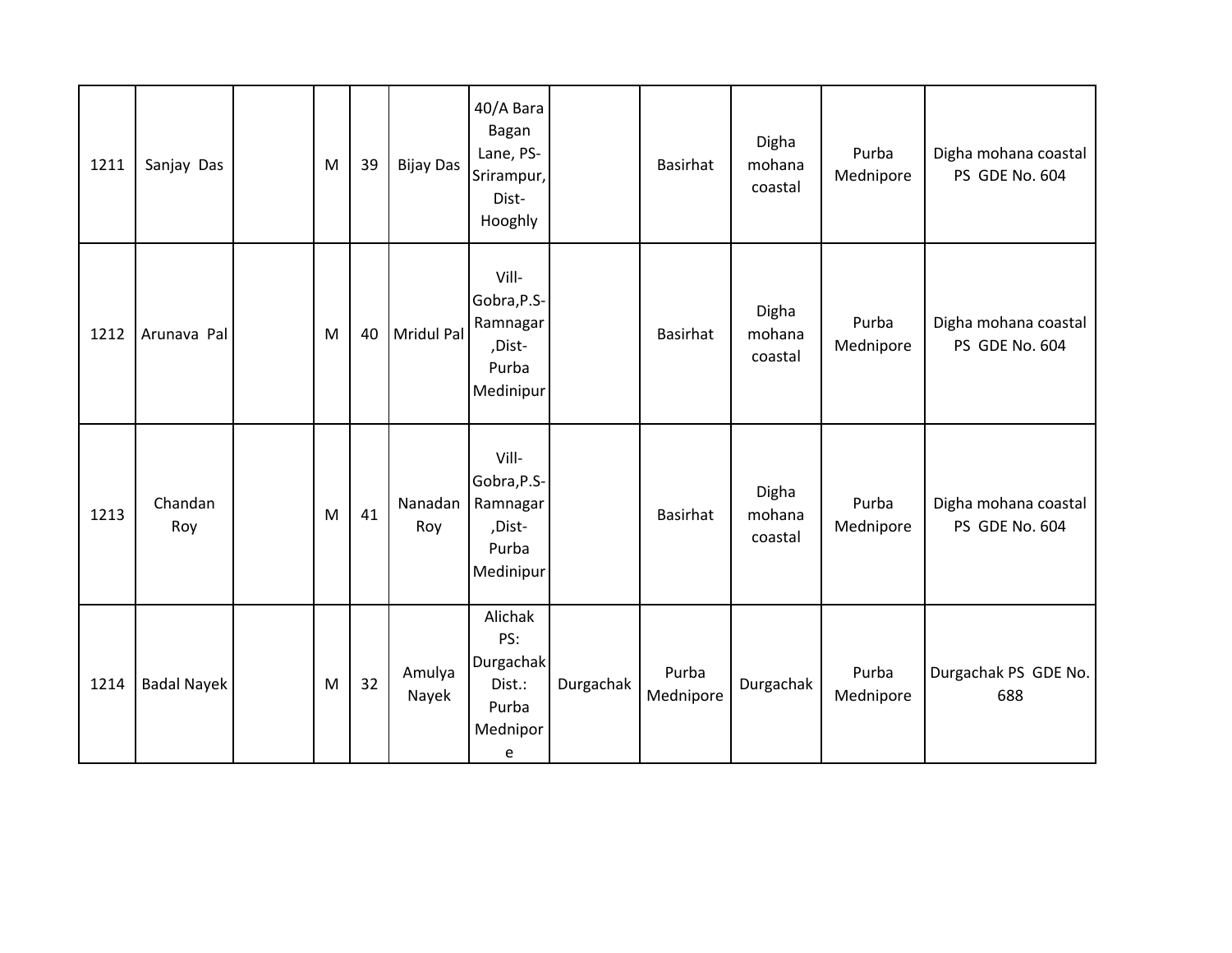| 1215 | Khokon<br>Dolai | M | 41 | Lt. Purna<br>Dolai | Ramchak<br>Gopalchak<br>PS: Junput<br>coastal<br>Dist.:<br>Purba<br>Mednipor<br>e | Junput<br>coastal | Purba<br>Mednipore | Junput<br>coastal | Purba<br>Mednipore | Junput coastal PS GDE<br>No. 558 |
|------|-----------------|---|----|--------------------|-----------------------------------------------------------------------------------|-------------------|--------------------|-------------------|--------------------|----------------------------------|
| 1216 | Sk Pinku        | M | 20 | Sk.<br>Rabban      | Dulalpur<br>PS: Contai<br>Dist.:<br>Purba<br>Mednipor<br>e                        | Contai            | Purba<br>Mednipore | Junput<br>coastal | Purba<br>Mednipore | Junput coastal PS GDE<br>No. 563 |
| 1217 | Ikbal Khan      | M | 21 | Rajesh<br>Khan     | Dulalpur<br>PS: Contai<br>Dist.:<br>Purba<br>Mednipor<br>e                        | Contai            | Purba<br>Mednipore | Junput<br>coastal | Purba<br>Mednipore | Junput coastal PS GDE<br>No. 563 |
| 1218 | Sk. Suraj       | M | 23 | Sk. Rejaul         | Dulalpur<br>PS: Contai<br>Dist.:<br>Purba<br>Mednipor<br>e                        | Contai            | Purba<br>Mednipore | Junput<br>coastal | Purba<br>Mednipore | Junput coastal PS GDE<br>No. 563 |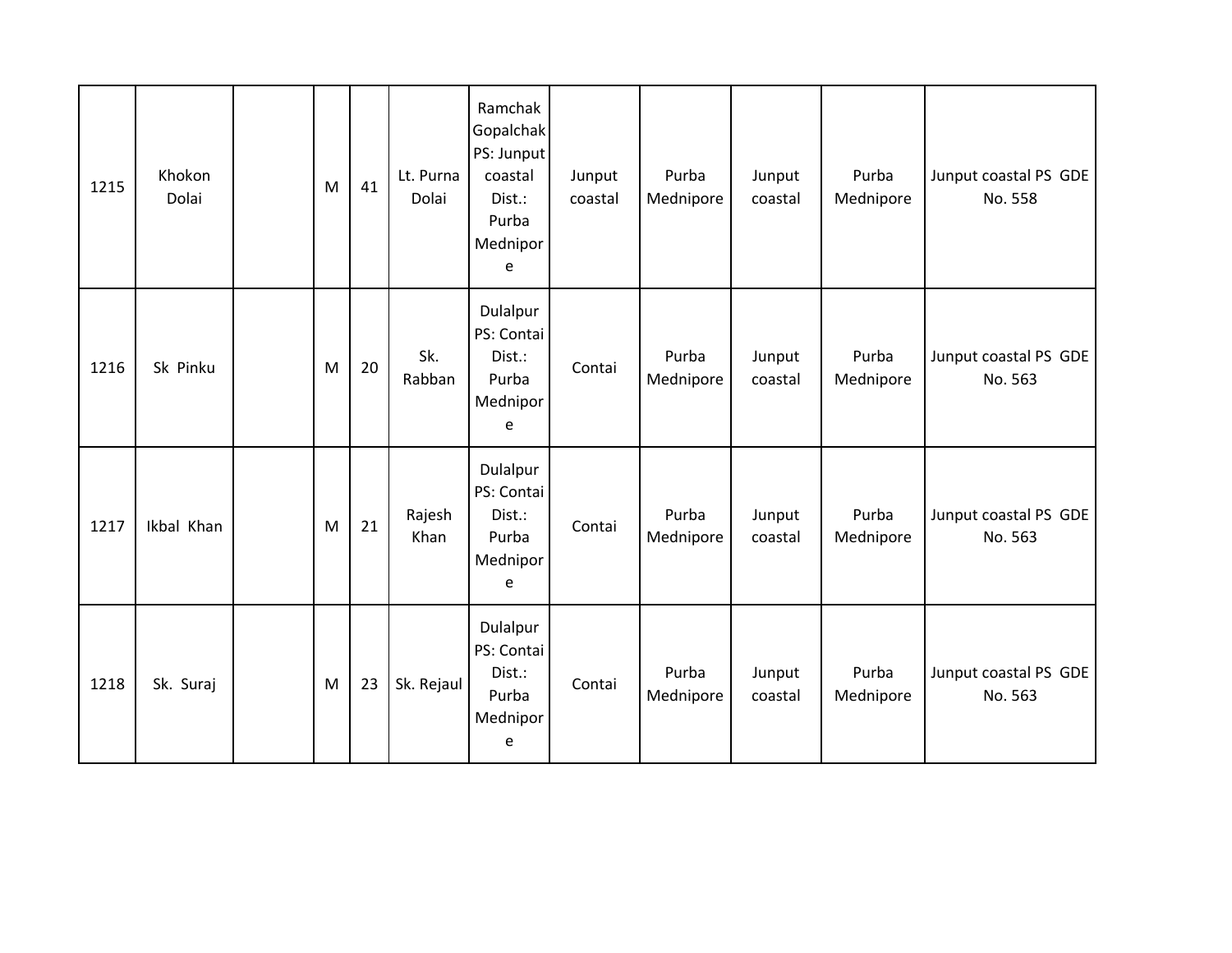| 1219 | Sourav Bera<br>(30) | M |    | S/O<br>Sudharsan<br>Bera | Dariberia<br>PS:<br>Mahishad<br>al Dist.:<br>Purba<br>Mednipor<br>e       | Mahishadal | Purba<br>Mednipore         | Mahishadal     | Purba<br>Mednipore | Mahishadal PS GDE<br>No. 910  |
|------|---------------------|---|----|--------------------------|---------------------------------------------------------------------------|------------|----------------------------|----------------|--------------------|-------------------------------|
| 1220 | Sk Aktar<br>(30)    | M |    | $S/O$ K<br>Miskasim      | Baruttarhi<br>ngli PS:<br>Bhabanipu<br>r Dist.:<br>Purba<br>Mednipor<br>e | Bhabanipur | Purba<br>Mednipore         | Mahishadal     | Purba<br>Mednipore | Mahishadal PS GDE<br>No. 910  |
| 1221 | Bikash Das<br>(20)  | M |    | S/o Komal<br>Kr Das      | Betkundu<br>PS:<br>Mahishad<br>al Dist.:<br>Purba<br>Mednipor<br>e        | Mahishadal | Purba<br>Mednipore         | Mahishadal     | Purba<br>Mednipore | Mahishadal PS GDE<br>No. 910  |
| 1222 | Amir Sohed<br>(24)  | M |    | S/O<br>Mahiur<br>Rahaman | Ghansamp<br>ur Dist.:<br>Murshida<br>bad                                  |            | Murshidaba<br>$\mathsf{d}$ | Mahishadal     | Purba<br>Mednipore | Mahishadal PS GDE<br>No. 910  |
| 1223 | Sibsankar<br>Das    | M | 32 | Lt.<br>Krishnapr<br>asad | Dariberia<br>PS:<br>Sutahata<br>Dist.:<br>Purba<br>Mednipor<br>e          | Sutahata   | Purba<br>Mednipore         | Nandakuma<br>r | Purba<br>Mednipore | Nandakumar PS GDE<br>No. 1981 |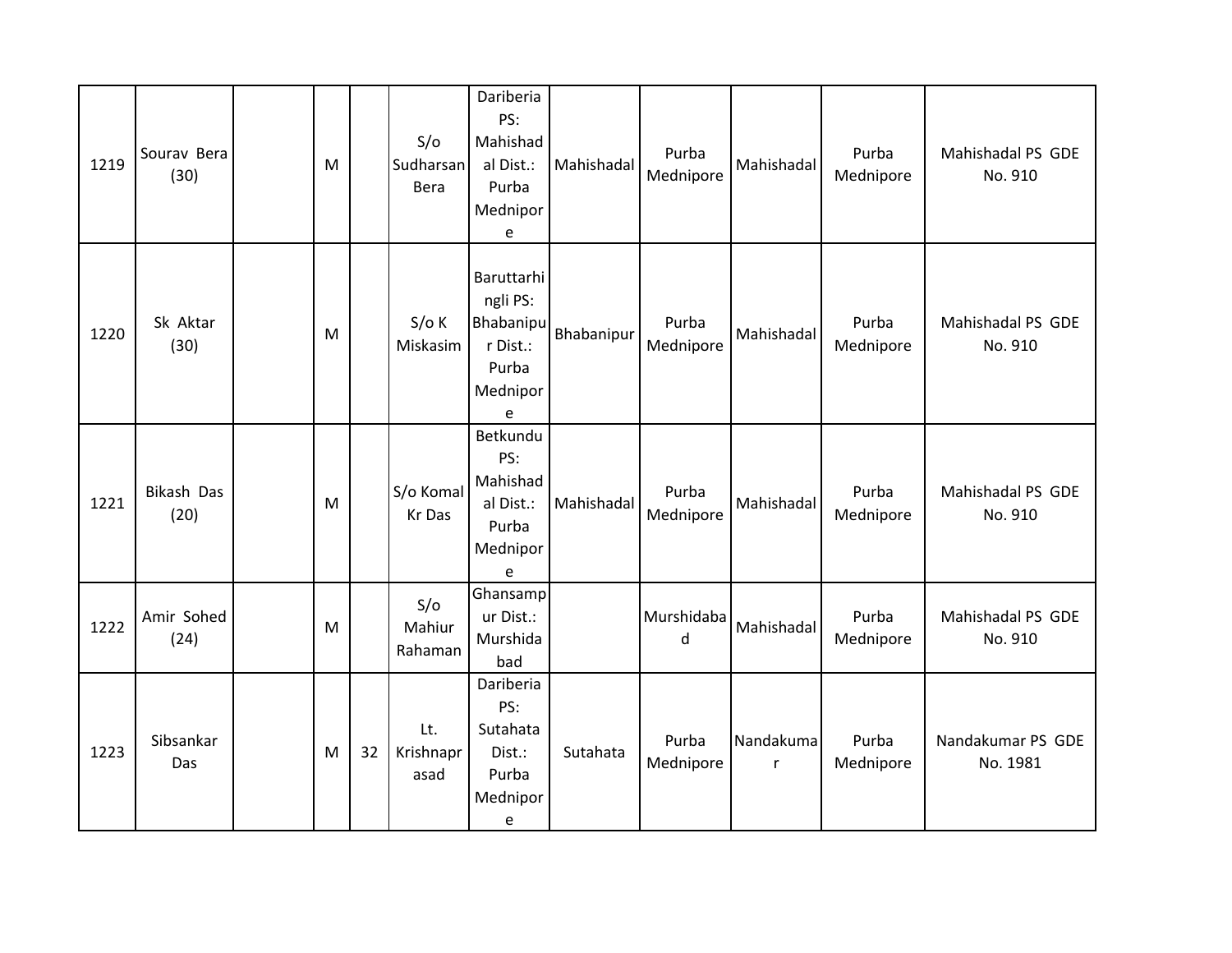| 1224 | Ranasit<br>Dinda | M | 27 | Monaranj<br>an   | Deulpata<br>PS:<br>Sutahata<br>Dist.:<br>Purba<br>Mednipor<br>e     | Sutahata                  | Purba<br>Mednipore | Nandakuma<br>r            | Purba<br>Mednipore | Nandakumar PS GDE<br>No. 1981 |
|------|------------------|---|----|------------------|---------------------------------------------------------------------|---------------------------|--------------------|---------------------------|--------------------|-------------------------------|
| 1225 | Amalendu<br>Dey  | M | 27 | Arun             | Kumarara<br>PS:<br>Sutahata<br>Dist.:<br>Purba<br>Mednipor<br>e     | Sutahata                  | Purba<br>Mednipore | Nandakuma<br>$\mathsf{r}$ | Purba<br>Mednipore | Nandakumar PS GDE<br>No. 1981 |
| 1226 | Pravat<br>Kundu  | M | 28 | Ashok            | Ranisagar<br>PS:<br>Nandaku<br>mar Dist.:<br>Purba<br>Mednipor<br>e | Nandakuma<br>$\mathsf{r}$ | Purba<br>Mednipore | Nandakuma<br>r            | Purba<br>Mednipore | Nandakumar PS GDE<br>No. 1981 |
| 1227 | Buddhadeb<br>Das | M | 38 | Rabindran<br>ath | Sandalpur<br>PS:<br>Nandaku<br>mar Dist.:<br>Purba<br>Mednipor<br>e | Nandakuma<br>r            | Purba<br>Mednipore | Nandakuma<br>r            | Purba<br>Mednipore | Nandakumar PS GDE<br>No. 1981 |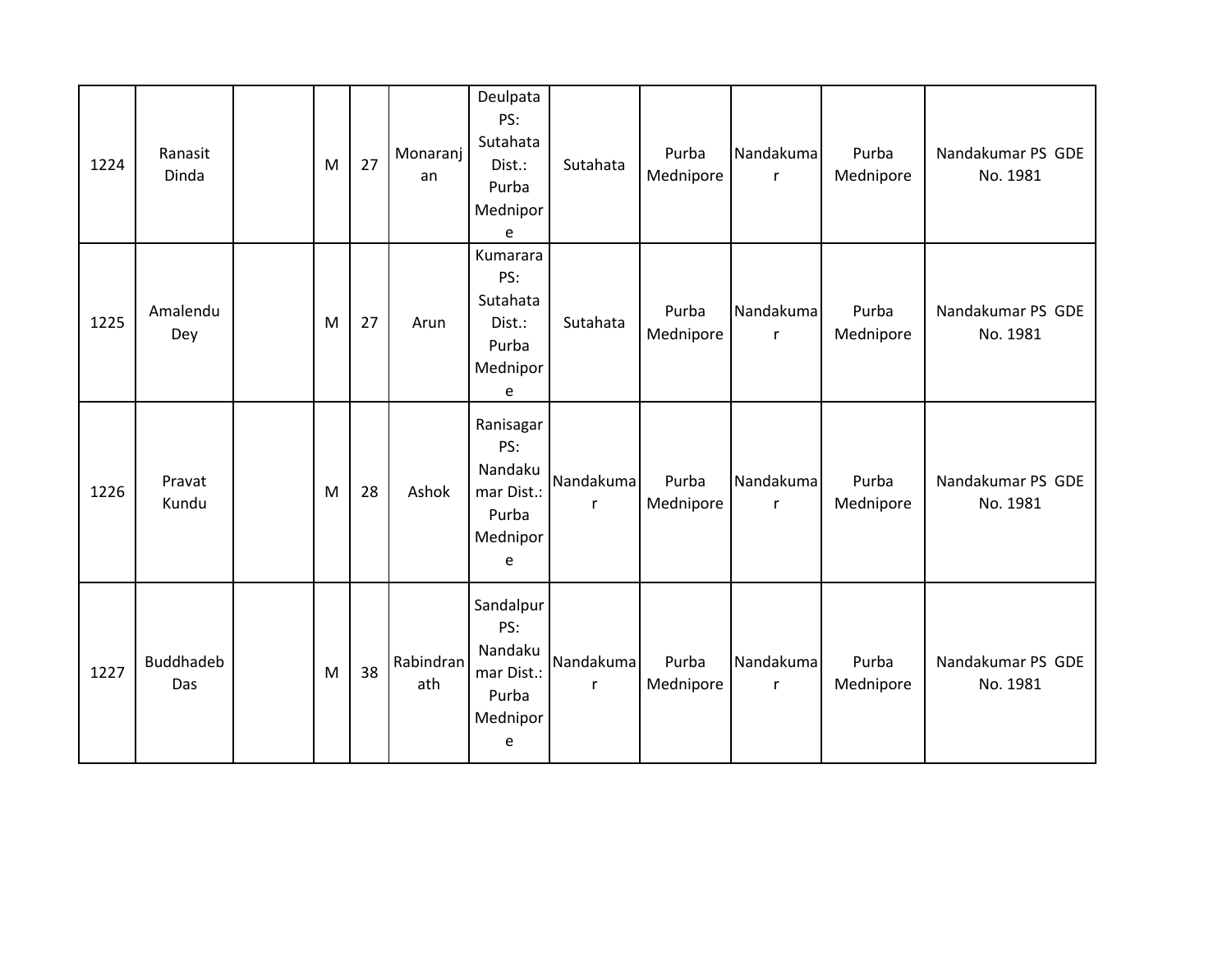| 1228 | Prasenjit<br>Maity                 | M | 32 | Kajal        | Ganeshna<br>gar Dist.:<br>Purba<br>Mednipor<br>e                        |                           | Purba<br>Mednipore | Nandakuma<br>$\mathsf{r}$ | Purba<br>Mednipore | Nandakumar PS GDE<br>No. 1981 |
|------|------------------------------------|---|----|--------------|-------------------------------------------------------------------------|---------------------------|--------------------|---------------------------|--------------------|-------------------------------|
| 1229 | Raj Dey                            | M | 27 | Sumanta      | Kumarara<br>Dist.:<br>Purba<br>Mednipor<br>e                            |                           | Purba<br>Mednipore | Nandakuma<br>$\mathsf{r}$ | Purba<br>Mednipore | Nandakumar PS GDE<br>No. 1999 |
| 1230 | Gokul Bag                          | M | 32 | Samir        | Radhamo<br>ni PS:<br>Tamluk<br>Dist.:<br>Purba<br>Mednipor<br>е         | Tamluk                    | Purba<br>Mednipore | Nandakuma<br>$\mathsf{r}$ | Purba<br>Mednipore | Nandakumar PS GDE<br>No. 1999 |
| 1231 | <b>Bidhan</b><br>Chandra<br>Barman | M | 29 | Haradhan     | Bargodag<br>odar PS:<br>Nandaku<br>mar Dist.:<br>Purba<br>Mednipor<br>e | Nandakuma<br>$\mathsf{r}$ | Purba<br>Mednipore | Nandakuma<br>$\mathsf{r}$ | Purba<br>Mednipore | Nandakumar PS GDE<br>No. 1999 |
| 1232 | Ganesh<br>Mondal                   | M | 45 | <b>Tapas</b> | Naikundi<br>PS:<br>Nandaku<br>mar Dist.:<br>Purba<br>Mednipor<br>e      | Nandakuma<br>$\mathsf{r}$ | Purba<br>Mednipore | Nandakuma<br>$\mathsf{r}$ | Purba<br>Mednipore | Nandakumar PS GDE<br>No. 2029 |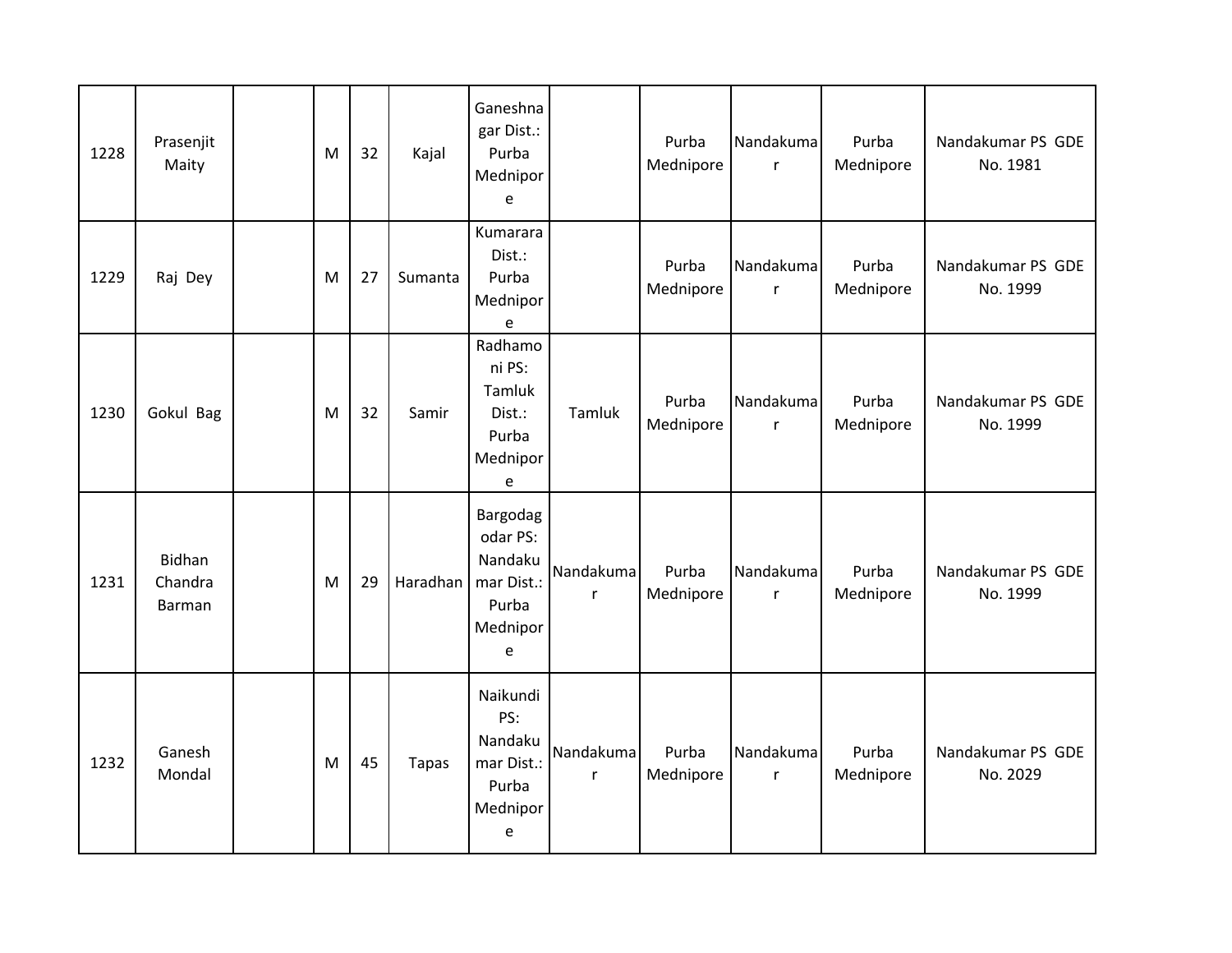| 1233 | Sajad Sha         | M | 40 | Aja Sha           | Paramaha<br>ngsapur<br>PS:<br>Nandaku<br>mar Dist.:<br>Purba<br>Mednipor<br>e         | Nandakuma<br>$\mathsf{r}$ | Purba<br>Mednipore                       | Nandakuma<br>$\mathsf{r}$ | Purba<br>Mednipore                    | Nandakumar PS GDE<br>No. 2029 |
|------|-------------------|---|----|-------------------|---------------------------------------------------------------------------------------|---------------------------|------------------------------------------|---------------------------|---------------------------------------|-------------------------------|
| 1234 | Sudipta<br>Sahw   | M | 27 | Saktipada<br>Sahw | Garchakra<br>beria PS:<br>Nandigra<br>m Dist.:<br>Purba<br>Mednipor<br>e              | Nandigram                 | Purba<br>Mednipore                       | Nandigram                 | Purba<br>Mednipore                    | Nandigram PS GDE No.<br>930   |
| 1235 | Buddhadev<br>Shit | M | 23 | Mahadev<br>Shit   | Nandigra<br>m PS:<br>Nandigra<br>m Dist.:<br>Purba<br>Mednipor<br>e                   | Nandigram                 | Purba<br>Mednipore                       | Nandigram                 | Purba<br>Mednipore                    | Nandigram PS GDE No.<br>930   |
| 1236 | Nurul Sk          | M | 36 | Sirajul Sk        | Choklokna<br>th PS:<br>Ramnagar<br>Dist.:<br>Diamond<br>Harbour<br>Police<br>District | Ramnagar                  | Diamond<br>Harbour<br>Police<br>District | Ramnagar                  | Diamond<br>Harbour<br>Police District | Ramnagar PS GDE No.<br>817    |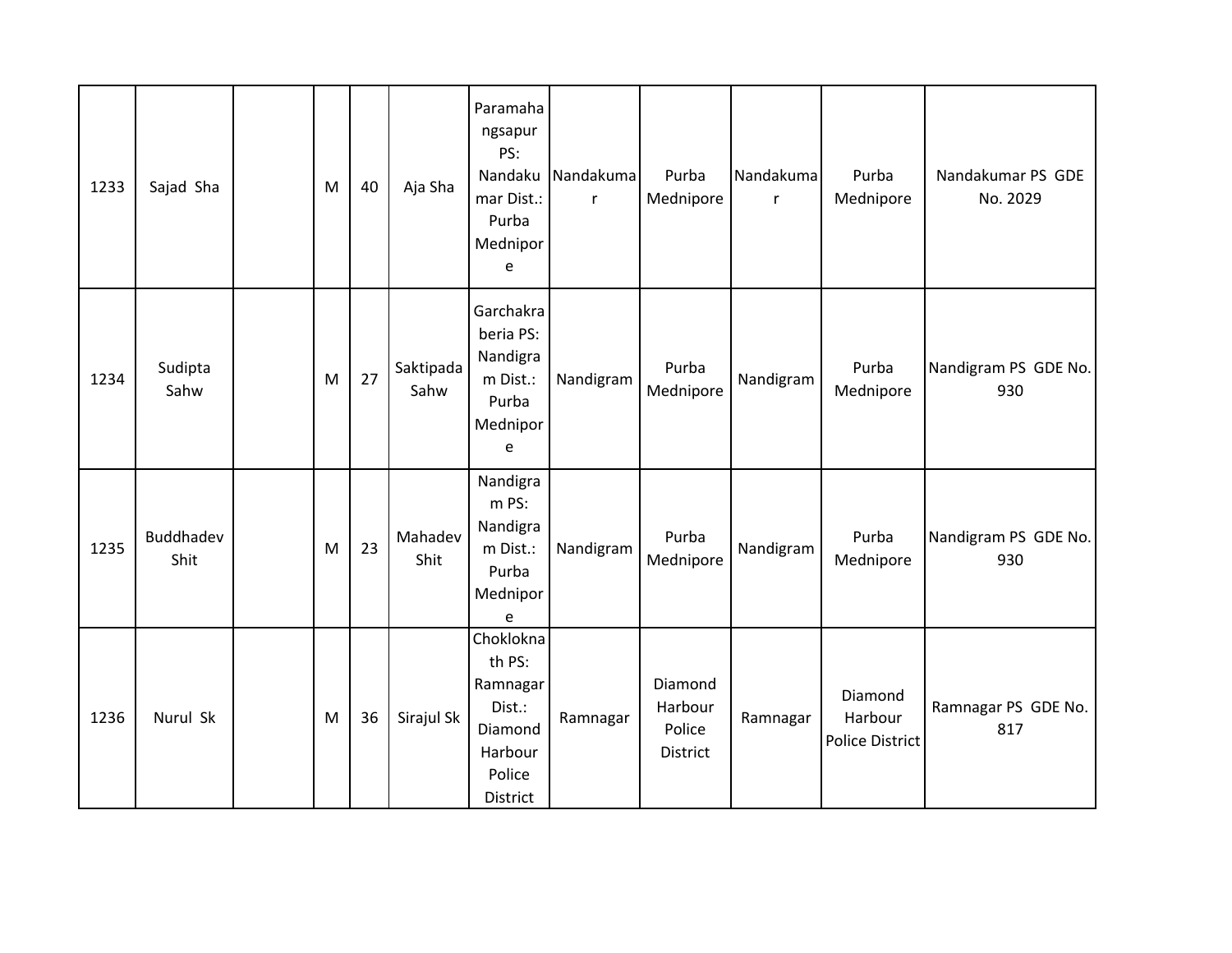| 1237 | Tarun Dalui        | M | 35 | Lt.<br>Janmenjo<br>y Dalui | Raichak<br>PS:<br>Ramnagar<br>Dist.:<br>Diamond<br>Harbour<br>Police<br>District     | Ramnagar | Diamond<br>Harbour<br>Police<br><b>District</b> | Ramnagar | Diamond<br>Harbour<br><b>Police District</b> | Ramnagar PS GDE No.<br>817 |
|------|--------------------|---|----|----------------------------|--------------------------------------------------------------------------------------|----------|-------------------------------------------------|----------|----------------------------------------------|----------------------------|
| 1238 | Ramesh<br>Sardar   | M | 19 | Ashish<br>Sardar           | Mukunda<br>pur PS:<br>Ramnagar<br>Dist.:<br>Diamond<br>Harbour<br>Police<br>District | Ramnagar | Diamond<br>Harbour<br>Police<br>District        | Ramnagar | Diamond<br>Harbour<br><b>Police District</b> | Ramnagar PS GDE No.<br>817 |
| 1239 | <b>Bhalo Bouri</b> | M |    | Lt.banesw<br>ar Bouri      | Ranguni<br>PS: Adra<br>Dist.:<br>Purulia                                             | Adra     | Purulia                                         | Adra     | Purulia                                      | Adra PS GDE No. 801        |
| 1240 | Sadhan<br>Bouri    | M |    | Lt.fakir<br><b>Bouri</b>   | <b>Bahar PS:</b><br>Adra Dist.:<br>Purulia                                           | Adra     | Purulia                                         | Adra     | Purulia                                      | Adra PS GDE No. 801        |
| 1241 | Avijit Bouri       | M |    | Chutu<br><b>Bouri</b>      | Chakolta<br>PS: Adra<br>Dist.:<br>Purulia                                            | Adra     | Purulia                                         | Adra     | Purulia                                      | Adra PS GDE No. 801        |
| 1242 | Somchand<br>Mandi  | M | 26 | Sita<br>Murmu              | Ranga PS:<br>Bagmundi<br>Dist.:<br>Purulia                                           | Bagmundi | Purulia                                         | Arsha    | Purulia                                      | Arsha PS GDE No. 727       |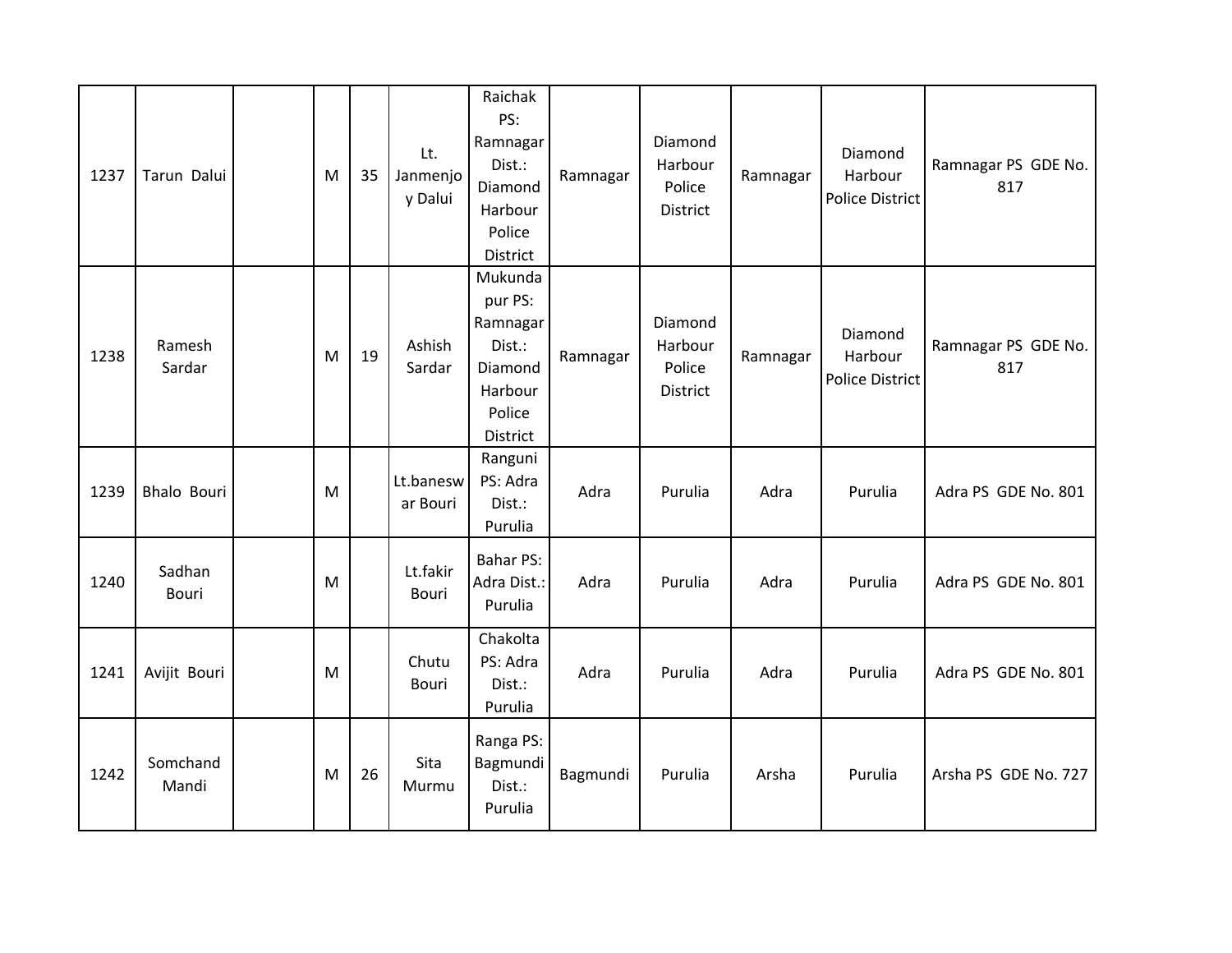| 1243 | Prasanta<br>Mahato         | M | 21 | Netai<br>Mahato           | Bamundih<br>a PS:<br>Arsha<br>Dist.:<br>Purulia   | Arsha    | Purulia | Arsha    | Purulia | Arsha PS GDE No. 727                               |
|------|----------------------------|---|----|---------------------------|---------------------------------------------------|----------|---------|----------|---------|----------------------------------------------------|
| 1244 | Dipak Tudu                 | M | 42 | Mahabir<br>Tudu           | Barpara<br>PS: Arsha<br>Dist.:<br>Purulia         | Arsha    | Purulia | Arsha    | Purulia | Arsha PS GDE No. 727                               |
| 1245 | Sandip<br>Mahato           | M | 21 | Ramkrishn<br>a Mahato     | Bhelaidih<br>PS: Arsha<br>Dist.:<br>Purulia       | Arsha    | Purulia | Arsha    | Purulia | Arsha PS GDE No. 727                               |
| 1246 | Jogeswar<br>Mahato         | M | 36 | Labghan<br>Mahato         | Sindri PS:<br>Bagmundi<br>Dist.:<br>Purulia       | Bagmundi | Purulia | Bagmundi | Purulia | Bagmundi PS GDE No.<br>1198                        |
| 1247 | Jagru Gorai                | M | 42 | Haladhar<br>Gorai         | Serengdih<br>PS:<br>Bagmundi<br>Dist.:<br>Purulia | Bagmundi | Purulia | Bagmundi | Purulia | Bagmundi PS GDE No.<br>1198                        |
| 1248 | <b>Thakur Sing</b><br>Mura | M | 45 | Manik<br><b>Sing Mura</b> | Bandhdih<br>PS:<br>Bagmundi<br>Dist.:<br>Purulia  | Bagmundi | Purulia | Bagmundi | Purulia | <b>Bagmundi PS Outpost</b><br>Suisa OP GDE No. 468 |
| 1249 | Mohan<br>Mahato            | M | 39 | <b>Bharat</b><br>Mahato   | Dangdung<br>PS:<br>Bagmundi<br>Dist.:<br>Purulia  | Bagmundi | Purulia | Bagmundi | Purulia | <b>Bagmundi PS Outpost</b><br>Suisa OP GDE No. 468 |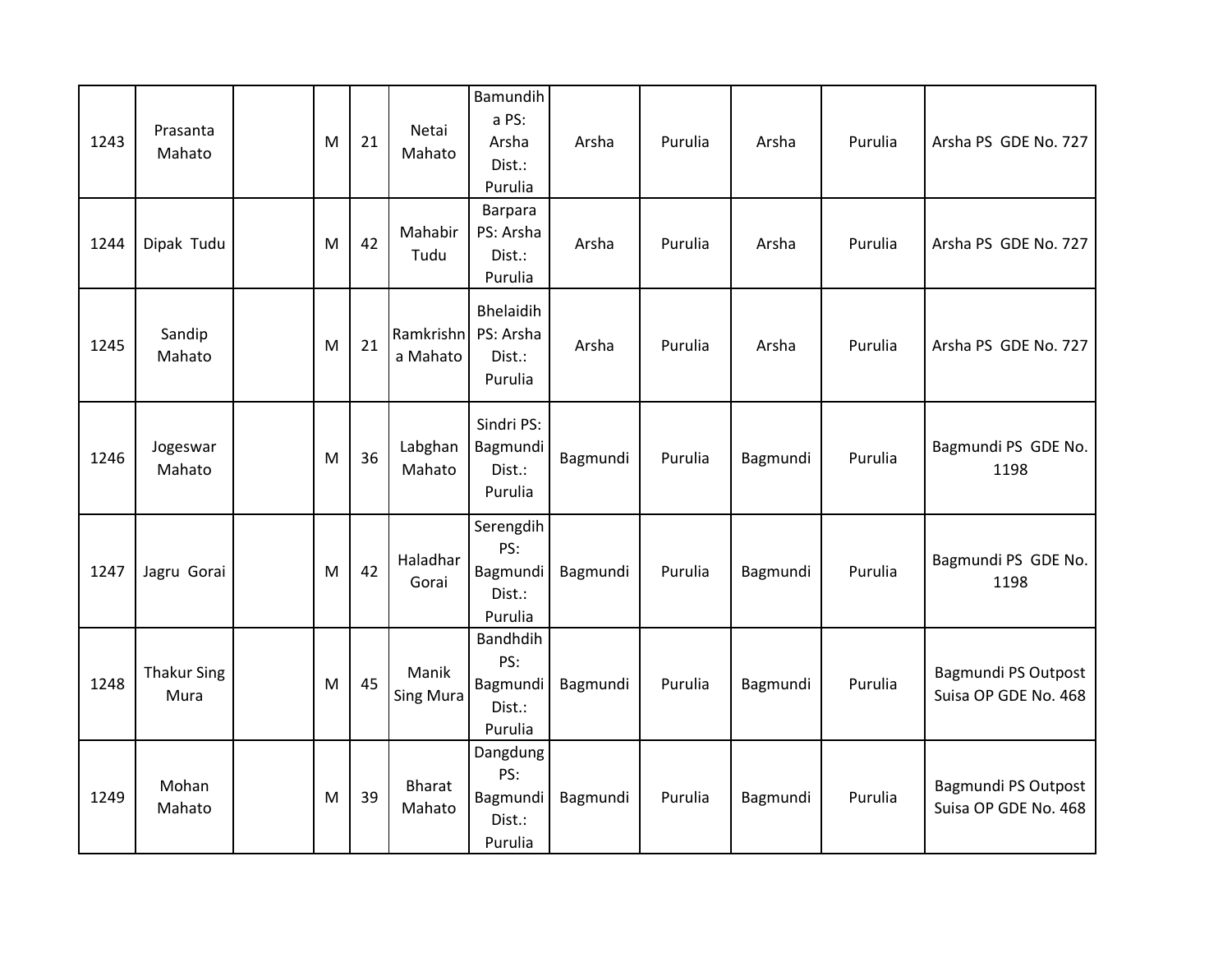| 1250 | Madhab<br>Singh   | M | 19 | Chaitan<br>Singh                | Vill-<br>Jhatijharn<br>a, P.S-<br>GHatshila<br>Dist-East<br>Si PS:<br><b>Baduria</b>  | <b>Baduria</b> | Basirhat        | Bandowan    | Purulia | Bandowan PS GDE No.<br>955                           |
|------|-------------------|---|----|---------------------------------|---------------------------------------------------------------------------------------|----------------|-----------------|-------------|---------|------------------------------------------------------|
| 1251 | Indra<br>Munda    | M | 39 | Lt Sanatan<br>Munda             | Vill-<br>Balidiih,<br>$P.S-$<br>Galudih,<br>Dist-EASt<br>Singhb PS:<br><b>Baduria</b> | <b>Baduria</b> | Basirhat        | Bandowan    | Purulia | Bandowan PS GDE No.<br>955                           |
| 1252 | Bhaskar<br>Murmu  | M |    | Anil<br>Murmu                   |                                                                                       |                | Basirhat        | <b>Bora</b> | Purulia | Bora PS GDE No. 725                                  |
| 1253 | Dibakar<br>Mahato | M |    | Mantu<br>Mahato                 |                                                                                       |                | Basirhat        | <b>Bora</b> | Purulia | Bora PS GDE No. 725                                  |
| 1254 | Bangshi<br>Mahato | M |    | Madhab<br>Mahato                |                                                                                       |                | Basirhat        | <b>Bora</b> | Purulia | Bora PS GDE No. 725                                  |
| 1255 | Khakan<br>Mahato  | M |    | Nitai<br>Mahato                 |                                                                                       |                | Basirhat        | <b>Bora</b> | Purulia | Bora PS GDE No. 725                                  |
| 1256 | Amal Kr. Sing     | M |    | $S/O$ Lt.<br>Dwija<br>Pada Sing |                                                                                       |                | Basirhat        | <b>Bora</b> | Purulia | <b>Bora PS Outpost</b><br>Jamtolia OP GDE No.<br>450 |
| 1257 | Bijoy<br>Mahato   | M |    | S/o-Ranjit<br>Mahato            |                                                                                       |                | <b>Basirhat</b> | <b>Bora</b> | Purulia | <b>Bora PS Outpost</b><br>Jamtolia OP GDE No.<br>450 |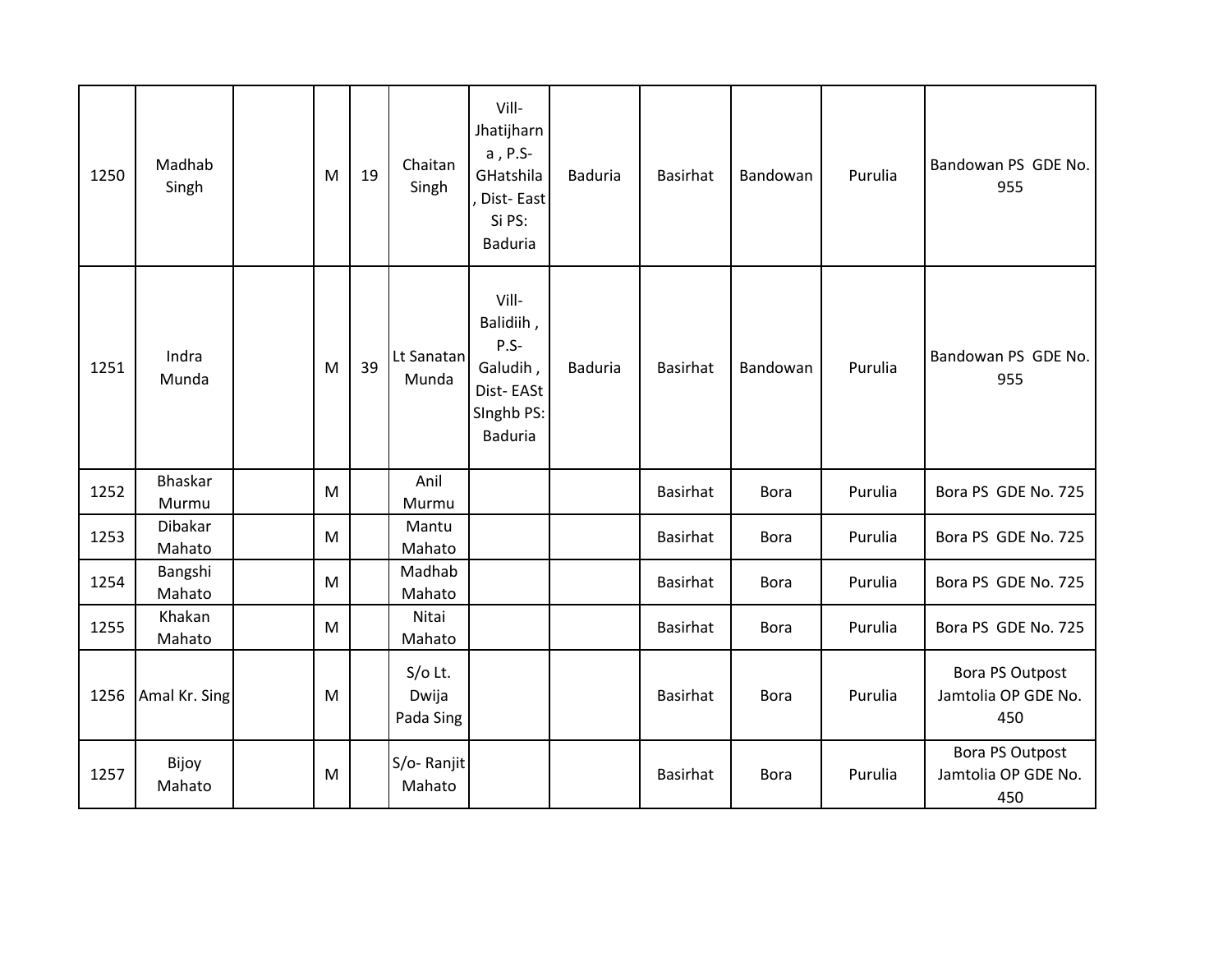| 1258 | <b>Bulet Kar</b> | M | 31 | Sanjoy Kar Hura Dist.:  | Hura PS:<br>Purulia                                         | Hura     | Purulia | Hura   | Purulia | Hura PS GDE No. 827   |
|------|------------------|---|----|-------------------------|-------------------------------------------------------------|----------|---------|--------|---------|-----------------------|
| 1259 | Ashok<br>Mandal  | M | 34 | Chitta<br>Mandal        | Hura PS:<br>Hura Dist.:<br>Purulia                          | Hura     | Purulia | Hura   | Purulia | Hura PS GDE No. 827   |
| 1260 | Ranjit<br>Mahato | M | 39 | Sahadeb<br>Mahato       | Madhuba<br>n PS: Hura<br>Dist.:<br>Purulia                  | Hura     | Purulia | Hura   | Purulia | Hura PS GDE No. 829   |
| 1261 | Masum<br>Ansary  | M | 32 | Nijam<br>Ansary         | Madhuba<br>n PS: Hura<br>Dist.:<br>Purulia                  | Hura     | Purulia | Hura   | Purulia | Hura PS GDE No. 829   |
| 1262 | Sk Saniulla      | M |    | Sk<br>Subedin           | Hussendih<br>PS: Jhalda<br>Dist.:<br>Purulia                | Jhalda   | Purulia | Jhalda | Purulia | Jhalda PS GDE No. 856 |
| 1263 | Hasain<br>Momin  | M |    | Lt.<br>Ebrahim<br>Momin | Kuki PS:<br>Jhalda<br>Dist.:<br>Purulia                     | Jhalda   | Purulia | Jhalda | Purulia | Jhalda PS GDE No. 856 |
| 1264 | Amit Kumar       | M |    | Giridhari<br>Kumar      | Karatarh,<br>Chekya<br>PS:<br>Kotshila<br>Dist.:<br>Purulia | Kotshila | Purulia | Jhalda | Purulia | Jhalda PS GDE No. 856 |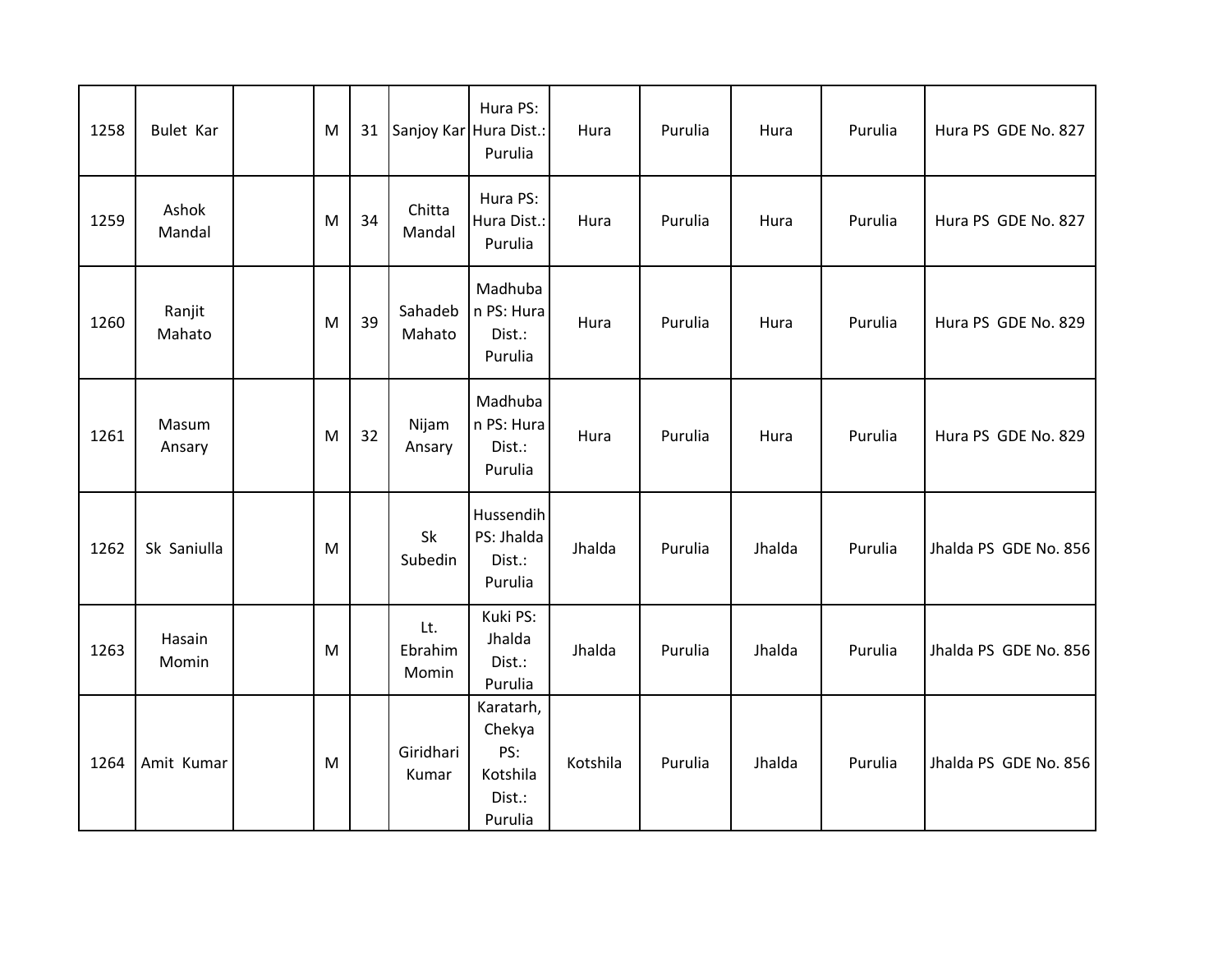| 1265 | Ekadasi<br>Karmakar | M | Lt.<br>Palaram<br>Karmakar | Kiribera<br>PS: Jhalda<br>Dist.:<br>Purulia | Jhalda | Purulia | Jhalda | Purulia | Jhalda PS GDE No. 856 |
|------|---------------------|---|----------------------------|---------------------------------------------|--------|---------|--------|---------|-----------------------|
| 1266 | Ranjit<br>Mahato    | M | Sukhdeb<br>Mahato          | Mathari<br>PS: Jhalda<br>Dist.:<br>Purulia  | Jhalda | Purulia | Jhalda | Purulia | Jhalda PS GDE No. 856 |
| 1267 | Alok Kr<br>Mahato   | M | Tarapada<br>Mahato         | Durgi PS:<br>Jhalda<br>Dist.:<br>Purulia    | Jhalda | Purulia | Jhalda | Purulia | Jhalda PS GDE No. 871 |
| 1268 | Pratik<br>Mahato    | M | Parsuram<br>Mahato         | Durgi PS:<br>Jhalda<br>Dist.:<br>Purulia    | Jhalda | Purulia | Jhalda | Purulia | Jhalda PS GDE No. 871 |
| 1269 | Bijoy<br>Mahato     | M | Gourinath<br>Mahato        | Bakad PS:<br>Jhalda<br>Dist.:<br>Purulia    | Jhalda | Purulia | Jhalda | Purulia | Jhalda PS GDE No. 871 |
| 1270 | Jagadish<br>Mahato  | M | Golap Ch<br>Mahato         | Bakad PS:<br>Jhalda<br>Dist.:<br>Purulia    | Jhalda | Purulia | Jhalda | Purulia | Jhalda PS GDE No. 871 |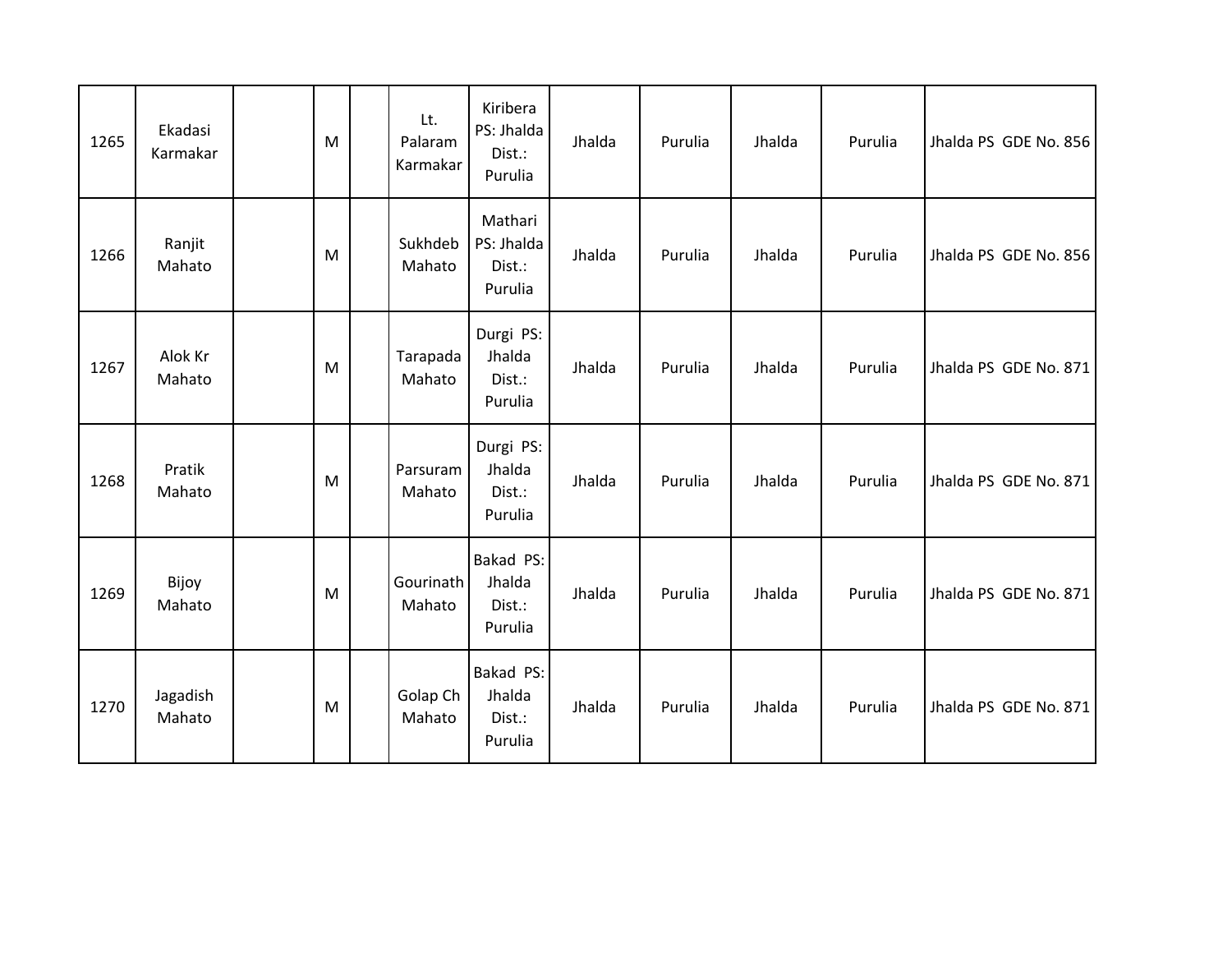| 1271 | Narayan<br>Mahato | M |    | Dharamna<br>th Mahato | Bhurkatar<br>d PS:<br>Jhalda<br>Dist.:<br>Purulia                  | Jhalda | Purulia | Jhalda | Purulia | Jhalda PS GDE No. 871                     |
|------|-------------------|---|----|-----------------------|--------------------------------------------------------------------|--------|---------|--------|---------|-------------------------------------------|
| 1272 | Tarun<br>Mahato   | M |    | Tarapada<br>Mahato    | Magha<br>PS: Jhalda<br>Dist.:<br>Purulia                           | Jhalda | Purulia | Jhalda | Purulia | Jhalda PS Outpost Tulin<br>OP GDE No. 569 |
| 1273 | Kanai<br>Mahato   | M |    | Mahato                | Magha<br>Lt. Bhusan PS: Jhalda<br>Dist.:<br>Purulia                | Jhalda | Purulia | Jhalda | Purulia | Jhalda PS Outpost Tulin<br>OP GDE No. 569 |
| 1274 | Rajesh<br>Mahato  | M | 20 | Atul<br>Mahato        | Narayanp<br>ur PS:<br>Joypur<br>Dist.:<br>Purulia                  | Joypur | Purulia | Joypur | Purulia | Joypur PS GDE No. 947                     |
| 1275 | Jilani Ansary     | M | 20 | Usman<br>Ansary       | Narayanp<br>ur PS:<br>Joypur<br>Dist.:<br>Purulia                  | Joypur | Purulia | Joypur | Purulia | Joypur PS GDE No. 947                     |
| 1276 | Sk Irfan          | M | 22 | Sk<br>n               | Dumurdih<br>Rail Gate<br>Kutubuddi PS: Joypur<br>Dist.:<br>Purulia | Joypur | Purulia | Joypur | Purulia | Joypur PS GDE No. 947                     |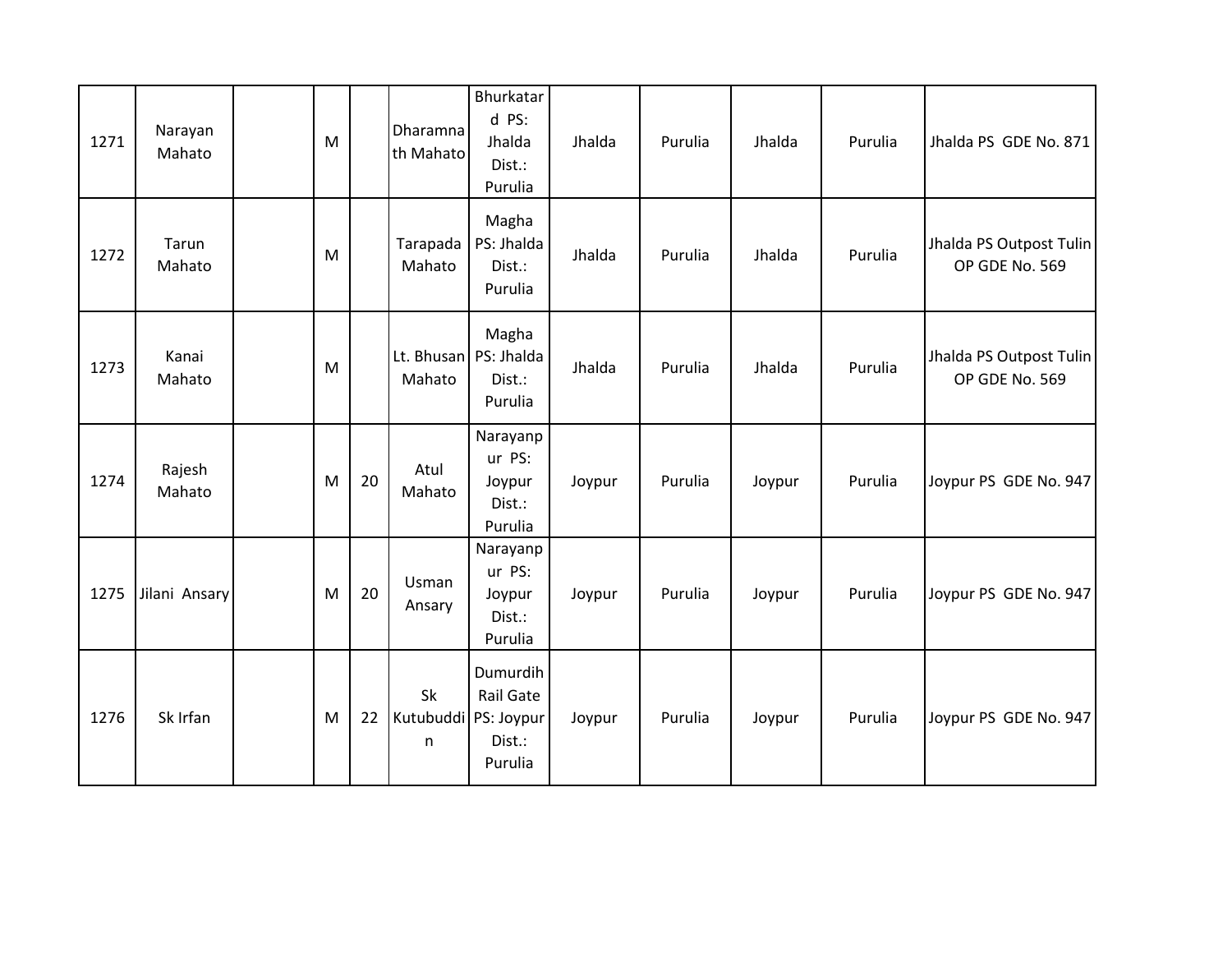| 1277 | Jitu Gope               | M | 52 | Lt. Bhuban<br>Gope      | Bartard<br>More PS:<br>Joypur<br>Dist.:<br>Purulia        | Joypur | Purulia | Joypur   | Purulia | Joypur PS GDE No. 955      |
|------|-------------------------|---|----|-------------------------|-----------------------------------------------------------|--------|---------|----------|---------|----------------------------|
| 1278 | Biswajit<br>Mahato      | M | 20 | Subal<br>Mahato         | Bartard<br>More PS:<br>Joypur<br>Dist.:<br>Purulia        | Joypur | Purulia | Joypur   | Purulia | Joypur PS GDE No. 955      |
| 1279 | Mukesh<br>Kalindi       | M | 28 | Lt. Gagan<br>Kalindi    | Pundag<br><b>Bazar PS:</b><br>Joypur<br>Dist.:<br>Purulia | Joypur | Purulia | Joypur   | Purulia | Joypur PS GDE No. 559      |
| 1280 | Amar<br>Mandal          | M | 48 | Lt. Sripati<br>Mandal   | Baragram<br>More PS:<br>Joypur<br>Dist.:<br>Purulia       | Joypur | Purulia | Joypur   | Purulia | Joypur PS GDE No. 962      |
| 1281 | <b>Birbal</b><br>Mahato | M | 57 | Lt<br>Baburam<br>Mahato | Dhabari<br>PS: Adra<br>Dist.:<br>Purulia                  | Adra   | Purulia | Kashipur | Purulia | Kashipur PS GDE No.<br>855 |
| 1282 | Abhijit<br>Mahato       | M | 22 | Ganesh<br>Mahato        | Adra<br>Palashkola<br>PS: Adra<br>Dist.:<br>Purulia       | Adra   | Purulia | Kashipur | Purulia | Kashipur PS GDE No.<br>855 |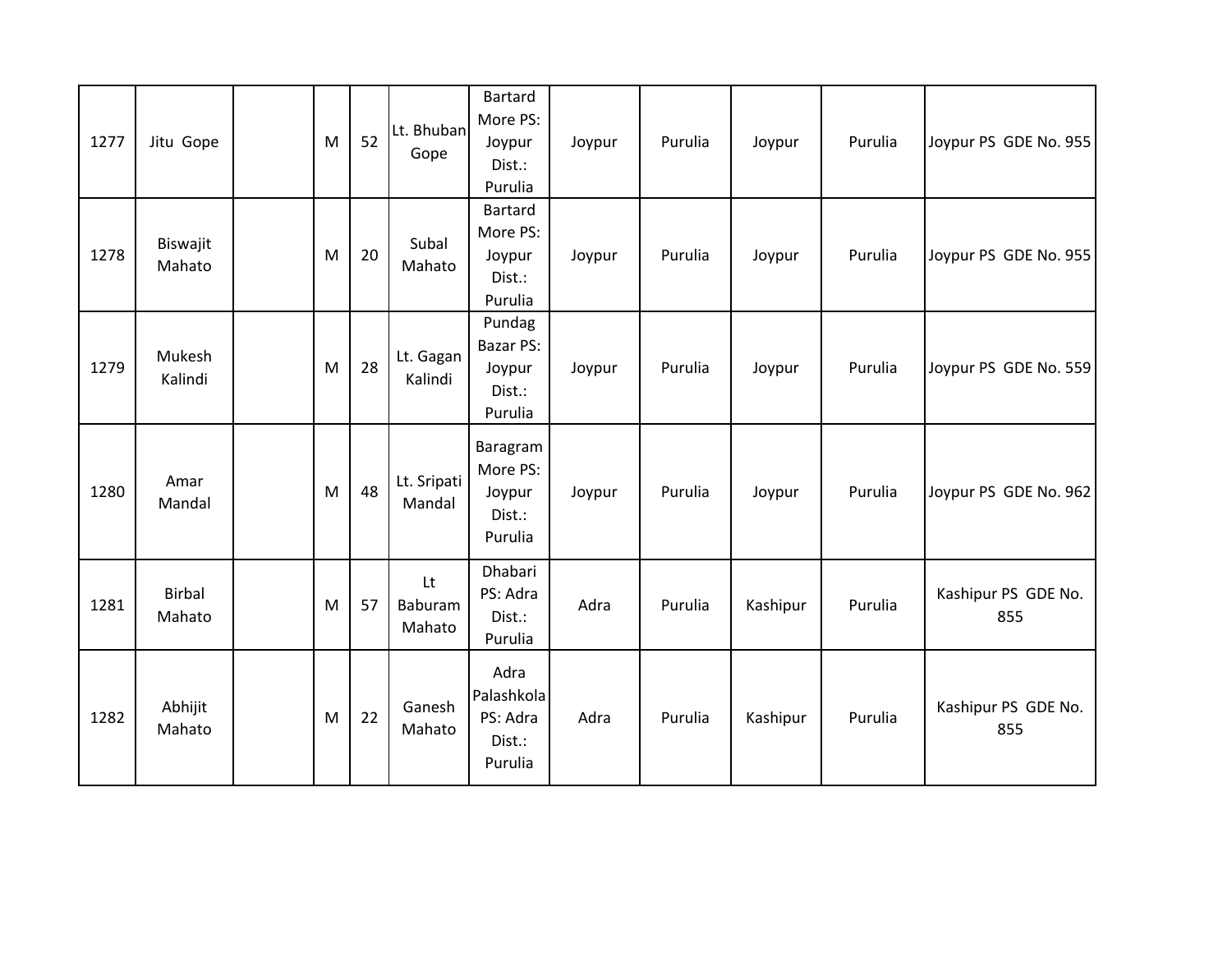| 1283 | Biswarup<br>Dey    | M | 50 | Lt<br><b>Badyanath</b><br>Dey | Raghunat<br>hpur<br>Tantipara<br>PS:<br>Raghunat<br>hpur Dist.:<br>Purulia | Raghunathp<br><b>ur</b> | Purulia | Kashipur | Purulia | Kashipur PS GDE No.<br>855 |
|------|--------------------|---|----|-------------------------------|----------------------------------------------------------------------------|-------------------------|---------|----------|---------|----------------------------|
| 1284 | Mojaid<br>Islam    | M | 32 | Sk<br>Majahar                 | Hariharpu<br>r PS: Para<br>Dist.:<br>Purulia                               | Para                    | Purulia | Kashipur | Purulia | Kashipur PS GDE No.<br>842 |
| 1285 | Krittibas<br>Bauri | M | 30 | Lt Ananda<br><b>Bauri</b>     | Gognabad<br>PS: Adra<br>Dist.:<br>Purulia                                  | Adra                    | Purulia | Kashipur | Purulia | Kashipur PS GDE No.<br>842 |
| 1286 | Avik<br>Kaibarta   | M | 18 | Supal<br>Kaibarta             | Napara<br>PS:<br>Kashipur<br>Dist.:<br>Purulia                             | Kashipur                | Purulia | Kashipur | Purulia | Kashipur PS GDE No.<br>842 |
| 1287 | Jiban<br>Panday    | M | 27 | Parikshit<br>Panday           | Chitmu<br>PS:<br>Kotshila<br>Dist.:<br>Purulia                             | Kotshila                | Purulia | Kotshila | Purulia | Kotshila PS GDE No.<br>766 |
| 1288 | Laltu Gope         | M | 26 | Haradhan<br>Gope              | Lupungdih<br>PS:<br>Kotshila<br>Dist.:<br>Purulia                          | Kotshila                | Purulia | Kotshila | Purulia | Kotshila PS GDE No.<br>766 |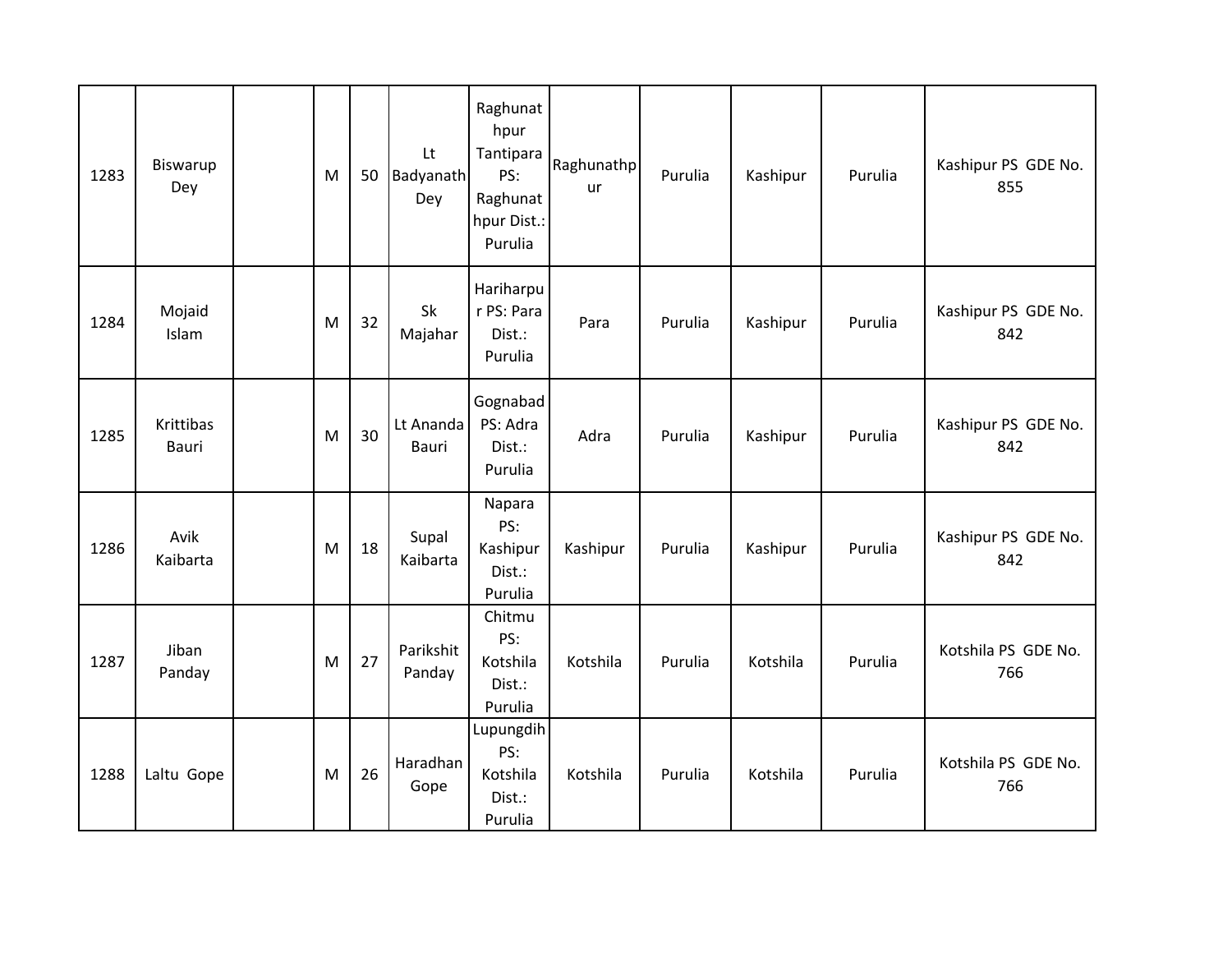| 1289 | Biswakarma<br>Mahato | M | 22 | Sambhuna<br>th Mahato | Murguma<br>PS:<br>Kotshila<br>Dist.:<br>Purulia                         | Kotshila | Purulia | Kotshila | Purulia | Kotshila PS GDE No.<br>766 |
|------|----------------------|---|----|-----------------------|-------------------------------------------------------------------------|----------|---------|----------|---------|----------------------------|
| 1290 | Rahin<br>Ansary      | M | 45 | Lt. Nabi<br>Ansary    | Horidih<br>PS:<br>Kotshila<br>Dist.:<br>Purulia                         | Kotshila | Purulia | Kotshila | Purulia | Kotshila PS GDE No.<br>784 |
| 1291 | Anuar<br>Ansary      | M | 35 | Lt. Nabi<br>Ansary    | Horidih<br>PS:<br>Kotshila<br>Dist.:<br>Purulia                         | Kotshila | Purulia | Kotshila | Purulia | Kotshila PS GDE No.<br>784 |
| 1292 | Umerali<br>Ansary    | M |    | Lt. Nabi<br>Ansary    | Kotshila<br>Ansary<br>Mohhallla<br>PS:<br>Kotshila<br>Dist.:<br>Purulia | Kotshila | Purulia | Kotshila | Purulia | Kotshila PS GDE No.<br>784 |
| 1293 | Sadhan Maji          | M | 34 | Nakul<br>Maji         | Bora PS:<br>Neturia<br>Dist.:<br>Purulia                                | Neturia  | Purulia | Neturia  | Purulia | Neturia PS GDE No.<br>874  |
| 1294 | Shaktipada<br>Maji   | M | 38 | Arjun Maji            | Bora PS:<br>Neturia<br>Dist.:<br>Purulia                                | Neturia  | Purulia | Neturia  | Purulia | Neturia PS GDE No.<br>874  |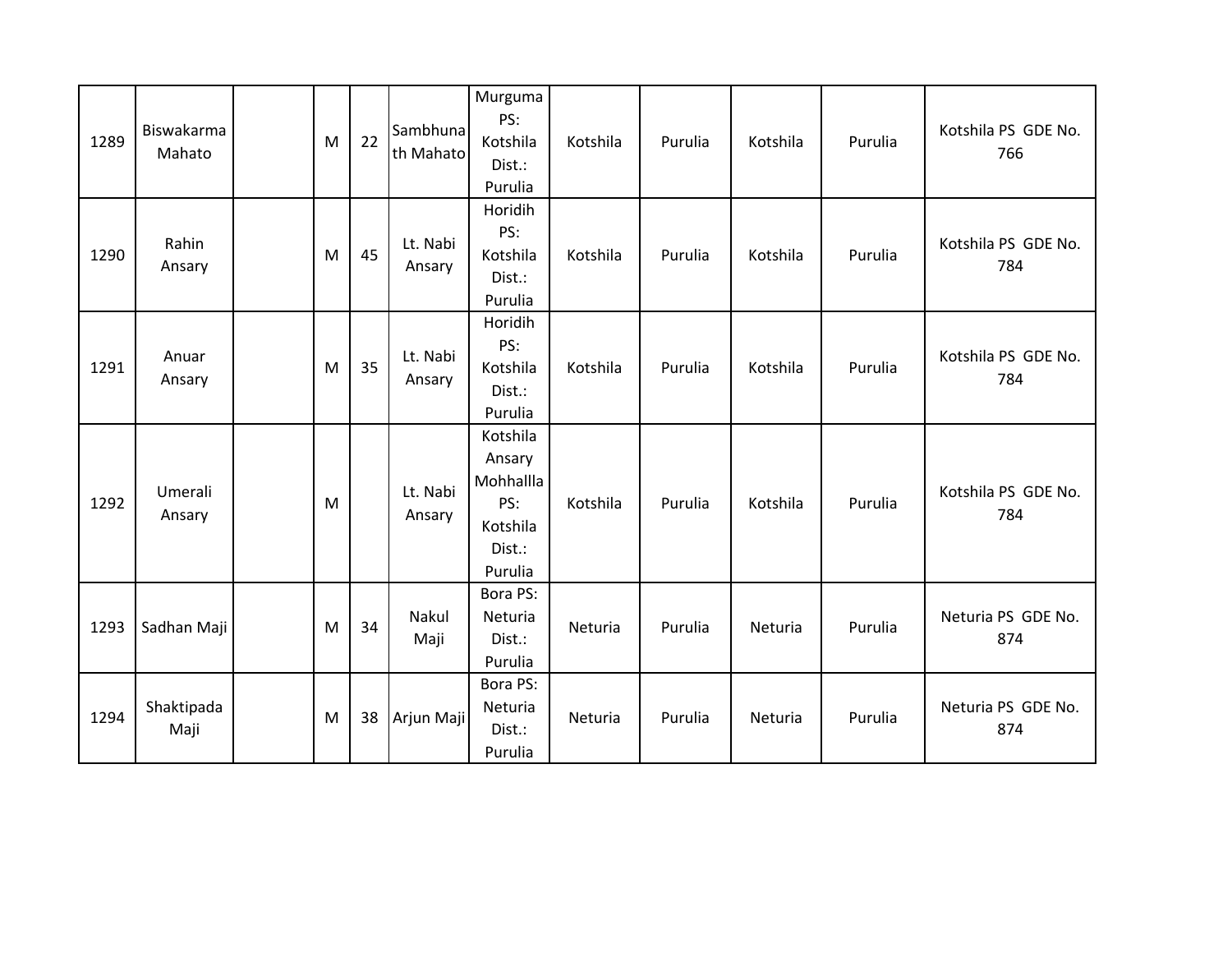| 1295 | Manatosh<br>Das         | M | 35 | Chandi<br>Das           | Kuthibari<br>PS:<br>Neturia<br>Dist.:<br>Purulia | Neturia | Purulia         | Neturia | Purulia | Neturia PS GDE No.<br>881 |
|------|-------------------------|---|----|-------------------------|--------------------------------------------------|---------|-----------------|---------|---------|---------------------------|
| 1296 | Manoj Bouri             | M | 28 | Ramprasa<br>d Bouri     | Kuthibari<br>PS:<br>Neturia<br>Dist.:<br>Purulia | Neturia | Purulia         | Neturia | Purulia | Neturia PS GDE No.<br>881 |
| 1297 | Santosh<br><b>Bouri</b> | M | 26 | Lt. Uttam<br>Bouri      | Udaypur<br>PS: Para<br>Dist.:<br>Purulia         | Para    | Purulia         | Para    | Purulia | Para PS GDE No. 815       |
| 1298 | Bishnu<br>Mahato        | M | 27 | Arjun<br>Mahato         | Udaypur<br>PS: Para<br>Dist.:<br>Purulia         | Para    | Purulia         | Para    | Purulia | Para PS GDE No. 815       |
| 1299 | Digambar<br>Tudu        | M | 30 | Lt. Bikhu<br>Tudu       | Mapuidih<br>PS: Para<br>Dist.:<br>Purulia        | Para    | Purulia         | Para    | Purulia | Para PS GDE No. 233       |
| 1300 | Srikanta<br>Bagdi       | M | 25 | Dilip Bagdi             | Mapuidih<br>PS: Para<br>Dist.:<br>Purulia        | Para    | Purulia         | Para    | Purulia | Para PS GDE No. 233       |
| 1301 | Nirmal<br>Mahato        |   |    | <b>Bhakta</b><br>Mahato |                                                  |         | <b>Basirhat</b> | Puncha  | Purulia | Puncha PS GDE No.<br>771  |
| 1302 | Mantu Saren             |   |    | Nitai<br>Saren          |                                                  |         | <b>Basirhat</b> | Puncha  | Purulia | Puncha PS GDE No.<br>771  |
| 1303 | Rampada<br>Sing         |   |    | Dharanidh<br>ar Sing    |                                                  |         | <b>Basirhat</b> | Puncha  | Purulia | Puncha PS GDE No.<br>771  |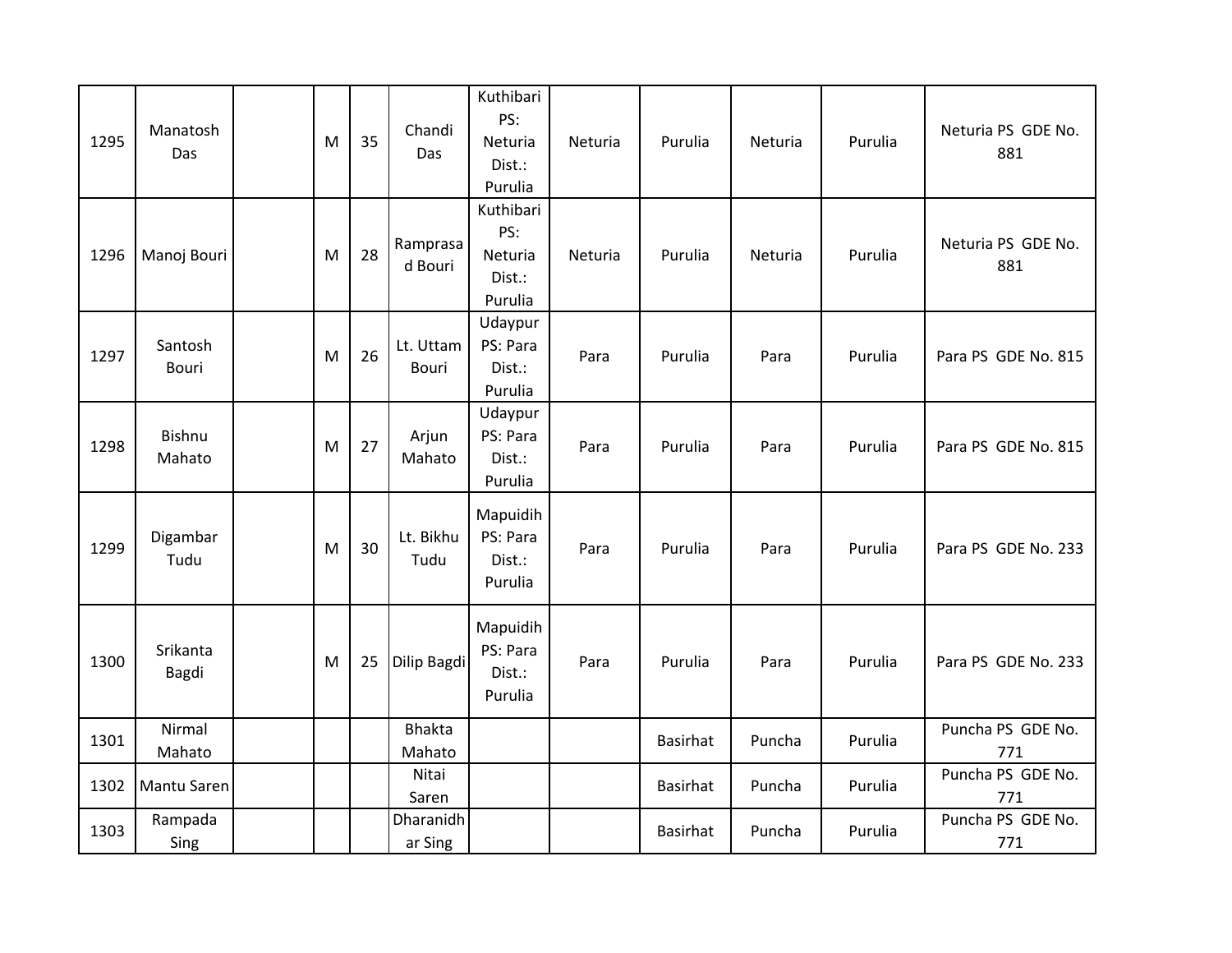| 1304 | Gopal Bauri  | M | 23 | Jabru<br>Bauri           | Gosala<br>More,<br>Near<br>Anesha<br>Mes, W-<br>18 PS:<br>Purulia<br>town<br>Dist.:<br>Purulia               | Purulia<br>town | Purulia | Purulia<br>town | Purulia | Purulia town PS GDE<br>No. 1116 |
|------|--------------|---|----|--------------------------|--------------------------------------------------------------------------------------------------------------|-----------------|---------|-----------------|---------|---------------------------------|
| 1305 | Chutu Bauri  | M | 26 | Lt. Bula<br>Bauri        | Munsefda<br>gna<br>Kartikdih,<br>W-02 PS:<br>Purulia<br>town<br>Dist.:<br>Purulia                            | Purulia<br>town | Purulia | Purulia<br>town | Purulia | Purulia town PS GDE<br>No. 1116 |
| 1306 | Jhilik Bauri | M | 20 | Lt.<br>Nilkamal<br>Bauri | Garikahna<br>Goyalaban<br>dh Near<br>Manasha<br>Mandir, W.<br>20 PS:<br>Purulia<br>town<br>Dist.:<br>Purulia | Purulia<br>town | Purulia | Purulia<br>town | Purulia | Purulia town PS GDE<br>No. 1116 |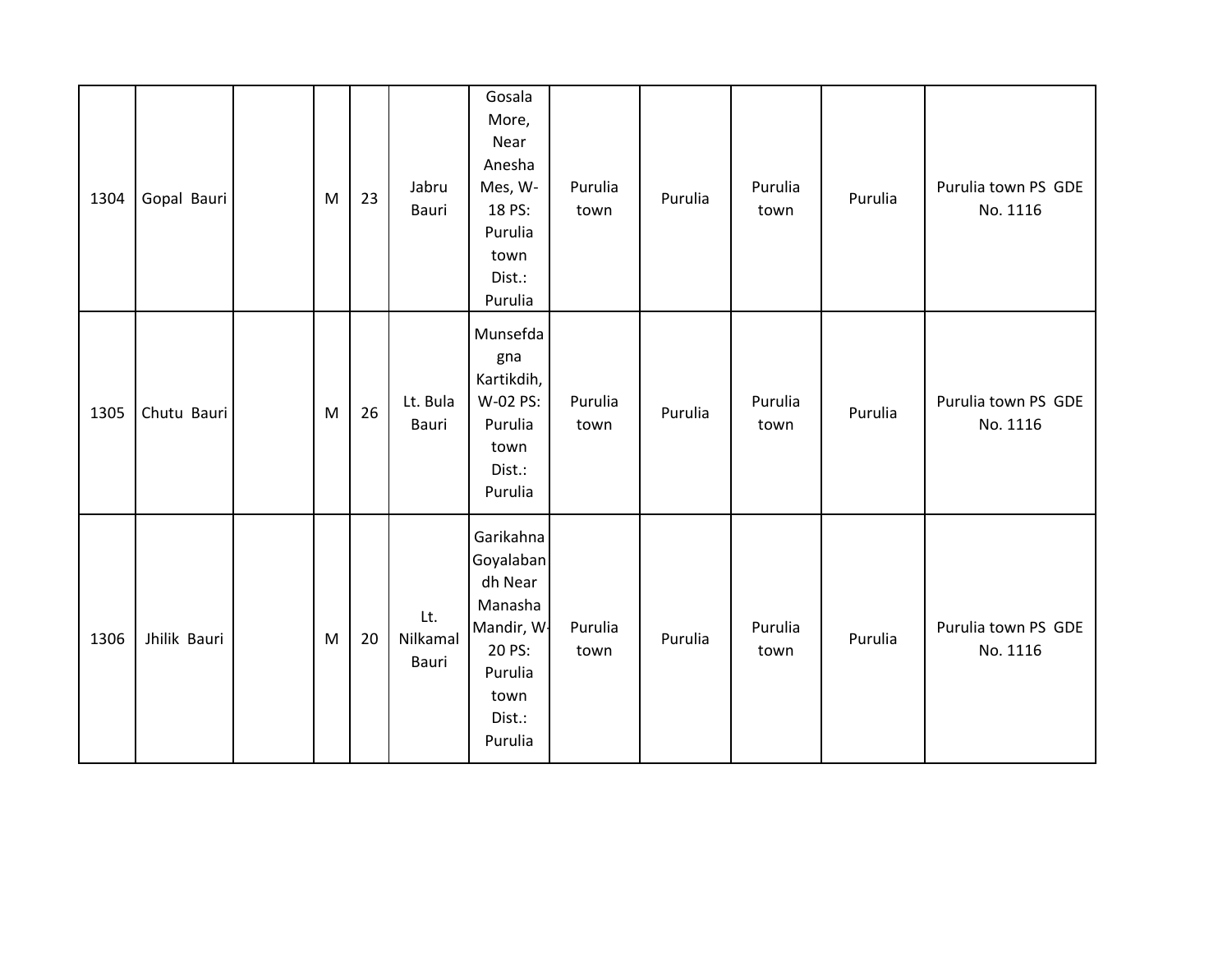| 1307 | Gouranga<br>Dhibar | M | 18 | Prakashit<br>Dhibar | Pokaband<br>h Para<br>Near Hari<br>Mandir, W.<br>19 PS:<br>Purulia<br>town<br>Dist.:<br>Purulia | Purulia<br>town | Purulia | Purulia<br>town | Purulia | Purulia town PS GDE<br>No. 1116 |
|------|--------------------|---|----|---------------------|-------------------------------------------------------------------------------------------------|-----------------|---------|-----------------|---------|---------------------------------|
| 1308 | Bhola Bauri        | M | 32 | Lt. Sudhir<br>Bauri | Munsefda<br>nga, W-02<br>PS: Purulia<br>town<br>Dist.:<br>Purulia                               | Purulia<br>town | Purulia | Purulia<br>town | Purulia | Purulia town PS GDE<br>No. 1116 |
| 1309 | Rahul<br>Badyakar  | M | 27 | Tinkar<br>Badyakar  | Pokaband<br>h Para<br>Near<br>Primary<br>School PS:<br>Purulia<br>town<br>Dist.:<br>Purulia     | Purulia<br>town | Purulia | Purulia<br>town | Purulia | Purulia town PS GDE<br>No. 1116 |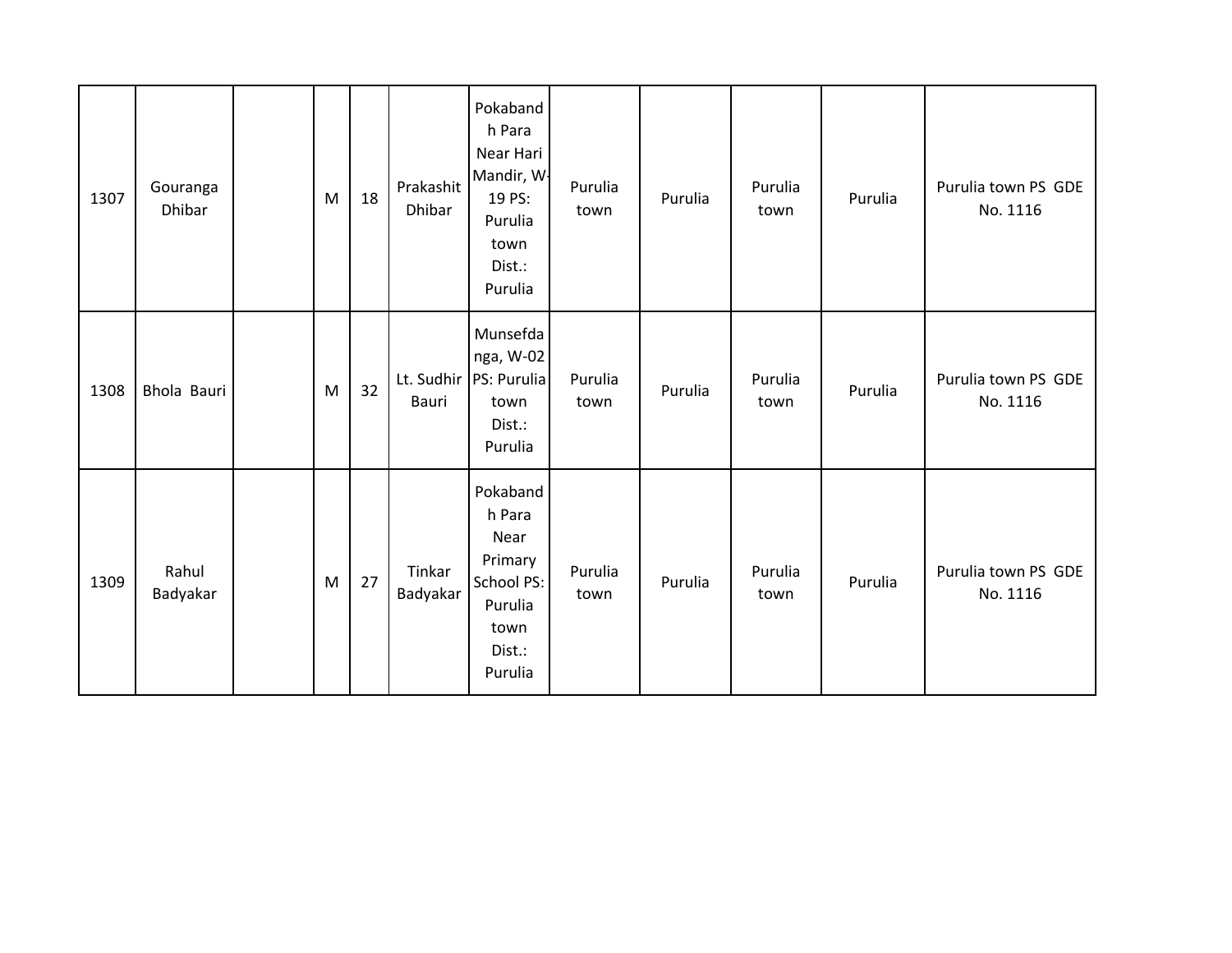| 1310 | Mithilesh<br>Saw | M | 25 | Sanju Saw          | Kadamkuli<br>Near<br>Gouala<br>Bandh W-<br>20 PS:<br>Purulia<br>town<br>Dist.:<br>Purulia             | Purulia<br>town | Purulia | Purulia<br>town | Purulia | Purulia town PS GDE<br>No. 1118 |
|------|------------------|---|----|--------------------|-------------------------------------------------------------------------------------------------------|-----------------|---------|-----------------|---------|---------------------------------|
| 1311 | Mithun<br>Bagdi  | M | 28 | Lt. Budha<br>Bagdi | Pokaband<br>h Para,<br>Near<br>Manasa<br>Mandir, W-<br>19 PS:<br>Purulia<br>town<br>Dist.:<br>Purulia | Purulia<br>town | Purulia | Purulia<br>town | Purulia | Purulia town PS GDE<br>No. 1118 |
| 1312 | Kailash<br>Bauri | M | 37 | Lt. Badal<br>Bauri | Pokaband<br>h Para,<br>Near<br>Manasa<br>Mandir, W-<br>19 PS:<br>Purulia<br>town<br>Dist.:<br>Purulia | Purulia<br>town | Purulia | Purulia<br>town | Purulia | Purulia town PS GDE<br>No. 1118 |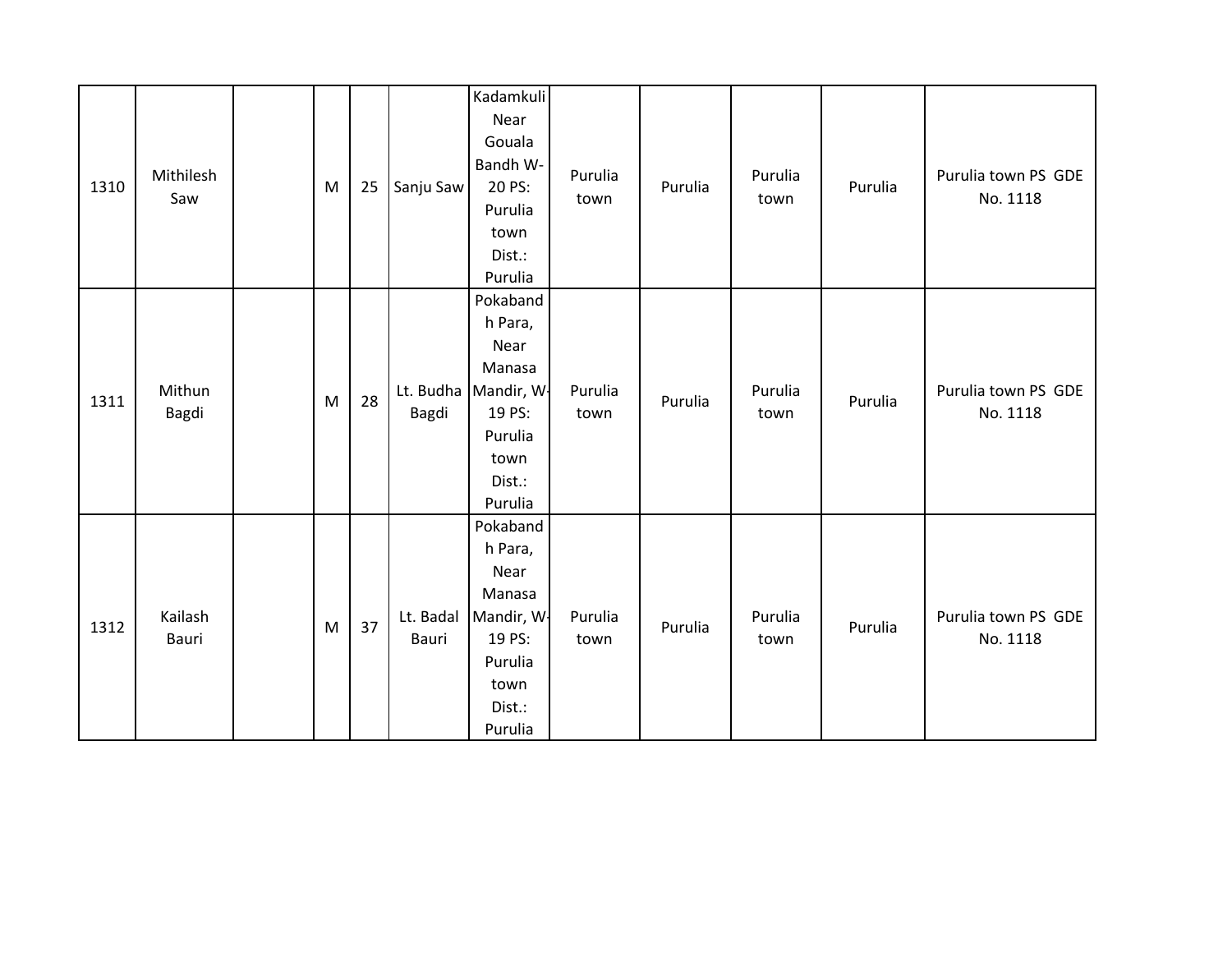| 1313 | Ranka<br>Dhibar | M | 42 | Lt.<br>Balaram<br>Dhibar | Pokaband<br>h Para<br>Near<br>Sitala<br>Mandir, W.<br>19 PS:<br>Purulia<br>town<br>Dist.:<br>Purulia | Purulia<br>town | Purulia | Purulia<br>town | Purulia | Purulia town PS GDE<br>No. 1118 |
|------|-----------------|---|----|--------------------------|------------------------------------------------------------------------------------------------------|-----------------|---------|-----------------|---------|---------------------------------|
| 1314 | Bapi Sahis      | M | 28 | Lt.<br>Nilkamal<br>Sahis | Sufalpally,<br>W-21 PS:<br>Purulia<br>town<br>Dist.:<br>Purulia                                      | Purulia<br>town | Purulia | Purulia<br>town | Purulia | Purulia town PS GDE<br>No. 1118 |
| 1315 | Arup Dhibar     | M | 18 | Haru<br>Dhiabr           | Pokaband<br>h Para<br>Near Hari<br>Mandir, W.<br>19 PS:<br>Purulia<br>town<br>Dist.:<br>Purulia      | Purulia<br>town | Purulia | Purulia<br>town | Purulia | Purulia town PS GDE<br>No. 1118 |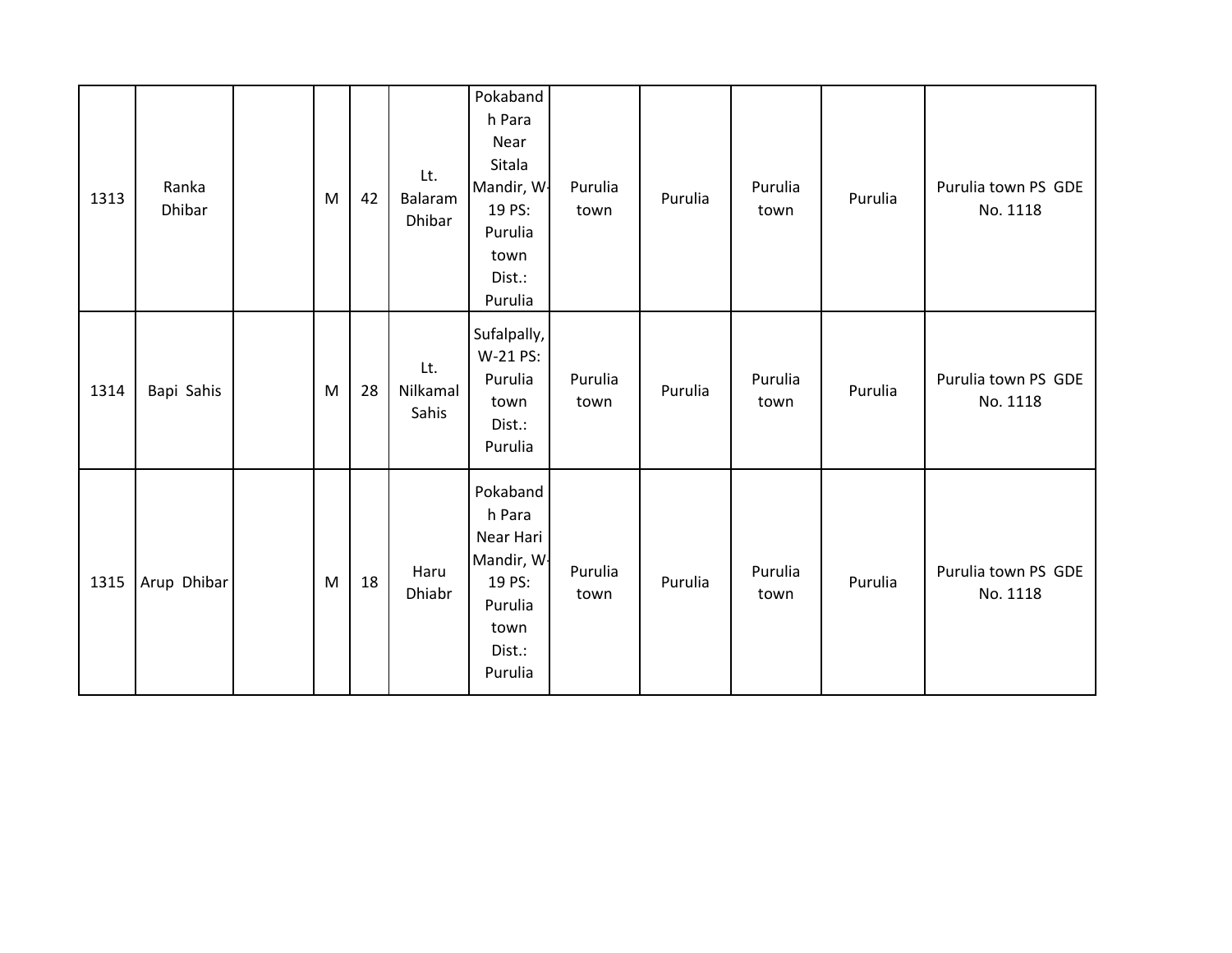| 1316 | Naru Dhiabr       | M | 38 | Tarapada<br>Dhiabr        | Pokaband<br>h Para,<br>Near<br>Shitala<br>Mandir, W.<br>19 PS:<br>Purulia<br>town<br>Dist.:<br>Purulia | Purulia<br>town | Purulia | Purulia<br>town | Purulia | Purulia town PS GDE<br>No. 1118 |
|------|-------------------|---|----|---------------------------|--------------------------------------------------------------------------------------------------------|-----------------|---------|-----------------|---------|---------------------------------|
| 1317 | Sankar Sahis      | M | 27 | Lt. Ranjit<br>Sahis       | Reny Road<br>Rajwar<br>Para, W-<br>18 PS:<br>Purulia<br>town<br>Dist.:<br>Purulia                      | Purulia<br>town | Purulia | Purulia<br>town | Purulia | Purulia town PS GDE<br>No. 1118 |
| 1318 | Nagar<br>Badyakar | M | 27 | Sadanand<br>a<br>Badyakar | Pokaband<br>h Para,<br>Near<br>Manasa<br>Mandir, W<br>19 PS:<br>Purulia<br>town<br>Dist.:<br>Purulia   | Purulia<br>town | Purulia | Purulia<br>town | Purulia | Purulia town PS GDE<br>No. 1120 |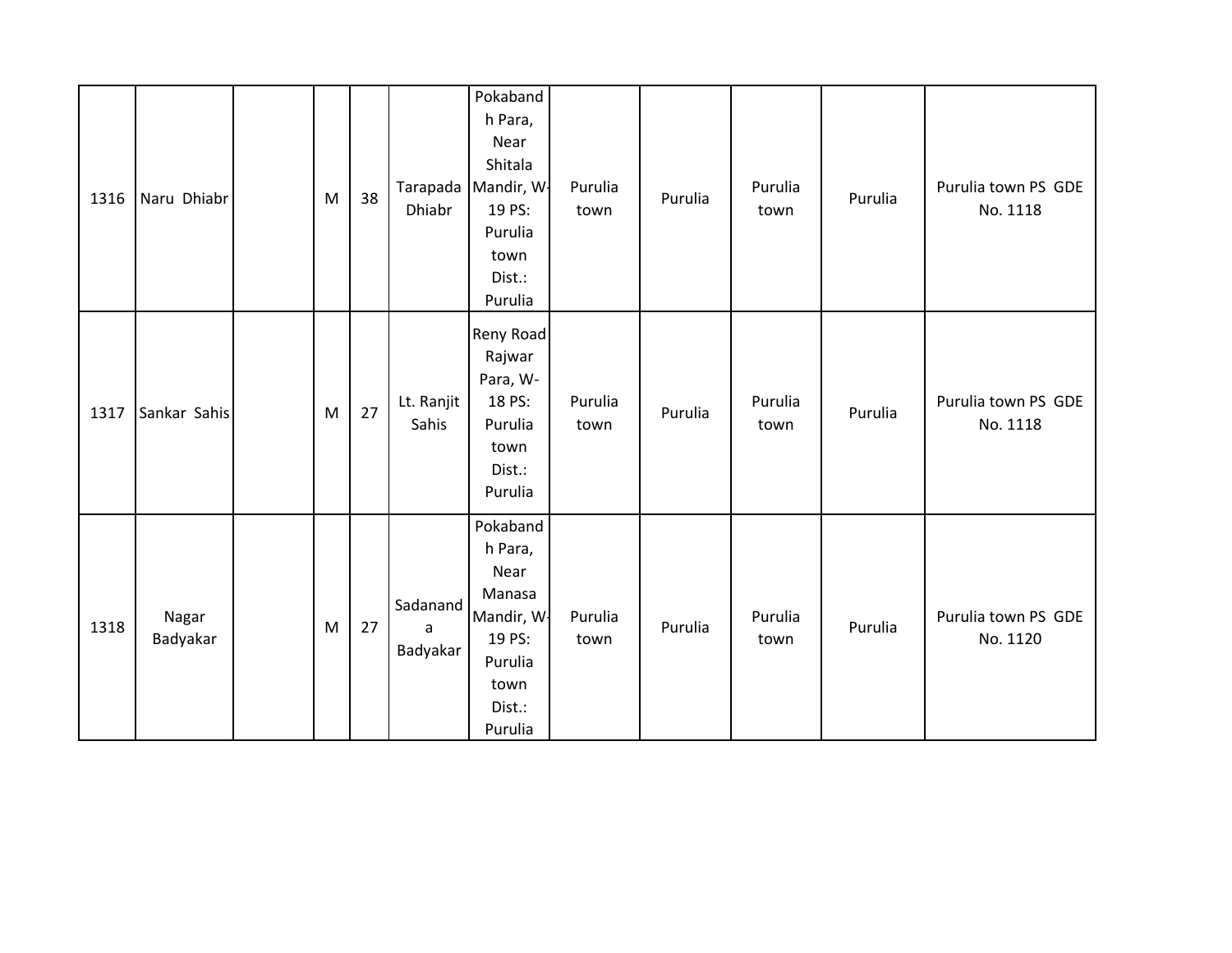| 1319 | Jhantu Badti      | M | 30 | Santosh<br>Badti   | Pokaband<br>h Para W-<br>19 PS:<br>Purulia<br>town<br>Dist.:<br>Purulia                               | Purulia<br>town | Purulia  | Purulia<br>town | Purulia | Purulia town PS GDE<br>No. 1120 |
|------|-------------------|---|----|--------------------|-------------------------------------------------------------------------------------------------------|-----------------|----------|-----------------|---------|---------------------------------|
| 1320 | Babu Bauri        | M | 38 | Lt. Ramu<br>Bauri  | Pokaband<br>h Para<br>Near<br>Manasha<br>Mandir, W.<br>19 PS:<br>Purulia<br>town<br>Dist.:<br>Purulia | Purulia<br>town | Purulia  | Purulia<br>town | Purulia | Purulia town PS GDE<br>No. 1120 |
| 1321 | Bablu<br>Modak    | M | 56 | Lt. Badal<br>Modak | Napit Para<br>Near<br>Colony, W-<br>17 PS:<br>Purulia<br>town<br>Dist.:<br>Purulia                    | Purulia<br>town | Purulia  | Purulia<br>town | Purulia | Purulia town PS GDE<br>No. 1120 |
| 1322 | Hiralal<br>Rajwar | M |    | Duyari<br>Rajwar   | Gahira                                                                                                |                 | Basirhat | Santaldih       | Purulia | Santaldih PS GDE No.<br>796     |
| 1323 | Chandan<br>Orang  | M | 44 | Prakash<br>Orang   | Mudidih                                                                                               |                 | Basirhat | Santaldih       | Purulia | Santaldih PS GDE No.<br>796     |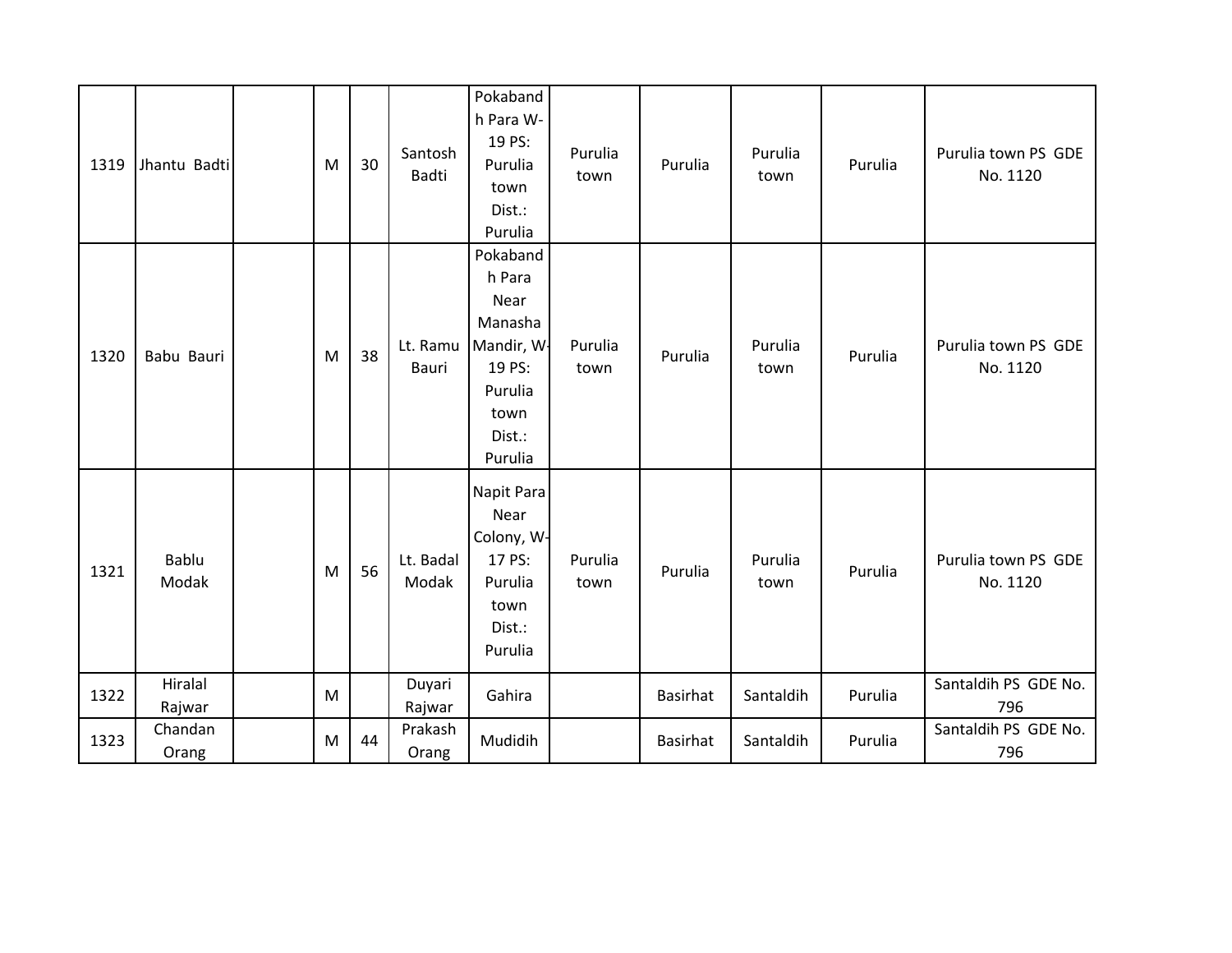| 1324 | Santanu<br>Tudu   | M | 26 | Shymlal<br>Tudu   | Dumdumi<br>PS: Santari<br>Dist.:<br>Purulia | Santari | Purulia | Santari | Purulia | Santari PS GDE No.<br>688 |
|------|-------------------|---|----|-------------------|---------------------------------------------|---------|---------|---------|---------|---------------------------|
| 1325 | Jagannath<br>Tudu | M | 30 | Dharu<br>Tudu     | Dumdumi<br>PS: Santari<br>Dist.:<br>Purulia | Santari | Purulia | Santari | Purulia | Santari PS GDE No.<br>688 |
| 1326 | Manbodh<br>Murmu  | M | 29 | Sagar<br>Murmu    | Dumdumi<br>PS: Santari<br>Dist.:<br>Purulia | Santari | Purulia | Santari | Purulia | Santari PS GDE No.<br>688 |
| 1327 | Tapan<br>Murmu    | M | 31 | Bijoy<br>Murmu    | Dumdumi<br>PS: Santari<br>Dist.:<br>Purulia | Santari | Purulia | Santari | Purulia | Santari PS GDE No.<br>688 |
| 1328 | Paresh<br>Murmu   | M | 34 | Babunath<br>Murmu | Dumdumi<br>PS: Santari<br>Dist.:<br>Purulia | Santari | Purulia | Santari | Purulia | Santari PS GDE No.<br>688 |
| 1329 | Md. Jahir         | M | 33 | Sk. Kader         | Murulia<br>PS: Santari<br>Dist.:<br>Purulia | Santari | Purulia | Santari | Purulia | Santari PS GDE No.<br>688 |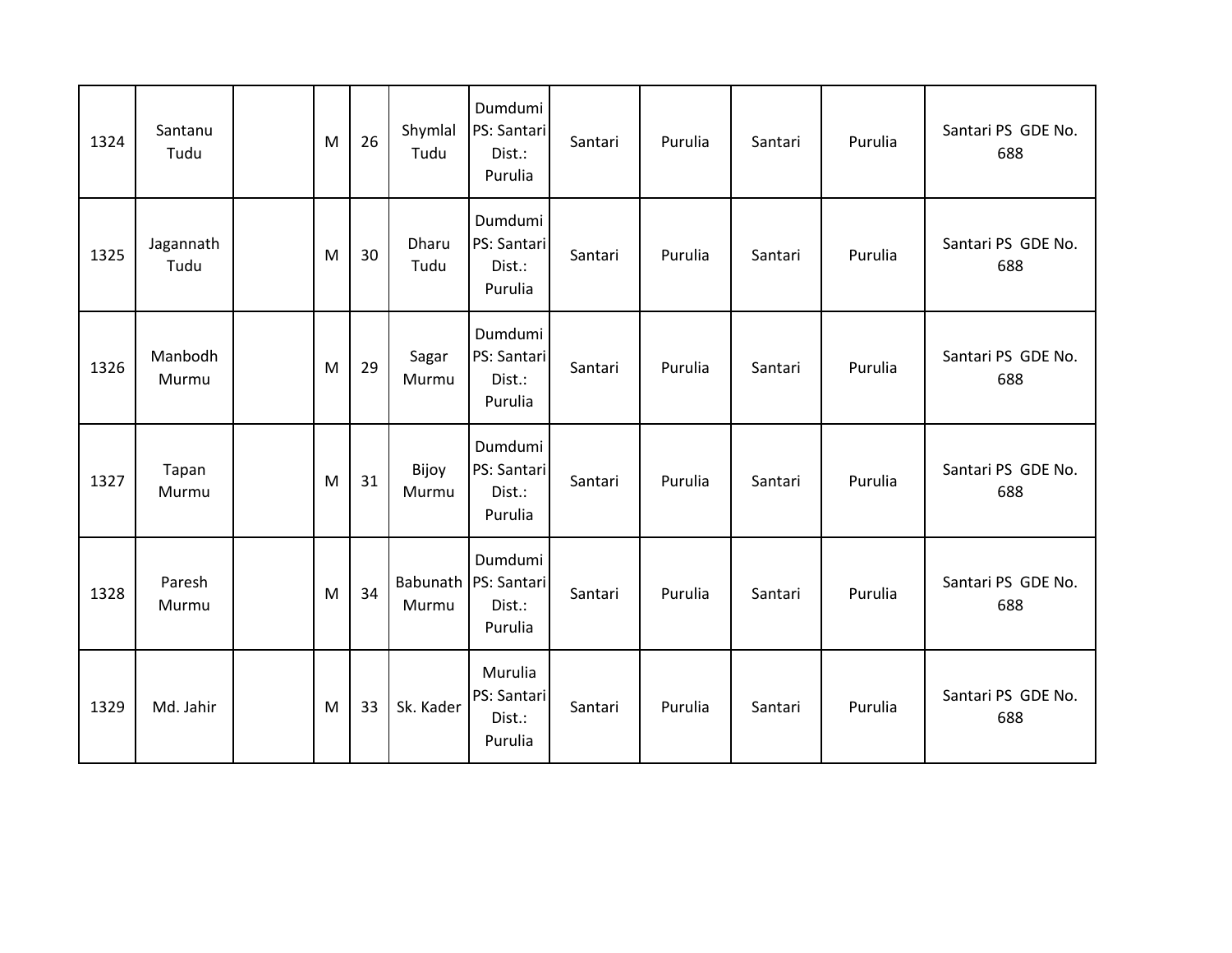| 1330 | <b>Hanif Ansary</b>  | M | 25 | Ajajul Sk.           | Murulia<br>PS: Santari<br>Dist.:<br>Purulia        | Santari | Purulia | Santari | Purulia | Santari PS GDE No.<br>688 |
|------|----------------------|---|----|----------------------|----------------------------------------------------|---------|---------|---------|---------|---------------------------|
| 1331 | Satish<br>Mahato     |   | 24 | Nakul<br>Mahato      | Simulia<br>PS: Tamna<br>Dist.:<br>Purulia          | Tamna   | Purulia | Tamna   | Purulia | Tamna PS GDE No. 884      |
| 1332 | Robilochan<br>Mahato | M | 33 | Mahato               | Simulia<br>Ramanath PS: Tamna<br>Dist.:<br>Purulia | Tamna   | Purulia | Tamna   | Purulia | Tamna PS GDE No. 884      |
| 1333 | Kisan<br>Mahato      | M | 37 | Chayan<br>Mahato     | Simulia<br>PS: Tamna<br>Dist.:<br>Purulia          | Tamna   | Purulia | Tamna   | Purulia | Tamna PS GDE No. 884      |
| 1334 | Sabar Tudu           | M | 22 | Hapan<br>Tudu        | Pichasi PS:<br>Tamna<br>Dist.:<br>Purulia          | Tamna   | Purulia | Tamna   | Purulia | Tamna PS GDE No. 884      |
| 1335 | Naren Tudu           | M | 30 | <b>Badal</b><br>Tudu | Pichasi PS:<br>Tamna<br>Dist.:<br>Purulia          | Tamna   | Purulia | Tamna   | Purulia | Tamna PS GDE No. 884      |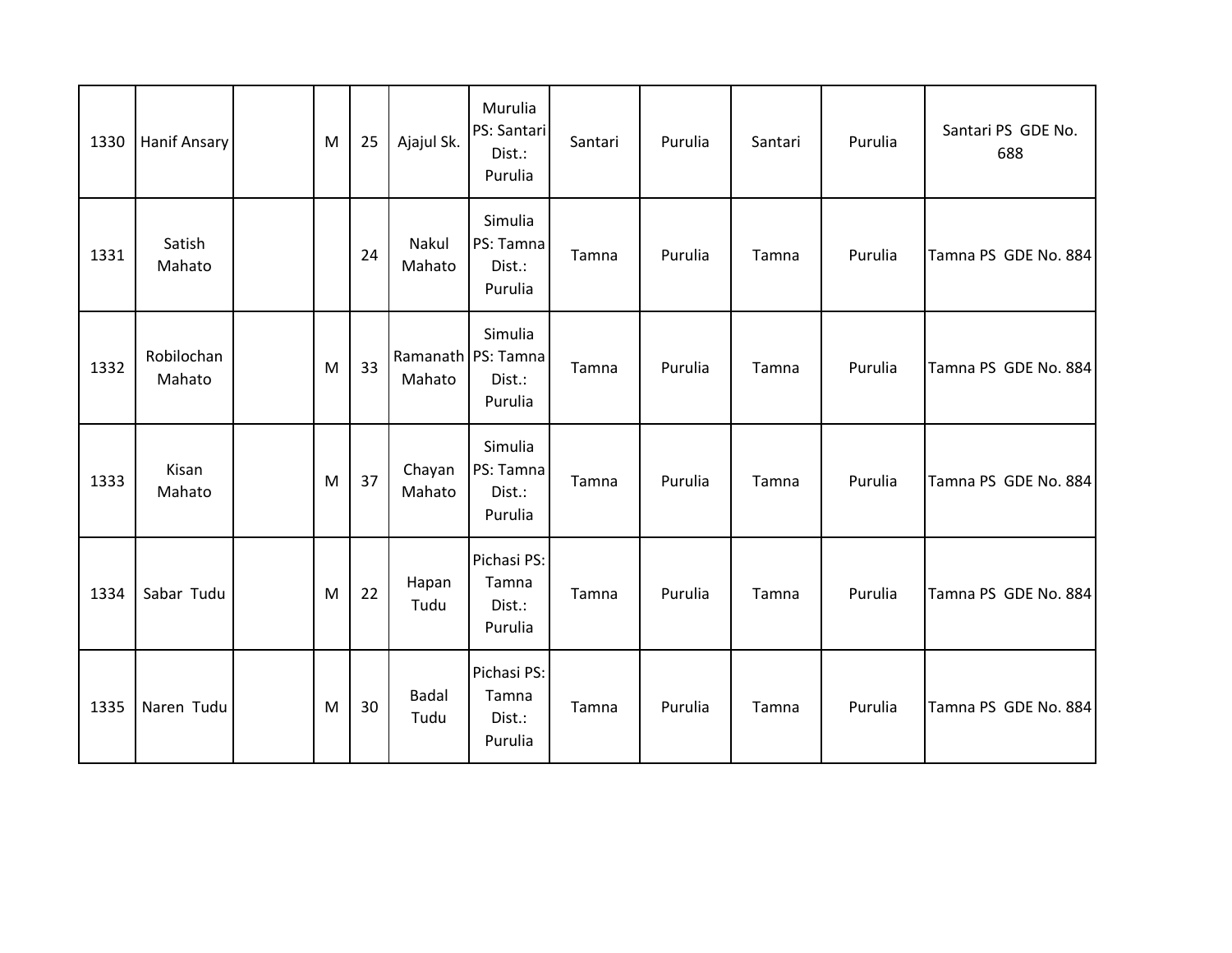| 1336 | Upen Tudu       | M | 42 | Rupen<br>Tudu         | Pichasi PS:<br>Tamna<br>Dist.:<br>Purulia | Tamna | Purulia         | Tamna     | Purulia                    | Tamna PS GDE No. 884                      |
|------|-----------------|---|----|-----------------------|-------------------------------------------|-------|-----------------|-----------|----------------------------|-------------------------------------------|
| 1337 | Tosif Ali       | M | 29 | Farid Ali             | Suklara<br>PS: Tamna<br>Dist.:<br>Purulia | Tamna | Purulia         | Tamna     | Purulia                    | Tamna PS GDE No. 884                      |
| 1338 | Liyat Ali       | M | 40 | Rustam Ali            | Suklara<br>PS: Tamna<br>Dist.:<br>Purulia | Tamna | Purulia         | Tamna     | Purulia                    | Tamna PS GDE No. 884                      |
| 1339 | Sujan Ali       | M | 27 | Saharukh<br>Ali       | Suklara<br>PS: Tamna<br>Dist.:<br>Purulia | Tamna | Purulia         | Tamna     | Purulia                    | Tamna PS GDE No. 884                      |
| 1340 | Dipak Roy       |   |    | Brajendra<br>Nath Roy |                                           |       | <b>Basirhat</b> | Hemtabad  | <b>District</b>            | Raiganj Police Hemtabad PS GDE No.<br>827 |
| 1341 | Suman<br>Sarkar |   |    | Sumit<br>Sarkar       |                                           |       | Basirhat        | Kaliaganj | Raiganj Police<br>District | Kaliaganj PS GDE No.<br>795               |
| 1342 | Sumit Sarkar    |   |    | Lt Amullya<br>Sarkar  |                                           |       | Basirhat        | Kaliaganj | Raiganj Police<br>District | Kaliaganj PS GDE No.<br>795               |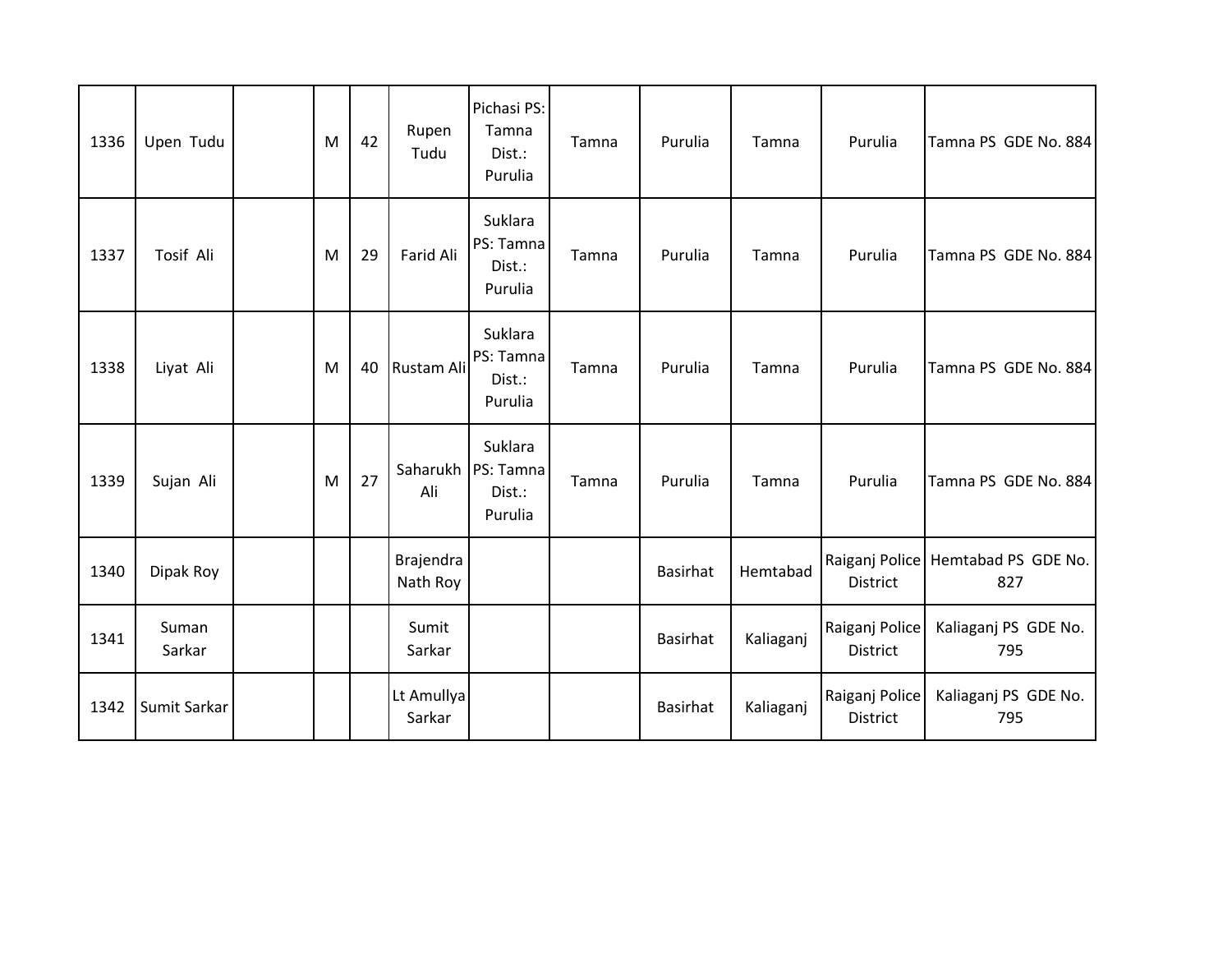| 1343 | Koushik Das | M | 34 | Mahendra<br>r Prasad<br>Das | Vill-<br>Khikhirtol<br>a, PS-<br>Karandighi<br>PS:<br>Karandighi<br>Dist.:<br>Raiganj<br>Police<br>District     | Karandighi           | Raiganj<br>Police<br>District                | Karandighi                 | District          | Raiganj Police   Karandighi PS GDE No.<br>856 |
|------|-------------|---|----|-----------------------------|-----------------------------------------------------------------------------------------------------------------|----------------------|----------------------------------------------|----------------------------|-------------------|-----------------------------------------------|
| 1344 | Samiran Das | M | 35 | Goyaram<br>Das              | Vill-<br>Harishcha<br>ndrapur,<br>PS-<br>Harishcha<br>ndrapur<br>PS:<br>Harishcha<br>ndrapur<br>Dist.:<br>Malda | Harishchan<br>drapur | Malda                                        | Karandighi                 | District          | Raiganj Police   Karandighi PS GDE No.<br>856 |
| 1345 | Shyamal Das | M | 44 | Lt. Pradip<br>Das           | 1/99 Jatin<br>Das Nagar<br>PS:<br>Belghoria<br>Dist.:<br>Barrackpo<br>re Police<br>Commissi<br>onerate          | Belghoria            | Barrackpore<br>Police<br>Commission<br>erate | <b>Barasat</b><br>g.r.p.s. | Sealdah<br>G.R.P. | Barasat g.r.p.s. PS GDE<br>No. 666            |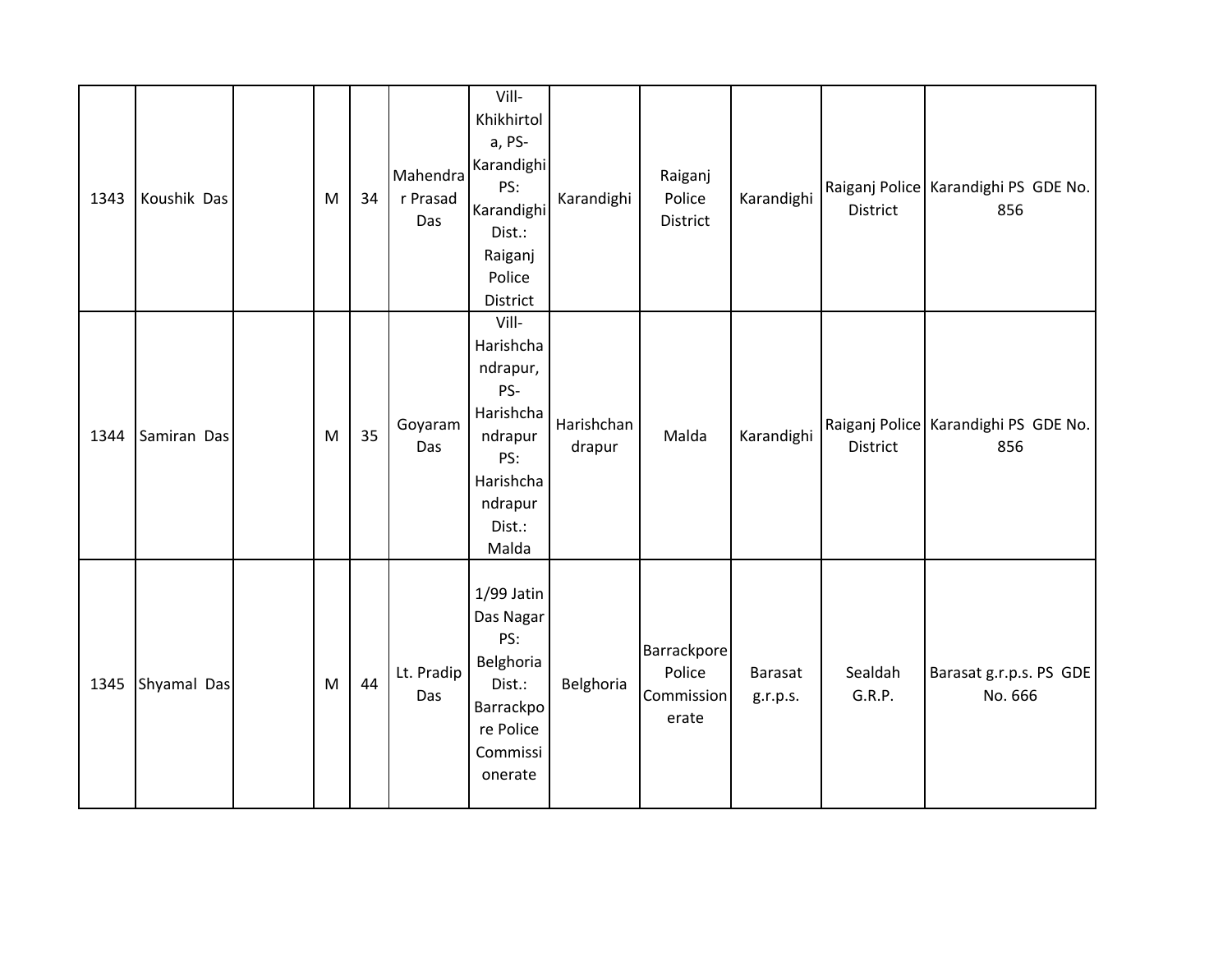| 1346 | Dipankar<br>Majumder | M | 38 | Lt.<br>Sadanand<br>a<br>Majumder | Nabajiban<br>Pally PS:<br>Ashoknag<br>ar Dist.:<br>Barasat                             | Ashoknagar       | Barasat                       | Barasat<br>g.r.p.s. | Sealdah<br>G.R.P. | Barasat g.r.p.s. PS GDE<br>No. 666        |
|------|----------------------|---|----|----------------------------------|----------------------------------------------------------------------------------------|------------------|-------------------------------|---------------------|-------------------|-------------------------------------------|
| 1347 | Sk Tafajjel<br>Haque | M | 44 | Aksar Ali<br>Sk                  | Paschim<br>Madhyam<br>pur PS:<br>Bashirhat<br>Dist.:<br>Basirhat                       | <b>Bashirhat</b> | <b>Basirhat</b>               | Barasat<br>g.r.p.s. | Sealdah<br>G.R.P. | Barasat g.r.p.s. PS GDE<br>No. 673        |
| 1348 | Anirban<br>Sarkar    | M | 38 | <b>Tapas</b><br>Sarkar           | Rathtala<br>PS: Kasba<br>Dist.:<br>Kolkata                                             | Kasba            | Kolkata                       | Barasat<br>g.r.p.s. | Sealdah<br>G.R.P. | Barasat g.r.p.s. PS GDE<br>No. 673        |
| 1349 | Nitu<br>Adhikary     | M | 28 | Lt- Pradip<br>Adhikary           | Vill +PO-<br>Chaigharia<br>PS:<br>Petropole<br>Dist.:<br>Bongaon<br>Police<br>District | Petropole        | Bongaon<br>Police<br>District | Bongaon<br>g.r.p.s. | Sealdah<br>G.R.P. | Bongaon g.r.p.s. PS<br><b>GDE No. 788</b> |
| 1350 | Tanmoy<br>Nath       | M |    | Uday Nath                        | Uttar<br>Bedpur,<br>Machhala<br>ndapur<br>PS: Habra<br>Dist.:<br>Barasat               | Habra            | <b>Barasat</b>                | Chitpur<br>g.r.p.s. | Sealdah<br>G.R.P. | Chitpur g.r.p.s. PS GDE<br>No. 728        |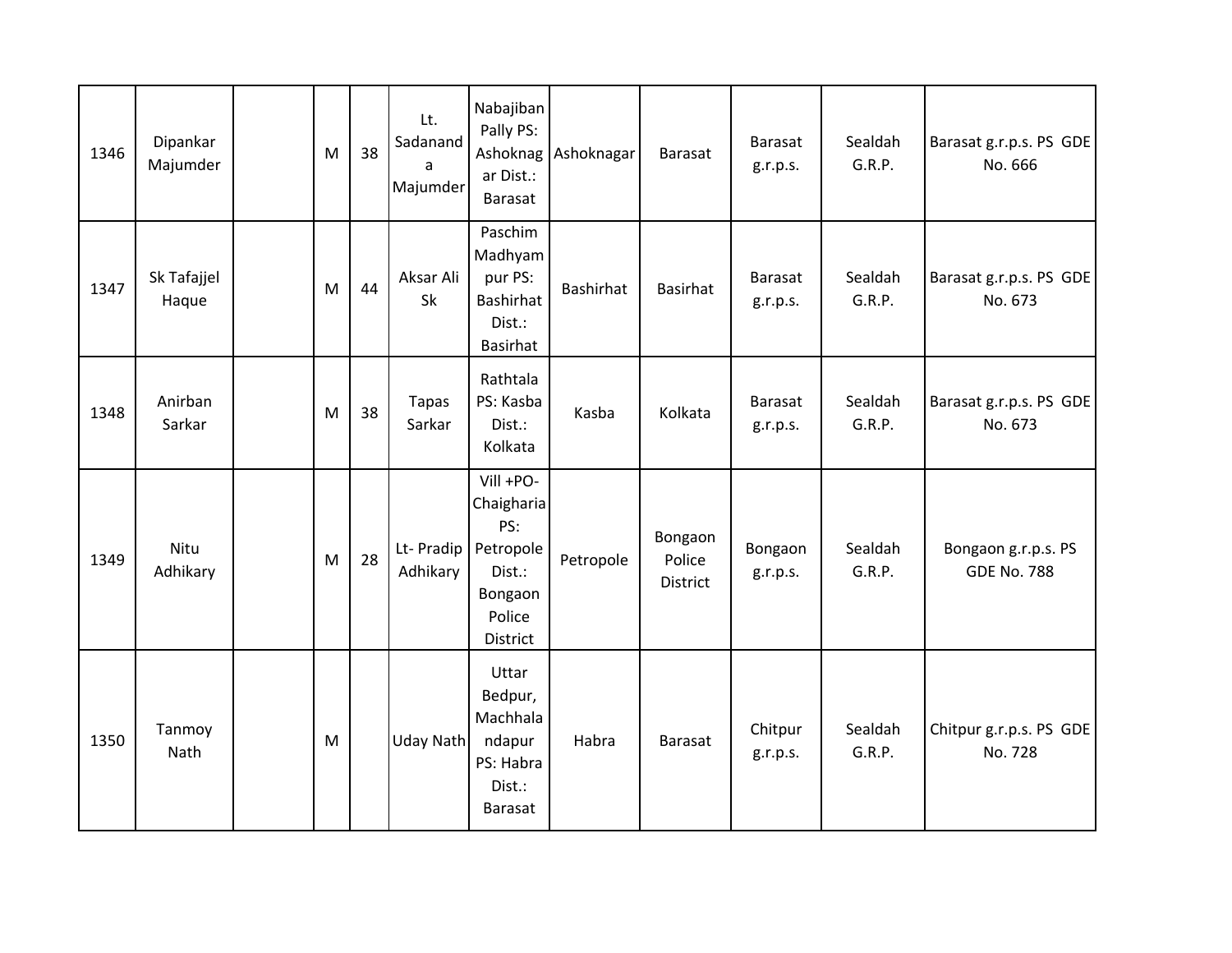| 1351 | Avijit<br>Mondal | M | 22 | Ranjit<br>Mondal      | Rabindran<br>agar PS:<br>Jibantala<br>Dist.:<br>Baruipur<br>Police<br>District     | Jibantala                           | Baruipur<br>Police<br><b>District</b> | Jadavpore<br>g.r.p.s. | Sealdah<br>G.R.P. | Jadavpore g.r.p.s. PS<br><b>GDE No. 661</b> |
|------|------------------|---|----|-----------------------|------------------------------------------------------------------------------------|-------------------------------------|---------------------------------------|-----------------------|-------------------|---------------------------------------------|
| 1352 | <b>Bijoy Das</b> | M | 34 | Sankar<br>Das         | Subashgra<br>m PS:<br>Sonarpur<br>Dist.:<br>Baruipur<br>Police<br>District         | Sonarpur                            | Baruipur<br>Police<br><b>District</b> | Jadavpore<br>g.r.p.s. | Sealdah<br>G.R.P. | Jadavpore g.r.p.s. PS<br><b>GDE No. 661</b> |
| 1353 | Goutam<br>Mondal | M | 19 | Debu<br>Mondal        | Taldi<br>Natunpara<br>PS:<br>Jibantala<br>Dist.:<br>Baruipur<br>Police<br>District | Jibantala                           | Baruipur<br>Police<br>District        | Jadavpore<br>g.r.p.s. | Sealdah<br>G.R.P. | Jadavpore g.r.p.s. PS<br><b>GDE No. 661</b> |
| 1354 | Swapan<br>Naskar | M | 52 | Lt Pulin Ch<br>Naskar | Garia<br>Panchpota<br>PS:<br>pur Dist.:<br>Baruipur<br>Police<br><b>District</b>   | Narendra Narendrapu<br>$\mathsf{r}$ | Baruipur<br>Police<br>District        | Jadavpore<br>g.r.p.s. | Sealdah<br>G.R.P. | Jadavpore g.r.p.s. PS<br><b>GDE No. 661</b> |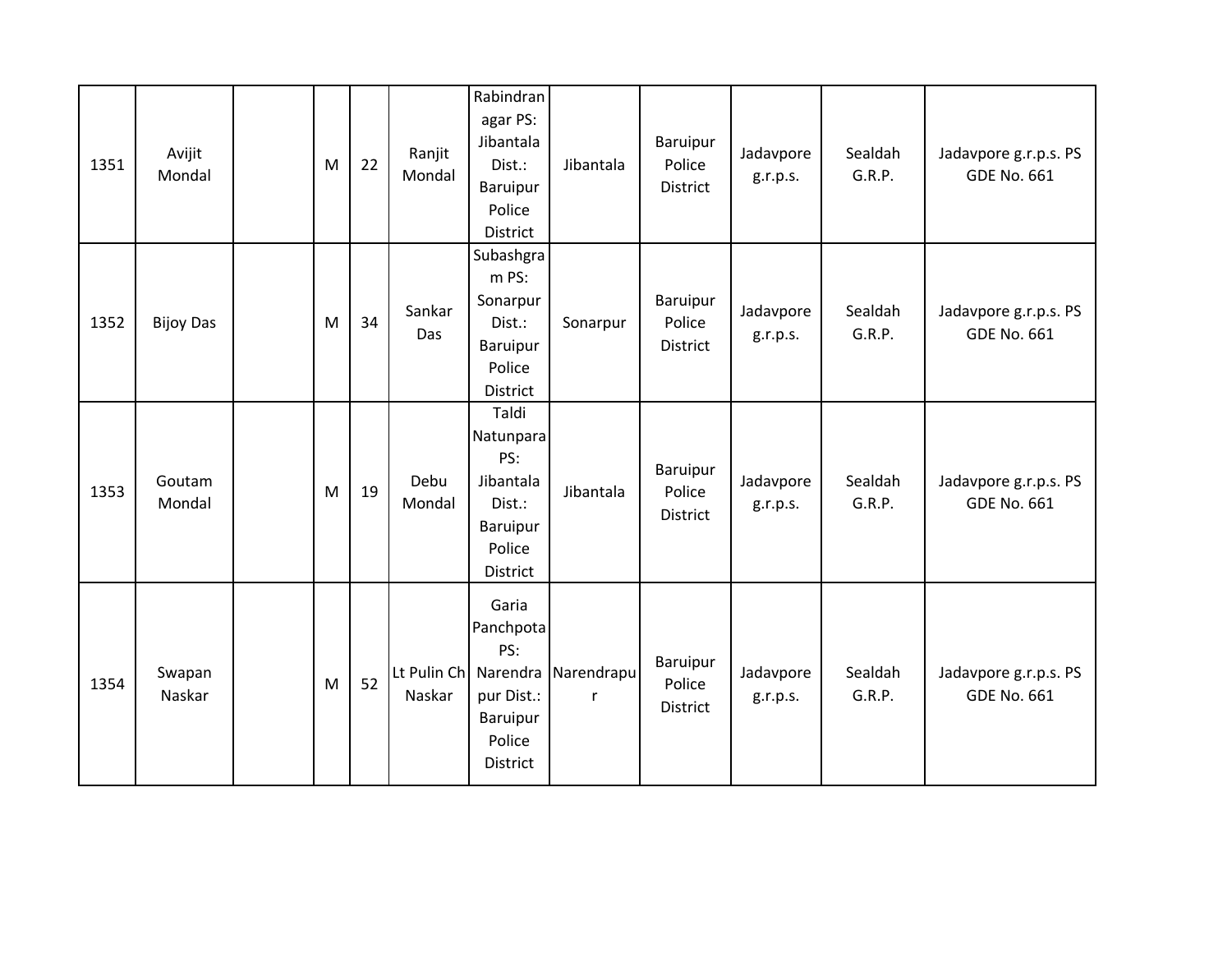| 1355 | Sahawanaj<br>Gazi | M | 18 | Saidul<br>Haque<br>Gazi  | Chaitanap<br>ur PS:<br>Joynagar<br>Dist.:<br>Baruipur<br>Police<br>District                   | Joynagar | Baruipur<br>Police<br>District        | Jadavpore<br>g.r.p.s.     | Sealdah<br>G.R.P. | Jadavpore g.r.p.s. PS<br><b>GDE No. 685</b>    |
|------|-------------------|---|----|--------------------------|-----------------------------------------------------------------------------------------------|----------|---------------------------------------|---------------------------|-------------------|------------------------------------------------|
| 1356 | Sakirul Gazi      | M | 18 | Jilla<br>Rahaman<br>Gazi | Joynagar<br>Maldia<br>Majipata<br>PS:<br>Joynagar<br>Dist.:<br>Baruipur<br>Police<br>District | Joynagar | Baruipur<br>Police<br><b>District</b> | Jadavpore<br>g.r.p.s.     | Sealdah<br>G.R.P. | Jadavpore g.r.p.s. PS<br><b>GDE No. 685</b>    |
| 1357 | Sanjit Saha       | M | 42 | Ajit Saha                | Anamghat<br>a PS:<br><b>Dhantala</b><br>Dist.:<br>Ranaghat<br>Police<br>District              | Dhantala | Ranaghat<br>Police<br>District        | Krishnanag<br>ar g.r.p.s. | Sealdah<br>G.R.P. | Krishnanagar g.r.p.s. PS<br><b>GDE No. 633</b> |
| 1358 | Partha Das        | M | 35 | Sudhansu<br>Das          | Chuapara<br>PS:<br>Berhampo<br>re Dist.:<br>Murshida<br>bad                                   | e        | Berhampor Murshidaba<br>d             | Krishnanag<br>ar g.r.p.s. | Sealdah<br>G.R.P. | Krishnanagar g.r.p.s. PS<br><b>GDE No. 633</b> |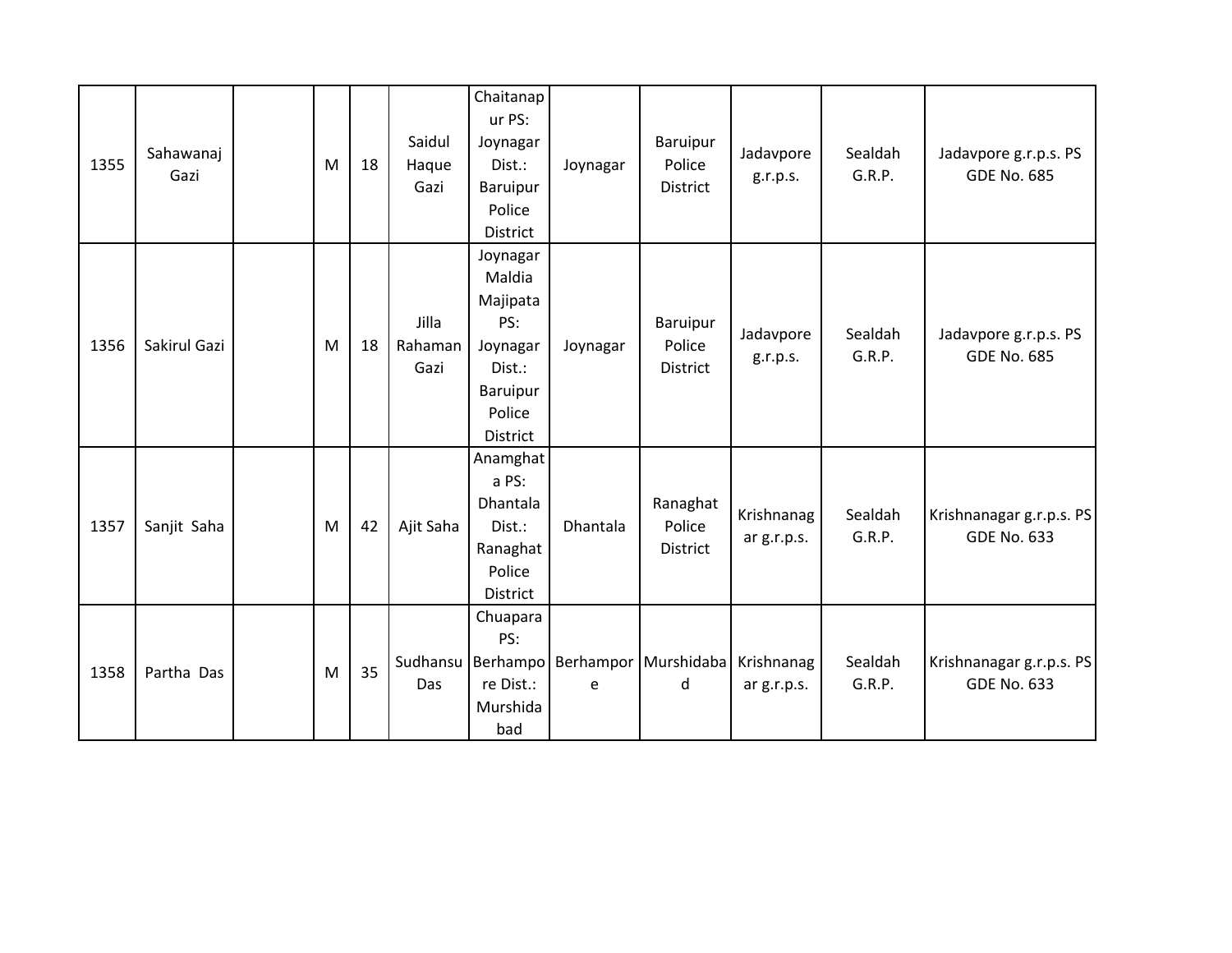| 1359 | Sujit Das    | M | 35 | Sashti<br><b>Dhar Das</b> | Bargara<br>PS:<br>Dhubulia<br>Dist.:<br>Krishnana<br>gar Police<br>District | Dhubulia | Krishnanaga<br>r Police<br>District | Krishnanag<br>ar g.r.p.s. | Sealdah<br>G.R.P. | Krishnanagar g.r.p.s. PS<br><b>GDE No. 641</b> |
|------|--------------|---|----|---------------------------|-----------------------------------------------------------------------------|----------|-------------------------------------|---------------------------|-------------------|------------------------------------------------|
| 1360 | Rahul Sarkar | M | 19 | Ranjit<br>Sarkar          | Surabistan<br>PS:<br>Taherpur<br>Dist.:<br>Ranaghat<br>Police<br>District   | Taherpur | Ranaghat<br>Police<br>District      | Krishnanag<br>ar g.r.p.s. | Sealdah<br>G.R.P. | Krishnanagar g.r.p.s. PS<br><b>GDE No. 641</b> |
| 1361 | Bubai Das    | M | 25 | Prasanta<br>Das           | Sahabad<br>PS: Lalgola<br>Dist.:<br>Murshida<br>bad                         | Lalgola  | Murshidaba<br>d                     | Krishnanag<br>ar g.r.p.s. | Sealdah<br>G.R.P. | Krishnanagar g.r.p.s. PS<br><b>GDE No. 641</b> |
| 1362 | Suman Das    | M | 23 | <b>Atul Das</b>           | Sahabad<br>PS: Lalgola<br>Dist.:<br>Murshida<br>bad                         | Lalgola  | Murshidaba<br>d                     | Krishnanag<br>ar g.r.p.s. | Sealdah<br>G.R.P. | Krishnanagar g.r.p.s. PS<br><b>GDE No. 641</b> |
| 1363 | Ramjan Sk    | M | 20 | Amjad Sk                  | Haranagar<br>PS:<br>Beldanga<br>Dist.:<br>Murshida<br>bad                   | Beldanga | Murshidaba<br>d                     | Krishnanag<br>ar g.r.p.s. | Sealdah<br>G.R.P. | Krishnanagar g.r.p.s. PS<br><b>GDE No. 641</b> |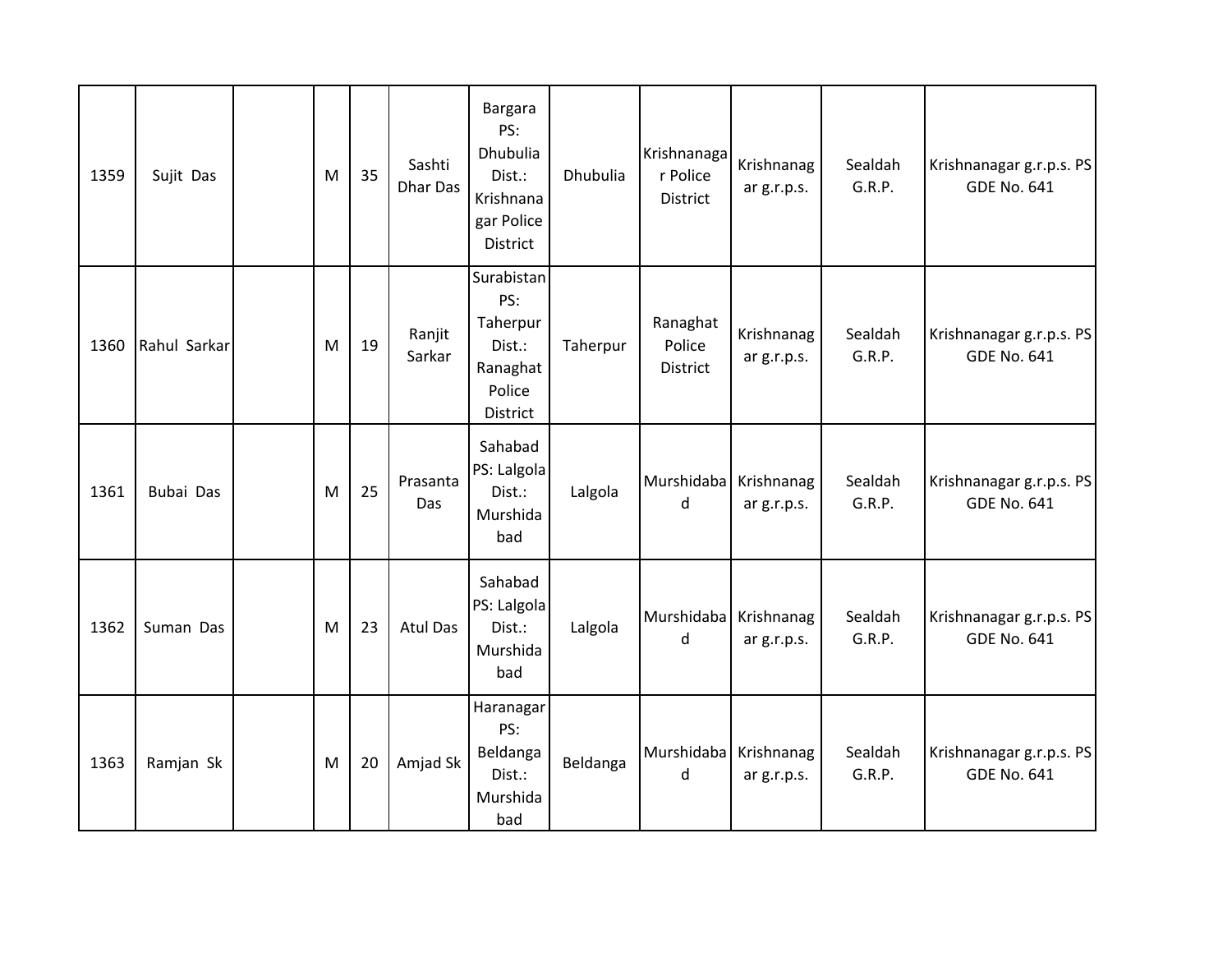| 1364 | Abhijit Singh     | M | 26 | S/O<br>Debnaray<br>an Singh       | Arambag<br>Prantick<br>PS:<br>Arambagh<br>Dist.:<br>Hooghly<br>Rural                    | Arambagh   | Hooghly<br>Rural               | Naihati<br>g.r.p.s. | Sealdah<br>G.R.P. | Naihati g.r.p.s. PS GDE<br>No. 688 |
|------|-------------------|---|----|-----------------------------------|-----------------------------------------------------------------------------------------|------------|--------------------------------|---------------------|-------------------|------------------------------------|
| 1365 | Mahadev<br>Mondal | M | 45 | $S/O$ Lt.<br>Panchana<br>n Mondal | Madanpur<br>Station<br>Para PS:<br>Chakdah<br>Dist.:<br>Ranaghat<br>Police<br>District  | Chakdah    | Ranaghat<br>Police<br>District | Naihati<br>g.r.p.s. | Sealdah<br>G.R.P. | Naihati g.r.p.s. PS GDE<br>No. 688 |
| 1366 | Sanjoy<br>Mondal  | M | 28 | S/o Rajat<br>Mondal               | Chakdah<br>Kalipukur<br>PS:<br>Chakdah<br>Dist.:<br>Ranaghat<br>Police<br>District      | Chakdah    | Ranaghat<br>Police<br>District | Naihati<br>g.r.p.s. | Sealdah<br>G.R.P. | Naihati g.r.p.s. PS GDE<br>No. 688 |
| 1367 | Swapan<br>Mahato  | M | 35 | S/o Chatta<br>Mahato              | Nimtala,<br><b>Bazar PS:</b><br>Haringhat<br>a Dist.:<br>Ranaghat<br>Police<br>District | Haringhata | Ranaghat<br>Police<br>District | Naihati<br>g.r.p.s. | Sealdah<br>G.R.P. | Naihati g.r.p.s. PS GDE<br>No. 688 |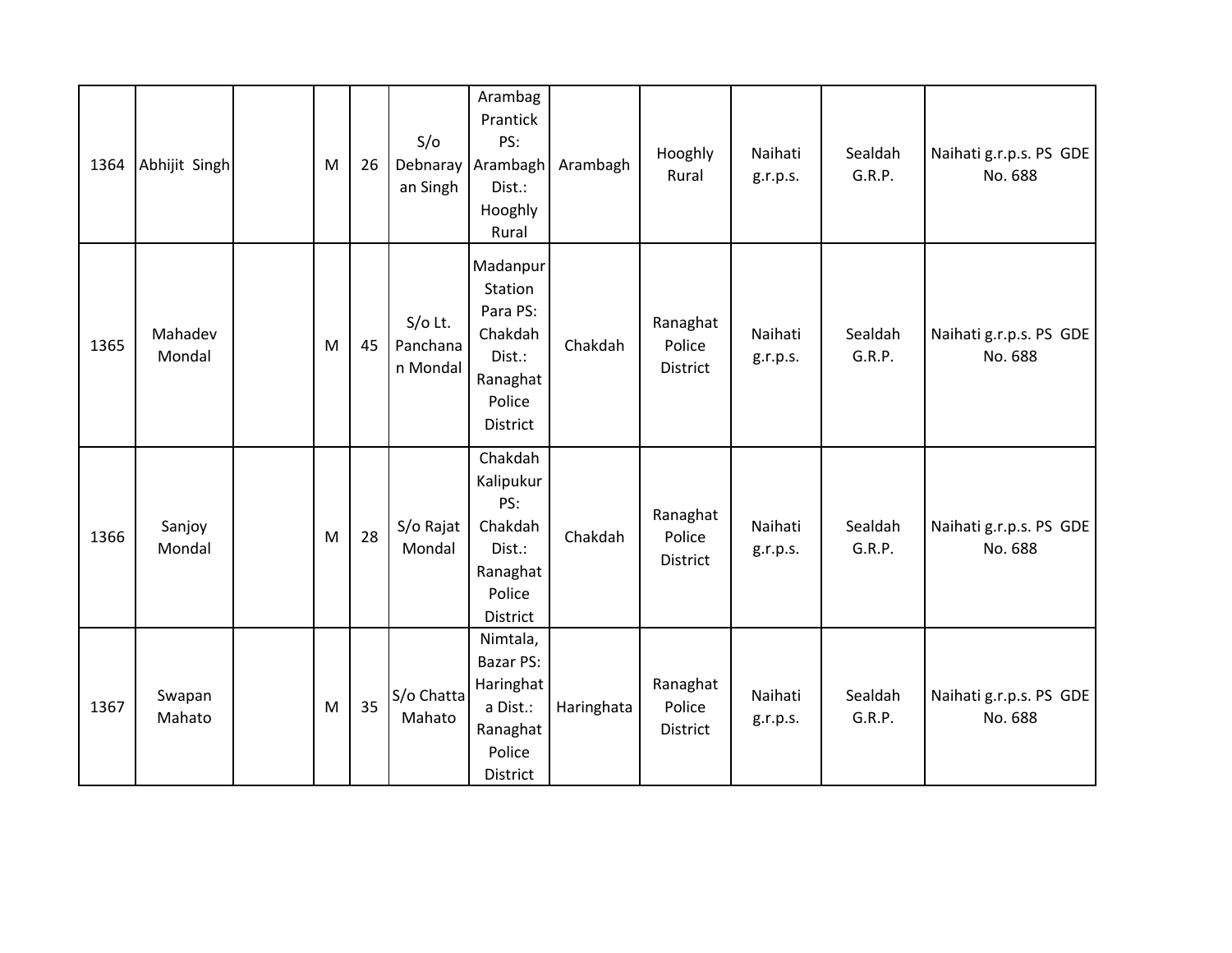| 1368 | Dulal<br>Mondal  | M | 32 | S/O<br>Laxman<br>Mondal        | Simurali,<br>Santinagar<br>PS:<br>Chakdah<br>Dist.:<br>Ranaghat<br>Police<br>District                   | Chakdah          | Ranaghat<br>Police<br>District                 | Naihati<br>g.r.p.s. | Sealdah<br>G.R.P. | Naihati g.r.p.s. PS GDE<br>No. 688 |
|------|------------------|---|----|--------------------------------|---------------------------------------------------------------------------------------------------------|------------------|------------------------------------------------|---------------------|-------------------|------------------------------------|
| 1369 | Amesh<br>Gayen   | M | 46 | $S/O$ Lt.<br>Nirapada<br>Gayen | Joyat Ram<br>PS:<br><b>SAKTIGAR</b><br>H Dist.:<br>Purba<br>Burdwan                                     | <b>SAKTIGARH</b> | Purba<br>Burdwan                               | Naihati<br>g.r.p.s. | Sealdah<br>G.R.P. | Naihati g.r.p.s. PS GDE<br>No. 688 |
| 1370 | Roushan<br>Kumar | M | 25 | S/o Sri<br>Mitra<br>Show       | Bendal<br>Malapuku<br>r PS:<br>Chinsurah<br>Dist.:<br>Chandann<br>agar<br>Police<br>Commissi<br>onerate | Chinsurah        | Chandanna<br>gar Police<br>Commission<br>erate | Naihati<br>g.r.p.s. | Sealdah<br>G.R.P. | Naihati g.r.p.s. PS GDE<br>No. 688 |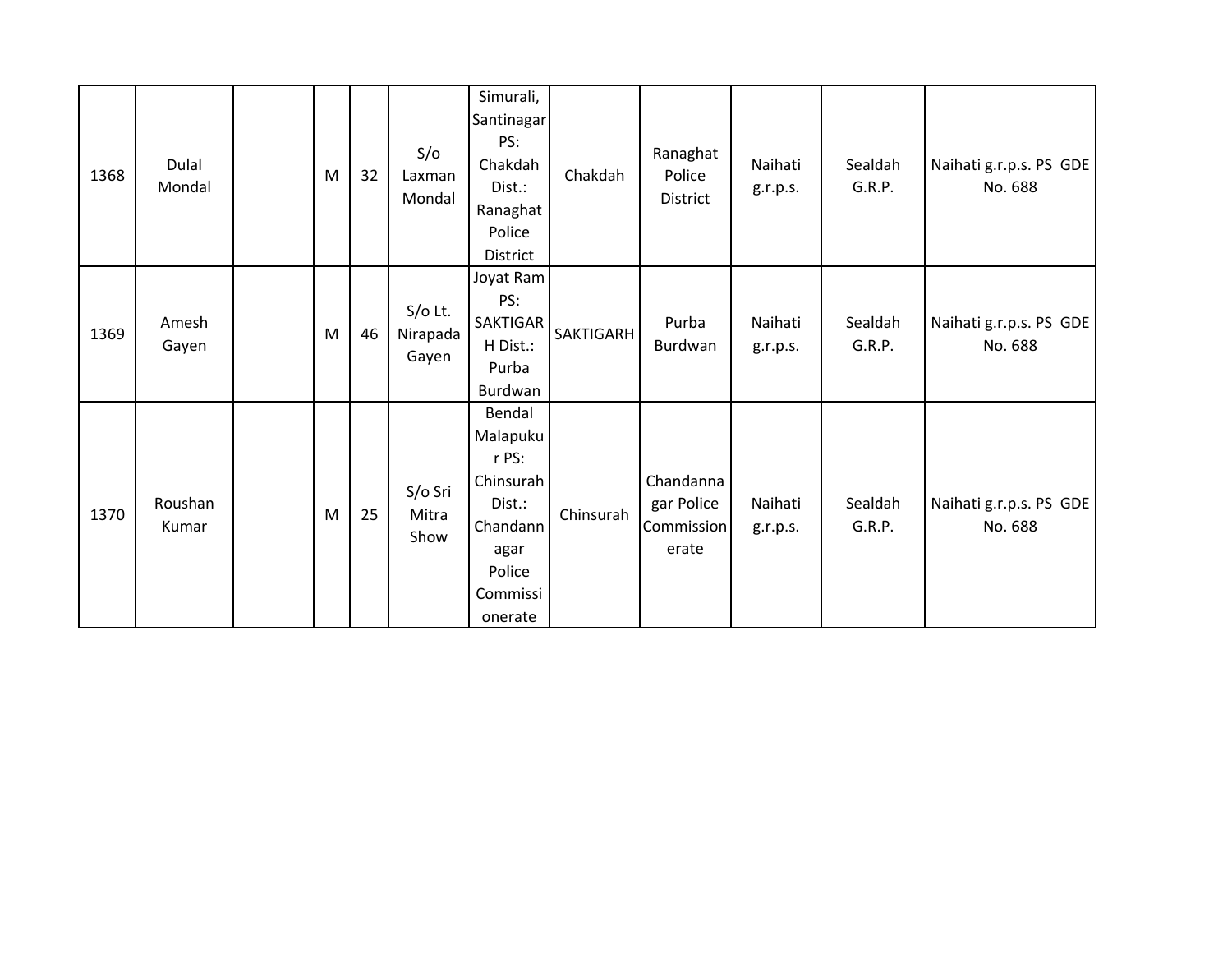| 1371 | Abiket Hela              | M | 29 | S/o Amit<br>Hela                | H.C. Jeet<br>Mille, PO<br>Hazinagar<br>PS: Bizpur<br>Dist.:<br>Barrackpo<br>re Police<br>Commissi<br>onerate | Bizpur  | Barrackpore<br>Police<br>Commission<br>erate | Naihati<br>g.r.p.s. | Sealdah<br>G.R.P. | Naihati g.r.p.s. PS GDE<br>No. 688 |
|------|--------------------------|---|----|---------------------------------|--------------------------------------------------------------------------------------------------------------|---------|----------------------------------------------|---------------------|-------------------|------------------------------------|
| 1372 | Rahul Das                | M | 27 | S/O<br>Haripada<br>Das          | Borpara<br>PS: Mogra<br>Dist.:<br>Hooghly<br>Rural                                                           | Mogra   | Hooghly<br>Rural                             | Naihati<br>g.r.p.s. | Sealdah<br>G.R.P. | Naihati g.r.p.s. PS GDE<br>No. 688 |
| 1373 | Santosh<br><b>Bhagat</b> | M | 32 | $S/O$ Lt.<br>Ramaseri<br>Bhagat | Naihati,<br>Talpukur<br>Road PS:<br>Naihati<br>Dist.:<br>Barrackpo<br>re Police<br>Commissi<br>onerate       | Naihati | Barrackpore<br>Police<br>Commission<br>erate | Naihati<br>g.r.p.s. | Sealdah<br>G.R.P. | Naihati g.r.p.s. PS GDE<br>No. 700 |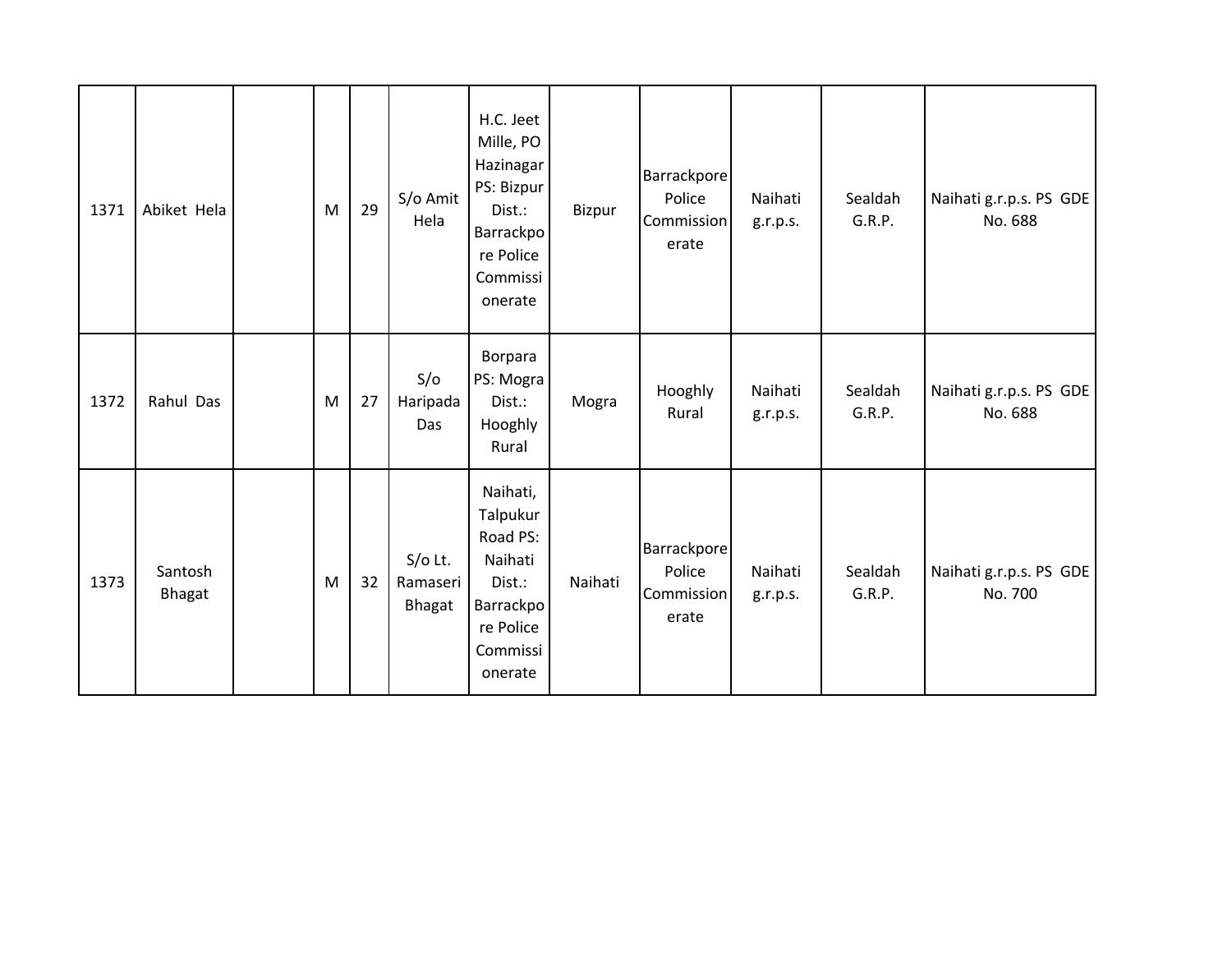| 1374 | Moiesh<br>Rajbanshi | M | 42 | S/O<br>Ganeshsur<br>a<br>Rajbanshi | Naihati,<br>Talpukur<br>Road PS:<br>Naihati<br>Dist.:<br>Barrackpo<br>re Police<br>Commissi<br>onerate | Naihati  | Barrackpore<br>Police<br>Commission<br>erate | Naihati<br>g.r.p.s.  | Sealdah<br>G.R.P. | Naihati g.r.p.s. PS GDE<br>No. 700         |
|------|---------------------|---|----|------------------------------------|--------------------------------------------------------------------------------------------------------|----------|----------------------------------------------|----------------------|-------------------|--------------------------------------------|
| 1375 | Sujit<br>Mondal     | M | 45 | Suklal<br>Mondal                   | Benali PS:<br>Hanskhli<br>Dist.:<br>Ranaghat<br>Police<br>District                                     | Hanskhli | Ranaghat<br>Police<br>District               | Ranaghat<br>g.r.p.s. | Sealdah<br>G.R.P. | Ranaghat g.r.p.s. PS<br><b>GDE No. 742</b> |
| 1376 | Arindam<br>Debnath  | M | 46 | Pranab<br>Debnath                  | Habra PS:<br>Habra<br>Dist.:<br><b>Barasat</b>                                                         | Habra    | Barasat                                      | Ranaghat<br>g.r.p.s. | Sealdah<br>G.R.P. | Ranaghat g.r.p.s. PS<br><b>GDE No. 742</b> |
| 1377 | Sukumar Pal         | M | 26 | Paritosh<br>Pal                    | Asannagar<br>PS:<br>Bhimpur<br>Dist.:<br>Krishnana<br>gar Police<br>District                           | Bhimpur  | Krishnanaga<br>r Police<br>District          | Ranaghat<br>g.r.p.s. | Sealdah<br>G.R.P. | Ranaghat g.r.p.s. PS<br><b>GDE No. 742</b> |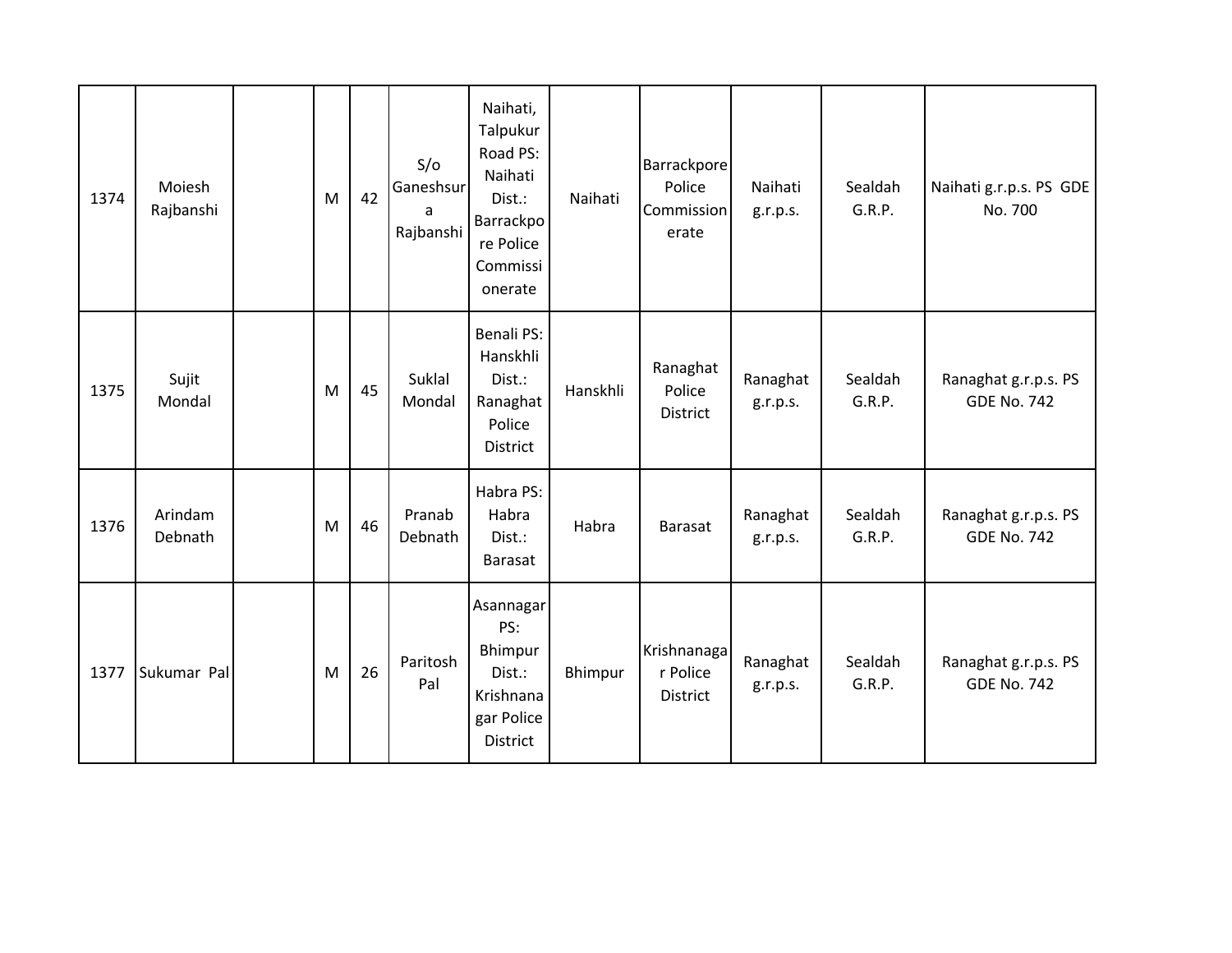| 1378 | Ujjal Biswas      | M | 46 | Shib<br><b>Biswas</b>               | Kalyani<br>PS:<br>Kalyani<br>Dist.:<br>Ranaghat<br>Police<br>District                      | Kalyani          | Ranaghat<br>Police<br>District                      | Ranaghat<br>g.r.p.s. | Sealdah<br>G.R.P. | Ranaghat g.r.p.s. PS<br><b>GDE No. 742</b> |
|------|-------------------|---|----|-------------------------------------|--------------------------------------------------------------------------------------------|------------------|-----------------------------------------------------|----------------------|-------------------|--------------------------------------------|
| 1379 | Md Ajiz           | M | 56 | Md Rafik                            | Barrackpo<br>re PS:<br>Titagarh<br>Dist.:<br>Barrackpo<br>re Police<br>Commissi<br>onerate | Titagarh         | <b>Barrackpore</b><br>Police<br>Commission<br>erate | Ranaghat<br>g.r.p.s. | Sealdah<br>G.R.P. | Ranaghat g.r.p.s. PS<br><b>GDE No. 742</b> |
| 1380 | Satyajit<br>Ghosh | M | 47 | Krishnaka<br>mal Ghosh   gar Dist.: | Kotwali<br>Bishnupur<br>PS:<br>Krishnana<br>Krishnana<br>gar Police<br>District            | Krishnanag<br>ar | Krishnanaga<br>r Police<br>District                 | Ranaghat<br>g.r.p.s. | Sealdah<br>G.R.P. | Ranaghat g.r.p.s. PS<br><b>GDE No. 742</b> |
| 1381 | Biraj Roy         | M | 46 | Bikash Ch<br>Roy                    | Santinagar<br>PS:<br>Hanskhli<br>Dist.:<br>Ranaghat<br>Police<br>District                  | Hanskhli         | Ranaghat<br>Police<br>District                      | Ranaghat<br>g.r.p.s. | Sealdah<br>G.R.P. | Ranaghat g.r.p.s. PS<br><b>GDE No. 742</b> |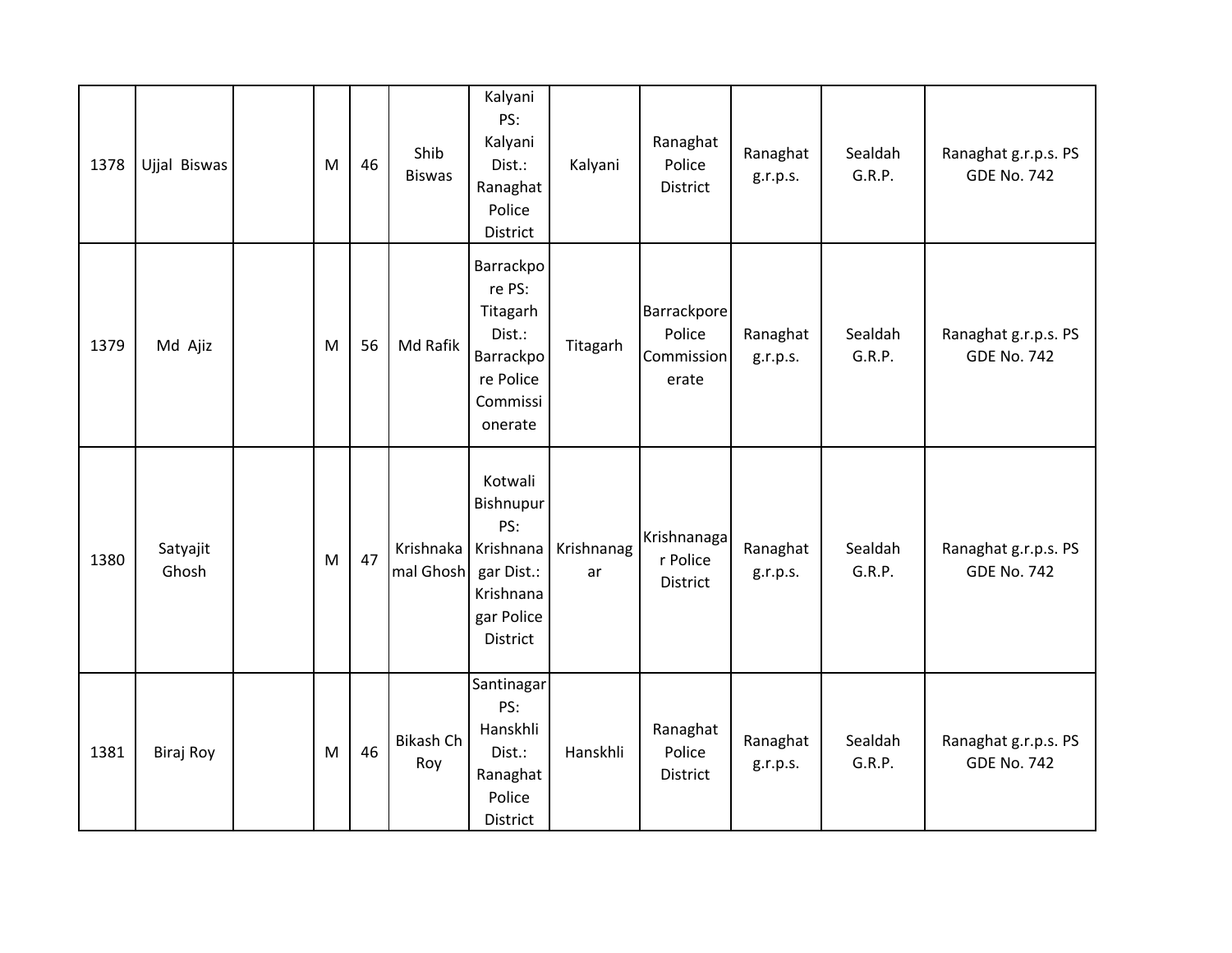| 1382 | Monaj Kanti<br>Mondal | M | 32 | Lt<br>Manmath<br>a Nath<br>Mondal | Haringar<br>Bagda 24<br>pgs (N)                                   |         | Basirhat        | Sealdah<br>g.r.p.s.  | Sealdah<br>G.R.P. | Sealdah g.r.p.s. PS GDE<br>No. 854                            |
|------|-----------------------|---|----|-----------------------------------|-------------------------------------------------------------------|---------|-----------------|----------------------|-------------------|---------------------------------------------------------------|
| 1383 | Dipak Bhakta          | M | 24 | Krishna<br><b>Bhakta</b>          | <b>Bihiri</b><br>Kath,<br>Ambegash<br>Choukhi<br>Chatrishga<br>rh |         | <b>Basirhat</b> | Sealdah<br>g.r.p.s.  | Sealdah<br>G.R.P. | Sealdah g.r.p.s. PS GDE<br>No. 854                            |
| 1384 | Bapi Biswas           | M | 40 | Lt<br>nath<br><b>Biswas</b>       | Purbachal<br>Mahendra Thakurpku<br>r 24 pgs<br>(S)                |         | Basirhat        | Sealdah<br>g.r.p.s.  | Sealdah<br>G.R.P. | Sealdah g.r.p.s. PS GDE<br>No. 854                            |
| 1385 | Saddam<br>Hussain     | M | 30 | Md<br>Suleman                     | 5/4 Ali<br>Haidar<br>Road<br>Titagarh<br>Kol-119                  |         | Basirhat        | Sealdah<br>g.r.p.s.  | Sealdah<br>G.R.P. | Sealdah g.r.p.s. PS<br>Outpost Bidhannagar<br>OP GDE No. 324  |
| 1386 | Sanju Das             | M | 27 | Sanjib Das a Baduria              | Ghoshpar<br>24 pgs (N)                                            |         | Basirhat        | Sealdah<br>g.r.p.s.  | Sealdah<br>G.R.P. | Sealdah g.r.p.s. PS<br>Outpost Bidhannagar<br>OP GDE No. 3.24 |
| 1387 | Md Rahil              | M | 28 | Sk. Razab                         | 39 Taltala<br>Lane PS:<br>Taltala<br>Dist.:<br>Kolkata            | Taltala | Kolkata         | Sonarpur<br>g.r.p.s. | Sealdah<br>G.R.P. | Sonarpur g.r.p.s. PS<br><b>GDE No. 792</b>                    |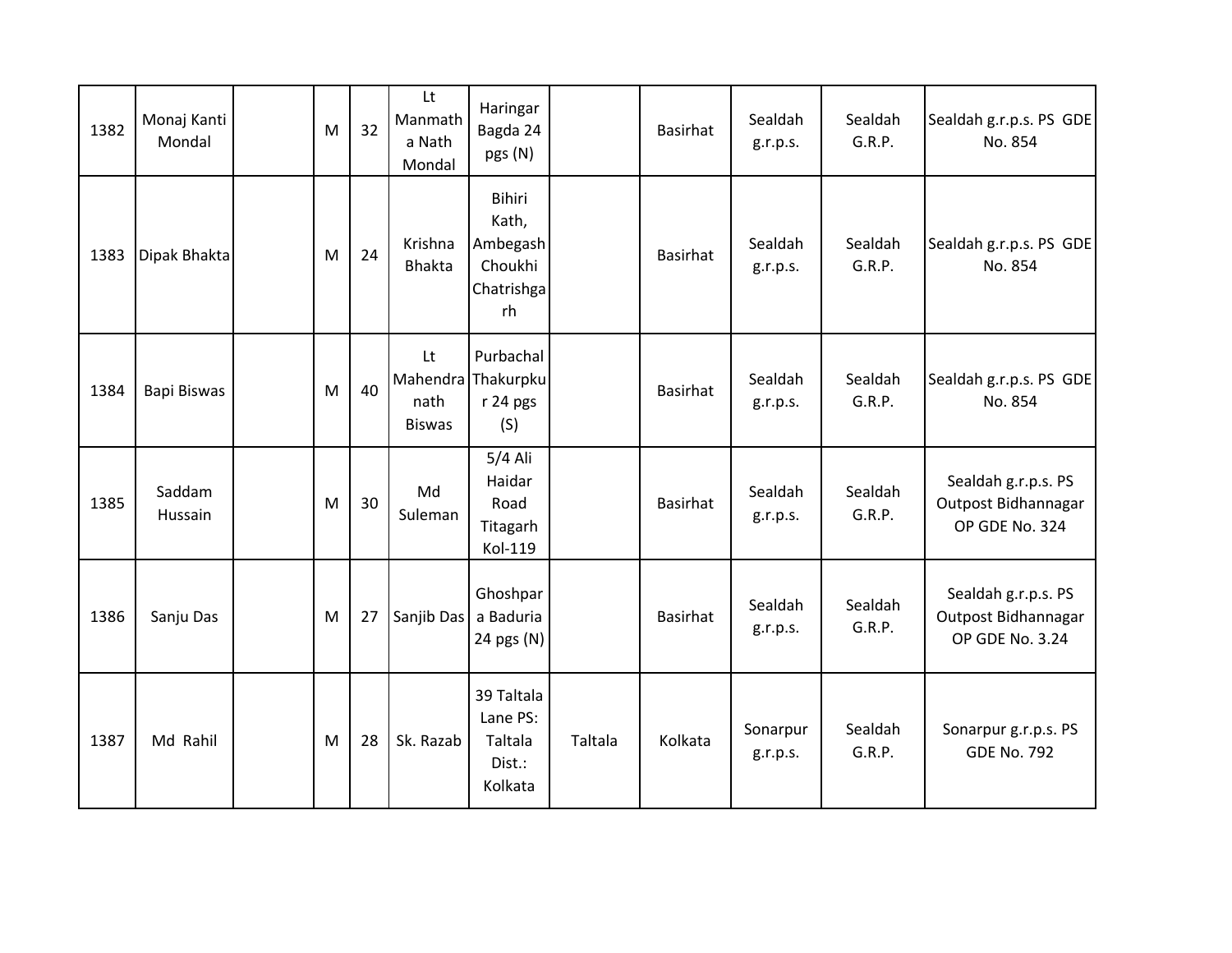| 1388 | <b>Baburam</b><br>Naskar      | M | 28 | Monoranj<br>an Naskar                  | Rainagar<br>PS:<br>Joynagar<br>Dist.:<br>Baruipur<br>Police<br>District                   | Joynagar        | Baruipur<br>Police<br><b>District</b>           | Sonarpur<br>g.r.p.s. | Sealdah<br>G.R.P. | Sonarpur g.r.p.s. PS<br><b>GDE No. 792</b> |
|------|-------------------------------|---|----|----------------------------------------|-------------------------------------------------------------------------------------------|-----------------|-------------------------------------------------|----------------------|-------------------|--------------------------------------------|
| 1389 | Uttam<br>Mallik               | M | 37 | Lt. Madhai<br>Mallik                   | Uttar<br>Bagmari<br>PS:<br>Mograhat<br>Dist.:<br>Diamond<br>Harbour<br>Police<br>District | Mograhat        | Diamond<br>Harbour<br>Police<br><b>District</b> | Sonarpur<br>g.r.p.s. | Sealdah<br>G.R.P. | Sonarpur g.r.p.s. PS<br><b>GDE No. 792</b> |
| 1390 | Biswajit<br>Bhattacharje<br>e | M | 26 | Lt. Bikash<br><b>Bhattacha</b><br>rjee | Narendra<br>pur PS:<br>Narendra<br>pur Dist.:<br>Baruipur<br>Police<br>District           | Narendrapu<br>r | Baruipur<br>Police<br><b>District</b>           | Sonarpur<br>g.r.p.s. | Sealdah<br>G.R.P. | Sonarpur g.r.p.s. PS<br><b>GDE No. 792</b> |
| 1391 | Rahit Das                     | M | 29 | Subrata<br>Das                         | 108 Lanin<br>Sarani PS:<br>Taltala<br>Dist.:<br>Kolkata                                   | Taltala         | Kolkata                                         | Sonarpur<br>g.r.p.s. | Sealdah<br>G.R.P. | Sonarpur g.r.p.s. PS<br><b>GDE No. 792</b> |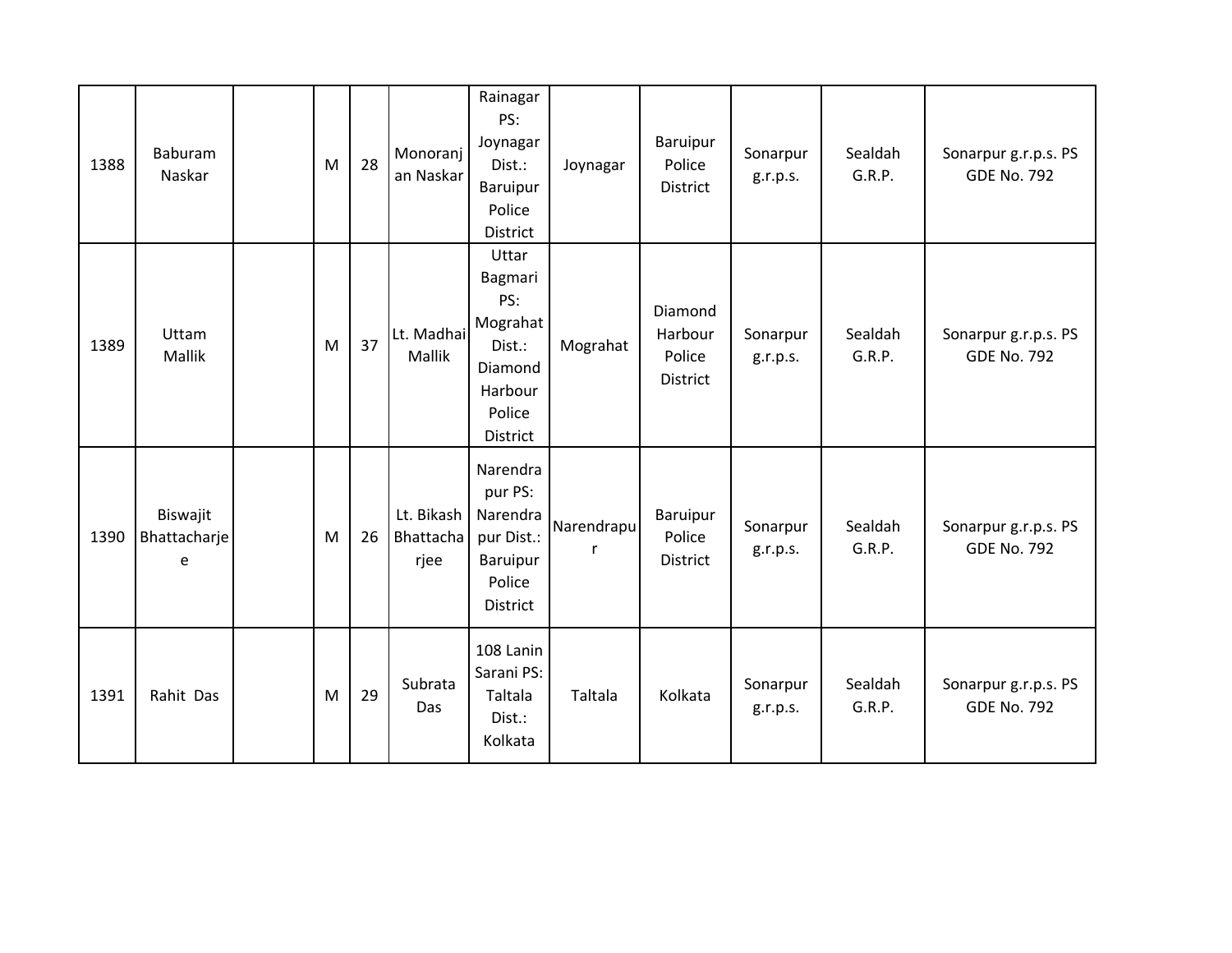| 1392 | Sekh<br>Mahammad     | M | 23 | Salauddin<br>Sekh                          | Makhaltal<br>a PS:<br>Jibantala<br>Dist.:<br>Baruipur<br>Police<br>District   | Jibantala | Baruipur<br>Police<br><b>District</b> | Sonarpur<br>g.r.p.s. | Sealdah<br>G.R.P.         | Sonarpur g.r.p.s. PS<br><b>GDE No. 798</b> |
|------|----------------------|---|----|--------------------------------------------|-------------------------------------------------------------------------------|-----------|---------------------------------------|----------------------|---------------------------|--------------------------------------------|
| 1393 | Shrinath<br>Karmakar | M | 55 | $S/O$ Lt-<br>shoshti<br>Charan<br>Karmakar | Hajipur<br>PS:<br>Balurghat<br>Dist.:<br>Dakshin<br>Dinajpur                  | Balurghat | Dakshin<br>Dinajpur                   | Balurghat<br>g.r.p.s | <b>SILIGURI</b><br>G.R.P. | Balurghat g.r.p.s PS<br><b>GDE No. 505</b> |
| 1394 | Samsul<br>Hoque      | M | 23 | $S/O-$<br>Emamul<br>Hoque                  | Kashimna<br>gar PS:<br>Kaliachak<br>Dist.:<br>Malda                           | Kaliachak | Malda                                 | Malda<br>g.r.p.s.    | <b>SILIGURI</b><br>G.R.P. | Malda g.r.p.s. PS GDE<br>No. 1106          |
| 1395 | Sanjib Tudu          | M | 42 | $S/O-$<br>Raman<br>Tudu                    | Charai<br>quir, PO:<br>Teleghat<br>PS: Tapan<br>Dist.:<br>Dakshin<br>Dinajpur | Tapan     | Dakshin<br>Dinajpur                   | Malda<br>g.r.p.s.    | <b>SILIGURI</b><br>G.R.P. | Malda g.r.p.s. PS GDE<br>No. 1139          |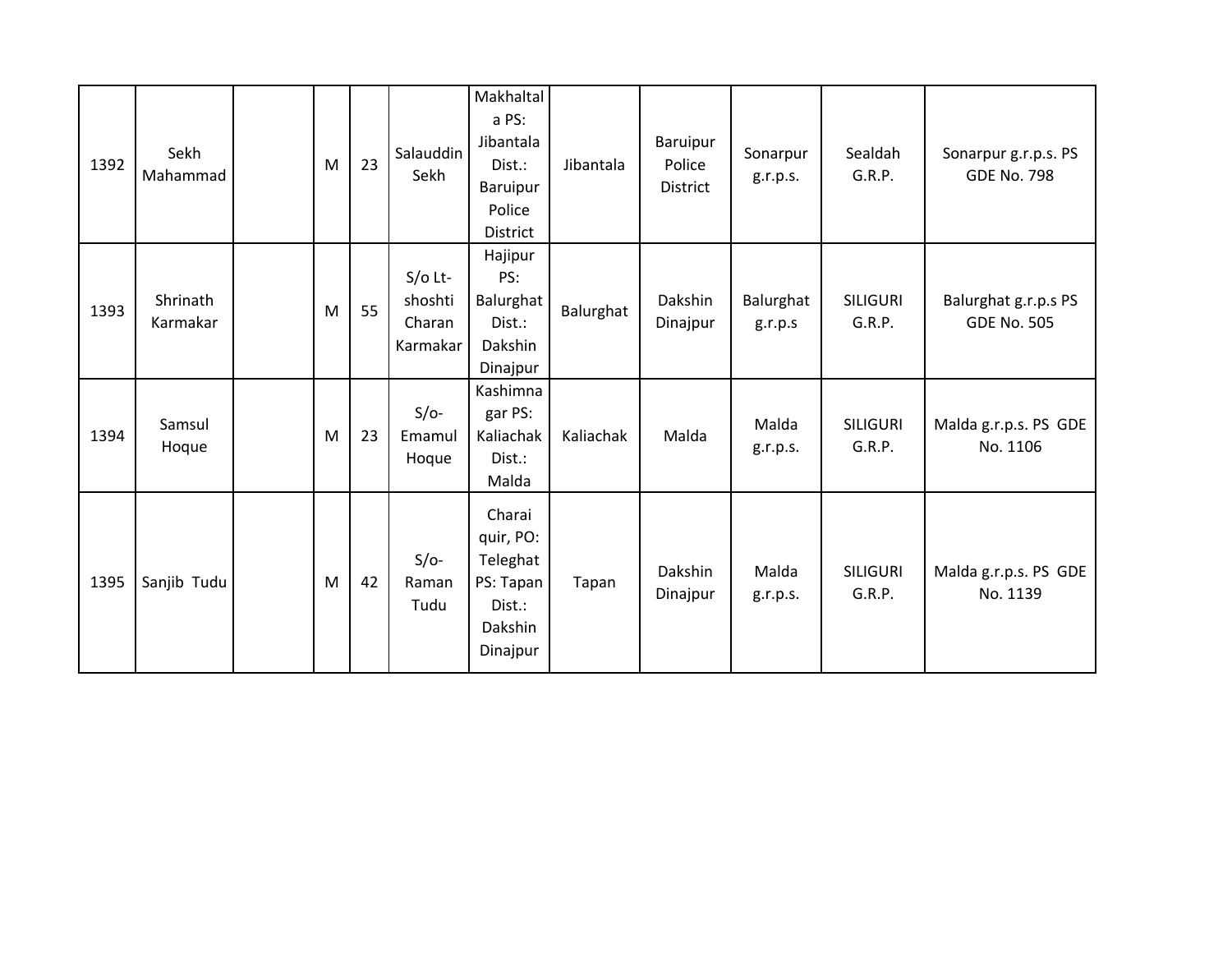| 1396 | Rajendra<br>Kumar<br>Periwal | M | 46 | Lt.<br>Chanwrilal<br>Periwal | Of Bhagat<br>Singh<br>Sarani,<br>Panjabi<br>Para, PS.<br>Siliguri<br>Dist.:<br>Darjeeling                            |          | Darjeeling                                | <b>New</b><br>jalpaiguri<br>g.r.p.s. | <b>SILIGURI</b><br>G.R.P.              | New jalpaiguri g.r.p.s.<br>PS GDE No. 1285 |
|------|------------------------------|---|----|------------------------------|----------------------------------------------------------------------------------------------------------------------|----------|-------------------------------------------|--------------------------------------|----------------------------------------|--------------------------------------------|
| 1397 | Moti Roy                     |   |    | <b>Bipin Roy</b>             | <b>SURIYA</b><br><b>SEN</b><br><b>BLOCK D</b><br>PS: Siliguri<br>Dist.:<br>Siliguri<br>Police<br>Commissi<br>onerate | Siliguri | Siliguri<br>Police<br>Commission<br>erate | Siliguri                             | Siliguri Police<br>Commissione<br>rate | Siliguri PS GDE No.<br>1148                |
| 1398 | Mantu Roy                    |   |    | Moti Roy                     | <b>SURIYA</b><br><b>SEN</b><br><b>BLOCK D</b><br>PS: Siliguri<br>Dist.:<br>Siliguri<br>Police<br>Commissi<br>onerate | Siliguri | Siliguri<br>Police<br>Commission<br>erate | Siliguri                             | Siliguri Police<br>Commissione<br>rate | Siliguri PS GDE No.<br>1148                |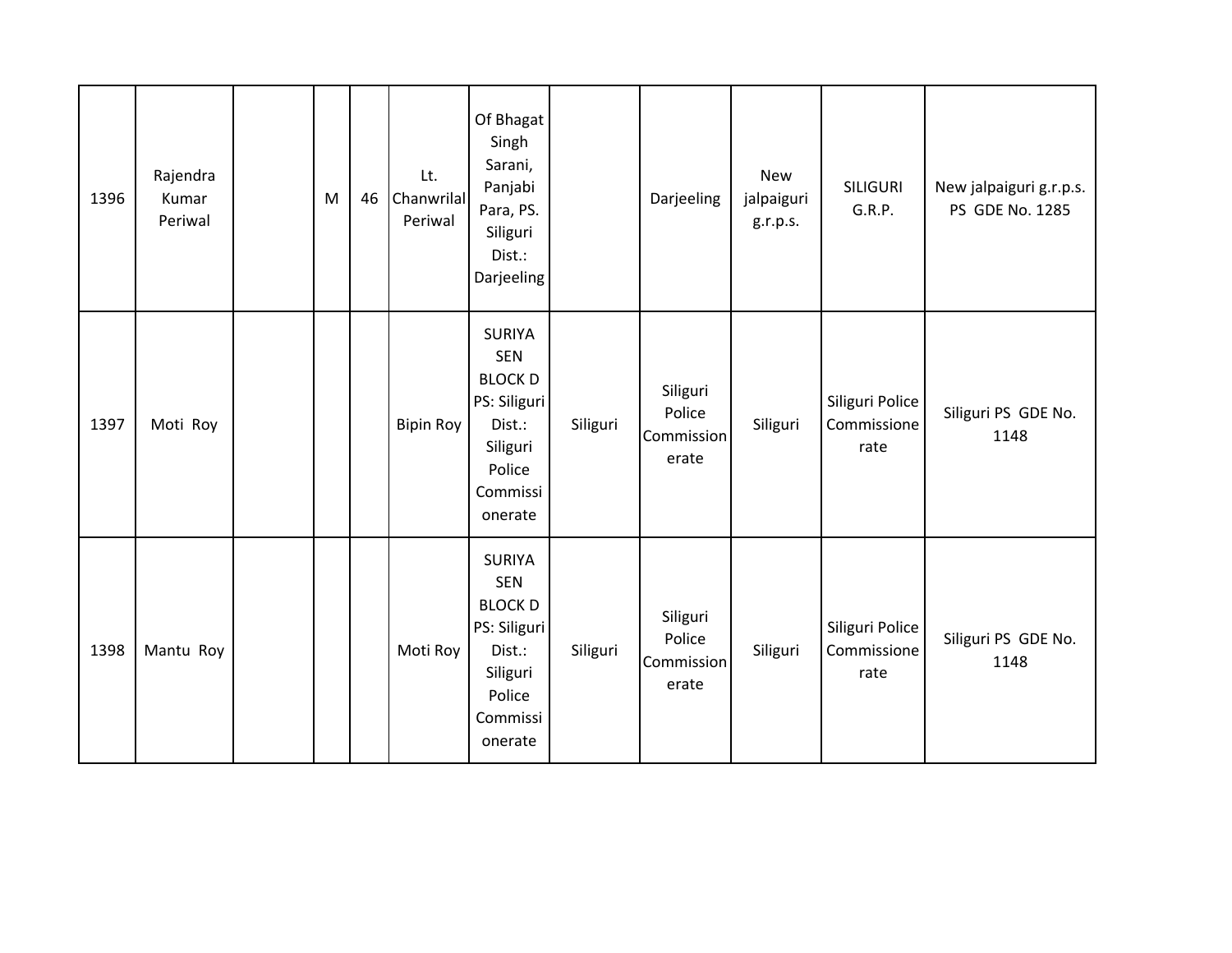| 1399 | Nani Gopal<br>Roy  | M |    | Nani<br>Gopal Roy | <b>SURIYA</b><br><b>SEN</b><br><b>BLOCK D</b><br>PS: Siliguri<br>Dist.:<br>Siliguri<br>Police<br>Commissi<br>onerate | Siliguri | Siliguri<br>Police<br>Commission<br>erate | Siliguri | Siliguri Police<br>Commissione<br>rate | Siliguri PS GDE No.<br>1148 |
|------|--------------------|---|----|-------------------|----------------------------------------------------------------------------------------------------------------------|----------|-------------------------------------------|----------|----------------------------------------|-----------------------------|
| 1400 | Mastakin<br>Mistri | M | 24 | Goni<br>Mistri    | Vill.-<br>Laxmipur<br>PS: Kulpi<br>Dist.:<br>Sundarba<br>n Police<br>District                                        | Kulpi    | Sundarban<br>Police<br>District           | Dholahat | Sundarban<br><b>Police District</b>    | Dholahat PS GDE No.<br>1046 |
| 1401 | Sandip<br>Pandda   | M | 27 | Alokesh<br>Panda  | Vill.-<br>Mrinalnag<br>ar PS:<br>Dholahat<br>Dist.:<br>Sundarba<br>n Police<br>District                              | Dholahat | Sundarban<br>Police<br>District           | Dholahat | Sundarban<br><b>Police District</b>    | Dholahat PS GDE No.<br>1002 |
| 1402 | Biswajit<br>Jana   | M | 30 | Sripati<br>Jana   | Birendra<br>Market<br>PS:<br>Kakdwip<br>Dist.:<br>Sundarba<br>n Police<br>District                                   | Kakdwip  | Sundarban<br>Police<br>District           | Kakdwip  | Sundarban<br><b>Police District</b>    | Kakdwip PS GDE No.<br>1055  |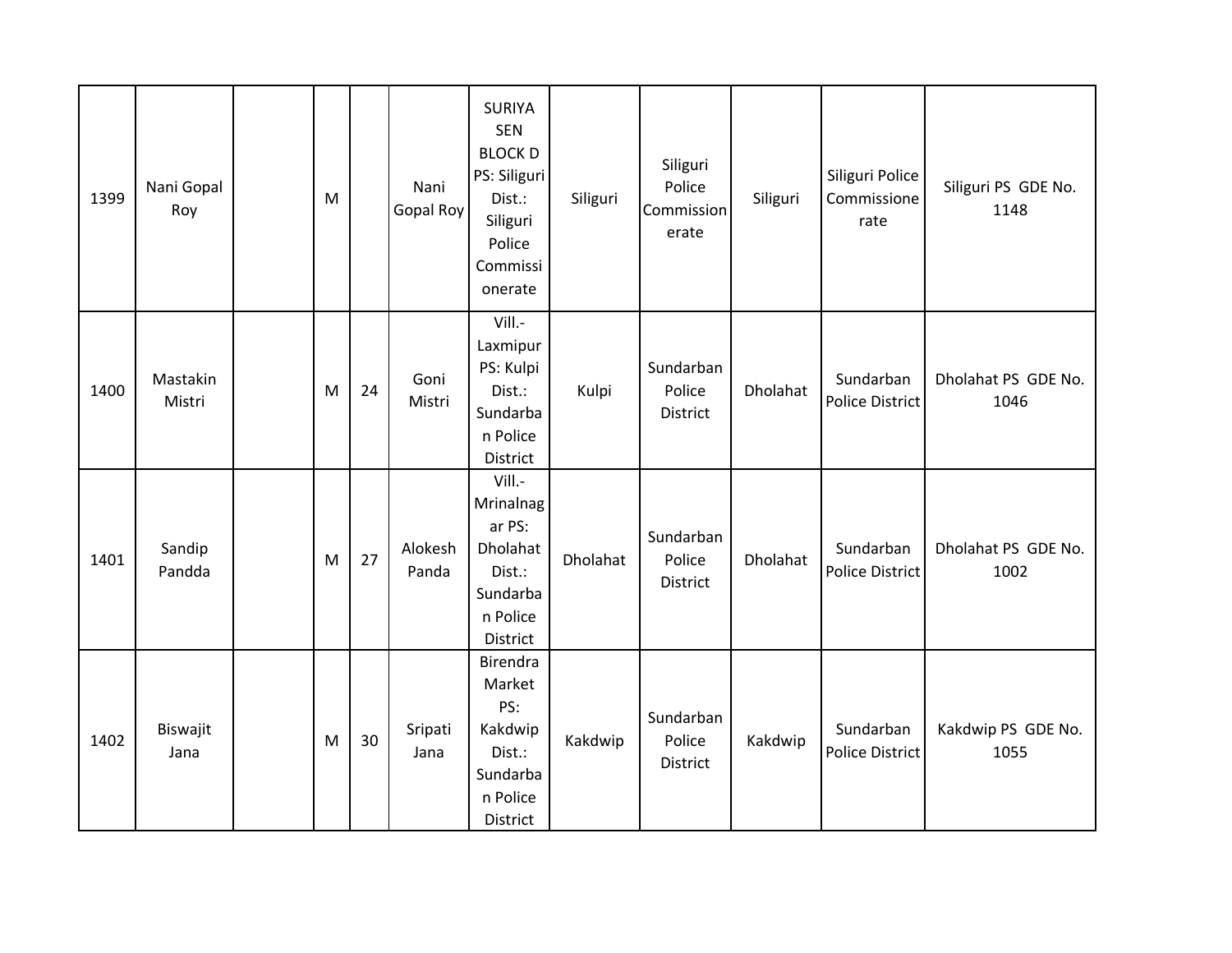| 1403 | Abdul<br>Mannaf Raj | M | 65 | Lt. Malek<br>Raj          | Dahakhan<br>da PS:<br>Mathurap<br>ur Dist.:<br>Sundarba<br>n Police<br>District | Mathurapu<br>r            | Sundarban<br>Police<br><b>District</b> | Mathurapu<br>r            | Sundarban<br><b>Police District</b> | Mathurapur PS GDE<br>No. 819 |
|------|---------------------|---|----|---------------------------|---------------------------------------------------------------------------------|---------------------------|----------------------------------------|---------------------------|-------------------------------------|------------------------------|
| 1404 | Manirul<br>Molla    | M | 39 | Rafiq<br>Molla            | PS:<br>Mathurap<br>ur Dist.:<br>Sundarba<br>n Police<br>District                | Mathurapu<br>r            | Sundarban<br>Police<br><b>District</b> | Mathurapu<br>$\mathsf{r}$ | Sundarban<br><b>Police District</b> | Mathurapur PS GDE<br>No. 819 |
| 1405 | Arobilla Raj        | M | 24 | Lt. Md<br>Isha Ali<br>Raj | PS:<br>Mathurap<br>ur Dist.:<br>Sundarba<br>n Police<br>District                | Mathurapu<br>r            | Sundarban<br>Police<br>District        | Mathurapu<br>r            | Sundarban<br><b>Police District</b> | Mathurapur PS GDE<br>No. 819 |
| 1406 | Saifuddin<br>Raj    | M | 25 | Malek Raj                 | PS:<br>Mathurap<br>ur Dist.:<br>Sundarba<br>n Police<br>District                | Mathurapu<br>r            | Sundarban<br>Police<br>District        | Mathurapu<br>$\mathsf{r}$ | Sundarban<br><b>Police District</b> | Mathurapur PS GDE<br>No. 819 |
| 1407 | Saharuddin<br>Molla | M | 30 | Lt. Esar<br>Molla         | PS:<br>Mathurap<br>ur Dist.:<br>Sundarba<br>n Police<br>District                | Mathurapu<br>$\mathsf{r}$ | Sundarban<br>Police<br>District        | Mathurapu<br>$\mathsf{r}$ | Sundarban<br><b>Police District</b> | Mathurapur PS GDE<br>No. 819 |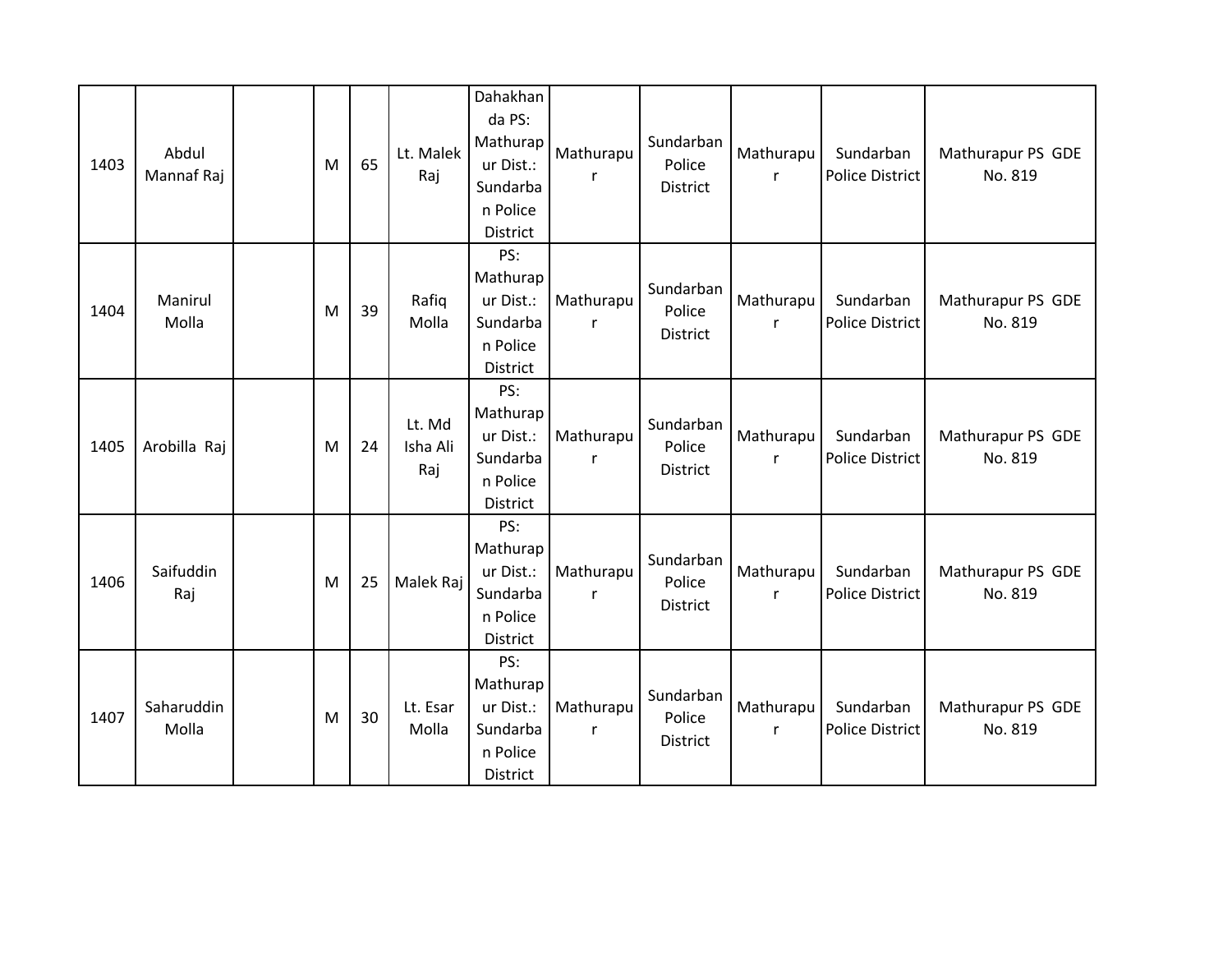| 1408 | Ashish<br>Khamaru    | M | 25 | Mihir<br>Khamaru            | PS:<br>Mathurap<br>ur Dist.:<br>Sundarba<br>n Police<br>District | Mathurapu      | Sundarban<br>Police<br>District | Mathurapu<br>r            | Sundarban<br>Police District        | Mathurapur PS GDE<br>No. 843 |
|------|----------------------|---|----|-----------------------------|------------------------------------------------------------------|----------------|---------------------------------|---------------------------|-------------------------------------|------------------------------|
| 1409 | Paritosh<br>Khamaru  | M | 22 | <b>Biswanath</b><br>Khamaru | PS:<br>Mathurap<br>ur Dist.:<br>Sundarba<br>n Police<br>District | Mathurapu<br>r | Sundarban<br>Police<br>District | Mathurapu<br>$\mathsf{r}$ | Sundarban<br><b>Police District</b> | Mathurapur PS GDE<br>No. 843 |
| 1410 | Sukumar<br>Mondal    | M | 34 | Lt. Paresh<br>Mondal        | PS:<br>Mathurap<br>ur Dist.:<br>Sundarba<br>n Police<br>District | Mathurapu<br>r | Sundarban<br>Police<br>District | Mathurapu<br>$\mathsf{r}$ | Sundarban<br><b>Police District</b> | Mathurapur PS GDE<br>No. 875 |
| 1411 | Biswajit<br>Halder   | M | 32 | Mantu<br>Ram<br>Halder      | PS:<br>Raidighi<br>Dist.:<br>Sundarba<br>n Police<br>District    | Raidighi       | Sundarban<br>Police<br>District | Mathurapu<br>$\mathsf{r}$ | Sundarban<br><b>Police District</b> | Mathurapur PS GDE<br>No. 875 |
| 1412 | Mrityunjay<br>Halder | M | 35 | Jaydeb<br>Halder            | PS:<br>Mathurap<br>ur Dist.:<br>Sundarba<br>n Police<br>District | Mathurapu<br>r | Sundarban<br>Police<br>District | Mathurapu<br>$\mathsf{r}$ | Sundarban<br><b>Police District</b> | Mathurapur PS GDE<br>No. 875 |